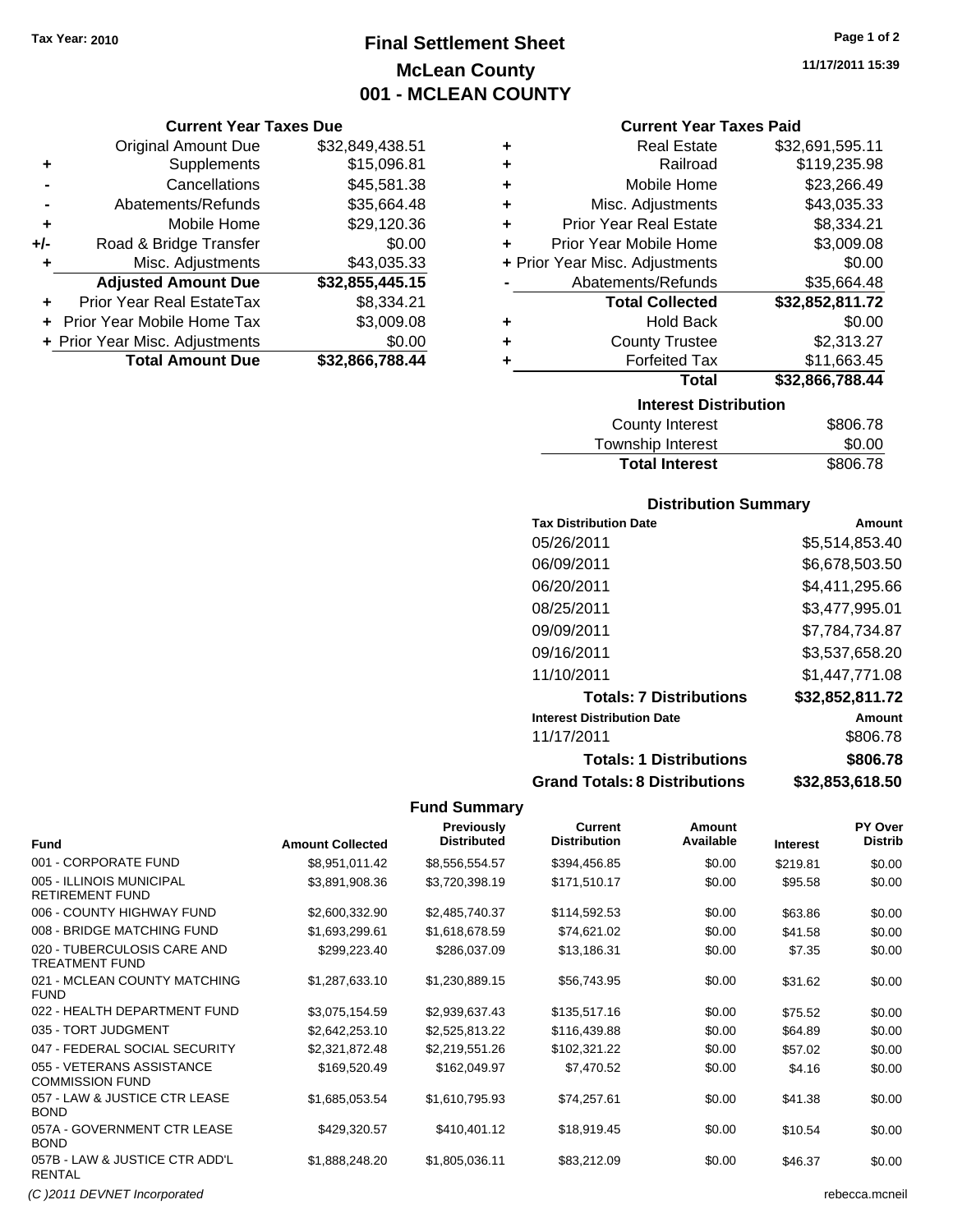### **Final Settlement Sheet Tax Year: 2010 Page 2 of 2**

#### **McLean County Fund Summary**

#### **11/17/2011 15:39**

|                                                  |                         | ı unu vunnlar v                         |                                |                     |                 |                           |
|--------------------------------------------------|-------------------------|-----------------------------------------|--------------------------------|---------------------|-----------------|---------------------------|
| <b>Fund</b>                                      | <b>Amount Collected</b> | <b>Previously</b><br><b>Distributed</b> | Current<br><b>Distribution</b> | Amount<br>Available | <b>Interest</b> | PY Over<br><b>Distrib</b> |
| 057C - GOVERNMENT CTR ADD'L<br>RENTAL            | \$383,819.40            | \$366,905.09                            | \$16,914.31                    | \$0.00              | \$9.43          | \$0.00                    |
| 057D - OLD COUNTY COURTHOUSE<br>ADD'L RENTAL     | \$148,001.87            | \$141.479.70                            | \$6.522.17                     | \$0.00              | \$3.63          | \$0.00                    |
| 100 - COOPERATIVE EXTENSION                      | \$537.899.07            | \$514.194.71                            | \$23.704.36                    | \$0.00              | \$13.21         | \$0.00                    |
| 106 - DEVELOPMENTALLY DISABLED<br><b>PERSONS</b> | \$645.064.97            | \$616,637.99                            | \$28.426.98                    | \$0.00              | \$15.84         | \$0.00                    |
| 129 - HISTORICAL MUSEUM FUND                     | \$66,296.97             | \$63,375,36                             | \$2.921.61                     | \$0.00              | \$1.63          | \$0.00                    |
| 157 - CHILDRENS ADVOCACY                         | \$136,897.68            | \$130,864.79                            | \$6.032.89                     | \$0.00              | \$3.36          | \$0.00                    |
| <b>Totals</b>                                    | \$32,852,811.72         | \$31,405,040.64                         | \$1,447,771.08                 | \$0.00              | \$806.78        | \$0.00                    |

#### **Miscellaneous Adjustment Detail**

|         | Year Source       | <b>Account Type</b>       | <b>Amount Adjustment Description</b>                                 |
|---------|-------------------|---------------------------|----------------------------------------------------------------------|
| 2010 RE |                   | Payment In Lieu of Tax    | \$3,060.47 PILOT Housing Authority Illinois by TBA                   |
| 2010 RE |                   | Payment In Lieu of Tax    | \$1,112.79 PILOT University of Illinois Parcel #39-05-100-001 by TBA |
| 2010 RE |                   | Payment In Lieu of Tax    | \$672.06 PILOT University of Illinois Parcel #29-32-400-001 by TBA   |
| 2010 RE |                   | Payment In Lieu of Tax    | \$505.23 PILOT University of Illinois Parcel #36-05-200-001 by TBA   |
| 2010 RE |                   | Payment In Lieu of Tax    | \$660.65 PILOT University of Illinois Parcel #31-30-100-002 by TBA   |
| 2010 RE |                   | Payment In Lieu of Tax    | \$35,488.84 Tax Year 2010 West/Yates Rebate by TBA by TBA            |
| 2010 RE |                   | <b>Back Tax Collected</b> | \$809.93 J Meyer Redemptions Due to Taxing Bodies by TBA by TBA      |
| 2010 RE |                   | <b>Back Tax Collected</b> | \$65.85 Mobile Home Taxes/billed prior to DevNet by TBA              |
| 2010 RE |                   | <b>Back Tax Collected</b> | \$36.97 Mobile Home Taxes/billed prior to DevNet by TBA              |
| 2010 RE |                   | <b>Back Tax Collected</b> | \$15.05 Mobile Home Taxes/billed prior to DevNet by TBA              |
| 2010 RE |                   | <b>Back Tax Collected</b> | \$17.16 Mobile Home Taxes/billed prior to DevNet by TBA              |
| 2010 RE |                   | <b>Back Tax Collected</b> | \$132.56 Mobile Home Taxes/billed prior to DevNet by TBA             |
| 2010 RE |                   | <b>Back Tax Collected</b> | \$22.46 Mobile Home Taxes/billed prior to DevNet by TBA              |
| 2010 RE |                   | <b>Back Tax Collected</b> | \$212.73 Mobile Home Taxes/billed prior to DevNet by TBA             |
| 2010 RE |                   | <b>Back Tax Collected</b> | \$28.52 2010/11 Trustee Surplus Sale Proceeds by TBA                 |
| 2010 RE |                   | <b>Back Tax Collected</b> | \$182.27 2010/11 Trustee Surplus Sale Proceeds by TBA                |
| 2010 RE |                   | <b>Back Tax Collected</b> | \$11.79 2010/11 Trustee Surplus Sale Proceeds by TBA                 |
|         | Totals 17 entries |                           | \$43,035.33                                                          |

#### **Abatement Detail**

|         | Year Source              | <b>Account Type</b>          |             | <b>Amount Adjustment Description</b>                   |
|---------|--------------------------|------------------------------|-------------|--------------------------------------------------------|
| 2009 RE |                          | Real Estate Abatement        |             | \$37.41 PTAB Interest Parcel #21-18-403-002 by TBA     |
| 2010 RE |                          | Real Estate Abatement        |             | \$2.83 PTAB Interest 21-03-478-008 by TBA              |
| 2010 RE |                          | <b>Real Estate Abatement</b> |             | \$0.07 PTAB Interest parcel 21-16-102-002 by TBA       |
| 2010 RE |                          | <b>Real Estate Abatement</b> |             | \$0.05 PTAB Interest Parcel 14-35-477-038 by TBA       |
| 2010 RE |                          | Real Estate Abatement        |             | \$0.04 PTAB Interest Parcel 15-30-178-023 by TBA       |
| 2010 RE |                          | Real Estate Abatement        |             | \$0.02 PTAB Interest Parcel 15-30-452-006 by TBA       |
| 2010 RE |                          | Real Estate Abatement        |             | \$0.03 PTAB Interest Parcel 21-03-306-005 by TBA       |
| 2010 RE |                          | <b>Real Estate Abatement</b> |             | \$0.09 PTAB Interest Parcel 15-30-426-013 by TBA       |
| 2010 RE |                          | <b>Real Estate Abatement</b> |             | \$0.59 PTAB Interest parcel #14-31-326-001 by TBA      |
| 2010 RE |                          | <b>Real Estate Abatement</b> |             | \$0.02 PTAB Interest parcel #21-09-229-008 by TBA      |
| 2010 RE |                          | <b>Real Estate Abatement</b> |             | \$0.03 PTAB Interest parcel #14-25-404-004 by TBA      |
| 2010 RE |                          | Real Estate Abatement        |             | \$0.06 PTAB Interest Parcel #15-30-426-011 by TBA      |
| 2010 RE |                          | Real Estate Abatement        |             | \$0.25 PTAB Interest Parcel #15-30-106-010 by TBA      |
| 2010 RE |                          | Real Estate Abatement        |             | \$0.08 PTAB Interest parcel #21-12-126-039 by TBA      |
| 2010 RE |                          | Real Estate Abatement        |             | \$0.05 PTAB Interest parcel #14-24-128-024 by TBA      |
| 2010 RE |                          | Real Estate Abatement        |             | \$140.47 State Farm Abatement by TBA                   |
| 2010 RE |                          | Real Estate Abatement        |             | \$35,482.39 Reduced Distributions Due To School Credit |
|         | <b>Totals 17 entries</b> |                              | \$35,664.48 |                                                        |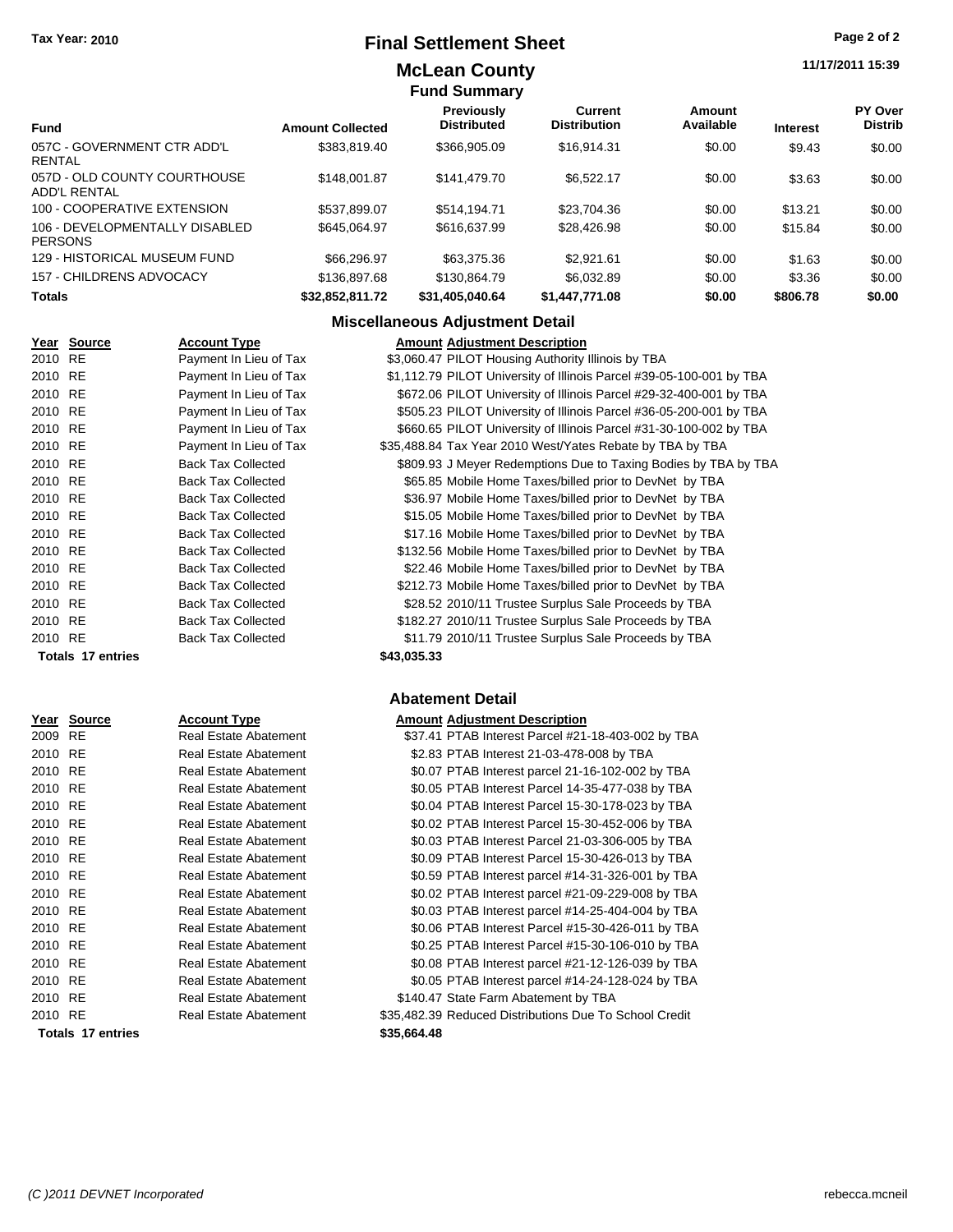### **Final Settlement Sheet Tax Year: 2010 Page 1 of 2 McLean County 002 - CITY OF BLOOMINGTON TOWNSHIP**

**Current Year Taxes Due**

|       | <b>Original Amount Due</b>     | \$2,304,216.19 |
|-------|--------------------------------|----------------|
| ٠     | Supplements                    | \$1,108.91     |
|       | Cancellations                  | \$3,102.14     |
|       | Abatements/Refunds             | \$8.22         |
| ÷     | Mobile Home                    | \$3,155.48     |
| $+/-$ | Road & Bridge Transfer         | \$0.00         |
| ٠     | Misc. Adjustments              | \$692.08       |
|       | <b>Adjusted Amount Due</b>     | \$2,306,062.30 |
|       | Prior Year Real EstateTax      | \$1,753.37     |
|       | Prior Year Mobile Home Tax     | \$253.25       |
|       | + Prior Year Misc. Adjustments | \$0.00         |
|       | <b>Total Amount Due</b>        | \$2,308,068.92 |

| <b>Current Year Taxes Paid</b> |  |  |  |
|--------------------------------|--|--|--|
|--------------------------------|--|--|--|

|   | <b>Real Estate</b>             | \$2,300,682.55 |
|---|--------------------------------|----------------|
| ÷ | Railroad                       | \$1,027.14     |
| ٠ | Mobile Home                    | \$2,599.55     |
| ٠ | Misc. Adjustments              | \$692.08       |
| ٠ | <b>Prior Year Real Estate</b>  | \$1,753.37     |
| ٠ | Prior Year Mobile Home         | \$253.25       |
|   | + Prior Year Misc. Adjustments | \$0.00         |
|   | Abatements/Refunds             | \$8.22         |
|   | <b>Total Collected</b>         | \$2,306,999.72 |
| ٠ | <b>Hold Back</b>               | \$0.00         |
| ٠ | <b>County Trustee</b>          | \$153.72       |
| ٠ | <b>Forfeited Tax</b>           | \$915.48       |
|   | Total                          | \$2,308,068.92 |
|   | <b>Interest Distribution</b>   |                |
|   | County Interest                | \$56 65        |

| County Interest       | \$56.65 |
|-----------------------|---------|
| Township Interest     | \$0.00  |
| <b>Total Interest</b> | \$56.65 |

#### **Distribution Summary**

| <b>Tax Distribution Date</b>         | Amount         |
|--------------------------------------|----------------|
| 05/26/2011                           | \$392,535.52   |
| 06/09/2011                           | \$477.510.90   |
| 06/20/2011                           | \$288.154.09   |
| 08/25/2011                           | \$229,951.92   |
| 09/09/2011                           | \$565,373.26   |
| 09/16/2011                           | \$251,654.48   |
| 11/10/2011                           | \$101,819.55   |
| <b>Totals: 7 Distributions</b>       | \$2,306,999.72 |
| <b>Interest Distribution Date</b>    | Amount         |
| 11/17/2011                           | \$56.65        |
| <b>Totals: 1 Distributions</b>       | \$56.65        |
| <b>Grand Totals: 8 Distributions</b> | \$2,307,056.37 |

#### **Fund Summary**

 $\overline{\phantom{0}}$ 

| <b>Fund</b>              | <b>Amount Collected</b> | <b>Previously</b><br><b>Distributed</b> | Current<br><b>Distribution</b> | Amount<br>Available | <b>Interest</b> | <b>PY Over</b><br><b>Distrib</b> |
|--------------------------|-------------------------|-----------------------------------------|--------------------------------|---------------------|-----------------|----------------------------------|
| 001 - TOWN FUND          | \$1.210.210.52          | \$1.156.797.85                          | \$53.412.67                    | \$0.00              | \$29.72         | \$0.00                           |
| 017 - CEMETERY           | \$506,610.22            | \$484,250.92                            | \$22,359.30                    | \$0.00              | \$12.44         | \$0.00                           |
| 054 - GENERAL ASSISTANCE | \$590,178.98            | \$564.131.40                            | \$26,047.58                    | \$0.00              | \$14.49         | \$0.00                           |
| <b>Totals</b>            | \$2,306,999.72          | \$2,205,180.17                          | \$101.819.55                   | \$0.00              | \$56.65         | \$0.00                           |

#### **Miscellaneous Adjustment Detail**

|         | Year Source             | <b>Account Type</b>       | <b>Amount Adjustment Description</b>                           |
|---------|-------------------------|---------------------------|----------------------------------------------------------------|
| 2010 RE |                         | Payment In Lieu of Tax    | \$577.85 PILOT Housing Authority Illinois by TBA               |
| 2010 RE |                         | <b>Back Tax Collected</b> | \$69.83 J Meyer Redemptions Due to Taxing Bodies by TBA by TBA |
| 2010 RE |                         | <b>Back Tax Collected</b> | \$4.24 Mobile Home Taxes/billed prior to DevNet by TBA         |
| 2010 RE |                         | <b>Back Tax Collected</b> | \$40.16 Mobile Home Taxes/billed prior to DevNet by TBA        |
|         | <b>Totals 4 entries</b> |                           | \$692.08                                                       |
|         |                         |                           |                                                                |

#### **Abatement Detail**

|         | Year Source | <b>Account Type</b>          | <b>Amount Adjustment Description</b>              |
|---------|-------------|------------------------------|---------------------------------------------------|
| 2009 RE |             | <b>Real Estate Abatement</b> | \$7.51 PTAB Interest Parcel #21-18-403-002 by TBA |
| 2010 RE |             | <b>Real Estate Abatement</b> | \$0.54 PTAB Interest 21-03-478-008 by TBA         |
| 2010 RE |             | Real Estate Abatement        | \$0.01 PTAB Interest Parcel 14-35-477-038 by TBA  |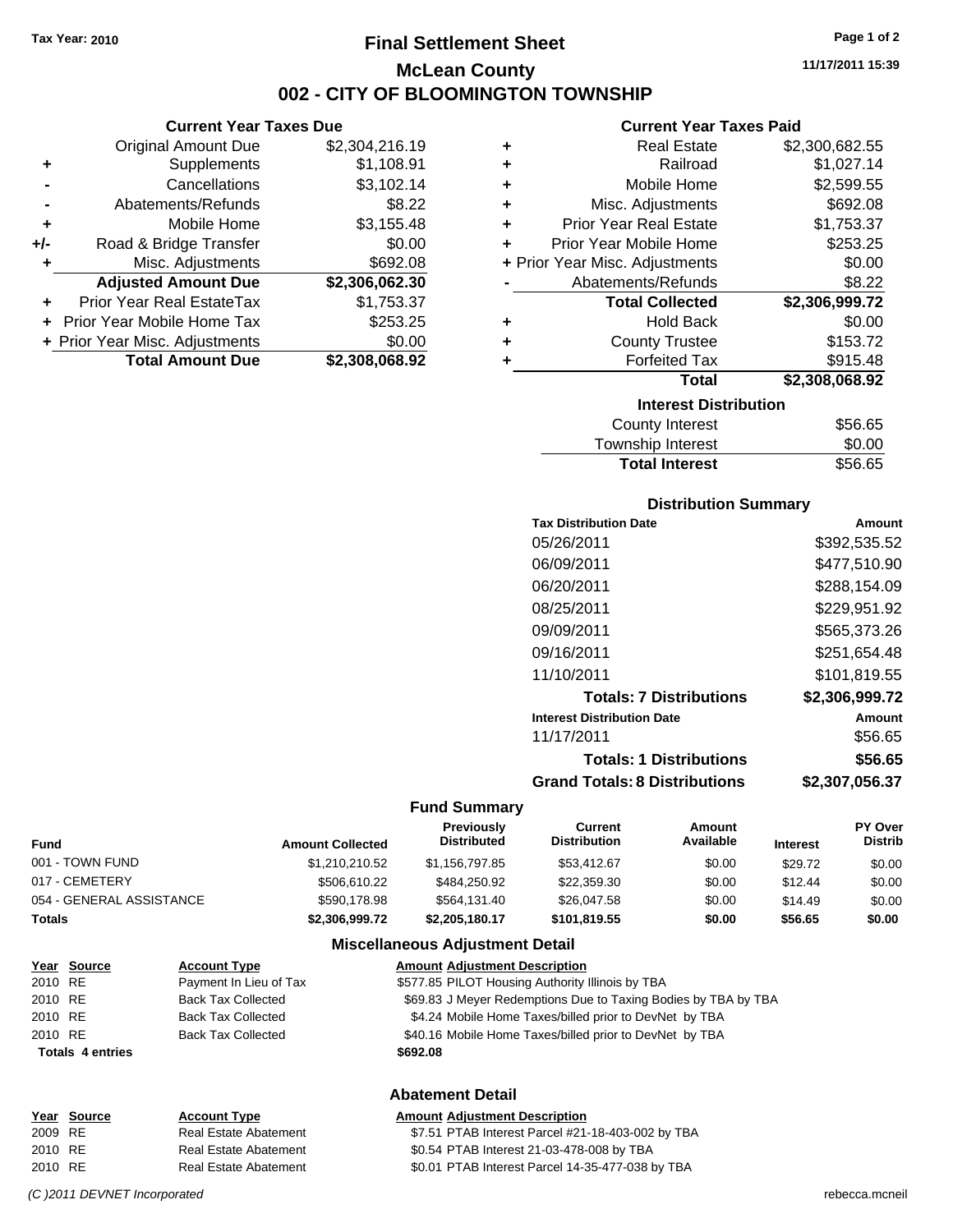### **Final Settlement Sheet Tax Year: 2010 Page 2 of 2 McLean County**

**Abatement Detail**

#### **Year Source Account Type Amount Adjustment Description**

2010 Estate Abatement **\$0.00 PTAB Interest Parcel 21-03-306-005 by TBA** 2011 PTAB Interest parcel #14-31-326-001 by TBA 2010 Estate Abatement **2010** S0.00 PTAB Interest parcel #21-09-229-008 by TBA 2010 PTAB Interest parcel #14-25-404-004 by TBA 2010 Real Estate Abatement **\$0.04 PTAB Interest Parcel #15-30-106-010 by TBA** 

|         | Year Source             | <b>Account Type</b>          | Amount |
|---------|-------------------------|------------------------------|--------|
| 2010 RE |                         | <b>Real Estate Abatement</b> | \$0.00 |
| 2010 RE |                         | <b>Real Estate Abatement</b> | \$0.11 |
| 2010 RE |                         | <b>Real Estate Abatement</b> | \$0.00 |
| 2010 RE |                         | <b>Real Estate Abatement</b> | \$0.01 |
| 2010 RE |                         | <b>Real Estate Abatement</b> | \$0.04 |
|         | <b>Totals 8 entries</b> |                              | \$8.22 |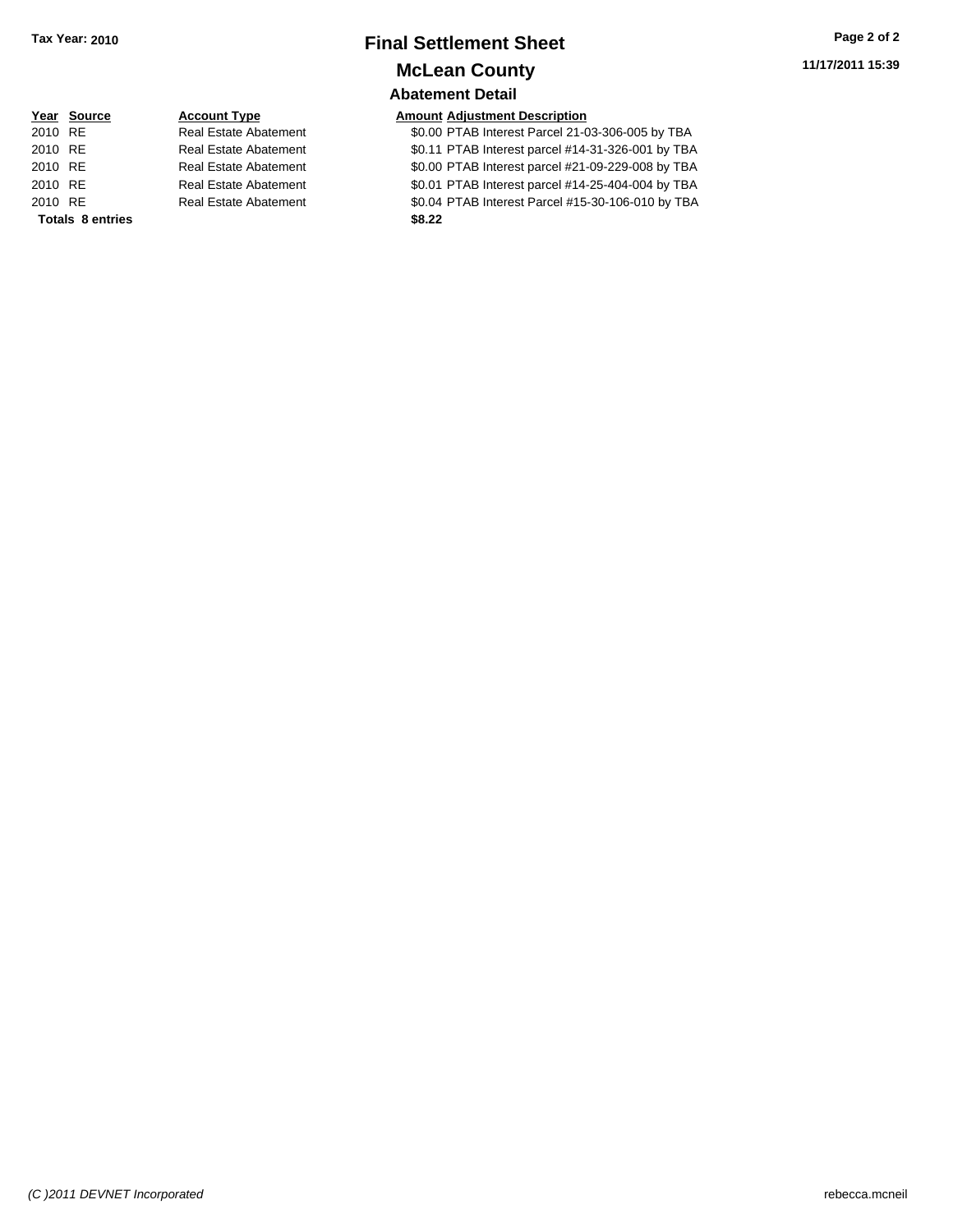### **Final Settlement Sheet Tax Year: 2010 Page 1 of 2 McLean County 003 - NORMAL TOWNSHIP**

#### **Current Year Taxes Due**

|       | <b>Original Amount Due</b>     | \$1,287,503.28 |
|-------|--------------------------------|----------------|
| ٠     | Supplements                    | \$539.55       |
|       | Cancellations                  | \$3,177.84     |
|       | Abatements/Refunds             | \$0.01         |
| ٠     | Mobile Home                    | \$1,058.55     |
| $+/-$ | Road & Bridge Transfer         | \$0.00         |
| ٠     | Misc. Adjustments              | \$46.80        |
|       | <b>Adjusted Amount Due</b>     | \$1,285,970.33 |
|       | Prior Year Real EstateTax      | (\$202.73)     |
|       | Prior Year Mobile Home Tax     | \$119.50       |
|       | + Prior Year Misc. Adjustments | \$0.00         |
|       | <b>Total Amount Due</b>        | \$1,285,887.10 |

| ٠ | <b>Real Estate</b>             | \$1,282,471.61 |  |  |  |  |
|---|--------------------------------|----------------|--|--|--|--|
| ٠ | Railroad                       | \$2,274.78     |  |  |  |  |
| ٠ | Mobile Home                    | \$867.96       |  |  |  |  |
| ٠ | Misc. Adjustments              | \$46.80        |  |  |  |  |
| ٠ | <b>Prior Year Real Estate</b>  | (\$202.73)     |  |  |  |  |
| ÷ | Prior Year Mobile Home         | \$119.50       |  |  |  |  |
|   | + Prior Year Misc. Adjustments | \$0.00         |  |  |  |  |
|   | Abatements/Refunds             | \$0.01         |  |  |  |  |
|   | <b>Total Collected</b>         | \$1,285,577.91 |  |  |  |  |
| ٠ | Hold Back                      | \$0.00         |  |  |  |  |
|   | <b>County Trustee</b>          | \$0.49         |  |  |  |  |
| ٠ | <b>Forfeited Tax</b>           | \$308.70       |  |  |  |  |
|   | Total                          | \$1,285,887.10 |  |  |  |  |
|   | <b>Interest Distribution</b>   |                |  |  |  |  |
|   | County Interest                | \$31.57        |  |  |  |  |

| <b>Total Interest</b> | \$31.57      |
|-----------------------|--------------|
| Township Interest     | \$0.00       |
| County interest       | <b>JJJ.J</b> |

#### **Distribution Summary**

| <b>Tax Distribution Date</b>         | Amount         |
|--------------------------------------|----------------|
| 05/26/2011                           | \$234.248.55   |
| 06/09/2011                           | \$251,951.77   |
| 06/20/2011                           | \$161,492.95   |
| 08/25/2011                           | \$142,502.56   |
| 09/09/2011                           | \$305,395.08   |
| 09/16/2011                           | \$138,103.29   |
| 11/10/2011                           | \$51,883.71    |
| <b>Totals: 7 Distributions</b>       | \$1,285,577.91 |
| <b>Interest Distribution Date</b>    | Amount         |
| 11/17/2011                           | \$31.57        |
| <b>Totals: 1 Distributions</b>       | \$31.57        |
| <b>Grand Totals: 8 Distributions</b> | \$1,285,609.48 |

#### **Fund Summary**

| <b>Fund</b>                    | <b>Amount Collected</b> | Previously<br><b>Distributed</b> | Current<br><b>Distribution</b> | Amount<br>Available | <b>Interest</b> | <b>PY Over</b><br><b>Distrib</b> |
|--------------------------------|-------------------------|----------------------------------|--------------------------------|---------------------|-----------------|----------------------------------|
| 001 - GENERAL FUND             | \$791,581.78            | \$759.634.84                     | \$31,946.94                    | \$0.00              | \$19.45         | \$0.00                           |
| $005 - IMRF$                   | \$39,932.61             | \$38,321.01                      | \$1,611.60                     | \$0.00              | \$0.98          | \$0.00                           |
| 027 - AUDIT                    | \$5,205.30              | \$4,995.21                       | \$210.09                       | \$0.00              | \$0.13          | \$0.00                           |
| 035 - INSURANCE                | \$9,027.31              | \$8,663.01                       | \$364.30                       | \$0.00              | \$0.22          | \$0.00                           |
| 047 - SOCIAL SECURITY          | \$42,942.16             | \$41,209.10                      | \$1,733.06                     | \$0.00              | \$1.05          | \$0.00                           |
| 054 - GENERAL ASSISTANCE       | \$195,190.57            | \$187.313.02                     | \$7,877.55                     | \$0.00              | \$4.79          | \$0.00                           |
| 140 - SENIOR CITIZENS SERVICES | \$201.698.18            | \$193,558.01                     | \$8,140.17                     | \$0.00              | \$4.95          | \$0.00                           |
| <b>Totals</b>                  | \$1,285,577.91          | \$1,233,694.20                   | \$51,883.71                    | \$0.00              | \$31.57         | \$0.00                           |

#### **Miscellaneous Adjustment Detail**

|         | <u>Year Source</u>      | <b>Account Type</b>       | <b>Amount Adjustment Description</b>                           |
|---------|-------------------------|---------------------------|----------------------------------------------------------------|
| 2010 RE |                         | <b>Back Tax Collected</b> | \$21.97 J Meyer Redemptions Due to Taxing Bodies by TBA by TBA |
| 2010 RE |                         | Back Tax Collected        | \$22.86 Mobile Home Taxes/billed prior to DevNet by TBA        |
| 2010 RE |                         | <b>Back Tax Collected</b> | \$1.97 2010/11 Trustee Surplus Sale Proceeds by TBA            |
|         | <b>Totals 3 entries</b> |                           | \$46.80                                                        |

*(C )2011 DEVNET Incorporated* rebecca.mcneil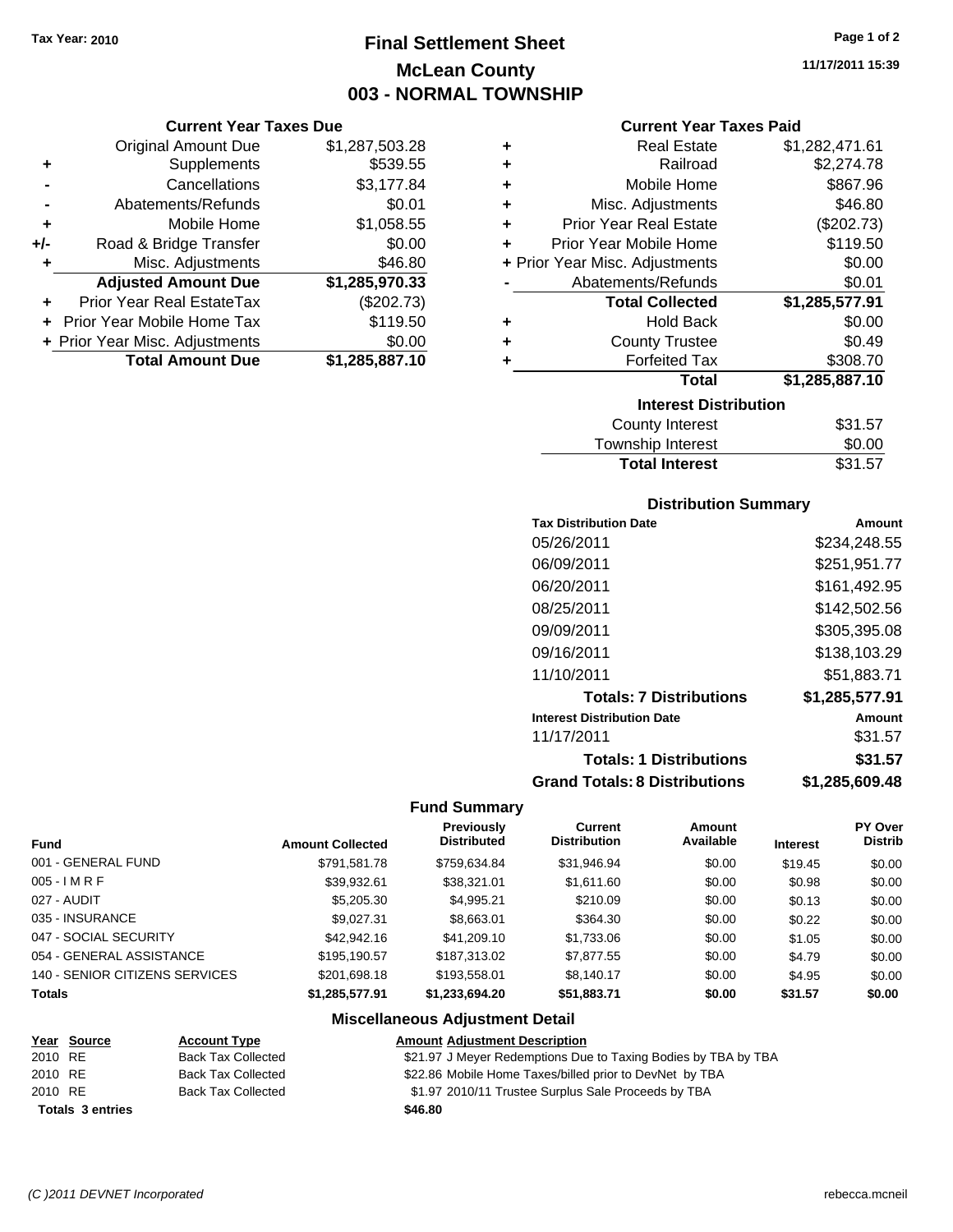## **Final Settlement Sheet Tax Year: 2010 Page 2 of 2**

**McLean County**

### **Abatement Detail**

**11/17/2011 15:39**

**Totals 1 entries** \$0.01

**Year Source Account Type Anneurry Adjustment Description**<br> **Amount Adjustment Adjustment Adjustment Adjustment Adjustment Adjustment Adjustment Adjustment Adjustment** Real Estate Abatement \$0.01 PTAB Interest parcel #14-24-128-024 by TBA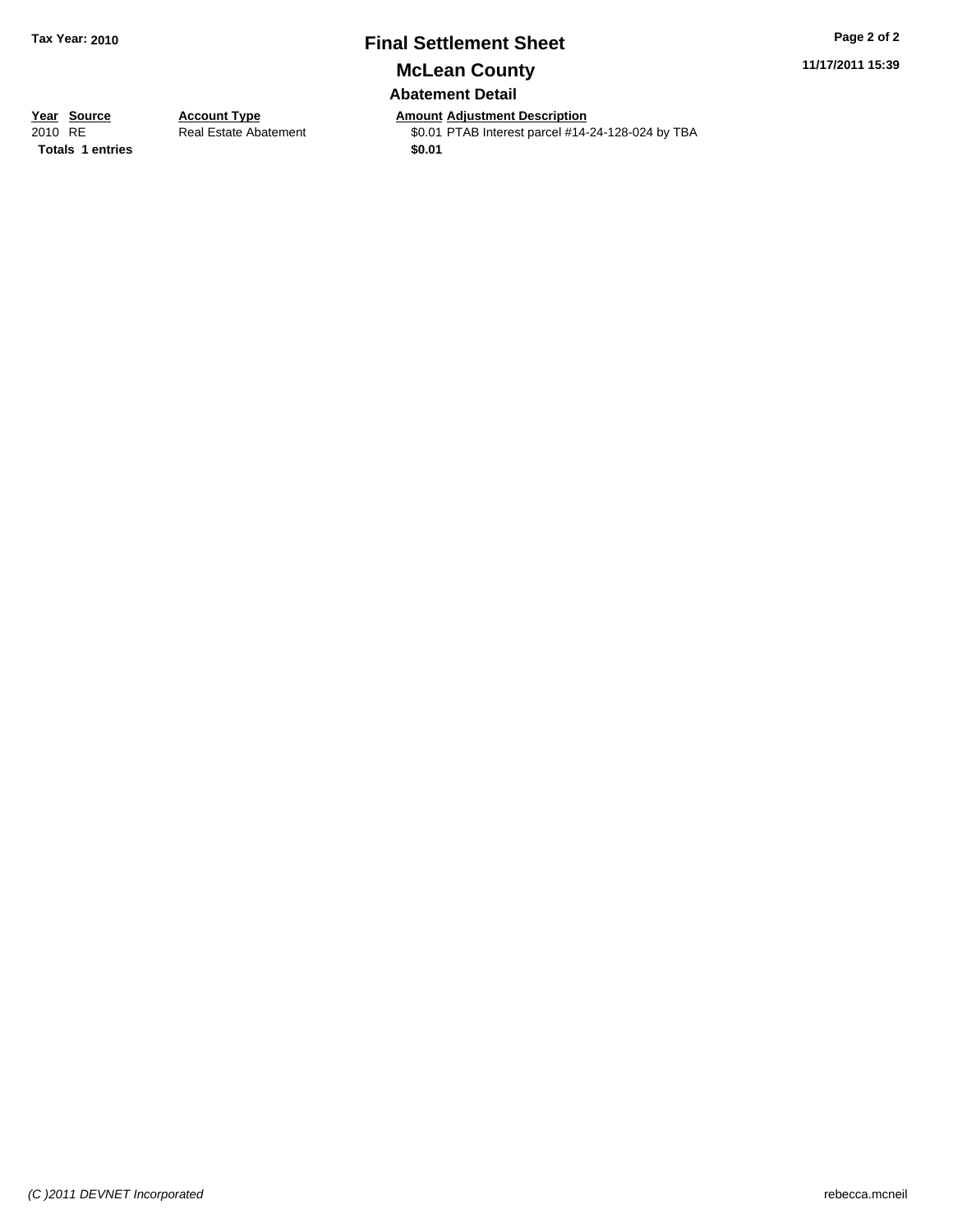### **Final Settlement Sheet Tax Year: 2010 Page 1 of 2 McLean County 004 - CITY OF BLOOMINGTON**

**11/17/2011 15:39**

#### **Current Year Taxes Paid**

| ٠ | <b>Real Estate</b>             | \$19,396,026.33 |
|---|--------------------------------|-----------------|
| ÷ | Railroad                       | \$6,860.16      |
| ÷ | Mobile Home                    | \$16,611.17     |
| ÷ | Misc. Adjustments              | \$4,266.37      |
| ÷ | <b>Prior Year Real Estate</b>  | \$10,622.47     |
| ÷ | Prior Year Mobile Home         | \$1,525.51      |
|   | + Prior Year Misc. Adjustments | \$0.00          |
|   | Abatements/Refunds             | \$65.04         |
|   | <b>Total Collected</b>         | \$19,435,846.97 |
| ÷ | <b>Hold Back</b>               | \$0.00          |
| ٠ | <b>County Trustee</b>          | \$948.30        |
| ٠ | <b>Forfeited Tax</b>           | \$5,848.47      |
|   | <b>Total</b>                   | \$19,442,643.74 |
|   | <b>Interest Distribution</b>   |                 |
|   | County Intoract                | C177 70         |

| <b>County Interest</b> | \$477.28 |
|------------------------|----------|
| Township Interest      | \$0.00   |
| <b>Total Interest</b>  | \$477.28 |

| <b>Road and Bridge Summary</b>                 |                           |                         |  |  |  |  |
|------------------------------------------------|---------------------------|-------------------------|--|--|--|--|
| Rd./Br. District                               | Amt. Due                  | Amt. Distrib.           |  |  |  |  |
| BLOOMINGTON TWP ROAI \$193,574.47 \$193,313.72 |                           |                         |  |  |  |  |
| DALE TWP ROAD                                  |                           | \$28,827.47 \$28,827.15 |  |  |  |  |
| DRY GROVE TWP ROAD                             |                           | \$4,901.35 \$4,895.99   |  |  |  |  |
| OLD TOWN TWP ROAD                              |                           | \$17,075.72 \$17,075.72 |  |  |  |  |
| TOWANDA TWP ROAD                               | \$101,091.01 \$101,091.01 |                         |  |  |  |  |
| \$345,470.02 \$345,203.59<br>Totals            |                           |                         |  |  |  |  |

**Current Year Taxes Due** Original Amount Due \$19,073,484.99

**Adjusted Amount Due \$19,430,495.76**

**Total Amount Due \$19,442,643.74**

**+** Supplements \$8,339.08 **-** Cancellations \$20,990.68 **-** Abatements/Refunds \$65.04 **+** Mobile Home \$20,257.45 **+/-** Road & Bridge Transfer \$345,203.59 **+** Misc. Adjustments \$4,266.37

**+** Prior Year Real EstateTax \$10,622.47 **+** Prior Year Mobile Home Tax \$1,525.51 **+ Prior Year Misc. Adjustments**  $$0.00$ 

#### **Distribution Summary**

| <b>Tax Distribution Date</b>         | Amount          |
|--------------------------------------|-----------------|
| 05/26/2011                           | \$3,241,855.62  |
| 06/09/2011                           | \$4.205.032.96  |
| 06/20/2011                           | \$2,284,404.39  |
| 08/25/2011                           | \$1.900.655.83  |
| 09/09/2011                           | \$4.958.986.52  |
| 09/16/2011                           | \$2,060,284.90  |
| 11/10/2011                           | \$784,626.75    |
| <b>Totals: 7 Distributions</b>       | \$19.435.846.97 |
| <b>Interest Distribution Date</b>    | Amount          |
| 11/17/2011                           | \$477.28        |
| <b>Totals: 1 Distributions</b>       | \$477.28        |
| <b>Grand Totals: 8 Distributions</b> | \$19,436,324.25 |

#### **Fund Summary**

| <b>Fund</b>             | <b>Amount Collected</b> | Previously<br><b>Distributed</b> | <b>Current</b><br><b>Distribution</b> | Amount<br>Available | <b>Interest</b> | PY Over<br><b>Distrib</b> |
|-------------------------|-------------------------|----------------------------------|---------------------------------------|---------------------|-----------------|---------------------------|
|                         |                         |                                  |                                       |                     |                 |                           |
| 001 - GENERAL CORPORATE | \$1.928.823.20          | \$1,850,608.18                   | \$78,215.02                           | \$0.00              | \$48.22         | \$0.00                    |
| 003 - BONDS & INTEREST  | \$2.181.831.44          | \$2,093,356.78                   | \$88,474.66                           | \$0.00              | \$54.55         | \$0.00                    |
| $005 - I$ M R F         | \$2,505,246.03          | \$2,403,656.73                   | \$101,589.30                          | \$0.00              | \$62.63         | \$0.00                    |
| 007 - ROAD AND BRIDGE   | \$345,203.59            | \$334,714.53                     | \$10,489.06                           | \$0.00              | \$0.00          | \$0.00                    |
| 012 - FIRE PROTECTION   | \$1,184,192.57          | \$1,136,172.81                   | \$48,019.76                           | \$0.00              | \$29.61         | \$0.00                    |
| 013 - FIRE PENSION      | \$3.410.505.26          | \$3,272,207.12                   | \$138,298.14                          | \$0.00              | \$85.27         | \$0.00                    |
| 014 - POLICE PROTECTION | \$1,355,626.57          | \$1,300,655,06                   | \$54.971.51                           | \$0.00              | \$33.89         | \$0.00                    |
| 015 - POLICE PENSION    | \$4.061.668.02          | \$3,896,964.81                   | \$164.703.21                          | \$0.00              | \$101.54        | \$0.00                    |
| 042 - PUBLIC PARKS      | \$1,002,316,06          | \$961.671.50                     | \$40,644.56                           | \$0.00              | \$25.06         | \$0.00                    |
| 047 - SOCIAL SECURITY   | \$1.460.434.23          | \$1.401.212.70                   | \$59.221.53                           | \$0.00              | \$36.51         | \$0.00                    |
| <b>Totals</b>           | \$19.435.846.97         | \$18.651.220.22                  | \$784.626.75                          | \$0.00              | \$477.28        | \$0.00                    |

#### **Miscellaneous Adjustment Detail**

#### **Year Source Account Type Amount Adjustment Description**

|         | $1991$ <b>998199</b> | ,,,,,,,,,,,,,,,,          |                                                                 |
|---------|----------------------|---------------------------|-----------------------------------------------------------------|
| 2010 RE |                      | Payment In Lieu of Tax    | \$3,539.20 PILOT Housing Authority Illinois by TBA              |
| 2010 RE |                      | <b>Back Tax Collected</b> | \$412.44 J Meyer Redemptions Due to Taxing Bodies by TBA by TBA |
| 2010 RE |                      | <b>Back Tax Collected</b> | \$42.76 Mobile Home Taxes/billed prior to DevNet by TBA         |
| 2010 RE |                      | <b>Back Tax Collected</b> | \$25.97 Mobile Home Taxes/billed prior to DevNet by TBA         |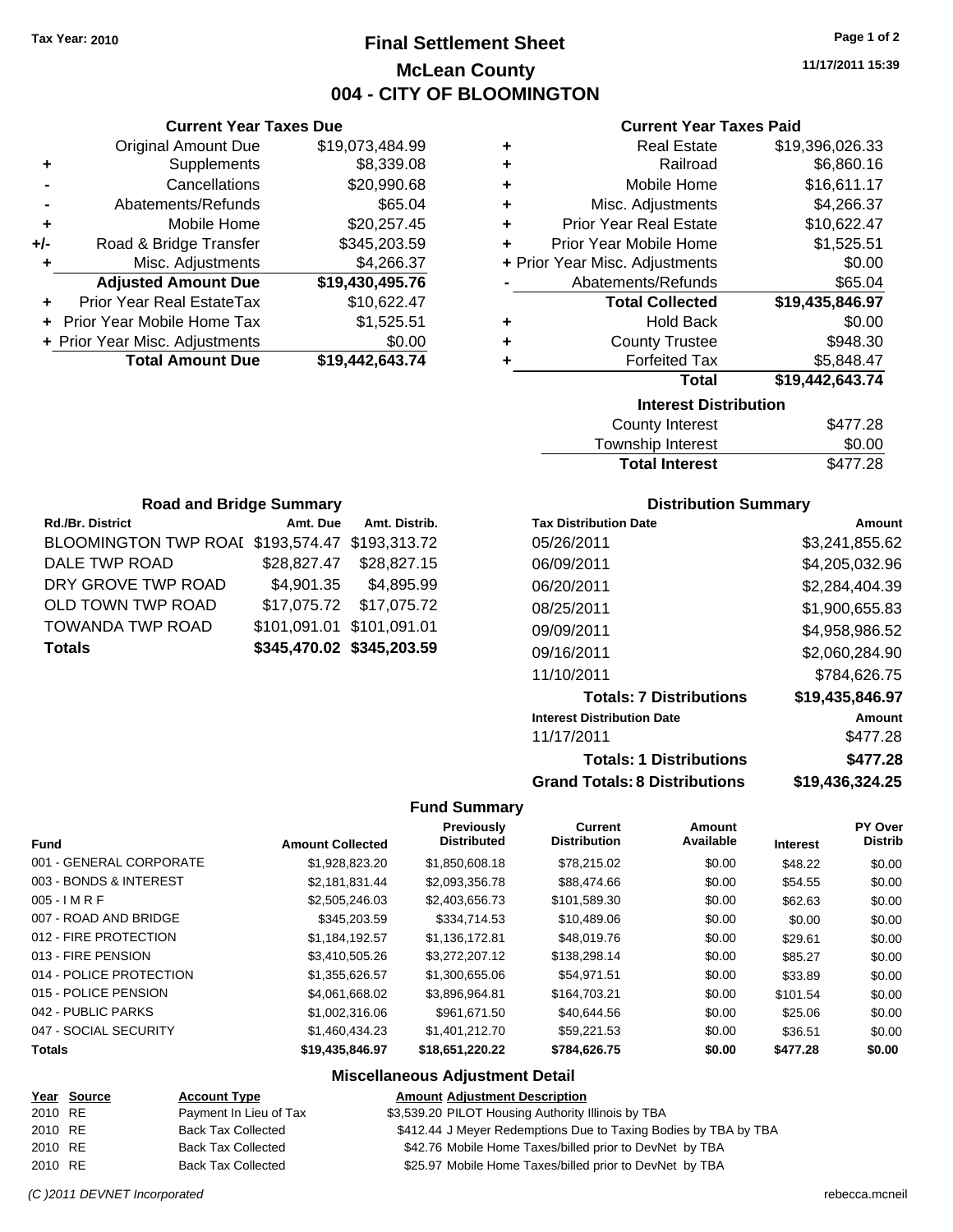# **Final Settlement Sheet Tax Year: 2010 Page 2 of 2**

### **McLean County**

#### **Miscellaneous Adjustment Detail**

**Year Source Account Type Amount Adjustment Description**

2010 RE **\$246.00 Mobile Home Taxes/billed prior to DevNet by TBA** Back Tax Collected \$246.00 Mobile Home Taxes/billed prior to DevNet by TBA **Totals \$4,266.37 5 entries**

|         |                   |                              | <b>Abatement De</b>   |  |
|---------|-------------------|------------------------------|-----------------------|--|
|         | Year Source       | <b>Account Type</b>          | <b>Amount Adjustn</b> |  |
| 2009 RE |                   | Real Estate Abatement        | \$44.39 PTAB In       |  |
| 2010 RE |                   | Real Estate Abatement        | \$3.28 PTAB In        |  |
| 2010 RE |                   | Real Estate Abatement        | \$0.06 PTAB In        |  |
| 2010 RE |                   | Real Estate Abatement        | \$0.07 PTAB In        |  |
| 2010 RE |                   | Real Estate Abatement        | \$0.04 PTAB In        |  |
| 2010 RE |                   | Real Estate Abatement        | \$0.02 PTAB In        |  |
| 2010 RE |                   | Real Estate Abatement        | \$0.11 PTAB In        |  |
| 2010 RE |                   | Real Estate Abatement        | \$0.69 PTAB In        |  |
| 2010 RE |                   | Real Estate Abatement        | \$0.01 PTAB In        |  |
| 2010 RE |                   | <b>Real Estate Abatement</b> | \$0.03 PTAB In        |  |
| 2010 RE |                   | Real Estate Abatement        | \$0.08 PTAB In        |  |
| 2010 RE |                   | Real Estate Abatement        | \$0.27 PTAB In        |  |
| 2010 RE |                   | Real Estate Abatement        | \$0.09 PTAB In        |  |
| 2010 RE |                   | Real Estate Abatement        | \$15.90 State Fa      |  |
|         | Totals 14 entries |                              | \$65.04               |  |
|         |                   |                              |                       |  |

#### **Abatement Detail**

#### **<u>Read</u> Reading Reading Reading Reading Reading**

1terest Parcel #21-18-403-002 by TBA 1terest 21-03-478-008 by TBA 1terest Parcel 14-35-477-038 by TBA terest Parcel 15-30-178-023 by TBA 1terest Parcel 15-30-452-006 by TBA terest Parcel 21-03-306-005 by TBA 1terest Parcel 15-30-426-013 by TBA 1terest parcel #14-31-326-001 by TBA 1terest parcel #21-09-229-008 by TBA 1terest parcel #14-25-404-004 by TBA 1terest Parcel #15-30-426-011 by TBA 1terest Parcel #15-30-106-010 by TBA 1terest parcel #21-12-126-039 by TBA arm Abatement by TBA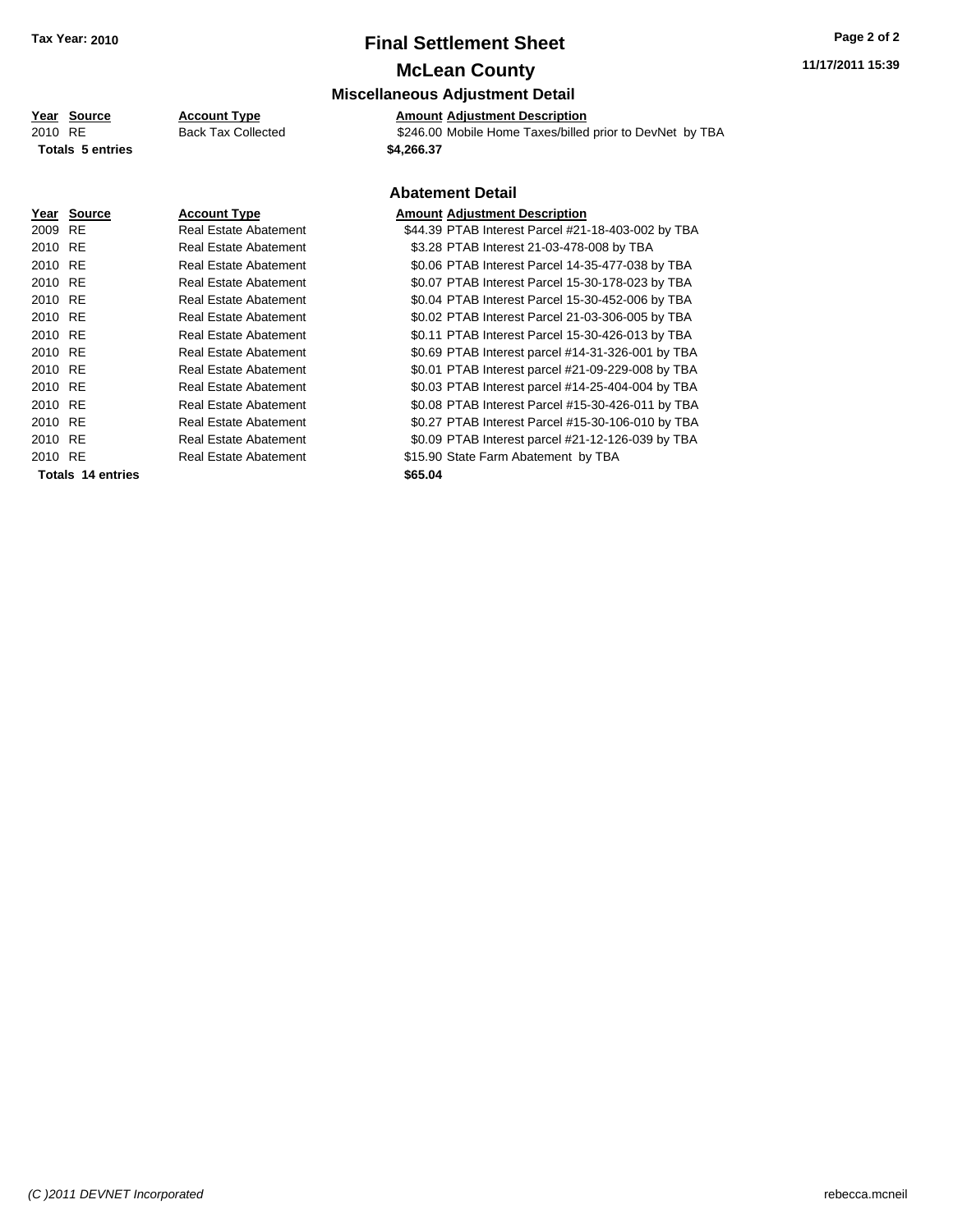### **Final Settlement Sheet Tax Year: 2010 Page 1 of 2 McLean County 005 - TOWN OF NORMAL**

**11/17/2011 15:39**

| <b>Current Year</b> |
|---------------------|

| <b>Current Year Taxes Paid</b> |                                |                |  |  |
|--------------------------------|--------------------------------|----------------|--|--|
| ٠                              | Real Estate                    | \$6,740,891.45 |  |  |
| ٠                              | Railroad                       | \$12,014.94    |  |  |
| ÷                              | Mobile Home                    | \$4,287.52     |  |  |
| ÷                              | Misc. Adjustments              | \$237.29       |  |  |
| ÷                              | <b>Prior Year Real Estate</b>  | (\$1,101.26)   |  |  |
| ÷                              | Prior Year Mobile Home         | \$624.58       |  |  |
|                                | + Prior Year Misc. Adjustments | \$0.00         |  |  |
|                                | Abatements/Refunds             | \$0.05         |  |  |
|                                | <b>Total Collected</b>         | \$6,756,954.47 |  |  |
| ٠                              | <b>Hold Back</b>               | \$0.00         |  |  |
| ٠                              | <b>County Trustee</b>          | \$2.44         |  |  |
| ٠                              | <b>Forfeited Tax</b>           | \$1,528.36     |  |  |
| <b>Total</b><br>\$6,758,485.27 |                                |                |  |  |
|                                | <b>Interest Distribution</b>   |                |  |  |
|                                | <b>County Interest</b>         | \$165.93       |  |  |
|                                |                                |                |  |  |

| <b>Total Interest</b> | \$165.93 |
|-----------------------|----------|
| Township Interest     | \$0.00   |
| County Interest       | \$165.93 |

| <b>Road and Bridge Summary</b>                 |  |                           |  |  |
|------------------------------------------------|--|---------------------------|--|--|
| Rd./Br. District                               |  | Amt. Due Amt. Distrib.    |  |  |
| NORMAL TWP ROAD DIST \$317,987.69 \$317,957.96 |  |                           |  |  |
| DRY GROVE TWP ROAD                             |  | \$10,964.83 \$10,953.38   |  |  |
| <b>TOWANDA TWP ROAD</b>                        |  | \$3,727.29 \$3,727.29     |  |  |
| <b>Totals</b>                                  |  | \$332,679.81 \$332,638.63 |  |  |

**Current Year Taxes Due** Original Amount Due \$6,434,001.24

**Adjusted Amount Due \$6,758,961.95**

**+** Supplements \$2,514.79 **-** Cancellations \$15,661.09 **-** Abatements/Refunds \$0.05 **+** Mobile Home \$5,231.14 **+/-** Road & Bridge Transfer \$332,638.63 **+** Misc. Adjustments \$237.29

**+** Prior Year Real EstateTax (\$1,101.26) **+** Prior Year Mobile Home Tax \$624.58 **+ Prior Year Misc. Adjustments \$0.00<br>Total Amount Due \$6,758,485.27** 

**Total Amount Due** 

#### **Distribution Summary**

| <b>Tax Distribution Date</b>         | Amount         |
|--------------------------------------|----------------|
| 05/26/2011                           | \$1,221,300.08 |
| 06/09/2011                           | \$1,340,738.63 |
| 06/20/2011                           | \$839,651.62   |
| 08/25/2011                           | \$751,933.03   |
| 09/09/2011                           | \$1,614,112.01 |
| 09/16/2011                           | \$717.706.86   |
| 11/10/2011                           | \$271.512.24   |
| <b>Totals: 7 Distributions</b>       | \$6,756,954.47 |
| <b>Interest Distribution Date</b>    | Amount         |
| 11/17/2011                           | \$165.93       |
| <b>Totals: 1 Distributions</b>       | \$165.93       |
| <b>Grand Totals: 8 Distributions</b> | \$6,757,120.40 |

#### **Fund Summary**

| <b>Fund</b>            | <b>Amount Collected</b> | Previously<br><b>Distributed</b> | <b>Current</b><br><b>Distribution</b> | Amount<br>Available | <b>Interest</b> | <b>PY Over</b><br><b>Distrib</b> |
|------------------------|-------------------------|----------------------------------|---------------------------------------|---------------------|-----------------|----------------------------------|
| 001 - CORPORATE FUND   | \$1,597,560.34          | \$1,533,355.48                   | \$64,204.86                           | \$0.00              | \$41.26         | \$0.00                           |
| 003 - BONDS & INTEREST | \$0.00                  | \$0.00                           | \$0.00                                | \$0.00              | \$0.00          | \$0.00                           |
| $005 - I$ M R F        | \$1,218,140.20          | \$1,169,183.98                   | \$48,956.22                           | \$0.00              | \$31.46         | \$0.00                           |
| 007 - ROAD AND BRIDGE  | \$332,638.63            | \$319.315.24                     | \$13,323.39                           | \$0.00              | \$0.00          | \$0.00                           |
| 013 - FIRE PENSION     | \$1,265,095.55          | \$1.214.252.24                   | \$50,843.31                           | \$0.00              | \$32.68         | \$0.00                           |
| 015 - POLICE PENSION   | \$1,300,069.51          | \$1,247,820.60                   | \$52,248.91                           | \$0.00              | \$33.58         | \$0.00                           |
| 047 - SOCIAL SECURITY  | \$1,043,450.24          | \$1.001.514.69                   | \$41,935.55                           | \$0.00              | \$26.95         | \$0.00                           |
| <b>Totals</b>          | \$6,756,954.47          | \$6,485,442.23                   | \$271,512.24                          | \$0.00              | \$165.93        | \$0.00                           |

#### **Miscellaneous Adjustment Detail**

|         | <u>Year Source</u>      | <b>Account Type</b>       | <b>Amount Adjustment Description</b>                            |
|---------|-------------------------|---------------------------|-----------------------------------------------------------------|
| 2010 RE |                         | <b>Back Tax Collected</b> | \$113.93 J Meyer Redemptions Due to Taxing Bodies by TBA by TBA |
| 2010 RE |                         | <b>Back Tax Collected</b> | \$113.16 Mobile Home Taxes/billed prior to DevNet by TBA        |
| 2010 RE |                         | <b>Back Tax Collected</b> | \$10.20 2010/11 Trustee Surplus Sale Proceeds by TBA            |
|         | <b>Totals 3 entries</b> |                           | \$237.29                                                        |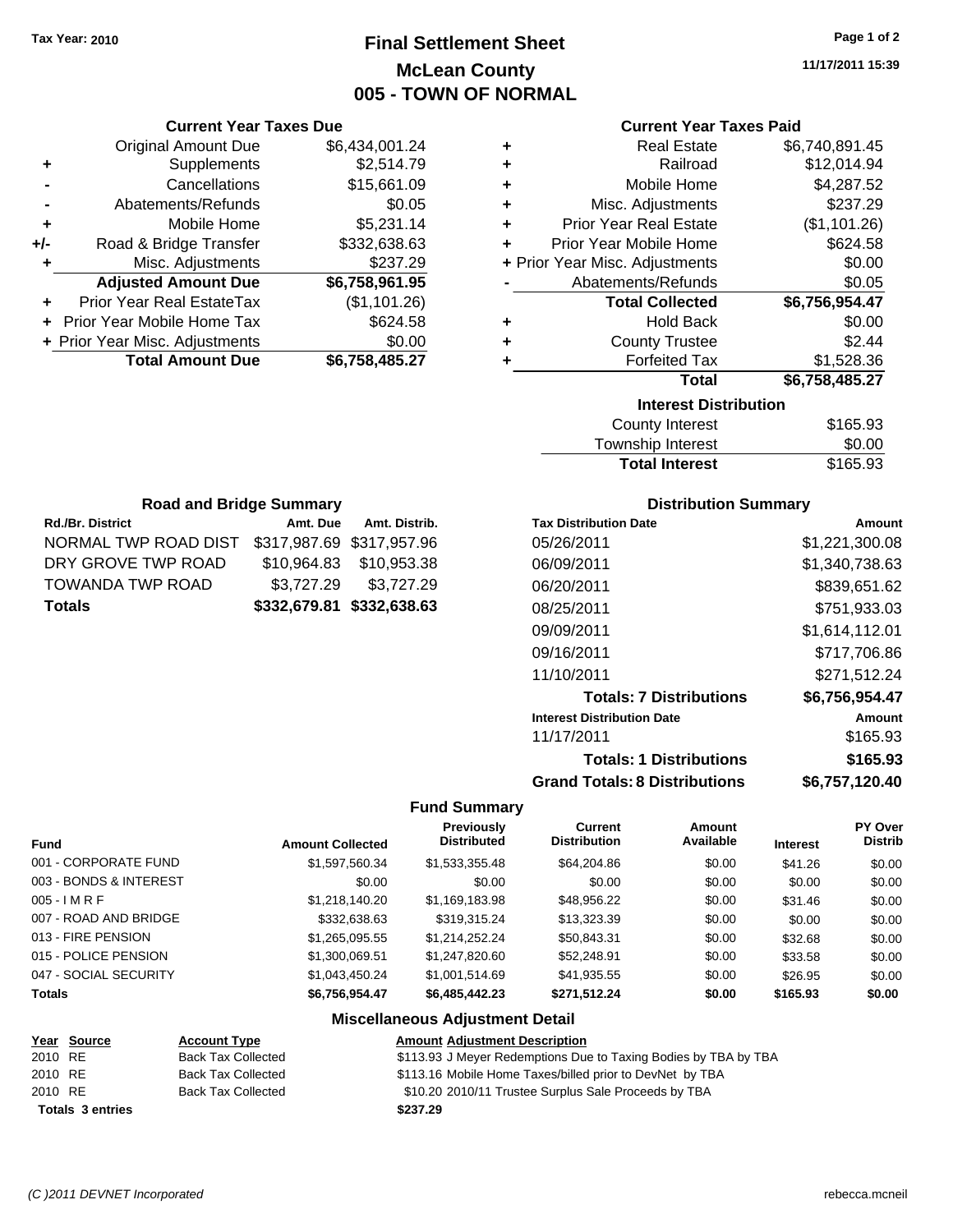## **Final Settlement Sheet Tax Year: 2010 Page 2 of 2**

**McLean County**

### **Abatement Detail**

**11/17/2011 15:39**

**Totals \$0.05 1 entries**

**Year Source Account Type Anneursian Adjustment Description**<br>2010 RE Real Estate Abatement **Adjustment Account Adjustment Adjustment Adjustment Adjustment Adjustment** Real Estate Abatement \$0.05 PTAB Interest parcel #14-24-128-024 by TBA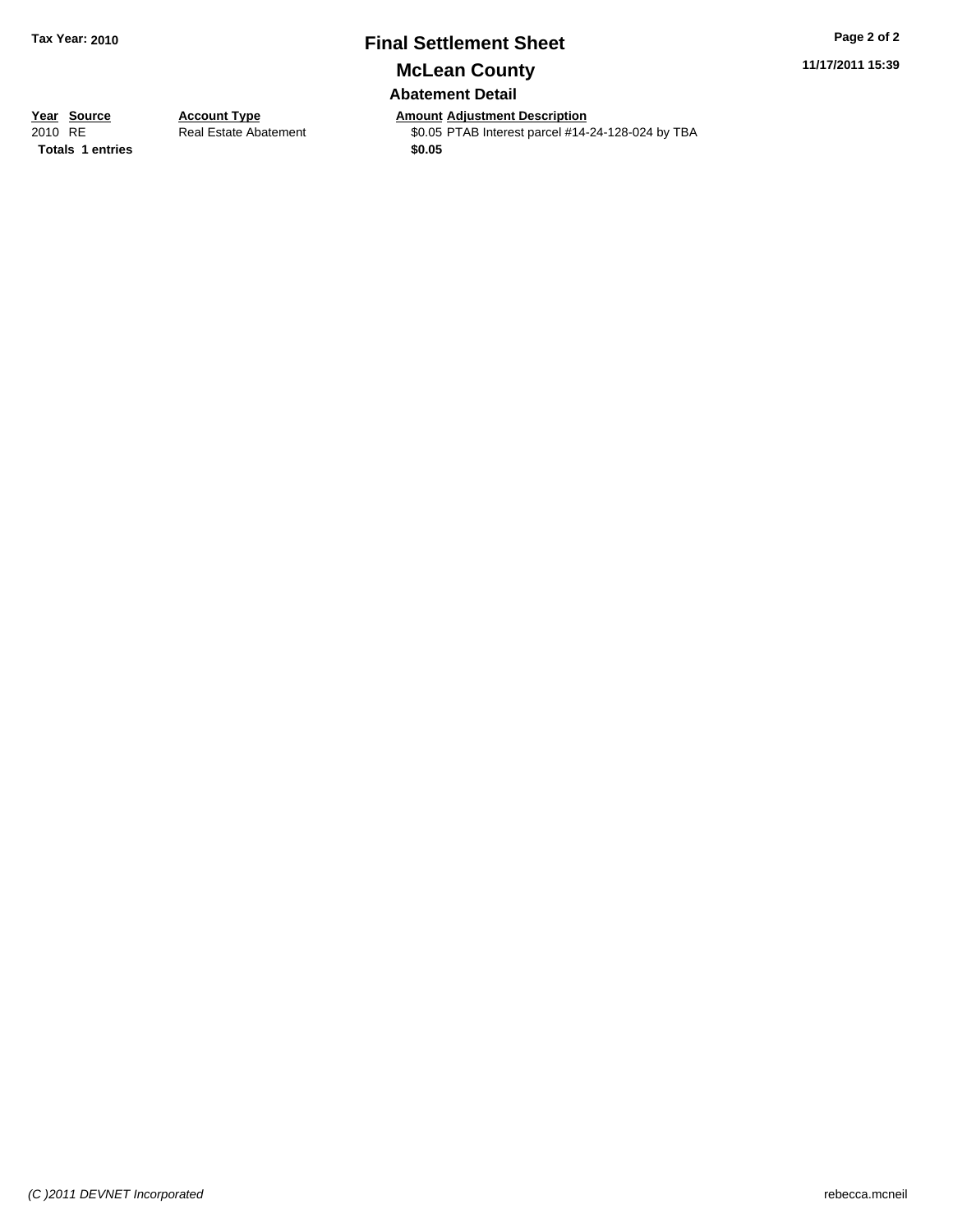### **Final Settlement Sheet Tax Year: 2010 Page 1 of 1 McLean County 006 - NORMAL TWP ROAD DIST**

**11/17/2011 15:39**

|     | <b>Current Year Taxes Due</b>  |                |  |  |  |
|-----|--------------------------------|----------------|--|--|--|
|     | <b>Original Amount Due</b>     | \$699,587.67   |  |  |  |
| ٠   | Supplements                    | \$293.15       |  |  |  |
|     | Cancellations                  | \$1,726.75     |  |  |  |
| -   | Abatements/Refunds             | \$0.01         |  |  |  |
| ٠   | Mobile Home                    | \$575.20       |  |  |  |
| +/- | Road & Bridge Transfer         | (\$317,957.96) |  |  |  |
| ٠   | Misc. Adjustments              | \$25.44        |  |  |  |
|     | <b>Adjusted Amount Due</b>     | \$380,796.74   |  |  |  |
| ٠   | Prior Year Real EstateTax      | (\$115.74)     |  |  |  |
|     | Prior Year Mobile Home Tax     | \$66.80        |  |  |  |
|     | + Prior Year Misc. Adjustments | \$0.00         |  |  |  |
|     | <b>Total Amount Due</b>        | \$380,747.80   |  |  |  |
|     |                                |                |  |  |  |

**Municipality Municipality** Amt. Due Amt. Distrib. **Road and Bridge Summary**

TOWN OF NORMAL \$317,987.69 \$317,957.96 **Totals \$317,987.69 \$317,957.96**

#### **Current Year Taxes Paid**

| ٠ | <b>Real Estate</b>             | \$378,895.62 |
|---|--------------------------------|--------------|
| ٠ | Railroad                       | \$1,236.04   |
| ٠ | Mobile Home                    | \$471.64     |
| ٠ | Misc. Adjustments              | \$25.44      |
| ٠ | <b>Prior Year Real Estate</b>  | (\$115.74)   |
| ٠ | Prior Year Mobile Home         | \$66.80      |
|   | + Prior Year Misc. Adjustments | \$0.00       |
|   | Abatements/Refunds             | \$0.01       |
|   | <b>Total Collected</b>         | \$380,579.79 |
| ٠ | <b>Hold Back</b>               | \$0.00       |
| ٠ | <b>County Trustee</b>          | \$0.27       |
| ٠ | <b>Forfeited Tax</b>           | \$167.74     |
|   | <b>Total</b>                   | \$380,747.80 |
|   | <b>Interest Distribution</b>   |              |
|   | County Interest                | \$9.35       |

| <b>Total Interest</b> | \$9.35 |
|-----------------------|--------|
| Township Interest     | \$0.00 |
| County Interest       | \$9.35 |

| <b>Distribution Summary</b> |  |
|-----------------------------|--|
|-----------------------------|--|

| <b>Tax Distribution Date</b>         | Amount       |
|--------------------------------------|--------------|
| 05/26/2011                           | \$69,255.63  |
| 06/09/2011                           | \$74.492.45  |
| 06/20/2011                           | \$47.747.14  |
| 08/25/2011                           | \$42.132.54  |
| 09/09/2011                           | \$90,293.50  |
| 09/16/2011                           | \$40,831.94  |
| 11/10/2011                           | \$15.826.59  |
| <b>Totals: 7 Distributions</b>       | \$380,579.79 |
| <b>Interest Distribution Date</b>    | Amount       |
| 11/17/2011                           | \$9.35       |
| <b>Totals: 1 Distributions</b>       | \$9.35       |
| <b>Grand Totals: 8 Distributions</b> | \$380,589.14 |

#### **Fund Summary**

| <b>Fund</b>            | <b>Amount Collected</b> | Previously<br><b>Distributed</b>       | Current<br><b>Distribution</b> | <b>Amount</b><br>Available | <b>Interest</b> | <b>PY Over</b><br><b>Distrib</b> |
|------------------------|-------------------------|----------------------------------------|--------------------------------|----------------------------|-----------------|----------------------------------|
| 007 - ROAD & BRIDGE    | \$329,260.99            | \$315,505.66                           | \$13,755.33                    | \$0.00                     | \$8.66          | \$0.00                           |
| 010 - EQUIPMENT & BLDG | \$43.917.77             | \$42,145,20                            | \$1.772.57                     | \$0.00                     | \$0.59          | \$0.00                           |
| 027 - AUDIT            | \$1.626.90              | \$1,561.25                             | \$65.65                        | \$0.00                     | \$0.02          | \$0.00                           |
| 035 - INSURANCE        | \$5,774.13              | \$5,541.09                             | \$233.04                       | \$0.00                     | \$0.08          | \$0.00                           |
| <b>Totals</b>          | \$380,579.79            | \$364,753,20                           | \$15,826,59                    | \$0.00                     | \$9.35          | \$0.00                           |
|                        |                         | <b>Miscellaneous Adjustment Detail</b> |                                |                            |                 |                                  |

| Year Source                        | <b>Account Type</b>       | <b>Amount Adjustment Description</b>                           |  |
|------------------------------------|---------------------------|----------------------------------------------------------------|--|
| 2010 RE                            | Back Tax Collected        | \$11.95 J Meyer Redemptions Due to Taxing Bodies by TBA by TBA |  |
| 2010 RE                            | <b>Back Tax Collected</b> | \$12.42 Mobile Home Taxes/billed prior to DevNet by TBA        |  |
| 2010 RE                            | <b>Back Tax Collected</b> | \$1.07 2010/11 Trustee Surplus Sale Proceeds by TBA            |  |
| <b>Totals 3 entries</b><br>\$25.44 |                           |                                                                |  |
| <b>Abatement Detail</b>            |                           |                                                                |  |

|         | Year Source             | <b>Account Type</b>          | <b>Amount Adiustment Description</b>              |
|---------|-------------------------|------------------------------|---------------------------------------------------|
| 2010 RE |                         | <b>Real Estate Abatement</b> | \$0.01 PTAB Interest parcel #14-24-128-024 by TBA |
|         | <b>Totals 1 entries</b> |                              | \$0.01                                            |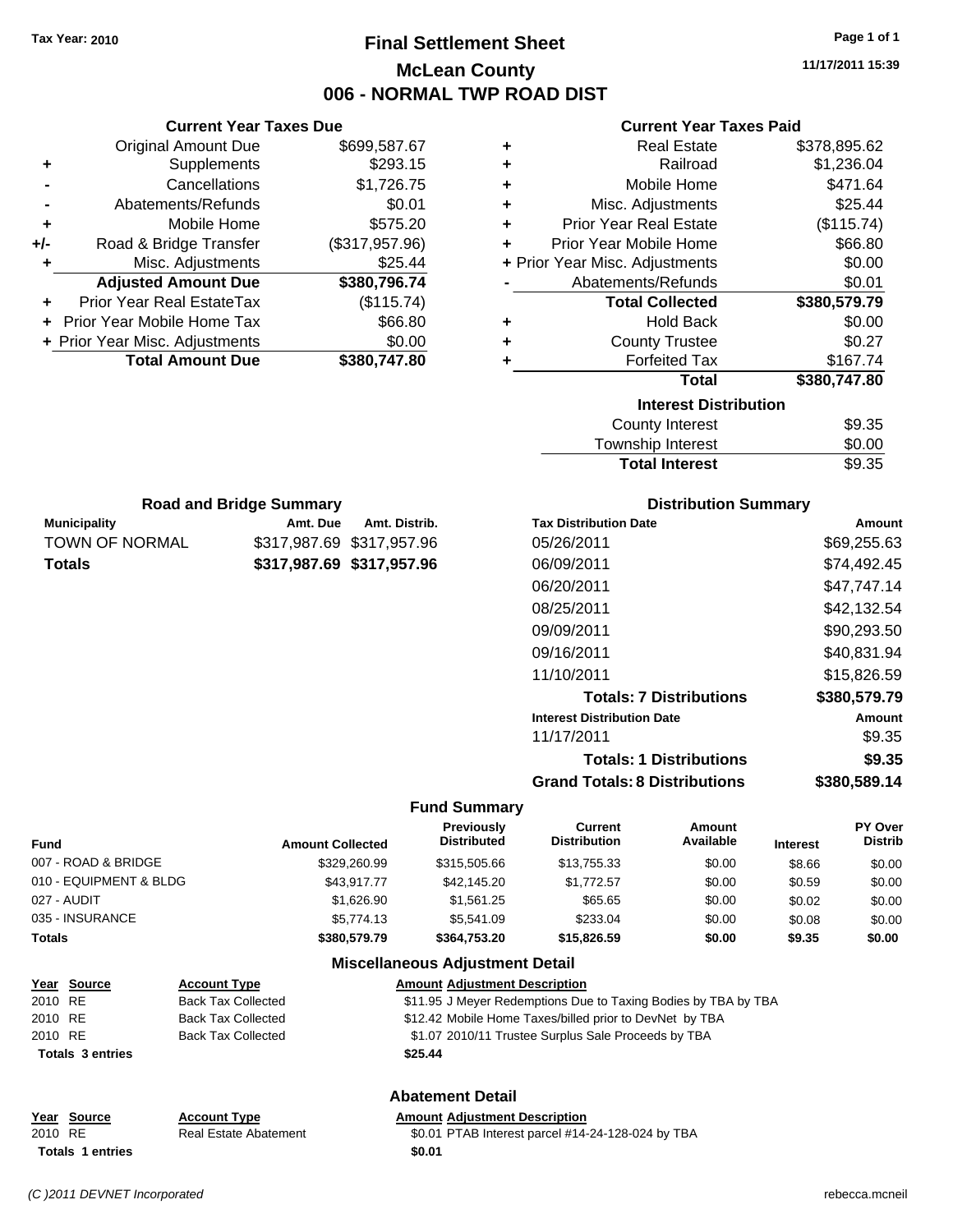### **Final Settlement Sheet Tax Year: 2010 Page 1 of 2 McLean County 007 - BLOOMINGTON TOWNSHIP**

**11/17/2011 15:39**

#### **Current Year Taxes Due**

|       | OUITUR TUUT TUAUS DUU             |             |  |
|-------|-----------------------------------|-------------|--|
|       | <b>Original Amount Due</b>        | \$93,441.97 |  |
| ٠     | Supplements                       | \$16.11     |  |
|       | Cancellations                     | \$44.65     |  |
|       | Abatements/Refunds                | \$115.77    |  |
| ٠     | Mobile Home                       | \$105.49    |  |
| $+/-$ | Road & Bridge Transfer            | \$0.00      |  |
| ٠     | Misc. Adjustments                 | \$4.16      |  |
|       | <b>Adjusted Amount Due</b>        | \$93,407.31 |  |
|       | Prior Year Real EstateTax         | \$23.07     |  |
|       | <b>Prior Year Mobile Home Tax</b> | \$23.51     |  |
|       | + Prior Year Misc. Adjustments    | \$0.00      |  |
|       | <b>Total Amount Due</b>           | \$93,453.89 |  |

#### **Current Year Taxes Paid**

| ٠ | <b>Real Estate</b>             | \$92,963.70 |
|---|--------------------------------|-------------|
| ٠ | Railroad                       | \$410.52    |
| ٠ | Mobile Home                    | \$65.70     |
| ٠ | Misc. Adjustments              | \$4.16      |
| ٠ | <b>Prior Year Real Estate</b>  | \$23.07     |
| ٠ | Prior Year Mobile Home         | \$23.51     |
|   | + Prior Year Misc. Adjustments | \$0.00      |
|   | Abatements/Refunds             | \$115.77    |
|   | <b>Total Collected</b>         | \$93,374.89 |
| ٠ | Hold Back                      | \$0.00      |
| ٠ | <b>County Trustee</b>          | \$0.00      |
| ٠ | <b>Forfeited Tax</b>           | \$79.00     |
|   | Total                          | \$93,453.89 |
|   | <b>Interest Distribution</b>   |             |
|   | <b>County Interest</b>         | \$2.29      |
|   | <b>Township Interest</b>       | \$0.00      |
|   | <b>Total Interest</b>          | \$2.29      |

#### **Distribution Summary**

| <b>Tax Distribution Date</b>         | Amount      |
|--------------------------------------|-------------|
| 05/26/2011                           | \$12,446.48 |
| 06/09/2011                           | \$25,726.77 |
| 06/20/2011                           | \$8,001.55  |
| 08/25/2011                           | \$7.141.46  |
| 09/09/2011                           | \$28,227.93 |
| 09/16/2011                           | \$8,495.15  |
| 11/10/2011                           | \$3,335.55  |
| <b>Totals: 7 Distributions</b>       | \$93,374.89 |
| <b>Interest Distribution Date</b>    | Amount      |
| 11/17/2011                           | \$2.29      |
| <b>Totals: 1 Distributions</b>       | \$2.29      |
| <b>Grand Totals: 8 Distributions</b> | \$93,377.18 |

#### **Fund Summary**

| Fund                     | <b>Amount Collected</b> | Previously<br><b>Distributed</b> | Current<br><b>Distribution</b> | Amount<br>Available | <b>Interest</b> | <b>PY Over</b><br><b>Distrib</b> |
|--------------------------|-------------------------|----------------------------------|--------------------------------|---------------------|-----------------|----------------------------------|
| 001 - GENERAL CORPORATE  | \$79.435.24             | \$76,597.66                      | \$2,837.58                     | \$0.00              | \$1.95          | \$0.00                           |
| 027 - AUDIT              | \$2,057.61              | \$1,984.11                       | \$73.50                        | \$0.00              | \$0.05          | \$0.00                           |
| 035 - INSURANCE          | \$4,086.27              | \$3.940.29                       | \$145.98                       | \$0.00              | \$0.10          | \$0.00                           |
| 054 - GENERAL ASSISTANCE | \$7.795.77              | \$7.517.28                       | \$278.49                       | \$0.00              | \$0.19          | \$0.00                           |
| <b>Totals</b>            | \$93,374.89             | \$90,039,34                      | \$3,335.55                     | \$0.00              | \$2.29          | \$0.00                           |

#### **Miscellaneous Adjustment Detail**

|         | <u>Year Source</u>      | <b>Account Type</b>       | <b>Amount Adjustment Description</b>                          |
|---------|-------------------------|---------------------------|---------------------------------------------------------------|
| 2010 RE |                         | <b>Back Tax Collected</b> | \$0.55 J Meyer Redemptions Due to Taxing Bodies by TBA by TBA |
| 2010 RE |                         | <b>Back Tax Collected</b> | \$2.31 Mobile Home Taxes/billed prior to DevNet by TBA        |
| 2010 RE |                         | <b>Back Tax Collected</b> | \$1.30 Mobile Home Taxes/billed prior to DevNet by TBA        |
|         | <b>Totals 3 entries</b> |                           | \$4.16                                                        |
|         |                         |                           |                                                               |

**Abatement Detail**

|         | Year Source | <b>Account Type</b>   | <b>Amount Adjustment Description</b>              |
|---------|-------------|-----------------------|---------------------------------------------------|
| 2010 RE |             | Real Estate Abatement | \$0.00 PTAB Interest parcel 21-16-102-002 by TBA  |
| 2010 RE |             | Real Estate Abatement | \$0.00 PTAB Interest parcel #21-12-126-039 by TBA |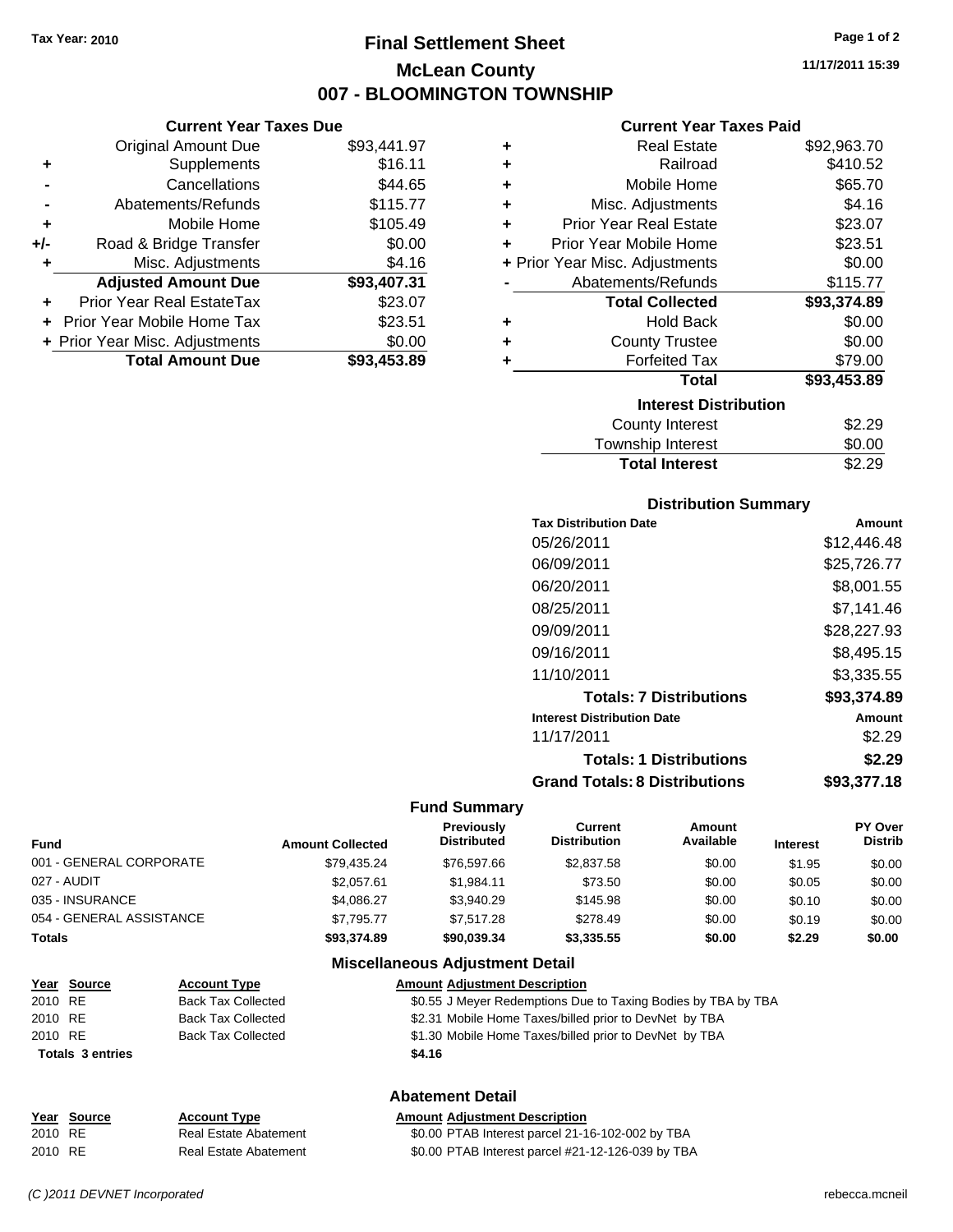### **Final Settlement Sheet Tax Year: 2010 Page 2 of 2 McLean County**

**Abatement Detail**

**Totals \$115.77 3 entries**

**Year Source Account Type And Amount Adjustment Description**<br> **Amount Adjustment Description**<br> **Amount Adjustment by Additional State Farm Abatement by** Real Estate Abatement **\$115.77** State Farm Abatement by TBA **11/17/2011 15:39**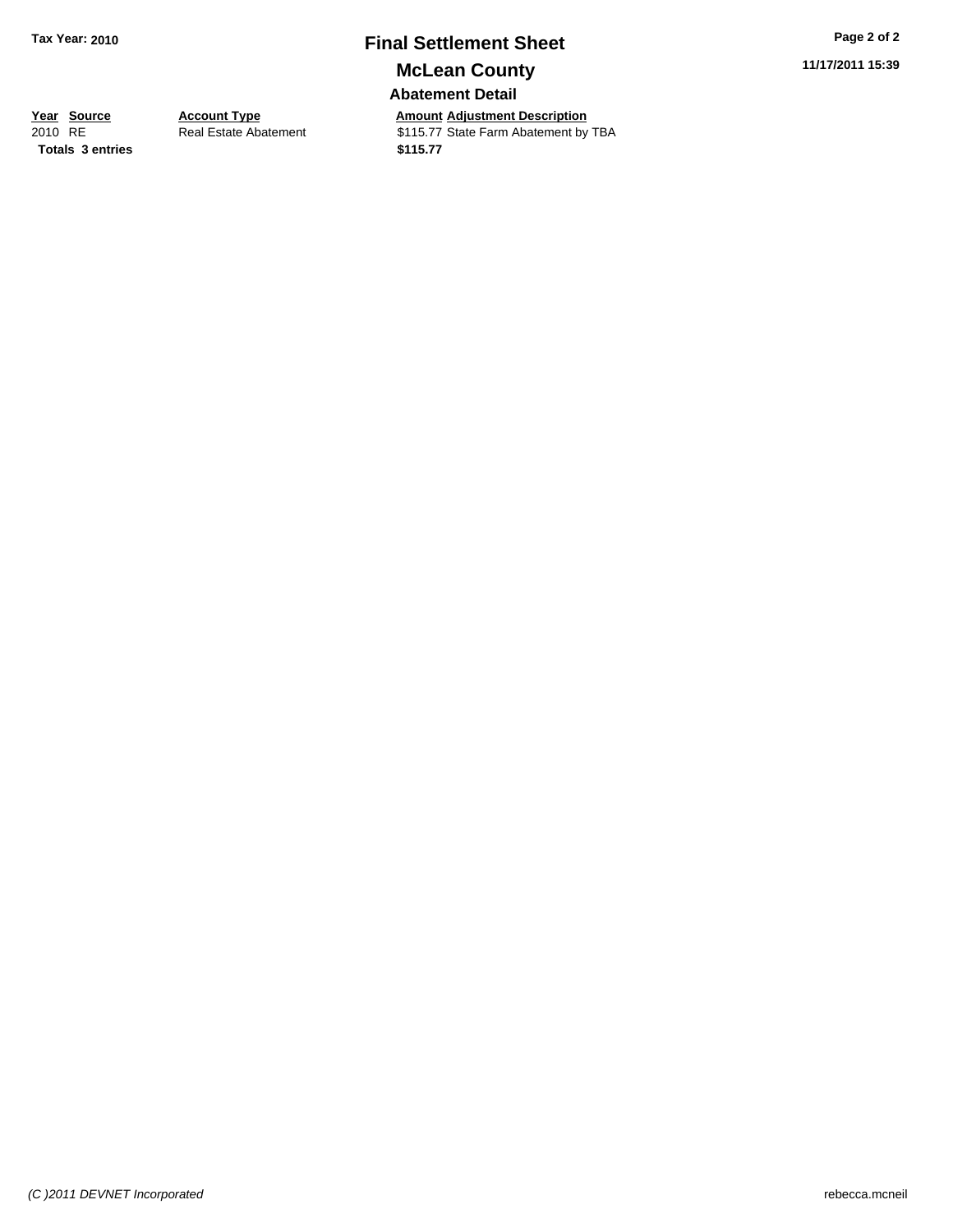**Current Year Taxes Due** Original Amount Due \$4,246,699.68

**Adjusted Amount Due \$4,246,928.43**

**+** Supplements \$1,816.07 **-** Cancellations \$6,497.58 **-** Abatements/Refunds \$7.78 **+** Mobile Home \$4,215.50 **+/-** Road & Bridge Transfer \$0.00 **+** Misc. Adjustments \$702.54

**+** Prior Year Real EstateTax \$1,382.61 **+** Prior Year Mobile Home Tax \$368.14 **+ Prior Year Misc. Adjustments \$0.00<br>Total Amount Due \$4,248,679.18** 

**Total Amount Due** 

### **Final Settlement Sheet Tax Year: 2010 Page 1 of 2 McLean County 008 - B-N WATER RECLAMATION DIST**

**11/17/2011 15:39**

#### **Current Year Taxes Paid**

| \$0.00<br><b>Hold Back</b><br>٠<br>\$146.17<br><b>County Trustee</b><br>٠<br><b>Forfeited Tax</b><br>\$1,222.81<br>٠ | Abatements/Refunds     | \$7.78 |
|----------------------------------------------------------------------------------------------------------------------|------------------------|--------|
|                                                                                                                      |                        |        |
|                                                                                                                      |                        |        |
|                                                                                                                      | <b>Total Collected</b> |        |
|                                                                                                                      |                        |        |
|                                                                                                                      |                        |        |
|                                                                                                                      |                        |        |
|                                                                                                                      |                        |        |
|                                                                                                                      |                        |        |
|                                                                                                                      |                        |        |
| \$4,248,679.18<br><b>Total</b>                                                                                       |                        |        |
|                                                                                                                      |                        |        |
|                                                                                                                      |                        |        |
|                                                                                                                      |                        |        |
|                                                                                                                      |                        |        |
|                                                                                                                      |                        |        |
|                                                                                                                      |                        |        |
|                                                                                                                      |                        |        |
|                                                                                                                      |                        |        |
| \$4,247,310.20                                                                                                       |                        |        |
|                                                                                                                      |                        |        |
|                                                                                                                      |                        |        |
| \$0.00                                                                                                               |                        |        |
| \$368.14<br>Prior Year Mobile Home                                                                                   |                        |        |
| \$1,382.61<br><b>Prior Year Real Estate</b>                                                                          |                        |        |
| ٠<br>\$702.54<br>Misc. Adjustments<br>٠<br>÷<br>+ Prior Year Misc. Adjustments                                       |                        |        |
| ٠<br>Mobile Home<br>\$3,455.65                                                                                       |                        |        |
| \$4,239,341.46<br><b>Real Estate</b><br>٠<br>\$2,067.58<br>Railroad                                                  |                        |        |

| County Interest       | \$104.30 |
|-----------------------|----------|
| Township Interest     | \$0.00   |
| <b>Total Interest</b> | \$104.30 |

#### **Distribution Summary**

| <b>Tax Distribution Date</b>         | Amount         |
|--------------------------------------|----------------|
| 05/26/2011                           | \$728,418.49   |
| 06/09/2011                           | \$895,634.34   |
| 06/20/2011                           | \$506.022.17   |
| 08/25/2011                           | \$432,355.83   |
| 09/09/2011                           | \$1,065,331.14 |
| 09/16/2011                           | \$449,417.41   |
| 11/10/2011                           | \$170,130.82   |
| <b>Totals: 7 Distributions</b>       | \$4.247.310.20 |
| <b>Interest Distribution Date</b>    | Amount         |
| 11/17/2011                           | \$104.30       |
| <b>Totals: 1 Distributions</b>       | \$104.30       |
| <b>Grand Totals: 8 Distributions</b> | \$4,247,414.50 |

#### **Fund Summary**

|                              |                         | <b>Previously</b>  | Current             | <b>Amount</b> |                 | <b>PY Over</b> |
|------------------------------|-------------------------|--------------------|---------------------|---------------|-----------------|----------------|
| <b>Fund</b>                  | <b>Amount Collected</b> | <b>Distributed</b> | <b>Distribution</b> | Available     | <b>Interest</b> | <b>Distrib</b> |
| 001 - GENERAL CORPORATE      | \$2,150,735.97          | \$2,064,585.77     | \$86,150.20         | \$0.00        | \$52.81         | \$0.00         |
| 005 - IMRF                   | \$236,320.32            | \$226,854.26       | \$9,466.06          | \$0.00        | \$5.80          | \$0.00         |
| 027 - AUDIT                  | \$29,280.95             | \$28,108,10        | \$1,172.85          | \$0.00        | \$0.72          | \$0.00         |
| 035 - INSURANCE              | \$161.176.91            | \$154,720.79       | \$6,456.12          | \$0.00        | \$3.96          | \$0.00         |
| 045 - PUBLIC BENEFIT         | \$1,295,620.76          | \$1,243,723.18     | \$51,897.58         | \$0.00        | \$31.82         | \$0.00         |
| 047 - SOCIAL SECURITY        | \$145,109.36            | \$139,296.84       | \$5,812.52          | \$0.00        | \$3.56          | \$0.00         |
| 073 - CHLORINATION OF SEWAGE | \$229,065.93            | \$219.890.44       | \$9,175.49          | \$0.00        | \$5.63          | \$0.00         |
| <b>Totals</b>                | \$4,247,310,20          | \$4,077,179.38     | \$170.130.82        | \$0.00        | \$104.30        | \$0.00         |

#### **Miscellaneous Adjustment Detail**

|         | Year Source | <b>Account Type</b>       | <b>Amount Adjustment Description</b>                           |
|---------|-------------|---------------------------|----------------------------------------------------------------|
| 2010 RE |             | Payment In Lieu of Tax    | \$547.21 PILOT Housing Authority Illinois by TBA               |
| 2010 RE |             | <b>Back Tax Collected</b> | \$80.84 J Meyer Redemptions Due to Taxing Bodies by TBA by TBA |
| 2010 RE |             | <b>Back Tax Collected</b> | \$6.61 Mobile Home Taxes/billed prior to DevNet by TBA         |
| 2010 RE |             | <b>Back Tax Collected</b> | \$23.70 Mobile Home Taxes/billed prior to DevNet by TBA        |
| 2010 RE |             | <b>Back Tax Collected</b> | \$4.01 Mobile Home Taxes/billed prior to DevNet by TBA         |
| 2010 RE |             | <b>Back Tax Collected</b> | \$38.03 Mobile Home Taxes/billed prior to DevNet by TBA        |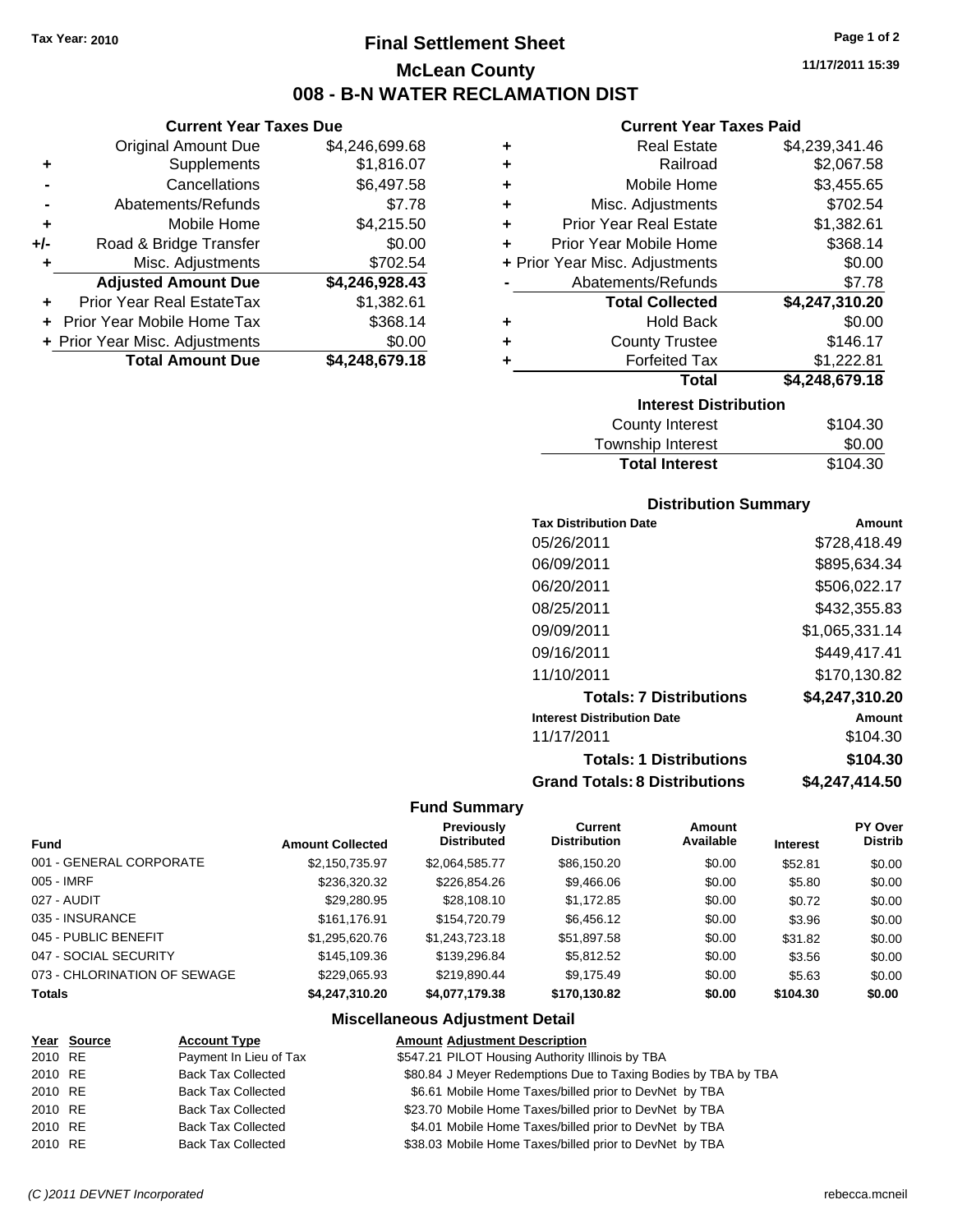# **Final Settlement Sheet Tax Year: 2010 Page 2 of 2**

## **McLean County**

### **Miscellaneous Adjustment Detail**

#### **Year Source Account Type Amount Adjustment Description**

| 2010 RE | <b>Totals 7 entries</b> | <b>Back Tax Collected</b>    | \$2.14 2010/11 Trustee Surplus Sale Proceeds by TBA<br>\$702.54 |
|---------|-------------------------|------------------------------|-----------------------------------------------------------------|
|         |                         |                              |                                                                 |
|         |                         |                              | <b>Abatement Detail</b>                                         |
|         | Year Source             | <b>Account Type</b>          | <b>Amount Adjustment Description</b>                            |
| 2010 RE |                         | Real Estate Abatement        | \$0.51 PTAB Interest 21-03-478-008 by TBA                       |
| 2010 RE |                         | Real Estate Abatement        | \$0.01 PTAB Interest Parcel 14-35-477-038 by TBA                |
| 2010 RE |                         | Real Estate Abatement        | \$0.01 PTAB Interest Parcel 15-30-452-006 by TBA                |
| 2010 RE |                         | Real Estate Abatement        | \$0.00 PTAB Interest Parcel 21-03-306-005 by TBA                |
| 2010 RE |                         | Real Estate Abatement        | \$0.02 PTAB Interest Parcel 15-30-426-013 by TBA                |
| 2010 RE |                         | Real Estate Abatement        | \$0.11 PTAB Interest parcel #14-31-326-001 by TBA               |
| 2010 RE |                         | <b>Real Estate Abatement</b> | \$0.00 PTAB Interest parcel #21-09-229-008 by TBA               |
| 2010 RE |                         | Real Estate Abatement        | \$0.00 PTAB Interest parcel #14-25-404-004 by TBA               |
| 2010 RE |                         | Real Estate Abatement        | \$0.01 PTAB Interest Parcel #15-30-426-011 by TBA               |
| 2010 RE |                         | Real Estate Abatement        | \$0.04 PTAB Interest Parcel #15-30-106-010 by TBA               |
| 2010 RE |                         | Real Estate Abatement        | \$0.01 PTAB Interest parcel #21-12-126-039 by TBA               |
| 2010 RE |                         | Real Estate Abatement        | \$0.01 PTAB Interest parcel #14-24-128-024 by TBA               |

2010 RE **12.000 Real Estate Abatement** 127.05 State Farm Abatement by TBA **Totals \$7.78 13 entries**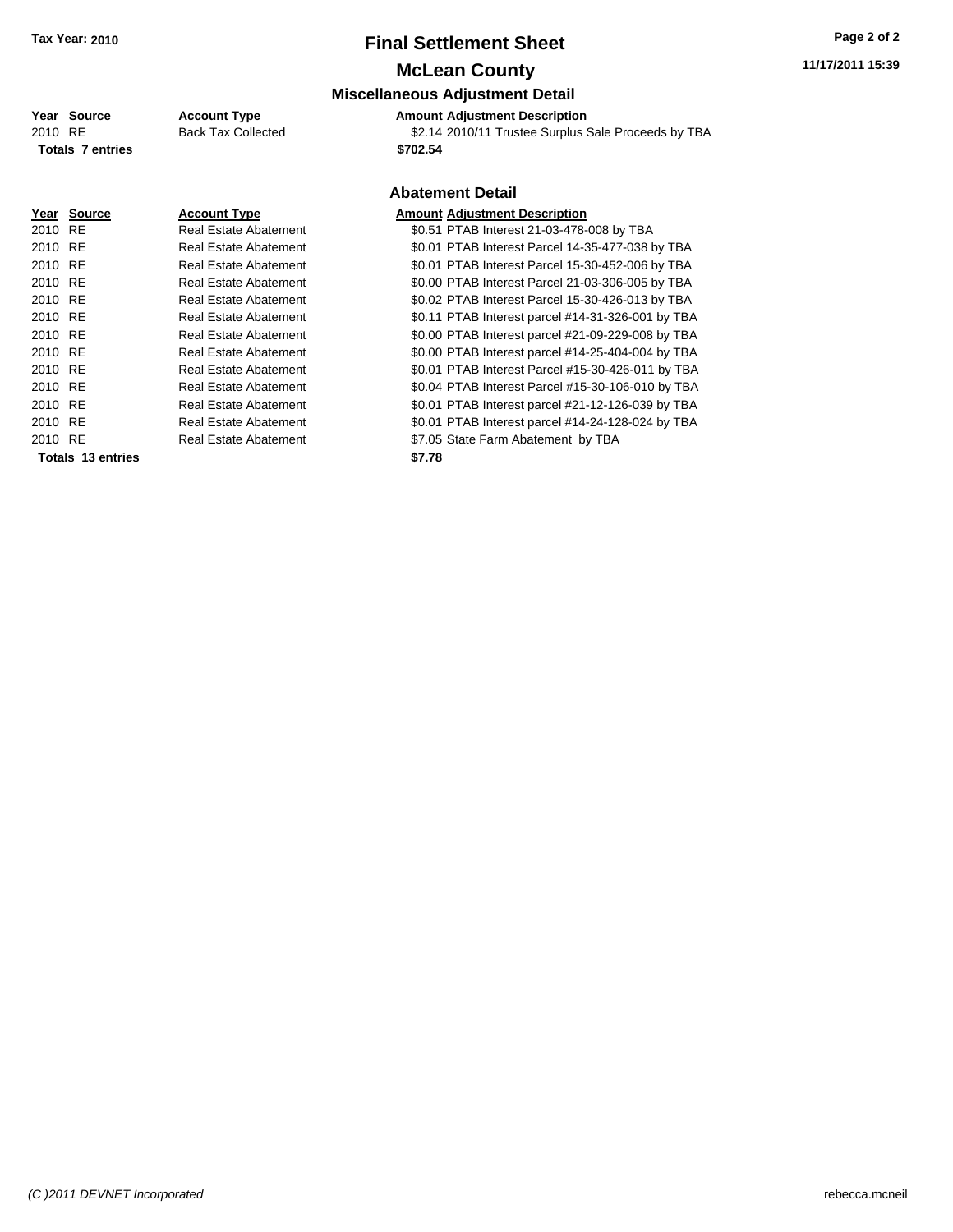### **Final Settlement Sheet Tax Year: 2010 Page 1 of 2 McLean County 009 - BLM-NRM AIRPORT AUTH**

**Current Year Taxes Due**

|     | <b>Total Amount Due</b>           | \$2,551,253.94 |
|-----|-----------------------------------|----------------|
|     | + Prior Year Misc. Adjustments    | \$0.00         |
|     | <b>Prior Year Mobile Home Tax</b> | \$183.96       |
|     | <b>Prior Year Real EstateTax</b>  | \$820.19       |
|     | <b>Adjusted Amount Due</b>        | \$2,550,249.79 |
| ٠   | Misc. Adjustments                 | \$410.64       |
| +/- | Road & Bridge Transfer            | \$0.00         |
| ÷   | Mobile Home                       | \$2,245.38     |
|     | Abatements/Refunds                | \$0.46         |
|     | Cancellations                     | \$3,888.80     |
| ٠   | Supplements                       | \$1,138.63     |
|     | <b>Original Amount Due</b>        | \$2,550,344.40 |
|     |                                   |                |

#### **Current Year Taxes Paid**

| ٠ | <b>Real Estate</b>             | \$2,545,401.03 |
|---|--------------------------------|----------------|
| ٠ | Railroad                       | \$1,708.64     |
| ٠ | Mobile Home                    | \$1,874.13     |
| ٠ | Misc. Adjustments              | \$410.64       |
| ÷ | <b>Prior Year Real Estate</b>  | \$820.19       |
| ٠ | Prior Year Mobile Home         | \$183.96       |
|   | + Prior Year Misc. Adjustments | \$0.00         |
|   | Abatements/Refunds             | \$0.46         |
|   | <b>Total Collected</b>         | \$2,550,398.13 |
| ٠ | <b>Hold Back</b>               | \$0.00         |
| ٠ | <b>County Trustee</b>          | \$86.30        |
| ٠ | <b>Forfeited Tax</b>           | \$769.51       |
|   | Total                          | \$2,551,253.94 |
|   | <b>Interest Distribution</b>   |                |
|   | County Interest                | S62 63         |

| <b>Total Interest</b> | \$62.63 |
|-----------------------|---------|
| Township Interest     | \$0.00  |
| County Interest       | \$62.63 |

#### **Distribution Summary**

| <b>Tax Distribution Date</b>         | Amount         |
|--------------------------------------|----------------|
| 05/26/2011                           | \$437,220.07   |
| 06/09/2011                           | \$536,501.65   |
| 06/20/2011                           | \$305,215.86   |
| 08/25/2011                           | \$260,382.67   |
| 09/09/2011                           | \$637,338.84   |
| 09/16/2011                           | \$271,016.76   |
| 11/10/2011                           | \$102,722.28   |
| <b>Totals: 7 Distributions</b>       | \$2,550,398.13 |
| <b>Interest Distribution Date</b>    | Amount         |
| 11/17/2011                           | \$62.63        |
| <b>Totals: 1 Distributions</b>       | \$62.63        |
| <b>Grand Totals: 8 Distributions</b> | \$2,550,460.76 |

#### **Fund Summary**

 $\overline{\phantom{0}}$ 

| <b>Fund</b>                                         |                         | Previously<br><b>Distributed</b> | Current<br><b>Distribution</b> | Amount<br>Available |                 | <b>PY Over</b><br><b>Distrib</b> |
|-----------------------------------------------------|-------------------------|----------------------------------|--------------------------------|---------------------|-----------------|----------------------------------|
|                                                     | <b>Amount Collected</b> |                                  |                                |                     | <b>Interest</b> |                                  |
| 001 - CORPORATE FUND                                | \$1,003,857.10          | \$963.424.67                     | \$40,432.43                    | \$0.00              | \$24.64         | \$0.00                           |
| 003 - BONDS & INTEREST                              | \$1,260,317.48          | \$1,209,555.72                   | \$50,761.76                    | \$0.00              | \$30.95         | \$0.00                           |
| 005 - IMRF                                          | \$89,541.92             | \$85,935.49                      | \$3,606.43                     | \$0.00              | \$2.20          | \$0.00                           |
| 027 - AUDIT                                         | \$25,103.57             | \$24,092.48                      | \$1,011.09                     | \$0.00              | \$0.62          | \$0.00                           |
| 035 - TORT JUDGMENTS, LIABILITY<br><b>INSURANCE</b> | \$67.802.32             | \$65,071.49                      | \$2,730.83                     | \$0.00              | \$1.67          | \$0.00                           |
| 047 - SOCIAL SECURITY                               | \$69,615.70             | \$66,811,82                      | \$2,803.88                     | \$0.00              | \$1.71          | \$0.00                           |
| 062 - WORKERS COMPENSATION                          | \$34,160.04             | \$32,784.18                      | \$1,375.86                     | \$0.00              | \$0.84          | \$0.00                           |
| <b>Totals</b>                                       | \$2,550,398.13          | \$2,447,675,85                   | \$102.722.28                   | \$0.00              | \$62.63         | \$0.00                           |

#### **Miscellaneous Adjustment Detail**

|         | Year Source             | <b>Account Type</b>       | <b>Amount Adjustment Description</b>                           |
|---------|-------------------------|---------------------------|----------------------------------------------------------------|
| 2010 RE |                         | Payment In Lieu of Tax    | \$329.01 PILOT Housing Authority Illinois by TBA               |
| 2010 RE |                         | <b>Back Tax Collected</b> | \$43.40 J Meyer Redemptions Due to Taxing Bodies by TBA by TBA |
| 2010 RE |                         | <b>Back Tax Collected</b> | \$14.25 Mobile Home Taxes/billed prior to DevNet by TBA        |
| 2010 RE |                         | <b>Back Tax Collected</b> | \$22.87 Mobile Home Taxes/billed prior to DevNet by TBA        |
| 2010 RE |                         | <b>Back Tax Collected</b> | \$1.11 2010/11 Trustee Surplus Sale Proceeds by TBA            |
|         | <b>Totals 5 entries</b> |                           | \$410.64                                                       |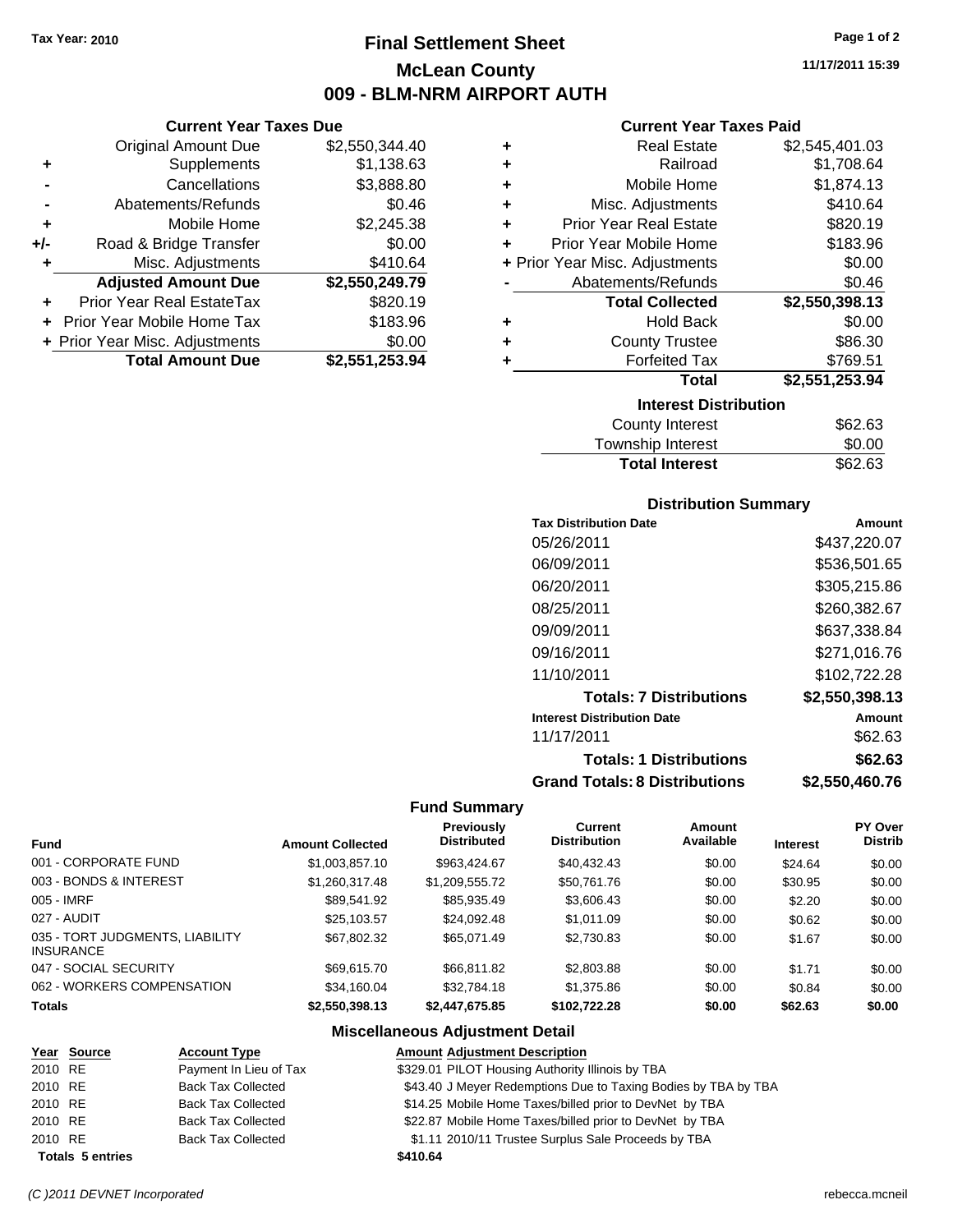### **Final Settlement Sheet Tax Year: 2010 Page 2 of 2 McLean County Abatement Detail**

**Year Source Account Type Amount Adjustment Description** 2010 RE **12.31 Real Estate Abatement** 120.31 PTAB Interest 21-03-478-008 by TBA

**Totals \$0.46 13 entries**

2010 RE **12.010 RE** Real Estate Abatement **\$0.01 PTAB Interest Parcel 14-35-477-038 by TBA** 2010 RE **\$0.01 PTAB Interest Parcel 15-30-178-023 by TBA** Real Estate Abatement 2010 RE **\$0.00 PTAB Interest Parcel 15-30-452-006 by TBA** Real Estate Abatement 2010 RE **\$0.00 PTAB Interest Parcel 21-03-306-005 by TBA** Real Estate Abatement 2010 RE **\$0.01 PTAB Interest Parcel 15-30-426-013 by TBA** Real Estate Abatement 2010 RE **\$0.06 PTAB Interest parcel #14-31-326-001 by TBA** Real Estate Abatement 2010 RE **\$0.00 PTAB Interest parcel #21-09-229-008 by TBA** Real Estate Abatement 2010 RE Real Estate Abatement \$0.00 PTAB Interest parcel #14-25-404-004 by TBA 2010 RE **12.010 Real Estate Abatement** 50.01 PTAB Interest Parcel #15-30-426-011 by TBA 2010 RE **\$0.03 PTAB Interest Parcel #15-30-106-010 by TBA** Real Estate Abatement 2010 RE **\$0.01 PTAB Interest parcel #21-12-126-039 by TBA** Real Estate Abatement 2010 RE **\$0.01 PTAB Interest parcel #14-24-128-024 by TBA** Real Estate Abatement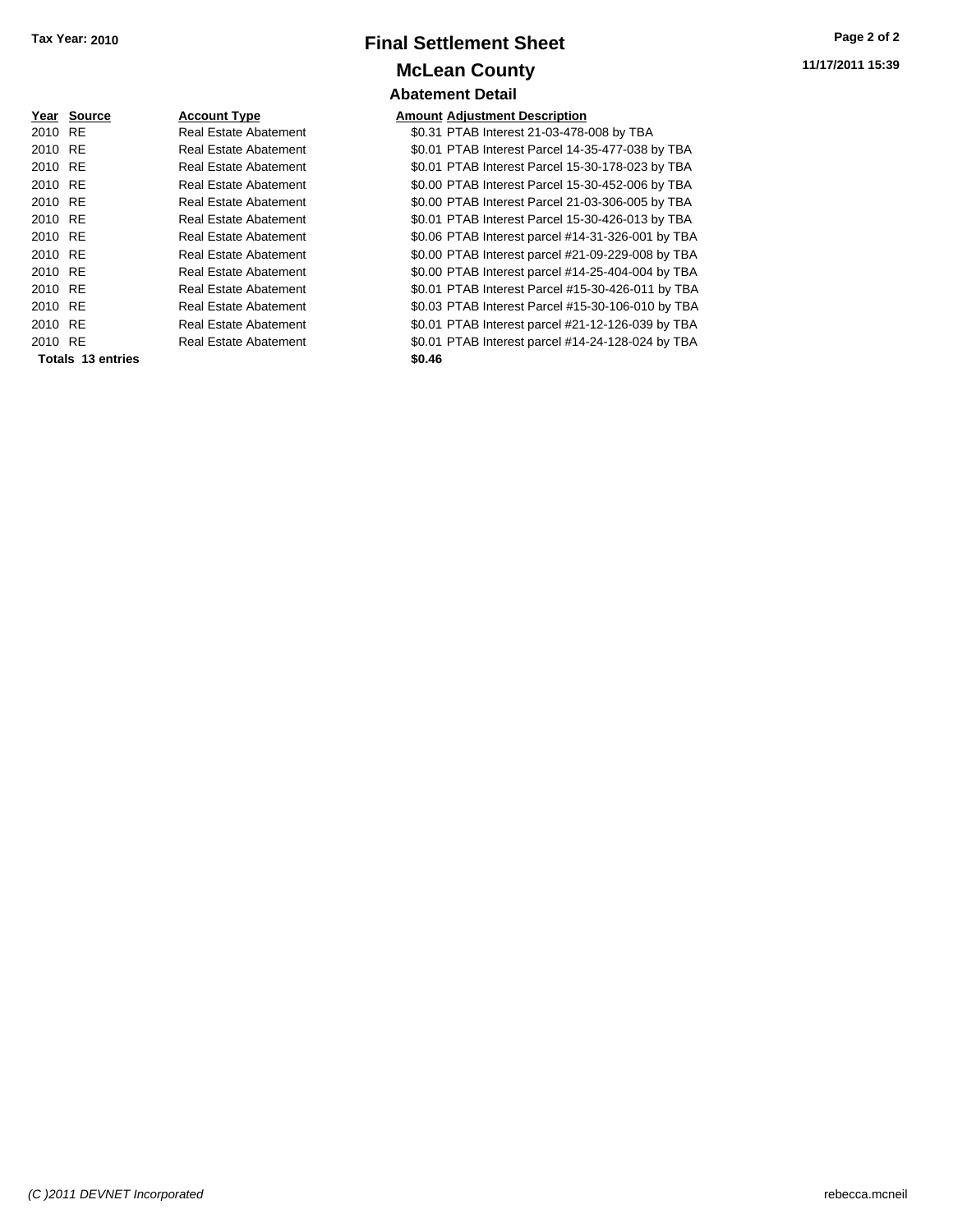### **Final Settlement Sheet Tax Year: 2010 Page 1 of 1 McLean County 010 - BLOOMINGTON TWP FIRE**

**11/17/2011 15:39**

#### **Current Year Taxes Due**

|       | <b>Total Amount Due</b>           | \$359,429.60 |
|-------|-----------------------------------|--------------|
|       | + Prior Year Misc. Adjustments    | \$0.00       |
|       | <b>Prior Year Mobile Home Tax</b> | \$294.44     |
|       | Prior Year Real EstateTax         | (\$49.10)    |
|       | <b>Adjusted Amount Due</b>        | \$359,184.26 |
| ٠     | Misc. Adjustments                 | \$47.22      |
| $+/-$ | Road & Bridge Transfer            | \$0.00       |
| ÷     | Mobile Home                       | \$1,262.64   |
|       | Abatements/Refunds                | \$0.04       |
|       | Cancellations                     | \$273.54     |
| ٠     | Supplements                       | \$147.58     |
|       | <b>Original Amount Due</b>        | \$358,000.40 |
|       |                                   |              |

#### **Current Year Taxes Paid**

| <b>Real Estate</b>            | \$350,517.55                   |
|-------------------------------|--------------------------------|
| Railroad                      | \$6,715.52                     |
| Mobile Home                   | \$731.65                       |
| Misc. Adjustments             | \$47.22                        |
| <b>Prior Year Real Estate</b> | (\$49.10)                      |
| Prior Year Mobile Home        | \$294.44                       |
|                               | \$0.00                         |
| Abatements/Refunds            | \$0.04                         |
| <b>Total Collected</b>        | \$358,257.24                   |
| <b>Hold Back</b>              | \$0.00                         |
| <b>County Trustee</b>         | \$0.00                         |
| <b>Forfeited Tax</b>          | \$1,172.36                     |
| <b>Total</b>                  | \$359,429.60                   |
| <b>Interest Distribution</b>  |                                |
| <b>County Interest</b>        | \$8.80                         |
|                               | + Prior Year Misc. Adjustments |

### Township Interest \$0.00 Total Interest \$8.80

#### **Distribution Summary**

| <b>Tax Distribution Date</b>         | Amount       |
|--------------------------------------|--------------|
| 05/26/2011                           | \$56,773.45  |
| 06/09/2011                           | \$76,138.11  |
| 06/20/2011                           | \$48,816.32  |
| 08/25/2011                           | \$31,730.95  |
| 09/09/2011                           | \$81,061.25  |
| 09/16/2011                           | \$41,260.38  |
| 11/10/2011                           | \$22.476.78  |
| <b>Totals: 7 Distributions</b>       | \$358,257.24 |
| <b>Interest Distribution Date</b>    | Amount       |
| 11/17/2011                           | \$8.80       |
| <b>Totals: 1 Distributions</b>       | \$8.80       |
| <b>Grand Totals: 8 Distributions</b> | \$358,266.04 |

#### **Fund Summary**

| <b>Fund</b>   |                         |                           | <b>Amount Collected</b> | <b>Previously</b><br><b>Distributed</b>                       | Current<br><b>Distribution</b> | Amount<br>Available | <b>Interest</b> | PY Over<br><b>Distrib</b> |        |        |
|---------------|-------------------------|---------------------------|-------------------------|---------------------------------------------------------------|--------------------------------|---------------------|-----------------|---------------------------|--------|--------|
|               | 001 - GENERAL CORPORATE |                           | \$154.111.52            | \$144,442,68                                                  | \$9,668.84                     | \$0.00              | \$3.78          | \$0.00                    |        |        |
|               | 035 - INSURANCE         |                           | \$26,019.51             | \$24,387.05                                                   | \$1,632.46                     | \$0.00              | \$0.64          | \$0.00                    |        |        |
|               | 064 - AMBULANCE         |                           | \$178.126.21            | \$166,950.73                                                  | \$11,175.48                    | \$0.00              | \$4.38          | \$0.00                    |        |        |
| <b>Totals</b> |                         |                           |                         |                                                               | \$358,257,24                   | \$335,780.46        | \$22,476.78     | \$0.00                    | \$8.80 | \$0.00 |
|               |                         |                           |                         | <b>Miscellaneous Adjustment Detail</b>                        |                                |                     |                 |                           |        |        |
|               | Year Source             | <b>Account Type</b>       |                         | <b>Amount Adiustment Description</b>                          |                                |                     |                 |                           |        |        |
| 2010 RE       |                         | <b>Back Tax Collected</b> |                         | \$9.36 J Meyer Redemptions Due to Taxing Bodies by TBA by TBA |                                |                     |                 |                           |        |        |

2010 RE Back Tax Collected \$37.86 Mobile Home Taxes/billed prior to DevNet by TBA **Totals \$47.22 2 entries**

**Totals \$0.04 1 entries**

### **Abatement Detail**

**Year Source Account Type Amount Adjustment Description**

2010 RE **\$**0.04 PTAB Interest parcel 21-16-102-002 by TBA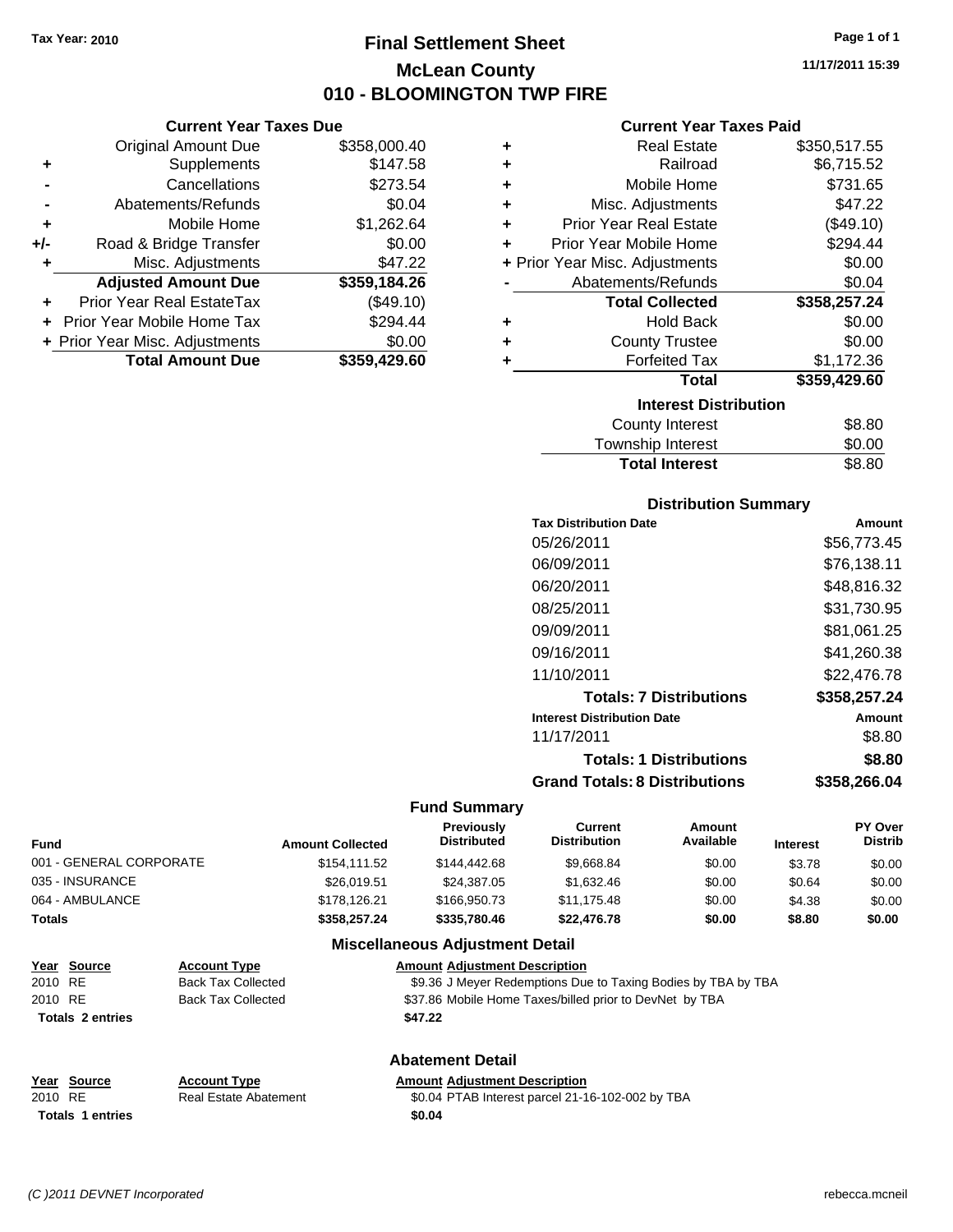### **Final Settlement Sheet Tax Year: 2010 Page 1 of 1 McLean County 011 - CARLOCK FIRE PROT DIST**

**Current Year Taxes Due**

|     | <b>Original Amount Due</b>     | \$143,560.86 |
|-----|--------------------------------|--------------|
| ٠   | Supplements                    | \$52.97      |
|     | Cancellations                  | \$118.45     |
|     | Abatements/Refunds             | \$0.00       |
| ÷   | Mobile Home                    | \$3.81       |
| +/- | Road & Bridge Transfer         | \$0.00       |
| ٠   | Misc. Adjustments              | \$0.00       |
|     | <b>Adjusted Amount Due</b>     | \$143,499.19 |
|     | Prior Year Real EstateTax      | \$162.87     |
|     | Prior Year Mobile Home Tax     | \$0.00       |
|     | + Prior Year Misc. Adjustments | \$0.00       |
|     | <b>Total Amount Due</b>        | \$143,662.06 |
|     |                                |              |

#### **Current Year Taxes Paid**

| ٠ | <b>Real Estate</b>             | \$141,604.71 |
|---|--------------------------------|--------------|
| ÷ | Railroad                       | \$1,889.72   |
| ٠ | Mobile Home                    | \$3.81       |
| ٠ | Misc. Adjustments              | \$0.00       |
| ÷ | <b>Prior Year Real Estate</b>  | \$162.87     |
| ÷ | Prior Year Mobile Home         | \$0.00       |
|   | + Prior Year Misc. Adjustments | \$0.00       |
|   | Abatements/Refunds             | \$0.00       |
|   | <b>Total Collected</b>         | \$143,661.11 |
| ٠ | <b>Hold Back</b>               | \$0.00       |
| ÷ | <b>County Trustee</b>          | \$0.95       |
| ٠ | <b>Forfeited Tax</b>           | \$0.00       |
|   | <b>Total</b>                   | \$143,662.06 |
|   | <b>Interest Distribution</b>   |              |
|   | <b>County Interest</b>         | \$3.53       |
|   |                                | ີ ລ          |

### Township Interest \$0.00<br>
Total Interest \$3.53 **Total Interest**

#### **Distribution Summary**

| <b>Tax Distribution Date</b>         | Amount       |
|--------------------------------------|--------------|
| 05/26/2011                           | \$25,737.50  |
| 06/09/2011                           | \$24,656.24  |
| 06/20/2011                           | \$22,640.07  |
| 08/25/2011                           | \$10.809.02  |
| 09/09/2011                           | \$39.028.48  |
| 09/16/2011                           | \$13.659.00  |
| 11/10/2011                           | \$7.130.80   |
| <b>Totals: 7 Distributions</b>       | \$143,661.11 |
| <b>Interest Distribution Date</b>    | Amount       |
| 11/17/2011                           | \$3.53       |
| <b>Totals: 1 Distributions</b>       | \$3.53       |
| <b>Grand Totals: 8 Distributions</b> | \$143,664.64 |

#### **Fund Summary**

|                             |                         | Previously         | Current             | Amount    |                 | <b>PY Over</b> |
|-----------------------------|-------------------------|--------------------|---------------------|-----------|-----------------|----------------|
| Fund                        | <b>Amount Collected</b> | <b>Distributed</b> | <b>Distribution</b> | Available | <b>Interest</b> | <b>Distrib</b> |
| 001 - GENERAL CORPORATE     | \$77.421.56             | \$73.578.65        | \$3.842.91          | \$0.00    | \$1.90          | \$0.00         |
| 027 - AUDIT                 | \$840.70                | \$798.98           | \$41.72             | \$0.00    | \$0.02          | \$0.00         |
| 035 - INSURANCE             | \$4,068,05              | \$3,866.12         | \$201.93            | \$0.00    | \$0.10          | \$0.00         |
| 064 - AMBULANCE SERVICE     | \$61,330.80             | \$58,286,56        | \$3.044.24          | \$0.00    | \$1.51          | \$0.00         |
| 109 - PRIOR YEAR ADJUSTMENT | \$0.00                  | \$0.00             | \$0.00              | \$0.00    | \$0.00          | \$0.00         |
| <b>Totals</b>               | \$143.661.11            | \$136,530,31       | \$7.130.80          | \$0.00    | \$3.53          | \$0.00         |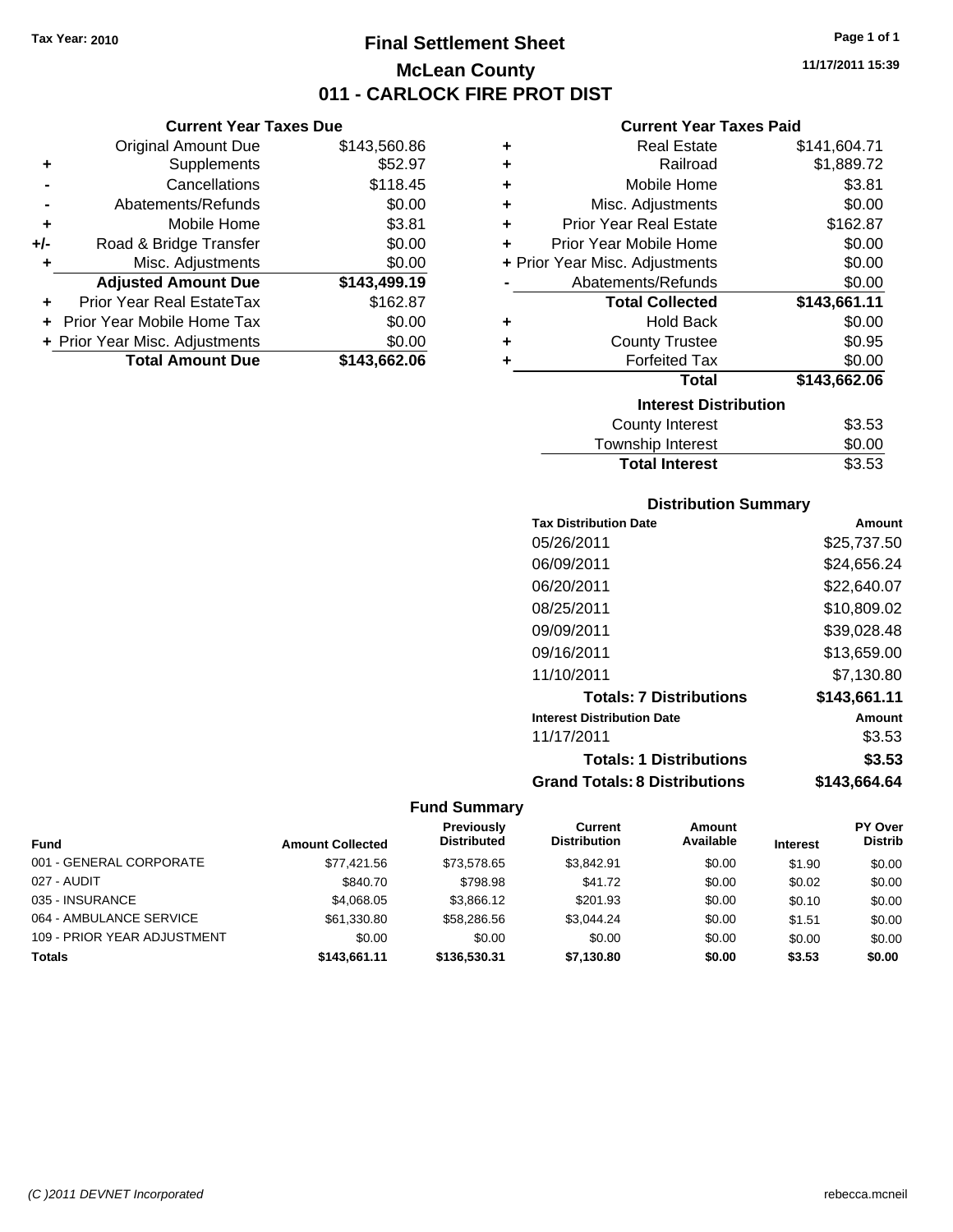**Current Year Taxes Due** Original Amount Due \$501,422.69

**Adjusted Amount Due \$501,321.67**

**+** Supplements \$310.59 **-** Cancellations \$447.94 **-** Abatements/Refunds \$0.00 **+** Mobile Home \$36.33 **+/-** Road & Bridge Transfer \$0.00 **+** Misc. Adjustments \$0.00

**+** Prior Year Real EstateTax \$0.00 **+** Prior Year Mobile Home Tax \$2.27 **+ Prior Year Misc. Adjustments \$0.00<br>Total Amount Due \$501,323.94** 

**Total Amount Due** 

### **Final Settlement Sheet Tax Year: 2010 Page 1 of 1 McLean County 012 - HUDSON COMM FIRE PROT DIST**

**11/17/2011 15:39**

#### **Current Year Taxes Paid**

| ٠ | <b>Real Estate</b>             | \$501,285.34 |
|---|--------------------------------|--------------|
| ٠ | Railroad                       | \$0.00       |
| ٠ | Mobile Home                    | \$36.33      |
| ÷ | Misc. Adjustments              | \$0.00       |
| ٠ | <b>Prior Year Real Estate</b>  | \$0.00       |
| ÷ | Prior Year Mobile Home         | \$2.27       |
|   | + Prior Year Misc. Adjustments | \$0.00       |
|   | Abatements/Refunds             | \$0.00       |
|   | <b>Total Collected</b>         | \$501,323.94 |
| ٠ | <b>Hold Back</b>               | \$0.00       |
| ÷ | <b>County Trustee</b>          | \$0.00       |
| ٠ | <b>Forfeited Tax</b>           | \$0.00       |
|   | Total                          | \$501,323.94 |
|   | <b>Interest Distribution</b>   |              |
|   | <b>County Interest</b>         | \$12.31      |
|   |                                |              |

| <b>Total Interest</b>  | \$12.31   |
|------------------------|-----------|
| Township Interest      | \$0.00    |
| <b>COUTTLY IFTERST</b> | ا ت.∠ا دت |

#### **Distribution Summary**

| <b>Tax Distribution Date</b>         | Amount       |
|--------------------------------------|--------------|
| 05/26/2011                           | \$91.307.08  |
| 06/09/2011                           | \$88,748.69  |
| 06/20/2011                           | \$80.362.30  |
| 08/25/2011                           | \$45.033.60  |
| 09/09/2011                           | \$113,813.40 |
| 09/16/2011                           | \$61,794.58  |
| 11/10/2011                           | \$20.264.29  |
| <b>Totals: 7 Distributions</b>       | \$501,323.94 |
| <b>Interest Distribution Date</b>    | Amount       |
| 11/17/2011                           | \$12.31      |
| <b>Totals: 1 Distributions</b>       | \$12.31      |
| <b>Grand Totals: 8 Distributions</b> | \$501,336.25 |

#### **Fund Summary**

|                             |                         | Previously         | Current             | Amount    |                 | <b>PY Over</b> |
|-----------------------------|-------------------------|--------------------|---------------------|-----------|-----------------|----------------|
| Fund                        | <b>Amount Collected</b> | <b>Distributed</b> | <b>Distribution</b> | Available | <b>Interest</b> | <b>Distrib</b> |
| 001 - CORPORATE FUND        | \$245,790.60            | \$235.855.39       | \$9.935.21          | \$0.00    | \$6.04          | \$0.00         |
| 064 - AMBULANCE             | \$255,533,34            | \$245,204.26       | \$10,329.08         | \$0.00    | \$6.27          | \$0.00         |
| 109 - PRIOR YEAR ADJUSTMENT | \$0.00                  | \$0.00             | \$0.00              | \$0.00    | \$0.00          | \$0.00         |
| <b>Totals</b>               | \$501,323.94            | \$481.059.65       | \$20.264.29         | \$0.00    | \$12.31         | \$0.00         |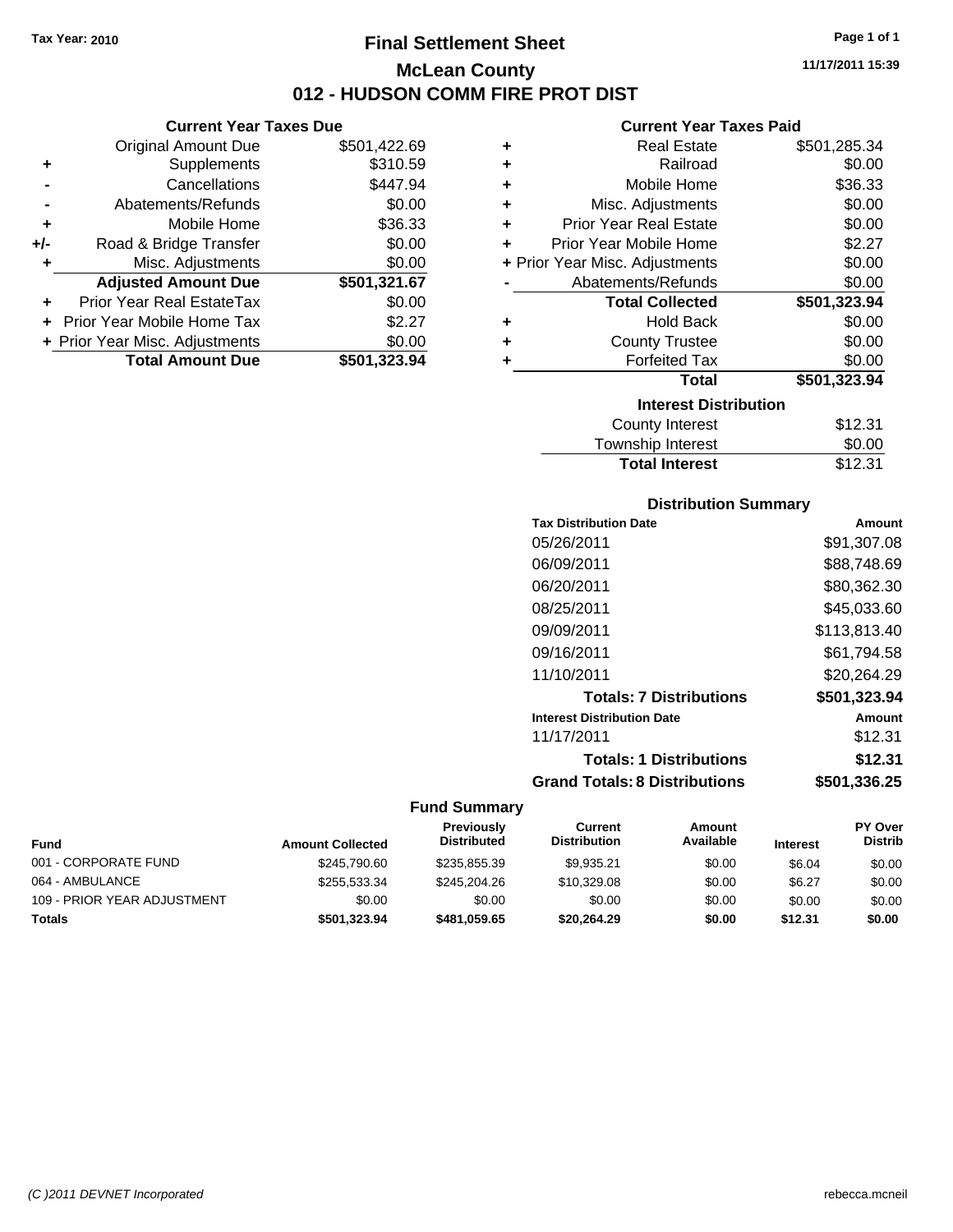### **Final Settlement Sheet Tax Year: 2010 Page 1 of 1 McLean County 013 - TOWANDA FIRE PROT DIST**

**Current Year Taxes Due**

|       | Guilth Ital Taxts Dut          |              |
|-------|--------------------------------|--------------|
|       | <b>Original Amount Due</b>     | \$258,788.00 |
| ٠     | Supplements                    | \$342.42     |
|       | Cancellations                  | \$208.87     |
|       | Abatements/Refunds             | \$0.00       |
| ÷     | Mobile Home                    | \$10.51      |
| $+/-$ | Road & Bridge Transfer         | \$0.00       |
|       | Misc. Adjustments              | \$0.00       |
|       | <b>Adjusted Amount Due</b>     | \$258,932.06 |
| ٠     | Prior Year Real EstateTax      | \$0.00       |
|       | Prior Year Mobile Home Tax     | \$0.00       |
|       | + Prior Year Misc. Adjustments | \$0.00       |
|       | <b>Total Amount Due</b>        | \$258,932.06 |
|       |                                |              |

#### **Current Year Taxes Paid**

|   | <b>Real Estate</b>             | \$253,629.52 |
|---|--------------------------------|--------------|
| ÷ | Railroad                       | \$5,291.14   |
| ٠ | Mobile Home                    | \$10.51      |
| ٠ | Misc. Adjustments              | \$0.00       |
| ÷ | <b>Prior Year Real Estate</b>  | \$0.00       |
| ٠ | Prior Year Mobile Home         | \$0.00       |
|   | + Prior Year Misc. Adjustments | \$0.00       |
|   | Abatements/Refunds             | \$0.00       |
|   | <b>Total Collected</b>         | \$258,931.17 |
| ٠ | <b>Hold Back</b>               | \$0.00       |
| ÷ | <b>County Trustee</b>          | \$0.89       |
| ٠ | <b>Forfeited Tax</b>           | \$0.00       |
|   |                                |              |
|   | <b>Total</b>                   | \$258,932.06 |
|   | <b>Interest Distribution</b>   |              |
|   | County Interest                | \$6.36       |

| <b>Total Interest</b> | \$6.36 |
|-----------------------|--------|
| Township Interest     | \$0.00 |
| County interest       | ახ.ახ  |

#### **Distribution Summary**

| <b>Tax Distribution Date</b>         | Amount       |
|--------------------------------------|--------------|
| 05/26/2011                           | \$36,665.67  |
| 06/09/2011                           | \$58.781.88  |
| 06/20/2011                           | \$36,429.01  |
| 08/25/2011                           | \$24,897.79  |
| 09/09/2011                           | \$56,611.66  |
| 09/16/2011                           | \$31,067.56  |
| 11/10/2011                           | \$14.477.60  |
| <b>Totals: 7 Distributions</b>       | \$258,931.17 |
| <b>Interest Distribution Date</b>    | Amount       |
| 11/17/2011                           | \$6.36       |
| <b>Totals: 1 Distributions</b>       | \$6.36       |
| <b>Grand Totals: 8 Distributions</b> | \$258,937.53 |

#### **Fund Summary**

| Fund                      | <b>Amount Collected</b> | Previously<br><b>Distributed</b> | Current<br><b>Distribution</b> | Amount<br>Available | <b>Interest</b> | <b>PY Over</b><br><b>Distrib</b> |
|---------------------------|-------------------------|----------------------------------|--------------------------------|---------------------|-----------------|----------------------------------|
| 001 - GENERAL CORPORATE   | \$134,874.13            | \$127,332.93                     | \$7,541.20                     | \$0.00              | \$3.31          | \$0.00                           |
| 027 - AUDIT               | \$2,000.50              | \$1.888.64                       | \$111.86                       | \$0.00              | \$0.05          | \$0.00                           |
| 035 - LIABILITY INSURANCE | \$11,504.84             | \$10,861.56                      | \$643.28                       | \$0.00              | \$0.28          | \$0.00                           |
| 064 - AMBULANCE           | \$110.551.70            | \$104.370.44                     | \$6.181.26                     | \$0.00              | \$2.72          | \$0.00                           |
| <b>Totals</b>             | \$258.931.17            | \$244,453.57                     | \$14,477.60                    | \$0.00              | \$6.36          | \$0.00                           |

**11/17/2011 15:39**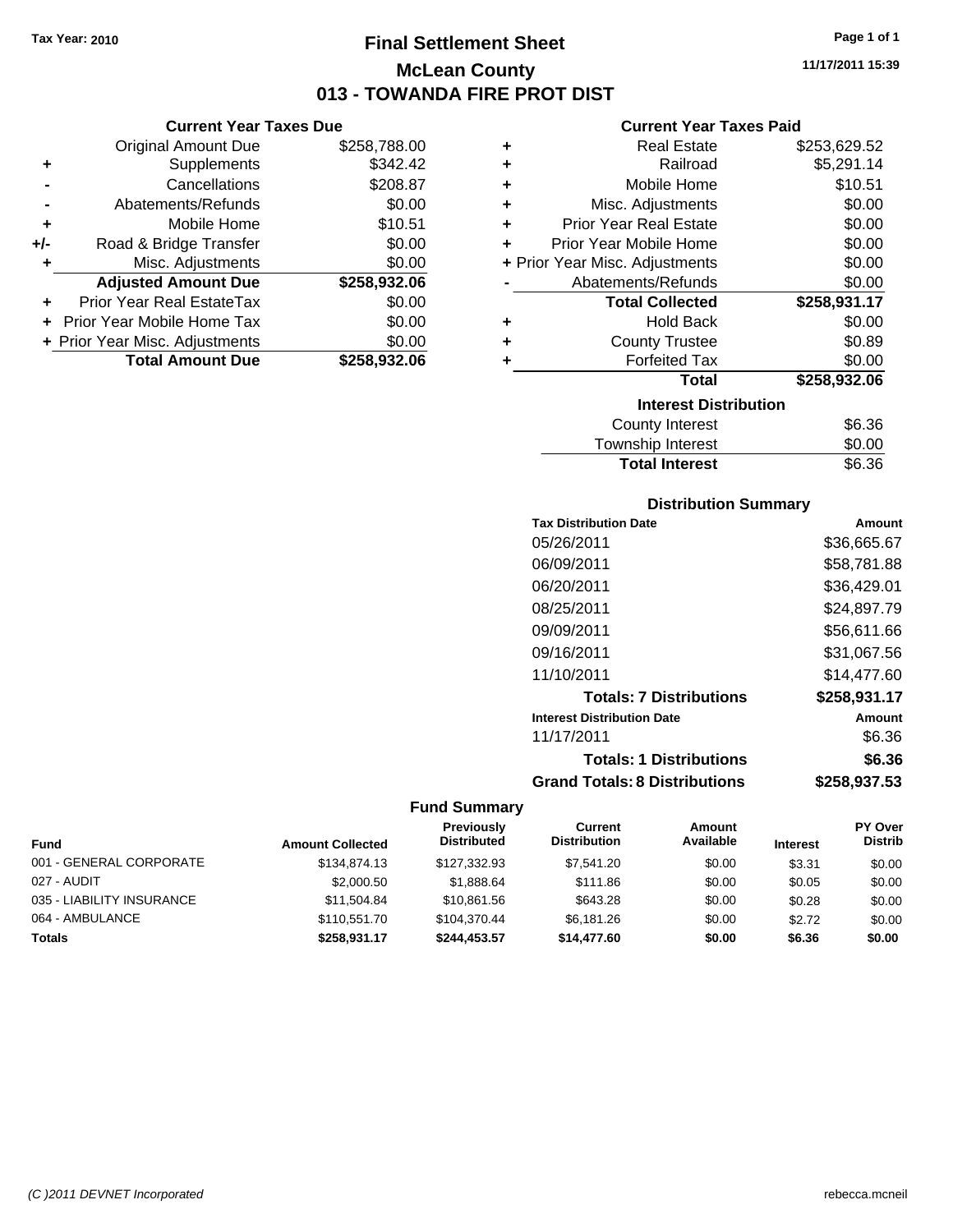**Current Year Taxes Due** Original Amount Due \$40,359,512.65

**Adjusted Amount Due \$40,365,636.25**

**Total Amount Due \$40,370,821.11**

**+** Supplements \$26,677.92 **-** Cancellations \$41,106.28 **-** Abatements/Refunds \$15.22 **+** Mobile Home \$4,231.16 **+/-** Road & Bridge Transfer \$0.00 **+** Misc. Adjustments \$16,336.02

**+** Prior Year Real EstateTax \$5,151.23 **+** Prior Year Mobile Home Tax \$33.63 **+ Prior Year Misc. Adjustments**  $$0.00$ 

### **Final Settlement Sheet Tax Year: 2010 Page 1 of 2 McLean County 014 - CUSD 87 BLOOMINGTON**

**11/17/2011 15:39**

#### **Current Year Taxes Paid**

| ٠                            | <b>Real Estate</b>             | \$40,310,534.85 |  |
|------------------------------|--------------------------------|-----------------|--|
| ٠                            | Railroad                       | \$27,634.00     |  |
| ٠                            | Mobile Home                    | \$3,643.19      |  |
| ٠                            | Misc. Adjustments              | \$16,336.02     |  |
| ÷                            | <b>Prior Year Real Estate</b>  | \$5,151.23      |  |
| ÷                            | Prior Year Mobile Home         | \$33.63         |  |
|                              | + Prior Year Misc. Adjustments | \$0.00          |  |
|                              | Abatements/Refunds             | \$15.22         |  |
|                              | <b>Total Collected</b>         | \$40,363,317.70 |  |
| ٠                            | <b>Hold Back</b>               | \$0.00          |  |
|                              | <b>County Trustee</b>          | \$3,613.20      |  |
| ٠                            | <b>Forfeited Tax</b>           | \$3,890.21      |  |
|                              | Total                          | \$40,370,821.11 |  |
| <b>Interest Distribution</b> |                                |                 |  |

| County Interest       | \$991.20 |
|-----------------------|----------|
| Township Interest     | \$0.00   |
| <b>Total Interest</b> | \$991.20 |

#### **Distribution Summary**

| <b>Tax Distribution Date</b>         | Amount          |
|--------------------------------------|-----------------|
| 05/26/2011                           | \$6.917.275.45  |
| 06/09/2011                           | \$8,615,770.46  |
| 06/20/2011                           | \$4,761,001.38  |
| 08/25/2011                           | \$4,149,214.99  |
| 09/09/2011                           | \$9,936,583.33  |
| 09/16/2011                           | \$4.206.955.58  |
| 11/10/2011                           | \$1,776,516.51  |
| <b>Totals: 7 Distributions</b>       | \$40,363,317.70 |
| <b>Interest Distribution Date</b>    | Amount          |
| 11/17/2011                           | \$991.20        |
| <b>Totals: 1 Distributions</b>       | \$991.20        |
| <b>Grand Totals: 8 Distributions</b> | \$40,364,308.90 |

#### **Fund Summary**

| <b>Fund</b>                    | <b>Amount Collected</b> | Previously<br><b>Distributed</b> | Current<br><b>Distribution</b> | Amount<br>Available | <b>Interest</b> | PY Over<br><b>Distrib</b> |
|--------------------------------|-------------------------|----------------------------------|--------------------------------|---------------------|-----------------|---------------------------|
| 002 - EDUCATION FUND           | \$27.042.817.34         | \$25.852.577.97                  | \$1,190,239.37                 | \$0.00              | \$664.11        | \$0.00                    |
| 003 - BONDS & INTEREST         | \$3.580.387.73          | \$3.422,803.61                   | \$157.584.12                   | \$0.00              | \$87.92         | \$0.00                    |
| 004 - OPERATIONS & MAINTENANCE | \$4,333,769.07          | \$4,143,026.25                   | \$190,742.82                   | \$0.00              | \$106.42        | \$0.00                    |
| $005 - I$ M R F                | \$741,231.99            | \$708,608.05                     | \$32,623.94                    | \$0.00              | \$18.20         | \$0.00                    |
| 030 - TRANSPORTATION           | \$1,733,523.77          | \$1,657,225.94                   | \$76,297.83                    | \$0.00              | \$42.57         | \$0.00                    |
| 031 - WORKING CASH             | \$0.00                  | \$0.00                           | \$0.00                         | \$0.00              | \$0.00          | \$0.00                    |
| 032 - FIRE PREVENTION & SAFETY | \$433,380.96            | \$414,306.50                     | \$19,074.46                    | \$0.00              | \$10.64         | \$0.00                    |
| 033 - SPECIAL EDUCATION        | \$346,720.90            | \$331,460.59                     | \$15,260.31                    | \$0.00              | \$8.51          | \$0.00                    |
| 035 - TORT IMMUNITY            | \$845.974.77            | \$808,740.76                     | \$37.234.01                    | \$0.00              | \$20.77         | \$0.00                    |
| 047 - SOCIAL SECURITY          | \$872.130.21            | \$833,745.02                     | \$38,385.19                    | \$0.00              | \$21.42         | \$0.00                    |
| 057 - LEASING                  | \$433,380.96            | \$414,306.50                     | \$19,074.46                    | \$0.00              | \$10.64         | \$0.00                    |
| <b>Totals</b>                  | \$40,363,317.70         | \$38,586,801.19                  | \$1,776,516.51                 | \$0.00              | \$991.20        | \$0.00                    |
|                                |                         |                                  |                                |                     |                 |                           |

#### **Miscellaneous Adjustment Detail**

| _____   | Year Source | <b>Account Type</b>    | <b>Amount Adiustment Description</b>                |
|---------|-------------|------------------------|-----------------------------------------------------|
| 2010 RE |             | Payment In Lieu of Tax | \$14,682.91 PILOT Housing Authority Illinois by TBA |

*(C )2011 DEVNET Incorporated* rebecca.mcneil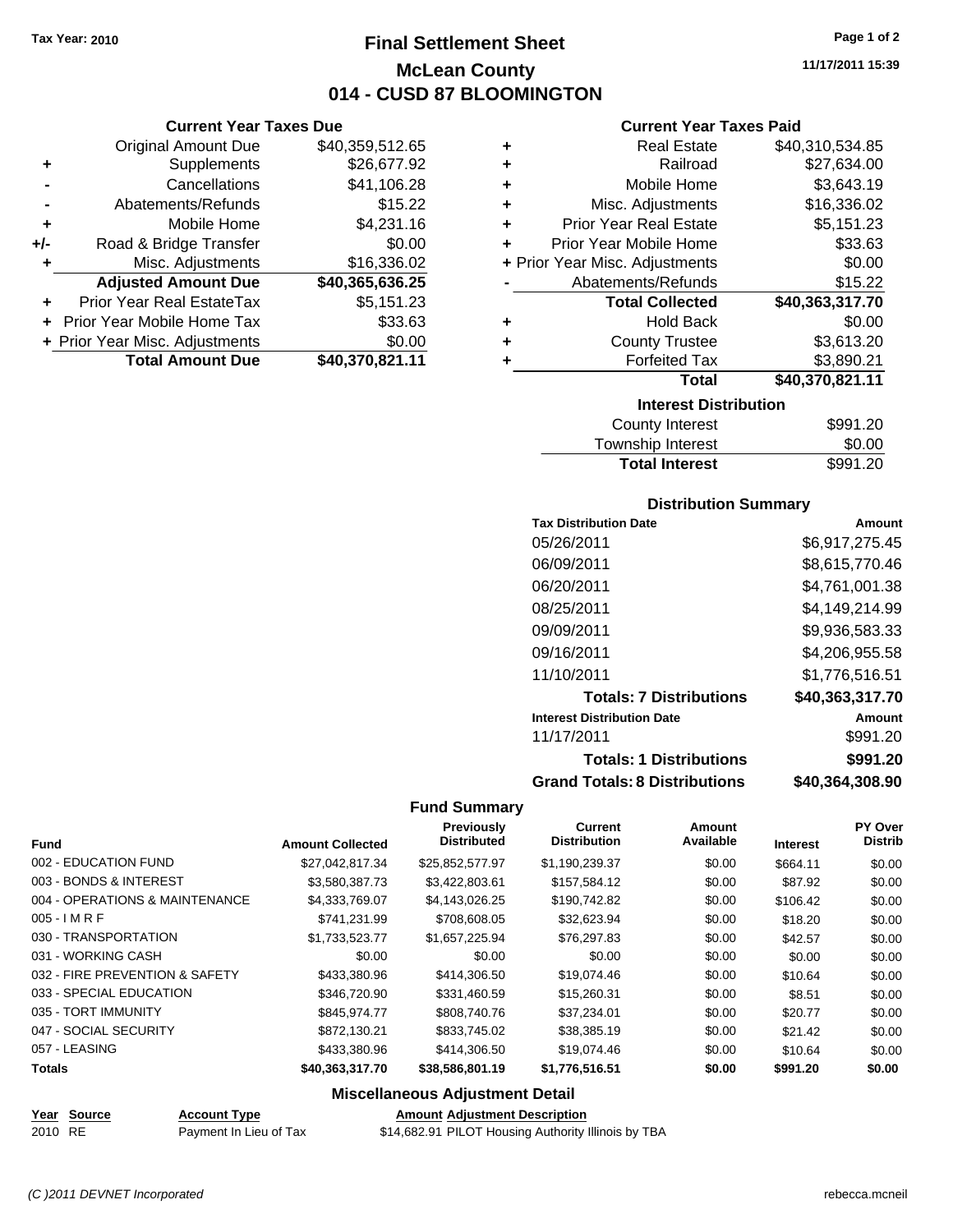### **Final Settlement Sheet Tax Year: 2010 Page 2 of 2**

### **McLean County**

## **Miscellaneous Adjustment Detail**

**Year Source Account Type Amount Adjustment Description** 2010 RE Back Tax Collected \$1,653.11 J Meyer Redemptions Due to Taxing Bodies by TBA by TBA **Totals \$16,336.02 2 entries**

|             |                         |                              | <b>Abatement Detail</b>                           |
|-------------|-------------------------|------------------------------|---------------------------------------------------|
| Year Source |                         | <b>Account Type</b>          | <b>Amount Adjustment Description</b>              |
| 2010 RE     |                         | <b>Real Estate Abatement</b> | \$14.43 PTAB Interest 21-03-478-008 by TBA        |
| 2010 RE     |                         | Real Estate Abatement        | \$0.26 PTAB Interest Parcel 14-35-477-038 by TBA  |
| 2010 RE     |                         | Real Estate Abatement        | \$0.09 PTAB Interest Parcel 21-03-306-005 by TBA  |
| 2010 RE     |                         | Real Estate Abatement        | \$0.06 PTAB Interest parcel #21-09-229-008 by TBA |
| 2010 RE     |                         | Real Estate Abatement        | \$0.38 PTAB Interest parcel #21-12-126-039 by TBA |
|             | <b>Totals 5 entries</b> |                              | \$15.22                                           |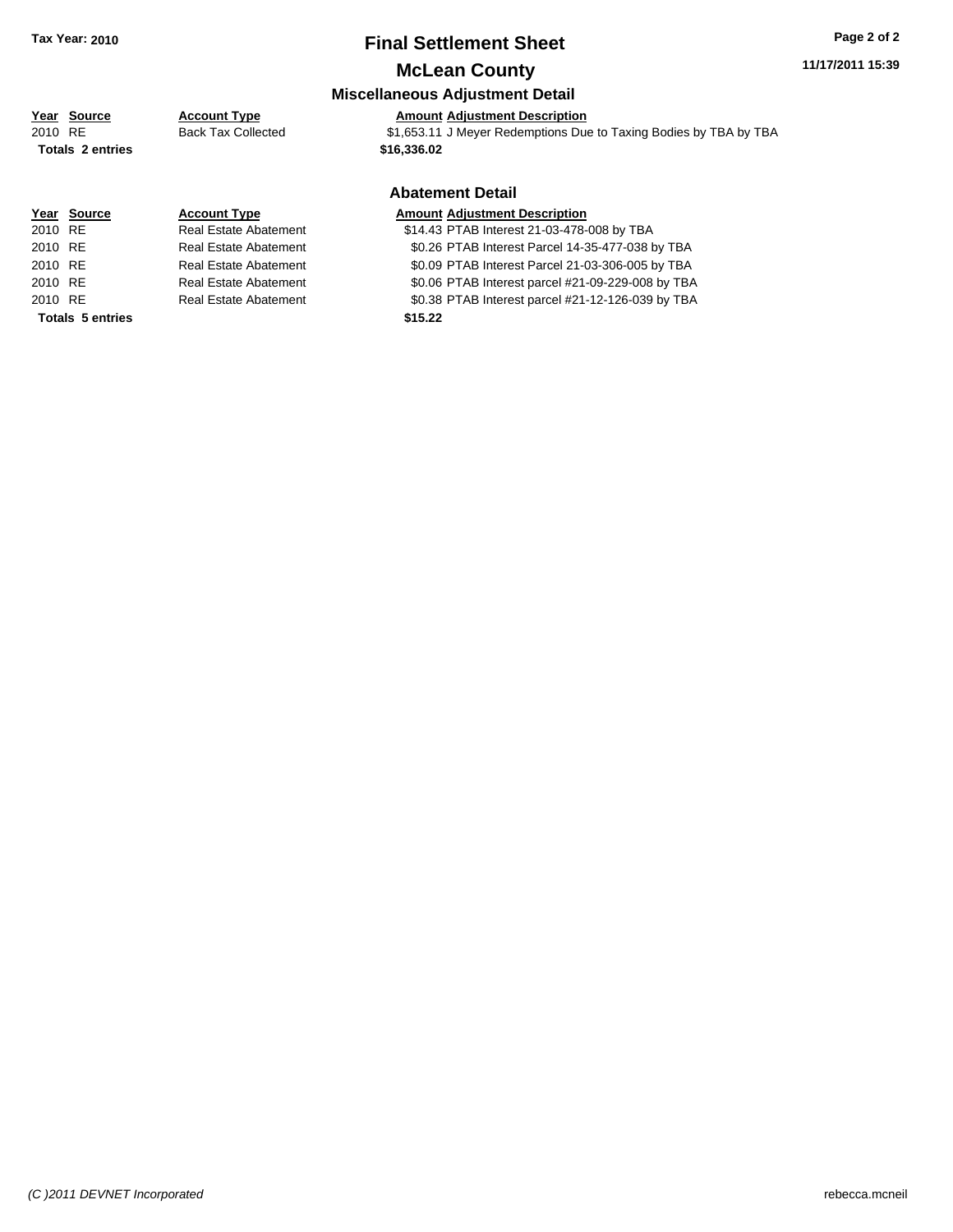### **Final Settlement Sheet Tax Year: 2010 Page 1 of 2 McLean County 015 - CUSD 5 NORMAL**

#### **Current Year Taxes Due**

|     | <b>Original Amount Due</b>     | \$96,878,648.36 |
|-----|--------------------------------|-----------------|
| ٠   | Supplements                    | \$32,745.05     |
|     | Cancellations                  | \$158,555.98    |
|     | Abatements/Refunds             | \$3,906.98      |
| ٠   | Mobile Home                    | \$130,383.58    |
| +/- | Road & Bridge Transfer         | \$0.00          |
| ٠   | Misc. Adjustments              | \$4,251.05      |
|     | <b>Adjusted Amount Due</b>     | \$96,883,565.08 |
| ٠   | Prior Year Real EstateTax      | \$36,212.54     |
|     | + Prior Year Mobile Home Tax   | \$13,587.85     |
|     | + Prior Year Misc. Adjustments | \$0.00          |
|     | <b>Total Amount Due</b>        | \$96,933,365.47 |

| ٠                            | <b>Real Estate</b>             | \$96,504,416.40 |  |  |
|------------------------------|--------------------------------|-----------------|--|--|
| ٠                            | Railroad                       | \$228,570.80    |  |  |
| ٠                            | Mobile Home                    | \$104,056.52    |  |  |
| ٠                            | Misc. Adjustments              | \$4,251.05      |  |  |
| ÷                            | <b>Prior Year Real Estate</b>  | \$36,212.54     |  |  |
|                              | Prior Year Mobile Home         | \$13,587.85     |  |  |
|                              | + Prior Year Misc. Adjustments | \$0.00          |  |  |
|                              | Abatements/Refunds             | \$3,906.98      |  |  |
|                              | <b>Total Collected</b>         | \$96,887,188.18 |  |  |
| ٠                            | <b>Hold Back</b>               | \$0.00          |  |  |
| ٠                            | <b>County Trustee</b>          | \$595.85        |  |  |
| ٠                            | <b>Forfeited Tax</b>           | \$45,581.44     |  |  |
|                              | <b>Total</b>                   | \$96,933,365.47 |  |  |
| <b>Interest Distribution</b> |                                |                 |  |  |

| County Interest       | \$2,379.24 |
|-----------------------|------------|
| Township Interest     | \$0.00     |
| <b>Total Interest</b> | \$2,379.24 |

#### **Distribution Summary**

| <b>Tax Distribution Date</b>         | Amount          |
|--------------------------------------|-----------------|
| 05/26/2011                           | \$16,565,534.91 |
| 06/09/2011                           | \$20,103,927.03 |
| 06/20/2011                           | \$11,992,075.45 |
| 08/25/2011                           | \$9.769.345.30  |
| 09/09/2011                           | \$24,061,311.95 |
| 09/16/2011                           | \$10,503,712.66 |
| 11/10/2011                           | \$3.891.280.88  |
| <b>Totals: 7 Distributions</b>       | \$96,887,188.18 |
| <b>Interest Distribution Date</b>    | Amount          |
| 11/17/2011                           | \$2,379.24      |
| <b>Totals: 1 Distributions</b>       | \$2,379.24      |
| <b>Grand Totals: 8 Distributions</b> | \$96,889,567.42 |

#### **Fund Summary**

| <b>Fund</b>                    | <b>Amount Collected</b> | Previously<br><b>Distributed</b> | Current<br><b>Distribution</b> | Amount<br>Available | <b>Interest</b> | PY Over<br><b>Distrib</b> |
|--------------------------------|-------------------------|----------------------------------|--------------------------------|---------------------|-----------------|---------------------------|
| 002 - EDUCATION FUND           | \$55,319,484.05         | \$53,097,687.16                  | \$2,221,796.89                 | \$0.00              | \$1,358.48      | \$0.00                    |
| 003 - BONDS & INTEREST         | \$17,384,758.85         | \$16,686,534.64                  | \$698,224.21                   | \$0.00              | \$426.91        | \$0.00                    |
| 004 - OPERATIONS & MAINTENANCE | \$10,169,085.49         | \$9.760.664.43                   | \$408,421.06                   | \$0.00              | \$249.72        | \$0.00                    |
| $005 - I$ M R F                | \$1,474,719.91          | \$1.415.490.70                   | \$59.229.21                    | \$0.00              | \$36.21         | \$0.00                    |
| 030 - TRANSPORTATION           | \$4,067,614.82          | \$3,904,247.16                   | \$163,367.66                   | \$0.00              | \$99.89         | \$0.00                    |
| 031 - WORKING CASH             | \$1,016,927.93          | \$976,085.06                     | \$40,842.87                    | \$0.00              | \$24.97         | \$0.00                    |
| 032 - FIRE PREVENTION & SAFETY | \$1,016,927.93          | \$976,085.06                     | \$40,842.87                    | \$0.00              | \$24.97         | \$0.00                    |
| 033 - SPECIAL EDUCATION        | \$813,561.71            | \$780,886.63                     | \$32,675.08                    | \$0.00              | \$19.98         | \$0.00                    |
| 035 - TORT IMMUNITY            | \$2,498,526.81          | \$2,398,178.51                   | \$100,348.30                   | \$0.00              | \$61.36         | \$0.00                    |
| 047 - SOCIAL SECURITY          | \$2,108,652.75          | \$2.023.962.89                   | \$84,689.86                    | \$0.00              | \$51.78         | \$0.00                    |
| 057 - FACILITY LEASING         | \$1.016.927.93          | \$976,085.06                     | \$40.842.87                    | \$0.00              | \$24.97         | \$0.00                    |
| 109 - PRIOR YEAR ADJUSTMENT    | \$0.00                  | \$0.00                           | \$0.00                         | \$0.00              | \$0.00          | \$0.00                    |
| Totals                         | \$96,887,188.18         | \$92,995,907.30                  | \$3,891,280.88                 | \$0.00              | \$2,379.24      | \$0.00                    |

#### **Miscellaneous Adjustment Detail**

|         | Year Source | <b>Account Type</b>       | <b>Amount Adiustment Description</b>                            |
|---------|-------------|---------------------------|-----------------------------------------------------------------|
| 2010 RE |             | Payment In Lieu of Tax    | \$863.70 PILOT Housing Authority Illinois by TBA                |
| 2010 RE |             | <b>Back Tax Collected</b> | \$881.04 J Meyer Redemptions Due to Taxing Bodies by TBA by TBA |

**11/17/2011 15:39**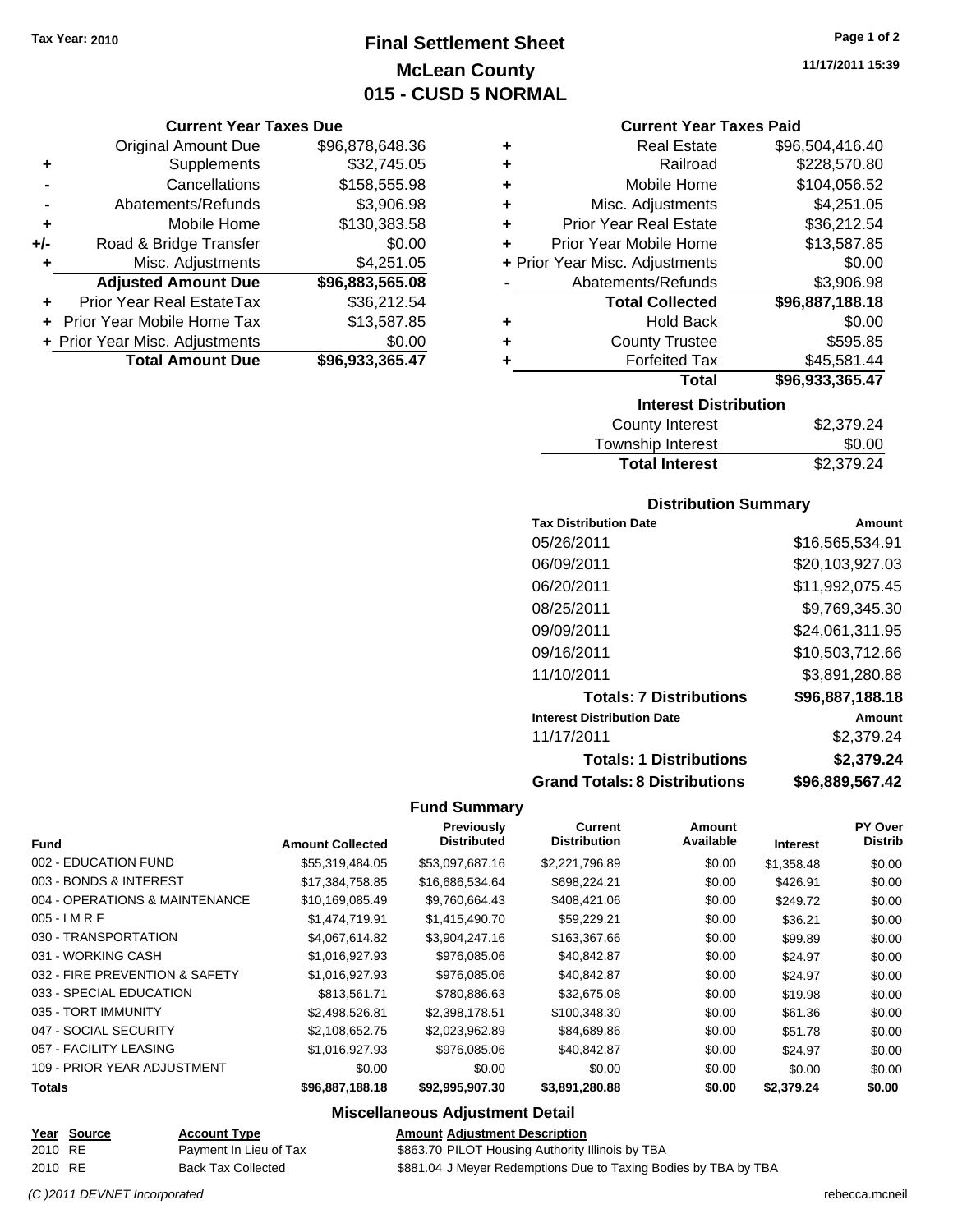### **Final Settlement Sheet Tax Year: 2010 Page 2 of 2 McLean County**

**Miscellaneous Adjustment Detail**

#### **Year Source Account Type Amount Adjustment Description**

|         | <b>IGAL</b> OULLING     | <b>ACCOULL LYDE</b>       | Allioulit Aujustinent Description                          |
|---------|-------------------------|---------------------------|------------------------------------------------------------|
| 2010 RE |                         | <b>Back Tax Collected</b> | \$342.20 Mobile Home Taxes/billed prior to DevNet by TBA   |
| 2010 RE |                         | <b>Back Tax Collected</b> | \$192.13 Mobile Home Taxes/billed prior to DevNet by TBA   |
| 2010 RE |                         | <b>Back Tax Collected</b> | \$688.86 Mobile Home Taxes/billed prior to DevNet by TBA   |
| 2010 RE |                         | <b>Back Tax Collected</b> | \$116.68 Mobile Home Taxes/billed prior to DevNet by TBA   |
| 2010 RE |                         | <b>Back Tax Collected</b> | \$1,105.43 Mobile Home Taxes/billed prior to DevNet by TBA |
| 2010 RE |                         | <b>Back Tax Collected</b> | \$61.01 2010/11 Trustee Surplus Sale Proceeds by TBA       |
|         | <b>Totals 8 entries</b> |                           | \$4,251.05                                                 |
|         |                         |                           |                                                            |

#### **Abatement Detail**

|--|

| 2009 RE           |  | <b>Real Estate Abatement</b> | \$193.57 PTAB Interest Parcel #21-18-403-002 by TBA |
|-------------------|--|------------------------------|-----------------------------------------------------|
| 2010 RE           |  | <b>Real Estate Abatement</b> | \$0.34 PTAB Interest parcel 21-16-102-002 by TBA    |
| 2010 RE           |  | <b>Real Estate Abatement</b> | \$0.31 PTAB Interest Parcel 15-30-178-023 by TBA    |
| 2010 RE           |  | <b>Real Estate Abatement</b> | \$0.17 PTAB Interest Parcel 15-30-452-006 by TBA    |
| 2010 RE           |  | <b>Real Estate Abatement</b> | \$0.50 PTAB Interest Parcel 15-30-426-013 by TBA    |
| 2010 RE           |  | <b>Real Estate Abatement</b> | \$3.08 PTAB Interest parcel #14-31-326-001 by TBA   |
| 2010 RE           |  | <b>Real Estate Abatement</b> | \$0.14 PTAB Interest parcel #14-25-404-004 by TBA   |
| 2010 RE           |  | <b>Real Estate Abatement</b> | \$0.35 PTAB Interest Parcel #15-30-426-011 by TBA   |
| 2010 RE           |  | <b>Real Estate Abatement</b> | \$1.22 PTAB Interest Parcel #15-30-106-010 by TBA   |
| 2010 RE           |  | <b>Real Estate Abatement</b> | \$0.30 PTAB Interest parcel #14-24-128-024 by TBA   |
| 2010 RE           |  | <b>Real Estate Abatement</b> | \$3,707.00 State Farm Abatement by TBA              |
| Totals 11 entries |  |                              | \$3,906.98                                          |
|                   |  |                              |                                                     |

|         |             |                              | <b>Abatement Detail</b>                |
|---------|-------------|------------------------------|----------------------------------------|
|         | Year Source | <b>Account Type</b>          | <b>Amount Adjustment Description</b>   |
| 2009 RE |             | <b>Real Estate Abatement</b> | \$193.57 PTAB Interest Parcel #21-18-4 |
| 2010 RE |             | <b>Real Estate Abatement</b> | \$0.34 PTAB Interest parcel 21-16-10   |
| 2010 RE |             | <b>Real Estate Abatement</b> | \$0.31 PTAB Interest Parcel 15-30-17   |
| 2010 RE |             | Real Estate Abatement        | \$0.17 PTAB Interest Parcel 15-30-45   |
| 2010 RE |             | Real Estate Abatement        | \$0.50 PTAB Interest Parcel 15-30-42   |
| 2010 RE |             | <b>Real Estate Abatement</b> | \$3.08 PTAB Interest parcel #14-31-3.  |
| 2010 RE |             | <b>Real Estate Abatement</b> | \$0.14 PTAB Interest parcel #14-25-4   |
| 2010 RE |             | <b>Real Estate Abatement</b> | \$0.35 PTAB Interest Parcel #15-30-4   |
| 2010 RE |             | <b>Real Estate Abatement</b> | \$1.22 PTAB Interest Parcel #15-30-1   |
| 2010 RE |             | <b>Real Estate Abatement</b> | \$0.30 PTAB Interest parcel #14-24-1.  |
| 2010 RE |             | <b>Real Estate Abatement</b> | \$3,707.00 State Farm Abatement by TBA |
|         |             |                              |                                        |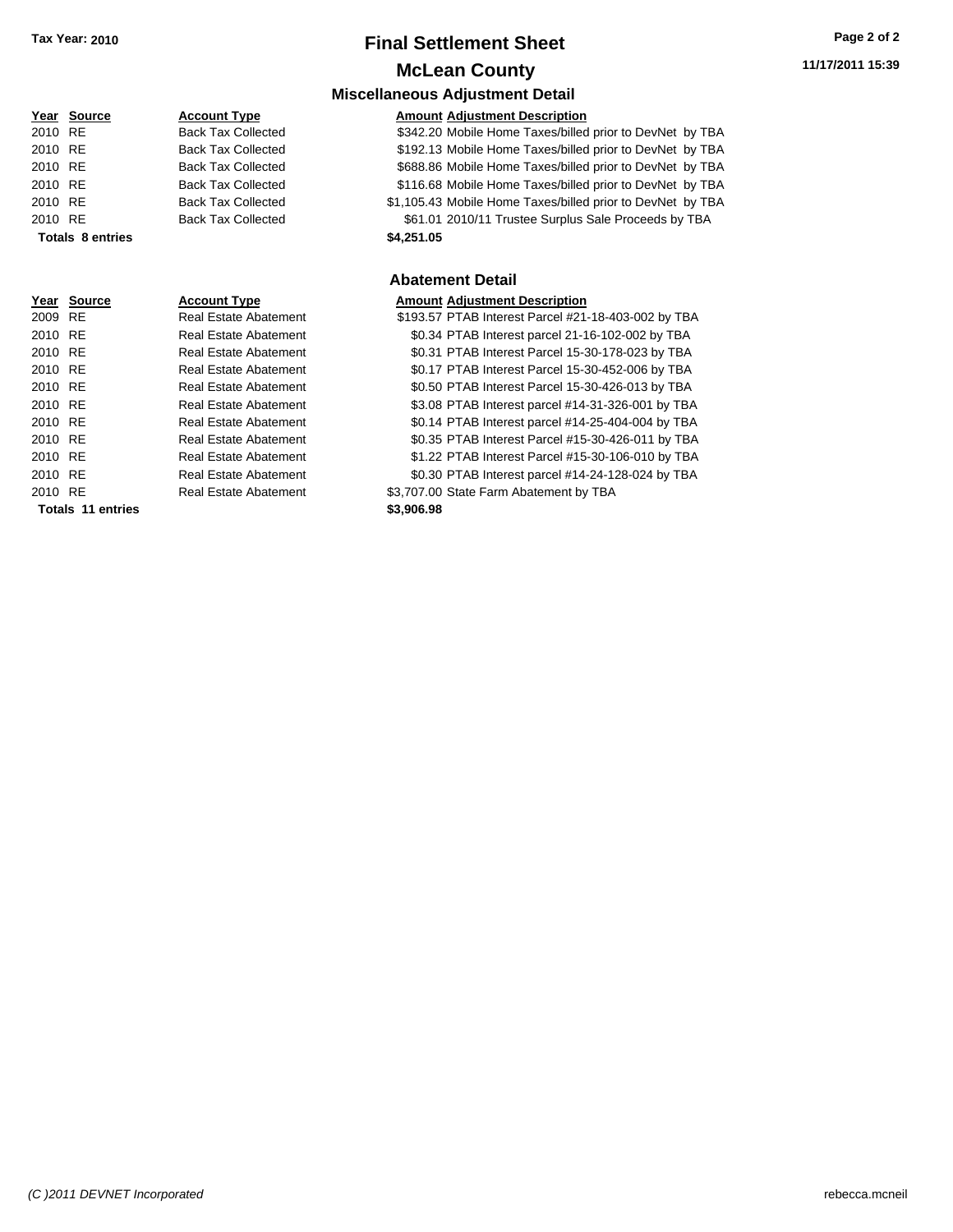### **Final Settlement Sheet Tax Year: 2010 Page 1 of 1 McLean County 016 - CUSD 3 TRI VALLEY**

**Current Year Taxes Due**

|       | <b>Total Amount Due</b>        | \$7,511,216.24 |
|-------|--------------------------------|----------------|
|       | + Prior Year Misc. Adjustments | \$0.00         |
|       | Prior Year Mobile Home Tax     | \$42.00        |
|       | Prior Year Real EstateTax      | \$0.00         |
|       | <b>Adjusted Amount Due</b>     | \$7,511,174.24 |
|       | Misc. Adjustments              | \$0.00         |
| $+/-$ | Road & Bridge Transfer         | \$0.00         |
| ÷     | Mobile Home                    | \$277.63       |
|       | Abatements/Refunds             | \$0.00         |
|       | Cancellations                  | \$5,500.39     |
| ٠     | Supplements                    | \$2,293.49     |
|       | <b>Original Amount Due</b>     | \$7,514,103.51 |
|       |                                |                |

| ٠ | <b>Real Estate</b>             | \$7,423,845.82 |
|---|--------------------------------|----------------|
| ٠ | Railroad                       | \$86,937.88    |
| ٠ | Mobile Home                    | \$277.63       |
| ÷ | Misc. Adjustments              | \$0.00         |
| ٠ | <b>Prior Year Real Estate</b>  | \$0.00         |
| ٠ | Prior Year Mobile Home         | \$42.00        |
|   | + Prior Year Misc. Adjustments | \$0.00         |
|   | Abatements/Refunds             | \$0.00         |
|   | <b>Total Collected</b>         | \$7,511,103.33 |
| ٠ | <b>Hold Back</b>               | \$0.00         |
| ٠ | <b>County Trustee</b>          | \$112.91       |
| ٠ | <b>Forfeited Tax</b>           | \$0.00         |
|   | Total                          | \$7,511,216.24 |
|   | <b>Interest Distribution</b>   |                |
|   | County Interest                | \$184 45       |

| County Interest       | \$184.45 |
|-----------------------|----------|
| Township Interest     | \$0.00   |
| <b>Total Interest</b> | \$184.45 |

#### **Distribution Summary**

| <b>Tax Distribution Date</b>         | Amount         |
|--------------------------------------|----------------|
| 05/26/2011                           | \$1.041.016.98 |
| 06/09/2011                           | \$1,206,082.76 |
| 06/20/2011                           | \$1,454,309.37 |
| 08/25/2011                           | \$1,039,683.87 |
| 09/09/2011                           | \$1,483,773.21 |
| 09/16/2011                           | \$871.705.66   |
| 11/10/2011                           | \$414.531.48   |
| <b>Totals: 7 Distributions</b>       | \$7,511,103.33 |
| <b>Interest Distribution Date</b>    | Amount         |
| 11/17/2011                           | \$184.45       |
| <b>Totals: 1 Distributions</b>       | \$184.45       |
| <b>Grand Totals: 8 Distributions</b> | \$7,511,287.78 |

#### **Fund Summary**

 $\frac{1}{2}$ 

|                                |                         | Previously         | Current             | Amount    |                 | PY Over        |
|--------------------------------|-------------------------|--------------------|---------------------|-----------|-----------------|----------------|
| <b>Fund</b>                    | <b>Amount Collected</b> | <b>Distributed</b> | <b>Distribution</b> | Available | <b>Interest</b> | <b>Distrib</b> |
| 002 - EDUCATION                | \$4,819,957.62          | \$4,553,948.22     | \$266,009.40        | \$0.00    | \$118.38        | \$0.00         |
| 003 - BONDS & INTEREST         | \$562.138.49            | \$531.114.54       | \$31,023.95         | \$0.00    | \$13.80         | \$0.00         |
| 004 - OPERATIONS & MAINTENANCE | \$1,063,226.72          | \$1,004,548.14     | \$58,678.58         | \$0.00    | \$26.11         | \$0.00         |
| $005 - I$ M R F                | \$226.910.43            | \$214,387.43       | \$12,523.00         | \$0.00    | \$5.57          | \$0.00         |
| 030 - TRANSPORTATION           | \$283.529.13            | \$267.881.40       | \$15,647.73         | \$0.00    | \$6.96          | \$0.00         |
| 031 - WORKING CASH             | \$70.882.28             | \$66,970.34        | \$3.911.94          | \$0.00    | \$1.74          | \$0.00         |
| 032 - FIRE PREV/SFTY/ENERGY    | \$0.00                  | \$0.00             | \$0.00              | \$0.00    | \$0.00          | \$0.00         |
| 033 - SPECIAL EDUCATION        | \$56,708.84             | \$53.579.12        | \$3.129.72          | \$0.00    | \$1.39          | \$0.00         |
| 035 - TORT IMMUNITY            | \$129.957.11            | \$122,784.89       | \$7.172.22          | \$0.00    | \$3.19          | \$0.00         |
| 047 - SOCIAL SECURITY          | \$226.910.43            | \$214,387.43       | \$12,523.00         | \$0.00    | \$5.57          | \$0.00         |
| 057 - LEASE/PURCHASE/RENTAL    | \$70.882.28             | \$66,970.34        | \$3.911.94          | \$0.00    | \$1.74          | \$0.00         |
| Totals                         | \$7,511,103.33          | \$7,096,571.85     | \$414,531.48        | \$0.00    | \$184.45        | \$0.00         |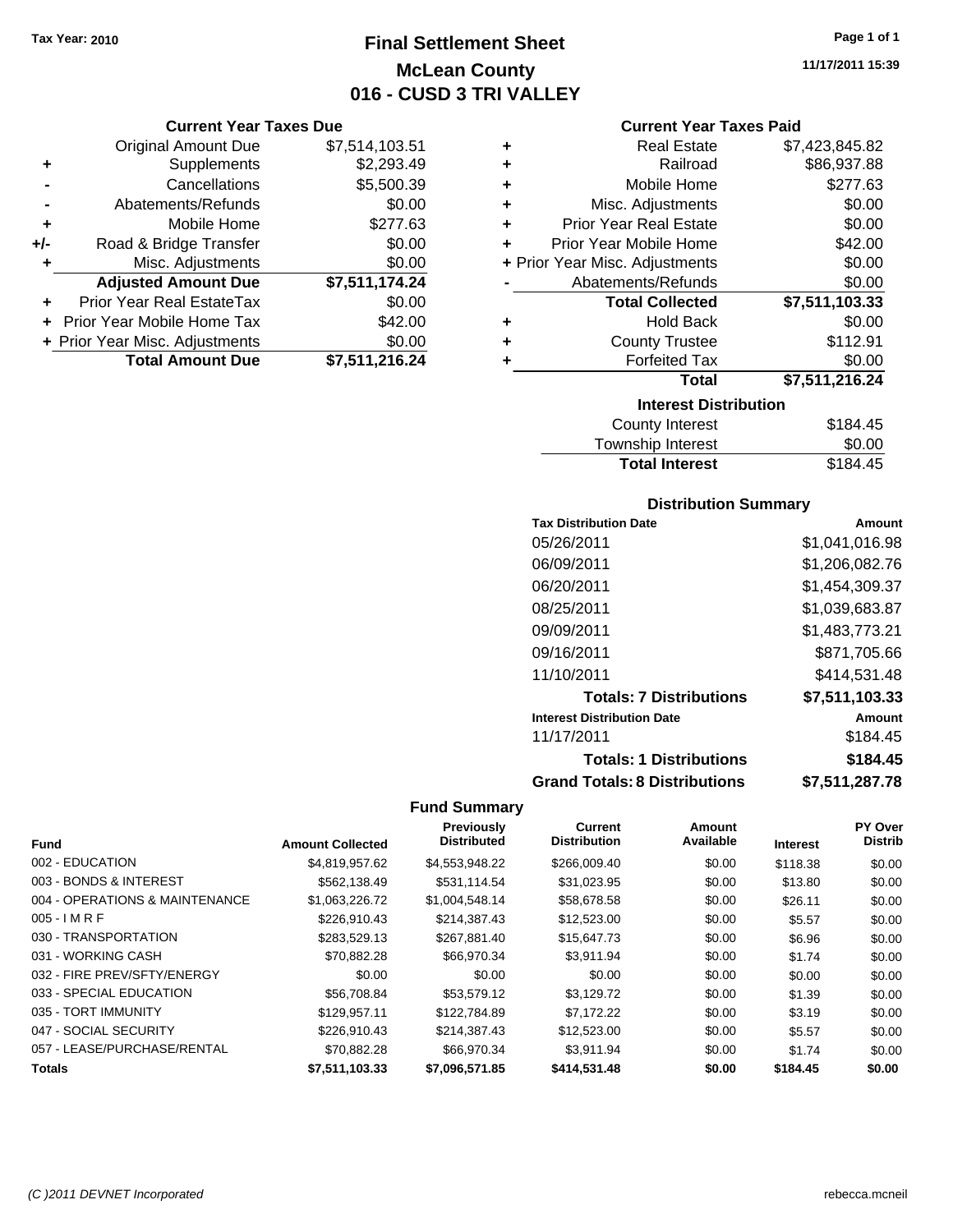### **Final Settlement Sheet Tax Year: 2010 Page 1 of 2 McLean County 017 - CUSD 4 HEYWORTH**

#### **Current Year Taxes Due**

|     | <b>Original Amount Due</b>     | \$3,971,754.16 |
|-----|--------------------------------|----------------|
| ٠   | Supplements                    | \$2,283.66     |
|     | Cancellations                  | \$5,487.45     |
|     | Abatements/Refunds             | \$0.00         |
| ٠   | Mobile Home                    | \$3,262.19     |
| +/- | Road & Bridge Transfer         | \$0.00         |
| ٠   | Misc. Adjustments              | \$8,340.78     |
|     | <b>Adjusted Amount Due</b>     | \$3,980,153.34 |
|     | Prior Year Real EstateTax      | \$0.00         |
|     | Prior Year Mobile Home Tax     | \$312.09       |
|     | + Prior Year Misc. Adjustments | \$0.00         |
|     | <b>Total Amount Due</b>        | \$3,980,465.43 |

#### **Current Year Taxes Paid**

| ٠ | <b>Real Estate</b>             | \$3,920,790.17 |
|---|--------------------------------|----------------|
| ٠ | Railroad                       | \$42,974.00    |
| ٠ | Mobile Home                    | \$2,226.41     |
| ٠ | Misc. Adjustments              | \$8,340.78     |
| ٠ | <b>Prior Year Real Estate</b>  | \$0.00         |
| ÷ | Prior Year Mobile Home         | \$312.09       |
|   | + Prior Year Misc. Adjustments | \$0.00         |
|   | Abatements/Refunds             | \$0.00         |
|   | <b>Total Collected</b>         | \$3,974,643.45 |
| ٠ | <b>Hold Back</b>               | \$0.00         |
| ٠ | <b>County Trustee</b>          | \$105.40       |
| ٠ | <b>Forfeited Tax</b>           | \$5,716.58     |
|   | <b>Total</b>                   | \$3,980,465.43 |
|   | <b>Interest Distribution</b>   |                |
|   |                                |                |

| <b>Total Interest</b> | \$97.60 |
|-----------------------|---------|
| Township Interest     | \$0.00  |
| County Interest       | \$97.60 |

#### **Distribution Summary**

| <b>Tax Distribution Date</b>         | Amount         |
|--------------------------------------|----------------|
| 05/26/2011                           | \$765,651.72   |
| 06/09/2011                           | \$712.163.25   |
| 06/20/2011                           | \$563,826.20   |
| 08/25/2011                           | \$438,440.00   |
| 09/09/2011                           | \$885,659.48   |
| 09/16/2011                           | \$377.175.23   |
| 11/10/2011                           | \$231.727.57   |
| <b>Totals: 7 Distributions</b>       | \$3,974,643.45 |
| <b>Interest Distribution Date</b>    | Amount         |
| 11/17/2011                           | \$97.60        |
| <b>Totals: 1 Distributions</b>       | \$97.60        |
| <b>Grand Totals: 8 Distributions</b> | \$3,974,741.05 |

#### **Fund Summary**

 $\overline{\phantom{0}}$ 

|                                |                         | Previously         | Current             | Amount    |                 | <b>PY Over</b> |
|--------------------------------|-------------------------|--------------------|---------------------|-----------|-----------------|----------------|
| <b>Fund</b>                    | <b>Amount Collected</b> | <b>Distributed</b> | <b>Distribution</b> | Available | <b>Interest</b> | <b>Distrib</b> |
| 002 - EDUCATION                | \$2.610.911.48          | \$2.458.691.50     | \$152,219.98        | \$0.00    | \$64.12         | \$0.00         |
| 003 - BONDS & INTEREST         | \$561.629.05            | \$528,885,23       | \$32.743.82         | \$0.00    | \$13.79         | \$0.00         |
| 004 - OPERATIONS & MAINTENANCE | \$324,255.38            | \$305,350.83       | \$18,904.55         | \$0.00    | \$7.96          | \$0.00         |
| $005 - IMRF$                   | \$81.992.91             | \$77.212.63        | \$4,780.28          | \$0.00    | \$2.01          | \$0.00         |
| 030 - TRANSPORTATION           | \$149.327.35            | \$140.621.34       | \$8,706.01          | \$0.00    | \$3.67          | \$0.00         |
| 031 - WORKING CASH             | \$492.87                | \$464.11           | \$28.76             | \$0.00    | \$0.01          | \$0.00         |
| 032 - FIRE PREV/SFTY/ENERGY    | \$37,270.23             | \$35,097.33        | \$2,172.90          | \$0.00    | \$0.92          | \$0.00         |
| 033 - SPECIAL EDUCATION        | \$29,865.48             | \$28.124.28        | \$1,741.20          | \$0.00    | \$0.73          | \$0.00         |
| 035 - TORT IMMUNITY            | \$44.722.68             | \$42,115,28        | \$2,607.40          | \$0.00    | \$1.10          | \$0.00         |
| 047 - SOCIAL SECURITY          | \$134,176.02            | \$126,353.35       | \$7,822.67          | \$0.00    | \$3.29          | \$0.00         |
| 109 - PRIOR YEAR ADJUSTMENT    | \$0.00                  | \$0.00             | \$0.00              | \$0.00    | \$0.00          | \$0.00         |
| <b>Totals</b>                  | \$3.974.643.45          | \$3.742.915.88     | \$231,727.57        | \$0.00    | \$97.60         | \$0.00         |

#### **Miscellaneous Adjustment Detail**

|         | Year Source | <b>Account Type</b>    | <b>Amount Adjustment Description</b>                                 |
|---------|-------------|------------------------|----------------------------------------------------------------------|
| 2010 RE |             | Payment In Lieu of Tax | \$3,902.67 PILOT University of Illinois Parcel #29-32-400-001 by TBA |
| 2010 RE |             | Payment In Lieu of Tax | \$2,933.86 PILOT University of Illinois Parcel #36-05-200-001 by TBA |
| 2010 RE |             | Back Tax Collected     | \$180.47 J Meyer Redemptions Due to Taxing Bodies by TBA by TBA      |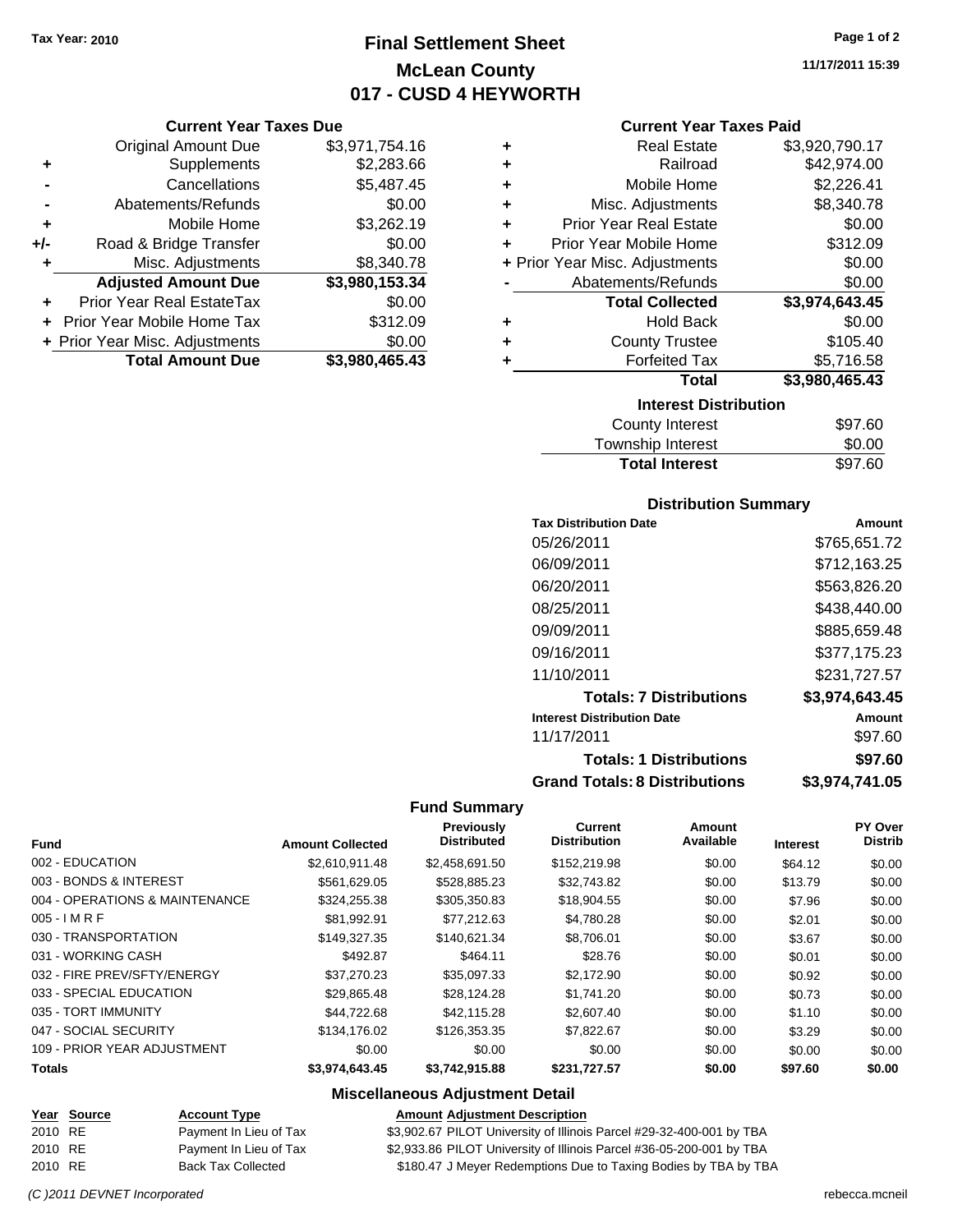### **Final Settlement Sheet Tax Year: 2010 Page 2 of 2 McLean County**

**11/17/2011 15:39**

### **Miscellaneous Adjustment Detail**

### **Year Source Account Type Amount Adjustment Description**

2010 RE Back Tax Collected \$99.72 Mobile Home Taxes/billed prior to DevNet by TBA 2010 RE Back Tax Collected \$165.61 2010/11 Trustee Surplus Sale Proceeds by TBA 2010 RE Back Tax Collected \$1,058.45 2010/11 Trustee Surplus Sale Proceeds by TBA **Totals \$8,340.78 6 entries**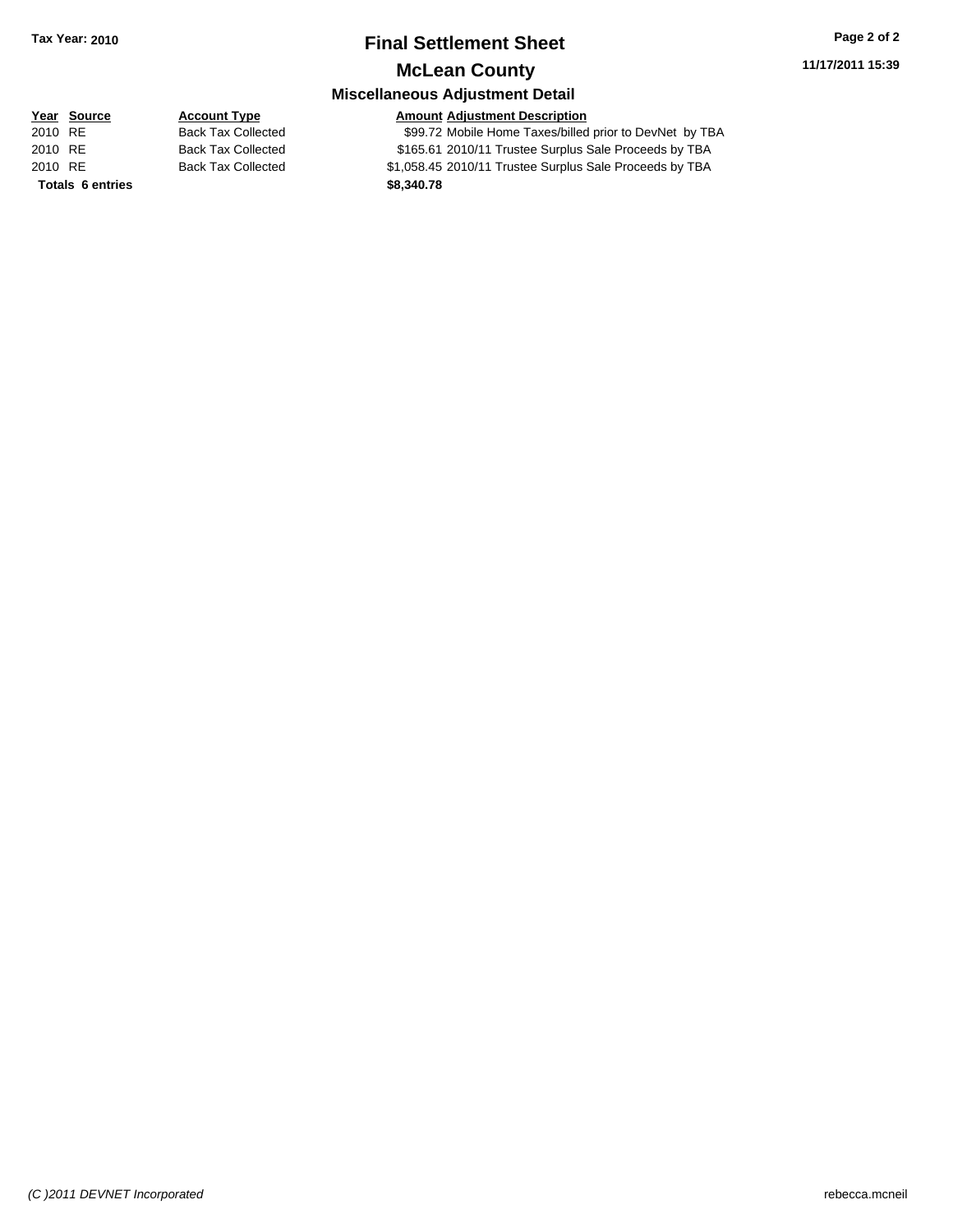### **Final Settlement Sheet Tax Year: 2010 Page 1 of 1 McLean County 019 - CLEARVIEW SANITARY DIST**

#### **Current Year Taxes Due**

|     | <b>Original Amount Due</b>     | \$2,240.10 |
|-----|--------------------------------|------------|
| ٠   | Supplements                    | \$0.00     |
|     | Cancellations                  | \$0.00     |
|     | Abatements/Refunds             | \$0.00     |
| ÷   | Mobile Home                    | \$0.00     |
| +/- | Road & Bridge Transfer         | \$0.00     |
| ٠   | Misc. Adjustments              | \$0.00     |
|     | <b>Adjusted Amount Due</b>     | \$2,240.10 |
| ÷   | Prior Year Real EstateTax      | \$0.00     |
|     | Prior Year Mobile Home Tax     | \$0.00     |
|     | + Prior Year Misc. Adjustments | \$0.00     |
|     | <b>Total Amount Due</b>        | \$2,240.10 |

#### **Current Year Taxes Paid**

| ٠ | <b>Real Estate</b>             | \$2,240.10 |
|---|--------------------------------|------------|
| ٠ | Railroad                       | \$0.00     |
| ÷ | Mobile Home                    | \$0.00     |
| ٠ | Misc. Adjustments              | \$0.00     |
| ٠ | <b>Prior Year Real Estate</b>  | \$0.00     |
| ٠ | Prior Year Mobile Home         | \$0.00     |
|   | + Prior Year Misc. Adjustments | \$0.00     |
|   | Abatements/Refunds             | \$0.00     |
|   | <b>Total Collected</b>         | \$2,240.10 |
| ٠ | <b>Hold Back</b>               | \$0.00     |
| ٠ | <b>County Trustee</b>          | \$0.00     |
|   | <b>Forfeited Tax</b>           | \$0.00     |
|   | <b>Total</b>                   | \$2,240.10 |
|   | <b>Interest Distribution</b>   |            |
|   | <b>County Interest</b>         | \$0.06     |
|   | <b>Townebin Interact</b>       | ድስ ሰስ      |

#### Township Interest  $$0.00$ **Total Interest** \$0.06

| <b>Distribution Summary</b>          |            |
|--------------------------------------|------------|
| <b>Tax Distribution Date</b>         | Amount     |
| 05/26/2011                           | \$602.68   |
| 06/09/2011                           | \$342.66   |
| 06/20/2011                           | \$83.29    |
| 08/25/2011                           | \$240.02   |
| 09/09/2011                           | \$552.06   |
| 09/16/2011                           | \$109.38   |
| 11/10/2011                           | \$310.01   |
| <b>Totals: 7 Distributions</b>       | \$2,240.10 |
| <b>Interest Distribution Date</b>    | Amount     |
| 11/17/2011                           | \$0.06     |
| <b>Totals: 1 Distributions</b>       | \$0.06     |
| <b>Grand Totals: 8 Distributions</b> | \$2,240.16 |

#### **Fund Summary**

| Fund                    | <b>Amount Collected</b> | <b>Previously</b><br><b>Distributed</b> | Current<br><b>Distribution</b> | Amount<br>Available | <b>Interest</b> | <b>PY Over</b><br>Distrib |
|-------------------------|-------------------------|-----------------------------------------|--------------------------------|---------------------|-----------------|---------------------------|
| 001 - GENERAL CORPORATE | \$2,240.10              | \$1,930.09                              | \$310.01                       | \$0.00              | \$0.06          | \$0.00                    |
| Totals                  | \$2,240.10              | \$1,930.09                              | \$310.01                       | \$0.00              | \$0.06          | \$0.00                    |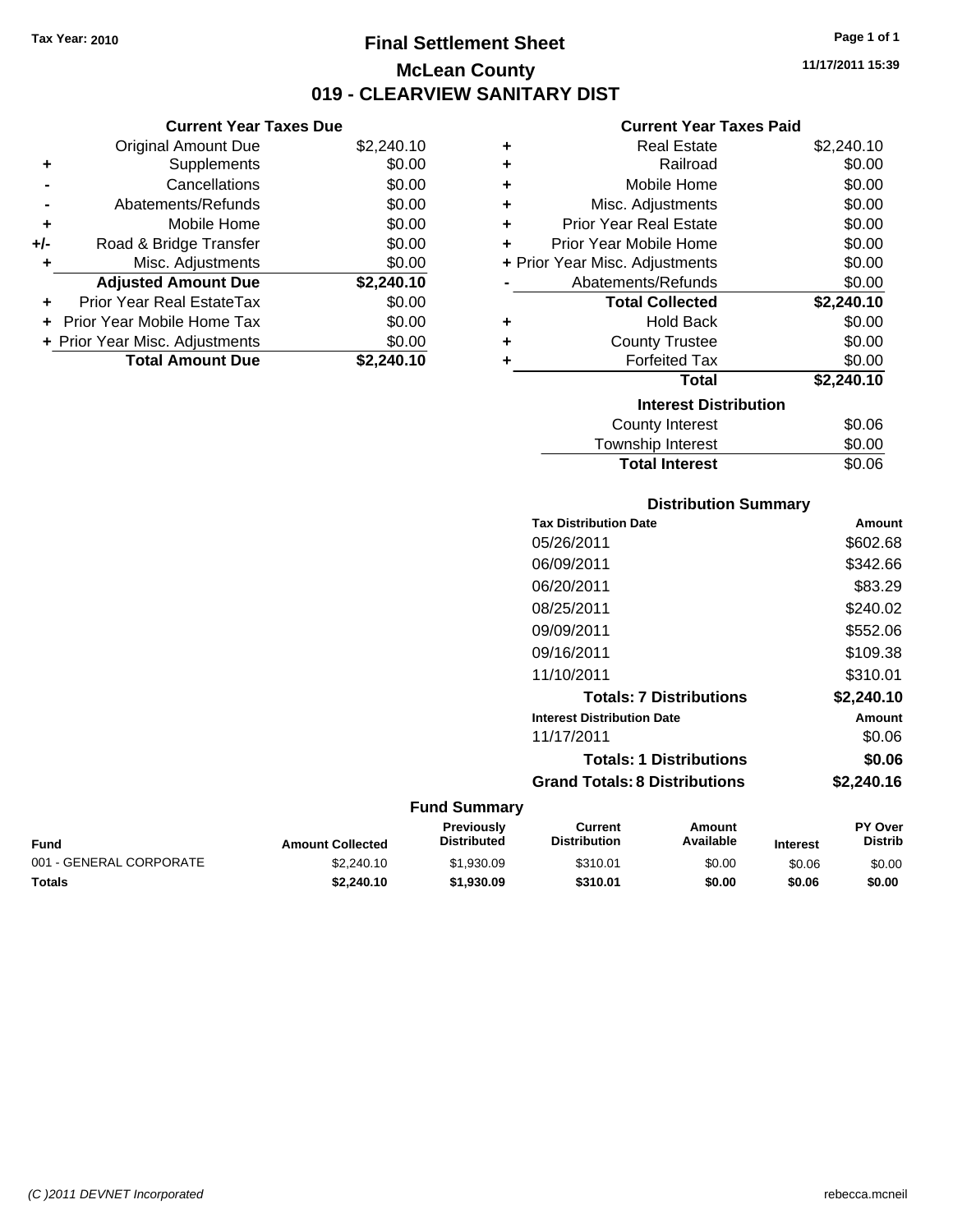### **Final Settlement Sheet Tax Year: 2010 Page 1 of 1 McLean County 020 - ALLIN TWP FIRE PROT DIST**

**11/17/2011 15:39**

| <b>Current Year Taxes Due</b> |  |  |
|-------------------------------|--|--|

|       | <b>Original Amount Due</b>     | \$137,727.05 |
|-------|--------------------------------|--------------|
| ٠     | Supplements                    | \$87.82      |
|       | Cancellations                  | \$346.77     |
|       | Abatements/Refunds             | \$0.00       |
| ÷     | Mobile Home                    | \$83.79      |
| $+/-$ | Road & Bridge Transfer         | \$0.00       |
| ٠     | Misc. Adjustments              | \$27.22      |
|       | <b>Adjusted Amount Due</b>     | \$137,579.11 |
|       | Prior Year Real EstateTax      | \$0.00       |
|       | Prior Year Mobile Home Tax     | \$0.00       |
|       | + Prior Year Misc. Adjustments | \$0.00       |
|       | <b>Total Amount Due</b>        | \$137,579.11 |
|       |                                |              |

#### **Current Year Taxes Paid**

|   | <b>Real Estate</b>             | \$137,393.92 |
|---|--------------------------------|--------------|
| ٠ | Railroad                       | \$0.00       |
| ٠ | Mobile Home                    | \$68.69      |
| ٠ | Misc. Adjustments              | \$27.22      |
| ٠ | <b>Prior Year Real Estate</b>  | \$0.00       |
| ٠ | Prior Year Mobile Home         | \$0.00       |
|   | + Prior Year Misc. Adjustments | \$0.00       |
|   | Abatements/Refunds             | \$0.00       |
|   | <b>Total Collected</b>         | \$137,489.83 |
| ٠ | <b>Hold Back</b>               | \$0.00       |
| ٠ | <b>County Trustee</b>          | \$74.18      |
|   | <b>Forfeited Tax</b>           | \$15.10      |
|   | Total                          | \$137,579.11 |
|   | <b>Interest Distribution</b>   |              |
|   | <b>County Interest</b>         | \$3.38       |

| <b>Total Interest</b> | \$3.38 |
|-----------------------|--------|
| Township Interest     | \$0.00 |
|                       | vv.vv  |

#### **Distribution Summary**

| <b>Tax Distribution Date</b>         | Amount       |
|--------------------------------------|--------------|
| 05/26/2011                           | \$20,177.83  |
| 06/09/2011                           | \$28,080,00  |
| 06/20/2011                           | \$22,214.66  |
| 08/25/2011                           | \$12,558.78  |
| 09/09/2011                           | \$27.018.16  |
| 09/16/2011                           | \$18,394.11  |
| 11/10/2011                           | \$9.046.29   |
| <b>Totals: 7 Distributions</b>       | \$137,489.83 |
| <b>Interest Distribution Date</b>    | Amount       |
| 11/17/2011                           | \$3.38       |
| <b>Totals: 1 Distributions</b>       | \$3.38       |
| <b>Grand Totals: 8 Distributions</b> | \$137,493.21 |

#### **Fund Summary**

|                           |                         | Previously<br><b>Distributed</b> | Current<br><b>Distribution</b> | Amount<br>Available |                 | <b>PY Over</b><br><b>Distrib</b> |
|---------------------------|-------------------------|----------------------------------|--------------------------------|---------------------|-----------------|----------------------------------|
| <b>Fund</b>               | <b>Amount Collected</b> |                                  |                                |                     | <b>Interest</b> |                                  |
| 001 - GENERAL CORPORATE   | \$56,361.48             | \$52,653.13                      | \$3.708.35                     | \$0.00              | \$1.38          | \$0.00                           |
| 027 - AUDIT               | \$807.89                | \$754.73                         | \$53.16                        | \$0.00              | \$0.02          | \$0.00                           |
| 035 - LIABILITY INSURANCE | \$13,975.70             | \$13,056.15                      | \$919.55                       | \$0.00              | \$0.34          | \$0.00                           |
| 047 - SOCIAL SECURITY     | \$9.983.41              | \$9.326.54                       | \$656.87                       | \$0.00              | \$0.25          | \$0.00                           |
| 064 - AMBULANCE SERVICE   | \$56.361.35             | \$52.652.99                      | \$3,708.36                     | \$0.00              | \$1.39          | \$0.00                           |
| <b>Totals</b>             | \$137,489,83            | \$128,443.54                     | \$9,046.29                     | \$0.00              | \$3.38          | \$0.00                           |

#### **Miscellaneous Adjustment Detail**

| Year Source             | <b>Account Type</b>       | <b>Amount Adiustment Description</b>                           |  |
|-------------------------|---------------------------|----------------------------------------------------------------|--|
| 2010 RE                 | <b>Back Tax Collected</b> | \$27.22 J Meyer Redemptions Due to Taxing Bodies by TBA by TBA |  |
| <b>Totals 1 entries</b> |                           | \$27.22                                                        |  |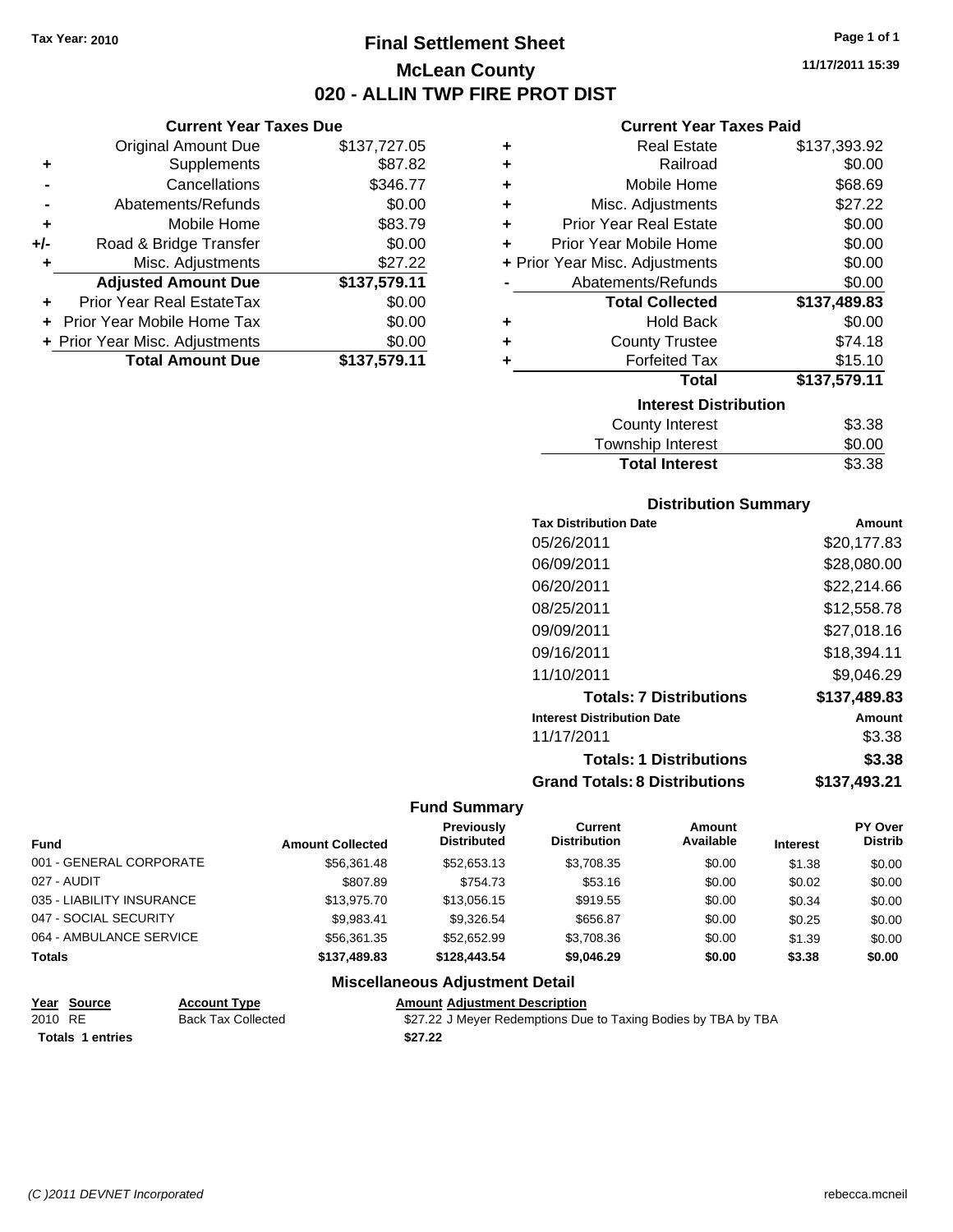### **Final Settlement Sheet Tax Year: 2010 Page 1 of 1 McLean County 021 - BELLFLOWER FIRE PROT DIST**

**Current Year Taxes Due**

|       | <b>Original Amount Due</b>        | \$45,799.58 |
|-------|-----------------------------------|-------------|
| ٠     | Supplements                       | \$44.07     |
|       | Cancellations                     | \$102.82    |
|       | Abatements/Refunds                | \$2,855.26  |
| ٠     | Mobile Home                       | \$21.22     |
| $+/-$ | Road & Bridge Transfer            | \$0.00      |
|       | Misc. Adjustments                 | \$3,156.12  |
|       | <b>Adjusted Amount Due</b>        | \$46,062.91 |
|       | Prior Year Real EstateTax         | \$0.00      |
|       | <b>Prior Year Mobile Home Tax</b> | \$0.00      |
|       | + Prior Year Misc. Adjustments    | \$0.00      |
|       | <b>Total Amount Due</b>           | \$46.062.91 |
|       |                                   |             |

#### **Current Year Taxes Paid**

| ٠ | <b>Real Estate</b>             | \$43,340.13 |
|---|--------------------------------|-------------|
| ÷ | Railroad                       | \$2,338.88  |
| ٠ | Mobile Home                    | \$15.34     |
| ٠ | Misc. Adjustments              | \$3,156.12  |
| ٠ | <b>Prior Year Real Estate</b>  | \$0.00      |
| ٠ | Prior Year Mobile Home         | \$0.00      |
|   | + Prior Year Misc. Adjustments | \$0.00      |
|   | Abatements/Refunds             | \$2,855.26  |
|   | <b>Total Collected</b>         | \$45,995.21 |
| ٠ | <b>Hold Back</b>               | \$0.00      |
| ٠ | <b>County Trustee</b>          | \$12.46     |
| ٠ | <b>Forfeited Tax</b>           | \$55.24     |
|   | Total                          | \$46,062.91 |
|   | <b>Interest Distribution</b>   |             |
|   | <b>County Interest</b>         | \$1.13      |
|   | Township Interest              | \$0.00      |
|   | <b>Total Interest</b>          | \$1.13      |

#### **Distribution Summary**

| <b>Tax Distribution Date</b>         | Amount      |
|--------------------------------------|-------------|
| 05/26/2011                           | \$6,240.59  |
| 06/09/2011                           | \$10,364.60 |
| 06/20/2011                           | \$6.989.86  |
| 08/25/2011                           | \$4,110.68  |
| 09/09/2011                           | \$6,933.61  |
| 09/16/2011                           | \$4.987.45  |
| 11/10/2011                           | \$6,368.42  |
| <b>Totals: 7 Distributions</b>       | \$45,995.21 |
| <b>Interest Distribution Date</b>    | Amount      |
| 11/17/2011                           | \$1.13      |
| <b>Totals: 1 Distributions</b>       | \$1.13      |
| <b>Grand Totals: 8 Distributions</b> | \$45.996.34 |

#### **Fund Summary**

| Fund                    | <b>Amount Collected</b> | <b>Previously</b><br><b>Distributed</b> | Current<br><b>Distribution</b> | Amount<br>Available | <b>Interest</b> | <b>PY Over</b><br><b>Distrib</b> |
|-------------------------|-------------------------|-----------------------------------------|--------------------------------|---------------------|-----------------|----------------------------------|
| 001 - GENERAL CORPORATE | \$45.995.21             | \$39.626.79                             | \$6.368.42                     | \$0.00              | \$1.13          | \$0.00                           |
| Totals                  | \$45.995.21             | \$39,626,79                             | \$6,368,42                     | \$0.00              | \$1.13          | \$0.00                           |
|                         |                         |                                         |                                |                     |                 |                                  |

#### **Miscellaneous Adjustment Detail**

| Year Source             | <b>Account Type</b>    | <b>Amount Adjustment Description</b>                               |
|-------------------------|------------------------|--------------------------------------------------------------------|
| 2010 RE                 | Payment In Lieu of Tax | \$297.19 PILOT University of Illinois Parcel #39-05-100-001 by TBA |
| 2010 RE                 | Payment In Lieu of Tax | \$2,858.93 Tax Year 2010 West/Yates Rebate by TBA by TBA           |
| <b>Totals 2 entries</b> |                        | \$3,156.12                                                         |
|                         |                        | <b>Abatement Detail</b>                                            |

**Totals \$2,855.26 1 entries**

| Year Source |                  |
|-------------|------------------|
| 2010 RE     |                  |
|             | Totals 1 entries |

**Year Source Account Type Amount Adjustment Description** Real Estate Abatement \$2,855.26 Reduced Distributions Due To School Credit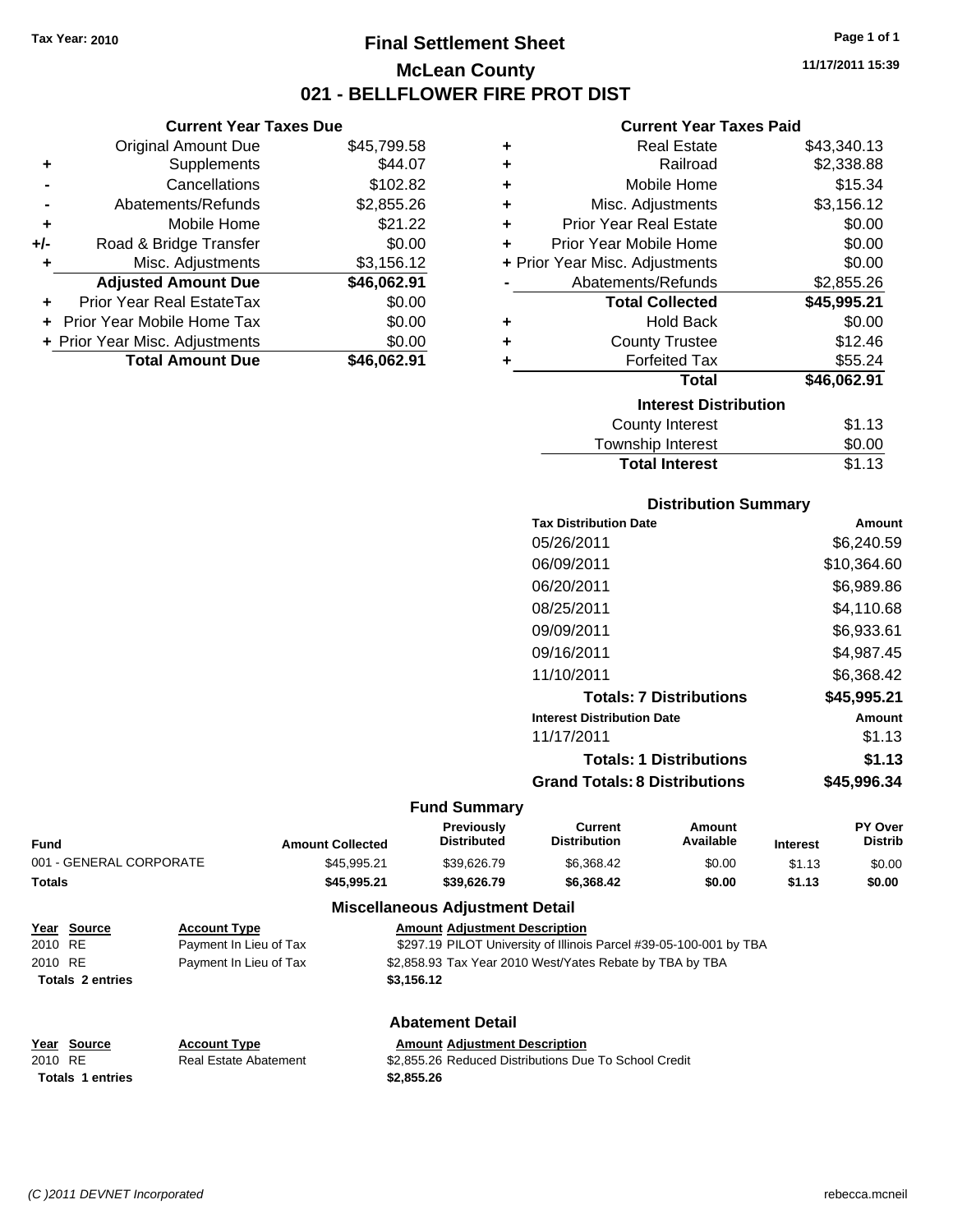**Current Year Taxes Due** Original Amount Due \$4,707.63

**Adjusted Amount Due \$4,707.63**

**Total Amount Due \$4,707.63**

**+** Supplements \$0.00 **-** Cancellations \$0.00 **-** Abatements/Refunds \$0.00 **+** Mobile Home \$0.00 **+/-** Road & Bridge Transfer \$0.00 **+** Misc. Adjustments \$0.00

**+** Prior Year Real EstateTax \$0.00 **+** Prior Year Mobile Home Tax \$0.00 **+ Prior Year Misc. Adjustments**  $$0.00$ 

### **Final Settlement Sheet Tax Year: 2010 Page 1 of 1 McLean County 022 - CONGERVILLE FIRE PROT DIST**

**11/17/2011 15:39**

### **Current Year Taxes Paid**

|   | GUITEIIL TEAL TAXES FAIU       |            |
|---|--------------------------------|------------|
| ٠ | <b>Real Estate</b>             | \$4,707.63 |
| ٠ | Railroad                       | \$0.00     |
| ٠ | Mobile Home                    | \$0.00     |
| ٠ | Misc. Adjustments              | \$0.00     |
| ٠ | <b>Prior Year Real Estate</b>  | \$0.00     |
| ÷ | Prior Year Mobile Home         | \$0.00     |
|   | + Prior Year Misc. Adjustments | \$0.00     |
|   | Abatements/Refunds             | \$0.00     |
|   | <b>Total Collected</b>         | \$4,707.63 |
| ٠ | <b>Hold Back</b>               | \$0.00     |
| ٠ | <b>County Trustee</b>          | \$0.00     |
| ٠ | <b>Forfeited Tax</b>           | \$0.00     |
|   | <b>Total</b>                   | \$4,707.63 |
|   | <b>Interest Distribution</b>   |            |
|   | <b>County Interest</b>         | \$0.12     |
|   |                                |            |

| Township Interest     | \$0.00 |
|-----------------------|--------|
| <b>Total Interest</b> | \$0.12 |
|                       |        |

#### **Distribution Summary**

| <b>Tax Distribution Date</b>         | Amount     |
|--------------------------------------|------------|
| 05/26/2011                           | \$904.43   |
| 06/09/2011                           | \$884.92   |
| 06/20/2011                           | \$826.48   |
| 08/25/2011                           | \$364.66   |
| 09/09/2011                           | \$1.075.47 |
| 09/16/2011                           | \$288.58   |
| 11/10/2011                           | \$363.09   |
| <b>Totals: 7 Distributions</b>       | \$4,707.63 |
| <b>Interest Distribution Date</b>    | Amount     |
| 11/17/2011                           | \$0.12     |
| <b>Totals: 1 Distributions</b>       | \$0.12     |
| <b>Grand Totals: 8 Distributions</b> | \$4.707.75 |

#### **Fund Summary**

| <b>Fund</b>                 | <b>Amount Collected</b> | <b>Previously</b><br><b>Distributed</b> | Current<br><b>Distribution</b> | Amount<br>Available | <b>Interest</b> | <b>PY Over</b><br><b>Distrib</b> |
|-----------------------------|-------------------------|-----------------------------------------|--------------------------------|---------------------|-----------------|----------------------------------|
| 001 - GENERAL CORPORATE     | \$4,392.14              | \$4.053.37                              | \$338.77                       | \$0.00              | \$0.11          | \$0.00                           |
| 035 - LIABILITY INSURANCE   | \$315.49                | \$291.17                                | \$24.32                        | \$0.00              | \$0.01          | \$0.00                           |
| 109 - PRIOR YEAR ADJUSTMENT | \$0.00                  | \$0.00                                  | \$0.00                         | \$0.00              | \$0.00          | \$0.00                           |
| Totals                      | \$4,707.63              | \$4,344,54                              | \$363.09                       | \$0.00              | \$0.12          | \$0.00                           |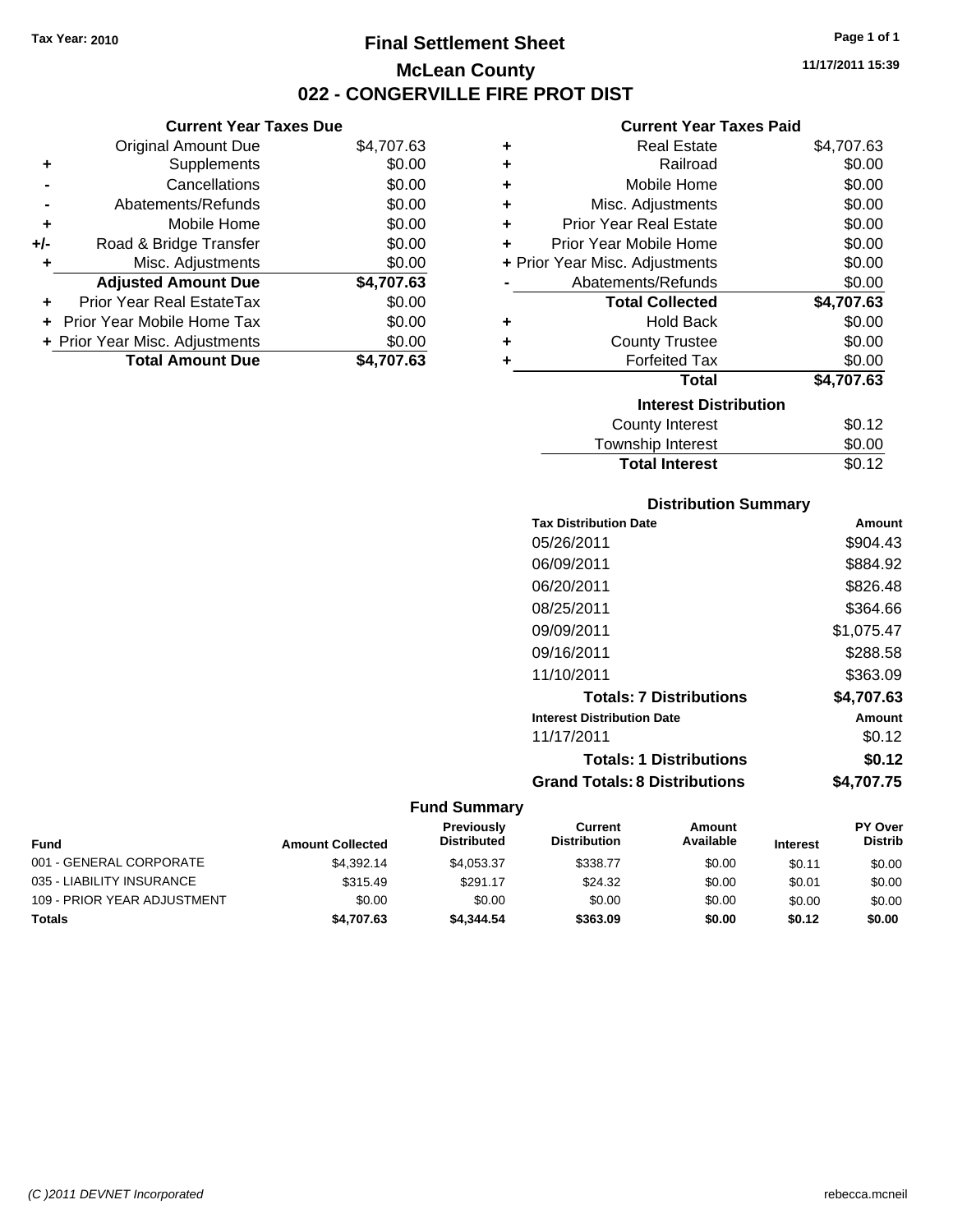**Current Year Taxes Due** Original Amount Due \$112,461.97

**+** Supplements \$168.00 **-** Cancellations **\$121.49 -** Abatements/Refunds \$1,970.26 **+** Mobile Home \$303.96 **+/-** Road & Bridge Transfer \$0.00 **+** Misc. Adjustments \$2,002.23 **Adjusted Amount Due \$112,844.41**

**+** Prior Year Real EstateTax \$192.53 **+** Prior Year Mobile Home Tax \$55.61 **+ Prior Year Misc. Adjustments**  $$0.00$ 

**Total Amount Due \$113,092.55**

### **Final Settlement Sheet Tax Year: 2010 Page 1 of 2 McLean County 023 - CHENOA FIRE PROT DIST**

**11/17/2011 15:39**

#### **Current Year Taxes Paid**

| ٠ | <b>Real Estate</b>             | \$111,379.03 |  |  |
|---|--------------------------------|--------------|--|--|
| ÷ | Railroad                       | \$1,031.16   |  |  |
| ÷ | Mobile Home                    | \$231.96     |  |  |
| ٠ | Misc. Adjustments              | \$2,002.23   |  |  |
| ÷ | <b>Prior Year Real Estate</b>  | \$192.53     |  |  |
| ÷ | Prior Year Mobile Home         | \$55.61      |  |  |
|   | + Prior Year Misc. Adjustments | \$0.00       |  |  |
|   | Abatements/Refunds             | \$1,970.26   |  |  |
|   | <b>Total Collected</b>         | \$112,922.26 |  |  |
| ٠ | <b>Hold Back</b>               | \$0.00       |  |  |
| ٠ | <b>County Trustee</b>          | \$21.34      |  |  |
| ÷ | <b>Forfeited Tax</b>           | \$148.95     |  |  |
|   | <b>Total</b>                   | \$113,092.55 |  |  |
|   | <b>Interest Distribution</b>   |              |  |  |
|   | <b>County Interest</b>         | \$2.77       |  |  |
|   | Tauraahin Intornat             | ሮስ ሰሰ        |  |  |

| Township Interest     | \$0.00 |
|-----------------------|--------|
| <b>Total Interest</b> | \$2.77 |

#### **Distribution Summary**

| <b>Tax Distribution Date</b>         | Amount       |
|--------------------------------------|--------------|
| 05/26/2011                           | \$17.749.82  |
| 06/09/2011                           | \$21,956.55  |
| 06/20/2011                           | \$17,557.93  |
| 08/25/2011                           | \$9.678.17   |
| 09/09/2011                           | \$22,477.60  |
| 09/16/2011                           | \$14.185.04  |
| 11/10/2011                           | \$9.317.15   |
| <b>Totals: 7 Distributions</b>       | \$112,922.26 |
| <b>Interest Distribution Date</b>    | Amount       |
| 11/17/2011                           | \$2.77       |
| <b>Totals: 1 Distributions</b>       | \$2.77       |
| <b>Grand Totals: 8 Distributions</b> | \$112,925.03 |

#### **Fund Summary**

| <b>Fund</b>                                         | <b>Amount Collected</b> | <b>Previously</b><br><b>Distributed</b> | Current<br><b>Distribution</b> | <b>Amount</b><br>Available | <b>Interest</b> | <b>PY Over</b><br><b>Distrib</b> |
|-----------------------------------------------------|-------------------------|-----------------------------------------|--------------------------------|----------------------------|-----------------|----------------------------------|
| 001 - GENERAL CORPORATE                             | \$97.599.17             | \$89.546.31                             | \$8,052.86                     | \$0.00                     | \$2.39          | \$0.00                           |
| 027 - AUDIT                                         | \$390.37                | \$358.18                                | \$32.19                        | \$0.00                     | \$0.01          | \$0.00                           |
| 035 - TORT JUDGMENTS, LIABILITY<br><b>INSURANCE</b> | \$14.932.72             | \$13,700.62                             | \$1,232.10                     | \$0.00                     | \$0.37          | \$0.00                           |
| 035A - AMBULANCE INSURANCE                          | \$0.00                  | \$0.00                                  | \$0.00                         | \$0.00                     | \$0.00          | \$0.00                           |
| 064 - AMBULANCE SERVICE                             | \$0.00                  | \$0.00                                  | \$0.00                         | \$0.00                     | \$0.00          | \$0.00                           |
| 109 - PRIOR YEAR ADJUSTMENT                         | \$0.00                  | \$0.00                                  | \$0.00                         | \$0.00                     | \$0.00          | \$0.00                           |
| <b>Totals</b>                                       | \$112.922.26            | \$103,605.11                            | \$9.317.15                     | \$0.00                     | \$2.77          | \$0.00                           |

#### **Miscellaneous Adjustment Detail**

**Year Source Account Type Amount Adjustment Description**

2010 RE Payment In Lieu of Tax \$1,967.88 Tax Year 2010 West/Yates Rebate by TBA by TBA

**Totals \$2,002.23 2 entries**

2010 RE Back Tax Collected \$34.35 J Meyer Redemptions Due to Taxing Bodies by TBA by TBA

*(C )2011 DEVNET Incorporated* rebecca.mcneil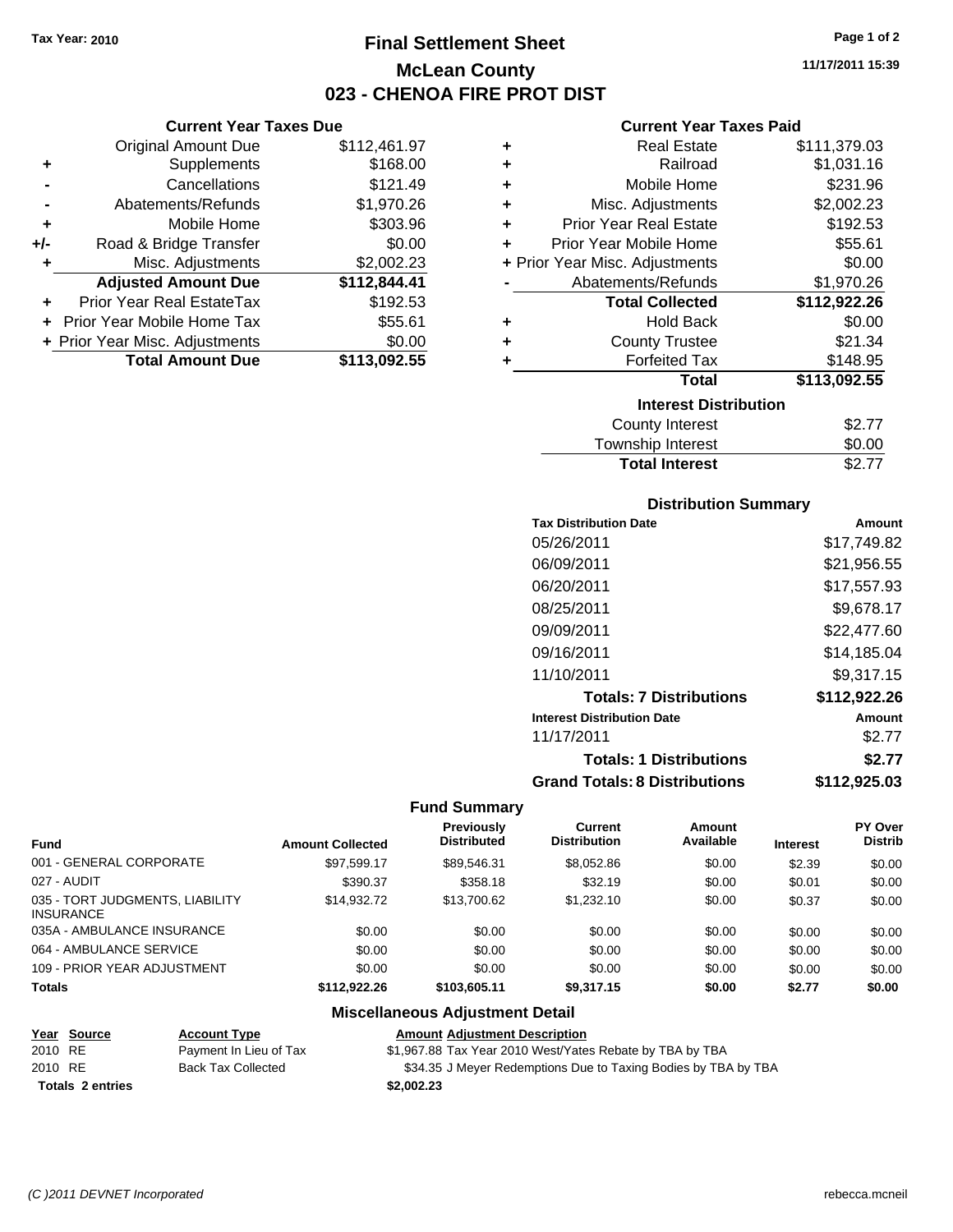### **Final Settlement Sheet Tax Year: 2010 Page 2 of 2**

**11/17/2011 15:39**

**McLean County**

**Abatement Detail**

**Totals \$1,970.26 1 entries**

**Year Source Account Type And Adjustment Description**<br>
2010 RE Real Estate Abatement \$1,970.26 Reduced Distributions Due **2010 Real Estate Abatement** \$1,970.26 Reduced Distributions Due To School Credit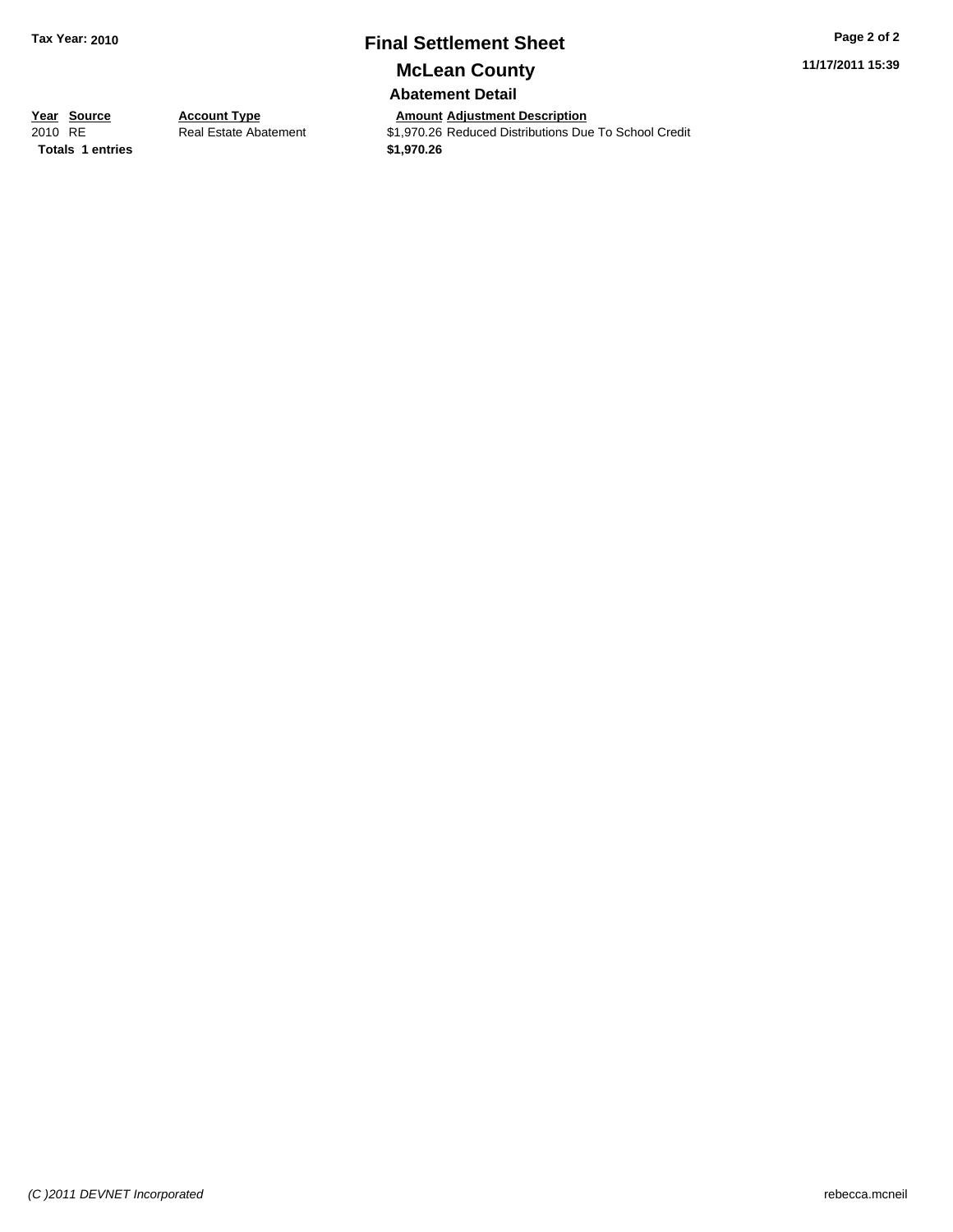### **Final Settlement Sheet Tax Year: 2010 Page 1 of 1 McLean County 024 - DALE TWP FIRE PROT DIST**

**Current Year Taxes Due**

|       | <b>Total Amount Due</b>           | \$199,767.13 |
|-------|-----------------------------------|--------------|
|       | + Prior Year Misc. Adjustments    | \$0.00       |
|       | <b>Prior Year Mobile Home Tax</b> | \$0.00       |
|       | Prior Year Real EstateTax         | \$0.00       |
|       | <b>Adjusted Amount Due</b>        | \$199,767.13 |
| ٠     | Misc. Adjustments                 | \$0.00       |
| $+/-$ | Road & Bridge Transfer            | \$0.00       |
| ÷     | Mobile Home                       | \$3.86       |
|       | Abatements/Refunds                | \$0.00       |
|       | Cancellations                     | \$210.32     |
| ٠     | Supplements                       | \$0.00       |
|       | <b>Original Amount Due</b>        | \$199,973.59 |
|       |                                   |              |

#### **Current Year Taxes Paid**

| ٠ | <b>Real Estate</b>             | \$198,808.58 |  |  |  |  |
|---|--------------------------------|--------------|--|--|--|--|
| ٠ | Railroad                       | \$953.46     |  |  |  |  |
| ٠ | Mobile Home                    | \$0.00       |  |  |  |  |
| ٠ | Misc. Adjustments              | \$0.00       |  |  |  |  |
| ÷ | <b>Prior Year Real Estate</b>  | \$0.00       |  |  |  |  |
| ÷ | Prior Year Mobile Home         | \$0.00       |  |  |  |  |
|   | + Prior Year Misc. Adjustments | \$0.00       |  |  |  |  |
|   | Abatements/Refunds             | \$0.00       |  |  |  |  |
|   | <b>Total Collected</b>         | \$199,762.04 |  |  |  |  |
| ٠ | <b>Hold Back</b>               | \$0.00       |  |  |  |  |
| ٠ | <b>County Trustee</b>          | \$1.23       |  |  |  |  |
| ٠ | <b>Forfeited Tax</b>           | \$3.86       |  |  |  |  |
|   | <b>Total</b>                   | \$199,767.13 |  |  |  |  |
|   | <b>Interest Distribution</b>   |              |  |  |  |  |
|   | <b>County Interest</b>         | \$4.91       |  |  |  |  |
|   | Taunaakin latasaat             | ጦ ለለ         |  |  |  |  |

| <b>Total Interest</b> | \$4.91 |
|-----------------------|--------|
| Township Interest     | \$0.00 |
| County interest       | ১৭.৬ ৷ |

#### **Distribution Summary**

| <b>Tax Distribution Date</b>         | Amount       |
|--------------------------------------|--------------|
| 05/26/2011                           | \$32,638.78  |
| 06/09/2011                           | \$43,212.85  |
| 06/20/2011                           | \$26.453.54  |
| 08/25/2011                           | \$22.512.53  |
| 09/09/2011                           | \$43,299.91  |
| 09/16/2011                           | \$23,666.68  |
| 11/10/2011                           | \$7.977.75   |
| <b>Totals: 7 Distributions</b>       | \$199,762.04 |
| <b>Interest Distribution Date</b>    | Amount       |
| 11/17/2011                           | \$4.91       |
| <b>Totals: 1 Distributions</b>       | \$4.91       |
| <b>Grand Totals: 8 Distributions</b> | \$199,766.95 |

#### **Fund Summary**

|                         |                         | <b>Previously</b><br><b>Distributed</b> | Current<br><b>Distribution</b> | Amount<br>Available |                 | <b>PY Over</b><br><b>Distrib</b> |
|-------------------------|-------------------------|-----------------------------------------|--------------------------------|---------------------|-----------------|----------------------------------|
| <b>Fund</b>             | <b>Amount Collected</b> |                                         |                                |                     | <b>Interest</b> |                                  |
| 001 - GENERAL CORPORATE | \$102,175.48            | \$98,095,03                             | \$4,080.45                     | \$0.00              | \$2.51          | \$0.00                           |
| 035 - INSURANCE         | \$13,486.73             | \$12,948.10                             | \$538.63                       | \$0.00              | \$0.33          | \$0.00                           |
| 047 - SOCIAL SECURITY   | \$5.094.54              | \$4.891.06                              | \$203.48                       | \$0.00              | \$0.13          | \$0.00                           |
| 064 - AMBULANCE         | \$79,005.29             | \$75,850.10                             | \$3.155.19                     | \$0.00              | \$1.94          | \$0.00                           |
| <b>Totals</b>           | \$199.762.04            | \$191,784.29                            | \$7.977.75                     | \$0.00              | \$4.91          | \$0.00                           |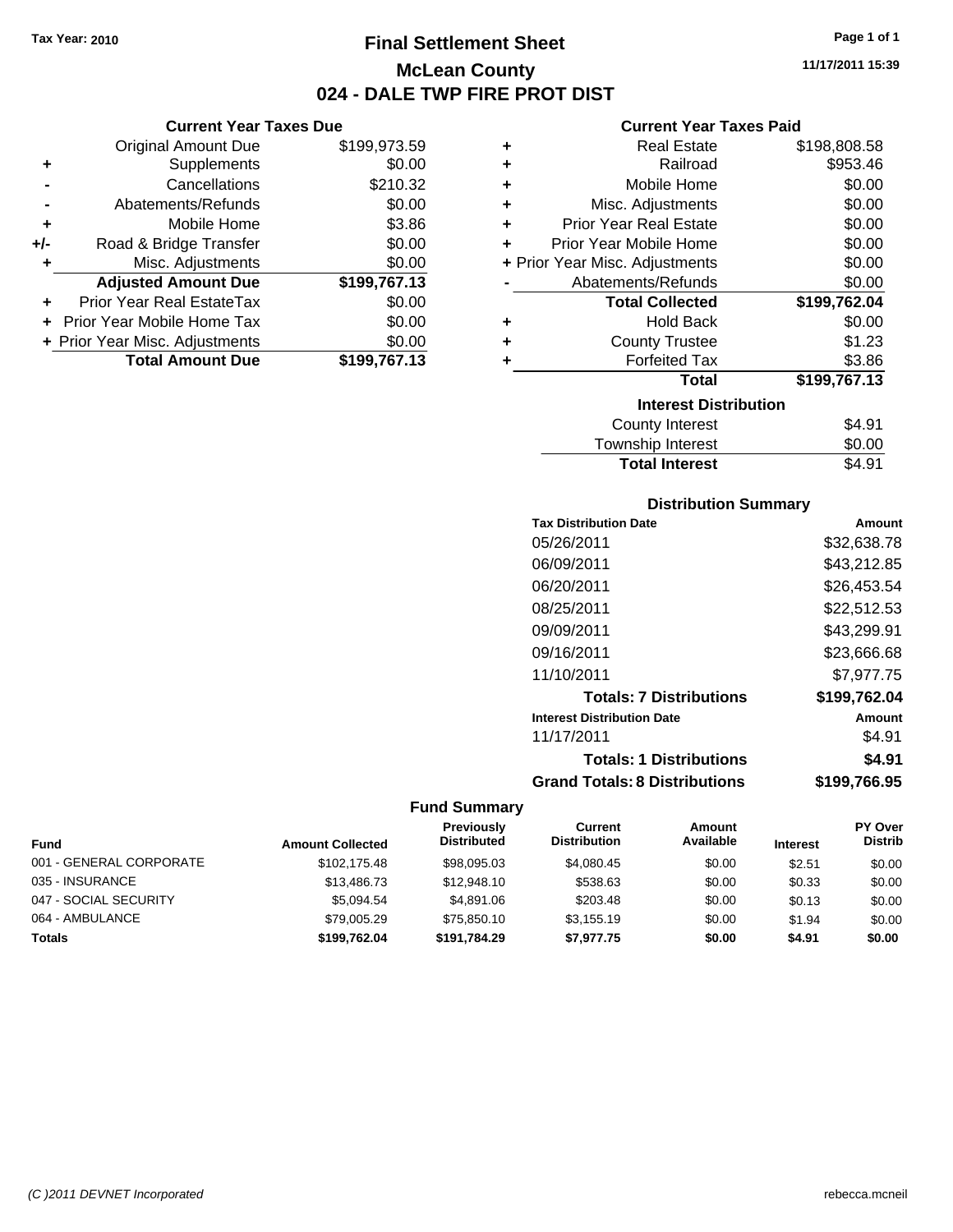### **Final Settlement Sheet Tax Year: 2010 Page 1 of 1 McLean County 025 - DANVERS COMM FIRE PROT DIST**

#### **Current Year Taxes Due**

|       | <b>Original Amount Due</b>     | \$278,607.82 |
|-------|--------------------------------|--------------|
| ٠     | Supplements                    | \$68.73      |
|       | Cancellations                  | \$266.26     |
|       | Abatements/Refunds             | \$0.00       |
| ٠     | Mobile Home                    | \$3.60       |
| $+/-$ | Road & Bridge Transfer         | \$0.00       |
| ٠     | Misc. Adjustments              | \$8.31       |
|       | <b>Adjusted Amount Due</b>     | \$278,422.20 |
|       | Prior Year Real EstateTax      | \$95.34      |
|       | Prior Year Mobile Home Tax     | \$0.00       |
|       | + Prior Year Misc. Adjustments | \$0.00       |
|       | <b>Total Amount Due</b>        | \$278,517,54 |

#### **Current Year Taxes Paid**

| ٠ | <b>Real Estate</b>             | \$274,476.11 |  |  |  |  |
|---|--------------------------------|--------------|--|--|--|--|
| ٠ | Railroad                       | \$3,516.44   |  |  |  |  |
| ÷ | Mobile Home                    | \$3.60       |  |  |  |  |
| ٠ | Misc. Adjustments              | \$8.31       |  |  |  |  |
| ÷ | <b>Prior Year Real Estate</b>  | \$95.34      |  |  |  |  |
| ÷ | Prior Year Mobile Home         | \$0.00       |  |  |  |  |
|   | + Prior Year Misc. Adjustments | \$0.00       |  |  |  |  |
|   | Abatements/Refunds             | \$0.00       |  |  |  |  |
|   | <b>Total Collected</b>         | \$278,099.80 |  |  |  |  |
| ٠ | <b>Hold Back</b>               | \$0.00       |  |  |  |  |
| ÷ | <b>County Trustee</b>          | \$146.82     |  |  |  |  |
| ٠ | <b>Forfeited Tax</b>           | \$270.92     |  |  |  |  |
|   | <b>Total</b>                   | \$278,517.54 |  |  |  |  |
|   | <b>Interest Distribution</b>   |              |  |  |  |  |
|   | <b>County Interest</b>         | \$6.83       |  |  |  |  |
|   |                                |              |  |  |  |  |

| Township Interest     | \$0.00 |
|-----------------------|--------|
| <b>Total Interest</b> | \$6.83 |

#### **Distribution Summary**

| <b>Tax Distribution Date</b>         | Amount       |
|--------------------------------------|--------------|
| 05/26/2011                           | \$49,242.99  |
| 06/09/2011                           | \$52,121.92  |
| 06/20/2011                           | \$42.541.14  |
| 08/25/2011                           | \$29,589.16  |
| 09/09/2011                           | \$61.014.32  |
| 09/16/2011                           | \$30,056.18  |
| 11/10/2011                           | \$13.534.09  |
| <b>Totals: 7 Distributions</b>       | \$278,099.80 |
| <b>Interest Distribution Date</b>    | Amount       |
| 11/17/2011                           | \$6.83       |
| <b>Totals: 1 Distributions</b>       | \$6.83       |
| <b>Grand Totals: 8 Distributions</b> | \$278,106.63 |

#### **Fund Summary**

| <b>Fund</b>               | <b>Amount Collected</b> | Previously<br><b>Distributed</b> | Current<br><b>Distribution</b> | Amount<br>Available | <b>Interest</b> | <b>PY Over</b><br><b>Distrib</b> |
|---------------------------|-------------------------|----------------------------------|--------------------------------|---------------------|-----------------|----------------------------------|
| 001 - GENERAL CORPORATE   | \$173,476.43            | \$165,034,00                     | \$8,442.43                     | \$0.00              | \$4.26          | \$0.00                           |
| 027 - AUDIT               | \$997.82                | \$949.25                         | \$48.57                        | \$0.00              | \$0.02          | \$0.00                           |
| 035 - LIABILITY INSURANCE | \$16,971.04             | \$16,145.12                      | \$825.92                       | \$0.00              | \$0.42          | \$0.00                           |
| 064 - AMBULANCE SERVICE   | \$86,654.51             | \$82,437,34                      | \$4.217.17                     | \$0.00              | \$2.13          | \$0.00                           |
| <b>Totals</b>             | \$278.099.80            | \$264,565.71                     | \$13,534.09                    | \$0.00              | \$6.83          | \$0.00                           |

#### **Miscellaneous Adjustment Detail**

#### **Year Source Account Type Amount Adjustment Description** 2010 RE Back Tax Collected \$8.31 J Meyer Redemptions Due to Taxing Bodies by TBA by TBA **Totals \$8.31 1 entries**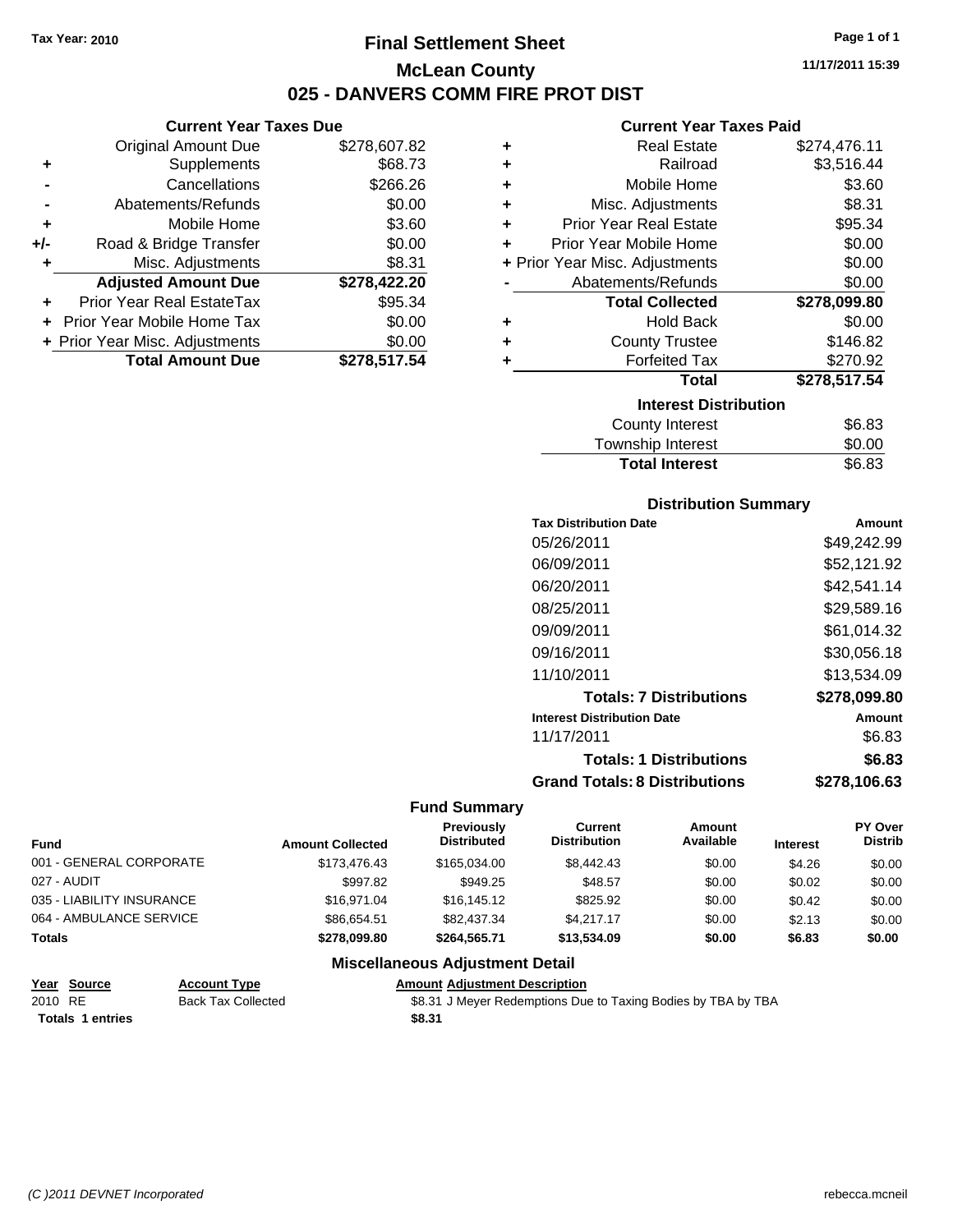# **Final Settlement Sheet Tax Year: 2010 Page 1 of 1 McLean County 026 - DOWNS COMM FIRE PROT DIST**

### **Current Year Taxes Due**

|       | <b>Original Amount Due</b>     | \$644,512.91 |
|-------|--------------------------------|--------------|
| ٠     | Supplements                    | \$248.06     |
|       | Cancellations                  | \$543.37     |
|       | Abatements/Refunds             | \$0.00       |
| ÷     | Mobile Home                    | \$18.78      |
| $+/-$ | Road & Bridge Transfer         | \$0.00       |
| ٠     | Misc. Adjustments              | \$0.00       |
|       | <b>Adjusted Amount Due</b>     | \$644,236.38 |
|       | Prior Year Real EstateTax      | \$0.00       |
|       | Prior Year Mobile Home Tax     | \$4.69       |
|       | + Prior Year Misc. Adjustments | \$0.00       |
|       | <b>Total Amount Due</b>        | \$644,241.07 |

#### **Current Year Taxes Paid**

| ٠ | <b>Real Estate</b>             | \$637,461.36 |
|---|--------------------------------|--------------|
| ÷ | Railroad                       | \$6,756.24   |
| ÷ | Mobile Home                    | \$18.78      |
| ÷ | Misc. Adjustments              | \$0.00       |
| ÷ | <b>Prior Year Real Estate</b>  | \$0.00       |
| ٠ | Prior Year Mobile Home         | \$4.69       |
|   | + Prior Year Misc. Adjustments | \$0.00       |
|   | Abatements/Refunds             | \$0.00       |
|   | <b>Total Collected</b>         | \$644,241.07 |
| ٠ | <b>Hold Back</b>               | \$0.00       |
| ٠ | <b>County Trustee</b>          | \$0.00       |
| ٠ | <b>Forfeited Tax</b>           | \$0.00       |
|   | Total                          | \$644,241.07 |
|   | <b>Interest Distribution</b>   |              |
|   | <b>County Interest</b>         | \$15.82      |
|   | Townshin Interest              | ፍስ ሰስ        |

# Township Interest \$0.00 **Total Interest**

### **Distribution Summary**

| <b>Tax Distribution Date</b>         | Amount       |
|--------------------------------------|--------------|
| 05/26/2011                           | \$100,509.27 |
| 06/09/2011                           | \$113,093.55 |
| 06/20/2011                           | \$101,885.81 |
| 08/25/2011                           | \$66,130.16  |
| 09/09/2011                           | \$142,487.94 |
| 09/16/2011                           | \$82,819.33  |
| 11/10/2011                           | \$37,315.01  |
| <b>Totals: 7 Distributions</b>       | \$644.241.07 |
| <b>Interest Distribution Date</b>    | Amount       |
| 11/17/2011                           | \$15.82      |
| <b>Totals: 1 Distributions</b>       | \$15.82      |
| <b>Grand Totals: 8 Distributions</b> | \$644,256.89 |

|                         |                         | Previously         | Current             | Amount    |                 | <b>PY Over</b> |
|-------------------------|-------------------------|--------------------|---------------------|-----------|-----------------|----------------|
| Fund                    | <b>Amount Collected</b> | <b>Distributed</b> | <b>Distribution</b> | Available | <b>Interest</b> | <b>Distrib</b> |
| 001 - GENERAL CORPORATE | \$322,120.53            | \$303.463.04       | \$18,657.49         | \$0.00    | \$7.91          | \$0.00         |
| 003 - BONDS & INTEREST  | \$0.00                  | \$0.00             | \$0.00              | \$0.00    | \$0.00          | \$0.00         |
| 064 - AMBULANCE         | \$322,120.54            | \$303,463.02       | \$18,657.52         | \$0.00    | \$7.91          | \$0.00         |
| <b>Totals</b>           | \$644.241.07            | \$606,926,06       | \$37,315.01         | \$0.00    | \$15.82         | \$0.00         |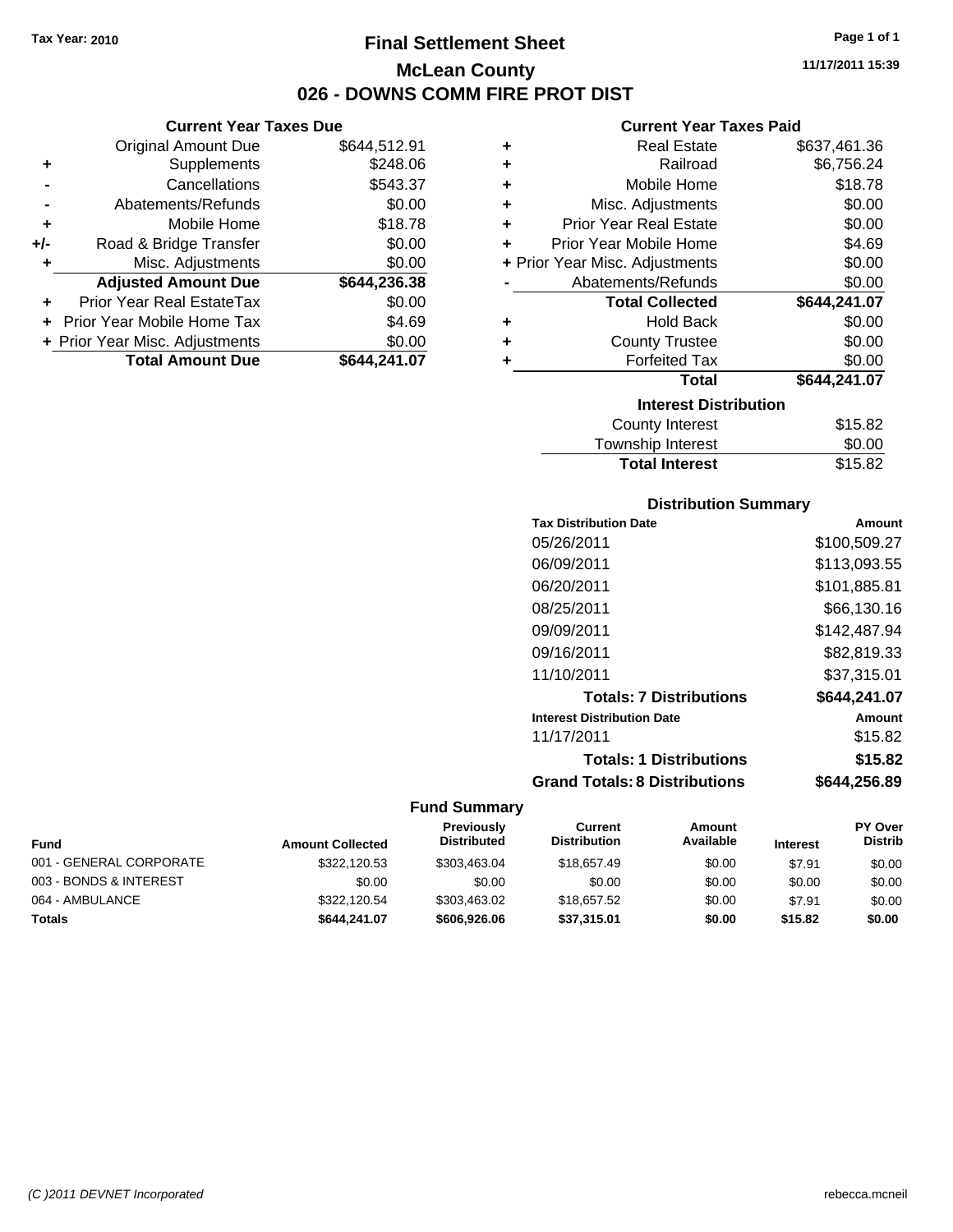# **Final Settlement Sheet Tax Year: 2010 Page 1 of 1 McLean County 027 - ELLSWORTH FIRE PROT DIST**

**Current Year Taxes Due**

|       | <b>Original Amount Due</b>     | \$98,198.95 |
|-------|--------------------------------|-------------|
| ٠     | Supplements                    | \$3.98      |
|       | Cancellations                  | \$67.41     |
|       | Abatements/Refunds             | \$0.00      |
| ٠     | Mobile Home                    | \$6.37      |
| $+/-$ | Road & Bridge Transfer         | \$0.00      |
|       | Misc. Adjustments              | \$0.00      |
|       | <b>Adjusted Amount Due</b>     | \$98,141.89 |
|       | Prior Year Real EstateTax      | \$0.00      |
|       | Prior Year Mobile Home Tax     | \$0.00      |
|       | + Prior Year Misc. Adjustments | \$0.00      |
|       | <b>Total Amount Due</b>        | \$98.141.89 |
|       |                                |             |

#### **Current Year Taxes Paid**

| ٠ | <b>Real Estate</b>             | \$95,521.99 |
|---|--------------------------------|-------------|
| ÷ | Railroad                       | \$2,606.94  |
| ٠ | Mobile Home                    | \$6.37      |
| ٠ | Misc. Adjustments              | \$0.00      |
| ٠ | <b>Prior Year Real Estate</b>  | \$0.00      |
| ٠ | Prior Year Mobile Home         | \$0.00      |
|   | + Prior Year Misc. Adjustments | \$0.00      |
|   | Abatements/Refunds             | \$0.00      |
|   | <b>Total Collected</b>         | \$98,135.30 |
| ٠ | <b>Hold Back</b>               | \$0.00      |
| ٠ | <b>County Trustee</b>          | \$6.59      |
| ٠ | <b>Forfeited Tax</b>           | \$0.00      |
|   | Total                          | \$98,141.89 |
|   | <b>Interest Distribution</b>   |             |
|   | <b>County Interest</b>         | \$2.41      |
|   | <b>Township Interest</b>       | \$0.00      |
|   | <b>Total Interest</b>          | \$2.41      |

### **Distribution Summary**

| <b>Tax Distribution Date</b>         | Amount      |
|--------------------------------------|-------------|
| 05/26/2011                           | \$8,558.63  |
| 06/09/2011                           | \$11,680.48 |
| 06/20/2011                           | \$29,094.76 |
| 08/25/2011                           | \$22,327.08 |
| 09/09/2011                           | \$12,406.90 |
| 09/16/2011                           | \$8,069.25  |
| 11/10/2011                           | \$5,998.20  |
| <b>Totals: 7 Distributions</b>       | \$98,135.30 |
| <b>Interest Distribution Date</b>    | Amount      |
| 11/17/2011                           | \$2.41      |
| <b>Totals: 1 Distributions</b>       | \$2.41      |
| <b>Grand Totals: 8 Distributions</b> | \$98.137.71 |

|                         |                         | Previously         | Current             | Amount    |                 | <b>PY Over</b> |
|-------------------------|-------------------------|--------------------|---------------------|-----------|-----------------|----------------|
| Fund                    | <b>Amount Collected</b> | <b>Distributed</b> | <b>Distribution</b> | Available | <b>Interest</b> | <b>Distrib</b> |
| 001 - GENERAL CORPORATE | \$87.642.48             | \$82,285,62        | \$5,356.86          | \$0.00    | \$2.15          | \$0.00         |
| 064 - AMBULANCE SERVICE | \$10.492.82             | \$9.851.48         | \$641.34            | \$0.00    | \$0.26          | \$0.00         |
| Totals                  | \$98,135.30             | \$92,137,10        | \$5,998,20          | \$0.00    | \$2.41          | \$0.00         |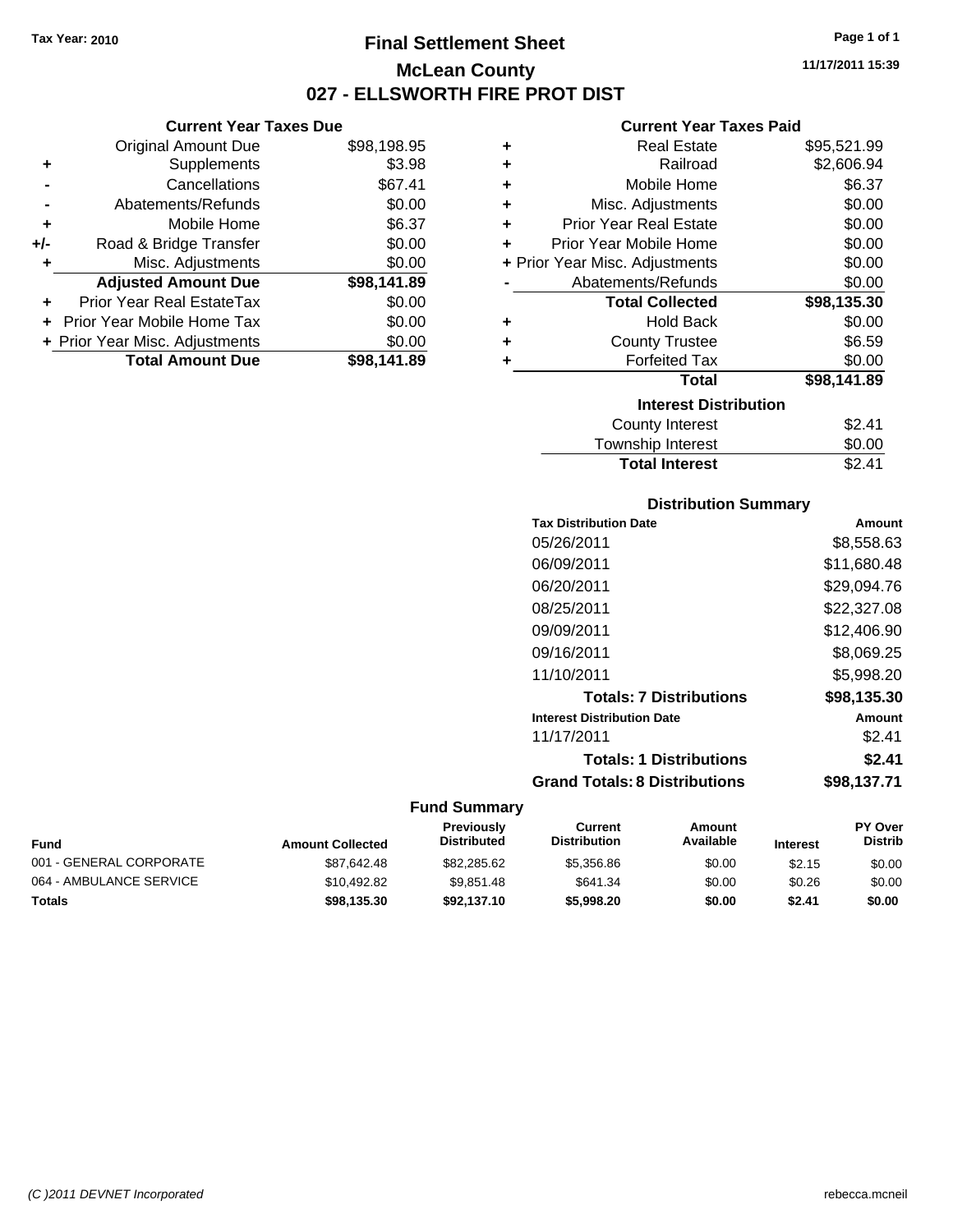# **Final Settlement Sheet Tax Year: 2010 Page 1 of 1 McLean County 028 - EL PASO FIRE PROT DIST**

**11/17/2011 15:39**

| Current Year Taxes Due |  |  |
|------------------------|--|--|

|     | <b>Total Amount Due</b>        | \$22.087.62 |
|-----|--------------------------------|-------------|
|     | + Prior Year Misc. Adjustments | \$0.00      |
|     | Prior Year Mobile Home Tax     | \$0.00      |
|     | Prior Year Real EstateTax      | \$0.00      |
|     | <b>Adjusted Amount Due</b>     | \$22,087.62 |
|     | Misc. Adjustments              | \$0.00      |
| +/- | Road & Bridge Transfer         | \$0.00      |
| ٠   | Mobile Home                    | \$0.00      |
|     | Abatements/Refunds             | \$0.00      |
|     | Cancellations                  | \$20.15     |
| ٠   | Supplements                    | \$0.00      |
|     | Original Amount Due            | \$22,107.77 |
|     |                                |             |

### **Current Year Taxes Paid**

| ٠ | <b>Real Estate</b>             | \$22,032.28 |
|---|--------------------------------|-------------|
| ÷ | Railroad                       | \$55.34     |
| ÷ | Mobile Home                    | \$0.00      |
| ٠ | Misc. Adjustments              | \$0.00      |
| ٠ | <b>Prior Year Real Estate</b>  | \$0.00      |
| ٠ | Prior Year Mobile Home         | \$0.00      |
|   | + Prior Year Misc. Adjustments | \$0.00      |
|   | Abatements/Refunds             | \$0.00      |
|   | <b>Total Collected</b>         | \$22,087.62 |
| ٠ | <b>Hold Back</b>               | \$0.00      |
| ÷ | <b>County Trustee</b>          | \$0.00      |
| ٠ | <b>Forfeited Tax</b>           | \$0.00      |
|   | <b>Total</b>                   | \$22,087.62 |
|   | <b>Interest Distribution</b>   |             |
|   |                                |             |
|   | <b>County Interest</b>         | \$0.54      |

### Township Interest **\$0.00**<br>Total Interest \$0.54 **Total Interest**

| <b>Distribution Summary</b>          |             |
|--------------------------------------|-------------|
| <b>Tax Distribution Date</b>         | Amount      |
| 05/26/2011                           | \$2,422.82  |
| 06/09/2011                           | \$5,341.40  |
| 06/20/2011                           | \$4.900.63  |
| 08/25/2011                           | \$1.677.60  |
| 09/09/2011                           | \$5,004.45  |
| 09/16/2011                           | \$2,400.39  |
| 11/10/2011                           | \$340.33    |
| <b>Totals: 7 Distributions</b>       | \$22,087.62 |
| <b>Interest Distribution Date</b>    | Amount      |
| 11/17/2011                           | \$0.54      |
| <b>Totals: 1 Distributions</b>       | \$0.54      |
| <b>Grand Totals: 8 Distributions</b> | \$22,088.16 |

|                             |                         | Previously         | Current             | <b>Amount</b> |                 | <b>PY Over</b> |
|-----------------------------|-------------------------|--------------------|---------------------|---------------|-----------------|----------------|
| <b>Fund</b>                 | <b>Amount Collected</b> | <b>Distributed</b> | <b>Distribution</b> | Available     | <b>Interest</b> | <b>Distrib</b> |
| 001 - GENERAL CORPORATE     | \$8,429.79              | \$8,299.88         | \$129.91            | \$0.00        | \$0.21          | \$0.00         |
| 035 - LIABILITY INSURANCE   | \$900.49                | \$886.62           | \$13.87             | \$0.00        | \$0.02          | \$0.00         |
| 035A - AMBULANCE INSURANCE  | \$1,250.78              | \$1.231.51         | \$19.27             | \$0.00        | \$0.03          | \$0.00         |
| 064 - AMBULANCE SERVICE     | \$11,506.56             | \$11,329.28        | \$177.28            | \$0.00        | \$0.28          | \$0.00         |
| 109 - PRIOR YEAR ADJUSTMENT | \$0.00                  | \$0.00             | \$0.00              | \$0.00        | \$0.00          | \$0.00         |
| Totals                      | \$22,087.62             | \$21.747.29        | \$340.33            | \$0.00        | \$0.54          | \$0.00         |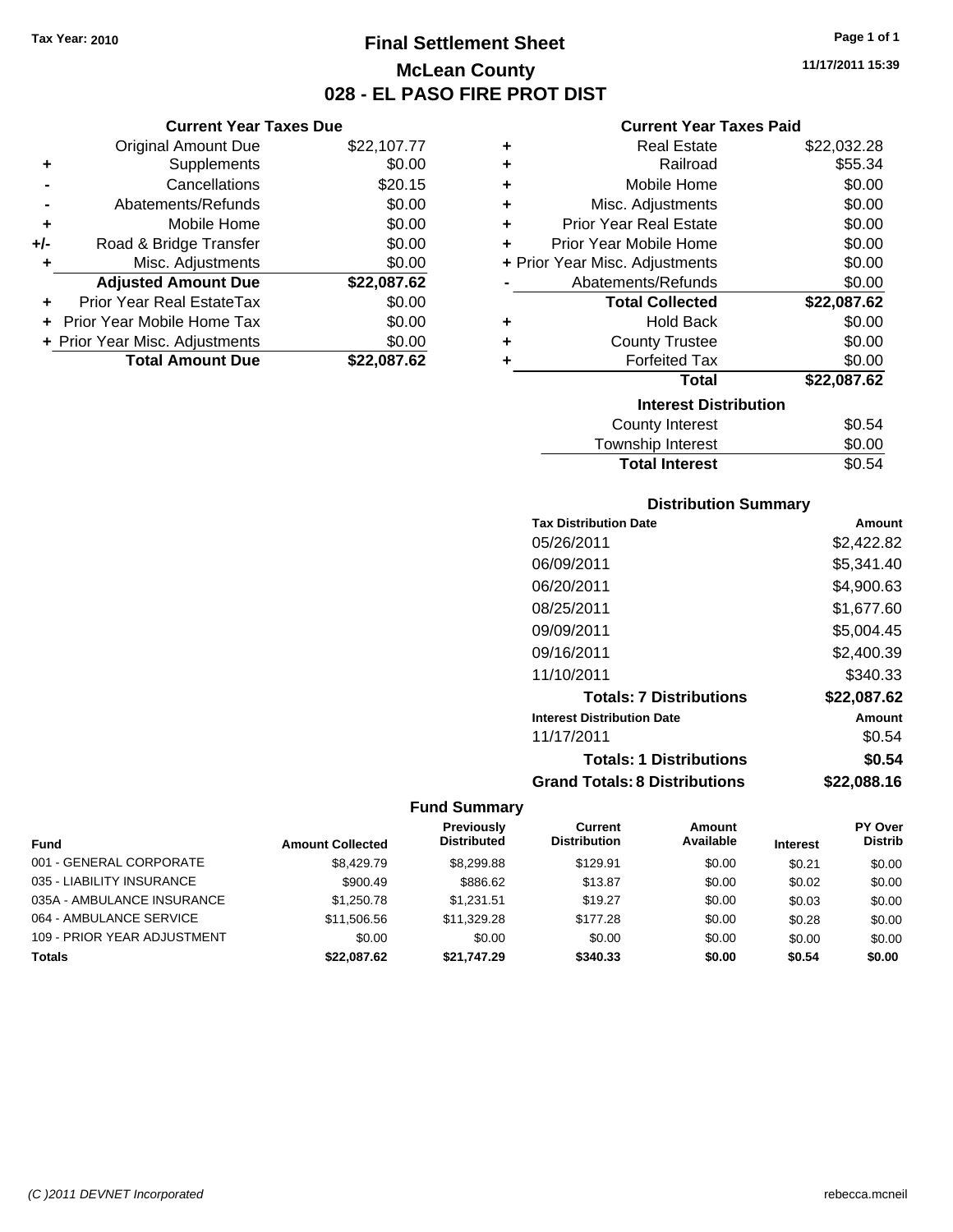# **Final Settlement Sheet Tax Year: 2010 Page 1 of 1 McLean County 029 - FARMER CITY COMM FIRE PROT DST**

#### **Current Year Taxes Due**

|       | <b>Original Amount Due</b>       | \$9,463.83 |
|-------|----------------------------------|------------|
| ٠     | Supplements                      | \$0.00     |
|       | Cancellations                    | \$0.00     |
|       | Abatements/Refunds               | \$2,108.96 |
| ÷     | Mobile Home                      | \$0.00     |
| $+/-$ | Road & Bridge Transfer           | \$0.00     |
| ٠     | Misc. Adjustments                | \$2,108.96 |
|       | <b>Adjusted Amount Due</b>       | \$9,463.83 |
|       | <b>Prior Year Real EstateTax</b> | \$0.00     |
|       | Prior Year Mobile Home Tax       | \$0.00     |
|       | + Prior Year Misc. Adjustments   | \$0.00     |
|       | <b>Total Amount Due</b>          | \$9,463.83 |

#### **Current Year Taxes Paid**

| ٠ | <b>Real Estate</b>             | \$8,707.17 |
|---|--------------------------------|------------|
| ٠ | Railroad                       | \$756.66   |
| ٠ | Mobile Home                    | \$0.00     |
| ٠ | Misc. Adjustments              | \$2,108.96 |
| ÷ | <b>Prior Year Real Estate</b>  | \$0.00     |
| ٠ | Prior Year Mobile Home         | \$0.00     |
|   | + Prior Year Misc. Adjustments | \$0.00     |
|   | Abatements/Refunds             | \$2,108.96 |
|   | <b>Total Collected</b>         | \$9,463.83 |
| ٠ | <b>Hold Back</b>               | \$0.00     |
| ٠ | <b>County Trustee</b>          | \$0.00     |
| ٠ | <b>Forfeited Tax</b>           | \$0.00     |
|   | Total                          | \$9,463.83 |
|   | <b>Interest Distribution</b>   |            |
|   | County Interest                | \$0.23     |
|   | Townshin Interest              | ደ0 00      |

# Township Interest  $$0.00$ **Total Interest** \$0.23

### **Distribution Summary**

| <b>Tax Distribution Date</b>         | Amount     |
|--------------------------------------|------------|
| 05/26/2011                           | \$861.38   |
| 06/09/2011                           | \$1,770.87 |
| 06/20/2011                           | \$931.68   |
| 08/25/2011                           | \$229.08   |
| 09/09/2011                           | \$2.089.67 |
| 09/16/2011                           | \$588.99   |
| 11/10/2011                           | \$2,992.16 |
| <b>Totals: 7 Distributions</b>       | \$9,463.83 |
| <b>Interest Distribution Date</b>    | Amount     |
| 11/17/2011                           | \$0.23     |
| <b>Totals: 1 Distributions</b>       | \$0.23     |
| <b>Grand Totals: 8 Distributions</b> | \$9.464.06 |

#### **Fund Summary**

| <b>Fund</b>                 | <b>Amount Collected</b> | Previously<br><b>Distributed</b> | Current<br><b>Distribution</b> | Amount<br>Available | <b>Interest</b> | <b>PY Over</b><br><b>Distrib</b> |
|-----------------------------|-------------------------|----------------------------------|--------------------------------|---------------------|-----------------|----------------------------------|
| 001 - GENERAL CORPORATE     | \$3,474.43              | \$2.375.91                       | \$1,098.52                     | \$0.00              | \$0.08          | \$0.00                           |
| 035 - LIABILITY INSURANCE   | \$363.96                | \$248.90                         | \$115.06                       | \$0.00              | \$0.01          | \$0.00                           |
| 064 - AMBULANCE             | \$5.625.25              | \$3,846,72                       | \$1,778.53                     | \$0.00              | \$0.14          | \$0.00                           |
| 109 - PRIOR YEAR ADJUSTMENT | \$0.19                  | \$0.14                           | \$0.05                         | \$0.00              | \$0.00          | \$0.00                           |
| <b>Totals</b>               | \$9,463.83              | \$6.471.67                       | \$2,992.16                     | \$0.00              | \$0.23          | \$0.00                           |

#### **Miscellaneous Adjustment Detail**

| Year Source             | <b>Account Type</b>    | <b>Amount Adiustment Description</b>                     |
|-------------------------|------------------------|----------------------------------------------------------|
| 2010 RE                 | Payment In Lieu of Tax | \$2,108.96 Tax Year 2010 West/Yates Rebate by TBA by TBA |
| <b>Totals 1 entries</b> |                        | \$2.108.96                                               |
|                         |                        |                                                          |

# **Abatement Detail**

| Year Source      | <b>Account Type</b>   | <b>Amount Adiustment Description</b>                  |
|------------------|-----------------------|-------------------------------------------------------|
| 2010 RE          | Real Estate Abatement | \$2,108.96 Reduced Distributions Due To School Credit |
| Totals 1 entries |                       | \$2,108.96                                            |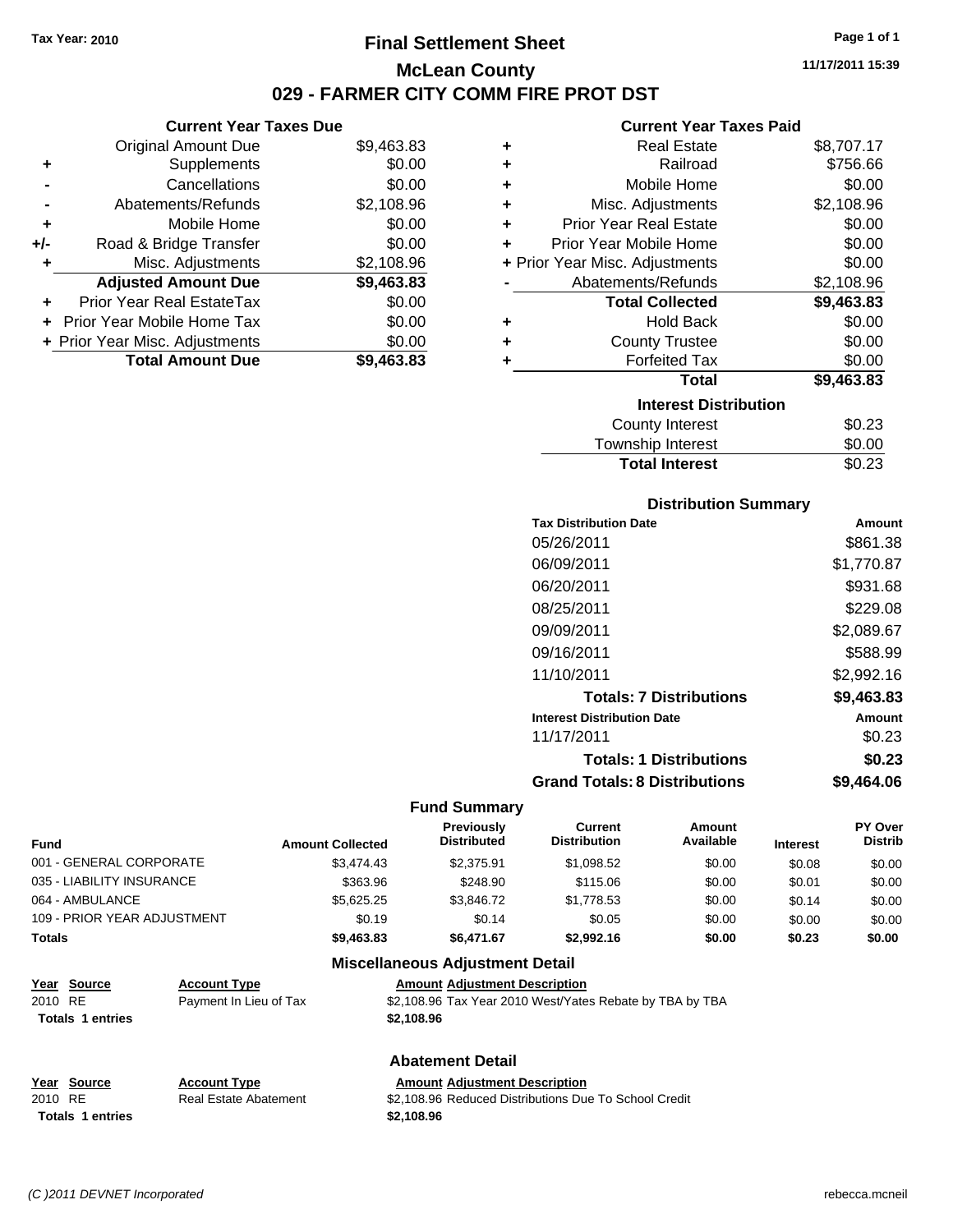Original Amount Due

**Adjusted Amount Due** 

**Total Amount Due** 

**+** Supplements **-** Cancellations **-** Abatements/Refunds **+** Mobile Home **+/-** Road & Bridge Transfer **+** Misc. Adjustments

**+** Prior Year Real EstateTax \$0.00 **+** Prior Year Mobile Home Tax **+ Prior Year Misc. Adjustments** 

# **Final Settlement Sheet Tax Year: 2010 Page 1 of 1 McLean County 030 - GRIDLEY FIRE PROT DIST**

**11/17/2011 15:39**

# **Current Year Taxes Paid**

| <b>Current Year Taxes Due</b> |              |   | <b>Current Year Taxes Paid</b> |              |
|-------------------------------|--------------|---|--------------------------------|--------------|
| ıl Amount Due                 | \$122,592.89 | ٠ | <b>Real Estate</b>             | \$122,272.97 |
| Supplements                   | \$75.60      | ٠ | Railroad                       | \$152.22     |
| Cancellations                 | \$202.55     | ÷ | Mobile Home                    | \$39.70      |
| าents/Refunds                 | \$0.00       | ÷ | Misc. Adjustments              | \$0.00       |
| Mobile Home                   | \$55.17      | ÷ | <b>Prior Year Real Estate</b>  | \$0.00       |
| ridge Transfer                | \$0.00       | ÷ | Prior Year Mobile Home         | \$7.36       |
| . Adjustments                 | \$0.00       |   | + Prior Year Misc. Adjustments | \$0.00       |
| <b>Amount Due</b>             | \$122,521.11 |   | Abatements/Refunds             | \$0.00       |
| eal EstateTax                 | \$0.00       |   | <b>Total Collected</b>         | \$122,472.25 |
| pile Home Tax                 | \$7.36       | ÷ | <b>Hold Back</b>               | \$0.00       |
| . Adjustments                 | \$0.00       | ÷ | <b>County Trustee</b>          | \$0.49       |
| <b>Amount Due</b>             | \$122,528.47 |   | <b>Forfeited Tax</b>           | \$55.73      |
|                               |              |   | <b>Total</b>                   | \$122,528.47 |
|                               |              |   | <b>Interest Distribution</b>   |              |
|                               |              |   |                                | ሰዓ ሰፊ        |

| \$3.01 |
|--------|
| \$0.00 |
| \$3.01 |
|        |

#### **Distribution Summary**

| <b>Tax Distribution Date</b>         | Amount       |
|--------------------------------------|--------------|
| 05/26/2011                           | \$18,919.26  |
| 06/09/2011                           | \$27.389.42  |
| 06/20/2011                           | \$19,263.26  |
| 08/25/2011                           | \$11,804.70  |
| 09/09/2011                           | \$23,857.73  |
| 09/16/2011                           | \$15,696.32  |
| 11/10/2011                           | \$5.541.56   |
| <b>Totals: 7 Distributions</b>       | \$122,472.25 |
| <b>Interest Distribution Date</b>    | Amount       |
| 11/17/2011                           | \$3.01       |
| <b>Totals: 1 Distributions</b>       | \$3.01       |
| <b>Grand Totals: 8 Distributions</b> | \$122,475.26 |

| Fund                        | <b>Amount Collected</b> | Previously<br><b>Distributed</b> | Current<br><b>Distribution</b> | Amount<br>Available | <b>Interest</b> | <b>PY Over</b><br><b>Distrib</b> |
|-----------------------------|-------------------------|----------------------------------|--------------------------------|---------------------|-----------------|----------------------------------|
| 001 - GENERAL CORPORATE     | \$53,222,28             | \$50.814.12                      | \$2,408.16                     | \$0.00              | \$1.31          | \$0.00                           |
| 035 - LIABILITY INSURANCE   | \$6.949.69              | \$6.635.22                       | \$314.47                       | \$0.00              | \$0.17          | \$0.00                           |
| 064 - AMBULANCE SERVICE     | \$62,300.28             | \$59.481.35                      | \$2.818.93                     | \$0.00              | \$1.53          | \$0.00                           |
| 109 - PRIOR YEAR ADJUSTMENT | \$0.00                  | \$0.00                           | \$0.00                         | \$0.00              | \$0.00          | \$0.00                           |
| <b>Totals</b>               | \$122,472.25            | \$116,930,69                     | \$5,541.56                     | \$0.00              | \$3.01          | \$0.00                           |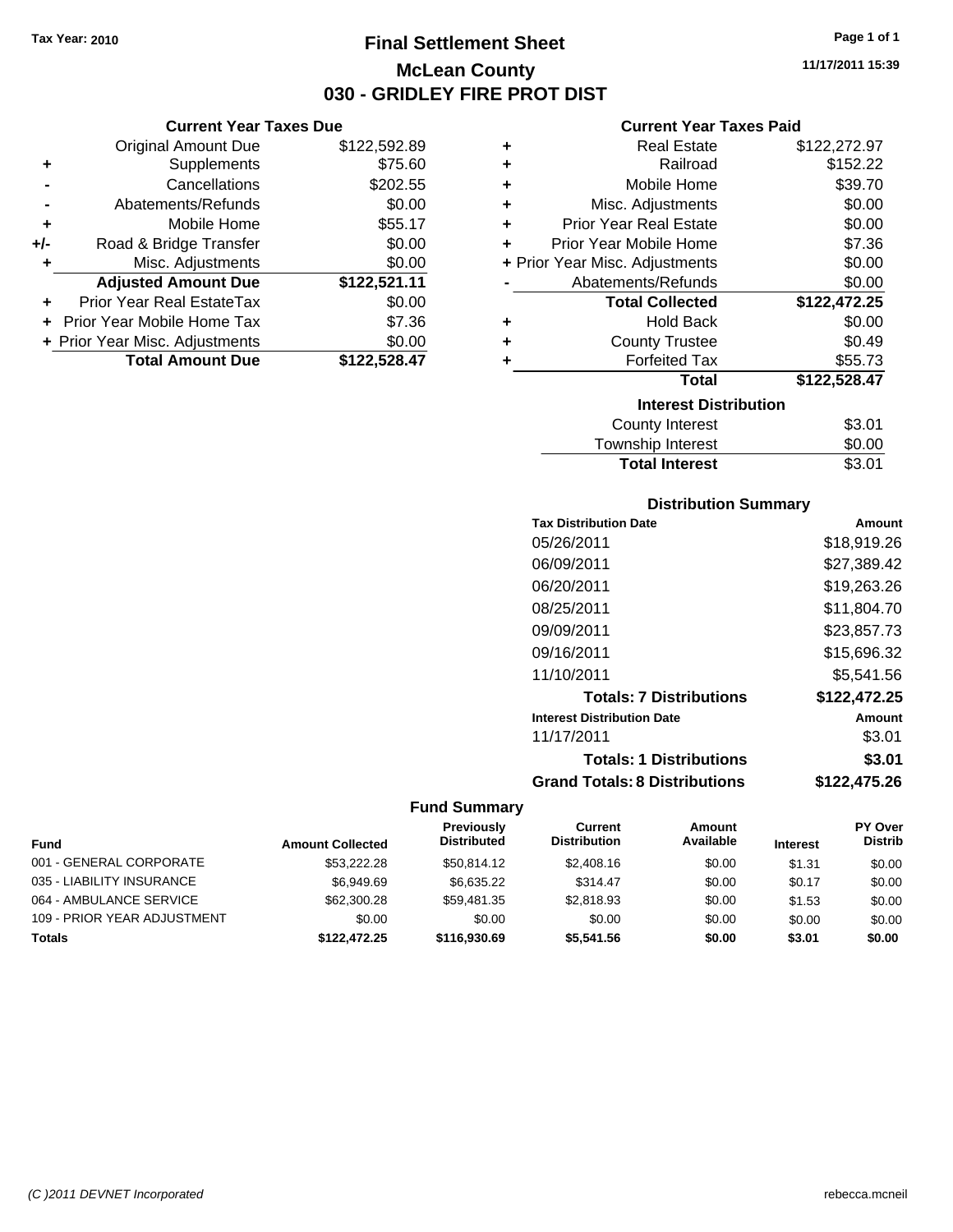# **Final Settlement Sheet Tax Year: 2010 Page 1 of 2 McLean County 031 - LE ROY COMM FIRE PROT DIST**

**Current Year Taxes Due**

|       | <b>Original Amount Due</b>     | \$278,605.59 |
|-------|--------------------------------|--------------|
| ٠     | Supplements                    | \$163.93     |
|       | Cancellations                  | \$349.53     |
|       | Abatements/Refunds             | \$5,524.52   |
| ٠     | Mobile Home                    | \$148.60     |
| $+/-$ | Road & Bridge Transfer         | \$0.00       |
| ٠     | Misc. Adjustments              | \$5,787.08   |
|       | <b>Adjusted Amount Due</b>     | \$278,831.15 |
|       | Prior Year Real EstateTax      | \$31.44      |
|       | Prior Year Mobile Home Tax     | \$8.14       |
|       | + Prior Year Misc. Adjustments | \$0.00       |
|       | <b>Total Amount Due</b>        | \$278,870.73 |

#### **Current Year Taxes Paid**

| ٠ | <b>Real Estate</b>             | \$275,431.08 |
|---|--------------------------------|--------------|
| ٠ | Railroad                       | \$2,815.90   |
| ٠ | Mobile Home                    | \$110.69     |
| ٠ | Misc. Adjustments              | \$5,787.08   |
| ÷ | <b>Prior Year Real Estate</b>  | \$31.44      |
| ÷ | Prior Year Mobile Home         | \$8.14       |
|   | + Prior Year Misc. Adjustments | \$0.00       |
|   | Abatements/Refunds             | \$5,524.52   |
|   | <b>Total Collected</b>         | \$278,659.81 |
| ٠ | <b>Hold Back</b>               | \$0.00       |
| ÷ | <b>County Trustee</b>          | \$173.01     |
| ٠ | <b>Forfeited Tax</b>           | \$37.91      |
|   | <b>Total</b>                   | \$278,870.73 |
|   | <b>Interest Distribution</b>   |              |
|   | <b>County Interest</b>         | \$6.84       |
|   | --                             |              |

| <b>Total Interest</b> | \$6.84 |
|-----------------------|--------|
| Township Interest     | \$0.00 |
| <b>OVAIRY INCICOL</b> | ⊤יט.⊽  |

### **Distribution Summary**

| <b>Tax Distribution Date</b>         | Amount       |
|--------------------------------------|--------------|
| 05/26/2011                           | \$49,861.82  |
| 06/09/2011                           | \$43,014.14  |
| 06/20/2011                           | \$54.050.83  |
| 08/25/2011                           | \$27.326.20  |
| 09/09/2011                           | \$54,609.19  |
| 09/16/2011                           | \$33,292.29  |
| 11/10/2011                           | \$16,505.34  |
| <b>Totals: 7 Distributions</b>       | \$278,659.81 |
| <b>Interest Distribution Date</b>    | Amount       |
| 11/17/2011                           | \$6.84       |
| <b>Totals: 1 Distributions</b>       | \$6.84       |
| <b>Grand Totals: 8 Distributions</b> | \$278,666.65 |

# **Fund Summary**

| <b>Fund</b>                 | <b>Amount Collected</b> | Previously<br><b>Distributed</b> | Current<br><b>Distribution</b> | Amount<br>Available | <b>Interest</b> | <b>PY Over</b><br><b>Distrib</b> |
|-----------------------------|-------------------------|----------------------------------|--------------------------------|---------------------|-----------------|----------------------------------|
| 001 - GENERAL CORPORATE     | \$133.024.41            | \$125,145.22                     | \$7,879.19                     | \$0.00              | \$3.26          | \$0.00                           |
| 027 - AUDIT                 | \$1,193.76              | \$1.123.07                       | \$70.69                        | \$0.00              | \$0.03          | \$0.00                           |
| 035 - LIABILITY INSURANCE   | \$21,935.26             | \$20,636,00                      | \$1,299.26                     | \$0.00              | \$0.54          | \$0.00                           |
| 064 - AMBULANCE SERVICE     | \$122,506.38            | \$115,250.18                     | \$7,256,20                     | \$0.00              | \$3.01          | \$0.00                           |
| 109 - PRIOR YEAR ADJUSTMENT | \$0.00                  | \$0.00                           | \$0.00                         | \$0.00              | \$0.00          | \$0.00                           |
| <b>Totals</b>               | \$278,659.81            | \$262.154.47                     | \$16,505,34                    | \$0.00              | \$6.84          | \$0.00                           |

#### **Miscellaneous Adjustment Detail**

|         | Year Source             | <b>Account Type</b>       | <b>Amount Adjustment Description</b>                               |
|---------|-------------------------|---------------------------|--------------------------------------------------------------------|
| 2010 RE |                         | Payment In Lieu of Tax    | \$265.77 PILOT University of Illinois Parcel #31-30-100-002 by TBA |
| 2010 RE |                         | Payment In Lieu of Tax    | \$5,520.82 Tax Year 2010 West/Yates Rebate by TBA by TBA           |
| 2010 RE |                         | <b>Back Tax Collected</b> | \$0.49 J Meyer Redemptions Due to Taxing Bodies by TBA by TBA      |
|         | <b>Totals 3 entries</b> |                           | \$5.787.08                                                         |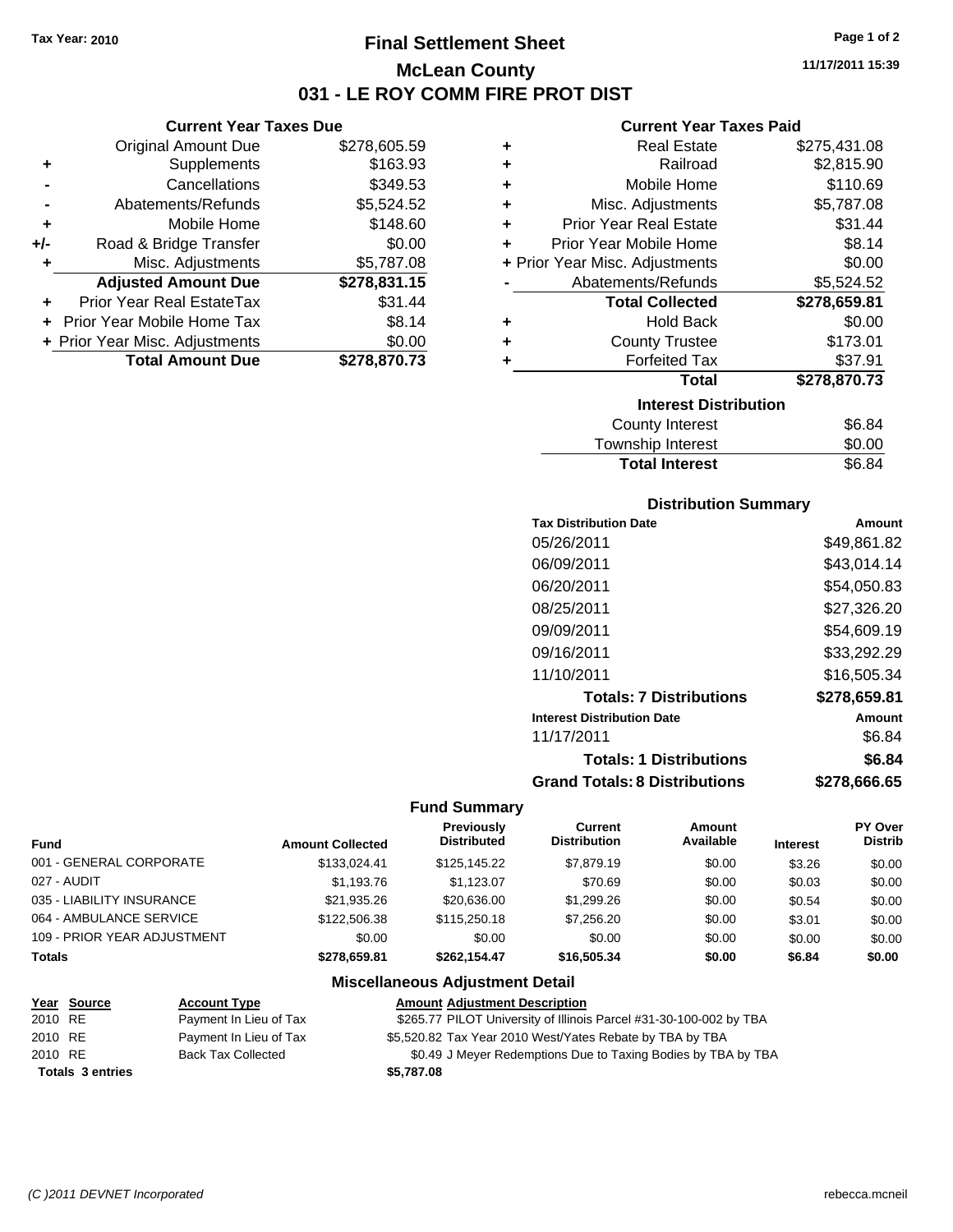# **Final Settlement Sheet Tax Year: 2010 Page 2 of 2**

**11/17/2011 15:39**

**McLean County**

**Abatement Detail**

**Totals 1 entries 1 and 1 and 1 and 1 and 1 and 1 and 1 and 1 and 1 and 1 and 1 and 1 and 1 and 1 and 1 and 1 and 1 and 1 and 1 and 1 and 1 and 1 and 1 and 1 and 1 and 1 and 1 and 1 and 1 and 1 and 1 and 1 and 1 and 1 an** 

**Year Source Account Type And Adjustment Description**<br>
2010 RE Real Estate Abatement \$5,524.52 Reduced Distributions Due **2010 Real Estate Abatement** \$5,524.52 Reduced Distributions Due To School Credit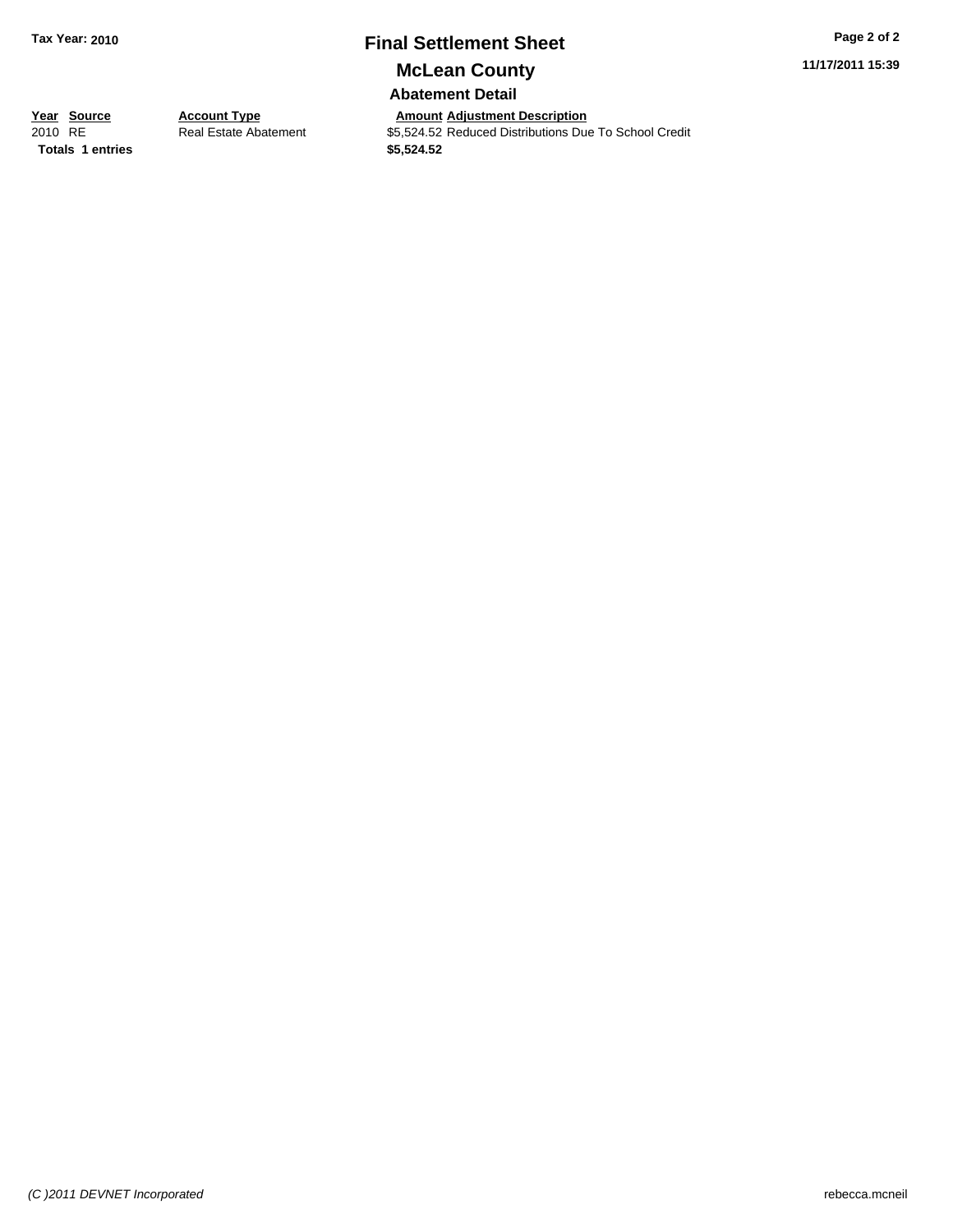# **Final Settlement Sheet Tax Year: 2010 Page 1 of 1 McLean County 032 - LEXINGTON COMM FIRE PROT DIST**

### **Current Year Taxes Due**

|       | <b>Original Amount Due</b>     | \$285,492.15 |
|-------|--------------------------------|--------------|
| ٠     | Supplements                    | \$116.57     |
|       | Cancellations                  | \$241.26     |
|       | Abatements/Refunds             | \$0.00       |
| ÷     | Mobile Home                    | \$346.61     |
| $+/-$ | Road & Bridge Transfer         | \$0.00       |
| ٠     | Misc. Adjustments              | \$0.00       |
|       | <b>Adjusted Amount Due</b>     | \$285,714.07 |
|       | Prior Year Real EstateTax      | \$0.00       |
|       | Prior Year Mobile Home Tax     | \$37.52      |
|       | + Prior Year Misc. Adjustments | \$0.00       |
|       | <b>Total Amount Due</b>        | \$285.751.59 |

#### **Current Year Taxes Paid**

| ٠ | <b>Real Estate</b>             | \$282,137.71 |
|---|--------------------------------|--------------|
| ٠ | Railroad                       | \$3,193.06   |
| ÷ | Mobile Home                    | \$314.58     |
| ٠ | Misc. Adjustments              | \$0.00       |
| ٠ | <b>Prior Year Real Estate</b>  | \$0.00       |
| ٠ | Prior Year Mobile Home         | \$37.52      |
|   | + Prior Year Misc. Adjustments | \$0.00       |
|   | Abatements/Refunds             | \$0.00       |
|   | <b>Total Collected</b>         | \$285,682.87 |
| ٠ | <b>Hold Back</b>               | \$0.00       |
| ٠ | <b>County Trustee</b>          | \$36.69      |
|   | <b>Forfeited Tax</b>           | \$32.03      |
|   | <b>Total</b>                   | \$285,751.59 |
|   | <b>Interest Distribution</b>   |              |
|   | <b>County Interest</b>         | \$7.02       |
|   |                                |              |

# Township Interest 50.00<br>Total Interest \$7.02 **Total Interest**

### **Distribution Summary**

| <b>Tax Distribution Date</b>         | Amount       |
|--------------------------------------|--------------|
| 05/26/2011                           | \$45,496.93  |
| 06/09/2011                           | \$58.394.73  |
| 06/20/2011                           | \$45.942.82  |
| 08/25/2011                           | \$26.640.56  |
| 09/09/2011                           | \$60,255.64  |
| 09/16/2011                           | \$34,799.98  |
| 11/10/2011                           | \$14.152.21  |
| <b>Totals: 7 Distributions</b>       | \$285,682.87 |
| <b>Interest Distribution Date</b>    | Amount       |
| 11/17/2011                           | \$7.02       |
| <b>Totals: 1 Distributions</b>       | \$7.02       |
| <b>Grand Totals: 8 Distributions</b> | \$285,689.89 |

| <b>Fund</b>               | <b>Amount Collected</b> | Previously<br><b>Distributed</b> | Current<br><b>Distribution</b> | Amount<br>Available | <b>Interest</b> | <b>PY Over</b><br><b>Distrib</b> |
|---------------------------|-------------------------|----------------------------------|--------------------------------|---------------------|-----------------|----------------------------------|
| 001 - GENERAL CORPORATE   | \$123.935.51            | \$117.795.96                     | \$6,139.55                     | \$0.00              | \$3.04          | \$0.00                           |
| 027 - AUDIT               | \$452.52                | \$430.12                         | \$22.40                        | \$0.00              | \$0.01          | \$0.00                           |
| 035 - LIABILITY INSURANCE | \$15,312.04             | \$14,553,50                      | \$758.54                       | \$0.00              | \$0.38          | \$0.00                           |
| 064 - AMBULANCE           | \$145,982.80            | \$138,751,08                     | \$7.231.72                     | \$0.00              | \$3.59          | \$0.00                           |
| <b>Totals</b>             | \$285.682.87            | \$271.530.66                     | \$14,152.21                    | \$0.00              | \$7.02          | \$0.00                           |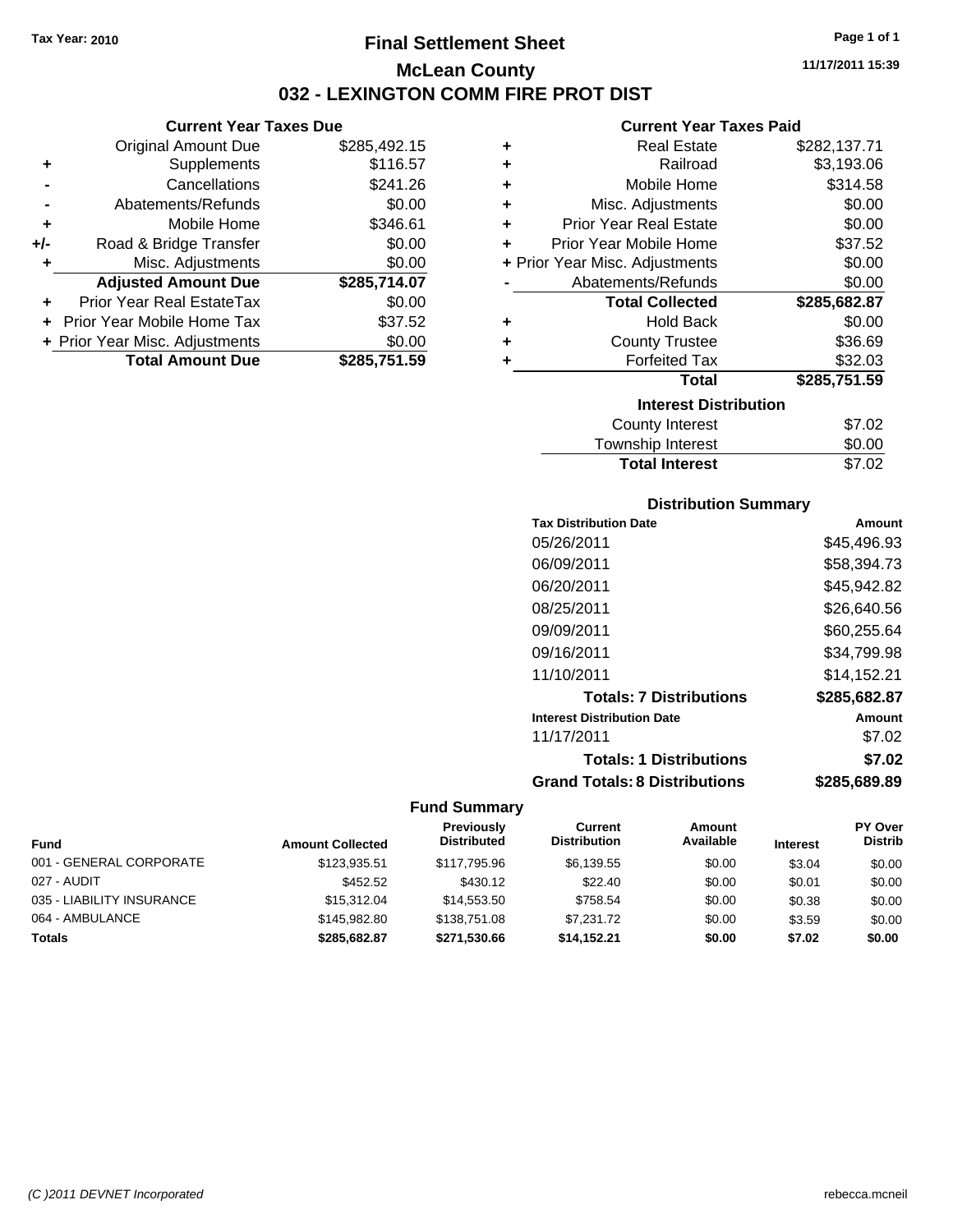# **Final Settlement Sheet Tax Year: 2010 Page 1 of 1 McLean County 033 - MT HOPE-FUNKS GROVE FIRE DIST**

### **Current Year Taxes Due**

|       | <b>Original Amount Due</b>     | \$224,696.97 |
|-------|--------------------------------|--------------|
| ٠     | Supplements                    | \$265.82     |
|       | Cancellations                  | \$175.20     |
|       | Abatements/Refunds             | \$0.00       |
| ٠     | Mobile Home                    | \$7.74       |
| $+/-$ | Road & Bridge Transfer         | \$0.00       |
| ۰     | Misc. Adjustments              | \$0.00       |
|       | <b>Adjusted Amount Due</b>     | \$224,795.33 |
|       | Prior Year Real EstateTax      | \$338.97     |
|       | Prior Year Mobile Home Tax     | \$0.00       |
|       | + Prior Year Misc. Adjustments | \$0.00       |
|       | <b>Total Amount Due</b>        | \$225,134.30 |
|       |                                |              |

#### **Current Year Taxes Paid**

| ٠ | <b>Real Estate</b>             | \$219,025.33 |
|---|--------------------------------|--------------|
| ٠ | Railroad                       | \$5,760.94   |
| ٠ | Mobile Home                    | \$7.74       |
| ٠ | Misc. Adjustments              | \$0.00       |
| ٠ | <b>Prior Year Real Estate</b>  | \$338.97     |
| ٠ | Prior Year Mobile Home         | \$0.00       |
|   | + Prior Year Misc. Adjustments | \$0.00       |
|   | Abatements/Refunds             | \$0.00       |
|   | <b>Total Collected</b>         | \$225,132.98 |
| ÷ | <b>Hold Back</b>               | \$0.00       |
| ٠ | <b>County Trustee</b>          | \$1.32       |
| ٠ | <b>Forfeited Tax</b>           | \$0.00       |
|   | <b>Total</b>                   | \$225,134.30 |
|   | <b>Interest Distribution</b>   |              |
|   | <b>County Interest</b>         | \$5.53       |
|   | <b>Townebin Interact</b>       | ደስ ሰስ        |

# Township Interest **\$0.00**<br>Total Interest \$5.53 **Total Interest**

### **Distribution Summary**

| <b>Tax Distribution Date</b>         | Amount       |
|--------------------------------------|--------------|
| 05/26/2011                           | \$31.821.43  |
| 06/09/2011                           | \$47,625.58  |
| 06/20/2011                           | \$38.480.16  |
| 08/25/2011                           | \$21.819.75  |
| 09/09/2011                           | \$49.253.02  |
| 09/16/2011                           | \$22,858.19  |
| 11/10/2011                           | \$13.274.85  |
| <b>Totals: 7 Distributions</b>       | \$225,132.98 |
| <b>Interest Distribution Date</b>    | Amount       |
| 11/17/2011                           | \$5.53       |
| <b>Totals: 1 Distributions</b>       | \$5.53       |
| <b>Grand Totals: 8 Distributions</b> | \$225.138.51 |

|                         |                         | <b>Previously</b>  | Current             | Amount    |                 | <b>PY Over</b> |
|-------------------------|-------------------------|--------------------|---------------------|-----------|-----------------|----------------|
| Fund                    | <b>Amount Collected</b> | <b>Distributed</b> | <b>Distribution</b> | Available | <b>Interest</b> | Distrib        |
| 001 - GENERAL CORPORATE | \$112,917.03            | \$106,258,94       | \$6.658.09          | \$0.00    | \$2.77          | \$0.00         |
| 064 - AMBULANCE         | \$112,215.95            | \$105,599.19       | \$6.616.76          | \$0.00    | \$2.76          | \$0.00         |
| Totals                  | \$225,132.98            | \$211,858.13       | \$13,274.85         | \$0.00    | \$5.53          | \$0.00         |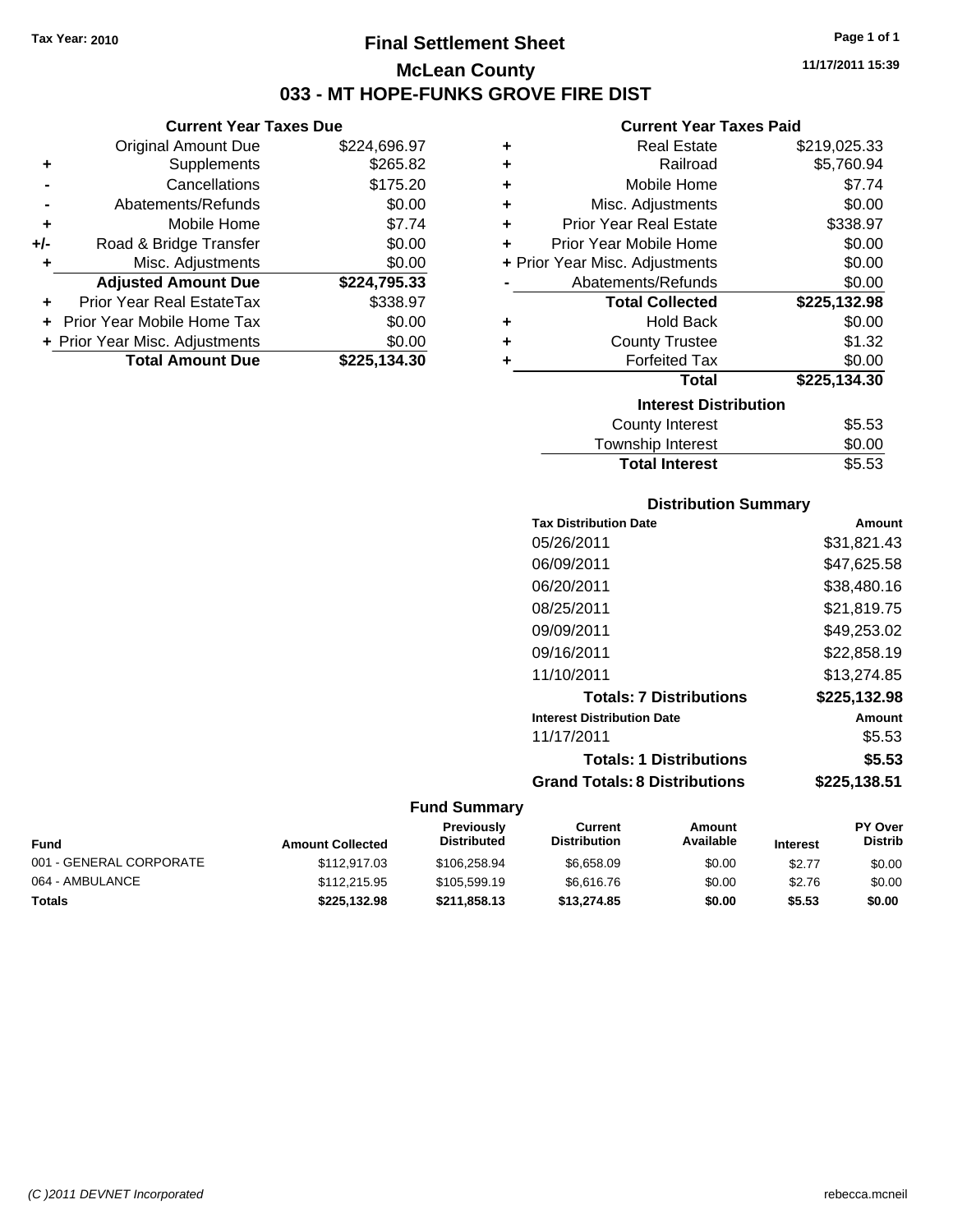# **Final Settlement Sheet Tax Year: 2010 Page 1 of 1 McLean County 034 - NORTHERN PIATT FIRE PROT DIST**

**11/17/2011 15:39**

### **Current Year Taxes Paid**

|     | <b>Current Year Taxes Due</b>  |            |
|-----|--------------------------------|------------|
|     | <b>Original Amount Due</b>     | \$8,151.57 |
| ٠   | Supplements                    | \$0.00     |
|     | Cancellations                  | \$0.00     |
|     | Abatements/Refunds             | \$0.00     |
| ٠   | Mobile Home                    | \$0.00     |
| +/- | Road & Bridge Transfer         | \$0.00     |
| ٠   | Misc. Adjustments              | \$0.00     |
|     | <b>Adjusted Amount Due</b>     | \$8,151.57 |
|     | Prior Year Real EstateTax      | \$0.00     |
|     | Prior Year Mobile Home Tax     | \$0.00     |
|     | + Prior Year Misc. Adjustments | \$0.00     |
|     | <b>Total Amount Due</b>        | \$8,151.57 |
|     |                                |            |

| ٠ | <b>Real Estate</b>             | \$7,987.33 |
|---|--------------------------------|------------|
| ٠ | Railroad                       | \$164.24   |
| ٠ | Mobile Home                    | \$0.00     |
| ٠ | Misc. Adjustments              | \$0.00     |
| ÷ | <b>Prior Year Real Estate</b>  | \$0.00     |
| ٠ | Prior Year Mobile Home         | \$0.00     |
|   | + Prior Year Misc. Adjustments | \$0.00     |
|   | Abatements/Refunds             | \$0.00     |
|   | <b>Total Collected</b>         | \$8,151.57 |
| ٠ | <b>Hold Back</b>               | \$0.00     |
| ٠ | <b>County Trustee</b>          | \$0.00     |
| ٠ | <b>Forfeited Tax</b>           | \$0.00     |
|   | Total                          | \$8,151.57 |
|   | <b>Interest Distribution</b>   |            |
|   | <b>County Interest</b>         | \$0.20     |
|   | <b>Township Interest</b>       | \$0.00     |
|   | <b>Total Interest</b>          | \$0.20     |

### **Distribution Summary**

| <b>Tax Distribution Date</b>         | Amount     |
|--------------------------------------|------------|
| 05/26/2011                           | \$422.00   |
| 06/09/2011                           | \$3,331.14 |
| 06/20/2011                           | \$395.05   |
| 08/25/2011                           | \$3,660.97 |
| 09/09/2011                           | \$106.51   |
| 09/16/2011                           | \$68.08    |
| 11/10/2011                           | \$167.82   |
| <b>Totals: 7 Distributions</b>       | \$8,151.57 |
| <b>Interest Distribution Date</b>    | Amount     |
| 11/17/2011                           | \$0.20     |
| <b>Totals: 1 Distributions</b>       | \$0.20     |
| <b>Grand Totals: 8 Distributions</b> | \$8,151.77 |

| <b>Fund</b>                     | <b>Amount Collected</b> | <b>Previously</b><br><b>Distributed</b> | Current<br><b>Distribution</b> | Amount<br>Available | <b>Interest</b> | <b>PY Over</b><br><b>Distrib</b> |
|---------------------------------|-------------------------|-----------------------------------------|--------------------------------|---------------------|-----------------|----------------------------------|
| 001 - GENERAL CORPORATE         | \$7.076.07              | \$6.930.39                              | \$145.68                       | \$0.00              | \$0.17          | \$0.00                           |
| 049 - EMERGENCY & RESCUE EQUIP. | \$1.026.41              | \$1,005.28                              | \$21.13                        | \$0.00              | \$0.03          | \$0.00                           |
| 109 - PRIOR YEAR ADJUSTMENT     | \$49.09                 | \$48.08                                 | \$1.01                         | \$0.00              | \$0.00          | \$0.00                           |
| <b>Totals</b>                   | \$8.151.57              | \$7,983.75                              | \$167.82                       | \$0.00              | \$0.20          | \$0.00                           |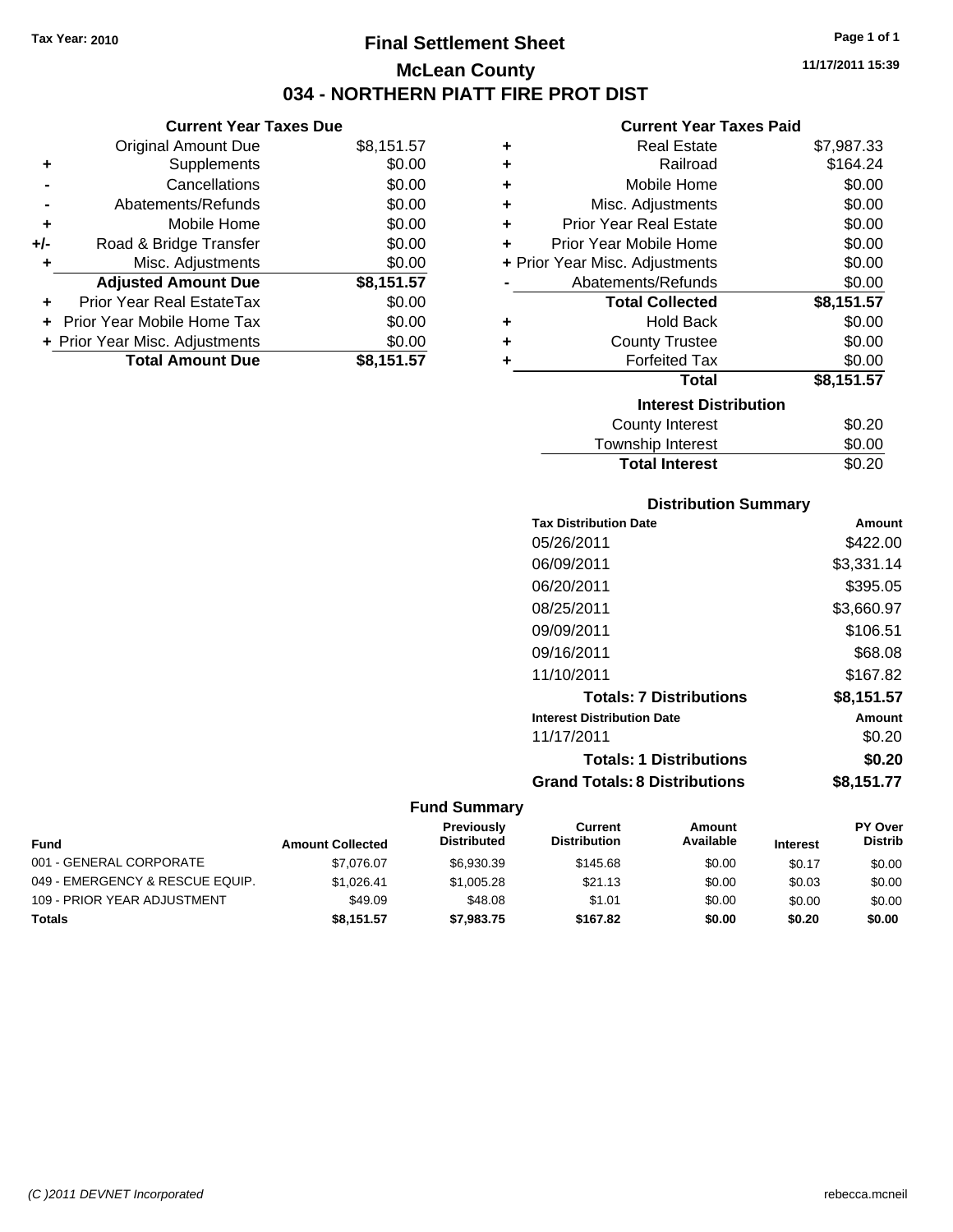# **Final Settlement Sheet Tax Year: 2010 Page 1 of 1 McLean County 035 - OCTAVIA FIRE PROT DIST**

**11/17/2011 15:39**

### **Current Year Taxes Due**

|       | <b>Original Amount Due</b>     | \$361,340.01 |
|-------|--------------------------------|--------------|
| ٠     | Supplements                    | \$281.67     |
|       | Cancellations                  | \$332.75     |
|       | Abatements/Refunds             | \$0.00       |
| ÷     | Mobile Home                    | \$84.84      |
| $+/-$ | Road & Bridge Transfer         | \$0.00       |
| ۰     | Misc. Adjustments              | \$97.12      |
|       | <b>Adjusted Amount Due</b>     | \$361,470.89 |
|       | Prior Year Real EstateTax      | (\$491.20)   |
|       | Prior Year Mobile Home Tax     | \$26.82      |
|       | + Prior Year Misc. Adjustments | \$0.00       |
|       | <b>Total Amount Due</b>        | \$361,006.51 |

### **Current Year Taxes Paid**

|   | <b>Real Estate</b>             | \$360,623.67 |
|---|--------------------------------|--------------|
| ٠ | Railroad                       | \$309.06     |
| ٠ | Mobile Home                    | \$52.18      |
| ٠ | Misc. Adjustments              | \$97.12      |
| ٠ | <b>Prior Year Real Estate</b>  | (\$491.20)   |
| ÷ | Prior Year Mobile Home         | \$26.82      |
|   | + Prior Year Misc. Adjustments | \$0.00       |
|   | Abatements/Refunds             | \$0.00       |
|   | <b>Total Collected</b>         | \$360,617.65 |
| ٠ | <b>Hold Back</b>               | \$0.00       |
| ٠ | <b>County Trustee</b>          | \$257.11     |
| ٠ | <b>Forfeited Tax</b>           | \$131.75     |
|   | Total                          | \$361,006.51 |
|   |                                |              |
|   | <b>Interest Distribution</b>   |              |

# Township Interest \$0.00 Total Interest \$8.86

### **Distribution Summary**

| <b>Tax Distribution Date</b>         | Amount       |
|--------------------------------------|--------------|
| 05/26/2011                           | \$64,811.74  |
| 06/09/2011                           | \$74,270.18  |
| 06/20/2011                           | \$61,242.88  |
| 08/25/2011                           | \$30.628.26  |
| 09/09/2011                           | \$64.149.05  |
| 09/16/2011                           | \$48,985.65  |
| 11/10/2011                           | \$16,529.89  |
| <b>Totals: 7 Distributions</b>       | \$360,617.65 |
| <b>Interest Distribution Date</b>    | Amount       |
| 11/17/2011                           | \$8.86       |
| <b>Totals: 1 Distributions</b>       | \$8.86       |
| <b>Grand Totals: 8 Distributions</b> | \$360,626.51 |

#### **Fund Summary**

|                             |                         | Previously         | Current             | Amount    |                 | <b>PY Over</b> |
|-----------------------------|-------------------------|--------------------|---------------------|-----------|-----------------|----------------|
| <b>Fund</b>                 | <b>Amount Collected</b> | <b>Distributed</b> | <b>Distribution</b> | Available | <b>Interest</b> | <b>Distrib</b> |
| 001 - GENERAL CORPORATE     | \$168,991.97            | \$161.245.70       | \$7,746.27          | \$0.00    | \$4.15          | \$0.00         |
| 027 - AUDIT                 | \$889.98                | \$849.22           | \$40.76             | \$0.00    | \$0.02          | \$0.00         |
| 035 - LIABILITY INSURANCE   | \$26,509.38             | \$25.294.23        | \$1.215.15          | \$0.00    | \$0.65          | \$0.00         |
| 047 - SOCIAL SECURITY       | \$298.57                | \$284.91           | \$13.66             | \$0.00    | \$0.01          | \$0.00         |
| 064 - AMBULANCE             | \$163,927.75            | \$156,413.70       | \$7.514.05          | \$0.00    | \$4.03          | \$0.00         |
| 109 - PRIOR YEAR ADJUSTMENT | \$0.00                  | \$0.00             | \$0.00              | \$0.00    | \$0.00          | \$0.00         |
| <b>Totals</b>               | \$360,617,65            | \$344.087.76       | \$16,529.89         | \$0.00    | \$8.86          | \$0.00         |

#### **Miscellaneous Adjustment Detail Year Source Account Type Amount Adjustment Description** 2010 RE Back Tax Collected \$86.62 J Meyer Redemptions Due to Taxing Bodies by TBA by TBA 2010 RE Back Tax Collected \$10.50 Mobile Home Taxes/billed prior to DevNet by TBA **Totals \$97.12 2 entries**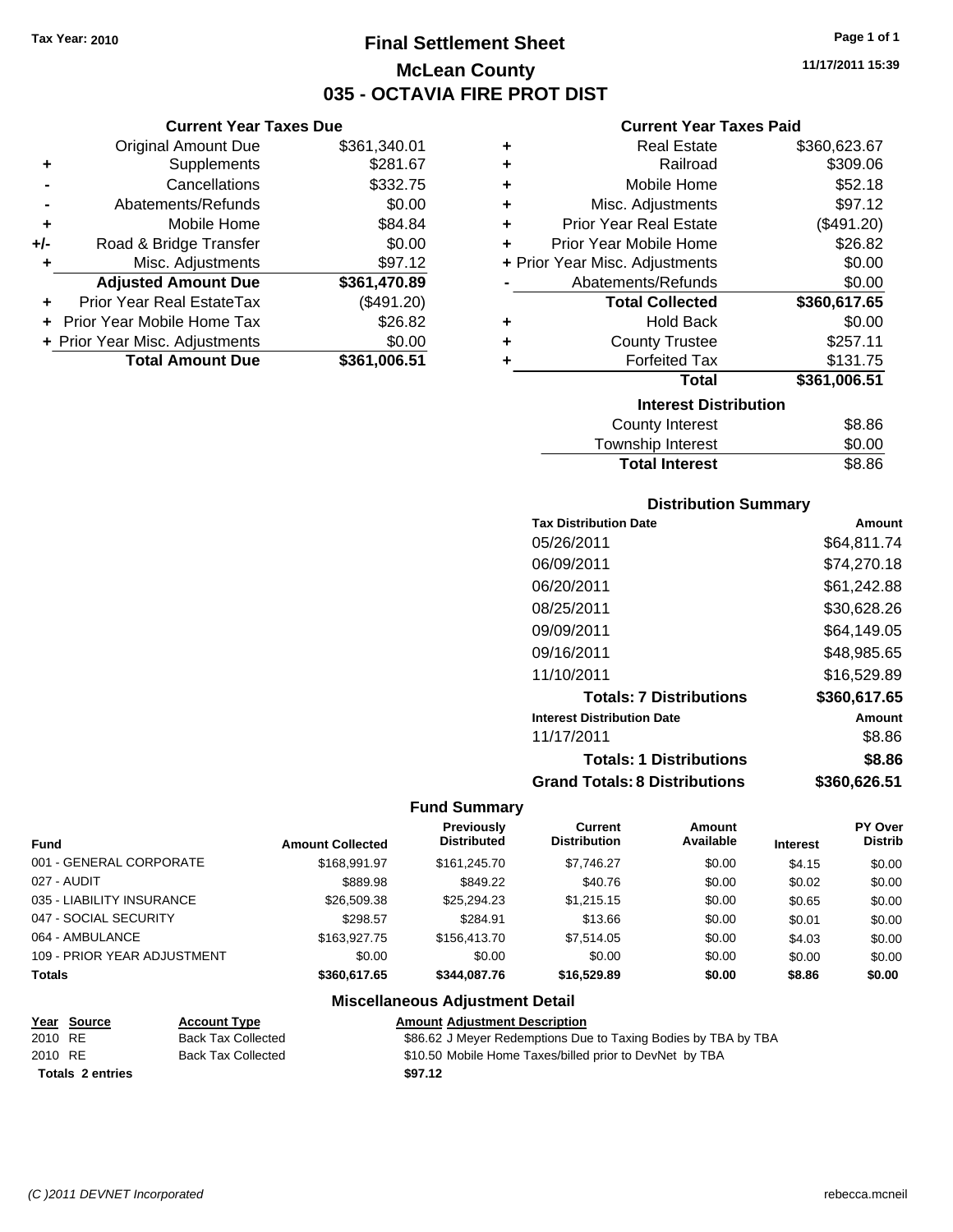**Current Year Taxes Due** Original Amount Due \$282,907.31

**Adjusted Amount Due \$283,646.38**

**+** Supplements \$119.70 **-** Cancellations \$413.85 **-** Abatements/Refunds \$0.00 **+** Mobile Home \$287.36 **+/-** Road & Bridge Transfer \$0.00 **+** Misc. Adjustments \$745.86

**+** Prior Year Real EstateTax \$0.00 **+** Prior Year Mobile Home Tax \$26.05 **+ Prior Year Misc. Adjustments \$0.00<br>Total Amount Due \$283,672.43** 

**Total Amount Due** 

# **Final Settlement Sheet Tax Year: 2010 Page 1 of 1 McLean County 036 - RANDOLPH TWP FIRE PROT DIST**

**11/17/2011 15:39**

#### **Current Year Taxes Paid**

|   | OUITUR TUUT TUAUJ LUIU         |              |
|---|--------------------------------|--------------|
| ٠ | <b>Real Estate</b>             | \$280,425.77 |
| ٠ | Railroad                       | \$1,755.12   |
| ٠ | Mobile Home                    | \$197.35     |
| ٠ | Misc. Adjustments              | \$745.86     |
| ٠ | <b>Prior Year Real Estate</b>  | \$0.00       |
| ٠ | Prior Year Mobile Home         | \$26.05      |
|   | + Prior Year Misc. Adjustments | \$0.00       |
|   | Abatements/Refunds             | \$0.00       |
|   | <b>Total Collected</b>         | \$283,150.15 |
| ٠ | <b>Hold Back</b>               | \$0.00       |
| ٠ | <b>County Trustee</b>          | \$9.52       |
| ٠ | <b>Forfeited Tax</b>           | \$512.76     |
|   | <b>Total</b>                   | \$283,672.43 |
|   | <b>Interest Distribution</b>   |              |
|   | County Interest                | \$6.95       |
|   |                                |              |

| <b>Total Interest</b> | \$6.95 |
|-----------------------|--------|
| Township Interest     | \$0.00 |
| County Interest       | \$6.95 |

#### **Distribution Summary**

| <b>Tax Distribution Date</b>         | Amount       |
|--------------------------------------|--------------|
| 05/26/2011                           | \$60,958.57  |
| 06/09/2011                           | \$49,570.99  |
| 06/20/2011                           | \$35,809.59  |
| 08/25/2011                           | \$33.086.89  |
| 09/09/2011                           | \$63,464.51  |
| 09/16/2011                           | \$25,225.50  |
| 11/10/2011                           | \$15.034.10  |
| <b>Totals: 7 Distributions</b>       | \$283,150.15 |
| <b>Interest Distribution Date</b>    | Amount       |
| 11/17/2011                           | \$6.95       |
| <b>Totals: 1 Distributions</b>       | \$6.95       |
| <b>Grand Totals: 8 Distributions</b> | \$283,157.10 |

#### **Fund Summary**

|                             |                         | Previously         | Current             | Amount    |                 | <b>PY Over</b> |
|-----------------------------|-------------------------|--------------------|---------------------|-----------|-----------------|----------------|
| <b>Fund</b>                 | <b>Amount Collected</b> | <b>Distributed</b> | <b>Distribution</b> | Available | <b>Interest</b> | <b>Distrib</b> |
| 001 - GENERAL CORPORATE     | \$149,228,06            | \$141,304.67       | \$7,923.39          | \$0.00    | \$3.66          | \$0.00         |
| 003 - BONDS & INTEREST      | \$0.00                  | \$0.00             | \$0.00              | \$0.00    | \$0.00          | \$0.00         |
| 027 - AUDIT                 | \$1,095.51              | \$1,037.34         | \$58.17             | \$0.00    | \$0.03          | \$0.00         |
| 035 - LIABILITY INSURANCE   | \$8.551.12              | \$8.097.11         | \$454.01            | \$0.00    | \$0.21          | \$0.00         |
| 064 - AMBULANCE             | \$124,275.46            | \$117,676,93       | \$6,598.53          | \$0.00    | \$3.05          | \$0.00         |
| 109 - PRIOR YEAR ADJUSTMENT | \$0.00                  | \$0.00             | \$0.00              | \$0.00    | \$0.00          | \$0.00         |
| <b>Totals</b>               | \$283.150.15            | \$268.116.05       | \$15,034.10         | \$0.00    | \$6.95          | \$0.00         |

# **Miscellaneous Adjustment Detail**

|         | Year Source             | <b>Account Type</b>       | <b>Amount Adjustment Description</b>                               |
|---------|-------------------------|---------------------------|--------------------------------------------------------------------|
| 2010 RE |                         | Payment In Lieu of Tax    | \$352.47 PILOT University of Illinois Parcel #29-32-400-001 by TBA |
| 2010 RE |                         | Payment In Lieu of Tax    | \$264.97 PILOT University of Illinois Parcel #36-05-200-001 by TBA |
| 2010 RE |                         | <b>Back Tax Collected</b> | \$8.85 J Meyer Redemptions Due to Taxing Bodies by TBA by TBA      |
| 2010 RE |                         | <b>Back Tax Collected</b> | \$9.01 Mobile Home Taxes/billed prior to DevNet by TBA             |
| 2010 RE |                         | <b>Back Tax Collected</b> | \$14.96 2010/11 Trustee Surplus Sale Proceeds by TBA               |
| 2010 RE |                         | <b>Back Tax Collected</b> | \$95.60 2010/11 Trustee Surplus Sale Proceeds by TBA               |
|         | <b>Totals 6 entries</b> |                           | \$745.86                                                           |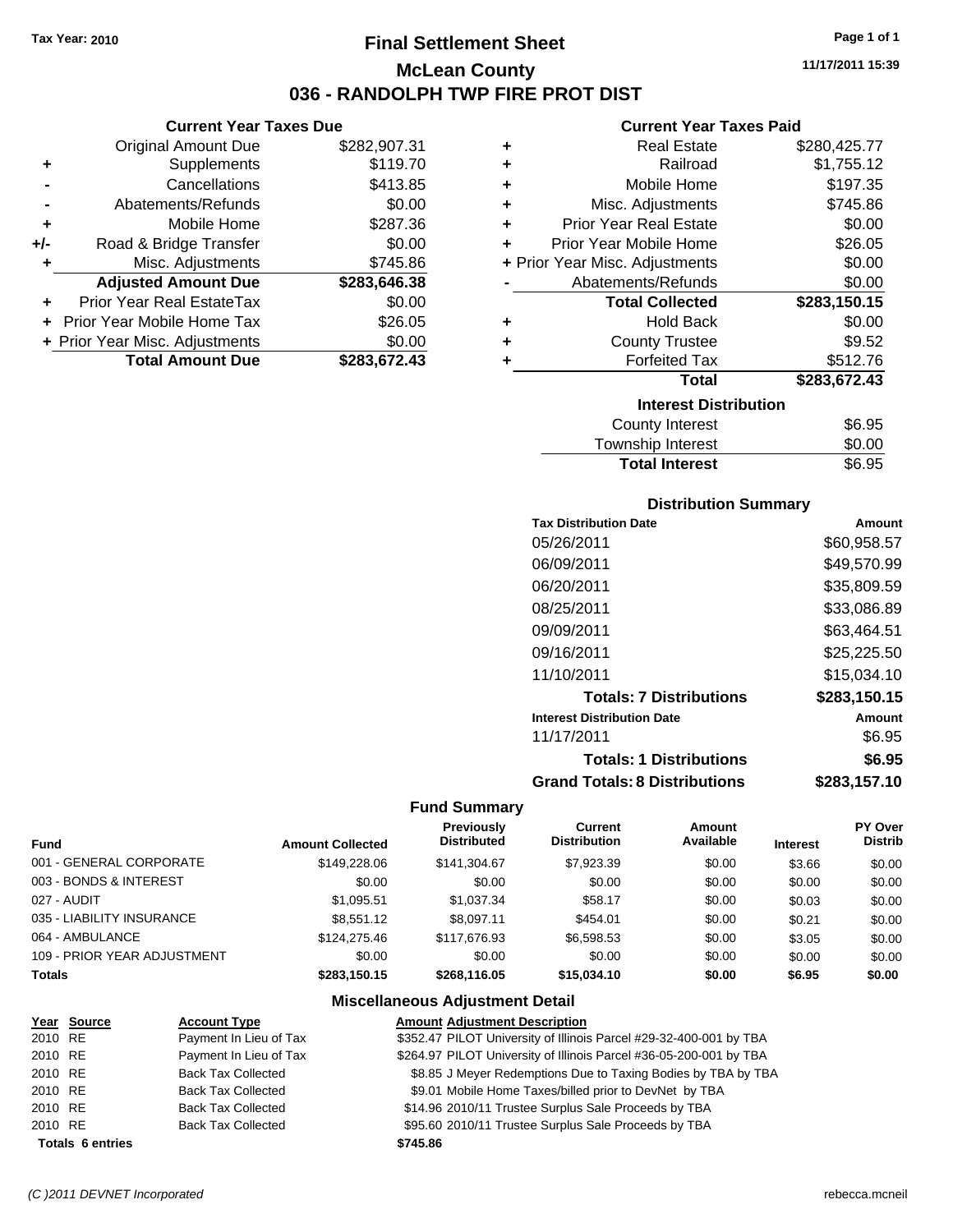# **Final Settlement Sheet Tax Year: 2010 Page 1 of 1 McLean County 037 - SAYBROOK-ARROWSMITH FIRE DIST**

#### **Current Year Taxes Due**

|       | <b>Total Amount Due</b>        | \$399,722.61 |
|-------|--------------------------------|--------------|
|       | + Prior Year Misc. Adjustments | \$0.00       |
|       | Prior Year Mobile Home Tax     | \$0.00       |
|       | Prior Year Real EstateTax      | (\$246.60)   |
|       | <b>Adjusted Amount Due</b>     | \$399,969.21 |
| ٠     | Misc. Adjustments              | \$12.43      |
| $+/-$ | Road & Bridge Transfer         | \$0.00       |
| ÷     | Mobile Home                    | \$88.44      |
|       | Abatements/Refunds             | \$0.00       |
|       | Cancellations                  | \$363.58     |
| ٠     | Supplements                    | \$235.73     |
|       | <b>Original Amount Due</b>     | \$399,996.19 |
|       |                                |              |

#### **Current Year Taxes Paid**

| ٠ | <b>Real Estate</b>               | \$391,220.20 |
|---|----------------------------------|--------------|
| ٠ | Railroad                         | \$8,633.24   |
| ÷ | Mobile Home                      | \$81.31      |
| ٠ | Misc. Adjustments                | \$12.43      |
| ٠ | <b>Prior Year Real Estate</b>    | (\$246.60)   |
| ÷ | Prior Year Mobile Home           | \$0.00       |
|   | + Prior Year Misc. Adjustments   | \$0.00       |
|   | Abatements/Refunds               | \$0.00       |
|   | <b>Total Collected</b>           | \$399,700.58 |
| ٠ | <b>Hold Back</b>                 | \$0.00       |
| ÷ | <b>County Trustee</b>            | \$14.90      |
| ٠ | <b>Forfeited Tax</b>             | \$7.13       |
|   | <b>Total</b>                     | \$399,722.61 |
|   | <b>Interest Distribution</b>     |              |
|   | <b>County Interest</b>           | \$9.82       |
|   | للتوصيص عناصرا المراجل المسترورة | ጦጣ ጣጣ        |

# Township Interest \$0.00 Total Interest \$9.82

#### **Distribution Summary**

| <b>Tax Distribution Date</b>         | Amount       |
|--------------------------------------|--------------|
| 05/26/2011                           | \$27,686.30  |
| 06/09/2011                           | \$33,437.72  |
| 06/20/2011                           | \$141.835.74 |
| 08/25/2011                           | \$126.033.32 |
| 09/09/2011                           | \$33,895.64  |
| 09/16/2011                           | \$22,139.09  |
| 11/10/2011                           | \$14.672.77  |
| <b>Totals: 7 Distributions</b>       | \$399,700.58 |
| <b>Interest Distribution Date</b>    | Amount       |
| 11/17/2011                           | \$9.82       |
| <b>Totals: 1 Distributions</b>       | \$9.82       |
| <b>Grand Totals: 8 Distributions</b> | \$399,710.40 |

#### **Fund Summary**

| <b>Fund</b>               | <b>Amount Collected</b> | <b>Previously</b><br><b>Distributed</b> | Current<br><b>Distribution</b> | Amount<br>Available | <b>Interest</b> | <b>PY Over</b><br><b>Distrib</b> |
|---------------------------|-------------------------|-----------------------------------------|--------------------------------|---------------------|-----------------|----------------------------------|
| 001 - GENERAL CORPORATE   | \$189,857,39            | \$182,887,86                            | \$6.969.53                     | \$0.00              | \$4.67          | \$0.00                           |
| 035 - LIABILITY INSURANCE | \$19,985.82             | \$19,252.15                             | \$733.67                       | \$0.00              | \$0.49          | \$0.00                           |
| 064 - AMBULANCE           | \$189.857.37            | \$182,887,80                            | \$6.969.57                     | \$0.00              | \$4.66          | \$0.00                           |
| <b>Totals</b>             | \$399.700.58            | \$385.027.81                            | \$14,672.77                    | \$0.00              | \$9.82          | \$0.00                           |
|                           | ---                     |                                         |                                |                     |                 |                                  |

#### **Miscellaneous Adjustment Detail**

#### **Year Source Account Type Amount Adjustment Description** 2010 RE Back Tax Collected \$12.43 J Meyer Redemptions Due to Taxing Bodies by TBA by TBA

**Totals \$12.43 1 entries**

**11/17/2011 15:39**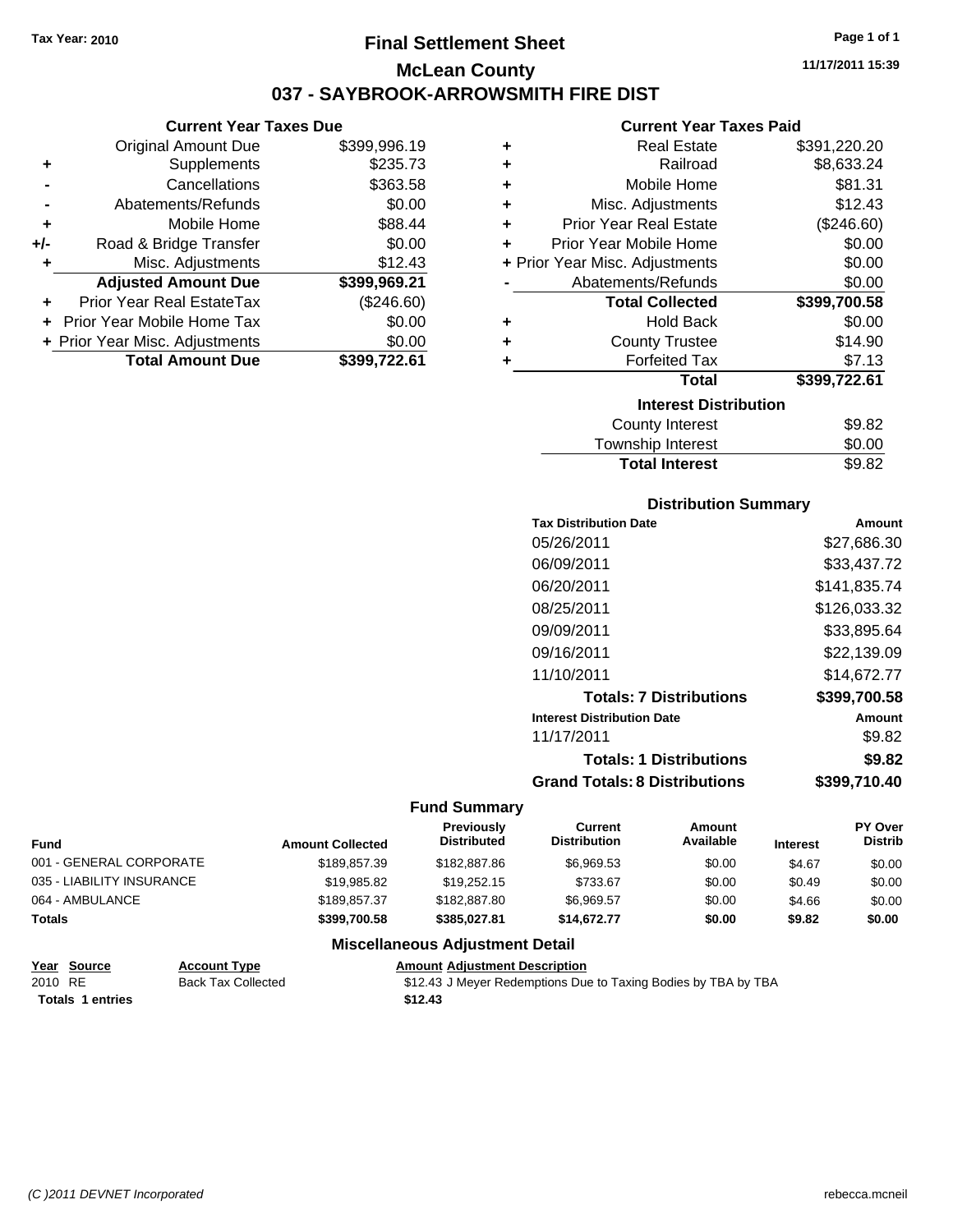**Current Year Taxes Due** Original Amount Due \$2,558.19

**Adjusted Amount Due \$2,558.19**

Total Amount Due \$2,558.19

**+** Supplements \$0.00 **-** Cancellations \$0.00 **-** Abatements/Refunds \$0.00 **+** Mobile Home \$0.00 **+/-** Road & Bridge Transfer \$0.00 **+** Misc. Adjustments \$0.00

**+** Prior Year Real EstateTax \$0.00 **+** Prior Year Mobile Home Tax \$0.00 **+ Prior Year Misc. Adjustments**  $$0.00$ 

# **Final Settlement Sheet Tax Year: 2010 Page 1 of 1 McLean County 039 - MOYER DISTRICT LIBRARY**

**11/17/2011 15:39**

### **Current Year Taxes Paid**

| ٠ | <b>Real Estate</b>             | \$2,558.19 |
|---|--------------------------------|------------|
| ٠ | Railroad                       | \$0.00     |
| ٠ | Mobile Home                    | \$0.00     |
| ٠ | Misc. Adjustments              | \$0.00     |
| ٠ | <b>Prior Year Real Estate</b>  | \$0.00     |
| ÷ | Prior Year Mobile Home         | \$0.00     |
|   | + Prior Year Misc. Adjustments | \$0.00     |
|   | Abatements/Refunds             | \$0.00     |
|   | <b>Total Collected</b>         | \$2,558.19 |
| ٠ | <b>Hold Back</b>               | \$0.00     |
| ÷ | <b>County Trustee</b>          | \$0.00     |
| ٠ | <b>Forfeited Tax</b>           | \$0.00     |
|   | <b>Total</b>                   | \$2,558.19 |
|   | <b>Interest Distribution</b>   |            |
|   | <b>County Interest</b>         | \$0.06     |
|   |                                |            |

| Township Interest     | \$0.00 |
|-----------------------|--------|
| <b>Total Interest</b> | \$0.06 |

#### **Distribution Summary**

| <b>Tax Distribution Date</b>         | Amount     |
|--------------------------------------|------------|
| 05/26/2011                           | \$681.68   |
| 06/09/2011                           | \$628.07   |
| 06/20/2011                           | \$348.87   |
| 08/25/2011                           | \$297.13   |
| 09/09/2011                           | \$424.75   |
| 09/16/2011                           | \$168.81   |
| 11/10/2011                           | \$8.88     |
| <b>Totals: 7 Distributions</b>       | \$2,558.19 |
| <b>Interest Distribution Date</b>    | Amount     |
| 11/17/2011                           | \$0.06     |
| <b>Totals: 1 Distributions</b>       | \$0.06     |
| <b>Grand Totals: 8 Distributions</b> | \$2,558.25 |

|                                |                         | Previously         | Current             | Amount    |                 | PY Over        |
|--------------------------------|-------------------------|--------------------|---------------------|-----------|-----------------|----------------|
| <b>Fund</b>                    | <b>Amount Collected</b> | <b>Distributed</b> | <b>Distribution</b> | Available | <b>Interest</b> | <b>Distrib</b> |
| 001 - GENERAL CORPORATE        | \$1,564.14              | \$1,558.72         | \$5.42              | \$0.00    | \$0.05          | \$0.00         |
| 004 - OPERATIONS & MAINTENANCE | \$208.59                | \$207.87           | \$0.72              | \$0.00    | \$0.00          | \$0.00         |
| $005 - I$ M R F                | \$40.79                 | \$40.66            | \$0.13              | \$0.00    | \$0.00          | \$0.00         |
| 027 - AUDIT                    | \$34.33                 | \$34.20            | \$0.13              | \$0.00    | \$0.00          | \$0.00         |
| 031 - WORKING CASH             | \$521.35                | \$519.53           | \$1.82              | \$0.00    | \$0.01          | \$0.00         |
| 035 - LIABILITY INSURANCE      | \$135.18                | \$134.71           | \$0.47              | \$0.00    | \$0.00          | \$0.00         |
| 047 - SOCIAL SECURITY          | \$53.81                 | \$53.62            | \$0.19              | \$0.00    | \$0.00          | \$0.00         |
| 109 - PRIOR YEAR ADJUSTMENT    | \$0.00                  | \$0.00             | \$0.00              | \$0.00    | \$0.00          | \$0.00         |
| <b>Totals</b>                  | \$2,558.19              | \$2,549.31         | \$8.88              | \$0.00    | \$0.06          | \$0.00         |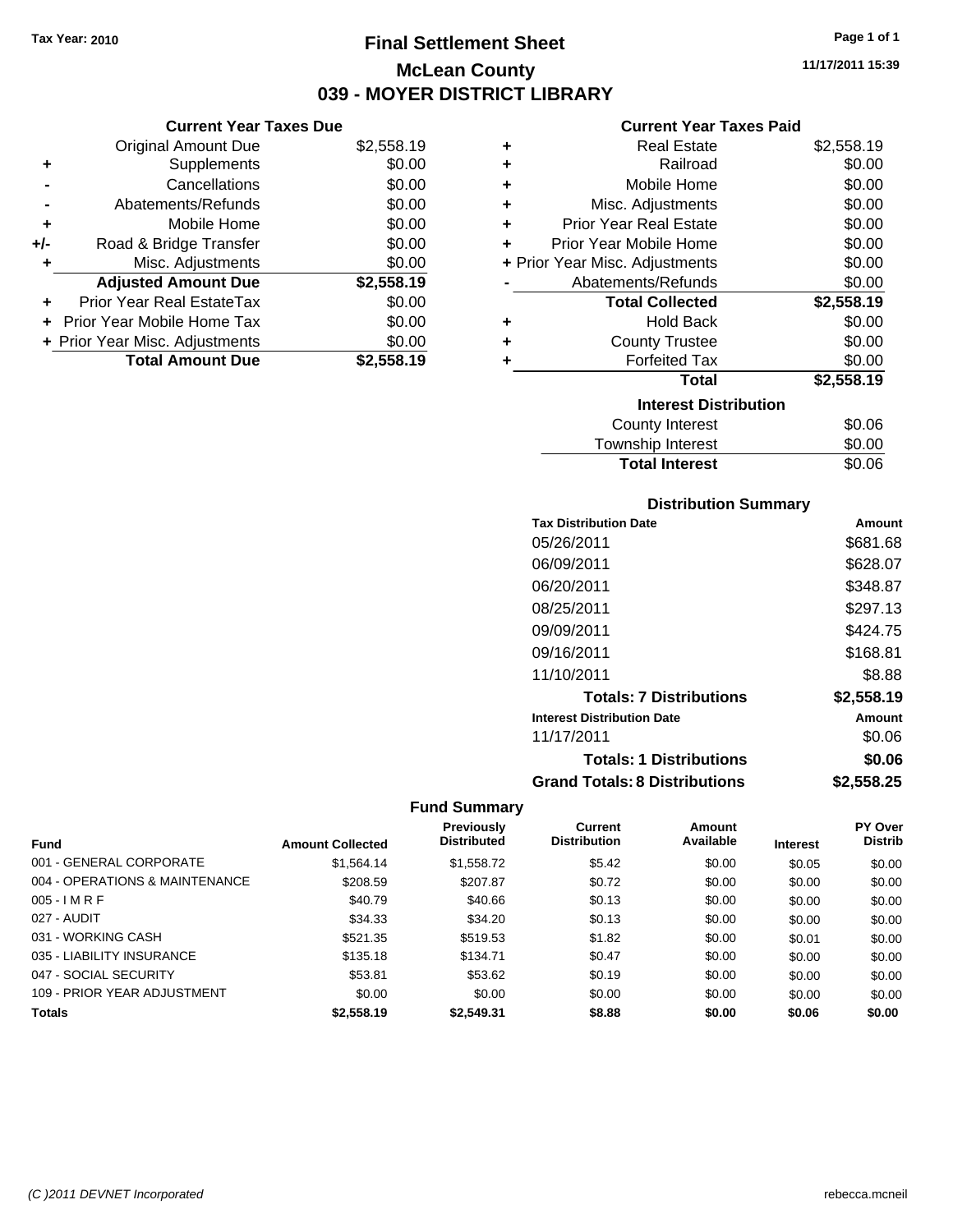# **Final Settlement Sheet Tax Year: 2010 Page 1 of 2 McLean County 040 - PARKLAND JR COLLEGE 505**

|     | <b>Current Year Taxes Due</b>    |              |
|-----|----------------------------------|--------------|
|     | <b>Original Amount Due</b>       | \$835,612.50 |
| ٠   | Supplements                      | \$505.14     |
|     | Cancellations                    | \$983.90     |
|     | Abatements/Refunds               | \$15,622.12  |
| ٠   | Mobile Home                      | \$318.76     |
| +/- | Road & Bridge Transfer           | \$0.00       |
| ٠   | Misc. Adjustments                | \$16,614.48  |
|     | <b>Adjusted Amount Due</b>       | \$836,444.86 |
|     | <b>Prior Year Real EstateTax</b> | (\$150.88)   |
|     | Prior Year Mobile Home Tax       | \$11.17      |
|     | + Prior Year Misc. Adjustments   | \$0.00       |
|     | <b>Total Amount Due</b>          | \$836,305.15 |

# **Current Year Taxes Paid**

| ٠ | <b>Real Estate</b>             | \$817,935.60 |
|---|--------------------------------|--------------|
| ÷ | Railroad                       | \$16,820.86  |
| ٠ | Mobile Home                    | \$248.86     |
| ٠ | Misc. Adjustments              | \$16,614.48  |
| ÷ | <b>Prior Year Real Estate</b>  | (\$150.88)   |
| ٠ | Prior Year Mobile Home         | \$11.17      |
|   | + Prior Year Misc. Adjustments | \$0.00       |
|   | Abatements/Refunds             | \$15,622.12  |
|   | <b>Total Collected</b>         | \$835,857.97 |
| ٠ | <b>Hold Back</b>               | \$0.00       |
| ٠ | <b>County Trustee</b>          | \$275.21     |
| ٠ | <b>Forfeited Tax</b>           | \$171.97     |
|   | <b>Total</b>                   | \$836,305.15 |
|   | <b>Interest Distribution</b>   |              |
|   | <b>County Interest</b>         | \$20.53      |
|   |                                |              |

| <b>Township Interest</b> | \$0.00  |
|--------------------------|---------|
| <b>Total Interest</b>    | \$20.53 |

### **Distribution Summary**

| <b>Tax Distribution Date</b>         | Amount       |
|--------------------------------------|--------------|
| 05/26/2011                           | \$109,352.39 |
| 06/09/2011                           | \$121.106.29 |
| 06/20/2011                           | \$202,297.77 |
| 08/25/2011                           | \$150,958.11 |
| 09/09/2011                           | \$124,283.23 |
| 09/16/2011                           | \$76.215.96  |
| 11/10/2011                           | \$51.644.22  |
| <b>Totals: 7 Distributions</b>       | \$835,857.97 |
| <b>Interest Distribution Date</b>    | Amount       |
| 11/17/2011                           | \$20.53      |
| <b>Totals: 1 Distributions</b>       | \$20.53      |
| <b>Grand Totals: 8 Distributions</b> | \$835,878.50 |

### **Fund Summary**

| <b>Fund</b>                       | <b>Amount Collected</b> | Previously<br><b>Distributed</b> | Current<br><b>Distribution</b> | Amount<br>Available | <b>Interest</b> | <b>PY Over</b><br><b>Distrib</b> |
|-----------------------------------|-------------------------|----------------------------------|--------------------------------|---------------------|-----------------|----------------------------------|
| 003 - BONDS & INTEREST            | \$105,137.57            | \$98,641.47                      | \$6,496.10                     | \$0.00              | \$2.58          | \$0.00                           |
| 027 - AUDIT                       | \$3,104.37              | \$2.912.57                       | \$191.80                       | \$0.00              | \$0.08          | \$0.00                           |
| 035 - TORT LIABILITY              | \$56,895.18             | \$53.379.85                      | \$3.515.33                     | \$0.00              | \$1.40          | \$0.00                           |
| 060 - UNEMPLOYMENT INSURANCE      | \$346.88                | \$325.48                         | \$21.40                        | \$0.00              | \$0.01          | \$0.00                           |
| 062 - WORKERS COMPENSATION        | \$2,938.87              | \$2,757.32                       | \$181.55                       | \$0.00              | \$0.07          | \$0.00                           |
| 109 - PRIOR YEAR ADJUSTMENT       | \$66.03                 | \$61.96                          | \$4.07                         | \$0.00              | \$0.00          | \$0.00                           |
| 116 - PROPERTY INSURANCE          | \$10,352.10             | \$9.712.49                       | \$639.61                       | \$0.00              | \$0.25          | \$0.00                           |
| 136 - OPERATIONS & MAINTENANCE    | \$165,104.52            | \$154,903.41                     | \$10.201.11                    | \$0.00              | \$4.06          | \$0.00                           |
| 141 - PROTECTION, HEALTH & SAFETY | \$43,670.23             | \$40.972.03                      | \$2,698.20                     | \$0.00              | \$1.07          | \$0.00                           |
| 143 - MEDICARE INSURANCE          | \$18,970.64             | \$17.798.53                      | \$1.172.11                     | \$0.00              | \$0.47          | \$0.00                           |
| 159 - EDUCATIONAL                 | \$429.271.58            | \$402.748.64                     | \$26,522.94                    | \$0.00              | \$10.54         | \$0.00                           |
| <b>Totals</b>                     | \$835,857.97            | \$784,213,75                     | \$51,644.22                    | \$0.00              | \$20.53         | \$0.00                           |

### **Miscellaneous Adjustment Detail**

|         | <u>Year Source</u> | <b>Account Type</b>    | <b>Amount Adjustment Description</b>                               |
|---------|--------------------|------------------------|--------------------------------------------------------------------|
| 2010 RE |                    | Payment In Lieu of Tax | \$614.53 PILOT University of Illinois Parcel #39-05-100-001 by TBA |
| 2010 RE |                    | Payment In Lieu of Tax | \$364.84 PILOT University of Illinois Parcel #31-30-100-002 by TBA |
| 2010 RE |                    | Payment In Lieu of Tax | \$15,624.56 Tax Year 2010 West/Yates Rebate by TBA by TBA          |

**11/17/2011 15:39**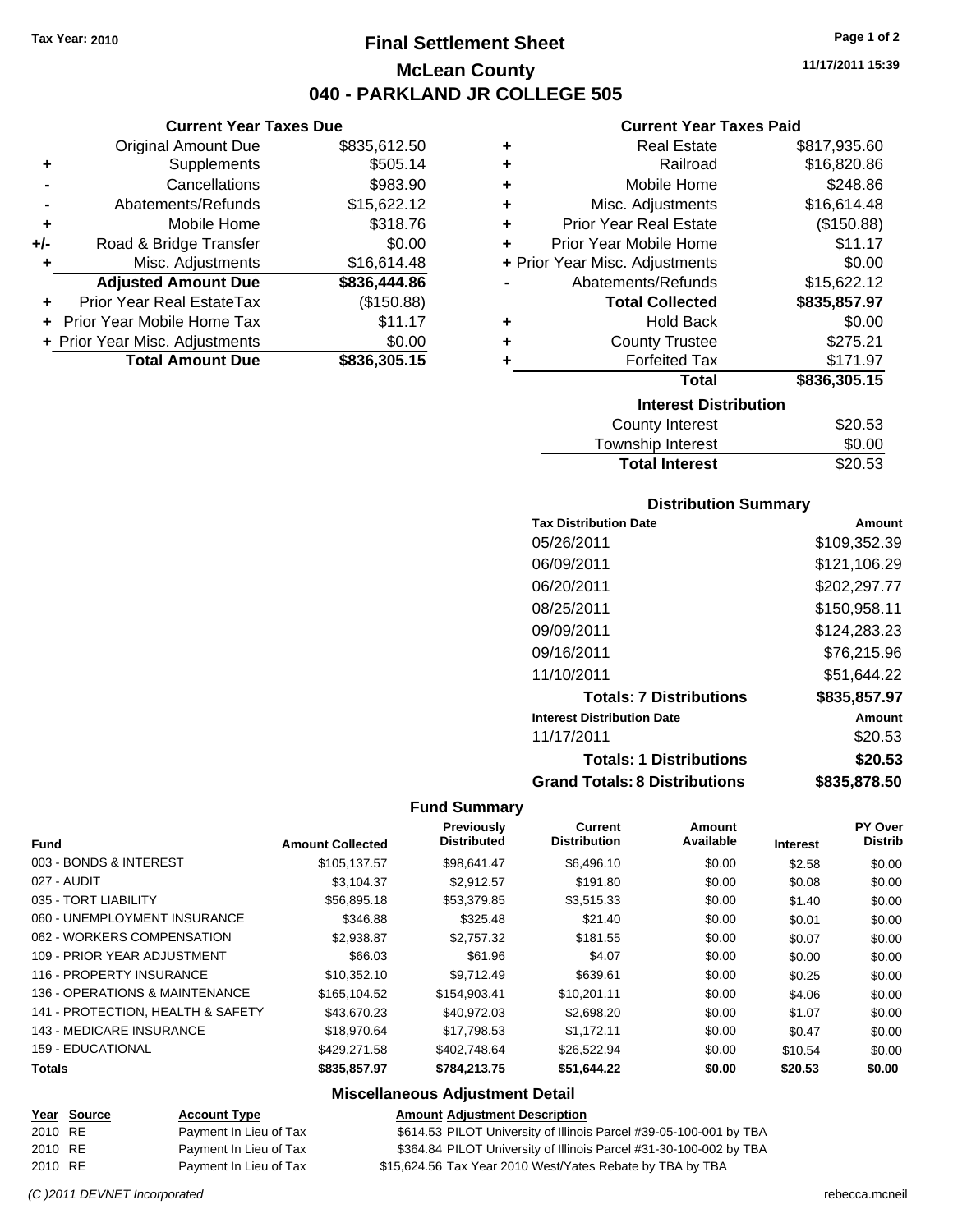# **Final Settlement Sheet Tax Year: 2010 Page 2 of 2**

**11/17/2011 15:39**

# **McLean County**

### **Miscellaneous Adjustment Detail**

# **Year Source Account Type**<br> **Amount Adjustment Description**<br>
2010 RE **Back Tax Collected** \$10.55 J Meyer Redemptions Due

**Totals 4 entries** 

Back Tax Collected<br>
310.55 J Meyer Redemptions Due to Taxing Bodies by TBA by TBA<br> **\$16,614.48** 

### **Abatement Detail**

#### **Year Source Account Type Amount Adjustment Description**

**Totals 1 entries 1 and 1 and 1 and 1 and 1 and 1 and 1 and 1 and 1 and 1 and 1 and 1 and 1 and 1 and 1 and 1 and 1 and 1 and 1 and 1 and 1 and 1 and 1 and 1 and 1 and 1 and 1 and 1 and 1 and 1 and 1 and 1 and 1 and 1 an** 

2010 RE **12.12 Real Estate Abatement** \$15,622.12 Reduced Distributions Due To School Credit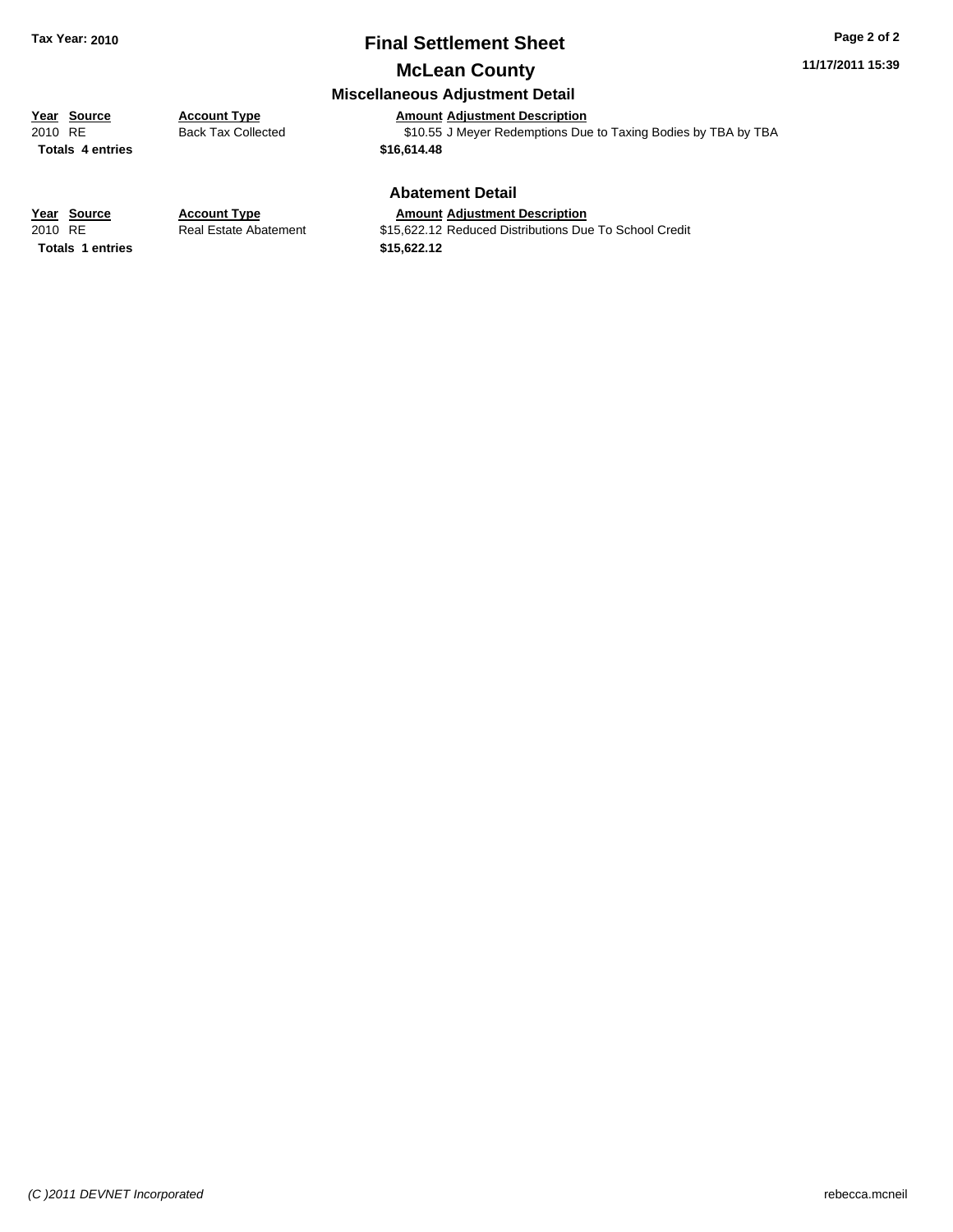# **Final Settlement Sheet Tax Year: 2010 Page 1 of 1 McLean County 041 - ILLINOIS CENTRAL COLLEGE 514**

### **Current Year Taxes Due**

|     | <b>Original Amount Due</b>        | \$32,410.80 |
|-----|-----------------------------------|-------------|
| ٠   | Supplements                       | \$0.00      |
|     | Cancellations                     | \$17.92     |
|     | Abatements/Refunds                | \$0.00      |
| ٠   | Mobile Home                       | \$0.00      |
| +/- | Road & Bridge Transfer            | \$0.00      |
| ٠   | Misc. Adjustments                 | \$0.00      |
|     | <b>Adjusted Amount Due</b>        | \$32,392.88 |
|     | Prior Year Real EstateTax         | \$0.00      |
|     | <b>Prior Year Mobile Home Tax</b> | \$0.00      |
|     | + Prior Year Misc. Adjustments    | \$0.00      |
|     | <b>Total Amount Due</b>           | \$32.392.88 |

#### **Current Year Taxes Paid**

| ٠ | <b>Real Estate</b>             | \$32,319.64 |
|---|--------------------------------|-------------|
| ÷ | Railroad                       | \$73.24     |
| ÷ | Mobile Home                    | \$0.00      |
| ٠ | Misc. Adjustments              | \$0.00      |
| ٠ | <b>Prior Year Real Estate</b>  | \$0.00      |
| ٠ | Prior Year Mobile Home         | \$0.00      |
|   | + Prior Year Misc. Adjustments | \$0.00      |
|   | Abatements/Refunds             | \$0.00      |
|   |                                |             |
|   | <b>Total Collected</b>         | \$32,392.88 |
| ٠ | <b>Hold Back</b>               | \$0.00      |
| ٠ | <b>County Trustee</b>          | \$0.00      |
|   | <b>Forfeited Tax</b>           | \$0.00      |
|   | Total                          | \$32,392.88 |
|   | <b>Interest Distribution</b>   |             |
|   | County Interest                | \$0.80      |

#### $\frac{\text{snip interest}}{\text{total Interest}}$  \$0.00 **Total Interest**

| <b>Distribution Summary</b>          |             |  |  |  |
|--------------------------------------|-------------|--|--|--|
| <b>Tax Distribution Date</b>         | Amount      |  |  |  |
| 05/26/2011                           | \$3,965.81  |  |  |  |
| 06/09/2011                           | \$7.888.95  |  |  |  |
| 06/20/2011                           | \$6,189.62  |  |  |  |
| 08/25/2011                           | \$3,865.36  |  |  |  |
| 09/09/2011                           | \$6,216.14  |  |  |  |
| 09/16/2011                           | \$3,370.01  |  |  |  |
| 11/10/2011                           | \$896.99    |  |  |  |
| <b>Totals: 7 Distributions</b>       | \$32,392.88 |  |  |  |
| <b>Interest Distribution Date</b>    | Amount      |  |  |  |
| 11/17/2011                           | \$0.80      |  |  |  |
| <b>Totals: 1 Distributions</b>       | \$0.80      |  |  |  |
| <b>Grand Totals: 8 Distributions</b> | \$32,393.68 |  |  |  |

| Fund                                             | <b>Amount Collected</b> | <b>Previously</b><br><b>Distributed</b> | <b>Current</b><br><b>Distribution</b> | Amount<br>Available | <b>Interest</b> | PY Over<br><b>Distrib</b> |
|--------------------------------------------------|-------------------------|-----------------------------------------|---------------------------------------|---------------------|-----------------|---------------------------|
| 003 - BONDS & INTEREST                           | \$5.637.79              | \$5.481.71                              | \$156.08                              | \$0.00              | \$0.15          | \$0.00                    |
| 027 - AUDIT                                      | \$162.68                | \$158.16                                | \$4.52                                | \$0.00              | \$0.00          | \$0.00                    |
| 032 - HEALTH & LIFE SAFETY                       | \$3,615.37              | \$3,515.25                              | \$100.12                              | \$0.00              | \$0.09          | \$0.00                    |
| 035 - TORT IMMUNITY                              | \$3,697.06              | \$3,594.70                              | \$102.36                              | \$0.00              | \$0.09          | \$0.00                    |
| 047 - SOCIAL SECURITY                            | \$487.35                | \$473.85                                | \$13.50                               | \$0.00              | \$0.01          | \$0.00                    |
| 060 - UNEMPLOYMENT INSURANCE                     | \$65.07                 | \$63.26                                 | \$1.81                                | \$0.00              | \$0.00          | \$0.00                    |
| 062 - WORKERS COMPENSATION                       | \$541.58                | \$526.58                                | \$15.00                               | \$0.00              | \$0.01          | \$0.00                    |
| 109 - PRIOR YEAR ADJUSTMENT                      | \$0.00                  | \$0.00                                  | \$0.00                                | \$0.00              | \$0.00          | \$0.00                    |
| 136 - OPERATIONS & MAINTENANCE                   | \$3,615.37              | \$3,515.25                              | \$100.12                              | \$0.00              | \$0.09          | \$0.00                    |
| 149 - STATEWIDE AVERAGE<br><b>ADDITIONAL TAX</b> | \$109.16                | \$106.13                                | \$3.03                                | \$0.00              | \$0.00          | \$0.00                    |
| 159 - EDUCATIONAL                                | \$14,461.45             | \$14,061.00                             | \$400.45                              | \$0.00              | \$0.36          | \$0.00                    |
| Totals                                           | \$32.392.88             | \$31,495.89                             | \$896.99                              | \$0.00              | \$0.80          | \$0.00                    |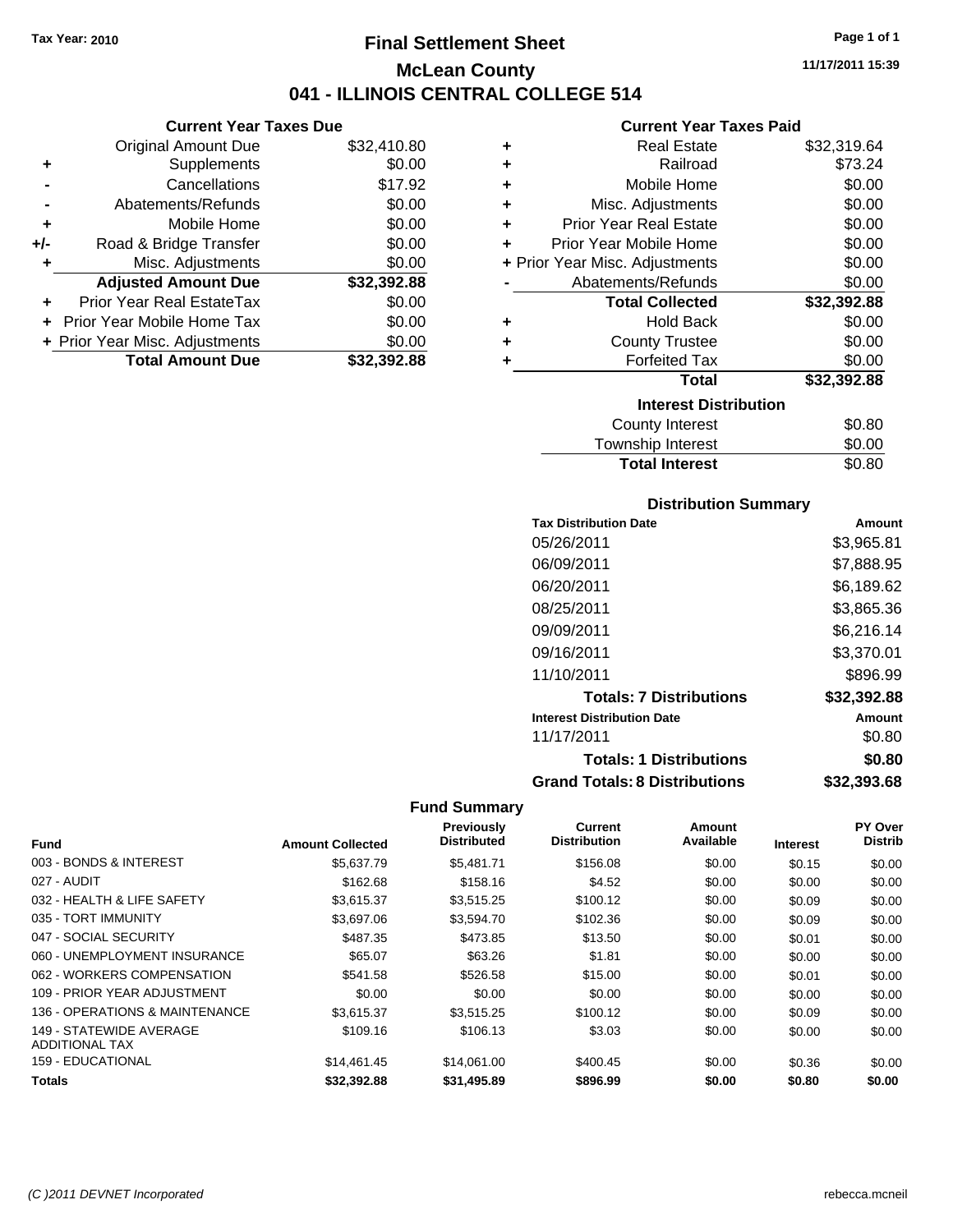# **Final Settlement Sheet Tax Year: 2010 Page 1 of 1 McLean County 042 - LEXINGTON PUBLIC LIBRARY DIST**

#### **Current Year Taxes Due**

|       | <b>Original Amount Due</b>     | \$134,464.56 |
|-------|--------------------------------|--------------|
| ٠     | Supplements                    | \$58.72      |
|       | Cancellations                  | \$112.55     |
|       | Abatements/Refunds             | \$0.00       |
| ÷     | Mobile Home                    | \$174.65     |
| $+/-$ | Road & Bridge Transfer         | \$0.00       |
| ٠     | Misc. Adjustments              | \$0.00       |
|       | <b>Adjusted Amount Due</b>     | \$134,585.38 |
|       | Prior Year Real EstateTax      | \$0.00       |
|       | Prior Year Mobile Home Tax     | \$18.80      |
|       | + Prior Year Misc. Adjustments | \$0.00       |
|       | <b>Total Amount Due</b>        | \$134,604.18 |

#### **Current Year Taxes Paid**

| ٠ | <b>Real Estate</b>             | \$133,145.56 |
|---|--------------------------------|--------------|
| ٠ | Railroad                       | \$1,246.68   |
| ÷ | Mobile Home                    | \$158.50     |
| ٠ | Misc. Adjustments              | \$0.00       |
| ٠ | <b>Prior Year Real Estate</b>  | \$0.00       |
| ÷ | Prior Year Mobile Home         | \$18.80      |
|   | + Prior Year Misc. Adjustments | \$0.00       |
|   | Abatements/Refunds             | \$0.00       |
|   | <b>Total Collected</b>         | \$134,569.54 |
| ٠ | <b>Hold Back</b>               | \$0.00       |
|   | <b>County Trustee</b>          | \$18.49      |
| ٠ | <b>Forfeited Tax</b>           | \$16.15      |
|   | Total                          | \$134,604.18 |
|   | <b>Interest Distribution</b>   |              |
|   | <b>County Interest</b>         | \$3.30       |

# Township Interest \$0.00<br>
Total Interest \$3.30 **Total Interest**

### **Distribution Summary**

| <b>Tax Distribution Date</b>         | Amount       |
|--------------------------------------|--------------|
| 05/26/2011                           | \$21,924.94  |
| 06/09/2011                           | \$26,952.06  |
| 06/20/2011                           | \$21.372.36  |
| 08/25/2011                           | \$13.043.67  |
| 09/09/2011                           | \$28.689.00  |
| 09/16/2011                           | \$15,985.98  |
| 11/10/2011                           | \$6,601.53   |
| <b>Totals: 7 Distributions</b>       | \$134,569.54 |
| <b>Interest Distribution Date</b>    | Amount       |
| 11/17/2011                           | \$3.30       |
| <b>Totals: 1 Distributions</b>       | \$3.30       |
| <b>Grand Totals: 8 Distributions</b> | \$134,572.84 |

|                            |                         | Previously         | Current             | <b>Amount</b> |                 | <b>PY Over</b> |
|----------------------------|-------------------------|--------------------|---------------------|---------------|-----------------|----------------|
| <b>Fund</b>                | <b>Amount Collected</b> | <b>Distributed</b> | <b>Distribution</b> | Available     | <b>Interest</b> | <b>Distrib</b> |
| 001 - GENERAL CORPORATE    | \$104.146.89            | \$99,037.77        | \$5,109.12          | \$0.00        | \$2.56          | \$0.00         |
| 004 - BUILDING MAINTENANCE | \$9,007.00              | \$8,565.17         | \$441.83            | \$0.00        | \$0.22          | \$0.00         |
| $005 - I$ M R F            | \$6,701.70              | \$6,372.94         | \$328.76            | \$0.00        | \$0.16          | \$0.00         |
| 035 - INSURANCE            | \$7,946.72              | \$7,556.88         | \$389.84            | \$0.00        | \$0.19          | \$0.00         |
| 047 - SOCIAL SECURITY      | \$6,767,23              | \$6,435.25         | \$331.98            | \$0.00        | \$0.17          | \$0.00         |
| <b>Totals</b>              | \$134,569,54            | \$127.968.01       | \$6,601.53          | \$0.00        | \$3.30          | \$0.00         |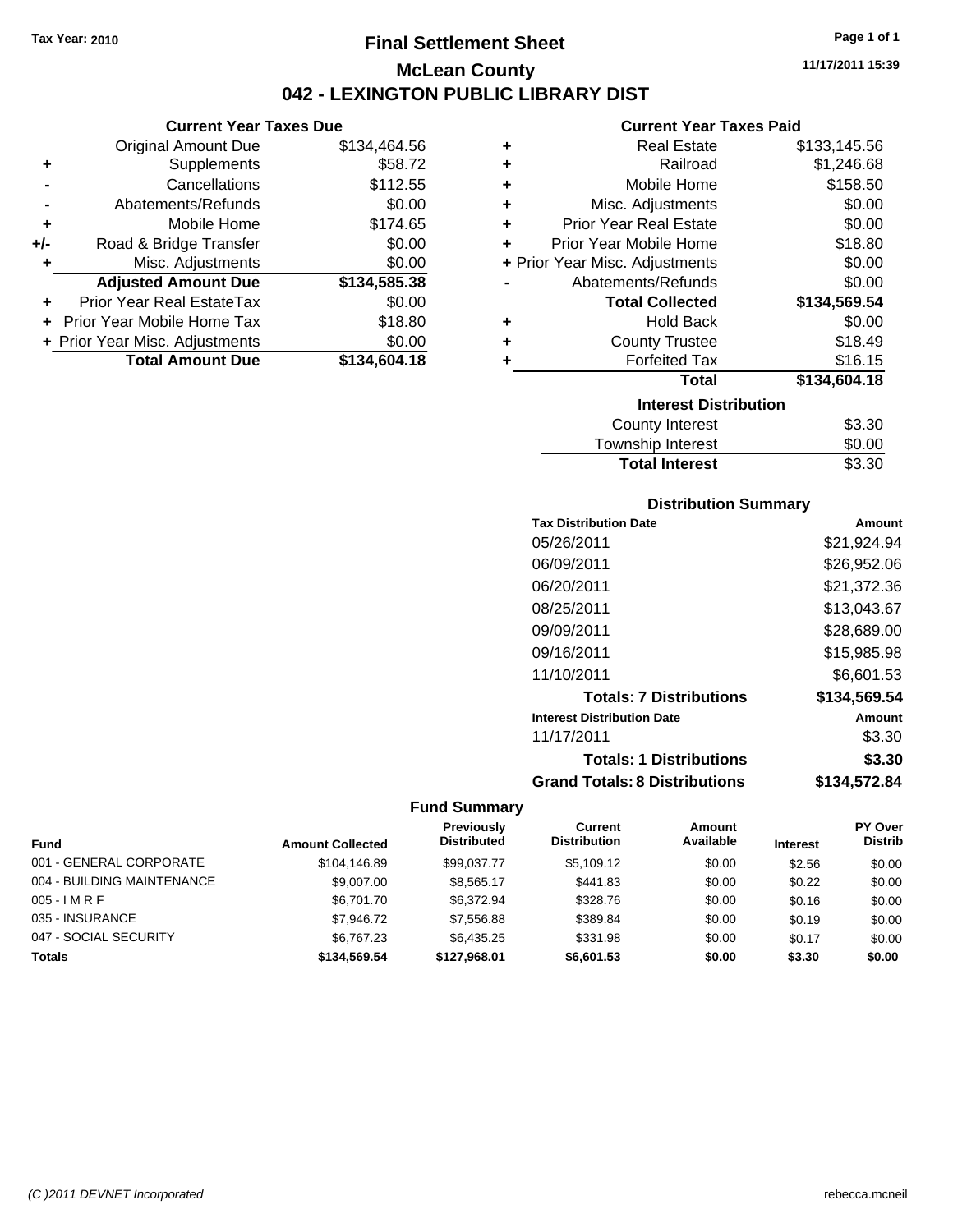# **Final Settlement Sheet Tax Year: 2010 Page 1 of 1 McLean County 043 - ALLIN TWP PARK DIST**

#### **Current Year Taxes Due**

|       | <b>Original Amount Due</b>       | \$49,800.36 |
|-------|----------------------------------|-------------|
| ٠     | Supplements                      | \$31.76     |
|       | Cancellations                    | \$125.39    |
|       | Abatements/Refunds               | \$0.00      |
| ÷     | Mobile Home                      | \$30.30     |
| $+/-$ | Road & Bridge Transfer           | \$0.00      |
| ٠     | Misc. Adjustments                | \$9.73      |
|       | <b>Adjusted Amount Due</b>       | \$49,746.76 |
|       | <b>Prior Year Real EstateTax</b> | \$0.00      |
|       | Prior Year Mobile Home Tax       | \$0.00      |
|       | + Prior Year Misc. Adjustments   | \$0.00      |
|       | <b>Total Amount Due</b>          | \$49,746.76 |

#### **Current Year Taxes Paid**

| ٠ | Real Estate                    | \$49,679.90 |
|---|--------------------------------|-------------|
| ÷ | Railroad                       | \$0.00      |
| ÷ | Mobile Home                    | \$24.84     |
| ÷ | Misc. Adjustments              | \$9.73      |
| ÷ | <b>Prior Year Real Estate</b>  | \$0.00      |
| ٠ | Prior Year Mobile Home         | \$0.00      |
|   | + Prior Year Misc. Adjustments | \$0.00      |
|   | Abatements/Refunds             | \$0.00      |
|   | <b>Total Collected</b>         | \$49,714.47 |
| ٠ | <b>Hold Back</b>               | \$0.00      |
| ٠ | <b>County Trustee</b>          | \$26.83     |
| ٠ | <b>Forfeited Tax</b>           | \$5.46      |
|   | Total                          | \$49,746.76 |
|   | <b>Interest Distribution</b>   |             |
|   | County Interest                | \$1.22      |
|   | <b>Township Interest</b>       | \$0.00      |
|   | <b>Total Interest</b>          | \$1.22      |

#### **Distribution Summary**

| <b>Tax Distribution Date</b>         | Amount      |
|--------------------------------------|-------------|
| 05/26/2011                           | \$7,295.92  |
| 06/09/2011                           | \$10,153.37 |
| 06/20/2011                           | \$8.032.59  |
| 08/25/2011                           | \$4.541.18  |
| 09/09/2011                           | \$9,769.47  |
| 09/16/2011                           | \$6,651.08  |
| 11/10/2011                           | \$3,270.86  |
| <b>Totals: 7 Distributions</b>       | \$49.714.47 |
| <b>Interest Distribution Date</b>    | Amount      |
| 11/17/2011                           | \$1.22      |
| <b>Totals: 1 Distributions</b>       | \$1.22      |
| <b>Grand Totals: 8 Distributions</b> | \$49,715.69 |

#### **Fund Summary**

| Fund                  | <b>Amount Collected</b> | Previously<br><b>Distributed</b> | Current<br><b>Distribution</b> | Amount<br>Available | <b>Interest</b> | <b>PY Over</b><br><b>Distrib</b> |
|-----------------------|-------------------------|----------------------------------|--------------------------------|---------------------|-----------------|----------------------------------|
| 001 - CORPORATE       | \$34,940.27             | \$32,641.45                      | \$2,298.82                     | \$0.00              | \$0.86          | \$0.00                           |
| 035A - INSURANCE      | \$12,978.16             | \$12,124,30                      | \$853.86                       | \$0.00              | \$0.32          | \$0.00                           |
| 047 - SOCIAL SECURITY | \$1,796.04              | \$1,677.86                       | \$118.18                       | \$0.00              | \$0.04          | \$0.00                           |
| <b>Totals</b>         | \$49.714.47             | \$46,443,61                      | \$3,270.86                     | \$0.00              | \$1.22          | \$0.00                           |

### **Miscellaneous Adjustment Detail**

#### **Year Source Account Type Amount Adjustment Description** 2010 RE Back Tax Collected \$9.73 J Meyer Redemptions Due to Taxing Bodies by TBA by TBA **Totals \$9.73 1 entries**

**11/17/2011 15:39**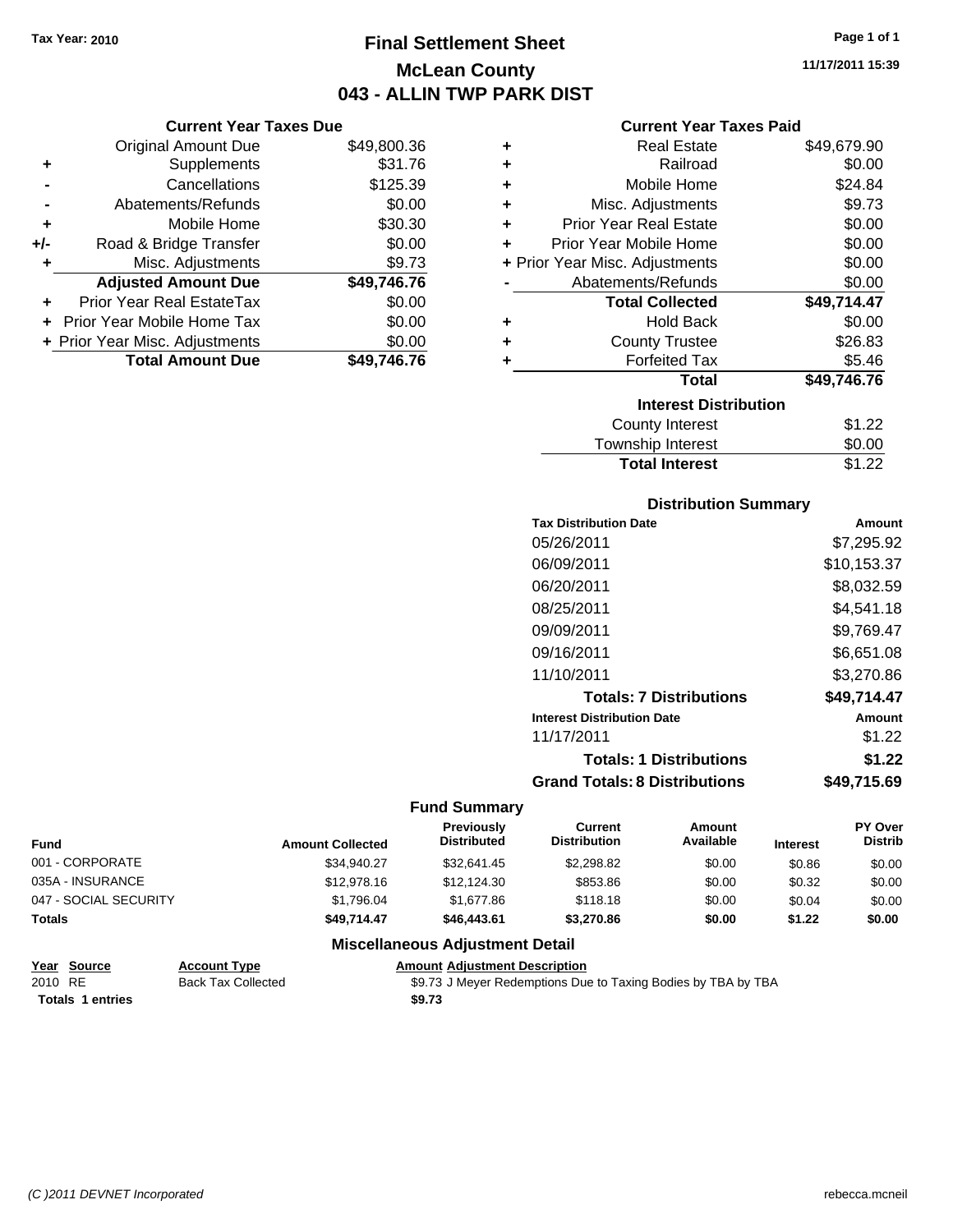# **Final Settlement Sheet Tax Year: 2010 Page 1 of 1 McLean County 044 - LE ROY PARK DIST**

#### **Current Year Taxes Due**

|       | <b>Original Amount Due</b>     | \$103,770.42 |
|-------|--------------------------------|--------------|
| ٠     | Supplements                    | \$59.56      |
|       | Cancellations                  | \$125.86     |
|       | Abatements/Refunds             | \$2,006.88   |
| ٠     | Mobile Home                    | \$53.98      |
| $+/-$ | Road & Bridge Transfer         | \$0.00       |
| ٠     | Misc. Adjustments              | \$2,102.27   |
|       | <b>Adjusted Amount Due</b>     | \$103,853.49 |
|       | Prior Year Real EstateTax      | \$10.60      |
|       | Prior Year Mobile Home Tax     | \$2.96       |
|       | + Prior Year Misc. Adjustments | \$0.00       |
|       | <b>Total Amount Due</b>        | \$103,867.05 |

| ٠ | <b>Real Estate</b>             | \$102,333.02 |
|---|--------------------------------|--------------|
| ٠ | Railroad                       | \$1,308.24   |
| ٠ | Mobile Home                    | \$40.21      |
| ٠ | Misc. Adjustments              | \$2,102.27   |
| ٠ | <b>Prior Year Real Estate</b>  | \$10.60      |
| ÷ | Prior Year Mobile Home         | \$2.96       |
|   | + Prior Year Misc. Adjustments | \$0.00       |
|   | Abatements/Refunds             | \$2,006.88   |
|   | <b>Total Collected</b>         | \$103,790.42 |
| ٠ | <b>Hold Back</b>               | \$0.00       |
|   | <b>County Trustee</b>          | \$62.86      |
| ٠ | <b>Forfeited Tax</b>           | \$13.77      |
|   | Total                          | \$103,867.05 |
|   | <b>Interest Distribution</b>   |              |
|   | County Interest                | \$2.55       |

| <b>Total Interest</b>     | \$2.55 |
|---------------------------|--------|
| Township Interest         | \$0.00 |
| <b>COUTTLY IFFICITION</b> | ა∠.ວວ  |

### **Distribution Summary**

| Amount       |
|--------------|
| \$17,886.78  |
| \$15,942.83  |
| \$20,632.22  |
| \$10,180.78  |
| \$20.169.23  |
| \$12.374.84  |
| \$6,603.74   |
| \$103.790.42 |
| Amount       |
| \$2.55       |
| \$2.55       |
| \$103.792.97 |
|              |

#### **Fund Summary**

| <b>Fund</b>                 | <b>Amount Collected</b> | <b>Previously</b><br><b>Distributed</b> | Current<br><b>Distribution</b> | Amount<br>Available | <b>Interest</b> | <b>PY Over</b><br><b>Distrib</b> |
|-----------------------------|-------------------------|-----------------------------------------|--------------------------------|---------------------|-----------------|----------------------------------|
| 001 - GENERAL CORPORATE     | \$75,133.16             | \$70,352.75                             | \$4.780.41                     | \$0.00              | \$1.85          | \$0.00                           |
| 122 - RECREATIONAL PROGRAMS | \$28,657.26             | \$26,833.93                             | \$1.823.33                     | \$0.00              | \$0.70          | \$0.00                           |
| Totals                      | \$103.790.42            | \$97,186.68                             | \$6,603.74                     | \$0.00              | \$2.55          | \$0.00                           |

|         | Year Source             | <b>Account Type</b>       | <b>Amount Adjustment Description</b>                              |
|---------|-------------------------|---------------------------|-------------------------------------------------------------------|
| 2010 RE |                         | Payment In Lieu of Tax    | \$96.55 PILOT University of Illinois Parcel #31-30-100-002 by TBA |
| 2010 RE |                         | Payment In Lieu of Tax    | \$2,005.55 Tax Year 2010 West/Yates Rebate by TBA by TBA          |
| 2010 RE |                         | <b>Back Tax Collected</b> | \$0.17 J Meyer Redemptions Due to Taxing Bodies by TBA by TBA     |
|         | <b>Totals 3 entries</b> |                           | \$2.102.27                                                        |
|         |                         |                           | <b>Abatement Detail</b>                                           |
| Year    | Source                  | <b>Account Type</b>       | <b>Amount Adjustment Description</b>                              |

| <b>Amount Adjustment Description</b> |
|--------------------------------------|
|--------------------------------------|

| \$2,006.88 Reduced Distributions Due To School Credit |
|-------------------------------------------------------|
| \$2,006.88                                            |

**11/17/2011 15:39**

**Totals 1 entries** 

2010 RE Real Estate Abatement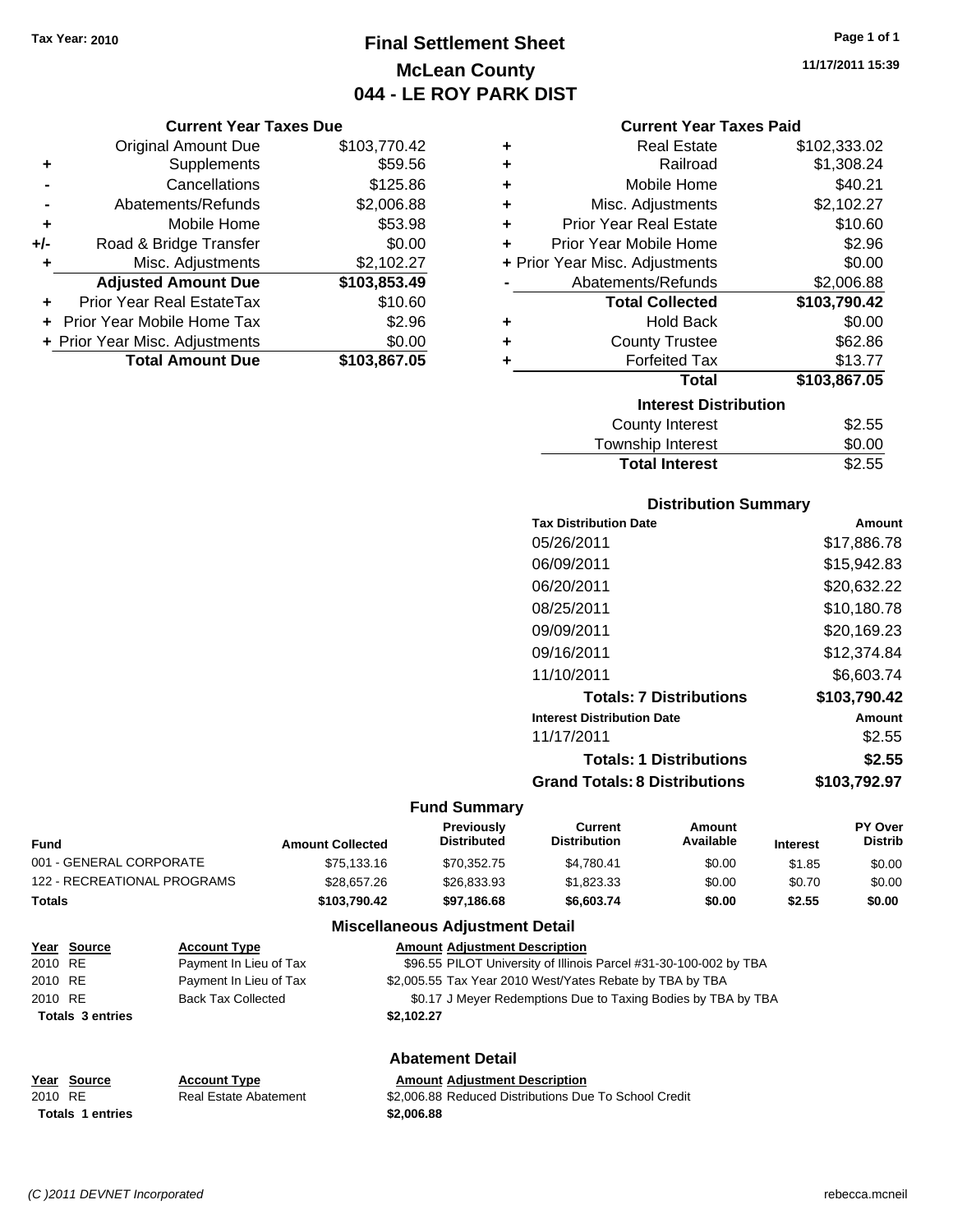# **Final Settlement Sheet Tax Year: 2010 Page 1 of 1 McLean County 045 - LEXINGTON PARK DIST**

**11/17/2011 15:39**

### **Current Year Taxes Paid**

|     | <b>Current Year Taxes Due</b>  |              |  |  |  |  |
|-----|--------------------------------|--------------|--|--|--|--|
|     | <b>Original Amount Due</b>     | \$119,539.00 |  |  |  |  |
| ٠   | Supplements                    | \$49.49      |  |  |  |  |
|     | Cancellations                  | \$94.82      |  |  |  |  |
|     | Abatements/Refunds             | \$0.00       |  |  |  |  |
| ٠   | Mobile Home                    | \$147.14     |  |  |  |  |
| +/- | Road & Bridge Transfer         | \$0.00       |  |  |  |  |
| ٠   | Misc. Adjustments              | \$0.00       |  |  |  |  |
|     | <b>Adjusted Amount Due</b>     | \$119,640.81 |  |  |  |  |
|     | Prior Year Real EstateTax      | \$0.00       |  |  |  |  |
|     | Prior Year Mobile Home Tax     | \$17.40      |  |  |  |  |
|     | + Prior Year Misc. Adjustments | \$0.00       |  |  |  |  |
|     | <b>Total Amount Due</b>        | \$119,658.21 |  |  |  |  |

| ٠ | <b>Real Estate</b>             | \$117,798.94 |
|---|--------------------------------|--------------|
| ÷ | Railroad                       | \$1,679.16   |
| ÷ | Mobile Home                    | \$133.54     |
| ٠ | Misc. Adjustments              | \$0.00       |
| ÷ | <b>Prior Year Real Estate</b>  | \$0.00       |
| ٠ | Prior Year Mobile Home         | \$17.40      |
|   | + Prior Year Misc. Adjustments | \$0.00       |
|   | Abatements/Refunds             | \$0.00       |
|   | <b>Total Collected</b>         | \$119,629.04 |
| ٠ | <b>Hold Back</b>               | \$0.00       |
| ٠ | <b>County Trustee</b>          | \$15.57      |
| ٠ | <b>Forfeited Tax</b>           | \$13.60      |
|   | Total                          | \$119,658.21 |
|   | <b>Interest Distribution</b>   |              |
|   | <b>County Interest</b>         | \$2.94       |
|   | Township Interest              | \$0.00       |
|   | <b>Total Interest</b>          | \$2.94       |

### **Distribution Summary**

| <b>Tax Distribution Date</b>         | Amount       |
|--------------------------------------|--------------|
| 05/26/2011                           | \$19,097.30  |
| 06/09/2011                           | \$24.557.46  |
| 06/20/2011                           | \$18,797.02  |
| 08/25/2011                           | \$11,202.09  |
| 09/09/2011                           | \$25,392.70  |
| 09/16/2011                           | \$14,259.00  |
| 11/10/2011                           | \$6.323.47   |
| <b>Totals: 7 Distributions</b>       | \$119,629.04 |
| <b>Interest Distribution Date</b>    | Amount       |
| 11/17/2011                           | \$2.94       |
| <b>Totals: 1 Distributions</b>       | \$2.94       |
| <b>Grand Totals: 8 Distributions</b> | \$119.631.98 |

| <b>Fund</b>                 | <b>Amount Collected</b> | <b>Previously</b><br><b>Distributed</b> | Current<br><b>Distribution</b> | Amount<br>Available | <b>Interest</b> | <b>PY Over</b><br><b>Distrib</b> |
|-----------------------------|-------------------------|-----------------------------------------|--------------------------------|---------------------|-----------------|----------------------------------|
| 001 - GENERAL CORPORATE     | \$62,856.80             | \$59.534.26                             | \$3.322.54                     | \$0.00              | \$1.54          | \$0.00                           |
| 035 - LIABILITY INSURANCE   | \$9.629.66              | \$9.120.65                              | \$509.01                       | \$0.00              | \$0.24          | \$0.00                           |
| 122 - RECREATIONAL PROGRAMS | \$47,142.58             | \$44,650,66                             | \$2,491.92                     | \$0.00              | \$1.16          | \$0.00                           |
| <b>Totals</b>               | \$119,629.04            | \$113.305.57                            | \$6.323.47                     | \$0.00              | \$2.94          | \$0.00                           |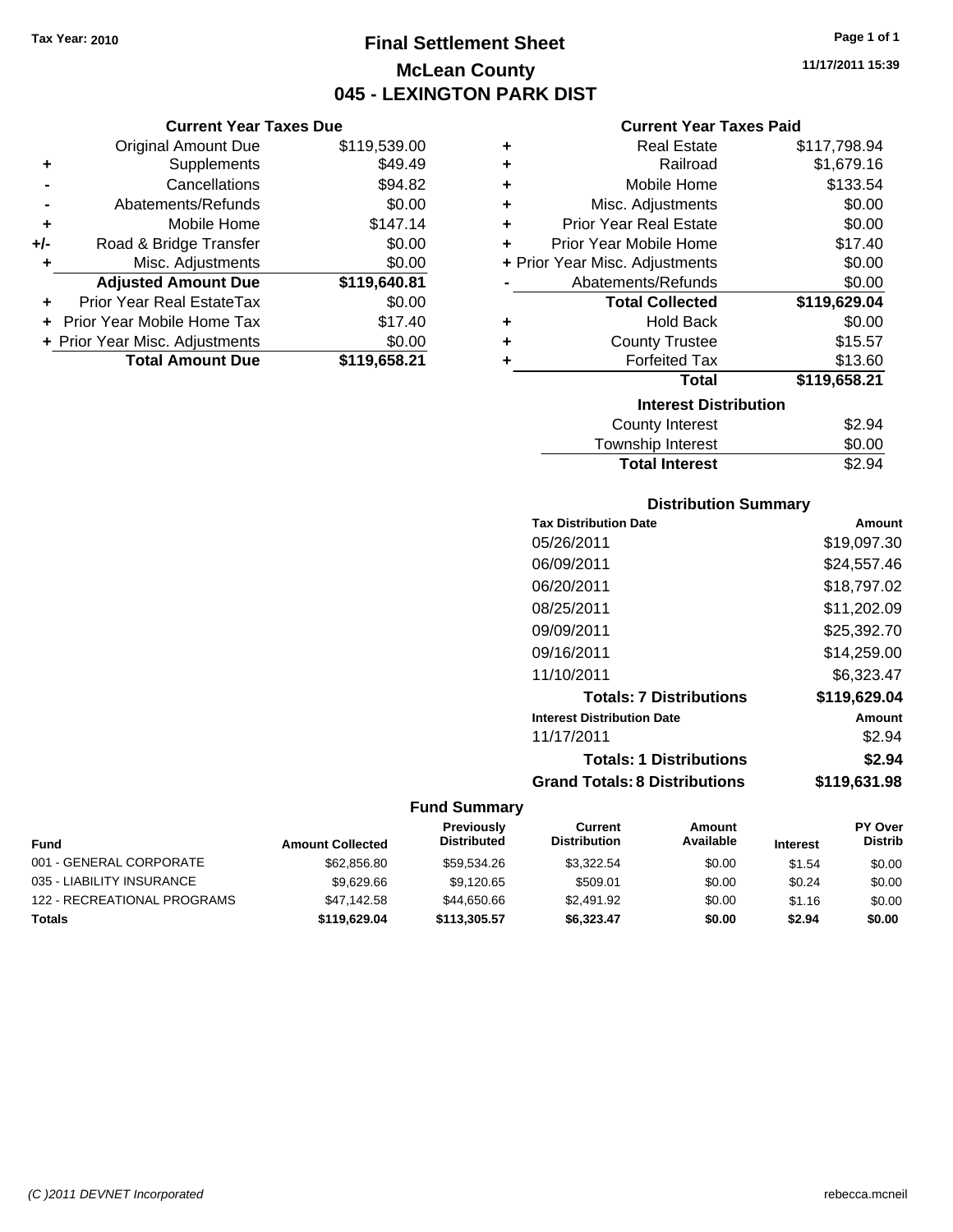# **Final Settlement Sheet Tax Year: 2010 Page 1 of 1 McLean County 046 - ALLIN TOWNSHIP**

#### **Current Year Taxes Due**

|       | <b>Original Amount Due</b>        | \$99,961.98 |
|-------|-----------------------------------|-------------|
| ٠     | Supplements                       | \$63.74     |
|       | Cancellations                     | \$251.68    |
|       | Abatements/Refunds                | \$0.00      |
| ÷     | Mobile Home                       | \$60.82     |
| $+/-$ | Road & Bridge Transfer            | \$0.00      |
| ۰     | Misc. Adjustments                 | \$19.50     |
|       | <b>Adjusted Amount Due</b>        | \$99,854.36 |
|       | <b>Prior Year Real EstateTax</b>  | \$0.00      |
|       | <b>Prior Year Mobile Home Tax</b> | \$0.00      |
|       | + Prior Year Misc. Adjustments    | \$0.00      |
|       | <b>Total Amount Due</b>           | \$99,854,36 |

#### **Current Year Taxes Paid**

| ٠ | <b>Real Estate</b>             | \$99,720.20 |
|---|--------------------------------|-------------|
|   |                                |             |
| ٠ | Railroad                       | \$0.00      |
| ÷ | Mobile Home                    | \$49.85     |
| ٠ | Misc. Adjustments              | \$19.50     |
| ٠ | <b>Prior Year Real Estate</b>  | \$0.00      |
| ٠ | Prior Year Mobile Home         | \$0.00      |
|   | + Prior Year Misc. Adjustments | \$0.00      |
|   | Abatements/Refunds             | \$0.00      |
|   | <b>Total Collected</b>         | \$99,789.55 |
| ٠ | <b>Hold Back</b>               | \$0.00      |
| ÷ | <b>County Trustee</b>          | \$53.84     |
| ٠ | <b>Forfeited Tax</b>           | \$10.97     |
|   | Total                          | \$99,854.36 |
|   | <b>Interest Distribution</b>   |             |
|   | <b>County Interest</b>         | \$2.45      |
|   | <b>Township Interest</b>       | \$0.00      |
|   | <b>Total Interest</b>          | \$2.45      |

#### **Distribution Summary**

| <b>Tax Distribution Date</b>         | Amount      |
|--------------------------------------|-------------|
| 05/26/2011                           | \$14.645.04 |
| 06/09/2011                           | \$20,380.35 |
| 06/20/2011                           | \$16,123.47 |
| 08/25/2011                           | \$9,115.16  |
| 09/09/2011                           | \$19,609.63 |
| 09/16/2011                           | \$13,350.41 |
| 11/10/2011                           | \$6,565.49  |
| <b>Totals: 7 Distributions</b>       | \$99,789.55 |
| <b>Interest Distribution Date</b>    | Amount      |
| 11/17/2011                           | \$2.45      |
| <b>Totals: 1 Distributions</b>       | \$2.45      |
| <b>Grand Totals: 8 Distributions</b> | \$99,792.00 |

#### **Fund Summary**

|                           |                         | Previously         | Current             | <b>Amount</b> |                 | <b>PY Over</b> |
|---------------------------|-------------------------|--------------------|---------------------|---------------|-----------------|----------------|
| <b>Fund</b>               | <b>Amount Collected</b> | <b>Distributed</b> | <b>Distribution</b> | Available     | <b>Interest</b> | <b>Distrib</b> |
| 001 - GENERAL TOWN FUND   | \$76,501.06             | \$71,467.81        | \$5,033.25          | \$0.00        | \$1.88          | \$0.00         |
| 017 - CEMETERY            | \$13.955.07             | \$13.036.92        | \$918.15            | \$0.00        | \$0.34          | \$0.00         |
| 027 - AUDIT               | \$548.54                | \$512.46           | \$36.08             | \$0.00        | \$0.01          | \$0.00         |
| 035 - LIABILITY INSURANCE | \$3.494.43              | \$3,264.52         | \$229.91            | \$0.00        | \$0.09          | \$0.00         |
| 047 - SOCIAL SECURITY     | \$2.795.51              | \$2.611.57         | \$183.94            | \$0.00        | \$0.07          | \$0.00         |
| 054 - GENERAL ASSISTANCE  | \$2,494.94              | \$2,330.78         | \$164.16            | \$0.00        | \$0.06          | \$0.00         |
| <b>Totals</b>             | \$99.789.55             | \$93,224.06        | \$6,565,49          | \$0.00        | \$2.45          | \$0.00         |

# **Miscellaneous Adjustment Detail**

Totals 1 entries **19.50** 

### **Year Source Account Type Amount Adjustment Description**

2010 RE Back Tax Collected \$19.50 J Meyer Redemptions Due to Taxing Bodies by TBA by TBA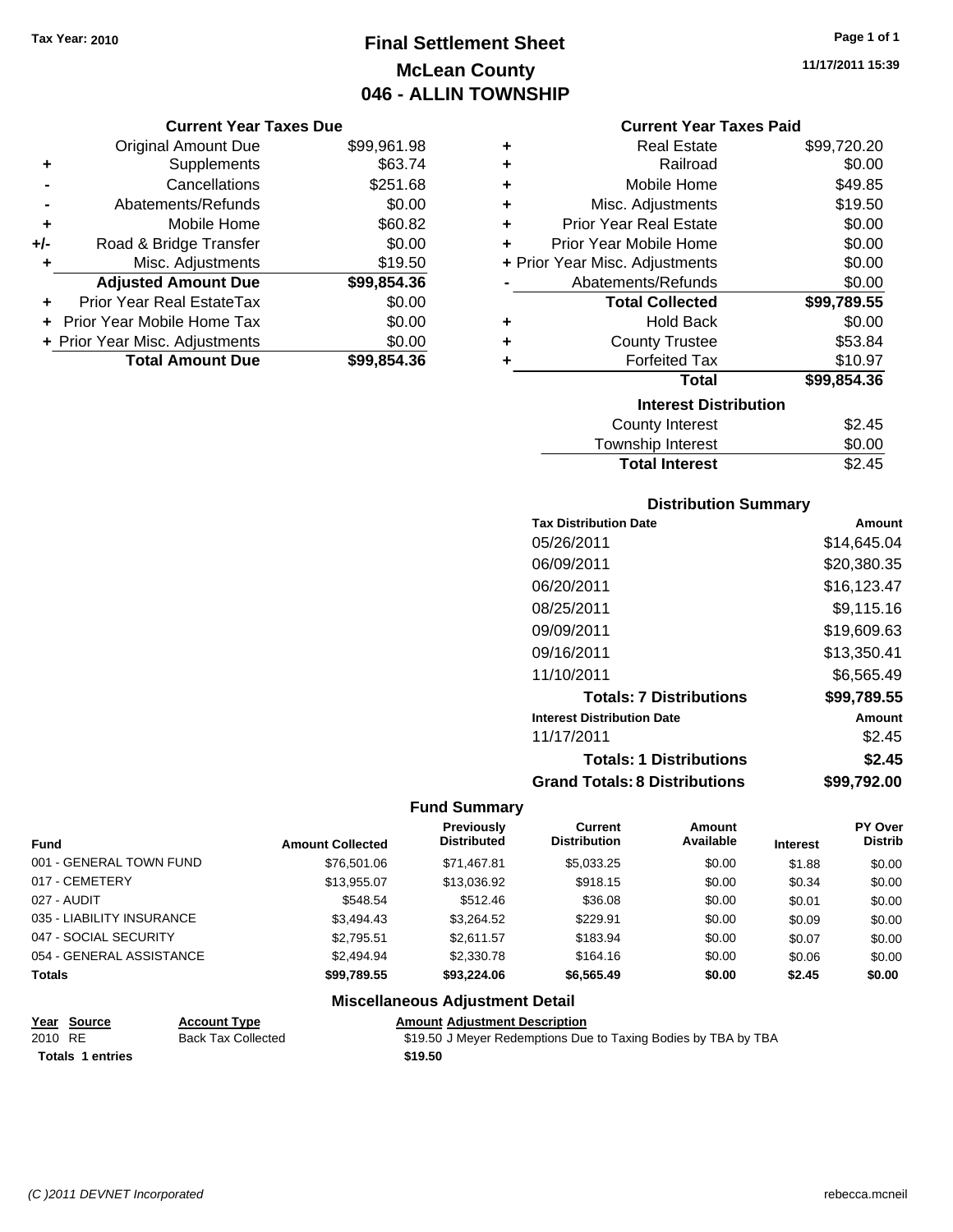# **Final Settlement Sheet Tax Year: 2010 Page 1 of 1 McLean County 047 - ALLIN TWP ROAD**

**11/17/2011 15:39**

| <b>Current Year Taxes Due</b>                  |                         |                                        | <b>Current Year Taxes Paid</b>       |                                                                |                                   |                           |                                  |
|------------------------------------------------|-------------------------|----------------------------------------|--------------------------------------|----------------------------------------------------------------|-----------------------------------|---------------------------|----------------------------------|
| <b>Original Amount Due</b>                     |                         | \$81,198.92                            | ٠                                    |                                                                | <b>Real Estate</b>                |                           | \$75,557.07                      |
| Supplements<br>٠                               |                         | \$51.76                                | ٠                                    |                                                                | Railroad                          |                           | \$0.00                           |
| Cancellations                                  |                         | \$204.44                               | ٠                                    |                                                                | Mobile Home                       |                           | \$40.50                          |
| Abatements/Refunds                             |                         | \$0.00                                 | ٠                                    |                                                                | Misc. Adjustments                 |                           | \$15.88                          |
| Mobile Home<br>٠                               |                         | \$49.40                                | ٠                                    | <b>Prior Year Real Estate</b>                                  |                                   |                           | \$0.00                           |
| Road & Bridge Transfer<br>+/-                  |                         | (\$5,445.44)                           | ٠                                    | Prior Year Mobile Home                                         |                                   |                           | \$0.00                           |
| Misc. Adjustments<br>٠                         |                         | \$15.88                                |                                      | + Prior Year Misc. Adjustments                                 |                                   |                           | \$0.00                           |
| <b>Adjusted Amount Due</b>                     |                         | \$75,666.08                            |                                      | Abatements/Refunds                                             |                                   |                           | \$0.00                           |
| Prior Year Real EstateTax                      |                         | \$0.00                                 |                                      |                                                                | <b>Total Collected</b>            |                           | \$75,613.45                      |
| Prior Year Mobile Home Tax                     |                         | \$0.00                                 | ٠                                    |                                                                | <b>Hold Back</b>                  |                           | \$0.00                           |
| + Prior Year Misc. Adjustments                 |                         | \$0.00                                 | ٠                                    |                                                                | <b>County Trustee</b>             |                           | \$43.73                          |
| <b>Total Amount Due</b>                        |                         | \$75,666.08                            | ٠                                    |                                                                | <b>Forfeited Tax</b>              |                           | \$8.90                           |
|                                                |                         |                                        |                                      |                                                                | <b>Total</b>                      |                           | \$75,666.08                      |
|                                                |                         |                                        |                                      |                                                                | <b>Interest Distribution</b>      |                           |                                  |
|                                                |                         |                                        |                                      |                                                                | <b>County Interest</b>            |                           | \$1.86                           |
|                                                |                         |                                        |                                      |                                                                | Township Interest                 |                           | \$0.00                           |
|                                                |                         |                                        |                                      |                                                                | <b>Total Interest</b>             |                           | \$1.86                           |
|                                                |                         |                                        |                                      |                                                                |                                   |                           |                                  |
| <b>Road and Bridge Summary</b>                 |                         | Amt. Distrib.                          |                                      | <b>Tax Distribution Date</b>                                   | <b>Distribution Summary</b>       |                           |                                  |
| <b>Municipality</b><br><b>STANFORD VILLAGE</b> | Amt. Due<br>\$5,448.39  | \$5,445.44                             |                                      | 05/26/2011                                                     |                                   |                           | Amount<br>\$11,096.55            |
|                                                |                         |                                        |                                      |                                                                |                                   |                           |                                  |
| <b>Totals</b>                                  | \$5,448.39              | \$5,445.44                             |                                      | 06/09/2011                                                     |                                   |                           | \$15,442.31                      |
|                                                |                         |                                        |                                      | 06/20/2011                                                     |                                   |                           | \$12,216.71                      |
|                                                |                         |                                        |                                      | 08/25/2011                                                     |                                   |                           | \$6,906.51                       |
|                                                |                         |                                        |                                      | 09/09/2011                                                     |                                   |                           | \$14,858.34                      |
|                                                |                         |                                        |                                      | 09/16/2011                                                     |                                   |                           | \$10,115.58                      |
|                                                |                         |                                        |                                      | 11/10/2011                                                     |                                   |                           | \$4,977.45                       |
|                                                |                         |                                        |                                      |                                                                | <b>Totals: 7 Distributions</b>    |                           | \$75,613.45                      |
|                                                |                         |                                        |                                      | <b>Interest Distribution Date</b>                              |                                   |                           | Amount                           |
|                                                |                         |                                        |                                      | 11/17/2011                                                     |                                   |                           | \$1.86                           |
|                                                |                         |                                        |                                      |                                                                | <b>Totals: 1 Distributions</b>    |                           | \$1.86                           |
|                                                |                         |                                        |                                      | <b>Grand Totals: 8 Distributions</b>                           |                                   |                           |                                  |
|                                                |                         |                                        |                                      |                                                                |                                   |                           | \$75,615.31                      |
|                                                |                         |                                        | <b>Fund Summary</b>                  |                                                                |                                   |                           |                                  |
|                                                |                         |                                        | Previously<br><b>Distributed</b>     | <b>Current</b><br><b>Distribution</b>                          | <b>Amount</b><br><b>Available</b> |                           | <b>PY Over</b><br><b>Distrib</b> |
| Fund<br>007 - ROAD & BRIDGE                    | <b>Amount Collected</b> | \$25,553.25                            | \$23,869.50                          | \$1,683.75                                                     | \$0.00                            | <b>Interest</b><br>\$0.71 |                                  |
| 008 - JOINT BRIDGE                             |                         | \$9,393.59                             | \$8,775.55                           | \$618.04                                                       | \$0.00                            | \$0.22                    | \$0.00<br>\$0.00                 |
| 009 - PERMANENT ROAD                           |                         | \$26,354.60                            | \$24,620.62                          | \$1,733.98                                                     | \$0.00                            | \$0.60                    | \$0.00                           |
| 010 - EQUIPMENT & BUILDING                     |                         | \$5,515.90                             | \$5,152.98                           | \$362.92                                                       | \$0.00                            | \$0.13                    | \$0.00                           |
| 035 - LIABILITY INSURANCE                      |                         | \$5,636.11                             | \$5,265.28                           | \$370.83                                                       | \$0.00                            | \$0.13                    | \$0.00                           |
| 047 - SOCIAL SECURITY & MEDICARE               |                         | \$3,160.00                             | \$2,952.07                           | \$207.93                                                       | \$0.00                            | \$0.07                    | \$0.00                           |
| Totals                                         |                         | \$75,613.45                            | \$70,636.00                          | \$4,977.45                                                     | \$0.00                            | \$1.86                    | \$0.00                           |
|                                                |                         | <b>Miscellaneous Adjustment Detail</b> |                                      |                                                                |                                   |                           |                                  |
| <b>Account Type</b><br><u> Year Source</u>     |                         |                                        | <b>Amount Adjustment Description</b> |                                                                |                                   |                           |                                  |
| 2010 RE<br><b>Back Tax Collected</b>           |                         |                                        |                                      | \$15.88 J Meyer Redemptions Due to Taxing Bodies by TBA by TBA |                                   |                           |                                  |
| <b>Totals 1 entries</b>                        |                         | \$15.88                                |                                      |                                                                |                                   |                           |                                  |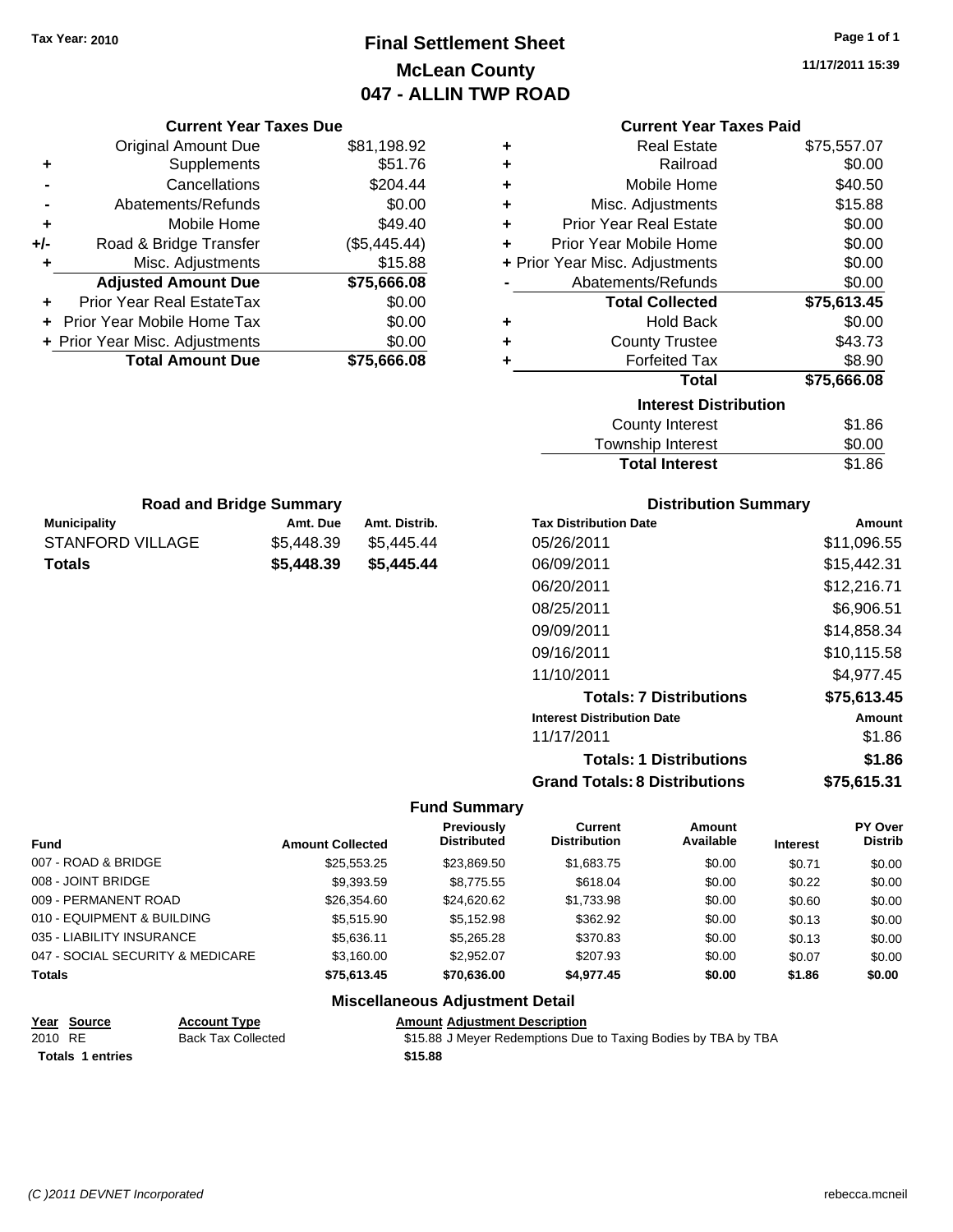# **Final Settlement Sheet Tax Year: 2010 Page 1 of 1 McLean County 048 - ANCHOR TOWNSHIP**

#### **Current Year Taxes Due**

|       | <b>Original Amount Due</b>       | \$53,450.77 |
|-------|----------------------------------|-------------|
| ٠     | Supplements                      | \$0.00      |
|       | Cancellations                    | \$100.84    |
|       | Abatements/Refunds               | \$0.00      |
| ÷     | Mobile Home                      | \$6.70      |
| $+/-$ | Road & Bridge Transfer           | \$0.00      |
| ٠     | Misc. Adjustments                | \$0.00      |
|       | <b>Adjusted Amount Due</b>       | \$53,356.63 |
|       | <b>Prior Year Real EstateTax</b> | \$41.63     |
|       | Prior Year Mobile Home Tax       | \$0.00      |
|       | + Prior Year Misc. Adjustments   | \$0.00      |
|       | <b>Total Amount Due</b>          | \$53,398.26 |

#### **Current Year Taxes Paid**

| ٠ | Real Estate                    | \$53,202.14 |
|---|--------------------------------|-------------|
| ٠ | Railroad                       | \$65.64     |
| ٠ | Mobile Home                    | \$6.70      |
| ٠ | Misc. Adjustments              | \$0.00      |
| ٠ | <b>Prior Year Real Estate</b>  | \$41.63     |
| ٠ | Prior Year Mobile Home         | \$0.00      |
|   | + Prior Year Misc. Adjustments | \$0.00      |
|   | Abatements/Refunds             | \$0.00      |
|   | <b>Total Collected</b>         | \$53,316.11 |
| ٠ | <b>Hold Back</b>               | \$0.00      |
| ٠ | <b>County Trustee</b>          | \$0.00      |
| ٠ | <b>Forfeited Tax</b>           | \$82.15     |
|   | Total                          | \$53,398.26 |
|   | <b>Interest Distribution</b>   |             |
|   | County Interest                | \$1.31      |
|   | <b>Township Interest</b>       | \$0.00      |
|   | <b>Total Interest</b>          | \$1.31      |

### **Distribution Summary**

| <b>Tax Distribution Date</b>         | Amount      |
|--------------------------------------|-------------|
| 05/26/2011                           | \$10.822.10 |
| 06/09/2011                           | \$12.129.78 |
| 06/20/2011                           | \$8,360.85  |
| 08/25/2011                           | \$3,632.52  |
| 09/09/2011                           | \$8,798.11  |
| 09/16/2011                           | \$7,415.05  |
| 11/10/2011                           | \$2.157.70  |
| <b>Totals: 7 Distributions</b>       | \$53,316.11 |
| <b>Interest Distribution Date</b>    | Amount      |
| 11/17/2011                           | \$1.31      |
| <b>Totals: 1 Distributions</b>       | \$1.31      |
| <b>Grand Totals: 8 Distributions</b> | \$53,317.42 |

#### **Fund Summary**

| <b>Fund</b>               | <b>Amount Collected</b> | Previously<br><b>Distributed</b> | Current<br><b>Distribution</b> | Amount<br>Available | <b>Interest</b> | <b>PY Over</b><br><b>Distrib</b> |
|---------------------------|-------------------------|----------------------------------|--------------------------------|---------------------|-----------------|----------------------------------|
| 001 - GENERAL CORPORATE   | \$43,690.59             | \$41.922.42                      | \$1.768.17                     | \$0.00              | \$1.08          | \$0.00                           |
| 027 - AUDIT               | \$498.23                | \$478.08                         | \$20.15                        | \$0.00              | \$0.01          | \$0.00                           |
| 035 - LIABILITY INSURANCE | \$4.987.56              | \$4.785.71                       | \$201.85                       | \$0.00              | \$0.12          | \$0.00                           |
| 047 - SOCIAL SECURITY     | \$3,142.23              | \$3.015.08                       | \$127.15                       | \$0.00              | \$0.08          | \$0.00                           |
| 054 - GENERAL ASSISTANCE  | \$997.50                | \$957.12                         | \$40.38                        | \$0.00              | \$0.02          | \$0.00                           |
| <b>Totals</b>             | \$53,316,11             | \$51.158.41                      | \$2.157.70                     | \$0.00              | \$1.31          | \$0.00                           |

**11/17/2011 15:39**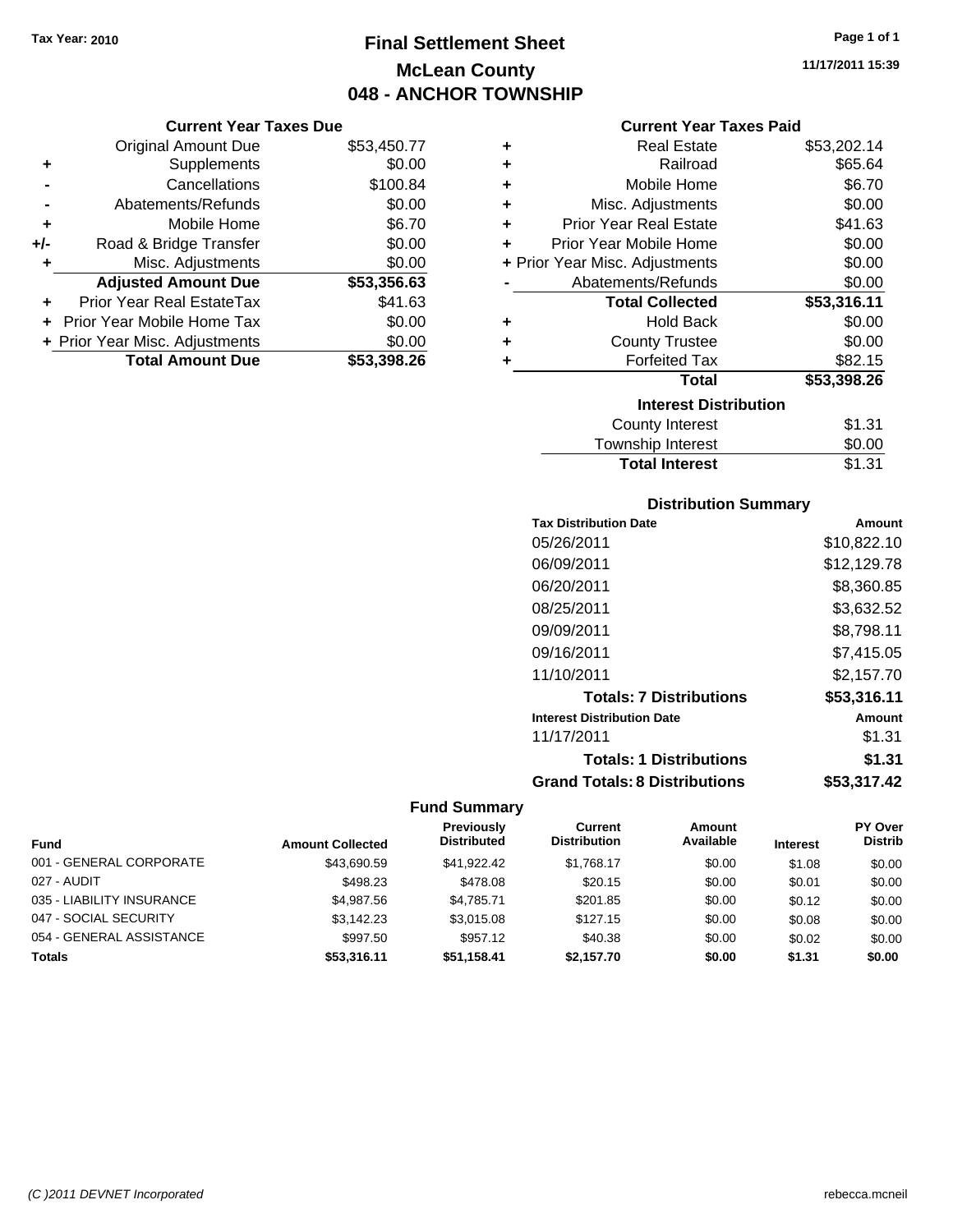# **Final Settlement Sheet Tax Year: 2010 Page 1 of 1 McLean County 049 - ANCHOR TWP ROAD**

**11/17/2011 15:39**

#### **Current Year Taxes Paid**

| ٠ | <b>Real Estate</b>             | \$89,306.10 |
|---|--------------------------------|-------------|
| ٠ | Railroad                       | \$118.00    |
| ÷ | Mobile Home                    | \$12.04     |
| ÷ | Misc. Adjustments              | \$0.00      |
| ÷ | <b>Prior Year Real Estate</b>  | \$74.85     |
| ÷ | Prior Year Mobile Home         | \$0.00      |
|   | + Prior Year Misc. Adjustments | \$0.00      |
|   | Abatements/Refunds             | \$0.00      |
|   | <b>Total Collected</b>         | \$89,510.99 |
| ٠ | <b>Hold Back</b>               | \$0.00      |
| ٠ | <b>County Trustee</b>          | \$0.00      |
| ٠ | <b>Forfeited Tax</b>           | \$147.71    |
|   | <b>Total</b>                   | \$89,658.70 |
|   | <b>Interest Distribution</b>   |             |
|   | <b>County Interest</b>         | \$2.20      |
|   | <b>Township Interest</b>       | \$0.00      |
|   | <b>Total Interest</b>          | \$2.20      |

| <b>Road and Bridge Summary</b> |            |               |  |  |  |
|--------------------------------|------------|---------------|--|--|--|
| <b>Municipality</b>            | Amt. Due   | Amt. Distrib. |  |  |  |
| ANCHOR VILLAGE                 | \$6,363,33 | \$6,353.54    |  |  |  |
| <b>Totals</b>                  | \$6,363,33 | \$6,353.54    |  |  |  |

**Current Year Taxes Due** Original Amount Due \$96,106.66

**Adjusted Amount Due \$89,583.85**

Total Amount Due \$89,658.70

**+** Supplements \$0.00 **-** Cancellations \$181.31 **-** Abatements/Refunds \$0.00 **+** Mobile Home \$12.04 **+/-** Road & Bridge Transfer (\$6,353.54) **+** Misc. Adjustments \$0.00

**+** Prior Year Real EstateTax \$74.85 **+** Prior Year Mobile Home Tax \$0.00 **+ Prior Year Misc. Adjustments**  $$0.00$ 

### **Distribution Summary**

| <b>Tax Distribution Date</b>         | Amount      |
|--------------------------------------|-------------|
| 05/26/2011                           | \$18,169.63 |
| 06/09/2011                           | \$20,365.21 |
| 06/20/2011                           | \$14,037.46 |
| 08/25/2011                           | \$6,098.87  |
| 09/09/2011                           | \$14,771.88 |
| 09/16/2011                           | \$12.449.72 |
| 11/10/2011                           | \$3.618.22  |
| <b>Totals: 7 Distributions</b>       | \$89,510.99 |
| <b>Interest Distribution Date</b>    | Amount      |
| 11/17/2011                           | \$2.20      |
| <b>Totals: 1 Distributions</b>       | \$2.20      |
| <b>Grand Totals: 8 Distributions</b> | \$89,513.19 |

| <b>Fund</b>                | <b>Amount Collected</b> | Previously<br><b>Distributed</b> | Current<br><b>Distribution</b> | <b>Amount</b><br>Available | <b>Interest</b> | <b>PY Over</b><br><b>Distrib</b> |
|----------------------------|-------------------------|----------------------------------|--------------------------------|----------------------------|-----------------|----------------------------------|
| 007 - ROAD & BRIDGE        | \$69,760.69             | \$66.941.77                      | \$2,818.92                     | \$0.00                     | \$1.75          | \$0.00                           |
| 008 - JOINT BRIDGE         | \$4,987.54              | \$4,785.70                       | \$201.84                       | \$0.00                     | \$0.11          | \$0.00                           |
| 010 - EQUIPMENT & BUILDING | \$3.291.89              | \$3,158.67                       | \$133.22                       | \$0.00                     | \$0.08          | \$0.00                           |
| 035 - INSURANCE            | \$7,480.79              | \$7.178.04                       | \$302.75                       | \$0.00                     | \$0.17          | \$0.00                           |
| 047 - SOCIAL SECURITY      | \$3,990.08              | \$3,828.59                       | \$161.49                       | \$0.00                     | \$0.09          | \$0.00                           |
| <b>Totals</b>              | \$89,510.99             | \$85.892.77                      | \$3,618.22                     | \$0.00                     | \$2.20          | \$0.00                           |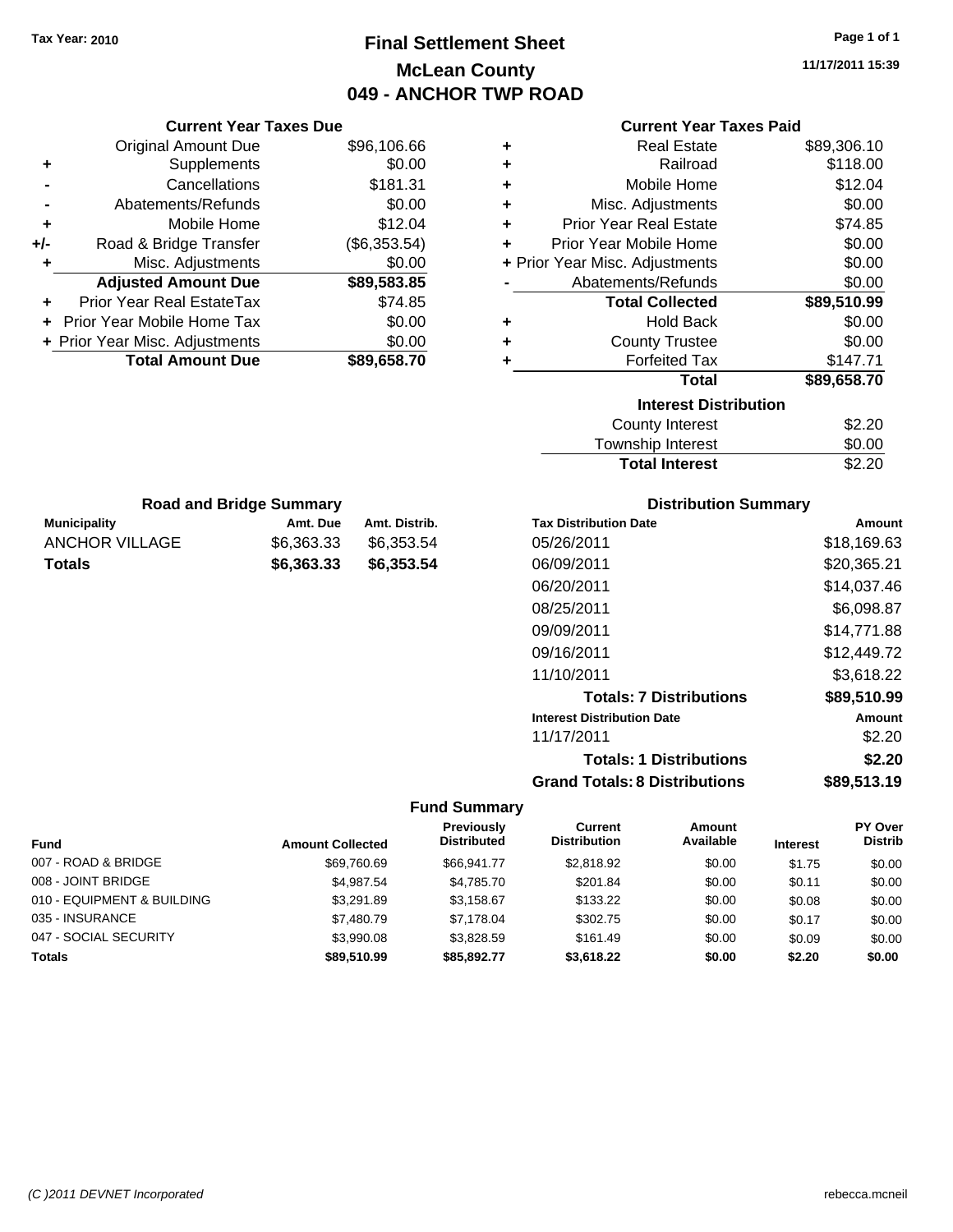# **Final Settlement Sheet Tax Year: 2010 Page 1 of 1 McLean County 050 - ARROWSMITH TOWNSHIP**

**11/17/2011 15:39**

### **Current Year Taxes Due**

| <b>Original Amount Due</b>        | \$116,346.19                   |
|-----------------------------------|--------------------------------|
| Supplements                       | \$53.33                        |
| Cancellations                     | \$46.98                        |
| Abatements/Refunds                | \$0.00                         |
| Mobile Home                       | \$0.00                         |
| Road & Bridge Transfer            | \$0.00                         |
| Misc. Adjustments                 | \$4.15                         |
| <b>Adjusted Amount Due</b>        | \$116,356.69                   |
| Prior Year Real EstateTax         | (\$123.16)                     |
| <b>Prior Year Mobile Home Tax</b> | \$0.00                         |
|                                   | \$0.00                         |
| <b>Total Amount Due</b>           | \$116,233.53                   |
|                                   | + Prior Year Misc. Adjustments |

### **Current Year Taxes Paid**

|   | <b>Real Estate</b>             | \$114,372.10 |
|---|--------------------------------|--------------|
| ٠ | Railroad                       | \$1,980.44   |
| ٠ | Mobile Home                    | \$0.00       |
| ٠ | Misc. Adjustments              | \$4.15       |
| ٠ | <b>Prior Year Real Estate</b>  | (\$123.16)   |
| ٠ | Prior Year Mobile Home         | \$0.00       |
|   | + Prior Year Misc. Adjustments | \$0.00       |
|   | Abatements/Refunds             | \$0.00       |
|   | <b>Total Collected</b>         | \$116,233.53 |
| ٠ | <b>Hold Back</b>               | \$0.00       |
| ٠ | <b>County Trustee</b>          | \$0.00       |
|   |                                |              |
| ٠ | <b>Forfeited Tax</b>           | \$0.00       |
|   | Total                          | \$116,233.53 |
|   | <b>Interest Distribution</b>   |              |

| <b>Total Interest</b>  | \$2.85 |
|------------------------|--------|
| Township Interest      | \$0.00 |
| <b>COUTTY THICLEST</b> | ںں.عو  |

#### **Distribution Summary**

| <b>Tax Distribution Date</b>         | Amount       |
|--------------------------------------|--------------|
| 05/26/2011                           | \$5.346.09   |
| 06/09/2011                           | \$6,501.71   |
| 06/20/2011                           | \$46,400.73  |
| 08/25/2011                           | \$41.918.02  |
| 09/09/2011                           | \$7,168.97   |
| 09/16/2011                           | \$5,566.32   |
| 11/10/2011                           | \$3.331.69   |
| <b>Totals: 7 Distributions</b>       | \$116,233.53 |
| <b>Interest Distribution Date</b>    | Amount       |
| 11/17/2011                           | \$2.85       |
| <b>Totals: 1 Distributions</b>       | \$2.85       |
| <b>Grand Totals: 8 Distributions</b> | \$116,236.38 |

#### **Fund Summary**

| <b>Fund</b>               | <b>Amount Collected</b> | Previously<br><b>Distributed</b> | Current<br><b>Distribution</b> | Amount<br>Available | <b>Interest</b> | <b>PY Over</b><br><b>Distrib</b> |
|---------------------------|-------------------------|----------------------------------|--------------------------------|---------------------|-----------------|----------------------------------|
| 001 - GENERAL CORPORATE   | \$94,406.75             | \$91.700.67                      | \$2,706.08                     | \$0.00              | \$2.31          | \$0.00                           |
| 035 - LIABILITY INSURANCE | \$9.992.01              | \$9.705.62                       | \$286.39                       | \$0.00              | \$0.25          | \$0.00                           |
| 054 - GENERAL ASSISTANCE  | \$11,834.77             | \$11,495.55                      | \$339.22                       | \$0.00              | \$0.29          | \$0.00                           |
| <b>Totals</b>             | \$116,233.53            | \$112,901.84                     | \$3,331.69                     | \$0.00              | \$2.85          | \$0.00                           |

### **Miscellaneous Adjustment Detail**

#### **Year Source Account Type Amount Adjustment Description** 2010 RE Back Tax Collected \$4.15 J Meyer Redemptions Due to Taxing Bodies by TBA by TBA **Totals \$4.15 1 entries**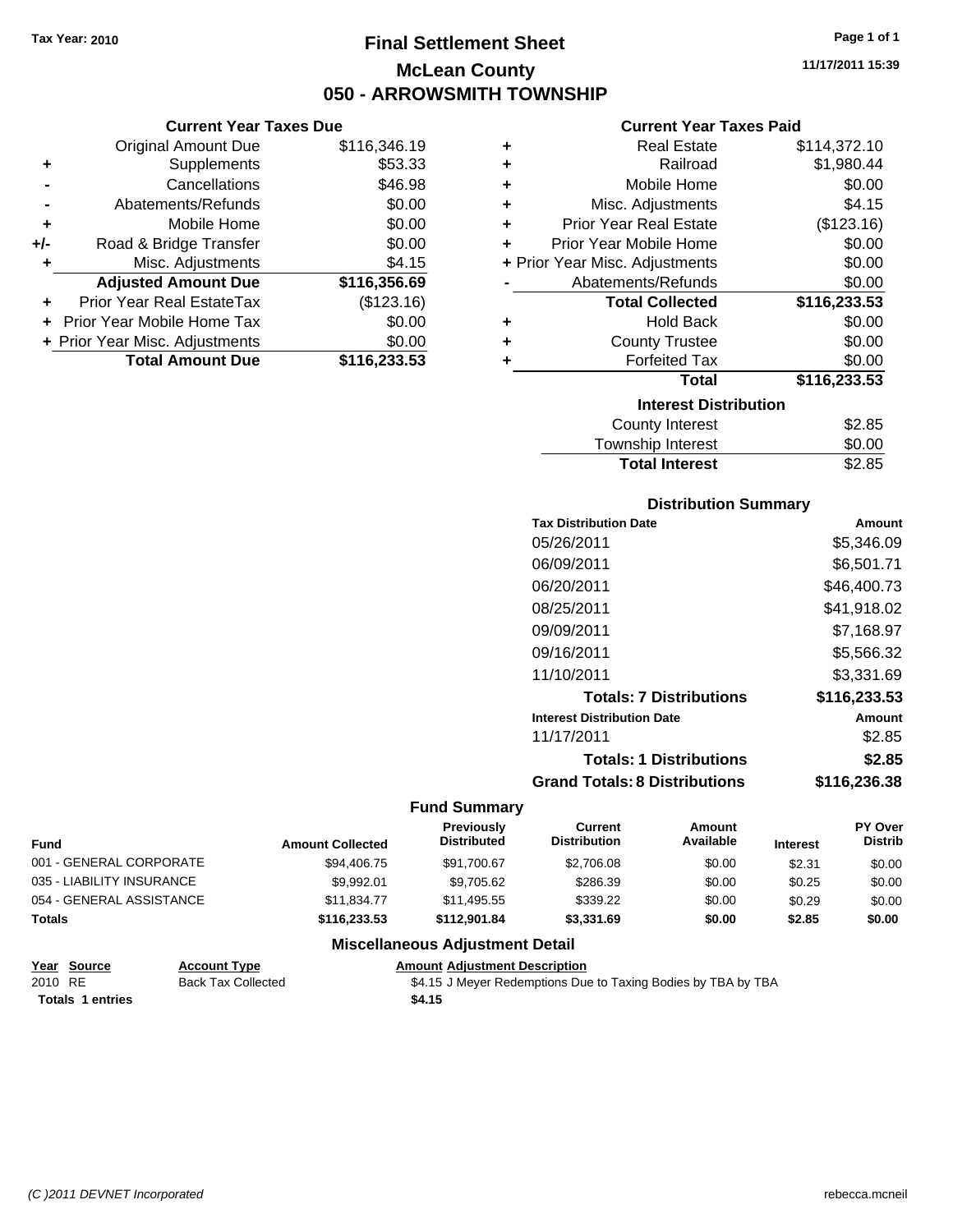**Current Year Taxes Due**

# **Final Settlement Sheet Tax Year: 2010 Page 1 of 1 McLean County 051 - ARROWSMITH TWP ROAD**

**11/17/2011 15:39**

#### **Current Year Taxes Paid**

|                     | <b>Original Amount Due</b>                    |                                        | \$122,605.49                           | ٠                                    |                                                               | <b>Real Estate</b>             | \$118,239.51    |                |
|---------------------|-----------------------------------------------|----------------------------------------|----------------------------------------|--------------------------------------|---------------------------------------------------------------|--------------------------------|-----------------|----------------|
| ٠                   | Supplements                                   |                                        | \$56.20                                |                                      |                                                               | Railroad                       |                 | \$2,087.00     |
|                     | Cancellations                                 |                                        | \$49.51                                | ٠                                    |                                                               | Mobile Home                    |                 | \$0.00         |
|                     | Abatements/Refunds                            |                                        | \$0.00                                 | ٠                                    |                                                               | Misc. Adjustments              |                 | \$2.71         |
| ٠                   | Mobile Home                                   |                                        | \$0.00                                 | ٠                                    | <b>Prior Year Real Estate</b>                                 |                                |                 | (\$80.53)      |
| +/-                 | Road & Bridge Transfer                        |                                        | (\$2,285.67)                           | ٠                                    | Prior Year Mobile Home                                        |                                |                 | \$0.00         |
|                     | Misc. Adjustments                             |                                        | \$2.71                                 |                                      | + Prior Year Misc. Adjustments                                |                                |                 | \$0.00         |
|                     | <b>Adjusted Amount Due</b>                    |                                        | \$120,329.22                           |                                      | Abatements/Refunds                                            |                                |                 | \$0.00         |
|                     | Prior Year Real EstateTax                     |                                        | (\$80.53)                              |                                      |                                                               | <b>Total Collected</b>         | \$120,248.69    |                |
|                     | Prior Year Mobile Home Tax                    |                                        | \$0.00                                 | ٠                                    |                                                               | <b>Hold Back</b>               | \$0.00          |                |
|                     | + Prior Year Misc. Adjustments                |                                        | \$0.00                                 | ٠                                    |                                                               | <b>County Trustee</b>          |                 | \$0.00         |
|                     | <b>Total Amount Due</b>                       |                                        | \$120,248.69                           | ٠                                    |                                                               | <b>Forfeited Tax</b>           |                 | \$0.00         |
|                     |                                               |                                        |                                        |                                      |                                                               | <b>Total</b>                   | \$120,248.69    |                |
|                     |                                               |                                        |                                        |                                      |                                                               | <b>Interest Distribution</b>   |                 |                |
|                     |                                               |                                        |                                        |                                      |                                                               | <b>County Interest</b>         |                 | \$2.95         |
|                     |                                               |                                        |                                        |                                      |                                                               | Township Interest              |                 | \$0.00         |
|                     |                                               |                                        |                                        |                                      |                                                               | <b>Total Interest</b>          |                 | \$2.95         |
|                     | <b>Road and Bridge Summary</b>                |                                        |                                        |                                      |                                                               | <b>Distribution Summary</b>    |                 |                |
| <b>Municipality</b> |                                               | Amt. Due                               | Amt. Distrib.                          |                                      | <b>Tax Distribution Date</b>                                  |                                |                 | Amount         |
|                     | <b>ARROWSMITH VILLAGE</b>                     | \$2,285.67<br>\$2,285.67<br>05/26/2011 |                                        | \$5,530.47                           |                                                               |                                |                 |                |
|                     | <b>Totals</b>                                 | \$2,285.67                             | \$2,285.67                             |                                      | 06/09/2011                                                    |                                | \$6,725.85      |                |
|                     |                                               |                                        |                                        |                                      | 06/20/2011                                                    |                                |                 | \$48,001.63    |
|                     |                                               |                                        |                                        |                                      | 08/25/2011                                                    |                                |                 | \$43,364.35    |
|                     |                                               |                                        |                                        |                                      | 09/09/2011                                                    |                                |                 | \$7,416.34     |
|                     |                                               |                                        |                                        |                                      | 09/16/2011                                                    |                                |                 | \$5,758.43     |
|                     |                                               |                                        |                                        |                                      | 11/10/2011                                                    |                                |                 | \$3,451.62     |
|                     |                                               |                                        |                                        |                                      |                                                               | <b>Totals: 7 Distributions</b> |                 | \$120,248.69   |
|                     |                                               |                                        |                                        |                                      | <b>Interest Distribution Date</b>                             |                                |                 | Amount         |
|                     |                                               |                                        |                                        |                                      | 11/17/2011                                                    |                                |                 | \$2.95         |
|                     |                                               |                                        |                                        |                                      |                                                               | <b>Totals: 1 Distributions</b> |                 | \$2.95         |
|                     |                                               |                                        |                                        |                                      | <b>Grand Totals: 8 Distributions</b>                          |                                |                 | \$120,251.64   |
|                     |                                               |                                        |                                        | <b>Fund Summary</b>                  |                                                               |                                |                 |                |
|                     |                                               |                                        |                                        | Previously                           | <b>Current</b>                                                | Amount                         |                 | <b>PY Over</b> |
| Fund                |                                               | <b>Amount Collected</b>                |                                        | Distributed                          | <b>Distribution</b>                                           | Available                      | <b>Interest</b> | <b>Distrib</b> |
|                     | 007 - ROAD & BRIDGE                           |                                        | \$50,640.22                            | \$49,210.12                          | \$1,430.10                                                    | \$0.00                         | \$1.27          | \$0.00         |
|                     | 008 - JOINT BRIDGE                            |                                        | \$16,040.24                            | \$15,574.42                          | \$465.82                                                      | \$0.00                         | \$0.39          | \$0.00         |
|                     | 009 - PERMANENT ROAD                          |                                        | \$53,568.23                            | \$52,012.53                          | \$1,555.70                                                    | \$0.00                         | \$1.29          | \$0.00         |
| Totals              |                                               |                                        | \$120,248.69                           | \$116,797.07                         | \$3,451.62                                                    | \$0.00                         | \$2.95          | \$0.00         |
|                     |                                               |                                        | <b>Miscellaneous Adjustment Detail</b> |                                      |                                                               |                                |                 |                |
|                     | <b>Account Type</b><br><u>Year Source</u>     |                                        |                                        | <b>Amount Adjustment Description</b> |                                                               |                                |                 |                |
| 2010 RE             | <b>Back Tax Collected</b><br>Totals 1 entries |                                        | \$2.71                                 |                                      | \$2.71 J Meyer Redemptions Due to Taxing Bodies by TBA by TBA |                                |                 |                |
|                     |                                               |                                        |                                        |                                      |                                                               |                                |                 |                |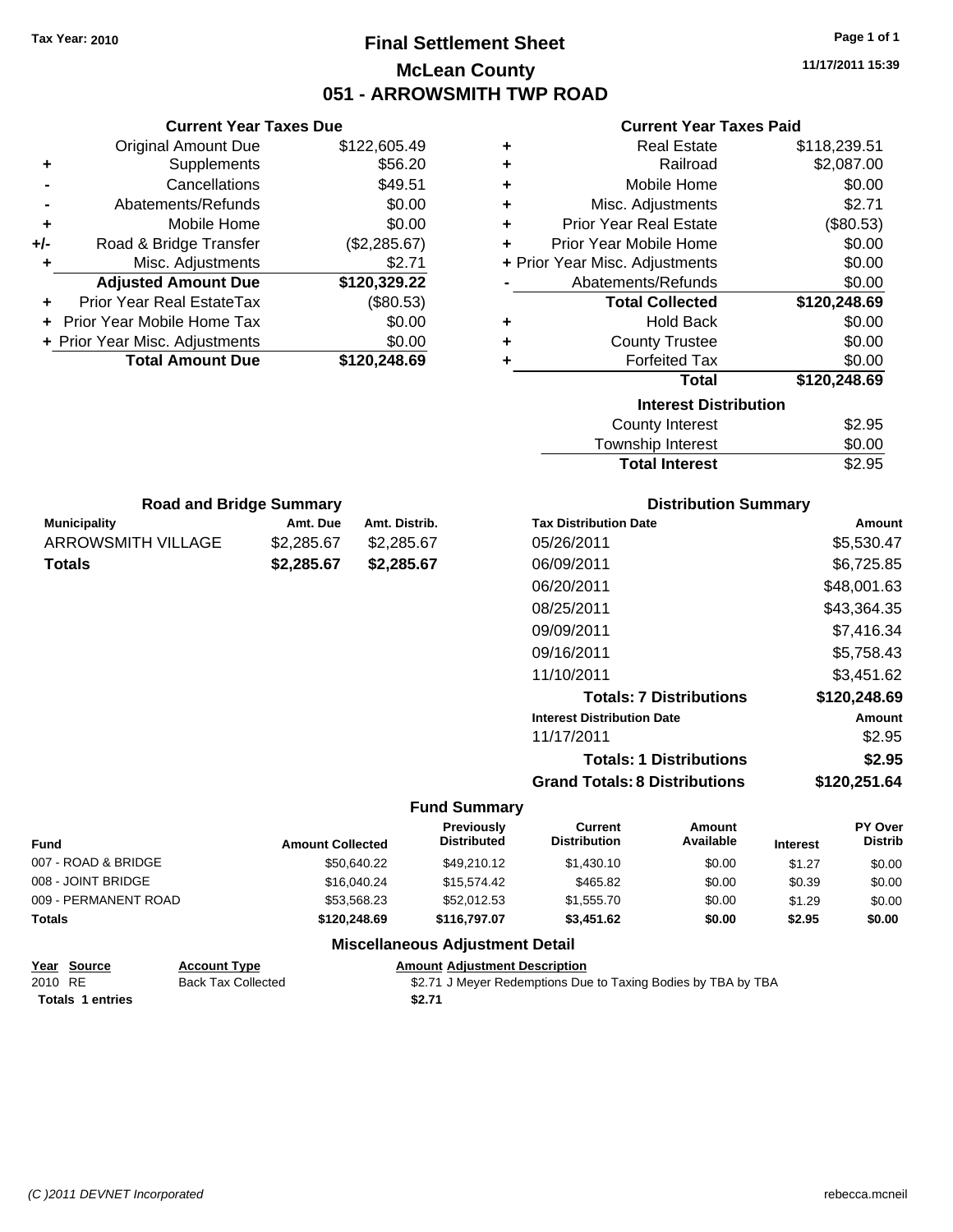# **Final Settlement Sheet Tax Year: 2010 Page 1 of 1 McLean County 052 - BELLFLOWER TOWNSHIP**

**11/17/2011 15:39**

| Current Year Taxes Due |  |  |
|------------------------|--|--|
|                        |  |  |

|       | <b>Original Amount Due</b>     | \$108,368.13 |
|-------|--------------------------------|--------------|
| ٠     | Supplements                    | \$111.84     |
|       | Cancellations                  | \$223.68     |
|       | Abatements/Refunds             | \$0.00       |
| ÷     | Mobile Home                    | \$53.84      |
| $+/-$ | Road & Bridge Transfer         | \$0.00       |
| ٠     | Misc. Adjustments              | \$754.21     |
|       | <b>Adjusted Amount Due</b>     | \$109,064.34 |
|       | Prior Year Real EstateTax      | \$0.00       |
|       | Prior Year Mobile Home Tax     | \$0.00       |
|       | + Prior Year Misc. Adjustments | \$0.00       |
|       | <b>Total Amount Due</b>        | \$109.064.34 |

### **Current Year Taxes Paid**

| ٠ | <b>Real Estate</b>             | \$101,734.04 |
|---|--------------------------------|--------------|
| ٠ | Railroad                       | \$6,365.36   |
| ٠ | Mobile Home                    | \$38.94      |
| ٠ | Misc. Adjustments              | \$754.21     |
| ÷ | <b>Prior Year Real Estate</b>  | \$0.00       |
| ÷ | Prior Year Mobile Home         | \$0.00       |
|   | + Prior Year Misc. Adjustments | \$0.00       |
|   | Abatements/Refunds             | \$0.00       |
|   | <b>Total Collected</b>         | \$108,892.55 |
| ٠ | <b>Hold Back</b>               | \$0.00       |
| ٠ | <b>County Trustee</b>          | \$31.62      |
| ٠ | <b>Forfeited Tax</b>           | \$140.17     |
|   |                                |              |
|   | Total                          | \$109,064.34 |
|   | <b>Interest Distribution</b>   |              |

### Township Interest \$0.00<br>
Total Interest \$2.67 **Total Interest**

| <b>Distribution Summary</b>          |              |
|--------------------------------------|--------------|
| <b>Tax Distribution Date</b>         | Amount       |
| 05/26/2011                           | \$14,943.28  |
| 06/09/2011                           | \$29,134.74  |
| 06/20/2011                           | \$14,024.97  |
| 08/25/2011                           | \$18.778.86  |
| 09/09/2011                           | \$13,555.22  |
| 09/16/2011                           | \$9,346.30   |
| 11/10/2011                           | \$9,109.18   |
| <b>Totals: 7 Distributions</b>       | \$108,892.55 |
| <b>Interest Distribution Date</b>    | Amount       |
| 11/17/2011                           | \$2.67       |
| <b>Totals: 1 Distributions</b>       | \$2.67       |
| <b>Grand Totals: 8 Distributions</b> | \$108,895.22 |

#### **Fund Summary**

| <b>Fund</b>              | <b>Amount Collected</b> | Previously<br><b>Distributed</b> | Current<br><b>Distribution</b> | Amount<br>Available | <b>Interest</b> | <b>PY Over</b><br><b>Distrib</b> |
|--------------------------|-------------------------|----------------------------------|--------------------------------|---------------------|-----------------|----------------------------------|
| 001 - TOWN FUND          | \$72,870.24             | \$66,774.42                      | \$6,095.82                     | \$0.00              | \$1.78          | \$0.00                           |
| 017 - CEMETERY           | \$10,851.90             | \$9.944.11                       | \$907.79                       | \$0.00              | \$0.27          | \$0.00                           |
| 019 - COMMUNITY BUILDING | \$7,737.58              | \$7,090.32                       | \$647.26                       | \$0.00              | \$0.19          | \$0.00                           |
| 027 - AUDIT              | \$853.50                | \$782.09                         | \$71.41                        | \$0.00              | \$0.02          | \$0.00                           |
| 035 - INSURANCE          | \$5.224.45              | \$4.787.42                       | \$437.03                       | \$0.00              | \$0.13          | \$0.00                           |
| 047 - SOCIAL SECURITY    | \$3.315.89              | \$3,038.51                       | \$277.38                       | \$0.00              | \$0.08          | \$0.00                           |
| 054 - GENERAL ASSISTANCE | \$8,038.99              | \$7,366.50                       | \$672.49                       | \$0.00              | \$0.20          | \$0.00                           |
| <b>Totals</b>            | \$108,892.55            | \$99,783.37                      | \$9,109.18                     | \$0.00              | \$2.67          | \$0.00                           |

#### **Miscellaneous Adjustment Detail**

| Year Source<br>$\sim$ $\sim$ $\sim$ $\sim$ | <b>Account Type</b>    | <b>Amount Adjustment Description</b>  |
|--------------------------------------------|------------------------|---------------------------------------|
| 2010 RE                                    | Payment In Lieu of Tax | \$754.21 PILOT University of Illinois |
|                                            |                        |                                       |

**Totals \$754.21 1 entries**

Payment In Lieu of Tax \$754.21 PILOT University of Illinois Parcel #39-05-100-001 by TBA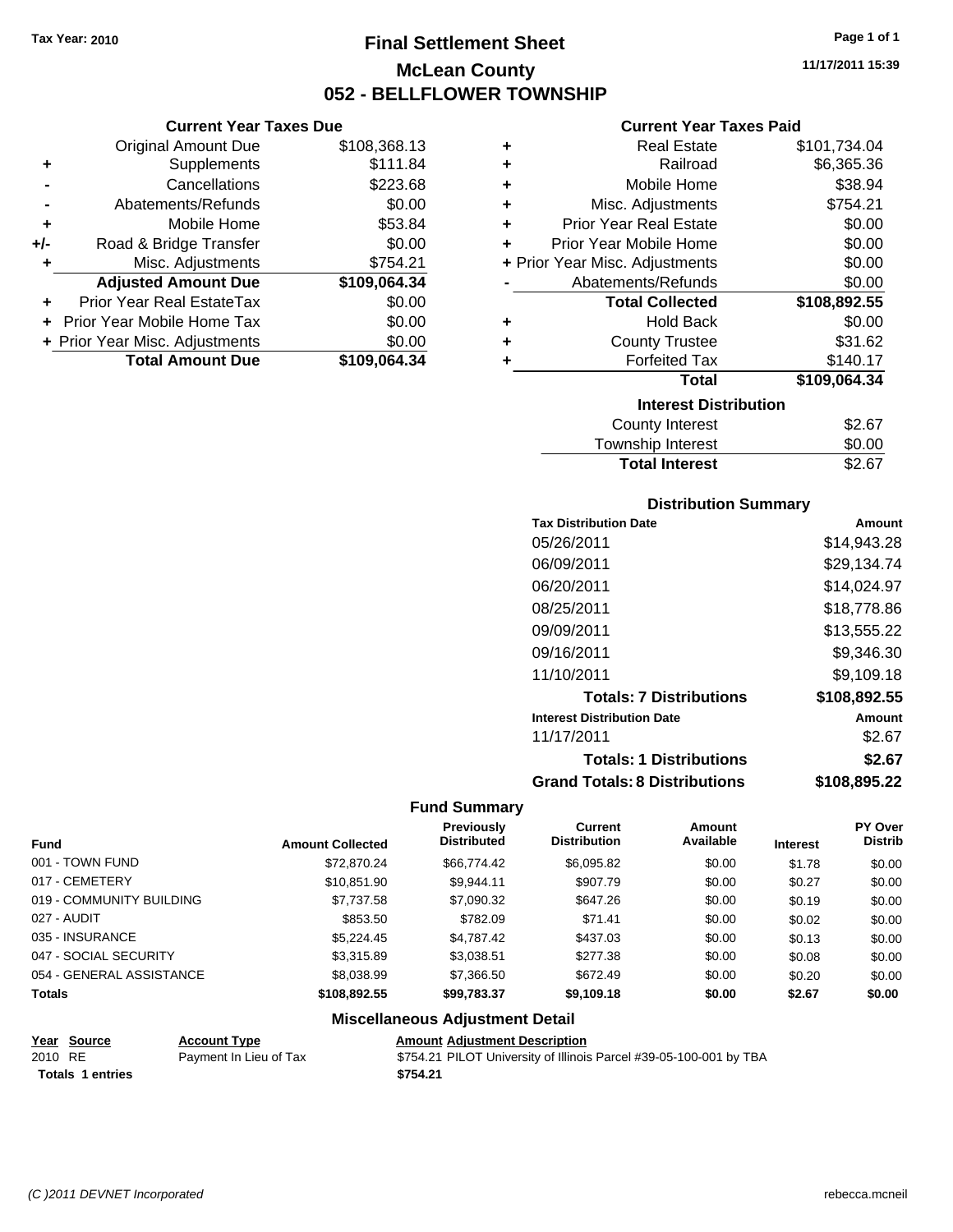# **Final Settlement Sheet Tax Year: 2010 Page 1 of 1 McLean County 053 - BELLFLOWER TWP ROAD**

**11/17/2011 15:39**

### **Current Year Taxes Paid**

| ٠ | <b>Real Estate</b>             | \$56,396.63 |
|---|--------------------------------|-------------|
| ٠ | Railroad                       | \$3,668.54  |
| ٠ | Mobile Home                    | \$22.44     |
| ٠ | Misc. Adjustments              | \$434.67    |
| ÷ | Prior Year Real Estate         | \$0.00      |
| ÷ | Prior Year Mobile Home         | \$0.00      |
|   | + Prior Year Misc. Adjustments | \$0.00      |
|   | Abatements/Refunds             | \$0.00      |
|   | <b>Total Collected</b>         | \$60,522.28 |
| ٠ | <b>Hold Back</b>               | \$0.00      |
| ٠ | <b>County Trustee</b>          | \$18.22     |
| ٠ | <b>Forfeited Tax</b>           | \$80.79     |
|   | <b>Total</b>                   | \$60,621.29 |
|   | <b>Interest Distribution</b>   |             |
|   | <b>County Interest</b>         | \$1.49      |
|   | <b>Township Interest</b>       | \$0.00      |
|   | <b>Total Interest</b>          | \$1.49      |

|     | <b>Current Year Taxes Due</b>    |              |
|-----|----------------------------------|--------------|
|     | <b>Original Amount Due</b>       | \$62,455.50  |
| ٠   | Supplements                      | \$64.46      |
|     | Cancellations                    | \$128.92     |
|     | Abatements/Refunds               | \$0.00       |
| ٠   | Mobile Home                      | \$31.03      |
| +/- | Road & Bridge Transfer           | (\$2,235.45) |
| ٠   | Misc. Adjustments                | \$434.67     |
|     | <b>Adjusted Amount Due</b>       | \$60,621.29  |
|     | <b>Prior Year Real EstateTax</b> | \$0.00       |
|     | Prior Year Mobile Home Tax       | \$0.00       |
|     | + Prior Year Misc. Adjustments   | \$0.00       |
|     | <b>Total Amount Due</b>          | \$60.621.29  |

| <b>Road and Bridge Summary</b> |            |               |  |  |
|--------------------------------|------------|---------------|--|--|
| <b>Municipality</b>            | Amt. Due   | Amt. Distrib. |  |  |
| <b>BELLFLOWER VILLAGE</b>      | \$2,238.79 | \$2,235.45    |  |  |
| <b>Totals</b>                  | \$2,238,79 | \$2,235.45    |  |  |

### **Distribution Summary**

| <b>Tax Distribution Date</b>         | Amount      |
|--------------------------------------|-------------|
| 05/26/2011                           | \$8,293.99  |
| 06/09/2011                           | \$16.170.73 |
| 06/20/2011                           | \$7,784.27  |
| 08/25/2011                           | \$10,422.85 |
| 09/09/2011                           | \$7,523.68  |
| 09/16/2011                           | \$5,187.54  |
| 11/10/2011                           | \$5,139.22  |
| <b>Totals: 7 Distributions</b>       | \$60,522.28 |
| <b>Interest Distribution Date</b>    | Amount      |
| 11/17/2011                           | \$1.49      |
| <b>Totals: 1 Distributions</b>       | \$1.49      |
| <b>Grand Totals: 8 Distributions</b> | \$60,523.77 |

#### **Fund Summary**

| Fund                 | <b>Amount Collected</b> | Previously<br><b>Distributed</b> | Current<br><b>Distribution</b> | Amount<br>Available | <b>Interest</b> | <b>PY Over</b><br><b>Distrib</b> |
|----------------------|-------------------------|----------------------------------|--------------------------------|---------------------|-----------------|----------------------------------|
| 007 - ROAD & BRIDGE  | \$24,049.56             | \$21.961.39                      | \$2.088.17                     | \$0.00              | \$0.63          | \$0.00                           |
| 008 - JOINT BRIDGE   | \$7.536.07              | \$6,905.68                       | \$630.39                       | \$0.00              | \$0.18          | \$0.00                           |
| 009 - PERMANENT ROAD | \$26,249.99             | \$24.054.09                      | \$2,195.90                     | \$0.00              | \$0.62          | \$0.00                           |
| 035 - INSURANCE      | \$2,686.66              | \$2,461.90                       | \$224.76                       | \$0.00              | \$0.06          | \$0.00                           |
| <b>Totals</b>        | \$60,522.28             | \$55,383.06                      | \$5,139.22                     | \$0.00              | \$1.49          | \$0.00                           |

### **Miscellaneous Adjustment Detail**

#### **Year Source Account Type Amount Adjustment Description** 2010 RE Payment In Lieu of Tax \$434.67 PILOT University of Illinois Parcel #39-05-100-001 by TBA **Totals \$434.67 1 entries**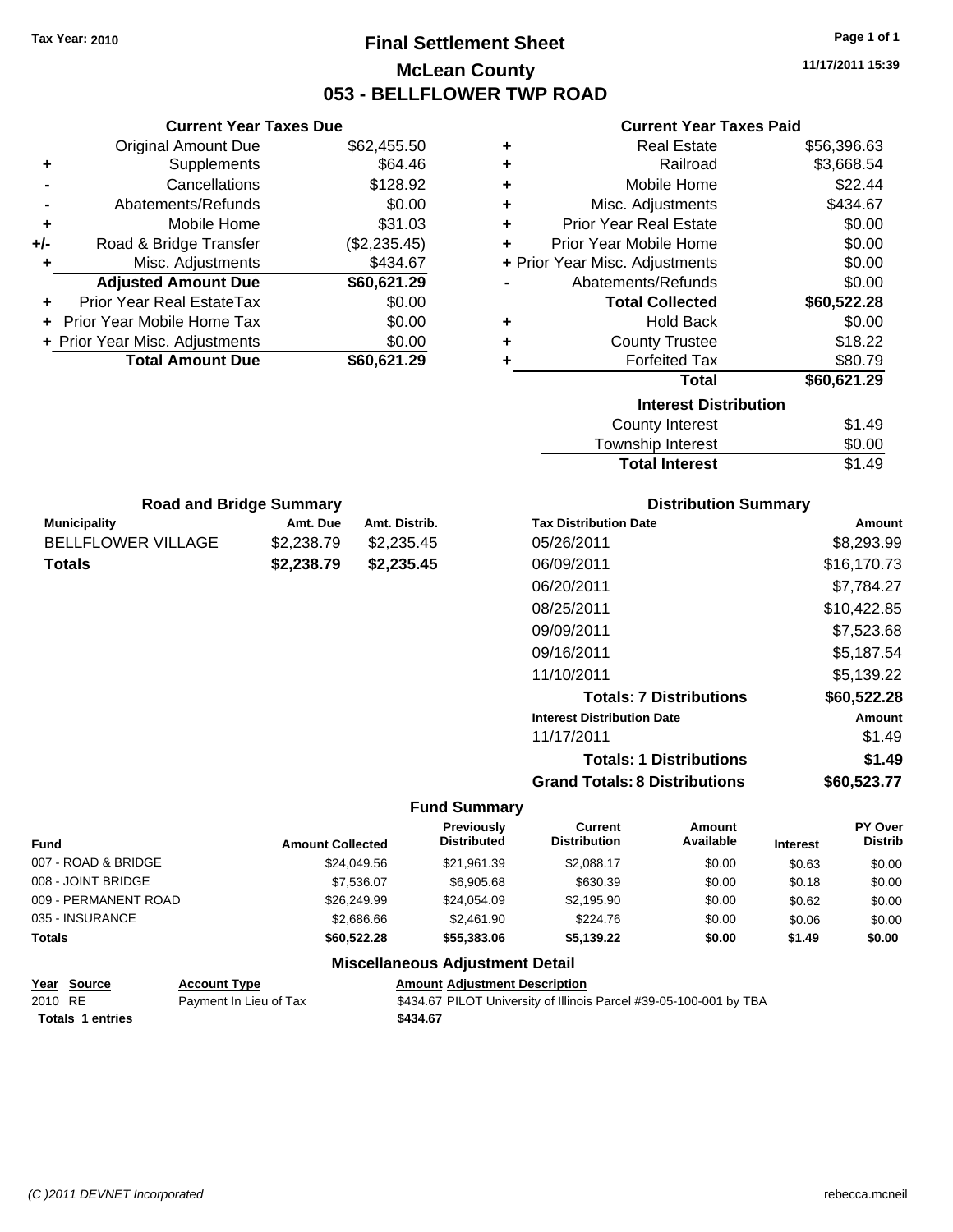**Current Year Taxes Due** Original Amount Due \$733,815.82

**Adjusted Amount Due \$540,156.16**

**Total Amount Due \$540,516.70**

**+** Supplements \$126.51 **-** Cancellations \$350.55 **-** Abatements/Refunds \$982.97 **+** Mobile Home \$828.35 **+/-** Road & Bridge Transfer (\$193,313.72) **+** Misc. Adjustments \$32.72

**+** Prior Year Real EstateTax \$180.08 **+** Prior Year Mobile Home Tax \$180.46 **+ Prior Year Misc. Adjustments**  $$0.00$ 

**Municipality Municipality** Amt. Due Amt. Distrib. **Road and Bridge Summary**

CITY OF BLOOMINGTON \$193,574.47 \$193,313.72 **Totals \$193,574.47 \$193,313.72**

# **Final Settlement Sheet Tax Year: 2010 Page 1 of 2 McLean County 054 - BLOOMINGTON TWP ROAD**

**11/17/2011 15:39**

### **Current Year Taxes Paid**

| ٠ | <b>Real Estate</b>             | \$536,746.22 |
|---|--------------------------------|--------------|
| ٠ | Railroad                       | \$3,223.94   |
| ٠ | Mobile Home                    | \$515.84     |
| ٠ | Misc. Adjustments              | \$32.72      |
| ÷ | <b>Prior Year Real Estate</b>  | \$180.08     |
| ٠ | Prior Year Mobile Home         | \$180.46     |
|   | + Prior Year Misc. Adjustments | \$0.00       |
|   | Abatements/Refunds             | \$982.97     |
|   | <b>Total Collected</b>         | \$539,896.29 |
| ٠ | <b>Hold Back</b>               | \$0.00       |
| ٠ | <b>County Trustee</b>          | \$0.00       |
| ٠ | <b>Forfeited Tax</b>           | \$620.41     |
|   | <b>Total</b>                   | \$540,516.70 |
|   | <b>Interest Distribution</b>   |              |
|   | <b>County Interest</b>         | \$13.26      |
|   | <b>Township Interest</b>       | \$0.00       |

| <b>Total Interest</b> | \$13.26 |
|-----------------------|---------|
| Township Interest     | \$0.00  |
| County Interest       | \$13.26 |

| <b>Distribution Summary</b> |  |
|-----------------------------|--|
|-----------------------------|--|

| <b>Tax Distribution Date</b>         | Amount       |
|--------------------------------------|--------------|
| 05/26/2011                           | \$71.816.10  |
| 06/09/2011                           | \$148,447.01 |
| 06/20/2011                           | \$46.170.70  |
| 08/25/2011                           | \$41,207.13  |
| 09/09/2011                           | \$162,877.62 |
| 09/16/2011                           | \$49.016.24  |
| 11/10/2011                           | \$20.361.49  |
| <b>Totals: 7 Distributions</b>       | \$539,896.29 |
| <b>Interest Distribution Date</b>    | Amount       |
| 11/17/2011                           | \$13.26      |
| <b>Totals: 1 Distributions</b>       | \$13.26      |
| <b>Grand Totals: 8 Distributions</b> | \$539,909.55 |

#### **Fund Summary**

| <b>Fund</b>                | <b>Amount Collected</b> | Previously<br><b>Distributed</b> | Current<br><b>Distribution</b> | <b>Amount</b><br>Available | <b>Interest</b> | <b>PY Over</b><br><b>Distrib</b> |
|----------------------------|-------------------------|----------------------------------|--------------------------------|----------------------------|-----------------|----------------------------------|
| 007 - ROAD & BRIDGE        | \$312,280.78            | \$300.026.91                     | \$12,253.87                    | \$0.00                     | \$9.15          | \$0.00                           |
| 008 - JOINT BRIDGE         | \$39.959.21             | \$38,535.86                      | \$1,423.35                     | \$0.00                     | \$0.72          | \$0.00                           |
| 009 - PERMANENT ROAD       | \$152,883,82            | \$147.438.15                     | \$5.445.67                     | \$0.00                     | \$2.76          | \$0.00                           |
| 010 - EQUIPMENT & BUILDING | \$28,774.09             | \$27.749.16                      | \$1.024.93                     | \$0.00                     | \$0.52          | \$0.00                           |
| 035 - LIABILITY INSURANCE  | \$5.998.39              | \$5.784.72                       | \$213.67                       | \$0.00                     | \$0.11          | \$0.00                           |
| <b>Totals</b>              | \$539,896.29            | \$519,534.80                     | \$20,361.49                    | \$0.00                     | \$13.26         | \$0.00                           |

# **Miscellaneous Adjustment Detail**

|         | <u>Year Source</u>      | <b>Account Type</b>       | <b>Amount Adjustment Description</b>                          |
|---------|-------------------------|---------------------------|---------------------------------------------------------------|
| 2010 RE |                         | <b>Back Tax Collected</b> | \$4.33 J Meyer Redemptions Due to Taxing Bodies by TBA by TBA |
| 2010 RE |                         | <b>Back Tax Collected</b> | \$18.18 Mobile Home Taxes/billed prior to DevNet by TBA       |
| 2010 RE |                         | <b>Back Tax Collected</b> | \$10.21 Mobile Home Taxes/billed prior to DevNet by TBA       |
|         | <b>Totals 3 entries</b> |                           | \$32.72                                                       |
|         |                         |                           |                                                               |

### **Abatement Detail**

|         | Year Source | <b>Account Type</b>   | <b>Amount Adiustment Description</b>              |
|---------|-------------|-----------------------|---------------------------------------------------|
| 2010 RE |             | Real Estate Abatement | \$0.02 PTAB Interest parcel 21-16-102-002 by TBA  |
| 2010 RE |             | Real Estate Abatement | \$0.02 PTAB Interest parcel #21-12-126-039 by TBA |

*(C )2011 DEVNET Incorporated* rebecca.mcneil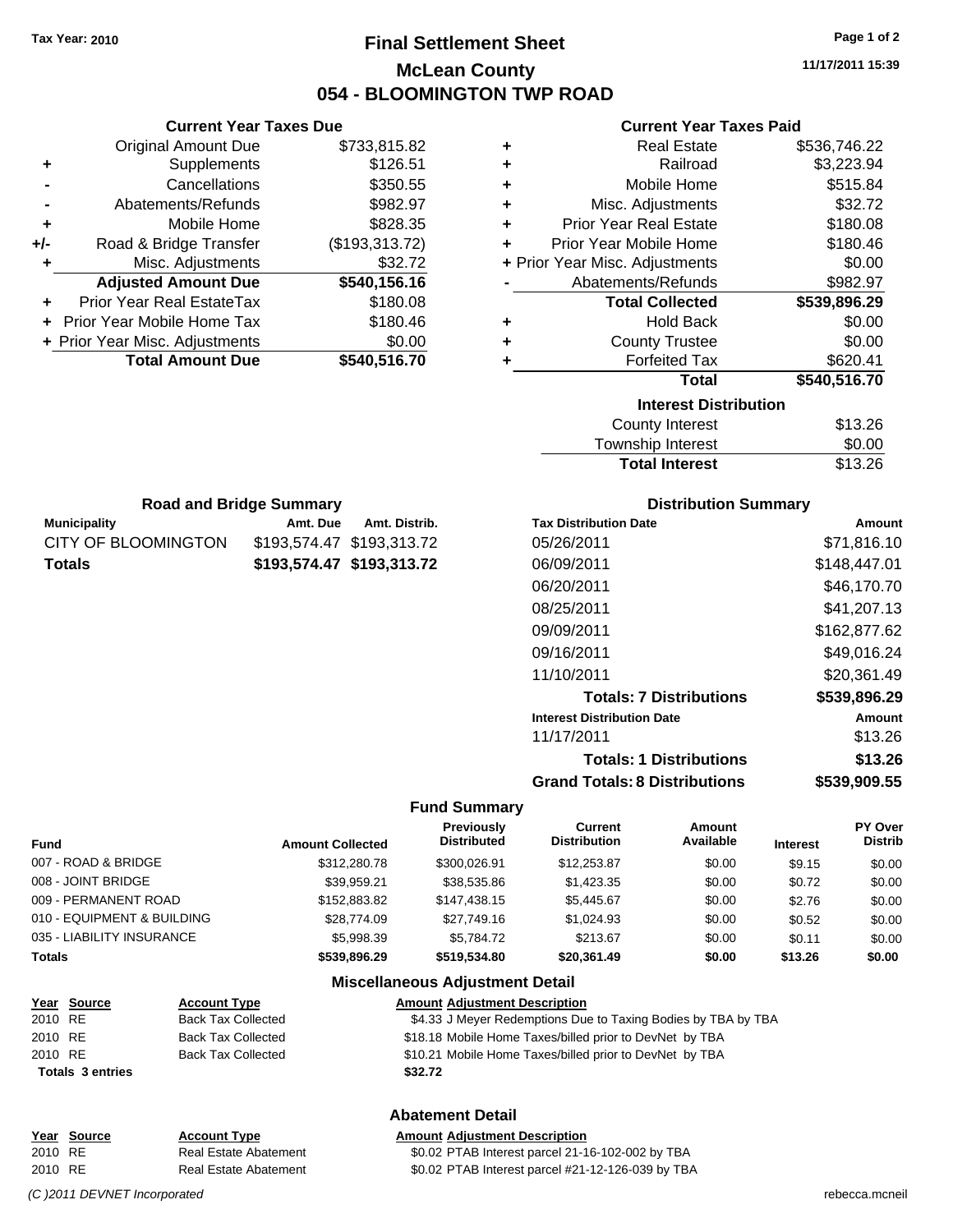# **Final Settlement Sheet Tax Year: 2010 Page 2 of 2 McLean County**

**Abatement Detail**

**Totals \$982.97 3 entries**

**11/17/2011 15:39**

**Year Source Account Type Anneurry Adjustment Description**<br> **Amount Adjustment** Description<br> **Amount** Adjustment by<br> **Amount** Adjustment by Real Estate Abatement **\$982.93** State Farm Abatement by TBA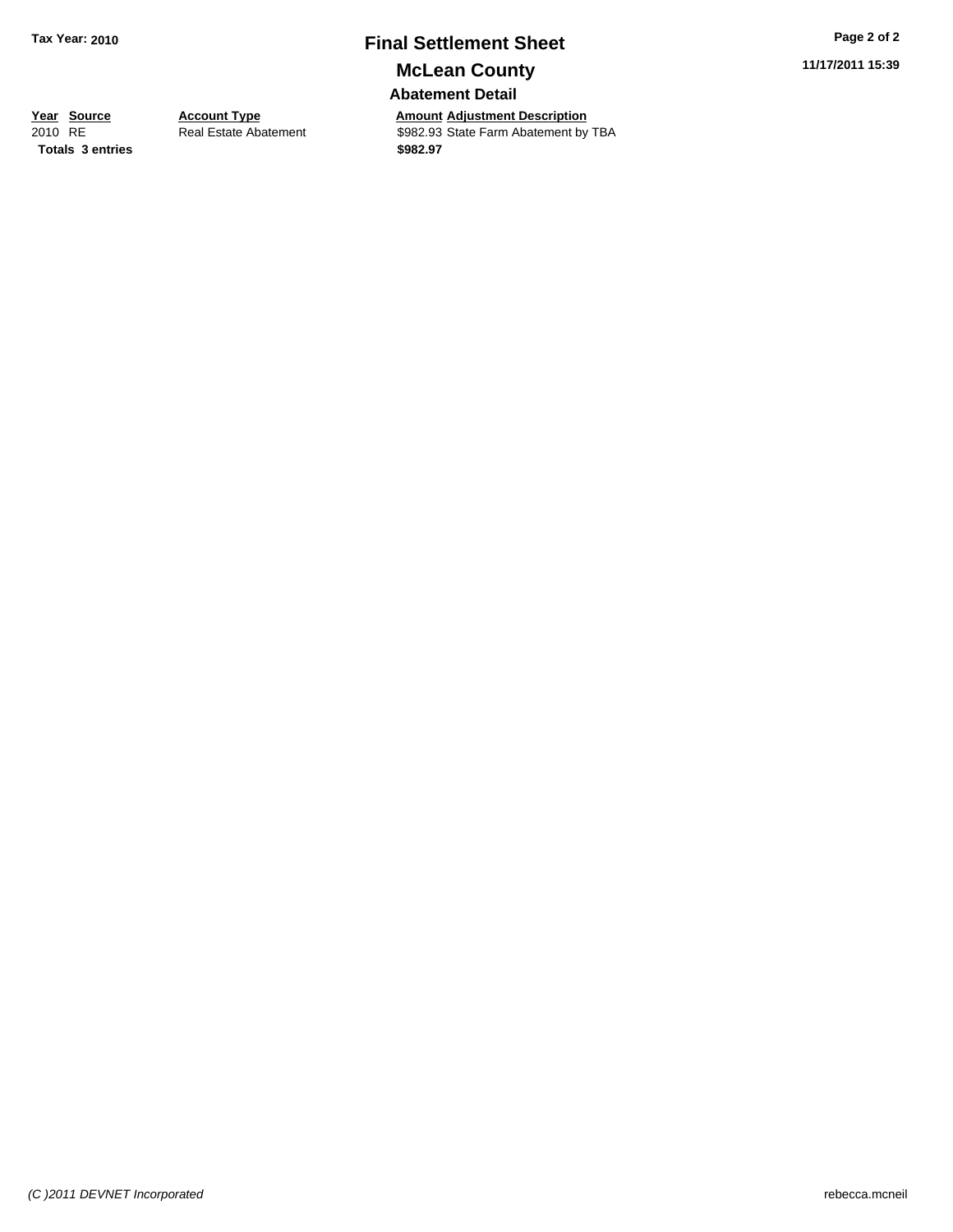**Current Year Taxes Due** Original Amount Due \$59,056.57

**Adjusted Amount Due \$59,005.99**

**Total Amount Due \$59,005.99**

**+** Supplements \$0.00 **-** Cancellations \$65.85 **-** Abatements/Refunds \$0.00 **+** Mobile Home \$15.27 **+/-** Road & Bridge Transfer \$0.00 **+** Misc. Adjustments \$0.00

**+** Prior Year Real EstateTax \$0.00 **+** Prior Year Mobile Home Tax \$0.00 **+ Prior Year Misc. Adjustments**  $$0.00$ 

# **Final Settlement Sheet Tax Year: 2010 Page 1 of 1 McLean County 055 - BLUE MOUND TOWNSHIP**

**11/17/2011 15:39**

#### **Current Year Taxes Paid**

| ٠ | <b>Real Estate</b>             | \$58,853.83 |
|---|--------------------------------|-------------|
| ٠ | Railroad                       | \$0.00      |
| ÷ | Mobile Home                    | \$6.35      |
| ÷ | Misc. Adjustments              | \$0.00      |
| ÷ | <b>Prior Year Real Estate</b>  | \$0.00      |
| ٠ | Prior Year Mobile Home         | \$0.00      |
|   | + Prior Year Misc. Adjustments | \$0.00      |
|   | Abatements/Refunds             | \$0.00      |
|   | <b>Total Collected</b>         | \$58,860.18 |
| ٠ | <b>Hold Back</b>               | \$0.00      |
| ٠ | <b>County Trustee</b>          | \$136.89    |
| ٠ | <b>Forfeited Tax</b>           | \$8.92      |
|   | <b>Total</b>                   | \$59,005.99 |
|   | <b>Interest Distribution</b>   |             |
|   | <b>County Interest</b>         | \$1.45      |
|   | <b>Township Interest</b>       | \$0.00      |

# **Total Interest** \$1.45

| <b>Distribution Summary</b>          |             |
|--------------------------------------|-------------|
| <b>Tax Distribution Date</b>         | Amount      |
| 05/26/2011                           | \$8,112.17  |
| 06/09/2011                           | \$12,892.84 |
| 06/20/2011                           | \$11,370.80 |
| 08/25/2011                           | \$4,937.51  |
| 09/09/2011                           | \$10,776.98 |
| 09/16/2011                           | \$8,216.34  |
| 11/10/2011                           | \$2,553.54  |
| <b>Totals: 7 Distributions</b>       | \$58,860.18 |
| <b>Interest Distribution Date</b>    | Amount      |
| 11/17/2011                           | \$1.45      |
| <b>Totals: 1 Distributions</b>       | \$1.45      |
| <b>Grand Totals: 8 Distributions</b> | \$58,861.63 |

| <b>Fund</b>              | <b>Amount Collected</b> | Previously<br><b>Distributed</b> | Current<br><b>Distribution</b> | Amount<br>Available | <b>Interest</b> | <b>PY Over</b><br><b>Distrib</b> |
|--------------------------|-------------------------|----------------------------------|--------------------------------|---------------------|-----------------|----------------------------------|
| 001 - GENERAL CORPORATE  | \$55,380.32             | \$52,977.76                      | \$2,402.56                     | \$0.00              | \$1.36          | \$0.00                           |
| 027 - AUDIT              | \$670.47                | \$641.37                         | \$29.10                        | \$0.00              | \$0.02          | \$0.00                           |
| 054 - GENERAL ASSISTANCE | \$2,809.39              | \$2.687.51                       | \$121.88                       | \$0.00              | \$0.07          | \$0.00                           |
| Totals                   | \$58,860,18             | \$56,306,64                      | \$2.553.54                     | \$0.00              | \$1.45          | \$0.00                           |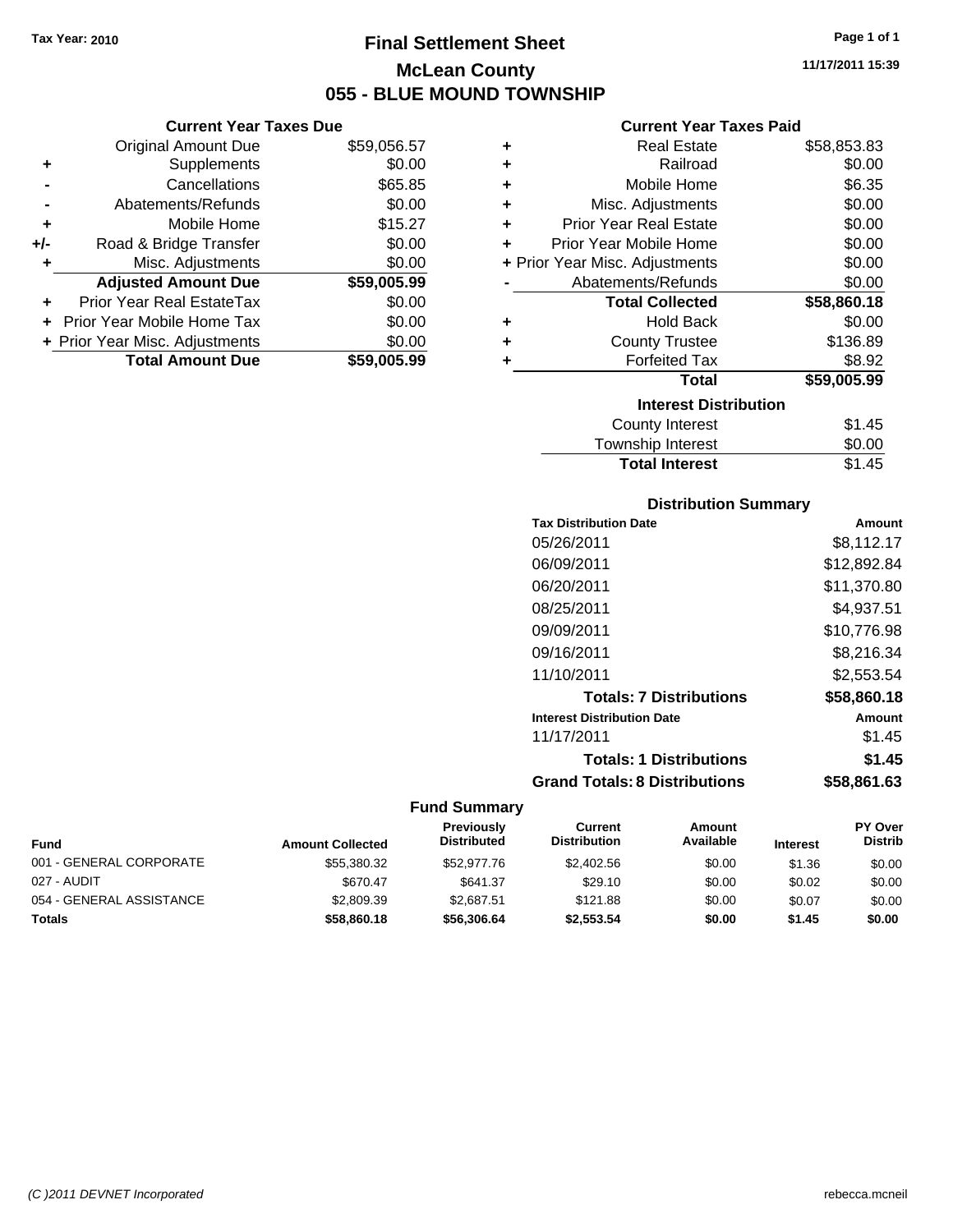**Current Year Taxes Due** Original Amount Due \$66,105.49

**Adjusted Amount Due \$63,758.40**

**Total Amount Due \$63,758.40**

**+** Supplements \$0.00 **-** Cancellations \$73.70 **-** Abatements/Refunds \$0.00 **+** Mobile Home \$17.10 **+/-** Road & Bridge Transfer (\$2,290.49) **+** Misc. Adjustments \$0.00

**+** Prior Year Real EstateTax \$0.00 **+** Prior Year Mobile Home Tax \$0.00 **+ Prior Year Misc. Adjustments**  $$0.00$ 

**Municipality Municipality** Amt. Due Amt. Distrib. **Road and Bridge Summary**

COOKSVILLE VILLAGE \$2,295.82 \$2,290.49 **Totals \$2,295.82 \$2,290.49**

# **Final Settlement Sheet Tax Year: 2010 Page 1 of 1 McLean County 056 - BLUE MOUND TWP ROAD**

**11/17/2011 15:39**

**Amount** 

| <b>Current Year Taxes Paid</b> |  |  |  |
|--------------------------------|--|--|--|
|--------------------------------|--|--|--|

| ٠ | <b>Real Estate</b>             | \$63,588.07 |
|---|--------------------------------|-------------|
| ÷ | Railroad                       | \$0.00      |
| ÷ | Mobile Home                    | \$7.10      |
| ÷ | Misc. Adjustments              | \$0.00      |
| ÷ | <b>Prior Year Real Estate</b>  | \$0.00      |
| ٠ | Prior Year Mobile Home         | \$0.00      |
|   | + Prior Year Misc. Adjustments | \$0.00      |
|   | Abatements/Refunds             | \$0.00      |
|   |                                |             |
|   | <b>Total Collected</b>         | \$63,595.17 |
| ٠ | <b>Hold Back</b>               | \$0.00      |
| ٠ | <b>County Trustee</b>          | \$153.23    |
| ÷ | <b>Forfeited Tax</b>           | \$10.00     |
|   | <b>Total</b>                   | \$63,758.40 |
|   | <b>Interest Distribution</b>   |             |
|   | <b>County Interest</b>         | \$1.56      |

| County Interest       | \$1.56 |
|-----------------------|--------|
| Township Interest     | \$0.00 |
| <b>Total Interest</b> | \$1.56 |

| <b>Distribution Summary</b>  |
|------------------------------|
| <b>Tax Distribution Date</b> |
| 05/26/2011                   |

| 05/26/2011                           | \$8,764.75  |
|--------------------------------------|-------------|
| 06/09/2011                           | \$13,930.02 |
| 06/20/2011                           | \$12,285.49 |
| 08/25/2011                           | \$5,334.65  |
| 09/09/2011                           | \$11,643.86 |
| 09/16/2011                           | \$8,877.19  |
| 11/10/2011                           | \$2,759.21  |
| <b>Totals: 7 Distributions</b>       | \$63,595.17 |
| <b>Interest Distribution Date</b>    | Amount      |
| 11/17/2011                           | \$1.56      |
| <b>Totals: 1 Distributions</b>       | \$1.56      |
| <b>Grand Totals: 8 Distributions</b> | \$63,596.73 |

|                            |                         | Previously         | Current             | Amount    |                 | <b>PY Over</b> |
|----------------------------|-------------------------|--------------------|---------------------|-----------|-----------------|----------------|
| <b>Fund</b>                | <b>Amount Collected</b> | <b>Distributed</b> | <b>Distribution</b> | Available | <b>Interest</b> | <b>Distrib</b> |
| 007 - ROAD & BRIDGE        | \$19.835.83             | \$18,975.05        | \$860.78            | \$0.00    | \$0.52          | \$0.00         |
| 008 - JOINT BRIDGE         | \$6,704.98              | \$6,414.10         | \$290.88            | \$0.00    | \$0.16          | \$0.00         |
| 009 - PERMANENT ROAD       | \$22,394.60             | \$21.423.04        | \$971.56            | \$0.00    | \$0.53          | \$0.00         |
| 010 - EQUIPMENT & BUILDING | \$4,693.50              | \$4,489.88         | \$203.62            | \$0.00    | \$0.11          | \$0.00         |
| 035 - LIABILITY INSURANCE  | \$9,966.26              | \$9,533.89         | \$432.37            | \$0.00    | \$0.24          | \$0.00         |
| Totals                     | \$63.595.17             | \$60,835,96        | \$2.759.21          | \$0.00    | \$1.56          | \$0.00         |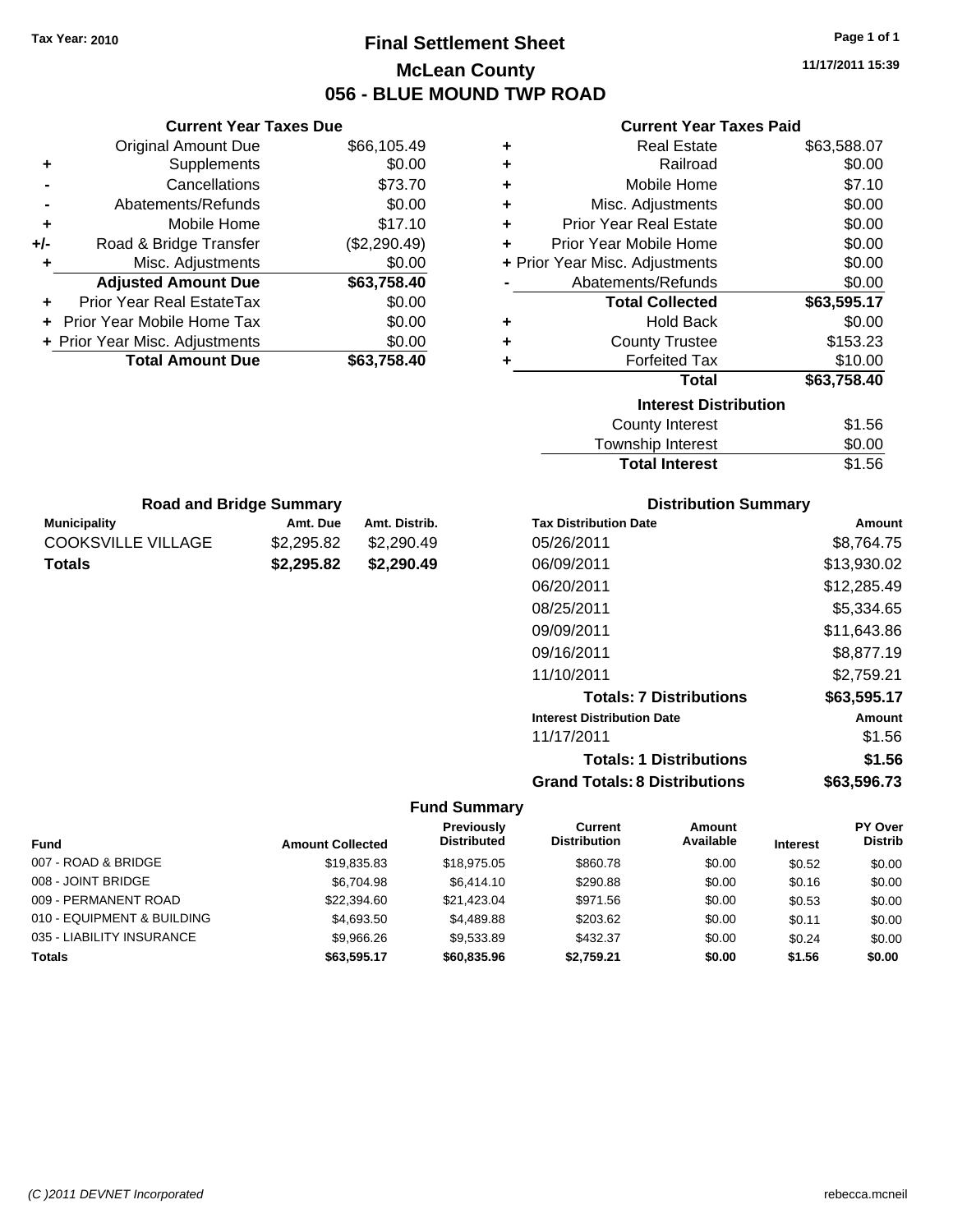**Current Year Taxes Due** Original Amount Due \$123,173.19

**Adjusted Amount Due \$123,137.04**

**Total Amount Due \$123,137.04**

**+** Supplements \$96.47 **-** Cancellations \$204.08 **-** Abatements/Refunds \$0.00 **+** Mobile Home \$67.55 **+/-** Road & Bridge Transfer \$0.00 **+** Misc. Adjustments \$3.91

**+** Prior Year Real EstateTax \$0.00 **+** Prior Year Mobile Home Tax \$0.00 **+ Prior Year Misc. Adjustments**  $$0.00$ 

# **Final Settlement Sheet Tax Year: 2010 Page 1 of 1 McLean County 057 - CHENEYS GROVE TOWNSHIP**

**11/17/2011 15:39**

#### **Current Year Taxes Paid**

| ٠ | <b>Real Estate</b>             | \$119,564.00 |
|---|--------------------------------|--------------|
| ٠ | Railroad                       | \$3,490.20   |
| ٠ | Mobile Home                    | \$62.11      |
| ٠ | Misc. Adjustments              | \$3.91       |
| ٠ | <b>Prior Year Real Estate</b>  | \$0.00       |
| ÷ | Prior Year Mobile Home         | \$0.00       |
|   | + Prior Year Misc. Adjustments | \$0.00       |
|   | Abatements/Refunds             | \$0.00       |
|   | <b>Total Collected</b>         | \$123,120.22 |
| ٠ | <b>Hold Back</b>               | \$0.00       |
| ٠ | <b>County Trustee</b>          | \$11.38      |
| ٠ | <b>Forfeited Tax</b>           | \$5.44       |
|   | <b>Total</b>                   | \$123,137.04 |
|   | <b>Interest Distribution</b>   |              |
|   | <b>County Interest</b>         | \$3.02       |
|   |                                |              |

| <b>Total Interest</b> | \$3.02 |
|-----------------------|--------|
| Township Interest     | \$0.00 |
| County Interest       | \$3.02 |

#### **Distribution Summary**

| <b>Tax Distribution Date</b>         | Amount       |
|--------------------------------------|--------------|
| 05/26/2011                           | \$12,768.13  |
| 06/09/2011                           | \$15,350.10  |
| 06/20/2011                           | \$35.612.45  |
| 08/25/2011                           | \$30,568,09  |
| 09/09/2011                           | \$14,653.81  |
| 09/16/2011                           | \$8,185.97   |
| 11/10/2011                           | \$5.981.67   |
| <b>Totals: 7 Distributions</b>       | \$123,120.22 |
| <b>Interest Distribution Date</b>    | Amount       |
| 11/17/2011                           | \$3.02       |
| <b>Totals: 1 Distributions</b>       | \$3.02       |
| <b>Grand Totals: 8 Distributions</b> | \$123,123.24 |

#### **Fund Summary**

|                          |                         | Previously         | Current             | <b>Amount</b> |                 | <b>PY Over</b> |
|--------------------------|-------------------------|--------------------|---------------------|---------------|-----------------|----------------|
| <b>Fund</b>              | <b>Amount Collected</b> | <b>Distributed</b> | <b>Distribution</b> | Available     | <b>Interest</b> | <b>Distrib</b> |
| 001 - GENERAL CORPORATE  | \$54.975.26             | \$52,304.36        | \$2,670.90          | \$0.00        | \$1.36          | \$0.00         |
| $005 - IMRF$             | \$4,497.09              | \$4,278.60         | \$218.49            | \$0.00        | \$0.11          | \$0.00         |
| 017 - CEMETERY           | \$51,044.91             | \$48,564.93        | \$2,479.98          | \$0.00        | \$1.25          | \$0.00         |
| 027 - AUDIT              | \$109.71                | \$104.37           | \$5.34              | \$0.00        | \$0.00          | \$0.00         |
| 035 - INSURANCE          | \$2,998.84              | \$2,853.16         | \$145.68            | \$0.00        | \$0.07          | \$0.00         |
| 047 - SOCIAL SECURITY    | \$4,497.09              | \$4,278,60         | \$218.49            | \$0.00        | \$0.11          | \$0.00         |
| 054 - GENERAL ASSISTANCE | \$4,997.32              | \$4,754.53         | \$242.79            | \$0.00        | \$0.12          | \$0.00         |
| <b>Totals</b>            | \$123,120.22            | \$117,138.55       | \$5,981.67          | \$0.00        | \$3.02          | \$0.00         |

#### **Miscellaneous Adjustment Detail**

#### **Year Source Account Type Amount Adjustment Description**

**Totals \$3.91 1 entries**

2010 RE Back Tax Collected \$3.91 J Meyer Redemptions Due to Taxing Bodies by TBA by TBA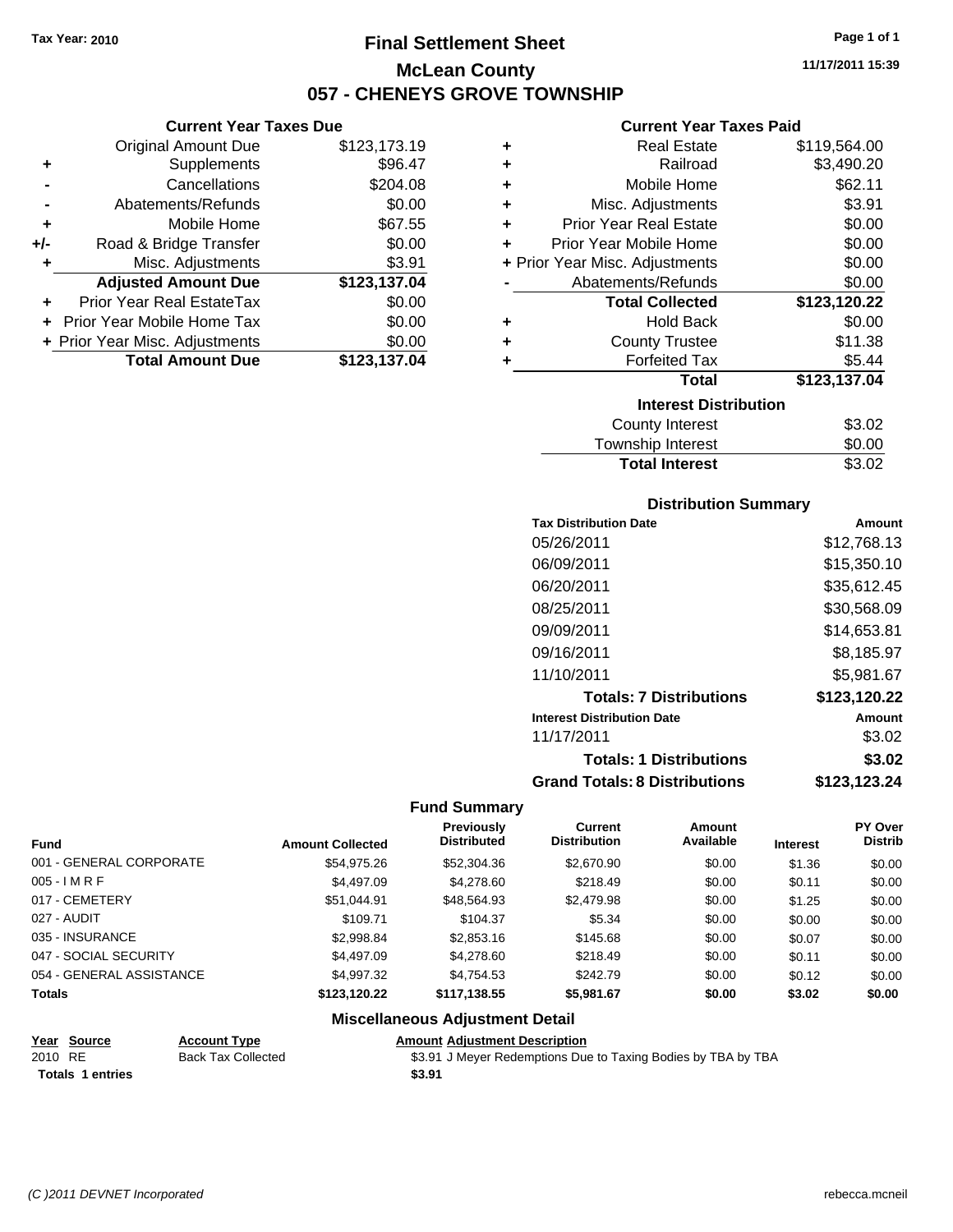# **Final Settlement Sheet Tax Year: 2010 Page 1 of 1 McLean County 058 - CHENEYS GROVE TWP ROAD**

**11/17/2011 15:39**

# **Current Year Taxes Paid**

| <b>Current Year Taxes Due</b> |                                |               |   | Cu                   |
|-------------------------------|--------------------------------|---------------|---|----------------------|
|                               | Original Amount Due            | \$177,582.39  | ٠ |                      |
| ٠                             | Supplements                    | \$139.10      | + |                      |
|                               | Cancellations                  | \$294.23      | ٠ | M                    |
|                               | Abatements/Refunds             | \$0.00        | ٠ | Misc. A              |
| ٠                             | Mobile Home                    | \$97.40       | ٠ | <b>Prior Year F</b>  |
| $+/-$                         | Road & Bridge Transfer         | (\$21,466.21) |   | Prior Year Mo        |
|                               | Misc. Adjustments              | \$8.36        |   | + Prior Year Misc. A |
|                               | <b>Adjusted Amount Due</b>     | \$156,066.81  |   | Abatemen             |
| ٠                             | Prior Year Real EstateTax      | \$0.00        |   | Total                |
|                               | Prior Year Mobile Home Tax     | \$0.00        | ٠ |                      |
|                               | + Prior Year Misc. Adjustments | \$0.00        | ٠ | Cou                  |
|                               | <b>Total Amount Due</b>        | \$156,066.81  |   | Fc                   |
|                               |                                |               |   |                      |
|                               |                                |               |   |                      |

| ٠         | <b>Real Estate</b>             | \$150,912.71 |
|-----------|--------------------------------|--------------|
| $\ddot{}$ | Railroad                       | \$5,031.92   |
| ÷         | Mobile Home                    | \$89.54      |
| ٠         | Misc. Adjustments              | \$8.36       |
| ÷         | <b>Prior Year Real Estate</b>  | \$0.00       |
| ÷         | Prior Year Mobile Home         | \$0.00       |
|           | + Prior Year Misc. Adjustments | \$0.00       |
|           | Abatements/Refunds             | \$0.00       |
|           | <b>Total Collected</b>         | \$156,042.53 |
|           |                                |              |
| ٠         | <b>Hold Back</b>               | \$0.00       |
| ÷         | <b>County Trustee</b>          | \$16.42      |
|           | <b>Forfeited Tax</b>           | \$7.86       |
|           | <b>Total</b>                   | \$156,066.81 |
|           | <b>Interest Distribution</b>   |              |

| <b>Total Interest</b> | \$3.83 |
|-----------------------|--------|
| Township Interest     | \$0.00 |
| County Interest       | ৯३.৪३  |

| <b>Distribution Summary</b>       |              |
|-----------------------------------|--------------|
| <b>Tax Distribution Date</b>      | Amount       |
| 05/26/2011                        | \$16,160.97  |
| 06/09/2011                        | \$19,429.01  |
| 06/20/2011                        | \$45,075.95  |
| 08/25/2011                        | \$38,690.92  |
| 09/09/2011                        | \$18.547.80  |
| 09/16/2011                        | \$10,361.20  |
| 11/10/2011                        | \$7.776.68   |
| <b>Totals: 7 Distributions</b>    | \$156,042.53 |
| <b>Interest Distribution Date</b> | Amount       |
| 11/17/2011                        | \$3.83       |
|                                   |              |

**Totals: 1 Distributions \$3.83**

# **Grand Totals: 8 Distributions \$156,046.36**

### **Fund Summary**

| <b>Fund</b>                | <b>Amount Collected</b> | Previously<br><b>Distributed</b> | Current<br><b>Distribution</b> | <b>Amount</b><br>Available | <b>Interest</b> | <b>PY Over</b><br><b>Distrib</b> |
|----------------------------|-------------------------|----------------------------------|--------------------------------|----------------------------|-----------------|----------------------------------|
| $005 - IMRF$               | \$1,998.58              | \$1,901.46                       | \$97.12                        | \$0.00                     | \$0.04          | \$0.00                           |
| 007 - ROAD & BRIDGE        | \$145,269,35            | \$138,016.22                     | \$7,253,13                     | \$0.00                     | \$3.60          | \$0.00                           |
| 008 - JOINT BRIDGE         | \$1,000.43              | \$951.81                         | \$48.62                        | \$0.00                     | \$0.02          | \$0.00                           |
| 010 - EQUIPMENT & BUILDING | \$0.00                  | \$0.00                           | \$0.00                         | \$0.00                     | \$0.00          | \$0.00                           |
| 027 - AUDIT                | \$76.51                 | \$72.79                          | \$3.72                         | \$0.00                     | \$0.00          | \$0.00                           |
| 035 - INSURANCE            | \$4,198.43              | \$3,994.39                       | \$204.04                       | \$0.00                     | \$0.09          | \$0.00                           |
| 047 - SOCIAL SECURITY      | \$3,499.23              | \$3,329.18                       | \$170.05                       | \$0.00                     | \$0.08          | \$0.00                           |
| <b>Totals</b>              | \$156,042.53            | \$148,265.85                     | \$7,776.68                     | \$0.00                     | \$3.83          | \$0.00                           |

#### **Miscellaneous Adjustment Detail**

# **Year Source Account Type Amount Adjustment Description**

**Totals \$8.36 1 entries**

**Municipality Municipality** Amt. Due Amt. Distrib. **Road and Bridge Summary**

SAYBROOK VILLAGE \$21,468.13 \$21,466.21 **Totals \$21,468.13 \$21,466.21**

2010 RE Back Tax Collected \$8.36 J Meyer Redemptions Due to Taxing Bodies by TBA by TBA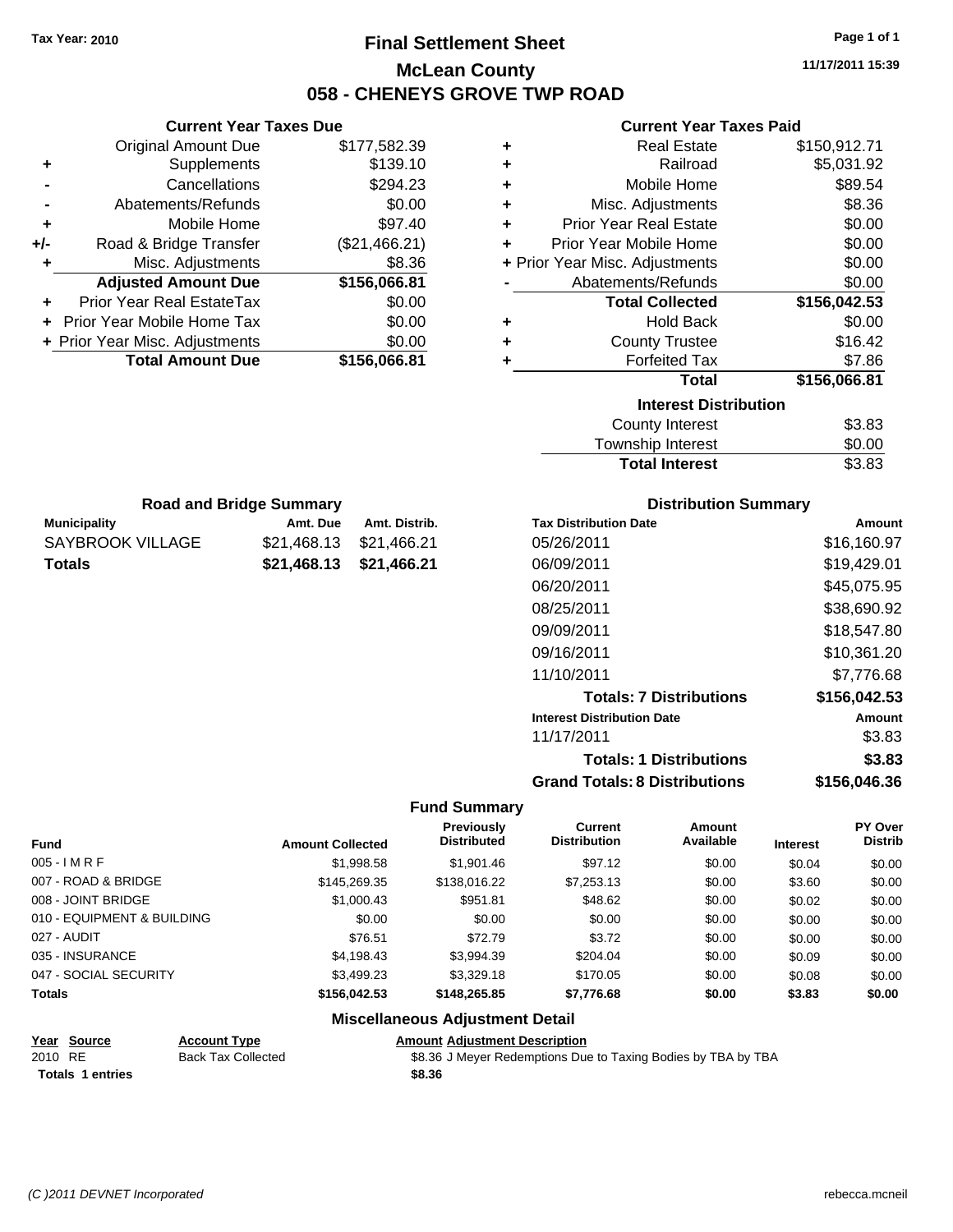# **Final Settlement Sheet Tax Year: 2010 Page 1 of 1 McLean County 059 - CHENOA TOWNSHIP**

#### **Current Year Taxes Due**

|     | <b>Original Amount Due</b>     | \$61,001.37 |
|-----|--------------------------------|-------------|
| ٠   | Supplements                    | \$74.08     |
|     | Cancellations                  | \$71.26     |
|     | Abatements/Refunds             | \$0.00      |
| ٠   | Mobile Home                    | \$178.24    |
| +/- | Road & Bridge Transfer         | \$0.00      |
| ٠   | Misc. Adjustments              | \$19.61     |
|     | <b>Adjusted Amount Due</b>     | \$61,202.04 |
|     | Prior Year Real EstateTax      | \$42.70     |
|     | Prior Year Mobile Home Tax     | \$26.83     |
|     | + Prior Year Misc. Adjustments | \$0.00      |
|     | <b>Total Amount Due</b>        | \$61,271.57 |

### **Current Year Taxes Paid**

| ٠                            | Real Estate                    | \$60,068.20 |  |  |
|------------------------------|--------------------------------|-------------|--|--|
| ٠                            | Railroad                       | \$887.12    |  |  |
| ٠                            | Mobile Home                    | \$136.02    |  |  |
| ٠                            | Misc. Adjustments              | \$19.61     |  |  |
| ٠                            | <b>Prior Year Real Estate</b>  | \$42.70     |  |  |
| ٠                            | Prior Year Mobile Home         | \$26.83     |  |  |
|                              | + Prior Year Misc. Adjustments | \$0.00      |  |  |
|                              | Abatements/Refunds             | \$0.00      |  |  |
|                              | <b>Total Collected</b>         | \$61,180.48 |  |  |
| ٠                            | <b>Hold Back</b>               | \$0.00      |  |  |
| ÷                            | <b>County Trustee</b>          | \$3.75      |  |  |
| ٠                            | <b>Forfeited Tax</b>           | \$87.34     |  |  |
|                              | Total                          | \$61,271.57 |  |  |
| <b>Interest Distribution</b> |                                |             |  |  |
|                              | <b>County Interest</b>         | \$1.50      |  |  |
|                              | <b>Township Interest</b>       | \$0.00      |  |  |
|                              | <b>Total Interest</b>          | \$1.50      |  |  |

### **Distribution Summary**

| <b>Tax Distribution Date</b>         | Amount      |  |  |
|--------------------------------------|-------------|--|--|
| 05/26/2011                           | \$9,217.02  |  |  |
| 06/09/2011                           | \$10.827.30 |  |  |
| 06/20/2011                           | \$10.911.40 |  |  |
| 08/25/2011                           | \$5.313.90  |  |  |
| 09/09/2011                           | \$12,156.22 |  |  |
| 09/16/2011                           | \$8,213.43  |  |  |
| 11/10/2011                           | \$4.541.21  |  |  |
| <b>Totals: 7 Distributions</b>       | \$61,180.48 |  |  |
| <b>Interest Distribution Date</b>    | Amount      |  |  |
| 11/17/2011                           | \$1.50      |  |  |
| <b>Totals: 1 Distributions</b>       | \$1.50      |  |  |
| <b>Grand Totals: 8 Distributions</b> | \$61.181.98 |  |  |

# **Fund Summary**

| Fund                     | <b>Amount Collected</b> | <b>Previously</b><br><b>Distributed</b> | Current<br><b>Distribution</b> | Amount<br>Available | <b>Interest</b> | <b>PY Over</b><br><b>Distrib</b> |
|--------------------------|-------------------------|-----------------------------------------|--------------------------------|---------------------|-----------------|----------------------------------|
| 001 - TOWN FUND          | \$60,477.15             | \$55.988.14                             | \$4.489.01                     | \$0.00              | \$1.48          | \$0.00                           |
| 054 - GENERAL ASSISTANCE | \$703.33                | \$651.13                                | \$52.20                        | \$0.00              | \$0.02          | \$0.00                           |
| Totals                   | \$61,180.48             | \$56,639.27                             | \$4.541.21                     | \$0.00              | \$1.50          | \$0.00                           |

# **Miscellaneous Adjustment Detail**

|         | Year Source             | <b>Account Type</b>       | <b>Amount Adjustment Description</b>                           |
|---------|-------------------------|---------------------------|----------------------------------------------------------------|
| 2010 RE |                         | <b>Back Tax Collected</b> | \$19.61 J Meyer Redemptions Due to Taxing Bodies by TBA by TBA |
|         | <b>Totals 1 entries</b> |                           | \$19.61                                                        |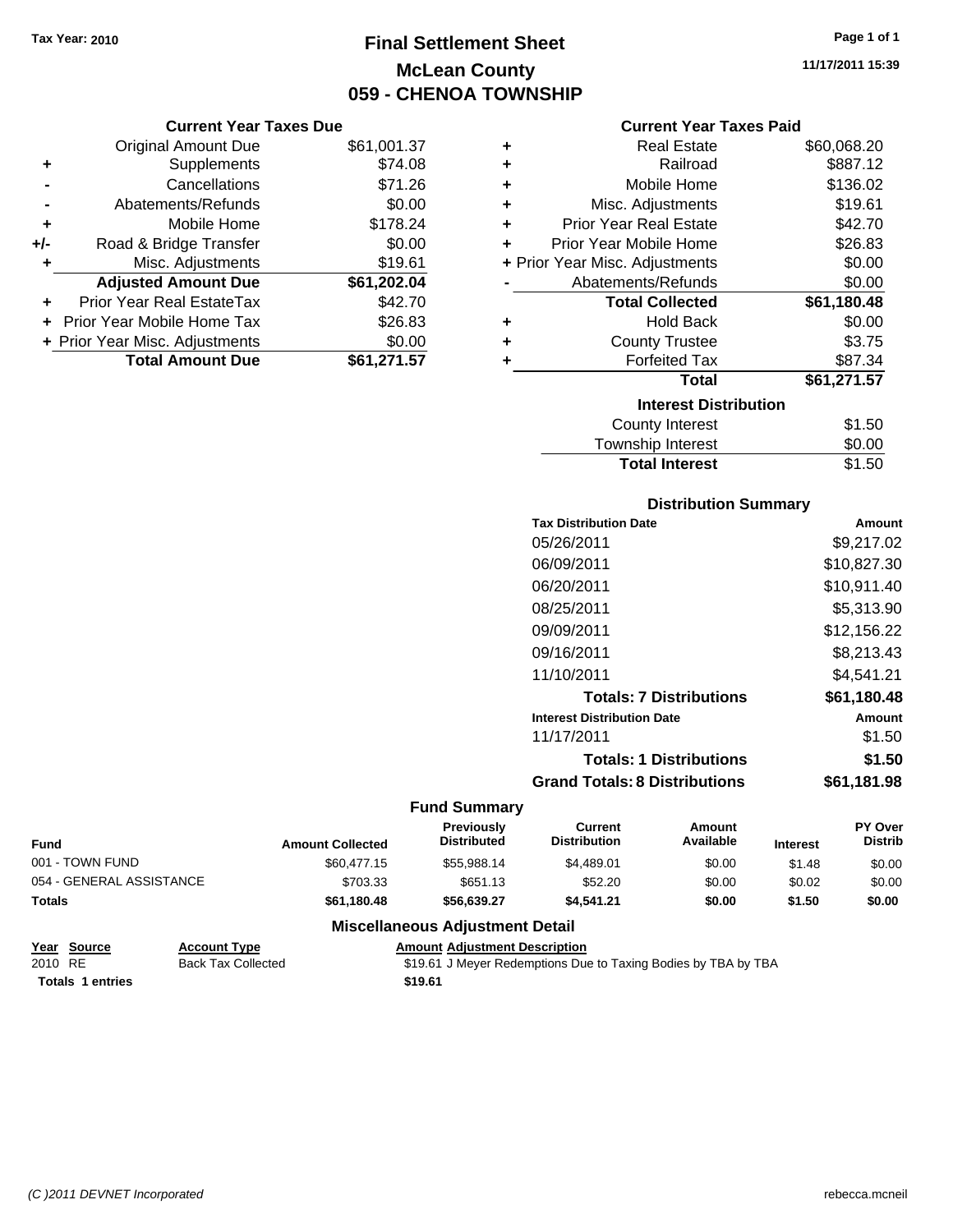# **Final Settlement Sheet Tax Year: 2010 Page 1 of 1 McLean County 060 - CHENOA TWP ROAD**

**11/17/2011 15:39**

| <b>Current Year Taxes Due</b> |                                  |               |        |
|-------------------------------|----------------------------------|---------------|--------|
|                               | Original Amount Due              | \$39,899.39   | ٠      |
|                               | Supplements                      | \$48.46       | ٠      |
|                               | Cancellations                    | \$46.59       | ٠      |
|                               | Abatements/Refunds               | \$0.00        | ٠      |
|                               | Mobile Home                      | \$116.59      | ٠      |
| +/-                           | Road & Bridge Transfer           | (\$11,392.02) | ٠      |
|                               | Misc. Adjustments                | \$12.90       | + Prio |
|                               | <b>Adjusted Amount Due</b>       | \$28,638.73   |        |
|                               | <b>Prior Year Real EstateTax</b> | \$28.10       |        |
|                               | Prior Year Mobile Home Tax       | \$17.60       | ٠      |
|                               | + Prior Year Misc. Adjustments   | \$0.00        |        |
|                               | <b>Total Amount Due</b>          | \$28,684.43   |        |
|                               |                                  |               |        |
|                               |                                  |               |        |

**Municipality Municipality** Amt. Due Amt. Distrib. **Road and Bridge Summary**

CHENOA CITY \$11,401.26 \$11,392.02 **Totals \$11,401.26 \$11,392.02**

#### **Current Year Taxes Paid**

| ٠ | <b>Real Estate</b>             | \$27,897.02 |
|---|--------------------------------|-------------|
| ٠ | Railroad                       | \$580.26    |
| ٠ | Mobile Home                    | \$88.97     |
| ÷ | Misc. Adjustments              | \$12.90     |
| ÷ | <b>Prior Year Real Estate</b>  | \$28.10     |
| ÷ | Prior Year Mobile Home         | \$17.60     |
|   | + Prior Year Misc. Adjustments | \$0.00      |
|   | Abatements/Refunds             | \$0.00      |
|   |                                |             |
|   | <b>Total Collected</b>         | \$28,624.85 |
| ٠ | <b>Hold Back</b>               | \$0.00      |
| ÷ | <b>County Trustee</b>          | \$2.45      |
| ٠ | <b>Forfeited Tax</b>           | \$57.13     |
|   | <b>Total</b>                   | \$28,684.43 |
|   | <b>Interest Distribution</b>   |             |
|   | <b>County Interest</b>         | \$0.70      |

# Total Interest \$0.70

| <b>Distribution Summary</b>          |             |  |
|--------------------------------------|-------------|--|
| <b>Tax Distribution Date</b>         | Amount      |  |
| 05/26/2011                           | \$4,286.15  |  |
| 06/09/2011                           | \$5,034.95  |  |
| 06/20/2011                           | \$5.074.14  |  |
| 08/25/2011                           | \$2.471.13  |  |
| 09/09/2011                           | \$5,653.10  |  |
| 09/16/2011                           | \$3,819.53  |  |
| 11/10/2011                           | \$2.285.85  |  |
| <b>Totals: 7 Distributions</b>       | \$28,624.85 |  |
| <b>Interest Distribution Date</b>    | Amount      |  |
| 11/17/2011                           | \$0.70      |  |
| <b>Totals: 1 Distributions</b>       | \$0.70      |  |
| <b>Grand Totals: 8 Distributions</b> | \$28.625.55 |  |

#### **Fund Summary**

| <b>Fund</b>         | <b>Amount Collected</b> | Previously<br><b>Distributed</b>       | <b>Current</b><br><b>Distribution</b> | Amount<br>Available | <b>Interest</b> | <b>PY Over</b><br><b>Distrib</b> |
|---------------------|-------------------------|----------------------------------------|---------------------------------------|---------------------|-----------------|----------------------------------|
| 007 - ROAD & BRIDGE | \$20,199.45             | \$18,539.01                            | \$1.660.44                            | \$0.00              | \$0.55          | \$0.00                           |
| 008 - JOINT BRIDGE  | \$8,425.40              | \$7.799.99                             | \$625.41                              | \$0.00              | \$0.15          | \$0.00                           |
| <b>Totals</b>       | \$28,624.85             | \$26,339,00                            | \$2,285.85                            | \$0.00              | \$0.70          | \$0.00                           |
|                     |                         | <b>Miscellaneous Adjustment Detail</b> |                                       |                     |                 |                                  |

#### **Year Source Account Type Amount Adjustment Description**

|         | $1.69$ 000166           | AGGOUIL LYPS              | Allivant Aujustinent Description                               |
|---------|-------------------------|---------------------------|----------------------------------------------------------------|
| 2010 RE |                         | <b>Back Tax Collected</b> | \$12.90 J Meyer Redemptions Due to Taxing Bodies by TBA by TBA |
|         | <b>Totals 1 entries</b> |                           | \$12.90                                                        |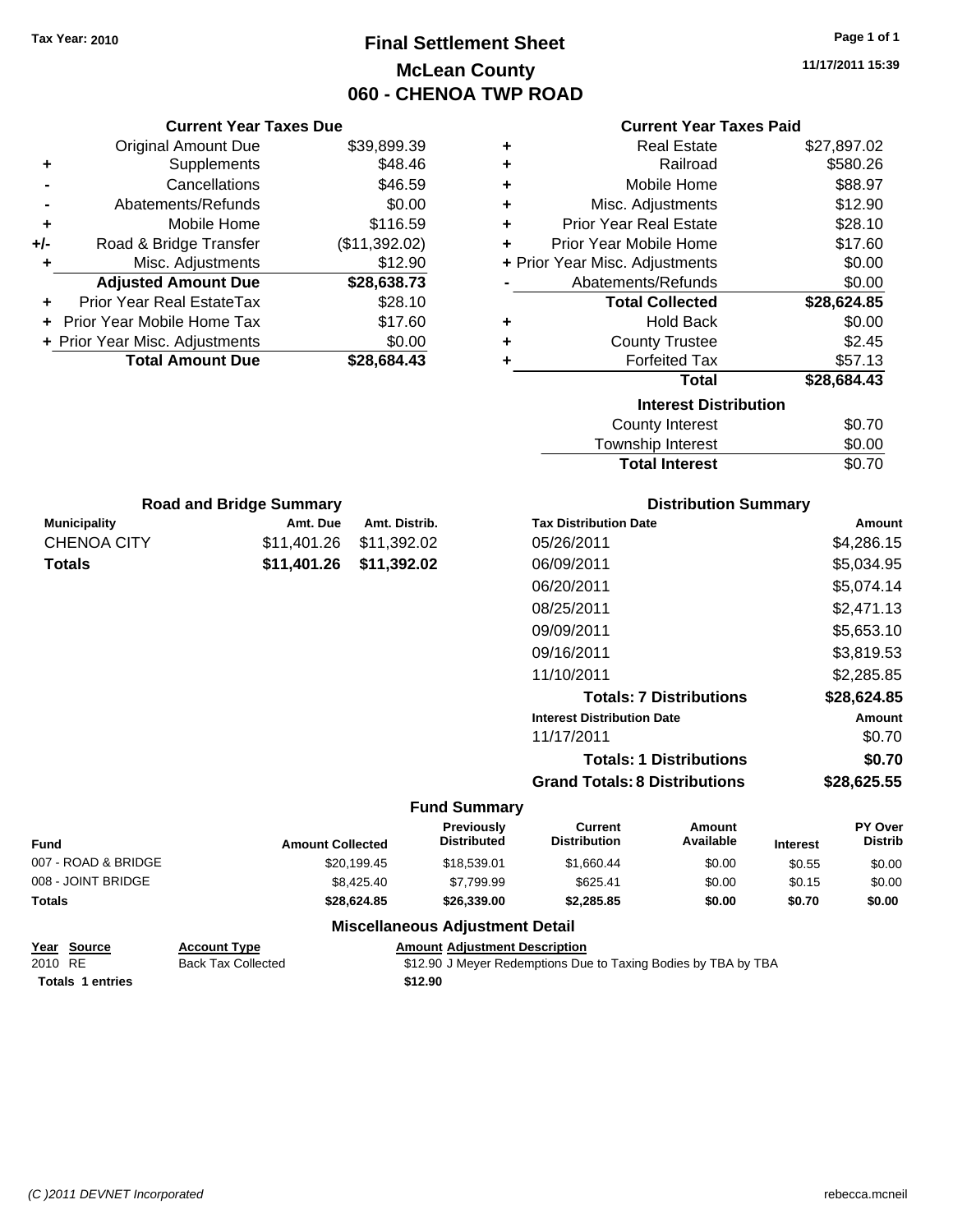# **Final Settlement Sheet Tax Year: 2010 Page 1 of 1 McLean County 061 - CROPSEY TOWNSHIP**

## **Current Year Taxes Due**

|       | <b>Original Amount Due</b>       | \$35,999.58 |
|-------|----------------------------------|-------------|
| ٠     | Supplements                      | \$0.00      |
|       | Cancellations                    | \$95.02     |
|       | Abatements/Refunds               | \$0.00      |
| ÷     | Mobile Home                      | \$0.00      |
| $+/-$ | Road & Bridge Transfer           | \$0.00      |
| ٠     | Misc. Adjustments                | \$0.00      |
|       | <b>Adjusted Amount Due</b>       | \$35,904.56 |
|       | <b>Prior Year Real EstateTax</b> | \$0.00      |
|       | Prior Year Mobile Home Tax       | \$0.00      |
|       | + Prior Year Misc. Adjustments   | \$0.00      |
|       | <b>Total Amount Due</b>          | \$35.904.56 |

## **Current Year Taxes Paid**

| ٠ | <b>Real Estate</b>             | \$35,752.73 |
|---|--------------------------------|-------------|
| ÷ | Railroad                       | \$132.82    |
| ÷ | Mobile Home                    | \$0.00      |
| ÷ | Misc. Adjustments              | \$0.00      |
| ÷ | <b>Prior Year Real Estate</b>  | \$0.00      |
| ÷ | Prior Year Mobile Home         | \$0.00      |
|   | + Prior Year Misc. Adjustments | \$0.00      |
|   | Abatements/Refunds             | \$0.00      |
|   |                                |             |
|   | <b>Total Collected</b>         | \$35,885.55 |
| ٠ | <b>Hold Back</b>               | \$0.00      |
| ÷ | <b>County Trustee</b>          | \$19.01     |
| ٠ | <b>Forfeited Tax</b>           | \$0.00      |
|   | <b>Total</b>                   | \$35,904.56 |
|   | <b>Interest Distribution</b>   |             |
|   | County Interest                | \$0.88      |

Total Interest \$0.88

| <b>Distribution Summary</b>          |             |
|--------------------------------------|-------------|
| <b>Tax Distribution Date</b>         | Amount      |
| 05/26/2011                           | \$6,455.50  |
| 06/09/2011                           | \$5,694.53  |
| 06/20/2011                           | \$7,377.50  |
| 08/25/2011                           | \$1,890.50  |
| 09/09/2011                           | \$7,007.31  |
| 09/16/2011                           | \$6,017.60  |
| 11/10/2011                           | \$1.442.61  |
| <b>Totals: 7 Distributions</b>       | \$35,885.55 |
| <b>Interest Distribution Date</b>    | Amount      |
| 11/17/2011                           | \$0.88      |
| <b>Totals: 1 Distributions</b>       | \$0.88      |
| <b>Grand Totals: 8 Distributions</b> | \$35,886.43 |

# **Fund Summary**

|                           |                         | <b>Previously</b>  | Current             | Amount    |                 | <b>PY Over</b> |
|---------------------------|-------------------------|--------------------|---------------------|-----------|-----------------|----------------|
| <b>Fund</b>               | <b>Amount Collected</b> | <b>Distributed</b> | <b>Distribution</b> | Available | <b>Interest</b> | <b>Distrib</b> |
| 001 - TOWN FUND           | \$25,917.73             | \$24.875.86        | \$1.041.87          | \$0.00    | \$0.64          | \$0.00         |
| $005 - I$ M R F           | \$4.984.18              | \$4.783.80         | \$200.38            | \$0.00    | \$0.12          | \$0.00         |
| 034 - GENERAL ASSISTANCE  | \$2,491.82              | \$2,391.64         | \$100.18            | \$0.00    | \$0.06          | \$0.00         |
| 035 - LIABILITY INSURANCE | \$2,491.82              | \$2,391.64         | \$100.18            | \$0.00    | \$0.06          | \$0.00         |
| <b>Totals</b>             | \$35,885,55             | \$34,442.94        | \$1.442.61          | \$0.00    | \$0.88          | \$0.00         |

**11/17/2011 15:39**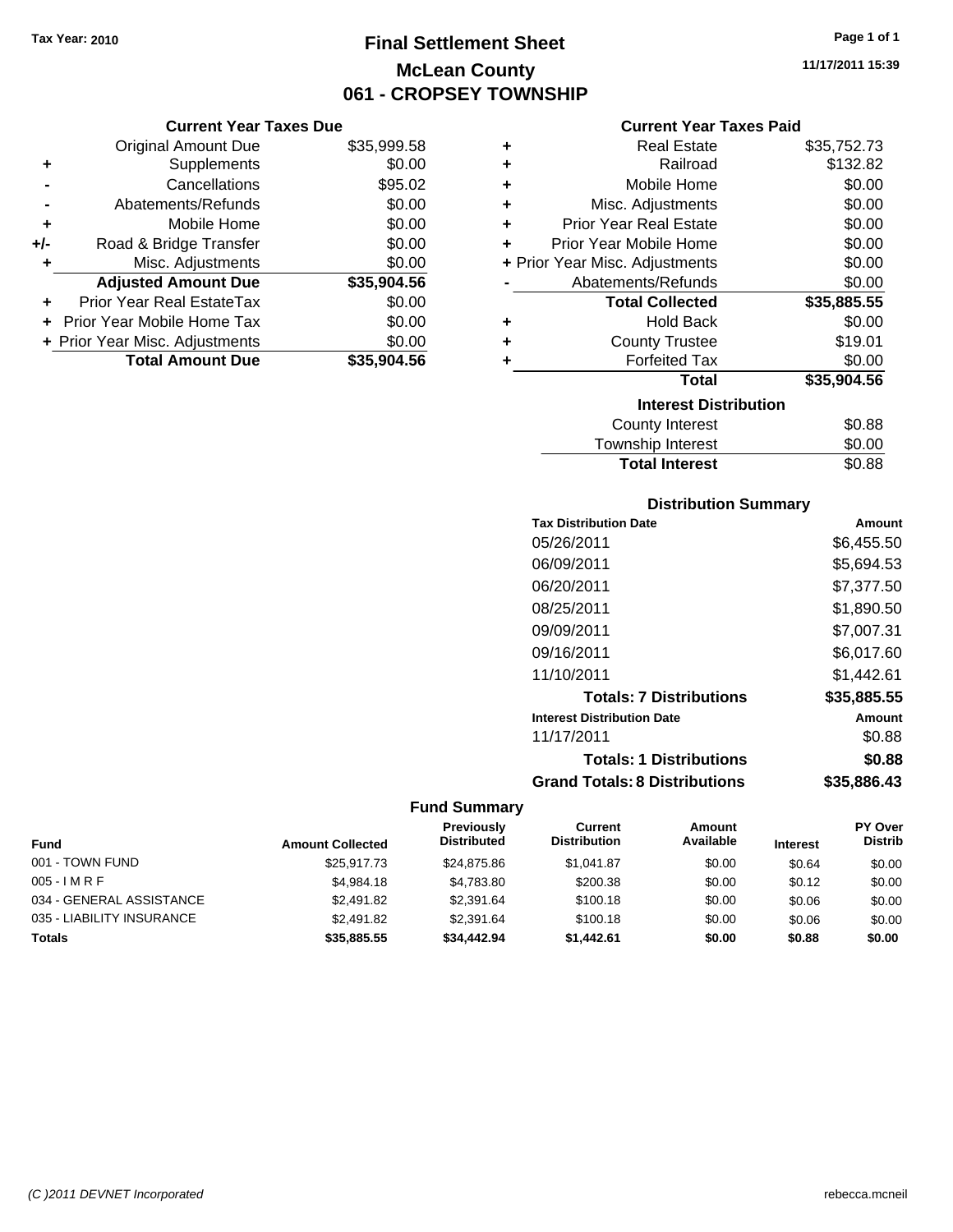# **Final Settlement Sheet Tax Year: 2010 Page 1 of 1 McLean County 062 - CROPSEY TWP ROAD**

**11/17/2011 15:39**

| Current Year Taxes Due |  |
|------------------------|--|

|       | <b>Original Amount Due</b>     | \$22,229.17 |
|-------|--------------------------------|-------------|
| ٠     | Supplements                    | \$0.00      |
|       | Cancellations                  | \$58.67     |
|       | Abatements/Refunds             | \$0.00      |
| ٠     | Mobile Home                    | \$0.00      |
| $+/-$ | Road & Bridge Transfer         | \$0.00      |
| ٠     | Misc. Adjustments              | \$0.00      |
|       | <b>Adjusted Amount Due</b>     | \$22,170.50 |
|       | Prior Year Real EstateTax      | \$0.00      |
|       | Prior Year Mobile Home Tax     | \$0.00      |
|       | + Prior Year Misc. Adjustments | \$0.00      |
|       | <b>Total Amount Due</b>        | \$22.170.50 |

# **Current Year Taxes Paid**

| ٠ | Real Estate                    | \$22,076.74 |
|---|--------------------------------|-------------|
| ٠ | Railroad                       | \$82.02     |
| ٠ | Mobile Home                    | \$0.00      |
| ٠ | Misc. Adjustments              | \$0.00      |
| ٠ | <b>Prior Year Real Estate</b>  | \$0.00      |
| ٠ | Prior Year Mobile Home         | \$0.00      |
|   | + Prior Year Misc. Adjustments | \$0.00      |
|   | Abatements/Refunds             | \$0.00      |
|   | <b>Total Collected</b>         | \$22,158.76 |
| ٠ | <b>Hold Back</b>               | \$0.00      |
| ÷ | <b>County Trustee</b>          | \$11.74     |
| ٠ | <b>Forfeited Tax</b>           | \$0.00      |
|   | Total                          | \$22,170.50 |
|   | <b>Interest Distribution</b>   |             |
|   | County Interest                | \$0.54      |
|   | <b>Township Interest</b>       | \$0.00      |
|   | <b>Total Interest</b>          | \$0.54      |

# **Total Interest**

| <b>Distribution Summary</b>          |             |
|--------------------------------------|-------------|
| <b>Tax Distribution Date</b>         | Amount      |
| 05/26/2011                           | \$3,986.14  |
| 06/09/2011                           | \$3,516.25  |
| 06/20/2011                           | \$4,555.41  |
| 08/25/2011                           | \$1.167.37  |
| 09/09/2011                           | \$4,326.95  |
| 09/16/2011                           | \$3,715.83  |
| 11/10/2011                           | \$890.81    |
| <b>Totals: 7 Distributions</b>       | \$22,158.76 |
| <b>Interest Distribution Date</b>    | Amount      |
| 11/17/2011                           | \$0.54      |
| <b>Totals: 1 Distributions</b>       | \$0.54      |
| <b>Grand Totals: 8 Distributions</b> | \$22,159.30 |

| <b>Fund</b>               | <b>Amount Collected</b> | Previously<br><b>Distributed</b> | Current<br><b>Distribution</b> | Amount<br>Available | <b>Interest</b> | <b>PY Over</b><br><b>Distrib</b> |
|---------------------------|-------------------------|----------------------------------|--------------------------------|---------------------|-----------------|----------------------------------|
| 007 - ROAD & BRIDGE       | \$16,922.23             | \$16,241.94                      | \$680.29                       | \$0.00              | \$0.42          | \$0.00                           |
| 008 - JOINT BRIDGE        | \$2.245.81              | \$2.155.53                       | \$90.28                        | \$0.00              | \$0.05          | \$0.00                           |
| 035 - LIABILITY INSURANCE | \$2,990.72              | \$2.870.48                       | \$120.24                       | \$0.00              | \$0.07          | \$0.00                           |
| <b>Totals</b>             | \$22,158.76             | \$21,267.95                      | \$890.81                       | \$0.00              | \$0.54          | \$0.00                           |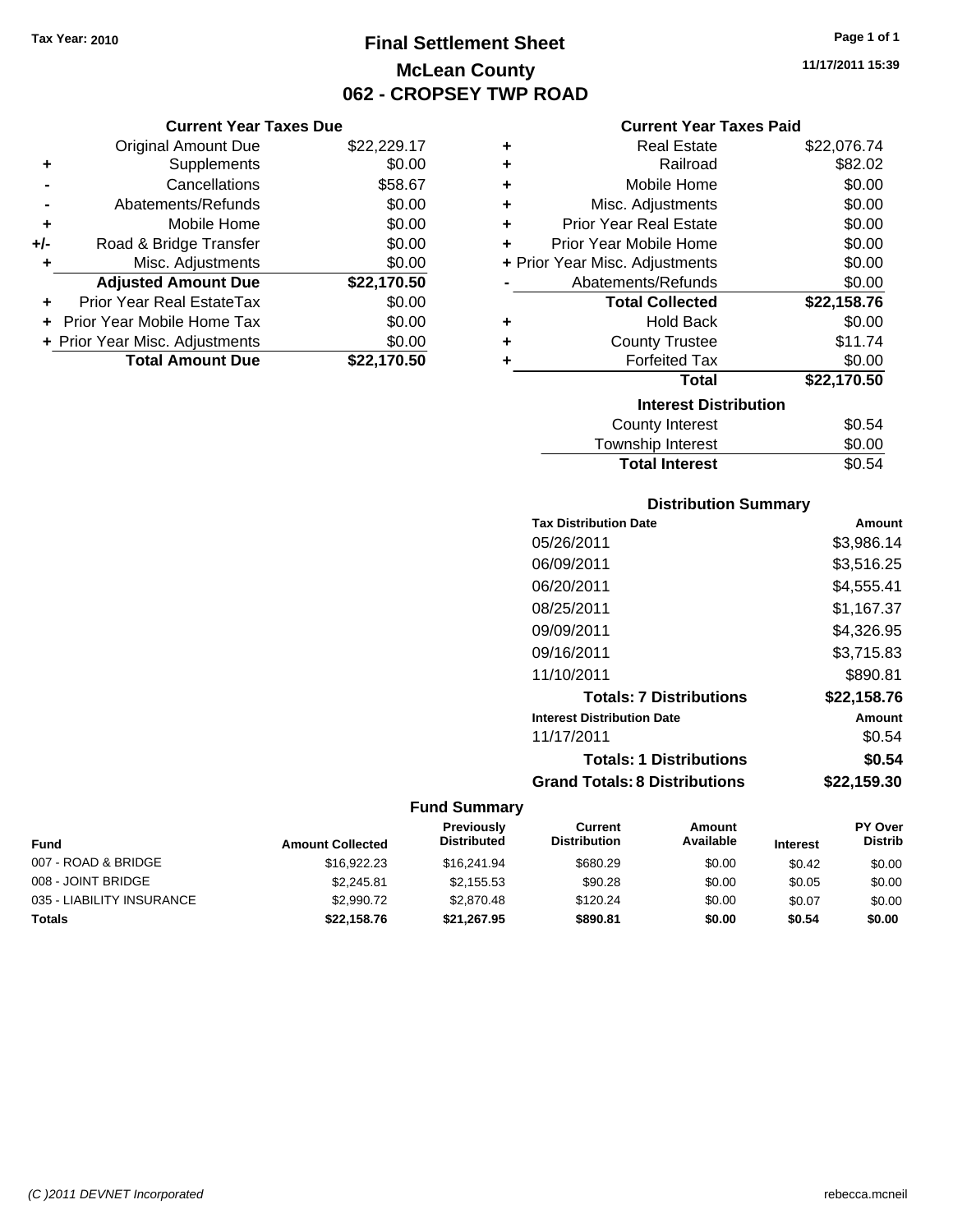# **Final Settlement Sheet Tax Year: 2010 Page 1 of 1 McLean County 063 - DALE TOWNSHIP**

#### **Current Year Taxes Due**

|       | <b>Original Amount Due</b>     | \$210,638.79 |
|-------|--------------------------------|--------------|
| ٠     | Supplements                    | \$0.00       |
|       | Cancellations                  | \$170.73     |
|       | Abatements/Refunds             | \$0.00       |
| ÷     | Mobile Home                    | \$2.05       |
| $+/-$ | Road & Bridge Transfer         | \$0.00       |
| ٠     | Misc. Adjustments              | \$0.00       |
|       | <b>Adjusted Amount Due</b>     | \$210,470.11 |
|       | Prior Year Real EstateTax      | \$0.00       |
|       | Prior Year Mobile Home Tax     | \$0.00       |
|       | + Prior Year Misc. Adjustments | \$0.00       |
|       | <b>Total Amount Due</b>        | \$210,470.11 |

#### **Current Year Taxes Paid**

| ٠ | <b>Real Estate</b>             | \$209,958.12 |
|---|--------------------------------|--------------|
| ÷ | Railroad                       | \$507.52     |
| ÷ | Mobile Home                    | \$0.00       |
| ٠ | Misc. Adjustments              | \$0.00       |
| ÷ | <b>Prior Year Real Estate</b>  | \$0.00       |
| ٠ | Prior Year Mobile Home         | \$0.00       |
|   | + Prior Year Misc. Adjustments | \$0.00       |
|   | Abatements/Refunds             | \$0.00       |
|   |                                |              |
|   | <b>Total Collected</b>         | \$210,465.64 |
| ٠ | <b>Hold Back</b>               | \$0.00       |
| ÷ | <b>County Trustee</b>          | \$2.42       |
| ٠ | <b>Forfeited Tax</b>           | \$2.05       |
|   | <b>Total</b>                   | \$210,470.11 |
|   | <b>Interest Distribution</b>   |              |
|   | County Interest                | \$5.17       |

| <b>TOWISHIP INTERST</b> | JU.UU  |
|-------------------------|--------|
| <b>Total Interest</b>   | \$5.17 |
|                         |        |

# **Distribution Summary**

| <b>Tax Distribution Date</b>         | Amount       |
|--------------------------------------|--------------|
| 05/26/2011                           | \$37.912.79  |
| 06/09/2011                           | \$40,735.13  |
| 06/20/2011                           | \$26,799.86  |
| 08/25/2011                           | \$23,501.10  |
| 09/09/2011                           | \$51.685.95  |
| 09/16/2011                           | \$22,769.16  |
| 11/10/2011                           | \$7.061.65   |
| <b>Totals: 7 Distributions</b>       | \$210,465.64 |
| <b>Interest Distribution Date</b>    | Amount       |
| 11/17/2011                           | \$5.17       |
| <b>Totals: 1 Distributions</b>       | \$5.17       |
| <b>Grand Totals: 8 Distributions</b> | \$210,470.81 |

# **Fund Summary**

|                           |                         | <b>Previously</b>  | Current             | Amount    |                 | <b>PY Over</b> |
|---------------------------|-------------------------|--------------------|---------------------|-----------|-----------------|----------------|
| Fund                      | <b>Amount Collected</b> | <b>Distributed</b> | <b>Distribution</b> | Available | <b>Interest</b> | <b>Distrib</b> |
| 001 - TOWN FUND           | \$187,989.59            | \$181,682.09       | \$6,307.50          | \$0.00    | \$4.62          | \$0.00         |
| 005 - I M R F             | \$20.979.64             | \$20,275.71        | \$703.93            | \$0.00    | \$0.52          | \$0.00         |
| 027 - AUDIT               | \$496.28                | \$479.63           | \$16.65             | \$0.00    | \$0.01          | \$0.00         |
| 035 - LIABILITY INSURANCE | \$1,000.13              | \$966.56           | \$33.57             | \$0.00    | \$0.02          | \$0.00         |
| Totals                    | \$210,465.64            | \$203,403.99       | \$7,061.65          | \$0.00    | \$5.17          | \$0.00         |

**11/17/2011 15:39**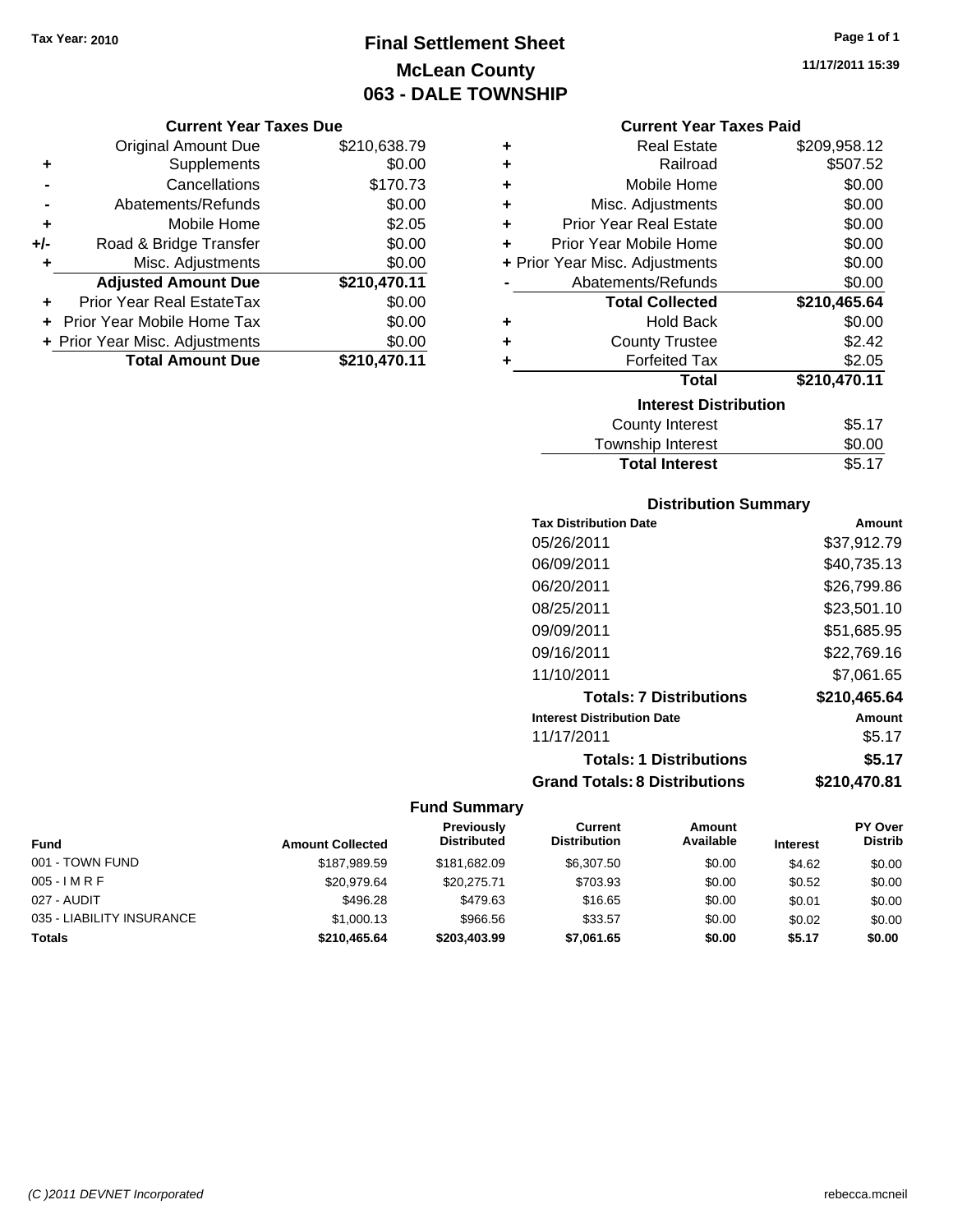# **Final Settlement Sheet Tax Year: 2010 Page 1 of 1 McLean County 064 - DALE TWP ROAD**

**11/17/2011 15:39**

|     | <b>Current Year Taxes Due</b>  |               |
|-----|--------------------------------|---------------|
|     | <b>Original Amount Due</b>     | \$145,180.07  |
| ٠   | Supplements                    | \$0.00        |
|     | Cancellations                  | \$117.67      |
|     | Abatements/Refunds             | \$0.00        |
| ٠   | Mobile Home                    | \$1.41        |
| +/- | Road & Bridge Transfer         | (\$28,827.15) |
|     | Misc. Adjustments              | \$0.00        |
|     | <b>Adjusted Amount Due</b>     | \$116,236.66  |
|     | Prior Year Real EstateTax      | \$0.00        |
|     | Prior Year Mobile Home Tax     | \$0.00        |
|     | + Prior Year Misc. Adjustments | \$0.00        |
|     | <b>Total Amount Due</b>        | \$116,236.66  |
|     |                                |               |

# **Current Year Taxes Paid**

| ٠ | <b>Real Estate</b>             | \$115,883.78 |
|---|--------------------------------|--------------|
| ÷ | Railroad                       | \$349.80     |
| ٠ | Mobile Home                    | \$0.00       |
| ٠ | Misc. Adjustments              | \$0.00       |
| ÷ | <b>Prior Year Real Estate</b>  | \$0.00       |
| ÷ | Prior Year Mobile Home         | \$0.00       |
|   | + Prior Year Misc. Adjustments | \$0.00       |
|   | Abatements/Refunds             | \$0.00       |
|   | <b>Total Collected</b>         | \$116,233.58 |
|   | <b>Hold Back</b>               |              |
| ٠ |                                | \$0.00       |
| ٠ | <b>County Trustee</b>          | \$1.67       |
| ٠ | <b>Forfeited Tax</b>           | \$1.41       |
|   | <b>Total</b>                   | \$116,236.66 |
|   | <b>Interest Distribution</b>   |              |

| <b>Total Interest</b> | \$2.85 |
|-----------------------|--------|
| Township Interest     | \$0.00 |
| County Interest       | \$2.85 |

# **Road and Bridge Summary**

| <b>Municipality</b> | Amt. Due                | Amt. Distrib. |
|---------------------|-------------------------|---------------|
| CITY OF BLOOMINGTON | \$28.827.47 \$28.827.15 |               |
| <b>Totals</b>       | \$28.827.47             | \$28.827.15   |

# **Distribution Summary**

| <b>Tax Distribution Date</b>         | Amount       |
|--------------------------------------|--------------|
| 05/26/2011                           | \$20,925.44  |
| 06/09/2011                           | \$22,483.27  |
| 06/20/2011                           | \$14,791.94  |
| 08/25/2011                           | \$12,971.05  |
| 09/09/2011                           | \$28,527.46  |
| 09/16/2011                           | \$12,567.15  |
| 11/10/2011                           | \$3.967.27   |
| <b>Totals: 7 Distributions</b>       | \$116,233.58 |
| <b>Interest Distribution Date</b>    | Amount       |
| 11/17/2011                           | \$2.85       |
| <b>Totals: 1 Distributions</b>       | \$2.85       |
| <b>Grand Totals: 8 Distributions</b> | \$116,236.43 |

# **Fund Summary**

 $\overline{\phantom{0}}$ 

| <b>Fund</b>                | <b>Amount Collected</b> | <b>Previously</b><br><b>Distributed</b> | Current<br><b>Distribution</b> | Amount<br>Available | <b>Interest</b> | <b>PY Over</b><br><b>Distrib</b> |
|----------------------------|-------------------------|-----------------------------------------|--------------------------------|---------------------|-----------------|----------------------------------|
| 007 - ROAD & BRIDGE        | \$87,726.68             | \$84.715.89                             | \$3.010.79                     | \$0.00              | \$2.29          | \$0.00                           |
| 008 - JOINT BRIDGE         | \$3,301.15              | \$3.190.38                              | \$110.77                       | \$0.00              | \$0.06          | \$0.00                           |
| 010 - EQUIPMENT & BUILDING | \$25,205.75             | \$24,360.04                             | \$845.71                       | \$0.00              | \$0.50          | \$0.00                           |
| <b>Totals</b>              | \$116,233,58            | \$112,266.31                            | \$3,967.27                     | \$0.00              | \$2.85          | \$0.00                           |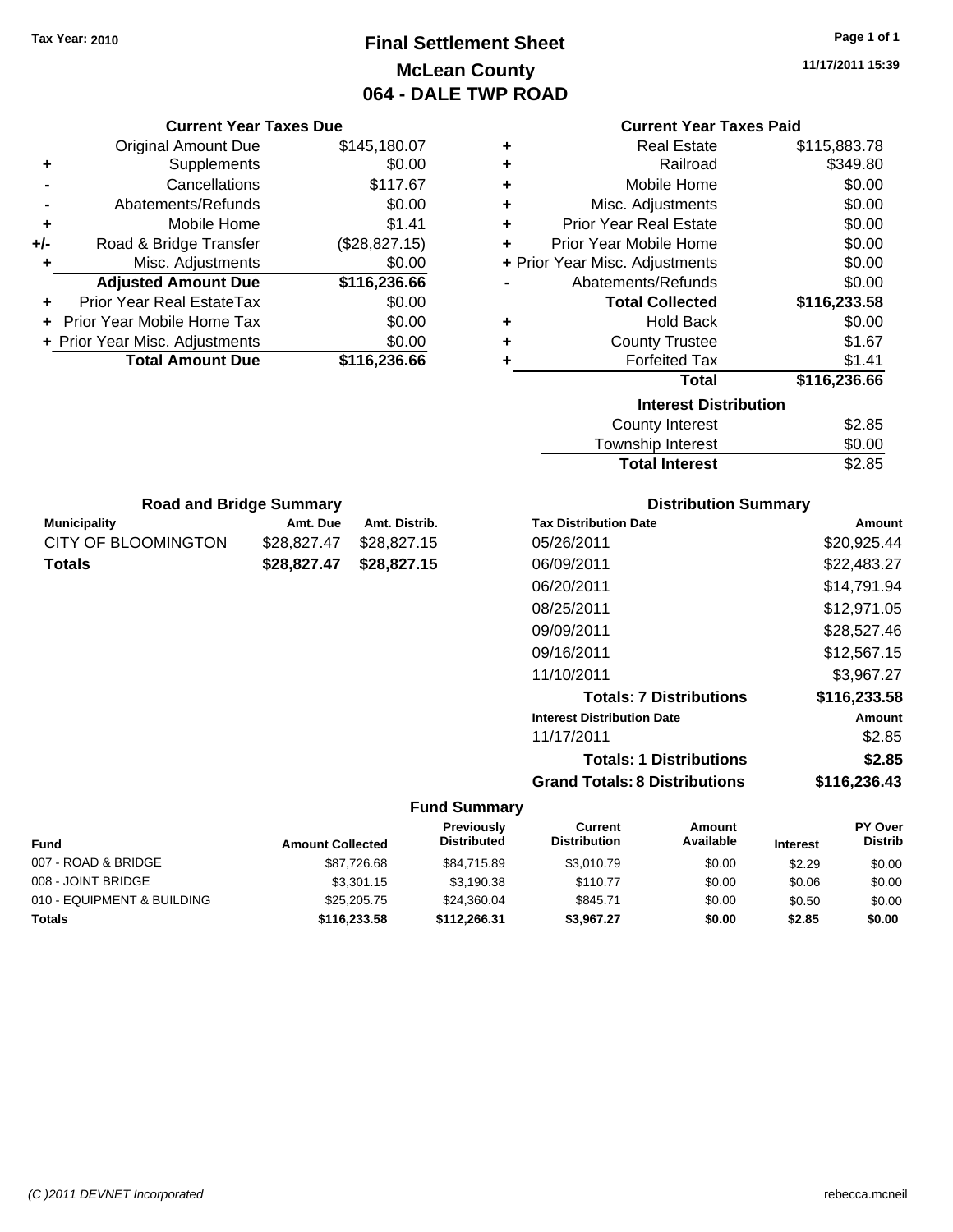# **Final Settlement Sheet Tax Year: 2010 Page 1 of 1 McLean County 065 - DANVERS TOWNSHIP**

#### **Current Year Taxes Due**

|       | <b>Original Amount Due</b>        | \$108,799.64 |
|-------|-----------------------------------|--------------|
| ٠     | Supplements                       | \$36.21      |
|       | Cancellations                     | \$131.16     |
|       | Abatements/Refunds                | \$0.00       |
| ÷     | Mobile Home                       | \$1.36       |
| $+/-$ | Road & Bridge Transfer            | \$0.00       |
| ٠     | Misc. Adjustments                 | \$6.40       |
|       | <b>Adjusted Amount Due</b>        | \$108,712.45 |
|       | Prior Year Real EstateTax         | \$96.88      |
|       | <b>Prior Year Mobile Home Tax</b> | \$0.00       |
|       | + Prior Year Misc. Adjustments    | \$0.00       |
|       | <b>Total Amount Due</b>           | \$108,809.33 |

#### **Current Year Taxes Paid**

| ٠ | <b>Real Estate</b>             | \$108,572.18 |
|---|--------------------------------|--------------|
| ÷ | Railroad                       | \$16.48      |
| ÷ | Mobile Home                    | \$1.36       |
| ٠ | Misc. Adjustments              | \$6.40       |
| ÷ | <b>Prior Year Real Estate</b>  | \$96.88      |
| ٠ | Prior Year Mobile Home         | \$0.00       |
|   | + Prior Year Misc. Adjustments | \$0.00       |
|   | Abatements/Refunds             | \$0.00       |
|   |                                |              |
|   | <b>Total Collected</b>         | \$108,693.30 |
| ٠ | <b>Hold Back</b>               | \$0.00       |
| ÷ | <b>County Trustee</b>          | \$116.03     |
| ٠ | <b>Forfeited Tax</b>           | \$0.00       |
|   | <b>Total</b>                   | \$108,809.33 |
|   | <b>Interest Distribution</b>   |              |
|   | County Interest                | \$2.67       |

## Total Interest \$2.67

| <b>Distribution Summary</b>          |              |
|--------------------------------------|--------------|
| <b>Tax Distribution Date</b>         | Amount       |
| 05/26/2011                           | \$20,783.21  |
| 06/09/2011                           | \$18.397.34  |
| 06/20/2011                           | \$18,909.70  |
| 08/25/2011                           | \$9,280.63   |
| 09/09/2011                           | \$25,139.70  |
| 09/16/2011                           | \$11,570.47  |
| 11/10/2011                           | \$4,612.25   |
| <b>Totals: 7 Distributions</b>       | \$108,693.30 |
| <b>Interest Distribution Date</b>    | Amount       |
| 11/17/2011                           | \$2.67       |
| <b>Totals: 1 Distributions</b>       | \$2.67       |
| <b>Grand Totals: 8 Distributions</b> | \$108,695.97 |

#### **Fund Summary**

| <b>Fund</b>                                         | <b>Amount Collected</b> | Previously<br><b>Distributed</b> | Current<br><b>Distribution</b> | <b>Amount</b><br>Available | <b>Interest</b> | <b>PY Over</b><br><b>Distrib</b> |
|-----------------------------------------------------|-------------------------|----------------------------------|--------------------------------|----------------------------|-----------------|----------------------------------|
| 001 - TOWN FUND                                     | \$90,052.39             | \$86,231.12                      | \$3.821.27                     | \$0.00                     | \$2.21          | \$0.00                           |
| 027 - AUDIT                                         | \$1,696.59              | \$1,624.59                       | \$72.00                        | \$0.00                     | \$0.04          | \$0.00                           |
| 035 - TORT JUDGMENTS, LIABILITY<br><b>INSURANCE</b> | \$4,697.18              | \$4,497.88                       | \$199.30                       | \$0.00                     | \$0.12          | \$0.00                           |
| 047 - SOCIAL SECURITY                               | \$4,596.32              | \$4,401.28                       | \$195.04                       | \$0.00                     | \$0.11          | \$0.00                           |
| 054 - GENERAL ASSISTANCE                            | \$7,650.82              | \$7,326.18                       | \$324.64                       | \$0.00                     | \$0.19          | \$0.00                           |
| <b>Totals</b>                                       | \$108,693.30            | \$104,081.05                     | \$4,612.25                     | \$0.00                     | \$2.67          | \$0.00                           |

#### **Miscellaneous Adjustment Detail**

**Year Source Account Type Amount Adjustment Description** Back Tax Collected **2010 S6.40 J Meyer Redemptions Due to Taxing Bodies by TBA by TBA Totals 1 entries** \$6.40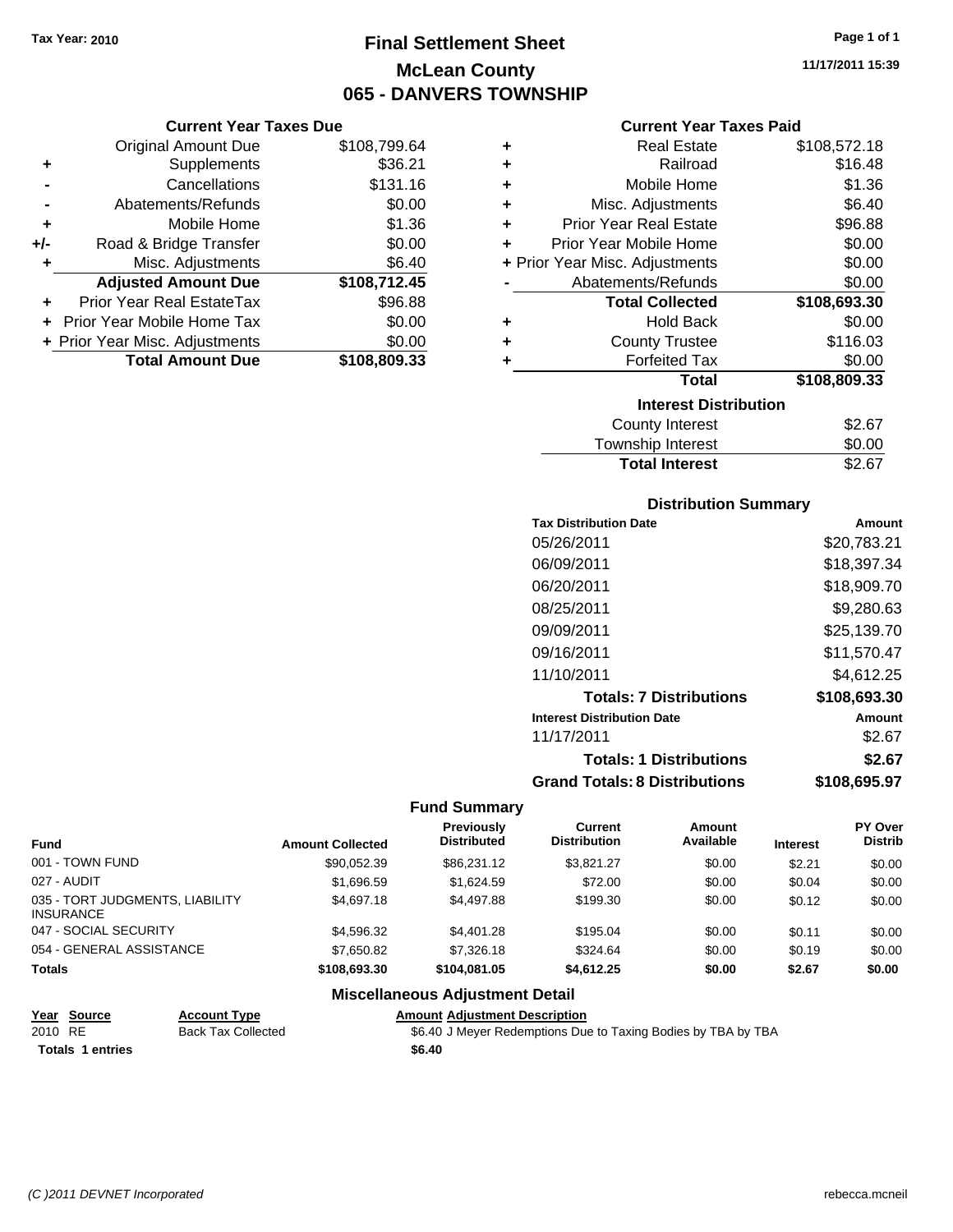# **Final Settlement Sheet Tax Year: 2010 Page 1 of 1 McLean County 066 - DANVERS TWP ROAD**

**11/17/2011 15:39**

#### **Current Year Taxes Paid**

|     | <b>Current Year Taxes Due</b>  |               |       |
|-----|--------------------------------|---------------|-------|
|     | <b>Original Amount Due</b>     | \$152,499.84  | ٠     |
|     | Supplements                    | \$50.75       | ٠     |
|     | Cancellations                  | \$183.85      | ٠     |
|     | Abatements/Refunds             | \$0.00        | ٠     |
|     | Mobile Home                    | \$1.90        | ٠     |
| +/- | Road & Bridge Transfer         | (\$11,706.09) | ÷     |
|     | Misc. Adjustments              | \$8.96        | + Pri |
|     | <b>Adjusted Amount Due</b>     | \$140,671.51  |       |
|     | Prior Year Real EstateTax      | \$135.75      |       |
|     | Prior Year Mobile Home Tax     | \$0.00        |       |
|     | + Prior Year Misc. Adjustments | \$0.00        |       |
|     | <b>Total Amount Due</b>        | \$140,807.26  |       |
|     |                                |               |       |

**Municipality Municipality** Amt. Due Amt. Distrib. **Road and Bridge Summary**

DANVERS VILLAGE \$11,718.57 \$11,706.09 **Totals \$11,718.57 \$11,706.09**

| ٠ | <b>Real Estate</b>             | \$140,474.91 |
|---|--------------------------------|--------------|
| ٠ | Railroad                       | \$23.10      |
| ٠ | Mobile Home                    | \$1.90       |
| ٠ | Misc. Adjustments              | \$8.96       |
| ÷ | <b>Prior Year Real Estate</b>  | \$135.75     |
| ٠ | Prior Year Mobile Home         | \$0.00       |
|   | + Prior Year Misc. Adjustments | \$0.00       |
|   | Abatements/Refunds             | \$0.00       |
|   | <b>Total Collected</b>         |              |
|   |                                | \$140,644.62 |
| ٠ | <b>Hold Back</b>               | \$0.00       |
| ٠ | <b>County Trustee</b>          | \$162.64     |
| ٠ | <b>Forfeited Tax</b>           | \$0.00       |
|   | Total                          | \$140,807.26 |
|   | <b>Interest Distribution</b>   |              |
|   | <b>County Interest</b>         | \$3.45       |

| <b>Total Interest</b>  | \$3.45             |
|------------------------|--------------------|
| Township Interest      | \$0.00             |
| <b>COUTTLY IFTERST</b> | აა. <del>4</del> ს |

| <b>Distribution Summary</b> |  |
|-----------------------------|--|
|-----------------------------|--|

| <b>Tax Distribution Date</b>         | Amount        |
|--------------------------------------|---------------|
| 05/26/2011                           | \$26,892.07   |
| 06/09/2011                           | \$23,805.16   |
| 06/20/2011                           | \$24,468.19   |
| 08/25/2011                           | \$12,008.45   |
| 09/09/2011                           | \$32,529.40   |
| 09/16/2011                           | \$14,971.52   |
| 11/10/2011                           | \$5.969.83    |
| <b>Totals: 7 Distributions</b>       | \$140,644.62  |
| <b>Interest Distribution Date</b>    | <b>Amount</b> |
| 11/17/2011                           | \$3.45        |
| <b>Totals: 1 Distributions</b>       | \$3.45        |
| <b>Grand Totals: 8 Distributions</b> | \$140,648.07  |

## **Fund Summary**

|                            |                         | Previously         | Current             | Amount    |                 | <b>PY Over</b> |
|----------------------------|-------------------------|--------------------|---------------------|-----------|-----------------|----------------|
| <b>Fund</b>                | <b>Amount Collected</b> | <b>Distributed</b> | <b>Distribution</b> | Available | <b>Interest</b> | <b>Distrib</b> |
| 007 - ROAD & BRIDGE        | \$46,637,07             | \$44,656,30        | \$1,980.77          | \$0.00    | \$1.32          | \$0.00         |
| 008 - JOINT BRIDGE         | \$17.632.31             | \$16,884.10        | \$748.21            | \$0.00    | \$0.40          | \$0.00         |
| 009 - PERMANENT ROAD       | \$59,042,00             | \$56,536,65        | \$2,505.35          | \$0.00    | \$1.34          | \$0.00         |
| 010 - EQUIPMENT & BUILDING | \$12,337.20             | \$11,813.70        | \$523.50            | \$0.00    | \$0.28          | \$0.00         |
| 035 - INSURANCE            | \$4.996.04              | \$4.784.04         | \$212.00            | \$0.00    | \$0.11          | \$0.00         |
| <b>Totals</b>              | \$140,644,62            | \$134,674.79       | \$5,969.83          | \$0.00    | \$3.45          | \$0.00         |

## **Miscellaneous Adjustment Detail**

| Year Source             | <b>Account Type</b>       | <b>Amount Adiustment Description</b>                          |
|-------------------------|---------------------------|---------------------------------------------------------------|
| 2010 RE                 | <b>Back Tax Collected</b> | \$8.96 J Meyer Redemptions Due to Taxing Bodies by TBA by TBA |
| <b>Totals 1 entries</b> |                           | \$8.96                                                        |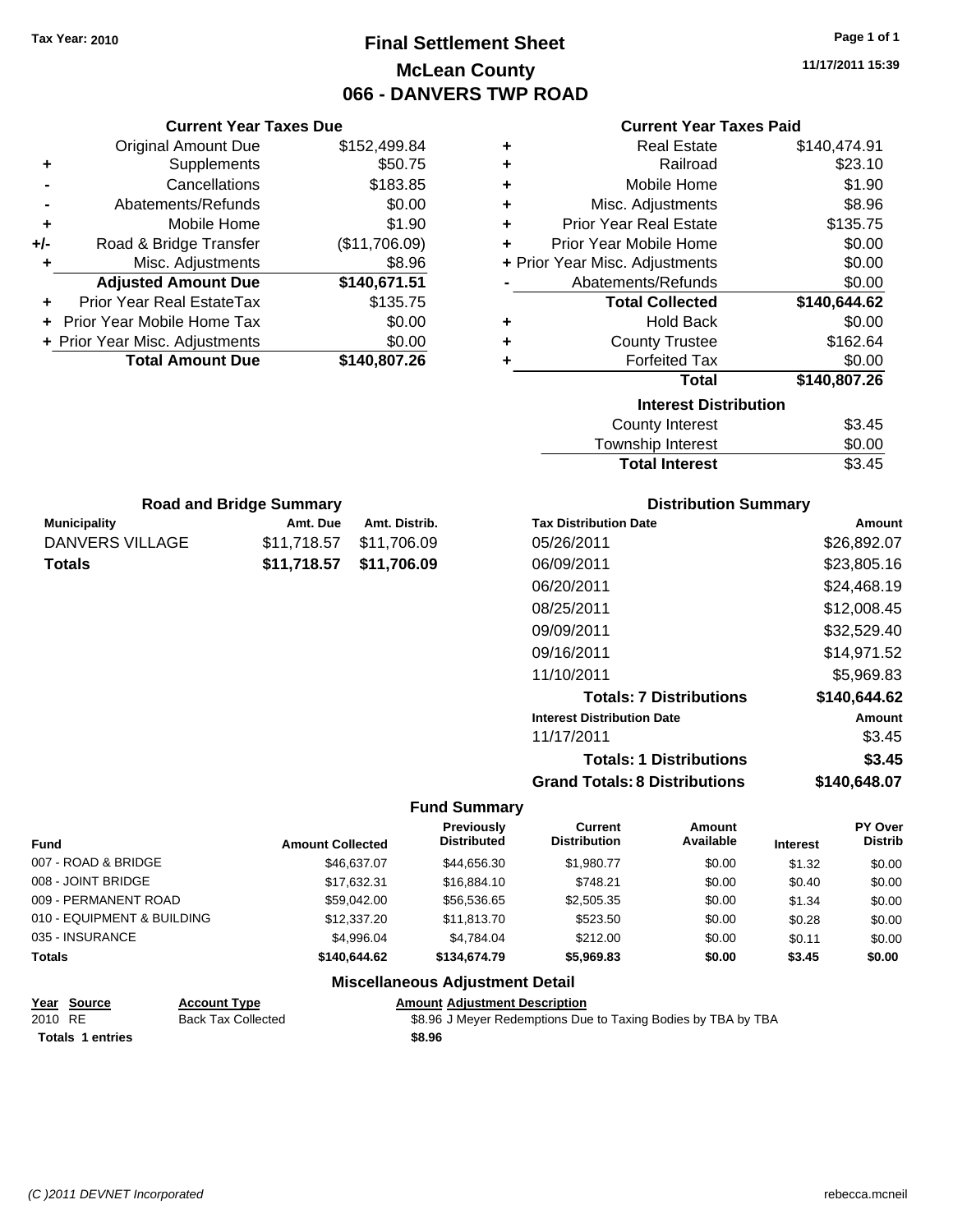# **Final Settlement Sheet Tax Year: 2010 Page 1 of 1 McLean County 067 - DAWSON TOWNSHIP**

## **Current Year Taxes Due**

|     | <b>Original Amount Due</b>     | \$59,283.41 |
|-----|--------------------------------|-------------|
| ٠   | Supplements                    | \$2.62      |
|     | Cancellations                  | \$46.14     |
|     | Abatements/Refunds             | \$0.00      |
| ٠   | Mobile Home                    | \$4.19      |
| +/- | Road & Bridge Transfer         | \$0.00      |
| ٠   | Misc. Adjustments              | \$0.00      |
|     | <b>Adjusted Amount Due</b>     | \$59,244.08 |
|     | Prior Year Real EstateTax      | \$0.00      |
|     | Prior Year Mobile Home Tax     | \$0.00      |
|     | + Prior Year Misc. Adjustments | \$0.00      |
|     | <b>Total Amount Due</b>        | \$59,244.08 |

## **Current Year Taxes Paid**

| ٠ | Real Estate                    | \$57,882.59 |
|---|--------------------------------|-------------|
| ٠ | Railroad                       | \$1,352.96  |
|   |                                |             |
| ٠ | Mobile Home                    | \$4.19      |
| ٠ | Misc. Adjustments              | \$0.00      |
| ٠ | <b>Prior Year Real Estate</b>  | \$0.00      |
| ٠ | Prior Year Mobile Home         | \$0.00      |
|   | + Prior Year Misc. Adjustments | \$0.00      |
|   | Abatements/Refunds             | \$0.00      |
|   | <b>Total Collected</b>         | \$59,239.74 |
| ٠ | <b>Hold Back</b>               | \$0.00      |
| ÷ | <b>County Trustee</b>          | \$4.34      |
| ٠ | <b>Forfeited Tax</b>           | \$0.00      |
|   | Total                          | \$59,244.08 |
|   | <b>Interest Distribution</b>   |             |
|   | County Interest                | \$1.45      |
|   | <b>Township Interest</b>       | \$0.00      |
|   | <b>Total Interest</b>          | \$1.45      |

# **Distribution Summary**

| <b>Tax Distribution Date</b>         | Amount      |
|--------------------------------------|-------------|
| 05/26/2011                           | \$5,257.31  |
| 06/09/2011                           | \$6.220.96  |
| 06/20/2011                           | \$18,305.73 |
| 08/25/2011                           | \$14,404.40 |
| 09/09/2011                           | \$6,964.90  |
| 09/16/2011                           | \$4,705.84  |
| 11/10/2011                           | \$3,380.60  |
| <b>Totals: 7 Distributions</b>       | \$59,239.74 |
| <b>Interest Distribution Date</b>    | Amount      |
| 11/17/2011                           | \$1.45      |
| <b>Totals: 1 Distributions</b>       | \$1.45      |
| <b>Grand Totals: 8 Distributions</b> | \$59.241.19 |

|                          |                         | <b>Previously</b> | Current             | Amount    |                 | <b>PY Over</b> |
|--------------------------|-------------------------|-------------------|---------------------|-----------|-----------------|----------------|
| <b>Fund</b>              | <b>Amount Collected</b> | Distributed       | <b>Distribution</b> | Available | <b>Interest</b> | Distrib        |
| 001 - TOWN FUND          | \$57,479.85             | \$54.199.68       | \$3.280.17          | \$0.00    | \$1.41          | \$0.00         |
| 054 - GENERAL ASSISTANCE | \$1.759.89              | \$1.659.46        | \$100.43            | \$0.00    | \$0.04          | \$0.00         |
| <b>Totals</b>            | \$59,239.74             | \$55,859.14       | \$3,380.60          | \$0.00    | \$1.45          | \$0.00         |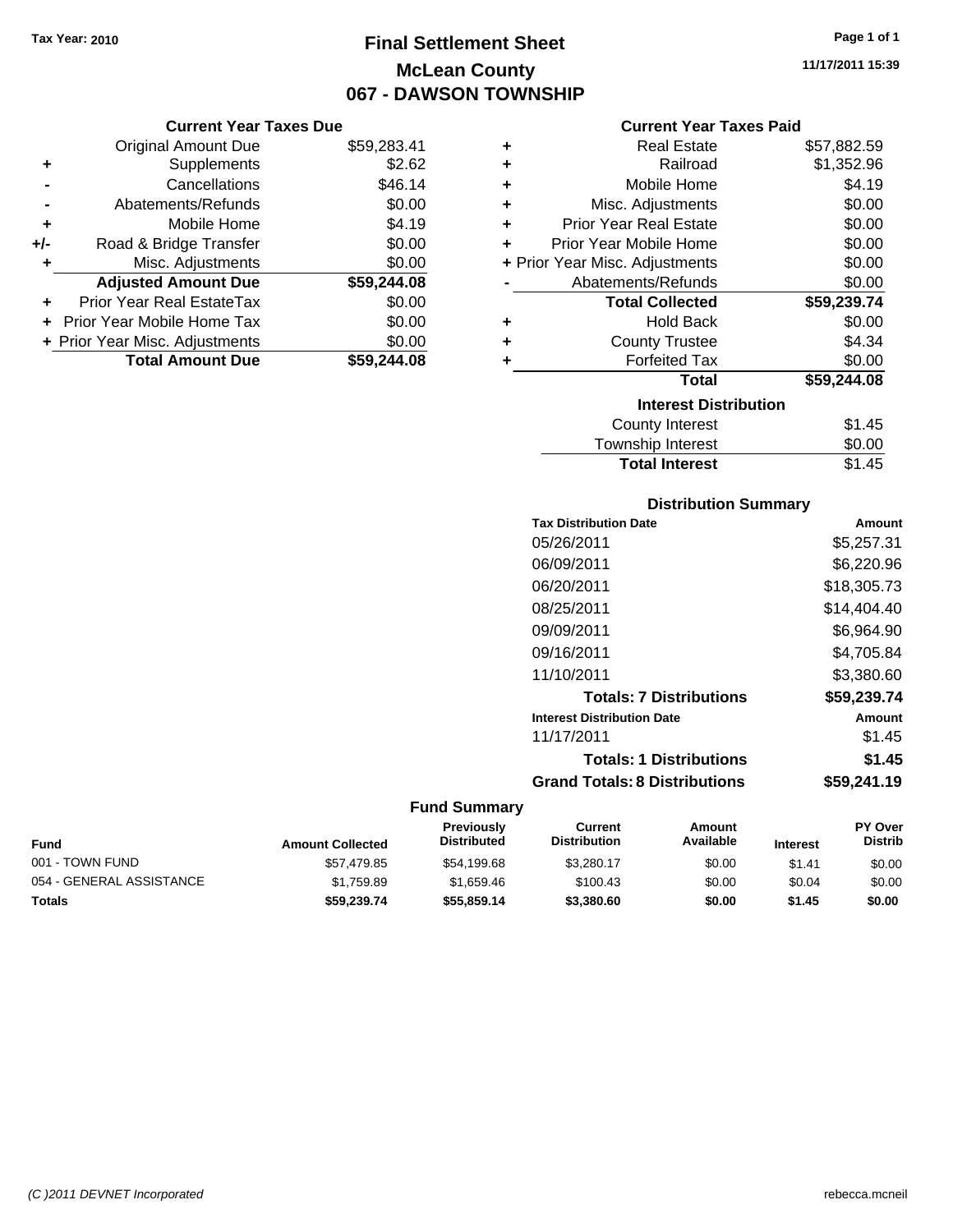# **Final Settlement Sheet Tax Year: 2010 Page 1 of 1 McLean County 068 - DAWSON TWP ROAD**

**11/17/2011 15:39**

#### **Current Year Taxes Paid**

|     | <b>Original Amount Due</b>     | \$50,780.28  | ٠ | <b>Real Estate</b>             | \$48,220.74 |
|-----|--------------------------------|--------------|---|--------------------------------|-------------|
| ٠   | <b>Supplements</b>             | \$2.25       | ٠ | Railroad                       | \$1,158.90  |
|     | Cancellations                  | \$39.52      | ٠ | Mobile Home                    | \$3.60      |
|     | Abatements/Refunds             | \$0.00       | ٠ | Misc. Adjustments              | \$0.00      |
| ٠   | Mobile Home                    | \$3.60       | ÷ | <b>Prior Year Real Estate</b>  | \$0.00      |
| +/- | Road & Bridge Transfer         | (\$1,359.65) | ÷ | Prior Year Mobile Home         | \$0.00      |
|     | Misc. Adjustments              | \$0.00       |   | + Prior Year Misc. Adjustments | \$0.00      |
|     | <b>Adjusted Amount Due</b>     | \$49,386.96  |   | Abatements/Refunds             | \$0.00      |
| ÷.  | Prior Year Real EstateTax      | \$0.00       |   | <b>Total Collected</b>         | \$49,383.24 |
|     | + Prior Year Mobile Home Tax   | \$0.00       | ٠ | <b>Hold Back</b>               | \$0.00      |
|     | + Prior Year Misc. Adjustments | \$0.00       | ٠ | <b>County Trustee</b>          | \$3.72      |
|     | <b>Total Amount Due</b>        | \$49,386.96  |   | <b>Forfeited Tax</b>           | \$0.00      |
|     |                                |              |   | <b>Total</b>                   | \$49,386.96 |
|     |                                |              |   | <b>Interest Distribution</b>   |             |
|     |                                |              |   | County Interest                | \$1.21      |
|     |                                |              |   | <b>Township Interest</b>       | \$0.00      |

| <b>Road and Bridge Summary</b> |            |               |  |  |  |
|--------------------------------|------------|---------------|--|--|--|
| Municipality                   | Amt. Due   | Amt. Distrib. |  |  |  |
| ELLSWORTH VILLAGE              | \$1,359.75 | \$1,359.65    |  |  |  |
| Totals                         | \$1,359.75 | \$1,359.65    |  |  |  |

**Current Year Taxes Due**

## **Distribution Summary**

Total Interest \$1.21

| <b>Tax Distribution Date</b>         | Amount      |
|--------------------------------------|-------------|
| 05/26/2011                           | \$4,383.41  |
| 06/09/2011                           | \$5,186.92  |
| 06/20/2011                           | \$15,263.07 |
| 08/25/2011                           | \$12.010.25 |
| 09/09/2011                           | \$5,807.35  |
| 09/16/2011                           | \$3,923.69  |
| 11/10/2011                           | \$2,808.55  |
| <b>Totals: 7 Distributions</b>       | \$49,383.24 |
| <b>Interest Distribution Date</b>    | Amount      |
| 11/17/2011                           | \$1.21      |
| <b>Totals: 1 Distributions</b>       | \$1.21      |
| <b>Grand Totals: 8 Distributions</b> | \$49,384.45 |

| <b>Fund</b>                | <b>Amount Collected</b> | Previously<br><b>Distributed</b> | Current<br><b>Distribution</b> | Amount<br>Available | <b>Interest</b> | <b>PY Over</b><br><b>Distrib</b> |
|----------------------------|-------------------------|----------------------------------|--------------------------------|---------------------|-----------------|----------------------------------|
| 007 - ROAD & BRIDGE        | \$26,286,55             | \$24,796.07                      | \$1,490.48                     | \$0.00              | \$0.66          | \$0.00                           |
| 009 - PERMANENT ROAD       | \$20,673.57             | \$19,493.79                      | \$1,179.78                     | \$0.00              | \$0.49          | \$0.00                           |
| 010 - EQUIPMENT & BUILDING | \$2,423.12              | \$2.284.83                       | \$138.29                       | \$0.00              | \$0.06          | \$0.00                           |
| <b>Totals</b>              | \$49.383.24             | \$46,574.69                      | \$2,808.55                     | \$0.00              | \$1.21          | \$0.00                           |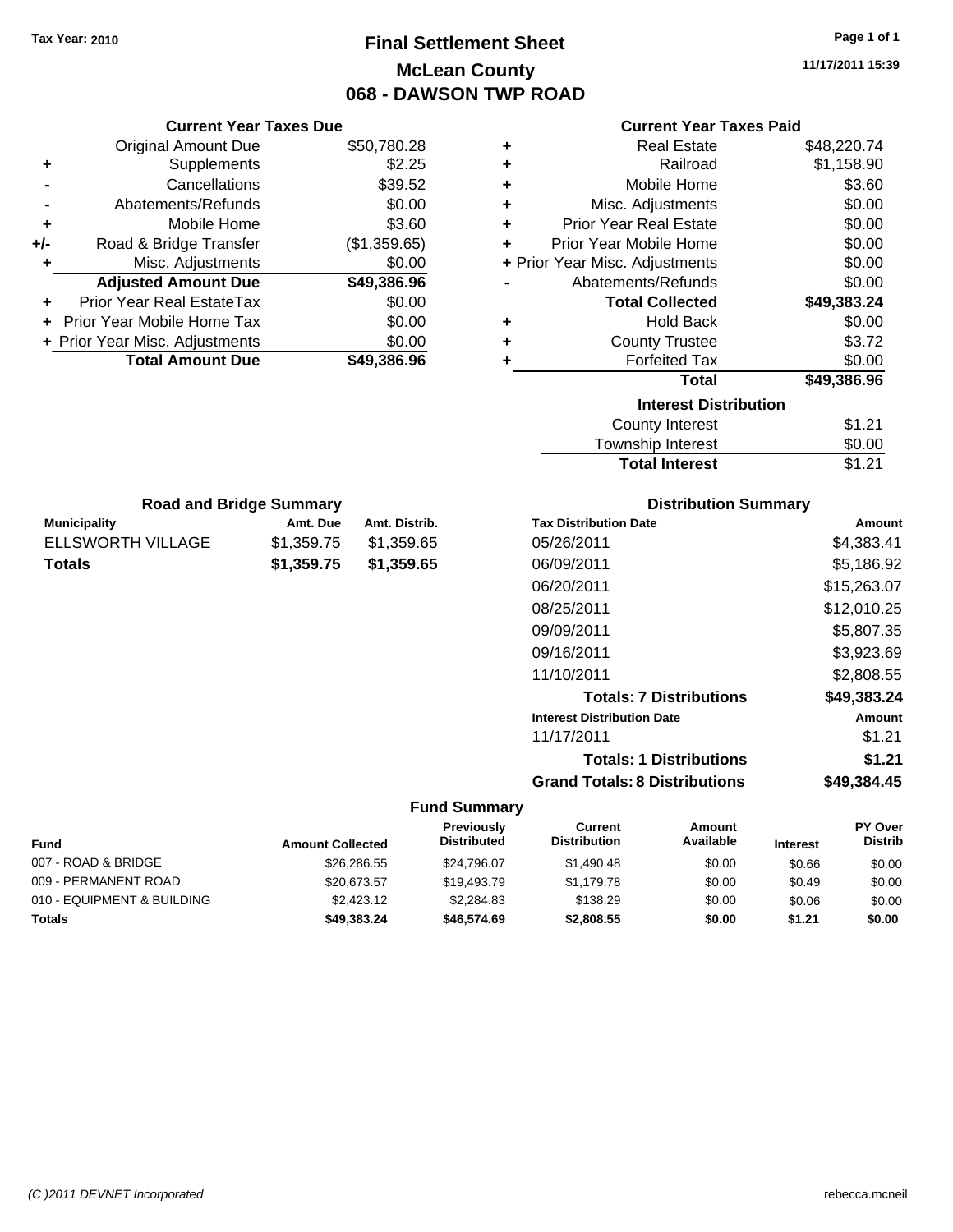# **Final Settlement Sheet Tax Year: 2010 Page 1 of 1 McLean County 069 - DOWNS TOWNSHIP**

# **Current Year Taxes Due**

|       | <b>Original Amount Due</b>     | \$96,257.92 |
|-------|--------------------------------|-------------|
| ٠     | Supplements                    | \$19.65     |
|       | Cancellations                  | \$62.22     |
|       | Abatements/Refunds             | \$0.00      |
| ÷     | Mobile Home                    | \$5.05      |
| $+/-$ | Road & Bridge Transfer         | \$0.00      |
| ٠     | Misc. Adjustments              | \$420.65    |
|       | <b>Adjusted Amount Due</b>     | \$96,641.05 |
|       | Prior Year Real EstateTax      | \$0.00      |
|       | Prior Year Mobile Home Tax     | \$2.61      |
|       | + Prior Year Misc. Adjustments | \$0.00      |
|       | <b>Total Amount Due</b>        | \$96,643.66 |

## **Current Year Taxes Paid**

| ٠ | Real Estate                    | \$94,745.75 |
|---|--------------------------------|-------------|
| ÷ | Railroad                       | \$1,469.60  |
| ÷ | Mobile Home                    | \$5.05      |
| ÷ | Misc. Adjustments              | \$420.65    |
| ÷ | <b>Prior Year Real Estate</b>  | \$0.00      |
| ٠ | Prior Year Mobile Home         | \$2.61      |
|   | + Prior Year Misc. Adjustments | \$0.00      |
|   | Abatements/Refunds             | \$0.00      |
|   | <b>Total Collected</b>         | \$96,643.66 |
| ٠ | <b>Hold Back</b>               | \$0.00      |
| ٠ | <b>County Trustee</b>          | \$0.00      |
| ٠ | <b>Forfeited Tax</b>           | \$0.00      |
|   | Total                          | \$96,643.66 |
|   | <b>Interest Distribution</b>   |             |
|   | County Interest                | \$2.37      |
|   | <b>Township Interest</b>       | \$0.00      |
|   | <b>Total Interest</b>          | \$2.37      |

# **Distribution Summary**

| <b>Tax Distribution Date</b>         | Amount      |
|--------------------------------------|-------------|
| 05/26/2011                           | \$16,292.29 |
| 06/09/2011                           | \$17,665.42 |
| 06/20/2011                           | \$15.984.00 |
| 08/25/2011                           | \$8.728.86  |
| 09/09/2011                           | \$20,998.56 |
| 09/16/2011                           | \$11,201.72 |
| 11/10/2011                           | \$5.772.81  |
| <b>Totals: 7 Distributions</b>       | \$96,643,66 |
| <b>Interest Distribution Date</b>    | Amount      |
| 11/17/2011                           | \$2.37      |
| <b>Totals: 1 Distributions</b>       | \$2.37      |
| <b>Grand Totals: 8 Distributions</b> | \$96,646.03 |

## **Fund Summary**

|                           |                         | Previously<br><b>Distributed</b> | Current<br><b>Distribution</b> | Amount<br>Available |                 | <b>PY Over</b><br><b>Distrib</b> |
|---------------------------|-------------------------|----------------------------------|--------------------------------|---------------------|-----------------|----------------------------------|
| <b>Fund</b>               | <b>Amount Collected</b> |                                  |                                |                     | <b>Interest</b> |                                  |
| 001 - TOWN FUND           | \$82,327.83             | \$77.410.14                      | \$4.917.69                     | \$0.00              | \$2.02          | \$0.00                           |
| 035 - LIABILITY INSURANCE | \$3,844.48              | \$3.614.86                       | \$229.62                       | \$0.00              | \$0.09          | \$0.00                           |
| 047 - SOCIAL SECURITY     | \$2,286.69              | \$2.150.09                       | \$136.60                       | \$0.00              | \$0.06          | \$0.00                           |
| 054 - GENERAL ASSISTANCE  | \$8,184.66              | \$7.695.76                       | \$488.90                       | \$0.00              | \$0.20          | \$0.00                           |
| <b>Totals</b>             | \$96,643,66             | \$90,870.85                      | \$5.772.81                     | \$0.00              | \$2.37          | \$0.00                           |

## **Miscellaneous Adjustment Detail**

|         | <u>Year Source</u>      | <b>Account Type</b>    | <b>Amount Adjustment Description</b>                               |
|---------|-------------------------|------------------------|--------------------------------------------------------------------|
| 2010 RE |                         | Payment In Lieu of Tax | \$240.13 PILOT University of Illinois Parcel #29-32-400-001 by TBA |
| 2010 RE |                         | Payment In Lieu of Tax | \$180.52 PILOT University of Illinois Parcel #36-05-200-001 by TBA |
|         | <b>Totals 2 entries</b> |                        | \$420.65                                                           |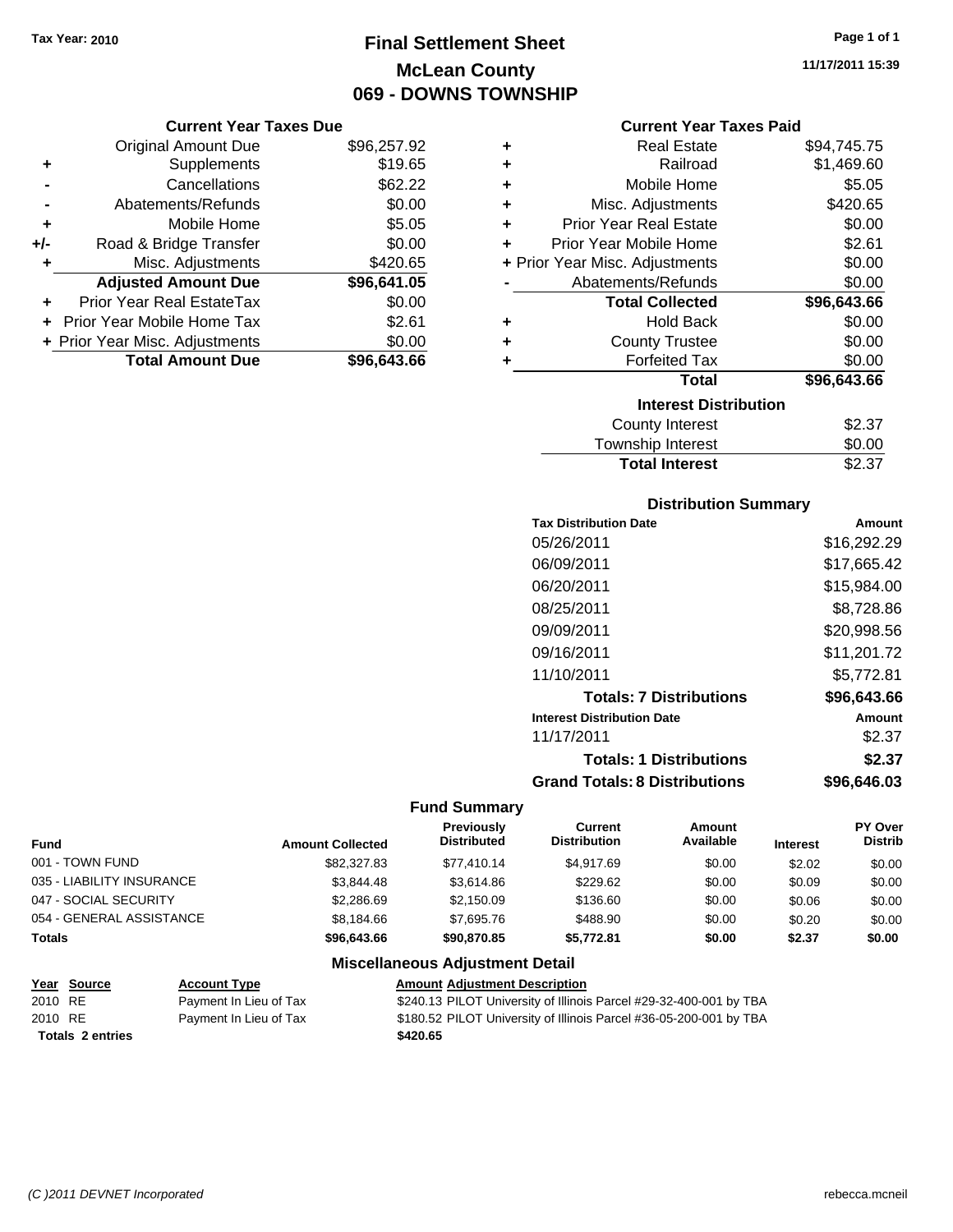# **Final Settlement Sheet Tax Year: 2010 Page 1 of 1 McLean County 070 - DOWNS TWP ROAD**

**11/17/2011 15:39**

| <b>Current Year Taxes Due</b>  |                                | <b>Current Year Taxes Paid</b> |                                |                                      |              |
|--------------------------------|--------------------------------|--------------------------------|--------------------------------|--------------------------------------|--------------|
| <b>Original Amount Due</b>     |                                | \$127,805.10                   | ٠                              | <b>Real Estate</b>                   | \$109,363.25 |
| Supplements<br>٠               |                                | \$26.09                        | ٠                              | Railroad                             | \$1,951.24   |
| Cancellations                  |                                | \$82.64                        | +                              | Mobile Home                          | \$6.71       |
| Abatements/Refunds             |                                | \$0.00                         | ٠                              | Misc. Adjustments                    | \$558.51     |
| Mobile Home                    |                                | \$6.71                         | ٠                              | <b>Prior Year Real Estate</b>        | \$0.00       |
| Road & Bridge Transfer<br>+/-  |                                | (\$16,434.06)                  | ٠                              | Prior Year Mobile Home               | \$3.47       |
| Misc. Adjustments              |                                | \$558.51                       |                                | + Prior Year Misc. Adjustments       | \$0.00       |
| <b>Adjusted Amount Due</b>     |                                | \$111,879.71                   |                                | Abatements/Refunds                   | \$0.00       |
| Prior Year Real EstateTax      |                                | \$0.00                         |                                | <b>Total Collected</b>               | \$111,883.18 |
| Prior Year Mobile Home Tax     |                                | \$3.47                         | ٠                              | <b>Hold Back</b>                     | \$0.00       |
| + Prior Year Misc. Adjustments |                                | \$0.00                         | ٠                              | <b>County Trustee</b>                | \$0.00       |
| <b>Total Amount Due</b>        |                                | \$111,883.18                   | ٠                              | <b>Forfeited Tax</b>                 | \$0.00       |
|                                |                                |                                |                                | <b>Total</b>                         | \$111,883.18 |
|                                |                                |                                |                                | <b>Interest Distribution</b>         |              |
|                                |                                |                                |                                | <b>County Interest</b>               | \$2.75       |
|                                |                                |                                |                                | Township Interest                    | \$0.00       |
|                                |                                |                                |                                | <b>Total Interest</b>                | \$2.75       |
|                                | <b>Road and Bridge Summary</b> |                                |                                | <b>Distribution Summary</b>          |              |
| <b>Municipality</b>            | Amt. Due                       | Amt. Distrib.                  |                                | <b>Tax Distribution Date</b>         | Amount       |
| <b>DOWNS VILLAGE</b>           | \$16,434.06                    | \$16,434.06                    |                                | 05/26/2011                           | \$18,828.16  |
| <b>Totals</b>                  | \$16,434.06                    | \$16,434.06                    |                                | 06/09/2011                           | \$20,415.31  |
|                                |                                |                                |                                | 06/20/2011                           | \$18,472.31  |
|                                |                                |                                |                                | 08/25/2011                           | \$10,087.56  |
|                                |                                |                                |                                | 09/09/2011                           | \$24,267.35  |
|                                |                                |                                |                                | 09/16/2011                           | \$12,945.14  |
|                                |                                |                                |                                | 11/10/2011                           | \$6,867.35   |
|                                |                                |                                |                                | <b>Totals: 7 Distributions</b>       | \$111,883.18 |
|                                |                                |                                |                                | <b>Interest Distribution Date</b>    | Amount       |
|                                |                                |                                |                                | 11/17/2011                           | \$2.75       |
|                                |                                |                                | <b>Totals: 1 Distributions</b> |                                      | \$2.75       |
|                                |                                |                                |                                |                                      |              |
|                                |                                |                                |                                | <b>Grand Totals: 8 Distributions</b> | \$111,885.93 |
|                                |                                | <b>Fund Summary</b>            |                                |                                      |              |

#### **Fund Interest Amount Collected Distributed PY Over Distrib Amount Available Current Distribution Previously** 007 - ROAD & BRIDGE 60.00 \$67,625.67 \$63,401.96 \$4,223.71 \$0.00 \$1.80 \$0.00 008 - JOINT BRIDGE \$14,752.50 \$13,871.29 \$881.21 \$0.00 \$0.32 \$0.00 010 - EQUIPMENT & BUILDING \$29,505.01 \$27,742.58 \$1,762.43 \$0.00 \$0.63 \$0.00 **Totals \$111,883.18 \$105,015.83 \$6,867.35 \$0.00 \$2.75 \$0.00**

#### **Miscellaneous Adjustment Detail**

|         | <u>Year Source</u>      | <b>Account Type</b>    | <b>Amount Adiustment Description</b>                               |
|---------|-------------------------|------------------------|--------------------------------------------------------------------|
| 2010 RE |                         | Payment In Lieu of Tax | \$318.83 PILOT University of Illinois Parcel #29-32-400-001 by TBA |
| 2010 RE |                         | Payment In Lieu of Tax | \$239.68 PILOT University of Illinois Parcel #36-05-200-001 by TBA |
|         | <b>Totals 2 entries</b> |                        | \$558.51                                                           |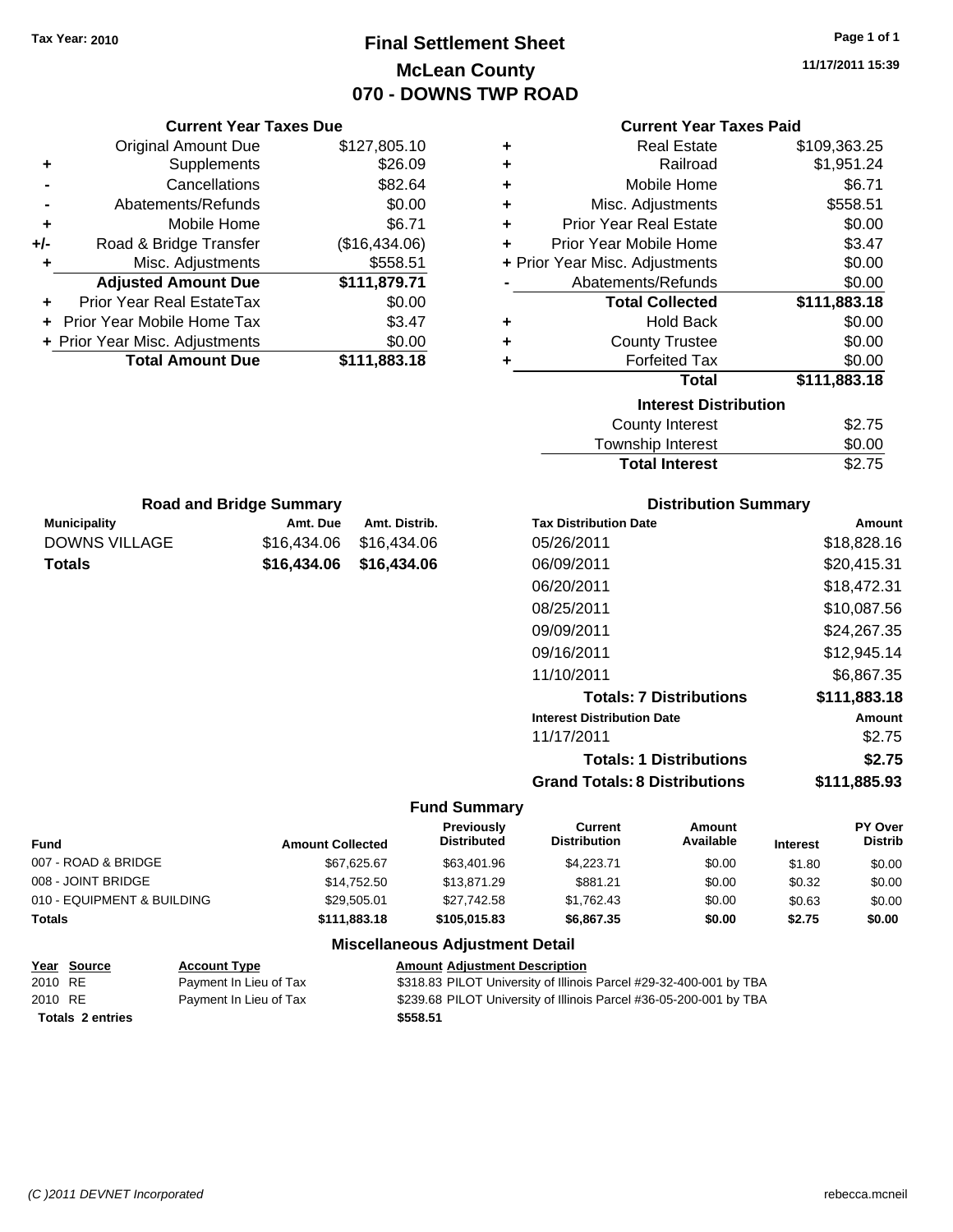# **Final Settlement Sheet Tax Year: 2010 Page 1 of 1 McLean County 071 - DRY GROVE TOWNSHIP**

|     | <b>Current Year Taxes Due</b>    |             |
|-----|----------------------------------|-------------|
|     | <b>Original Amount Due</b>       | \$74,965.41 |
| ٠   | Supplements                      | \$6.83      |
|     | Cancellations                    | \$43.93     |
|     | Abatements/Refunds               | \$0.00      |
| ٠   | Mobile Home                      | \$0.56      |
| +/- | Road & Bridge Transfer           | \$0.00      |
|     | Misc. Adjustments                | \$0.00      |
|     | <b>Adjusted Amount Due</b>       | \$74,928.87 |
|     | <b>Prior Year Real EstateTax</b> | \$0.00      |
|     | Prior Year Mobile Home Tax       | \$0.00      |
|     | + Prior Year Misc. Adjustments   | \$0.00      |
|     | <b>Total Amount Due</b>          | \$74.928.87 |

## **Current Year Taxes Paid**

|   | Real Estate                    |             |
|---|--------------------------------|-------------|
| ٠ |                                | \$73,485.64 |
| ٠ | Railroad                       | \$1,361.98  |
| ٠ | Mobile Home                    | \$0.56      |
| ٠ | Misc. Adjustments              | \$0.00      |
| ٠ | <b>Prior Year Real Estate</b>  | \$0.00      |
| ٠ | Prior Year Mobile Home         | \$0.00      |
|   | + Prior Year Misc. Adjustments | \$0.00      |
|   | Abatements/Refunds             | \$0.00      |
|   | <b>Total Collected</b>         | \$74,848.18 |
| ٠ | <b>Hold Back</b>               | \$0.00      |
| ٠ | <b>County Trustee</b>          | \$0.00      |
| ٠ | <b>Forfeited Tax</b>           | \$80.69     |
|   | Total                          | \$74,928.87 |
|   | <b>Interest Distribution</b>   |             |
|   | County Interest                | \$1.84      |
|   | <b>Township Interest</b>       | \$0.00      |
|   | <b>Total Interest</b>          | \$1.84      |

# **Distribution Summary**

| <b>Tax Distribution Date</b>         | Amount      |
|--------------------------------------|-------------|
| 05/26/2011                           | \$9.542.65  |
| 06/09/2011                           | \$19,300.17 |
| 06/20/2011                           | \$8,834.45  |
| 08/25/2011                           | \$7,012.87  |
| 09/09/2011                           | \$19,468.98 |
| 09/16/2011                           | \$7.144.51  |
| 11/10/2011                           | \$3.544.55  |
| <b>Totals: 7 Distributions</b>       | \$74,848.18 |
| <b>Interest Distribution Date</b>    | Amount      |
| 11/17/2011                           | \$1.84      |
| <b>Totals: 1 Distributions</b>       | \$1.84      |
| <b>Grand Totals: 8 Distributions</b> | \$74,850.02 |

| <b>Fund</b>              | <b>Amount Collected</b> | <b>Previously</b><br><b>Distributed</b> | Current<br><b>Distribution</b> | Amount<br>Available | <b>Interest</b> | <b>PY Over</b><br><b>Distrib</b> |
|--------------------------|-------------------------|-----------------------------------------|--------------------------------|---------------------|-----------------|----------------------------------|
|                          |                         |                                         |                                |                     |                 |                                  |
| 001 - TOWN FUND          | \$49,363.42             | \$47.025.73                             | \$2,337.69                     | \$0.00              | \$1.21          | \$0.00                           |
| $005 - I$ M R F          | \$6,022.37              | \$5,737.17                              | \$285.20                       | \$0.00              | \$0.15          | \$0.00                           |
| 019 - COMMUNITY BUILDING | \$11.215.40             | \$10,684.30                             | \$531.10                       | \$0.00              | \$0.28          | \$0.00                           |
| 027 - AUDIT              | \$1,638.87              | \$1,561.26                              | \$77.61                        | \$0.00              | \$0.04          | \$0.00                           |
| 035 - INSURANCE          | \$4,613.87              | \$4,395.37                              | \$218.50                       | \$0.00              | \$0.11          | \$0.00                           |
| 054 - GENERAL ASSISTANCE | \$1,994.25              | \$1,899.80                              | \$94.45                        | \$0.00              | \$0.05          | \$0.00                           |
| <b>Totals</b>            | \$74,848.18             | \$71,303.63                             | \$3,544.55                     | \$0.00              | \$1.84          | \$0.00                           |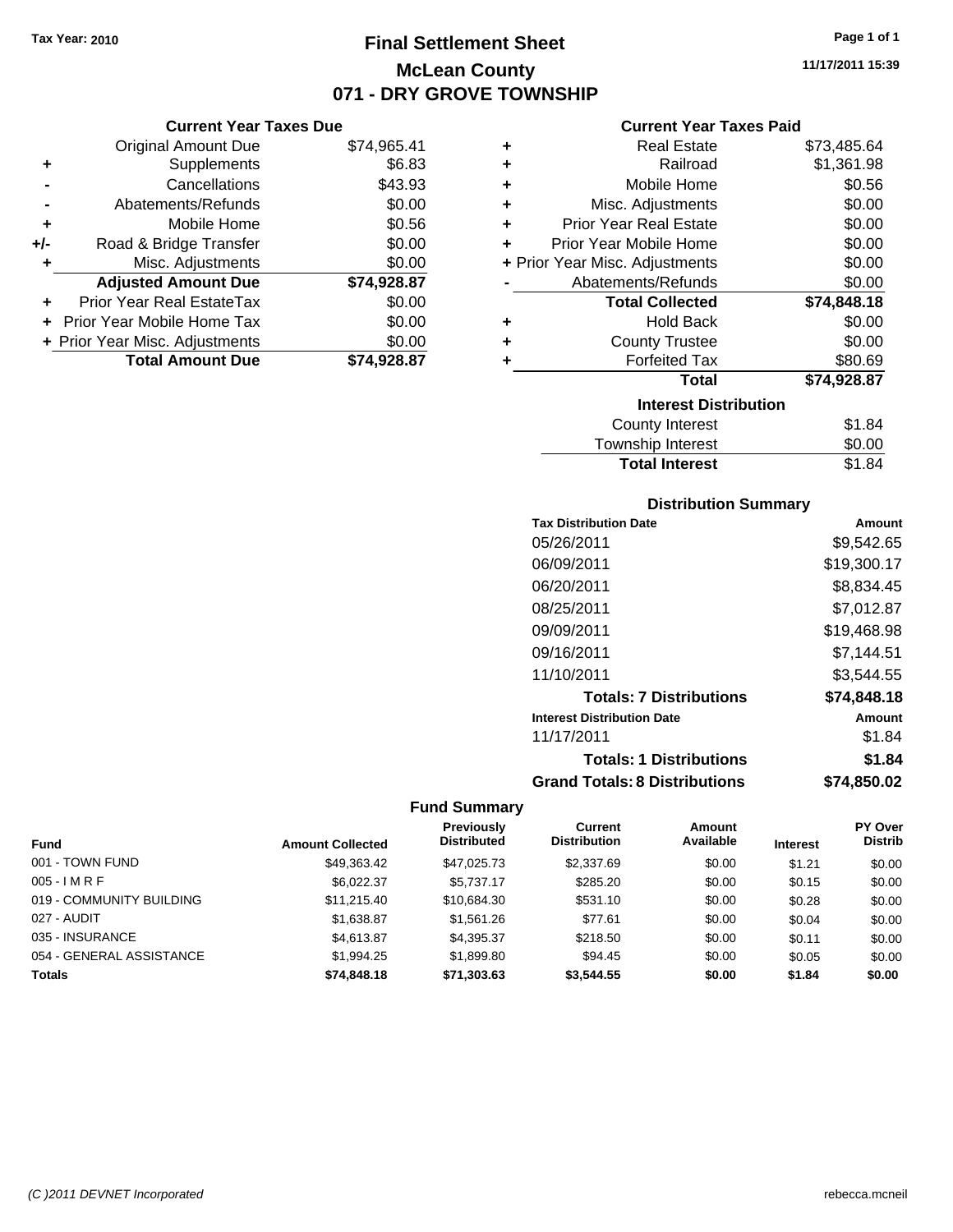# **Final Settlement Sheet Tax Year: 2010 Page 1 of 1 McLean County 072 - DRY GROVE TWP ROAD**

**11/17/2011 15:39**

| <b>Current Year Taxes Paid</b> |  |  |
|--------------------------------|--|--|
|                                |  |  |

| ٠                            | <b>Real Estate</b>             | \$163,380.14 |  |
|------------------------------|--------------------------------|--------------|--|
| ٠                            | Railroad                       | \$3,321.82   |  |
| ٠                            | Mobile Home                    | \$1.36       |  |
| ÷                            | Misc. Adjustments              | \$0.00       |  |
| ÷                            | <b>Prior Year Real Estate</b>  | \$0.00       |  |
| ÷                            | Prior Year Mobile Home         | \$0.00       |  |
|                              | + Prior Year Misc. Adjustments | \$0.00       |  |
|                              | Abatements/Refunds             | \$0.00       |  |
|                              | <b>Total Collected</b>         | \$166,703.32 |  |
| ٠                            | <b>Hold Back</b>               | \$0.00       |  |
| ٠                            | <b>County Trustee</b>          | \$0.00       |  |
| ٠                            | <b>Forfeited Tax</b>           | \$196.81     |  |
|                              | <b>Total</b>                   | \$166,900.13 |  |
| <b>Interest Distribution</b> |                                |              |  |
|                              | County Interest                | \$4.09       |  |
|                              |                                | ີ ລ          |  |

| <b>Total Interest</b> | \$4.09 |
|-----------------------|--------|
| Township Interest     | \$0.00 |
| County Interest       | \$4.09 |

| <b>Road and Bridge Summary</b> |             |               |  |
|--------------------------------|-------------|---------------|--|
| <b>Municipality</b>            | Amt. Due    | Amt. Distrib. |  |
| CITY OF BLOOMINGTON            | \$4,901.35  | \$4,895.99    |  |
| <b>TOWN OF NORMAL</b>          | \$10,964.83 | \$10,953.38   |  |
| <b>Totals</b>                  | \$15,866.18 | \$15,849.37   |  |

**Current Year Taxes Due** Original Amount Due \$182,838.61

**Adjusted Amount Due \$166,900.13**

**Total Amount Due \$166,900.13**

**+** Supplements \$16.65 **-** Cancellations \$107.12 **-** Abatements/Refunds \$0.00 **+** Mobile Home \$1.36 **+/-** Road & Bridge Transfer (\$15,849.37) **+** Misc. Adjustments \$0.00

**+** Prior Year Real EstateTax \$0.00 **+** Prior Year Mobile Home Tax \$0.00 **+ Prior Year Misc. Adjustments**  $$0.00$ 

## **Distribution Summary**

| <b>Tax Distribution Date</b>         | Amount       |
|--------------------------------------|--------------|
| 05/26/2011                           | \$21,286.88  |
| 06/09/2011                           | \$43,052.97  |
| 06/20/2011                           | \$19.706.81  |
| 08/25/2011                           | \$15.643.37  |
| 09/09/2011                           | \$43.429.18  |
| 09/16/2011                           | \$15,937.26  |
| 11/10/2011                           | \$7.646.85   |
| <b>Totals: 7 Distributions</b>       | \$166,703.32 |
| <b>Interest Distribution Date</b>    | Amount       |
| 11/17/2011                           | \$4.09       |
| <b>Totals: 1 Distributions</b>       | \$4.09       |
| <b>Grand Totals: 8 Distributions</b> | \$166,707.41 |

|                            |                         | Previously<br><b>Distributed</b> | Current<br><b>Distribution</b> | Amount<br>Available |                 | <b>PY Over</b><br><b>Distrib</b> |
|----------------------------|-------------------------|----------------------------------|--------------------------------|---------------------|-----------------|----------------------------------|
| <b>Fund</b>                | <b>Amount Collected</b> |                                  |                                |                     | <b>Interest</b> |                                  |
| 007 - ROAD & BRIDGE        | \$83,186.76             | \$79.494.88                      | \$3.691.88                     | \$0.00              | \$2.23          | \$0.00                           |
| 008 - JOINT BRIDGE         | \$1,994.20              | \$1,899.77                       | \$94.43                        | \$0.00              | \$0.04          | \$0.00                           |
| 009 - PERMANENT ROAD       | \$52,740.01             | \$50.242.47                      | \$2,497.54                     | \$0.00              | \$1.18          | \$0.00                           |
| 010 - EQUIPMENT & BUILDING | \$21,963.46             | \$20,923.38                      | \$1,040.08                     | \$0.00              | \$0.49          | \$0.00                           |
| 027 - AUDIT                | \$1,046.57              | \$997.01                         | \$49.56                        | \$0.00              | \$0.02          | \$0.00                           |
| 035 - INSURANCE            | \$5,772.32              | \$5,498.96                       | \$273.36                       | \$0.00              | \$0.13          | \$0.00                           |
| <b>Totals</b>              | \$166,703.32            | \$159,056,47                     | \$7,646.85                     | \$0.00              | \$4.09          | \$0.00                           |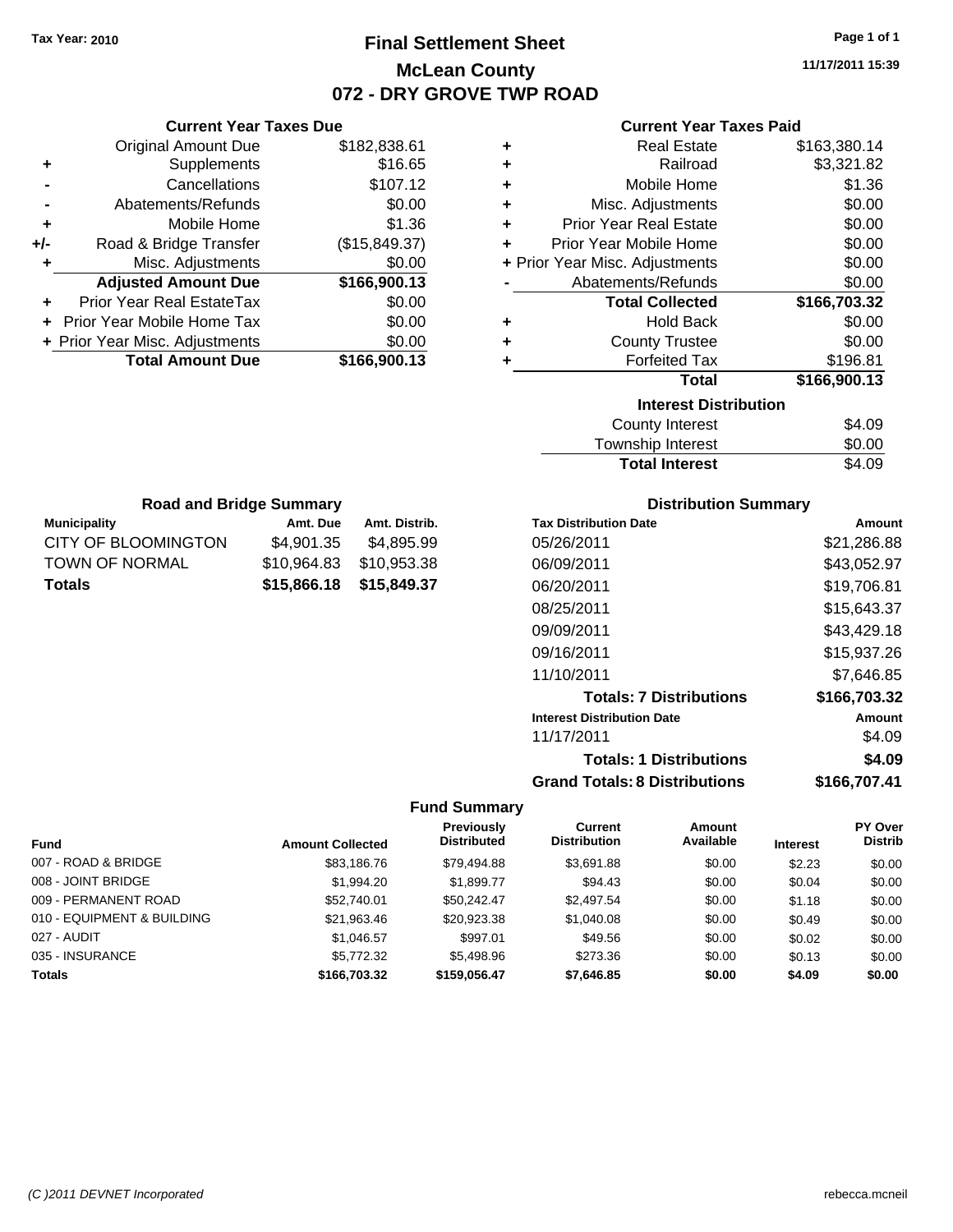# **Final Settlement Sheet Tax Year: 2010 Page 1 of 1 McLean County 073 - EMPIRE TOWNSHIP**

#### **Current Year Taxes Due**

|       | <b>Original Amount Due</b>        | \$106,997.98 |
|-------|-----------------------------------|--------------|
| ٠     | Supplements                       | \$55.77      |
|       | Cancellations                     | \$154.09     |
|       | Abatements/Refunds                | \$0.00       |
| ÷     | Mobile Home                       | \$66.11      |
| $+/-$ | Road & Bridge Transfer            | \$0.00       |
| ٠     | Misc. Adjustments                 | \$0.21       |
|       | <b>Adjusted Amount Due</b>        | \$106,965.98 |
|       | <b>Prior Year Real EstateTax</b>  | \$13.21      |
|       | <b>Prior Year Mobile Home Tax</b> | \$3.62       |
|       | + Prior Year Misc. Adjustments    | \$0.00       |
|       | <b>Total Amount Due</b>           | \$106,982.81 |

#### **Current Year Taxes Paid**

| ٠ | <b>Real Estate</b>             | \$105,695.05 |  |  |  |  |  |  |
|---|--------------------------------|--------------|--|--|--|--|--|--|
| ÷ | Railroad                       | \$1,137.72   |  |  |  |  |  |  |
| ÷ | Mobile Home                    | \$49.24      |  |  |  |  |  |  |
| ÷ | Misc. Adjustments              | \$0.21       |  |  |  |  |  |  |
| ÷ | <b>Prior Year Real Estate</b>  | \$13.21      |  |  |  |  |  |  |
| ٠ | Prior Year Mobile Home         | \$3.62       |  |  |  |  |  |  |
|   | + Prior Year Misc. Adjustments | \$0.00       |  |  |  |  |  |  |
|   | Abatements/Refunds             | \$0.00       |  |  |  |  |  |  |
|   | <b>Total Collected</b>         | \$106,899.05 |  |  |  |  |  |  |
| ٠ | <b>Hold Back</b>               | \$0.00       |  |  |  |  |  |  |
| ٠ | <b>County Trustee</b>          | \$66.89      |  |  |  |  |  |  |
| ٠ | <b>Forfeited Tax</b>           | \$16.87      |  |  |  |  |  |  |
|   | <b>Total</b>                   | \$106,982.81 |  |  |  |  |  |  |
|   | <b>Interest Distribution</b>   |              |  |  |  |  |  |  |
|   |                                |              |  |  |  |  |  |  |
|   | County Interest                | \$2.63       |  |  |  |  |  |  |

# Township Interest 50.00<br>Total Interest \$2.63 **Total Interest**

# **Distribution Summary**

| <b>Tax Distribution Date</b>         | Amount       |
|--------------------------------------|--------------|
| 05/26/2011                           | \$20,169.11  |
| 06/09/2011                           | \$16.120.74  |
| 06/20/2011                           | \$21,182.21  |
| 08/25/2011                           | \$10,905.07  |
| 09/09/2011                           | \$21.765.55  |
| 09/16/2011                           | \$12,389.97  |
| 11/10/2011                           | \$4.366.40   |
| <b>Totals: 7 Distributions</b>       | \$106,899.05 |
| <b>Interest Distribution Date</b>    | Amount       |
| 11/17/2011                           | \$2.63       |
| <b>Totals: 1 Distributions</b>       | \$2.63       |
| <b>Grand Totals: 8 Distributions</b> | \$106,901.68 |

## **Fund Summary**

| <b>Fund</b>              | <b>Amount Collected</b> | <b>Previously</b><br><b>Distributed</b> | Current<br><b>Distribution</b> | Amount<br>Available | <b>Interest</b> | <b>PY Over</b><br><b>Distrib</b> |
|--------------------------|-------------------------|-----------------------------------------|--------------------------------|---------------------|-----------------|----------------------------------|
| 001 - TOWN FUND          | \$100,904.48            | \$96.782.94                             | \$4.121.54                     | \$0.00              | \$2.48          | \$0.00                           |
| 054 - GENERAL ASSISTANCE | \$5.994.57              | \$5.749.71                              | \$244.86                       | \$0.00              | \$0.15          | \$0.00                           |
| <b>Totals</b>            | \$106,899.05            | \$102.532.65                            | \$4,366,40                     | \$0.00              | \$2.63          | \$0.00                           |

# **Miscellaneous Adjustment Detail**

| Year Source             | <b>Account Type</b>       | <b>Amount Adiustment Description</b>                          |
|-------------------------|---------------------------|---------------------------------------------------------------|
| 2010 RE                 | <b>Back Tax Collected</b> | \$0.21 J Meyer Redemptions Due to Taxing Bodies by TBA by TBA |
| <b>Totals 1 entries</b> |                           | \$0.21                                                        |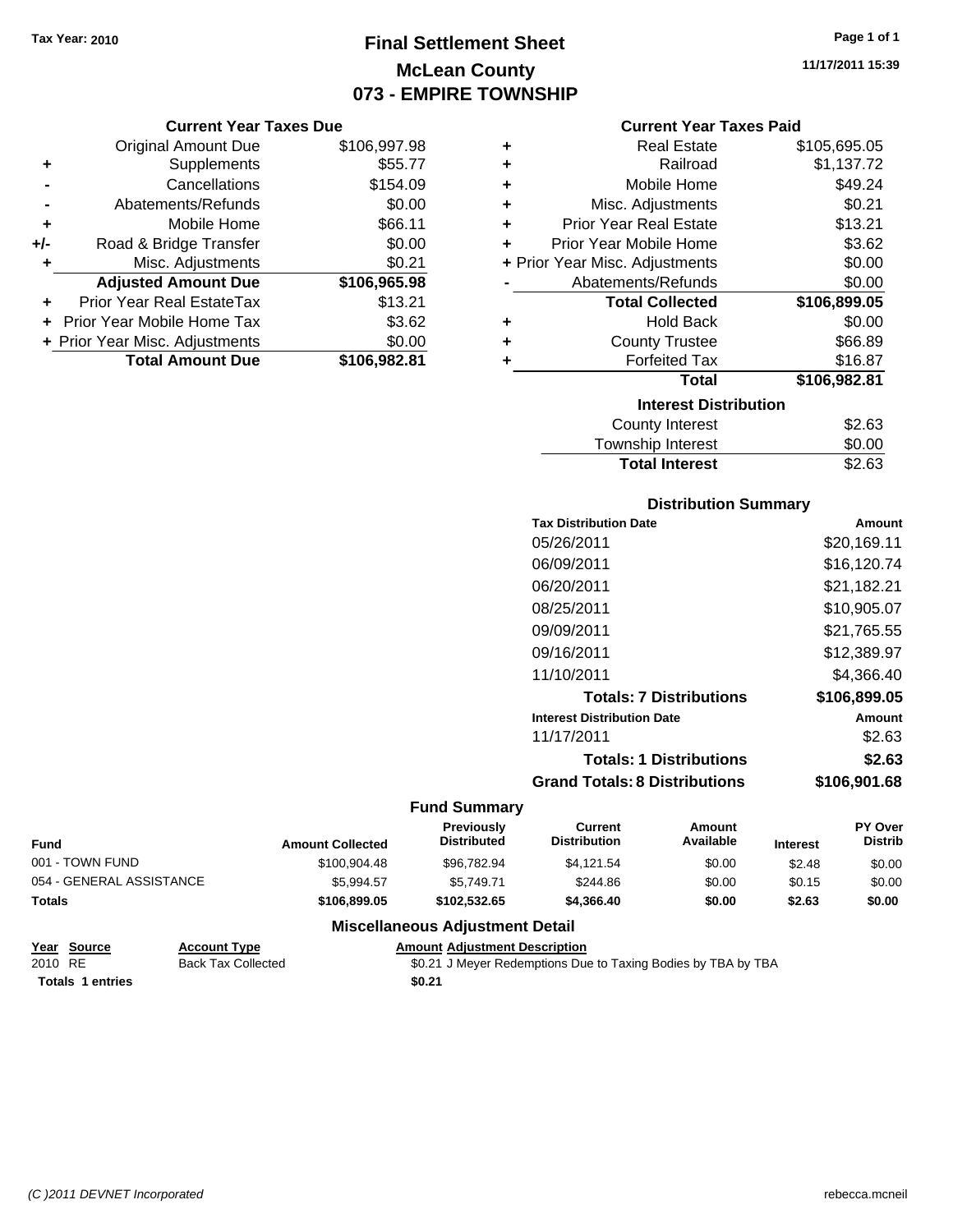# **Final Settlement Sheet Tax Year: 2010 Page 1 of 1 McLean County 074 - EMPIRE TWP ROAD**

**11/17/2011 15:39**

**Paid** 

|                                           | <b>Current Year Taxes Due</b>  |                         |                           |                                                                                |                                      | <b>Current Year Taxes Paid</b> |                  |                  |
|-------------------------------------------|--------------------------------|-------------------------|---------------------------|--------------------------------------------------------------------------------|--------------------------------------|--------------------------------|------------------|------------------|
|                                           | <b>Original Amount Due</b>     |                         | \$134,278.92              | ٠                                                                              |                                      | <b>Real Estate</b>             |                  | \$115,278.74     |
| ٠                                         | Supplements                    |                         | \$70.03                   |                                                                                |                                      | Railroad                       |                  | \$1,427.80       |
|                                           | Cancellations                  |                         | \$193.41                  | ٠                                                                              |                                      | Mobile Home                    |                  | \$61.80          |
|                                           | Abatements/Refunds             |                         | \$0.00                    | ٠                                                                              |                                      | Misc. Adjustments              |                  | \$0.26           |
| ٠                                         | Mobile Home                    |                         | \$82.96                   | ٠                                                                              | <b>Prior Year Real Estate</b>        |                                |                  | \$16.12          |
| +/-                                       | Road & Bridge Transfer         |                         | (\$17,365.05)             | ٠                                                                              | Prior Year Mobile Home               |                                |                  | \$4.54           |
| ٠                                         | Misc. Adjustments              |                         | \$0.26                    |                                                                                | + Prior Year Misc. Adjustments       |                                |                  | \$0.00           |
|                                           | <b>Adjusted Amount Due</b>     |                         | \$116,873.71              |                                                                                | Abatements/Refunds                   |                                |                  | \$0.00           |
|                                           | Prior Year Real EstateTax      |                         | \$16.12                   |                                                                                |                                      | <b>Total Collected</b>         | \$116,789.26     |                  |
|                                           | Prior Year Mobile Home Tax     |                         | \$4.54                    | ٠                                                                              |                                      | <b>Hold Back</b>               |                  | \$0.00           |
|                                           | + Prior Year Misc. Adjustments |                         | \$0.00                    | ٠                                                                              |                                      | <b>County Trustee</b>          |                  | \$83.95          |
|                                           | <b>Total Amount Due</b>        |                         | \$116,894.37              | ٠                                                                              |                                      | <b>Forfeited Tax</b>           |                  | \$21.16          |
|                                           |                                |                         |                           |                                                                                |                                      | <b>Total</b>                   | \$116,894.37     |                  |
|                                           |                                |                         |                           |                                                                                |                                      | <b>Interest Distribution</b>   |                  |                  |
|                                           |                                |                         |                           |                                                                                |                                      | <b>County Interest</b>         |                  | \$2.87           |
|                                           |                                |                         |                           |                                                                                |                                      | Township Interest              |                  | \$0.00           |
|                                           |                                |                         |                           |                                                                                |                                      | <b>Total Interest</b>          |                  | \$2.87           |
|                                           | <b>Road and Bridge Summary</b> |                         |                           |                                                                                |                                      | <b>Distribution Summary</b>    |                  |                  |
| <b>Municipality</b>                       |                                | Amt. Due                | Amt. Distrib.             |                                                                                | <b>Tax Distribution Date</b>         |                                |                  | Amount           |
| LE ROY CITY                               |                                | \$17,376.03             | \$17,365.05               |                                                                                | 05/26/2011                           |                                |                  | \$22,002.18      |
| <b>Totals</b>                             |                                | \$17,376.03             | \$17,365.05               |                                                                                | 06/09/2011                           |                                |                  | \$17,586.25      |
|                                           |                                |                         |                           |                                                                                | 06/20/2011                           |                                |                  | \$23,107.63      |
|                                           |                                |                         |                           |                                                                                | 08/25/2011                           |                                |                  | \$11,896.41      |
|                                           |                                |                         |                           |                                                                                | 09/09/2011                           |                                |                  | \$23,744.05      |
|                                           |                                |                         |                           |                                                                                | 09/16/2011                           |                                |                  | \$13,516.21      |
|                                           |                                |                         |                           |                                                                                |                                      |                                |                  |                  |
|                                           |                                |                         |                           |                                                                                | 11/10/2011                           |                                |                  | \$4,936.53       |
|                                           |                                |                         |                           |                                                                                |                                      | <b>Totals: 7 Distributions</b> |                  | \$116,789.26     |
|                                           |                                |                         |                           |                                                                                | <b>Interest Distribution Date</b>    |                                |                  | Amount           |
|                                           |                                |                         |                           |                                                                                | 11/17/2011                           |                                |                  | \$2.87           |
|                                           |                                |                         |                           |                                                                                |                                      | <b>Totals: 1 Distributions</b> |                  | \$2.87           |
|                                           |                                |                         |                           |                                                                                | <b>Grand Totals: 8 Distributions</b> |                                |                  | \$116,792.13     |
|                                           |                                |                         |                           | <b>Fund Summary</b>                                                            |                                      |                                |                  |                  |
|                                           |                                |                         |                           | <b>Previously</b>                                                              | <b>Current</b>                       | <b>Amount</b>                  |                  | PY Over          |
| Fund                                      |                                | <b>Amount Collected</b> |                           | <b>Distributed</b>                                                             | <b>Distribution</b>                  | Available                      | Interest         | Distrib          |
| 007 - ROAD & BRIDGE<br>008 - JOINT BRIDGE |                                |                         | \$35,582.56               | \$33,963.06                                                                    | \$1,619.50                           | \$0.00                         | \$1.13           | \$0.00           |
| 009 - PERMANENT ROAD                      |                                |                         | \$5,994.55<br>\$75,212.15 | \$5,749.69<br>\$72,139.98                                                      | \$244.86<br>\$3,072.17               | \$0.00<br>\$0.00               | \$0.13           | \$0.00           |
| <b>Totals</b>                             |                                |                         | \$116,789.26              | \$111,852.73                                                                   | \$4,936.53                           | \$0.00                         | \$1.61<br>\$2.87 | \$0.00<br>\$0.00 |
|                                           |                                |                         |                           |                                                                                |                                      |                                |                  |                  |
| Year Source                               | <b>Account Type</b>            |                         |                           | <b>Miscellaneous Adjustment Detail</b><br><b>Amount Adjustment Description</b> |                                      |                                |                  |                  |
|                                           |                                |                         |                           |                                                                                |                                      |                                |                  |                  |

| Year Source             | <b>Account Type</b>       | <b>Amount Adiustment Description</b>                          |  |
|-------------------------|---------------------------|---------------------------------------------------------------|--|
| 2010 RE                 | <b>Back Tax Collected</b> | \$0.26 J Meyer Redemptions Due to Taxing Bodies by TBA by TBA |  |
| <b>Totals 1 entries</b> |                           | \$0.26                                                        |  |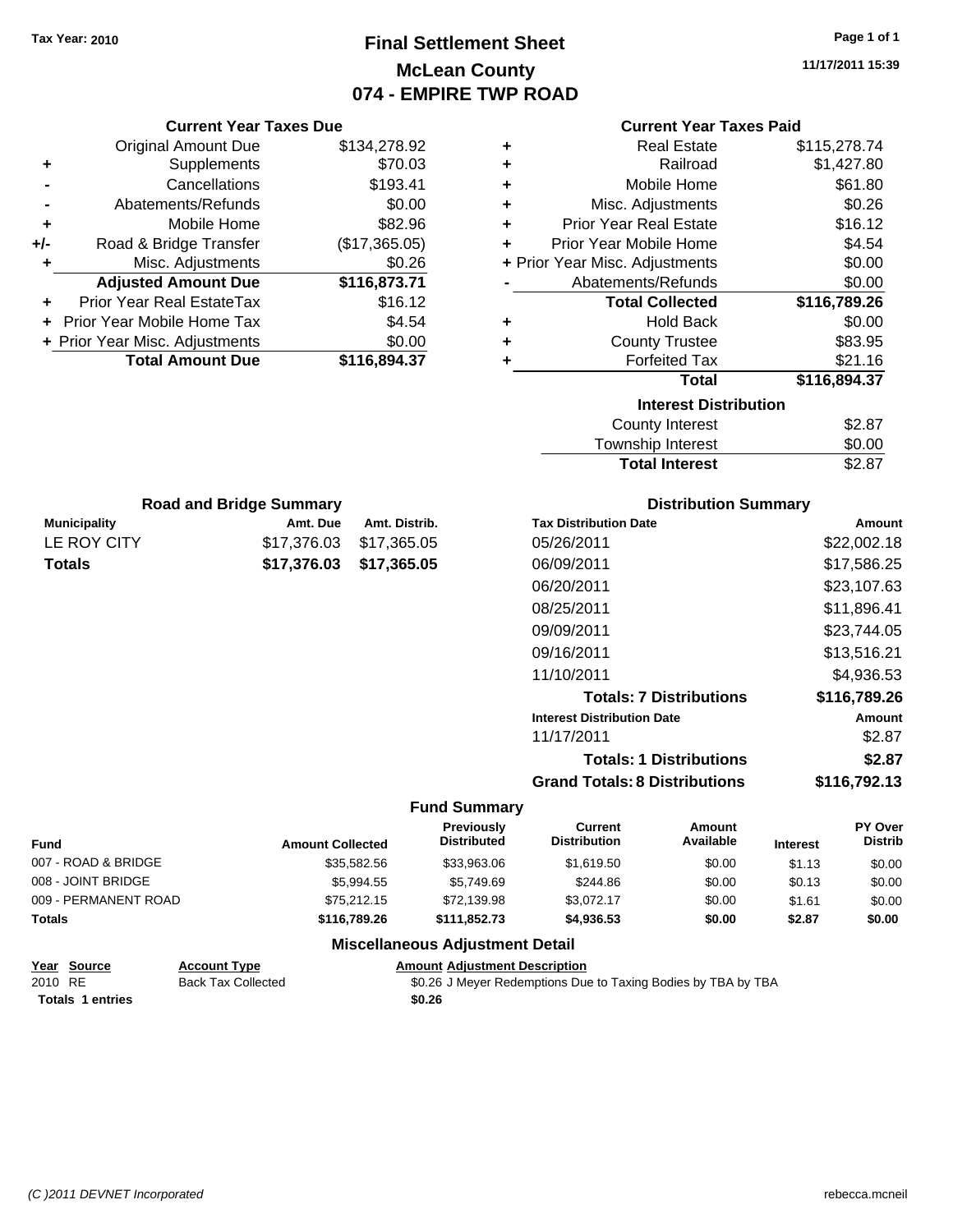**Current Year Taxes Due** Original Amount Due \$47,999.44

**Adjusted Amount Due \$48,022.22**

**Total Amount Due \$48,022.22**

**+** Supplements \$60.50 **-** Cancellations \$40.33 **-** Abatements/Refunds \$0.00 **+** Mobile Home \$2.61 **+/-** Road & Bridge Transfer \$0.00 **+** Misc. Adjustments \$0.00

**+** Prior Year Real EstateTax \$0.00 **+** Prior Year Mobile Home Tax \$0.00 **+ Prior Year Misc. Adjustments**  $$0.00$ 

# **Final Settlement Sheet Tax Year: 2010 Page 1 of 1 McLean County 075 - FUNKS GROVE TOWNSHIP**

**11/17/2011 15:39**

## **Current Year Taxes Paid**

| ٠ | <b>Real Estate</b>             | \$46,496.48 |
|---|--------------------------------|-------------|
| ٠ | Railroad                       | \$1,522.36  |
| ÷ | Mobile Home                    | \$2.61      |
| ÷ | Misc. Adjustments              | \$0.00      |
| ٠ | <b>Prior Year Real Estate</b>  | \$0.00      |
| ÷ | Prior Year Mobile Home         | \$0.00      |
|   | + Prior Year Misc. Adjustments | \$0.00      |
|   | Abatements/Refunds             | \$0.00      |
|   | <b>Total Collected</b>         | \$48,021.45 |
| ٠ | <b>Hold Back</b>               | \$0.00      |
| ÷ | <b>County Trustee</b>          | \$0.77      |
| ٠ | <b>Forfeited Tax</b>           | \$0.00      |
|   | <b>Total</b>                   | \$48,022.22 |
|   | <b>Interest Distribution</b>   |             |
|   | <b>County Interest</b>         | \$1.18      |
|   | Townshin Interest              | ፍሰ ሰበ       |

| <b>Total Interest</b> | \$1.18 |
|-----------------------|--------|
| Township Interest     | \$0.00 |
| County Interest       | \$1.18 |

## **Distribution Summary**

| Amount      |
|-------------|
| \$5,001.83  |
| \$10,590.02 |
| \$8,736.98  |
| \$4,699.12  |
| \$11,263.90 |
| \$4.654.03  |
| \$3,075.57  |
| \$48,021.45 |
| Amount      |
| \$1.18      |
| \$1.18      |
| \$48.022.63 |
|             |

| <b>Fund</b>     | <b>Amount Collected</b> | <b>Previously</b><br>Distributed | Current<br><b>Distribution</b> | Amount<br>Available | <b>Interest</b> | <b>PY Over</b><br><b>Distrib</b> |
|-----------------|-------------------------|----------------------------------|--------------------------------|---------------------|-----------------|----------------------------------|
| 001 - TOWN FUND | \$47.571.39             | \$44.524.65                      | \$3.046.74                     | \$0.00              | \$1.17          | \$0.00                           |
| 027 - AUDIT     | \$450.06                | \$421.23                         | \$28.83                        | \$0.00              | \$0.01          | \$0.00                           |
| <b>Totals</b>   | \$48,021.45             | \$44,945.88                      | \$3,075.57                     | \$0.00              | \$1.18          | \$0.00                           |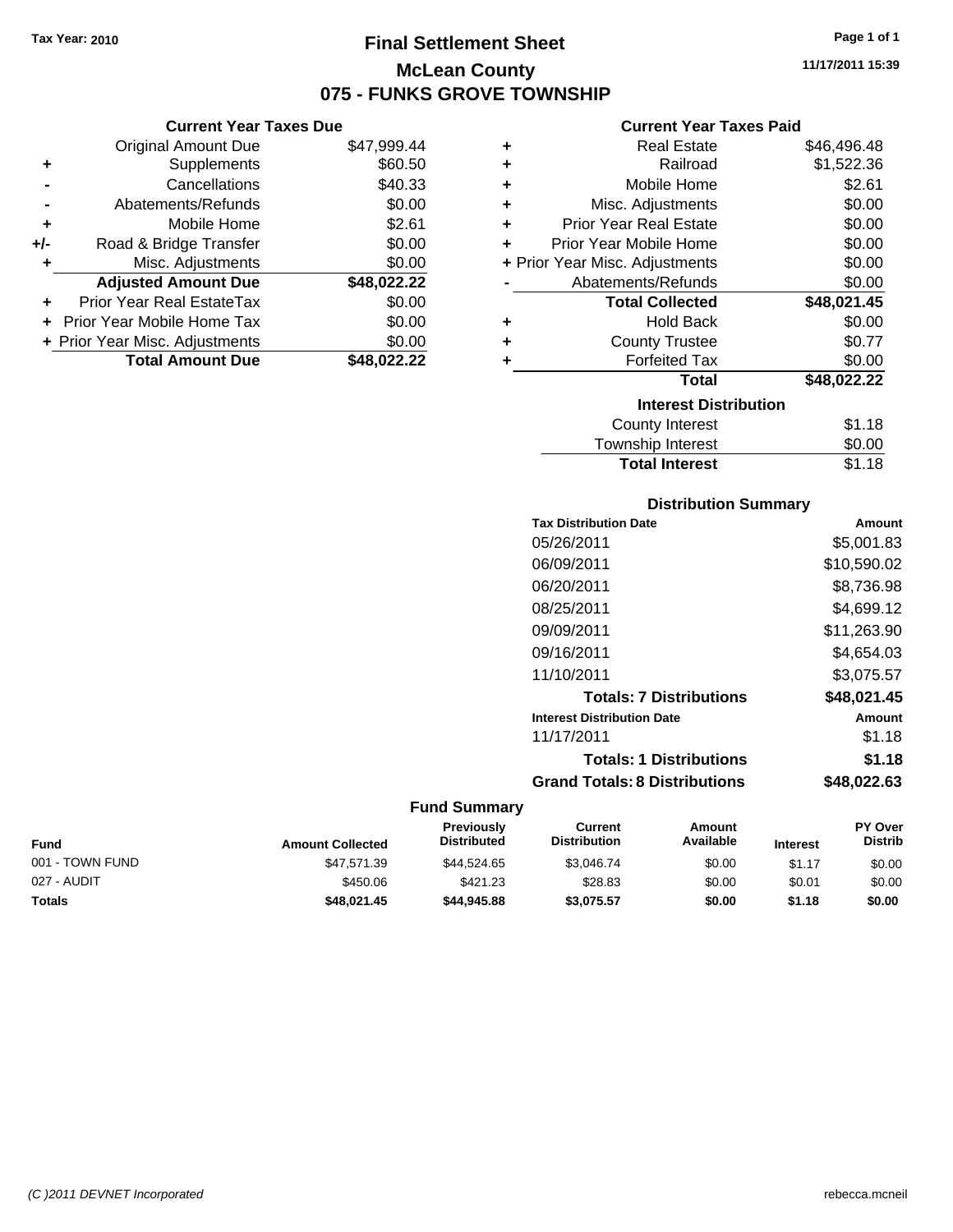# **Final Settlement Sheet Tax Year: 2010 Page 1 of 1 McLean County 076 - FUNKS GROVE TWP ROAD**

**11/17/2011 15:39**

|     | <b>Current Year Taxes Due</b>  |             |
|-----|--------------------------------|-------------|
|     | <b>Original Amount Due</b>     | \$56,962.69 |
| ٠   | Supplements                    | \$71.79     |
|     | Cancellations                  | \$47.86     |
|     | Abatements/Refunds             | \$0.00      |
| ٠   | Mobile Home                    | \$3.09      |
| +/- | Road & Bridge Transfer         | \$0.00      |
|     | Misc. Adjustments              | \$0.00      |
|     | <b>Adjusted Amount Due</b>     | \$56,989.71 |
|     | Prior Year Real EstateTax      | \$0.00      |
|     | Prior Year Mobile Home Tax     | \$0.00      |
|     | + Prior Year Misc. Adjustments | \$0.00      |
|     | <b>Total Amount Due</b>        | \$56,989.71 |

# **Current Year Taxes Paid**

|   | <b>Real Estate</b>             | \$55,179.07 |
|---|--------------------------------|-------------|
| ÷ | Railroad                       | \$1,806.64  |
| ÷ | Mobile Home                    | \$3.09      |
| ÷ | Misc. Adjustments              | \$0.00      |
| ÷ | <b>Prior Year Real Estate</b>  | \$0.00      |
| ÷ | Prior Year Mobile Home         | \$0.00      |
|   | + Prior Year Misc. Adjustments | \$0.00      |
|   | Abatements/Refunds             | \$0.00      |
|   |                                |             |
|   | <b>Total Collected</b>         | \$56,988.80 |
| ٠ | <b>Hold Back</b>               | \$0.00      |
| ÷ | <b>County Trustee</b>          | \$0.91      |
| ٠ | <b>Forfeited Tax</b>           | \$0.00      |
|   | <b>Total</b>                   | \$56,989.71 |
|   | <b>Interest Distribution</b>   |             |
|   | <b>County Interest</b>         | \$1.40      |

# **Distribution Summary**

**Total Interest** \$1.40

| <b>Tax Distribution Date</b>         | Amount      |
|--------------------------------------|-------------|
| 05/26/2011                           | \$5,935.87  |
| 06/09/2011                           | \$12,567.52 |
| 06/20/2011                           | \$10,368.57 |
| 08/25/2011                           | \$5,576.58  |
| 09/09/2011                           | \$13,367.20 |
| 09/16/2011                           | \$5,523.13  |
| 11/10/2011                           | \$3,649.93  |
| <b>Totals: 7 Distributions</b>       | \$56,988.80 |
| <b>Interest Distribution Date</b>    | Amount      |
| 11/17/2011                           | \$1.40      |
| <b>Totals: 1 Distributions</b>       | \$1.40      |
| <b>Grand Totals: 8 Distributions</b> | \$56,990.20 |

|                            |                         | <b>Previously</b>  | Current             | Amount    |                 | <b>PY Over</b> |
|----------------------------|-------------------------|--------------------|---------------------|-----------|-----------------|----------------|
| <b>Fund</b>                | <b>Amount Collected</b> | <b>Distributed</b> | <b>Distribution</b> | Available | <b>Interest</b> | <b>Distrib</b> |
| 007 - ROAD & BRIDGE        | \$46.988.46             | \$43.979.03        | \$3,009.43          | \$0.00    | \$1.15          | \$0.00         |
| 008 - JOINT BRIDGE         | \$7,144.12              | \$6.686.55         | \$457.57            | \$0.00    | \$0.18          | \$0.00         |
| 010 - EQUIPMENT & BUILDING | \$2,856.22              | \$2.673.29         | \$182.93            | \$0.00    | \$0.07          | \$0.00         |
| <b>Totals</b>              | \$56,988,80             | \$53,338,87        | \$3,649.93          | \$0.00    | \$1.40          | \$0.00         |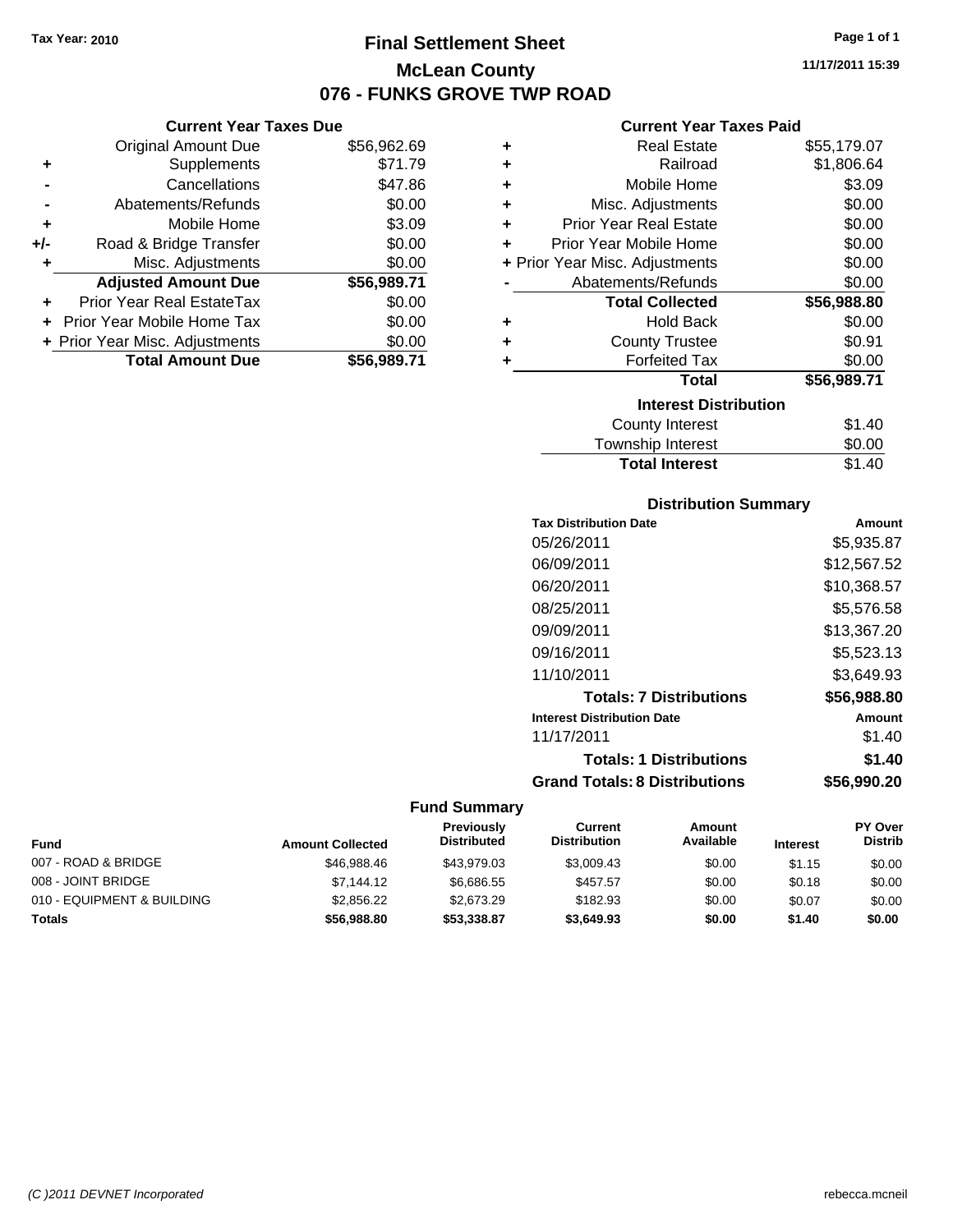# **Final Settlement Sheet Tax Year: 2010 Page 1 of 1 McLean County 077 - GRIDLEY TOWNSHIP**

## **Current Year Taxes Due**

|     | <b>Original Amount Due</b>        | \$65,999.19 |
|-----|-----------------------------------|-------------|
| ٠   | Supplements                       | \$41.00     |
|     | Cancellations                     | \$116.60    |
|     | Abatements/Refunds                | \$0.00      |
| ÷   | Mobile Home                       | \$29.91     |
| +/- | Road & Bridge Transfer            | \$0.00      |
| ٠   | Misc. Adjustments                 | \$0.00      |
|     | <b>Adjusted Amount Due</b>        | \$65,953.50 |
|     | <b>Prior Year Real EstateTax</b>  | \$0.00      |
|     | <b>Prior Year Mobile Home Tax</b> | \$4.00      |
|     | + Prior Year Misc. Adjustments    | \$0.00      |
|     | <b>Total Amount Due</b>           | \$65,957.50 |

## **Current Year Taxes Paid**

| ٠ | Real Estate                    | \$65,809.33 |
|---|--------------------------------|-------------|
| ٠ | Railroad                       | \$92.16     |
| ٠ | Mobile Home                    | \$21.52     |
| ٠ | Misc. Adjustments              | \$0.00      |
| ٠ | Prior Year Real Estate         | \$0.00      |
| ٠ | Prior Year Mobile Home         | \$4.00      |
|   | + Prior Year Misc. Adjustments | \$0.00      |
|   | Abatements/Refunds             | \$0.00      |
|   | <b>Total Collected</b>         | \$65,927.01 |
| ٠ | <b>Hold Back</b>               | \$0.00      |
| ٠ | <b>County Trustee</b>          | \$0.27      |
| ٠ | <b>Forfeited Tax</b>           | \$30.22     |
|   | Total                          | \$65,957.50 |
|   | <b>Interest Distribution</b>   |             |
|   | County Interest                | \$1.62      |
|   | <b>Township Interest</b>       | \$0.00      |
|   | <b>Total Interest</b>          | \$1.62      |

# **Distribution Summary**

| <b>Tax Distribution Date</b>         | Amount      |
|--------------------------------------|-------------|
| 05/26/2011                           | \$9,863.66  |
| 06/09/2011                           | \$15,579.10 |
| 06/20/2011                           | \$10,655.26 |
| 08/25/2011                           | \$6,015.70  |
| 09/09/2011                           | \$12,693.35 |
| 09/16/2011                           | \$8.314.01  |
| 11/10/2011                           | \$2,805.93  |
| <b>Totals: 7 Distributions</b>       | \$65,927.01 |
| <b>Interest Distribution Date</b>    | Amount      |
| 11/17/2011                           | \$1.62      |
| <b>Totals: 1 Distributions</b>       | \$1.62      |
| <b>Grand Totals: 8 Distributions</b> | \$65,928.63 |

| Fund                    | <b>Amount Collected</b> | Previously<br><b>Distributed</b> | Current<br><b>Distribution</b> | Amount<br>Available | <b>Interest</b> | <b>PY Over</b><br><b>Distrib</b> |
|-------------------------|-------------------------|----------------------------------|--------------------------------|---------------------|-----------------|----------------------------------|
| 001 - GENERAL CORPORATE | \$65.927.01             | \$63.121.08                      | \$2,805.93                     | \$0.00              | \$1.62          | \$0.00                           |
| Totals                  | \$65,927.01             | \$63,121,08                      | \$2,805.93                     | \$0.00              | \$1.62          | \$0.00                           |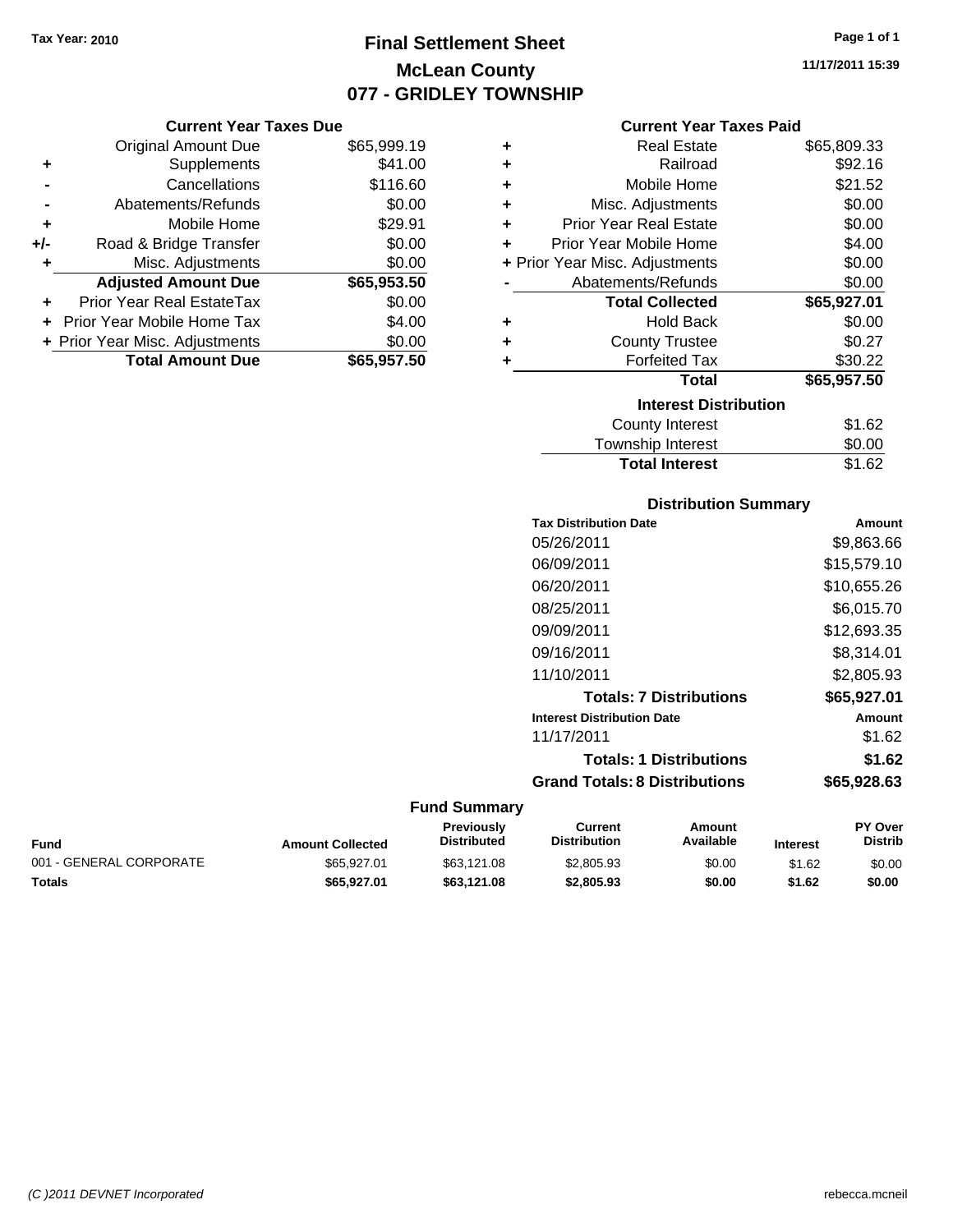# **Final Settlement Sheet Tax Year: 2010 Page 1 of 1 McLean County 078 - GRIDLEY TWP ROAD**

**11/17/2011 15:39**

| <b>Current Year Taxes Paid</b> |  |  |
|--------------------------------|--|--|
|--------------------------------|--|--|

| ٠ | <b>Real Estate</b>             | \$90,830.36 |
|---|--------------------------------|-------------|
| ٠ | Railroad                       | \$151.60    |
| ٠ | Mobile Home                    | \$35.40     |
| ٠ | Misc. Adjustments              | \$0.00      |
| ÷ | Prior Year Real Estate         | \$0.00      |
| ÷ | Prior Year Mobile Home         | \$6.55      |
|   | + Prior Year Misc. Adjustments | \$0.00      |
|   | Abatements/Refunds             | \$0.00      |
|   | <b>Total Collected</b>         | \$91,023.91 |
| ٠ | <b>Hold Back</b>               | \$0.00      |
| ٠ | <b>County Trustee</b>          | \$0.44      |
| ٠ | <b>Forfeited Tax</b>           | \$49.71     |
|   | Total                          | \$91,074.06 |
|   | <b>Interest Distribution</b>   |             |
|   | <b>County Interest</b>         | \$2.24      |
|   | <b>Township Interest</b>       | \$0.00      |
|   | <b>Total Interest</b>          | \$2.24      |

| <b>Road and Bridge Summary</b>                   |             |             |  |  |  |  |
|--------------------------------------------------|-------------|-------------|--|--|--|--|
| <b>Municipality</b><br>Amt. Distrib.<br>Amt. Due |             |             |  |  |  |  |
| <b>GRIDLEY VILLAGE</b>                           | \$16,523.15 | \$16,517.60 |  |  |  |  |
| CITY OF EL PASO<br>\$905.14<br>\$904.86          |             |             |  |  |  |  |
| \$17,428.29<br>\$17,422.46<br>Totals             |             |             |  |  |  |  |

**Current Year Taxes Due** Original Amount Due \$108,565.12

**Adjusted Amount Due \$91,067.51**

**Total Amount Due \$91,074.06**

**+** Supplements \$67.44 **-** Cancellations \$191.79 **-** Abatements/Refunds \$0.00 **+** Mobile Home \$49.20 **+/-** Road & Bridge Transfer (\$17,422.46) **+** Misc. Adjustments \$0.00

**+** Prior Year Real EstateTax \$0.00 **+** Prior Year Mobile Home Tax \$6.55 **+ Prior Year Misc. Adjustments**  $$0.00$ 

## **Distribution Summary**

| <b>Tax Distribution Date</b>         | Amount      |
|--------------------------------------|-------------|
| 05/26/2011                           | \$13,615.06 |
| 06/09/2011                           | \$21,504.57 |
| 06/20/2011                           | \$14.707.79 |
| 08/25/2011                           | \$8,303.93  |
| 09/09/2011                           | \$17,521.07 |
| 09/16/2011                           | \$11,476.07 |
| 11/10/2011                           | \$3.895.42  |
| <b>Totals: 7 Distributions</b>       | \$91,023.91 |
| <b>Interest Distribution Date</b>    | Amount      |
| 11/17/2011                           | \$2.24      |
| <b>Totals: 1 Distributions</b>       | \$2.24      |
| <b>Grand Totals: 8 Distributions</b> | \$91,026.15 |

| Fund                       | <b>Amount Collected</b> | Previously<br><b>Distributed</b> | Current<br><b>Distribution</b> | Amount<br>Available | <b>Interest</b> | PY Over<br><b>Distrib</b> |
|----------------------------|-------------------------|----------------------------------|--------------------------------|---------------------|-----------------|---------------------------|
| 007 - ROAD & BRIDGE        | \$46,788.40             | \$44.775.65                      | \$2,012.75                     | \$0.00              | \$1.32          | \$0.00                    |
| 008 - JOINT BRIDGE         | \$19,228.19             | \$18,409.85                      | \$818.34                       | \$0.00              | \$0.40          | \$0.00                    |
| 010 - EQUIPMENT & BUILDING | \$13,620.55             | \$13,040.86                      | \$579.69                       | \$0.00              | \$0.28          | \$0.00                    |
| 035 - INSURANCE            | \$11,386,77             | \$10,902.13                      | \$484.64                       | \$0.00              | \$0.24          | \$0.00                    |
| <b>Totals</b>              | \$91.023.91             | \$87,128.49                      | \$3,895.42                     | \$0.00              | \$2.24          | \$0.00                    |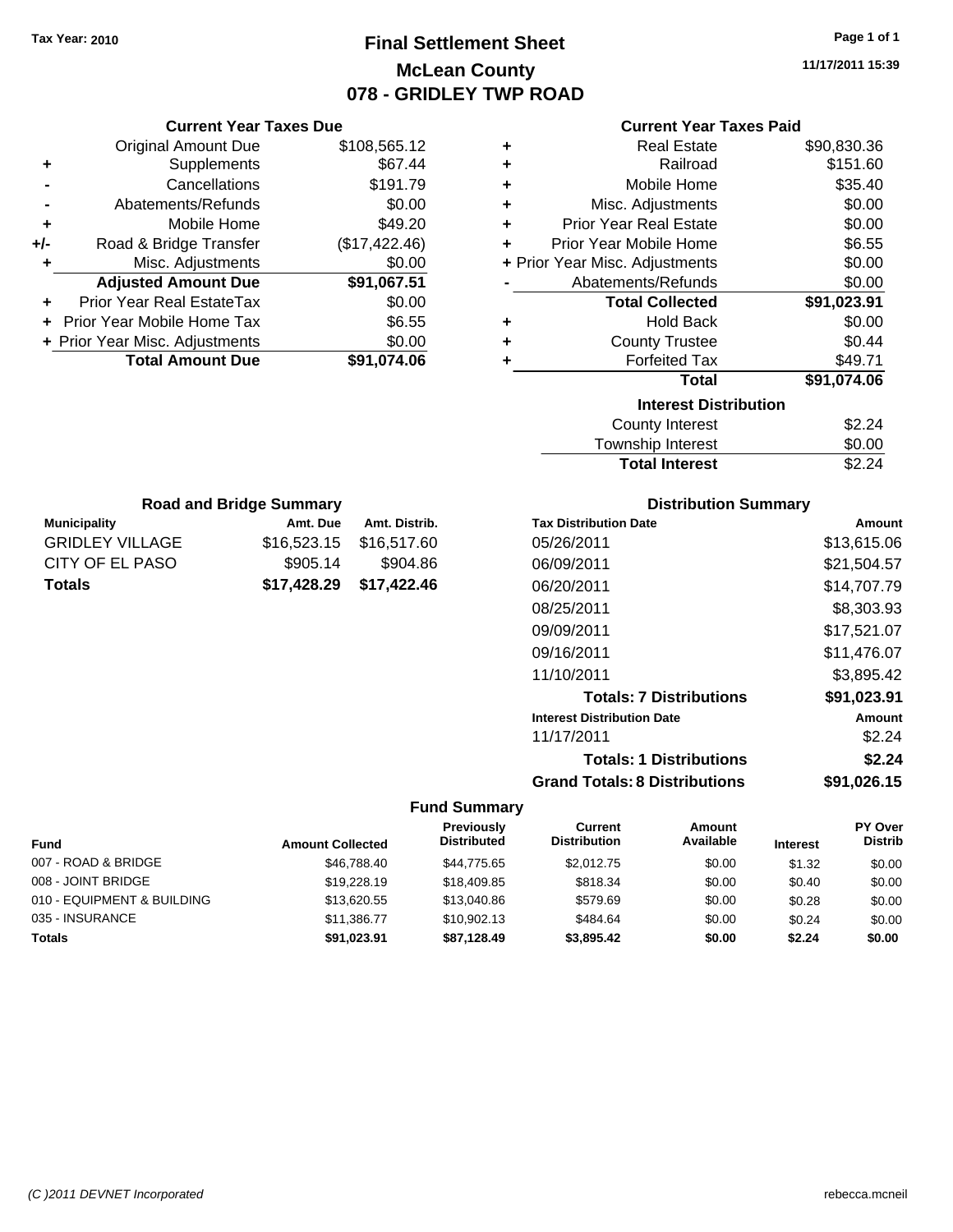# **Final Settlement Sheet Tax Year: 2010 Page 1 of 1 McLean County 079 - HUDSON TOWNSHIP**

**Current Year Taxes Due**

|       | <b>Original Amount Due</b>        | \$103,380.10 |
|-------|-----------------------------------|--------------|
| ٠     | Supplements                       | \$73.65      |
|       | Cancellations                     | \$82.25      |
|       | Abatements/Refunds                | \$0.00       |
| ٠     | Mobile Home                       | \$6.55       |
| $+/-$ | Road & Bridge Transfer            | \$0.00       |
|       | Misc. Adjustments                 | \$0.00       |
|       | <b>Adjusted Amount Due</b>        | \$103,378.05 |
|       | Prior Year Real EstateTax         | \$0.00       |
|       | <b>Prior Year Mobile Home Tax</b> | \$0.00       |
|       | + Prior Year Misc. Adjustments    | \$0.00       |
|       | <b>Total Amount Due</b>           | \$103,378.05 |

## **Current Year Taxes Paid**

| ٠ | <b>Real Estate</b>             | \$103,371.50 |
|---|--------------------------------|--------------|
| ٠ | Railroad                       | \$0.00       |
| ٠ | Mobile Home                    | \$6.55       |
| ٠ | Misc. Adjustments              | \$0.00       |
| ٠ | <b>Prior Year Real Estate</b>  | \$0.00       |
| ٠ | Prior Year Mobile Home         | \$0.00       |
|   | + Prior Year Misc. Adjustments | \$0.00       |
|   | Abatements/Refunds             | \$0.00       |
|   |                                |              |
|   | <b>Total Collected</b>         | \$103,378.05 |
| ٠ | <b>Hold Back</b>               | \$0.00       |
| ٠ | <b>County Trustee</b>          | \$0.00       |
| ٠ | <b>Forfeited Tax</b>           | \$0.00       |
|   | Total                          | \$103,378.05 |
|   | <b>Interest Distribution</b>   |              |
|   | <b>County Interest</b>         | \$2.54       |

| <b>Total Interest</b> | \$2.54 |
|-----------------------|--------|
| Township Interest     | \$0.00 |
| County Interest       | ა∠.54  |

# **Distribution Summary**

| <b>Tax Distribution Date</b>         | Amount       |
|--------------------------------------|--------------|
| 05/26/2011                           | \$20,204.68  |
| 06/09/2011                           | \$17.538.80  |
| 06/20/2011                           | \$15.421.22  |
| 08/25/2011                           | \$9.787.62   |
| 09/09/2011                           | \$24,050.98  |
| 09/16/2011                           | \$12,161.52  |
| 11/10/2011                           | \$4.213.23   |
| <b>Totals: 7 Distributions</b>       | \$103,378.05 |
| <b>Interest Distribution Date</b>    | Amount       |
| 11/17/2011                           | \$2.54       |
| <b>Totals: 1 Distributions</b>       | \$2.54       |
| <b>Grand Totals: 8 Distributions</b> | \$103,380.59 |

# **Fund Summary**

| Fund                    | <b>Amount Collected</b> | <b>Previously</b><br><b>Distributed</b> | Current<br><b>Distribution</b> | Amount<br>Available | <b>Interest</b> | <b>PY Over</b><br><b>Distrib</b> |
|-------------------------|-------------------------|-----------------------------------------|--------------------------------|---------------------|-----------------|----------------------------------|
| 001 - GENERAL TOWN FUND | \$85,413,42             | \$81,932.34                             | \$3,481.08                     | \$0.00              | \$2.10          | \$0.00                           |
| 017 - CEMETERY          | \$14,819.56             | \$14.215.58                             | \$603.98                       | \$0.00              | \$0.36          | \$0.00                           |
| 027 - AUDIT             | \$3.145.07              | \$3.016.90                              | \$128.17                       | \$0.00              | \$0.08          | \$0.00                           |
| <b>Totals</b>           | \$103,378.05            | \$99,164.82                             | \$4,213.23                     | \$0.00              | \$2.54          | \$0.00                           |

**11/17/2011 15:39**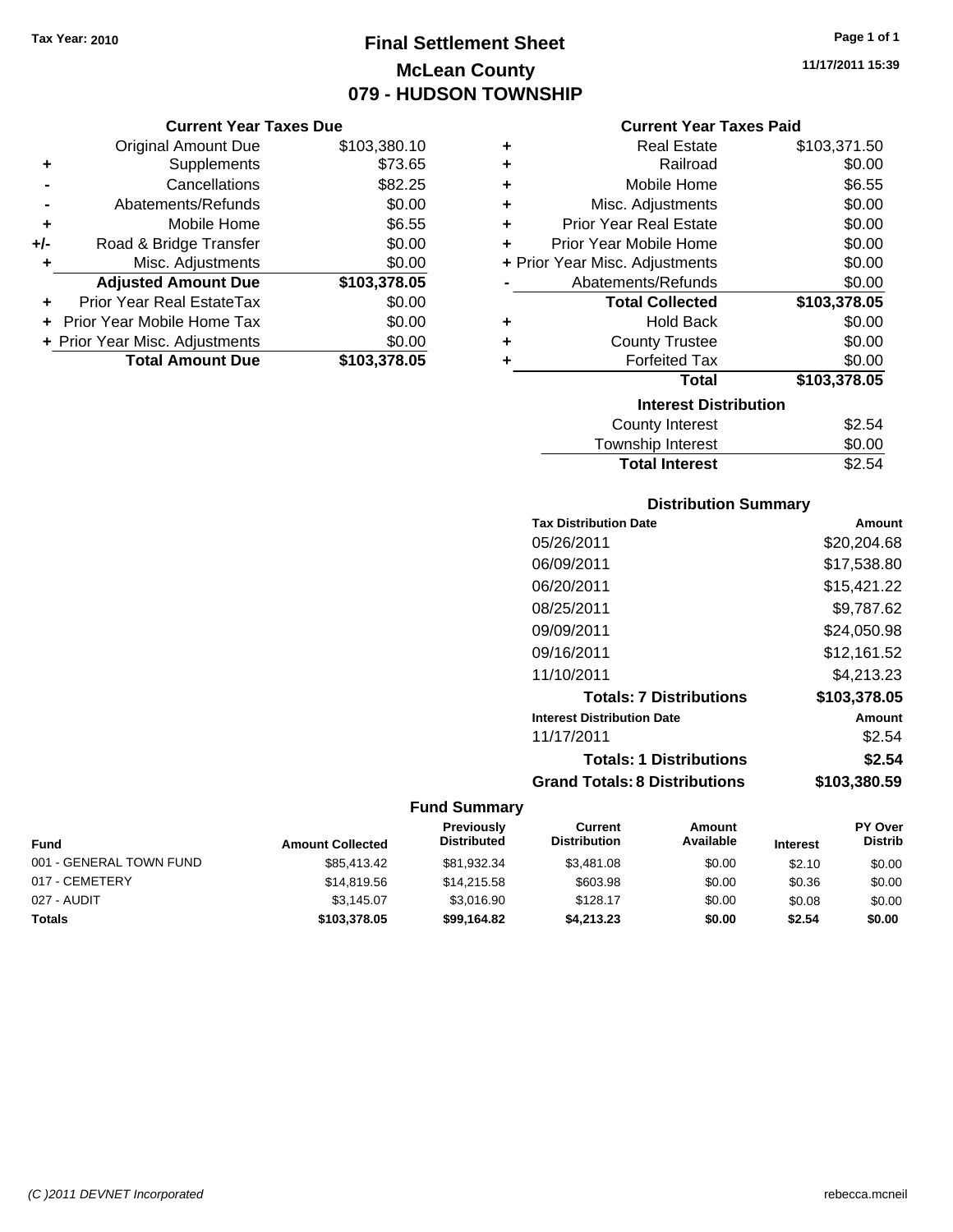# **Final Settlement Sheet Tax Year: 2010 Page 1 of 1 McLean County 080 - HUDSON TWP ROAD**

**11/17/2011 15:39**

## **Current Year Taxes Paid**

|     | <b>Original Amount Due</b>        | \$169,056.44  |
|-----|-----------------------------------|---------------|
| ٠   | Supplements                       | \$120.47      |
|     | Cancellations                     | \$134.55      |
| -   | Abatements/Refunds                | \$0.00        |
| ٠   | Mobile Home                       | \$10.71       |
| +/- | Road & Bridge Transfer            | (\$19,315.74) |
| ٠   | Misc. Adjustments                 | \$0.00        |
|     | <b>Adjusted Amount Due</b>        | \$149,737.33  |
|     | Prior Year Real EstateTax         | \$0.00        |
|     | <b>Prior Year Mobile Home Tax</b> | \$0.00        |
|     | + Prior Year Misc. Adjustments    | \$0.00        |
|     | <b>Total Amount Due</b>           | \$149,737.33  |
|     |                                   |               |

**Municipality Municipality** Amt. Due Amt. Distrib. **Road and Bridge Summary**

HUDSON VILLAGE \$19,315.74 \$19,315.74 **Totals \$19,315.74 \$19,315.74**

**Current Year Taxes Due**

| ٠ | <b>Real Estate</b>             | \$149,726.62 |
|---|--------------------------------|--------------|
| ÷ | Railroad                       | \$0.00       |
| ÷ | Mobile Home                    | \$10.71      |
| ÷ | Misc. Adjustments              | \$0.00       |
| ÷ | <b>Prior Year Real Estate</b>  | \$0.00       |
| ÷ | Prior Year Mobile Home         | \$0.00       |
|   | + Prior Year Misc. Adjustments | \$0.00       |
|   | Abatements/Refunds             | \$0.00       |
|   | <b>Total Collected</b>         | \$149,737.33 |
| ٠ | <b>Hold Back</b>               | \$0.00       |
| ÷ | <b>County Trustee</b>          | \$0.00       |
| ٠ | <b>Forfeited Tax</b>           | \$0.00       |
|   | Total                          | \$149,737.33 |
|   | <b>Interest Distribution</b>   |              |
|   | <b>County Interest</b>         | \$3.68       |
|   |                                | ີ ລ          |

| Township Interest     | \$0.00 |
|-----------------------|--------|
| <b>Total Interest</b> | \$3.68 |

# **Distribution Summary**

| <b>Tax Distribution Date</b>         | Amount       |
|--------------------------------------|--------------|
| 05/26/2011                           | \$29.264.72  |
| 06/09/2011                           | \$25,403.70  |
| 06/20/2011                           | \$22,336.51  |
| 08/25/2011                           | \$14.176.95  |
| 09/09/2011                           | \$34,836.45  |
| 09/16/2011                           | \$17,615.26  |
| 11/10/2011                           | \$6.103.74   |
| <b>Totals: 7 Distributions</b>       | \$149,737.33 |
| <b>Interest Distribution Date</b>    | Amount       |
| 11/17/2011                           | \$3.68       |
| <b>Totals: 1 Distributions</b>       | \$3.68       |
| <b>Grand Totals: 8 Distributions</b> | \$149,741.01 |

|                            |                         | Previously         | Current<br><b>Distribution</b> | Amount    |                 | <b>PY Over</b> |
|----------------------------|-------------------------|--------------------|--------------------------------|-----------|-----------------|----------------|
| <b>Fund</b>                | <b>Amount Collected</b> | <b>Distributed</b> |                                | Available | <b>Interest</b> | <b>Distrib</b> |
| 007 - ROAD & BRIDGE        | \$55,517.80             | \$53.254.01        | \$2,263.79                     | \$0.00    | \$1.63          | \$0.00         |
| 008 - JOINT BRIDGE         | \$12,599.02             | \$12,085.54        | \$513.48                       | \$0.00    | \$0.27          | \$0.00         |
| 009 - PERMANENT ROAD       | \$58,133.29             | \$55.764.04        | \$2,369.25                     | \$0.00    | \$1.27          | \$0.00         |
| 010 - EQUIPMENT & BUILDING | \$14,247.11             | \$13,666,46        | \$580.65                       | \$0.00    | \$0.31          | \$0.00         |
| 035 - LIABILITY INSURANCE  | \$9.240.11              | \$8.863.54         | \$376.57                       | \$0.00    | \$0.20          | \$0.00         |
| <b>Totals</b>              | \$149,737,33            | \$143,633,59       | \$6.103.74                     | \$0.00    | \$3.68          | \$0.00         |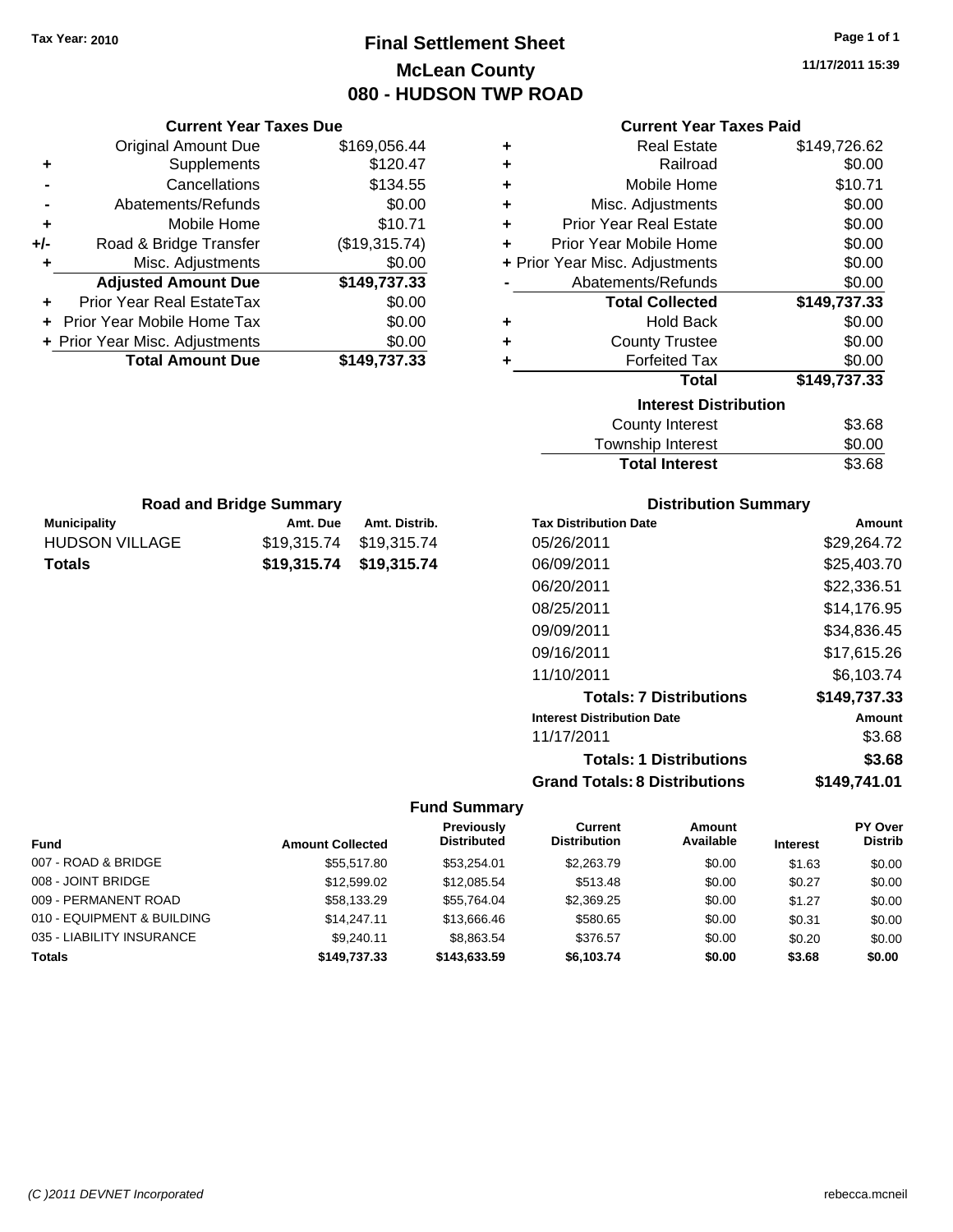# **Final Settlement Sheet Tax Year: 2010 Page 1 of 1 McLean County 081 - LAWNDALE TOWNSHIP**

## **Current Year Taxes Due**

|     | <b>Original Amount Due</b>     | \$59,699.03 |
|-----|--------------------------------|-------------|
| ٠   | Supplements                    | \$29.17     |
|     | Cancellations                  | \$0.00      |
|     | Abatements/Refunds             | \$0.00      |
| ٠   | Mobile Home                    | \$0.00      |
| +/- | Road & Bridge Transfer         | \$0.00      |
| ٠   | Misc. Adjustments              | \$0.00      |
|     | <b>Adjusted Amount Due</b>     | \$59,728.20 |
| ÷   | Prior Year Real EstateTax      | \$0.00      |
|     | Prior Year Mobile Home Tax     | \$0.00      |
|     | + Prior Year Misc. Adjustments | \$0.00      |
|     | <b>Total Amount Due</b>        | \$59,728.20 |

## **Current Year Taxes Paid**

| ٠ | Real Estate                    | \$59,728.20 |
|---|--------------------------------|-------------|
|   |                                |             |
| ÷ | Railroad                       | \$0.00      |
| ÷ | Mobile Home                    | \$0.00      |
| ÷ | Misc. Adjustments              | \$0.00      |
| ÷ | <b>Prior Year Real Estate</b>  | \$0.00      |
| ٠ | Prior Year Mobile Home         | \$0.00      |
|   | + Prior Year Misc. Adjustments | \$0.00      |
|   | Abatements/Refunds             | \$0.00      |
|   | <b>Total Collected</b>         | \$59,728.20 |
| ٠ | <b>Hold Back</b>               | \$0.00      |
| ٠ | <b>County Trustee</b>          | \$0.00      |
| ٠ | <b>Forfeited Tax</b>           | \$0.00      |
|   | Total                          | \$59,728.20 |
|   | <b>Interest Distribution</b>   |             |
|   | County Interest                | \$1.47      |
|   | <b>Township Interest</b>       | \$0.00      |
|   | <b>Total Interest</b>          | \$1.47      |

# **Distribution Summary**

| <b>Tax Distribution Date</b>         | Amount      |
|--------------------------------------|-------------|
| 05/26/2011                           | \$11,382.24 |
| 06/09/2011                           | \$15,423.96 |
| 06/20/2011                           | \$9.581.70  |
| 08/25/2011                           | \$6,591.41  |
| 09/09/2011                           | \$8.951.23  |
| 09/16/2011                           | \$5,768.05  |
| 11/10/2011                           | \$2,029.61  |
| <b>Totals: 7 Distributions</b>       | \$59,728.20 |
| <b>Interest Distribution Date</b>    | Amount      |
| 11/17/2011                           | \$1.47      |
| <b>Totals: 1 Distributions</b>       | \$1.47      |
| <b>Grand Totals: 8 Distributions</b> | \$59,729.67 |

|                         |                         | Previously<br><b>Distributed</b> | Current<br><b>Distribution</b> | Amount<br>Available |                 | <b>PY Over</b><br><b>Distrib</b> |
|-------------------------|-------------------------|----------------------------------|--------------------------------|---------------------|-----------------|----------------------------------|
| <b>Fund</b>             | <b>Amount Collected</b> |                                  |                                |                     | <b>Interest</b> |                                  |
| 001 - GENERAL CORPORATE | \$50.554.60             | \$48,836,73                      | \$1,717.87                     | \$0.00              | \$1.24          | \$0.00                           |
| 027 - AUDIT             | \$409.56                | \$395.64                         | \$13.92                        | \$0.00              | \$0.01          | \$0.00                           |
| 035 - INSURANCE         | \$6,302.76              | \$6,088.58                       | \$214.18                       | \$0.00              | \$0.16          | \$0.00                           |
| 047 - SOCIAL SECURITY   | \$2,461.28              | \$2,377.64                       | \$83.64                        | \$0.00              | \$0.06          | \$0.00                           |
| <b>Totals</b>           | \$59,728,20             | \$57,698.59                      | \$2.029.61                     | \$0.00              | \$1.47          | \$0.00                           |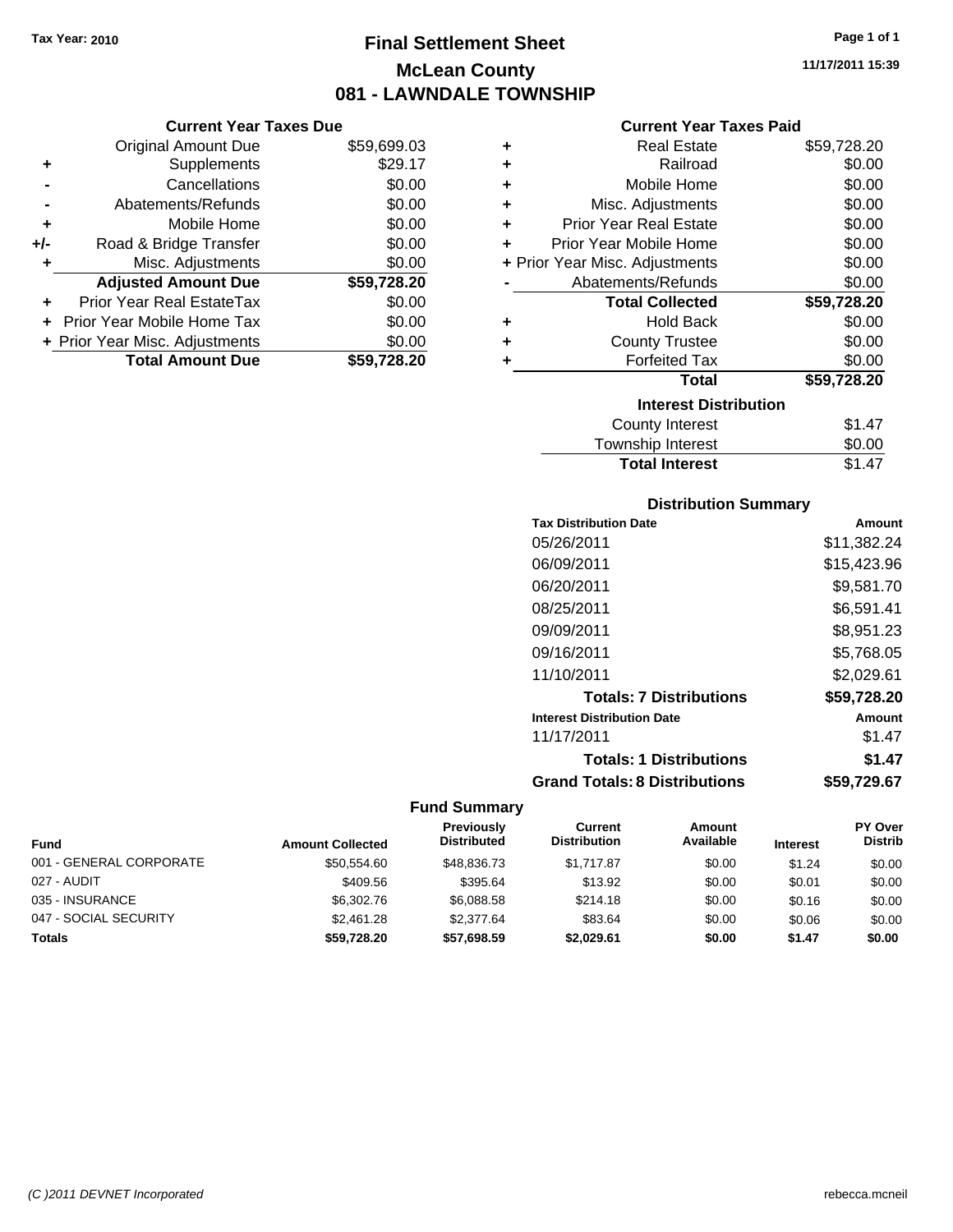# **Final Settlement Sheet Tax Year: 2010 Page 1 of 1 McLean County 082 - LAWNDALE TWP ROAD**

**11/17/2011 15:39**

# **Current Year Taxes Paid**

|     | <b>Current Year Taxes Due</b>  |             |        |
|-----|--------------------------------|-------------|--------|
|     | <b>Original Amount Due</b>     | \$41,255.11 | ٠      |
|     | Supplements                    | \$20.16     | ٠      |
|     | Cancellations                  | \$0.00      | ٠      |
|     | Abatements/Refunds             | \$0.00      | ٠      |
|     | Mobile Home                    | \$0.00      |        |
| +/- | Road & Bridge Transfer         | \$0.00      | ٠      |
|     | Misc. Adjustments              | \$0.00      | + Pric |
|     | <b>Adjusted Amount Due</b>     | \$41,275.27 |        |
|     | Prior Year Real EstateTax      | \$0.00      |        |
|     | Prior Year Mobile Home Tax     | \$0.00      |        |
|     | + Prior Year Misc. Adjustments | \$0.00      |        |
|     | <b>Total Amount Due</b>        | \$41,275.27 |        |
|     |                                |             |        |

| ٠ | Real Estate                    | \$41,275.27 |
|---|--------------------------------|-------------|
| ٠ | Railroad                       | \$0.00      |
| ٠ | Mobile Home                    | \$0.00      |
| ٠ | Misc. Adjustments              | \$0.00      |
| ٠ | <b>Prior Year Real Estate</b>  | \$0.00      |
| ٠ | Prior Year Mobile Home         | \$0.00      |
|   | + Prior Year Misc. Adjustments | \$0.00      |
|   | Abatements/Refunds             | \$0.00      |
|   | <b>Total Collected</b>         | \$41,275.27 |
| ٠ | <b>Hold Back</b>               | \$0.00      |
| ÷ | <b>County Trustee</b>          | \$0.00      |
| ÷ | <b>Forfeited Tax</b>           | \$0.00      |
|   | Total                          | \$41,275.27 |
|   | <b>Interest Distribution</b>   |             |
|   | <b>County Interest</b>         | \$1.01      |
|   | <b>Township Interest</b>       | \$0.00      |
|   | <b>Total Interest</b>          | \$1.01      |

# **Distribution Summary**

| <b>Tax Distribution Date</b>         | Amount      |
|--------------------------------------|-------------|
| 05/26/2011                           | \$7,865.62  |
| 06/09/2011                           | \$10.658.75 |
| 06/20/2011                           | \$6,621.46  |
| 08/25/2011                           | \$4.555.09  |
| 09/09/2011                           | \$6,185.72  |
| 09/16/2011                           | \$3,986.07  |
| 11/10/2011                           | \$1.402.56  |
| <b>Totals: 7 Distributions</b>       | \$41,275.27 |
| <b>Interest Distribution Date</b>    | Amount      |
| 11/17/2011                           | \$1.01      |
| <b>Totals: 1 Distributions</b>       | \$1.01      |
| <b>Grand Totals: 8 Distributions</b> | \$41.276.28 |

| Fund                  | <b>Amount Collected</b> | <b>Previously</b><br><b>Distributed</b> | Current<br><b>Distribution</b> | Amount<br>Available | <b>Interest</b> | <b>PY Over</b><br><b>Distrib</b> |
|-----------------------|-------------------------|-----------------------------------------|--------------------------------|---------------------|-----------------|----------------------------------|
| 007 - ROAD & BRIDGE   | \$36,582.81             | \$35,339.69                             | \$1,243.12                     | \$0.00              | \$0.89          | \$0.00                           |
| 008 - JOINT BRIDGE    | \$4,001.96              | \$3.865.98                              | \$135.98                       | \$0.00              | \$0.10          | \$0.00                           |
| 047 - SOCIAL SECURITY | \$690.50                | \$667.04                                | \$23.46                        | \$0.00              | \$0.02          | \$0.00                           |
| <b>Totals</b>         | \$41,275.27             | \$39,872.71                             | \$1,402.56                     | \$0.00              | \$1.01          | \$0.00                           |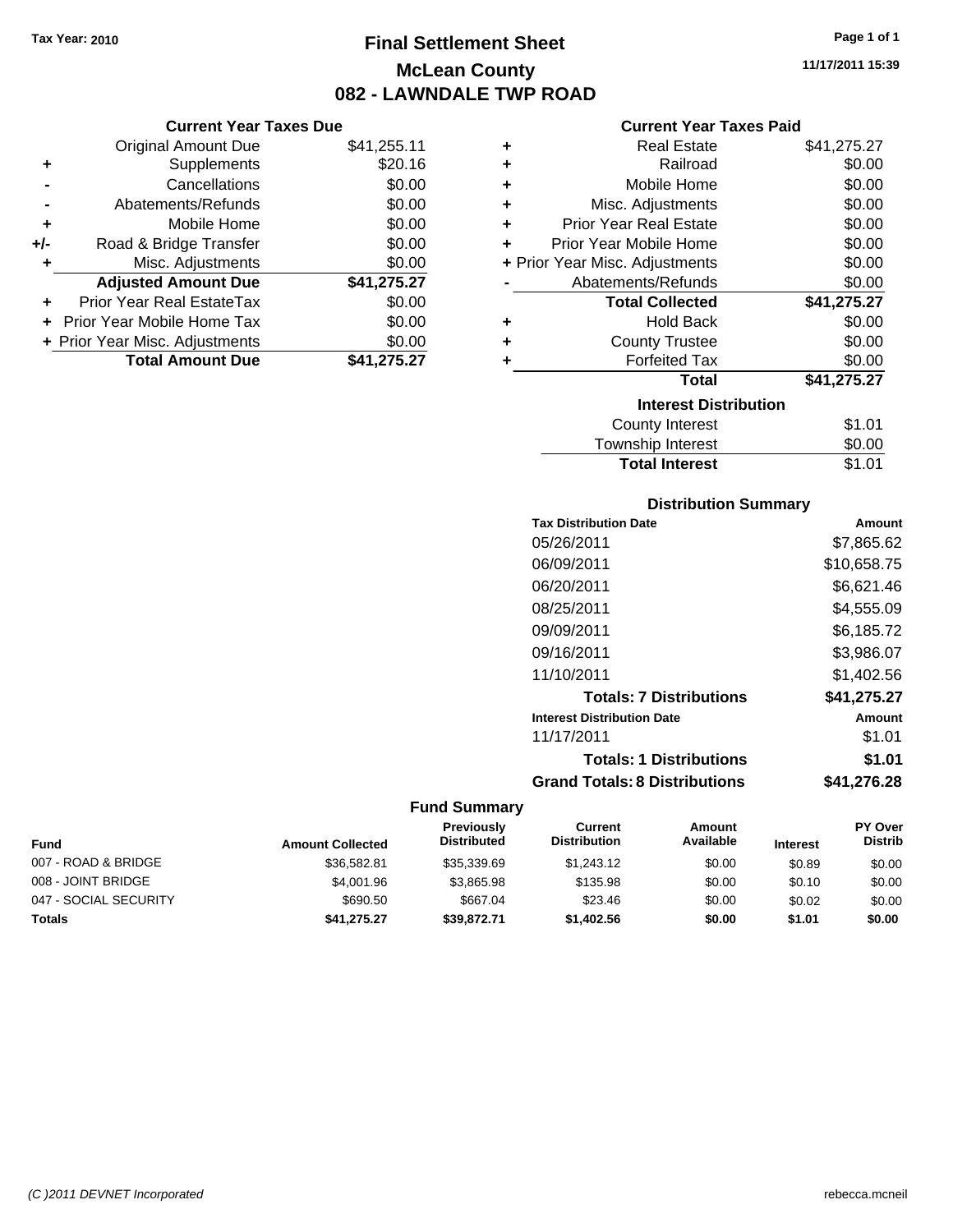# **Final Settlement Sheet Tax Year: 2010 Page 1 of 1 McLean County 083 - LEXINGTON TOWNSHIP**

## **Current Year Taxes Due**

|     | <b>Original Amount Due</b>     | \$97,926.28 |
|-----|--------------------------------|-------------|
| ٠   | Supplements                    | \$27.28     |
|     | Cancellations                  | \$85.97     |
|     | Abatements/Refunds             | \$0.00      |
| ٠   | Mobile Home                    | \$96.95     |
| +/- | Road & Bridge Transfer         | \$0.00      |
| ٠   | Misc. Adjustments              | \$0.00      |
|     | <b>Adjusted Amount Due</b>     | \$97,964.54 |
|     | Prior Year Real EstateTax      | \$0.00      |
|     | Prior Year Mobile Home Tax     | \$1.88      |
|     | + Prior Year Misc. Adjustments | \$0.00      |
|     | <b>Total Amount Due</b>        | \$97.966.42 |

## **Current Year Taxes Paid**

| ٠ | Real Estate                    | \$97,254.20 |
|---|--------------------------------|-------------|
| ٠ | Railroad                       | \$594.78    |
| ÷ | Mobile Home                    | \$84.62     |
| ٠ | Misc. Adjustments              | \$0.00      |
| ٠ | <b>Prior Year Real Estate</b>  | \$0.00      |
| ٠ | Prior Year Mobile Home         | \$1.88      |
|   | + Prior Year Misc. Adjustments | \$0.00      |
|   | Abatements/Refunds             | \$0.00      |
|   | <b>Total Collected</b>         | \$97,935.48 |
| ٠ | <b>Hold Back</b>               | \$0.00      |
| ٠ | <b>County Trustee</b>          | \$18.61     |
|   | <b>Forfeited Tax</b>           | \$12.33     |
|   | Total                          | \$97,966.42 |
|   | <b>Interest Distribution</b>   |             |
|   | County Interest                | \$2.40      |
|   | <b>Township Interest</b>       | \$0.00      |
|   | <b>Total Interest</b>          | \$2.40      |

# **Distribution Summary**

| <b>Tax Distribution Date</b>         | Amount      |
|--------------------------------------|-------------|
| 05/26/2011                           | \$16,430.82 |
| 06/09/2011                           | \$19,410.16 |
| 06/20/2011                           | \$15,487.46 |
| 08/25/2011                           | \$8,959.70  |
| 09/09/2011                           | \$21,703.40 |
| 09/16/2011                           | \$11,643.38 |
| 11/10/2011                           | \$4.300.56  |
| <b>Totals: 7 Distributions</b>       | \$97,935.48 |
| <b>Interest Distribution Date</b>    | Amount      |
| 11/17/2011                           | \$2.40      |
| <b>Totals: 1 Distributions</b>       | \$2.40      |
| <b>Grand Totals: 8 Distributions</b> | \$97.937.88 |

# **Fund Summary**

| <b>Fund</b>              | <b>Amount Collected</b> | Previously<br><b>Distributed</b> | Current<br><b>Distribution</b> | Amount<br>Available | <b>Interest</b> | <b>PY Over</b><br><b>Distrib</b> |
|--------------------------|-------------------------|----------------------------------|--------------------------------|---------------------|-----------------|----------------------------------|
| 001 - TOWN FUND          | \$85,482.50             | \$81.728.77                      | \$3.753.73                     | \$0.00              | \$2.09          | \$0.00                           |
| 005 - IMRF               | \$5.513.57              | \$5.271.46                       | \$242.11                       | \$0.00              | \$0.14          | \$0.00                           |
| 054 - GENERAL ASSISTANCE | \$6.939.41              | \$6.634.69                       | \$304.72                       | \$0.00              | \$0.17          | \$0.00                           |
| <b>Totals</b>            | \$97,935.48             | \$93,634.92                      | \$4,300.56                     | \$0.00              | \$2.40          | \$0.00                           |

**11/17/2011 15:39**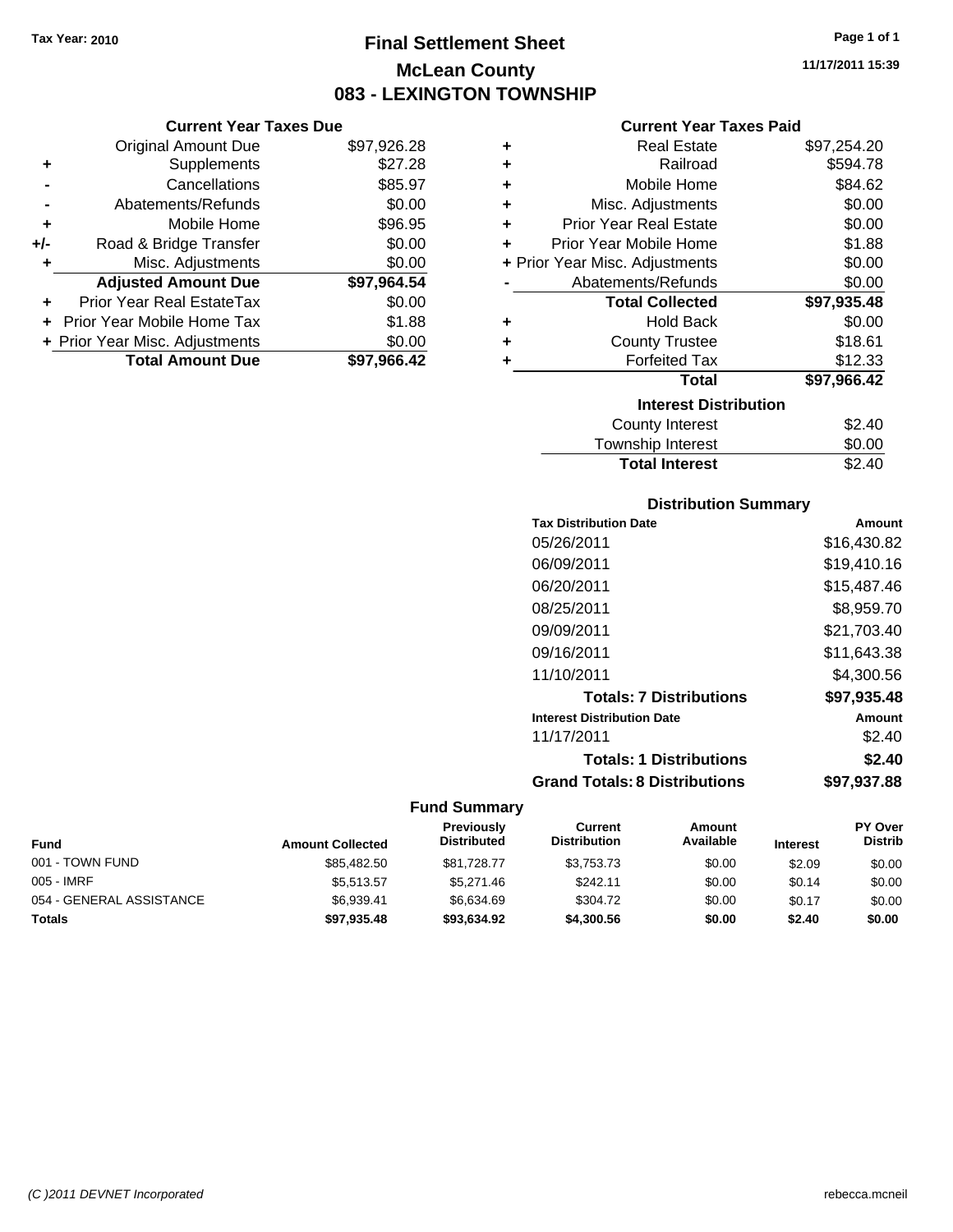# **Final Settlement Sheet Tax Year: 2010 Page 1 of 1 McLean County 084 - LEXINGTON TWP ROAD**

**11/17/2011 15:39**

#### **Current Year Taxes Paid**

|     | <b>Current Year Taxes Due</b>  |               |  |
|-----|--------------------------------|---------------|--|
|     | <b>Original Amount Due</b>     | \$107,679.53  |  |
| ٠   | Supplements                    | \$30.00       |  |
|     | Cancellations                  | \$94.56       |  |
|     | Abatements/Refunds             | \$0.00        |  |
|     | Mobile Home                    | \$106.61      |  |
| +/- | Road & Bridge Transfer         | (\$23,910.48) |  |
| ٠   | Misc. Adjustments              | \$0.00        |  |
|     | <b>Adjusted Amount Due</b>     | \$83,811.10   |  |
| ٠   | Prior Year Real EstateTax      | \$0.00        |  |
|     | Prior Year Mobile Home Tax     | \$2.01        |  |
|     | + Prior Year Misc. Adjustments | \$0.00        |  |
|     | <b>Total Amount Due</b>        | \$83,813.11   |  |
|     |                                |               |  |

**Municipality Municipality** Amt. Due Amt. Distrib. **Road and Bridge Summary**

LEXINGTON CITY \$23,915.05 \$23,910.48 **Totals \$23,915.05 \$23,910.48**

| ٠ | <b>Real Estate</b>             | \$83,030.03 |  |  |
|---|--------------------------------|-------------|--|--|
| ٠ | Railroad                       | \$654.00    |  |  |
| ٠ | Mobile Home                    | \$93.04     |  |  |
| ÷ | Misc. Adjustments              | \$0.00      |  |  |
| ٠ | <b>Prior Year Real Estate</b>  | \$0.00      |  |  |
| ÷ | Prior Year Mobile Home         | \$2.01      |  |  |
|   | + Prior Year Misc. Adjustments | \$0.00      |  |  |
|   | \$0.00<br>Abatements/Refunds   |             |  |  |
|   |                                |             |  |  |
|   | <b>Total Collected</b>         | \$83,779.08 |  |  |
| ٠ | <b>Hold Back</b>               | \$0.00      |  |  |
| ٠ | <b>County Trustee</b>          | \$20.46     |  |  |
| ٠ | <b>Forfeited Tax</b>           | \$13.57     |  |  |
|   | <b>Total</b>                   | \$83,813.11 |  |  |
|   | <b>Interest Distribution</b>   |             |  |  |
|   | County Interest                | \$2.06      |  |  |

| Township Interest     | \$0.00 |
|-----------------------|--------|
| <b>Total Interest</b> | \$2.06 |

| <b>Distribution Summary</b> |  |
|-----------------------------|--|
| . .                         |  |

| <b>Tax Distribution Date</b>         | Amount      |
|--------------------------------------|-------------|
| 05/26/2011                           | \$14,031.21 |
| 06/09/2011                           | \$16,575.32 |
| 06/20/2011                           | \$13,225.61 |
| 08/25/2011                           | \$7,651.08  |
| 09/09/2011                           | \$18.533.43 |
| 09/16/2011                           | \$9,942.84  |
| 11/10/2011                           | \$3,819.59  |
| <b>Totals: 7 Distributions</b>       | \$83,779.08 |
| <b>Interest Distribution Date</b>    | Amount      |
| 11/17/2011                           | \$2.06      |
| <b>Totals: 1 Distributions</b>       | \$2.06      |
| <b>Grand Totals: 8 Distributions</b> | \$83,781.14 |

| Fund                       | <b>Amount Collected</b> | Previously<br><b>Distributed</b> | Current<br><b>Distribution</b> | Amount<br>Available | <b>Interest</b> | <b>PY Over</b><br><b>Distrib</b> |
|----------------------------|-------------------------|----------------------------------|--------------------------------|---------------------|-----------------|----------------------------------|
| 007 - ROAD & BRIDGE        | \$47,164.63             | \$44.952.84                      | \$2,211.79                     | \$0.00              | \$1.36          | \$0.00                           |
| 008 - JOINT BRIDGE         | \$21.537.91             | \$20.592.15                      | \$945.76                       | \$0.00              | \$0.41          | \$0.00                           |
| 010 - EQUIPMENT & BUILDING | \$15,076.54             | \$14,414.50                      | \$662.04                       | \$0.00              | \$0.29          | \$0.00                           |
| Totals                     | \$83,779.08             | \$79,959.49                      | \$3,819.59                     | \$0.00              | \$2.06          | \$0.00                           |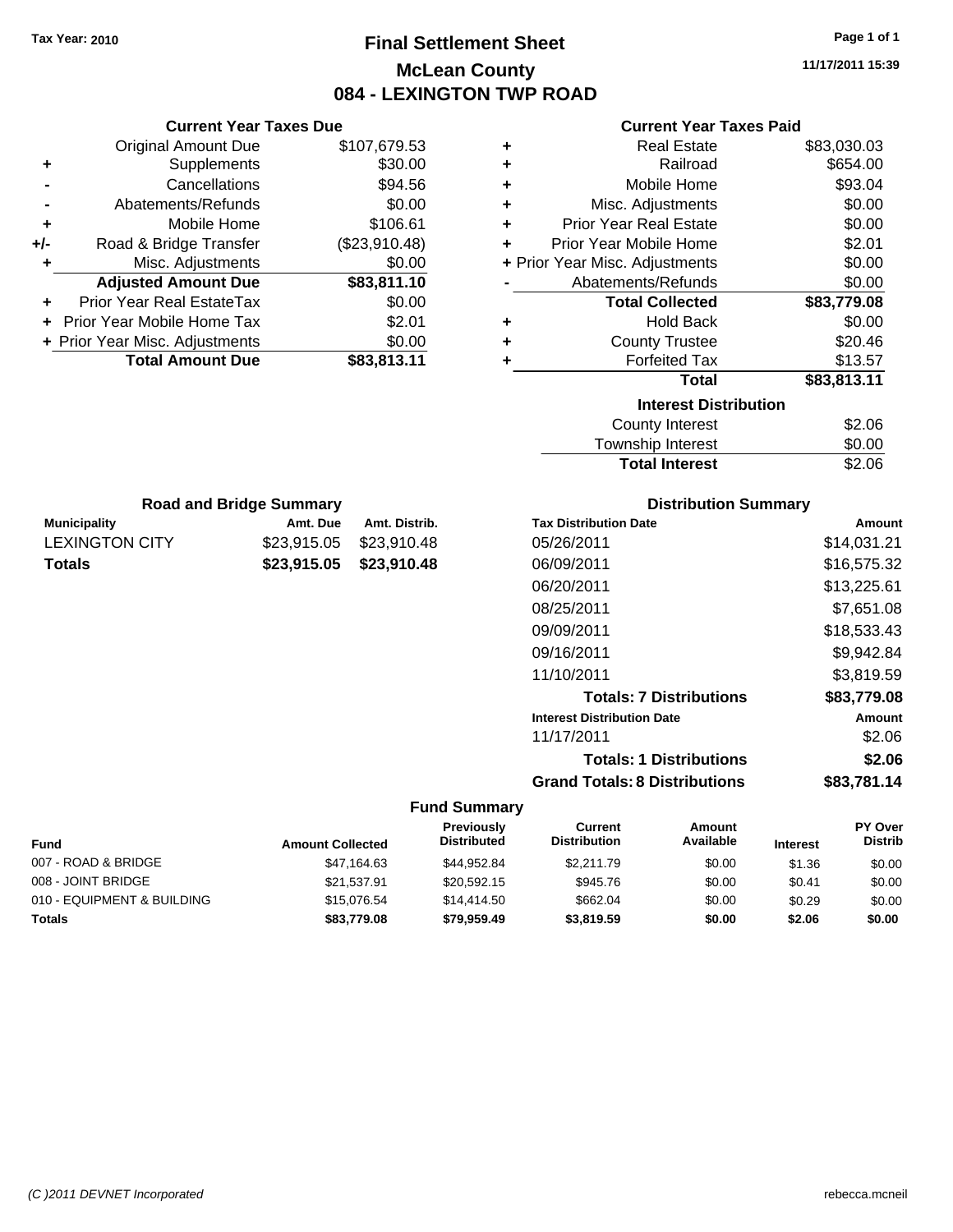# **Final Settlement Sheet Tax Year: 2010 Page 1 of 1 McLean County 085 - MARTIN TOWNSHIP**

#### **Current Year Taxes Due**

|     | <b>Original Amount Due</b>        | \$45,300.45 |
|-----|-----------------------------------|-------------|
| ٠   | Supplements                       | \$94.96     |
|     | Cancellations                     | \$8.63      |
|     | Abatements/Refunds                | \$0.00      |
| ÷   | Mobile Home                       | \$18.37     |
| +/- | Road & Bridge Transfer            | \$0.00      |
| ٠   | Misc. Adjustments                 | \$33.47     |
|     | <b>Adjusted Amount Due</b>        | \$45,438.62 |
|     | Prior Year Real EstateTax         | (\$114.39)  |
|     | <b>Prior Year Mobile Home Tax</b> | \$7.03      |
|     | + Prior Year Misc. Adjustments    | \$0.00      |
|     | <b>Total Amount Due</b>           | \$45,331.26 |

| $\ddot{}$            | <b>Real Estate</b>             | \$45,338.11 |
|----------------------|--------------------------------|-------------|
| $\ddot{}$            | Railroad                       | \$35.34     |
| $\ddot{}$            | Mobile Home                    | \$11.74     |
| $\ddot{}$            | Misc. Adjustments              | \$33.47     |
| $\ddot{}$            | <b>Prior Year Real Estate</b>  | (\$114.39)  |
| $\ddot{\phantom{1}}$ | Prior Year Mobile Home         | \$7.03      |
|                      | + Prior Year Misc. Adjustments | \$0.00      |

|           | Abatements/Refunds           | \$0.00      |  |  |
|-----------|------------------------------|-------------|--|--|
|           | <b>Total Collected</b>       | \$45,311.30 |  |  |
| $\ddot{}$ | <b>Hold Back</b>             | \$0.00      |  |  |
| $\ddot{}$ | <b>County Trustee</b>        | \$13.33     |  |  |
| $\ddot{}$ | <b>Forfeited Tax</b>         | \$6.63      |  |  |
|           | Total                        | \$45,331.26 |  |  |
|           | <b>Interest Distribution</b> |             |  |  |
|           | County Interest              | <b>ድ</b> 11 |  |  |

| <b>Total Interest</b> | \$1.11 |
|-----------------------|--------|
| Township Interest     | \$0.00 |
| County Interest       | \$1.11 |

## **Distribution Summary**

| <b>Tax Distribution Date</b>         | Amount      |
|--------------------------------------|-------------|
| 05/26/2011                           | \$8,678.21  |
| 06/09/2011                           | \$8,033.38  |
| 06/20/2011                           | \$7,020.21  |
| 08/25/2011                           | \$4.335.80  |
| 09/09/2011                           | \$8,329.51  |
| 09/16/2011                           | \$6,188.50  |
| 11/10/2011                           | \$2,725.69  |
| <b>Totals: 7 Distributions</b>       | \$45,311.30 |
| <b>Interest Distribution Date</b>    | Amount      |
| 11/17/2011                           | \$1.11      |
| <b>Totals: 1 Distributions</b>       | \$1.11      |
| <b>Grand Totals: 8 Distributions</b> | \$45,312.41 |

#### **Fund Summary**

| <b>Fund</b>              | <b>Amount Collected</b> | <b>Previously</b><br><b>Distributed</b> | Current<br><b>Distribution</b> | Amount<br>Available | <b>Interest</b> | <b>PY Over</b><br><b>Distrib</b> |
|--------------------------|-------------------------|-----------------------------------------|--------------------------------|---------------------|-----------------|----------------------------------|
| 001 - TOWN FUND          | \$30,306.91             | \$28,483.80                             | \$1.823.11                     | \$0.00              | \$0.74          | \$0.00                           |
| 017 - CEMETERY           | \$10,002.91             | \$9.401.20                              | \$601.71                       | \$0.00              | \$0.25          | \$0.00                           |
| 034 - GENERAL ASSISTANCE | \$5,001.48              | \$4.700.61                              | \$300.87                       | \$0.00              | \$0.12          | \$0.00                           |
| <b>Totals</b>            | \$45,311.30             | \$42,585,61                             | \$2.725.69                     | \$0.00              | \$1.11          | \$0.00                           |

# **Miscellaneous Adjustment Detail**

| <u>Year Source</u>      | <b>Account Type</b> | <b>Amount Adiustment Description</b>                           |
|-------------------------|---------------------|----------------------------------------------------------------|
| 2010 RE                 | Back Tax Collected  | \$29.93 J Meyer Redemptions Due to Taxing Bodies by TBA by TBA |
| 2010 RE                 | Back Tax Collected  | \$3.54 Mobile Home Taxes/billed prior to DevNet by TBA         |
| <b>Totals 2 entries</b> |                     | \$33.47                                                        |

**Current Year Taxes Paid**<br>Real Estate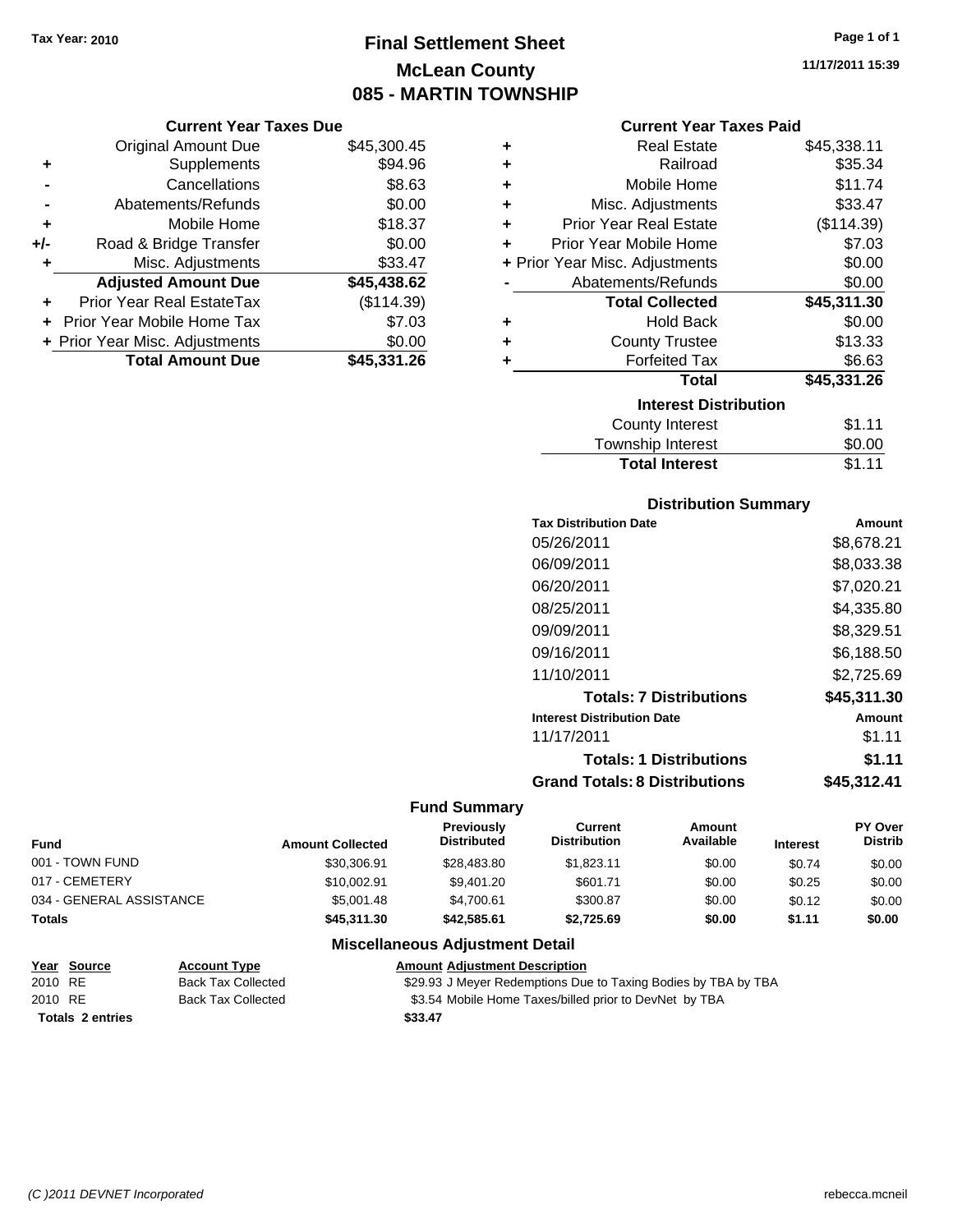**Current Year Taxes Due**

# **Final Settlement Sheet Tax Year: 2010 Page 1 of 1 McLean County 086 - MARTIN TWP ROAD**

**11/17/2011 15:39**

| Current Year Taxes Paid |  |  |
|-------------------------|--|--|

| <b>Original Amount Due</b>           |                         | \$47,002.75                | ٠                                       |                                                                | <b>Real Estate</b>                |                 | \$38,847.02        |
|--------------------------------------|-------------------------|----------------------------|-----------------------------------------|----------------------------------------------------------------|-----------------------------------|-----------------|--------------------|
| Supplements<br>٠                     |                         | \$98.51                    | ٠                                       |                                                                | Railroad                          |                 | \$36.66            |
| Cancellations                        |                         | \$8.95                     | ٠                                       |                                                                | Mobile Home                       |                 | \$12.19            |
| Abatements/Refunds                   |                         | \$0.00                     | ٠                                       |                                                                | Misc. Adjustments                 |                 | \$34.72            |
| Mobile Home<br>٠                     |                         | \$19.06                    | ÷                                       | <b>Prior Year Real Estate</b>                                  |                                   |                 | (\$212.83)         |
| Road & Bridge Transfer<br>+/-        |                         | (\$8,194.79)               | ÷                                       | Prior Year Mobile Home                                         |                                   |                 | \$10.15            |
| Misc. Adjustments                    |                         | \$34.72                    |                                         | + Prior Year Misc. Adjustments                                 |                                   |                 | \$0.00             |
| <b>Adjusted Amount Due</b>           |                         | \$38,951.30                |                                         | Abatements/Refunds                                             |                                   |                 | \$0.00             |
| Prior Year Real EstateTax            |                         | (\$212.83)                 |                                         |                                                                | <b>Total Collected</b>            |                 | \$38,727.91        |
| Prior Year Mobile Home Tax           |                         | \$10.15                    | ٠                                       |                                                                | <b>Hold Back</b>                  |                 | \$0.00             |
| + Prior Year Misc. Adjustments       |                         | \$0.00                     | ٠                                       |                                                                | <b>County Trustee</b>             |                 | \$13.84            |
| <b>Total Amount Due</b>              |                         | \$38,748.62                | ÷                                       |                                                                | <b>Forfeited Tax</b>              |                 | \$6.87             |
|                                      |                         |                            |                                         |                                                                | <b>Total</b>                      |                 | \$38,748.62        |
|                                      |                         |                            |                                         |                                                                | <b>Interest Distribution</b>      |                 |                    |
|                                      |                         |                            |                                         |                                                                | <b>County Interest</b>            |                 | \$0.95             |
|                                      |                         |                            |                                         |                                                                | Township Interest                 |                 | \$0.00             |
|                                      |                         |                            |                                         |                                                                | <b>Total Interest</b>             |                 | \$0.95             |
|                                      |                         |                            |                                         |                                                                |                                   |                 |                    |
| <b>Road and Bridge Summary</b>       |                         |                            |                                         |                                                                | <b>Distribution Summary</b>       |                 |                    |
| <b>Municipality</b>                  | Amt. Due                | Amt. Distrib.              |                                         | <b>Tax Distribution Date</b>                                   |                                   |                 | Amount             |
| <b>COLFAX VILLAGE</b>                | \$8,197.24              | \$8,194.79                 |                                         | 05/26/2011                                                     |                                   |                 | \$7,430.19         |
| <b>Totals</b>                        | \$8,197.24              | \$8,194.79                 |                                         | 06/09/2011                                                     |                                   |                 | \$6,878.21         |
|                                      |                         |                            | 06/20/2011                              |                                                                |                                   | \$6,010.78      |                    |
|                                      |                         |                            |                                         | 08/25/2011                                                     |                                   |                 | \$3,712.27         |
|                                      |                         |                            |                                         |                                                                |                                   |                 |                    |
|                                      |                         |                            |                                         | 09/09/2011                                                     |                                   |                 | \$7,131.83         |
|                                      |                         |                            |                                         | 09/16/2011                                                     |                                   |                 | \$5,298.58         |
|                                      |                         |                            |                                         | 11/10/2011                                                     |                                   |                 | \$2,266.05         |
|                                      |                         |                            |                                         |                                                                | <b>Totals: 7 Distributions</b>    |                 | \$38,727.91        |
|                                      |                         |                            |                                         | <b>Interest Distribution Date</b>                              |                                   |                 | Amount             |
|                                      |                         |                            |                                         | 11/17/2011                                                     |                                   |                 | \$0.95             |
|                                      |                         |                            |                                         |                                                                | <b>Totals: 1 Distributions</b>    |                 | \$0.95             |
|                                      |                         |                            |                                         | <b>Grand Totals: 8 Distributions</b>                           |                                   |                 | \$38,728.86        |
|                                      |                         |                            | <b>Fund Summary</b>                     |                                                                |                                   |                 |                    |
| Fund                                 | <b>Amount Collected</b> |                            | <b>Previously</b><br><b>Distributed</b> | <b>Current</b><br><b>Distribution</b>                          | <b>Amount</b><br><b>Available</b> | <b>Interest</b> | PY Over<br>Distrib |
| 007 - ROAD & BRIDGE                  |                         | \$20,257.24                | \$19,068.55                             | \$1,188.69                                                     | \$0.00                            | \$0.58          | \$0.00             |
| 008 - JOINT BRIDGE                   |                         | \$7,487.60                 | \$7,050.88                              | \$436.72                                                       | \$0.00                            | \$0.15          | \$0.00             |
| 010 - EQUIPMENT & BUILDING           |                         | \$3,994.20                 | \$3,761.22                              | \$232.98                                                       | \$0.00                            | \$0.08          | \$0.00             |
| 035 - INSURANCE                      |                         | \$6,988.87                 | \$6,581.21                              | \$407.66                                                       | \$0.00                            | \$0.14          | \$0.00             |
| <b>Totals</b>                        |                         | \$38,727.91<br>\$36,461.86 |                                         | \$2,266.05                                                     | \$0.00                            | \$0.95          | \$0.00             |
|                                      |                         |                            | <b>Miscellaneous Adjustment Detail</b>  |                                                                |                                   |                 |                    |
| Year Source<br><b>Account Type</b>   |                         |                            | <b>Amount Adjustment Description</b>    |                                                                |                                   |                 |                    |
| 2010 RE<br><b>Back Tax Collected</b> |                         |                            |                                         | \$31.05 J Meyer Redemptions Due to Taxing Bodies by TBA by TBA |                                   |                 |                    |
| 2010 RE<br><b>Back Tax Collected</b> |                         |                            |                                         | \$3.67 Mobile Home Taxes/billed prior to DevNet by TBA         |                                   |                 |                    |
| <b>Totals 2 entries</b>              |                         | \$34.72                    |                                         |                                                                |                                   |                 |                    |
|                                      |                         |                            |                                         |                                                                |                                   |                 |                    |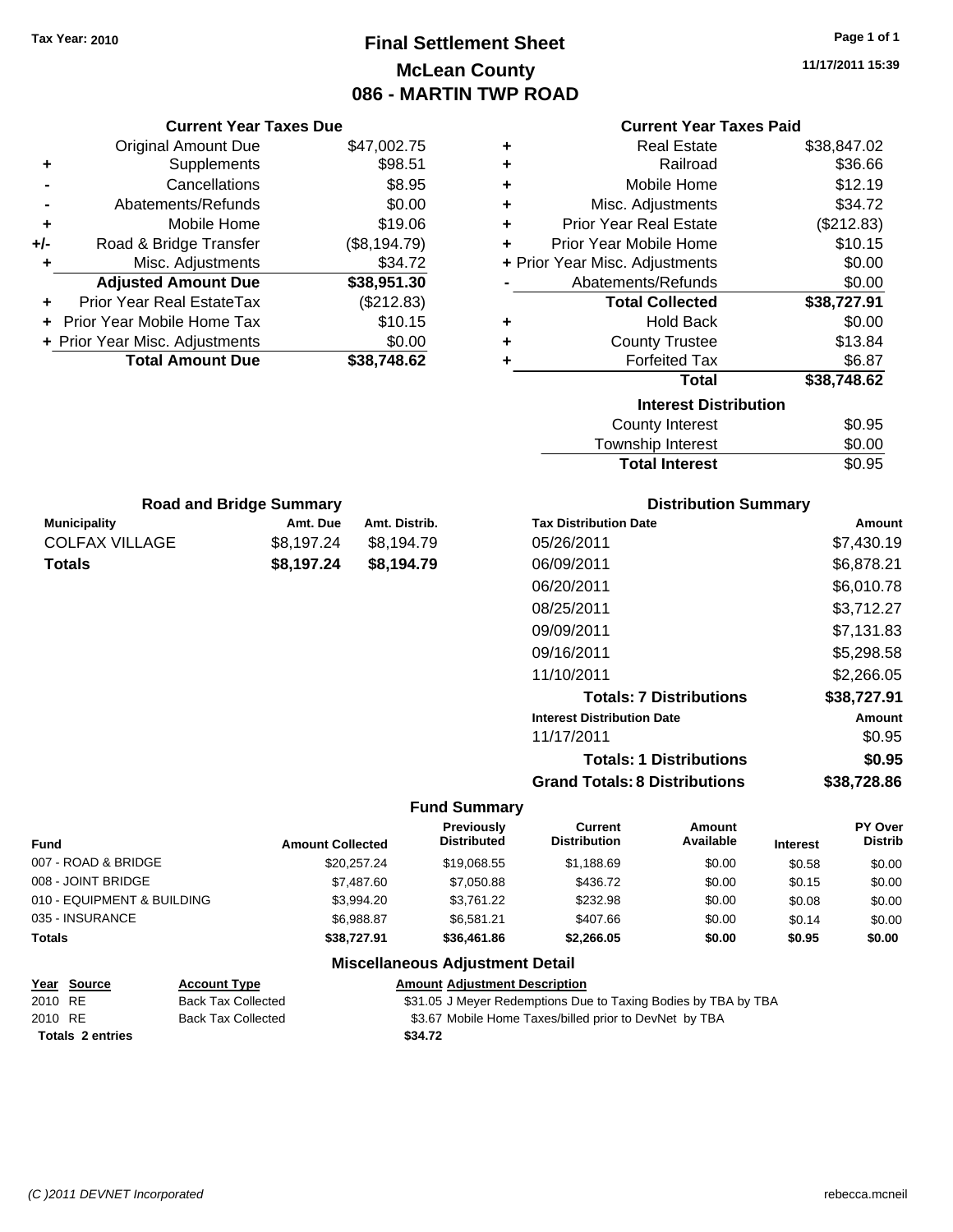# **Final Settlement Sheet Tax Year: 2010 Page 1 of 1 McLean County 087 - MONEY CREEK TOWNSHIP**

**11/17/2011 15:39**

## **Current Year Taxes Due**

|       | <b>Original Amount Due</b>        | \$55,591.33 |
|-------|-----------------------------------|-------------|
| ٠     | Supplements                       | \$10.76     |
|       | Cancellations                     | \$33.36     |
|       | Abatements/Refunds                | \$0.00      |
| ٠     | Mobile Home                       | \$38.58     |
| $+/-$ | Road & Bridge Transfer            | \$0.00      |
|       | Misc. Adjustments                 | \$0.00      |
|       | <b>Adjusted Amount Due</b>        | \$55,607.31 |
|       | <b>Prior Year Real EstateTax</b>  | \$0.00      |
|       | <b>Prior Year Mobile Home Tax</b> | \$9.06      |
|       | + Prior Year Misc. Adjustments    | \$0.00      |
|       | <b>Total Amount Due</b>           | \$55,616.37 |

# **Current Year Taxes Paid**

| ٠ | <b>Real Estate</b>             | \$55,172.80 |
|---|--------------------------------|-------------|
| ÷ | Railroad                       | \$395.76    |
| ٠ | Mobile Home                    | \$36.73     |
| ٠ | Misc. Adjustments              | \$0.00      |
| ÷ | <b>Prior Year Real Estate</b>  | \$0.00      |
| ÷ | Prior Year Mobile Home         | \$9.06      |
|   | + Prior Year Misc. Adjustments | \$0.00      |
|   | Abatements/Refunds             | \$0.00      |
|   |                                |             |
|   | <b>Total Collected</b>         | \$55,614.35 |
| ٠ | <b>Hold Back</b>               | \$0.00      |
| ÷ | <b>County Trustee</b>          | \$0.17      |
| ٠ | <b>Forfeited Tax</b>           | \$1.85      |
|   | <b>Total</b>                   | \$55,616.37 |
|   | <b>Interest Distribution</b>   |             |
|   | <b>County Interest</b>         | \$1.37      |

# **Distribution Summary**

**Total Interest** \$1.37

| <b>Tax Distribution Date</b>         | Amount      |
|--------------------------------------|-------------|
| 05/26/2011                           | \$8,684.97  |
| 06/09/2011                           | \$10,725.68 |
| 06/20/2011                           | \$9,567.86  |
| 08/25/2011                           | \$5,154.97  |
| 09/09/2011                           | \$11,642.31 |
| 09/16/2011                           | \$7.085.08  |
| 11/10/2011                           | \$2.753.48  |
| <b>Totals: 7 Distributions</b>       | \$55,614.35 |
| <b>Interest Distribution Date</b>    | Amount      |
| 11/17/2011                           | \$1.37      |
| <b>Totals: 1 Distributions</b>       | \$1.37      |
| <b>Grand Totals: 8 Distributions</b> | \$55,615.72 |

| <b>Fund</b>              | <b>Amount Collected</b> | Previously<br><b>Distributed</b> | Current<br><b>Distribution</b> | Amount<br>Available | <b>Interest</b> | <b>PY Over</b><br><b>Distrib</b> |
|--------------------------|-------------------------|----------------------------------|--------------------------------|---------------------|-----------------|----------------------------------|
| 001 - GENERAL TOWN FUND  | \$53,408.17             | \$50,763.95                      | \$2,644.22                     | \$0.00              | \$1.32          | \$0.00                           |
| 027 - AUDIT              | \$1,203.84              | \$1.144.22                       | \$59.62                        | \$0.00              | \$0.03          | \$0.00                           |
| 054 - GENERAL ASSISTANCE | \$1,002.34              | \$952.70                         | \$49.64                        | \$0.00              | \$0.02          | \$0.00                           |
| <b>Totals</b>            | \$55.614.35             | \$52.860.87                      | \$2,753.48                     | \$0.00              | \$1.37          | \$0.00                           |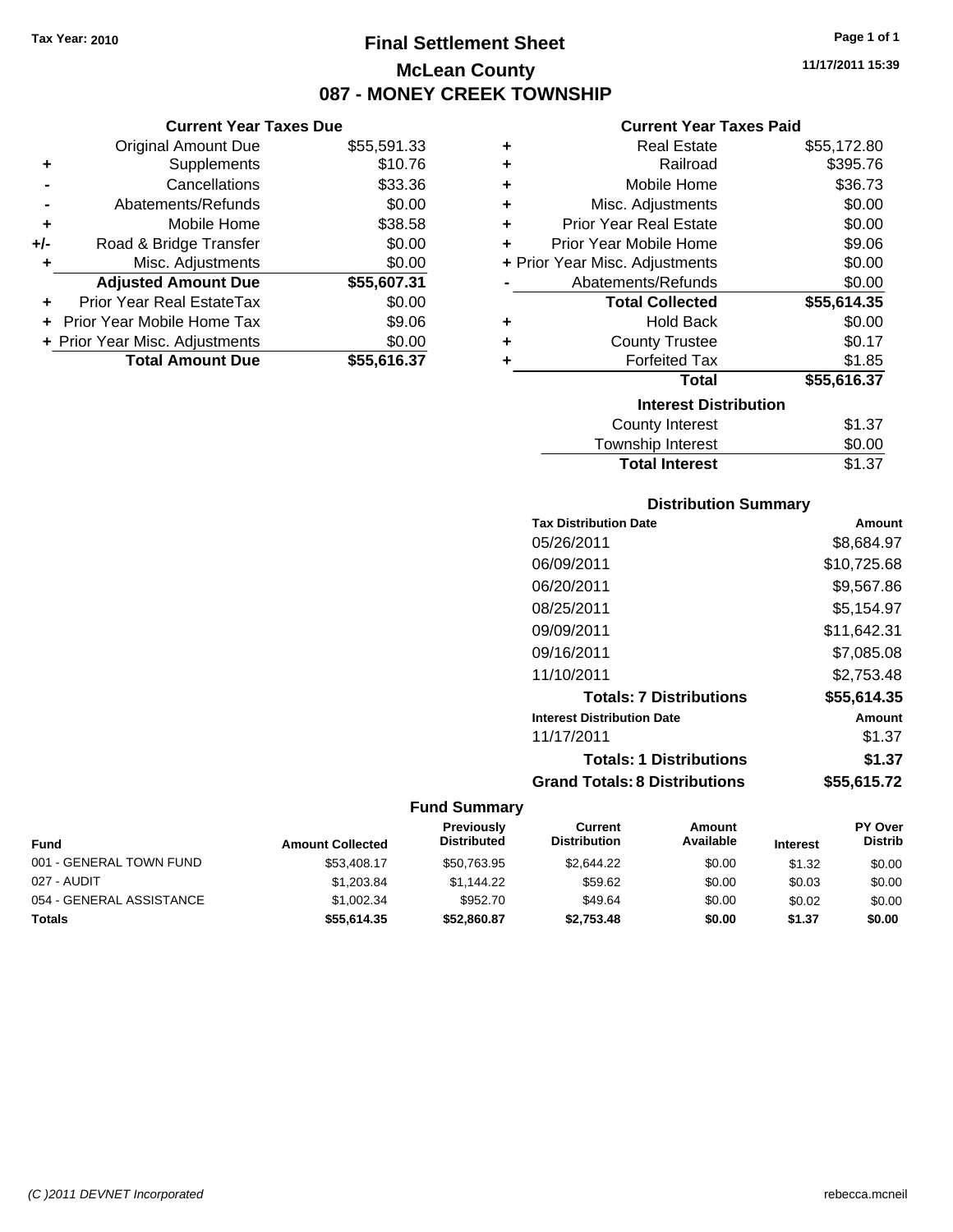# **Final Settlement Sheet Tax Year: 2010 Page 1 of 1 McLean County 088 - MONEY CREEK TWP ROAD**

**11/17/2011 15:39**

## **Current Year Taxes Paid**

| ٠ | <b>Real Estate</b>             | \$129,172.32 |
|---|--------------------------------|--------------|
| ÷ | Railroad                       | \$926.80     |
| ٠ | Mobile Home                    | \$86.04      |
| ٠ | Misc. Adjustments              | \$0.00       |
| ٠ | <b>Prior Year Real Estate</b>  | \$0.00       |
| ÷ | Prior Year Mobile Home         | \$21.15      |
|   | + Prior Year Misc. Adjustments | \$0.00       |
|   | Abatements/Refunds             | \$0.00       |
|   | <b>Total Collected</b>         | \$130,206.31 |
| ٠ | <b>Hold Back</b>               | \$0.00       |
| ٠ | <b>County Trustee</b>          | \$0.39       |
| ٠ | <b>Forfeited Tax</b>           | \$4.33       |
|   | <b>Total</b>                   | \$130,211.03 |
|   | <b>Interest Distribution</b>   |              |
|   | <b>County Interest</b>         | \$3.20       |
|   | Township Interact              | ድስ ስስ        |

| <b>Total Interest</b> | \$3.20 |
|-----------------------|--------|
| Township Interest     | \$0.00 |
| County Interest       | \$3.20 |

| <b>Road and Bridge Summary</b> |          |               |  |  |
|--------------------------------|----------|---------------|--|--|
| <b>Municipality</b>            | Amt. Due | Amt. Distrib. |  |  |
| <b>LEXINGTON CITY</b>          | \$30.31  | \$30.28       |  |  |
| <b>Totals</b>                  | \$30.31  | \$30.28       |  |  |

**Current Year Taxes Due** Original Amount Due \$130,182.73

**Adjusted Amount Due \$130,189.88**

**Total Amount Due \$130,211.03**

**+** Supplements \$25.20 **-** Cancellations \$78.14 **-** Abatements/Refunds \$0.00 **+** Mobile Home \$90.37 **+/-** Road & Bridge Transfer (\$30.28) **+** Misc. Adjustments \$0.00

**+** Prior Year Real EstateTax \$0.00 **+** Prior Year Mobile Home Tax \$21.15 **+ Prior Year Misc. Adjustments**  $$0.00$ 

## **Distribution Summary**

| <b>Tax Distribution Date</b>         | Amount       |
|--------------------------------------|--------------|
| 05/26/2011                           | \$20,333.71  |
| 06/09/2011                           | \$25,111.55  |
| 06/20/2011                           | \$22,400.62  |
| 08/25/2011                           | \$12,068.75  |
| 09/09/2011                           | \$27,257.02  |
| 09/16/2011                           | \$16,587.82  |
| 11/10/2011                           | \$6.446.84   |
| <b>Totals: 7 Distributions</b>       | \$130,206.31 |
| <b>Interest Distribution Date</b>    | Amount       |
| 11/17/2011                           | \$3.20       |
| <b>Totals: 1 Distributions</b>       | \$3.20       |
| <b>Grand Totals: 8 Distributions</b> | \$130,209.51 |

|                            |                         | Previously         | Current             | Amount    |                 | PY Over        |
|----------------------------|-------------------------|--------------------|---------------------|-----------|-----------------|----------------|
| <b>Fund</b>                | <b>Amount Collected</b> | <b>Distributed</b> | <b>Distribution</b> | Available | <b>Interest</b> | <b>Distrib</b> |
| 007 - ROAD & BRIDGE        | \$85,220.10             | \$81,000.59        | \$4.219.51          | \$0.00    | \$2.10          | \$0.00         |
| 008 - JOINT BRIDGE         | \$18,021.36             | \$17.129.10        | \$892.26            | \$0.00    | \$0.44          | \$0.00         |
| 010 - EQUIPMENT & BUILDING | \$16,636.68             | \$15,812.98        | \$823.70            | \$0.00    | \$0.41          | \$0.00         |
| 027 - AUDIT                | \$1,219.28              | \$1,158.91         | \$60.37             | \$0.00    | \$0.03          | \$0.00         |
| 035 - INSURANCE            | \$9,108.89              | \$8.657.89         | \$451.00            | \$0.00    | \$0.22          | \$0.00         |
| <b>Totals</b>              | \$130,206.31            | \$123.759.47       | \$6,446.84          | \$0.00    | \$3.20          | \$0.00         |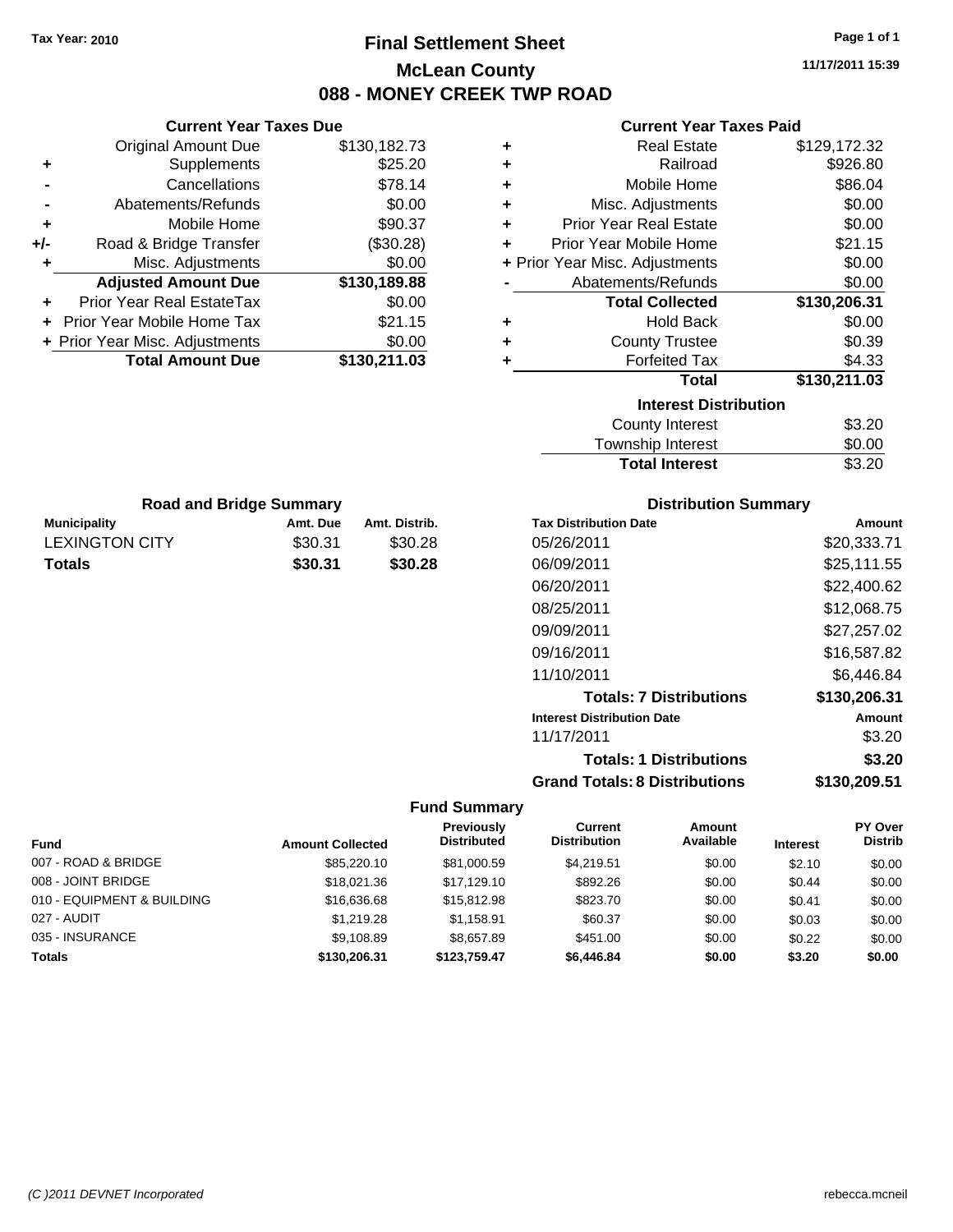# **Final Settlement Sheet Tax Year: 2010 Page 1 of 1 McLean County 089 - MT HOPE TOWNSHIP**

#### **Current Year Taxes Due**

|       | <b>Original Amount Due</b>     | \$94,700.27 |
|-------|--------------------------------|-------------|
| ٠     | Supplements                    | \$107.78    |
|       | Cancellations                  | \$70.52     |
|       | Abatements/Refunds             | \$0.00      |
| ÷     | Mobile Home                    | \$2.17      |
| $+/-$ | Road & Bridge Transfer         | \$0.00      |
| ٠     | Misc. Adjustments              | \$0.00      |
|       | <b>Adjusted Amount Due</b>     | \$94,739.70 |
| ÷     | Prior Year Real EstateTax      | \$215.74    |
|       | Prior Year Mobile Home Tax     | \$0.00      |
|       | + Prior Year Misc. Adjustments | \$0.00      |
|       | <b>Total Amount Due</b>        | \$94,955.44 |

#### **Current Year Taxes Paid**

| ٠ | Real Estate                    | \$92,643.63 |
|---|--------------------------------|-------------|
| ٠ | Railroad                       | \$2,093.90  |
| ٠ | Mobile Home                    | \$2.17      |
| ٠ | Misc. Adjustments              | \$0.00      |
| ٠ | <b>Prior Year Real Estate</b>  | \$215.74    |
| ٠ | Prior Year Mobile Home         | \$0.00      |
|   | + Prior Year Misc. Adjustments | \$0.00      |
|   | Abatements/Refunds             | \$0.00      |
|   | <b>Total Collected</b>         | \$94,955.44 |
| ٠ | <b>Hold Back</b>               | \$0.00      |
| ٠ | <b>County Trustee</b>          | \$0.00      |
| ٠ | <b>Forfeited Tax</b>           | \$0.00      |
|   | Total                          | \$94,955.44 |
|   | <b>Interest Distribution</b>   |             |
|   | County Interest                | \$2.33      |
|   | <b>Township Interest</b>       | \$0.00      |
|   | <b>Total Interest</b>          | \$2.33      |

# **Distribution Summary**

| <b>Tax Distribution Date</b>         | Amount      |
|--------------------------------------|-------------|
| 05/26/2011                           | \$15,468.24 |
| 06/09/2011                           | \$19.590.83 |
| 06/20/2011                           | \$15,625.19 |
| 08/25/2011                           | \$9,152.59  |
| 09/09/2011                           | \$19,907.77 |
| 09/16/2011                           | \$9,891.00  |
| 11/10/2011                           | \$5.319.82  |
| <b>Totals: 7 Distributions</b>       | \$94,955.44 |
| <b>Interest Distribution Date</b>    | Amount      |
| 11/17/2011                           | \$2.33      |
| <b>Totals: 1 Distributions</b>       | \$2.33      |
| <b>Grand Totals: 8 Distributions</b> | \$94,957.77 |

|                          |                         | Previously         | Current             | Amount    |                 | <b>PY Over</b> |
|--------------------------|-------------------------|--------------------|---------------------|-----------|-----------------|----------------|
| <b>Fund</b>              | <b>Amount Collected</b> | <b>Distributed</b> | <b>Distribution</b> | Available | <b>Interest</b> | <b>Distrib</b> |
| 001 - TOWN FUND          | \$49.231.64             | \$46,473,46        | \$2.758.18          | \$0.00    | \$1.21          | \$0.00         |
| 019 - COMMUNITY BUILDING | \$22,058.91             | \$20,823,08        | \$1.235.83          | \$0.00    | \$0.54          | \$0.00         |
| 054 - GENERAL ASSISTANCE | \$23.664.89             | \$22,339.08        | \$1.325.81          | \$0.00    | \$0.58          | \$0.00         |
| <b>Totals</b>            | \$94,955.44             | \$89.635.62        | \$5,319.82          | \$0.00    | \$2.33          | \$0.00         |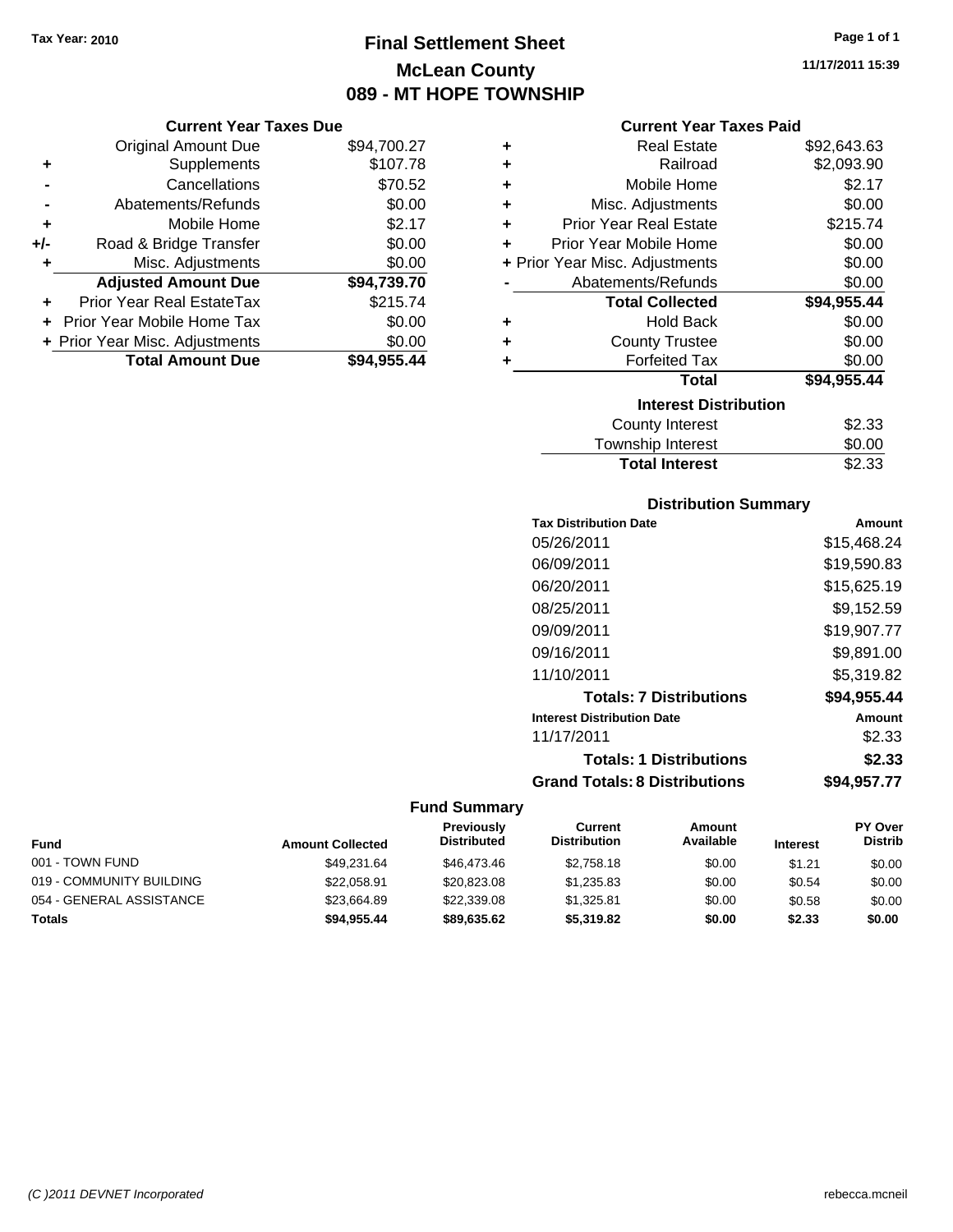# **Final Settlement Sheet Tax Year: 2010 Page 1 of 1 McLean County 090 - MT HOPE TWP ROAD**

**11/17/2011 15:39**

## **Current Year Taxes Paid**

|     | <b>Original Amount Due</b>     | \$81,299.09   | ٠ | <b>Real Estate</b>             | \$69,286.38 |
|-----|--------------------------------|---------------|---|--------------------------------|-------------|
| ٠   | <b>Supplements</b>             | \$92.52       | ٠ | Railroad                       | \$1,797.60  |
|     | Cancellations                  | \$60.52       | ٠ | Mobile Home                    | \$1.87      |
|     | Abatements/Refunds             | \$0.00        | ٠ | Misc. Adjustments              | \$0.00      |
| ٠   | Mobile Home                    | \$1.87        | ÷ | <b>Prior Year Real Estate</b>  | \$185.38    |
| +/- | Road & Bridge Transfer         | (\$10,247.11) | ÷ | Prior Year Mobile Home         | \$0.00      |
|     | Misc. Adjustments              | \$0.00        |   | + Prior Year Misc. Adjustments | \$0.00      |
|     | <b>Adjusted Amount Due</b>     | \$71,085.85   |   | Abatements/Refunds             | \$0.00      |
| ÷.  | Prior Year Real EstateTax      | \$185.38      |   | <b>Total Collected</b>         | \$71,271.23 |
|     | Prior Year Mobile Home Tax     | \$0.00        | ٠ | <b>Hold Back</b>               | \$0.00      |
|     | + Prior Year Misc. Adjustments | \$0.00        | ٠ | <b>County Trustee</b>          | \$0.00      |
|     | <b>Total Amount Due</b>        | \$71,271.23   |   | <b>Forfeited Tax</b>           | \$0.00      |
|     |                                |               |   | <b>Total</b>                   | \$71,271.23 |
|     |                                |               |   | <b>Interest Distribution</b>   |             |
|     |                                |               |   | County Interest                | \$1.75      |
|     |                                |               |   |                                |             |

| Township Interest | \$0.00<br>\$1.75 |
|-------------------|------------------|
|                   |                  |

| <b>Road and Bridge Summary</b> |                         |               |
|--------------------------------|-------------------------|---------------|
| <b>Municipality</b>            | Amt. Due                | Amt. Distrib. |
| MC LEAN VILLAGE                | \$10,247.11 \$10,247.11 |               |
| Totals                         | \$10,247.11 \$10,247.11 |               |

**Current Year Taxes Due**

## **Distribution Summary**

| <b>Tax Distribution Date</b>         | Amount      |
|--------------------------------------|-------------|
| 05/26/2011                           | \$11,591.60 |
| 06/09/2011                           | \$14,680.57 |
| 06/20/2011                           | \$11,709.33 |
| 08/25/2011                           | \$6,858.82  |
| 09/09/2011                           | \$14,918.49 |
| 09/16/2011                           | \$7,411.78  |
| 11/10/2011                           | \$4.100.64  |
| <b>Totals: 7 Distributions</b>       | \$71,271.23 |
| <b>Interest Distribution Date</b>    | Amount      |
| 11/17/2011                           | \$1.75      |
| <b>Totals: 1 Distributions</b>       | \$1.75      |
| <b>Grand Totals: 8 Distributions</b> | \$71,272.98 |

| <b>Fund</b>                | <b>Amount Collected</b> | Previously<br><b>Distributed</b> | Current<br><b>Distribution</b> | Amount<br>Available | <b>Interest</b> | <b>PY Over</b><br><b>Distrib</b> |
|----------------------------|-------------------------|----------------------------------|--------------------------------|---------------------|-----------------|----------------------------------|
| 007 - ROAD & BRIDGE        | \$37,881.89             | \$35.651.89                      | \$2,230.00                     | \$0.00              | \$1.03          | \$0.00                           |
| 008 - JOINT BRIDGE         | \$1,001.54              | \$945.42                         | \$56.12                        | \$0.00              | \$0.02          | \$0.00                           |
| 009 - PERMANENT ROAD       | \$24,165.62             | \$22,811.75                      | \$1,353.87                     | \$0.00              | \$0.52          | \$0.00                           |
| 010 - EQUIPMENT & BUILDING | \$8,222.18              | \$7.761.53                       | \$460.65                       | \$0.00              | \$0.18          | \$0.00                           |
| <b>Totals</b>              | \$71,271.23             | \$67,170.59                      | \$4,100.64                     | \$0.00              | \$1.75          | \$0.00                           |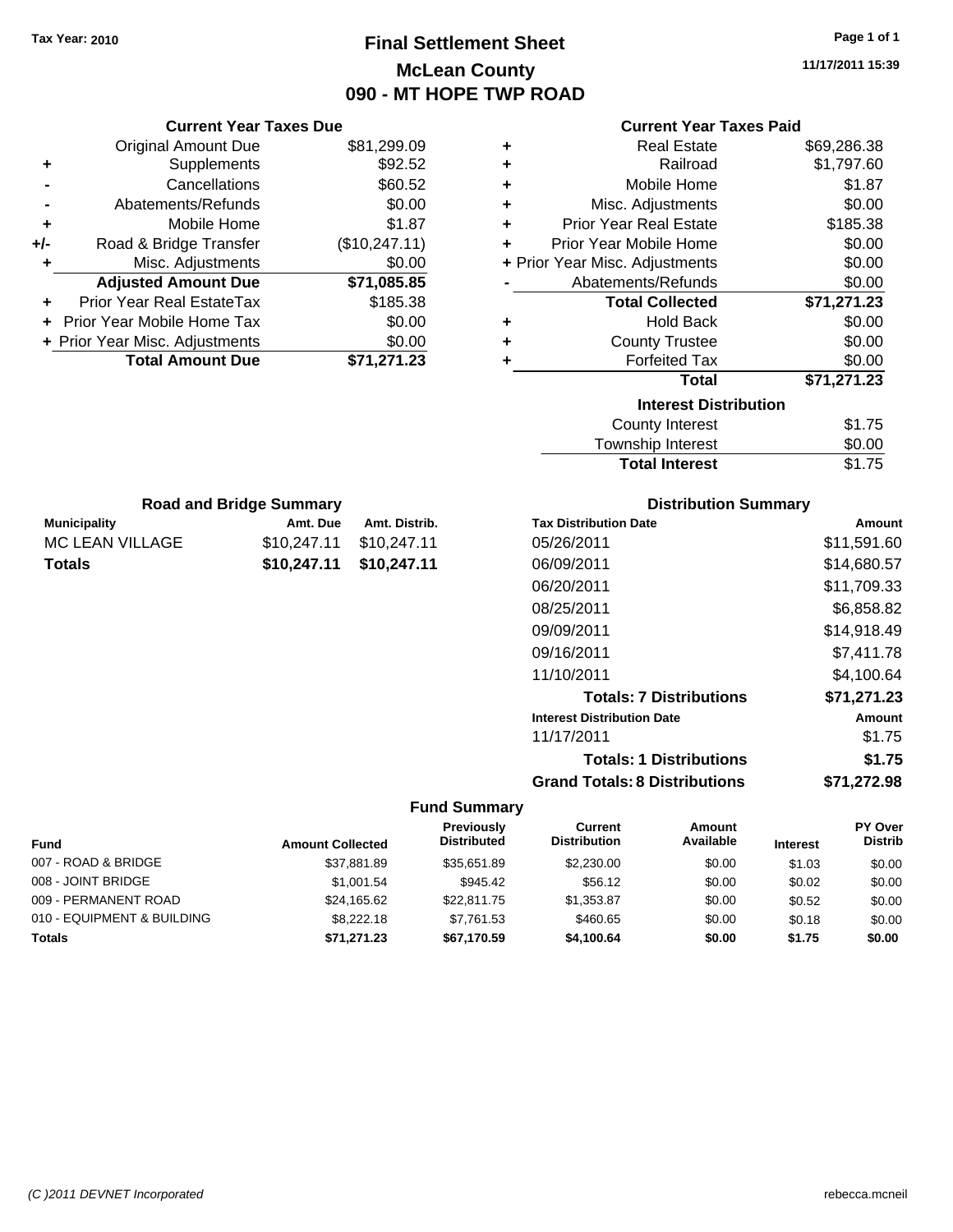# **Final Settlement Sheet Tax Year: 2010 Page 1 of 1 McLean County 091 - OLD TOWN TOWNSHIP**

**11/17/2011 15:39**

## **Current Year Taxes Paid**

|     | <b>Current Year Taxes Due</b>  |              |  |  |  |
|-----|--------------------------------|--------------|--|--|--|
|     | <b>Original Amount Due</b>     | \$113,052.65 |  |  |  |
| ٠   | Supplements                    | \$48.50      |  |  |  |
|     | Cancellations                  | \$84.87      |  |  |  |
|     | Abatements/Refunds             | \$0.00       |  |  |  |
| ٠   | Mobile Home                    | \$1.66       |  |  |  |
| +/- | Road & Bridge Transfer         | \$0.00       |  |  |  |
|     | Misc. Adjustments              | \$0.00       |  |  |  |
|     | <b>Adjusted Amount Due</b>     | \$113,017.94 |  |  |  |
|     | Prior Year Real EstateTax      | \$0.00       |  |  |  |
|     | Prior Year Mobile Home Tax     | \$0.00       |  |  |  |
|     | + Prior Year Misc. Adjustments | \$0.00       |  |  |  |
|     | <b>Total Amount Due</b>        | \$113,017.94 |  |  |  |

| ٠ | Real Estate                    | \$112,132.42 |  |  |  |  |
|---|--------------------------------|--------------|--|--|--|--|
| ٠ | Railroad                       | \$883.86     |  |  |  |  |
| ٠ | Mobile Home                    | \$1.66       |  |  |  |  |
| ÷ | Misc. Adjustments              | \$0.00       |  |  |  |  |
| ÷ | <b>Prior Year Real Estate</b>  | \$0.00       |  |  |  |  |
| ٠ | Prior Year Mobile Home         | \$0.00       |  |  |  |  |
|   | + Prior Year Misc. Adjustments | \$0.00       |  |  |  |  |
|   | Abatements/Refunds             | \$0.00       |  |  |  |  |
|   | <b>Total Collected</b>         | \$113,017.94 |  |  |  |  |
| ٠ | <b>Hold Back</b>               | \$0.00       |  |  |  |  |
| ÷ | <b>County Trustee</b>          | \$0.00       |  |  |  |  |
| ٠ | <b>Forfeited Tax</b>           | \$0.00       |  |  |  |  |
|   | Total                          | \$113,017.94 |  |  |  |  |
|   | <b>Interest Distribution</b>   |              |  |  |  |  |
|   | <b>County Interest</b>         | \$2.78       |  |  |  |  |
|   | <b>Township Interest</b>       | \$0.00       |  |  |  |  |
|   | <b>Total Interest</b>          | \$2.78       |  |  |  |  |

# **Distribution Summary**

| <b>Tax Distribution Date</b>         | Amount       |
|--------------------------------------|--------------|
| 05/26/2011                           | \$17.663.22  |
| 06/09/2011                           | \$20,441.19  |
| 06/20/2011                           | \$16,264.84  |
| 08/25/2011                           | \$12,053.63  |
| 09/09/2011                           | \$25,942.77  |
| 09/16/2011                           | \$13,968.22  |
| 11/10/2011                           | \$6,684.07   |
| <b>Totals: 7 Distributions</b>       | \$113,017.94 |
| <b>Interest Distribution Date</b>    | Amount       |
| 11/17/2011                           | \$2.78       |
| <b>Totals: 1 Distributions</b>       | \$2.78       |
| <b>Grand Totals: 8 Distributions</b> | \$113,020.72 |

| Fund            | <b>Amount Collected</b> | <b>Previously</b><br><b>Distributed</b> | Current<br><b>Distribution</b> | Amount<br>Available | <b>Interest</b> | PY Over<br><b>Distrib</b> |
|-----------------|-------------------------|-----------------------------------------|--------------------------------|---------------------|-----------------|---------------------------|
| 001 - TOWN FUND | \$113,017.94            | \$106,333.87                            | \$6.684.07                     | \$0.00              | \$2.78          | \$0.00                    |
| Totals          | \$113.017.94            | \$106,333,87                            | \$6.684.07                     | \$0.00              | \$2.78          | \$0.00                    |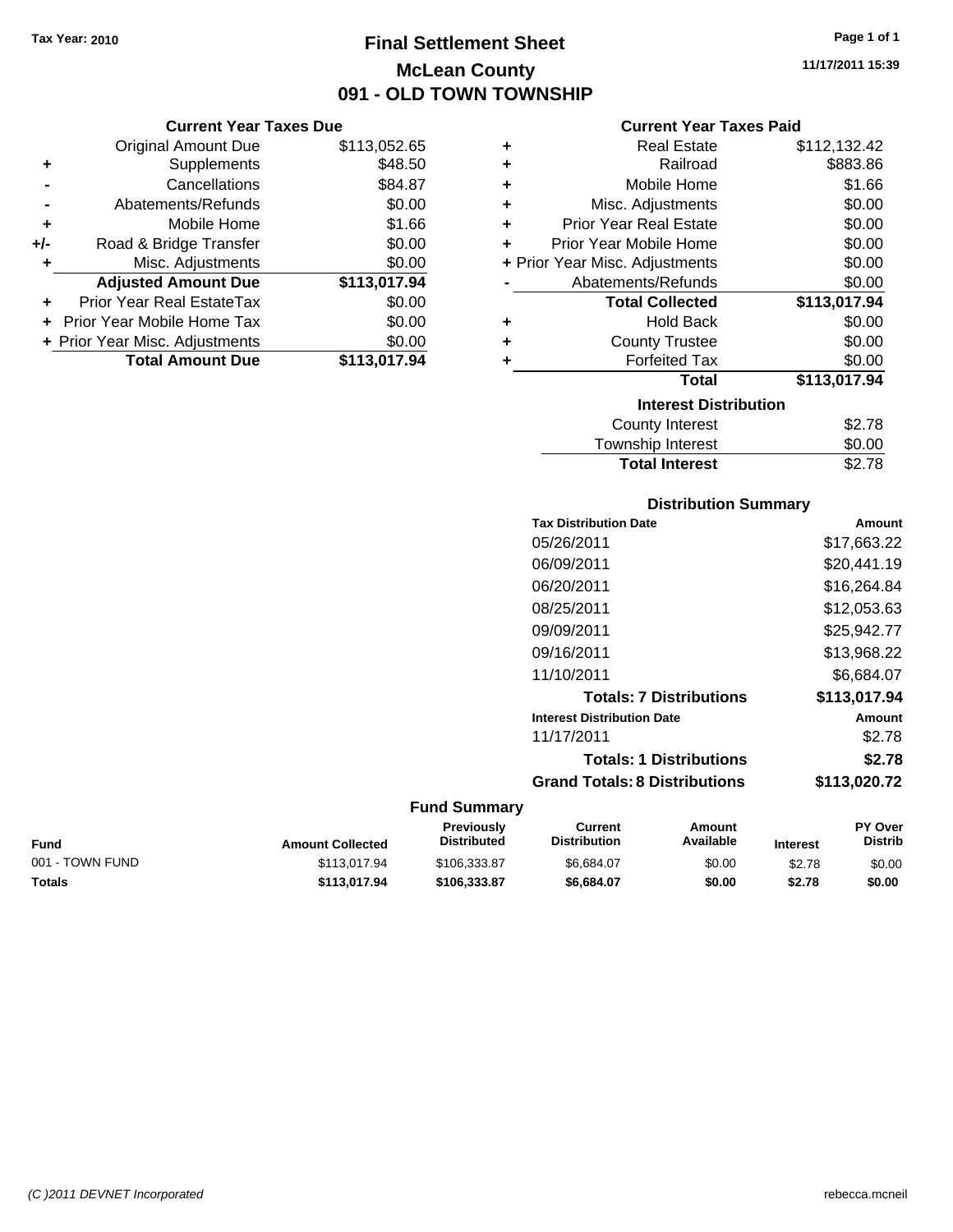# **Final Settlement Sheet Tax Year: 2010 Page 1 of 1 McLean County 092 - OLD TOWN TWP ROAD**

**11/17/2011 15:39**

#### **Current Year Taxes Paid**

|                   |   |               | OUITOIR TOUT TUACO DUC         |     |
|-------------------|---|---------------|--------------------------------|-----|
|                   | ٠ | \$452,669.04  | <b>Original Amount Due</b>     |     |
|                   | ٠ | \$194.23      | <b>Supplements</b>             |     |
|                   | ٠ | \$339.79      | Cancellations                  |     |
| Misc              | ٠ | \$0.00        | Abatements/Refunds             |     |
| Prior Yea         |   | \$6.62        | Mobile Home                    |     |
| <b>Prior Year</b> |   | (\$19,170.67) | Road & Bridge Transfer         | +/- |
| + Prior Year Misc |   | \$0.00        | Misc. Adjustments              |     |
| Abatem            |   | \$433,359.43  | <b>Adjusted Amount Due</b>     |     |
| Τс                |   | \$0.00        | Prior Year Real EstateTax      |     |
|                   | ٠ | \$0.00        | + Prior Year Mobile Home Tax   |     |
| C                 |   | \$0.00        | + Prior Year Misc. Adjustments |     |
|                   |   | \$433,359.43  | <b>Total Amount Due</b>        |     |
|                   |   |               |                                |     |
|                   |   |               |                                |     |

**Current Year Taxes Due**

**Municipality Municipality** Amt. Due Amt. Distrib. **Road and Bridge Summary**

CITY OF BLOOMINGTON \$17,075.72 \$17,075.72 DOWNS VILLAGE \$2,094.95 \$2,094.95 **Totals \$19,170.67 \$19,170.67**

| ٠ | <b>Real Estate</b>             | \$429,813.83 |
|---|--------------------------------|--------------|
| ٠ | Railroad                       | \$3,538.98   |
| ٠ | Mobile Home                    | \$6.62       |
| ٠ | Misc. Adjustments              | \$0.00       |
| ٠ | <b>Prior Year Real Estate</b>  | \$0.00       |
| ÷ | Prior Year Mobile Home         | \$0.00       |
|   | + Prior Year Misc. Adjustments | \$0.00       |
|   | Abatements/Refunds             | \$0.00       |
|   | <b>Total Collected</b>         | \$433,359.43 |
| ٠ | <b>Hold Back</b>               | \$0.00       |
| ٠ | <b>County Trustee</b>          | \$0.00       |
| ٠ | <b>Forfeited Tax</b>           | \$0.00       |
|   | Total                          | \$433,359.43 |
|   |                                |              |
|   | <b>Interest Distribution</b>   |              |

| <b>Total Interest</b> | \$10.64 |
|-----------------------|---------|
| Township Interest     | \$0.00  |
| County Interest       | \$10.64 |

| <b>Distribution Summary</b> |  |
|-----------------------------|--|
|-----------------------------|--|

| <b>Tax Distribution Date</b>         | Amount       |
|--------------------------------------|--------------|
| 05/26/2011                           | \$67.704.85  |
| 06/09/2011                           | \$78,353.24  |
| 06/20/2011                           | \$62.344.55  |
| 08/25/2011                           | \$46,202,06  |
| 09/09/2011                           | \$99.441.20  |
| 09/16/2011                           | \$53.541.39  |
| 11/10/2011                           | \$25.772.14  |
| <b>Totals: 7 Distributions</b>       | \$433,359.43 |
| <b>Interest Distribution Date</b>    | Amount       |
| 11/17/2011                           | \$10.64      |
| <b>Totals: 1 Distributions</b>       | \$10.64      |
| <b>Grand Totals: 8 Distributions</b> | \$433,370.07 |

| <b>Fund</b>                | <b>Amount Collected</b> | Previously<br><b>Distributed</b> | Current<br><b>Distribution</b> | Amount<br>Available | <b>Interest</b> | <b>PY Over</b><br><b>Distrib</b> |
|----------------------------|-------------------------|----------------------------------|--------------------------------|---------------------|-----------------|----------------------------------|
| 007 - ROAD & BRIDGE        | \$157,748.25            | \$148,276.28                     | \$9.471.97                     | \$0.00              | \$4.16          | \$0.00                           |
| 008 - JOINT BRIDGE         | \$53,612.59             | \$50.441.83                      | \$3,170.76                     | \$0.00              | \$1.26          | \$0.00                           |
| 009 - PERMANENT ROAD       | \$184,478.87            | \$173.568.42                     | \$10,910.45                    | \$0.00              | \$4.34          | \$0.00                           |
| 010 - EQUIPMENT & BUILDING | \$37,519,72             | \$35,300.76                      | \$2,218.96                     | \$0.00              | \$0.88          | \$0.00                           |
| <b>Totals</b>              | \$433,359.43            | \$407,587.29                     | \$25,772.14                    | \$0.00              | \$10.64         | \$0.00                           |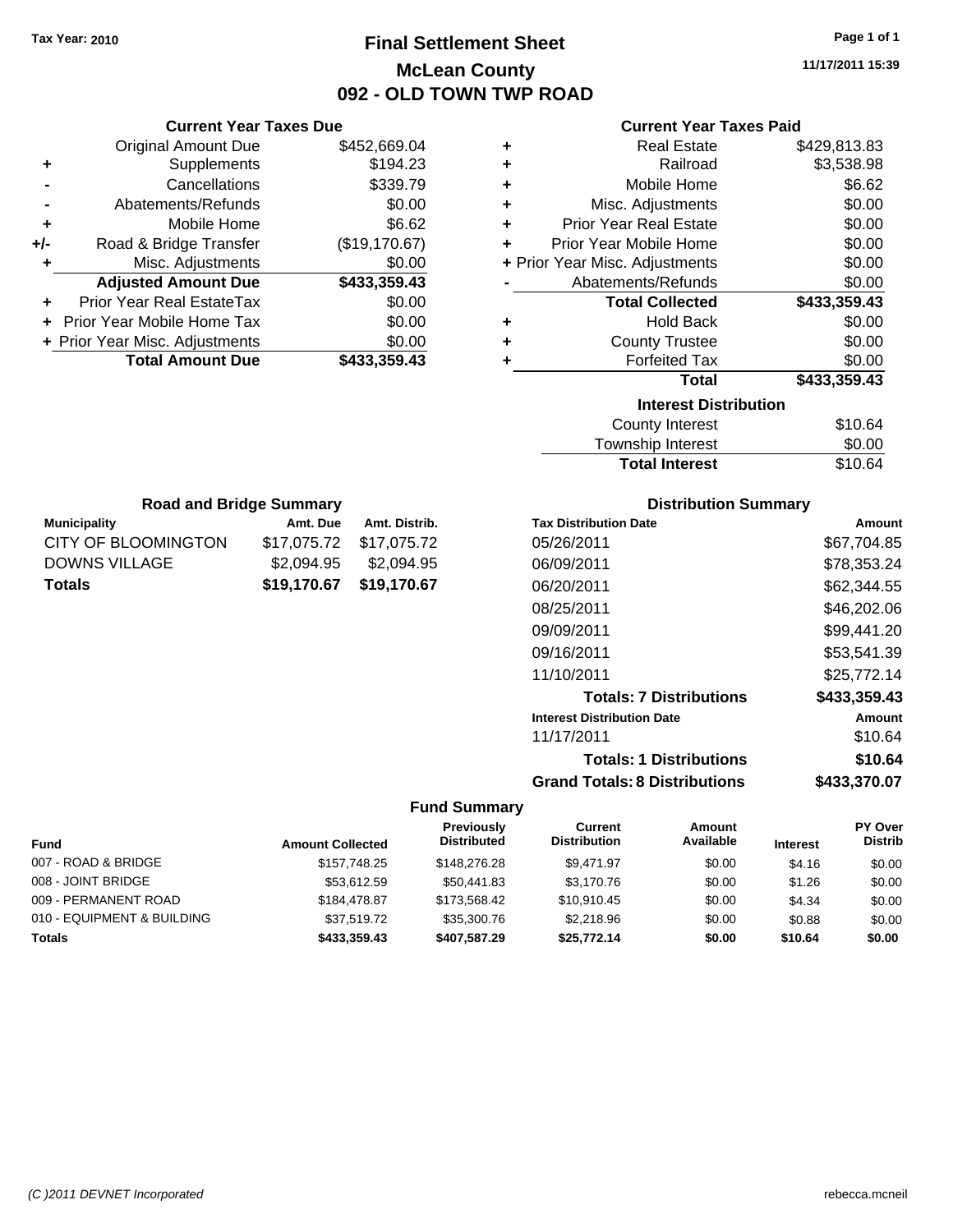# **Final Settlement Sheet Tax Year: 2010 Page 1 of 1 McLean County 093 - RANDOLPH TOWNSHIP**

## **Current Year Taxes Due**

|       | <b>Original Amount Due</b>     | \$154,900.23 |
|-------|--------------------------------|--------------|
| ٠     | Supplements                    | \$68.13      |
|       | Cancellations                  | \$235.58     |
|       | Abatements/Refunds             | \$0.00       |
| ÷     | Mobile Home                    | \$163.58     |
| $+/-$ | Road & Bridge Transfer         | \$0.00       |
| ٠     | Misc. Adjustments              | \$77.11      |
|       | <b>Adjusted Amount Due</b>     | \$154,973.47 |
|       | Prior Year Real EstateTax      | \$0.00       |
|       | Prior Year Mobile Home Tax     | \$15.91      |
|       | + Prior Year Misc. Adjustments | \$0.00       |
|       | <b>Total Amount Due</b>        | \$154,989.38 |

## **Current Year Taxes Paid**

| ٠ | <b>Real Estate</b>             | \$153,487.71 |
|---|--------------------------------|--------------|
| ٠ | Railroad                       | \$999.02     |
| ٠ | Mobile Home                    | \$112.34     |
| ÷ | Misc. Adjustments              | \$77.11      |
| ÷ | <b>Prior Year Real Estate</b>  | \$0.00       |
| ÷ | Prior Year Mobile Home         | \$15.91      |
|   | + Prior Year Misc. Adjustments | \$0.00       |
|   | Abatements/Refunds             | \$0.00       |
|   | <b>Total Collected</b>         | \$154,692.09 |
| ٠ | <b>Hold Back</b>               | \$0.00       |
| ٠ | <b>County Trustee</b>          | \$5.42       |
| ٠ | <b>Forfeited Tax</b>           | \$291.87     |
|   | <b>Total</b>                   | \$154,989.38 |
|   | <b>Interest Distribution</b>   |              |
|   | <b>County Interest</b>         | \$3.80       |
|   |                                | ີົ້          |

# Township Interest \$0.00<br>
Total Interest \$3.80 **Total Interest**

# **Distribution Summary**

| <b>Tax Distribution Date</b>         | Amount       |
|--------------------------------------|--------------|
| 05/26/2011                           | \$33,448.52  |
| 06/09/2011                           | \$26,580.97  |
| 06/20/2011                           | \$19.915.36  |
| 08/25/2011                           | \$17.710.19  |
| 09/09/2011                           | \$34,518.77  |
| 09/16/2011                           | \$13,975.79  |
| 11/10/2011                           | \$8,542.49   |
| <b>Totals: 7 Distributions</b>       | \$154,692.09 |
| <b>Interest Distribution Date</b>    | Amount       |
| 11/17/2011                           | \$3.80       |
| <b>Totals: 1 Distributions</b>       | \$3.80       |
| <b>Grand Totals: 8 Distributions</b> | \$154,695.89 |

# **Fund Summary**

| <b>Fund</b>               | <b>Amount Collected</b> | <b>Previously</b><br><b>Distributed</b> | Current<br><b>Distribution</b> | Amount<br>Available | <b>Interest</b> | <b>PY Over</b><br><b>Distrib</b> |
|---------------------------|-------------------------|-----------------------------------------|--------------------------------|---------------------|-----------------|----------------------------------|
| 001 - TOWN FUND           | \$124,705.65            | \$117,819.08                            | \$6,886.57                     | \$0.00              | \$3.06          | \$0.00                           |
| 035 - LIABILITY INSURANCE | \$3.894.52              | \$3,679.46                              | \$215.06                       | \$0.00              | \$0.10          | \$0.00                           |
| 054 - GENERAL ASSISTANCE  | \$26,091.92             | \$24,651.06                             | \$1,440.86                     | \$0.00              | \$0.64          | \$0.00                           |
| <b>Totals</b>             | \$154,692.09            | \$146,149.60                            | \$8,542.49                     | \$0.00              | \$3.80          | \$0.00                           |

# **Miscellaneous Adjustment Detail**

|         | Year Source             | <b>Account Type</b>       | <b>Amount Adjustment Description</b>                          |
|---------|-------------------------|---------------------------|---------------------------------------------------------------|
| 2010 RE |                         | <b>Back Tax Collected</b> | \$9.06 J Meyer Redemptions Due to Taxing Bodies by TBA by TBA |
| 2010 RE |                         | <b>Back Tax Collected</b> | \$5.13 Mobile Home Taxes/billed prior to DevNet by TBA        |
| 2010 RE |                         | <b>Back Tax Collected</b> | \$8.51 2010/11 Trustee Surplus Sale Proceeds by TBA           |
| 2010 RE |                         | <b>Back Tax Collected</b> | \$54.41 2010/11 Trustee Surplus Sale Proceeds by TBA          |
|         | <b>Totals 4 entries</b> |                           | \$77.11                                                       |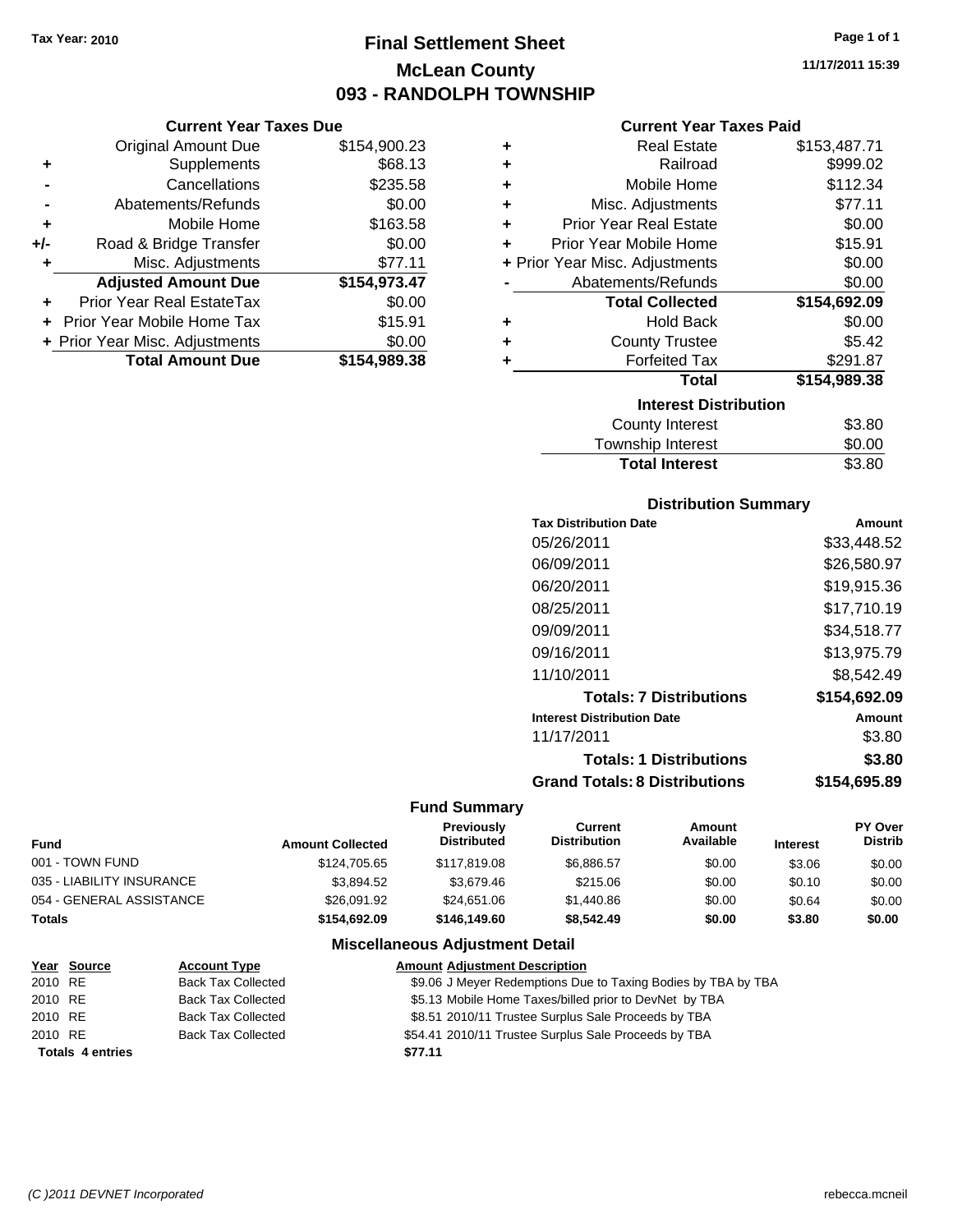**Current Year Taxes Due** Original Amount Due \$217,376.96

**Adjusted Amount Due \$203,283.61**

**Total Amount Due \$203,305.89**

**+** Supplements \$95.61 **-** Cancellations \$330.60 **-** Abatements/Refunds \$0.00 **+** Mobile Home \$229.54 **+/-** Road & Bridge Transfer (\$14,196.07) **+** Misc. Adjustments \$108.17

**+** Prior Year Real EstateTax \$0.00 **+** Prior Year Mobile Home Tax \$22.28 **+ Prior Year Misc. Adjustments**  $$0.00$ 

**Municipality Municipality** Amt. Due Amt. Distrib. **Road and Bridge Summary**

HEYWORTH VILLAGE \$14,218.75 \$14,196.07 **Totals \$14,218.75 \$14,196.07**

# **Final Settlement Sheet Tax Year: 2010 Page 1 of 1 McLean County 094 - RANDOLPH TWP ROAD**

**11/17/2011 15:39**

#### **Current Year Taxes Paid**

| ٠ | <b>Real Estate</b>             | \$201,198.65 |  |  |  |
|---|--------------------------------|--------------|--|--|--|
| ÷ | Railroad                       | \$1,401.96   |  |  |  |
| ÷ | Mobile Home                    | \$157.64     |  |  |  |
| ÷ | Misc. Adjustments              | \$108.17     |  |  |  |
| ÷ | <b>Prior Year Real Estate</b>  | \$0.00       |  |  |  |
| ÷ | Prior Year Mobile Home         | \$22.28      |  |  |  |
|   | + Prior Year Misc. Adjustments | \$0.00       |  |  |  |
|   | Abatements/Refunds             | \$0.00       |  |  |  |
|   | <b>Total Collected</b>         | \$202,888.70 |  |  |  |
| ٠ | <b>Hold Back</b>               | \$0.00       |  |  |  |
| ÷ | <b>County Trustee</b>          | \$7.60       |  |  |  |
| ÷ | <b>Forfeited Tax</b>           | \$409.59     |  |  |  |
|   | <b>Total</b>                   | \$203,305.89 |  |  |  |
|   | <b>Interest Distribution</b>   |              |  |  |  |
|   | <b>County Interest</b>         | \$4.98       |  |  |  |
|   |                                | mn nn        |  |  |  |

| <b>Total Interest</b> | \$4.98 |
|-----------------------|--------|
| Township Interest     | \$0.00 |
| County Interest       | \$4.98 |

## **Distribution Summary**

| <b>Tax Distribution Date</b>         | Amount       |
|--------------------------------------|--------------|
| 05/26/2011                           | \$43,856.33  |
| 06/09/2011                           | \$34,851.92  |
| 06/20/2011                           | \$26,111.96  |
| 08/25/2011                           | \$23,220.96  |
| 09/09/2011                           | \$45.258.95  |
| 09/16/2011                           | \$18.324.27  |
| 11/10/2011                           | \$11.264.31  |
| <b>Totals: 7 Distributions</b>       | \$202,888.70 |
| <b>Interest Distribution Date</b>    | Amount       |
| 11/17/2011                           | \$4.98       |
| <b>Totals: 1 Distributions</b>       | \$4.98       |
| <b>Grand Totals: 8 Distributions</b> | \$202,893.68 |

#### **Fund Summary**

|                            |                         | Previously         | Current             | Amount    |                 | <b>PY Over</b> |
|----------------------------|-------------------------|--------------------|---------------------|-----------|-----------------|----------------|
| <b>Fund</b>                | <b>Amount Collected</b> | <b>Distributed</b> | <b>Distribution</b> | Available | <b>Interest</b> | <b>Distrib</b> |
| 003 - BONDS & INTEREST     | \$0.00                  | \$0.00             | \$0.00              | \$0.00    | \$0.01          | \$0.00         |
| 007 - ROAD & BRIDGE        | \$71,162.53             | \$67.172.37        | \$3,990.16          | \$0.00    | \$1.96          | \$0.00         |
| 008 - JOINT BRIDGE         | \$18,873.78             | \$17.831.55        | \$1,042.23          | \$0.00    | \$0.43          | \$0.00         |
| 009 - PERMANENT ROAD       | \$86.884.69             | \$82,086,77        | \$4.797.92          | \$0.00    | \$1.99          | \$0.00         |
| 010 - EQUIPMENT & BUILDING | \$19,275.19             | \$18,210.78        | \$1.064.41          | \$0.00    | \$0.44          | \$0.00         |
| 035 - LIABILITY INSURANCE  | \$6.692.51              | \$6,322.92         | \$369.59            | \$0.00    | \$0.15          | \$0.00         |
| <b>Totals</b>              | \$202.888.70            | \$191.624.39       | \$11.264.31         | \$0.00    | \$4.98          | \$0.00         |

# **Miscellaneous Adjustment Detail**

|         | Year Source             | <b>Account Type</b>       | <b>Amount Adjustment Description</b>                           |
|---------|-------------------------|---------------------------|----------------------------------------------------------------|
| 2010 RE |                         | <b>Back Tax Collected</b> | \$12.67 J Meyer Redemptions Due to Taxing Bodies by TBA by TBA |
| 2010 RE |                         | <b>Back Tax Collected</b> | \$7.19 Mobile Home Taxes/billed prior to DevNet by TBA         |
| 2010 RE |                         | <b>Back Tax Collected</b> | \$11.95 2010/11 Trustee Surplus Sale Proceeds by TBA           |
| 2010 RE |                         | <b>Back Tax Collected</b> | \$76.36 2010/11 Trustee Surplus Sale Proceeds by TBA           |
|         | <b>Totals 4 entries</b> |                           | \$108.17                                                       |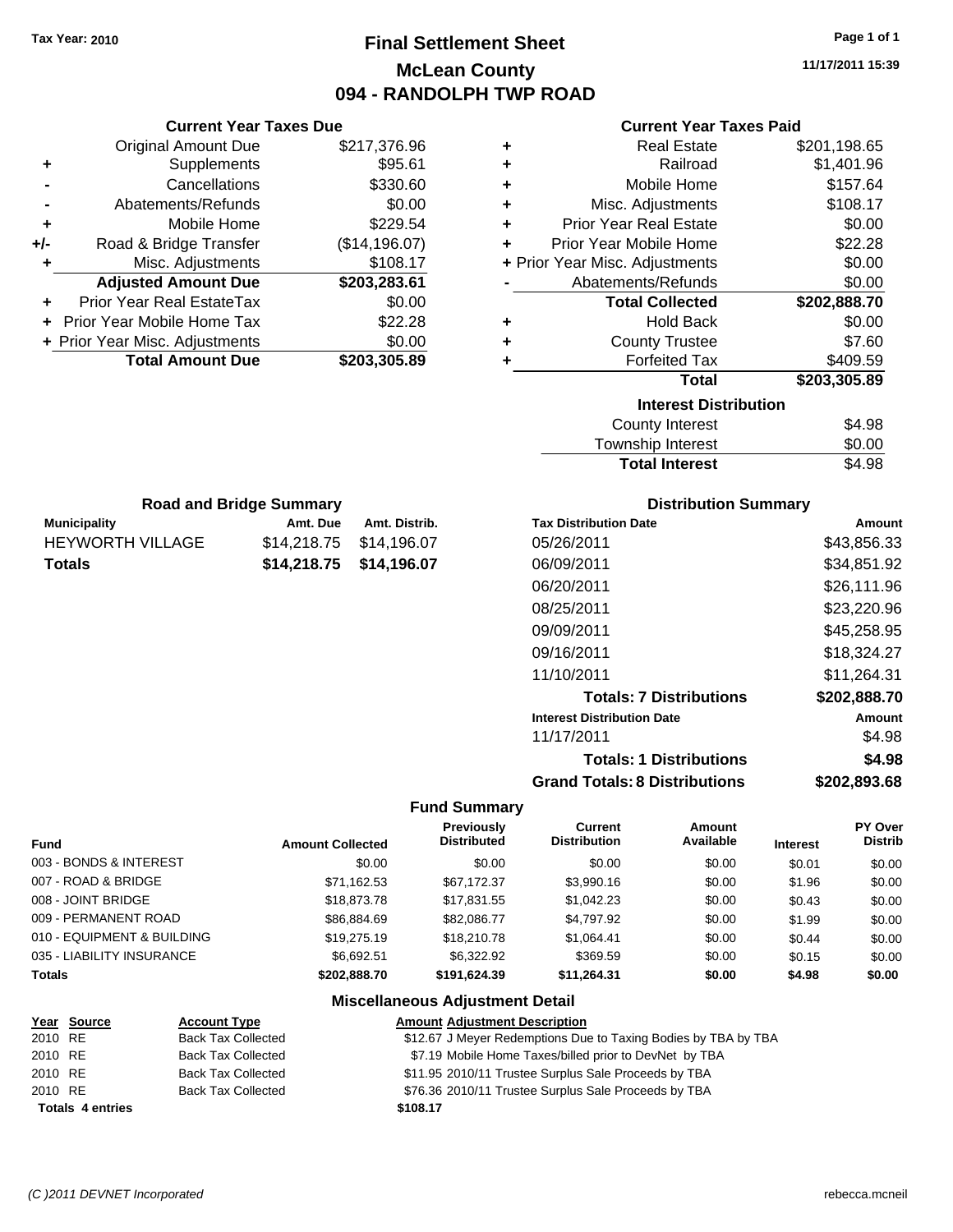# **Final Settlement Sheet Tax Year: 2010 Page 1 of 1 McLean County 095 - TOWANDA TOWNSHIP**

#### **Current Year Taxes Due**

|     | <b>Original Amount Due</b>       | \$200,187.41 |
|-----|----------------------------------|--------------|
| ٠   | Supplements                      | \$150.95     |
|     | Cancellations                    | \$103.06     |
|     | Abatements/Refunds               | \$0.03       |
| ٠   | Mobile Home                      | \$1.71       |
| +/- | Road & Bridge Transfer           | \$0.00       |
| ٠   | Misc. Adjustments                | \$0.00       |
|     | <b>Adjusted Amount Due</b>       | \$200,236.98 |
|     | <b>Prior Year Real EstateTax</b> | (\$53.24)    |
|     | Prior Year Mobile Home Tax       | \$0.00       |
|     | + Prior Year Misc. Adjustments   | \$0.00       |
|     | <b>Total Amount Due</b>          | \$200,183.74 |

#### **Current Year Taxes Paid**

| ٠ | <b>Real Estate</b>             | \$199,998.76 |  |  |  |
|---|--------------------------------|--------------|--|--|--|
| ٠ | Railroad                       | \$236.54     |  |  |  |
| ٠ | Mobile Home                    | \$1.71       |  |  |  |
| ٠ | Misc. Adjustments              | \$0.00       |  |  |  |
| ٠ | <b>Prior Year Real Estate</b>  | (\$53.24)    |  |  |  |
| ٠ | Prior Year Mobile Home         | \$0.00       |  |  |  |
|   | + Prior Year Misc. Adjustments | \$0.00       |  |  |  |
|   | Abatements/Refunds             | \$0.03       |  |  |  |
|   | <b>Total Collected</b>         | \$200,183.74 |  |  |  |
| ٠ | <b>Hold Back</b>               | \$0.00       |  |  |  |
| ٠ | <b>County Trustee</b>          | \$0.00       |  |  |  |
| ٠ | <b>Forfeited Tax</b>           | \$0.00       |  |  |  |
|   | Total                          | \$200,183.74 |  |  |  |
|   | <b>Interest Distribution</b>   |              |  |  |  |
|   | <b>County Interest</b>         | \$4.92       |  |  |  |
|   | <b>Township Interest</b>       | \$0.00       |  |  |  |

# Township Interest  $$0.00$ Total Interest \$4.92

## **Distribution Summary**

| <b>Tax Distribution Date</b>         | Amount       |
|--------------------------------------|--------------|
| 05/26/2011                           | \$37,612.01  |
| 06/09/2011                           | \$39,338.16  |
| 06/20/2011                           | \$25.524.80  |
| 08/25/2011                           | \$22,932.81  |
| 09/09/2011                           | \$45.697.61  |
| 09/16/2011                           | \$23,290.85  |
| 11/10/2011                           | \$5,787.50   |
| <b>Totals: 7 Distributions</b>       | \$200,183.74 |
| <b>Interest Distribution Date</b>    | Amount       |
| 11/17/2011                           | \$4.92       |
| <b>Totals: 1 Distributions</b>       | \$4.92       |
| <b>Grand Totals: 8 Distributions</b> | \$200,188.66 |

#### **Fund Summary**

| Fund                    | <b>Amount Collected</b> | <b>Previously</b><br><b>Distributed</b> | Current<br>Distribution | Amount<br>Available | <b>Interest</b> | <b>PY Over</b><br><b>Distrib</b> |
|-------------------------|-------------------------|-----------------------------------------|-------------------------|---------------------|-----------------|----------------------------------|
| 001 - GENERAL CORPORATE | \$200.183.74            | \$194.396.24                            | \$5.787.50              | \$0.00              | \$4.92          | \$0.00                           |
| Totals                  | \$200.183.74            | \$194.396.24                            | \$5.787.50              | \$0.00              | \$4.92          | \$0.00                           |
|                         |                         | <b>Abatement Detail</b>                 |                         |                     |                 |                                  |

## **Year Source Account Type Amount Adjustment Description** 2010 RE **\$**0.01 PTAB Interest Parcel 15-30-178-023 by TBA 2010 RE **12.000 Real Estate Abatement** 50.00 PTAB Interest Parcel 15-30-452-006 by TBA 2010 RE **12.010 RE** Real Estate Abatement **\$0.01 PTAB Interest Parcel 15-30-426-013 by TBA** 2010 RE **\$0.01 PTAB Interest Parcel #15-30-426-011 by TBA** Real Estate Abatement **Totals \$0.03 4 entries**

**11/17/2011 15:39**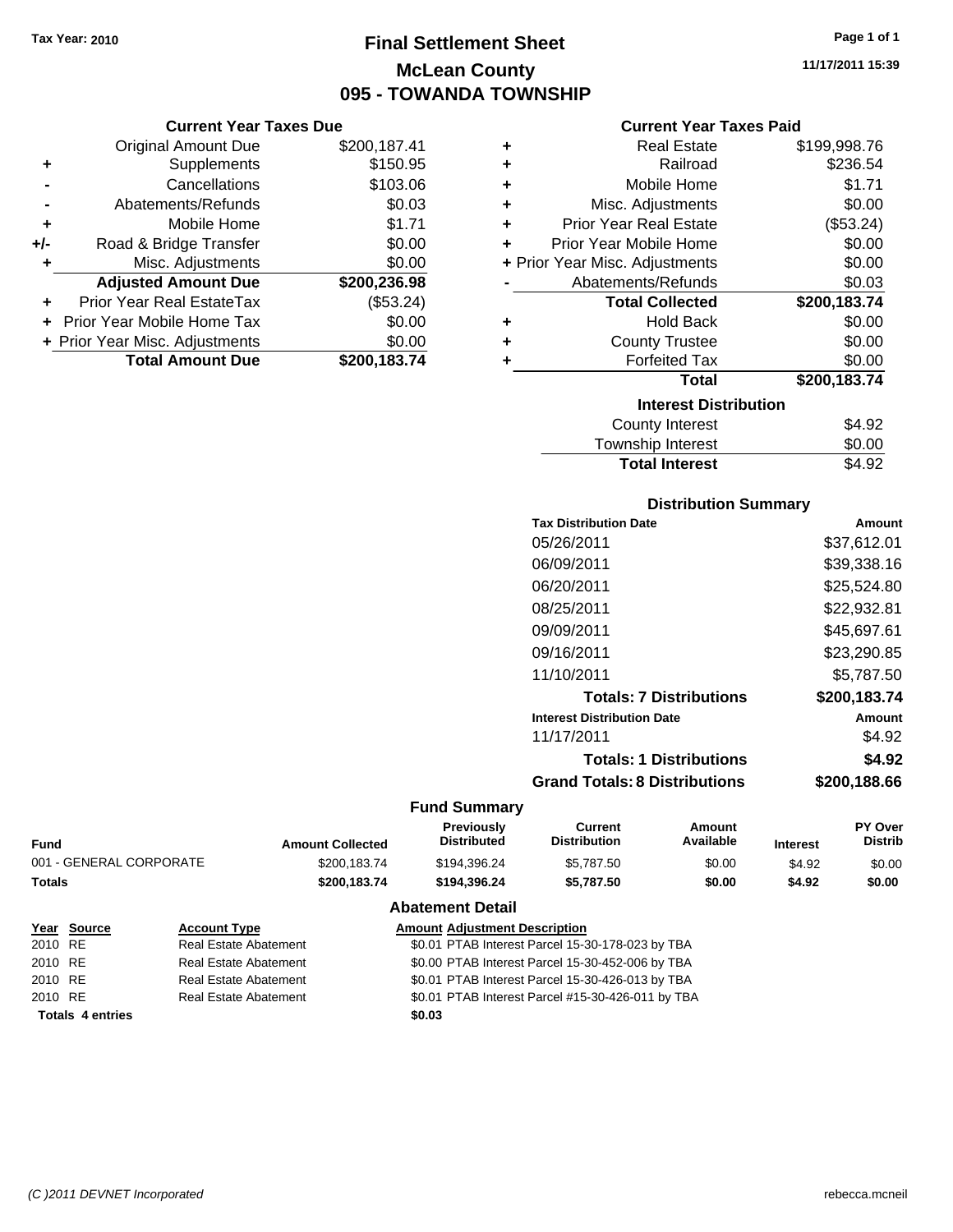# **Final Settlement Sheet Tax Year: 2010 Page 1 of 1 McLean County 096 - TOWANDA TWP ROAD**

**11/17/2011 15:39**

## **Current Year Taxes Paid**

| ٠ | <b>Real Estate</b>             | \$205,567.14 |  |  |  |
|---|--------------------------------|--------------|--|--|--|
| ÷ | Railroad                       | \$372.06     |  |  |  |
| ٠ | Mobile Home                    | \$2.69       |  |  |  |
| ÷ | Misc. Adjustments              | \$0.00       |  |  |  |
| ÷ | <b>Prior Year Real Estate</b>  | (\$54.28)    |  |  |  |
| ÷ | Prior Year Mobile Home         | \$0.00       |  |  |  |
|   | + Prior Year Misc. Adjustments | \$0.00       |  |  |  |
|   | Abatements/Refunds             | \$0.05       |  |  |  |
|   | <b>Total Collected</b>         | \$205,887.56 |  |  |  |
| ٠ | <b>Hold Back</b>               | \$0.00       |  |  |  |
| ٠ | <b>County Trustee</b>          | \$0.00       |  |  |  |
| ٠ | <b>Forfeited Tax</b>           | \$0.00       |  |  |  |
|   | <b>Total</b>                   | \$205,887.56 |  |  |  |
|   | <b>Interest Distribution</b>   |              |  |  |  |
|   | <b>County Interest</b>         | \$5.06       |  |  |  |
|   | Taurachin Internat             | ሮስ ሰሰ        |  |  |  |

| <b>Total Interest</b> | \$5.06 |
|-----------------------|--------|
| Township Interest     | \$0.00 |
| County Interest       | ახ.∪ხ  |

| <b>Road and Bridge Summary</b>      |                           |               |  |  |
|-------------------------------------|---------------------------|---------------|--|--|
| <b>Municipality</b>                 | Amt. Due                  | Amt. Distrib. |  |  |
| CITY OF BLOOMINGTON                 | \$101,091.01 \$101,091.01 |               |  |  |
| TOWN OF NORMAL                      | \$3,727.29                | \$3,727.29    |  |  |
| TOWANDA VILLAGE                     | \$4,213.35                | \$4,213.35    |  |  |
| \$109,031.65 \$109,031.65<br>Totals |                           |               |  |  |

**Current Year Taxes Due** Original Amount Due \$314,895.52

**Adjusted Amount Due \$205,941.84**

**Total Amount Due \$205,887.56**

**+** Supplements \$237.43 **-** Cancellations \$162.10 **-** Abatements/Refunds \$0.05 **+** Mobile Home \$2.69 **+/-** Road & Bridge Transfer (\$109,031.65) **+** Misc. Adjustments \$0.00

**+** Prior Year Real EstateTax (\$54.28) **+** Prior Year Mobile Home Tax \$0.00 **+ Prior Year Misc. Adjustments**  $$0.00$ 

## **Distribution Summary**

| <b>Tax Distribution Date</b>         | Amount       |
|--------------------------------------|--------------|
| 05/26/2011                           | \$38,682.65  |
| 06/09/2011                           | \$40,445.13  |
| 06/20/2011                           | \$26,242.03  |
| 08/25/2011                           | \$23,581.41  |
| 09/09/2011                           | \$46.981.82  |
| 09/16/2011                           | \$23,945.34  |
| 11/10/2011                           | \$6,009.18   |
| <b>Totals: 7 Distributions</b>       | \$205,887.56 |
| <b>Interest Distribution Date</b>    | Amount       |
| 11/17/2011                           | \$5.06       |
| <b>Totals: 1 Distributions</b>       | \$5.06       |
| <b>Grand Totals: 8 Distributions</b> | \$205.892.62 |

| <b>Fund</b>                | <b>Amount Collected</b> | Previously<br><b>Distributed</b> | <b>Current</b><br><b>Distribution</b> | Amount<br>Available | <b>Interest</b> | <b>PY Over</b><br><b>Distrib</b> |
|----------------------------|-------------------------|----------------------------------|---------------------------------------|---------------------|-----------------|----------------------------------|
| 007 - ROAD & BRIDGE        | \$130,937.41            | \$127.094.87                     | \$3.842.54                            | \$0.00              | \$3.86          | \$0.00                           |
| 010 - EQUIPMENT & BUILDING | \$74,950.15             | \$72,783.51                      | \$2,166.64                            | \$0.00              | \$1.20          | \$0.00                           |
| <b>Totals</b>              | \$205.887.56            | \$199,878,38                     | \$6,009.18                            | \$0.00              | \$5.06          | \$0.00                           |
|                            |                         | <b>Abatement Detail</b>          |                                       |                     |                 |                                  |

|         | Year Source             | <b>Account Type</b>          | <b>Amount Adjustment Description</b>              |
|---------|-------------------------|------------------------------|---------------------------------------------------|
| 2010 RE |                         | <b>Real Estate Abatement</b> | \$0.01 PTAB Interest Parcel 15-30-178-023 by TBA  |
| 2010 RE |                         | Real Estate Abatement        | \$0.01 PTAB Interest Parcel 15-30-452-006 by TBA  |
| 2010 RE |                         | Real Estate Abatement        | \$0.02 PTAB Interest Parcel 15-30-426-013 by TBA  |
| 2010 RE |                         | <b>Real Estate Abatement</b> | \$0.01 PTAB Interest Parcel #15-30-426-011 by TBA |
|         | <b>Totals 4 entries</b> |                              | \$0.05                                            |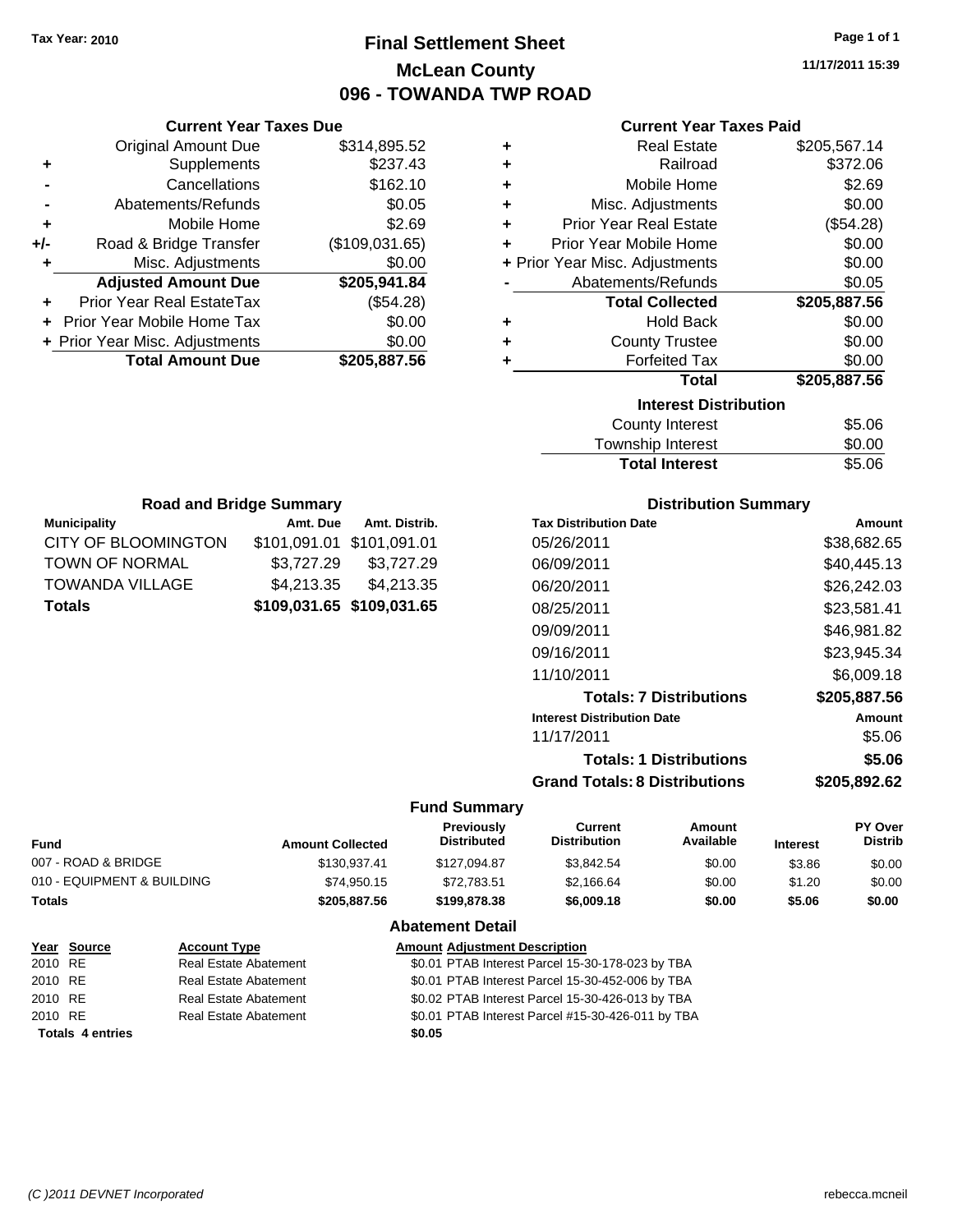# **Final Settlement Sheet Tax Year: 2010 Page 1 of 1 McLean County 097 - WEST TOWNSHIP**

#### **Current Year Taxes Due**

|       | <b>Original Amount Due</b>        | \$43,599.30 |
|-------|-----------------------------------|-------------|
| ٠     | Supplements                       | \$35.29     |
|       | Cancellations                     | \$20.26     |
|       | Abatements/Refunds                | \$10,421.33 |
| ÷     | Mobile Home                       | \$0.00      |
| $+/-$ | Road & Bridge Transfer            | \$0.00      |
| ٠     | Misc. Adjustments                 | \$10,666.32 |
|       | <b>Adjusted Amount Due</b>        | \$43,859.32 |
|       | Prior Year Real EstateTax         | \$0.00      |
|       | <b>Prior Year Mobile Home Tax</b> | \$0.00      |
|       | + Prior Year Misc. Adjustments    | \$0.00      |
|       | <b>Total Amount Due</b>           | \$43,859.32 |

#### **Current Year Taxes Paid**

| ٠ | <b>Real Estate</b>             | \$42,846.14 |
|---|--------------------------------|-------------|
| ٠ | Railroad                       | \$747.44    |
| ÷ | Mobile Home                    | \$0.00      |
| ٠ | Misc. Adjustments              | \$10,666.32 |
| ٠ | <b>Prior Year Real Estate</b>  | \$0.00      |
| ٠ | Prior Year Mobile Home         | \$0.00      |
|   | + Prior Year Misc. Adjustments | \$0.00      |
|   | Abatements/Refunds             | \$10,421.33 |
|   | <b>Total Collected</b>         | \$43,838.57 |
| ٠ | Hold Back                      | \$0.00      |
| ٠ | <b>County Trustee</b>          | \$20.75     |
|   | <b>Forfeited Tax</b>           | \$0.00      |
|   | Total                          | \$43,859.32 |
|   | <b>Interest Distribution</b>   |             |
|   | <b>County Interest</b>         | \$1.08      |
|   | <b>Township Interest</b>       | \$0.00      |
|   | <b>Total Interest</b>          | \$1.08      |

## **Distribution Summary**

| <b>Tax Distribution Date</b>         | Amount      |
|--------------------------------------|-------------|
| 05/26/2011                           | \$3,373.82  |
| 06/09/2011                           | \$7.884.71  |
| 06/20/2011                           | \$6,344.01  |
| 08/25/2011                           | \$2,985.11  |
| 09/09/2011                           | \$6,437.43  |
| 09/16/2011                           | \$5,072.08  |
| 11/10/2011                           | \$11.741.41 |
| <b>Totals: 7 Distributions</b>       | \$43,838.57 |
| <b>Interest Distribution Date</b>    | Amount      |
| 11/17/2011                           | \$1.08      |
| <b>Totals: 1 Distributions</b>       | \$1.08      |
| <b>Grand Totals: 8 Distributions</b> | \$43,839.65 |

## **Fund Summary**

| Fund                      | <b>Amount Collected</b> | <b>Previously</b><br><b>Distributed</b> | Current<br><b>Distribution</b> | Amount<br>Available | <b>Interest</b> | <b>PY Over</b><br><b>Distrib</b> |
|---------------------------|-------------------------|-----------------------------------------|--------------------------------|---------------------|-----------------|----------------------------------|
| 001 - TOWN FUND           | \$39,918.40             | \$29,226.91                             | \$10,691.49                    | \$0.00              | \$0.99          | \$0.00                           |
| 035 - LIABILITY INSURANCE | \$3,820.22              | \$2,797.05                              | \$1.023.17                     | \$0.00              | \$0.09          | \$0.00                           |
| 054 - GENERAL ASSISTANCE  | \$99.95                 | \$73.20                                 | \$26.75                        | \$0.00              | \$0.00          | \$0.00                           |
| <b>Totals</b>             | \$43,838.57             | \$32,097.16                             | \$11.741.41                    | \$0.00              | \$1.08          | \$0.00                           |

## **Miscellaneous Adjustment Detail**

|         | <u>Year Source</u>      | <b>Account Type</b>    | <b>Amount Adjustment Description</b>                               |
|---------|-------------------------|------------------------|--------------------------------------------------------------------|
| 2010 RE |                         | Payment In Lieu of Tax | \$243.38 PILOT University of Illinois Parcel #31-30-100-002 by TBA |
| 2010 RE |                         | Payment In Lieu of Tax | \$10,422.94 Tax Year 2010 West/Yates Rebate by TBA by TBA          |
|         | <b>Totals 2 entries</b> |                        | \$10,666.32                                                        |
|         |                         |                        |                                                                    |

# **Abatement Detail**

#### **Year Source Account Type Amount Adjustment Description** 2010 RE **\$10,421.33 Reduced Distributions Due To School Credit** Real Estate Abatement **Totals \$10,421.33 1 entries**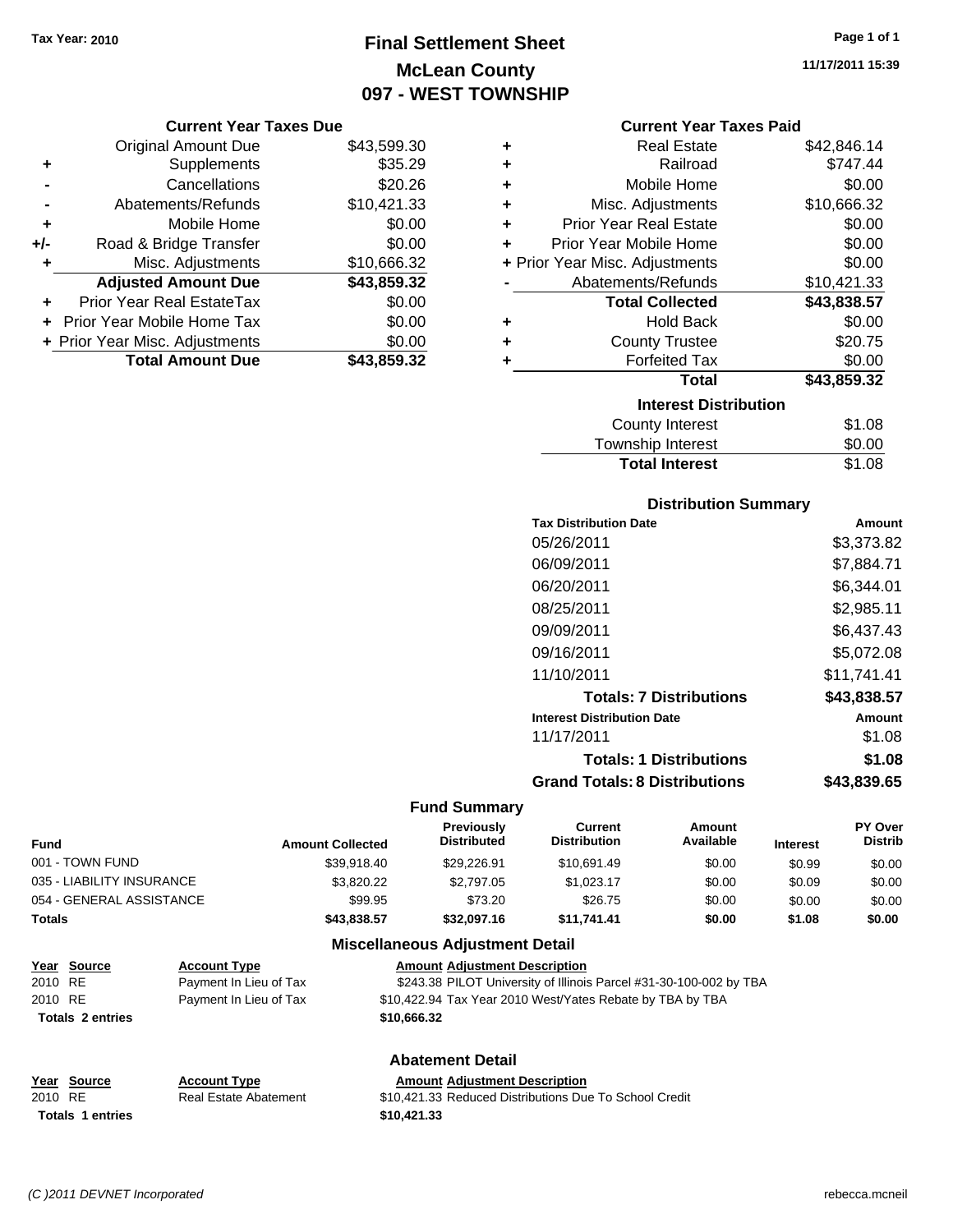# **Final Settlement Sheet Tax Year: 2010 Page 1 of 1 McLean County 098 - WEST TWP ROAD**

#### **Current Year Taxes Due**

|     | <b>Original Amount Due</b>        | \$59,954.92 |
|-----|-----------------------------------|-------------|
| ٠   | Supplements                       | \$48.53     |
|     | Cancellations                     | \$27.86     |
|     | Abatements/Refunds                | \$14,330.68 |
| ÷   | Mobile Home                       | \$0.00      |
| +/- | Road & Bridge Transfer            | \$0.00      |
| ٠   | Misc. Adjustments                 | \$14,667.63 |
|     | <b>Adjusted Amount Due</b>        | \$60,312.54 |
| ÷   | <b>Prior Year Real EstateTax</b>  | \$0.00      |
|     | <b>Prior Year Mobile Home Tax</b> | \$0.00      |
|     | + Prior Year Misc. Adjustments    | \$0.00      |
|     | <b>Total Amount Due</b>           | \$60,312.54 |

#### **Current Year Taxes Paid**

| ٠ | Real Estate                    | \$58,919.22 |  |  |  |  |
|---|--------------------------------|-------------|--|--|--|--|
| ٠ | Railroad                       | \$1,027.84  |  |  |  |  |
| ٠ | Mobile Home                    | \$0.00      |  |  |  |  |
| ٠ | Misc. Adjustments              | \$14,667.63 |  |  |  |  |
| ٠ | <b>Prior Year Real Estate</b>  | \$0.00      |  |  |  |  |
| ٠ | Prior Year Mobile Home         | \$0.00      |  |  |  |  |
|   | + Prior Year Misc. Adjustments | \$0.00      |  |  |  |  |
|   | Abatements/Refunds             | \$14,330.68 |  |  |  |  |
|   | <b>Total Collected</b>         | \$60,284.01 |  |  |  |  |
| ٠ | <b>Hold Back</b>               | \$0.00      |  |  |  |  |
| ÷ | <b>County Trustee</b>          | \$28.53     |  |  |  |  |
| ٠ | <b>Forfeited Tax</b>           | \$0.00      |  |  |  |  |
|   | Total                          | \$60,312.54 |  |  |  |  |
|   | <b>Interest Distribution</b>   |             |  |  |  |  |
|   | <b>County Interest</b>         | \$1.48      |  |  |  |  |
|   | <b>Township Interest</b>       | \$0.00      |  |  |  |  |
|   | <b>Total Interest</b>          | \$1.48      |  |  |  |  |

# **Distribution Summary**

| <b>Tax Distribution Date</b>         | Amount      |
|--------------------------------------|-------------|
| 05/26/2011                           | \$4,639.46  |
| 06/09/2011                           | \$10,842.58 |
| 06/20/2011                           | \$8,723.93  |
| 08/25/2011                           | \$4.104.89  |
| 09/09/2011                           | \$8,852.36  |
| 09/16/2011                           | \$6,974.77  |
| 11/10/2011                           | \$16.146.02 |
| <b>Totals: 7 Distributions</b>       | \$60,284.01 |
| <b>Interest Distribution Date</b>    | Amount      |
| 11/17/2011                           | \$1.48      |
| <b>Totals: 1 Distributions</b>       | \$1.48      |
| <b>Grand Totals: 8 Distributions</b> | \$60,285.49 |

## **Fund Summary**

| <b>Amount Collected</b> | <b>Previously</b><br><b>Distributed</b> | Current<br><b>Distribution</b> | Amount<br>Available | <b>Interest</b> | <b>PY Over</b><br><b>Distrib</b> |
|-------------------------|-----------------------------------------|--------------------------------|---------------------|-----------------|----------------------------------|
| \$46,253,09             | \$33,865.03                             | \$12,388.06                    | \$0.00              | \$1.13          | \$0.00                           |
| \$6.490.41              | \$4.752.06                              | \$1,738.35                     | \$0.00              | \$0.16          | \$0.00                           |
| \$4,021.43              | \$2,944.35                              | \$1,077.08                     | \$0.00              | \$0.10          | \$0.00                           |
| \$3,519.08              | \$2,576.55                              | \$942.53                       | \$0.00              | \$0.09          | \$0.00                           |
| \$60,284.01             | \$44,137.99                             | \$16,146.02                    | \$0.00              | \$1.48          | \$0.00                           |
|                         |                                         |                                |                     |                 |                                  |

## **Miscellaneous Adjustment Detail**

| Year Source             | <b>Account Type</b>    | <b>Amount Adjustment Description</b>                         |
|-------------------------|------------------------|--------------------------------------------------------------|
| 2010 RE                 | Payment In Lieu of Tax | \$334.68 University of Illinois Parcel #31-30-100-002 by TBA |
| 2010 RE                 | Payment In Lieu of Tax | \$14,332.95 Tax Year 2010 West/Yates Rebate by TBA by TBA    |
| <b>Totals 2 entries</b> |                        | \$14,667,63                                                  |
|                         |                        | Ahatamant Natail                                             |

#### **Abatement Detail**

| Year Source             | <b>Account Type</b>   | <b>Amount Adiustment Description</b>                   |
|-------------------------|-----------------------|--------------------------------------------------------|
| 2010 RE                 | Real Estate Abatement | \$14,330.68 Reduced Distributions Due To School Credit |
| <b>Totals 1 entries</b> |                       | \$14.330.68                                            |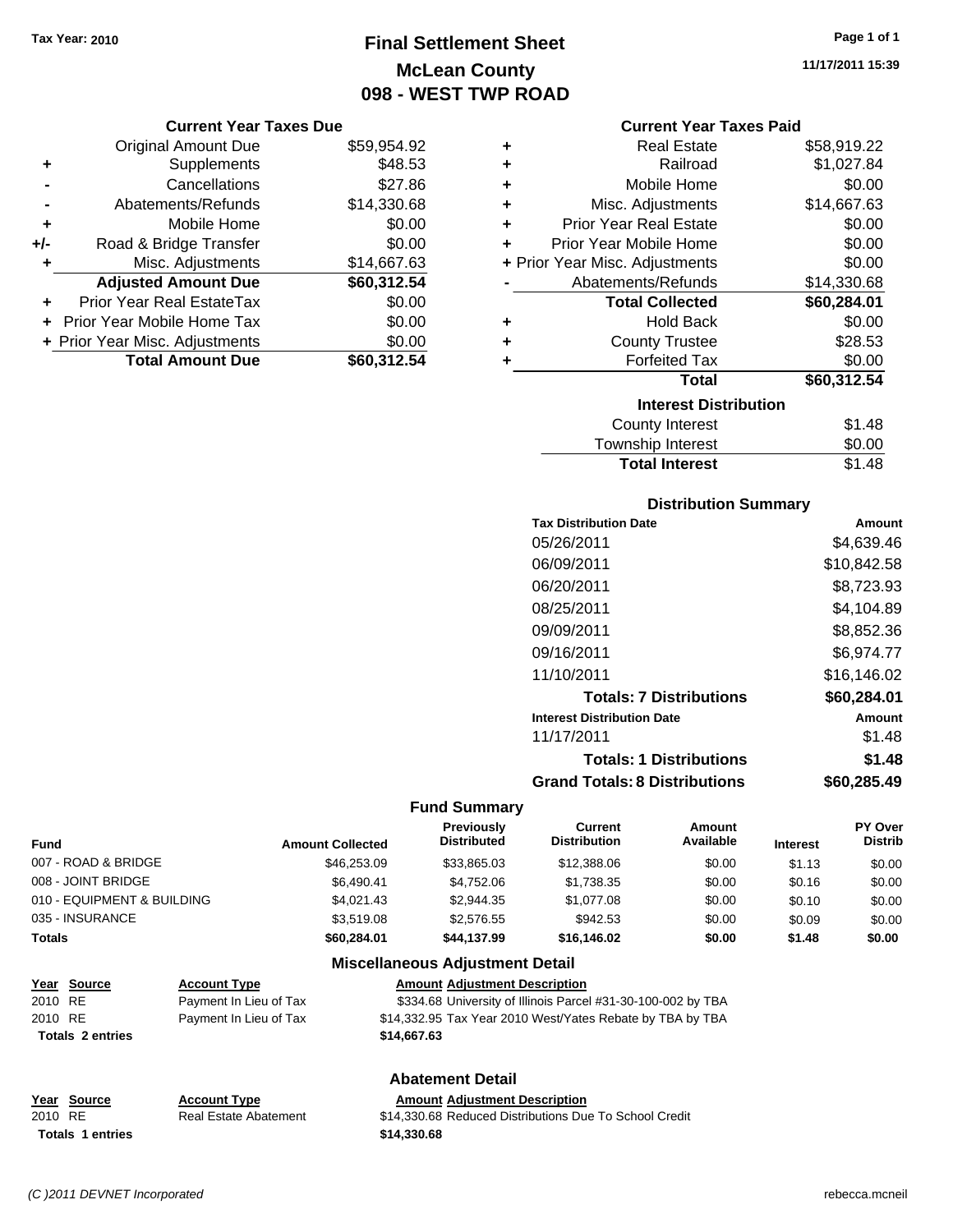# **Final Settlement Sheet Tax Year: 2010 Page 1 of 1 McLean County 099 - WHITE OAK TOWNSHIP**

**11/17/2011 15:39**

| Current Year Taxes Due |  |  |
|------------------------|--|--|

|       | <b>Original Amount Due</b>       | \$87,124.13 |
|-------|----------------------------------|-------------|
| ٠     | Supplements                      | \$45.64     |
|       | Cancellations                    | \$45.65     |
|       | Abatements/Refunds               | \$0.00      |
| ÷     | Mobile Home                      | \$3.29      |
| $+/-$ | Road & Bridge Transfer           | \$0.00      |
|       | Misc. Adjustments                | \$0.00      |
|       | <b>Adjusted Amount Due</b>       | \$87,127.41 |
|       | <b>Prior Year Real EstateTax</b> | \$143.16    |
|       | Prior Year Mobile Home Tax       | \$0.00      |
|       | + Prior Year Misc. Adjustments   | \$0.00      |
|       | <b>Total Amount Due</b>          | \$87,270.57 |
|       |                                  |             |

# **Current Year Taxes Paid**

| ٠ | <b>Real Estate</b>             | \$86,205.20 |
|---|--------------------------------|-------------|
| ÷ | Railroad                       | \$918.10    |
| ٠ | Mobile Home                    | \$3.29      |
| ٠ | Misc. Adjustments              | \$0.00      |
| ÷ | <b>Prior Year Real Estate</b>  | \$143.16    |
| ÷ | Prior Year Mobile Home         | \$0.00      |
|   | + Prior Year Misc. Adjustments | \$0.00      |
|   | Abatements/Refunds             | \$0.00      |
|   |                                |             |
|   | <b>Total Collected</b>         | \$87,269.75 |
| ٠ | <b>Hold Back</b>               | \$0.00      |
| ÷ | <b>County Trustee</b>          | \$0.82      |
| ٠ | <b>Forfeited Tax</b>           | \$0.00      |
|   | <b>Total</b>                   | \$87,270.57 |
|   | <b>Interest Distribution</b>   |             |
|   | <b>County Interest</b>         | \$2.14      |

# **Distribution Summary**

**Total Interest** \$2.14

| <b>Tax Distribution Date</b>         | Amount      |
|--------------------------------------|-------------|
| 05/26/2011                           | \$16,692.47 |
| 06/09/2011                           | \$14,235.73 |
| 06/20/2011                           | \$12,977.83 |
| 08/25/2011                           | \$6,768.69  |
| 09/09/2011                           | \$24,380.24 |
| 09/16/2011                           | \$7.889.46  |
| 11/10/2011                           | \$4.325.33  |
| <b>Totals: 7 Distributions</b>       | \$87,269.75 |
| <b>Interest Distribution Date</b>    | Amount      |
| 11/17/2011                           | \$2.14      |
| <b>Totals: 1 Distributions</b>       | \$2.14      |
| <b>Grand Totals: 8 Distributions</b> | \$87.271.89 |

|                           |                         | <b>Previously</b>  | Current             | Amount    |                 | <b>PY Over</b> |
|---------------------------|-------------------------|--------------------|---------------------|-----------|-----------------|----------------|
| <b>Fund</b>               | <b>Amount Collected</b> | <b>Distributed</b> | <b>Distribution</b> | Available | <b>Interest</b> | <b>Distrib</b> |
| 001 - TOWN FUND           | \$70.918.17             | \$67,403,28        | \$3.514.89          | \$0.00    | \$1.74          | \$0.00         |
| $005 - IMRF$              | \$3,605.63              | \$3,426.92         | \$178.71            | \$0.00    | \$0.09          | \$0.00         |
| 027 - AUDIT               | \$955.88                | \$908.50           | \$47.38             | \$0.00    | \$0.02          | \$0.00         |
| 035 - LIABILITY INSURANCE | \$5,209.67              | \$4,951.46         | \$258.21            | \$0.00    | \$0.13          | \$0.00         |
| 047 - SOCIAL SECURITY     | \$3,706.96              | \$3,523.24         | \$183.72            | \$0.00    | \$0.09          | \$0.00         |
| 054 - GENERAL ASSISTANCE  | \$2,873.44              | \$2,731.02         | \$142.42            | \$0.00    | \$0.07          | \$0.00         |
| <b>Totals</b>             | \$87,269.75             | \$82.944.42        | \$4,325.33          | \$0.00    | \$2.14          | \$0.00         |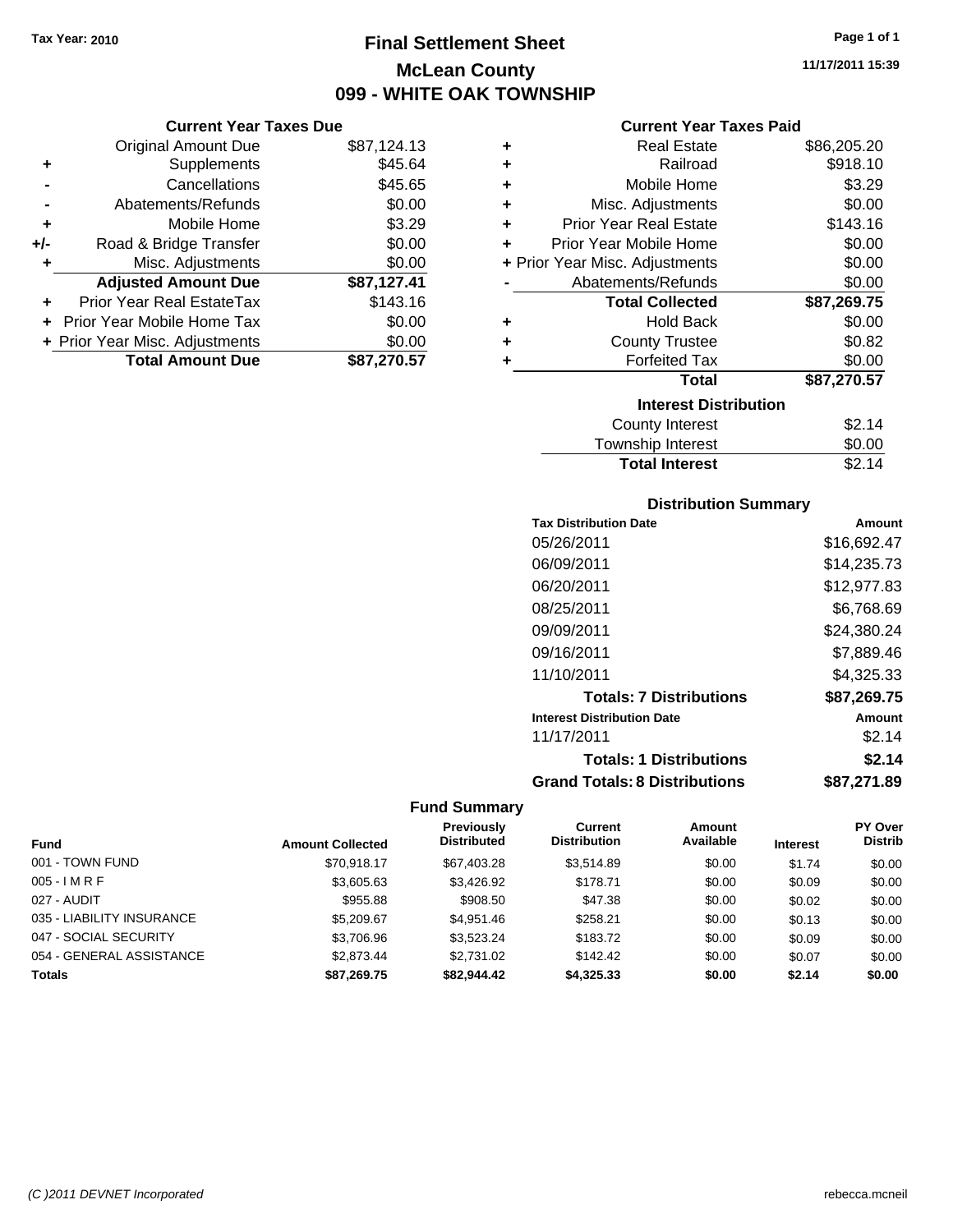# **Final Settlement Sheet Tax Year: 2010 Page 1 of 1 McLean County 100 - WHITE OAK TWP ROAD**

**11/17/2011 15:39**

| <b>Current Year Taxes Paid</b> |  |  |  |
|--------------------------------|--|--|--|
|--------------------------------|--|--|--|

|               | <b>Current Year Taxes Due</b>  |            |               |   |                       |
|---------------|--------------------------------|------------|---------------|---|-----------------------|
|               | <b>Original Amount Due</b>     |            | \$43,268.03   | ٠ |                       |
| ٠             | Supplements                    |            | \$22.67       | ٠ |                       |
|               | Cancellations                  |            | \$22.68       | ٠ |                       |
|               | Abatements/Refunds             |            | \$0.00        | ÷ | Mis                   |
|               | Mobile Home                    |            | \$1.63        | ٠ | Prior Y               |
| +/-           | Road & Bridge Transfer         |            | (\$5,585.56)  | ٠ | Prior Yea             |
| ٠             | Misc. Adjustments              |            | \$0.00        |   | + Prior Year Mis      |
|               | <b>Adjusted Amount Due</b>     |            | \$37,684.09   |   | Abate                 |
| ٠             | Prior Year Real EstateTax      |            | \$74.62       |   |                       |
|               | Prior Year Mobile Home Tax     |            | \$0.00        | ٠ |                       |
|               | + Prior Year Misc. Adjustments |            | \$0.00        | ٠ |                       |
|               | <b>Total Amount Due</b>        |            | \$37,758.71   | ٠ |                       |
|               |                                |            |               |   | To                    |
|               | <b>Road and Bridge Summary</b> |            |               |   |                       |
|               | <b>Municipality</b>            | Amt. Due   | Amt. Distrib. |   | <b>Tax Distributi</b> |
|               | <b>CARLOCK VILLAGE</b>         | \$5,585.62 | \$5,585.56    |   | 05/26/2011            |
| <b>Totals</b> |                                | \$5,585.62 | \$5,585.56    |   | 06/09/2011            |
|               |                                |            |               |   | 06/20/2011            |
|               |                                |            |               |   | 08/25/2011            |
|               |                                |            |               |   | 09/09/2011            |
|               |                                |            |               |   | 09/16/2011            |
|               |                                |            |               |   | 11/10/2011            |

| ٠ | <b>Real Estate</b>             | \$37,226.09 |
|---|--------------------------------|-------------|
| ÷ | Railroad                       | \$455.96    |
| ÷ | Mobile Home                    | \$1.63      |
| ÷ | Misc. Adjustments              | \$0.00      |
| ÷ | Prior Year Real Estate         | \$74.62     |
| ٠ | Prior Year Mobile Home         | \$0.00      |
|   | + Prior Year Misc. Adjustments | \$0.00      |
|   | Abatements/Refunds             | \$0.00      |
|   | <b>Total Collected</b>         | \$37,758.30 |
| ٠ | Hold Back                      | \$0.00      |
| ٠ | <b>County Trustee</b>          | \$0.41      |
| ٠ | <b>Forfeited Tax</b>           | \$0.00      |
|   | Total                          | \$37,758.71 |
|   | <b>Interest Distribution</b>   |             |
|   | <b>County Interest</b>         | \$0.93      |
|   | <b>Township Interest</b>       | \$0.00      |
|   | <b>Total Interest</b>          | \$0.93      |

# **Distribution Summary**

| <b>Tax Distribution Date</b>         | Amount      |
|--------------------------------------|-------------|
| 05/26/2011                           | \$7,220.75  |
| 06/09/2011                           | \$6,155.92  |
| 06/20/2011                           | \$5,611.77  |
| 08/25/2011                           | \$2,926.86  |
| 09/09/2011                           | \$10,542.43 |
| 09/16/2011                           | \$3,411.51  |
| 11/10/2011                           | \$1,889.06  |
| <b>Totals: 7 Distributions</b>       | \$37,758.30 |
| <b>Interest Distribution Date</b>    | Amount      |
| 11/17/2011                           | \$0.93      |
| <b>Totals: 1 Distributions</b>       | \$0.93      |
| <b>Grand Totals: 8 Distributions</b> | \$37,759.23 |

| Fund                       | <b>Amount Collected</b> | Previously<br><b>Distributed</b> | Current<br><b>Distribution</b> | Amount<br>Available | <b>Interest</b> | <b>PY Over</b><br><b>Distrib</b> |
|----------------------------|-------------------------|----------------------------------|--------------------------------|---------------------|-----------------|----------------------------------|
| 007 - ROAD & BRIDGE        | \$22,258.12             | \$21.137.20                      | \$1.120.92                     | \$0.00              | \$0.59          | \$0.00                           |
| 008 - JOINT BRIDGE         | \$5.634.52              | \$5,355.30                       | \$279.22                       | \$0.00              | \$0.12          | \$0.00                           |
| 010 - EQUIPMENT & BUILDING | \$5,510.23              | \$5,237.14                       | \$273.09                       | \$0.00              | \$0.12          | \$0.00                           |
| 027 - AUDIT                | \$875.66                | \$832.27                         | \$43.39                        | \$0.00              | \$0.02          | \$0.00                           |
| 035 - LIABILITY INSURANCE  | \$3,105.03              | \$2.951.14                       | \$153.89                       | \$0.00              | \$0.07          | \$0.00                           |
| 047 - SOCIAL SECURITY      | \$374.74                | \$356.19                         | \$18.55                        | \$0.00              | \$0.01          | \$0.00                           |
| <b>Totals</b>              | \$37,758.30             | \$35.869.24                      | \$1,889.06                     | \$0.00              | \$0.93          | \$0.00                           |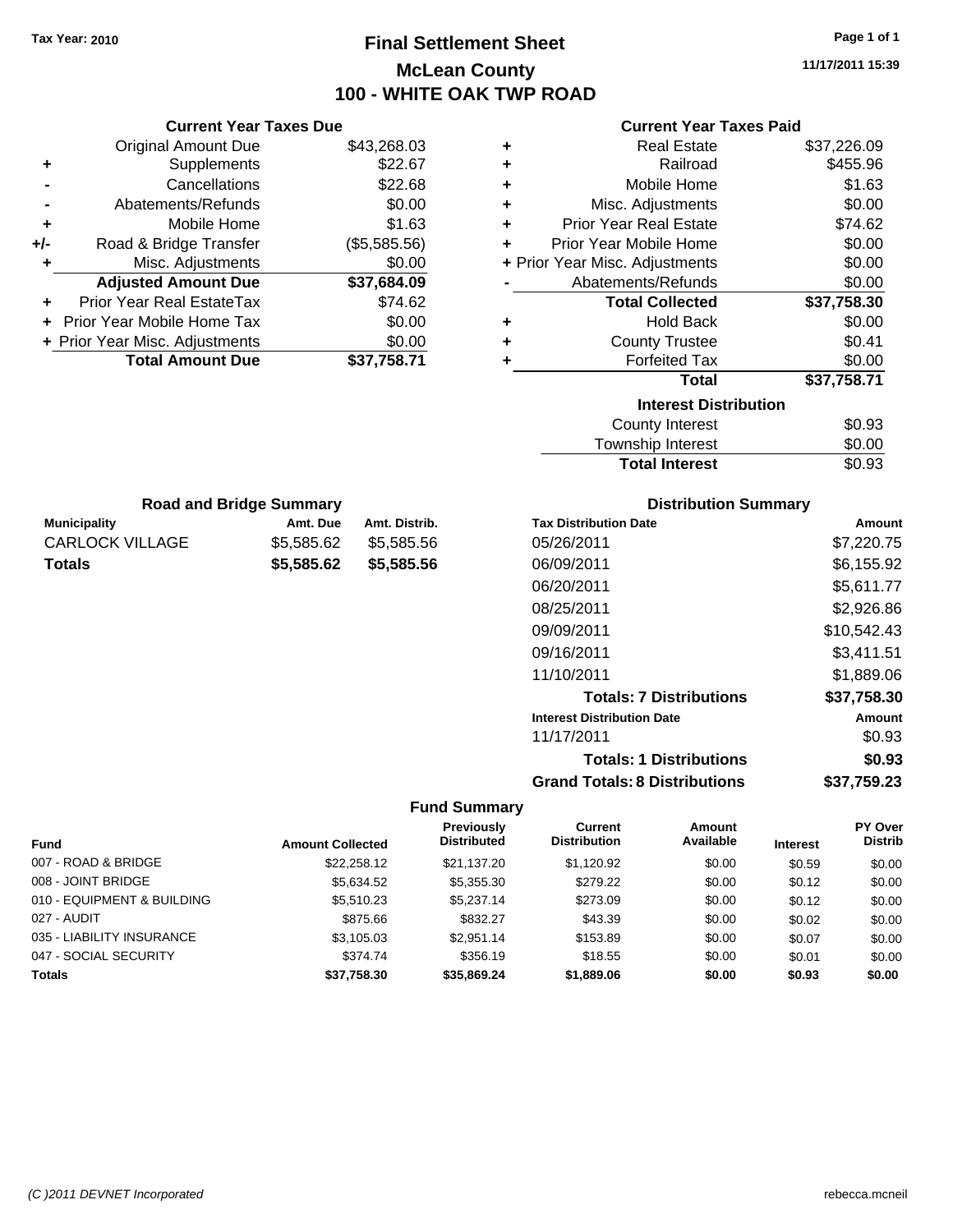# **Final Settlement Sheet Tax Year: 2010 Page 1 of 1 McLean County 101 - YATES TOWNSHIP**

#### **Current Year Taxes Due**

|       | <b>Original Amount Due</b>       | \$30,669.70 |  |
|-------|----------------------------------|-------------|--|
| ٠     | Supplements                      | \$41.00     |  |
|       | \$34.18<br>Cancellations         |             |  |
|       | Abatements/Refunds               | \$2,681.88  |  |
| ÷     | Mobile Home                      | \$0.00      |  |
| $+/-$ | Road & Bridge Transfer           | \$0.00      |  |
| ٠     | Misc. Adjustments                | \$2,682.42  |  |
|       | <b>Adjusted Amount Due</b>       | \$30,677.06 |  |
|       | <b>Prior Year Real EstateTax</b> | \$119.38    |  |
|       | Prior Year Mobile Home Tax       | \$0.00      |  |
|       | + Prior Year Misc. Adjustments   | \$0.00      |  |
|       | <b>Total Amount Due</b>          | \$30,796.44 |  |

#### **Current Year Taxes Paid**

| ٠ | <b>Real Estate</b>             | \$30,532.30 |
|---|--------------------------------|-------------|
| ÷ | Railroad                       | \$129.50    |
| ٠ | Mobile Home                    | \$0.00      |
| ٠ | Misc. Adjustments              | \$2,682.42  |
| ٠ | <b>Prior Year Real Estate</b>  | \$119.38    |
| ٠ | Prior Year Mobile Home         | \$0.00      |
|   | + Prior Year Misc. Adjustments | \$0.00      |
|   | Abatements/Refunds             | \$2,681.88  |
|   | <b>Total Collected</b>         | \$30,781.72 |
| ٠ | Hold Back                      | \$0.00      |
| ÷ | <b>County Trustee</b>          | \$14.72     |
| ٠ | <b>Forfeited Tax</b>           | \$0.00      |
|   | Total                          | \$30,796.44 |
|   | <b>Interest Distribution</b>   |             |
|   | <b>County Interest</b>         | \$0.76      |
|   | <b>Township Interest</b>       | \$0.00      |
|   | <b>Total Interest</b>          | \$0.76      |

## **Distribution Summary**

| <b>Tax Distribution Date</b>         | Amount      |  |  |
|--------------------------------------|-------------|--|--|
| 05/26/2011                           | \$4,506.64  |  |  |
| 06/09/2011                           | \$8,117.91  |  |  |
| 06/20/2011                           | \$3,306.51  |  |  |
| 08/25/2011                           | \$2,062.20  |  |  |
| 09/09/2011                           | \$6.340.94  |  |  |
| 09/16/2011                           | \$2,851.91  |  |  |
| 11/10/2011                           | \$3,595.61  |  |  |
| <b>Totals: 7 Distributions</b>       | \$30,781.72 |  |  |
| <b>Interest Distribution Date</b>    | Amount      |  |  |
| 11/17/2011                           | \$0.76      |  |  |
| <b>Totals: 1 Distributions</b>       | \$0.76      |  |  |
| <b>Grand Totals: 8 Distributions</b> | \$30.782.48 |  |  |

#### **Fund Summary**

| <b>Fund</b>     | <b>Amount Collected</b> | <b>Previously</b><br>Distributed       | Current<br><b>Distribution</b> | Amount<br>Available | <b>Interest</b> | PY Over<br><b>Distrib</b> |
|-----------------|-------------------------|----------------------------------------|--------------------------------|---------------------|-----------------|---------------------------|
| 001 - TOWN FUND | \$30.781.72             | \$27.186.11                            | \$3.595.61                     | \$0.00              | \$0.76          | \$0.00                    |
| <b>Totals</b>   | \$30.781.72             | \$27.186.11                            | \$3.595.61                     | \$0.00              | \$0.76          | \$0.00                    |
|                 |                         | <b>Miscellaneous Adjustment Detail</b> |                                |                     |                 |                           |

## **Year Source Account Type Amount Adjustment Description** 2010 RE Payment In Lieu of Tax \$2,682.42 Tax Year 2010 West/Yates Rebate by TBA by TBA **Totals \$2,682.42 1 entries**

**Totals \$2,681.88 1 entries**

**Year Source Account Type Amount Adjustment Description**

# **Abatement Detail**

2010 RE **\$2,681.88 Reduced Distributions Due To School Credit** Real Estate Abatement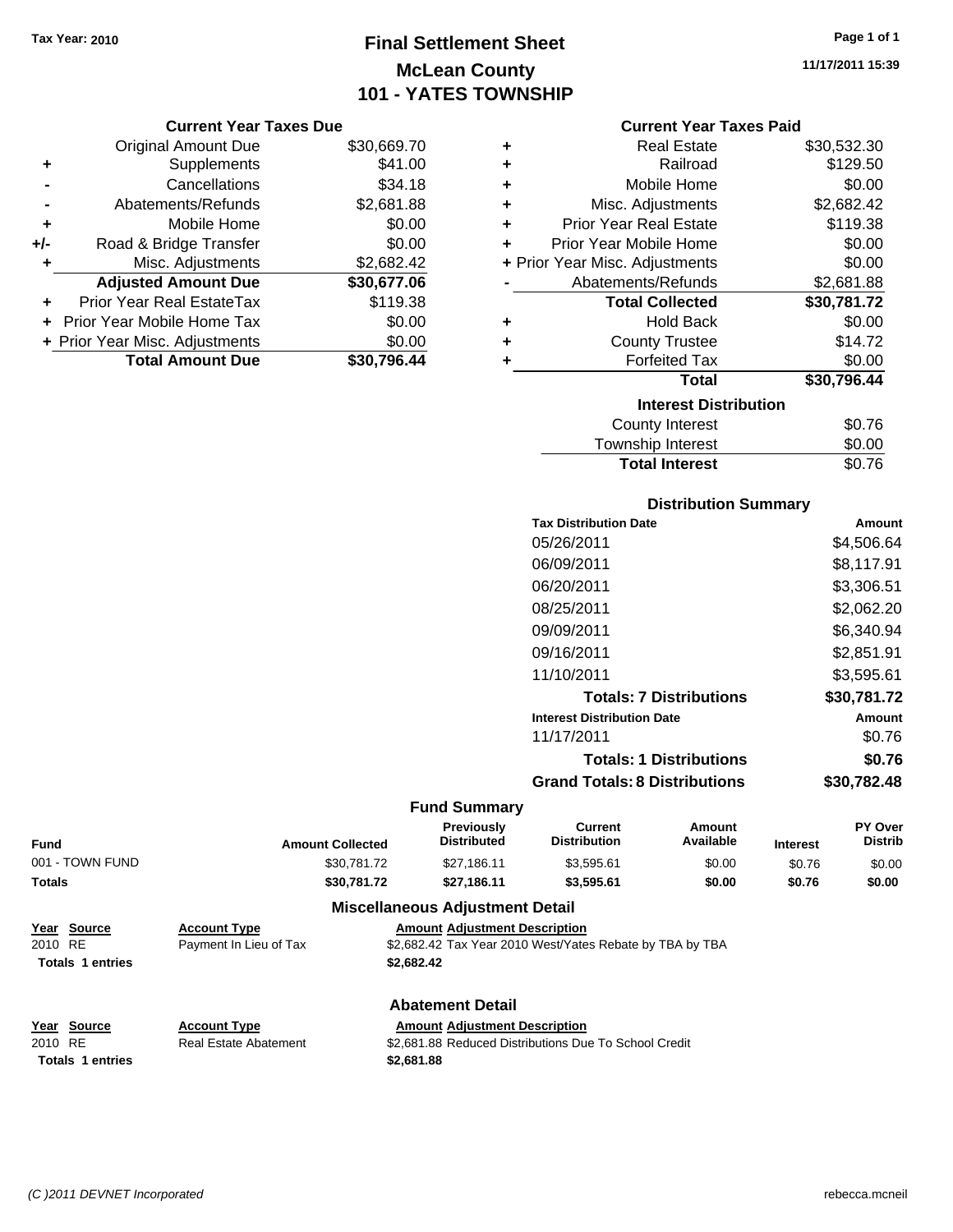# **Final Settlement Sheet Tax Year: 2010 Page 1 of 1 McLean County 102 - YATES TWP ROAD**

## **Current Year Taxes Due**

|       | <b>Original Amount Due</b>     | \$18,460.25 |  |
|-------|--------------------------------|-------------|--|
| ٠     | Supplements                    | \$24.69     |  |
|       | \$20.57<br>Cancellations       |             |  |
|       | Abatements/Refunds             | \$1,614.23  |  |
| ÷     | Mobile Home                    | \$0.00      |  |
| $+/-$ | Road & Bridge Transfer         | \$0.00      |  |
| ٠     | Misc. Adjustments              | \$1,614.55  |  |
|       | <b>Adjusted Amount Due</b>     | \$18,464.69 |  |
|       | Prior Year Real EstateTax      | \$71.87     |  |
|       | Prior Year Mobile Home Tax     | \$0.00      |  |
|       | + Prior Year Misc. Adjustments | \$0.00      |  |
|       | <b>Total Amount Due</b>        | \$18,536.56 |  |

#### **Current Year Taxes Paid**

| ٠ | <b>Real Estate</b>               | \$18,377.57 |  |
|---|----------------------------------|-------------|--|
| ٠ | Railroad                         | \$77.94     |  |
| ÷ | Mobile Home                      | \$0.00      |  |
| ٠ | Misc. Adjustments                | \$1,614.55  |  |
| ٠ | <b>Prior Year Real Estate</b>    | \$71.87     |  |
| ٠ | Prior Year Mobile Home           | \$0.00      |  |
|   | + Prior Year Misc. Adjustments   | \$0.00      |  |
|   | \$1,614.23<br>Abatements/Refunds |             |  |
|   | <b>Total Collected</b>           | \$18,527.70 |  |
| ٠ | <b>Hold Back</b>                 | \$0.00      |  |
| ٠ | <b>County Trustee</b>            | \$8.86      |  |
| ٠ | <b>Forfeited Tax</b>             | \$0.00      |  |
|   | Total                            | \$18,536.56 |  |
|   | <b>Interest Distribution</b>     |             |  |
|   | <b>County Interest</b>           | \$0.45      |  |
|   | <b>Township Interest</b>         | \$0.00      |  |
|   | <b>Total Interest</b>            | \$0.45      |  |

# **Distribution Summary**

| <b>Tax Distribution Date</b>         | Amount      |
|--------------------------------------|-------------|
| 05/26/2011                           | \$2,712.57  |
| 06/09/2011                           | \$4,886.34  |
| 06/20/2011                           | \$1,990.20  |
| 08/25/2011                           | \$1,241.21  |
| 09/09/2011                           | \$3,816.57  |
| 09/16/2011                           | \$1,716.59  |
| 11/10/2011                           | \$2,164.22  |
| <b>Totals: 7 Distributions</b>       | \$18,527.70 |
| <b>Interest Distribution Date</b>    | Amount      |
| 11/17/2011                           | \$0.45      |
| <b>Totals: 1 Distributions</b>       | \$0.45      |
| <b>Grand Totals: 8 Distributions</b> | \$18,528.15 |

# **Fund Summary**

| <b>Fund</b>         | <b>Amount Collected</b> | <b>Previously</b><br><b>Distributed</b> | Current<br><b>Distribution</b> | Amount<br>Available | <b>Interest</b> | <b>PY Over</b><br><b>Distrib</b> |
|---------------------|-------------------------|-----------------------------------------|--------------------------------|---------------------|-----------------|----------------------------------|
| 007 - ROAD & BRIDGE | \$14,222,29             | \$12,561.00                             | \$1.661.29                     | \$0.00              | \$0.35          | \$0.00                           |
| 008 - JOINT BRIDGE  | \$4.305.41              | \$3,802.48                              | \$502.93                       | \$0.00              | \$0.10          | \$0.00                           |
| Totals              | \$18,527.70             | \$16,363,48                             | \$2.164.22                     | \$0.00              | \$0.45          | \$0.00                           |

# **Miscellaneous Adjustment Detail**

| Year Source             | <b>Account Type</b>    | <b>Amount Adiustment Description</b>                     |
|-------------------------|------------------------|----------------------------------------------------------|
| 2010 RE                 | Payment In Lieu of Tax | \$1,614.55 Tax Year 2010 West/Yates Rebate by TBA by TBA |
| <b>Totals 1 entries</b> |                        | \$1.614.55                                               |

#### **Abatement Detail**

| Year Source             | <b>Account Type</b>   | <b>Amount Adiustment Description</b>                  |
|-------------------------|-----------------------|-------------------------------------------------------|
| 2010 RE                 | Real Estate Abatement | \$1.614.23 Reduced Distributions Due To School Credit |
| <b>Totals 1 entries</b> |                       | \$1.614.23                                            |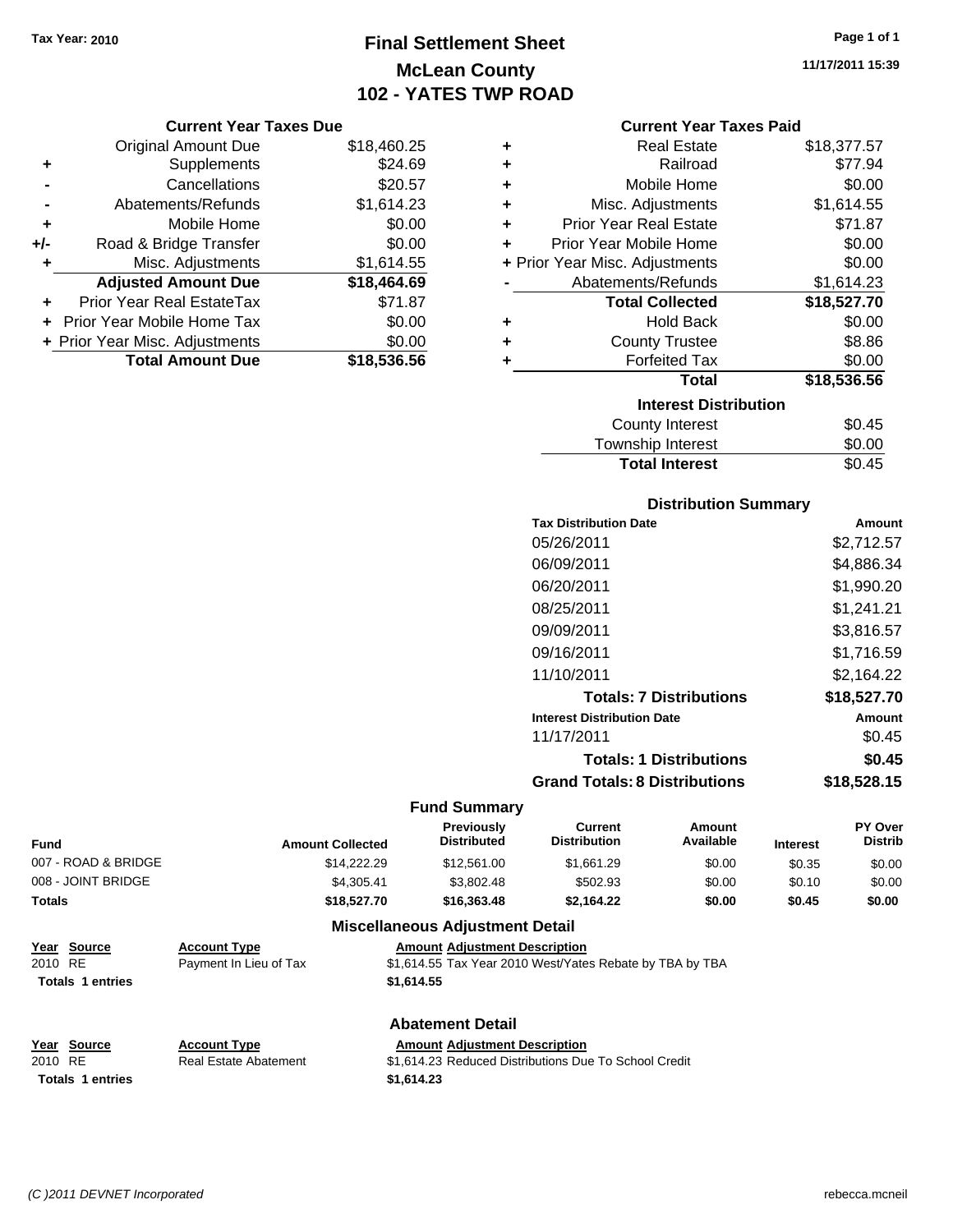# **Final Settlement Sheet Tax Year: 2010 Page 1 of 1 McLean County 103 - CUSD 5E GIBSON CITY**

#### **Current Year Taxes Due**

|       | <b>Original Amount Due</b>     | \$183,810.90 |
|-------|--------------------------------|--------------|
| ٠     | Supplements                    | \$211.19     |
|       | Cancellations                  | \$0.00       |
|       | Abatements/Refunds             | \$0.00       |
| ÷     | Mobile Home                    | \$0.00       |
| $+/-$ | Road & Bridge Transfer         | \$0.00       |
| ٠     | Misc. Adjustments              | \$0.00       |
|       | <b>Adjusted Amount Due</b>     | \$184,022.09 |
|       | Prior Year Real EstateTax      | \$0.00       |
|       | Prior Year Mobile Home Tax     | \$0.00       |
|       | + Prior Year Misc. Adjustments | \$0.00       |
|       | <b>Total Amount Due</b>        | \$184,022.09 |

## **Current Year Taxes Paid**

| \$184,022.09                 |
|------------------------------|
| \$0.00                       |
| \$0.00                       |
| \$0.00                       |
| \$0.00                       |
| \$0.00                       |
| \$0.00                       |
| \$0.00                       |
| \$184,022.09                 |
| \$0.00                       |
| \$0.00                       |
| \$0.00                       |
| \$184,022.09                 |
| <b>Interest Distribution</b> |
| \$4.52                       |
|                              |

# Township Interest \$0.00<br>
Total Interest \$4.52 **Total Interest**

# **Distribution Summary**

| <b>Tax Distribution Date</b>         | Amount       |
|--------------------------------------|--------------|
| 05/26/2011                           | \$26.034.32  |
| 06/09/2011                           | \$32.631.34  |
| 06/20/2011                           | \$47,898.07  |
| 08/25/2011                           | \$40,163.24  |
| 09/09/2011                           | \$25,732.45  |
| 09/16/2011                           | \$10,984.54  |
| 11/10/2011                           | \$578.13     |
| <b>Totals: 7 Distributions</b>       | \$184,022.09 |
| <b>Interest Distribution Date</b>    | Amount       |
| 11/17/2011                           | \$4.52       |
| <b>Totals: 1 Distributions</b>       | \$4.52       |
| <b>Grand Totals: 8 Distributions</b> | \$184,026.61 |

|                                |                         | Previously         | Current             | Amount    |                 | PY Over        |
|--------------------------------|-------------------------|--------------------|---------------------|-----------|-----------------|----------------|
| <b>Fund</b>                    | <b>Amount Collected</b> | <b>Distributed</b> | <b>Distribution</b> | Available | <b>Interest</b> | <b>Distrib</b> |
| 002 - EDUCATION                | \$125,224.65            | \$124,831.24       | \$393.41            | \$0.00    | \$3.08          | \$0.00         |
| 003 - BONDS & INTEREST         | \$16,674.43             | \$16,622,04        | \$52.39             | \$0.00    | \$0.41          | \$0.00         |
| 004 - OPERATIONS & MAINTENANCE | \$17,408.12             | \$17,353.43        | \$54.69             | \$0.00    | \$0.43          | \$0.00         |
| $005 - IMRF$                   | \$4,001.74              | \$3,989.17         | \$12.57             | \$0.00    | \$0.10          | \$0.00         |
| 030 - TRANSPORTATION           | \$6.971.12              | \$6,949.22         | \$21.90             | \$0.00    | \$0.17          | \$0.00         |
| 031 - WORKING CASH             | \$1.742.69              | \$1.737.23         | \$5.46              | \$0.00    | \$0.04          | \$0.00         |
| 032 - FIRE PREVENTION & SAFETY | \$1.734.04              | \$1.728.59         | \$5.45              | \$0.00    | \$0.04          | \$0.00         |
| 033 - SPECIAL EDUCATION        | \$1.394.15              | \$1,389.76         | \$4.39              | \$0.00    | \$0.03          | \$0.00         |
| 035 - TORT IMMUNITY            | \$4,802.42              | \$4.787.34         | \$15.08             | \$0.00    | \$0.12          | \$0.00         |
| 047 - SOCIAL SECURITY          | \$4,068,73              | \$4,055.94         | \$12.79             | \$0.00    | \$0.10          | \$0.00         |
| 109 - PRIOR YEAR ADJUSTMENT    | \$0.00                  | \$0.00             | \$0.00              | \$0.00    | \$0.00          | \$0.00         |
| <b>Totals</b>                  | \$184.022.09            | \$183,443.96       | \$578.13            | \$0.00    | \$4.52          | \$0.00         |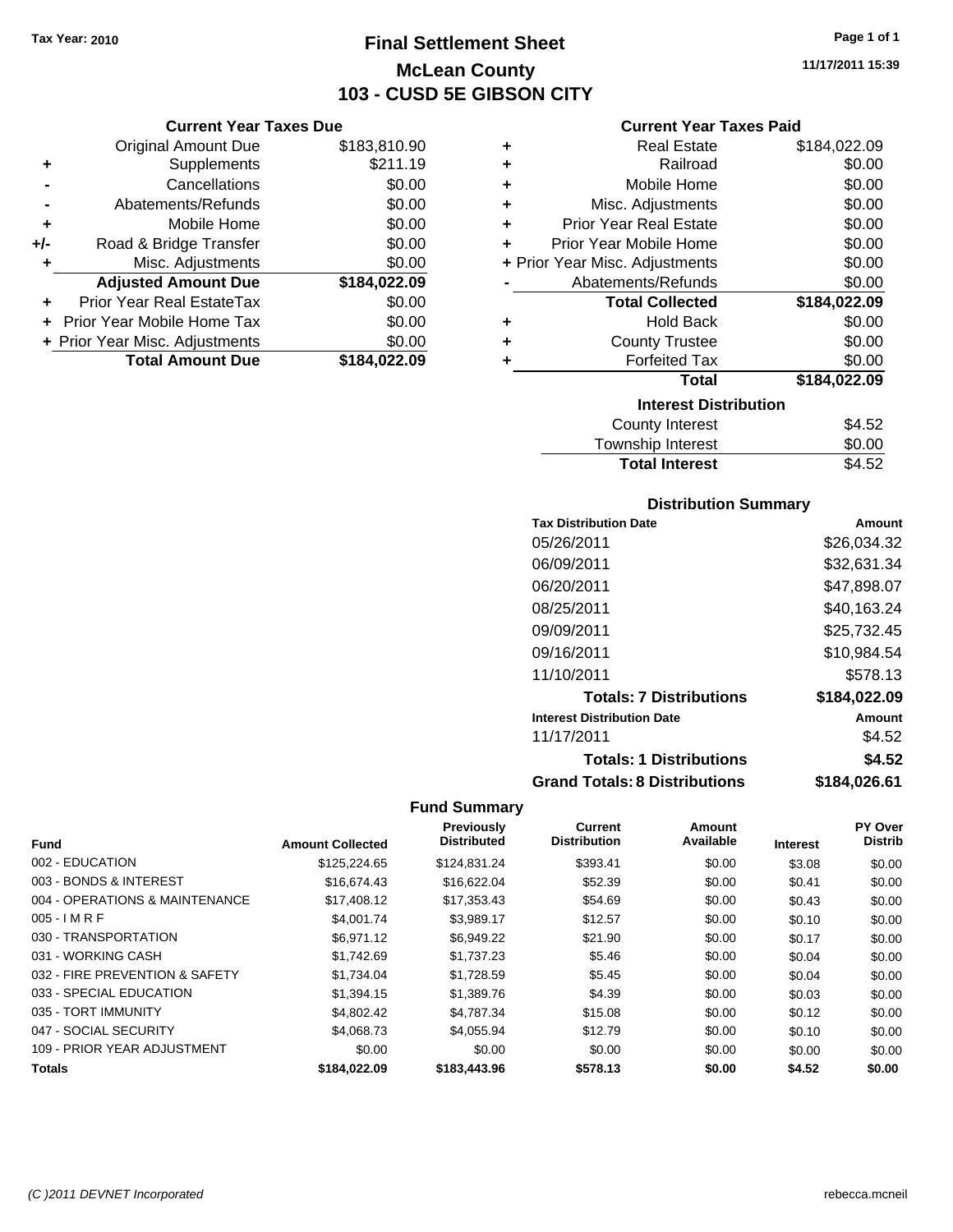# **Final Settlement Sheet Tax Year: 2010 Page 1 of 2 McLean County 104 - CUSD 2 LEROY**

## **Current Year Taxes Due**

|       | <b>Original Amount Due</b>        | \$4,343,030.28 |
|-------|-----------------------------------|----------------|
| ٠     | Supplements                       | \$2,403.96     |
|       | Cancellations                     | \$5,126.13     |
|       | Abatements/Refunds                | \$81,924.71    |
| ٠     | Mobile Home                       | \$2,179.27     |
| $+/-$ | Road & Bridge Transfer            | \$0.00         |
|       | Misc. Adjustments                 | \$85,694.29    |
|       | <b>Adjusted Amount Due</b>        | \$4,346,256.96 |
| ٠     | Prior Year Real EstateTax         | \$440.44       |
|       | <b>Prior Year Mobile Home Tax</b> | \$119.31       |
|       | + Prior Year Misc. Adjustments    | \$0.00         |
|       | <b>Total Amount Due</b>           | \$4,346,816.71 |

| ٠ | <b>Real Estate</b>             | \$4,294,986.01 |
|---|--------------------------------|----------------|
| ٠ | Railroad                       | \$43,116.98    |
| ٠ | Mobile Home                    | \$1,623.30     |
| ٠ | Misc. Adjustments              | \$85,694.29    |
| ÷ | <b>Prior Year Real Estate</b>  | \$440.44       |
| ÷ | Prior Year Mobile Home         | \$119.31       |
|   | + Prior Year Misc. Adjustments | \$0.00         |
|   | Abatements/Refunds             | \$81,924.71    |
|   | <b>Total Collected</b>         | \$4,344,055.62 |
| ٠ | <b>Hold Back</b>               | \$0.00         |
| ٠ | <b>County Trustee</b>          | \$2,205.12     |
| ٠ | <b>Forfeited Tax</b>           | \$555.97       |
|   | Total                          | \$4,346,816.71 |
|   | <b>Interest Distribution</b>   |                |
|   | County Interest                | <b>¢106 68</b> |

| County Interest       | \$106.68 |
|-----------------------|----------|
| Township Interest     | \$0.00   |
| <b>Total Interest</b> | \$106.68 |

# **Distribution Summary**

| <b>Tax Distribution Date</b>         | Amount         |
|--------------------------------------|----------------|
| 05/26/2011                           | \$760,357.77   |
| 06/09/2011                           | \$677,793.13   |
| 06/20/2011                           | \$854,809.29   |
| 08/25/2011                           | \$414,098.95   |
| 09/09/2011                           | \$858,374.92   |
| 09/16/2011                           | \$527,166.44   |
| 11/10/2011                           | \$251.455.12   |
| <b>Totals: 7 Distributions</b>       | \$4,344,055.62 |
| <b>Interest Distribution Date</b>    | Amount         |
| 11/17/2011                           | \$106.68       |
| <b>Totals: 1 Distributions</b>       | \$106.68       |
| <b>Grand Totals: 8 Distributions</b> | \$4,344,162.30 |

## **Fund Summary**

 $\overline{\phantom{0}}$ 

|                                |                         | Previously         | Current             | Amount    |                 | <b>PY Over</b> |
|--------------------------------|-------------------------|--------------------|---------------------|-----------|-----------------|----------------|
| <b>Fund</b>                    | <b>Amount Collected</b> | <b>Distributed</b> | <b>Distribution</b> | Available | <b>Interest</b> | <b>Distrib</b> |
| 002 - EDUCATION                | \$2,409,612.90          | \$2,270,132.84     | \$139,480.06        | \$0.00    | \$59.17         | \$0.00         |
| 003 - BONDS & INTEREST         | \$631,269.46            | \$594,728.50       | \$36,540.96         | \$0.00    | \$15.50         | \$0.00         |
| 004 - OPERATIONS & MAINTENANCE | \$578,306.74            | \$544.831.54       | \$33,475.20         | \$0.00    | \$14.20         | \$0.00         |
| $005 - I$ M R F                | \$135,282.59            | \$127,451.76       | \$7,830.83          | \$0.00    | \$3.32          | \$0.00         |
| 030 - TRANSPORTATION           | \$160,638.84            | \$151.340.27       | \$9,298.57          | \$0.00    | \$3.94          | \$0.00         |
| 031 - WORKING CASH             | \$40,160.80             | \$37,836.08        | \$2,324.72          | \$0.00    | \$0.99          | \$0.00         |
| 032 - FIRE PREVENTION & SAFETY | \$40,160.80             | \$37,836.08        | \$2,324.72          | \$0.00    | \$0.99          | \$0.00         |
| 033 - SPECIAL EDUCATION        | \$32,128.63             | \$30,268.85        | \$1,859.78          | \$0.00    | \$0.79          | \$0.00         |
| 035 - TORT IMMUNITY            | \$190.373.89            | \$179.354.12       | \$11.019.77         | \$0.00    | \$4.68          | \$0.00         |
| 047 - SOCIAL SECURITY          | \$85.960.17             | \$80.984.38        | \$4,975.79          | \$0.00    | \$2.11          | \$0.00         |
| 057 - LEASE/PURCHASE/RENTAL    | \$40,160.80             | \$37,836,08        | \$2,324.72          | \$0.00    | \$0.99          | \$0.00         |
| 109 - PRIOR YEAR ADJUSTMENT    | \$0.00                  | \$0.00             | \$0.00              | \$0.00    | \$0.00          | \$0.00         |
| Totals                         | \$4,344,055.62          | \$4.092.600.50     | \$251,455.12        | \$0.00    | \$106.68        | \$0.00         |

# **Miscellaneous Adjustment Detail**

|         | Year Source | <b>Account Type</b>    | <b>Amount Adjustment Description</b>                                 |
|---------|-------------|------------------------|----------------------------------------------------------------------|
| 2010 RE |             | Payment In Lieu of Tax | \$3,897.63 PILOT University of Illinois Parcel #31-30-100-002 by TBA |
| 2010 RE |             | Payment In Lieu of Tax | \$81,789.81 Tax Year 2010 West/Yates Rebate by TBA by TBA            |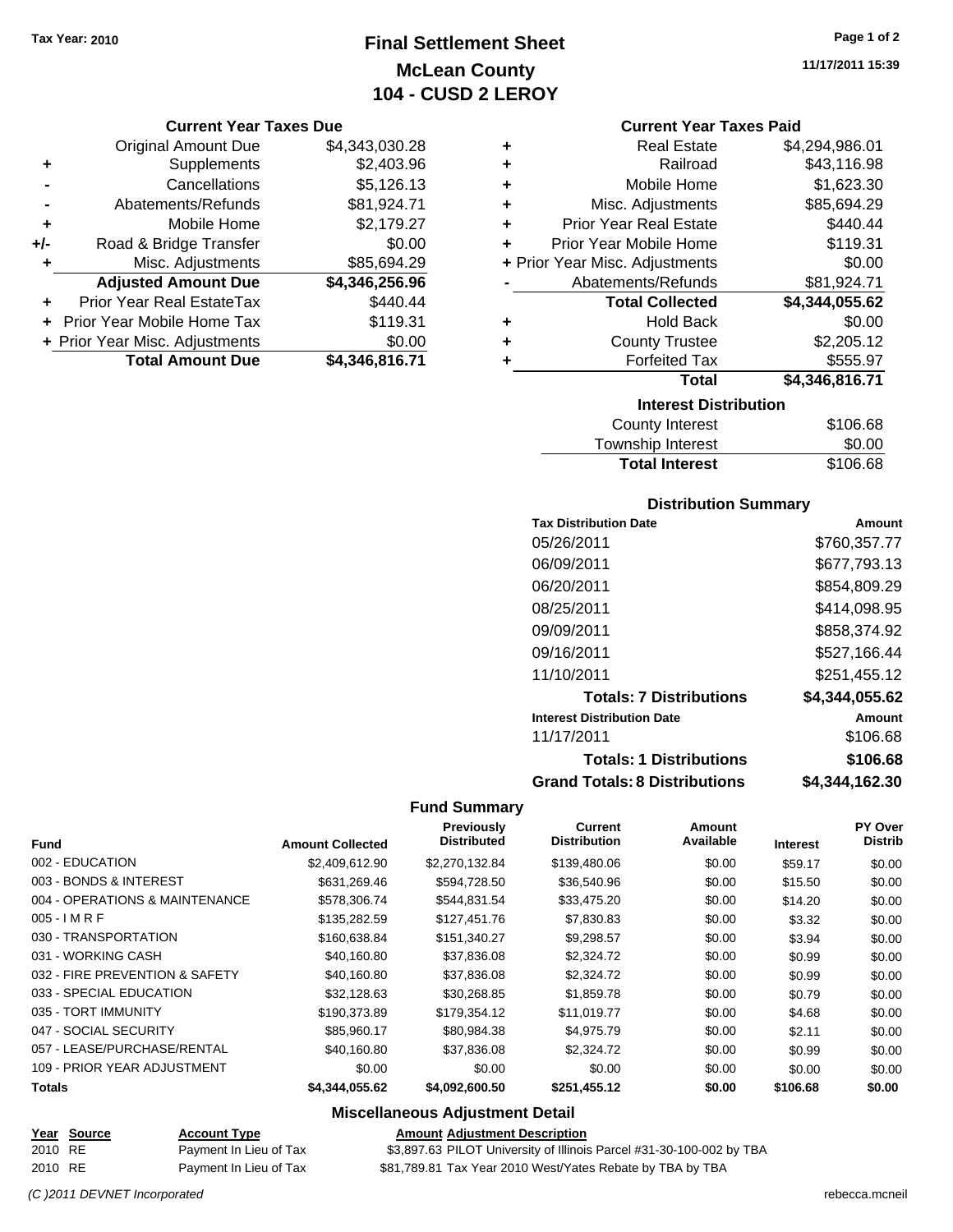# **Final Settlement Sheet Tax Year: 2010 Page 2 of 2**

# **McLean County**

## **Miscellaneous Adjustment Detail**

# **Year Source Account Type Amount Adjustment Description**<br>
2010 RE Back Tax Collected \$6.85 J Meyer Redemptions Due

**Totals \$85,694.29 3 entries**

Back Tax Collected **2010 SEALUM** \$6.85 J Meyer Redemptions Due to Taxing Bodies by TBA by TBA

## **Abatement Detail**

#### **Year Source Account Type Amount Adjustment Description**

**Totals 1 entries** \$81,924.71

2010 RE **1200 Real Estate Abatement** \$81,924.71 Reduced Distributions Due To School Credit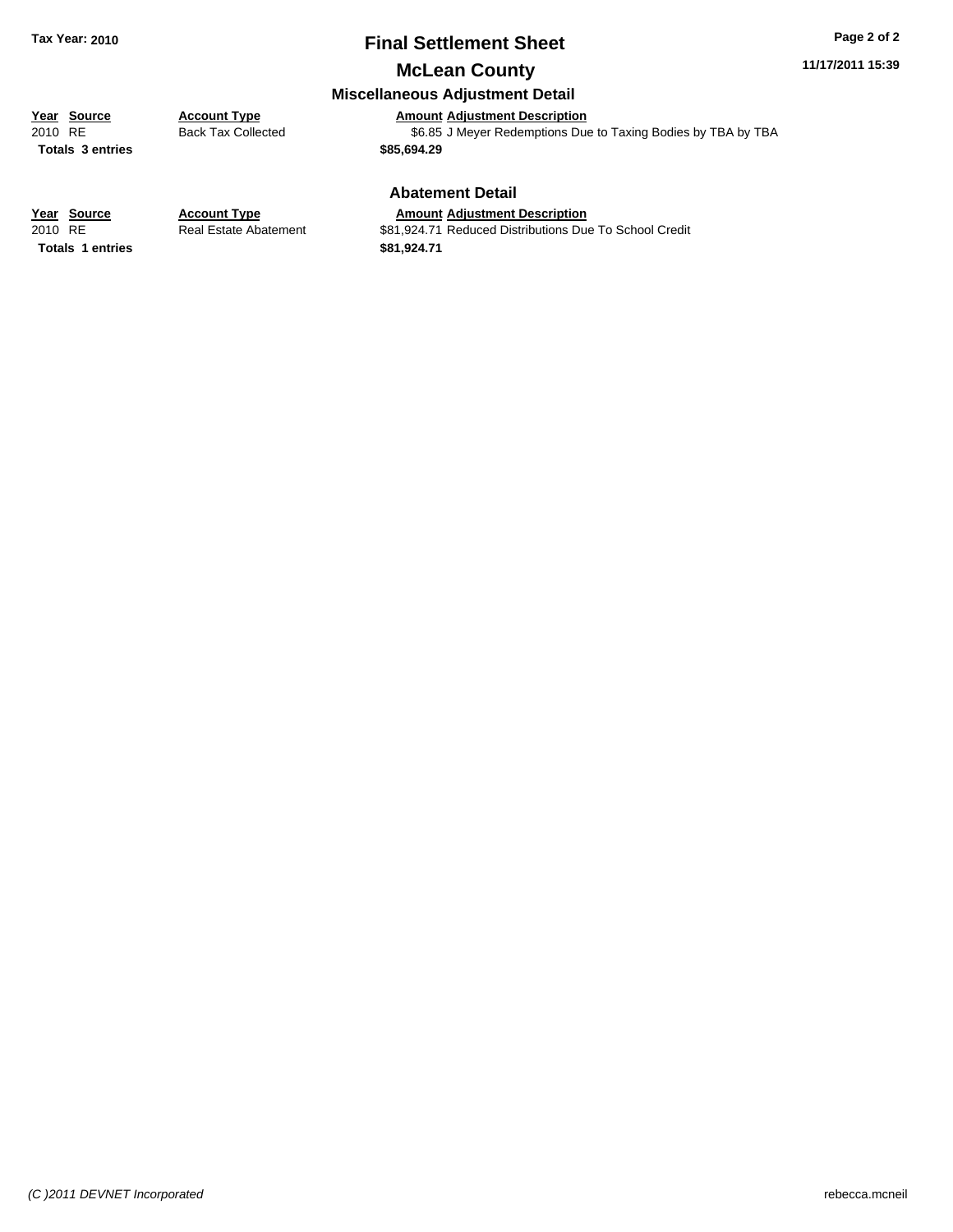# **Final Settlement Sheet Tax Year: 2010 Page 1 of 1 McLean County 105 - CUSD 7 LEXINGTON**

# **Current Year Taxes Paid**

| <b>Current Year Taxes Due</b> |                                |  |  |  |  |
|-------------------------------|--------------------------------|--|--|--|--|
| Original Amount Due           | \$3,557,161.84                 |  |  |  |  |
| Supplements                   | \$1,478.32                     |  |  |  |  |
| Cancellations                 | \$2,832.71                     |  |  |  |  |
| Abatements/Refunds            | \$0.00                         |  |  |  |  |
| Mobile Home                   | \$4,395.82                     |  |  |  |  |
| Road & Bridge Transfer        | \$0.00                         |  |  |  |  |
| Misc. Adjustments             | \$0.00                         |  |  |  |  |
| <b>Adjusted Amount Due</b>    | \$3,560,203.27                 |  |  |  |  |
| Prior Year Real EstateTax     | \$0.00                         |  |  |  |  |
| Prior Year Mobile Home Tax    | \$503.51                       |  |  |  |  |
|                               | \$0.00                         |  |  |  |  |
| <b>Total Amount Due</b>       | \$3,560,706.78                 |  |  |  |  |
|                               | + Prior Year Misc. Adjustments |  |  |  |  |

| ٠ | <b>Real Estate</b>             | \$3,521,653.10 |  |  |  |  |
|---|--------------------------------|----------------|--|--|--|--|
| ÷ | Railroad                       | \$33,689.02    |  |  |  |  |
| ÷ | Mobile Home                    | \$3,989.52     |  |  |  |  |
| ٠ | Misc. Adjustments              | \$0.00         |  |  |  |  |
| ٠ | Prior Year Real Estate         | \$0.00         |  |  |  |  |
| ٠ | Prior Year Mobile Home         | \$503.51       |  |  |  |  |
|   | + Prior Year Misc. Adjustments | \$0.00         |  |  |  |  |
|   | Abatements/Refunds             | \$0.00         |  |  |  |  |
|   | <b>Total Collected</b>         | \$3,559,835.15 |  |  |  |  |
| ٠ | <b>Hold Back</b>               | \$0.00         |  |  |  |  |
| ٠ | <b>County Trustee</b>          | \$465.33       |  |  |  |  |
| ٠ | <b>Forfeited Tax</b>           | \$406.30       |  |  |  |  |
|   | Total                          | \$3,560,706.78 |  |  |  |  |
|   | <b>Interest Distribution</b>   |                |  |  |  |  |
|   | <b>County Interest</b>         | \$87.42        |  |  |  |  |
|   | <b>Township Interest</b>       | \$0.00         |  |  |  |  |
|   | <b>Total Interest</b>          | \$87.42        |  |  |  |  |

# **Distribution Summary**

| <b>Tax Distribution Date</b>         | Amount         |
|--------------------------------------|----------------|
| 05/26/2011                           | \$571,472.72   |
| 06/09/2011                           | \$733,755.19   |
| 06/20/2011                           | \$561,577.03   |
| 08/25/2011                           | \$334,667.26   |
| 09/09/2011                           | \$759,518.11   |
| 09/16/2011                           | \$426,135.09   |
| 11/10/2011                           | \$172,709.75   |
| <b>Totals: 7 Distributions</b>       | \$3,559,835.15 |
| <b>Interest Distribution Date</b>    | Amount         |
| 11/17/2011                           | \$87.42        |
| <b>Totals: 1 Distributions</b>       | \$87.42        |
| <b>Grand Totals: 8 Distributions</b> | \$3,559,922.57 |

|                                |                         | Previously         | <b>Current</b>      | Amount    |                 | <b>PY Over</b> |
|--------------------------------|-------------------------|--------------------|---------------------|-----------|-----------------|----------------|
| Fund                           | <b>Amount Collected</b> | <b>Distributed</b> | <b>Distribution</b> | Available | <b>Interest</b> | <b>Distrib</b> |
| 002 - EDUCATION                | \$2,128,678.11          | \$2,025,402.84     | \$103,275.27        | \$0.00    | \$52.28         | \$0.00         |
| 003 - BONDS & INTEREST         | \$457,940.76            | \$435,723.19       | \$22,217.57         | \$0.00    | \$11.25         | \$0.00         |
| 004 - OPERATIONS & MAINTENANCE | \$378,780.71            | \$360,403.68       | \$18,377.03         | \$0.00    | \$9.30          | \$0.00         |
| $005 - I$ M R F                | \$90,067.40             | \$85,697.66        | \$4,369.74          | \$0.00    | \$2.21          | \$0.00         |
| 030 - TRANSPORTATION           | \$125,217.20            | \$119,142.13       | \$6,075.07          | \$0.00    | \$3.07          | \$0.00         |
| 031 - WORKING CASH             | \$31,305.20             | \$29.786.37        | \$1,518.83          | \$0.00    | \$0.77          | \$0.00         |
| 032 - FIRE PREV/SFTY/ENERGY    | \$31,305.20             | \$29,786.37        | \$1,518.83          | \$0.00    | \$0.77          | \$0.00         |
| 033 - SPECIAL EDUCATION        | \$25,043.45             | \$23.828.41        | \$1,215.04          | \$0.00    | \$0.61          | \$0.00         |
| 035 - TORT IMMUNITY            | \$170.124.52            | \$161.870.72       | \$8,253.80          | \$0.00    | \$4.18          | \$0.00         |
| 047 - SOCIAL SECURITY          | \$90,067.40             | \$85,697.66        | \$4,369.74          | \$0.00    | \$2.21          | \$0.00         |
| 057 - FACILITY LEASING         | \$31,305.20             | \$29.786.37        | \$1,518.83          | \$0.00    | \$0.77          | \$0.00         |
| <b>Totals</b>                  | \$3,559,835,15          | \$3.387.125.40     | \$172,709.75        | \$0.00    | \$87.42         | \$0.00         |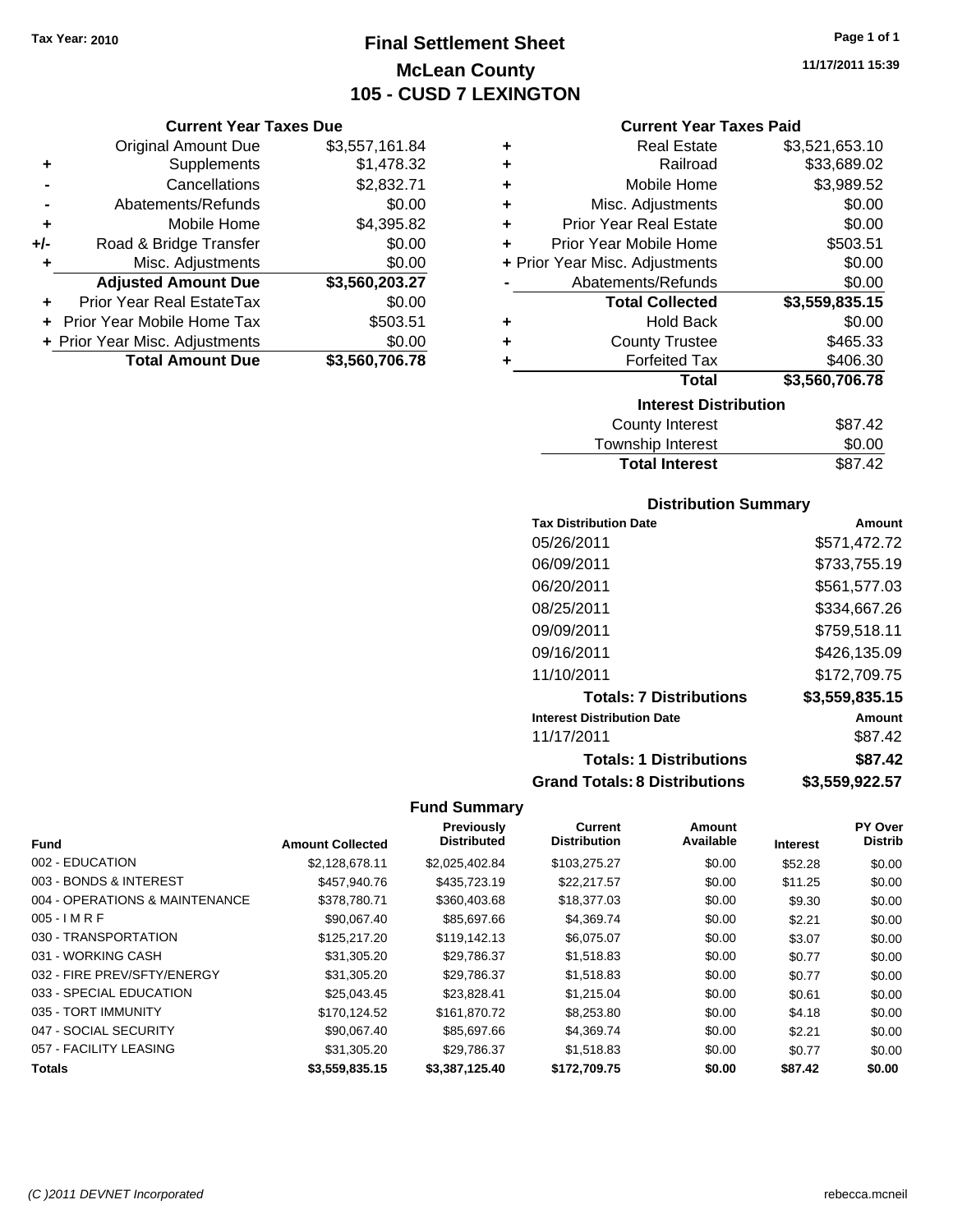# **Final Settlement Sheet Tax Year: 2010 Page 1 of 1 McLean County 106 - CUSD 140 EUREKA**

# **Current Year Taxes Due**

|       | <b>Original Amount Due</b>       | \$2,281.29 |
|-------|----------------------------------|------------|
| ٠     | Supplements                      | \$0.00     |
|       | Cancellations                    | \$0.00     |
|       | Abatements/Refunds               | \$0.00     |
| ÷     | Mobile Home                      | \$0.00     |
| $+/-$ | Road & Bridge Transfer           | \$0.00     |
| ٠     | Misc. Adjustments                | \$0.00     |
|       | <b>Adjusted Amount Due</b>       | \$2,281.29 |
|       | <b>Prior Year Real EstateTax</b> | \$0.00     |
|       | Prior Year Mobile Home Tax       | \$0.00     |
|       | + Prior Year Misc. Adjustments   | \$0.00     |
|       | <b>Total Amount Due</b>          | \$2,281.29 |

## **Current Year Taxes Paid**

| ٠                            | Real Estate                    | \$2,281.29 |  |  |  |
|------------------------------|--------------------------------|------------|--|--|--|
| ٠                            | Railroad                       | \$0.00     |  |  |  |
| ÷                            | Mobile Home                    | \$0.00     |  |  |  |
| ٠                            | Misc. Adjustments              | \$0.00     |  |  |  |
| ٠                            | Prior Year Real Estate         | \$0.00     |  |  |  |
| ٠                            | Prior Year Mobile Home         | \$0.00     |  |  |  |
|                              | + Prior Year Misc. Adjustments | \$0.00     |  |  |  |
|                              | Abatements/Refunds<br>\$0.00   |            |  |  |  |
|                              | <b>Total Collected</b>         | \$2,281.29 |  |  |  |
| ٠                            | <b>Hold Back</b>               | \$0.00     |  |  |  |
| ٠                            | <b>County Trustee</b>          | \$0.00     |  |  |  |
| ٠                            | <b>Forfeited Tax</b>           | \$0.00     |  |  |  |
|                              | Total                          | \$2,281.29 |  |  |  |
| <b>Interest Distribution</b> |                                |            |  |  |  |
|                              | County Interest                | \$0.06     |  |  |  |
|                              | <b>Township Interest</b>       | \$0.00     |  |  |  |
|                              | <b>Total Interest</b>          | \$0.06     |  |  |  |

# **Distribution Summary**

| <b>Tax Distribution Date</b>         | Amount     |
|--------------------------------------|------------|
| 06/20/2011                           | \$2,235.65 |
| 08/25/2011                           | \$45.64    |
| <b>Totals: 2 Distributions</b>       | \$2,281.29 |
| <b>Interest Distribution Date</b>    | Amount     |
| 11/17/2011                           | \$0.06     |
| <b>Totals: 1 Distributions</b>       | \$0.06     |
| <b>Grand Totals: 3 Distributions</b> | \$2,281.35 |

## **Fund Summary**

| <b>Fund</b>                    | <b>Amount Collected</b> | <b>Previously</b><br><b>Distributed</b> | Current<br><b>Distribution</b> | Amount<br>Available | <b>Interest</b> | PY Over<br><b>Distrib</b> |
|--------------------------------|-------------------------|-----------------------------------------|--------------------------------|---------------------|-----------------|---------------------------|
|                                |                         |                                         |                                |                     |                 |                           |
| 002 - EDUCATION                | \$1.487.11              | \$1.487.11                              | \$0.00                         | \$0.00              | \$0.05          | \$0.00                    |
| 003 - BONDS & INTEREST         | \$130.50                | \$130.50                                | \$0.00                         | \$0.00              | \$0.00          | \$0.00                    |
| 004 - OPERATIONS & MAINTENANCE | \$312.82                | \$312.82                                | \$0.00                         | \$0.00              | \$0.01          | \$0.00                    |
| $005 - I$ M R F                | \$44.00                 | \$44.00                                 | \$0.00                         | \$0.00              | \$0.00          | \$0.00                    |
| 030 - TRANSPORTATION           | \$104.76                | \$104.76                                | \$0.00                         | \$0.00              | \$0.00          | \$0.00                    |
| 032 - FIRE PREVENTION & SAFETY | \$29.79                 | \$29.79                                 | \$0.00                         | \$0.00              | \$0.00          | \$0.00                    |
| 033 - SPECIAL EDUCATION        | \$23.83                 | \$23.83                                 | \$0.00                         | \$0.00              | \$0.00          | \$0.00                    |
| 035 - LIABILITY                | \$74.70                 | \$74.70                                 | \$0.00                         | \$0.00              | \$0.00          | \$0.00                    |
| 047 - SOCIAL SECURITY          | \$73.78                 | \$73.78                                 | \$0.00                         | \$0.00              | \$0.00          | \$0.00                    |
| 109 - PRIOR YEAR ADJUSTMENT    | \$0.00                  | \$0.00                                  | \$0.00                         | \$0.00              | \$0.00          | \$0.00                    |
| <b>Totals</b>                  | \$2.281.29              | \$2.281.29                              | \$0.00                         | \$0.00              | \$0.06          | \$0.00                    |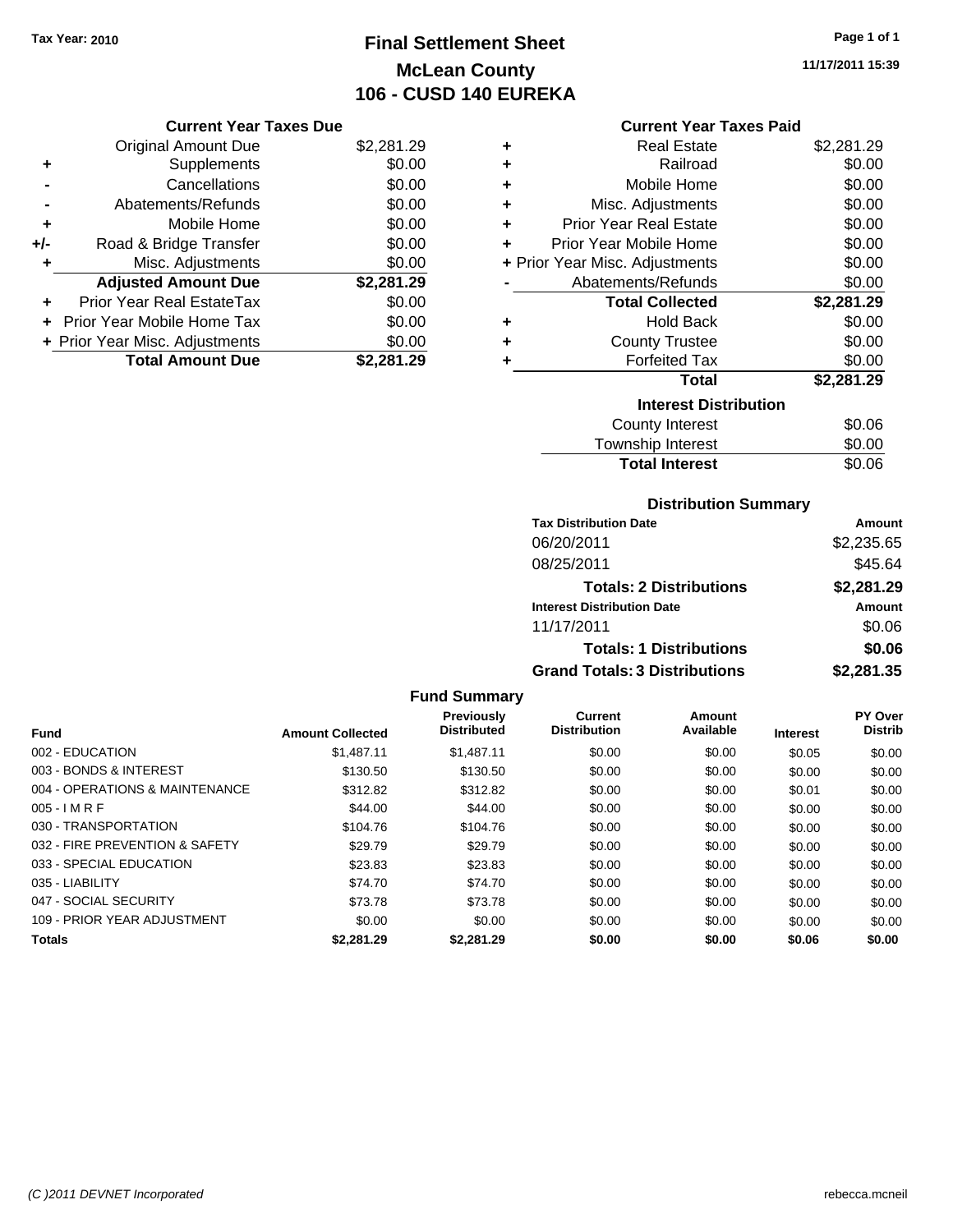**Current Year Taxes Due** Original Amount Due \$110,110.97

**Adjusted Amount Due \$110,460.04**

**Total Amount Due \$110,702.60**

**+** Supplements \$152.62 **-** Cancellations \$110.39 **-** Abatements/Refunds \$1,784.63 **+** Mobile Home \$276.16 **+/-** Road & Bridge Transfer \$0.00 **+** Misc. Adjustments \$1,815.31

**+** Prior Year Real EstateTax \$184.01 **+** Prior Year Mobile Home Tax \$58.55 **+ Prior Year Misc. Adjustments**  $$0.00$ 

# **Final Settlement Sheet Tax Year: 2010 Page 1 of 1 McLean County 107 - CHENOA CUSD #9 BONDS**

**11/17/2011 15:39**

## **Current Year Taxes Paid**

| ٠ | <b>Real Estate</b>             | \$108,732.82 |
|---|--------------------------------|--------------|
| ٠ | Railroad                       | \$1,331.08   |
| ÷ | Mobile Home                    | \$210.76     |
| ÷ | Misc. Adjustments              | \$1,815.31   |
| ÷ | <b>Prior Year Real Estate</b>  | \$184.01     |
| ÷ | Prior Year Mobile Home         | \$58.55      |
|   | + Prior Year Misc. Adjustments | \$0.00       |
|   | Abatements/Refunds             | \$1,784.63   |
|   | <b>Total Collected</b>         | \$110,547.90 |
| ٠ | <b>Hold Back</b>               | \$0.00       |
| ٠ | <b>County Trustee</b>          | \$19.39      |
| ÷ | <b>Forfeited Tax</b>           | \$135.31     |
|   | <b>Total</b>                   | \$110,702.60 |
|   | <b>Interest Distribution</b>   |              |
|   | <b>County Interest</b>         | \$2.71       |
|   | Townehin Interact              | ደስ ሰስ        |

| <b>Total Interest</b>   | \$2.71      |
|-------------------------|-------------|
| Township Interest       | \$0.00      |
| <b>OVAILLY THIGLEST</b> | <b>ULII</b> |

## **Distribution Summary**

| <b>Tax Distribution Date</b>         | Amount       |
|--------------------------------------|--------------|
| 05/26/2011                           | \$16,528.86  |
| 06/09/2011                           | \$21,230.20  |
| 06/20/2011                           | \$18.144.41  |
| 08/25/2011                           | \$9,316.33   |
| 09/09/2011                           | \$22.446.34  |
| 09/16/2011                           | \$13.771.91  |
| 11/10/2011                           | \$9,109.85   |
| <b>Totals: 7 Distributions</b>       | \$110,547.90 |
| <b>Interest Distribution Date</b>    | Amount       |
| 11/17/2011                           | \$2.71       |
| <b>Totals: 1 Distributions</b>       | \$2.71       |
| <b>Grand Totals: 8 Distributions</b> | \$110,550.61 |

#### **Fund Summary**

| <b>Fund</b>                 | <b>Amount Collected</b> | <b>Previously</b><br><b>Distributed</b> | Current<br><b>Distribution</b> | Amount<br>Available | <b>Interest</b> | <b>PY Over</b><br><b>Distrib</b> |
|-----------------------------|-------------------------|-----------------------------------------|--------------------------------|---------------------|-----------------|----------------------------------|
| 003 - BONDS & INTEREST      | \$110,547.90            | \$101.438.05                            | \$9,109.85                     | \$0.00              | \$2.71          | \$0.00                           |
| 109 - PRIOR YEAR ADJUSTMENT | \$0.00                  | \$0.00                                  | \$0.00                         | \$0.00              | \$0.00          | \$0.00                           |
| <b>Totals</b>               | \$110,547.90            | \$101.438.05                            | \$9.109.85                     | \$0.00              | \$2.71          | \$0.00                           |

# **Miscellaneous Adjustment Detail**

| Year Source             | <b>Account Type</b>       | <b>Amount Adjustment Description</b>                           |
|-------------------------|---------------------------|----------------------------------------------------------------|
| 2010 RE                 | Payment In Lieu of Tax    | \$1,782.48 Tax Year 2010 West/Yates Rebate by TBA by TBA       |
| 2010 RE                 | <b>Back Tax Collected</b> | \$32.83 J Meyer Redemptions Due to Taxing Bodies by TBA by TBA |
| <b>Totals 2 entries</b> |                           | \$1.815.31                                                     |
|                         |                           | <b>Abatement Detail</b>                                        |

|         | Year Source      | <b>Account Type</b>   | <b>Amount Adiustment Description</b>                  |
|---------|------------------|-----------------------|-------------------------------------------------------|
| 2010 RE |                  | Real Estate Abatement | \$1.784.63 Reduced Distributions Due To School Credit |
|         | Totals 1 entries |                       | \$1.784.63                                            |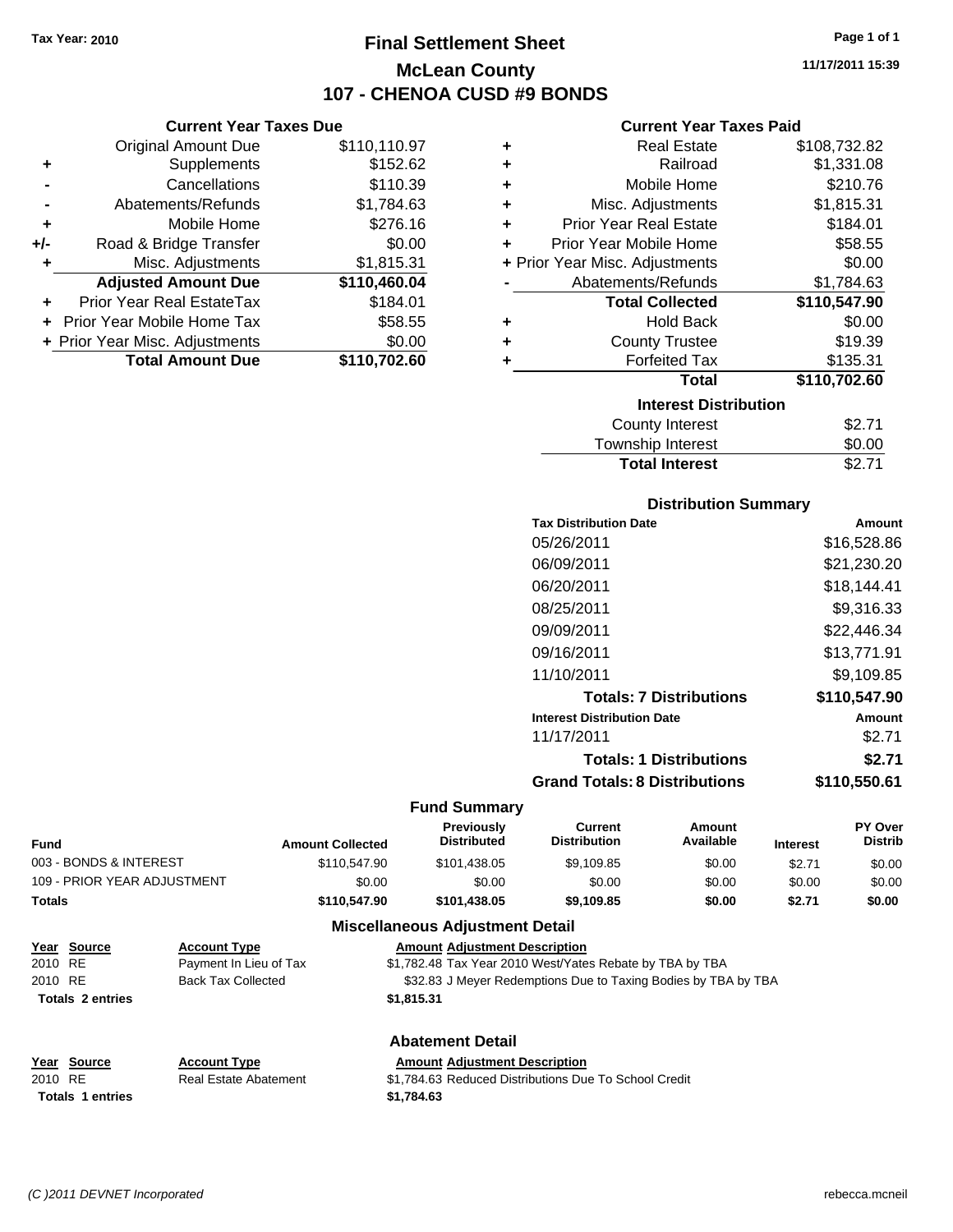# **Final Settlement Sheet Tax Year: 2010 Page 1 of 1 McLean County 108 - PRAIRIE CENTRAL CUSD #8N BONDS**

**Current Year Taxes Due**

|       | <b>Original Amount Due</b>     | \$64,774.60 |
|-------|--------------------------------|-------------|
| ٠     | Supplements                    | \$0.00      |
|       | Cancellations                  | \$235.59    |
|       | Abatements/Refunds             | \$2,150.12  |
| ÷     | Mobile Home                    | \$0.00      |
| $+/-$ | Road & Bridge Transfer         | \$0.00      |
| ٠     | Misc. Adjustments              | \$2,158.43  |
|       | <b>Adjusted Amount Due</b>     | \$64,547.32 |
|       | Prior Year Real EstateTax      | \$0.00      |
|       | Prior Year Mobile Home Tax     | \$0.00      |
|       | + Prior Year Misc. Adjustments | \$0.00      |
|       | <b>Total Amount Due</b>        | \$64,547,32 |

#### **Current Year Taxes Paid**

| ٠ | <b>Real Estate</b>             | \$64,287.81 |
|---|--------------------------------|-------------|
| ٠ | Railroad                       | \$223.72    |
| ٠ | Mobile Home                    | \$0.00      |
| ٠ | Misc. Adjustments              | \$2,158.43  |
| ٠ | <b>Prior Year Real Estate</b>  | \$0.00      |
| ÷ | Prior Year Mobile Home         | \$0.00      |
|   | + Prior Year Misc. Adjustments | \$0.00      |
|   | Abatements/Refunds             | \$2,150.12  |
|   | <b>Total Collected</b>         | \$64,519.84 |
| ٠ | Hold Back                      | \$0.00      |
| ٠ | <b>County Trustee</b>          | \$27.48     |
| ٠ | <b>Forfeited Tax</b>           | \$0.00      |
|   | Total                          | \$64,547.32 |
|   | <b>Interest Distribution</b>   |             |
|   | <b>County Interest</b>         | \$1.58      |
|   | Township Interest              | \$0.00      |
|   | <b>Total Interest</b>          | \$1.58      |

## **Distribution Summary**

| <b>Tax Distribution Date</b>         | Amount      |
|--------------------------------------|-------------|
| 05/26/2011                           | \$11,586.64 |
| 06/09/2011                           | \$10.499.84 |
| 06/20/2011                           | \$12.234.85 |
| 08/25/2011                           | \$4,165.97  |
| 09/09/2011                           | \$10,520.39 |
| 09/16/2011                           | \$10,223.88 |
| 11/10/2011                           | \$5,288.27  |
| <b>Totals: 7 Distributions</b>       | \$64.519.84 |
| <b>Interest Distribution Date</b>    | Amount      |
| 11/17/2011                           | \$1.58      |
| <b>Totals: 1 Distributions</b>       | \$1.58      |
| <b>Grand Totals: 8 Distributions</b> | \$64.521.42 |

#### **Fund Summary**

| <b>Fund</b>                 | <b>Amount Collected</b> | <b>Previously</b><br><b>Distributed</b> | Current<br><b>Distribution</b> | Amount<br>Available | <b>Interest</b> | <b>PY Over</b><br><b>Distrib</b> |
|-----------------------------|-------------------------|-----------------------------------------|--------------------------------|---------------------|-----------------|----------------------------------|
| 003 - BONDS & INTEREST      | \$64,519.84             | \$59.231.57                             | \$5,288,27                     | \$0.00              | \$1.58          | \$0.00                           |
| 109 - PRIOR YEAR ADJUSTMENT | \$0.00                  | \$0.00                                  | \$0.00                         | \$0.00              | \$0.00          | \$0.00                           |
| <b>Totals</b>               | \$64,519.84             | \$59.231.57                             | \$5.288.27                     | \$0.00              | \$1.58          | \$0.00                           |

# **Miscellaneous Adjustment Detail**

| Year Source             | <b>Account Type</b>    | <b>Amount Adiustment Description</b>                     |
|-------------------------|------------------------|----------------------------------------------------------|
| 2010 RE                 | Payment In Lieu of Tax | \$2,158.43 Tax Year 2010 West/Yates Rebate by TBA by TBA |
| <b>Totals 1 entries</b> |                        | \$2.158.43                                               |

|         |        |                       | <b>Abatement Detail</b>              |  |  |
|---------|--------|-----------------------|--------------------------------------|--|--|
| Year    | Source | <b>Account Type</b>   | <b>Amount Adiustment Description</b> |  |  |
| 2010 RE |        | Real Estate Abatement | \$2,150.12 Reduced Distributions Due |  |  |

**Totals 1 entries** \$2,150.12

Real Estate Abatement \$2,150.12 Reduced Distributions Due To School Credit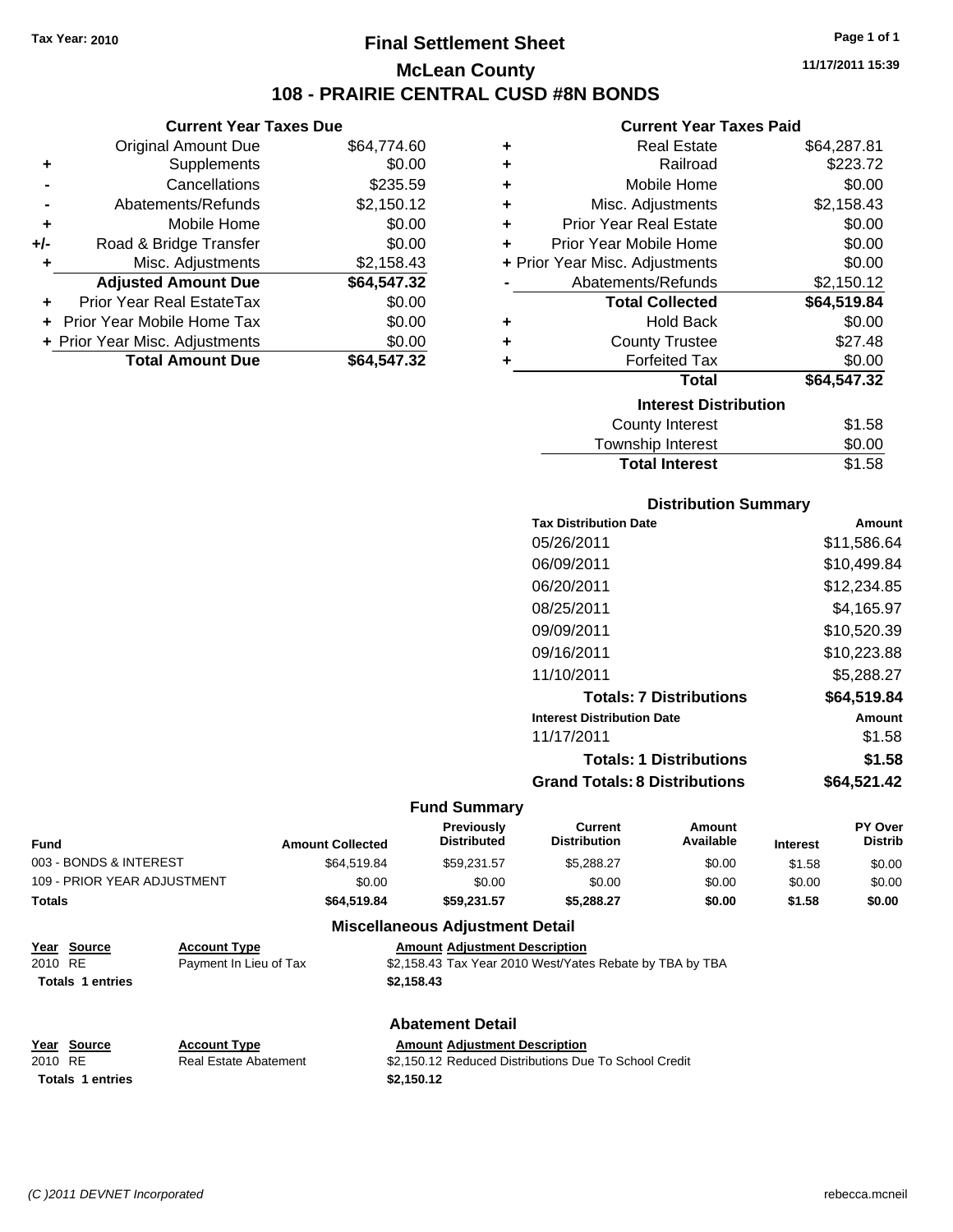**Current Year Taxes Due** Original Amount Due \$2,097,792.34

**Adjusted Amount Due \$2,096,279.06**

**Total Amount Due \$2,096,409.13**

**+** Supplements \$1,358.01 **-** Cancellations \$3,862.16 **-** Abatements/Refunds \$0.00 **+** Mobile Home \$990.87 **+/-** Road & Bridge Transfer \$0.00 **+** Misc. Adjustments \$0.00

**+** Prior Year Real EstateTax \$0.00 **+** Prior Year Mobile Home Tax \$130.07 **+ Prior Year Misc. Adjustments**  $$0.00$ 

# **Final Settlement Sheet Tax Year: 2010 Page 1 of 1 McLean County 109 - CUSD 11 EL PASO-GRIDLEY**

**11/17/2011 15:39**

## **Current Year Taxes Paid**

| ٠ | <b>Real Estate</b>             | \$2,091,503.62 |
|---|--------------------------------|----------------|
| ÷ | Railroad                       | \$3,052.58     |
| ÷ | Mobile Home                    | \$712.90       |
| ÷ | Misc. Adjustments              | \$0.00         |
| ÷ | <b>Prior Year Real Estate</b>  | \$0.00         |
| ÷ | Prior Year Mobile Home         | \$130.07       |
|   | + Prior Year Misc. Adjustments | \$0.00         |
|   | Abatements/Refunds             | \$0.00         |
|   | <b>Total Collected</b>         | \$2,095,399.17 |
| ٠ | <b>Hold Back</b>               | \$0.00         |
| ٠ | <b>County Trustee</b>          | \$8.87         |
| ٠ | <b>Forfeited Tax</b>           | \$1,001.09     |
|   | <b>Total</b>                   | \$2,096,409.13 |
|   | <b>Interest Distribution</b>   |                |
|   | <b>County Interest</b>         | \$51.46        |

| <b>Total Interest</b> | \$51.46 |
|-----------------------|---------|
| Township Interest     | \$0.00  |
| County Interest       | \$51.46 |

## **Distribution Summary**

| <b>Tax Distribution Date</b>         | Amount         |
|--------------------------------------|----------------|
| 05/26/2011                           | \$312,826.36   |
| 06/09/2011                           | \$494,507.16   |
| 06/20/2011                           | \$334,449.80   |
| 08/25/2011                           | \$197,031.42   |
| 09/09/2011                           | \$408,516.25   |
| 09/16/2011                           | \$262,080.00   |
| 11/10/2011                           | \$85,988.18    |
| <b>Totals: 7 Distributions</b>       | \$2,095,399.17 |
| <b>Interest Distribution Date</b>    | Amount         |
| 11/17/2011                           | \$51.46        |
| <b>Totals: 1 Distributions</b>       | \$51.46        |
| <b>Grand Totals: 8 Distributions</b> | \$2,095,450.63 |

|                                |                         | Previously         | Current             | Amount    |                 | <b>PY Over</b> |
|--------------------------------|-------------------------|--------------------|---------------------|-----------|-----------------|----------------|
| <b>Fund</b>                    | <b>Amount Collected</b> | <b>Distributed</b> | <b>Distribution</b> | Available | <b>Interest</b> | <b>Distrib</b> |
| 002 - EDUCATION                | \$1,269,568.84          | \$1,217,469.94     | \$52,098.90         | \$0.00    | \$31.17         | \$0.00         |
| 003 - BONDS & INTEREST         | \$315,064.22            | \$302.135.03       | \$12,929.19         | \$0.00    | \$7.74          | \$0.00         |
| 004 - OPERATIONS & MAINTENANCE | \$205,370.07            | \$196,942.38       | \$8,427.69          | \$0.00    | \$5.04          | \$0.00         |
| $005 - IMRF$                   | \$45,457.59             | \$43,592.18        | \$1,865.41          | \$0.00    | \$1.12          | \$0.00         |
| 030 - TRANSPORTATION           | \$74,680.02             | \$71,615.42        | \$3,064.60          | \$0.00    | \$1.83          | \$0.00         |
| 031 - WORKING CASH             | \$18,670.01             | \$17,903.85        | \$766.16            | \$0.00    | \$0.46          | \$0.00         |
| 032 - FIRE PREVENTION & SAFETY | \$18,670.01             | \$17,903.85        | \$766.16            | \$0.00    | \$0.46          | \$0.00         |
| 033 - SPECIAL EDUCATION        | \$14,936.00             | \$14,323.08        | \$612.92            | \$0.00    | \$0.37          | \$0.00         |
| 035 - TORT IMMUNITY            | \$58,205.99             | \$55.817.42        | \$2.388.57          | \$0.00    | \$1.43          | \$0.00         |
| 047 - SOCIAL SECURITY          | \$56,106.41             | \$53,803.99        | \$2,302.42          | \$0.00    | \$1.38          | \$0.00         |
| 057 - LEASE                    | \$18,670.01             | \$17.903.85        | \$766.16            | \$0.00    | \$0.46          | \$0.00         |
| 109 - PRIOR YEAR ADJUSTMENT    | \$0.00                  | \$0.00             | \$0.00              | \$0.00    | \$0.00          | \$0.00         |
| <b>Totals</b>                  | \$2,095,399.17          | \$2,009,410.99     | \$85,988.18         | \$0.00    | \$51.46         | \$0.00         |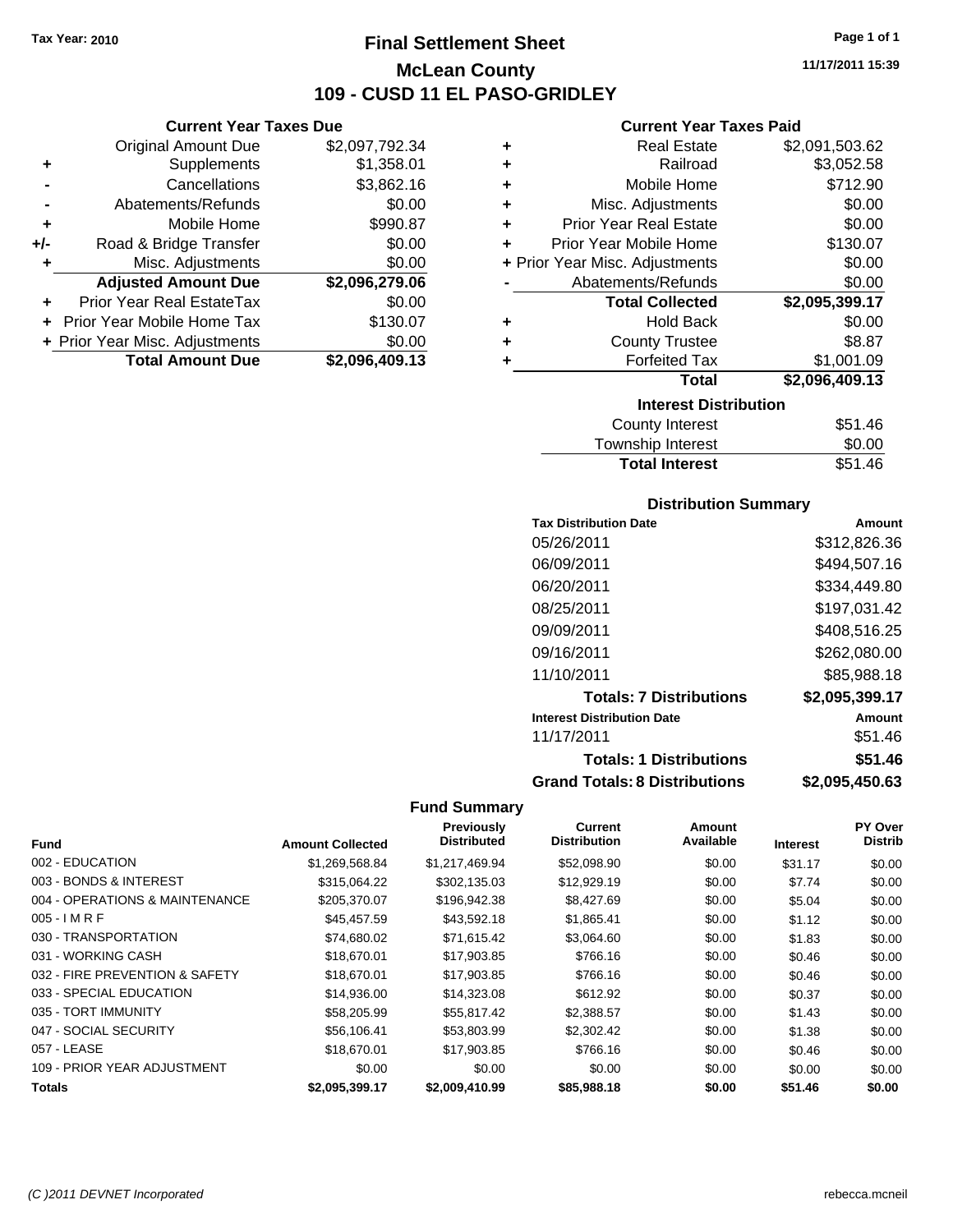# **Final Settlement Sheet Tax Year: 2010 Page 1 of 2 McLean County 110 - CUSD 16 OLYMPIA**

# **Current Year Taxes Due**

|     | <b>Original Amount Due</b>       | \$5,422,235.01 |
|-----|----------------------------------|----------------|
| ٠   | Supplements                      | \$2,810.04     |
|     | Cancellations                    | \$6,985.02     |
|     | Abatements/Refunds               | \$0.00         |
| ٠   | Mobile Home                      | \$627.71       |
| +/- | Road & Bridge Transfer           | \$0.00         |
| ٠   | Misc. Adjustments                | \$286.82       |
|     | <b>Adjusted Amount Due</b>       | \$5,418,974.56 |
|     | <b>Prior Year Real EstateTax</b> | \$4,421.38     |
|     | Prior Year Mobile Home Tax       | \$0.00         |
|     | + Prior Year Misc. Adjustments   | \$0.00         |
|     | <b>Total Amount Due</b>          | \$5,423,395.94 |

| ٠ | <b>Real Estate</b>             | \$5,380,983.13 |  |  |  |
|---|--------------------------------|----------------|--|--|--|
| ٠ | Railroad                       | \$34,700.16    |  |  |  |
| ٠ | Mobile Home                    | \$527.70       |  |  |  |
| ÷ | Misc. Adjustments              | \$286.82       |  |  |  |
| ÷ | <b>Prior Year Real Estate</b>  | \$4,421.38     |  |  |  |
| ÷ | Prior Year Mobile Home         | \$0.00         |  |  |  |
|   | + Prior Year Misc. Adjustments | \$0.00         |  |  |  |
|   | Abatements/Refunds             | \$0.00         |  |  |  |
|   | <b>Total Collected</b>         | \$5,420,919.19 |  |  |  |
| ٠ | <b>Hold Back</b>               | \$0.00         |  |  |  |
| ٠ | <b>County Trustee</b>          | \$2,376.74     |  |  |  |
| ٠ | <b>Forfeited Tax</b>           | \$100.01       |  |  |  |
|   | Total                          | \$5,423,395.94 |  |  |  |
|   | <b>Interest Distribution</b>   |                |  |  |  |
|   | County Interest                | <b>¢12212</b>  |  |  |  |

| County Interest       | \$133.12 |
|-----------------------|----------|
| Township Interest     | \$0.00   |
| <b>Total Interest</b> | \$133.12 |

# **Distribution Summary**

| <b>Tax Distribution Date</b>         | Amount         |
|--------------------------------------|----------------|
| 05/26/2011                           | \$914.909.98   |
| 06/09/2011                           | \$1,062,848.12 |
| 06/20/2011                           | \$887,151.93   |
| 08/25/2011                           | \$515,050.95   |
| 09/09/2011                           | \$1,179,641.41 |
| 09/16/2011                           | \$602,067.37   |
| 11/10/2011                           | \$259,249.43   |
| <b>Totals: 7 Distributions</b>       | \$5,420,919.19 |
| <b>Interest Distribution Date</b>    | Amount         |
| 11/17/2011                           | \$133.12       |
| <b>Totals: 1 Distributions</b>       | \$133.12       |
| <b>Grand Totals: 8 Distributions</b> | \$5,421,052.31 |

# **Fund Summary**

 $\overline{\phantom{0}}$ 

|                                |                         | Previously         | Current             | <b>Amount</b> |                 | <b>PY Over</b> |
|--------------------------------|-------------------------|--------------------|---------------------|---------------|-----------------|----------------|
| <b>Fund</b>                    | <b>Amount Collected</b> | <b>Distributed</b> | <b>Distribution</b> | Available     | <b>Interest</b> | <b>Distrib</b> |
| 002 - EDUCATION                | \$3,244,788.71          | \$3,089,636.64     | \$155,152.07        | \$0.00        | \$79.68         | \$0.00         |
| 003 - BONDS & INTEREST         | \$633,797.60            | \$603,492.06       | \$30,305.54         | \$0.00        | \$15.56         | \$0.00         |
| 004 - OPERATIONS & MAINTENANCE | \$559,444.28            | \$532,694.02       | \$26,750.26         | \$0.00        | \$13.74         | \$0.00         |
| $005 - I$ M R F                | \$146,093.78            | \$139,108.20       | \$6,985.58          | \$0.00        | \$3.59          | \$0.00         |
| 030 - TRANSPORTATION           | \$223,780.96            | \$213,080.69       | \$10,700.27         | \$0.00        | \$5.50          | \$0.00         |
| 031 - WORKING CASH             | \$55,943.91             | \$53,268.89        | \$2,675.02          | \$0.00        | \$1.37          | \$0.00         |
| 032 - FIRE PREVENTION & SAFETY | \$55,943.91             | \$53,268.89        | \$2,675.02          | \$0.00        | \$1.37          | \$0.00         |
| 033 - SPECIAL EDUCATION        | \$44.755.10             | \$42,615.10        | \$2,140.00          | \$0.00        | \$1.10          | \$0.00         |
| 035 - TORT IMMUNITY            | \$224,762.15            | \$214.014.98       | \$10,747.17         | \$0.00        | \$5.52          | \$0.00         |
| 047 - SOCIAL SECURITY          | \$183,183.69            | \$174,424,62       | \$8,759.07          | \$0.00        | \$4.50          | \$0.00         |
| 057 - LEASE                    | \$55,943.91             | \$53.268.89        | \$2,675.02          | \$0.00        | \$1.37          | \$0.00         |
| 109 - PRIOR YEAR ADJUSTMENT    | $$-7,518.81$            | $$-7,203.22$       | $$-315.59$          | \$0.00        | (S0.18)         | \$0.00         |
| <b>Totals</b>                  | \$5.420.919.19          | \$5,161,669.76     | \$259,249.43        | \$0.00        | \$133.12        | \$0.00         |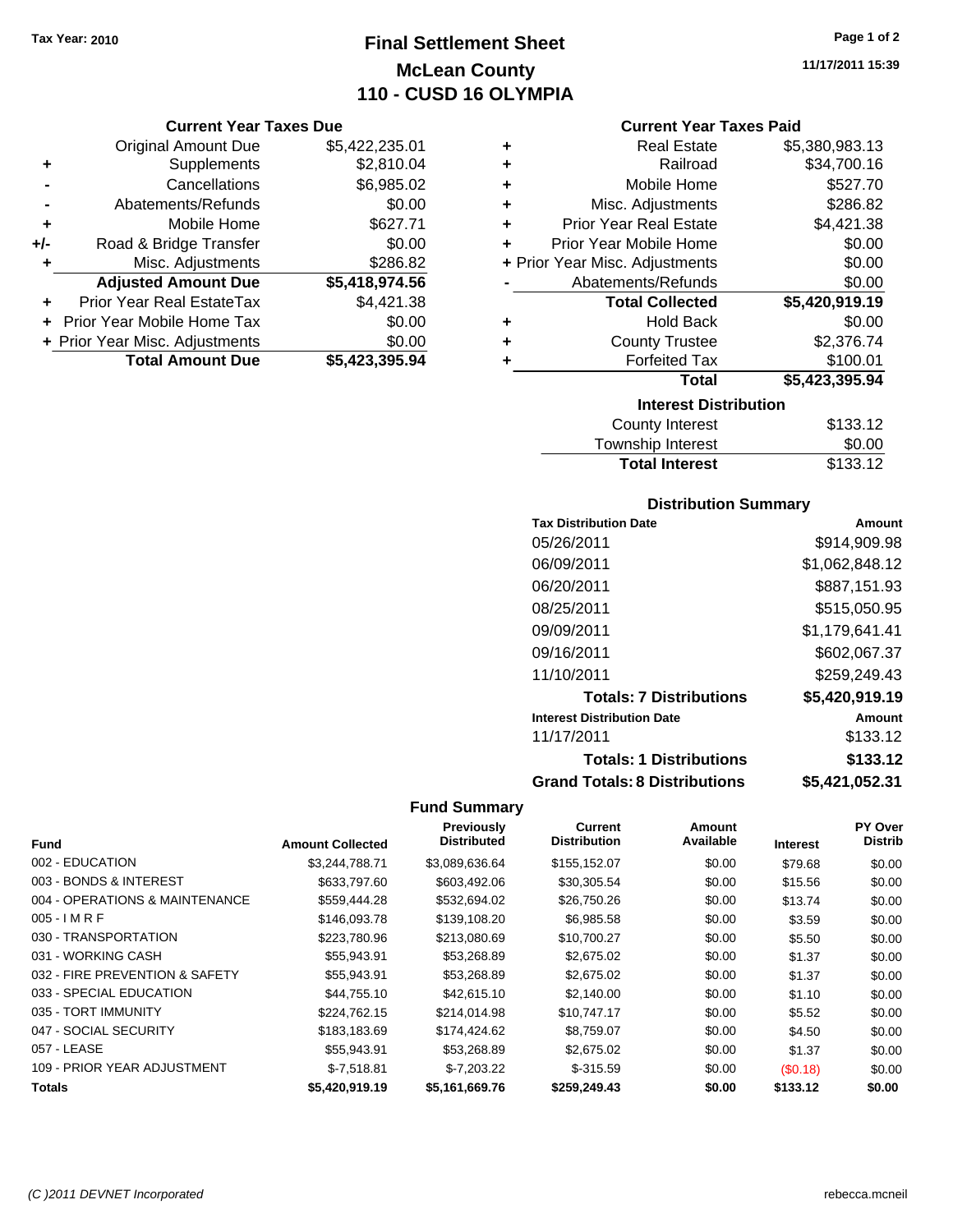# **Final Settlement Sheet Tax Year: 2010 Page 2 of 2**

# **McLean County**

## **Miscellaneous Adjustment Detail**

## **Year Source Account Type Amount Adjustment Description**

**Totals \$286.82 1 entries**

2010 RE Back Tax Collected \$286.82 J Meyer Redemptions Due to Taxing Bodies by TBA by TBA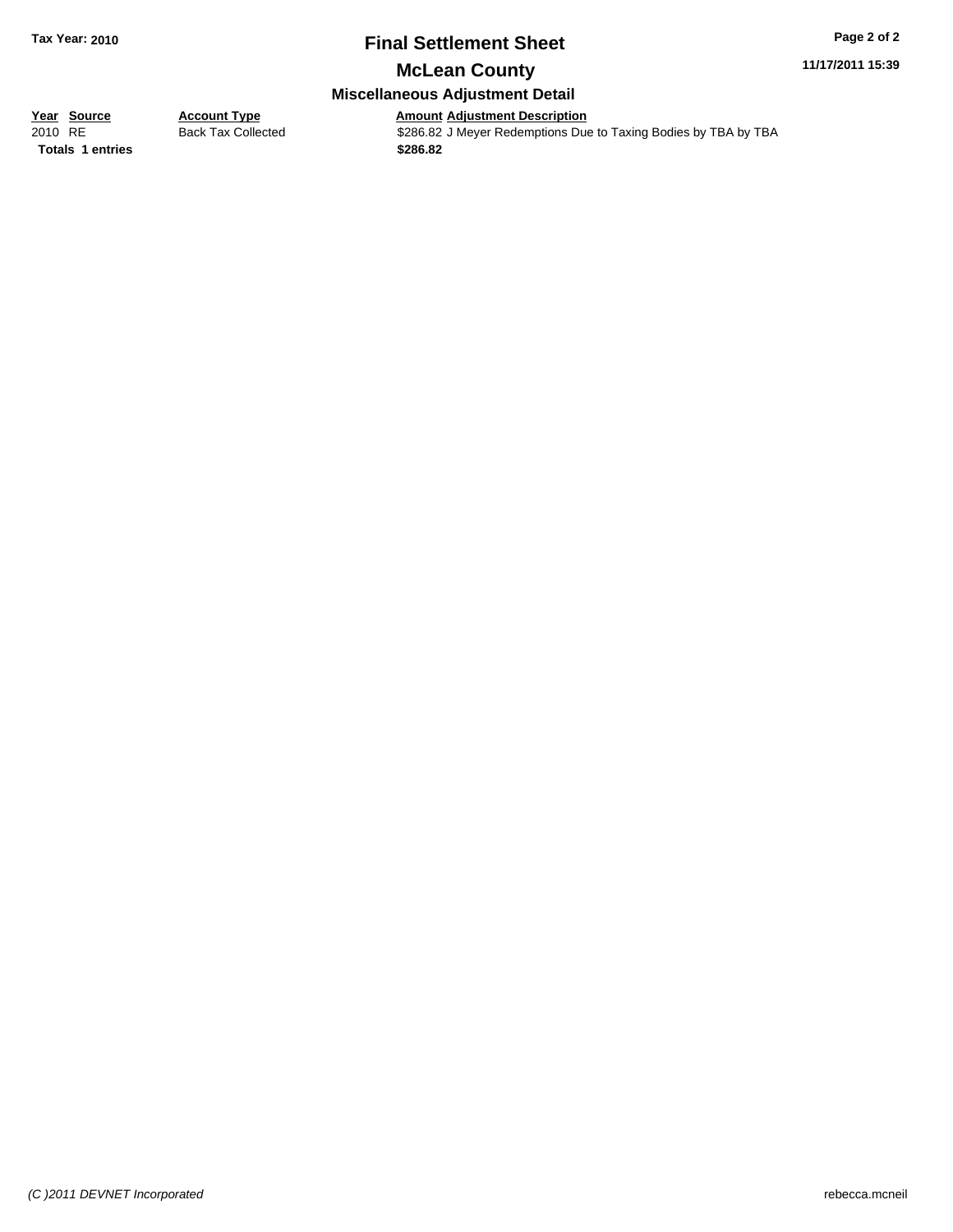# **Final Settlement Sheet Tax Year: 2010 Page 1 of 2 McLean County 111 - CUSD 18 BLUE RIDGE**

**Current Year Taxes Due**

|     | <b>Original Amount Due</b>     | \$1,270,148.95 |
|-----|--------------------------------|----------------|
| ٠   | Supplements                    | \$951.25       |
|     | Cancellations                  | \$2,219.59     |
|     | Abatements/Refunds             | \$82,572.95    |
| ÷   | Mobile Home                    | \$457.97       |
| +/- | Road & Bridge Transfer         | \$0.00         |
| ۰   | Misc. Adjustments              | \$89,145.66    |
|     | <b>Adjusted Amount Due</b>     | \$1,275,911.29 |
|     | Prior Year Real EstateTax      | \$0.00         |
|     | Prior Year Mobile Home Tax     | \$0.00         |
|     | + Prior Year Misc. Adjustments | \$0.00         |
|     | <b>Total Amount Due</b>        | \$1,275,911.29 |

#### **Current Year Taxes Paid**

|   | <b>Real Estate</b>             | \$1,201,384.97 |
|---|--------------------------------|----------------|
| ٠ | Railroad                       | \$65,836.60    |
| ٠ | Mobile Home                    | \$331.19       |
| ٠ | Misc. Adjustments              | \$89,145.66    |
| ٠ | <b>Prior Year Real Estate</b>  | \$0.00         |
| ÷ | Prior Year Mobile Home         | \$0.00         |
|   | + Prior Year Misc. Adjustments | \$0.00         |
|   | Abatements/Refunds             | \$82,572.95    |
|   | <b>Total Collected</b>         | \$1,274,125.47 |
| ٠ | <b>Hold Back</b>               | \$0.00         |
| ٠ | <b>County Trustee</b>          | \$593.53       |
| ٠ | <b>Forfeited Tax</b>           | \$1,192.29     |
|   | Total                          | \$1,275,911.29 |
|   |                                |                |
|   | <b>Interest Distribution</b>   |                |

| <b>Total Interest</b> | \$31.29    |
|-----------------------|------------|
| Township Interest     | \$0.00     |
| County interest       | ີ ⊅ວ । .∠ອ |

## **Distribution Summary**

| <b>Tax Distribution Date</b>         | Amount         |
|--------------------------------------|----------------|
| 05/26/2011                           | \$153,681.43   |
| 06/09/2011                           | \$312.075.52   |
| 06/20/2011                           | \$170,530.63   |
| 08/25/2011                           | \$175,745.44   |
| 09/09/2011                           | \$165,925.69   |
| 09/16/2011                           | \$119,011.81   |
| 11/10/2011                           | \$177,154.95   |
| <b>Totals: 7 Distributions</b>       | \$1,274,125.47 |
| <b>Interest Distribution Date</b>    | Amount         |
| 11/17/2011                           | \$31.29        |
| <b>Totals: 1 Distributions</b>       | \$31.29        |
| <b>Grand Totals: 8 Distributions</b> | \$1,274,156.76 |

## **Fund Summary**

| <b>Fund</b>                    | <b>Amount Collected</b> | Previously<br><b>Distributed</b> | <b>Current</b><br><b>Distribution</b> | <b>Amount</b><br>Available | <b>Interest</b> | <b>PY Over</b><br><b>Distrib</b> |
|--------------------------------|-------------------------|----------------------------------|---------------------------------------|----------------------------|-----------------|----------------------------------|
| 002 - EDUCATION                | \$867.945.71            | \$747,266.25                     | \$120,679.46                          | \$0.00                     | \$21.31         | \$0.00                           |
| 003 - BONDS & INTEREST         | \$108,787.39            | \$93,661.54                      | \$15,125.85                           | \$0.00                     | \$2.67          | \$0.00                           |
| 004 - OPERATIONS & MAINTENANCE | \$120,547.55            | \$103,786.56                     | \$16,760.99                           | \$0.00                     | \$2.96          | \$0.00                           |
| $005 - I$ M R F                | \$19,188.33             | \$16,520.38                      | \$2,667.95                            | \$0.00                     | \$0.47          | \$0.00                           |
| 030 - TRANSPORTATION           | \$48,219.28             | \$41,514.84                      | \$6,704.44                            | \$0.00                     | \$1.18          | \$0.00                           |
| 031 - WORKING CASH             | \$12,054.50             | \$10,378.43                      | \$1,676.07                            | \$0.00                     | \$0.30          | \$0.00                           |
| 032 - FIRE PREVENTION & SAFETY | \$12,054.50             | \$10,378.43                      | \$1,676.07                            | \$0.00                     | \$0.30          | \$0.00                           |
| 033 - SPECIAL EDUCATION        | \$9,643.87              | \$8,302.96                       | \$1,340.91                            | \$0.00                     | \$0.24          | \$0.00                           |
| 035 - TORT IMMUNITY            | \$35,479.30             | \$30,546.24                      | \$4,933.06                            | \$0.00                     | \$0.87          | \$0.00                           |
| 047 - SOCIAL SECURITY          | \$27.718.61             | \$23.864.58                      | \$3,854.03                            | \$0.00                     | \$0.68          | \$0.00                           |
| 057 - LEASE/PURCHASE/RENTAL    | \$12,054.50             | \$10,378.43                      | \$1,676.07                            | \$0.00                     | \$0.30          | \$0.00                           |
| 109 - PRIOR YEAR ADJUSTMENT    | \$431.93                | \$371.88                         | \$60.05                               | \$0.00                     | \$0.01          | \$0.00                           |
| Totals                         | \$1,274,125.47          | \$1,096,970.52                   | \$177,154.95                          | \$0.00                     | \$31.29         | \$0.00                           |

## **Miscellaneous Adjustment Detail**

**Year Source Account Type Amount Adjustment Description** 2010 RE Payment In Lieu of Tax \$6,414.99 PILOT University of Illinois Parcel #39-05-100-001 by TBA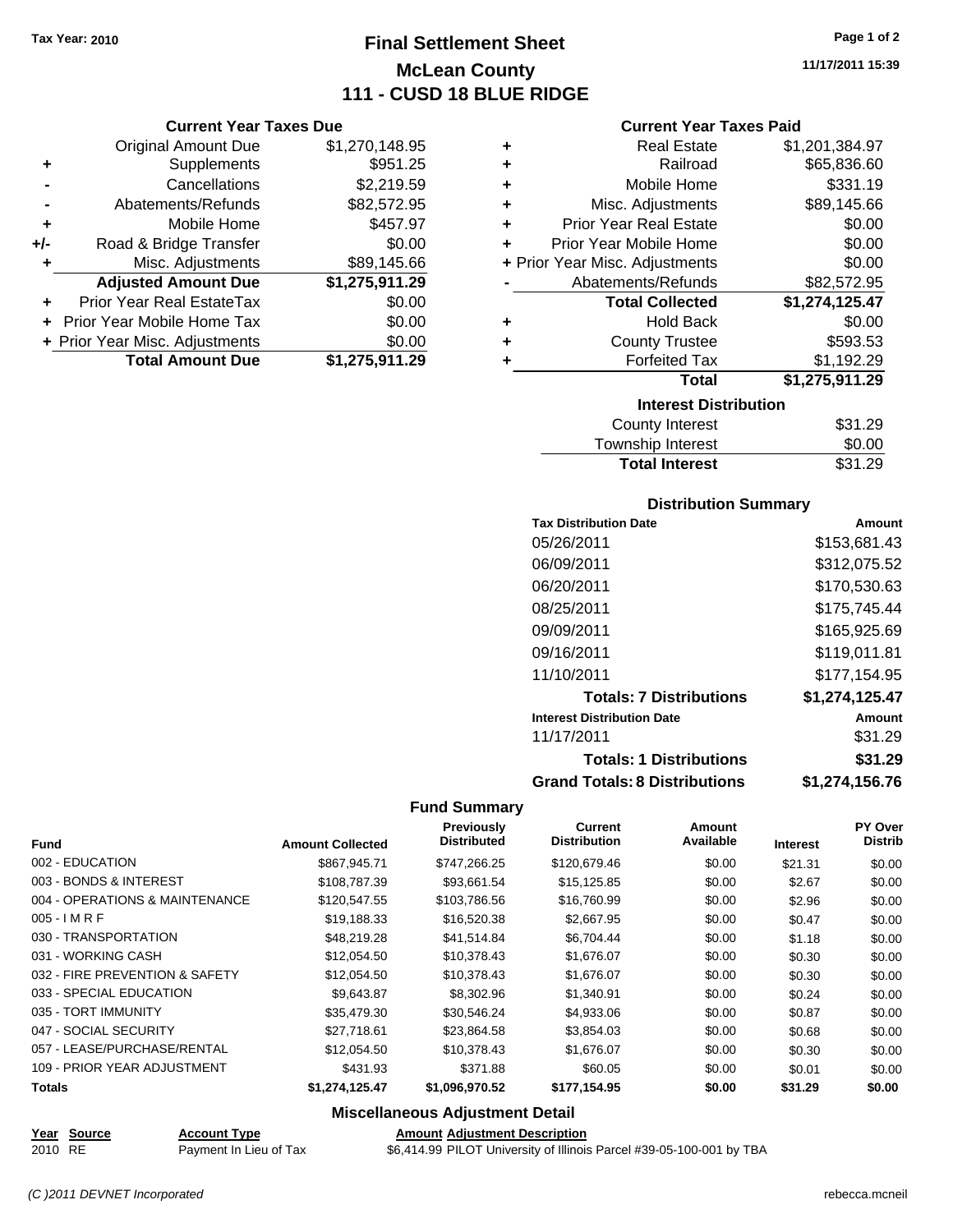# **Final Settlement Sheet Tax Year: 2010 Page 2 of 2**

**11/17/2011 15:39**

# **McLean County**

# **Miscellaneous Adjustment Detail**

**Year Source Account Type Annew Amount Adjustment Description**<br> **Amount Adjustment Description**<br> **Amount Adjustment Description**<br> **Amount Adjustment Description** Payment In Lieu of Tax **\$82,730.67** Tax Year 2010 West/Yates Rebate by TBA by TBA **Totals \$89,145.66 2 entries**

#### **Abatement Detail**

#### **Year Source Account Type Amount Adjustment Description**

**Totals \$82,572.95 1 entries**

2010 RE **\$82,572.95 Reduced Distributions Due To School Credit** Real Estate Abatement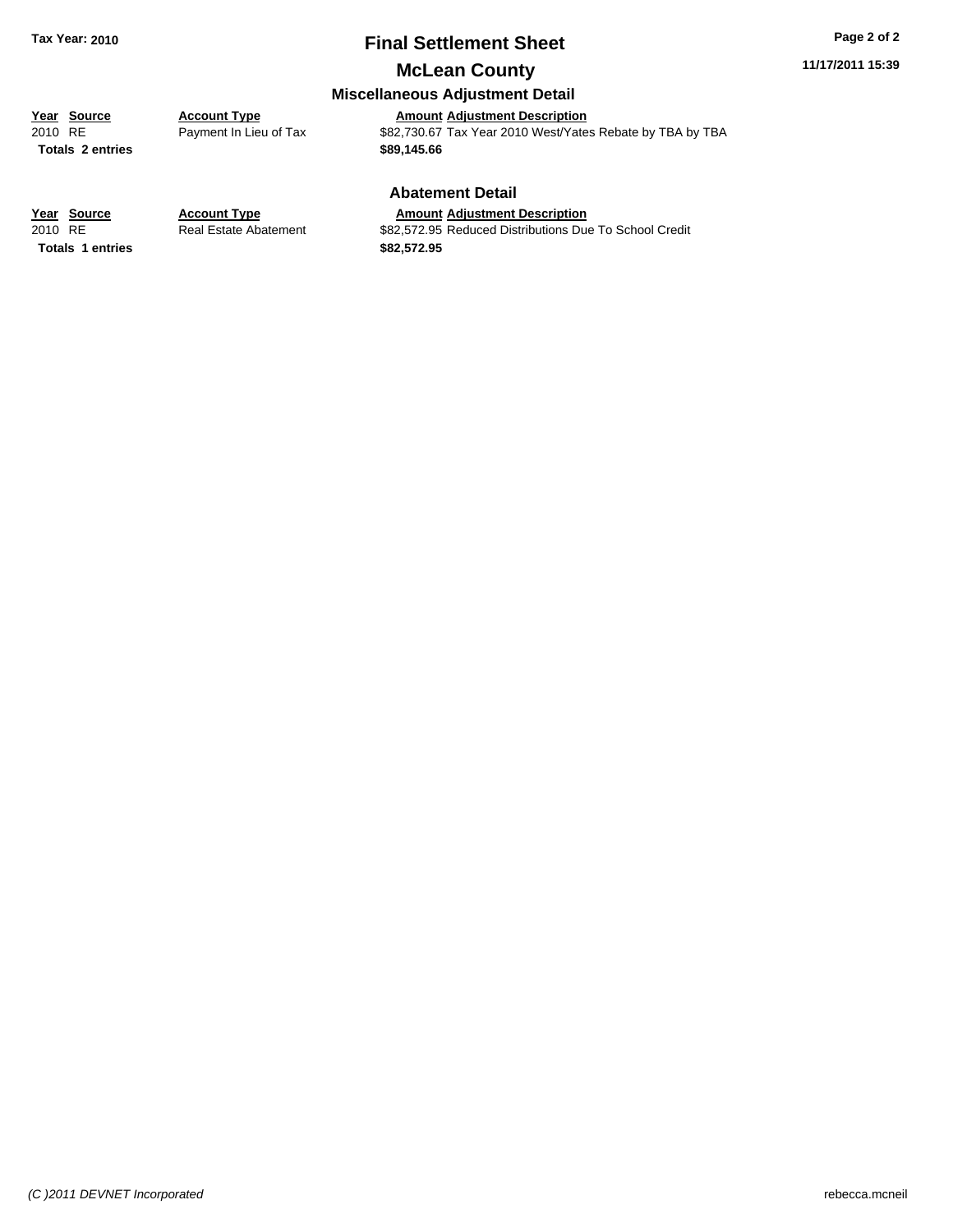**Current Year Taxes Due** Original Amount Due \$2,010,718.63

**Adjusted Amount Due \$2,014,933.20**

**Total Amount Due \$2,018,257.52**

**+** Supplements \$2,344.51 **-** Cancellations \$2,857.09 - Abatements/Refunds \$38,014.51 **+** Mobile Home \$4,242.00 **+/-** Road & Bridge Transfer \$0.00 **+** Misc. Adjustments \$38,499.66

**+** Prior Year Real EstateTax \$2,676.32 **+** Prior Year Mobile Home Tax \$648.00 **+ Prior Year Misc. Adjustments**  $$0.00$ 

# **Final Settlement Sheet Tax Year: 2010 Page 1 of 2 McLean County 112 - CUSD 8N PRAIRIE CENTRAL**

**11/17/2011 15:39**

## **Current Year Taxes Paid**

| ٠ | <b>Real Estate</b>             | \$1,987,150.20 |
|---|--------------------------------|----------------|
| ÷ | Railroad                       | \$21,548.60    |
| ÷ | Mobile Home                    | \$3,237.26     |
| ÷ | Misc. Adjustments              | \$38,499.66    |
| ÷ | <b>Prior Year Real Estate</b>  | \$2,676.32     |
| ٠ | Prior Year Mobile Home         | \$648.00       |
|   | + Prior Year Misc. Adjustments | \$0.00         |
|   | Abatements/Refunds             | \$38,014.51    |
|   | <b>Total Collected</b>         | \$2,015,745.53 |
| ٠ | <b>Hold Back</b>               | \$0.00         |
| ÷ | <b>County Trustee</b>          | \$433.35       |
| ٠ | <b>Forfeited Tax</b>           | \$2,078.64     |
|   | <b>Total</b>                   | \$2,018,257.52 |
|   | <b>Interest Distribution</b>   |                |
|   | <b>County Interest</b>         | \$49.50        |

|  | Township Interest     | \$0.00  |
|--|-----------------------|---------|
|  | <b>Total Interest</b> | \$49.50 |
|  | County Interest       | \$49.50 |

#### **Distribution Summary**

| <b>Tax Distribution Date</b>         | Amount         |
|--------------------------------------|----------------|
| 05/26/2011                           | \$310,933.93   |
| 06/09/2011                           | \$377.864.08   |
| 06/20/2011                           | \$339,028.82   |
| 08/25/2011                           | \$163,642.36   |
| 09/09/2011                           | \$396,605.54   |
| 09/16/2011                           | \$261,945.05   |
| 11/10/2011                           | \$165.725.75   |
| <b>Totals: 7 Distributions</b>       | \$2,015,745.53 |
| <b>Interest Distribution Date</b>    | Amount         |
| 11/17/2011                           | \$49.50        |
| <b>Totals: 1 Distributions</b>       | \$49.50        |
| <b>Grand Totals: 8 Distributions</b> | \$2,015,795.03 |

## **Fund Summary**

|                                |                         | <b>Previously</b>  | <b>Current</b>      | Amount    |                 | PY Over        |
|--------------------------------|-------------------------|--------------------|---------------------|-----------|-----------------|----------------|
| <b>Fund</b>                    | <b>Amount Collected</b> | <b>Distributed</b> | <b>Distribution</b> | Available | <b>Interest</b> | <b>Distrib</b> |
| 002 - EDUCATION                | \$1,373,194,48          | \$1,260,296.36     | \$112.898.12        | \$0.00    | \$33.72         | \$0.00         |
| 003 - BONDS & INTEREST         | \$37,408.21             | \$34,332.68        | \$3,075.53          | \$0.00    | \$0.92          | \$0.00         |
| 004 - OPERATIONS & MAINTENANCE | \$208,059.21            | \$190,953.49       | \$17,105.72         | \$0.00    | \$5.11          | \$0.00         |
| $005 - IMRF$                   | \$56,126.41             | \$51,511.95        | \$4,614.46          | \$0.00    | \$1.38          | \$0.00         |
| 030 - TRANSPORTATION           | \$83,224.10             | \$76.381.77        | \$6,842.33          | \$0.00    | \$2.04          | \$0.00         |
| 031 - WORKING CASH             | \$20,806.50             | \$19,095.91        | \$1,710.59          | \$0.00    | \$0.51          | \$0.00         |
| 032 - FIRE PREVENTION & SAFETY | \$20,806.50             | \$19,095.91        | \$1,710.59          | \$0.00    | \$0.51          | \$0.00         |
| 033 - SPECIAL EDUCATION        | \$16,644.01             | \$15,275.60        | \$1,368.41          | \$0.00    | \$0.41          | \$0.00         |
| 035 - TORT IMMUNITY            | \$122,543.20            | \$112,468.25       | \$10,074.95         | \$0.00    | \$3.01          | \$0.00         |
| 047 - SOCIAL SECURITY          | \$56.126.41             | \$51.511.95        | \$4.614.46          | \$0.00    | \$1.38          | \$0.00         |
| 057 - LEASE/RENTAL             | \$20,806.50             | \$19.095.91        | \$1.710.59          | \$0.00    | \$0.51          | \$0.00         |
| 109 - PRIOR YEAR ADJUSTMENT    | \$0.00                  | \$0.00             | \$0.00              | \$0.00    | \$0.00          | \$0.00         |
| <b>Totals</b>                  | \$2,015,745.53          | \$1,850,019.78     | \$165,725,75        | \$0.00    | \$49.50         | \$0.00         |

## **Miscellaneous Adjustment Detail**

**Year Source Account Type Amount Adjustment Description**

2010 RE Payment In Lieu of Tax \$38,022.09 Tax Year 2010 West/Yates Rebate by TBA by TBA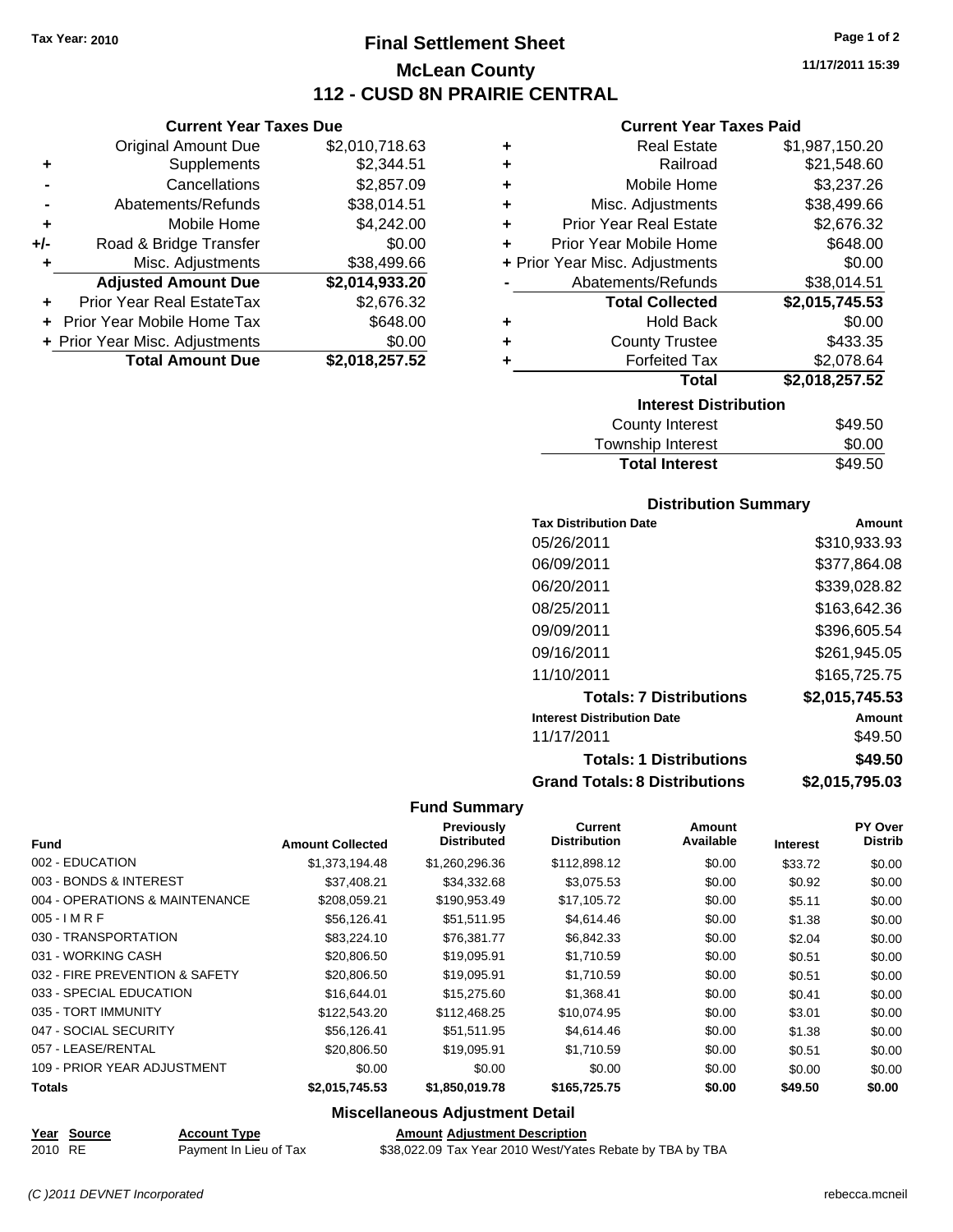# **Final Settlement Sheet Tax Year: 2010 Page 2 of 2**

**11/17/2011 15:39**

# **McLean County Miscellaneous Adjustment Detail**

**Totals \$38,499.66 2 entries**

**Year Source Account Type**<br> **Amount Adjustment Description**<br> **Amount Adjustment Description**<br> **AMOU ADJUSTER**<br> **ACCOUNTER**<br> **ACCOUNTER**<br> **ACCOUNTER**<br> **ACCOUNTER**<br> **ACCOUNTER**<br> **ACCOUNTER** Back Tax Collected **2010 S477.57 J Meyer Redemptions Due to Taxing Bodies by TBA by TBA** 

#### **Abatement Detail**

## **Year Source Account Type Amount Adjustment Description**

**Totals \$38,014.51 1 entries**

2010 RE **\$38,014.51 Real Estate Abatement** \$38,014.51 Reduced Distributions Due To School Credit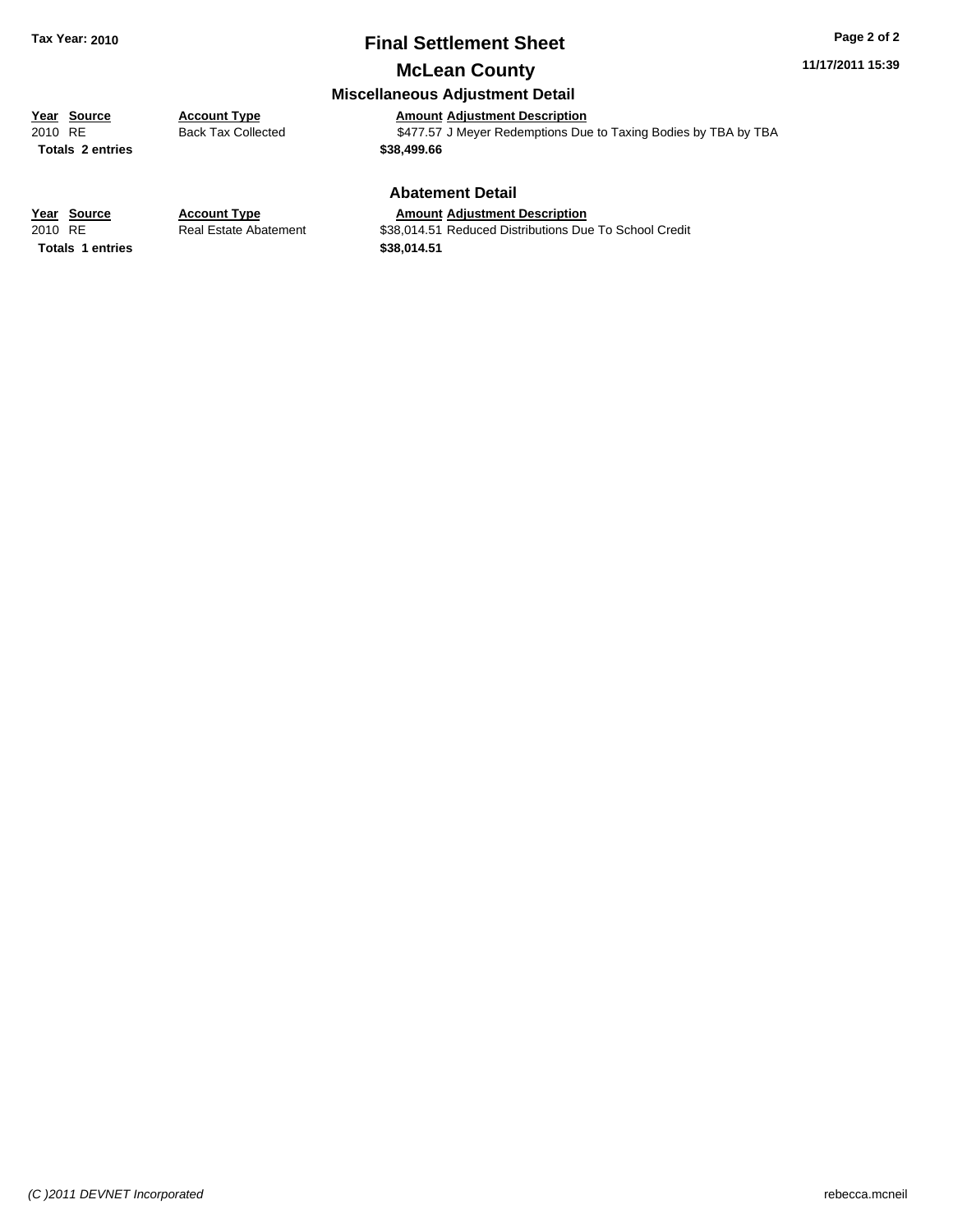# **Final Settlement Sheet Tax Year: 2010 Page 1 of 1 McLean County 114 - ANCHOR VILLAGE**

| <b>Current Year Taxes Due</b>  |                         |               | <b>Current Year Taxes Paid</b> |                                      |                                |                 |             |
|--------------------------------|-------------------------|---------------|--------------------------------|--------------------------------------|--------------------------------|-----------------|-------------|
| <b>Original Amount Due</b>     |                         | \$13,060.14   | ٠                              |                                      | <b>Real Estate</b>             |                 | \$19,119.00 |
| Supplements<br>٠               |                         | \$0.00        | ٠                              |                                      | Railroad                       |                 | \$26.88     |
| Cancellations                  |                         | \$147.58      | ٠                              |                                      | Mobile Home                    |                 | \$9.80      |
| Abatements/Refunds             |                         | \$0.00        | ٠                              |                                      | Misc. Adjustments              |                 | \$0.00      |
| Mobile Home<br>٠               |                         | \$9.80        | ٠                              | <b>Prior Year Real Estate</b>        |                                |                 | \$61.35     |
| Road & Bridge Transfer<br>+/-  |                         | \$6,353.54    | ÷                              | Prior Year Mobile Home               |                                |                 | \$0.00      |
| Misc. Adjustments              |                         | \$0.00        |                                | + Prior Year Misc. Adjustments       |                                |                 | \$0.00      |
| <b>Adjusted Amount Due</b>     |                         | \$19,275.90   |                                | Abatements/Refunds                   |                                |                 | \$0.00      |
| Prior Year Real EstateTax      |                         | \$61.35       |                                |                                      | <b>Total Collected</b>         |                 | \$19,217.03 |
| Prior Year Mobile Home Tax     |                         | \$0.00        | ٠                              |                                      | <b>Hold Back</b>               |                 | \$0.00      |
| + Prior Year Misc. Adjustments |                         | \$0.00        | ٠                              |                                      | <b>County Trustee</b>          |                 | \$0.00      |
| <b>Total Amount Due</b>        |                         | \$19,337.25   | ٠                              |                                      | <b>Forfeited Tax</b>           |                 | \$120.22    |
|                                |                         |               |                                |                                      | <b>Total</b>                   |                 | \$19,337.25 |
|                                |                         |               |                                |                                      | <b>Interest Distribution</b>   |                 |             |
|                                |                         |               |                                |                                      | <b>County Interest</b>         |                 | \$0.47      |
|                                |                         |               |                                |                                      | Township Interest              |                 | \$0.00      |
|                                |                         |               |                                |                                      | <b>Total Interest</b>          |                 | \$0.47      |
| <b>Road and Bridge Summary</b> |                         |               |                                |                                      | <b>Distribution Summary</b>    |                 |             |
| <b>Rd./Br. District</b>        | Amt. Due                | Amt. Distrib. |                                | <b>Tax Distribution Date</b>         |                                |                 | Amount      |
| ANCHOR TWP ROAD                | \$6,363.33              | \$6,353.54    |                                | 05/26/2011                           |                                |                 | \$3,760.76  |
| <b>Totals</b>                  | \$6,363.33              | \$6,353.54    |                                | 06/09/2011                           |                                |                 | \$2,805.92  |
|                                |                         |               |                                | 06/20/2011                           |                                |                 | \$3,398.73  |
|                                |                         |               |                                |                                      |                                |                 |             |
|                                |                         |               |                                | 08/25/2011                           |                                |                 | \$1,603.36  |
|                                |                         |               |                                | 09/09/2011                           |                                |                 | \$3,158.53  |
|                                |                         |               |                                | 09/16/2011                           |                                |                 | \$2,940.18  |
|                                |                         |               |                                | 11/10/2011                           |                                |                 | \$1,549.55  |
|                                |                         |               |                                |                                      | <b>Totals: 7 Distributions</b> |                 | \$19,217.03 |
|                                |                         |               |                                | <b>Interest Distribution Date</b>    |                                |                 | Amount      |
|                                |                         |               |                                | 11/17/2011                           |                                |                 | \$0.47      |
|                                |                         |               |                                |                                      | <b>Totals: 1 Distributions</b> |                 | \$0.47      |
|                                |                         |               |                                | <b>Grand Totals: 8 Distributions</b> |                                |                 | \$19,217.50 |
|                                |                         |               | <b>Fund Summary</b>            |                                      |                                |                 |             |
|                                |                         |               | <b>Previously</b>              | <b>Current</b>                       | Amount                         |                 | PY Over     |
| Fund                           | <b>Amount Collected</b> |               | <b>Distributed</b>             | <b>Distribution</b>                  | Available                      | <b>Interest</b> | Distrib     |
| 001 - GENERAL CORPORATE        |                         | \$4,372.20    | \$3,934.38                     | \$437.82                             | \$0.00                         | \$0.16          | \$0.00      |
| 007 - ROAD AND BRIDGE          |                         | \$6,353.54    | \$6,092.11                     | \$261.43                             | \$0.00                         | \$0.00          | \$0.00      |
| 025 - GARBAGE COLLECTION       |                         | \$3,117.32    | \$2,805.17                     | \$312.15                             | \$0.00                         | \$0.11          | \$0.00      |
| 027 - AUDIT                    |                         | \$1,575.97    | \$1,418.16                     | \$157.81                             | \$0.00                         | \$0.06          | \$0.00      |
| 035 - LIABILITY INSURANCE      |                         | \$3,718.17    | \$3,345.83                     | \$372.34                             | \$0.00                         | \$0.14          | \$0.00      |
| 047 - SOCIAL SECURITY          |                         | \$79.83       | \$71.83                        | \$8.00                               | \$0.00                         | \$0.00          | \$0.00      |
| <b>Totals</b>                  |                         | \$19,217.03   | \$17,667.48                    | \$1,549.55                           | \$0.00                         | \$0.47          | \$0.00      |
|                                |                         |               |                                |                                      |                                |                 |             |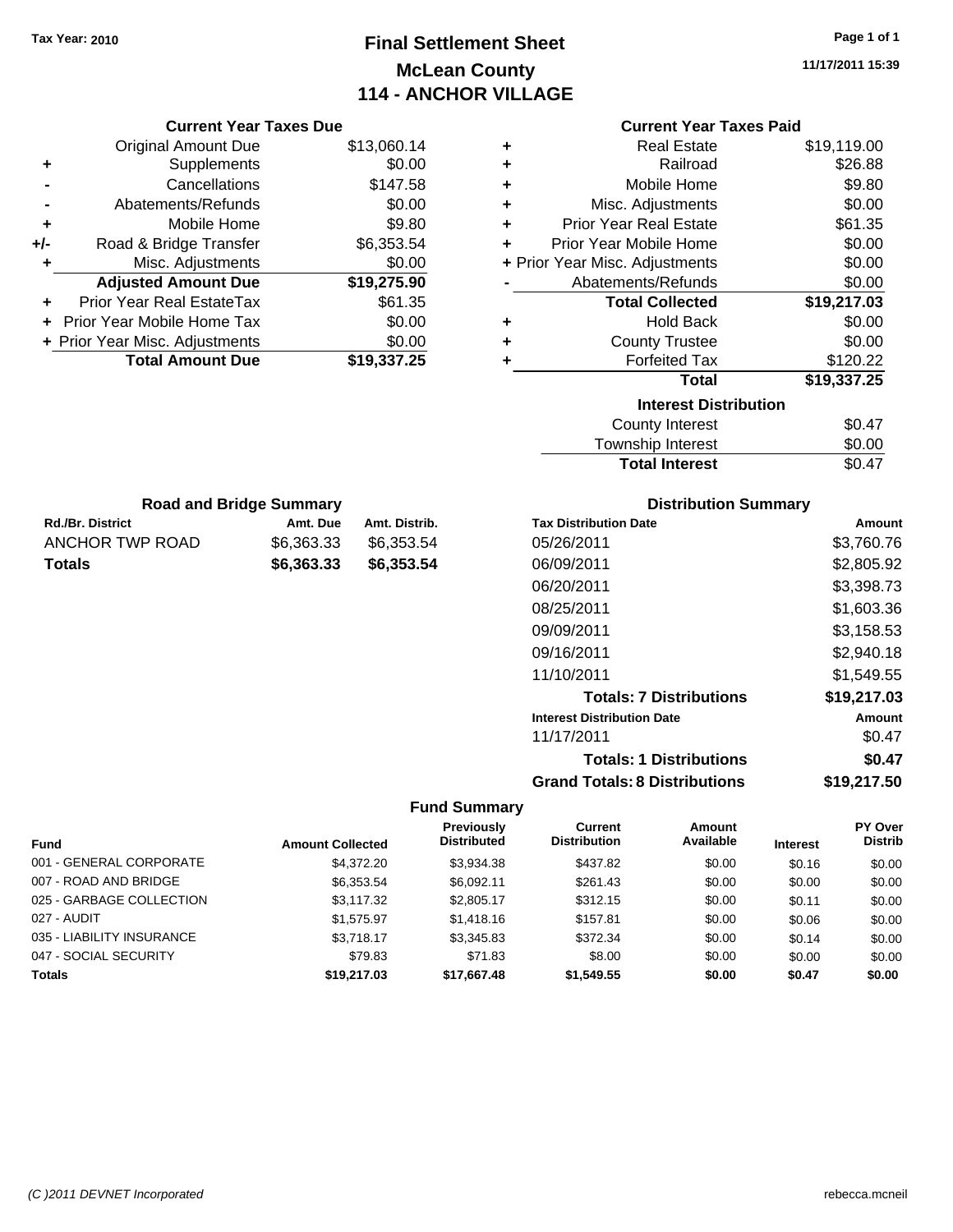# **Final Settlement Sheet Tax Year: 2010 Page 1 of 1 McLean County 115 - ARROWSMITH VILLAGE**

**11/17/2011 15:39**

## **Current Year Taxes Paid**

|     | <b>Current Year Taxes Due</b>  |             |
|-----|--------------------------------|-------------|
|     | <b>Original Amount Due</b>     | \$13,211.49 |
| ٠   | Supplements                    | \$0.00      |
|     | Cancellations                  | \$61.75     |
|     | Abatements/Refunds             | \$0.00      |
| ٠   | Mobile Home                    | \$0.00      |
| +/- | Road & Bridge Transfer         | \$2,285.67  |
|     | Misc. Adjustments              | \$4.13      |
|     | <b>Adjusted Amount Due</b>     | \$15,439.54 |
|     | Prior Year Real EstateTax      | (\$203.78)  |
|     | Prior Year Mobile Home Tax     | \$0.00      |
|     | + Prior Year Misc. Adjustments | \$0.00      |
|     | <b>Total Amount Due</b>        | \$15,235,76 |
|     |                                |             |

Rd./Br. District **Amt. Due** Amt. Distrib. **Road and Bridge Summary**

ARROWSMITH TWP ROAD \$2,285.67 \$2,285.67 **Totals \$2,285.67 \$2,285.67**

|   | Real Estate                    | \$14,971.45 |
|---|--------------------------------|-------------|
| ٠ | Railroad                       | \$463.96    |
| ٠ | Mobile Home                    | \$0.00      |
| ٠ | Misc. Adjustments              | \$4.13      |
| ÷ | <b>Prior Year Real Estate</b>  | (\$203.78)  |
| ٠ | Prior Year Mobile Home         | \$0.00      |
|   | + Prior Year Misc. Adjustments | \$0.00      |
|   | Abatements/Refunds             | \$0.00      |
|   | <b>Total Collected</b>         | \$15,235.76 |
| ٠ | <b>Hold Back</b>               | \$0.00      |
| ÷ | <b>County Trustee</b>          | \$0.00      |
| ٠ | <b>Forfeited Tax</b>           | \$0.00      |
|   | Total                          | \$15,235.76 |
|   | <b>Interest Distribution</b>   |             |
|   | <b>County Interest</b>         | \$0.37      |
|   | Township Interest              | \$0.00      |
|   | <b>Total Interest</b>          | \$0.37      |

| <b>Distribution Summary</b>       |             |
|-----------------------------------|-------------|
| <b>Tax Distribution Date</b>      | Amount      |
| 05/26/2011                        | \$2,811.85  |
| 06/09/2011                        | \$2.434.62  |
| 06/20/2011                        | \$2,466.29  |
| 08/25/2011                        | \$2,190.65  |
| 09/09/2011                        | \$2.842.94  |
| 09/16/2011                        | \$1,416.81  |
| 11/10/2011                        | \$1.072.60  |
| <b>Totals: 7 Distributions</b>    | \$15,235.76 |
| <b>Interest Distribution Date</b> | Amount      |
| 11/17/2011                        | \$0.37      |
| <b>Totals: 1 Distributions</b>    | \$0.37      |

**Grand Totals: 8 Distributions \$15,236.13**

#### **Fund Summary**

|                           |                         | Previously         | Current             | Amount    |                 | <b>PY Over</b> |
|---------------------------|-------------------------|--------------------|---------------------|-----------|-----------------|----------------|
| <b>Fund</b>               | <b>Amount Collected</b> | <b>Distributed</b> | <b>Distribution</b> | Available | <b>Interest</b> | <b>Distrib</b> |
| 001 - GENERAL CORPORATE   | \$4,608.30              | \$4,264.63         | \$343.67            | \$0.00    | \$0.13          | \$0.00         |
| 007 - ROAD AND BRIDGE     | \$2,285.67              | \$2,178.75         | \$106.92            | \$0.00    | \$0.00          | \$0.00         |
| 014 - POLICE PROTECTION   | \$1,753.30              | \$1.622.57         | \$130.73            | \$0.00    | \$0.05          | \$0.00         |
| 025 - GARBAGE COLLECTION  | \$1,767.38              | \$1,635.61         | \$131.77            | \$0.00    | \$0.05          | \$0.00         |
| 027 - AUDIT               | \$1,028.04              | \$951.38           | \$76.66             | \$0.00    | \$0.03          | \$0.00         |
| 035 - LIABILITY INSURANCE | \$2,192.74              | \$2,029.23         | \$163.51            | \$0.00    | \$0.06          | \$0.00         |
| 041 - STREET LIGHTING     | \$1,600.33              | \$1,480.99         | \$119.34            | \$0.00    | \$0.05          | \$0.00         |
| <b>Totals</b>             | \$15,235.76             | \$14,163.16        | \$1,072.60          | \$0.00    | \$0.37          | \$0.00         |

**Miscellaneous Adjustment Detail**

| Year Source      | <b>Account Type</b>       | Amount |
|------------------|---------------------------|--------|
| 2010 RE          | <b>Back Tax Collected</b> | \$4.13 |
| Totals 1 entries |                           | \$4.13 |

**Account Type Amount Adjustment Description** 

Back Tax Collected **34.13 J Meyer Redemptions Due to Taxing Bodies by TBA by TBA**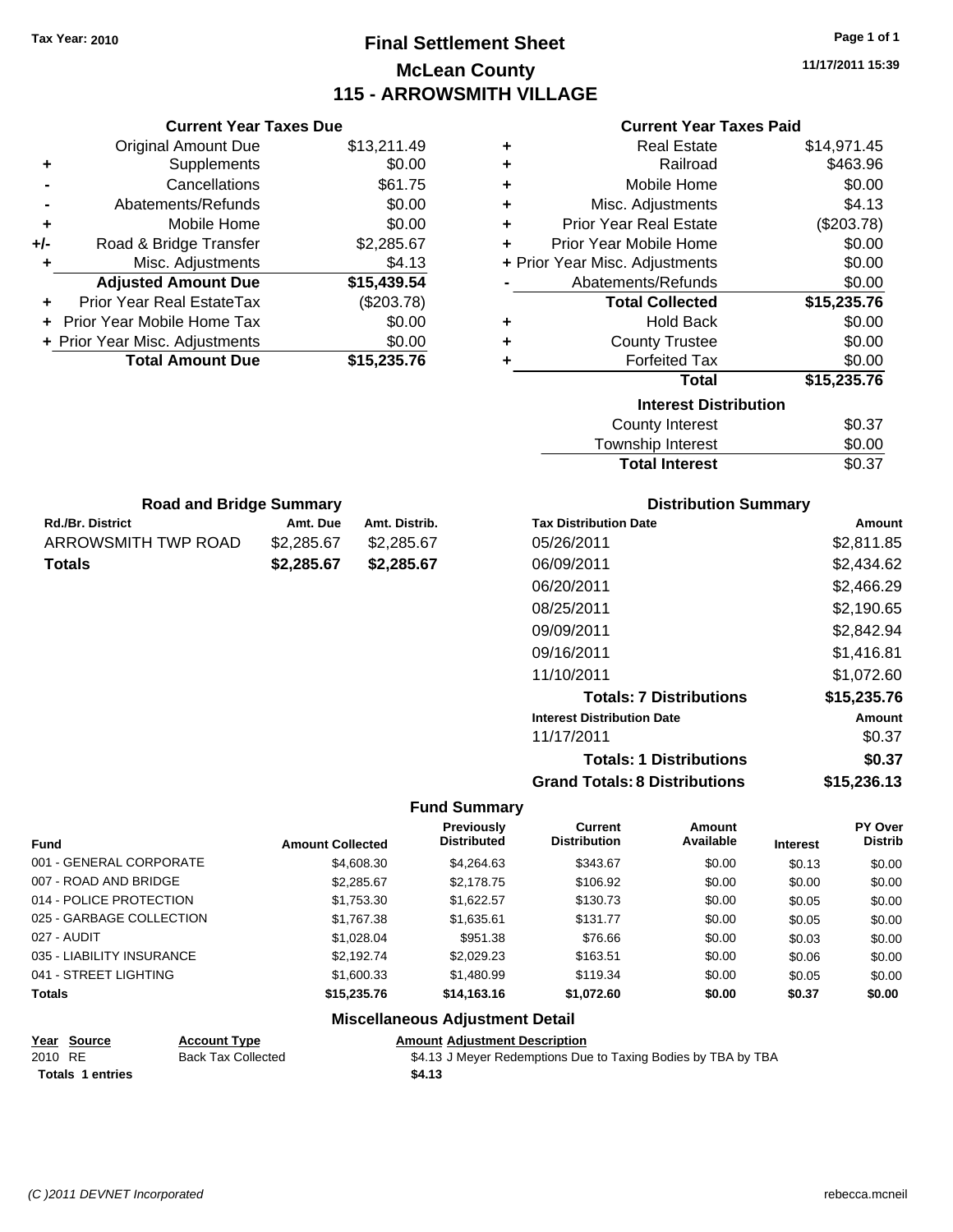# **Final Settlement Sheet Tax Year: 2010 Page 1 of 1 McLean County 116 - BELLFLOWER VILLAGE**

**11/17/2011 15:39**

| <b>Current Year Taxes Paid</b> |  |  |  |
|--------------------------------|--|--|--|
|--------------------------------|--|--|--|

|     | <b>Current Year Taxes Due</b>  |             |
|-----|--------------------------------|-------------|
|     | <b>Original Amount Due</b>     | \$13,145.70 |
| ٠   | Supplements                    | \$79.75     |
|     | Cancellations                  | \$106.34    |
|     | Abatements/Refunds             | \$0.00      |
| ٠   | Mobile Home                    | \$38.39     |
| +/- | Road & Bridge Transfer         | \$2,235.45  |
| ٠   | Misc. Adjustments              | \$0.00      |
|     | <b>Adjusted Amount Due</b>     | \$15,392.95 |
| ٠   | Prior Year Real EstateTax      | \$0.00      |
|     | Prior Year Mobile Home Tax     | \$0.00      |
|     | + Prior Year Misc. Adjustments | \$0.00      |
|     | <b>Total Amount Due</b>        | \$15,392,95 |
|     |                                |             |

**Rd./Br. District Co. 2. Amt. Due Amt. Distrib. Road and Bridge Summary**

BELLFLOWER TWP ROAD \$2,238.79 \$2,235.45 **Totals \$2,238.79 \$2,235.45**

| ٠ | <b>Real Estate</b>             | \$14,931.54 |
|---|--------------------------------|-------------|
| ÷ | Railroad                       | \$313.72    |
| ٠ | Mobile Home                    | \$27.76     |
| ٠ | Misc. Adjustments              | \$0.00      |
| ÷ | <b>Prior Year Real Estate</b>  | \$0.00      |
| ÷ | Prior Year Mobile Home         | \$0.00      |
|   | + Prior Year Misc. Adjustments | \$0.00      |
|   | Abatements/Refunds             | \$0.00      |
|   |                                |             |
|   | <b>Total Collected</b>         | \$15,273.02 |
| ٠ | <b>Hold Back</b>               | \$0.00      |
| ÷ | <b>County Trustee</b>          | \$19.98     |
| ٠ | <b>Forfeited Tax</b>           | \$99.95     |
|   | <b>Total</b>                   | \$15,392.95 |
|   | <b>Interest Distribution</b>   |             |
|   | County Interest                | \$0.38      |

| <b>Distribution Summary</b>  |            |
|------------------------------|------------|
| <b>Tax Distribution Date</b> | Amount     |
| 05/26/2011                   | \$3,806,28 |

Total Interest \$0.38

| 05/26/2011                           | \$3,806.28  |
|--------------------------------------|-------------|
| 06/09/2011                           | \$2,783.41  |
| 06/20/2011                           | \$1,309.11  |
| 08/25/2011                           | \$1,677.28  |
| 09/09/2011                           | \$3,378.13  |
| 09/16/2011                           | \$977.68    |
| 11/10/2011                           | \$1.341.13  |
| <b>Totals: 7 Distributions</b>       | \$15,273.02 |
| <b>Interest Distribution Date</b>    | Amount      |
| 11/17/2011                           | \$0.38      |
| <b>Totals: 1 Distributions</b>       | \$0.38      |
| <b>Grand Totals: 8 Distributions</b> | \$15,273.40 |

| <b>Fund</b>             | <b>Amount Collected</b> | Previously<br><b>Distributed</b> | Current<br><b>Distribution</b> | Amount<br>Available | <b>Interest</b> | PY Over<br><b>Distrib</b> |
|-------------------------|-------------------------|----------------------------------|--------------------------------|---------------------|-----------------|---------------------------|
| 001 - GENERAL CORPORATE | \$9.711.31              | \$8.794.78                       | \$916.53                       | \$0.00              | \$0.27          | \$0.00                    |
| 007 - ROAD AND BRIDGE   | \$2,235.45              | \$2,124.76                       | \$110.69                       | \$0.00              | \$0.00          | \$0.00                    |
| 014 - POLICE PROTECTION | \$1.221.85              | \$1,106.55                       | \$115.30                       | \$0.00              | \$0.04          | \$0.00                    |
| 027 - AUDIT             | \$1,906.07              | \$1.726.18                       | \$179.89                       | \$0.00              | \$0.06          | \$0.00                    |
| 060 - UNEMPLOYMENT TAX  | \$198.34                | \$179.62                         | \$18.72                        | \$0.00              | \$0.01          | \$0.00                    |
| <b>Totals</b>           | \$15,273.02             | \$13,931.89                      | \$1,341.13                     | \$0.00              | \$0.38          | \$0.00                    |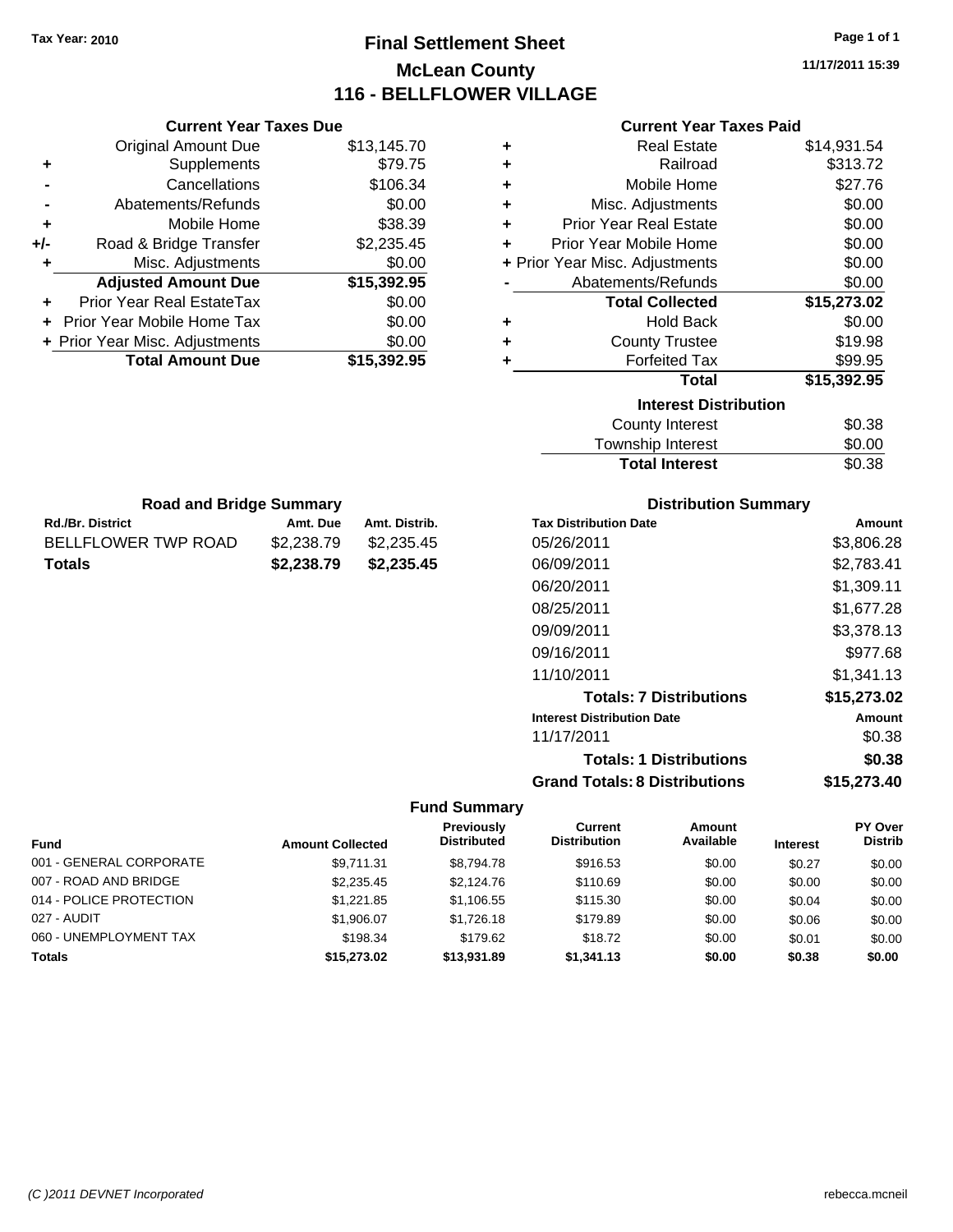# **Final Settlement Sheet Tax Year: 2010 Page 1 of 1 McLean County 117 - CARLOCK VILLAGE**

**11/17/2011 15:39**

|   | <b>Current Year Taxes Paid</b> |             |
|---|--------------------------------|-------------|
| ٠ | Real Estate                    | \$27,632.62 |
| ٠ | Railroad                       | \$161.02    |
| ٠ | Mobile Home                    | \$2.09      |
| ÷ | Misc. Adjustments              | \$0.00      |
| ٠ | Prior Year Real Estate         | \$99.07     |
| ÷ | Prior Year Mobile Home         | \$0.00      |
|   | + Prior Year Misc. Adjustments | \$0.00      |
|   | Abatements/Refunds             | \$0.00      |
|   | <b>Total Collected</b>         | \$27,894.80 |
| ٠ | Hold Back                      | \$0.00      |
|   | <b>County Trustee</b>          | \$0.00      |
|   | <b>Forfeited Tax</b>           | \$0.00      |
|   | Total                          | \$27,894.80 |

## **Interest Distribution**

| County Interest       | \$0.69 |
|-----------------------|--------|
| Township Interest     | \$0.00 |
| <b>Total Interest</b> | \$0.69 |

| <b>Road and Bridge Summary</b> |            |               |  |  |
|--------------------------------|------------|---------------|--|--|
| <b>Rd./Br. District</b>        | Amt. Due   | Amt. Distrib. |  |  |
| WHITE OAK TWP ROAD             | \$5.585.62 | \$5.585.56    |  |  |
| <b>Totals</b>                  | \$5,585.62 | \$5,585.56    |  |  |

**Current Year Taxes Due** Original Amount Due \$22,208.08

**Adjusted Amount Due \$27,795.73**

**Total Amount Due \$27,894.80**

**+** Supplements \$0.00 **-** Cancellations \$0.00 **-** Abatements/Refunds \$0.00 **+** Mobile Home \$2.09 **+/-** Road & Bridge Transfer \$5,585.56 **+** Misc. Adjustments \$0.00

**+** Prior Year Real EstateTax \$99.07 **+** Prior Year Mobile Home Tax \$0.00 **+ Prior Year Misc. Adjustments**  $$0.00$ 

## **Distribution Summary**

| <b>Tax Distribution Date</b>         | Amount      |
|--------------------------------------|-------------|
| 05/26/2011                           | \$6,966.05  |
| 06/09/2011                           | \$4,304.42  |
| 06/20/2011                           | \$2,762.91  |
| 08/25/2011                           | \$2.373.92  |
| 09/09/2011                           | \$8,029.00  |
| 09/16/2011                           | \$2,168.52  |
| 11/10/2011                           | \$1,289.98  |
| <b>Totals: 7 Distributions</b>       | \$27,894.80 |
| <b>Interest Distribution Date</b>    | Amount      |
| 11/17/2011                           | \$0.69      |
| <b>Totals: 1 Distributions</b>       | \$0.69      |
| <b>Grand Totals: 8 Distributions</b> | \$27,895.49 |

| <b>Fund</b>            | <b>Amount Collected</b> | <b>Previously</b><br><b>Distributed</b> | Current<br><b>Distribution</b> | Amount<br>Available | <b>Interest</b> | <b>PY Over</b><br><b>Distrib</b> |
|------------------------|-------------------------|-----------------------------------------|--------------------------------|---------------------|-----------------|----------------------------------|
| 003 - BONDS & INTEREST | \$14,234.89             | \$13,577,06                             | \$657.83                       | \$0.00              | \$0.44          | \$0.00                           |
| 007 - ROAD AND BRIDGE  | \$5,585.56              | \$5.326.56                              | \$259.00                       | \$0.00              | \$0.00          | \$0.00                           |
| 012 - FIRE PROTECTION  | \$8.074.35              | \$7.701.20                              | \$373.15                       | \$0.00              | \$0.25          | \$0.00                           |
| Totals                 | \$27,894.80             | \$26,604.82                             | \$1,289.98                     | \$0.00              | \$0.69          | \$0.00                           |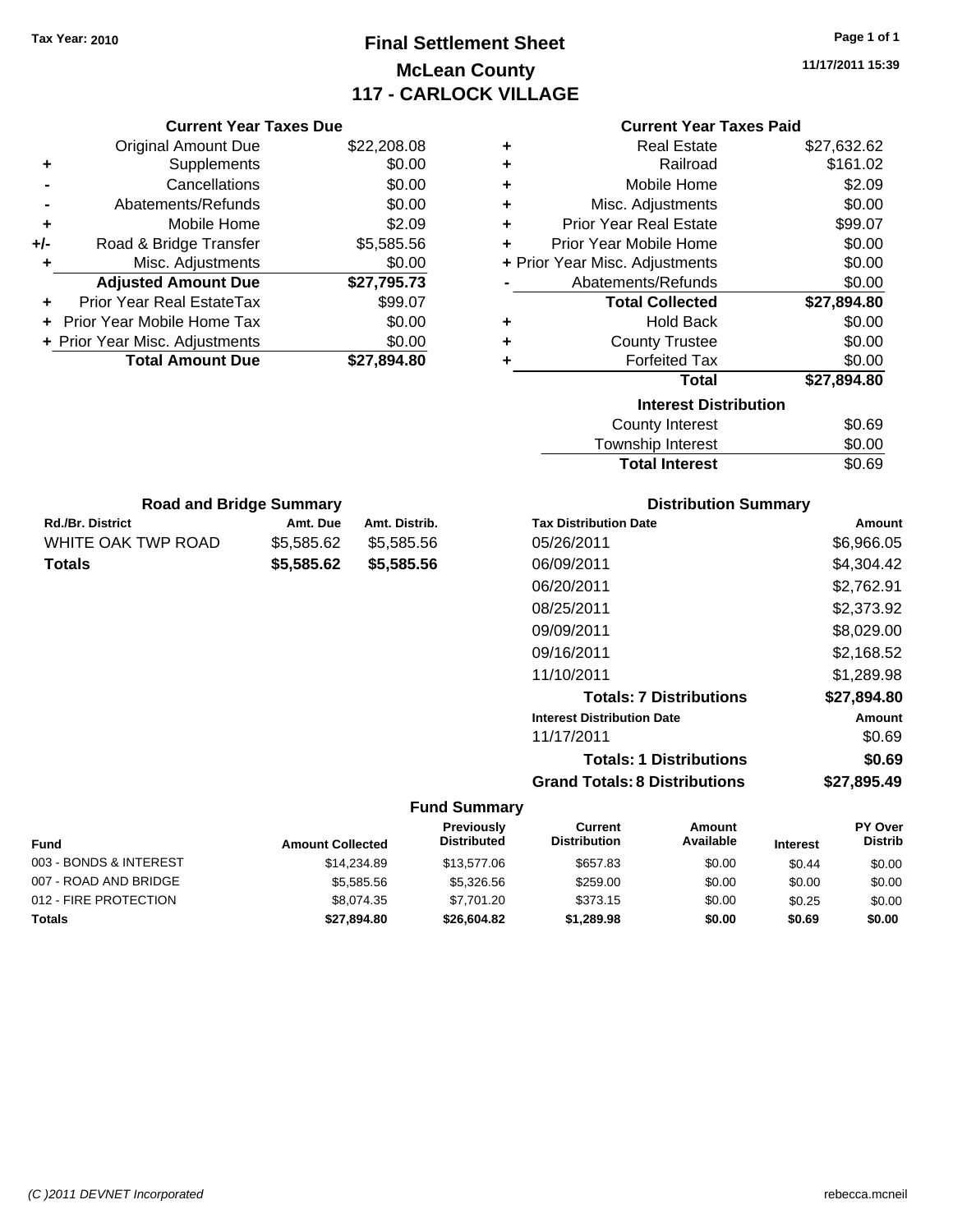**Current Year Taxes Due** Original Amount Due \$197,596.50

**Adjusted Amount Due \$209,886.00**

**Total Amount Due \$210,192.01**

**+** Supplements \$331.88 **-** Cancellations \$319.13 **-** Abatements/Refunds \$0.00 **+** Mobile Home \$798.41 **+/-** Road & Bridge Transfer \$11,392.02 **+** Misc. Adjustments \$86.32

**+** Prior Year Real EstateTax \$187.97 **+** Prior Year Mobile Home Tax \$118.04 **+ Prior Year Misc. Adjustments**  $$0.00$ 

Rd./Br. District **Amt. Due** Amt. Distrib. **Road and Bridge Summary**

CHENOA TWP ROAD \$11,401.26 \$11,392.02 **Totals \$11,401.26 \$11,392.02**

# **Final Settlement Sheet Tax Year: 2010 Page 1 of 1 McLean County 118 - CHENOA CITY**

**11/17/2011 15:39**

#### **Current Year Taxes Paid**

| ٠ | <b>Real Estate</b>             | \$208,356.20 |
|---|--------------------------------|--------------|
| ٠ | Railroad                       | \$426.14     |
| ٠ | Mobile Home                    | \$609.31     |
| ÷ | Misc. Adjustments              | \$86.32      |
| ÷ | <b>Prior Year Real Estate</b>  | \$187.97     |
| ÷ | Prior Year Mobile Home         | \$118.04     |
|   | + Prior Year Misc. Adjustments | \$0.00       |
|   | Abatements/Refunds             | \$0.00       |
|   | <b>Total Collected</b>         | \$209,783.98 |
| ٠ | <b>Hold Back</b>               | \$0.00       |
| ٠ | <b>County Trustee</b>          | \$16.80      |
| ٠ | <b>Forfeited Tax</b>           | \$391.23     |
|   | Total                          | \$210,192.01 |
|   | <b>Interest Distribution</b>   |              |
|   | <b>County Interest</b>         | \$5.15       |
|   | Township Interact              | ድስ ሰሰ        |

| <b>Total Interest</b>     | \$5.15 |
|---------------------------|--------|
| Township Interest         | \$0.00 |
| <b>COUTTLY IFFICITION</b> | ຈວ. ເວ |

| <b>Distribution Summary</b> |  |
|-----------------------------|--|
|-----------------------------|--|

| <b>Tax Distribution Date</b>         | Amount       |
|--------------------------------------|--------------|
| 05/26/2011                           | \$37,060.51  |
| 06/09/2011                           | \$34,078.44  |
| 06/20/2011                           | \$34,476.95  |
| 08/25/2011                           | \$20,687.38  |
| 09/09/2011                           | \$40.289.02  |
| 09/16/2011                           | \$28.671.22  |
| 11/10/2011                           | \$14,520.46  |
| <b>Totals: 7 Distributions</b>       | \$209,783.98 |
| <b>Interest Distribution Date</b>    | Amount       |
| 11/17/2011                           | \$5.15       |
| <b>Totals: 1 Distributions</b>       | \$5.15       |
| <b>Grand Totals: 8 Distributions</b> | \$209,789.13 |

## **Fund Summary**

|                                                      |                         | Previously         | Current             | Amount    |                 | PY Over        |
|------------------------------------------------------|-------------------------|--------------------|---------------------|-----------|-----------------|----------------|
| <b>Fund</b>                                          | <b>Amount Collected</b> | <b>Distributed</b> | <b>Distribution</b> | Available | <b>Interest</b> | <b>Distrib</b> |
| 001 - CORPORATE                                      | \$51,537.26             | \$47,943.04        | \$3,594.22          | \$0.00    | \$1.33          | \$0.00         |
| 003 - BONDS & INTEREST                               | \$9,835.29              | \$9,149.38         | \$685.91            | \$0.00    | \$0.26          | \$0.00         |
| $005 - I$ M R F                                      | \$39,243.12             | \$36,506.30        | \$2,736.82          | \$0.00    | \$1.02          | \$0.00         |
| 007 - ROAD AND BRIDGE                                | \$11,392.02             | \$10,707.45        | \$684.57            | \$0.00    | \$0.00          | \$0.00         |
| 014 - POLICE PROTECTION                              | \$2,008.32              | \$1,868.26         | \$140.06            | \$0.00    | \$0.05          | \$0.00         |
| 027 - AUDIT                                          | \$10.742.73             | \$9,993.54         | \$749.19            | \$0.00    | \$0.28          | \$0.00         |
| 035 - LIABILITY INSURANCE & TORT<br><b>JUDGEMENT</b> | \$49,106.78             | \$45,682.05        | \$3,424.73          | \$0.00    | \$1.27          | \$0.00         |
| 046 - CIVIL DEFENSE                                  | \$426.54                | \$396.78           | \$29.76             | \$0.00    | \$0.01          | \$0.00         |
| 047 - SOCIAL SECURITY                                | \$34,488.85             | \$32.083.61        | \$2,405.24          | \$0.00    | \$0.90          | \$0.00         |
| 048 - SCHOOL CROSSING GUARDS                         | \$1,003.07              | \$933.11           | \$69.96             | \$0.00    | \$0.03          | \$0.00         |
| <b>Totals</b>                                        | \$209,783.98            | \$195,263.52       | \$14,520.46         | \$0.00    | \$5.15          | \$0.00         |

## **Miscellaneous Adjustment Detail**

| Year Source             | <b>Account Type</b>       | <b>Amount Adiustment Description</b>                           |
|-------------------------|---------------------------|----------------------------------------------------------------|
| 2010 RE                 | <b>Back Tax Collected</b> | \$86.32 J Meyer Redemptions Due to Taxing Bodies by TBA by TBA |
| <b>Totals 1 entries</b> |                           | \$86.32                                                        |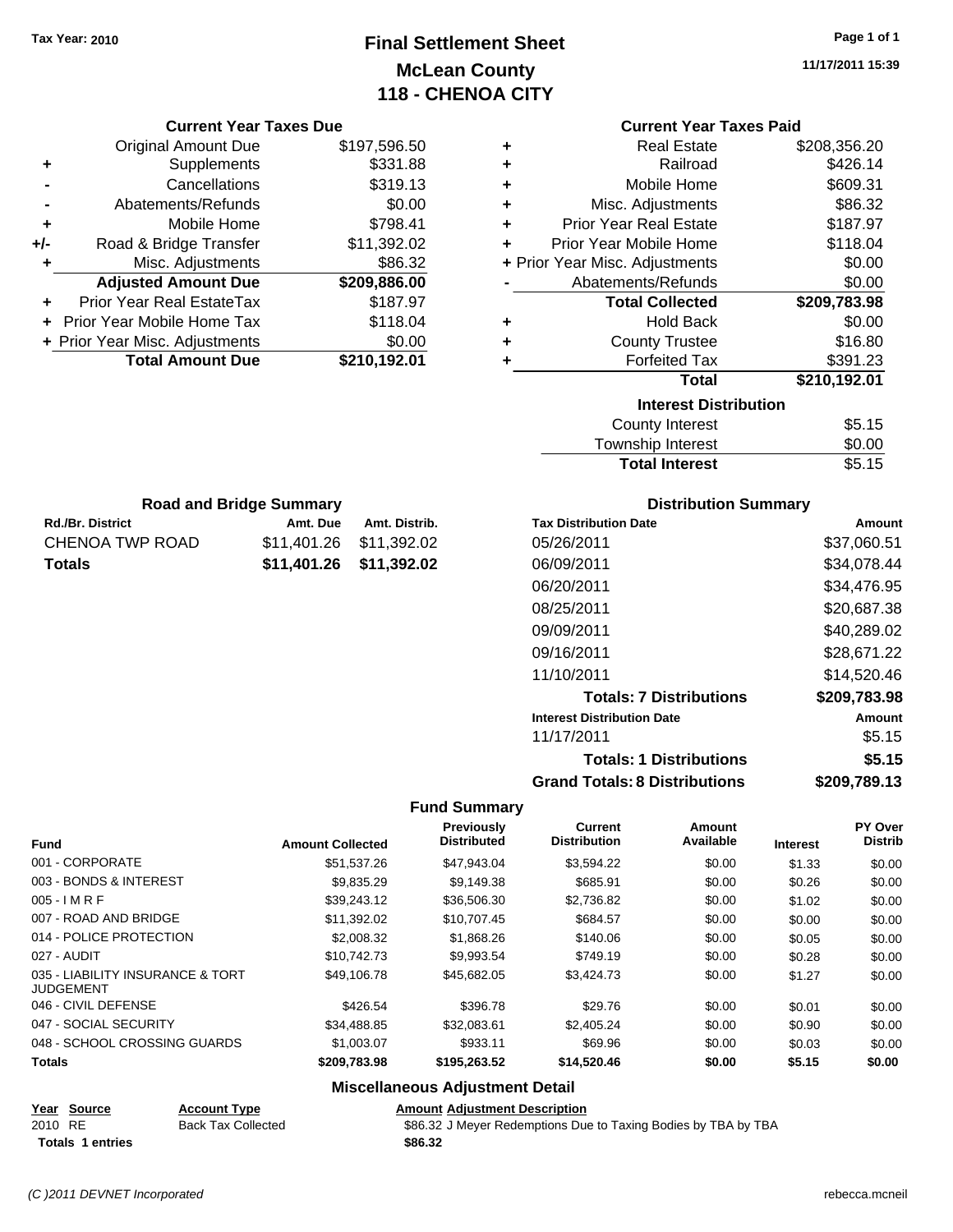**Current Year Taxes Due** Original Amount Due \$43,272.94

**Adjusted Amount Due \$51,702.47**

**Total Amount Due \$51,383.74**

**+** Supplements \$157.37 **-** Cancellations \$14.30 **-** Abatements/Refunds \$0.00 **+** Mobile Home \$30.44 **+/-** Road & Bridge Transfer \$8,194.79 **+** Misc. Adjustments \$61.23

**+** Prior Year Real EstateTax (\$335.12) **+** Prior Year Mobile Home Tax \$16.39 **+ Prior Year Misc. Adjustments**  $$0.00$ 

Rd./Br. District **Amt. Due** Amt. Distrib.

MARTIN TWP ROAD \$8,197.24 \$8,194.79 **Totals \$8,197.24 \$8,194.79**

# **Final Settlement Sheet Tax Year: 2010 Page 1 of 1 McLean County 119 - COLFAX VILLAGE**

**11/17/2011 15:39**

**Total Interest** \$1.26

#### **Current Year Taxes Paid**

| ٠ | <b>Real Estate</b>             | \$51,565.47 |
|---|--------------------------------|-------------|
| ٠ | Railroad                       | \$23.24     |
| ÷ | Mobile Home                    | \$19.46     |
| ÷ | Misc. Adjustments              | \$61.23     |
| ÷ | <b>Prior Year Real Estate</b>  | (\$335.12)  |
| ÷ | Prior Year Mobile Home         | \$16.39     |
|   | + Prior Year Misc. Adjustments | \$0.00      |
|   | Abatements/Refunds             | \$0.00      |
|   |                                |             |
|   | <b>Total Collected</b>         | \$51,350.67 |
| ٠ | <b>Hold Back</b>               | \$0.00      |
| ٠ | <b>County Trustee</b>          | \$22.09     |
| ٠ | <b>Forfeited Tax</b>           | \$10.98     |
|   | <b>Total</b>                   | \$51,383.74 |
|   | <b>Interest Distribution</b>   |             |
|   | <b>County Interest</b>         | \$1.26      |

|                                | ____<br>Township Interest   |
|--------------------------------|-----------------------------|
|                                | <b>Total Interest</b>       |
| <b>Road and Bridge Summary</b> | <b>Distribution Summary</b> |

| <b>Tax Distribution Date</b>         | Amount      |
|--------------------------------------|-------------|
| 05/26/2011                           | \$11,355.36 |
| 06/09/2011                           | \$8,316.96  |
| 06/20/2011                           | \$6,353.56  |
| 08/25/2011                           | \$4,968.64  |
| 09/09/2011                           | \$10,407.29 |
| 09/16/2011                           | \$6,338.39  |
| 11/10/2011                           | \$3,610.47  |
| <b>Totals: 7 Distributions</b>       | \$51,350.67 |
| <b>Interest Distribution Date</b>    | Amount      |
| 11/17/2011                           | \$1.26      |
| <b>Totals: 1 Distributions</b>       | \$1.26      |
| <b>Grand Totals: 8 Distributions</b> | \$51,351.93 |

## **Fund Summary**

| <b>Fund</b>               | <b>Amount Collected</b> | Previously<br><b>Distributed</b> | Current<br><b>Distribution</b> | Amount<br>Available | <b>Interest</b> | PY Over<br><b>Distrib</b> |
|---------------------------|-------------------------|----------------------------------|--------------------------------|---------------------|-----------------|---------------------------|
| 001 - GENERAL CORPORATE   | \$19,434.81             | \$18,020.93                      | \$1,413.88                     | \$0.00              | \$0.57          | \$0.00                    |
| 003 - BONDS & INTEREST    | \$0.00                  | \$0.00                           | \$0.00                         | \$0.00              | \$0.00          | \$0.00                    |
| 007 - ROAD AND BRIDGE     | \$8,194.79              | \$7,723.98                       | \$470.81                       | \$0.00              | \$0.00          | \$0.00                    |
| 014 - POLICE PROTECTION   | \$7,327,00              | \$6,793.96                       | \$533.04                       | \$0.00              | \$0.21          | \$0.00                    |
| 025 - GARBAGE DISPOSAL    | \$9.781.41              | \$9.069.80                       | \$711.61                       | \$0.00              | \$0.29          | \$0.00                    |
| 027 - AUDIT               | \$1,481.80              | \$1,373.98                       | \$107.82                       | \$0.00              | \$0.04          | \$0.00                    |
| 035 - LIABILITY INSURANCE | \$4,187.20              | \$3.882.59                       | \$304.61                       | \$0.00              | \$0.12          | \$0.00                    |
| 040 - STREETS & BRIDGES   | \$353.58                | \$327.83                         | \$25.75                        | \$0.00              | \$0.01          | \$0.00                    |
| 041 - STREET LIGHTING     | \$590.08                | \$547.13                         | \$42.95                        | \$0.00              | \$0.02          | \$0.00                    |
| <b>Totals</b>             | \$51,350.67             | \$47,740.20                      | \$3,610.47                     | \$0.00              | \$1.26          | \$0.00                    |

#### **Miscellaneous Adjustment Detail**

|         | Year Source      | <b>Account Type</b> | <b>Amount Adjustment Description</b>                           |
|---------|------------------|---------------------|----------------------------------------------------------------|
| 2010 RE |                  | Back Tax Collected  | \$55.36 J Meyer Redemptions Due to Taxing Bodies by TBA by TBA |
| 2010 RE |                  | Back Tax Collected  | \$5.87 Mobile Home Taxes/billed prior to DevNet by TBA         |
|         | Totals 2 entries |                     | \$61.23                                                        |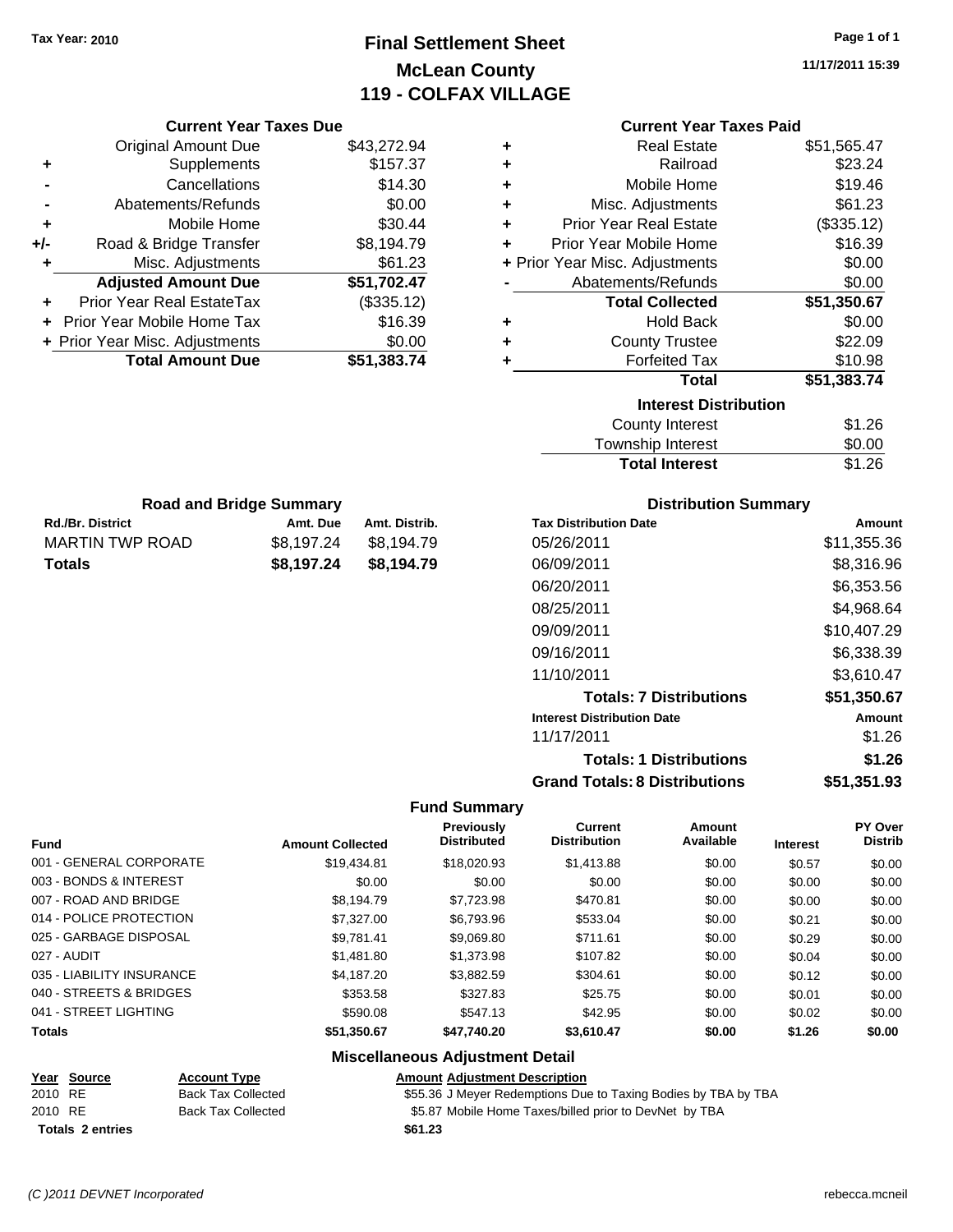# **Final Settlement Sheet Tax Year: 2010 Page 1 of 1 McLean County 120 - COOKSVILLE VILLAGE**

**11/17/2011 15:39**

#### **Current Year Taxes Paid**

|     | <b>Current Year Taxes Due</b>     |             |
|-----|-----------------------------------|-------------|
|     | <b>Original Amount Due</b>        | \$19,922.95 |
| ٠   | Supplements                       | \$0.00      |
|     | Cancellations                     | \$28.60     |
|     | Abatements/Refunds                | \$0.00      |
| ٠   | Mobile Home                       | \$24.88     |
| +/- | Road & Bridge Transfer            | \$2,290.49  |
|     | Misc. Adjustments                 | \$0.00      |
|     | <b>Adjusted Amount Due</b>        | \$22,209.72 |
|     | Prior Year Real EstateTax         | \$0.00      |
|     | <b>Prior Year Mobile Home Tax</b> | \$0.00      |
|     | + Prior Year Misc. Adjustments    | \$0.00      |
|     | <b>Total Amount Due</b>           | \$22.209.72 |

**Rd./Br. District Community Community Rd./Br. Distrib.** Amt. Distrib. **Road and Bridge Summary**

BLUE MOUND TWP ROAD \$2,295.82 \$2,290.49 **Totals \$2,295.82 \$2,290.49**

| ٠ | <b>Real Estate</b>             | \$21,961.81 |
|---|--------------------------------|-------------|
| ٠ | Railroad                       | \$0.00      |
| ٠ | Mobile Home                    | \$10.34     |
| ٠ | Misc. Adjustments              | \$0.00      |
| ÷ | <b>Prior Year Real Estate</b>  | \$0.00      |
| ÷ | Prior Year Mobile Home         | \$0.00      |
|   | + Prior Year Misc. Adjustments | \$0.00      |
|   | Abatements/Refunds             | \$0.00      |
|   |                                |             |
|   | <b>Total Collected</b>         | \$21,972.15 |
| ٠ | <b>Hold Back</b>               | \$0.00      |
| ٠ | <b>County Trustee</b>          | \$223.03    |
| ٠ | <b>Forfeited Tax</b>           | \$14.54     |
|   | Total                          | \$22,209.72 |
|   | <b>Interest Distribution</b>   |             |
|   | County Interest                | \$0.54      |

| Township Interest     | \$0.00 |
|-----------------------|--------|
| <b>Total Interest</b> | \$0.54 |

| <b>Distribution Summary</b> |  |
|-----------------------------|--|
| n+n                         |  |

| <b>Tax Distribution Date</b>         | Amount        |
|--------------------------------------|---------------|
| 05/26/2011                           | \$4,197.84    |
| 06/09/2011                           | \$3,439.85    |
| 06/20/2011                           | \$3,708.03    |
| 08/25/2011                           | \$2.451.95    |
| 09/09/2011                           | \$4.608.96    |
| 09/16/2011                           | \$2,554.89    |
| 11/10/2011                           | \$1.010.63    |
| <b>Totals: 7 Distributions</b>       | \$21,972.15   |
| <b>Interest Distribution Date</b>    | <b>Amount</b> |
| 11/17/2011                           | \$0.54        |
| <b>Totals: 1 Distributions</b>       | \$0.54        |
| <b>Grand Totals: 8 Distributions</b> | \$21,972.69   |

| <b>Fund</b>               | <b>Amount Collected</b> | <b>Previously</b><br><b>Distributed</b> | Current<br><b>Distribution</b> | Amount<br>Available | <b>Interest</b> | <b>PY Over</b><br><b>Distrib</b> |
|---------------------------|-------------------------|-----------------------------------------|--------------------------------|---------------------|-----------------|----------------------------------|
| 001 - GENERAL CORPORATE   | \$5,357.41              | \$5.109.29                              | \$248.12                       | \$0.00              | \$0.15          | \$0.00                           |
| 003 - BONDS & INTEREST    | \$0.00                  | \$0.00                                  | \$0.00                         | \$0.00              | \$0.00          | \$0.00                           |
| 007 - ROAD AND BRIDGE     | \$2,290.49              | \$2,191.36                              | \$99.13                        | \$0.00              | \$0.00          | \$0.00                           |
| 012 - FIRE PROTECTION     | \$1,975.78              | \$1,884.28                              | \$91.50                        | \$0.00              | \$0.05          | \$0.00                           |
| 025 - GARBAGE COLLECTION  | \$3.457.56              | \$3.297.43                              | \$160.13                       | \$0.00              | \$0.09          | \$0.00                           |
| 027 - AUDIT               | \$4,939.32              | \$4.710.58                              | \$228.74                       | \$0.00              | \$0.14          | \$0.00                           |
| 035 - LIABILITY INSURANCE | \$3,951.59              | \$3,768.58                              | \$183.01                       | \$0.00              | \$0.11          | \$0.00                           |
| <b>Totals</b>             | \$21.972.15             | \$20,961.52                             | \$1,010.63                     | \$0.00              | \$0.54          | \$0.00                           |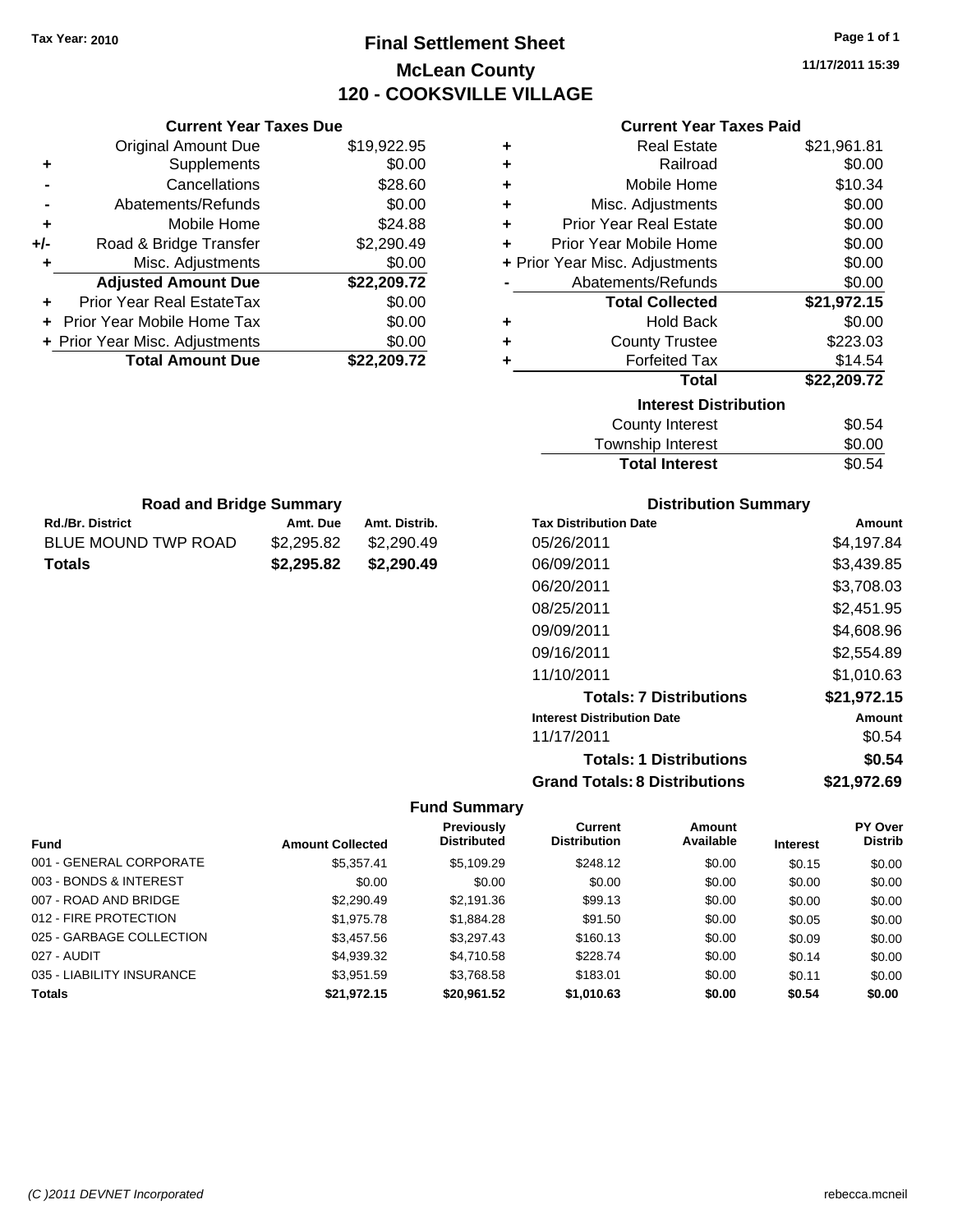Original Amount Due

**Adjusted Amount Due** 

**Total Amount Due** 

Rd./Br. District **Amt. Due** Amt. Distrib. **Road and Bridge Summary**

DANVERS TWP ROAD \$11,718.57 \$11,706.09 **Totals \$11,718.57 \$11,706.09**

**+** Supplements **-** Cancellations **-** Abatements/Refunds **+** Mobile Home **+/-** Road & Bridge Transfer **+** Misc. Adjustments

**+** Prior Year Real EstateTax **+** Prior Year Mobile Home Tax **+ Prior Year Misc. Adjustments** 

# **Final Settlement Sheet Tax Year: 2010 Page 1 of 1 McLean County 121 - DANVERS VILLAGE**

**11/17/2011 15:39**

# **Current Year Taxes Paid**

| <b>Current Year Taxes Due</b> |              |   | <b>Current Year Taxes Paid</b> |              |  |  |
|-------------------------------|--------------|---|--------------------------------|--------------|--|--|
| ıl Amount Due                 | \$135,954.43 | ÷ | <b>Real Estate</b>             | \$147,585.35 |  |  |
| Supplements                   | \$112.77     | ٠ | Railroad                       | \$0.00       |  |  |
| Cancellations                 | \$187.94     | ٠ | Mobile Home                    | \$4.23       |  |  |
| าents/Refunds                 | \$0.00       | ÷ | Misc. Adjustments              | \$0.00       |  |  |
| Mobile Home                   | \$4.23       | ÷ | <b>Prior Year Real Estate</b>  | \$291.38     |  |  |
| ridge Transfer                | \$11,706.09  | ÷ | Prior Year Mobile Home         | \$0.00       |  |  |
| . Adjustments                 | \$0.00       |   | + Prior Year Misc. Adjustments | \$0.00       |  |  |
| <b>Amount Due</b>             | \$147,589.58 |   | Abatements/Refunds             | \$0.00       |  |  |
| eal EstateTax                 | \$291.38     |   | <b>Total Collected</b>         | \$147,880.96 |  |  |
| pile Home Tax                 | \$0.00       | ÷ | <b>Hold Back</b>               | \$0.00       |  |  |
| . Adjustments                 | \$0.00       | ٠ | <b>County Trustee</b>          | \$0.00       |  |  |
| <b>Amount Due</b>             | \$147,880.96 |   | <b>Forfeited Tax</b>           | \$0.00       |  |  |
|                               |              |   | Total                          | \$147,880.96 |  |  |
|                               |              |   | <b>Interest Distribution</b>   |              |  |  |
|                               |              |   |                                |              |  |  |

|                         | nterest Distribution |  |
|-------------------------|----------------------|--|
| المستستر والمداري والمد |                      |  |

| County Interest       | \$3.63 |
|-----------------------|--------|
| Township Interest     | \$0.00 |
| <b>Total Interest</b> | \$3.63 |

| <b>Tax Distribution Date</b>         | Amount       |
|--------------------------------------|--------------|
| 05/26/2011                           | \$34,302.12  |
| 06/09/2011                           | \$22,510.73  |
| 06/20/2011                           | \$19.960.85  |
| 08/25/2011                           | \$13.558.35  |
| 09/09/2011                           | \$33,053.31  |
| 09/16/2011                           | \$18.114.43  |
| 11/10/2011                           | \$6,381.17   |
| <b>Totals: 7 Distributions</b>       | \$147,880.96 |
| <b>Interest Distribution Date</b>    | Amount       |
| 11/17/2011                           | \$3.63       |
| <b>Totals: 1 Distributions</b>       | \$3.63       |
| <b>Grand Totals: 8 Distributions</b> | \$147.884.59 |

| <b>Fund</b>               | <b>Amount Collected</b> | <b>Previously</b><br><b>Distributed</b> | Current<br><b>Distribution</b> | Amount<br>Available | <b>Interest</b> | <b>PY Over</b><br><b>Distrib</b> |
|---------------------------|-------------------------|-----------------------------------------|--------------------------------|---------------------|-----------------|----------------------------------|
| 001 - GENERAL CORPORATE   | \$36,227.55             | \$34,661.59                             | \$1,565.96                     | \$0.00              | \$0.97          | \$0.00                           |
| 007 - ROAD AND BRIDGE     | \$11,706.09             | \$11,211.22                             | \$494.87                       | \$0.00              | \$0.00          | \$0.00                           |
| 012 - FIRE PROTECTION     | \$0.00                  | \$0.00                                  | \$0.00                         | \$0.00              | \$0.00          | \$0.00                           |
| 014 - POLICE PROTECTION   | \$10,868.26             | \$10,398.47                             | \$469.79                       | \$0.00              | \$0.29          | \$0.00                           |
| 025 - GARBAGE COLLECTION  | \$28,981.96             | \$27,729.17                             | \$1,252.79                     | \$0.00              | \$0.77          | \$0.00                           |
| 027 - AUDIT               | \$3,780.76              | \$3,617.32                              | \$163.44                       | \$0.00              | \$0.10          | \$0.00                           |
| 035 - LIABILITY INSURANCE | \$22,008.98             | \$21,057.64                             | \$951.34                       | \$0.00              | \$0.59          | \$0.00                           |
| 040 - STREETS & BRIDGES   | \$0.00                  | \$0.00                                  | \$0.00                         | \$0.00              | \$0.00          | \$0.00                           |
| 041 - STREET LIGHTING     | \$7,245.46              | \$6,932.25                              | \$313.21                       | \$0.00              | \$0.19          | \$0.00                           |
| 044 - BAND                | \$1,001.29              | \$958.01                                | \$43.28                        | \$0.00              | \$0.03          | \$0.00                           |
| 046 - CIVIL DEFENSE       | \$250.70                | \$239.87                                | \$10.83                        | \$0.00              | \$0.01          | \$0.00                           |
| 047 - SOCIAL SECURITY     | \$18,931.03             | \$18,112.72                             | \$818.31                       | \$0.00              | \$0.50          | \$0.00                           |
| 057 - LEASE/PURCHASE      | \$6,878.88              | \$6,581.53                              | \$297.35                       | \$0.00              | \$0.18          | \$0.00                           |
| <b>Totals</b>             | \$147,880.96            | \$141,499.79                            | \$6,381.17                     | \$0.00              | \$3.63          | \$0.00                           |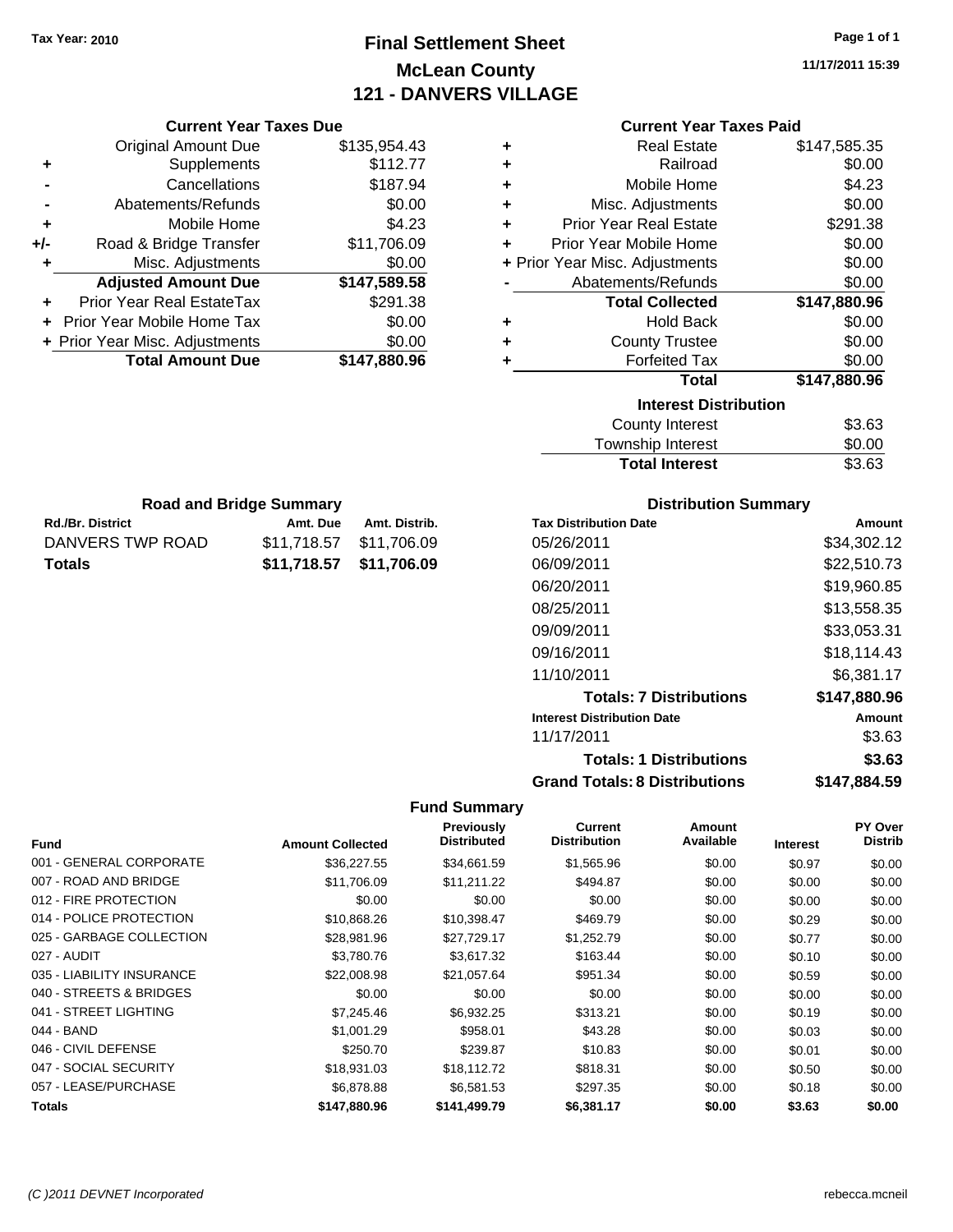# **Final Settlement Sheet Tax Year: 2010 Page 1 of 1 McLean County 122 - DOWNS VILLAGE**

**11/17/2011 15:39**

|     | <b>Current Year Taxes Due</b>     |             |
|-----|-----------------------------------|-------------|
|     | Original Amount Due               | \$59,600.36 |
| ٠   | Supplements                       | \$25.29     |
|     | Cancellations                     | \$54.79     |
|     | Abatements/Refunds                | \$0.00      |
| ٠   | Mobile Home                       | \$3.78      |
| +/- | Road & Bridge Transfer            | \$18,529.01 |
|     | Misc. Adjustments                 | \$0.00      |
|     | <b>Adjusted Amount Due</b>        | \$78,103.65 |
|     | Prior Year Real EstateTax         | \$0.00      |
|     | <b>Prior Year Mobile Home Tax</b> | \$3.30      |
|     | + Prior Year Misc. Adjustments    | \$0.00      |
|     | <b>Total Amount Due</b>           | \$78,106.95 |
|     |                                   |             |

Rd./Br. District **Amt. Due** Amt. Distrib. **Road and Bridge Summary**

DOWNS TWP ROAD \$16,434.06 \$16,434.06 OLD TOWN TWP ROAD \$2,094.95 \$2,094.95 **Totals \$18,529.01 \$18,529.01**

## **Current Year Taxes Paid**

| ٠ | <b>Real Estate</b>             | \$77,927.25 |
|---|--------------------------------|-------------|
| ÷ | Railroad                       | \$172.62    |
| ٠ | Mobile Home                    | \$3.78      |
| ٠ | Misc. Adjustments              | \$0.00      |
| ÷ | <b>Prior Year Real Estate</b>  | \$0.00      |
| ÷ | Prior Year Mobile Home         | \$3.30      |
|   | + Prior Year Misc. Adjustments | \$0.00      |
|   | Abatements/Refunds             | \$0.00      |
|   |                                |             |
|   | <b>Total Collected</b>         | \$78,106.95 |
| ٠ | <b>Hold Back</b>               | \$0.00      |
| ÷ | <b>County Trustee</b>          | \$0.00      |
| ٠ | <b>Forfeited Tax</b>           | \$0.00      |
|   | <b>Total</b>                   | \$78,106.95 |
|   | <b>Interest Distribution</b>   |             |
|   | County Interest                | \$1.92      |

# Township Interest  $$0.00$ **Total Interest** \$1.92

| <b>Distribution Summary</b>          |             |
|--------------------------------------|-------------|
| <b>Tax Distribution Date</b>         | Amount      |
| 05/26/2011                           | \$14,194.48 |
| 06/09/2011                           | \$12,998.72 |
| 06/20/2011                           | \$11,214.39 |
| 08/25/2011                           | \$7.559.50  |
| 09/09/2011                           | \$18,993.81 |
| 09/16/2011                           | \$8,822.96  |
| 11/10/2011                           | \$4,323.09  |
| <b>Totals: 7 Distributions</b>       | \$78,106.95 |
| <b>Interest Distribution Date</b>    | Amount      |
| 11/17/2011                           | \$1.92      |
| <b>Totals: 1 Distributions</b>       | \$1.92      |
| <b>Grand Totals: 8 Distributions</b> | \$78.108.87 |

| <b>Fund</b>               | <b>Amount Collected</b> | <b>Previously</b><br><b>Distributed</b> | Current<br><b>Distribution</b> | <b>Amount</b><br>Available | <b>Interest</b> | PY Over<br><b>Distrib</b> |
|---------------------------|-------------------------|-----------------------------------------|--------------------------------|----------------------------|-----------------|---------------------------|
|                           |                         |                                         |                                |                            |                 |                           |
| 001 - GENERAL CORPORATE   | \$33,586.35             | \$31.659.86                             | \$1.926.49                     | \$0.00                     | \$1.09          | \$0.00                    |
| 007 - ROAD AND BRIDGE     | \$18,529.01             | \$17.623.24                             | \$905.77                       | \$0.00                     | \$0.00          | \$0.00                    |
| 027 - AUDIT               | \$4,398.81              | \$4,146.52                              | \$252.29                       | \$0.00                     | \$0.14          | \$0.00                    |
| 035 - LIABILITY INSURANCE | \$19,992.69             | \$18,845.93                             | \$1,146.76                     | \$0.00                     | \$0.64          | \$0.00                    |
| 042 - PARKS               | \$1,600.09              | \$1.508.31                              | \$91.78                        | \$0.00                     | \$0.05          | \$0.00                    |
| <b>Totals</b>             | \$78,106.95             | \$73,783,86                             | \$4,323,09                     | \$0.00                     | \$1.92          | \$0.00                    |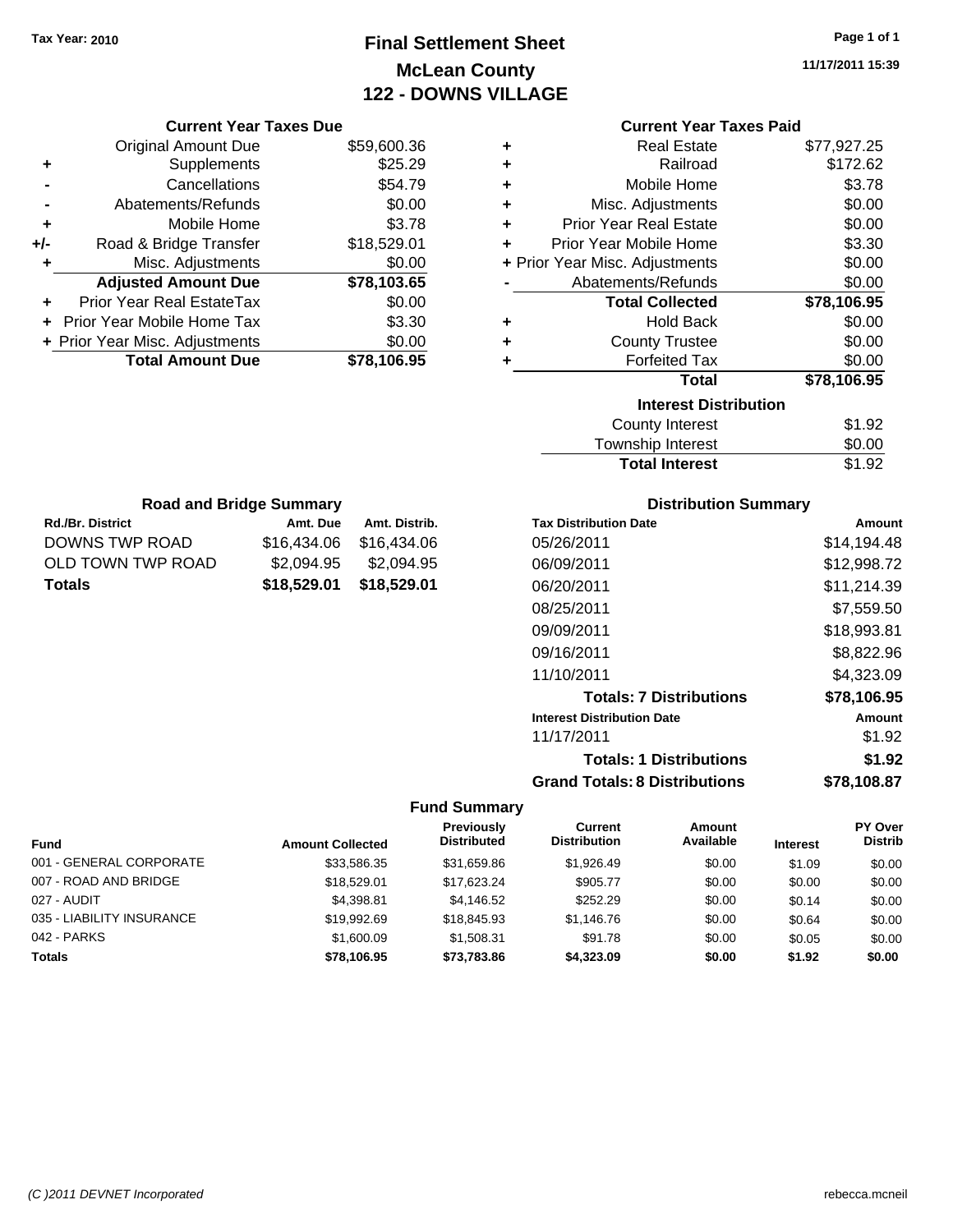# **Final Settlement Sheet Tax Year: 2010 Page 1 of 1 McLean County 123 - ELLSWORTH VILLAGE**

**11/17/2011 15:39**

| <b>Current Year Taxes Paid</b> |  |  |  |
|--------------------------------|--|--|--|
|--------------------------------|--|--|--|

|     | <b>Current Year Taxes Due</b>  |             |
|-----|--------------------------------|-------------|
|     | <b>Original Amount Due</b>     | \$13,963.33 |
| ٠   | Supplements                    | \$6.27      |
|     | Cancellations                  | \$37.46     |
|     | Abatements/Refunds             | \$0.00      |
| ٠   | Mobile Home                    | \$4.46      |
| +/- | Road & Bridge Transfer         | \$1,359.65  |
| ٠   | Misc. Adjustments              | \$0.00      |
|     | <b>Adjusted Amount Due</b>     | \$15,296.25 |
| ٠   | Prior Year Real EstateTax      | \$0.00      |
|     | Prior Year Mobile Home Tax     | \$0.00      |
|     | + Prior Year Misc. Adjustments | \$0.00      |
|     | <b>Total Amount Due</b>        | \$15,296.25 |
|     |                                |             |

| ٠ | <b>Real Estate</b>             | \$14,859.80 |
|---|--------------------------------|-------------|
| ٠ | Railroad                       | \$421.60    |
| ٠ | Mobile Home                    | \$4.46      |
| ٠ | Misc. Adjustments              | \$0.00      |
| ٠ | <b>Prior Year Real Estate</b>  | \$0.00      |
| ٠ | Prior Year Mobile Home         | \$0.00      |
|   | + Prior Year Misc. Adjustments | \$0.00      |
|   | Abatements/Refunds             | \$0.00      |
|   | <b>Total Collected</b>         | \$15,285.86 |
| ٠ | <b>Hold Back</b>               | \$0.00      |
| ٠ | <b>County Trustee</b>          | \$10.39     |
| ٠ | <b>Forfeited Tax</b>           | \$0.00      |
|   | Total                          | \$15,296.25 |
|   | <b>Interest Distribution</b>   |             |
|   | <b>County Interest</b>         | \$0.38      |
|   | <b>Township Interest</b>       | \$0.00      |
|   | <b>Total Interest</b>          | \$0.38      |

| <b>Road and Bridge Summary</b> |            |               |  |  |
|--------------------------------|------------|---------------|--|--|
| <b>Rd./Br. District</b>        | Amt. Due   | Amt. Distrib. |  |  |
| DAWSON TWP ROAD                | \$1.359.75 | \$1,359.65    |  |  |
| <b>Totals</b>                  | \$1,359.75 | \$1,359.65    |  |  |

# **Distribution Summary**

| <b>Tax Distribution Date</b>         | Amount      |
|--------------------------------------|-------------|
| 05/26/2011                           | \$2,586.74  |
| 06/09/2011                           | \$1,911.31  |
| 06/20/2011                           | \$2,959.86  |
| 08/25/2011                           | \$1.628.03  |
| 09/09/2011                           | \$2,919.82  |
| 09/16/2011                           | \$2.028.02  |
| 11/10/2011                           | \$1,252.08  |
| <b>Totals: 7 Distributions</b>       | \$15,285.86 |
| <b>Interest Distribution Date</b>    | Amount      |
| 11/17/2011                           | \$0.38      |
| <b>Totals: 1 Distributions</b>       | \$0.38      |
| <b>Grand Totals: 8 Distributions</b> | \$15,286.24 |

| <b>Fund</b>               | <b>Amount Collected</b> | <b>Previously</b><br><b>Distributed</b> | Current<br><b>Distribution</b> | Amount<br>Available | <b>Interest</b> | <b>PY Over</b><br><b>Distrib</b> |
|---------------------------|-------------------------|-----------------------------------------|--------------------------------|---------------------|-----------------|----------------------------------|
| 001 - GENERAL CORPORATE   | \$4.252.72              | \$3.896.95                              | \$355.77                       | \$0.00              | \$0.11          | \$0.00                           |
| 007 - ROAD AND BRIDGE     | \$1,359.65              | \$1,272.48                              | \$87.17                        | \$0.00              | \$0.00          | \$0.00                           |
| 012 - FIRE PROTECTION     | \$2,173.91              | \$1,992.07                              | \$181.84                       | \$0.00              | \$0.06          | \$0.00                           |
| 014 - POLICE PROTECTION   | \$1,257,73              | \$1,152.53                              | \$105.20                       | \$0.00              | \$0.03          | \$0.00                           |
| 025 - GARBAGE COLLECTION  | \$3,484.78              | \$3.193.28                              | \$291.50                       | \$0.00              | \$0.10          | \$0.00                           |
| 027 - AUDIT               | \$1,002.99              | \$919.10                                | \$83.89                        | \$0.00              | \$0.03          | \$0.00                           |
| 035 - LIABILITY INSURANCE | \$1,754.08              | \$1,607.37                              | \$146.71                       | \$0.00              | \$0.05          | \$0.00                           |
| <b>Totals</b>             | \$15,285.86             | \$14,033,78                             | \$1,252.08                     | \$0.00              | \$0.38          | \$0.00                           |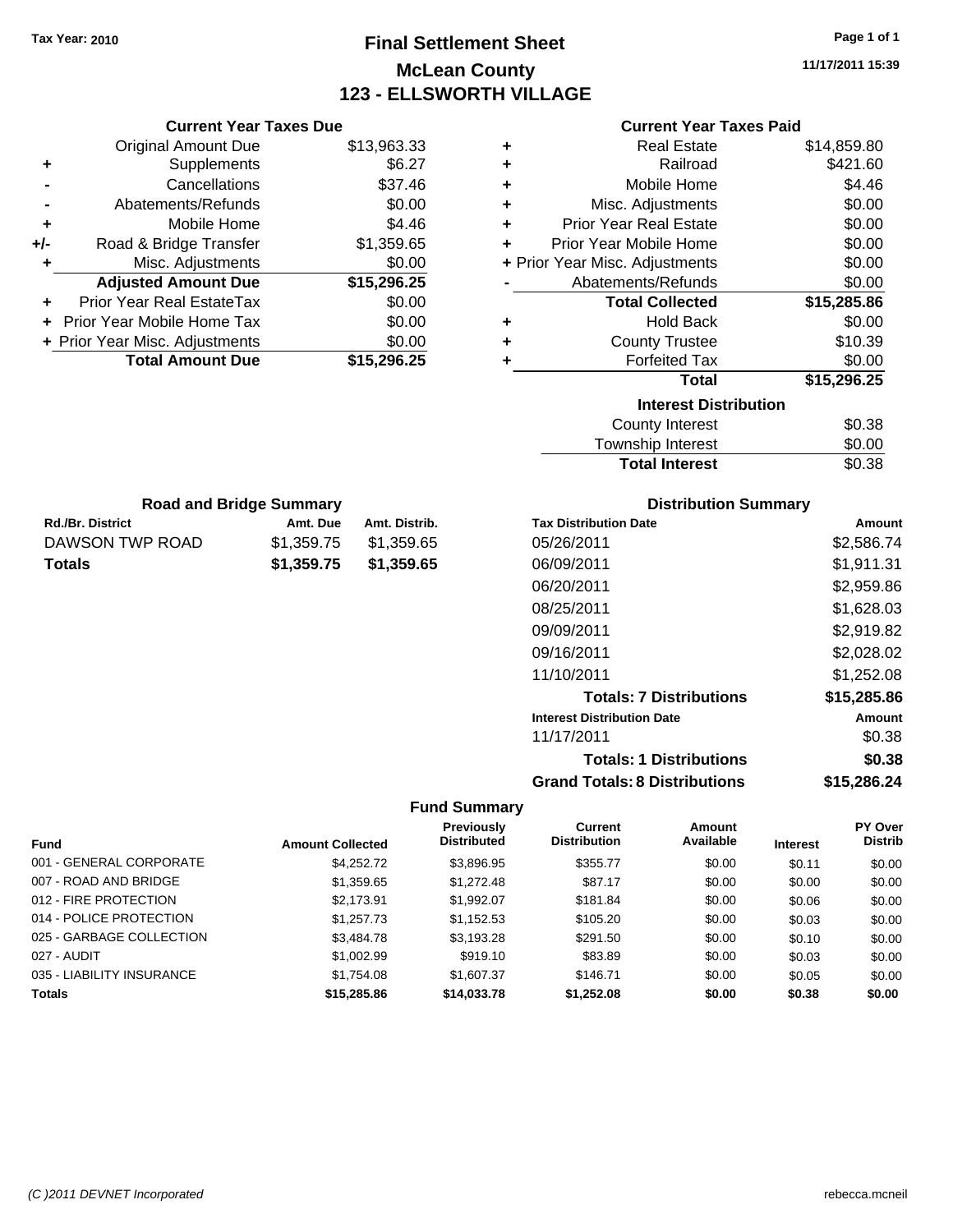# **Final Settlement Sheet Tax Year: 2010 Page 1 of 1 McLean County 124 - GRIDLEY VILLAGE**

**11/17/2011 15:39**

|     | <b>Current Year Taxes Due</b>  |              |
|-----|--------------------------------|--------------|
|     | <b>Original Amount Due</b>     | \$163,975.37 |
| ٠   | Supplements                    | \$98.14      |
|     | Cancellations                  | \$523.39     |
|     | Abatements/Refunds             | \$0.00       |
| ٠   | Mobile Home                    | \$128.79     |
| +/- | Road & Bridge Transfer         | \$16,517.60  |
| ٠   | Misc. Adjustments              | \$0.00       |
|     | <b>Adjusted Amount Due</b>     | \$180,196.51 |
| ÷   | Prior Year Real EstateTax      | \$0.00       |
|     | Prior Year Mobile Home Tax     | \$19.01      |
|     | + Prior Year Misc. Adjustments | \$0.00       |
|     | <b>Total Amount Due</b>        | \$180,215.52 |
|     |                                |              |

**Rd./Br. District Co. Amt. Due Amt. Distrib. Road and Bridge Summary**

GRIDLEY TWP ROAD \$16,523.15 \$16,517.60 **Totals \$16,523.15 \$16,517.60**

# **Current Year Taxes Paid**

|   | <b>Real Estate</b>             | \$179,874.25 |
|---|--------------------------------|--------------|
| ÷ | Railroad                       | \$86.80      |
| ٠ | Mobile Home                    | \$88.28      |
| ٠ | Misc. Adjustments              | \$0.00       |
| ٠ | <b>Prior Year Real Estate</b>  | \$0.00       |
| ÷ | Prior Year Mobile Home         | \$19.01      |
|   | + Prior Year Misc. Adjustments | \$0.00       |
|   | Abatements/Refunds             | \$0.00       |
|   | <b>Total Collected</b>         | \$180,068.34 |
| ٠ | <b>Hold Back</b>               | \$0.00       |
| ٠ | <b>County Trustee</b>          | \$1.29       |
|   | <b>Forfeited Tax</b>           | \$145.89     |
|   | <b>Total</b>                   | \$180,215.52 |
|   |                                |              |
|   | <b>Interest Distribution</b>   |              |
|   | County Interest                | \$4.42       |

| <b>Total Interest</b> | \$4.42 |
|-----------------------|--------|
| Township Interest     | \$0.00 |
| County Interest       | \$4.42 |

# **Distribution Summary**

| <b>Tax Distribution Date</b>         | Amount       |
|--------------------------------------|--------------|
| 05/26/2011                           | \$27.441.44  |
| 06/09/2011                           | \$45,902.44  |
| 06/20/2011                           | \$21,151.61  |
| 08/25/2011                           | \$15,709.44  |
| 09/09/2011                           | \$39,763.60  |
| 09/16/2011                           | \$20,890.70  |
| 11/10/2011                           | \$9,209.11   |
| <b>Totals: 7 Distributions</b>       | \$180,068.34 |
| <b>Interest Distribution Date</b>    | Amount       |
| 11/17/2011                           | \$4.42       |
| <b>Totals: 1 Distributions</b>       | \$4.42       |
| <b>Grand Totals: 8 Distributions</b> | \$180,072.76 |

| <b>Fund</b>                                       | <b>Amount Collected</b> | Previously<br><b>Distributed</b> | <b>Current</b><br><b>Distribution</b> | Amount<br>Available | <b>Interest</b> | <b>PY Over</b><br><b>Distrib</b> |
|---------------------------------------------------|-------------------------|----------------------------------|---------------------------------------|---------------------|-----------------|----------------------------------|
|                                                   |                         |                                  |                                       |                     |                 |                                  |
| 001 - CORPORATE                                   | \$49.997.64             | \$47.391.20                      | \$2,606.44                            | \$0.00              | \$1.33          | \$0.00                           |
| 003 - BONDS & INTEREST                            | \$0.00                  | \$0.00                           | \$0.00                                | \$0.00              | \$0.00          | \$0.00                           |
| 007 - ROAD AND BRIDGE                             | \$16,517.60             | \$15,834.48                      | \$683.12                              | \$0.00              | \$0.00          | \$0.00                           |
| 014 - POLICE PROTECTION                           | \$14,999.40             | \$14,217.48                      | \$781.92                              | \$0.00              | \$0.41          | \$0.00                           |
| 017 - CEMETERY                                    | \$4,999.74              | \$4,739.10                       | \$260.64                              | \$0.00              | \$0.14          | \$0.00                           |
| 027 - AUDIT                                       | \$16,607.26             | \$15,741.52                      | \$865.74                              | \$0.00              | \$0.45          | \$0.00                           |
| 035 - INSURANCE                                   | \$29,922.75             | \$28,362.85                      | \$1,559.90                            | \$0.00              | \$0.81          | \$0.00                           |
| 041 - STREET LIGHTING                             | \$9,973.48              | \$9,453.57                       | \$519.91                              | \$0.00              | \$0.27          | \$0.00                           |
| 043 - PLAYGROUND & RECREATION                     | \$17,999.25             | \$17,060.95                      | \$938.30                              | \$0.00              | \$0.49          | \$0.00                           |
| 046 - EMERGENCY SERVICES &<br>DISASTER OPERATIONS | \$1,496.00              | \$1,418.02                       | \$77.98                               | \$0.00              | \$0.04          | \$0.00                           |
| 047 - SOCIAL SECURITY                             | \$11,071.57             | \$10,494.41                      | \$577.16                              | \$0.00              | \$0.30          | \$0.00                           |
| 067 - PUBLIC COMFORT STATION                      | \$6,483.65              | \$6.145.65                       | \$338.00                              | \$0.00              | \$0.18          | \$0.00                           |
| Totals                                            | \$180,068.34            | \$170,859.23                     | \$9,209.11                            | \$0.00              | \$4.42          | \$0.00                           |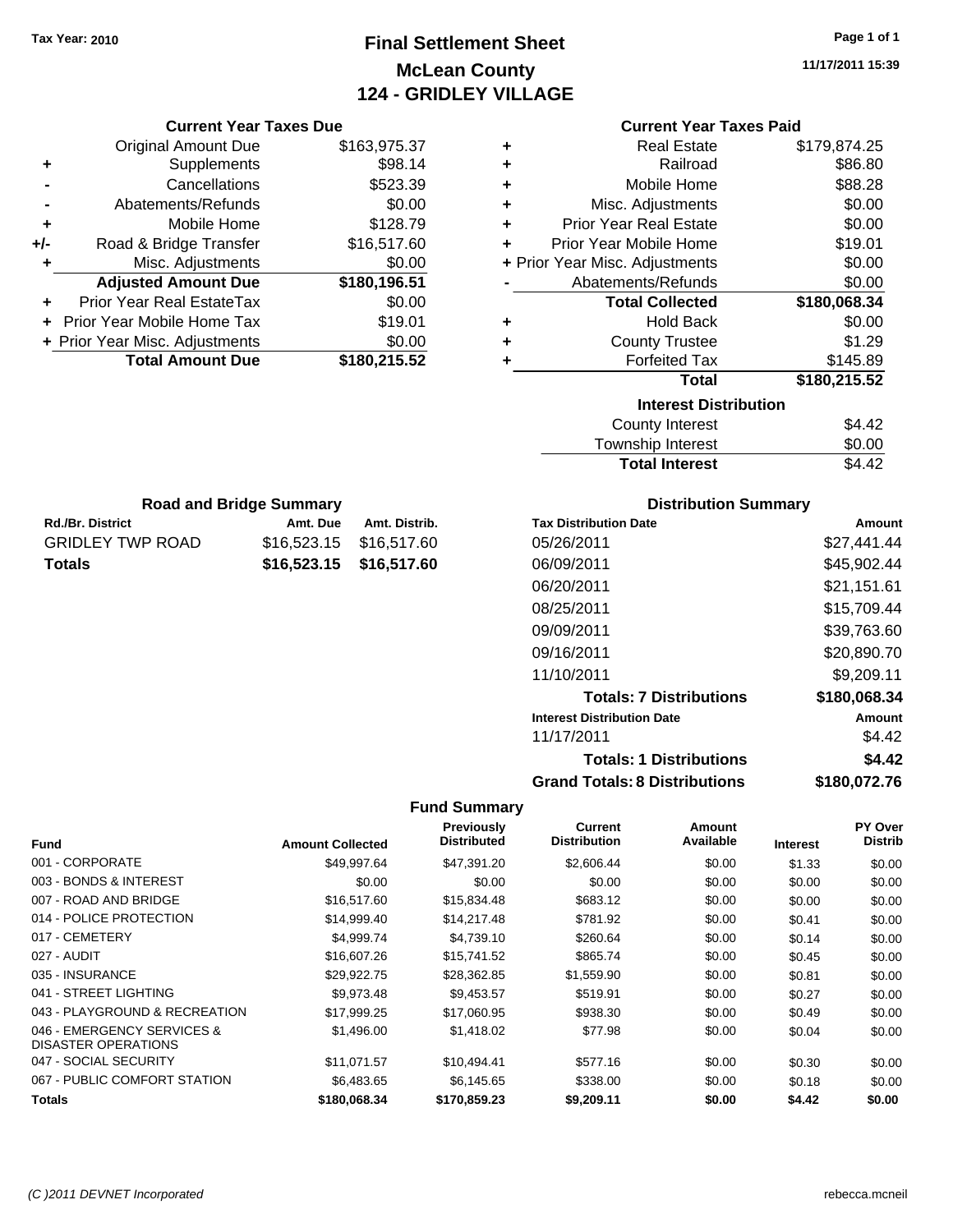**Current Year Taxes Due** Original Amount Due \$72,886.02

**Adjusted Amount Due \$87,236.53**

**Total Amount Due \$87,240.78**

**+** Supplements \$59.88 **-** Cancellations \$149.63 **-** Abatements/Refunds \$0.00 **+** Mobile Home \$131.46 **+/-** Road & Bridge Transfer \$14,196.07 **+** Misc. Adjustments \$112.73

**+** Prior Year Real EstateTax \$0.00 **+** Prior Year Mobile Home Tax \$4.25 **+ Prior Year Misc. Adjustments**  $$0.00$ 

Rd./Br. District **Amt. Due** Amt. Distrib. **Road and Bridge Summary**

RANDOLPH TWP ROAD \$14,218.75 \$14,196.07 **Totals \$14,218.75 \$14,196.07**

# **Final Settlement Sheet Tax Year: 2010 Page 1 of 2 McLean County 125 - HEYWORTH VILLAGE**

**11/17/2011 15:39**

| <b>Current Year Taxes Paid</b> |  |  |  |
|--------------------------------|--|--|--|
|--------------------------------|--|--|--|

| ÷ | <b>Real Estate</b>             | \$86,779.90 |
|---|--------------------------------|-------------|
| ÷ | Railroad                       | \$204.78    |
| ÷ | Mobile Home                    | \$94.70     |
| ٠ | Misc. Adjustments              | \$112.73    |
| ÷ | <b>Prior Year Real Estate</b>  | \$0.00      |
| ÷ | Prior Year Mobile Home         | \$4.25      |
|   | + Prior Year Misc. Adjustments | \$0.00      |
|   | Abatements/Refunds             | \$0.00      |
|   |                                |             |
|   | <b>Total Collected</b>         | \$87,196.36 |
| ÷ | <b>Hold Back</b>               | \$0.00      |
| ٠ | <b>County Trustee</b>          | \$7.66      |
| ÷ | <b>Forfeited Tax</b>           | \$36.76     |
|   | Total                          | \$87,240.78 |
|   | <b>Interest Distribution</b>   |             |
|   | <b>County Interest</b>         | \$2.14      |

| <b>Total Interest</b> | \$2.14 |
|-----------------------|--------|
| Township Interest     | \$0.00 |
| County Interest       | \$2.14 |

| <b>Distribution Summary</b> |  |
|-----------------------------|--|
|-----------------------------|--|

| <b>Tax Distribution Date</b>         | Amount      |
|--------------------------------------|-------------|
| 05/26/2011                           | \$19,979.71 |
| 06/09/2011                           | \$12,725.53 |
| 06/20/2011                           | \$10.838.52 |
| 08/25/2011                           | \$10.438.83 |
| 09/09/2011                           | \$19,195.05 |
| 09/16/2011                           | \$7,555.27  |
| 11/10/2011                           | \$6.463.45  |
| <b>Totals: 7 Distributions</b>       | \$87,196.36 |
| <b>Interest Distribution Date</b>    | Amount      |
| 11/17/2011                           | \$2.14      |
| <b>Totals: 1 Distributions</b>       | \$2.14      |
| <b>Grand Totals: 8 Distributions</b> | \$87,198.50 |

#### **Fund Summary**

| <b>Fund</b>                                         | <b>Amount Collected</b> | <b>Previously</b><br><b>Distributed</b> | <b>Current</b><br><b>Distribution</b> | Amount<br>Available | <b>Interest</b> | PY Over<br><b>Distrib</b> |
|-----------------------------------------------------|-------------------------|-----------------------------------------|---------------------------------------|---------------------|-----------------|---------------------------|
| 001 - GENERAL CORPORATE                             | \$34.546.95             | \$31,830.57                             | \$2,716.38                            | \$0.00              | \$1.01          | \$0.00                    |
| 003 - BONDS & INTEREST                              | \$17.291.44             | \$15.931.83                             | \$1,359.61                            | \$0.00              | \$0.51          | \$0.00                    |
| 005 - IMRF                                          | \$4,457.32              | \$4,106.85                              | \$350.47                              | \$0.00              | \$0.13          | \$0.00                    |
| 007 - ROAD AND BRIDGE                               | \$14.196.07             | \$13,472.54                             | \$723.53                              | \$0.00              | \$0.00          | \$0.00                    |
| 027 - AUDIT                                         | \$7.512.54              | \$6.921.83                              | \$590.71                              | \$0.00              | \$0.22          | \$0.00                    |
| 035 - TORT JUDGMENTS, LIABILITY<br><b>INSURANCE</b> | \$6,008.51              | \$5.536.07                              | \$472.44                              | \$0.00              | \$0.18          | \$0.00                    |
| 042 - PARKS MAINTENANCE                             | \$1,024.70              | \$944.14                                | \$80.56                               | \$0.00              | \$0.03          | \$0.00                    |
| 047 - SOCIAL SECURITY                               | \$1,658.78              | \$1,528.34                              | \$130.44                              | \$0.00              | \$0.05          | \$0.00                    |
| 143 - MEDICARE                                      | \$500.05                | \$460.74                                | \$39.31                               | \$0.00              | \$0.01          | \$0.00                    |
| <b>Totals</b>                                       | \$87,196.36             | \$80,732.91                             | \$6,463.45                            | \$0.00              | \$2.14          | \$0.00                    |

#### **Miscellaneous Adjustment Detail**

|         | Year Source | <b>Account Type</b>       | <b>Amount Adiustment Description</b>                           |
|---------|-------------|---------------------------|----------------------------------------------------------------|
| 2010 RE |             | <b>Back Tax Collected</b> | \$16.53 J Meyer Redemptions Due to Taxing Bodies by TBA by TBA |
| 2010 RE |             | <b>Back Tax Collected</b> | \$7.25 Mobile Home Taxes/billed prior to DevNet by TBA         |
| 2010 RE |             | <b>Back Tax Collected</b> | \$12.03 2010/11 Trustee Surplus Sale Proceeds by TBA           |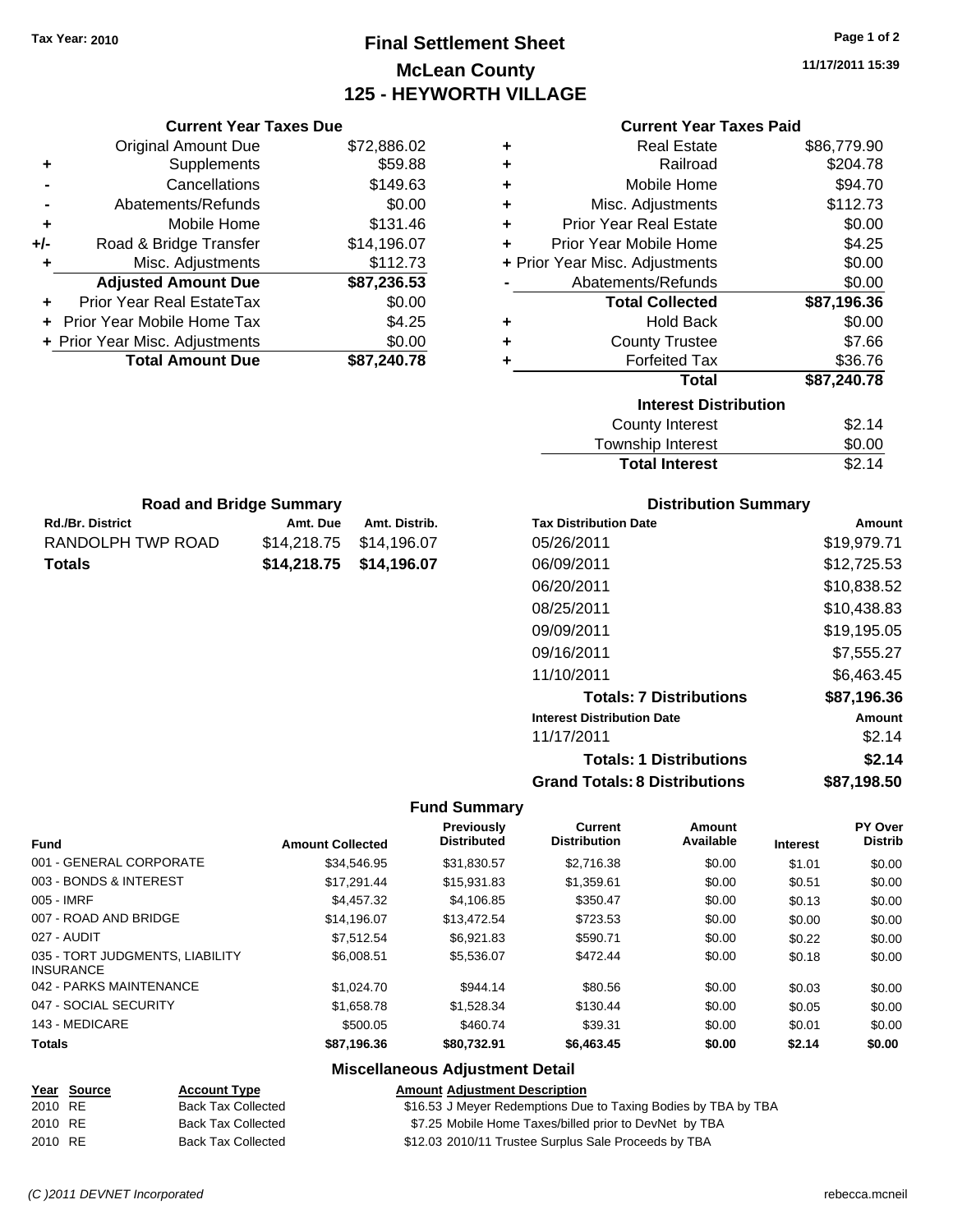# **Final Settlement Sheet Tax Year: 2010 Page 2 of 2**

**11/17/2011 15:39**

# **McLean County Miscellaneous Adjustment Detail**

**Totals \$112.73 4 entries**

**Year Source Account Type**<br> **Amount Adjustment Description**<br>
2010 RE **Back Tax Collected** \$76.92 2010/11 Trustee Surplus \$ Back Tax Collected **376.92** 2010/11 Trustee Surplus Sale Proceeds by TBA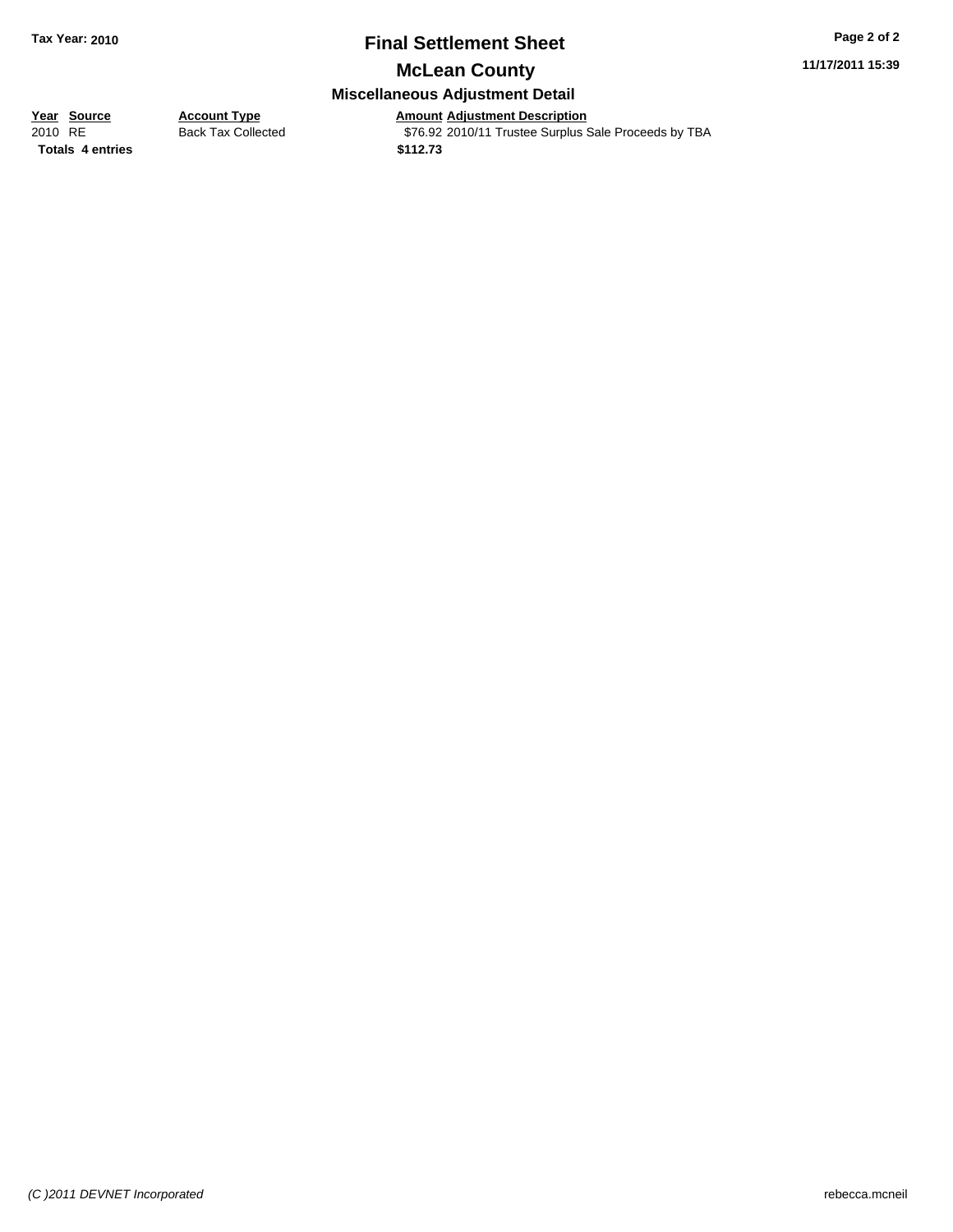# **Final Settlement Sheet Tax Year: 2010 Page 1 of 1 McLean County 126 - HUDSON VILLAGE**

**11/17/2011 15:39**

|     | <b>Current Year Taxes Due</b>  |              |
|-----|--------------------------------|--------------|
|     | <b>Original Amount Due</b>     | \$81,568.63  |
| ٠   | Supplements                    | \$17.14      |
|     | Cancellations                  | \$95.61      |
|     | Abatements/Refunds             | \$0.00       |
| ٠   | Mobile Home                    | \$3.56       |
| +/- | Road & Bridge Transfer         | \$19,315.74  |
| ٠   | Misc. Adjustments              | \$0.00       |
|     | <b>Adjusted Amount Due</b>     | \$100,809.46 |
| ٠   | Prior Year Real EstateTax      | \$0.00       |
|     | Prior Year Mobile Home Tax     | \$0.00       |
|     | + Prior Year Misc. Adjustments | \$0.00       |
|     | <b>Total Amount Due</b>        | \$100,809.46 |
|     |                                |              |

**Rd./Br. District Community Community Rd./Br. Distrib.** Amt. Distrib. **Road and Bridge Summary**

HUDSON TWP ROAD \$19,315.74 \$19,315.74 **Totals \$19,315.74 \$19,315.74**

# **Current Year Taxes Paid**

| ٠ | <b>Real Estate</b>             | \$100,805.90 |
|---|--------------------------------|--------------|
| ÷ | Railroad                       | \$0.00       |
| ÷ | Mobile Home                    | \$3.56       |
| ÷ | Misc. Adjustments              | \$0.00       |
| ÷ | <b>Prior Year Real Estate</b>  | \$0.00       |
| ٠ | Prior Year Mobile Home         | \$0.00       |
|   | + Prior Year Misc. Adjustments | \$0.00       |
|   | Abatements/Refunds             | \$0.00       |
|   | <b>Total Collected</b>         | \$100,809.46 |
| ٠ | <b>Hold Back</b>               | \$0.00       |
| ٠ | <b>County Trustee</b>          | \$0.00       |
| ٠ | <b>Forfeited Tax</b>           | \$0.00       |
|   | Total                          | \$100,809.46 |
|   | <b>Interest Distribution</b>   |              |
|   | County Intoract                | ድኃ 40        |

| <b>Total Interest</b> | \$2.48 |
|-----------------------|--------|
| Township Interest     | \$0.00 |
| County Interest       | \$2.48 |

# **Distribution Summary**

| <b>Tax Distribution Date</b>         | Amount       |
|--------------------------------------|--------------|
| 05/26/2011                           | \$21.517.33  |
| 06/09/2011                           | \$15,157.41  |
| 06/20/2011                           | \$14.226.16  |
| 08/25/2011                           | \$9,346.57   |
| 09/09/2011                           | \$25,171.34  |
| 09/16/2011                           | \$11,052.95  |
| 11/10/2011                           | \$4.337.70   |
| <b>Totals: 7 Distributions</b>       | \$100,809.46 |
| <b>Interest Distribution Date</b>    | Amount       |
| 11/17/2011                           | \$2.48       |
| <b>Totals: 1 Distributions</b>       | \$2.48       |
| <b>Grand Totals: 8 Distributions</b> | \$100,811.94 |

| <b>Fund</b>             | <b>Amount Collected</b> | Previously<br><b>Distributed</b> | Current<br><b>Distribution</b> | Amount<br>Available | <b>Interest</b> | <b>PY Over</b><br><b>Distrib</b> |
|-------------------------|-------------------------|----------------------------------|--------------------------------|---------------------|-----------------|----------------------------------|
| 001 - GENERAL CORPORATE | \$58,333.54             | \$55.791.27                      | \$2.542.27                     | \$0.00              | \$1.78          | \$0.00                           |
| 007 - ROAD AND BRIDGE   | \$19,315,74             | \$18,529.65                      | \$786.09                       | \$0.00              | \$0.00          | \$0.00                           |
| 025 - GARBAGE           | \$17,103.33             | \$16,357.96                      | \$745.37                       | \$0.00              | \$0.52          | \$0.00                           |
| 027 - AUDIT             | \$6.056.85              | \$5.792.88                       | \$263.97                       | \$0.00              | \$0.18          | \$0.00                           |
| <b>Totals</b>           | \$100,809,46            | \$96,471.76                      | \$4,337.70                     | \$0.00              | \$2.48          | \$0.00                           |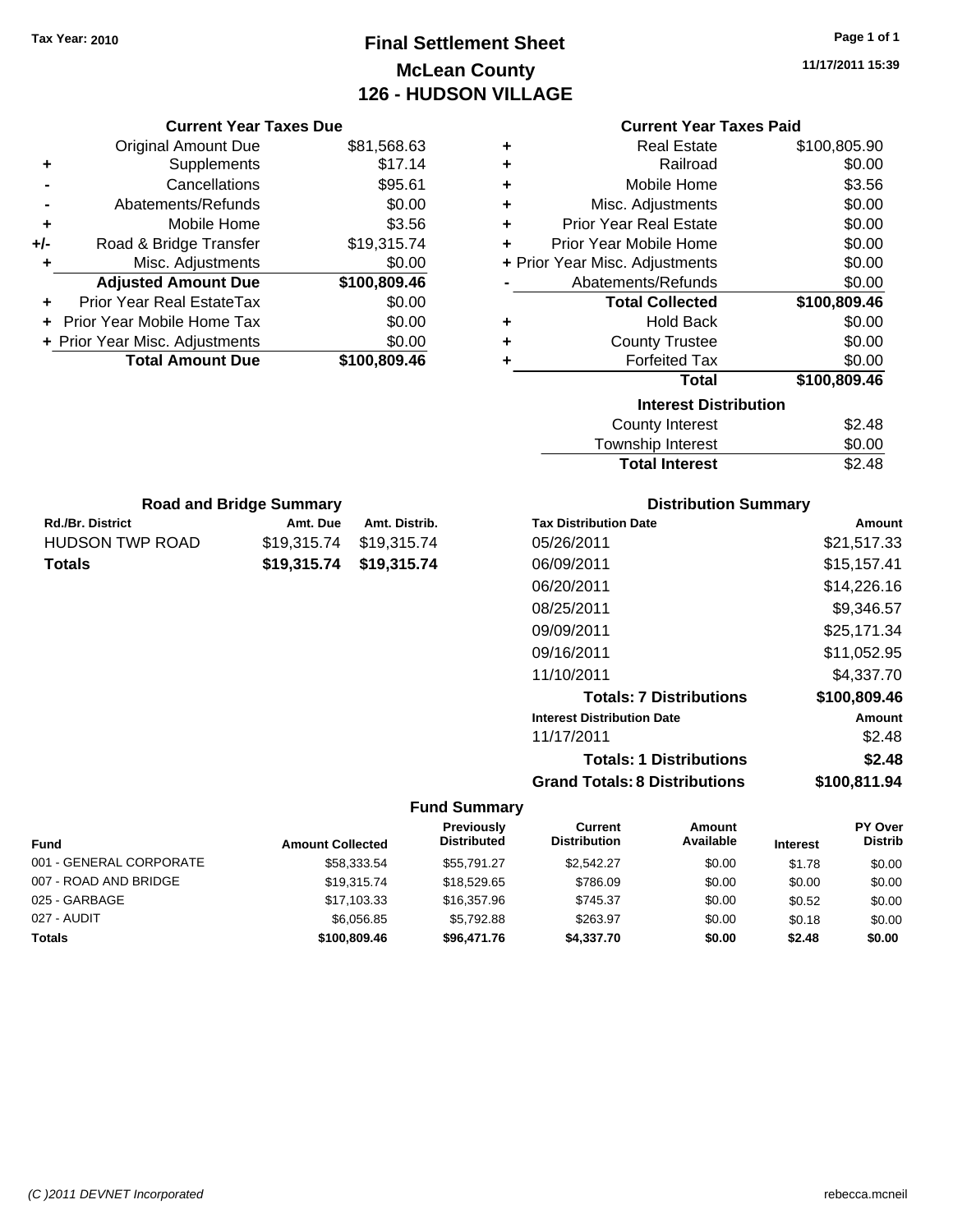# **Final Settlement Sheet Tax Year: 2010 Page 1 of 1 McLean County 127 - LE ROY CITY**

**11/17/2011 15:39**

|  | <b>Current Year Taxes Due</b> |  |  |  |
|--|-------------------------------|--|--|--|
|--|-------------------------------|--|--|--|

|       | <b>Original Amount Due</b>     | \$124,948.34 |
|-------|--------------------------------|--------------|
| ٠     | Supplements                    | \$99.26      |
|       | Cancellations                  | \$215.86     |
|       | Abatements/Refunds             | \$0.00       |
| ٠     | Mobile Home                    | \$117.63     |
| $+/-$ | Road & Bridge Transfer         | \$17,365.05  |
| ٠     | Misc. Adjustments              | \$0.65       |
|       | <b>Adjusted Amount Due</b>     | \$142,315.07 |
|       | Prior Year Real EstateTax      | \$41.39      |
|       | Prior Year Mobile Home Tax     | \$6.44       |
|       | + Prior Year Misc. Adjustments | \$0.00       |
|       | <b>Total Amount Due</b>        | \$142,362.90 |
|       |                                |              |

Rd./Br. District **Amt. Due** Amt. Distrib. **Road and Bridge Summary**

EMPIRE TWP ROAD \$17,376.03 \$17,365.05 **Totals \$17,376.03 \$17,365.05**

#### **Current Year Taxes Paid**

| ٠ | <b>Real Estate</b>             | \$141,952.23 |
|---|--------------------------------|--------------|
| ٠ | Railroad                       | \$159.42     |
| ÷ | Mobile Home                    | \$87.62      |
| ٠ | Misc. Adjustments              | \$0.65       |
| ٠ | <b>Prior Year Real Estate</b>  | \$41.39      |
| ÷ | Prior Year Mobile Home         | \$6.44       |
|   | + Prior Year Misc. Adjustments | \$0.00       |
|   | Abatements/Refunds             | \$0.00       |
|   | <b>Total Collected</b>         | \$142,247.75 |
| ٠ | <b>Hold Back</b>               | \$0.00       |
| ٠ | <b>County Trustee</b>          | \$85.14      |
| ٠ | <b>Forfeited Tax</b>           | \$30.01      |
|   | Total                          | \$142,362.90 |
|   |                                |              |
|   | <b>Interest Distribution</b>   |              |

| <b>Total Interest</b> | \$3.49 |
|-----------------------|--------|
| Township Interest     | \$0.00 |
| County Interest       | \$3.49 |

| <b>Distribution Summary</b> |  |
|-----------------------------|--|
|-----------------------------|--|

| <b>Tax Distribution Date</b>         | Amount       |
|--------------------------------------|--------------|
| 05/26/2011                           | \$30,721.62  |
| 06/09/2011                           | \$20.542.54  |
| 06/20/2011                           | \$22.810.85  |
| 08/25/2011                           | \$17,742.11  |
| 09/09/2011                           | \$29,163.61  |
| 09/16/2011                           | \$15,991.84  |
| 11/10/2011                           | \$5,275.18   |
| <b>Totals: 7 Distributions</b>       | \$142,247.75 |
| <b>Interest Distribution Date</b>    | Amount       |
| 11/17/2011                           | \$3.49       |
| <b>Totals: 1 Distributions</b>       | \$3.49       |
| <b>Grand Totals: 8 Distributions</b> | \$142,251.24 |

## **Fund Summary**

| <b>Fund</b>               | <b>Amount Collected</b> | <b>Previously</b><br><b>Distributed</b> | <b>Current</b><br><b>Distribution</b> | Amount<br>Available | <b>Interest</b> | PY Over<br><b>Distrib</b> |
|---------------------------|-------------------------|-----------------------------------------|---------------------------------------|---------------------|-----------------|---------------------------|
| 001 - GENERAL CORPORATE   | \$25.384.52             | \$24.422.65                             | \$961.87                              | \$0.00              | \$0.69          | \$0.00                    |
| 003 - BONDS & INTEREST    | \$0.00                  | \$0.00                                  | \$0.00                                | \$0.00              | \$0.00          | \$0.00                    |
| $005 - I$ M R F           | \$7,049.88              | \$6,782,76                              | \$267.12                              | \$0.00              | \$0.20          | \$0.00                    |
| 007 - ROAD AND BRIDGE     | \$17,365,05             | \$16,821.82                             | \$543.23                              | \$0.00              | \$0.00          | \$0.00                    |
| 014 - POLICE PROTECTION   | \$25,384.65             | \$24,422.80                             | \$961.85                              | \$0.00              | \$0.71          | \$0.00                    |
| 025 - GARBAGE COLLECTION  | \$35,257.89             | \$33.921.92                             | \$1,335.97                            | \$0.00              | \$0.99          | \$0.00                    |
| 027 - AUDIT               | \$12,769.38             | \$12.285.54                             | \$483.84                              | \$0.00              | \$0.36          | \$0.00                    |
| 035 - LIABILITY INSURANCE | \$8,465.81              | \$8,145,02                              | \$320.79                              | \$0.00              | \$0.24          | \$0.00                    |
| 046 - CIVIL DEFENSE       | \$3.524.94              | \$3.391.39                              | \$133.55                              | \$0.00              | \$0.10          | \$0.00                    |
| 047 - SOCIAL SECURITY     | \$7,045.63              | \$6,778,67                              | \$266.96                              | \$0.00              | \$0.20          | \$0.00                    |
| <b>Totals</b>             | \$142,247.75            | \$136,972.57                            | \$5,275.18                            | \$0.00              | \$3.49          | \$0.00                    |

#### **Miscellaneous Adjustment Detail**

#### **Year Source Account Type Amount Adjustment Description**

| rear source             | ACCOUNT TVDE       | Alliount Adiustment Describtion                               |
|-------------------------|--------------------|---------------------------------------------------------------|
| 2010 RE                 | Back Tax Collected | \$0.65 J Meyer Redemptions Due to Taxing Bodies by TBA by TBA |
| <b>Totals 1 entries</b> |                    | \$0.65                                                        |

 $\overline{\phantom{0}}$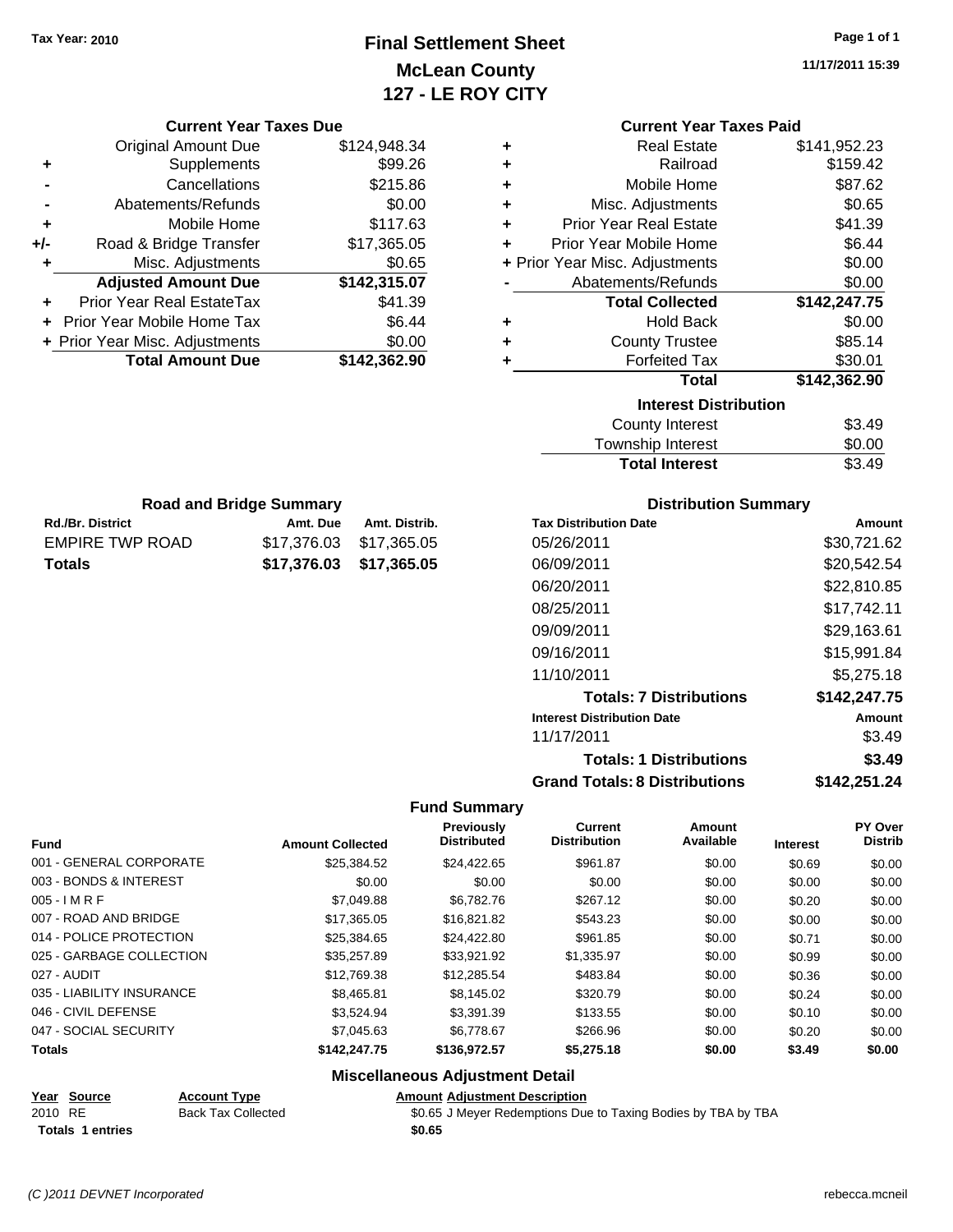# **Final Settlement Sheet Tax Year: 2010 Page 1 of 1 McLean County 128 - LEXINGTON CITY**

**11/17/2011 15:39**

|     | <b>Original Amount Due</b>        | \$159,598.38 |
|-----|-----------------------------------|--------------|
| ٠   | Supplements                       | \$32.97      |
|     | Cancellations                     | \$191.69     |
|     | Abatements/Refunds                | \$0.00       |
| ٠   | Mobile Home                       | \$229.75     |
| +/- | Road & Bridge Transfer            | \$23,940.76  |
| ٠   | Misc. Adjustments                 | \$0.00       |
|     | <b>Adjusted Amount Due</b>        | \$183,610.17 |
|     | <b>Prior Year Real EstateTax</b>  | \$0.00       |
|     | <b>Prior Year Mobile Home Tax</b> | \$4.50       |
|     | + Prior Year Misc. Adjustments    | \$0.00       |
|     | <b>Total Amount Due</b>           | \$183,614.67 |
|     |                                   |              |

**Rd./Br. District Co. Amt. Due Amt. Distrib. Road and Bridge Summary**

LEXINGTON TWP ROAD \$23,915.05 \$23,910.48 MONEY CREEK TWP ROAL \$30.31 \$30.28 **Totals \$23,945.36 \$23,940.76**

| <b>Current Year Taxes Paid</b> |  |  |  |
|--------------------------------|--|--|--|
|--------------------------------|--|--|--|

| ٠ | <b>Real Estate</b>             | \$183,201.52 |
|---|--------------------------------|--------------|
| ÷ | Railroad                       | \$133.92     |
| ٠ | Mobile Home                    | \$199.93     |
| ٠ | Misc. Adjustments              | \$0.00       |
| ÷ | <b>Prior Year Real Estate</b>  | \$0.00       |
| ÷ | Prior Year Mobile Home         | \$4.50       |
|   | + Prior Year Misc. Adjustments | \$0.00       |
|   | Abatements/Refunds             | \$0.00       |
|   | <b>Total Collected</b>         |              |
|   |                                | \$183,539.87 |
| ٠ | <b>Hold Back</b>               | \$0.00       |
| ٠ | <b>County Trustee</b>          | \$44.98      |
| ٠ | <b>Forfeited Tax</b>           | \$29.82      |
|   | Total                          | \$183,614.67 |
|   | <b>Interest Distribution</b>   |              |

| <b>Total Interest</b> | \$4.51 |
|-----------------------|--------|
| Township Interest     | \$0.00 |
| County Interest       | \$4.51 |

| <b>Distribution Summary</b> |  |
|-----------------------------|--|
|-----------------------------|--|

| <b>Tax Distribution Date</b>         | Amount       |
|--------------------------------------|--------------|
| 05/26/2011                           | \$34.647.83  |
| 06/09/2011                           | \$32,032.16  |
| 06/20/2011                           | \$27.744.02  |
| 08/25/2011                           | \$18.540.67  |
| 09/09/2011                           | \$42.021.02  |
| 09/16/2011                           | \$21,504.56  |
| 11/10/2011                           | \$7.049.61   |
| <b>Totals: 7 Distributions</b>       | \$183,539.87 |
| <b>Interest Distribution Date</b>    | Amount       |
| 11/17/2011                           | \$4.51       |
| <b>Totals: 1 Distributions</b>       | \$4.51       |
| <b>Grand Totals: 8 Distributions</b> | \$183,544.38 |

|                            |                         | Previously         | Current             | Amount    |                 | <b>PY Over</b> |
|----------------------------|-------------------------|--------------------|---------------------|-----------|-----------------|----------------|
| <b>Fund</b>                | <b>Amount Collected</b> | <b>Distributed</b> | <b>Distribution</b> | Available | <b>Interest</b> | <b>Distrib</b> |
| 001 - GENERAL CORPORATE    | \$40,499.73             | \$38,941.86        | \$1,557.87          | \$0.00    | \$1.15          | \$0.00         |
| $005 - I$ M R F            | \$15,999.33             | \$15,383.88        | \$615.45            | \$0.00    | \$0.45          | \$0.00         |
| 007 - ROAD AND BRIDGE      | \$23,940.76             | \$23,030.33        | \$910.43            | \$0.00    | \$0.00          | \$0.00         |
| 014 - POLICE PROTECTION    | \$27,999.75             | \$26,922.71        | \$1,077.04          | \$0.00    | \$0.79          | \$0.00         |
| 027 - AUDIT                | \$5,001.04              | \$4,808.66         | \$192.38            | \$0.00    | \$0.14          | \$0.00         |
| 035 - LIABILITY INSURANCE  | \$49.999.20             | \$48,075.93        | \$1,923.27          | \$0.00    | \$1.41          | \$0.00         |
| 046 - CIVIL DEFENSE (ESDA) | \$2,099.68              | \$2.018.92         | \$80.76             | \$0.00    | \$0.06          | \$0.00         |
| 047 - SOCIAL SECURITY      | \$18,000.38             | \$17,307.97        | \$692.41            | \$0.00    | \$0.51          | \$0.00         |
| <b>Totals</b>              | \$183,539.87            | \$176,490.26       | \$7,049.61          | \$0.00    | \$4.51          | \$0.00         |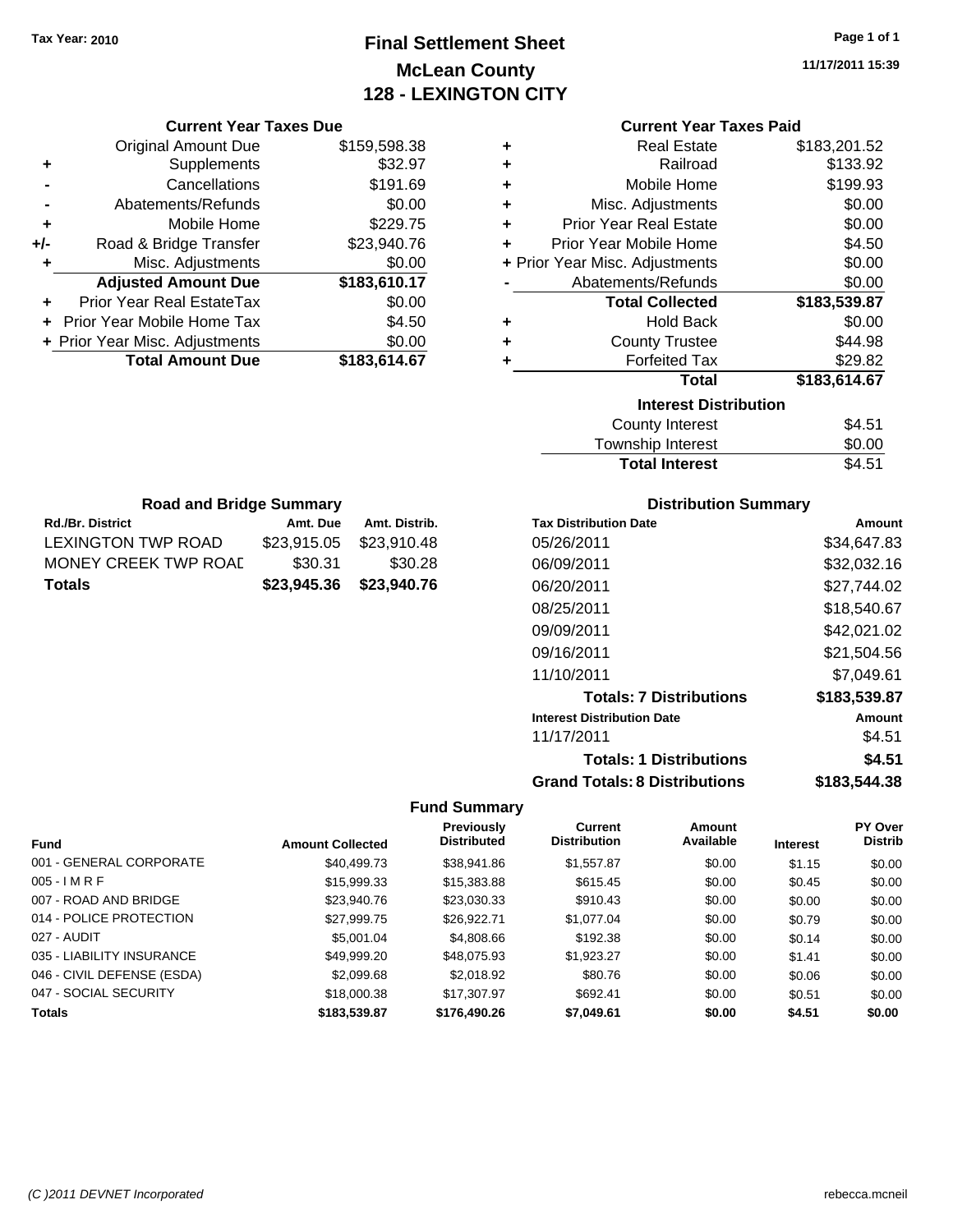**Current Year Taxes Due** Original Amount Due \$96,319.47

**Adjusted Amount Due \$106,605.62**

**Total Amount Due \$106,605.62**

**+** Supplements \$202.29 **-** Cancellations \$168.44 **-** Abatements/Refunds \$0.00 **+** Mobile Home \$5.19 **+/-** Road & Bridge Transfer \$10,247.11 **+** Misc. Adjustments \$0.00

**+** Prior Year Real EstateTax \$0.00 **+** Prior Year Mobile Home Tax \$0.00 **+ Prior Year Misc. Adjustments**  $$0.00$ 

Rd./Br. District **Amt. Due** Amt. Distrib. **Road and Bridge Summary**

MT HOPE TWP ROAD \$10,247.11 \$10,247.11 **Totals \$10,247.11 \$10,247.11**

# **Final Settlement Sheet Tax Year: 2010 Page 1 of 1 McLean County 129 - MC LEAN VILLAGE**

**11/17/2011 15:39**

### **Current Year Taxes Paid**

| ٠ | <b>Real Estate</b>             | \$105,519.65 |
|---|--------------------------------|--------------|
| ٠ | Railroad                       | \$1,080.78   |
| ٠ | Mobile Home                    | \$5.19       |
| ÷ | Misc. Adjustments              | \$0.00       |
| ÷ | <b>Prior Year Real Estate</b>  | \$0.00       |
| ÷ | Prior Year Mobile Home         | \$0.00       |
|   | + Prior Year Misc. Adjustments | \$0.00       |
|   | Abatements/Refunds             | \$0.00       |
|   | <b>Total Collected</b>         | \$106,605.62 |
| ٠ | <b>Hold Back</b>               | \$0.00       |
| ٠ | <b>County Trustee</b>          | \$0.00       |
| ٠ | <b>Forfeited Tax</b>           | \$0.00       |
|   | <b>Total</b>                   | \$106,605.62 |
|   | <b>Interest Distribution</b>   |              |
|   | <b>County Interest</b>         | \$2.62       |
|   |                                |              |

| <b>Total Interest</b> | \$2.62 |
|-----------------------|--------|
| Township Interest     | \$0.00 |
| County Interest       | \$2.62 |

### **Distribution Summary**

| <b>Tax Distribution Date</b>         | Amount       |
|--------------------------------------|--------------|
| 05/26/2011                           | \$22,016.36  |
| 06/09/2011                           | \$17,762.92  |
| 06/20/2011                           | \$13,159.43  |
| 08/25/2011                           | \$14.084.05  |
| 09/09/2011                           | \$24.431.57  |
| 09/16/2011                           | \$10,495.59  |
| 11/10/2011                           | \$4.655.70   |
| <b>Totals: 7 Distributions</b>       | \$106,605.62 |
| <b>Interest Distribution Date</b>    | Amount       |
| 11/17/2011                           | \$2.62       |
| <b>Totals: 1 Distributions</b>       | \$2.62       |
| <b>Grand Totals: 8 Distributions</b> | \$106,608.24 |

|                             |                         | <b>Previously</b>  | Current             | Amount    |                 | <b>PY Over</b> |
|-----------------------------|-------------------------|--------------------|---------------------|-----------|-----------------|----------------|
| <b>Fund</b>                 | <b>Amount Collected</b> | <b>Distributed</b> | <b>Distribution</b> | Available | <b>Interest</b> | <b>Distrib</b> |
| 001 - GENERAL CORPORATE     | \$19,145.08             | \$18,312.75        | \$832.33            | \$0.00    | \$0.51          | \$0.00         |
| 003 - BONDS & INTEREST      | \$28.873.25             | \$27.617.94        | \$1,255.31          | \$0.00    | \$0.79          | \$0.00         |
| 005 - IMRF                  | \$15,062.28             | \$14,407.42        | \$654.86            | \$0.00    | \$0.41          | \$0.00         |
| 007 - ROAD AND BRIDGE       | \$10,247.11             | \$9,780.70         | \$466.41            | \$0.00    | \$0.00          | \$0.00         |
| 027 - AUDIT                 | \$2,102.16              | \$2,010.77         | \$91.39             | \$0.00    | \$0.06          | \$0.00         |
| 035 - LIABILITY INSURANCE   | \$16,463.43             | \$15,747.66        | \$715.77            | \$0.00    | \$0.45          | \$0.00         |
| 047 - SOCIAL SECURITY       | \$9.107.81              | \$8.711.84         | \$395.97            | \$0.00    | \$0.25          | \$0.00         |
| 057 - LEASE/PURCHASE/RENTAL | \$5,604.50              | \$5,360.84         | \$243.66            | \$0.00    | \$0.15          | \$0.00         |
| <b>Totals</b>               | \$106,605.62            | \$101.949.92       | \$4,655.70          | \$0.00    | \$2.62          | \$0.00         |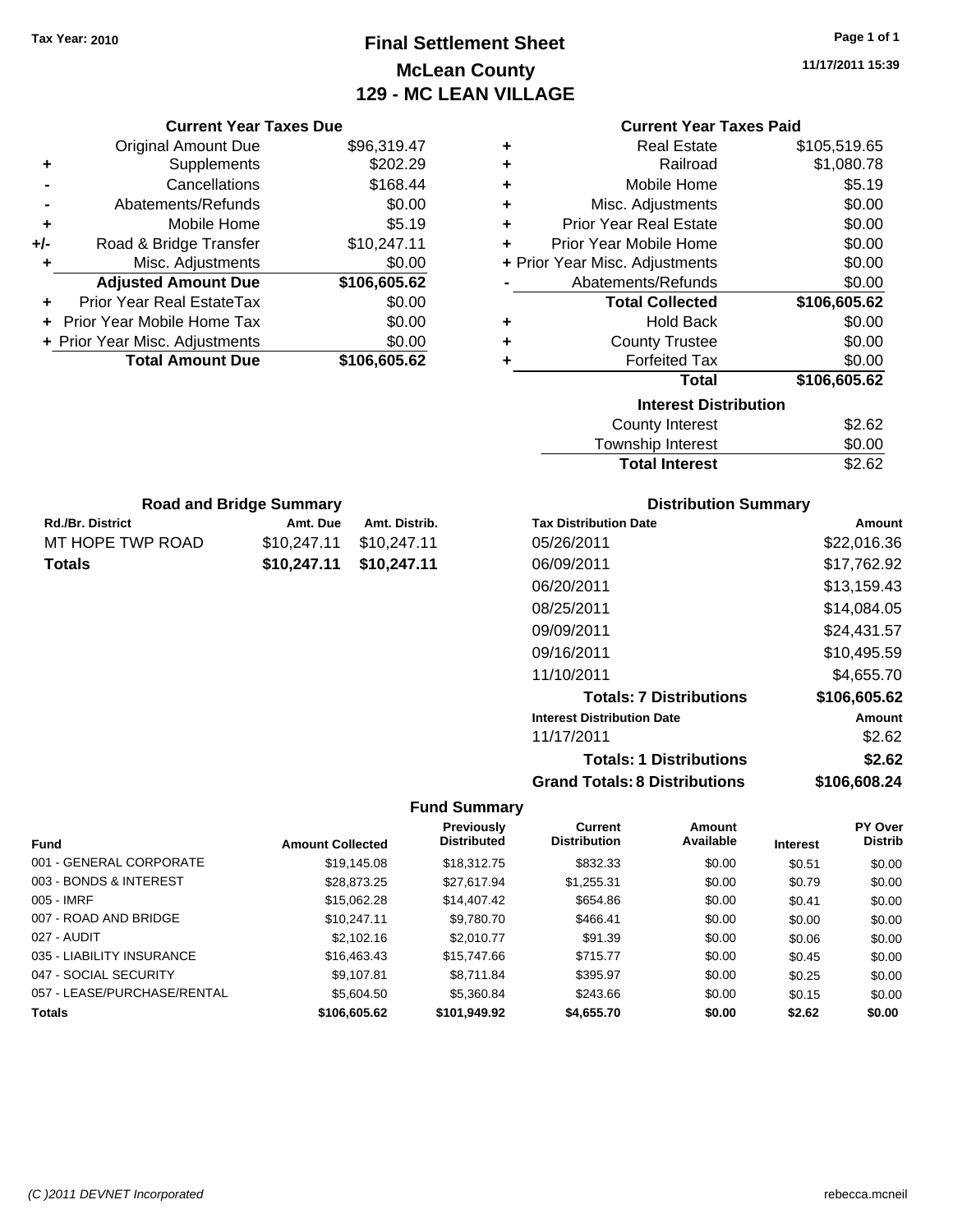# **Final Settlement Sheet Tax Year: 2010 Page 1 of 1 McLean County 130 - SAYBROOK VILLAGE**

**11/17/2011 15:39**

| <b>Current Year Taxes Paid</b> |  |  |  |
|--------------------------------|--|--|--|
|--------------------------------|--|--|--|

|     | <b>Current Year Taxes Due</b>    |                           |       |
|-----|----------------------------------|---------------------------|-------|
|     | <b>Original Amount Due</b>       | \$16,445.21               | ٠     |
|     | Supplements                      | \$40.00                   | ٠     |
|     | Cancellations                    | \$90.76                   | ٠     |
|     | Abatements/Refunds               | \$0.00                    | ٠     |
|     | Mobile Home                      | \$35.01                   | ÷     |
| +/- | Road & Bridge Transfer           | \$21,466.21               | ٠     |
| ٠   | Misc. Adjustments                | \$2.74                    | + Pri |
|     | <b>Adjusted Amount Due</b>       | \$37,898.41               |       |
|     | <b>Prior Year Real EstateTax</b> | \$0.00                    |       |
|     | Prior Year Mobile Home Tax       | \$0.00                    |       |
|     | + Prior Year Misc. Adjustments   | \$0.00                    |       |
|     | <b>Total Amount Due</b>          | \$37,898.41               | ٠     |
|     |                                  |                           |       |
|     | <b>Road and Bridge Summary</b>   |                           |       |
|     | <b>Rd./Br. District</b>          | Amt. Due<br>Amt. Distrib. |       |

CHENEYS GROVE TWP RC \$21,468.13 \$21,466.21 **Totals \$21,468.13 \$21,466.21**

|   | OUITUR TUUT TUACS TURU         |             |
|---|--------------------------------|-------------|
| ÷ | <b>Real Estate</b>             | \$37,531.68 |
| ÷ | Railroad                       | \$323.08    |
| ÷ | Mobile Home                    | \$32.19     |
| ٠ | Misc. Adjustments              | \$2.74      |
| ÷ | <b>Prior Year Real Estate</b>  | \$0.00      |
| ÷ | Prior Year Mobile Home         | \$0.00      |
|   | + Prior Year Misc. Adjustments | \$0.00      |
|   | Abatements/Refunds             | \$0.00      |
|   | <b>Total Collected</b>         | \$37,889.69 |
| ٠ | <b>Hold Back</b>               | \$0.00      |
| ÷ | <b>County Trustee</b>          | \$5.90      |
| ٠ | <b>Forfeited Tax</b>           | \$2.82      |
|   | Total                          | \$37,898.41 |
|   | <b>Interest Distribution</b>   |             |
|   | <b>County Interest</b>         | \$0.93      |
|   | <b>Township Interest</b>       | \$0.00      |
|   | <b>Total Interest</b>          | \$0.93      |

| <b>Distribution Summary</b>          |             |
|--------------------------------------|-------------|
| <b>Tax Distribution Date</b>         | Amount      |
| 05/26/2011                           | \$5,515.24  |
| 06/09/2011                           | \$5,039.04  |
| 06/20/2011                           | \$8,905.92  |
| 08/25/2011                           | \$7,052.07  |
| 09/09/2011                           | \$5,830.75  |
| 09/16/2011                           | \$3,333.39  |
| 11/10/2011                           | \$2,213.28  |
| <b>Totals: 7 Distributions</b>       | \$37,889.69 |
| <b>Interest Distribution Date</b>    | Amount      |
| 11/17/2011                           | \$0.93      |
| <b>Totals: 1 Distributions</b>       | \$0.93      |
| <b>Grand Totals: 8 Distributions</b> | \$37,890.62 |

### **Fund Summary**

| <b>Fund</b>             | <b>Amount Collected</b> | Previously<br><b>Distributed</b> | Current<br><b>Distribution</b> | Amount<br>Available | <b>Interest</b> | <b>PY Over</b><br><b>Distrib</b> |
|-------------------------|-------------------------|----------------------------------|--------------------------------|---------------------|-----------------|----------------------------------|
| 001 - GENERAL CORPORATE | \$16,423.48             | \$15,060.22                      | \$1,363.26                     | \$0.00              | \$0.93          | \$0.00                           |
| 007 - ROAD AND BRIDGE   | \$21,466.21             | \$20,616.19                      | \$850.02                       | \$0.00              | \$0.00          | \$0.00                           |
| Totals                  | \$37,889.69             | \$35.676.41                      | \$2,213.28                     | \$0.00              | \$0.93          | \$0.00                           |
|                         | - --                    |                                  |                                |                     |                 |                                  |

### **Miscellaneous Adjustment Detail Year Source Account Type Amount Adjustment Description**

| Year Source             | <b>Account Type</b>       | <b>Amount Adjustment Description</b>                          |
|-------------------------|---------------------------|---------------------------------------------------------------|
| 2010 RE                 | <b>Back Tax Collected</b> | \$2.74 J Meyer Redemptions Due to Taxing Bodies by TBA by TBA |
| <b>Totals 1 entries</b> |                           | \$2.74                                                        |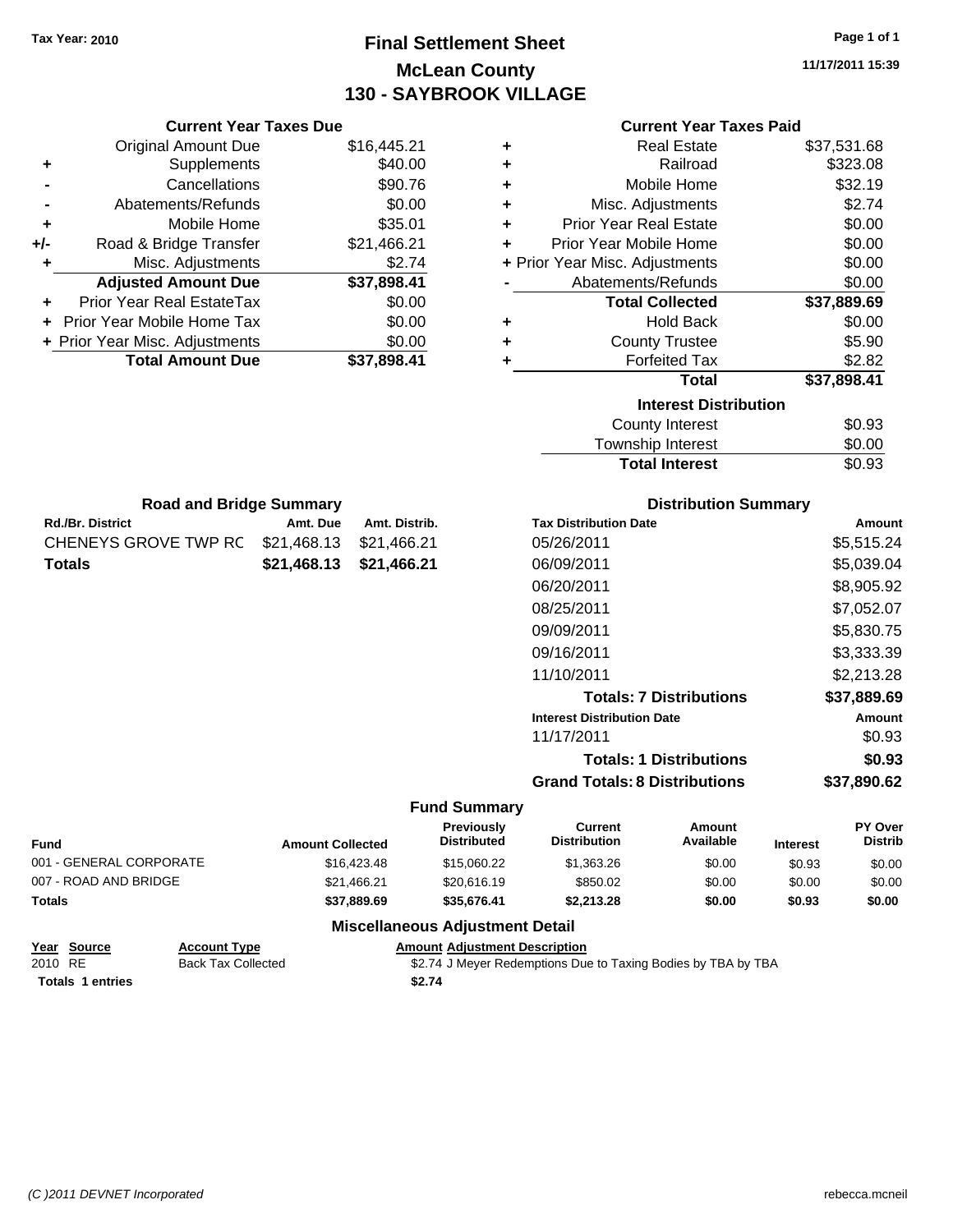# **Final Settlement Sheet Tax Year: 2010 Page 1 of 1 McLean County 131 - STANFORD VILLAGE**

**11/17/2011 15:39**

| <b>Current Year Taxes Paid</b> |  |  |  |
|--------------------------------|--|--|--|
|--------------------------------|--|--|--|

|     | <b>Current Year Taxes Due</b>  |             |   | <b>Current Year Taxes Paid</b> |             |
|-----|--------------------------------|-------------|---|--------------------------------|-------------|
|     | <b>Original Amount Due</b>     | \$88,019.03 | ٠ | <b>Real Estate</b>             | \$93,204.74 |
| ٠   | <b>Supplements</b>             | \$159.66    | ٠ | Railroad                       | \$0.00      |
|     | Cancellations                  | \$284.51    |   | Mobile Home                    | \$124.88    |
|     | Abatements/Refunds             | \$0.00      | ٠ | Misc. Adjustments              | \$50.16     |
| ٠   | Mobile Home                    | \$152.34    | ÷ | <b>Prior Year Real Estate</b>  | \$0.00      |
| +/- | Road & Bridge Transfer         | \$5,445.44  | ÷ | Prior Year Mobile Home         | \$0.00      |
|     | Misc. Adjustments              | \$50.16     |   | + Prior Year Misc. Adjustments | \$0.00      |
|     | <b>Adjusted Amount Due</b>     | \$93,542.12 |   | Abatements/Refunds             | \$0.00      |
| ÷.  | Prior Year Real EstateTax      | \$0.00      |   | <b>Total Collected</b>         | \$93,379.78 |
|     | + Prior Year Mobile Home Tax   | \$0.00      | ٠ | <b>Hold Back</b>               | \$0.00      |
|     | + Prior Year Misc. Adjustments | \$0.00      | ÷ | <b>County Trustee</b>          | \$134.88    |
|     | <b>Total Amount Due</b>        | \$93,542.12 |   | <b>Forfeited Tax</b>           | \$27.46     |
|     |                                |             |   | <b>Total</b>                   | \$93,542.12 |

| ÷ | Railroad                       | \$0.00      |
|---|--------------------------------|-------------|
| ÷ | Mobile Home                    | \$124.88    |
| ÷ | Misc. Adjustments              | \$50.16     |
| ÷ | <b>Prior Year Real Estate</b>  | \$0.00      |
| ÷ | Prior Year Mobile Home         | \$0.00      |
|   | + Prior Year Misc. Adjustments | \$0.00      |
|   | Abatements/Refunds             | \$0.00      |
|   | <b>Total Collected</b>         | \$93,379.78 |
| ÷ | <b>Hold Back</b>               | \$0.00      |
| ÷ | <b>County Trustee</b>          | \$134.88    |
| ٠ | <b>Forfeited Tax</b>           | \$27.46     |
|   | Total                          | \$93,542.12 |
|   | <b>Interest Distribution</b>   |             |
|   | County Interest                | \$2.29      |
|   | Townshin Interest              | ፍሰ ሰበ       |

|                       | -----  |
|-----------------------|--------|
| Township Interest     | \$0.00 |
| <b>Total Interest</b> | \$2.29 |
|                       |        |

| <b>Road and Bridge Summary</b> |            |               |  |
|--------------------------------|------------|---------------|--|
| <b>Rd./Br. District</b>        | Amt. Due   | Amt. Distrib. |  |
| ALLIN TWP ROAD                 | \$5.448.39 | \$5.445.44    |  |
| Totals                         | \$5,448.39 | \$5,445,44    |  |

### **Distribution Summary**

| <b>Tax Distribution Date</b>         | Amount      |
|--------------------------------------|-------------|
| 05/26/2011                           | \$17.131.43 |
| 06/09/2011                           | \$15.716.68 |
| 06/20/2011                           | \$9,471.18  |
| 08/25/2011                           | \$8,995.87  |
| 09/09/2011                           | \$18,460.31 |
| 09/16/2011                           | \$12,695.76 |
| 11/10/2011                           | \$10,908.55 |
| <b>Totals: 7 Distributions</b>       | \$93,379.78 |
| <b>Interest Distribution Date</b>    | Amount      |
| 11/17/2011                           | \$2.29      |
| <b>Totals: 1 Distributions</b>       | \$2.29      |
| <b>Grand Totals: 8 Distributions</b> | \$93,382.07 |

### **Fund Summary**

| <b>Fund</b>                 | <b>Amount Collected</b> | Previously<br><b>Distributed</b> | <b>Current</b><br><b>Distribution</b> | Amount<br>Available | <b>Interest</b> | PY Over<br><b>Distrib</b> |
|-----------------------------|-------------------------|----------------------------------|---------------------------------------|---------------------|-----------------|---------------------------|
| 001 - CORPORATE             | \$16.522.25             | \$14.539.47                      | \$1,982.78                            | \$0.00              | \$0.44          | \$0.00                    |
| 007 - ROAD AND BRIDGE       | \$5,445.44              | \$5.089.71                       | \$355.73                              | \$0.00              | \$0.00          | \$0.00                    |
| 014 - POLICE PROTECTION     | \$4,956.68              | \$4.361.84                       | \$594.84                              | \$0.00              | \$0.13          | \$0.00                    |
| 027 - AUDIT                 | \$3,996.36              | \$3,516,76                       | \$479.60                              | \$0.00              | \$0.10          | \$0.00                    |
| 035 - TORT LIABILITY        | \$21.618.92             | \$19.024.48                      | \$2,594.44                            | \$0.00              | \$0.56          | \$0.00                    |
| 040 - STREET & BRIDGES      | \$1,156.51              | \$1,017.72                       | \$138.79                              | \$0.00              | \$0.03          | \$0.00                    |
| 041 - STREET LIGHTING       | \$3,304.39              | \$2,907.84                       | \$396.55                              | \$0.00              | \$0.09          | \$0.00                    |
| 046 - EMERGENCY SERVICES    | \$167.87                | \$147.72                         | \$20.15                               | \$0.00              | \$0.00          | \$0.00                    |
| 047 - SOCIAL SECURITY       | \$9,990.66              | \$8.791.70                       | \$1,198.96                            | \$0.00              | \$0.26          | \$0.00                    |
| 057 - LEASE/PURCHASE/RENTAL | \$26,220.70             | \$23.073.99                      | \$3.146.71                            | \$0.00              | \$0.68          | \$0.00                    |
| <b>Totals</b>               | \$93,379.78             | \$82,471.23                      | \$10,908.55                           | \$0.00              | \$2.29          | \$0.00                    |

### **Miscellaneous Adjustment Detail**

# **Year Source Account Type Amount Adjustment Description**

2010 RE Back Tax Collected \$50.16 J Meyer Redemptions Due to Taxing Bodies by TBA by TBA **Totals \$50.16 1 entries**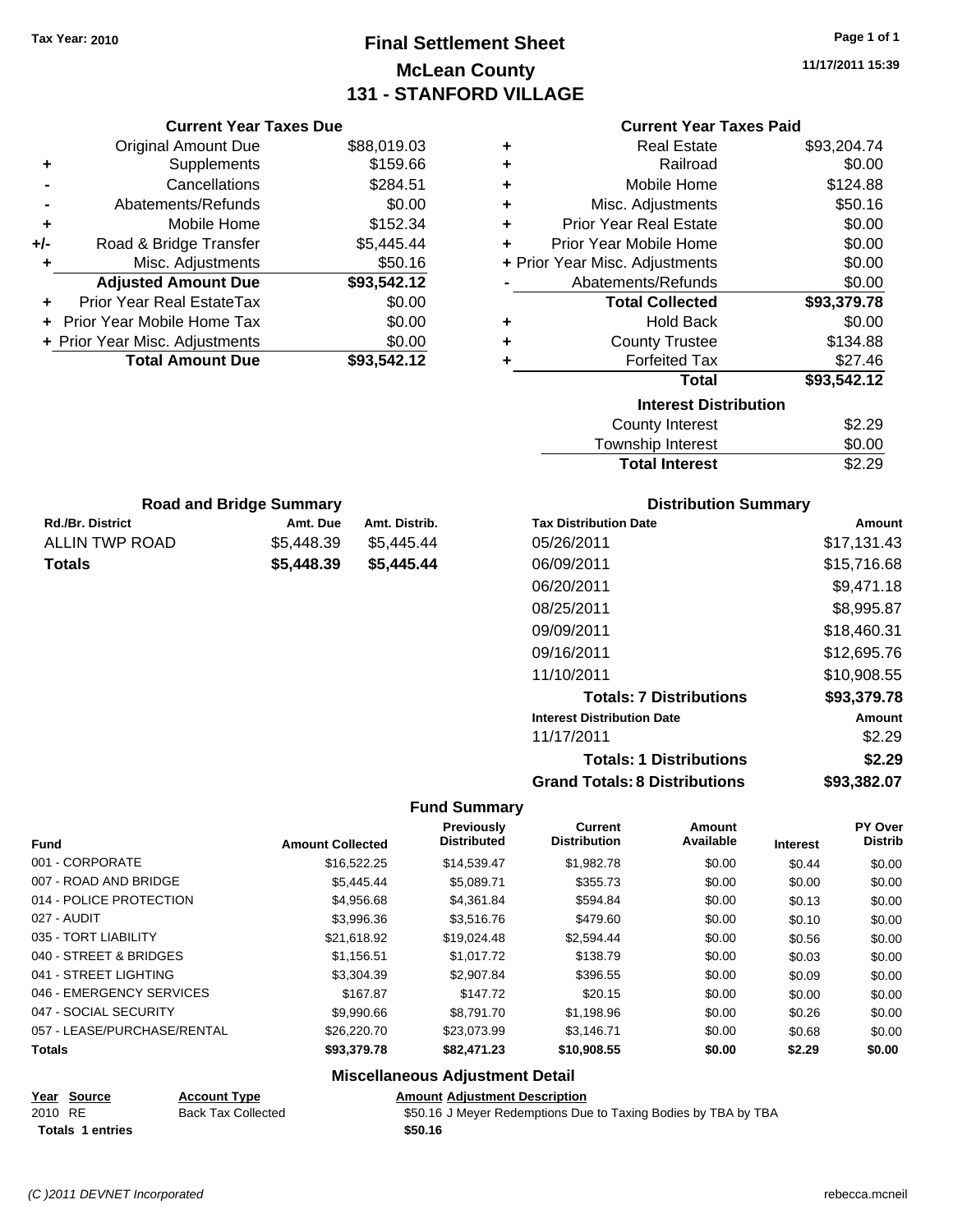# **Final Settlement Sheet Tax Year: 2010 Page 1 of 1 McLean County 132 - TOWANDA VILLAGE**

**11/17/2011 15:39**

| <b>Current Year Taxes Paid</b> |
|--------------------------------|
|--------------------------------|

| <b>Current Year Taxes Due</b>  |             |  |  |  |  |
|--------------------------------|-------------|--|--|--|--|
| <b>Original Amount Due</b>     | \$57,318.18 |  |  |  |  |
| Supplements                    | \$0.00      |  |  |  |  |
| Cancellations                  | \$119.39    |  |  |  |  |
| Abatements/Refunds             | \$0.00      |  |  |  |  |
| Mobile Home                    | \$8.63      |  |  |  |  |
| Road & Bridge Transfer         | \$4,213.35  |  |  |  |  |
| Misc. Adjustments              | \$0.00      |  |  |  |  |
| <b>Adjusted Amount Due</b>     | \$61,420.77 |  |  |  |  |
| Prior Year Real EstateTax      | \$0.00      |  |  |  |  |
| Prior Year Mobile Home Tax     | \$0.00      |  |  |  |  |
| + Prior Year Misc. Adjustments | \$0.00      |  |  |  |  |
|                                |             |  |  |  |  |
|                                |             |  |  |  |  |

| ٠ | <b>Real Estate</b>             | \$60,450.58 |
|---|--------------------------------|-------------|
| ٠ | Railroad                       | \$961.56    |
| ٠ | Mobile Home                    | \$8.63      |
| ٠ | Misc. Adjustments              | \$0.00      |
| ٠ | <b>Prior Year Real Estate</b>  | \$0.00      |
| ٠ | Prior Year Mobile Home         | \$0.00      |
|   | + Prior Year Misc. Adjustments | \$0.00      |
|   | Abatements/Refunds             | \$0.00      |
|   | <b>Total Collected</b>         | \$61,420.77 |
| ٠ | <b>Hold Back</b>               | \$0.00      |
| ٠ | <b>County Trustee</b>          | \$0.00      |
| ٠ | <b>Forfeited Tax</b>           | \$0.00      |
|   | Total                          | \$61,420.77 |
|   | <b>Interest Distribution</b>   |             |
|   | County Interest                | \$1.51      |
|   | <b>Township Interest</b>       | \$0.00      |
|   | <b>Total Interest</b>          | \$1.51      |

| <b>Road and Bridge Summary</b> |            |               |  |  |
|--------------------------------|------------|---------------|--|--|
| <b>Rd./Br. District</b>        | Amt. Due   | Amt. Distrib. |  |  |
| TOWANDA TWP ROAD               | \$4.213.35 | \$4.213.35    |  |  |
| Totals                         | \$4,213,35 | \$4,213.35    |  |  |

### **Distribution Summary**

| <b>Tax Distribution Date</b>         | Amount      |
|--------------------------------------|-------------|
| 05/26/2011                           | \$12,032.77 |
| 06/09/2011                           | \$11,750.84 |
| 06/20/2011                           | \$7.540.14  |
| 08/25/2011                           | \$6.378.68  |
| 09/09/2011                           | \$12,835.34 |
| 09/16/2011                           | \$6,309.72  |
| 11/10/2011                           | \$4,573.28  |
| <b>Totals: 7 Distributions</b>       | \$61,420.77 |
| <b>Interest Distribution Date</b>    | Amount      |
| 11/17/2011                           | \$1.51      |
| <b>Totals: 1 Distributions</b>       | \$1.51      |
| <b>Grand Totals: 8 Distributions</b> | \$61,422.28 |

| <b>Fund</b>               | <b>Amount Collected</b> | Previously<br><b>Distributed</b> | Current<br><b>Distribution</b> | Amount<br>Available | <b>Interest</b> | PY Over<br><b>Distrib</b> |
|---------------------------|-------------------------|----------------------------------|--------------------------------|---------------------|-----------------|---------------------------|
| 001 - GENERAL CORPORATE   | \$18.761.97             | \$17,322.98                      | \$1,438.99                     | \$0.00              | \$0.49          | \$0.00                    |
| 007 - ROAD AND BRIDGE     | \$4,213.35              | \$4,027,72                       | \$185.63                       | \$0.00              | \$0.00          | \$0.00                    |
| 014 - POLICE PROTECTION   | \$5,539.28              | \$5.114.44                       | \$424.84                       | \$0.00              | \$0.15          | \$0.00                    |
| 025 - GARBAGE DISPOSAL    | \$14,791.15             | \$13,656.70                      | \$1,134.45                     | \$0.00              | \$0.39          | \$0.00                    |
| 027 - AUDIT               | \$2.994.41              | \$2,764.75                       | \$229.66                       | \$0.00              | \$0.08          | \$0.00                    |
| 035 - LIABILITY INSURANCE | \$6,287.50              | \$5,805.26                       | \$482.24                       | \$0.00              | \$0.17          | \$0.00                    |
| 047 - SOCIAL SECURITY     | \$8,833.11              | \$8,155.64                       | \$677.47                       | \$0.00              | \$0.23          | \$0.00                    |
| <b>Totals</b>             | \$61,420,77             | \$56,847.49                      | \$4,573,28                     | \$0.00              | \$1.51          | \$0.00                    |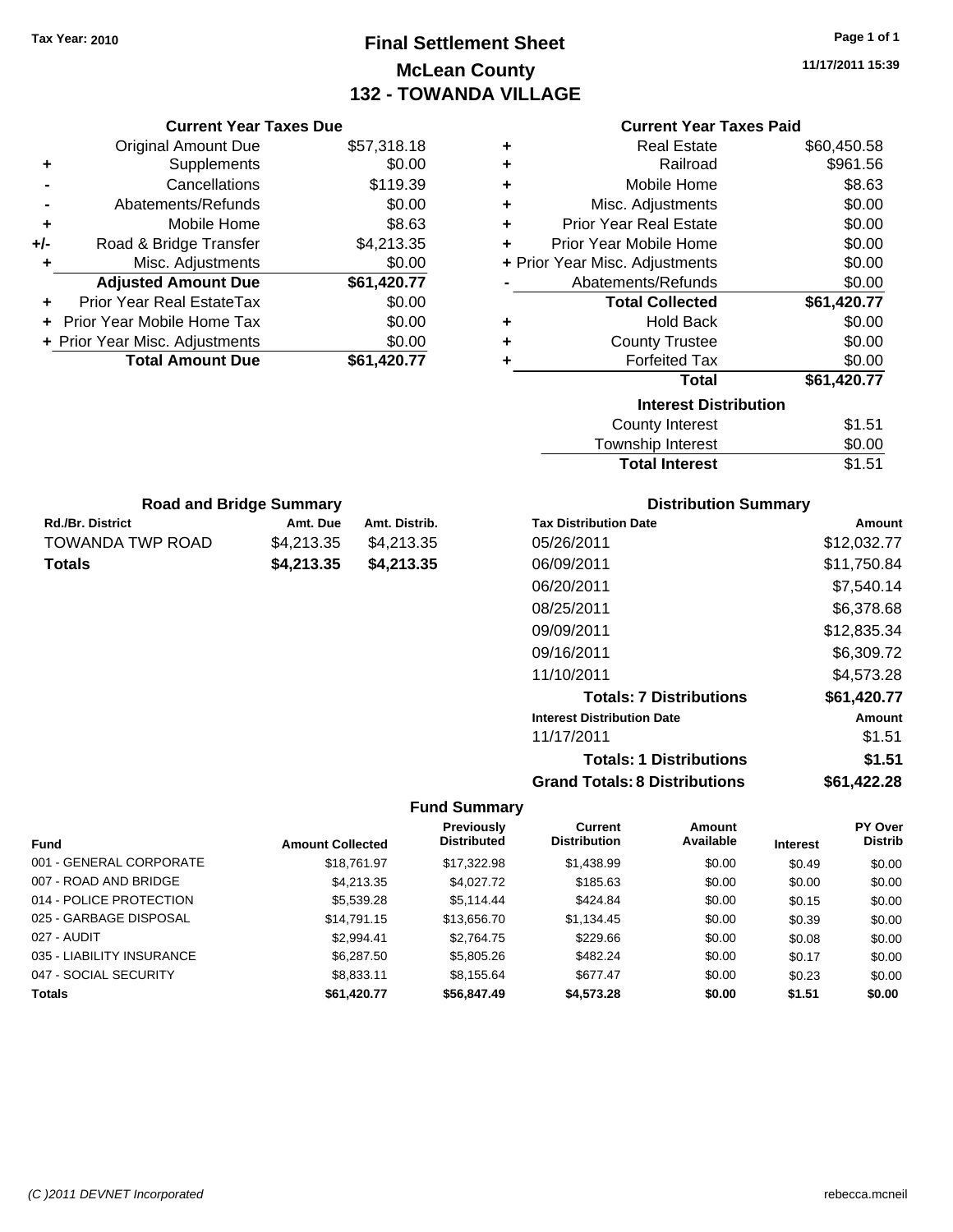**Current Year Taxes Due** Original Amount Due \$2,850.02

**Adjusted Amount Due \$2,833.43**

**Total Amount Due \$2,833.43**

**+** Supplements \$0.00 **-** Cancellations \$16.59 **-** Abatements/Refunds \$0.00 **+** Mobile Home \$0.00 **+/-** Road & Bridge Transfer \$0.00 **+** Misc. Adjustments \$0.00

**+** Prior Year Real EstateTax \$0.00 **+** Prior Year Mobile Home Tax \$0.00 **+ Prior Year Misc. Adjustments**  $$0.00$ 

# **Final Settlement Sheet Tax Year: 2010 Page 1 of 1 McLean County 133 - CROPSEY STREET LIGHT**

**11/17/2011 15:39**

### **Current Year Taxes Paid**

| ٠ | <b>Real Estate</b>             | \$2,823.21 |
|---|--------------------------------|------------|
| ٠ | Railroad                       | \$4.40     |
| ٠ | Mobile Home                    | \$0.00     |
| ٠ | Misc. Adjustments              | \$0.00     |
| ÷ | <b>Prior Year Real Estate</b>  | \$0.00     |
| ÷ | Prior Year Mobile Home         | \$0.00     |
|   | + Prior Year Misc. Adjustments | \$0.00     |
|   | Abatements/Refunds             | \$0.00     |
|   | <b>Total Collected</b>         | \$2,827.61 |
| ٠ | <b>Hold Back</b>               | \$0.00     |
| ٠ | <b>County Trustee</b>          | \$5.82     |
| ٠ | <b>Forfeited Tax</b>           | \$0.00     |
|   | <b>Total</b>                   | \$2,833.43 |
|   | <b>Interest Distribution</b>   |            |
|   | <b>County Interest</b>         | \$0.07     |
|   | Township Interact              | ድስ ሰስ      |

### Township Interest  $$0.00$ Total Interest \$0.07

| <b>Distribution Summary</b>          |            |
|--------------------------------------|------------|
| <b>Tax Distribution Date</b>         | Amount     |
| 05/26/2011                           | \$754.93   |
| 06/09/2011                           | \$288.47   |
| 06/20/2011                           | \$367.80   |
| 08/25/2011                           | \$173.23   |
| 09/09/2011                           | \$785.15   |
| 09/16/2011                           | \$269.50   |
| 11/10/2011                           | \$188.53   |
| <b>Totals: 7 Distributions</b>       | \$2,827.61 |
| <b>Interest Distribution Date</b>    | Amount     |
| 11/17/2011                           | \$0.07     |
| <b>Totals: 1 Distributions</b>       | \$0.07     |
| <b>Grand Totals: 8 Distributions</b> | \$2,827.68 |

| Fund                    | <b>Amount Collected</b> | <b>Previously</b><br><b>Distributed</b> | Current<br><b>Distribution</b> | Amount<br>Available | <b>Interest</b> | <b>PY Over</b><br><b>Distrib</b> |
|-------------------------|-------------------------|-----------------------------------------|--------------------------------|---------------------|-----------------|----------------------------------|
| 001 - GENERAL CORPORATE | \$2,827.61              | \$2,639.08                              | \$188.53                       | \$0.00              | \$0.07          | \$0.00                           |
| Totals                  | \$2.827.61              | \$2,639.08                              | \$188.53                       | \$0.00              | \$0.07          | \$0.00                           |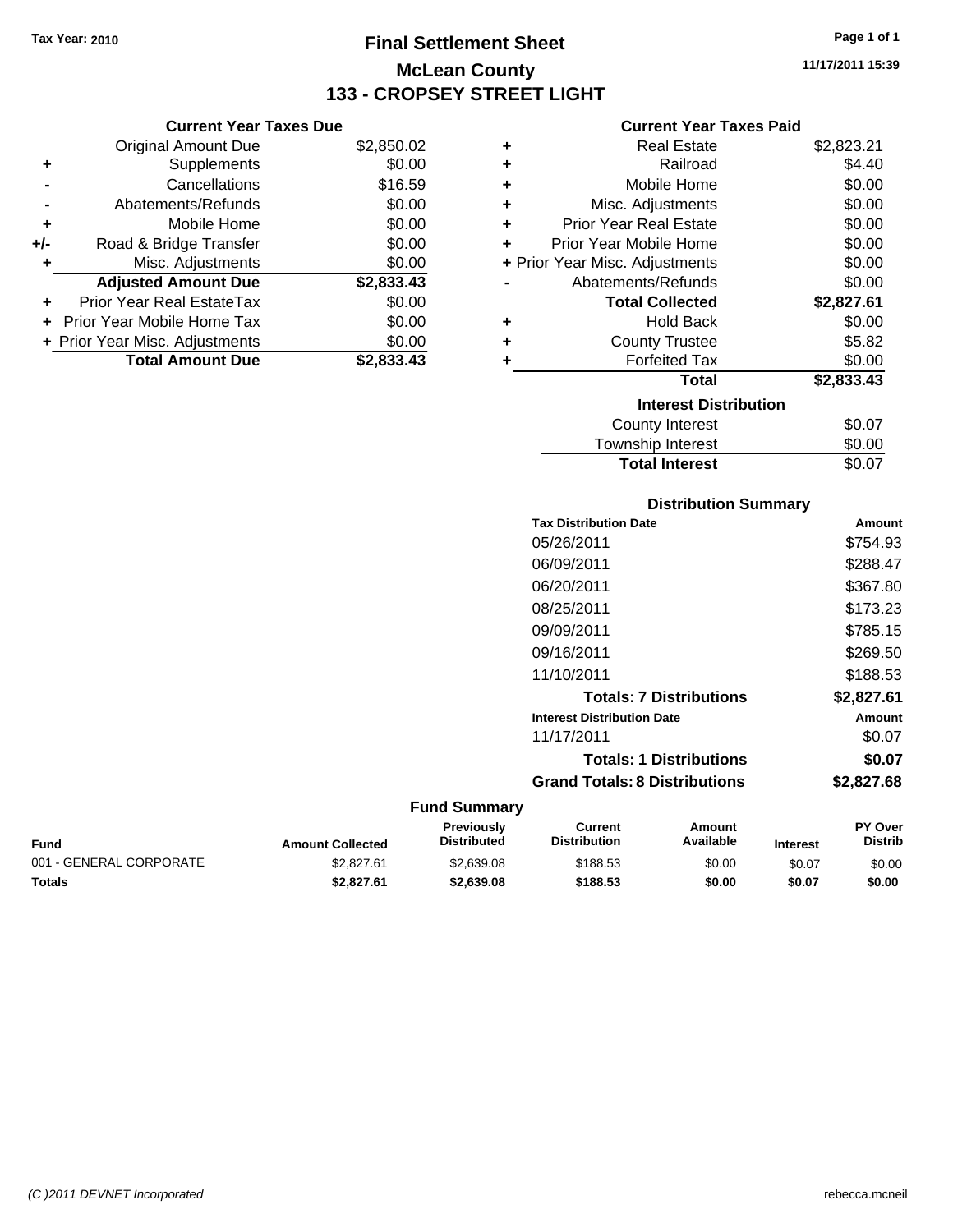# **Final Settlement Sheet Tax Year: 2010 Page 1 of 1 McLean County 138 - CHENOA PUBLIC LIBRARY**

**11/17/2011 15:39**

| r Tavos Duo |  |  |
|-------------|--|--|

|     | <b>Current Year Taxes Due</b>     |             |
|-----|-----------------------------------|-------------|
|     | <b>Original Amount Due</b>        | \$80,583.80 |
| ٠   | Supplements                       | \$97.87     |
|     | Cancellations                     | \$94.11     |
|     | Abatements/Refunds                | \$0.00      |
| ٠   | Mobile Home                       | \$235.46    |
| +/- | Road & Bridge Transfer            | \$0.00      |
|     | Misc. Adjustments                 | \$26.19     |
|     | <b>Adjusted Amount Due</b>        | \$80,849.21 |
|     | <b>Prior Year Real EstateTax</b>  | \$57.03     |
|     | <b>Prior Year Mobile Home Tax</b> | \$35.56     |
|     | + Prior Year Misc. Adjustments    | \$0.00      |
|     | <b>Total Amount Due</b>           | \$80.941.80 |

### **Current Year Taxes Paid**

| ٠ | <b>Real Estate</b>             | \$79,351.08 |
|---|--------------------------------|-------------|
| ÷ | Railroad                       | \$1,171.92  |
| ٠ | Mobile Home                    | \$179.69    |
| ٠ | Misc. Adjustments              | \$26.19     |
| ÷ | <b>Prior Year Real Estate</b>  | \$57.03     |
| ÷ | Prior Year Mobile Home         | \$35.56     |
|   | + Prior Year Misc. Adjustments | \$0.00      |
|   | Abatements/Refunds             | \$0.00      |
|   |                                |             |
|   | <b>Total Collected</b>         | \$80,821.47 |
| ٠ | <b>Hold Back</b>               | \$0.00      |
| ÷ | <b>County Trustee</b>          | \$4.95      |
| ٠ | <b>Forfeited Tax</b>           | \$115.38    |
|   | <b>Total</b>                   | \$80,941.80 |
|   | <b>Interest Distribution</b>   |             |
|   | <b>County Interest</b>         | \$1.98      |

### **Distribution Summary**

**Total Interest** \$1.98

| <b>Tax Distribution Date</b>         | Amount      |
|--------------------------------------|-------------|
| 05/26/2011                           | \$12,175.79 |
| 06/09/2011                           | \$14,302.99 |
| 06/20/2011                           | \$14,414.15 |
| 08/25/2011                           | \$7.019.73  |
| 09/09/2011                           | \$16,059.28 |
| 09/16/2011                           | \$10,850.15 |
| 11/10/2011                           | \$5,999.38  |
| <b>Totals: 7 Distributions</b>       | \$80,821.47 |
| <b>Interest Distribution Date</b>    | Amount      |
| 11/17/2011                           | \$1.98      |
| <b>Totals: 1 Distributions</b>       | \$1.98      |
| <b>Grand Totals: 8 Distributions</b> | \$80,823.45 |

### **Fund Summary**

|                            |                         | Previously         | Current             | Amount    |                 | <b>PY Over</b> |
|----------------------------|-------------------------|--------------------|---------------------|-----------|-----------------|----------------|
| <b>Fund</b>                | <b>Amount Collected</b> | <b>Distributed</b> | <b>Distribution</b> | Available | <b>Interest</b> | <b>Distrib</b> |
| 001 - CORPORATE            | \$45,087.70             | \$41,740.84        | \$3,346.86          | \$0.00    | \$1.10          | \$0.00         |
| 004 - BUILDING MAINTENANCE | \$6.011.75              | \$5,565.48         | \$446.27            | \$0.00    | \$0.15          | \$0.00         |
| 027 - AUDIT                | \$1,304.54              | \$1,207.70         | \$96.84             | \$0.00    | \$0.03          | \$0.00         |
| 031 - WORKING CASH         | \$15,029.32             | \$13,913.71        | \$1.115.61          | \$0.00    | \$0.37          | \$0.00         |
| 035 - LIABILITY INSURANCE  | \$9,026.62              | \$8,356.58         | \$670.04            | \$0.00    | \$0.22          | \$0.00         |
| 047 - SOCIAL SECURITY      | \$4,361.54              | \$4,037.78         | \$323.76            | \$0.00    | \$0.11          | \$0.00         |
| <b>Totals</b>              | \$80.821.47             | \$74,822.09        | \$5,999.38          | \$0.00    | \$1.98          | \$0.00         |

# Totals 1 entries **126.19 126.19**

### **Miscellaneous Adjustment Detail Year Source Account Type Amount Adjustment Description**

2010 RE Back Tax Collected \$26.19 J Meyer Redemptions Due to Taxing Bodies by TBA by TBA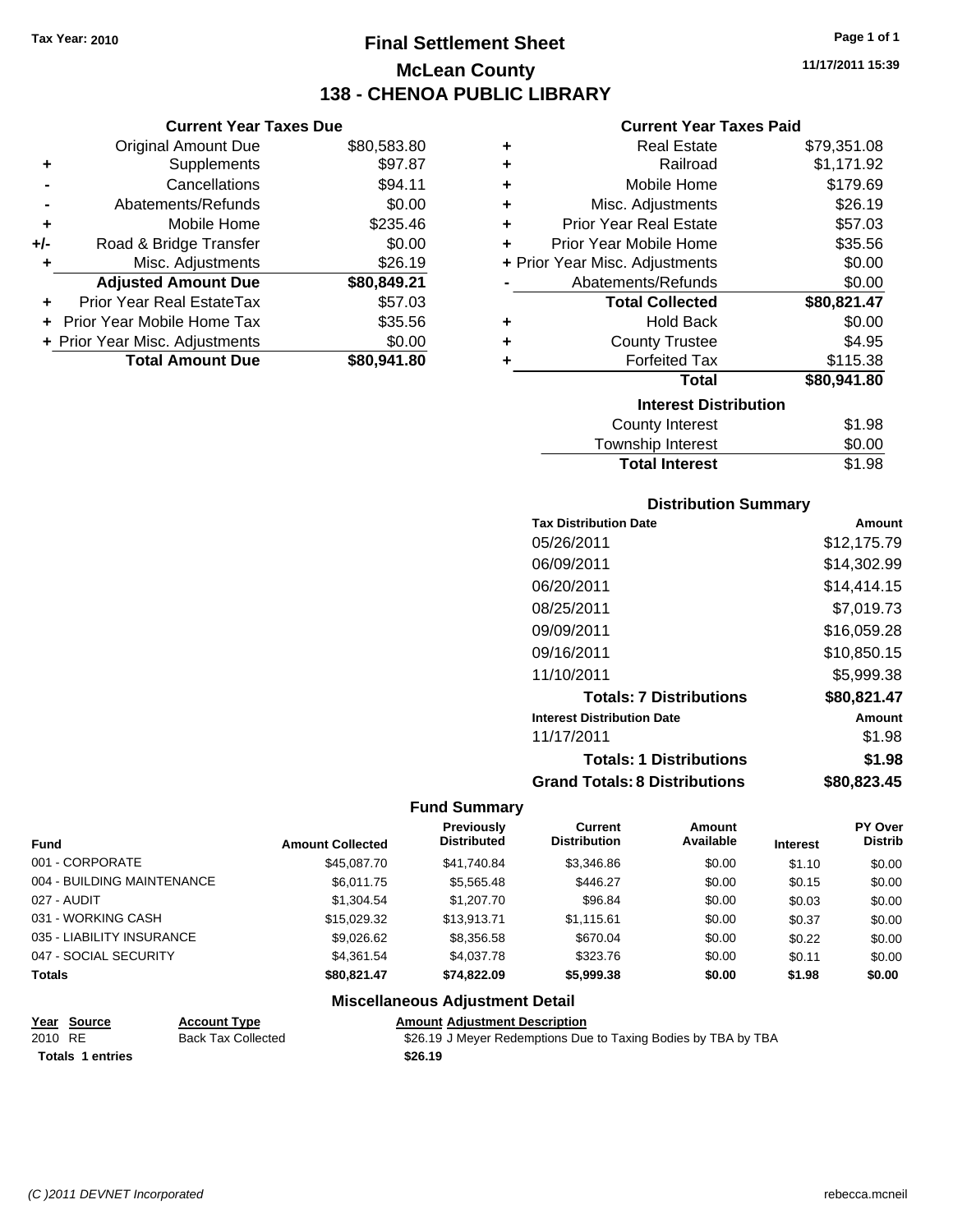# **Final Settlement Sheet Tax Year: 2010 Page 1 of 1 McLean County 140 - YATES TWP PARK DIST**

**11/17/2011 15:39**

| C <sub>1</sub> |  |  |  |  |
|----------------|--|--|--|--|
|                |  |  |  |  |
|                |  |  |  |  |
|                |  |  |  |  |

|   | <b>Current Year Taxes Paid</b> |            |
|---|--------------------------------|------------|
| ٠ | <b>Real Estate</b>             | \$2,388.97 |
| ٠ | Railroad                       | \$10.14    |
| ٠ | Mobile Home                    | \$0.00     |
| ٠ | Misc. Adjustments              | \$209.89   |
| ٠ | <b>Prior Year Real Estate</b>  | \$9.80     |
| ÷ | Prior Year Mobile Home         | \$0.00     |
|   | + Prior Year Misc. Adjustments | \$0.00     |
|   | Abatements/Refunds             | \$209.84   |
|   | <b>Total Collected</b>         | \$2,408.96 |
| ٠ | <b>Hold Back</b>               | \$0.00     |
| ٠ | <b>County Trustee</b>          | \$1.15     |
| ٠ | <b>Forfeited Tax</b>           | \$0.00     |
|   | Total                          | \$2,410.11 |
|   | <b>Interest Distribution</b>   |            |
|   | County Interest                | \$0.06     |
|   | <b>Township Interest</b>       | \$0.00     |

### **Distribution Summary**

**Total Interest** \$0.06

| <b>Tax Distribution Date</b>         | Amount     |
|--------------------------------------|------------|
| 05/26/2011                           | \$353.01   |
| 06/09/2011                           | \$635.18   |
| 06/20/2011                           | \$258.71   |
| 08/25/2011                           | \$161.41   |
| 09/09/2011                           | \$496.13   |
| 09/16/2011                           | \$223.16   |
| 11/10/2011                           | \$281.36   |
| <b>Totals: 7 Distributions</b>       | \$2,408.96 |
| <b>Interest Distribution Date</b>    | Amount     |
| 11/17/2011                           | \$0.06     |
| <b>Totals: 1 Distributions</b>       | \$0.06     |
| <b>Grand Totals: 8 Distributions</b> | \$2,409.02 |

### **Fund Summary**

| Fund                    | <b>Amount Collected</b> | <b>Previously</b><br><b>Distributed</b>                | Current<br><b>Distribution</b> | Amount<br>Available | <b>Interest</b> | PY Over<br><b>Distrib</b> |
|-------------------------|-------------------------|--------------------------------------------------------|--------------------------------|---------------------|-----------------|---------------------------|
| 001 - GENERAL CORPORATE | \$2,408.96              | \$2.127.60                                             | \$281.36                       | \$0.00              | \$0.06          | \$0.00                    |
| Totals                  | \$2,408.96              | \$2.127.60                                             | \$281.36                       | \$0.00              | \$0.06          | \$0.00                    |
|                         |                         | <b>Address Hotel College Address and College Hotel</b> |                                |                     |                 |                           |

# **Miscellaneous Adjustment Detail**

| Year Source             | <b>Account Type</b>    | <b>Amount Adiustment Description</b>                   |
|-------------------------|------------------------|--------------------------------------------------------|
| 2010 RE                 | Payment In Lieu of Tax | \$209.89 Tax Year 2010 West/Yates Rebate by TBA by TBA |
| <b>Totals 1 entries</b> |                        | \$209.89                                               |
|                         |                        |                                                        |

# **Totals \$209.84 1 entries**

**Current Year Taxes Due** Original Amount Due \$2,399.74

**Adjusted Amount Due \$2,400.31**

**Total Amount Due \$2,410.11**

**+** Supplements \$3.20 **-** Cancellations \$2.68 **-** Abatements/Refunds \$209.84 **+** Mobile Home \$0.00 **+/-** Road & Bridge Transfer \$0.00 **+** Misc. Adjustments \$209.89

**+** Prior Year Real EstateTax \$9.80 **+** Prior Year Mobile Home Tax \$0.00 **+ Prior Year Misc. Adjustments**  $$0.00$ 

## **Abatement Detail**

**Year Source Account Type Amount Adjustment Description**

2010 RE **\$209.84 Reduced Distributions Due To School Credit** Real Estate Abatement \$209.84 Reduced Distributions Due To School Credit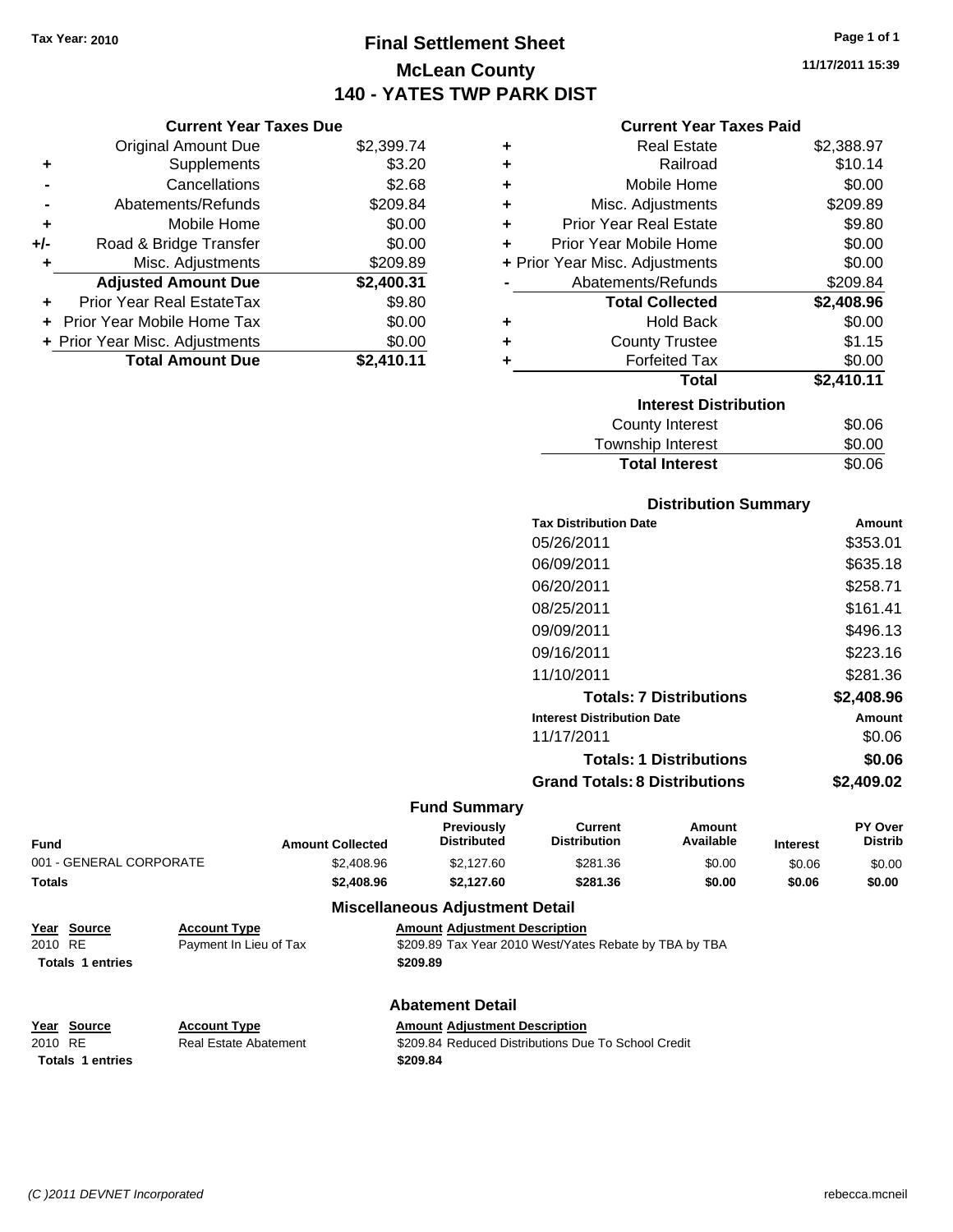**Current Year Taxes Due** Original Amount Due \$69,307.26

**Adjusted Amount Due \$69,251.75**

**Total Amount Due \$69,314.09**

**+** Supplements \$23.07 **-** Cancellations \$83.55 **-** Abatements/Refunds \$0.00 **+** Mobile Home \$0.86 **+/-** Road & Bridge Transfer \$0.00 **+** Misc. Adjustments \$4.11

**+** Prior Year Real EstateTax \$62.34 **+** Prior Year Mobile Home Tax \$0.00 **+ Prior Year Misc. Adjustments**  $$0.00$ 

# **Final Settlement Sheet Tax Year: 2010 Page 1 of 1 McLean County 141 - DANVERS TWP LIBRARY**

**11/17/2011 15:39**

### **Current Year Taxes Paid**

| ٠ | <b>Real Estate</b>             | \$69,162.37 |
|---|--------------------------------|-------------|
| ٠ | Railroad                       | \$10.50     |
| ÷ | Mobile Home                    | \$0.86      |
| ٠ | Misc. Adjustments              | \$4.11      |
| ٠ | <b>Prior Year Real Estate</b>  | \$62.34     |
| ÷ | Prior Year Mobile Home         | \$0.00      |
|   | + Prior Year Misc. Adjustments | \$0.00      |
|   | Abatements/Refunds             | \$0.00      |
|   | <b>Total Collected</b>         | \$69,240.18 |
| ٠ | <b>Hold Back</b>               | \$0.00      |
| ٠ | <b>County Trustee</b>          | \$73.91     |
| ٠ | <b>Forfeited Tax</b>           | \$0.00      |
|   | <b>Total</b>                   | \$69,314.09 |
|   | <b>Interest Distribution</b>   |             |
|   | <b>County Interest</b>         | \$1.70      |
|   | <b>Township Interest</b>       | \$0.00      |

### **Distribution Summary**

**Total Interest** \$1.70

| <b>Tax Distribution Date</b>         | Amount      |
|--------------------------------------|-------------|
| 05/26/2011                           | \$13,239.79 |
| 06/09/2011                           | \$11,719.51 |
| 06/20/2011                           | \$12,045.83 |
| 08/25/2011                           | \$5,911.76  |
| 09/09/2011                           | \$16.014.61 |
| 09/16/2011                           | \$7,370.61  |
| 11/10/2011                           | \$2.938.07  |
| <b>Totals: 7 Distributions</b>       | \$69,240.18 |
| <b>Interest Distribution Date</b>    | Amount      |
| 11/17/2011                           | \$1.70      |
| <b>Totals: 1 Distributions</b>       | \$1.70      |
| <b>Grand Totals: 8 Distributions</b> | \$69,241.88 |

### **Fund Summary**

|                            |                         | Previously<br><b>Distributed</b> | Current<br><b>Distribution</b> | Amount<br>Available |                 | <b>PY Over</b><br><b>Distrib</b> |
|----------------------------|-------------------------|----------------------------------|--------------------------------|---------------------|-----------------|----------------------------------|
| <b>Fund</b>                | <b>Amount Collected</b> |                                  |                                |                     | <b>Interest</b> |                                  |
| 016 - LIBRARY              | \$48.952.96             | \$46,875,77                      | \$2,077.19                     | \$0.00              | \$1.20          | \$0.00                           |
| 027 - AUDIT                | \$1,801.07              | \$1.724.64                       | \$76.43                        | \$0.00              | \$0.04          | \$0.00                           |
| 028 - LIBRARY BLDG & MAINT | \$12,589.46             | \$12.055.24                      | \$534.22                       | \$0.00              | \$0.31          | \$0.00                           |
| 035 - LIABILITY INSURANCE  | \$3,497.66              | \$3.349.24                       | \$148.42                       | \$0.00              | \$0.09          | \$0.00                           |
| 047 - SOCIAL SECURITY      | \$2,399.03              | \$2.297.22                       | \$101.81                       | \$0.00              | \$0.06          | \$0.00                           |
| <b>Totals</b>              | \$69,240,18             | \$66,302.11                      | \$2.938.07                     | \$0.00              | \$1.70          | \$0.00                           |

| Year Source             | <b>Account Type</b>       | <b>Amount Adiustment Description</b>                          |
|-------------------------|---------------------------|---------------------------------------------------------------|
| 2010 RE                 | <b>Back Tax Collected</b> | \$4.11 J Meyer Redemptions Due to Taxing Bodies by TBA by TBA |
| <b>Totals 1 entries</b> |                           | \$4.11                                                        |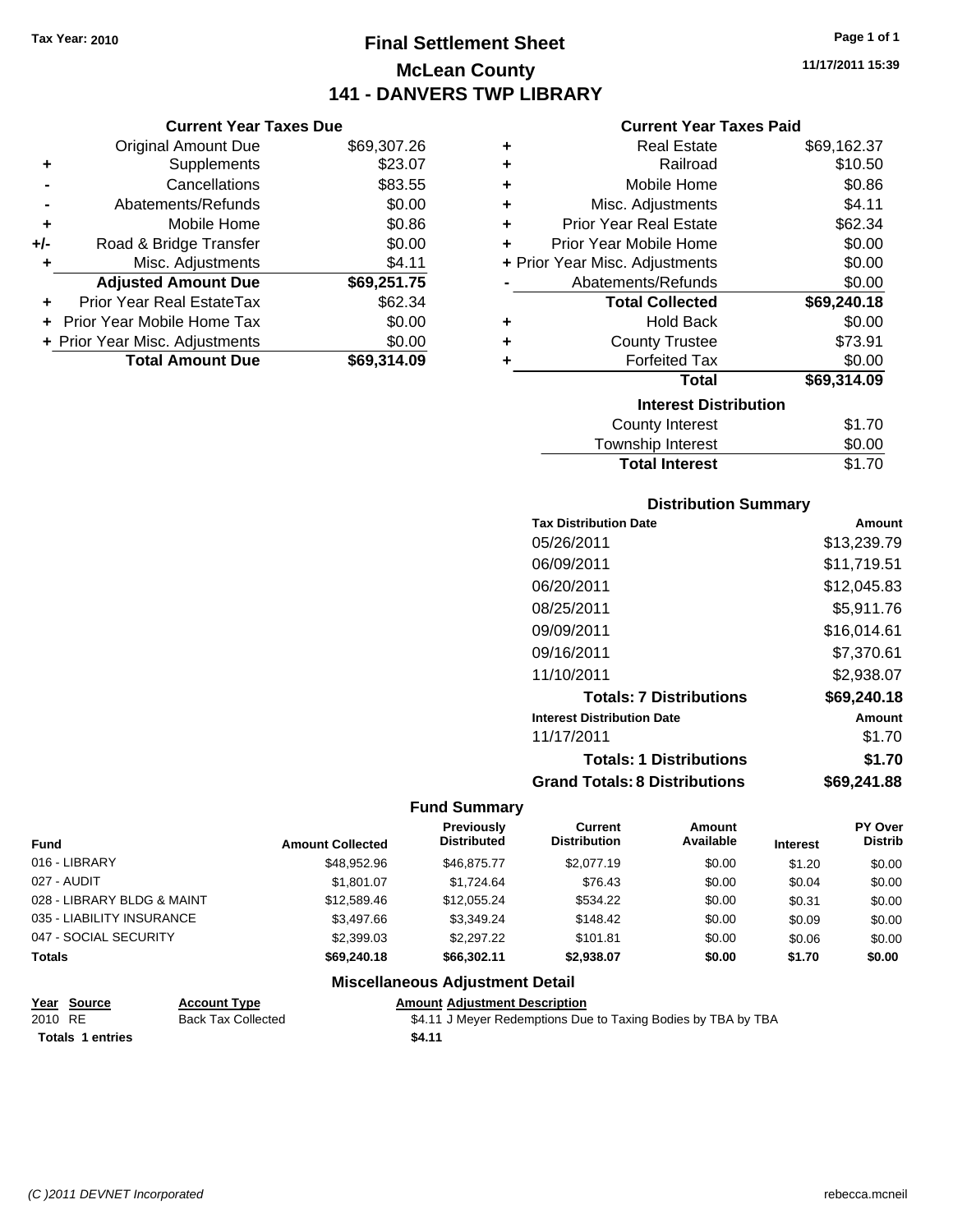**Current Year Taxes Due** Original Amount Due \$97,420.99

**Adjusted Amount Due \$97,351.58**

**Total Amount Due \$97,357.52**

**+** Supplements \$62.26 **-** Cancellations \$177.10 **-** Abatements/Refunds \$0.00 **+** Mobile Home \$45.43 **+/-** Road & Bridge Transfer \$0.00 **+** Misc. Adjustments \$0.00

**+** Prior Year Real EstateTax \$0.00 **+** Prior Year Mobile Home Tax \$5.94 **+ Prior Year Misc. Adjustments**  $$0.00$ 

# **Final Settlement Sheet Tax Year: 2010 Page 1 of 1 McLean County 143 - GRIDLEY PUBLIC LIBRARY**

**11/17/2011 15:39**

### **Current Year Taxes Paid**

| ٠ | <b>Real Estate</b>             | \$97,132.60 |
|---|--------------------------------|-------------|
| ٠ | Railroad                       | \$139.98    |
| ٠ | Mobile Home                    | \$32.69     |
| ٠ | Misc. Adjustments              | \$0.00      |
| ٠ | <b>Prior Year Real Estate</b>  | \$0.00      |
| ٠ | Prior Year Mobile Home         | \$5.94      |
|   | + Prior Year Misc. Adjustments | \$0.00      |
|   | Abatements/Refunds             | \$0.00      |
|   | <b>Total Collected</b>         | \$97,311.21 |
| ٠ | <b>Hold Back</b>               | \$0.00      |
| ٠ | <b>County Trustee</b>          | \$0.41      |
| ٠ | <b>Forfeited Tax</b>           | \$45.90     |
|   | <b>Total</b>                   | \$97,357.52 |
|   | <b>Interest Distribution</b>   |             |
|   | <b>County Interest</b>         | \$2.39      |
|   |                                |             |

### **Distribution Summary**

Total Interest \$2.39

| <b>Tax Distribution Date</b>         | Amount      |
|--------------------------------------|-------------|
| 05/26/2011                           | \$14,980.18 |
| 06/09/2011                           | \$22,365.19 |
| 06/20/2011                           | \$16,073.28 |
| 08/25/2011                           | \$9,135.37  |
| 09/09/2011                           | \$18,064.86 |
| 09/16/2011                           | \$12,440.40 |
| 11/10/2011                           | \$4.251.93  |
| <b>Totals: 7 Distributions</b>       | \$97,311.21 |
| <b>Interest Distribution Date</b>    | Amount      |
| 11/17/2011                           | \$2.39      |
| <b>Totals: 1 Distributions</b>       | \$2.39      |
| <b>Grand Totals: 8 Distributions</b> | \$97,313.60 |

|                              |                         | <b>Previously</b>  | Current             | Amount    |                 | <b>PY Over</b> |
|------------------------------|-------------------------|--------------------|---------------------|-----------|-----------------|----------------|
| <b>Fund</b>                  | <b>Amount Collected</b> | <b>Distributed</b> | <b>Distribution</b> | Available | <b>Interest</b> | <b>Distrib</b> |
| 001 - GENERAL CORPORATE      | \$56,725.84             | \$54.247.24        | \$2,478.60          | \$0.00    | \$1.39          | \$0.00         |
| 004 - BUILDING & MAINTENANCE | \$7,563.41              | \$7,232.94         | \$330.47            | \$0.00    | \$0.19          | \$0.00         |
| $005 - IMRF$                 | \$5,721.70              | \$5,471.70         | \$250.00            | \$0.00    | \$0.14          | \$0.00         |
| 031 - WORKING CASH           | \$18,908.63             | \$18,082.45        | \$826.18            | \$0.00    | \$0.46          | \$0.00         |
| 035 - LIABILITY              | \$4,428,44              | \$4.234.93         | \$193.51            | \$0.00    | \$0.11          | \$0.00         |
| 047 - SOCIAL SECURITY        | \$3,963.19              | \$3,790.02         | \$173.17            | \$0.00    | \$0.10          | \$0.00         |
| 109 - PRIOR YEAR ADJUSTMENT  | \$0.00                  | \$0.00             | \$0.00              | \$0.00    | \$0.00          | \$0.00         |
| <b>Totals</b>                | \$97.311.21             | \$93,059.28        | \$4,251.93          | \$0.00    | \$2.39          | \$0.00         |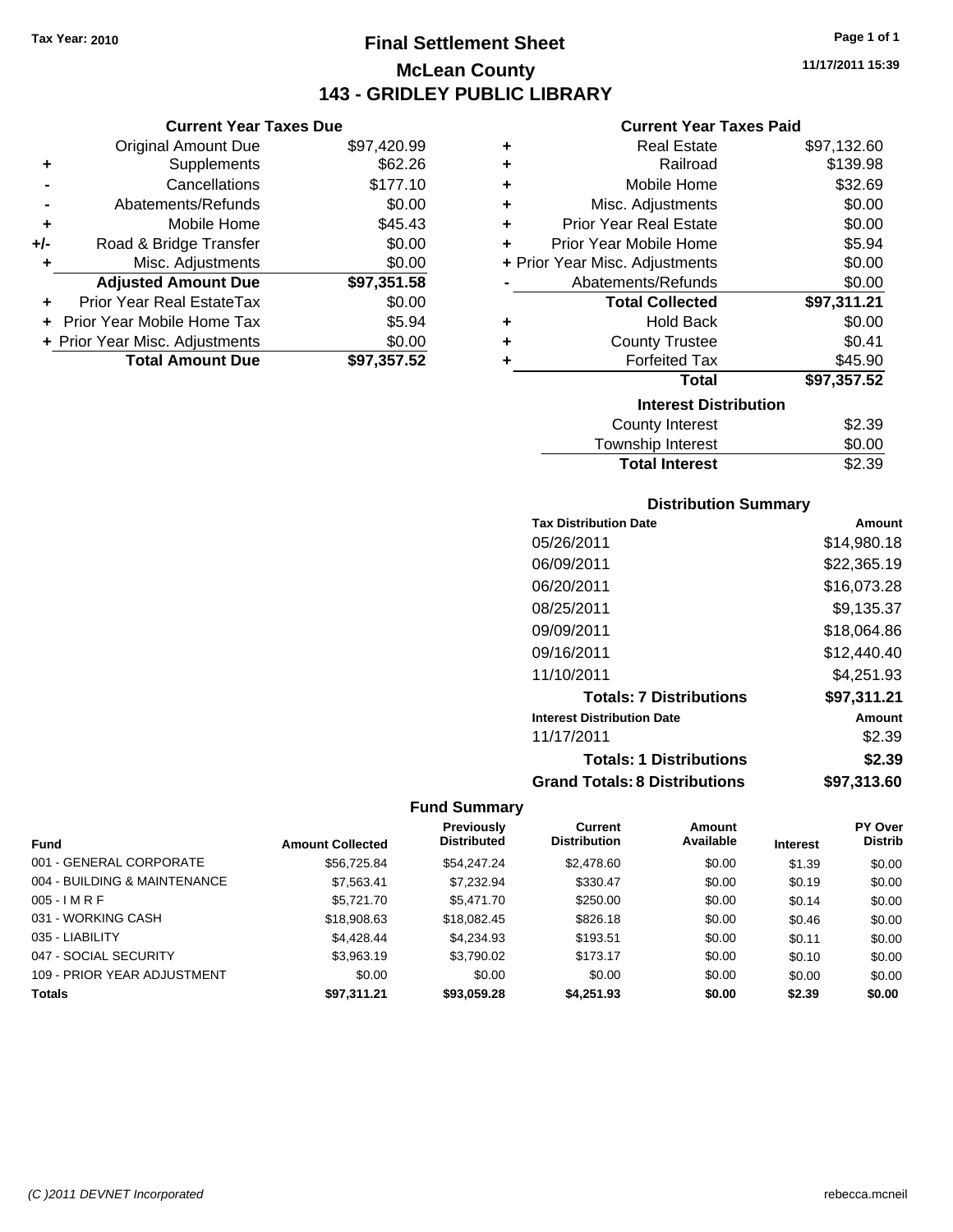Original Amount Due

**Adjusted Amount Due** 

**Total Amount Due** 

**+** Supplements **-** Cancellations **-** Abatements/Refunds **+** Mobile Home **+/-** Road & Bridge Transfer **+** Misc. Adjustments

**+** Prior Year Real EstateTax **+** Prior Year Mobile Home Tax \$6.89 **+ Prior Year Misc. Adjustments** 

# **Final Settlement Sheet Tax Year: 2010 Page 1 of 1 McLean County 144 - MARTIN TOWNSHIP LIBRARY**

**11/17/2011 15:39**

# **Current Year Taxes Paid**

| <b>Current Year Taxes Due</b> |             |   | <b>Current Year Taxes Paid</b> |             |
|-------------------------------|-------------|---|--------------------------------|-------------|
| ll Amount Due                 | \$34,814.88 | ٠ | <b>Real Estate</b>             | \$34,843.80 |
| Supplements                   | \$72.97     | ٠ | Railroad                       | \$27.16     |
| Cancellations                 | \$6.64      | ٠ | Mobile Home                    | \$9.03      |
| าents/Refunds                 | \$0.00      | ÷ | Misc. Adjustments              | \$24.86     |
| Mobile Home                   | \$14.12     | ÷ | <b>Prior Year Real Estate</b>  | (\$139.35)  |
| ridge Transfer                | \$0.00      | ÷ | Prior Year Mobile Home         | \$6.89      |
| . Adjustments                 | \$24.86     |   | + Prior Year Misc. Adjustments | \$0.00      |
| <b>Amount Due</b>             | \$34,920.19 |   | Abatements/Refunds             | \$0.00      |
| eal EstateTax                 | (\$139.35)  |   | <b>Total Collected</b>         | \$34,772.39 |
| pile Home Tax                 | \$6.89      | ÷ | <b>Hold Back</b>               | \$0.00      |
| . Adjustments                 | \$0.00      | ÷ | <b>County Trustee</b>          | \$10.25     |
| <b>Amount Due</b>             | \$34,787.73 |   | <b>Forfeited Tax</b>           | \$5.09      |
|                               |             |   | <b>Total</b>                   | \$34,787.73 |
|                               |             |   | <b>Interest Distribution</b>   |             |
|                               |             |   | County Interest                | ቁስ Ջዳ       |

| <b>Total Interest</b> | \$0.85 |
|-----------------------|--------|
| Township Interest     | \$0.00 |
| County Interest       | \$0.85 |
|                       |        |

### **Distribution Summary**

| <b>Tax Distribution Date</b>         | Amount      |
|--------------------------------------|-------------|
| 05/26/2011                           | \$6,669.29  |
| 06/09/2011                           | \$6.173.94  |
| 06/20/2011                           | \$5,395.34  |
| 08/25/2011                           | \$3,332.18  |
| 09/09/2011                           | \$6,401.59  |
| 09/16/2011                           | \$4,756.05  |
| 11/10/2011                           | \$2.044.00  |
| <b>Totals: 7 Distributions</b>       | \$34,772.39 |
| <b>Interest Distribution Date</b>    | Amount      |
| 11/17/2011                           | \$0.85      |
| <b>Totals: 1 Distributions</b>       | \$0.85      |
| <b>Grand Totals: 8 Distributions</b> | \$34.773.24 |

### **Fund Summary**

| <b>Fund</b>               | <b>Amount Collected</b> | <b>Previously</b><br><b>Distributed</b> | Current<br><b>Distribution</b> | Amount<br>Available | <b>Interest</b> | <b>PY Over</b><br><b>Distrib</b> |
|---------------------------|-------------------------|-----------------------------------------|--------------------------------|---------------------|-----------------|----------------------------------|
| 016 - LIBRARY             | \$31,449.25             | \$29,600.61                             | \$1.848.64                     | \$0.00              | \$0.76          | \$0.00                           |
| 035 - LIABILITY INSURANCE | \$1,872.29              | \$1.762.23                              | \$110.06                       | \$0.00              | \$0.05          | \$0.00                           |
| 047 - SOCIAL SECURITY     | \$1,450.85              | \$1.365.55                              | \$85.30                        | \$0.00              | \$0.04          | \$0.00                           |
| Totals                    | \$34.772.39             | \$32.728.39                             | \$2,044,00                     | \$0.00              | \$0.85          | \$0.00                           |

| Year Source             | <b>Account Type</b>       | <b>Amount Adjustment Description</b>                           |
|-------------------------|---------------------------|----------------------------------------------------------------|
| 2010 RE                 | <b>Back Tax Collected</b> | \$22.14 J Meyer Redemptions Due to Taxing Bodies by TBA by TBA |
| 2010 RE                 | <b>Back Tax Collected</b> | \$2.72 Mobile Home Taxes/billed prior to DevNet by TBA         |
| <b>Totals 2 entries</b> |                           | \$24.86                                                        |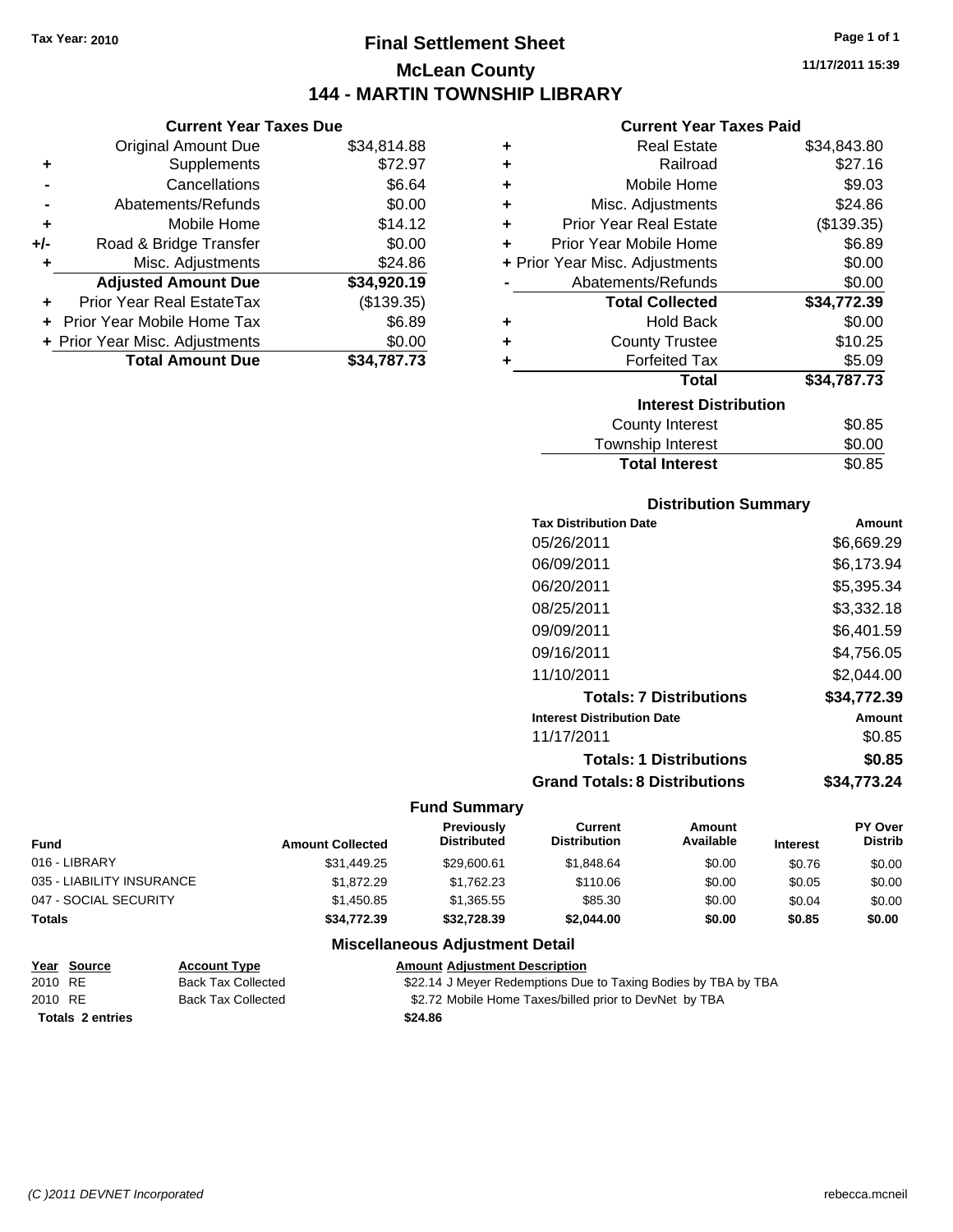# **Final Settlement Sheet Tax Year: 2010 Page 1 of 1 McLean County 145 - MT HOPE-FUNKS GROVE TWP LBY**

### **Current Year Taxes Due**

|       | <b>Total Amount Due</b>           | \$94.269.27 |
|-------|-----------------------------------|-------------|
|       | + Prior Year Misc. Adjustments    | \$0.00      |
|       | <b>Prior Year Mobile Home Tax</b> | \$0.00      |
|       | Prior Year Real EstateTax         | \$135.76    |
|       | <b>Adjusted Amount Due</b>        | \$94,133.51 |
| ٠     | Misc. Adjustments                 | \$0.00      |
| $+/-$ | Road & Bridge Transfer            | \$0.00      |
| ٠     | Mobile Home                       | \$3.25      |
|       | Abatements/Refunds                | \$0.00      |
|       | Cancellations                     | \$73.37     |
| ٠     | Supplements                       | \$111.31    |
|       | <b>Original Amount Due</b>        | \$94,092.32 |
|       |                                   |             |

### **Current Year Taxes Paid**

| ٠ | <b>Real Estate</b>             | \$91,717.29 |
|---|--------------------------------|-------------|
| ÷ | Railroad                       | \$2,412.42  |
| ٠ | Mobile Home                    | \$3.25      |
| ٠ | Misc. Adjustments              | \$0.00      |
| ٠ | <b>Prior Year Real Estate</b>  | \$135.76    |
| ٠ | Prior Year Mobile Home         | \$0.00      |
|   | + Prior Year Misc. Adjustments | \$0.00      |
|   | Abatements/Refunds             | \$0.00      |
|   | <b>Total Collected</b>         | \$94,268.72 |
| ٠ | <b>Hold Back</b>               | \$0.00      |
| ٠ | <b>County Trustee</b>          | \$0.55      |
| ٠ | <b>Forfeited Tax</b>           | \$0.00      |
|   | Total                          | \$94,269.27 |
|   | <b>Interest Distribution</b>   |             |
|   | <b>County Interest</b>         | \$2.31      |
|   | <b>Township Interest</b>       | \$0.00      |
|   | <b>Total Interest</b>          | \$2.31      |

### **Distribution Summary**

| <b>Tax Distribution Date</b>         | Amount      |
|--------------------------------------|-------------|
| 05/26/2011                           | \$13,325.30 |
| 06/09/2011                           | \$19,940.34 |
| 06/20/2011                           | \$16.113.43 |
| 08/25/2011                           | \$9.137.14  |
| 09/09/2011                           | \$20.624.92 |
| 09/16/2011                           | \$9,568.86  |
| 11/10/2011                           | \$5,558.73  |
| <b>Totals: 7 Distributions</b>       | \$94,268.72 |
| <b>Interest Distribution Date</b>    | Amount      |
| 11/17/2011                           | \$2.31      |
| <b>Totals: 1 Distributions</b>       | \$2.31      |
| <b>Grand Totals: 8 Distributions</b> | \$94,271.03 |

| <b>Fund</b>                | <b>Amount Collected</b> | <b>Previously</b><br><b>Distributed</b> | Current<br><b>Distribution</b> | <b>Amount</b><br>Available | <b>Interest</b> | <b>PY Over</b><br><b>Distrib</b> |
|----------------------------|-------------------------|-----------------------------------------|--------------------------------|----------------------------|-----------------|----------------------------------|
| 001 - GENERAL CORPORATE    | \$57.107.31             | \$53,739.84                             | \$3.367.47                     | \$0.00                     | \$1.39          | \$0.00                           |
| 004 - BUILDING MAINTENANCE | \$7,616.15              | \$7.167.07                              | \$449.08                       | \$0.00                     | \$0.19          | \$0.00                           |
| 027 - AUDIT                | \$790.83                | \$744.21                                | \$46.62                        | \$0.00                     | \$0.02          | \$0.00                           |
| 031 - WORKING CASH         | \$19,034.55             | \$17.912.14                             | \$1.122.41                     | \$0.00                     | \$0.47          | \$0.00                           |
| 035 - LIABILITY            | \$5,711.18              | \$5,374.42                              | \$336.76                       | \$0.00                     | \$0.14          | \$0.00                           |
| 047 - SOCIAL SECURITY      | \$4,008.70              | \$3,772.31                              | \$236.39                       | \$0.00                     | \$0.10          | \$0.00                           |
| <b>Totals</b>              | \$94,268.72             | \$88,709.99                             | \$5,558.73                     | \$0.00                     | \$2.31          | \$0.00                           |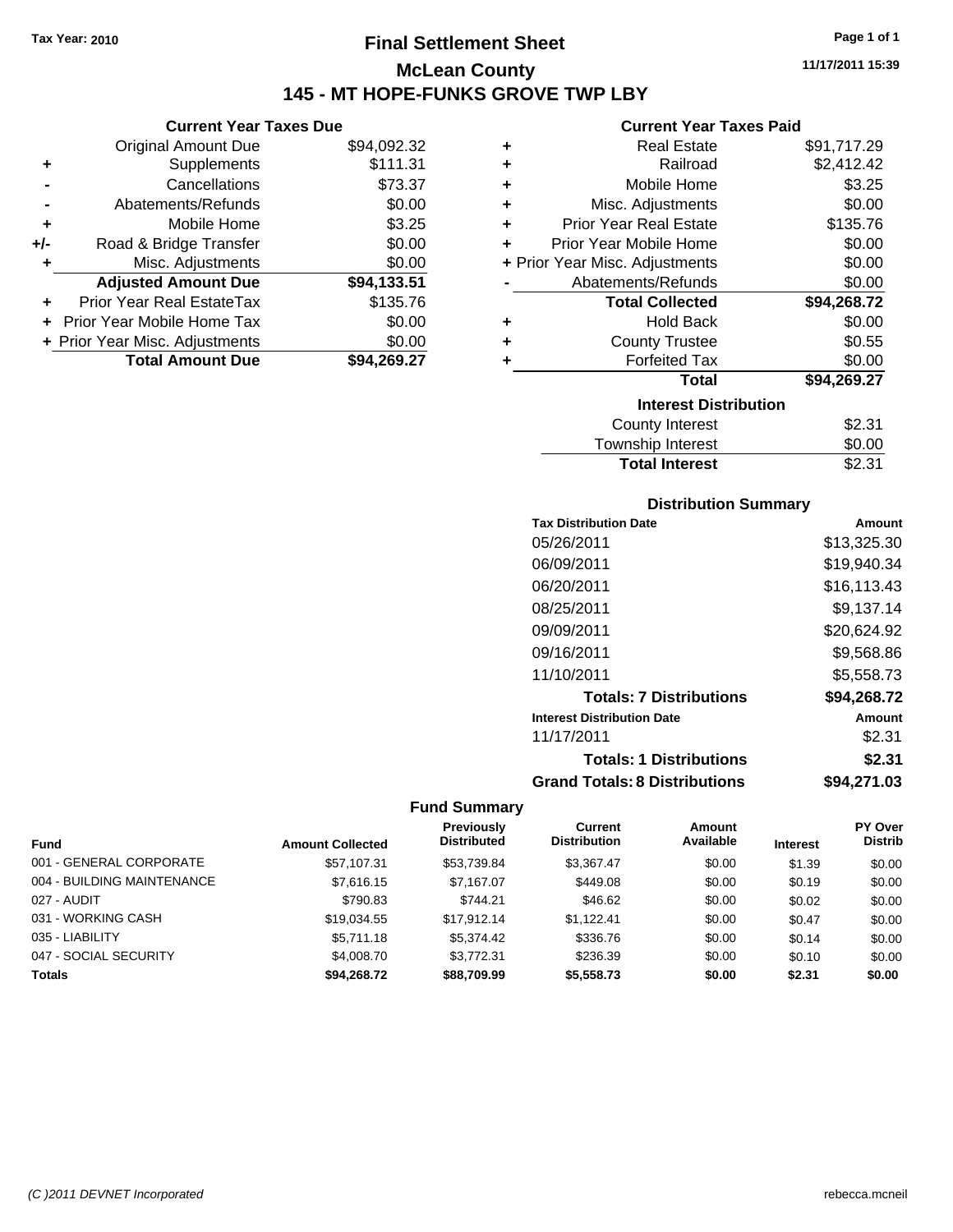# **Final Settlement Sheet Tax Year: 2010 Page 1 of 1 McLean County 148 - HEYWORTH PUBLIC LIBRARY**

**11/17/2011 15:39**

### **Current Year Taxes Paid**

|     | <b>Current Year Taxes Due</b>  |              |   |             |
|-----|--------------------------------|--------------|---|-------------|
|     | <b>Original Amount Due</b>     | \$119,884.50 | ٠ |             |
|     | <b>Supplements</b>             | \$46.35      | ٠ |             |
|     | Cancellations                  | \$157.62     | ٠ |             |
|     | Abatements/Refunds             | \$0.00       | ٠ |             |
|     | Mobile Home                    | \$91.97      |   | Pri         |
| +/- | Road & Bridge Transfer         | \$0.00       |   | Prio        |
|     | Misc. Adjustments              | \$235.02     |   | + Prior Yea |
|     | <b>Adjusted Amount Due</b>     | \$120,100.22 |   | А           |
|     | Prior Year Real EstateTax      | \$0.00       |   |             |
|     | Prior Year Mobile Home Tax     | \$10.00      | ٠ |             |
|     | + Prior Year Misc. Adjustments | \$0.00       |   |             |
|     | <b>Total Amount Due</b>        | \$120,110.22 |   |             |
|     |                                |              |   |             |

| ٠ | Real Estate                    | \$118,417.79 |
|---|--------------------------------|--------------|
| ÷ | Railroad                       | \$1,220.58   |
| ÷ | Mobile Home                    | \$63.88      |
| ٠ | Misc. Adjustments              | \$235.02     |
| ٠ | <b>Prior Year Real Estate</b>  | \$0.00       |
| ٠ | Prior Year Mobile Home         | \$10.00      |
|   | + Prior Year Misc. Adjustments | \$0.00       |
|   | Abatements/Refunds             | \$0.00       |
|   | <b>Total Collected</b>         | \$119,947.27 |
| ٠ | <b>Hold Back</b>               | \$0.00       |
| ÷ | <b>County Trustee</b>          | \$2.97       |
|   | <b>Forfeited Tax</b>           | \$159.98     |
|   | Total                          | \$120,110.22 |
|   | <b>Interest Distribution</b>   |              |
|   | <b>County Interest</b>         | \$2.95       |
|   | <b>Township Interest</b>       | \$0.00       |
|   | <b>Total Interest</b>          | \$2.95       |

### **Distribution Summary**

| <b>Tax Distribution Date</b>         | Amount       |
|--------------------------------------|--------------|
| 05/26/2011                           | \$24,411.74  |
| 06/09/2011                           | \$20.729.50  |
| 06/20/2011                           | \$16,392.97  |
| 08/25/2011                           | \$13,153.19  |
| 09/09/2011                           | \$26,686.99  |
| 09/16/2011                           | \$11,627.67  |
| 11/10/2011                           | \$6.945.21   |
| <b>Totals: 7 Distributions</b>       | \$119.947.27 |
| <b>Interest Distribution Date</b>    | Amount       |
| 11/17/2011                           | \$2.95       |
| <b>Totals: 1 Distributions</b>       | \$2.95       |
| <b>Grand Totals: 8 Distributions</b> | \$119,950.22 |

### **Fund Summary**

| Fund                    | <b>Amount Collected</b> | <b>Previously</b><br><b>Distributed</b> | Current<br>Distribution | Amount<br>Available | <b>Interest</b> | <b>PY Over</b><br><b>Distrib</b> |
|-------------------------|-------------------------|-----------------------------------------|-------------------------|---------------------|-----------------|----------------------------------|
| 001 - GENERAL CORPORATE | \$119,947.27            | \$113,002.06                            | \$6.945.21              | \$0.00              | \$2.95          | \$0.00                           |
| Totals                  | \$119.947.27            | \$113.002.06                            | \$6,945.21              | \$0.00              | \$2.95          | \$0.00                           |
|                         |                         |                                         |                         |                     |                 |                                  |

|         | Year Source             | <b>Account Type</b>       | <b>Amount Adjustment Description</b>                               |
|---------|-------------------------|---------------------------|--------------------------------------------------------------------|
| 2010 RE |                         | Payment In Lieu of Tax    | \$109.97 PILOT University of Illinois Parcel #29-32-400-001 by TBA |
| 2010 RE |                         | Payment In Lieu of Tax    | \$82.67 PILOT University of Illinois Parcel #36-05-200-001 by TBA  |
| 2010 RE |                         | <b>Back Tax Collected</b> | \$5.08 J Meyer Redemptions Due to Taxing Bodies by TBA by TBA      |
| 2010 RE |                         | <b>Back Tax Collected</b> | \$2.81 Mobile Home Taxes/billed prior to DevNet by TBA             |
| 2010 RE |                         | <b>Back Tax Collected</b> | \$4.67 2010/11 Trustee Surplus Sale Proceeds by TBA                |
| 2010 RE |                         | <b>Back Tax Collected</b> | \$29.82 2010/11 Trustee Surplus Sale Proceeds by TBA               |
|         | <b>Totals 6 entries</b> |                           | \$235.02                                                           |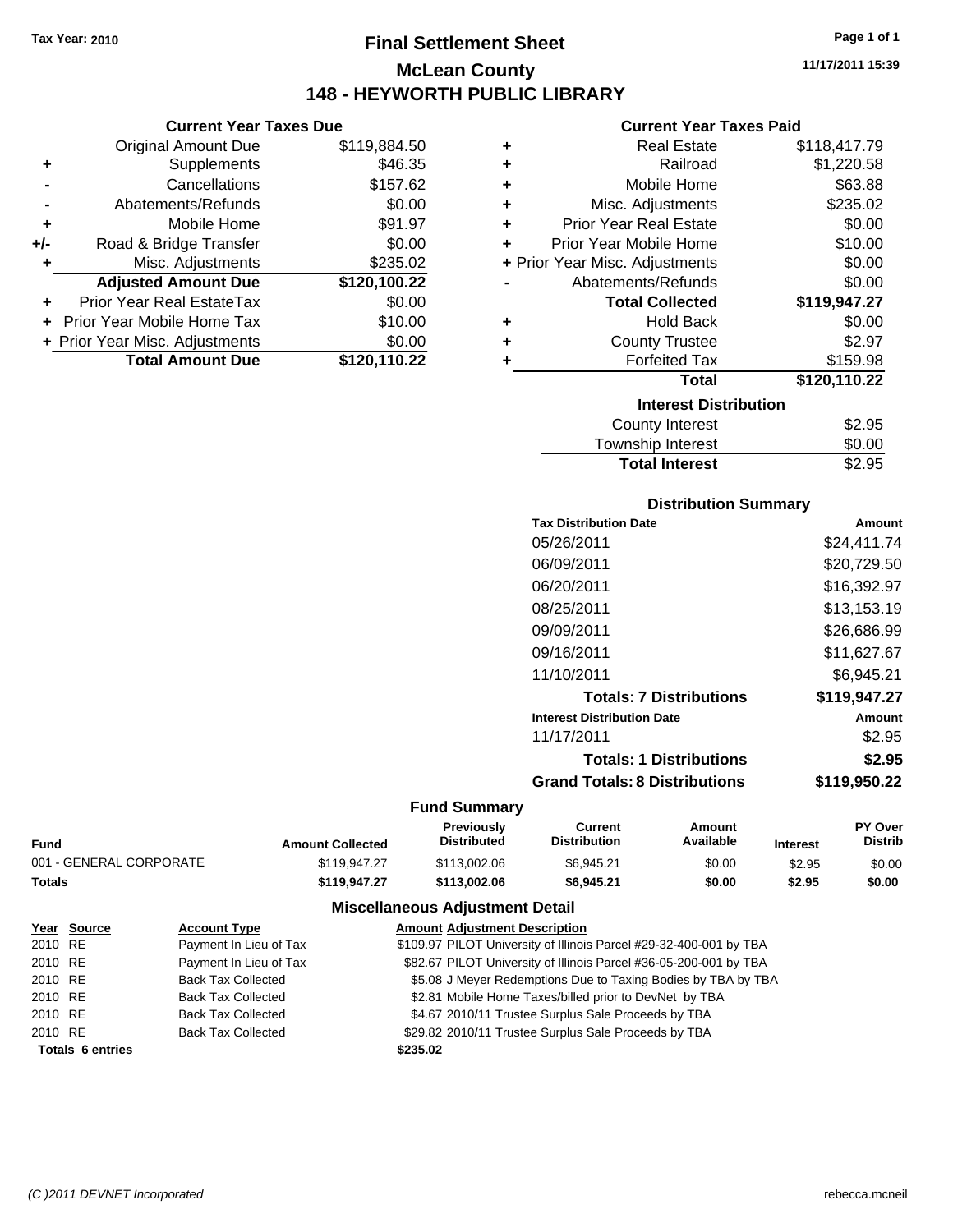# **Final Settlement Sheet Tax Year: 2010 Page 1 of 1 McLean County 149 - TOWANDA DISTRICT LIBRARY**

**11/17/2011 15:39**

|     | <b>Current Year Taxes Due</b>     |              |  |  |  |
|-----|-----------------------------------|--------------|--|--|--|
|     | <b>Original Amount Due</b>        | \$134,861.56 |  |  |  |
| ٠   | Supplements                       | \$122.53     |  |  |  |
|     | Cancellations                     | \$95.80      |  |  |  |
|     | Abatements/Refunds                | \$0.00       |  |  |  |
| ٠   | Mobile Home                       | \$7.61       |  |  |  |
| +/- | Road & Bridge Transfer            | \$0.00       |  |  |  |
| ٠   | Misc. Adjustments                 | \$0.00       |  |  |  |
|     | <b>Adjusted Amount Due</b>        | \$134,895.90 |  |  |  |
| ٠   | Prior Year Real EstateTax         | \$0.00       |  |  |  |
|     | <b>Prior Year Mobile Home Tax</b> | \$0.00       |  |  |  |
|     | + Prior Year Misc. Adjustments    | \$0.00       |  |  |  |
|     | <b>Total Amount Due</b>           | \$134,895.90 |  |  |  |
|     |                                   |              |  |  |  |

| ٠ | <b>Real Estate</b>             | \$133,725.67 |
|---|--------------------------------|--------------|
| ÷ | Railroad                       | \$1,084.98   |
| ÷ | Mobile Home                    | \$7.61       |
| ٠ | Misc. Adjustments              | \$0.00       |
| ÷ | <b>Prior Year Real Estate</b>  | \$0.00       |
| ٠ | Prior Year Mobile Home         | \$0.00       |
|   | + Prior Year Misc. Adjustments | \$0.00       |
|   | Abatements/Refunds             | \$0.00       |
|   | <b>Total Collected</b>         | \$134,818.26 |
| ٠ | <b>Hold Back</b>               | \$0.00       |
| ÷ | <b>County Trustee</b>          | \$77.64      |
| ٠ | <b>Forfeited Tax</b>           | \$0.00       |
|   | Total                          | \$134,895.90 |
|   | <b>Interest Distribution</b>   |              |
|   |                                |              |
|   | <b>County Interest</b>         | \$3.31       |

### Township Interest 50.00<br>Total Interest 53.31 **Total Interest**

| <b>Distribution Summary</b>          |              |
|--------------------------------------|--------------|
| <b>Tax Distribution Date</b>         | Amount       |
| 05/26/2011                           | \$19,412.76  |
| 06/09/2011                           | \$29,529.55  |
| 06/20/2011                           | \$21,594.61  |
| 08/25/2011                           | \$13,359.14  |
| 09/09/2011                           | \$26.750.23  |
| 09/16/2011                           | \$17.544.50  |
| 11/10/2011                           | \$6,627.47   |
| <b>Totals: 7 Distributions</b>       | \$134,818.26 |
| <b>Interest Distribution Date</b>    | Amount       |
| 11/17/2011                           | \$3.31       |
| <b>Totals: 1 Distributions</b>       | \$3.31       |
| <b>Grand Totals: 8 Distributions</b> | \$134,821.57 |

| Fund                       | <b>Amount Collected</b> | <b>Previously</b><br><b>Distributed</b> | Current<br><b>Distribution</b> | Amount<br>Available | <b>Interest</b> | <b>PY Over</b><br><b>Distrib</b> |
|----------------------------|-------------------------|-----------------------------------------|--------------------------------|---------------------|-----------------|----------------------------------|
| 001 - GENERAL CORPORATE    | \$108,541,39            | \$103.205.63                            | \$5,335,76                     | \$0.00              | \$2.66          | \$0.00                           |
| 004 - BUILDING MAINTENANCE | \$10,882.93             | \$10,347.95                             | \$534.98                       | \$0.00              | \$0.27          | \$0.00                           |
| 035 - LIABILITY INSURANCE  | \$9,995.96              | \$9.504.59                              | \$491.37                       | \$0.00              | \$0.25          | \$0.00                           |
| 047 - SOCIAL SECURITY      | \$5,397.98              | \$5.132.62                              | \$265.36                       | \$0.00              | \$0.13          | \$0.00                           |
| <b>Totals</b>              | \$134,818,26            | \$128,190.79                            | \$6.627.47                     | \$0.00              | \$3.31          | \$0.00                           |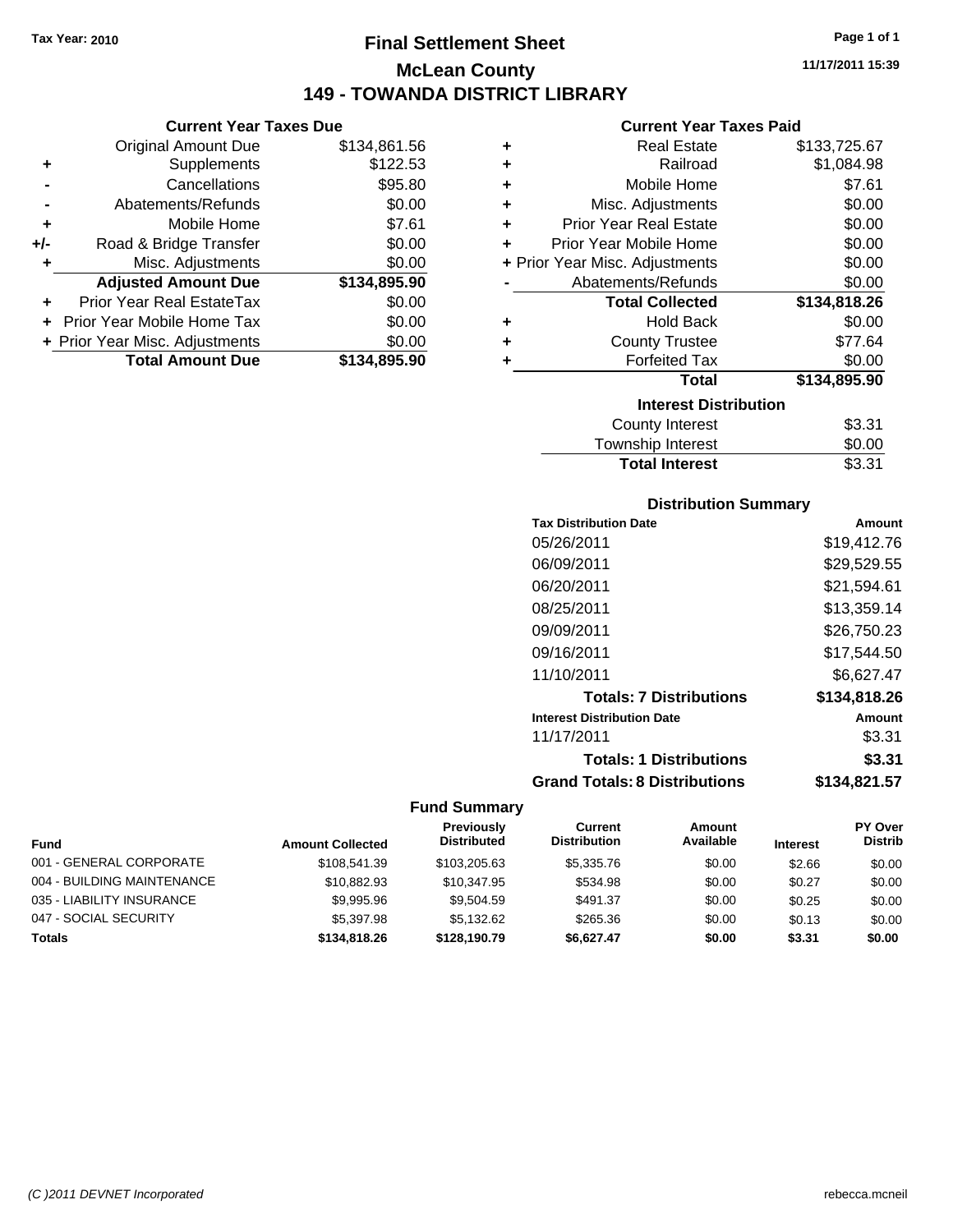**Current Year Taxes Due** Original Amount Due \$17,441.90

**Adjusted Amount Due \$17,436.96**

**Total Amount Due \$17,436.96**

**+** Supplements \$13.66 **-** Cancellations \$28.89 **-** Abatements/Refunds \$0.00 **+** Mobile Home \$9.57 **+/-** Road & Bridge Transfer \$0.00 **+** Misc. Adjustments \$0.72

**+** Prior Year Real EstateTax \$0.00 **+** Prior Year Mobile Home Tax \$0.00 **+ Prior Year Misc. Adjustments**  $$0.00$ 

# **Final Settlement Sheet Tax Year: 2010 Page 1 of 1 McLean County 151 - CHENEYS GROVE TWP LIBRARY**

**11/17/2011 15:39**

### **Current Year Taxes Paid**

| ٠ | <b>Real Estate</b>             | \$16,930.81 |
|---|--------------------------------|-------------|
| ÷ | Railroad                       | \$494.24    |
| ÷ | Mobile Home                    | \$8.79      |
| ٠ | Misc. Adjustments              | \$0.72      |
| ÷ | <b>Prior Year Real Estate</b>  | \$0.00      |
| ÷ | Prior Year Mobile Home         | \$0.00      |
|   | + Prior Year Misc. Adjustments | \$0.00      |
|   | Abatements/Refunds             | \$0.00      |
|   | <b>Total Collected</b>         | \$17,434.56 |
| ٠ | <b>Hold Back</b>               | \$0.00      |
| ٠ | <b>County Trustee</b>          | \$1.62      |
| ٠ | <b>Forfeited Tax</b>           | \$0.78      |
|   | Total                          | \$17,436.96 |
|   | <b>Interest Distribution</b>   |             |
|   | <b>County Interest</b>         | \$0.43      |
|   | Townshin Interest              | ደ0 00       |

| <b>Total Interest</b> | \$0.43 |
|-----------------------|--------|
| Township Interest     | \$0.00 |
| County Interest       | \$0.43 |

### **Distribution Summary**

| <b>Tax Distribution Date</b>         | Amount      |
|--------------------------------------|-------------|
| 05/26/2011                           | \$1,808.04  |
| 06/09/2011                           | \$2,173.55  |
| 06/20/2011                           | \$5,042.90  |
| 08/25/2011                           | \$4,328.66  |
| 09/09/2011                           | \$2,075.06  |
| 09/16/2011                           | \$1,159.12  |
| 11/10/2011                           | \$847.23    |
| <b>Totals: 7 Distributions</b>       | \$17.434.56 |
| <b>Interest Distribution Date</b>    | Amount      |
| 11/17/2011                           | \$0.43      |
| <b>Totals: 1 Distributions</b>       | \$0.43      |
| <b>Grand Totals: 8 Distributions</b> | \$17.434.99 |
|                                      |             |

### **Fund Summary**

| <b>Fund</b>   | <b>Amount Collected</b> | <b>Previously</b><br><b>Distributed</b> | Current<br><b>Distribution</b> | Amount<br>Available | <b>Interest</b> | PY Over<br><b>Distrib</b> |
|---------------|-------------------------|-----------------------------------------|--------------------------------|---------------------|-----------------|---------------------------|
| 016 - LIBRARY | \$17.434.56             | \$16,587,33                             | \$847.23                       | \$0.00              | \$0.43          | \$0.00                    |
| Totals        | \$17.434.56             | \$16,587,33                             | \$847.23                       | \$0.00              | \$0.43          | \$0.00                    |
|               |                         |                                         |                                |                     |                 |                           |

| Year Source             | <b>Account Type</b>       | <b>Amount Adiustment Description</b>                          |  |
|-------------------------|---------------------------|---------------------------------------------------------------|--|
| 2010 RE                 | <b>Back Tax Collected</b> | \$0.72 J Meyer Redemptions Due to Taxing Bodies by TBA by TBA |  |
| <b>Totals 1 entries</b> |                           | \$0.72                                                        |  |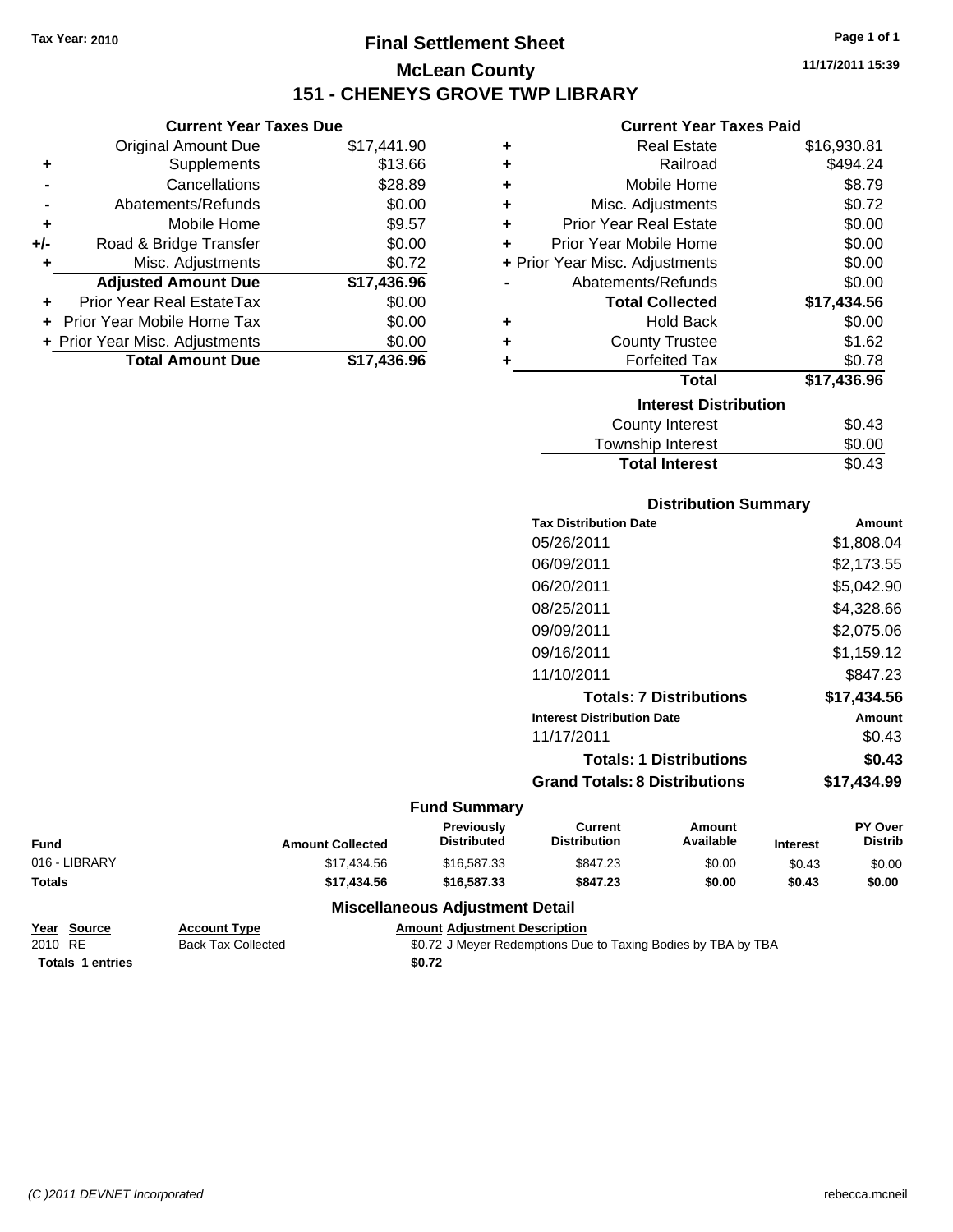# **Final Settlement Sheet Tax Year: 2010 Page 1 of 1 McLean County 152 - WEST SCH REBATE**

**11/17/2011 15:39**

| <b>Current Year Taxes Due</b> |                                |                         |                                         | <b>Current Year Taxes Paid</b> |                                       |                              |                 |                           |
|-------------------------------|--------------------------------|-------------------------|-----------------------------------------|--------------------------------|---------------------------------------|------------------------------|-----------------|---------------------------|
|                               | <b>Original Amount Due</b>     | (\$250,000.59)          |                                         | ٠                              |                                       | <b>Real Estate</b>           |                 | (\$247,022.81)            |
| ٠                             | <b>Supplements</b>             | \$116.82                |                                         | ٠                              |                                       | Railroad                     |                 | (\$2,944.80)              |
|                               | Cancellations                  | \$203.45                |                                         | ٠                              |                                       | Mobile Home                  |                 | \$0.00                    |
|                               | Abatements/Refunds             | \$0.00                  |                                         | ٠                              | Misc. Adjustments                     |                              |                 | \$0.00                    |
| ٠                             | Mobile Home                    | \$0.00                  |                                         | ٠                              | <b>Prior Year Real Estate</b>         |                              |                 | \$0.00                    |
| +/-                           | Road & Bridge Transfer         | \$0.00                  |                                         | ٠                              | Prior Year Mobile Home                |                              |                 | \$0.00                    |
|                               | Misc. Adjustments              | \$0.00                  |                                         |                                | + Prior Year Misc. Adjustments        |                              |                 | \$0.00                    |
|                               | <b>Adjusted Amount Due</b>     | (\$250,087.22)          |                                         |                                | Abatements/Refunds                    |                              |                 | \$0.00                    |
| ٠                             | Prior Year Real EstateTax      | \$0.00                  |                                         |                                |                                       | <b>Total Collected</b>       |                 | (\$249,967.61)            |
|                               | Prior Year Mobile Home Tax     | \$0.00                  |                                         | ٠                              |                                       | <b>Hold Back</b>             |                 | \$0.00                    |
|                               | + Prior Year Misc. Adjustments | \$0.00                  |                                         | ٠                              |                                       | <b>County Trustee</b>        |                 | (\$119.61)                |
|                               | <b>Total Amount Due</b>        | (\$250,087.22)          |                                         |                                |                                       | <b>Forfeited Tax</b>         |                 | \$0.00                    |
|                               |                                |                         |                                         |                                |                                       | <b>Total</b>                 |                 | (\$250,087.22)            |
|                               |                                |                         |                                         |                                |                                       | <b>Interest Distribution</b> |                 |                           |
|                               |                                |                         |                                         |                                |                                       | <b>County Interest</b>       |                 | (\$6.14)                  |
|                               |                                |                         |                                         |                                | Township Interest                     |                              |                 | \$0.00                    |
|                               |                                |                         |                                         |                                |                                       | <b>Total Interest</b>        |                 | (\$6.14)                  |
|                               |                                |                         | <b>Fund Summary</b>                     |                                |                                       |                              |                 |                           |
| Fund                          |                                | <b>Amount Collected</b> | <b>Previously</b><br><b>Distributed</b> |                                | <b>Current</b><br><b>Distribution</b> | Amount<br>Available          | <b>Interest</b> | PY Over<br><b>Distrib</b> |

| <b>Fund</b>     | <b>Amount Collected</b> | .<br>Distributed | <b>VALLVIIL</b><br><b>Distribution</b> | <u>AUDUCTIO</u><br>Available | <b>Interest</b> | .<br>Distrib |
|-----------------|-------------------------|------------------|----------------------------------------|------------------------------|-----------------|--------------|
| 001 - CORPORATE | \$-249.967.61           | \$0.00           | \$0.00                                 | \$0.00                       | (S6.14)         | \$0.00       |
| <b>Totals</b>   | \$-249.967.61           | \$0.00           | \$0.00                                 | \$0.00                       | (S6.14)         | \$0.00       |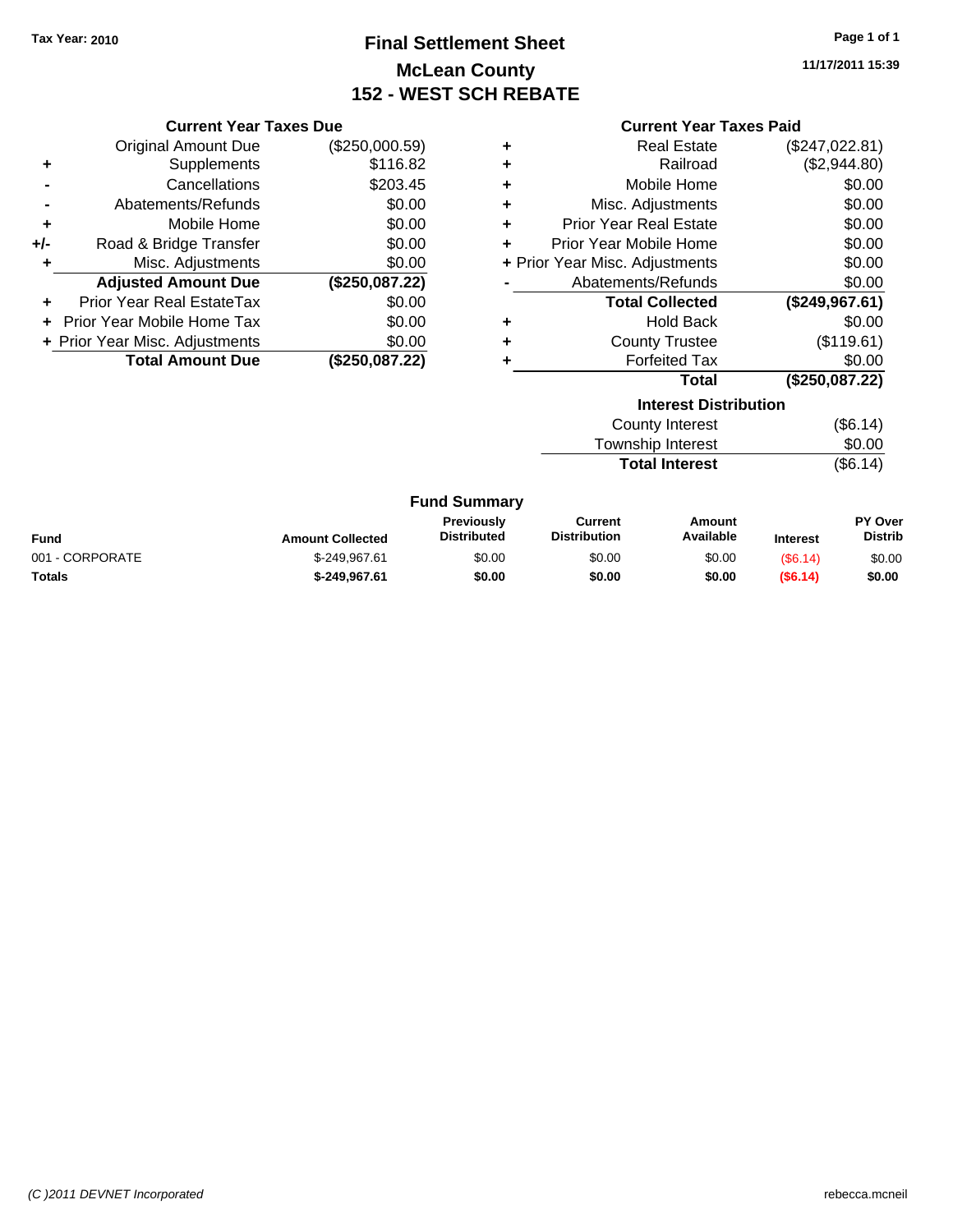# **Final Settlement Sheet Tax Year: 2010 Page 1 of 1 McLean County 153 - YATES SCH REBATE**

**11/17/2011 15:39**

|       | <b>Current Year Taxes Due</b>    |               |                     | <b>Current Year Taxes Paid</b> |                              |               |
|-------|----------------------------------|---------------|---------------------|--------------------------------|------------------------------|---------------|
|       | <b>Original Amount Due</b>       | (\$59,999.62) | ٠                   |                                | <b>Real Estate</b>           | (\$59,730.88) |
| ٠     | Supplements                      | \$66.85       | ٠                   |                                | Railroad                     | (\$253.32)    |
|       | Cancellations                    | \$80.23       | ٠                   |                                | Mobile Home                  | \$0.00        |
|       | Abatements/Refunds               | \$0.00        | ٠                   | Misc. Adjustments              |                              | \$0.00        |
| ٠     | Mobile Home                      | \$0.00        | ٠                   | <b>Prior Year Real Estate</b>  |                              | \$0.00        |
| $+/-$ | Road & Bridge Transfer           | \$0.00        | ٠                   | Prior Year Mobile Home         |                              | \$0.00        |
|       | Misc. Adjustments                | \$0.00        |                     | + Prior Year Misc. Adjustments |                              | \$0.00        |
|       | <b>Adjusted Amount Due</b>       | (\$60,013.00) |                     | Abatements/Refunds             |                              | \$0.00        |
|       | <b>Prior Year Real EstateTax</b> | \$0.00        |                     | <b>Total Collected</b>         |                              | (\$59,984.20) |
|       | Prior Year Mobile Home Tax       | \$0.00        | ٠                   |                                | <b>Hold Back</b>             | \$0.00        |
|       | + Prior Year Misc. Adjustments   | \$0.00        | ÷                   | <b>County Trustee</b>          |                              | (\$28.80)     |
|       | <b>Total Amount Due</b>          | (\$60,013.00) |                     |                                | <b>Forfeited Tax</b>         | \$0.00        |
|       |                                  |               |                     |                                | <b>Total</b>                 | (\$60,013.00) |
|       |                                  |               |                     |                                | <b>Interest Distribution</b> |               |
|       |                                  |               |                     |                                | County Interest              | (\$1.47)      |
|       |                                  |               |                     | <b>Township Interest</b>       |                              | \$0.00        |
|       |                                  |               |                     |                                | <b>Total Interest</b>        | (\$1.47)      |
|       |                                  |               | <b>Fund Summary</b> |                                |                              |               |
|       |                                  |               | <b>Previously</b>   | <b>Current</b>                 | Amount                       | PY Ov         |

| <b>Fund</b>     | <b>Amount Collected</b> | <b>Previously</b><br><b>Distributed</b> | Current<br><b>Distribution</b> | Amount<br>Available | <b>Interest</b> | <b>PY Over</b><br>Distrib |
|-----------------|-------------------------|-----------------------------------------|--------------------------------|---------------------|-----------------|---------------------------|
| 001 - CORPORATE | \$-59.984.20            | \$0.00                                  | \$0.00                         | \$0.00              | (S1.47)         | \$0.00                    |
| <b>Totals</b>   | \$-59.984.20            | \$0.00                                  | \$0.00                         | \$0.00              | (\$1.47)        | \$0.00                    |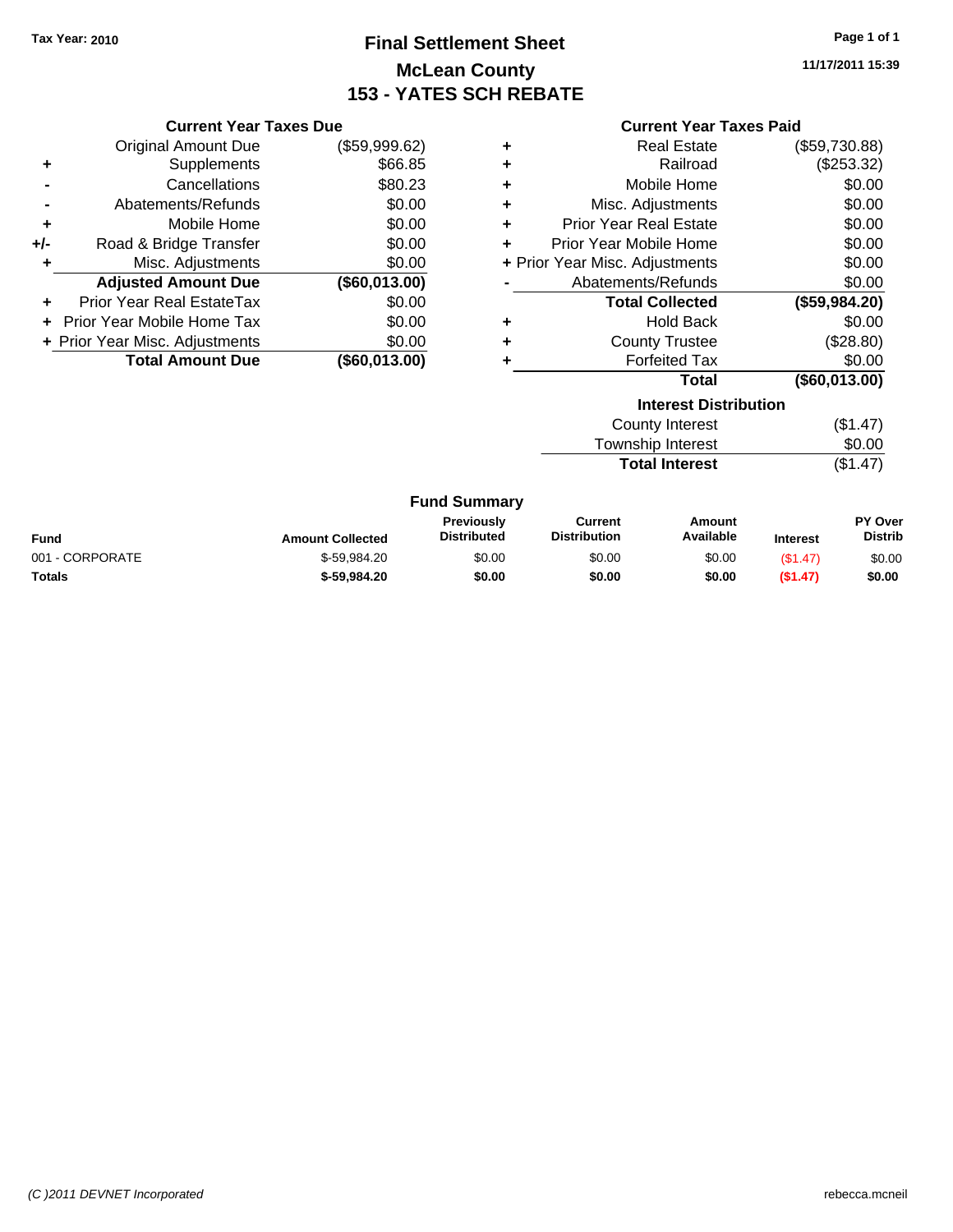# **Final Settlement Sheet Tax Year: 2010 Page 1 of 1 McLean County 154 - ALLIN TWP LIBRARY**

**11/17/2011 15:39**

### **Current Year Taxes Paid**

|     | <b>Current Year Taxes Due</b>     |             |
|-----|-----------------------------------|-------------|
|     | <b>Original Amount Due</b>        | \$32,446.87 |
| ٠   | Supplements                       | \$20.68     |
|     | Cancellations                     | \$81.70     |
|     | Abatements/Refunds                | \$0.00      |
| ٠   | Mobile Home                       | \$19.74     |
| +/- | Road & Bridge Transfer            | \$0.00      |
| ٠   | Misc. Adjustments                 | \$6.37      |
|     | <b>Adjusted Amount Due</b>        | \$32,411.96 |
|     | Prior Year Real EstateTax         | \$0.00      |
|     | <b>Prior Year Mobile Home Tax</b> | \$0.00      |
|     | + Prior Year Misc. Adjustments    | \$0.00      |
|     | <b>Total Amount Due</b>           | \$32,411.96 |

| ٠                            | <b>Real Estate</b>             | \$32,368.37 |  |  |
|------------------------------|--------------------------------|-------------|--|--|
| ٠                            | Railroad                       | \$0.00      |  |  |
| ٠                            | Mobile Home                    | \$16.18     |  |  |
| ٠                            | Misc. Adjustments              | \$6.37      |  |  |
| ٠                            | <b>Prior Year Real Estate</b>  | \$0.00      |  |  |
| ٠                            | Prior Year Mobile Home         | \$0.00      |  |  |
|                              | + Prior Year Misc. Adjustments | \$0.00      |  |  |
|                              | Abatements/Refunds             | \$0.00      |  |  |
|                              | <b>Total Collected</b>         | \$32,390.92 |  |  |
| ٠                            | <b>Hold Back</b>               | \$0.00      |  |  |
| ÷                            | <b>County Trustee</b>          | \$17.48     |  |  |
| ٠                            | <b>Forfeited Tax</b>           | \$3.56      |  |  |
|                              | Total                          | \$32,411.96 |  |  |
| <b>Interest Distribution</b> |                                |             |  |  |
|                              | County Interest                | \$0.80      |  |  |
|                              | <b>Township Interest</b>       | \$0.00      |  |  |
|                              | <b>Total Interest</b>          | \$0.80      |  |  |

### **Distribution Summary**

| <b>Tax Distribution Date</b>         | Amount      |
|--------------------------------------|-------------|
| 05/26/2011                           | \$4,753.67  |
| 06/09/2011                           | \$6,615.25  |
| 06/20/2011                           | \$5,233.53  |
| 08/25/2011                           | \$2.958.72  |
| 09/09/2011                           | \$6,365.11  |
| 09/16/2011                           | \$4,333.46  |
| 11/10/2011                           | \$2.131.18  |
| <b>Totals: 7 Distributions</b>       | \$32,390.92 |
| <b>Interest Distribution Date</b>    | Amount      |
| 11/17/2011                           | \$0.80      |
| <b>Totals: 1 Distributions</b>       | \$0.80      |
| <b>Grand Totals: 8 Distributions</b> | \$32,391.72 |

### **Fund Summary**

| <b>Fund</b>                                   | <b>Amount Collected</b> | Previously<br><b>Distributed</b> | Current<br><b>Distribution</b> | Amount<br>Available | <b>Interest</b> | <b>PY Over</b><br><b>Distrib</b> |
|-----------------------------------------------|-------------------------|----------------------------------|--------------------------------|---------------------|-----------------|----------------------------------|
| 016 - LIBRARY                                 | \$27.887.67             | \$26,052.78                      | \$1,834.89                     | \$0.00              | \$0.69          | \$0.00                           |
| 028 - LIBRARY BUILDING<br><b>CONSTRUCTION</b> | \$3,193.81              | \$2,983.69                       | \$210.12                       | \$0.00              | \$0.08          | \$0.00                           |
| 035 - LIBRARY LIABILITY INSURANCE             | \$559.85                | \$523.00                         | \$36.85                        | \$0.00              | \$0.01          | \$0.00                           |
| 047 - LIBRARY SOCIAL SECURITY                 | \$749.59                | \$700.27                         | \$49.32                        | \$0.00              | \$0.02          | \$0.00                           |
| <b>Totals</b>                                 | \$32,390.92             | \$30.259.74                      | \$2.131.18                     | \$0.00              | \$0.80          | \$0.00                           |

# **Miscellaneous Adjustment Detail**

| Year Source             | <b>Account Type</b> | Amount |
|-------------------------|---------------------|--------|
| 2010 RE                 | Back Tax Collected  | \$6.37 |
| <b>Totals 1 entries</b> |                     | \$6.37 |

**<u>Amount Adjustment Description</u><br>Type** S6.37 J Meyer Redemptions Due \$6.37 J Meyer Redemptions Due to Taxing Bodies by TBA by TBA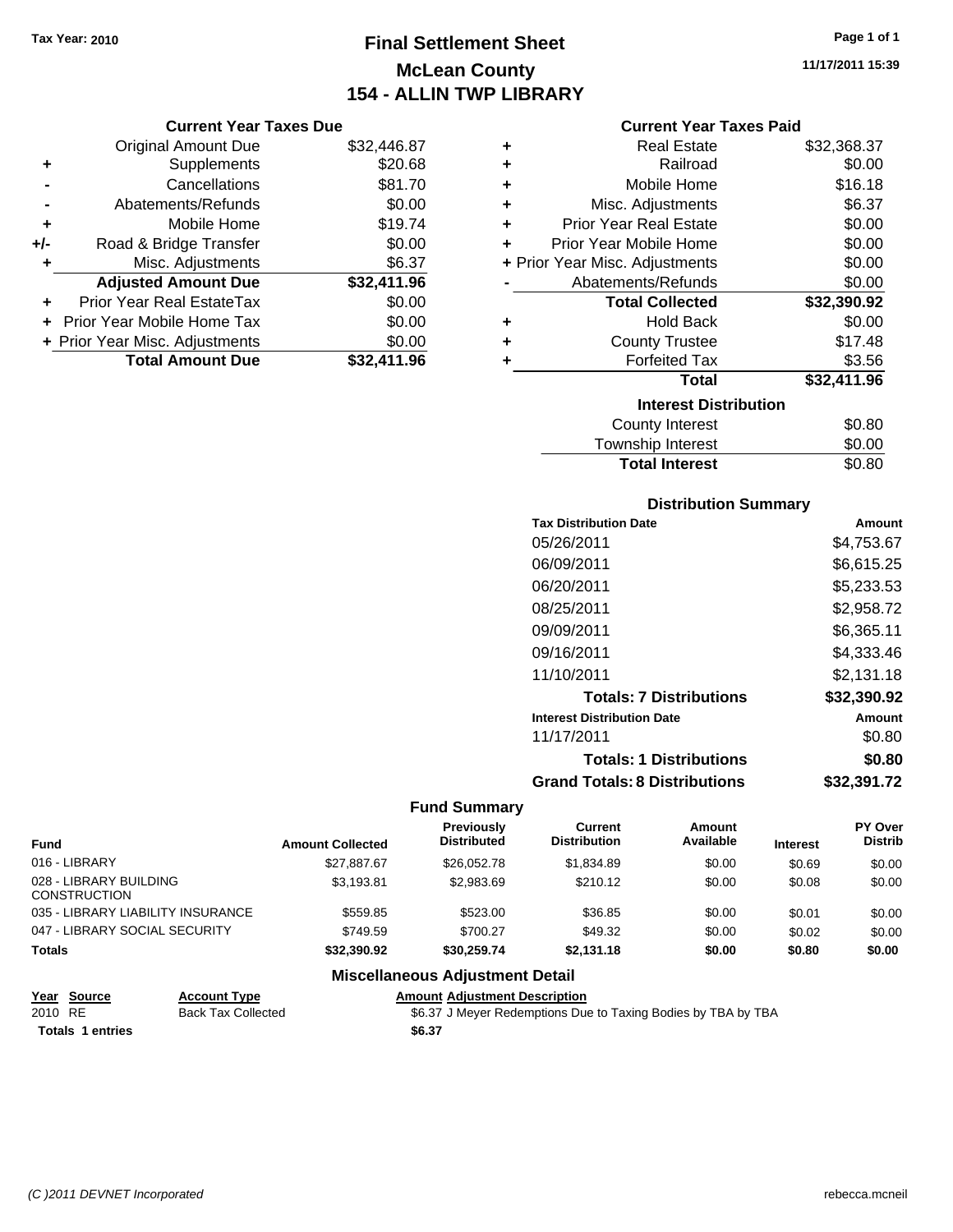**Current Year Taxes Due** Original Amount Due \$95,571.12

**Adjusted Amount Due \$95,524.71**

**Total Amount Due \$95,571.73**

**+** Supplements \$23.67 **-** Cancellations \$71.87 **-** Abatements/Refunds \$0.00 **+** Mobile Home \$1.79 **+/-** Road & Bridge Transfer \$0.00 **+** Misc. Adjustments \$0.00

**+** Prior Year Real EstateTax \$47.02 **+** Prior Year Mobile Home Tax \$0.00 **+ Prior Year Misc. Adjustments**  $$0.00$ 

# **Final Settlement Sheet Tax Year: 2010 Page 1 of 1 McLean County 155 - CARLOCK PUBLIC LIBRARY**

**11/17/2011 15:39**

### **Current Year Taxes Paid**

| ٠ | <b>Real Estate</b>             | \$93,349.35 |
|---|--------------------------------|-------------|
| ٠ | Railroad                       | \$2,068.38  |
| ٠ | Mobile Home                    | \$1.79      |
| ÷ | Misc. Adjustments              | \$0.00      |
| ٠ | <b>Prior Year Real Estate</b>  | \$47.02     |
| ÷ | Prior Year Mobile Home         | \$0.00      |
|   | + Prior Year Misc. Adjustments | \$0.00      |
|   | Abatements/Refunds             | \$0.00      |
|   | <b>Total Collected</b>         | \$95,466.54 |
| ٠ | <b>Hold Back</b>               | \$0.00      |
| ٠ | <b>County Trustee</b>          | \$0.27      |
| ٠ | <b>Forfeited Tax</b>           | \$104.92    |
|   | <b>Total</b>                   | \$95,571.73 |
|   | <b>Interest Distribution</b>   |             |
|   | <b>County Interest</b>         | \$2.34      |
|   | <b>Township Interest</b>       | \$0.00      |
|   |                                |             |

# **Distribution Summary**

**Total Interest** \$2.34

| <b>Tax Distribution Date</b>         | Amount      |
|--------------------------------------|-------------|
| 05/26/2011                           | \$16,257.14 |
| 06/09/2011                           | \$18,309.25 |
| 06/20/2011                           | \$13,557.59 |
| 08/25/2011                           | \$9,996.00  |
| 09/09/2011                           | \$22,399.46 |
| 09/16/2011                           | \$9.649.97  |
| 11/10/2011                           | \$5,297.13  |
| <b>Totals: 7 Distributions</b>       | \$95.466.54 |
| <b>Interest Distribution Date</b>    | Amount      |
| 11/17/2011                           | \$2.34      |
| <b>Totals: 1 Distributions</b>       | \$2.34      |
| <b>Grand Totals: 8 Distributions</b> | \$95.468.88 |

| <b>Fund</b>                 | <b>Amount Collected</b> | Previously<br><b>Distributed</b> | Current<br><b>Distribution</b> | Amount<br>Available | <b>Interest</b> | <b>PY Over</b><br><b>Distrib</b> |
|-----------------------------|-------------------------|----------------------------------|--------------------------------|---------------------|-----------------|----------------------------------|
| 001 - GENERAL CORPORATE     | \$91,270.02             | \$86,205.75                      | \$5.064.27                     | \$0.00              | \$2.24          | \$0.00                           |
| 035 - LIABILITY INSURANCE   | \$2,517.93              | \$2,378,21                       | \$139.72                       | \$0.00              | \$0.06          | \$0.00                           |
| 047 - SOCIAL SECURITY       | \$1,678.59              | \$1,585.45                       | \$93.14                        | \$0.00              | \$0.04          | \$0.00                           |
| 109 - PRIOR YEAR ADJUSTMENT | \$0.00                  | \$0.00                           | \$0.00                         | \$0.00              | \$0.00          | \$0.00                           |
| Totals                      | \$95,466.54             | \$90.169.41                      | \$5,297.13                     | \$0.00              | \$2.34          | \$0.00                           |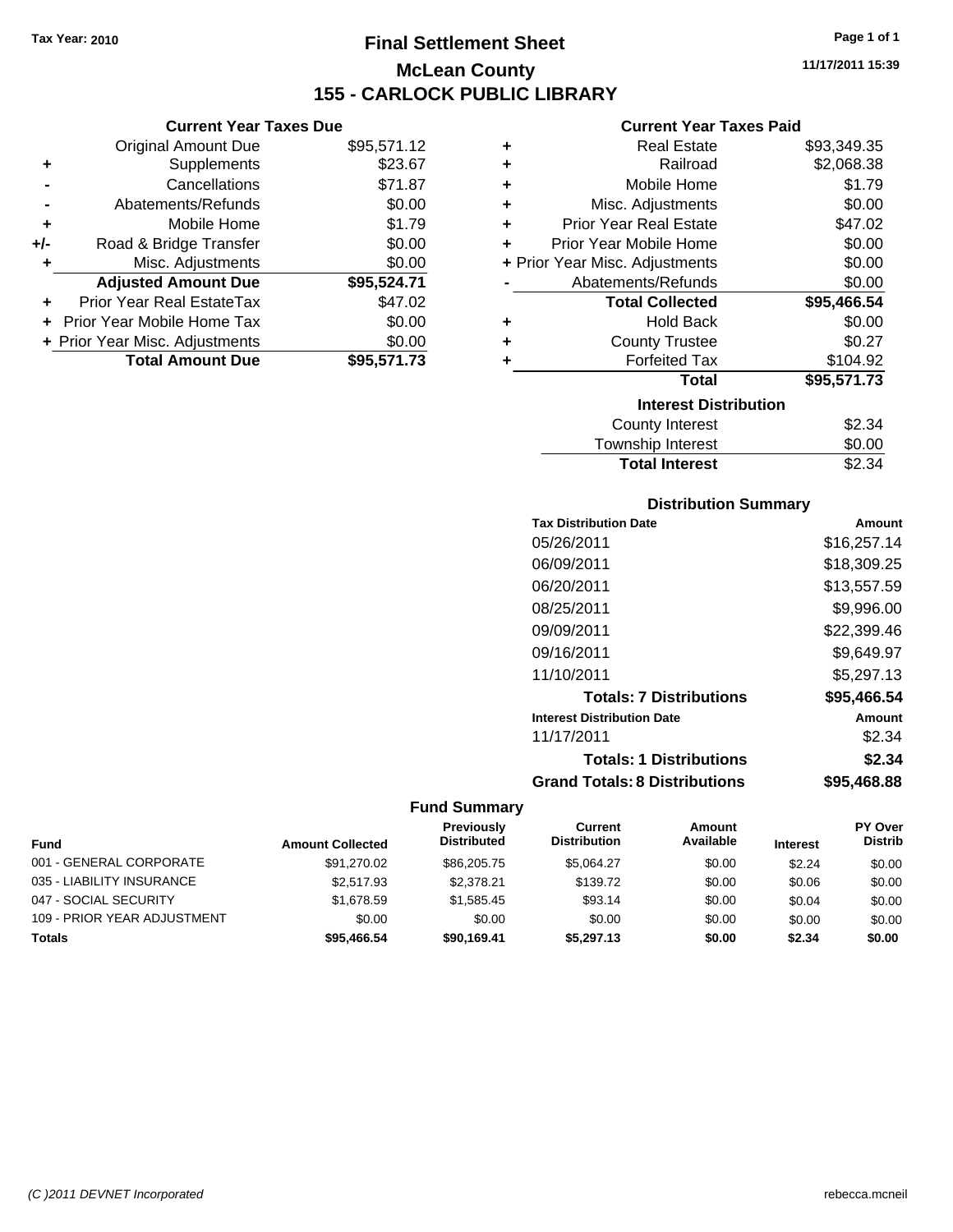# **Final Settlement Sheet Tax Year: 2010 Page 1 of 1 McLean County 162 - A-C-L-Y MTAD**

**11/17/2011 15:39**

| <b>Current Year Taxes Due</b> |  |  |  |
|-------------------------------|--|--|--|
|-------------------------------|--|--|--|

|     | <b>Original Amount Due</b>     | \$8,193.61 |
|-----|--------------------------------|------------|
| ٠   | Supplements                    | \$4.04     |
|     | Cancellations                  | \$10.83    |
|     | Abatements/Refunds             | \$197.66   |
| ٠   | Mobile Home                    | \$0.32     |
| +/- | Road & Bridge Transfer         | \$0.00     |
| ٠   | Misc. Adjustments              | \$197.71   |
|     | <b>Adjusted Amount Due</b>     | \$8,187.19 |
|     | Prior Year Real EstateTax      | \$10.68    |
|     | Prior Year Mobile Home Tax     | \$0.00     |
|     | + Prior Year Misc. Adjustments | \$0.00     |
|     | <b>Total Amount Due</b>        | \$8,197.87 |

### **Current Year Taxes Paid**

| ٠ | <b>Real Estate</b>             | \$8,163.56 |
|---|--------------------------------|------------|
| ٠ | Railroad                       | \$17.58    |
| ٠ | Mobile Home                    | \$0.32     |
| ٠ | Misc. Adjustments              | \$197.71   |
| ÷ | <b>Prior Year Real Estate</b>  | \$10.68    |
| ÷ | Prior Year Mobile Home         | \$0.00     |
|   | + Prior Year Misc. Adjustments | \$0.00     |
|   | Abatements/Refunds             | \$197.66   |
|   |                                |            |
|   | <b>Total Collected</b>         | \$8,192.19 |
| ٠ | <b>Hold Back</b>               | \$0.00     |
| ÷ | <b>County Trustee</b>          | \$1.78     |
| ٠ | <b>Forfeited Tax</b>           | \$3.90     |
|   | Total                          | \$8,197.87 |
|   | <b>Interest Distribution</b>   |            |
|   | County Interest                | \$0.20     |

# **Distribution Summary**

**Total Interest** \$0.20

| <b>Tax Distribution Date</b>         | Amount     |
|--------------------------------------|------------|
| 05/26/2011                           | \$1,478.05 |
| 06/09/2011                           | \$1,917.82 |
| 06/20/2011                           | \$1,244.81 |
| 08/25/2011                           | \$622.18   |
| 09/09/2011                           | \$1,453.90 |
| 09/16/2011                           | \$984.42   |
| 11/10/2011                           | \$491.01   |
| <b>Totals: 7 Distributions</b>       | \$8,192.19 |
| <b>Interest Distribution Date</b>    | Amount     |
| 11/17/2011                           | \$0.20     |
| <b>Totals: 1 Distributions</b>       | \$0.20     |
| <b>Grand Totals: 8 Distributions</b> | \$8,192.39 |

### **Fund Summary**

| Fund            | <b>Amount Collected</b> | <b>Previously</b><br><b>Distributed</b> | Current<br><b>Distribution</b> | Amount<br>Available | <b>Interest</b> | PY Over<br><b>Distrib</b> |
|-----------------|-------------------------|-----------------------------------------|--------------------------------|---------------------|-----------------|---------------------------|
| 147 - ASSESSING | \$8.192.19              | \$7,701.18                              | \$491.01                       | \$0.00              | \$0.20          | \$0.00                    |
| Totals          | \$8.192.19              | \$7.701.18                              | \$491.01                       | \$0.00              | \$0.20          | \$0.00                    |
|                 | - - -<br>$ -$           | - --                                    |                                |                     |                 |                           |

## **Miscellaneous Adjustment Detail**

|         | Year Source             | <b>Account Type</b>    | <b>Amount Adiustment Description</b>                   |
|---------|-------------------------|------------------------|--------------------------------------------------------|
| 2010 RE |                         | Payment In Lieu of Tax | \$197.71 Tax Year 2010 West/Yates Rebate by TBA by TBA |
|         | <b>Totals 1 entries</b> |                        | \$197.71                                               |

**Totals \$197.66 1 entries**

**Year Source Account Type Amount Adjustment Description**

# **Abatement Detail**

2010 RE **\$197.66 Reduced Distributions Due To School Credit Real Estate Abatement** \$197.66 Reduced Distributions Due To School Credit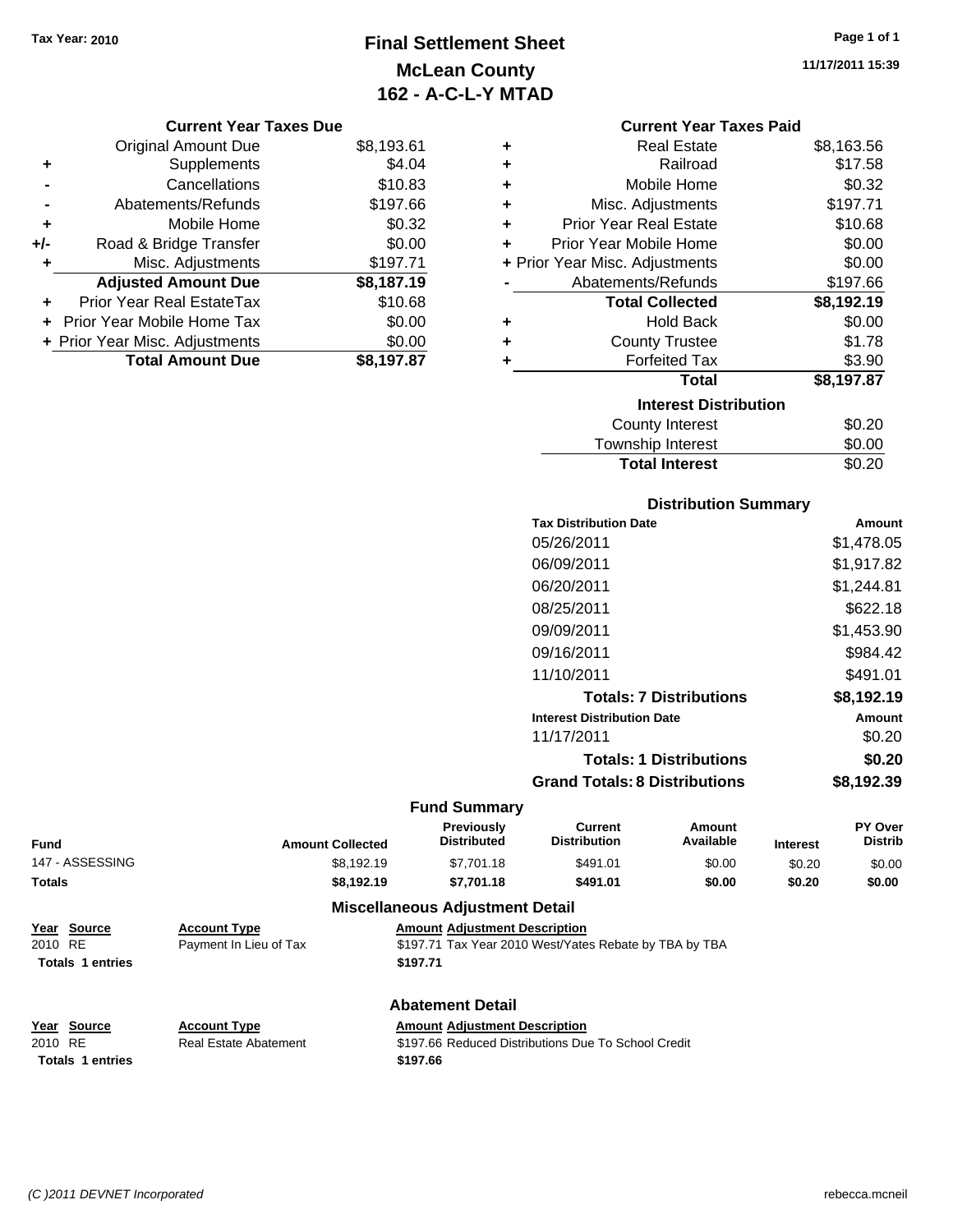**Current Year Taxes Due** Original Amount Due \$11,167.20

**Adjusted Amount Due \$11,164.47**

**Total Amount Due \$11,160.59**

**+** Supplements \$3.11 **-** Cancellations \$6.32 **-** Abatements/Refunds \$0.00 **+** Mobile Home \$0.34 **+/-** Road & Bridge Transfer \$0.00 **+** Misc. Adjustments \$0.14

**+** Prior Year Real EstateTax (\$3.88) **+** Prior Year Mobile Home Tax \$0.00 **+ Prior Year Misc. Adjustments**  $$0.00$ 

# **Final Settlement Sheet Tax Year: 2010 Page 1 of 1 McLean County 163 - ARROWSMITH-DAWSON MTAD**

**11/17/2011 15:39**

### **Current Year Taxes Paid**

| ٠ | <b>Real Estate</b>             | \$10,945.35 |
|---|--------------------------------|-------------|
| ٠ | Railroad                       | \$218.28    |
| ÷ | Mobile Home                    | \$0.34      |
| ٠ | Misc. Adjustments              | \$0.14      |
| ÷ | <b>Prior Year Real Estate</b>  | (\$3.88)    |
| ٠ | Prior Year Mobile Home         | \$0.00      |
|   | + Prior Year Misc. Adjustments | \$0.00      |
|   | Abatements/Refunds             | \$0.00      |
|   | <b>Total Collected</b>         | \$11,160.23 |
| ÷ | <b>Hold Back</b>               | \$0.00      |
| ÷ | <b>County Trustee</b>          | \$0.36      |
| ÷ | <b>Forfeited Tax</b>           | \$0.00      |
|   | <b>Total</b>                   | \$11,160.59 |
|   | <b>Interest Distribution</b>   |             |
|   | <b>County Interest</b>         | \$0.27      |
|   | <b>Township Interest</b>       | \$0.00      |

# Township Interest  $$0.00$ Total Interest \$0.27

| <b>Distribution Summary</b>          |             |
|--------------------------------------|-------------|
| <b>Tax Distribution Date</b>         | Amount      |
| 05/26/2011                           | \$720.77    |
| 06/09/2011                           | \$862.27    |
| 06/20/2011                           | \$4,016.32  |
| 08/25/2011                           | \$3,453.45  |
| 09/09/2011                           | \$959.48    |
| 09/16/2011                           | \$687.48    |
| 11/10/2011                           | \$460.46    |
| <b>Totals: 7 Distributions</b>       | \$11,160.23 |
| <b>Interest Distribution Date</b>    | Amount      |
| 11/17/2011                           | \$0.27      |
| <b>Totals: 1 Distributions</b>       | \$0.27      |
| <b>Grand Totals: 8 Distributions</b> | \$11,160.50 |

### **Fund Summary**

| <b>Fund</b>     | <b>Amount Collected</b> | <b>Previously</b><br><b>Distributed</b> | Current<br><b>Distribution</b> | Amount<br>Available | <b>Interest</b> | <b>PY Over</b><br><b>Distrib</b> |
|-----------------|-------------------------|-----------------------------------------|--------------------------------|---------------------|-----------------|----------------------------------|
| 147 - ASSESSING | \$11,160.23             | \$10,699.77                             | \$460.46                       | \$0.00              | \$0.27          | \$0.00                           |
| Totals          | \$11.160.23             | \$10,699.77                             | \$460.46                       | \$0.00              | \$0.27          | \$0.00                           |
|                 |                         |                                         |                                |                     |                 |                                  |

### **Miscellaneous Adjustment Detail**

**Year Source Account Type Amount Adjustment Description** 2010 RE Back Tax Collected \$0.14 J Meyer Redemptions Due to Taxing Bodies by TBA by TBA **Totals \$0.14 1 entries**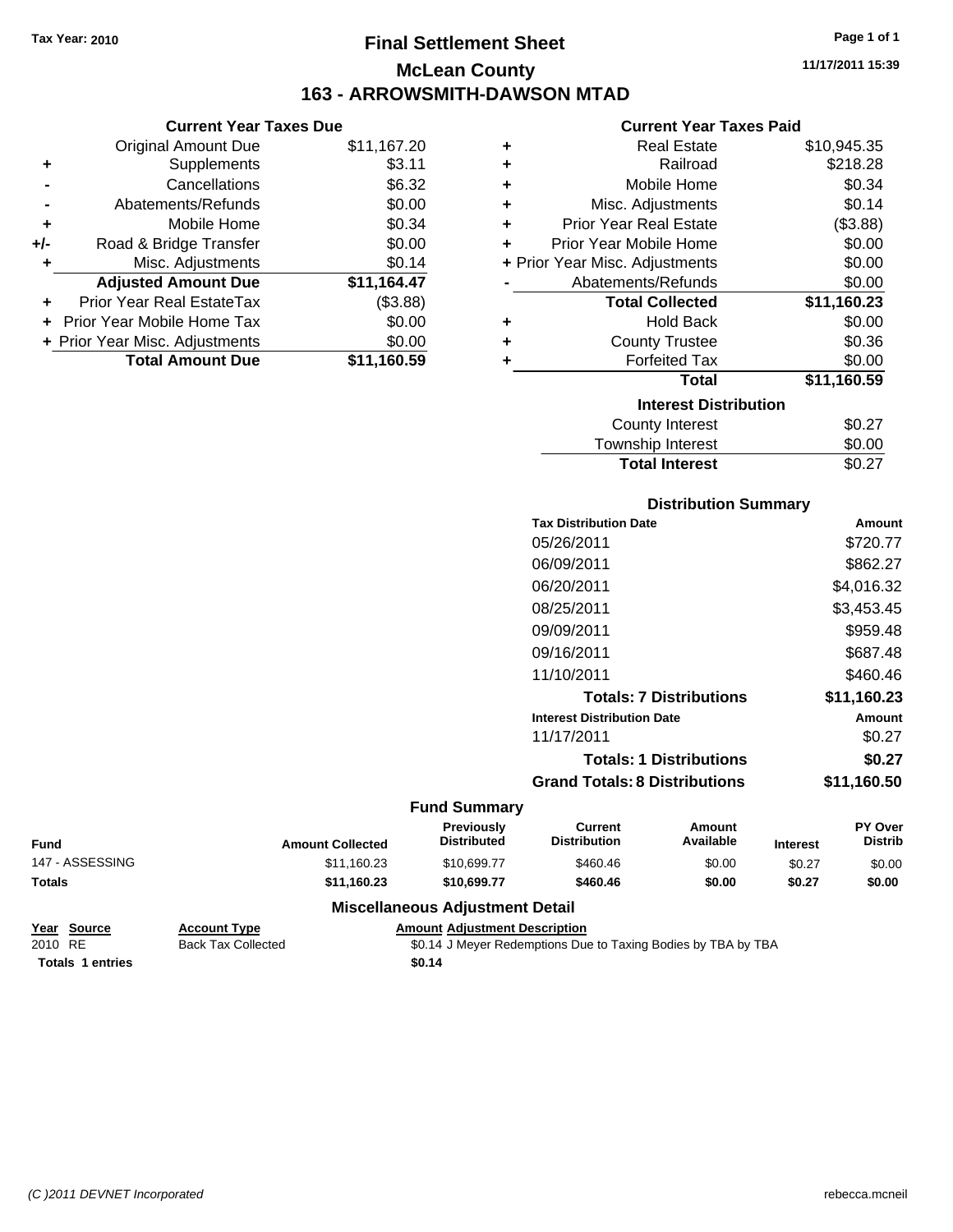# **Final Settlement Sheet Tax Year: 2010 Page 1 of 1 McLean County 164 - BLUE MOUND-MARTIN MTAD**

|     | <b>Current Year Taxes Due</b>  |            |
|-----|--------------------------------|------------|
|     | <b>Original Amount Due</b>     | \$8,901.01 |
| ٠   | Supplements                    | \$11.37    |
|     | Cancellations                  | \$4.91     |
|     | Abatements/Refunds             | \$0.00     |
| ٠   | Mobile Home                    | \$3.10     |
| +/- | Road & Bridge Transfer         | \$0.00     |
|     | Misc. Adjustments              | \$4.00     |
|     | <b>Adjusted Amount Due</b>     | \$8,914.57 |
|     | Prior Year Real EstateTax      | (\$10.78)  |
|     | Prior Year Mobile Home Tax     | \$0.74     |
|     | + Prior Year Misc. Adjustments | \$0.00     |
|     | <b>Total Amount Due</b>        | \$8,904.53 |

### **Current Year Taxes Paid**

| ٠ | <b>Real Estate</b>             | \$8,893.58 |
|---|--------------------------------|------------|
| ÷ | Railroad                       | \$4.24     |
| ٠ | Mobile Home                    | \$1.78     |
| ٠ | Misc. Adjustments              | \$4.00     |
| ٠ | <b>Prior Year Real Estate</b>  | (\$10.78)  |
| ٠ | Prior Year Mobile Home         | \$0.74     |
|   | + Prior Year Misc. Adjustments | \$0.00     |
|   | Abatements/Refunds             | \$0.00     |
|   | <b>Total Collected</b>         | \$8,893.56 |
|   |                                |            |
| ٠ | <b>Hold Back</b>               | \$0.00     |
| ÷ | <b>County Trustee</b>          | \$9.65     |
| ٠ | <b>Forfeited Tax</b>           | \$1.32     |
|   | <b>Total</b>                   | \$8,904.53 |
|   | <b>Interest Distribution</b>   |            |
|   | County Interest                | \$0.22     |

# **Distribution Summary**

**Total Interest** \$0.22

| <b>Tax Distribution Date</b>         | Amount        |
|--------------------------------------|---------------|
| 05/26/2011                           | \$1,516.64    |
| 06/09/2011                           | \$1,720.98    |
| 06/20/2011                           | \$1,509.94    |
| 08/25/2011                           | \$809.82      |
| 09/09/2011                           | \$1,631.89    |
| 09/16/2011                           | \$1.224.77    |
| 11/10/2011                           | \$479.52      |
| <b>Totals: 7 Distributions</b>       | \$8,893.56    |
| <b>Interest Distribution Date</b>    | <b>Amount</b> |
| 11/17/2011                           | \$0.22        |
| <b>Totals: 1 Distributions</b>       | \$0.22        |
| <b>Grand Totals: 8 Distributions</b> | \$8,893.78    |
|                                      |               |

### **Fund Summary**

| <b>Fund</b>     | <b>Amount Collected</b> | <b>Previously</b><br><b>Distributed</b> | Current<br><b>Distribution</b> | Amount<br>Available | <b>Interest</b> | <b>PY Over</b><br><b>Distrib</b> |
|-----------------|-------------------------|-----------------------------------------|--------------------------------|---------------------|-----------------|----------------------------------|
| 147 - ASSESSING | \$8,893.56              | \$8,414.04                              | \$479.52                       | \$0.00              | \$0.22          | \$0.00                           |
| <b>Totals</b>   | \$8,893,56              | \$8.414.04                              | \$479.52                       | \$0.00              | \$0.22          | \$0.00                           |
|                 | ---                     |                                         | .                              |                     |                 |                                  |

|         | Year Source             | <b>Account Type</b>       | <b>Amount Adiustment Description</b>                          |
|---------|-------------------------|---------------------------|---------------------------------------------------------------|
| 2010 RE |                         | <b>Back Tax Collected</b> | \$3.58 J Meyer Redemptions Due to Taxing Bodies by TBA by TBA |
| 2010 RE |                         | <b>Back Tax Collected</b> | \$0.42 Mobile Home Taxes/billed prior to DevNet by TBA        |
|         | <b>Totals 2 entries</b> |                           | \$4.00                                                        |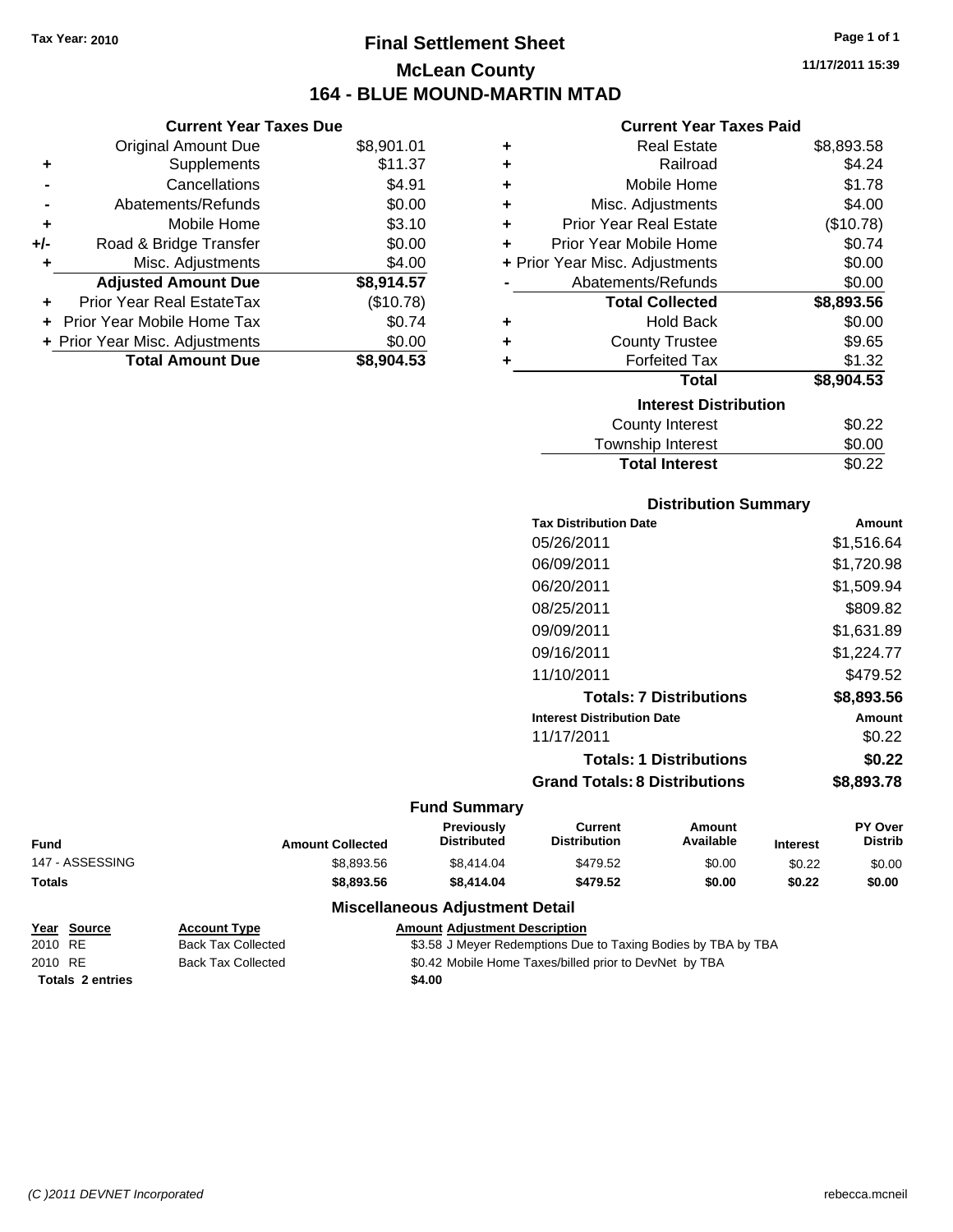**Current Year Taxes Due** Original Amount Due \$15,999.89

**Adjusted Amount Due \$16,051.95**

**Total Amount Due \$16,051.95**

**+** Supplements \$13.88 **-** Cancellations \$24.15 **-** Abatements/Refunds \$883.46 **+** Mobile Home \$6.49 **+/-** Road & Bridge Transfer \$0.00 **+** Misc. Adjustments \$939.30

**+** Prior Year Real EstateTax \$0.00 **+** Prior Year Mobile Home Tax \$0.00 **+ Prior Year Misc. Adjustments**  $$0.00$ 

# **Final Settlement Sheet Tax Year: 2010 Page 1 of 1 McLean County 165 - B C W MTAD**

**11/17/2011 15:39**

### **Current Year Taxes Paid**

| ٠ | <b>Real Estate</b>             | \$15,416.13 |
|---|--------------------------------|-------------|
| ٠ | Railroad                       | \$563.82    |
| ÷ | Mobile Home                    | \$5.48      |
| ÷ | Misc. Adjustments              | \$939.30    |
| ÷ | <b>Prior Year Real Estate</b>  | \$0.00      |
| ÷ | Prior Year Mobile Home         | \$0.00      |
|   | + Prior Year Misc. Adjustments | \$0.00      |
|   | Abatements/Refunds             | \$883.46    |
|   | <b>Total Collected</b>         | \$16,041.27 |
| ٠ | <b>Hold Back</b>               | \$0.00      |
| ÷ | <b>County Trustee</b>          | \$3.90      |
| ÷ | <b>Forfeited Tax</b>           | \$6.78      |
|   | Total                          | \$16,051.95 |
|   | <b>Interest Distribution</b>   |             |
|   | <b>County Interest</b>         | \$0.39      |
|   | Township Interest              | \$0.00      |
|   | <b>Total Interest</b>          | \$0.39      |

### **Distribution Summary**

| <b>Tax Distribution Date</b>         | Amount      |
|--------------------------------------|-------------|
| 05/26/2011                           | \$1,731.87  |
| 06/09/2011                           | \$2,921.18  |
| 06/20/2011                           | \$3,296.85  |
| 08/25/2011                           | \$2,932.84  |
| 09/09/2011                           | \$2,041.00  |
| 09/16/2011                           | \$1,347.20  |
| 11/10/2011                           | \$1,770.33  |
| <b>Totals: 7 Distributions</b>       | \$16,041.27 |
| <b>Interest Distribution Date</b>    | Amount      |
| 11/17/2011                           | \$0.39      |
| <b>Totals: 1 Distributions</b>       | \$0.39      |
| <b>Grand Totals: 8 Distributions</b> | \$16,041.66 |

### **Fund Summary**

| Fund            | <b>Amount Collected</b> | <b>Previously</b><br><b>Distributed</b> | Current<br>Distribution | Amount<br>Available | <b>Interest</b> | <b>PY Over</b><br><b>Distrib</b> |
|-----------------|-------------------------|-----------------------------------------|-------------------------|---------------------|-----------------|----------------------------------|
| 147 - ASSESSING | \$16,041.27             | \$14,270.94                             | \$1.770.33              | \$0.00              | \$0.39          | \$0.00                           |
| Totals          | \$16,041.27             | \$14,270.94                             | \$1,770,33              | \$0.00              | \$0.39          | \$0.00                           |

|         | Year Source             | <b>Account Type</b>       | <b>Amount Adjustment Description</b>                              |
|---------|-------------------------|---------------------------|-------------------------------------------------------------------|
| 2010 RE |                         | Payment In Lieu of Tax    | \$34.75 PILOT University of Illinois Parcel #39-05-100-001 by TBA |
| 2010 RE |                         | Payment In Lieu of Tax    | \$20.63 PILOT University of Illinois Parcel #31-30-100-002 by TBA |
| 2010 RE |                         | Payment In Lieu of Tax    | \$883.60 Tax Year 2010 West/Yates Rebate by TBA by TBA            |
| 2010 RE |                         | <b>Back Tax Collected</b> | \$0.32 J Meyer Redemptions Due to Taxing Bodies by TBA by TBA     |
|         | <b>Totals 4 entries</b> |                           | \$939.30                                                          |
|         |                         |                           | <b>Abatement Detail</b>                                           |

| Year Source      | <b>Account Type</b>          | <b>Amount Adiustment Description</b>                |
|------------------|------------------------------|-----------------------------------------------------|
| 2010 RE          | <b>Real Estate Abatement</b> | \$883.46 Reduced Distributions Due To School Credit |
| Totals 1 entries |                              | \$883.46                                            |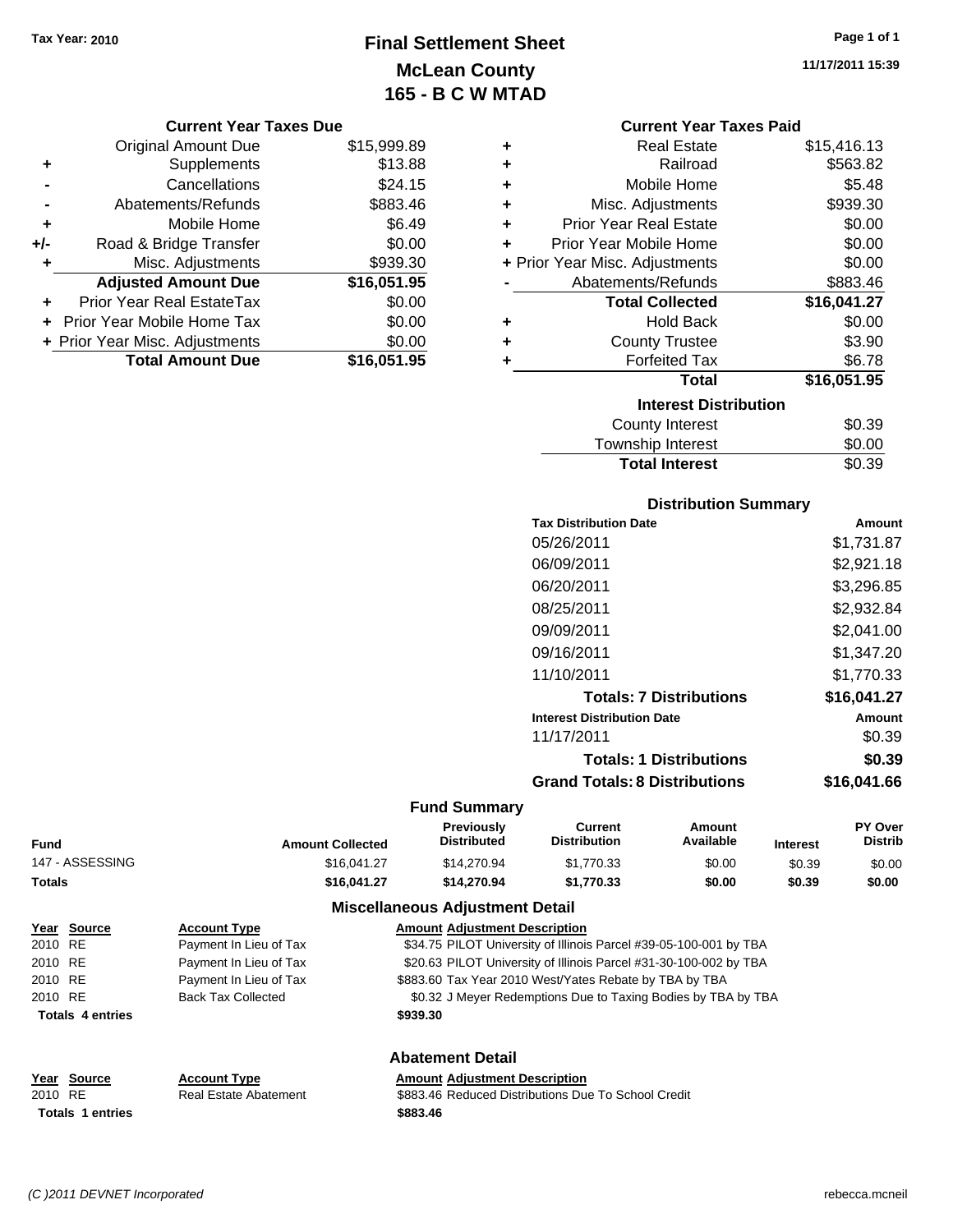# **Final Settlement Sheet Tax Year: 2010 Page 1 of 1 McLean County 166 - DRY GROVE-WHITE OAK MTAD**

**11/17/2011 15:39**

### **Current Year Taxes Paid**

|     | <b>Current Year Taxes Due</b>  |             |  |  |
|-----|--------------------------------|-------------|--|--|
|     | <b>Original Amount Due</b>     | \$12,070.83 |  |  |
| ٠   | Supplements                    | \$2.27      |  |  |
|     | Cancellations                  | \$6.89      |  |  |
|     | Abatements/Refunds             | \$0.00      |  |  |
| ٠   | Mobile Home                    | \$0.17      |  |  |
| +/- | Road & Bridge Transfer         | \$0.00      |  |  |
| ٠   | Misc. Adjustments              | \$0.00      |  |  |
|     | <b>Adjusted Amount Due</b>     | \$12,066.38 |  |  |
|     | Prior Year Real EstateTax      | \$4.39      |  |  |
|     | Prior Year Mobile Home Tax     | \$0.00      |  |  |
|     | + Prior Year Misc. Adjustments | \$0.00      |  |  |
|     | <b>Total Amount Due</b>        | \$12,070.77 |  |  |

| ٠ | <b>Real Estate</b>             | \$11,857.46 |
|---|--------------------------------|-------------|
| ٠ | Railroad                       | \$198.64    |
| ٠ | Mobile Home                    | \$0.17      |
| ٠ | Misc. Adjustments              | \$0.00      |
| ٠ | Prior Year Real Estate         | \$4.39      |
| ٠ | Prior Year Mobile Home         | \$0.00      |
|   | + Prior Year Misc. Adjustments | \$0.00      |
|   | Abatements/Refunds             | \$0.00      |
|   | <b>Total Collected</b>         | \$12,060.66 |
| ٠ | <b>Hold Back</b>               | \$0.00      |
| ÷ | <b>County Trustee</b>          | \$0.03      |
| ٠ | <b>Forfeited Tax</b>           | \$10.08     |
|   | <b>Total</b>                   | \$12,070.77 |
|   | <b>Interest Distribution</b>   |             |
|   | County Interest                | \$0.30      |
|   | <b>Township Interest</b>       | \$0.00      |
|   | <b>Total Interest</b>          | \$0.30      |

### **Distribution Summary**

| <b>Tax Distribution Date</b>         | Amount      |
|--------------------------------------|-------------|
| 05/26/2011                           | \$1,710.87  |
| 06/09/2011                           | \$2,852.66  |
| 06/20/2011                           | \$1,506.85  |
| 08/25/2011                           | \$1,086.20  |
| 09/09/2011                           | \$3.189.40  |
| 09/16/2011                           | \$1.137.57  |
| 11/10/2011                           | \$577.11    |
| <b>Totals: 7 Distributions</b>       | \$12,060.66 |
| <b>Interest Distribution Date</b>    | Amount      |
| 11/17/2011                           | \$0.30      |
| <b>Totals: 1 Distributions</b>       | \$0.30      |
| <b>Grand Totals: 8 Distributions</b> | \$12,060.96 |
|                                      |             |

| Fund            | <b>Amount Collected</b> | <b>Previously</b><br><b>Distributed</b> | Current<br><b>Distribution</b> | Amount<br>Available | <b>Interest</b> | <b>PY Over</b><br><b>Distrib</b> |
|-----------------|-------------------------|-----------------------------------------|--------------------------------|---------------------|-----------------|----------------------------------|
| 147 - ASSESSING | \$12,060.66             | \$11.483.55                             | \$577.11                       | \$0.00              | \$0.30          | \$0.00                           |
| Totals          | \$12,060,66             | \$11.483.55                             | \$577.11                       | \$0.00              | \$0.30          | \$0.00                           |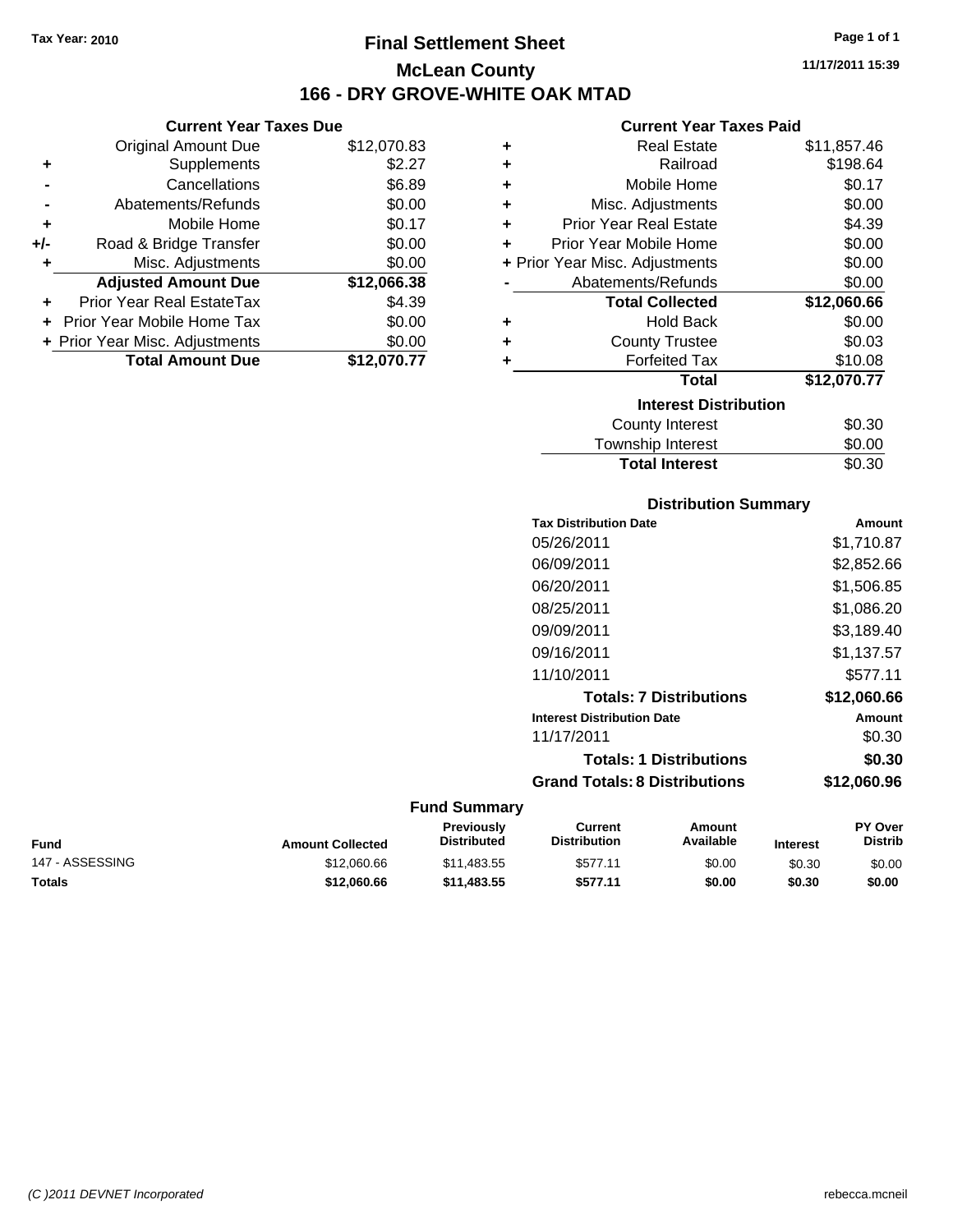# **Final Settlement Sheet Tax Year: 2010 Page 1 of 1 McLean County 167 - FUNKS GROVE-MT HOPE MTAD**

**11/17/2011 15:39**

### **Current Year Taxes Paid**

| <b>Current Year Taxes Due</b> |                                  |            |  |
|-------------------------------|----------------------------------|------------|--|
|                               | <b>Original Amount Due</b>       | \$4,549.21 |  |
| ٠                             | Supplements                      | \$5.39     |  |
|                               | Cancellations                    | \$3.54     |  |
|                               | Abatements/Refunds               | \$0.00     |  |
| ٠                             | Mobile Home                      | \$0.16     |  |
| +/-                           | Road & Bridge Transfer           | \$0.00     |  |
|                               | Misc. Adjustments                | \$0.00     |  |
|                               | <b>Adjusted Amount Due</b>       | \$4,551.22 |  |
|                               | <b>Prior Year Real EstateTax</b> | \$6.89     |  |
|                               | Prior Year Mobile Home Tax       | \$0.00     |  |
|                               | + Prior Year Misc. Adjustments   | \$0.00     |  |
|                               | <b>Total Amount Due</b>          | \$4.558.11 |  |

| ٠ | <b>Real Estate</b>             | \$4,434.37 |
|---|--------------------------------|------------|
| ÷ | Railroad                       | \$116.66   |
| ÷ | Mobile Home                    | \$0.16     |
| ÷ | Misc. Adjustments              | \$0.00     |
| ٠ | <b>Prior Year Real Estate</b>  | \$6.89     |
| ٠ | Prior Year Mobile Home         | \$0.00     |
|   | + Prior Year Misc. Adjustments | \$0.00     |
|   | Abatements/Refunds             | \$0.00     |
|   | <b>Total Collected</b>         | \$4,558.08 |
| ٠ | <b>Hold Back</b>               | \$0.00     |
| ٠ | <b>County Trustee</b>          | \$0.03     |
| ٠ | <b>Forfeited Tax</b>           | \$0.00     |
|   | Total                          | \$4,558.11 |
|   | <b>Interest Distribution</b>   |            |
|   | <b>County Interest</b>         | \$0.11     |
|   | <b>Township Interest</b>       | \$0.00     |
|   | <b>Total Interest</b>          | \$0.11     |

### **Distribution Summary**

| <b>Tax Distribution Date</b>         | Amount     |
|--------------------------------------|------------|
| 05/26/2011                           | \$644.17   |
| 06/09/2011                           | \$964.33   |
| 06/20/2011                           | \$779.09   |
| 08/25/2011                           | \$441.71   |
| 09/09/2011                           | \$997.13   |
| 09/16/2011                           | \$462.83   |
| 11/10/2011                           | \$268.82   |
| <b>Totals: 7 Distributions</b>       | \$4,558.08 |
| <b>Interest Distribution Date</b>    | Amount     |
| 11/17/2011                           | \$0.11     |
| <b>Totals: 1 Distributions</b>       | \$0.11     |
| <b>Grand Totals: 8 Distributions</b> | \$4,558.19 |

| <b>Fund</b>     | <b>Amount Collected</b> | <b>Previously</b><br>Distributed | Current<br><b>Distribution</b> | Amount<br>Available | <b>Interest</b> | <b>PY Over</b><br><b>Distrib</b> |
|-----------------|-------------------------|----------------------------------|--------------------------------|---------------------|-----------------|----------------------------------|
| 147 - ASSESSING | \$4,558,08              | \$4,289.26                       | \$268.82                       | \$0.00              | \$0.11          | \$0.00                           |
| <b>Totals</b>   | \$4,558,08              | \$4,289,26                       | \$268.82                       | \$0.00              | \$0.11          | \$0.00                           |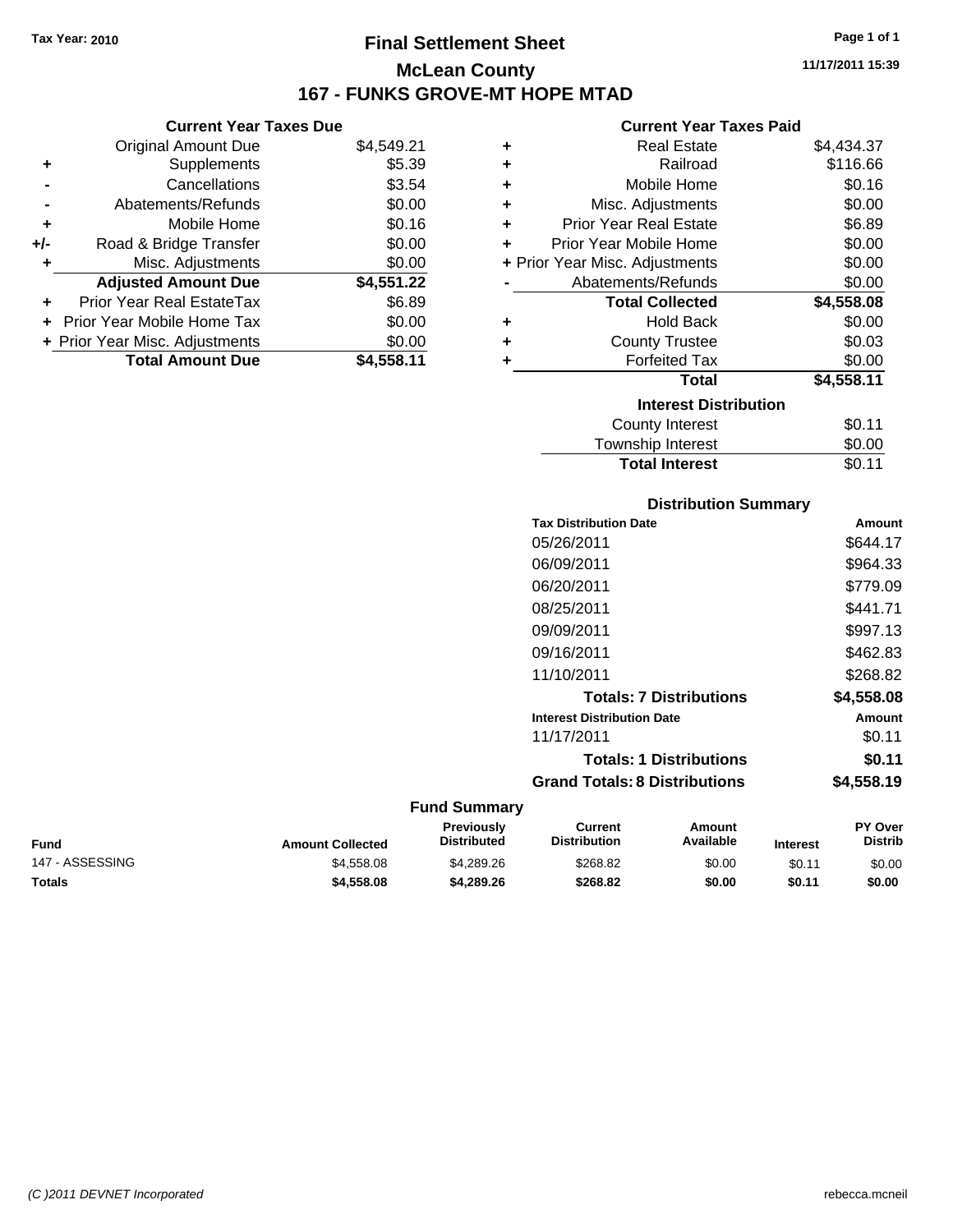# **Final Settlement Sheet Tax Year: 2010 Page 1 of 1 McLean County 168 - LEXINGTON-MONEY CREEK MTAD**

**11/17/2011 15:39**

|       | <b>Current Year Taxes Due</b>  |        |
|-------|--------------------------------|--------|
|       | Original Amount Due            | \$0.00 |
|       | Supplements                    | \$0.00 |
|       | Cancellations                  | \$0.00 |
|       | Abatements/Refunds             | \$0.00 |
| ٠     | Mobile Home                    | \$0.00 |
| $+/-$ | Road & Bridge Transfer         | \$0.00 |
|       | Misc. Adjustments              | \$0.00 |
|       | <b>Adjusted Amount Due</b>     | \$0.00 |
|       | Prior Year Real EstateTax      | \$0.00 |
|       | Prior Year Mobile Home Tax     | \$0.00 |
|       | + Prior Year Misc. Adjustments | \$0.00 |
|       | <b>Total Amount Due</b>        |        |

|   | <b>Current Year Taxes Paid</b> |        |
|---|--------------------------------|--------|
| ٠ | <b>Real Estate</b>             | \$0.00 |
| ÷ | Railroad                       | \$0.00 |
| ٠ | Mobile Home                    | \$0.00 |
| ٠ | Misc. Adjustments              | \$0.00 |
| ÷ | Prior Year Real Estate         | \$0.00 |
| ÷ | Prior Year Mobile Home         | \$0.00 |
|   | + Prior Year Misc. Adjustments | \$0.00 |
|   | Abatements/Refunds             | \$0.00 |
|   | <b>Total Collected</b>         | \$0.00 |
| ٠ | Hold Back                      | \$0.00 |
|   | <b>County Trustee</b>          | \$0.00 |
|   | <b>Forfeited Tax</b>           | \$0.00 |
|   | Total                          | \$0.00 |
|   | <b>Interest Distribution</b>   |        |

| \$0.00 |
|--------|
| \$0.00 |
| \$0.00 |
|        |

|                 |                         | <b>Fund Summary</b>                     |                                |                     |                 |                                  |
|-----------------|-------------------------|-----------------------------------------|--------------------------------|---------------------|-----------------|----------------------------------|
| Fund            | <b>Amount Collected</b> | <b>Previously</b><br><b>Distributed</b> | Current<br><b>Distribution</b> | Amount<br>Available | <b>Interest</b> | <b>PY Over</b><br><b>Distrib</b> |
| 001 - CORPORATE | \$0.00                  | \$0.00                                  | \$0.00                         | \$0.00              | \$0.00          | \$0.00                           |
| Totals          | \$0.00                  | \$0.00                                  | \$0.00                         | \$0.00              | \$0.00          | \$0.00                           |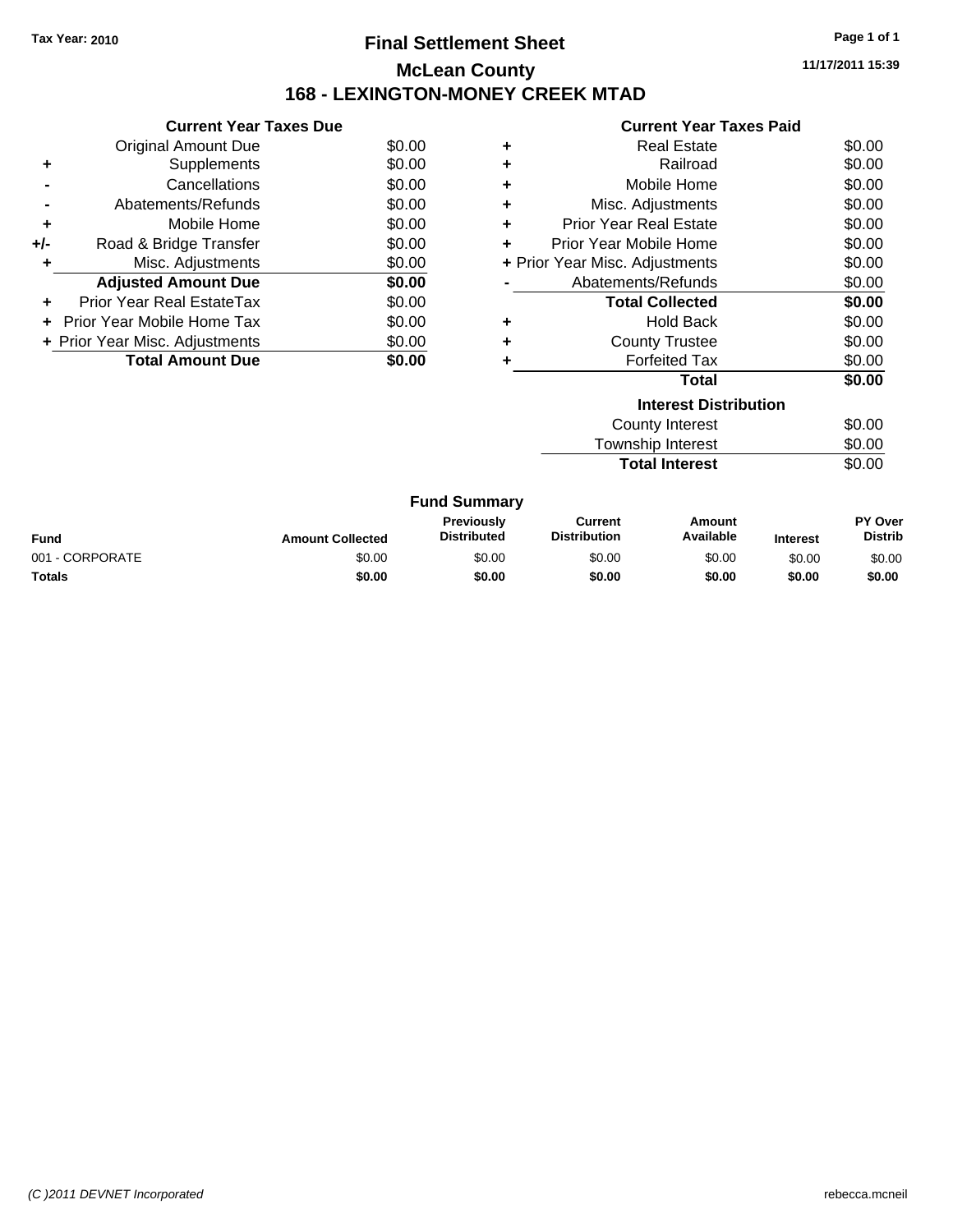**Original Amount Due** 

**Adjusted Amount Due** 

**Total Amount Due** 

**+** Supplements **-** Cancellations **-** Abatements/Refunds **+** Mobile Home **+/-** Road & Bridge Transfer **+** Misc. Adjustments

**+** Prior Year Real EstateTax **+** Prior Year Mobile Home Tax **+ Prior Year Misc. Adjustments** 

# **Final Settlement Sheet Tax Year: 2010 Page 1 of 1 McLean County 175 - MT HOPE-FUNKS GROVE PARK**

**11/17/2011 15:39**

### **Current Year Taxes Paid**

| <b>Current Year Taxes Due</b> |              |           | <b>Current Year Taxes Paid</b> |              |
|-------------------------------|--------------|-----------|--------------------------------|--------------|
| ่<br>al Amount Due            | \$149,000.71 | ÷         | <b>Real Estate</b>             | \$145,239.73 |
| Supplements                   | \$176.28     | ÷         | Railroad                       | \$3,820.20   |
| Cancellations                 | \$116.18     | ÷         | Mobile Home                    | \$5.13       |
| nents/Refunds                 | \$0.00       | ÷         | Misc. Adjustments              | \$0.00       |
| Mobile Home                   | \$5.13       | ÷         | <b>Prior Year Real Estate</b>  | \$225.76     |
| ridge Transfer                | \$0.00       | $\ddot{}$ | Prior Year Mobile Home         | \$0.00       |
| . Adjustments                 | \$0.00       |           | + Prior Year Misc. Adjustments | \$0.00       |
| <b>Amount Due</b>             | \$149,065.94 |           | Abatements/Refunds             | \$0.00       |
| leal EstateTax:               | \$225.76     |           | <b>Total Collected</b>         | \$149,290.82 |
| pile Home Tax                 | \$0.00       | ÷         | <b>Hold Back</b>               | \$0.00       |
| . Adjustments                 | \$0.00       | $\ddot{}$ | <b>County Trustee</b>          | \$0.88       |
| <b>Amount Due</b>             | \$149,291.70 |           | <b>Forfeited Tax</b>           | \$0.00       |
|                               |              |           | <b>Total</b>                   | \$149,291.70 |
|                               |              |           | <b>Interest Distribution</b>   |              |

| Interest Distribution |        |  |  |
|-----------------------|--------|--|--|
| County Interest       | \$3.67 |  |  |
| Township Interest     | \$0.00 |  |  |
| <b>Total Interest</b> | \$3.67 |  |  |

### **Distribution Summary**

| <b>Tax Distribution Date</b>         | Amount       |
|--------------------------------------|--------------|
| 05/26/2011                           | \$21,101.24  |
| 06/09/2011                           | \$31.581.93  |
| 06/20/2011                           | \$25,516.93  |
| 08/25/2011                           | \$14.469.15  |
| 09/09/2011                           | \$32,660.65  |
| 09/16/2011                           | \$15,158.11  |
| 11/10/2011                           | \$8,802.81   |
| <b>Totals: 7 Distributions</b>       | \$149,290.82 |
| <b>Interest Distribution Date</b>    | Amount       |
| 11/17/2011                           | \$3.67       |
| <b>Totals: 1 Distributions</b>       | \$3.67       |
| <b>Grand Totals: 8 Distributions</b> | \$149,294.49 |

| <b>Fund</b>                 | <b>Amount Collected</b> | Previously<br><b>Distributed</b> | Current<br><b>Distribution</b> | Amount<br>Available | <b>Interest</b> | <b>PY Over</b><br><b>Distrib</b> |
|-----------------------------|-------------------------|----------------------------------|--------------------------------|---------------------|-----------------|----------------------------------|
| 001 - CORPORATE             | \$120.234.47            | \$113,144.97                     | \$7,089.50                     | \$0.00              | \$2.95          | \$0.00                           |
| 027 - AUDIT                 | \$502.52                | \$472.88                         | \$29.64                        | \$0.00              | \$0.01          | \$0.00                           |
| 035 - LIABILITY INSURANCE   | \$3.506.41              | \$3.299.65                       | \$206.76                       | \$0.00              | \$0.09          | \$0.00                           |
| 122 - RECREATIONAL PROGRAMS | \$25,047.42             | \$23,570.51                      | \$1.476.91                     | \$0.00              | \$0.62          | \$0.00                           |
| <b>Totals</b>               | \$149,290.82            | \$140,488.01                     | \$8,802.81                     | \$0.00              | \$3.67          | \$0.00                           |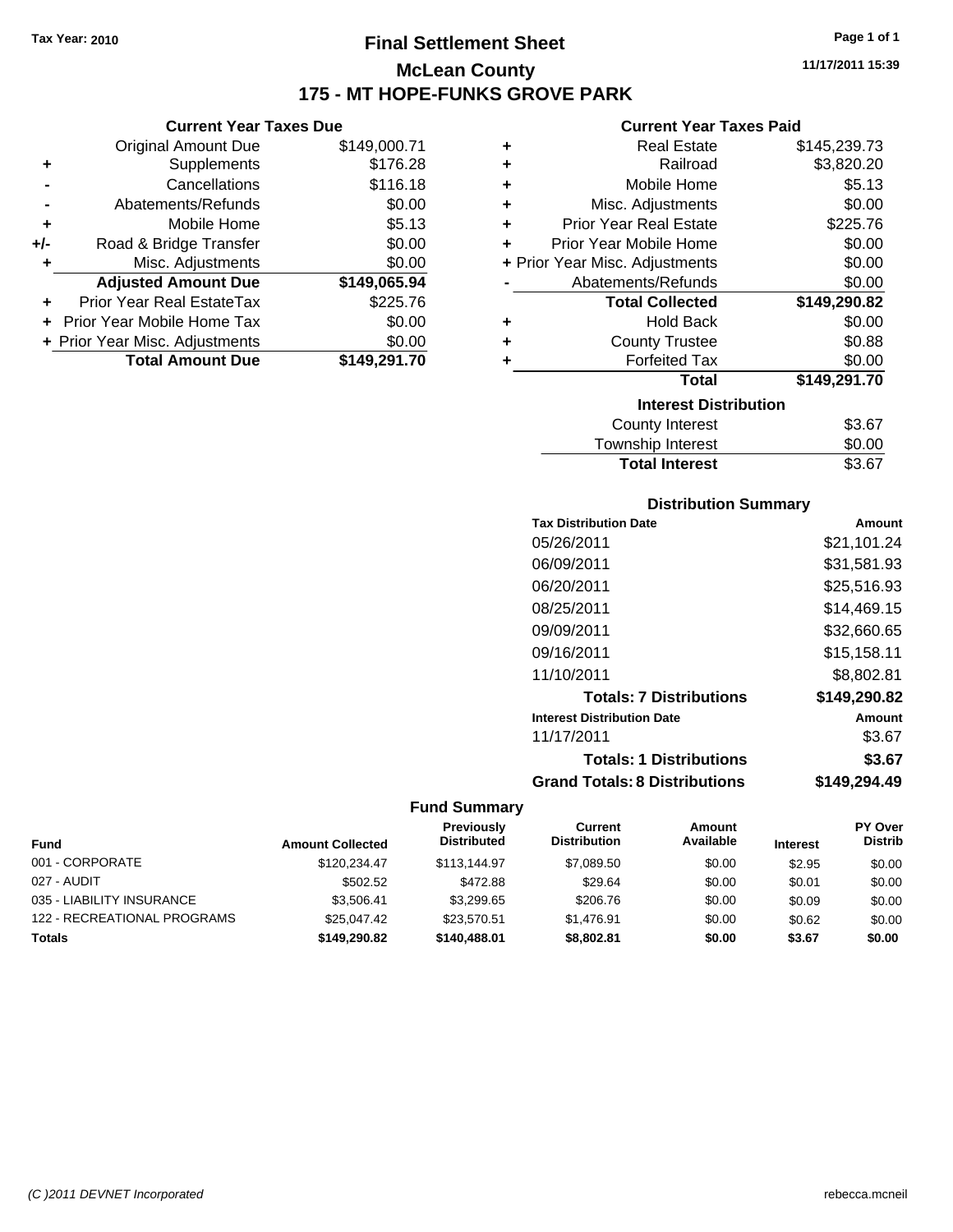# **Final Settlement Sheet Tax Year: 2010 Page 1 of 1 McLean County 177 - CHENOA PARK**

### **Current Year Taxes Due**

|     | <b>Original Amount Due</b>       | \$46,998.26 |
|-----|----------------------------------|-------------|
| ٠   | Supplements                      | \$59.82     |
|     | Cancellations                    | \$57.53     |
|     | Abatements/Refunds               | \$0.00      |
| ٠   | Mobile Home                      | \$143.94    |
| +/- | Road & Bridge Transfer           | \$0.00      |
| ٠   | Misc. Adjustments                | \$15.69     |
|     | <b>Adjusted Amount Due</b>       | \$47,160.18 |
|     | <b>Prior Year Real EstateTax</b> | \$34.18     |
|     | Prior Year Mobile Home Tax       | \$21.43     |
|     | + Prior Year Misc. Adjustments   | \$0.00      |
|     | <b>Total Amount Due</b>          | \$47,215.79 |

|   | <b>Current Year Taxes Paid</b> |             |
|---|--------------------------------|-------------|
| ÷ | <b>Real Estate</b>             | \$46,244.61 |
| ÷ | Railroad                       | \$716.46    |
|   | Mobile Home                    | \$109.85    |
| ٠ | Misc. Adjustments              | \$15.69     |
|   | <b>Prior Year Real Estate</b>  | \$34.18     |
|   | Prior Year Mobile Home         | \$21.43     |
|   | + Prior Year Misc. Adjustments | \$0.00      |
|   | Abatements/Refunds             | \$0.00      |
|   | <b>Total Collected</b>         | \$47,142.22 |
|   | <b>Hold Back</b>               | \$0.00      |
|   | <b>County Trustee</b>          | \$3.04      |
|   | <b>Forfeited Tax</b>           | \$70.53     |
|   | Total                          | \$47,215.79 |
|   | <b>Interest Distribution</b>   |             |
|   |                                |             |

| County Interest       | \$1.16 |
|-----------------------|--------|
| Township Interest     | \$0.00 |
| <b>Total Interest</b> | \$1.16 |

### **Distribution Summary**

| <b>Tax Distribution Date</b>         | Amount      |
|--------------------------------------|-------------|
| 05/26/2011                           | \$7,215.90  |
| 06/09/2011                           | \$7,992.59  |
| 06/20/2011                           | \$8,589.91  |
| 08/25/2011                           | \$4.139.00  |
| 09/09/2011                           | \$9,225.15  |
| 09/16/2011                           | \$6,328.54  |
| 11/10/2011                           | \$3.651.13  |
| <b>Totals: 7 Distributions</b>       | \$47.142.22 |
| <b>Interest Distribution Date</b>    | Amount      |
| 11/17/2011                           | \$1.16      |
| <b>Totals: 1 Distributions</b>       | \$1.16      |
| <b>Grand Totals: 8 Distributions</b> | \$47.143.38 |

### **Fund Summary**

 $\overline{\phantom{0}}$ 

| <b>Fund</b>             | <b>Amount Collected</b> | Previously<br><b>Distributed</b> | Current<br><b>Distribution</b> | Amount<br>Available | <b>Interest</b> | <b>PY Over</b><br><b>Distrib</b> |
|-------------------------|-------------------------|----------------------------------|--------------------------------|---------------------|-----------------|----------------------------------|
| 001 - GENERAL CORPORATE | \$28,085.16             | \$25,909.99                      | \$2.175.17                     | \$0.00              | \$0.69          | \$0.00                           |
| 122 - RECREATION        | \$19,057.06             | \$17.581.10                      | \$1,475.96                     | \$0.00              | \$0.47          | \$0.00                           |
| <b>Totals</b>           | \$47.142.22             | \$43,491.09                      | \$3,651.13                     | \$0.00              | \$1.16          | \$0.00                           |

### **Miscellaneous Adjustment Detail**

| Year Source             | <b>Account Type</b>       | <b>Amount Adiustment Description</b>                           |
|-------------------------|---------------------------|----------------------------------------------------------------|
| 2010 RE                 | <b>Back Tax Collected</b> | \$15.69 J Meyer Redemptions Due to Taxing Bodies by TBA by TBA |
| <b>Totals 1 entries</b> |                           | \$15.69                                                        |

**11/17/2011 15:39**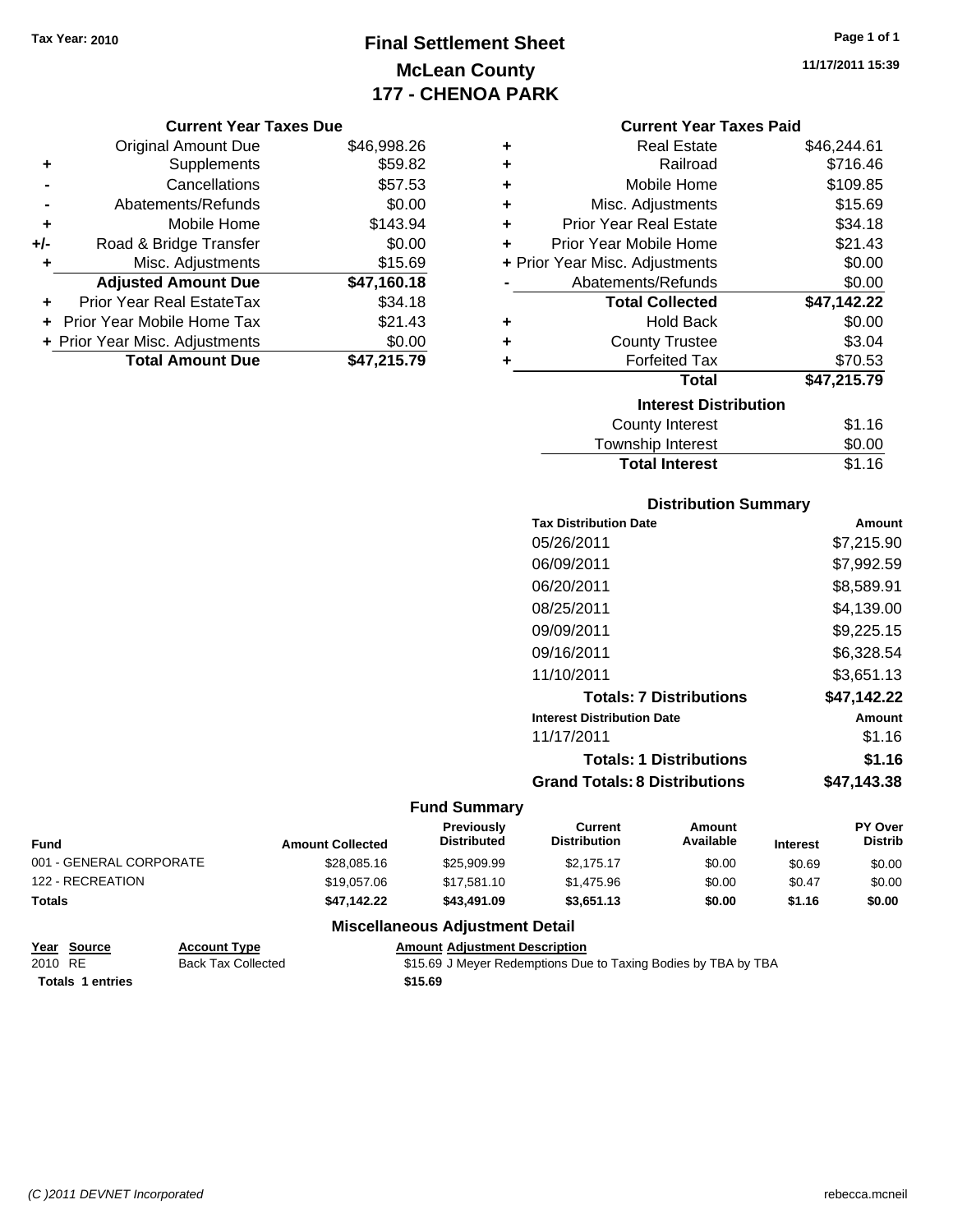**Current Year Taxes Due** Original Amount Due \$4,513,563.66

**Adjusted Amount Due \$4,516,361.48**

**Total Amount Due \$4,519,305.16**

**+** Supplements \$1,973.34 **-** Cancellations \$4,967.28 **-** Abatements/Refunds \$11.62 **+** Mobile Home \$4,793.78 **+/-** Road & Bridge Transfer \$0.00 **+** Misc. Adjustments \$1,009.60

**+** Prior Year Real EstateTax \$2,571.43 **+** Prior Year Mobile Home Tax \$372.25 **+ Prior Year Misc. Adjustments**  $$0.00$ 

# **Final Settlement Sheet Tax Year: 2010 Page 1 of 2 McLean County 179 - CITY OF BLOOMINGTON LIBRARY**

**11/17/2011 15:39**

### **Current Year Taxes Paid**

| ٠ | <b>Real Estate</b>             | \$4,508,200.78 |
|---|--------------------------------|----------------|
| ٠ | Railroad                       | \$1,623.40     |
| ٠ | Mobile Home                    | \$3,930.92     |
| ٠ | Misc. Adjustments              | \$1,009.60     |
| ÷ | <b>Prior Year Real Estate</b>  | \$2,571.43     |
| ÷ | Prior Year Mobile Home         | \$372.25       |
|   | + Prior Year Misc. Adjustments | \$0.00         |
|   | Abatements/Refunds             | \$11.62        |
|   | <b>Total Collected</b>         | \$4,517,696.76 |
| ٠ | <b>Hold Back</b>               | \$0.00         |
| ٠ | <b>County Trustee</b>          | \$224.41       |
| ٠ | <b>Forfeited Tax</b>           | \$1,383.99     |
|   | Total                          | \$4,519,305.16 |
|   | <b>Interest Distribution</b>   |                |
|   | County Interest                | \$110.94       |

| <b>Total Interest</b> | \$110.94 |
|-----------------------|----------|
| Township Interest     | \$0.00   |
| County Interest       | \$110.94 |

### **Distribution Summary**

| <b>Tax Distribution Date</b>         | Amount         |
|--------------------------------------|----------------|
| 05/26/2011                           | \$754.511.50   |
| 06/09/2011                           | \$975,331.14   |
| 06/20/2011                           | \$531,988.79   |
| 08/25/2011                           | \$442,233.80   |
| 09/09/2011                           | \$1,151,195.13 |
| 09/16/2011                           | \$479.217.96   |
| 11/10/2011                           | \$183.218.44   |
| <b>Totals: 7 Distributions</b>       | \$4,517,696.76 |
| <b>Interest Distribution Date</b>    | Amount         |
| 11/17/2011                           | \$110.94       |
| <b>Totals: 1 Distributions</b>       | \$110.94       |
| <b>Grand Totals: 8 Distributions</b> | \$4,517,807.70 |
|                                      |                |

### **Fund Summary**

| Fund          | <b>Amount Collected</b> | Previously<br><b>Distributed</b> | Current<br><b>Distribution</b> | Amount<br>Available | <b>Interest</b> | <b>PY Over</b><br><b>Distrib</b> |
|---------------|-------------------------|----------------------------------|--------------------------------|---------------------|-----------------|----------------------------------|
| 016 - LIBRARY | \$4.517.696.76          | \$4.334.478.32                   | \$183.218.44                   | \$0.00              | \$110.94        | \$0.00                           |
| Totals        | \$4,517,696,76          | \$4,334,478,32                   | \$183,218,44                   | \$0.00              | \$110.94        | \$0.00                           |

|         | Year Source             | <b>Account Type</b>       | <b>Amount Adjustment Description</b>                           |
|---------|-------------------------|---------------------------|----------------------------------------------------------------|
| 2010 RE |                         | Payment In Lieu of Tax    | \$837.52 PILOT Housing Authority Illinois by TBA               |
| 2010 RE |                         | <b>Back Tax Collected</b> | \$97.61 J Meyer Redemptions Due to Taxing Bodies by TBA by TBA |
| 2010 RE |                         | <b>Back Tax Collected</b> | \$10.12 Mobile Home Taxes/billed prior to DevNet by TBA        |
| 2010 RE |                         | <b>Back Tax Collected</b> | \$6.14 Mobile Home Taxes/billed prior to DevNet by TBA         |
| 2010 RE |                         | <b>Back Tax Collected</b> | \$58.21 Mobile Home Taxes/billed prior to DevNet by TBA        |
|         | <b>Totals 5 entries</b> |                           | \$1,009.60                                                     |
|         |                         |                           | <b>Abatement Detail</b>                                        |

|         | Year Source | <b>Account Type</b>          | <b>Amount Adjustment Description</b>               |
|---------|-------------|------------------------------|----------------------------------------------------|
| 2009 RE |             | <b>Real Estate Abatement</b> | \$10.50 PTAB Interest Parcel #21-18-403-002 by TBA |
| 2010 RE |             | <b>Real Estate Abatement</b> | \$0.78 PTAB Interest 21-03-478-008 by TBA          |
| 2010 RE |             | <b>Real Estate Abatement</b> | \$0.01 PTAB Interest Parcel 14-35-477-038 by TBA   |
| 2010 RE |             | <b>Real Estate Abatement</b> | \$0.02 PTAB Interest Parcel 15-30-178-023 by TBA   |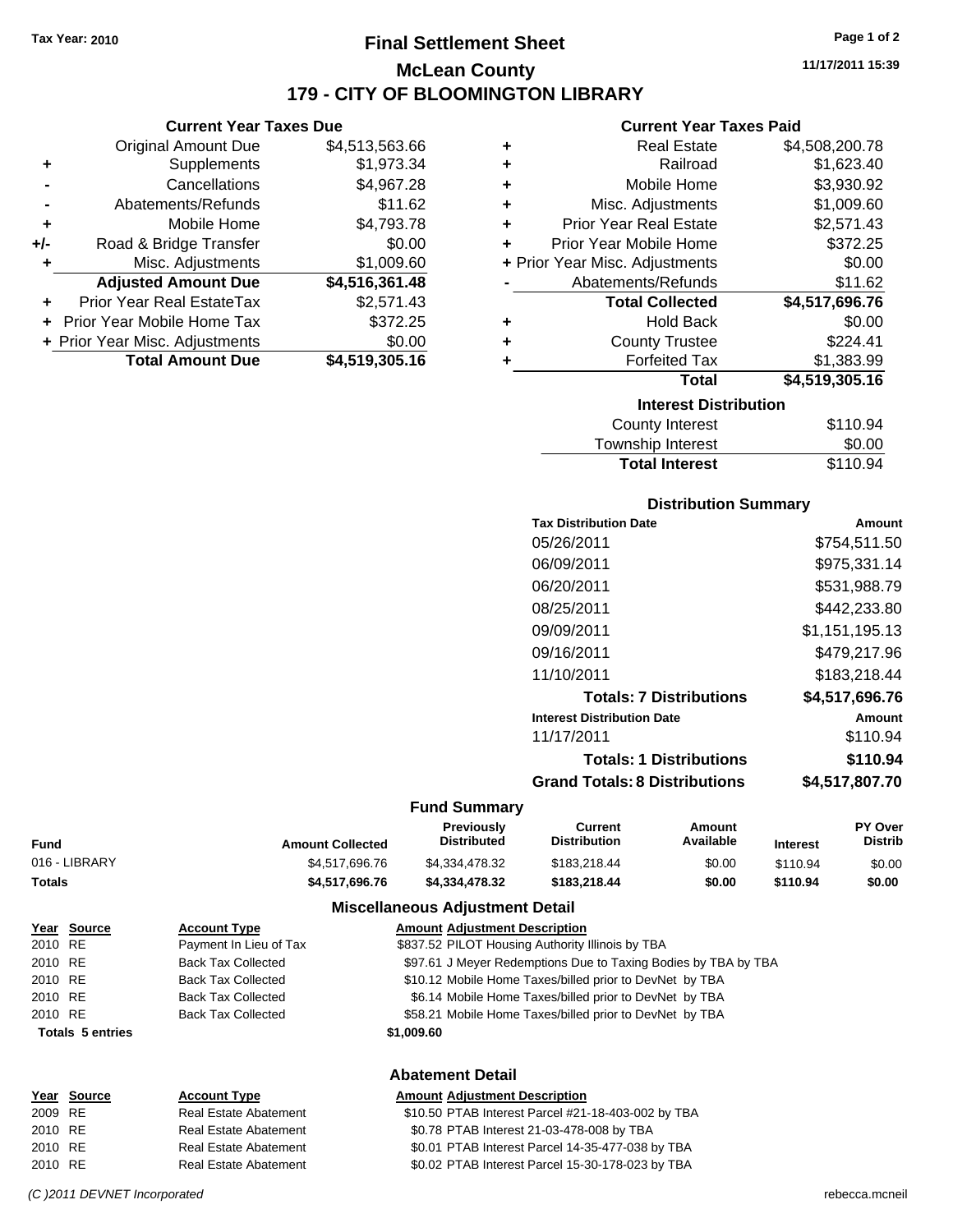## **Final Settlement Sheet Tax Year: 2010 Page 2 of 2 McLean County Abatement Detail**

**11/17/2011 15:39**

|         | Year Source       | <b>Account Type</b>          | Amount  |
|---------|-------------------|------------------------------|---------|
| 2010 RE |                   | <b>Real Estate Abatement</b> | \$0.01  |
| 2010 RE |                   | Real Estate Abatement        | \$0.00  |
| 2010 RE |                   | Real Estate Abatement        | \$0.03  |
| 2010 RE |                   | <b>Real Estate Abatement</b> | \$0.16  |
| 2010 RE |                   | Real Estate Abatement        | \$0.00  |
| 2010 RE |                   | Real Estate Abatement        | \$0.01  |
| 2010 RE |                   | <b>Real Estate Abatement</b> | \$0.02  |
| 2010 RE |                   | <b>Real Estate Abatement</b> | \$0.06  |
| 2010 RE |                   | Real Estate Abatement        | \$0.02  |
|         | Totals 13 entries |                              | \$11.62 |

### **Amount Adjustment Description**

20.01 PTAB Interest Parcel 15-30-452-006 by TBA 2010 PTAB Interest Parcel 21-03-306-005 by TBA 20.03 PTAB Interest Parcel 15-30-426-013 by TBA ent 20.16 PTAB Interest parcel #14-31-326-001 by TBA ent 30.00 PTAB Interest parcel #21-09-229-008 by TBA 20.01 PTAB Interest parcel #14-25-404-004 by TBA ent 30.02 PTAB Interest Parcel #15-30-426-011 by TBA ent 30.06 PTAB Interest Parcel #15-30-106-010 by TBA ent 2010 80.02 PTAB Interest parcel #21-12-126-039 by TBA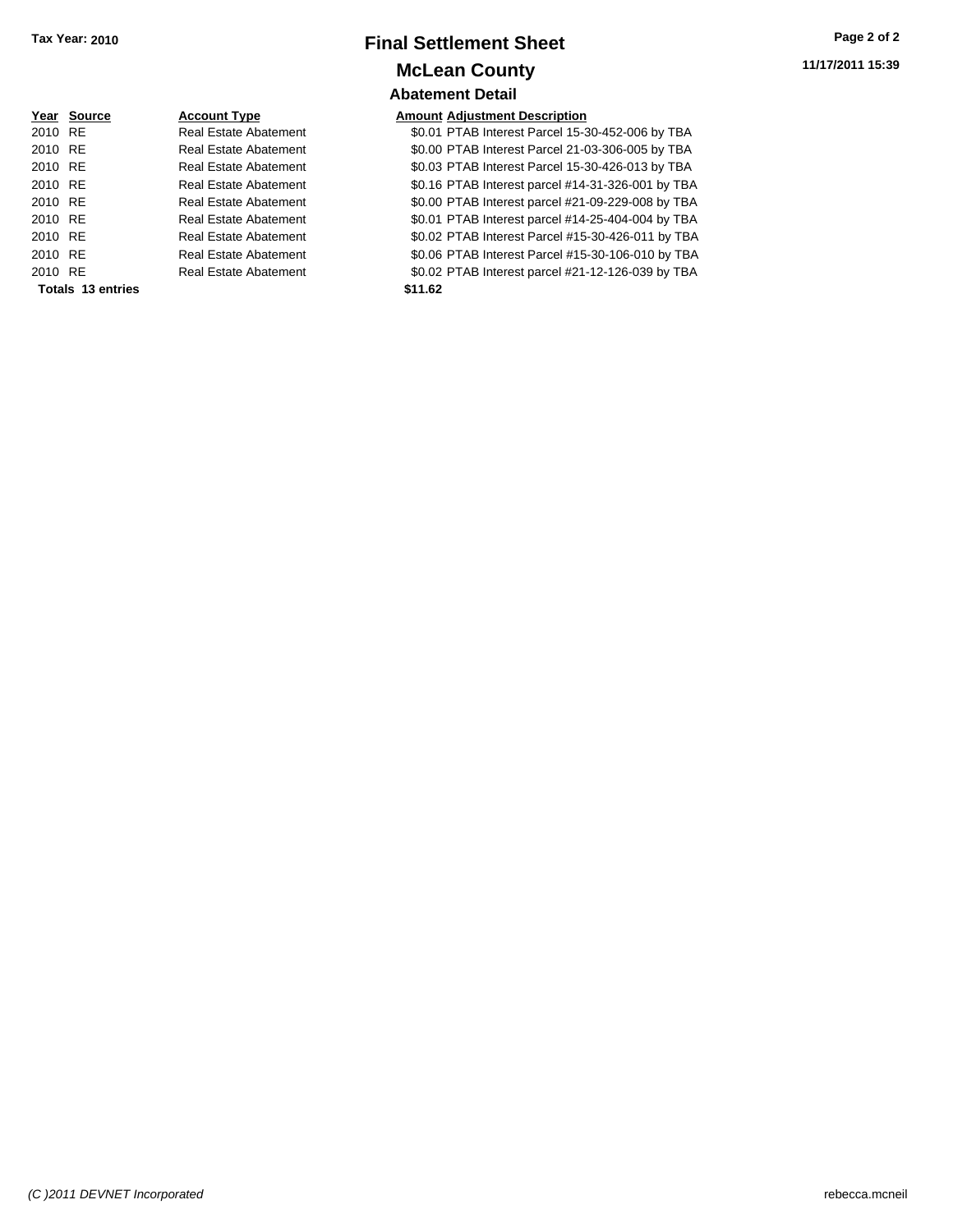**Current Year Taxes Due** Original Amount Due \$3,248,036.98

**Adjusted Amount Due \$3,244,156.00**

**Total Amount Due \$3,243,955.17**

**+** Supplements \$1,269.53 **-** Cancellations \$7,906.10 **-** Abatements/Refunds \$0.03 **+** Mobile Home \$2,640.83 **+/-** Road & Bridge Transfer \$0.00 **+** Misc. Adjustments \$114.79

**+** Prior Year Real EstateTax (\$497.68) **+** Prior Year Mobile Home Tax \$296.85 **+ Prior Year Misc. Adjustments**  $$0.00$ 

# **Final Settlement Sheet Tax Year: 2010 Page 1 of 1 McLean County 180 - NORMAL PUBLIC LIBRARY**

**11/17/2011 15:39**

### **Current Year Taxes Paid**

| ٠ | <b>Real Estate</b>             | \$3,235,038.58 |
|---|--------------------------------|----------------|
| ٠ | Railroad                       | \$6,065.42     |
| ٠ | Mobile Home                    | \$2,164.45     |
| ÷ | Misc. Adjustments              | \$114.79       |
| ÷ | <b>Prior Year Real Estate</b>  | (\$497.68)     |
| ٠ | Prior Year Mobile Home         | \$296.85       |
|   | + Prior Year Misc. Adjustments | \$0.00         |
|   | Abatements/Refunds             | \$0.03         |
|   | <b>Total Collected</b>         | \$3,243,182.38 |
| ٠ | <b>Hold Back</b>               | \$0.00         |
| ٠ | <b>County Trustee</b>          | \$1.22         |
| ٠ | <b>Forfeited Tax</b>           | \$771.57       |
|   | Total                          | \$3,243,955.17 |
|   | <b>Interest Distribution</b>   |                |
|   | <b>County Interest</b>         | \$79.64        |

| <b>Total Interest</b> | \$79.64 |
|-----------------------|---------|
| Township Interest     | \$0.00  |
| County interest       | ৬/৬.০৭  |

### **Distribution Summary**

| <b>Tax Distribution Date</b>         | Amount         |
|--------------------------------------|----------------|
| 05/26/2011                           | \$586,263.62   |
| 06/09/2011                           | \$643,585.72   |
| 06/20/2011                           | \$402.810.56   |
| 08/25/2011                           | \$361,059.27   |
| 09/09/2011                           | \$774,831.23   |
| 09/16/2011                           | \$344.315.88   |
| 11/10/2011                           | \$130.316.10   |
| <b>Totals: 7 Distributions</b>       | \$3.243.182.38 |
| <b>Interest Distribution Date</b>    | Amount         |
| 11/17/2011                           | \$79.64        |
| <b>Totals: 1 Distributions</b>       | \$79.64        |
| <b>Grand Totals: 8 Distributions</b> | \$3,243,262.02 |
|                                      |                |

### **Fund Summary**

| Fund                    | <b>Amount Collected</b> | Previously<br><b>Distributed</b>       | Current<br><b>Distribution</b> | Amount<br>Available | <b>Interest</b> | <b>PY Over</b><br><b>Distrib</b> |
|-------------------------|-------------------------|----------------------------------------|--------------------------------|---------------------|-----------------|----------------------------------|
| 016 - GENERAL CORPORATE | \$3.243.182.38          | \$3.112.866.28                         | \$130,316.10                   | \$0.00              | \$79.64         | \$0.00                           |
| Totals                  | \$3,243,182,38          | \$3.112.866.28                         | \$130,316,10                   | \$0.00              | \$79.64         | \$0.00                           |
|                         |                         | <b>Miscellaneous Adiustment Detail</b> |                                |                     |                 |                                  |

| Year Source             | <b>Account Type</b>          | <b>Amount Adjustment Description</b>                           |
|-------------------------|------------------------------|----------------------------------------------------------------|
| 2010 RE                 | <b>Back Tax Collected</b>    | \$52.92 J Meyer Redemptions Due to Taxing Bodies by TBA by TBA |
| 2010 RE                 | <b>Back Tax Collected</b>    | \$57.13 Mobile Home Taxes/billed prior to DevNet by TBA        |
| 2010 RE                 | <b>Back Tax Collected</b>    | \$4.74 2010/11 Trustee Surplus Sale Proceeds by TBA            |
| <b>Totals 3 entries</b> |                              | \$114.79                                                       |
|                         |                              | <b>Abatement Detail</b>                                        |
| Year Source             | <b>Account Type</b>          | <b>Amount Adjustment Description</b>                           |
| 2010 RE                 | <b>Real Estate Abatement</b> | \$0.03 PTAB Interest parcel #14-24-128-024 by TBA              |
| <b>Totals 1 entries</b> |                              | \$0.03                                                         |

*(C )2011 DEVNET Incorporated* rebecca.mcneil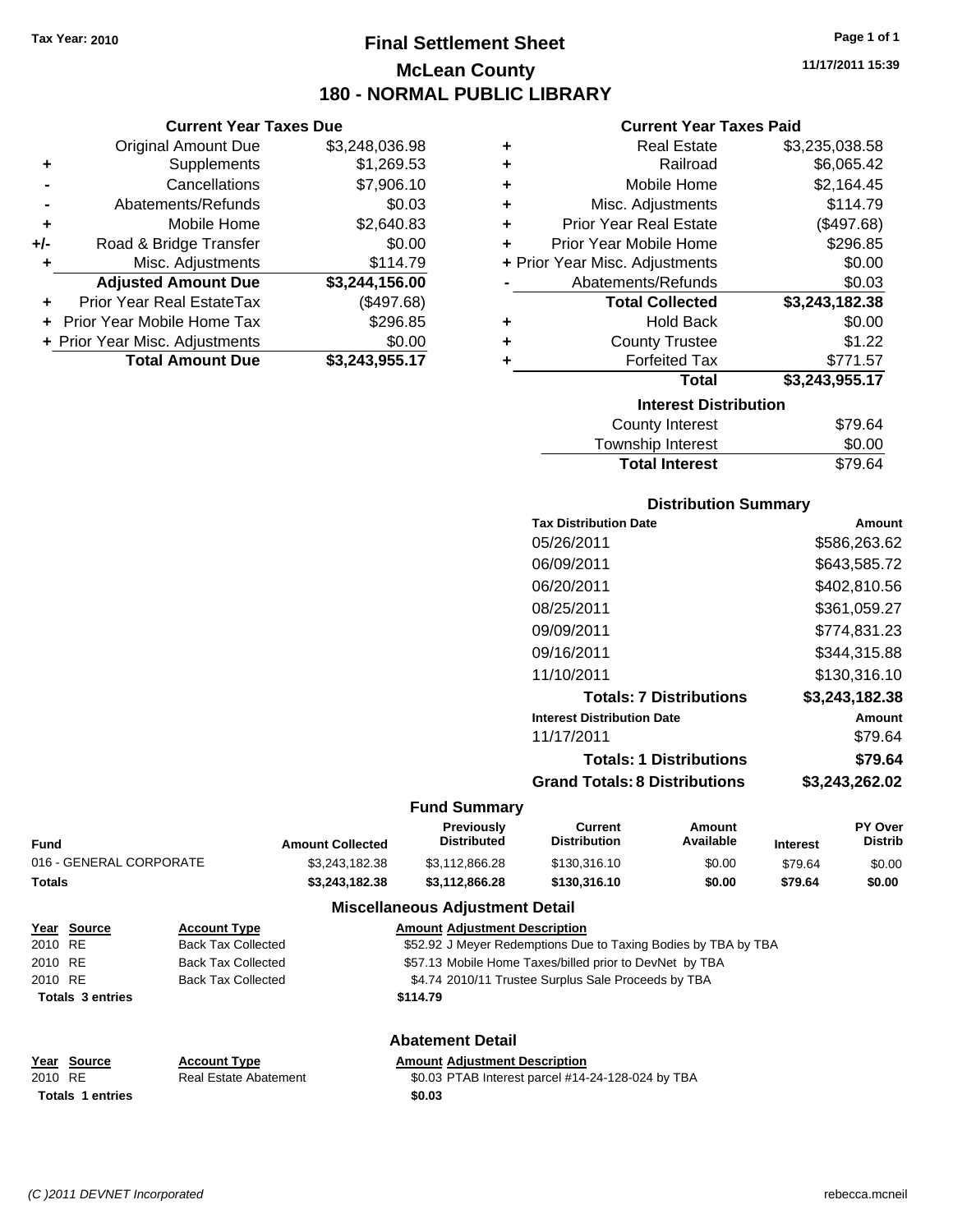**Current Year Taxes Due** Original Amount Due \$5,967,200.93

**Adjusted Amount Due \$5,968,700.74**

**Total Amount Due \$5,962,696.14**

**+** Supplements \$4,381.35 **-** Cancellations \$5,414.98 **-** Abatements/Refunds \$483.66 **+** Mobile Home \$1,544.36 **+/-** Road & Bridge Transfer \$0.00 **+** Misc. Adjustments \$1,472.74

**+** Prior Year Real EstateTax (\$6,234.61) **+** Prior Year Mobile Home Tax \$230.01 **+ Prior Year Misc. Adjustments**  $$0.00$ 

# **Final Settlement Sheet Tax Year: 2010 Page 1 of 2 McLean County 183 - CUSD 19 RIDGEVIEW**

**11/17/2011 15:39**

### **Current Year Taxes Paid**

| ٠ | <b>Real Estate</b>                 | \$5,888,467.13 |  |  |
|---|------------------------------------|----------------|--|--|
| ÷ | Railroad                           | \$74,572.30    |  |  |
| ÷ | Mobile Home                        | \$1,191.29     |  |  |
| ÷ | Misc. Adjustments                  | \$1,472.74     |  |  |
| ÷ | <b>Prior Year Real Estate</b>      | (\$6,234.61)   |  |  |
| ÷ | Prior Year Mobile Home             | \$230.01       |  |  |
|   | + Prior Year Misc. Adjustments     | \$0.00         |  |  |
|   | Abatements/Refunds                 | \$483.66       |  |  |
|   | <b>Total Collected</b>             | \$5,959,215.20 |  |  |
| ٠ | <b>Hold Back</b>                   | \$0.00         |  |  |
| ٠ | <b>County Trustee</b>              | \$2,250.86     |  |  |
| ٠ | <b>Forfeited Tax</b><br>\$1,230.08 |                |  |  |
|   | <b>Total</b>                       | \$5,962,696.14 |  |  |
|   | <b>Interest Distribution</b>       |                |  |  |
|   | County Interest                    | \$146.34       |  |  |

| <b>Total Interest</b> | \$146.34 |
|-----------------------|----------|
| Township Interest     | \$0.00   |
| County Interest       | \$146.34 |

### **Distribution Summary**

| <b>Tax Distribution Date</b>         | Amount         |
|--------------------------------------|----------------|
| 05/26/2011                           | \$729,207.19   |
| 06/09/2011                           | \$839,994.26   |
| 06/20/2011                           | \$1,588,773.48 |
| 08/25/2011                           | \$1,258,411.90 |
| 09/09/2011                           | \$759.640.74   |
| 09/16/2011                           | \$528,780.97   |
| 11/10/2011                           | \$254,406.66   |
| <b>Totals: 7 Distributions</b>       | \$5,959,215.20 |
| <b>Interest Distribution Date</b>    | Amount         |
| 11/17/2011                           | \$146.34       |
| <b>Totals: 1 Distributions</b>       | \$146.34       |
| <b>Grand Totals: 8 Distributions</b> | \$5,959,361.54 |

### **Fund Summary**

| <b>Fund</b>                                         | <b>Amount Collected</b> | Previously<br><b>Distributed</b> | <b>Current</b><br><b>Distribution</b> | Amount<br>Available | <b>Interest</b> | PY Over<br><b>Distrib</b> |
|-----------------------------------------------------|-------------------------|----------------------------------|---------------------------------------|---------------------|-----------------|---------------------------|
|                                                     |                         |                                  |                                       |                     |                 |                           |
| 002 - EDUCATION                                     | \$3,786,223.10          | \$3,624,584.31                   | \$161,638.79                          | \$0.00              | \$92.99         | \$0.00                    |
| 003 - BONDS & INTEREST                              | \$1,062,212.23          | \$1,016,865.01                   | \$45,347.22                           | \$0.00              | \$26.08         | \$0.00                    |
| 004 - OPERATIONS & MAINTENANCE                      | \$525,859.02            | \$503,409.42                     | \$22,449.60                           | \$0.00              | \$12.91         | \$0.00                    |
| $005 - I$ M R F                                     | \$39,944.63             | \$38.239.32                      | \$1,705.31                            | \$0.00              | \$0.98          | \$0.00                    |
| 030 - TRANSPORTATION                                | \$210,342.42            | \$201,362.61                     | \$8,979.81                            | \$0.00              | \$5.17          | \$0.00                    |
| 031 - WORKING CASH                                  | \$52,584.11             | \$50.339.24                      | \$2.244.87                            | \$0.00              | \$1.29          | \$0.00                    |
| 032 - FIRE PREVENTION & SAFETY                      | \$52,584.11             | \$50.339.24                      | \$2,244.87                            | \$0.00              | \$1.29          | \$0.00                    |
| 033 - SPECIAL EDUCATION                             | \$42,066.12             | \$40.270.24                      | \$1,795.88                            | \$0.00              | \$1.03          | \$0.00                    |
| 035 - TORT JUDGMENTS, LIABILITY<br><b>INSURANCE</b> | \$74.901.37             | \$71,703.75                      | \$3,197.62                            | \$0.00              | \$1.84          | \$0.00                    |
| 047 - SOCIAL SECURITY                               | \$59,913.98             | \$57,356.16                      | \$2,557.82                            | \$0.00              | \$1.47          | \$0.00                    |
| 057 - LEASE                                         | \$52,584.11             | \$50.339.24                      | \$2,244.87                            | \$0.00              | \$1.29          | \$0.00                    |
| <b>Totals</b>                                       | \$5,959,215.20          | \$5,704,808.54                   | \$254,406.66                          | \$0.00              | \$146.34        | \$0.00                    |

|         | Year Source | <b>Account Type</b>       | <b>Amount Adiustment Description</b>                            |
|---------|-------------|---------------------------|-----------------------------------------------------------------|
| 2010 RE |             | Payment In Lieu of Tax    | \$483.65 Tax Year 2010 West/Yates Rebate by TBA by TBA          |
| 2010 RE |             | <b>Back Tax Collected</b> | \$896.12 J Meyer Redemptions Due to Taxing Bodies by TBA by TBA |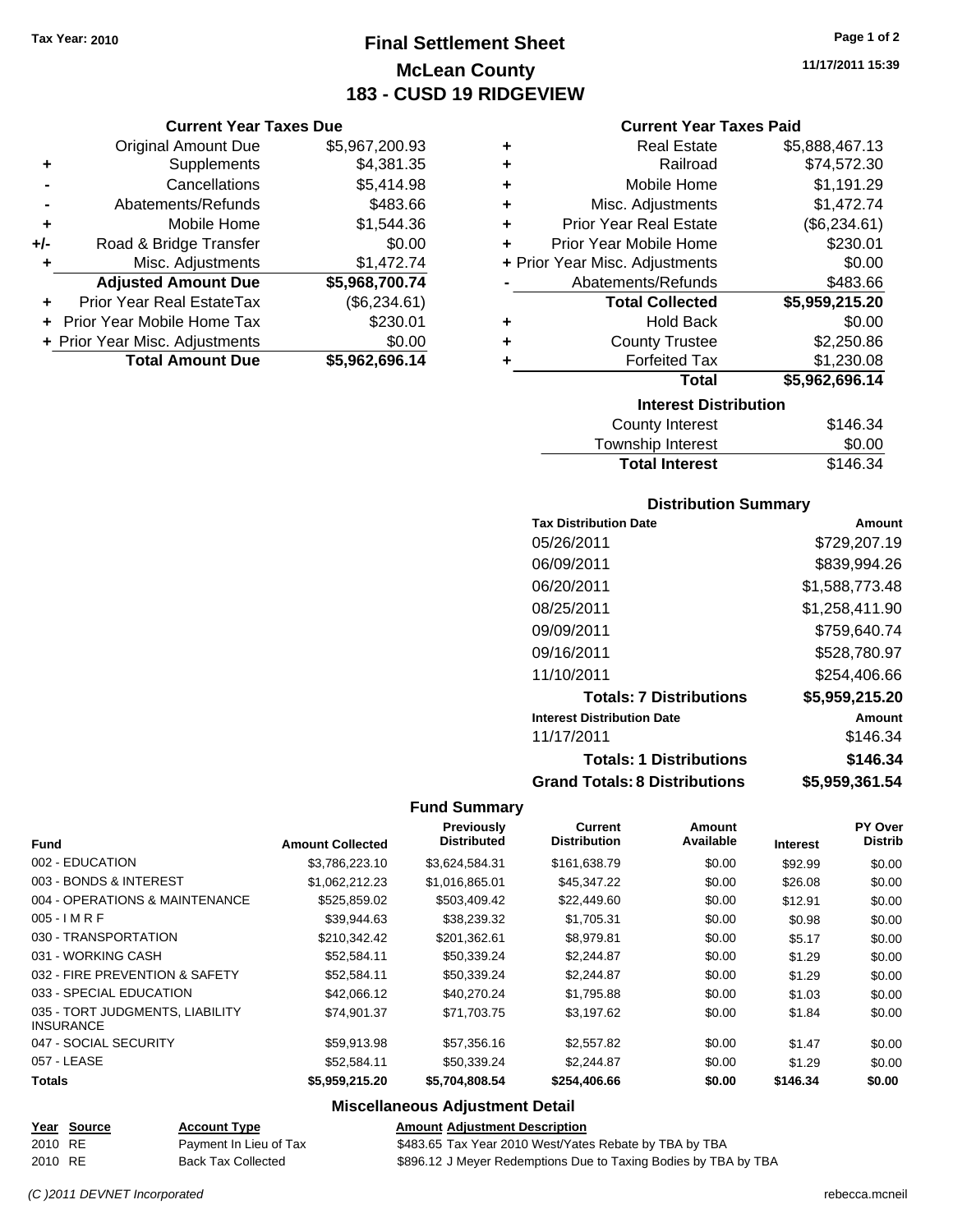# **Final Settlement Sheet Tax Year: 2010 Page 2 of 2**

## **McLean County**

### **Miscellaneous Adjustment Detail**

**Year Source Account Type**<br> **Amount Adjustment Description**<br>
2010 RE **Back Tax Collected** \$92.97 Mobile Home Taxes/billed Back Tax Collected **392.97** Mobile Home Taxes/billed prior to DevNet by TBA **Totals \$1,472.74 3 entries**

### **Abatement Detail**

**Totals \$483.66 1 entries**

**Year Source Account Type Amount Adjustment Description** 2010 RE **\$483.66 Reduced Distributions Due To School Credit Real Estate Abatement** \$483.66 Reduced Distributions Due To School Credit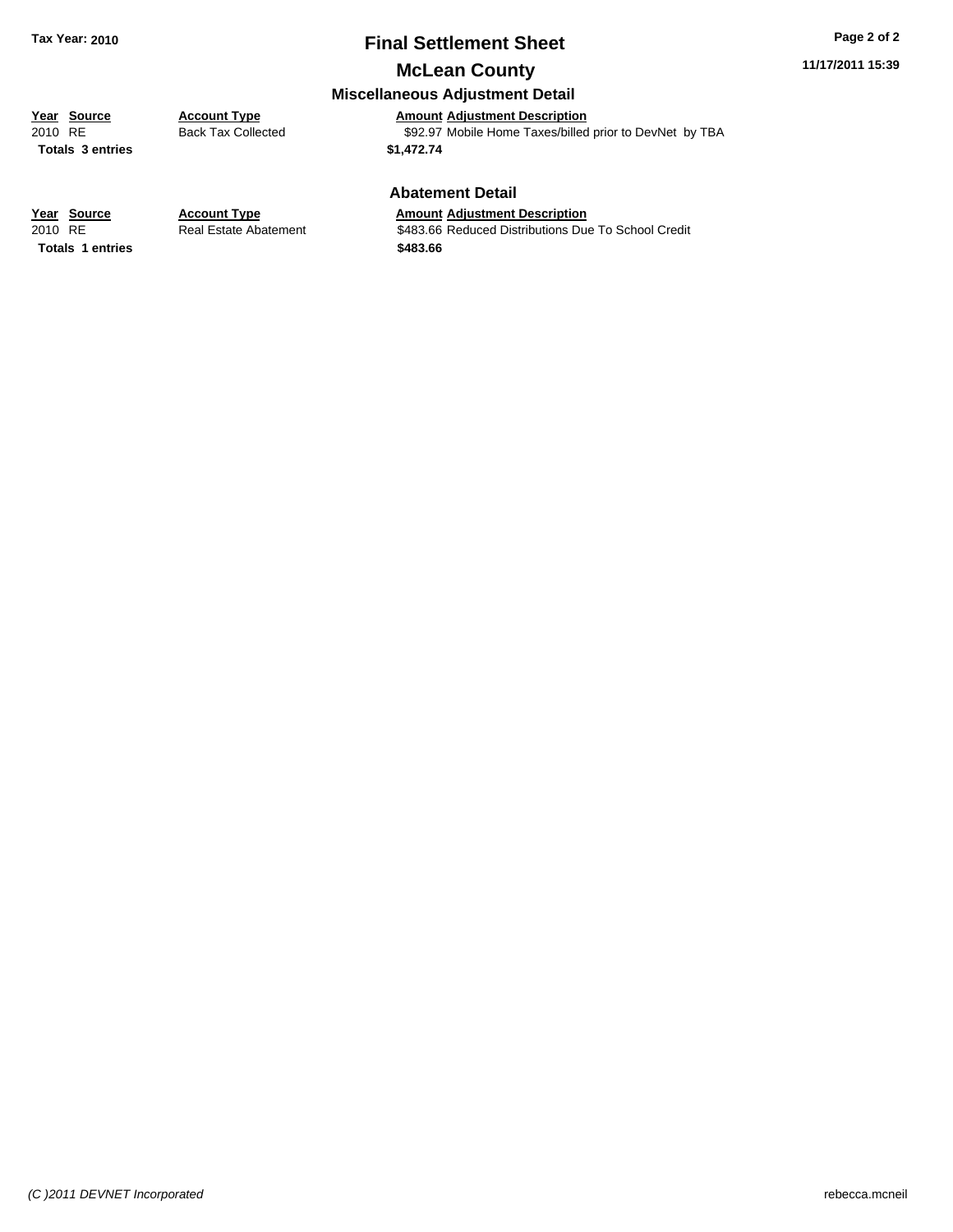**Current Year Taxes Due** Original Amount Due \$7,782.01

**Adjusted Amount Due \$7,773.65**

**Total Amount Due \$7,773.65**

**+** Supplements \$4.96 **-** Cancellations \$19.57 **-** Abatements/Refunds \$0.00 **+** Mobile Home \$4.73 **+/-** Road & Bridge Transfer \$0.00 **+** Misc. Adjustments \$1.52

**+** Prior Year Real EstateTax \$0.00 **+** Prior Year Mobile Home Tax \$0.00 **+ Prior Year Misc. Adjustments**  $$0.00$ 

# **Final Settlement Sheet Tax Year: 2010 Page 1 of 1 McLean County 184 - ALLIN TWP WATER AUTH**

**11/17/2011 15:39**

### **Current Year Taxes Paid**

| ٠ | <b>Real Estate</b>             | \$7,763.21 |
|---|--------------------------------|------------|
| ٠ | Railroad                       | \$0.00     |
| ٠ | Mobile Home                    | \$3.88     |
| ٠ | Misc. Adjustments              | \$1.52     |
| ٠ | <b>Prior Year Real Estate</b>  | \$0.00     |
|   | Prior Year Mobile Home         | \$0.00     |
|   | + Prior Year Misc. Adjustments | \$0.00     |
|   | Abatements/Refunds             | \$0.00     |
|   | <b>Total Collected</b>         | \$7,768.61 |
| ٠ | <b>Hold Back</b>               | \$0.00     |
| ٠ | <b>County Trustee</b>          | \$4.19     |
| ٠ | <b>Forfeited Tax</b>           | \$0.85     |
|   | <b>Total</b>                   | \$7,773.65 |
|   | <b>Interest Distribution</b>   |            |
|   | <b>County Interest</b>         | \$0.19     |
|   |                                |            |

| <b>Total Interest</b> | \$0.19 |
|-----------------------|--------|
| Township Interest     | \$0.00 |
| County Interest       | 90. IY |

### **Distribution Summary**

| <b>Tax Distribution Date</b>         | Amount     |
|--------------------------------------|------------|
| 05/26/2011                           | \$1,140.08 |
| 06/09/2011                           | \$1,586.68 |
| 06/20/2011                           | \$1,255.20 |
| 08/25/2011                           | \$709.66   |
| 09/09/2011                           | \$1,526.55 |
| 09/16/2011                           | \$1.039.31 |
| 11/10/2011                           | \$511.13   |
| <b>Totals: 7 Distributions</b>       | \$7,768.61 |
| <b>Interest Distribution Date</b>    | Amount     |
| 11/17/2011                           | \$0.19     |
| <b>Totals: 1 Distributions</b>       | \$0.19     |
| <b>Grand Totals: 8 Distributions</b> | \$7.768.80 |

### **Fund Summary**

| <b>Fund</b>             | <b>Amount Collected</b> | <b>Previously</b><br><b>Distributed</b> | Current<br><b>Distribution</b> | Amount<br>Available | <b>Interest</b> | <b>PY Over</b><br><b>Distrib</b> |
|-------------------------|-------------------------|-----------------------------------------|--------------------------------|---------------------|-----------------|----------------------------------|
| 001 - GENERAL CORPORATE | \$7.768.61              | \$7,257.48                              | \$511.13                       | \$0.00              | \$0.19          | \$0.00                           |
| <b>Totals</b>           | \$7.768.61              | \$7.257.48                              | \$511.13                       | \$0.00              | \$0.19          | \$0.00                           |

| Year Source             | <b>Account Type</b> | <b>Amount Adiustment Description</b>                          |
|-------------------------|---------------------|---------------------------------------------------------------|
| 2010 RE                 | Back Tax Collected  | \$1.52 J Meyer Redemptions Due to Taxing Bodies by TBA by TBA |
| <b>Totals 1 entries</b> |                     | \$1.52                                                        |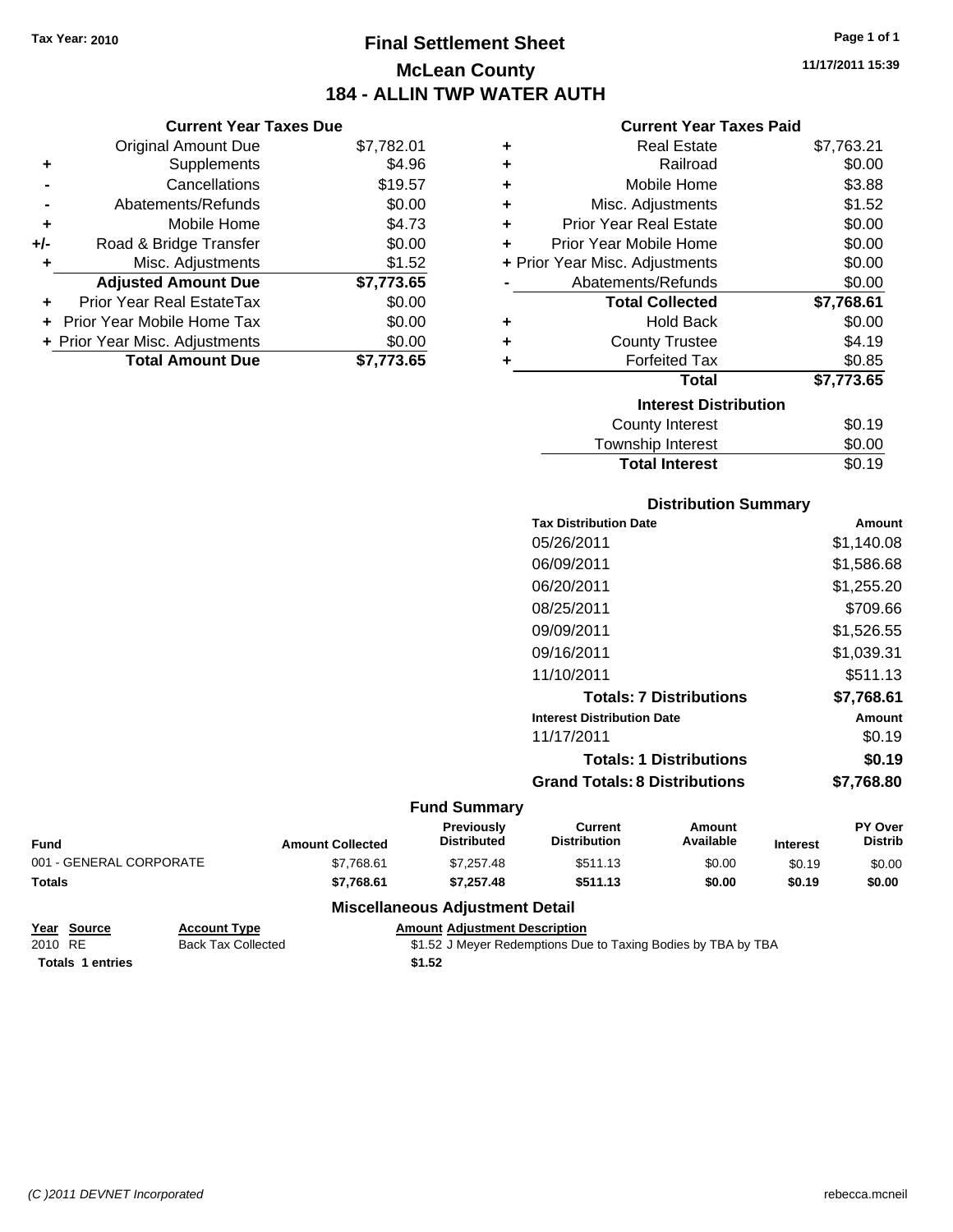# **Final Settlement Sheet Tax Year: 2010 Page 1 of 1 McLean County 185 - OCTAVIA PARK DIST**

### **Current Year Taxes Due**

|       | <b>Total Amount Due</b>           | \$76,707.93 |
|-------|-----------------------------------|-------------|
|       | + Prior Year Misc. Adjustments    | \$0.00      |
|       | <b>Prior Year Mobile Home Tax</b> | \$13.06     |
|       | <b>Prior Year Real EstateTax</b>  | (\$281.14)  |
|       | <b>Adjusted Amount Due</b>        | \$76,976.01 |
|       | Misc. Adjustments                 | \$41.47     |
| $+/-$ | Road & Bridge Transfer            | \$0.00      |
| ÷     | Mobile Home                       | \$23.27     |
|       | Abatements/Refunds                | \$0.00      |
|       | Cancellations                     | \$10.94     |
| ٠     | Supplements                       | \$120.34    |
|       | <b>Original Amount Due</b>        | \$76,801.87 |
|       |                                   |             |

### **Current Year Taxes Paid**

| ٠                            | <b>Real Estate</b>             | \$76,849.60 |  |  |
|------------------------------|--------------------------------|-------------|--|--|
| ÷                            | Railroad                       | \$44.78     |  |  |
| ÷                            | Mobile Home                    | \$14.88     |  |  |
| ٠                            | Misc. Adjustments              | \$41.47     |  |  |
| ٠                            | <b>Prior Year Real Estate</b>  | (\$281.14)  |  |  |
| ٠                            | Prior Year Mobile Home         | \$13.06     |  |  |
|                              | + Prior Year Misc. Adjustments | \$0.00      |  |  |
|                              | Abatements/Refunds             | \$0.00      |  |  |
|                              | <b>Total Collected</b>         | \$76,682.65 |  |  |
| ٠                            | <b>Hold Back</b>               | \$0.00      |  |  |
| ٠                            | <b>County Trustee</b>          | \$16.89     |  |  |
| ٠                            | <b>Forfeited Tax</b>           | \$8.39      |  |  |
|                              | Total                          | \$76,707.93 |  |  |
| <b>Interest Distribution</b> |                                |             |  |  |
|                              | <b>County Interest</b>         | \$1.88      |  |  |
|                              | <b>Township Interest</b>       | \$0.00      |  |  |
|                              | <b>Total Interest</b>          | \$1.88      |  |  |

### **Distribution Summary**

| <b>Tax Distribution Date</b>         | Amount      |
|--------------------------------------|-------------|
| 05/26/2011                           | \$14,898.11 |
| 06/09/2011                           | \$15.292.25 |
| 06/20/2011                           | \$11,995.48 |
| 08/25/2011                           | \$7,484.26  |
| 09/09/2011                           | \$13,509.12 |
| 09/16/2011                           | \$9,712.20  |
| 11/10/2011                           | \$3,791.23  |
| <b>Totals: 7 Distributions</b>       | \$76,682.65 |
| <b>Interest Distribution Date</b>    | Amount      |
| 11/17/2011                           | \$1.88      |
| <b>Totals: 1 Distributions</b>       | \$1.88      |
| <b>Grand Totals: 8 Distributions</b> | \$76,684.53 |

### **Fund Summary**

|                             |                         | Previously<br><b>Distributed</b> | Current<br><b>Distribution</b> | Amount<br>Available |                 | <b>PY Over</b><br><b>Distrib</b> |
|-----------------------------|-------------------------|----------------------------------|--------------------------------|---------------------|-----------------|----------------------------------|
| <b>Fund</b>                 | <b>Amount Collected</b> |                                  |                                |                     | <b>Interest</b> |                                  |
| 001 - GENERAL CORPORATE     | \$25,960.89             | \$24,677.39                      | \$1,283.50                     | \$0.00              | \$0.64          | \$0.00                           |
| 003 - BONDS & INTEREST      | \$11.183.03             | \$10.630.11                      | \$552.92                       | \$0.00              | \$0.27          | \$0.00                           |
| 035 - LIABILITY INSURANCE   | \$15,725,77             | \$14,948.29                      | \$777.48                       | \$0.00              | \$0.39          | \$0.00                           |
| 047 - SOCIAL SECURITY       | \$4.192.24              | \$3.984.97                       | \$207.27                       | \$0.00              | \$0.10          | \$0.00                           |
| 122 - RECREATIONAL PROGRAMS | \$19,620.72             | \$18,650,66                      | \$970.06                       | \$0.00              | \$0.48          | \$0.00                           |
| <b>Totals</b>               | \$76,682,65             | \$72.891.42                      | \$3.791.23                     | \$0.00              | \$1.88          | \$0.00                           |

| Year Source             | <b>Account Type</b>       | <b>Amount Adjustment Description</b>                           |
|-------------------------|---------------------------|----------------------------------------------------------------|
| 2010 RE                 | <b>Back Tax Collected</b> | \$36.98 J Meyer Redemptions Due to Taxing Bodies by TBA by TBA |
| 2010 RE                 | <b>Back Tax Collected</b> | \$4.49 Mobile Home Taxes/billed prior to DevNet by TBA         |
| <b>Totals 2 entries</b> |                           | \$41.47                                                        |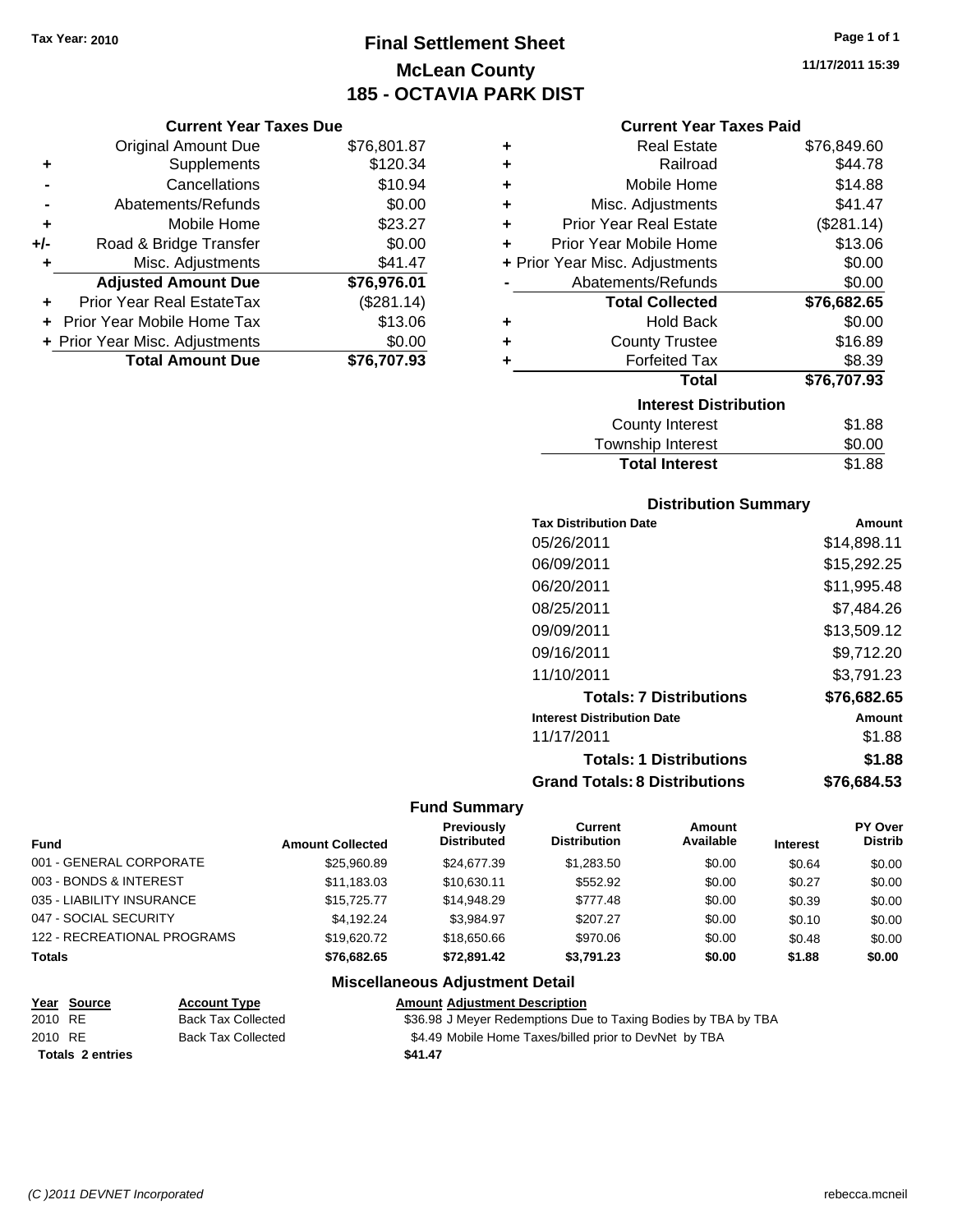**Current Year Taxes Due** Original Amount Due \$9,881.66

**Adjusted Amount Due \$9,873.73**

**Total Amount Due \$9,882.52**

**+** Supplements \$3.29 **-** Cancellations \$11.92 **-** Abatements/Refunds \$0.00 **+** Mobile Home \$0.12 **+/-** Road & Bridge Transfer \$0.00 **+** Misc. Adjustments \$0.58

**+** Prior Year Real EstateTax \$8.79 **+** Prior Year Mobile Home Tax \$0.00 **+ Prior Year Misc. Adjustments**  $$0.00$ 

# **Final Settlement Sheet Tax Year: 2010 Page 1 of 1 McLean County 186 - DANVERS TWP WATER AUTH**

**11/17/2011 15:39**

### **Current Year Taxes Paid**

|   | <b>Real Estate</b>             | \$9,862.49 |
|---|--------------------------------|------------|
| ٠ |                                |            |
| ٠ | Railroad                       | \$0.00     |
| ٠ | Mobile Home                    | \$0.12     |
| ٠ | Misc. Adjustments              | \$0.58     |
| ÷ | <b>Prior Year Real Estate</b>  | \$8.79     |
| ٠ | Prior Year Mobile Home         | \$0.00     |
|   | + Prior Year Misc. Adjustments | \$0.00     |
|   | Abatements/Refunds             | \$0.00     |
|   | <b>Total Collected</b>         | \$9,871.98 |
| ٠ | <b>Hold Back</b>               | \$0.00     |
| ٠ | <b>County Trustee</b>          | \$10.54    |
| ٠ | <b>Forfeited Tax</b>           | \$0.00     |
|   | <b>Total</b>                   | \$9,882.52 |
|   | <b>Interest Distribution</b>   |            |
|   | <b>County Interest</b>         | \$0.24     |
|   | Townehin Interest              | ቁስ ሰስ      |

| Township Interest     | \$0.00 |
|-----------------------|--------|
| <b>Total Interest</b> | \$0.24 |

### **Distribution Summary**

| <b>Tax Distribution Date</b>         | Amount     |
|--------------------------------------|------------|
| 05/26/2011                           | \$1,887.82 |
| 06/09/2011                           | \$1,671.18 |
| 06/20/2011                           | \$1,717.69 |
| 08/25/2011                           | \$843.16   |
| 09/09/2011                           | \$2,283.61 |
| 09/16/2011                           | \$1.051.06 |
| 11/10/2011                           | \$417.46   |
| <b>Totals: 7 Distributions</b>       | \$9,871.98 |
| <b>Interest Distribution Date</b>    | Amount     |
| 11/17/2011                           | \$0.24     |
| <b>Totals: 1 Distributions</b>       | \$0.24     |
| <b>Grand Totals: 8 Distributions</b> | \$9.872.22 |
|                                      |            |

### **Fund Summary**

| <b>Fund</b>             | <b>Amount Collected</b> | <b>Previously</b><br><b>Distributed</b> | Current<br><b>Distribution</b> | Amount<br>Available | <b>Interest</b> | <b>PY Over</b><br><b>Distrib</b> |
|-------------------------|-------------------------|-----------------------------------------|--------------------------------|---------------------|-----------------|----------------------------------|
| 001 - GENERAL CORPORATE | \$9.871.98              | \$9.454.52                              | \$417.46                       | \$0.00              | \$0.24          | \$0.00                           |
| <b>Totals</b>           | \$9,871.98              | \$9,454.52                              | \$417.46                       | \$0.00              | \$0.24          | \$0.00                           |

| Year Source             | <b>Account Type</b>       | <b>Amount Adjustment Description</b>                          |
|-------------------------|---------------------------|---------------------------------------------------------------|
| 2010 RE                 | <b>Back Tax Collected</b> | \$0.58 J Meyer Redemptions Due to Taxing Bodies by TBA by TBA |
| <b>Totals 1 entries</b> |                           | \$0.58                                                        |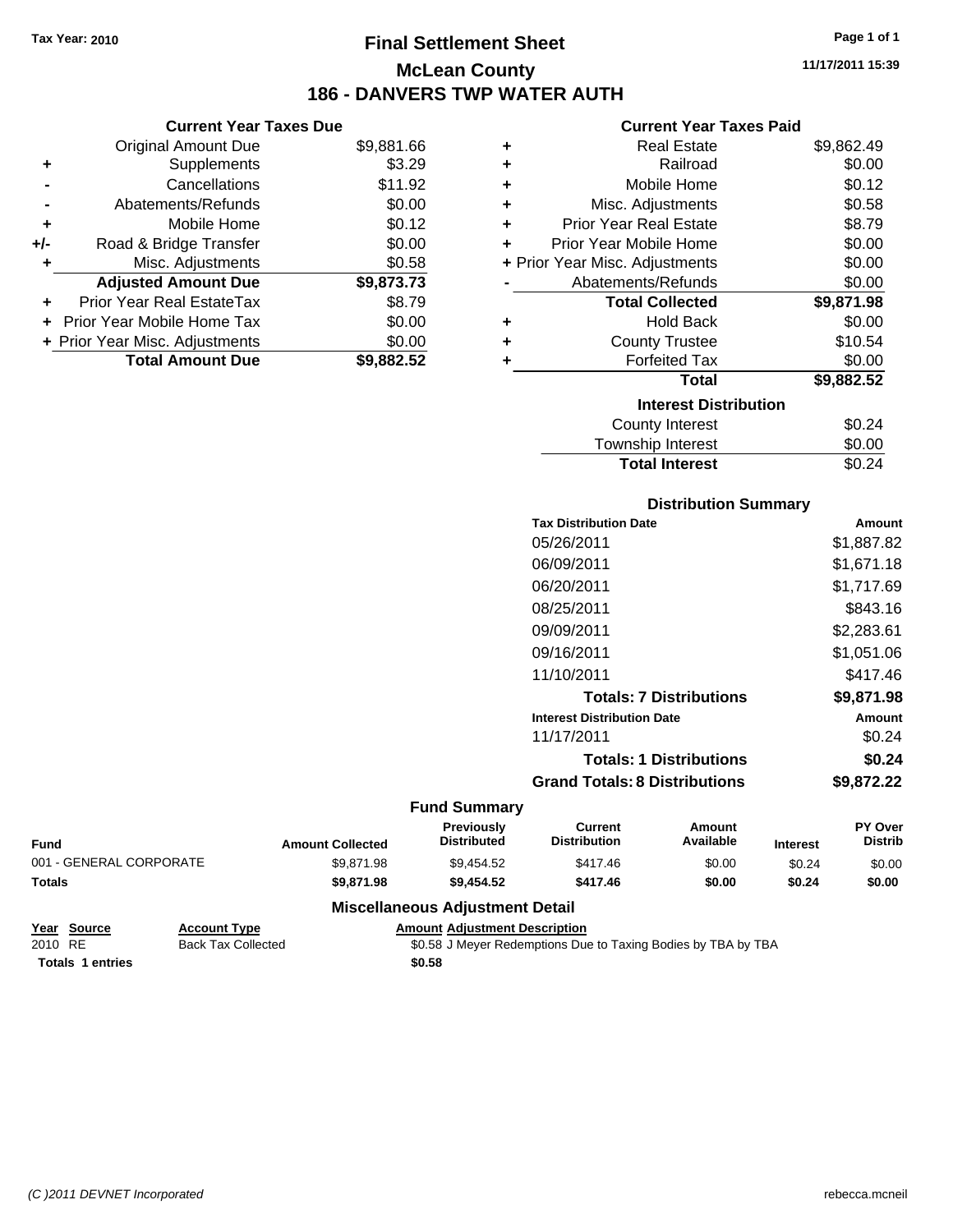**Current Year Taxes Due** Original Amount Due \$382,335.00

**Adjusted Amount Due \$382,516.84**

**Total Amount Due \$382,542.98**

**+** Supplements \$108.93 **-** Cancellations \$304.22 **-** Abatements/Refunds \$0.01 **+** Mobile Home \$362.39 **+/-** Road & Bridge Transfer \$0.00 **+** Misc. Adjustments \$14.75

**+** Prior Year Real EstateTax (\$67.78) **+** Prior Year Mobile Home Tax \$93.92 **+ Prior Year Misc. Adjustments**  $$0.00$ 

### **Final Settlement Sheet Tax Year: 2010 Page 1 of 1 McLean County 187 - GOLDEN PRAIRIE LIBRARY**

**11/17/2011 15:39**

#### **Current Year Taxes Paid**

| ٠                                | <b>Real Estate</b>             | \$378,395.74 |  |  |
|----------------------------------|--------------------------------|--------------|--|--|
| ٠                                | Railroad                       | \$3,740.42   |  |  |
| ٠                                | Mobile Home                    | \$212.42     |  |  |
| ٠                                | Misc. Adjustments              | \$14.75      |  |  |
| ٠                                | <b>Prior Year Real Estate</b>  | (\$67.78)    |  |  |
| ٠                                | Prior Year Mobile Home         | \$93.92      |  |  |
|                                  | + Prior Year Misc. Adjustments | \$0.00       |  |  |
|                                  | Abatements/Refunds             | \$0.01       |  |  |
|                                  | <b>Total Collected</b>         | \$382,389.46 |  |  |
| ٠                                | <b>Hold Back</b>               | \$0.00       |  |  |
| ٠                                | <b>County Trustee</b>          | \$3.55       |  |  |
| ٠                                | <b>Forfeited Tax</b>           | \$149.97     |  |  |
|                                  | Total                          | \$382,542.98 |  |  |
| <b>Interest Distribution</b>     |                                |              |  |  |
| <b>County Interest</b><br>\$9.39 |                                |              |  |  |
|                                  | Taurachin Internat             | ሮስ ሰሰ        |  |  |

#### Township Interest  $$0.00$ **Total Interest** \$9.39

| <b>Distribution Summary</b>          |              |
|--------------------------------------|--------------|
| <b>Tax Distribution Date</b>         | Amount       |
| 05/26/2011                           | \$50,435.79  |
| 06/09/2011                           | \$64.164.88  |
| 06/20/2011                           | \$77,401.71  |
| 08/25/2011                           | \$59,252.97  |
| 09/09/2011                           | \$71,391.50  |
| 09/16/2011                           | \$41.511.86  |
| 11/10/2011                           | \$18,230.75  |
| <b>Totals: 7 Distributions</b>       | \$382,389.46 |
| <b>Interest Distribution Date</b>    | Amount       |
| 11/17/2011                           | \$9.39       |
| <b>Totals: 1 Distributions</b>       | \$9.39       |
| <b>Grand Totals: 8 Distributions</b> | \$382,398.85 |

#### **Fund Summary**

| Fund                    | <b>Amount Collected</b> | <b>Previously</b><br><b>Distributed</b> | Current<br><b>Distribution</b> | Amount<br>Available | <b>Interest</b> | <b>PY Over</b><br><b>Distrib</b> |
|-------------------------|-------------------------|-----------------------------------------|--------------------------------|---------------------|-----------------|----------------------------------|
| 001 - GENERAL CORPORATE | \$382,389.46            | \$364.158.71                            | \$18,230,75                    | \$0.00              | \$9.39          | \$0.00                           |
| Totals                  | \$382.389.46            | \$364.158.71                            | \$18,230,75                    | \$0.00              | \$9.39          | \$0.00                           |
|                         | ---                     |                                         |                                |                     |                 |                                  |

#### **Miscellaneous Adjustment Detail**

|         | Year Source             | <b>Account Type</b> | <b>Amount Adjustment Description</b>                          |
|---------|-------------------------|---------------------|---------------------------------------------------------------|
| 2010 RE |                         | Back Tax Collected  | \$3.97 J Meyer Redemptions Due to Taxing Bodies by TBA by TBA |
| 2010 RE |                         | Back Tax Collected  | \$10.78 Mobile Home Taxes/billed prior to DevNet by TBA       |
|         | <b>Totals 2 entries</b> |                     | \$14.75                                                       |
|         |                         |                     |                                                               |

#### **Abatement Detail**

#### **Year Source Account Type Amount Adjustment Description** 2010 RE **\$**0.01 PTAB Interest parcel 21-16-102-002 by TBA **Totals 1 entries** \$0.01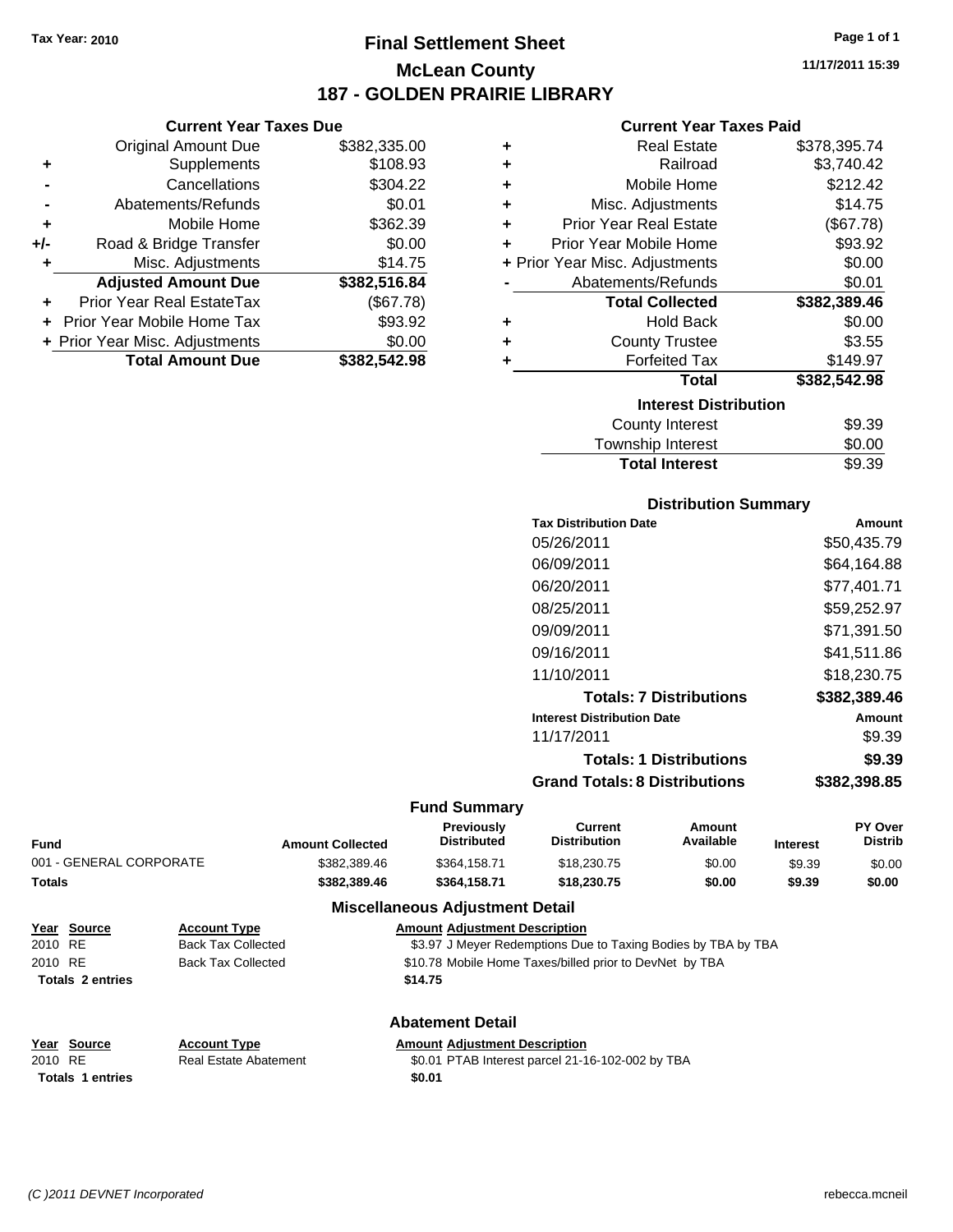### **Final Settlement Sheet Tax Year: 2010 Page 1 of 1 McLean County 188 - FAIRBURY RURAL FIRE PROT DIST**

#### **Current Year Taxes Due**

|       | <b>Original Amount Due</b>       | \$2,348.88 |
|-------|----------------------------------|------------|
| ٠     | Supplements                      | \$0.00     |
|       | Cancellations                    | \$9.07     |
|       | Abatements/Refunds               | \$196.99   |
| ÷     | Mobile Home                      | \$0.00     |
| $+/-$ | Road & Bridge Transfer           | \$0.00     |
| ٠     | Misc. Adjustments                | \$197.76   |
|       | <b>Adjusted Amount Due</b>       | \$2,340.58 |
|       | <b>Prior Year Real EstateTax</b> | \$0.00     |
|       | Prior Year Mobile Home Tax       | \$0.00     |
|       | + Prior Year Misc. Adjustments   | \$0.00     |
|       | <b>Total Amount Due</b>          | \$2.340.58 |

#### **Current Year Taxes Paid**

| ٠ | <b>Real Estate</b>             | \$2,329.79 |  |  |  |
|---|--------------------------------|------------|--|--|--|
| ٠ | Railroad                       | \$10.02    |  |  |  |
| ٠ | Mobile Home                    | \$0.00     |  |  |  |
| ÷ | Misc. Adjustments              | \$197.76   |  |  |  |
| ٠ | <b>Prior Year Real Estate</b>  | \$0.00     |  |  |  |
| ٠ | Prior Year Mobile Home         | \$0.00     |  |  |  |
|   | + Prior Year Misc. Adjustments | \$0.00     |  |  |  |
|   | Abatements/Refunds             | \$196.99   |  |  |  |
|   | <b>Total Collected</b>         | \$2,340.58 |  |  |  |
| ٠ | <b>Hold Back</b>               | \$0.00     |  |  |  |
| ٠ | <b>County Trustee</b>          | \$0.00     |  |  |  |
| ٠ | <b>Forfeited Tax</b>           | \$0.00     |  |  |  |
|   | Total                          | \$2,340.58 |  |  |  |
|   | <b>Interest Distribution</b>   |            |  |  |  |
|   | <b>County Interest</b>         | \$0.06     |  |  |  |
|   | Taunaalaha hatasaat            | ጦ ለለ       |  |  |  |

| <b>Total Interest</b> | \$0.06 |
|-----------------------|--------|
| ovaniy mivivor        | vv.vv  |
| Township Interest     | \$0.00 |

#### **Distribution Summary**

| <b>Tax Distribution Date</b>         | Amount     |
|--------------------------------------|------------|
| 05/26/2011                           | \$424.72   |
| 06/09/2011                           | \$442.75   |
| 06/20/2011                           | \$397.59   |
| 08/25/2011                           | \$151.76   |
| 09/09/2011                           | \$319.03   |
| 09/16/2011                           | \$288.37   |
| 11/10/2011                           | \$316.36   |
| <b>Totals: 7 Distributions</b>       | \$2,340.58 |
| <b>Interest Distribution Date</b>    | Amount     |
| 11/17/2011                           | \$0.06     |
| <b>Totals: 1 Distributions</b>       | \$0.06     |
| <b>Grand Totals: 8 Distributions</b> | \$2,340.64 |

#### **Fund Summary**

|                             |                         | <b>Previously</b>  | Current             | Amount    |                 | <b>PY Over</b> |
|-----------------------------|-------------------------|--------------------|---------------------|-----------|-----------------|----------------|
| <b>Fund</b>                 | <b>Amount Collected</b> | <b>Distributed</b> | <b>Distribution</b> | Available | <b>Interest</b> | <b>Distrib</b> |
| 001 - GENERAL CORPORATE     | \$2,340.58              | \$2,024.22         | \$316.36            | \$0.00    | \$0.06          | \$0.00         |
| 109 - PRIOR YEAR ADJUSTMENT | \$0.00                  | \$0.00             | \$0.00              | \$0.00    | \$0.00          | \$0.00         |
| Totals                      | \$2,340.58              | \$2.024.22         | \$316.36            | \$0.00    | \$0.06          | \$0.00         |
|                             |                         |                    |                     |           |                 |                |

#### **Miscellaneous Adjustment Detail <u>Ment Description</u>**

| Year Source             | <b>Account Type</b>    | <b>Amount Adiustment Description</b>                   |
|-------------------------|------------------------|--------------------------------------------------------|
| 2010 RE                 | Payment In Lieu of Tax | \$197.76 Tax Year 2010 West/Yates Rebate by TBA by TBA |
| <b>Totals 1 entries</b> |                        | \$197.76                                               |

### **Abatement Detail Year Source Account Type Annew Amount Adjustment Description**<br>
2010 RE **Real Estate Abatement** \$196.99 Reduced Distributions Due **Totals 1 entries** \$196.99

\$196.99 Reduced Distributions Due To School Credit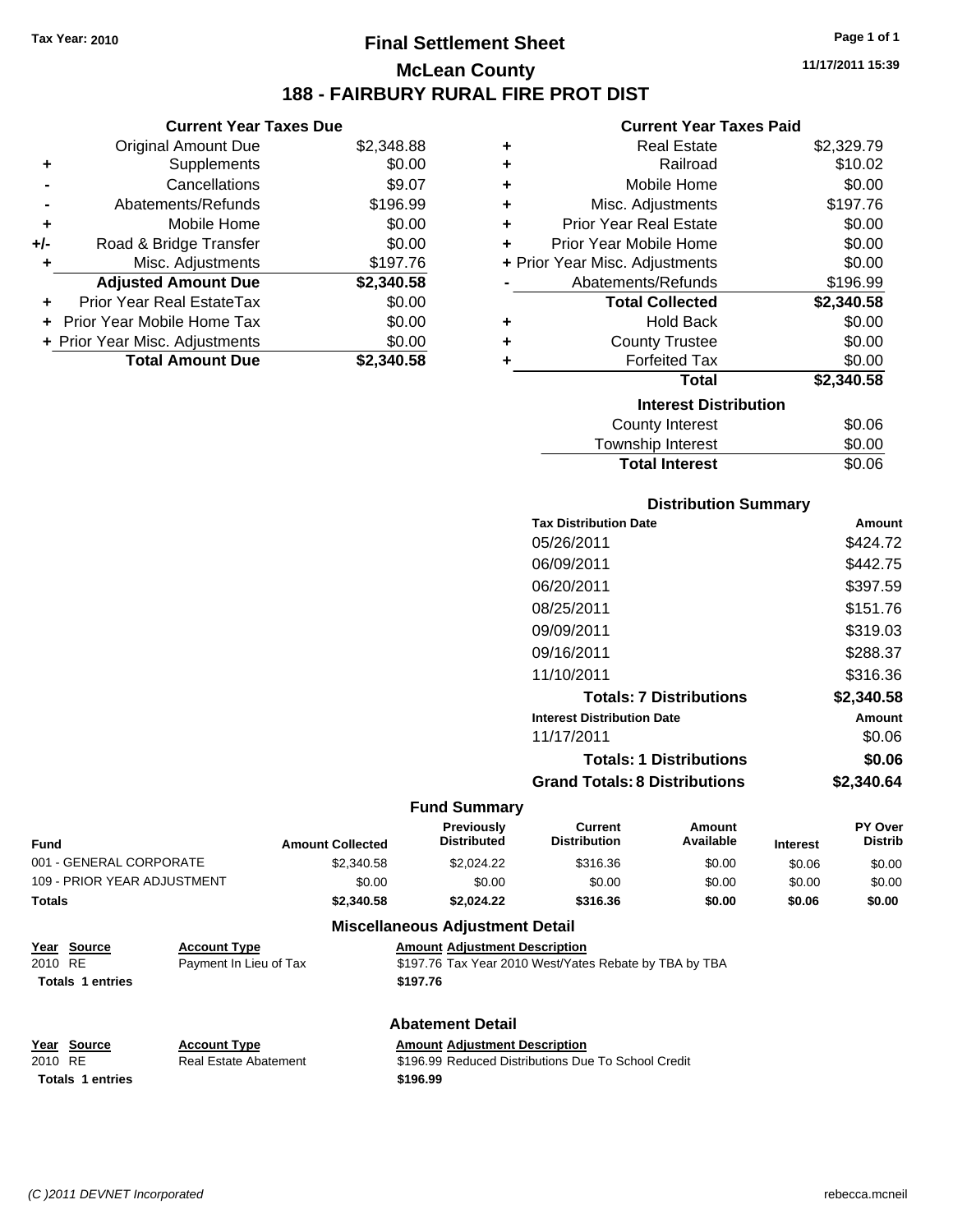### **Final Settlement Sheet Tax Year: 2010 Page 1 of 2 McLean County 189 - HEARTLAND COMM COLLEGE 540**

**Current Year Taxes Due**

|     | <b>Original Amount Due</b>       | \$16,154,848.26 |
|-----|----------------------------------|-----------------|
| ٠   | Supplements                      | \$7,326.92      |
|     | Cancellations                    | \$22,608.86     |
|     | Abatements/Refunds               | \$5,233.13      |
| ÷   | Mobile Home                      | \$14,696.44     |
| +/- | Road & Bridge Transfer           | \$0.00          |
| ٠   | Misc. Adjustments                | \$6,681.31      |
|     | <b>Adjusted Amount Due</b>       | \$16,155,710.94 |
|     | <b>Prior Year Real EstateTax</b> | \$4,392.07      |
|     | Prior Year Mobile Home Tax       | \$1,494.40      |
|     | + Prior Year Misc. Adjustments   | \$0.00          |
|     | <b>Total Amount Due</b>          | \$16,161,597.41 |

#### **Current Year Taxes Paid**

| ٠                              | <b>Real Estate</b>            | \$16,089,935.72 |
|--------------------------------|-------------------------------|-----------------|
| ٠                              | Railroad                      | \$45,787.42     |
| ٠                              | Mobile Home                   | \$11,737.65     |
| ٠                              | Misc. Adjustments             | \$6,681.31      |
| ٠                              | <b>Prior Year Real Estate</b> | \$4,392.07      |
| ÷                              | Prior Year Mobile Home        | \$1,494.40      |
| + Prior Year Misc. Adjustments |                               | \$0.00          |
|                                | Abatements/Refunds            | \$5,233.13      |
|                                | <b>Total Collected</b>        | \$16,154,795.44 |
| ٠                              | Hold Back                     | \$0.00          |
| ٠                              | <b>County Trustee</b>         | \$937.34        |
| ٠                              | <b>Forfeited Tax</b>          | \$5,864.63      |
|                                | Total                         | \$16,161,597.41 |
|                                | <b>Interest Distribution</b>  |                 |
|                                |                               |                 |

| County Interest       | \$396.71 |
|-----------------------|----------|
| Township Interest     | \$0.00   |
| <b>Total Interest</b> | \$396.71 |

#### **Distribution Summary**

| <b>Tax Distribution Date</b>         | Amount          |
|--------------------------------------|-----------------|
| 05/26/2011                           | \$2,742,387.70  |
| 06/09/2011                           | \$3,328,577.77  |
| 06/20/2011                           | \$2,083,241.24  |
| 08/25/2011                           | \$1,651,542.07  |
| 09/09/2011                           | \$3,898,793.56  |
| 09/16/2011                           | \$1,753,039.37  |
| 11/10/2011                           | \$697.213.73    |
| <b>Totals: 7 Distributions</b>       | \$16,154,795.44 |
| <b>Interest Distribution Date</b>    | Amount          |
| 11/17/2011                           | \$396.71        |
| <b>Totals: 1 Distributions</b>       | \$396.71        |
| <b>Grand Totals: 8 Distributions</b> | \$16,155,192.15 |

#### **Fund Summary**

|                                 |                         | <b>Previously</b>  | Current             | Amount    |                 | PY Over        |
|---------------------------------|-------------------------|--------------------|---------------------|-----------|-----------------|----------------|
| <b>Fund</b>                     | <b>Amount Collected</b> | <b>Distributed</b> | <b>Distribution</b> | Available | <b>Interest</b> | <b>Distrib</b> |
| 003 - BONDS & INTEREST          | \$5,561,611.40          | \$5,321,594.34     | \$240,017.06        | \$0.00    | \$136.58        | \$0.00         |
| 027 - AUDIT                     | \$102,663.71            | \$98,233.18        | \$4,430.53          | \$0.00    | \$2.52          | \$0.00         |
| 032 - PROTECTION/HEALTH/SAFETY  | \$32.745.75             | \$31,332.55        | \$1,413.20          | \$0.00    | \$0.80          | \$0.00         |
| 035 - TORT IMMUNITY             | \$1,442,170.91          | \$1,379,932.53     | \$62,238.38         | \$0.00    | \$35.42         | \$0.00         |
| 060 - UNEMPLOYMENT INSURANCE    | \$28,997.88             | \$27,746.44        | \$1,251.44          | \$0.00    | \$0.71          | \$0.00         |
| 062 - WORKERS COMPENSATION      | \$91,419.98             | \$87,474.64        | \$3,945.34          | \$0.00    | \$2.24          | \$0.00         |
| 109 - PRIOR YEAR ADJUSTMENT     | $$-6,478.06$            | $$-6,235.48$       | $$-242.58$          | \$0.00    | (S0.16)         | \$0.00         |
| 116 - PROPERTY INSURANCE        | \$38,206.10             | \$36,557.31        | \$1,648.79          | \$0.00    | \$0.94          | \$0.00         |
| 136 - OPERATIONS & MAINTENANCE  | \$1,705,494.08          | \$1,631,891.74     | \$73,602.34         | \$0.00    | \$41.88         | \$0.00         |
| <b>143 - MEDICARE INSURANCE</b> | \$284,825.17            | \$272,533.28       | \$12,291.89         | \$0.00    | \$6.99          | \$0.00         |
| 149 - STATEWIDE AVERAGE         | \$903,909.30            | \$864,900.14       | \$39,009.16         | \$0.00    | \$22.20         | \$0.00         |
| <b>ADDITIONAL TAX</b>           |                         |                    |                     |           |                 |                |
| <b>159 - EDUCATIONAL</b>        | \$5,969,229.22          | \$5,711,621.04     | \$257,608.18        | \$0.00    | \$146.59        | \$0.00         |
| <b>Totals</b>                   | \$16,154,795.44         | \$15,457,581.71    | \$697,213.73        | \$0.00    | \$396.71        | \$0.00         |

#### **Miscellaneous Adjustment Detail**

**Year Source Account Type Amount Adjustment Description**

2010 RE Payment In Lieu of Tax  $$1,581.13$  PILOT Housing Authority Illinois by TBA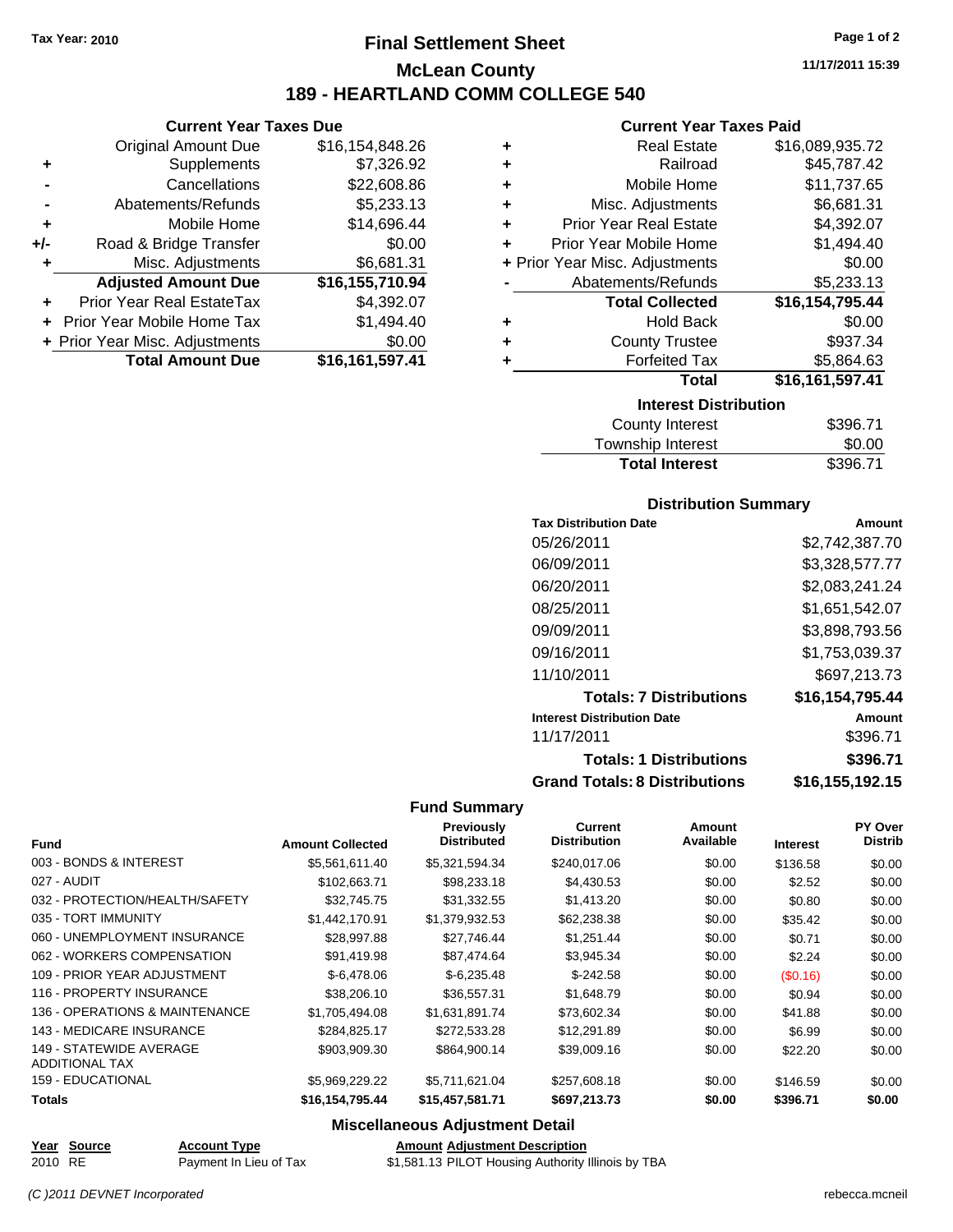### **Final Settlement Sheet Tax Year: 2010 Page 2 of 2 McLean County**

**Miscellaneous Adjustment Detail**

|         | Year Source | <b>Account Type</b>       | <b>Amount Adjustment Description</b> |
|---------|-------------|---------------------------|--------------------------------------|
| 2010 RE |             | Payment In Lieu of Tax    | \$347.21 PILOT University of Illinoi |
| 2010 RE |             | Payment In Lieu of Tax    | \$261.02 PILOT University of Illinoi |
| 2010 RE |             | Payment In Lieu of Tax    | \$3,717.39 Tax Year 2010 West/Yate   |
| 2010 RE |             | <b>Back Tax Collected</b> | \$399.94 J Meyer Redemptions Du      |
| 2010 RE |             | <b>Back Tax Collected</b> | \$34.02 Mobile Home Taxes/billed     |
| 2010 RE |             | <b>Back Tax Collected</b> | \$19.10 Mobile Home Taxes/billed     |
| 2010 RE |             | <b>Back Tax Collected</b> | \$7.77 Mobile Home Taxes/billed      |
| 2010 RE |             | <b>Back Tax Collected</b> | \$8.87 Mobile Home Taxes/billed      |
| 2010 RE |             | <b>Back Tax Collected</b> | \$68.49 Mobile Home Taxes/billed     |
| 2010 RE |             | <b>Back Tax Collected</b> | \$11.60 Mobile Home Taxes/billed     |
| 2010 RE |             | <b>Back Tax Collected</b> | \$109.90 Mobile Home Taxes/billed    |
| 2010 RE |             | <b>Back Tax Collected</b> | \$14.73 2010/11 Trustee Surplus      |
| 2010 RE |             | <b>Back Tax Collected</b> | \$94.17 2010/11 Trustee Surplus      |
| 2010 RE |             | <b>Back Tax Collected</b> | \$5.97 2010/11 Trustee Surplus       |
|         |             |                           |                                      |

|         | rear source       | ACCOUNT TYPE              | AINQUIN AQJUSTMENT DESCRIPTION                                     |
|---------|-------------------|---------------------------|--------------------------------------------------------------------|
| 2010 RE |                   | Payment In Lieu of Tax    | \$347.21 PILOT University of Illinois Parcel #29-32-400-001 by TBA |
| 2010 RE |                   | Payment In Lieu of Tax    | \$261.02 PILOT University of Illinois Parcel #36-05-200-001 by TBA |
| 2010 RE |                   | Payment In Lieu of Tax    | \$3,717.39 Tax Year 2010 West/Yates Rebate by TBA by TBA           |
| 2010 RE |                   | <b>Back Tax Collected</b> | \$399.94 J Meyer Redemptions Due to Taxing Bodies by TBA by TBA    |
| 2010 RE |                   | <b>Back Tax Collected</b> | \$34.02 Mobile Home Taxes/billed prior to DevNet by TBA            |
| 2010 RE |                   | <b>Back Tax Collected</b> | \$19.10 Mobile Home Taxes/billed prior to DevNet by TBA            |
| 2010 RE |                   | <b>Back Tax Collected</b> | \$7.77 Mobile Home Taxes/billed prior to DevNet by TBA             |
| 2010 RE |                   | <b>Back Tax Collected</b> | \$8.87 Mobile Home Taxes/billed prior to DevNet by TBA             |
| 2010 RE |                   | <b>Back Tax Collected</b> | \$68.49 Mobile Home Taxes/billed prior to DevNet by TBA            |
| 2010 RE |                   | <b>Back Tax Collected</b> | \$11.60 Mobile Home Taxes/billed prior to DevNet by TBA            |
| 2010 RE |                   | <b>Back Tax Collected</b> | \$109.90 Mobile Home Taxes/billed prior to DevNet by TBA           |
| 2010 RE |                   | <b>Back Tax Collected</b> | \$14.73 2010/11 Trustee Surplus Sale Proceeds by TBA               |
| 2010 RE |                   | <b>Back Tax Collected</b> | \$94.17 2010/11 Trustee Surplus Sale Proceeds by TBA               |
| 2010 RE |                   | <b>Back Tax Collected</b> | \$5.97 2010/11 Trustee Surplus Sale Proceeds by TBA                |
|         | Totals 15 entries |                           | \$6,681.31                                                         |
|         |                   |                           |                                                                    |

#### **Abatement Detail**

|         | Year Source              | <b>Account Type</b>          |            | <b>Amount Adjustment Description</b>                  |
|---------|--------------------------|------------------------------|------------|-------------------------------------------------------|
| 2009    | <b>RE</b>                | Real Estate Abatement        |            | \$18.94 PTAB Interest Parcel #21-18-403-002 by TBA    |
| 2010 RE |                          | <b>Real Estate Abatement</b> |            | \$1.47 PTAB Interest 21-03-478-008 by TBA             |
| 2010 RE |                          | <b>Real Estate Abatement</b> |            | \$0.03 PTAB Interest parcel 21-16-102-002 by TBA      |
| 2010 RE |                          | Real Estate Abatement        |            | \$0.03 PTAB Interest Parcel 14-35-477-038 by TBA      |
| 2010 RE |                          | <b>Real Estate Abatement</b> |            | \$0.03 PTAB Interest Parcel 15-30-178-023 by TBA      |
| 2010 RE |                          | <b>Real Estate Abatement</b> |            | \$0.02 PTAB Interest Parcel 15-30-452-006 by TBA      |
| 2010 RE |                          | <b>Real Estate Abatement</b> |            | \$0.01 PTAB Interest Parcel 21-03-306-005 by TBA      |
| 2010 RE |                          | <b>Real Estate Abatement</b> |            | \$0.05 PTAB Interest Parcel 15-30-426-013 by TBA      |
| 2010 RE |                          | Real Estate Abatement        |            | \$0.31 PTAB Interest parcel #14-31-326-001 by TBA     |
| 2010 RE |                          | <b>Real Estate Abatement</b> |            | \$0.01 PTAB Interest parcel #21-09-229-008 by TBA     |
| 2010 RE |                          | <b>Real Estate Abatement</b> |            | \$0.01 PTAB Interest parcel #14-25-404-004 by TBA     |
| 2010 RE |                          | Real Estate Abatement        |            | \$0.03 PTAB Interest Parcel #15-30-426-011 by TBA     |
| 2010 RE |                          | <b>Real Estate Abatement</b> |            | \$0.12 PTAB Interest Parcel #15-30-106-010 by TBA     |
| 2010 RE |                          | <b>Real Estate Abatement</b> |            | \$0.04 PTAB Interest parcel #21-12-126-039 by TBA     |
| 2010 RE |                          | <b>Real Estate Abatement</b> |            | \$0.03 PTAB Interest parcel #14-24-128-024 by TBA     |
| 2010 RE |                          | Real Estate Abatement        |            | \$1,495.35 State Farm Abatement by TBA                |
| 2010 RE |                          | Real Estate Abatement        |            | \$3,716.65 Reduced Distributions Due To School Credit |
|         | <b>Totals 17 entries</b> |                              | \$5,233.13 |                                                       |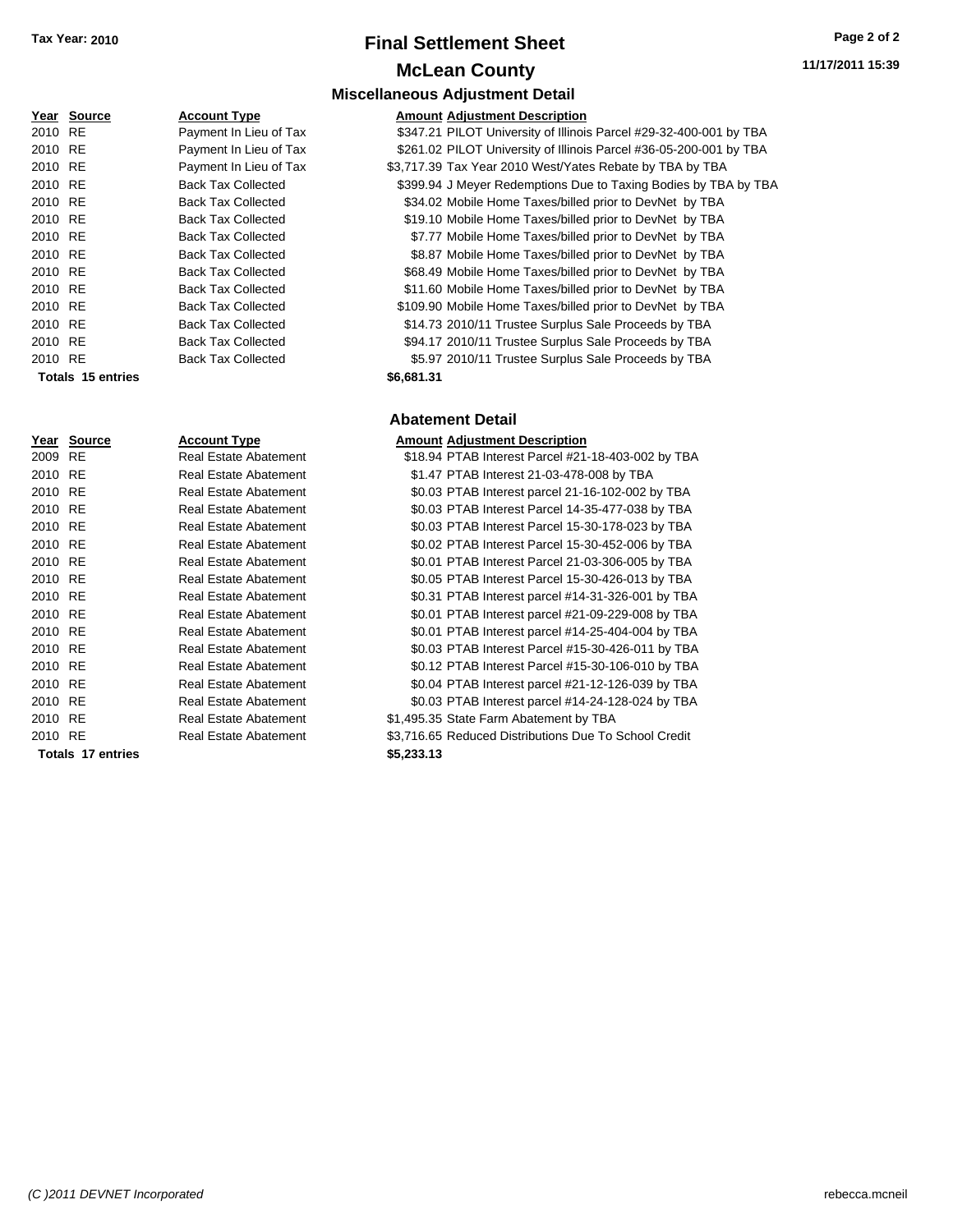## **Final Settlement Sheet Tax Year: 2010 Page 1 of 1 McLean County 190 - HUDSON WATER**

**11/17/2011 15:39**

|     | <b>Current Year Taxes Due</b>  |        |
|-----|--------------------------------|--------|
|     | Original Amount Due            | \$0.00 |
| ٠   | Supplements                    | \$0.00 |
|     | Cancellations                  | \$0.00 |
|     | Abatements/Refunds             | \$0.00 |
| ٠   | Mobile Home                    | \$0.00 |
| +/- | Road & Bridge Transfer         | \$0.00 |
| ٠   | Misc. Adjustments              | \$0.00 |
|     | <b>Adjusted Amount Due</b>     | \$0.00 |
|     | Prior Year Real EstateTax      | \$0.00 |
|     | Prior Year Mobile Home Tax     | \$0.00 |
|     | + Prior Year Misc. Adjustments | \$0.00 |
|     | <b>Total Amount Due</b>        | \$0.00 |
|     |                                |        |

|   | <b>Current Year Taxes Paid</b> |        |  |  |
|---|--------------------------------|--------|--|--|
| ٠ | Real Estate                    | \$0.00 |  |  |
| ٠ | Railroad                       | \$0.00 |  |  |
| ٠ | Mobile Home                    | \$0.00 |  |  |
| ٠ | Misc. Adjustments              | \$0.00 |  |  |
| ÷ | <b>Prior Year Real Estate</b>  | \$0.00 |  |  |
| ÷ | Prior Year Mobile Home         | \$0.00 |  |  |
|   | + Prior Year Misc. Adjustments | \$0.00 |  |  |
|   | Abatements/Refunds             | \$0.00 |  |  |
|   | <b>Total Collected</b>         | \$0.00 |  |  |
| ٠ | <b>Hold Back</b>               | \$0.00 |  |  |
| ٠ | <b>County Trustee</b>          | \$0.00 |  |  |
|   | <b>Forfeited Tax</b>           | \$0.00 |  |  |
|   | <b>Total</b>                   | \$0.00 |  |  |
|   | <b>Interest Distribution</b>   |        |  |  |
|   | <b>County Interest</b>         | \$0.00 |  |  |
|   | <b>Township Interest</b>       | \$0.00 |  |  |

**Total Interest** \$0.00

|                 |                         | <b>Fund Summary</b>                     |                                |                     |                 |                                  |
|-----------------|-------------------------|-----------------------------------------|--------------------------------|---------------------|-----------------|----------------------------------|
| <b>Fund</b>     | <b>Amount Collected</b> | <b>Previously</b><br><b>Distributed</b> | Current<br><b>Distribution</b> | Amount<br>Available | <b>Interest</b> | <b>PY Over</b><br><b>Distrib</b> |
| 001 - CORPORATE | \$0.00                  | \$0.00                                  | \$0.00                         | \$0.00              | \$0.00          | \$0.00                           |
| <b>Totals</b>   | \$0.00                  | \$0.00                                  | \$0.00                         | \$0.00              | \$0.00          | \$0.00                           |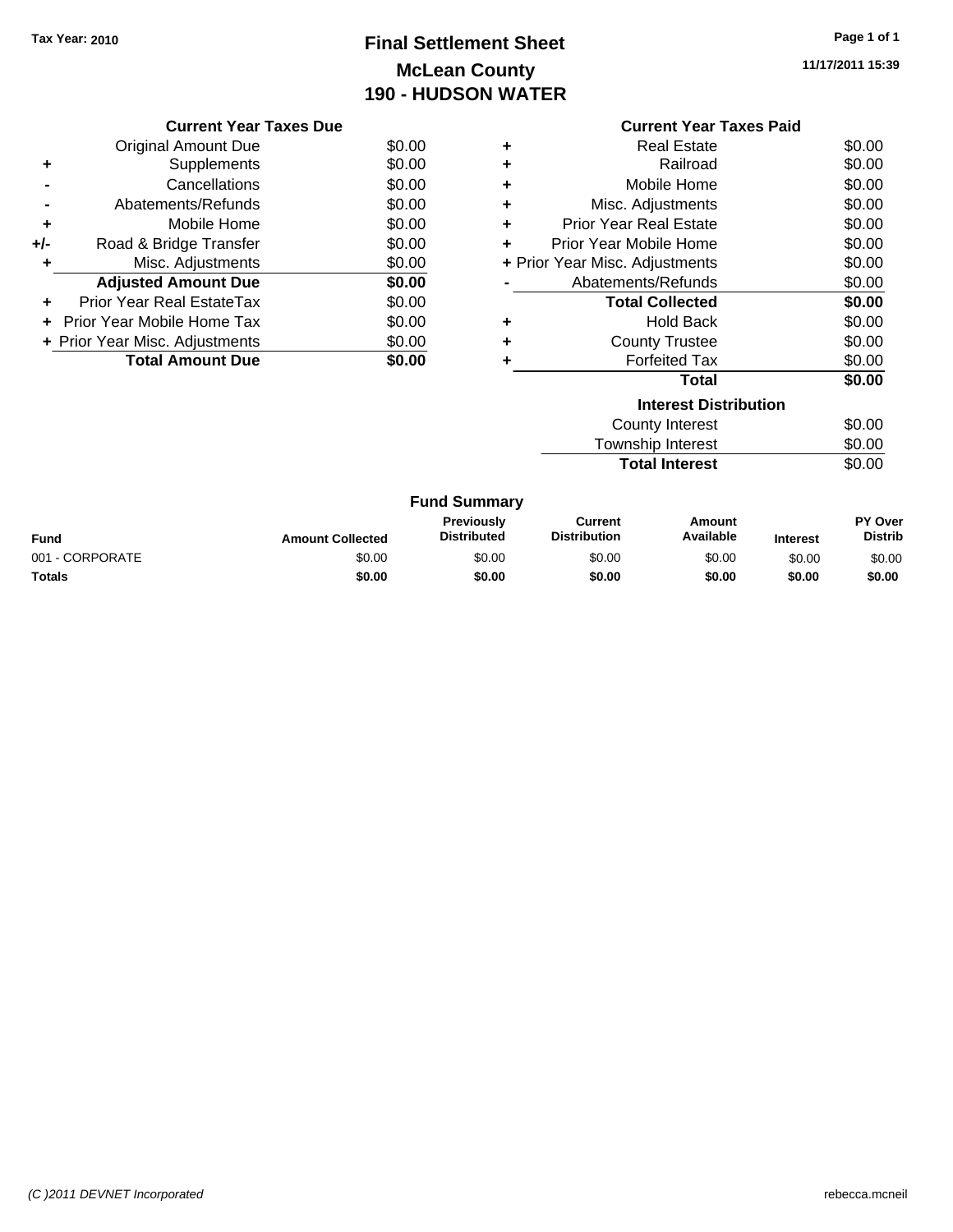### **Final Settlement Sheet Tax Year: 2010 Page 1 of 1 McLean County 191 - MT HOPE-FUNKS GROVE WATER**

**11/17/2011 15:39**

## **Current Year Taxes Paid**

|     | <b>Current Year Taxes Due</b>  |        |
|-----|--------------------------------|--------|
|     | Original Amount Due            | \$0.00 |
|     | Supplements                    | \$0.00 |
|     | Cancellations                  | \$0.00 |
|     | Abatements/Refunds             | \$0.00 |
| ٠   | Mobile Home                    | \$0.00 |
| +/- | Road & Bridge Transfer         | \$0.00 |
|     | Misc. Adjustments              | \$0.00 |
|     | <b>Adjusted Amount Due</b>     | \$0.00 |
| ÷   | Prior Year Real EstateTax      | \$0.00 |
|     | - Prior Year Mobile Home Tax   | \$0.00 |
|     | + Prior Year Misc. Adjustments | \$0.00 |
|     | <b>Total Amount Due</b>        | SO 00  |
|     |                                |        |

|   | <b>Interest Distribution</b>   |        |
|---|--------------------------------|--------|
|   | Total                          | \$0.00 |
|   | <b>Forfeited Tax</b>           | \$0.00 |
| ٠ | <b>County Trustee</b>          | \$0.00 |
| ٠ | <b>Hold Back</b>               | \$0.00 |
|   | <b>Total Collected</b>         | \$0.00 |
|   | Abatements/Refunds             | \$0.00 |
|   | + Prior Year Misc. Adjustments | \$0.00 |
|   | Prior Year Mobile Home         | \$0.00 |
| ٠ | <b>Prior Year Real Estate</b>  | \$0.00 |
| ٠ | Misc. Adjustments              | \$0.00 |
| ٠ | Mobile Home                    | \$0.00 |
| ÷ | Railroad                       | \$0.00 |
| ٠ | <b>Real Estate</b>             | \$0.00 |
|   |                                |        |

| County Interest       | \$0.00 |
|-----------------------|--------|
| Township Interest     | \$0.00 |
| <b>Total Interest</b> | \$0.00 |

|                         |                         | <b>Fund Summary</b>                     |                                |                     |                 |                                  |
|-------------------------|-------------------------|-----------------------------------------|--------------------------------|---------------------|-----------------|----------------------------------|
| Fund                    | <b>Amount Collected</b> | <b>Previously</b><br><b>Distributed</b> | Current<br><b>Distribution</b> | Amount<br>Available | <b>Interest</b> | <b>PY Over</b><br><b>Distrib</b> |
| 001 - GENERAL CORPORATE | \$0.00                  | \$0.00                                  | \$0.00                         | \$0.00              | \$0.00          | \$0.00                           |
| Totals                  | \$0.00                  | \$0.00                                  | \$0.00                         | \$0.00              | \$0.00          | \$0.00                           |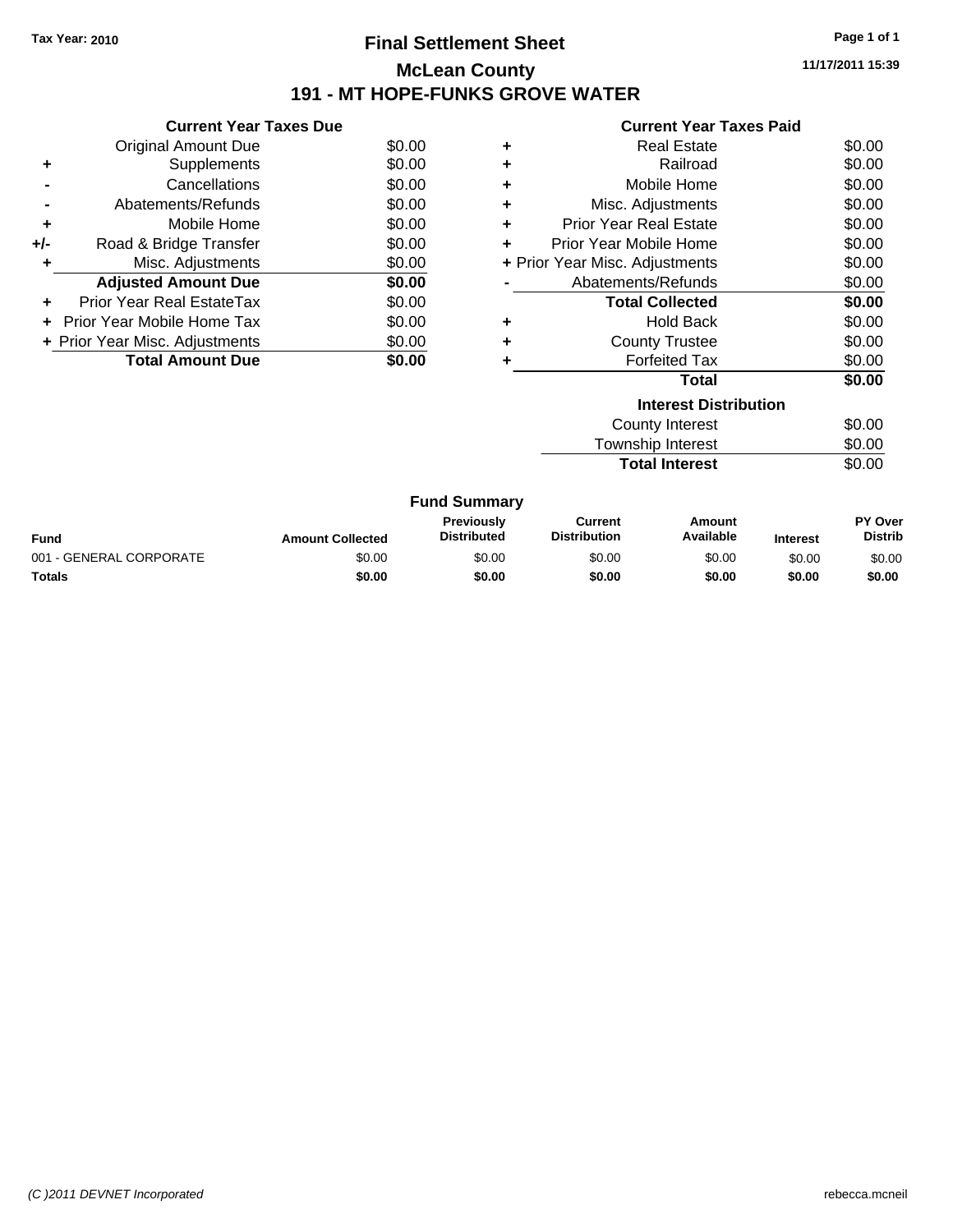### **Final Settlement Sheet Tax Year: 2010 Page 1 of 1 McLean County 192 - SOUTHEAST McLEAN CO WATER AUTH**

**11/17/2011 15:39**

# **Current Year Taxes Paid**

|     | <b>Current Year Taxes Due</b>  |          |  |  |  |
|-----|--------------------------------|----------|--|--|--|
|     | <b>Original Amount Due</b>     | \$0.00   |  |  |  |
|     | Supplements                    | \$0.00   |  |  |  |
|     | Cancellations                  | \$0.00   |  |  |  |
|     | Abatements/Refunds             | \$0.00   |  |  |  |
| ٠   | Mobile Home                    | \$0.00   |  |  |  |
| +/- | Road & Bridge Transfer         | \$0.00   |  |  |  |
|     | Misc. Adjustments              | \$0.14   |  |  |  |
|     | <b>Adjusted Amount Due</b>     | \$0.14   |  |  |  |
|     | Prior Year Real EstateTax      | (\$1.21) |  |  |  |
|     | Prior Year Mobile Home Tax     | \$0.06   |  |  |  |
|     | + Prior Year Misc. Adjustments | \$0.00   |  |  |  |
|     | <b>Total Amount Due</b>        | (\$1.01) |  |  |  |
|     |                                |          |  |  |  |

| ٠ | Real Estate                    | \$0.00   |
|---|--------------------------------|----------|
| ٠ | Railroad                       | \$0.00   |
| ٠ | Mobile Home                    | \$0.00   |
| ٠ | Misc. Adjustments              | \$0.14   |
| ٠ | Prior Year Real Estate         | (\$1.21) |
| ٠ | Prior Year Mobile Home         | \$0.06   |
|   | + Prior Year Misc. Adjustments | \$0.00   |
|   | Abatements/Refunds             | \$0.00   |
|   | <b>Total Collected</b>         | (\$1.01) |
| ٠ | <b>Hold Back</b>               | \$0.00   |
| ٠ | <b>County Trustee</b>          | \$0.00   |
| ٠ | Forfeited Tax                  | \$0.00   |
|   | Total                          | (\$1.01) |
|   | <b>Interest Distribution</b>   |          |
|   | County Interest                | \$0.00   |
|   | Township Interest              | \$0.00   |
|   | <b>Total Interest</b>          | \$0.00   |

#### **Distribution Summary**

|                         |                           |                         |                                        | <b>Tax Distribution Date</b>                                  |                                |                 | <b>Amount</b>                    |
|-------------------------|---------------------------|-------------------------|----------------------------------------|---------------------------------------------------------------|--------------------------------|-----------------|----------------------------------|
|                         |                           |                         |                                        | 05/26/2011                                                    |                                |                 | \$0.50                           |
|                         |                           |                         |                                        | 06/09/2011                                                    |                                |                 | \$0.06                           |
|                         |                           |                         |                                        |                                                               | <b>Totals: 2 Distributions</b> |                 | \$0.56                           |
|                         |                           |                         |                                        | <b>Grand Totals: 2 Distributions</b>                          |                                |                 | \$0.56                           |
|                         |                           |                         | <b>Fund Summary</b>                    |                                                               |                                |                 |                                  |
| <b>Fund</b>             |                           | <b>Amount Collected</b> | Previously<br><b>Distributed</b>       | Current<br><b>Distribution</b>                                | Amount<br>Available            | <b>Interest</b> | <b>PY Over</b><br><b>Distrib</b> |
| 001 - GENERAL CORPORATE |                           | $$-1.01$                | \$0.56                                 | \$0.00                                                        | \$0.00                         | \$0.00          | \$0.00                           |
| Totals                  |                           | $$-1.01$                | \$0.56                                 | \$0.00                                                        | \$0.00                         | \$0.00          | \$0.00                           |
|                         |                           |                         | <b>Miscellaneous Adjustment Detail</b> |                                                               |                                |                 |                                  |
| Year Source             | <b>Account Type</b>       |                         | <b>Amount Adjustment Description</b>   |                                                               |                                |                 |                                  |
| 2010 RE                 | <b>Back Tax Collected</b> |                         |                                        | \$0.14 J Meyer Redemptions Due to Taxing Bodies by TBA by TBA |                                |                 |                                  |

Totals 1 entries \$0.14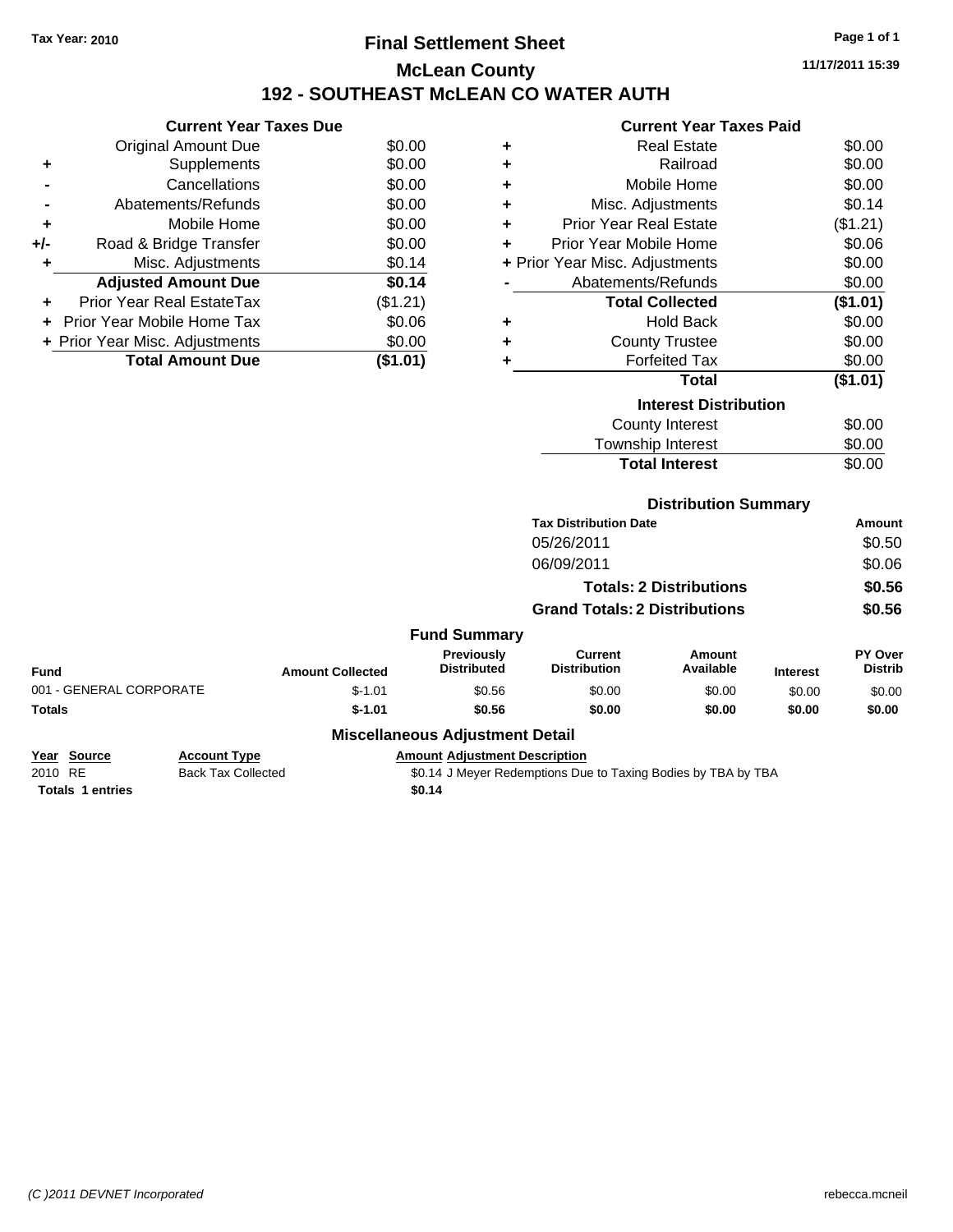### **Final Settlement Sheet Tax Year: 2010 Page 1 of 1 McLean County 193 - HUDSON AREA PUBLIC LIBRARY**

**Current Year Taxes Due**

|     | <b>Original Amount Due</b>     | \$211,219.55 |
|-----|--------------------------------|--------------|
| ٠   | Supplements                    | \$121.60     |
|     | Cancellations                  | \$175.38     |
|     | Abatements/Refunds             | \$0.00       |
| ÷   | Mobile Home                    | \$11.45      |
| +/- | Road & Bridge Transfer         | \$0.00       |
| ٠   | Misc. Adjustments              | \$0.00       |
|     | <b>Adjusted Amount Due</b>     | \$211,177.22 |
|     | Prior Year Real EstateTax      | \$0.00       |
|     | Prior Year Mobile Home Tax     | \$1.72       |
|     | + Prior Year Misc. Adjustments | \$0.00       |
|     | <b>Total Amount Due</b>        | \$211,178.94 |
|     |                                |              |

#### **Current Year Taxes Paid**

| ٠ | <b>Real Estate</b>             | \$211,165.77 |
|---|--------------------------------|--------------|
| ÷ | Railroad                       | \$0.00       |
| ÷ | Mobile Home                    | \$11.45      |
| ÷ | Misc. Adjustments              | \$0.00       |
| ÷ | <b>Prior Year Real Estate</b>  | \$0.00       |
| ÷ | Prior Year Mobile Home         | \$1.72       |
|   | + Prior Year Misc. Adjustments | \$0.00       |
|   | Abatements/Refunds             | \$0.00       |
|   | <b>Total Collected</b>         | \$211,178.94 |
| ٠ | <b>Hold Back</b>               | \$0.00       |
| ÷ | <b>County Trustee</b>          | \$0.00       |
| ٠ | <b>Forfeited Tax</b>           | \$0.00       |
|   | <b>Total</b>                   | \$211,178.94 |
|   | <b>Interest Distribution</b>   |              |
|   | County Interest                | \$5.19       |
|   | Taunaakin lataraat             | ጦ ለለ         |

| <b>Total Interest</b> | \$5.19 |
|-----------------------|--------|
| Township Interest     | \$0.00 |
| County interest       | JU.IY  |

#### **Distribution Summary**

| <b>Tax Distribution Date</b>         | Amount       |
|--------------------------------------|--------------|
| 05/26/2011                           | \$38,018.74  |
| 06/09/2011                           | \$38,084.43  |
| 06/20/2011                           | \$33,358.76  |
| 08/25/2011                           | \$18.354.47  |
| 09/09/2011                           | \$49,155.87  |
| 09/16/2011                           | \$26.071.79  |
| 11/10/2011                           | \$8.134.88   |
| <b>Totals: 7 Distributions</b>       | \$211,178.94 |
| <b>Interest Distribution Date</b>    | Amount       |
| 11/17/2011                           | \$5.19       |
| <b>Totals: 1 Distributions</b>       | \$5.19       |
| <b>Grand Totals: 8 Distributions</b> | \$211,184.13 |

| Fund                      | <b>Amount Collected</b> | Previously<br><b>Distributed</b> | Current<br><b>Distribution</b> | Amount<br>Available | <b>Interest</b> | PY Over<br><b>Distrib</b> |
|---------------------------|-------------------------|----------------------------------|--------------------------------|---------------------|-----------------|---------------------------|
| 001 - GENERAL CORPORATE   | \$188,794.81            | \$181.522.20                     | \$7.272.61                     | \$0.00              | \$4.65          | \$0.00                    |
| 005 - IMRF                | \$11,996.66             | \$11.534.50                      | \$462.16                       | \$0.00              | \$0.29          | \$0.00                    |
| 035 - LIABILITY INSURANCE | \$2.475.44              | \$2,380.10                       | \$95.34                        | \$0.00              | \$0.06          | \$0.00                    |
| 047 - SOCIAL SECURITY     | \$7.912.03              | \$7,607.26                       | \$304.77                       | \$0.00              | \$0.19          | \$0.00                    |
| <b>Totals</b>             | \$211.178.94            | \$203.044.06                     | \$8,134,88                     | \$0.00              | \$5.19          | \$0.00                    |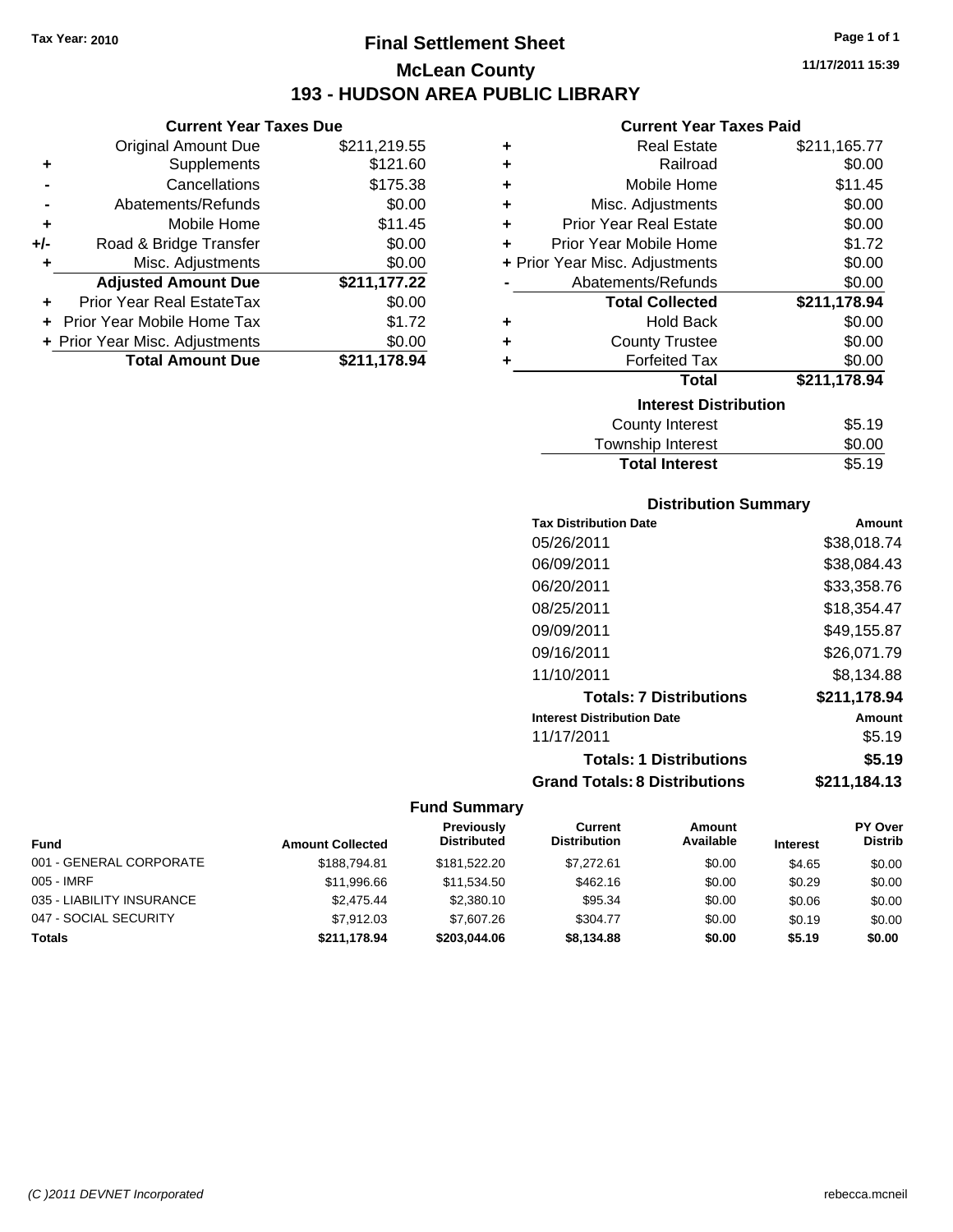## **Final Settlement Sheet Tax Year: 2010 Page 1 of 1 McLean County 196 - DALE-ALLIN MTAD**

**11/17/2011 15:39**

#### **Current Year Taxes Paid**

| <b>Current Year Taxes Due</b> |                                |             |   | <b>Current Year Taxes Paid</b>                                                                                                                                                                                                 |             |
|-------------------------------|--------------------------------|-------------|---|--------------------------------------------------------------------------------------------------------------------------------------------------------------------------------------------------------------------------------|-------------|
|                               | <b>Original Amount Due</b>     | \$10,310.76 | ٠ | <b>Real Estate</b>                                                                                                                                                                                                             | \$10,279.12 |
| ٠                             | Supplements                    | \$1.31      | ٠ | Railroad                                                                                                                                                                                                                       | \$19.88     |
|                               | Cancellations                  | \$11.87     | ٠ | Mobile Home                                                                                                                                                                                                                    | \$1.03      |
|                               | Abatements/Refunds             | \$0.00      | ٠ | Misc. Adjustments                                                                                                                                                                                                              | \$0.39      |
| ٠                             | Mobile Home                    | \$1.33      | ٠ | <b>Prior Year Real Estate</b>                                                                                                                                                                                                  | \$0.00      |
| $+/-$                         | Road & Bridge Transfer         | \$0.00      | ÷ | Prior Year Mobile Home                                                                                                                                                                                                         | \$0.00      |
|                               | Misc. Adjustments              | \$0.39      |   | + Prior Year Misc. Adjustments                                                                                                                                                                                                 | \$0.00      |
|                               | <b>Adjusted Amount Due</b>     | \$10,301.92 |   | Abatements/Refunds                                                                                                                                                                                                             | \$0.00      |
| ٠                             | Prior Year Real EstateTax      | \$0.00      |   | <b>Total Collected</b>                                                                                                                                                                                                         | \$10,300.42 |
|                               | + Prior Year Mobile Home Tax   | \$0.00      | ٠ | <b>Hold Back</b>                                                                                                                                                                                                               | \$0.00      |
|                               | + Prior Year Misc. Adjustments | \$0.00      | ٠ | <b>County Trustee</b>                                                                                                                                                                                                          | \$1.20      |
|                               | <b>Total Amount Due</b>        | \$10,301.92 |   | <b>Forfeited Tax</b>                                                                                                                                                                                                           | \$0.30      |
|                               |                                |             |   | <b>Total</b>                                                                                                                                                                                                                   | \$10,301.92 |
|                               |                                |             |   | the common contract of the contract of the contract of the contract of the contract of the contract of the contract of the contract of the contract of the contract of the contract of the contract of the contract of the con |             |

 $\overline{a}$ 

| <b>Total</b>                 | \$10,301.92 |
|------------------------------|-------------|
| <b>Interest Distribution</b> |             |
| <b>County Interest</b>       | \$0.25      |
| Township Interest            | \$0.00      |
| <b>Total Interest</b>        | \$0.25      |

#### **Distribution Summary**

| Amount      |
|-------------|
| \$1,785.42  |
| \$2,013.90  |
| \$1,380.88  |
| \$1,108.93  |
| \$2,430.82  |
| \$1,168.28  |
| \$412.19    |
| \$10,300.42 |
| Amount      |
| \$0.25      |
| \$0.25      |
| \$10.300.67 |
|             |

#### **Fund Summary**

| Fund            | <b>Amount Collected</b> | <b>Previously</b><br><b>Distributed</b> | Current<br><b>Distribution</b> | Amount<br>Available | <b>Interest</b> | <b>PY Over</b><br><b>Distrib</b> |
|-----------------|-------------------------|-----------------------------------------|--------------------------------|---------------------|-----------------|----------------------------------|
| 147 - ASSESSING | \$10,300.42             | \$9.888.23                              | \$412.19                       | \$0.00              | \$0.25          | \$0.00                           |
| <b>Totals</b>   | \$10,300,42             | \$9,888,23                              | \$412.19                       | \$0.00              | \$0.25          | \$0.00                           |

#### **Miscellaneous Adjustment Detail**

| Year Source             | <b>Account Type</b>       | <b>Amount Adiustment Description</b>                          |  |
|-------------------------|---------------------------|---------------------------------------------------------------|--|
| 2010 RE                 | <b>Back Tax Collected</b> | \$0.39 J Meyer Redemptions Due to Taxing Bodies by TBA by TBA |  |
| <b>Totals 1 entries</b> |                           | \$0.39                                                        |  |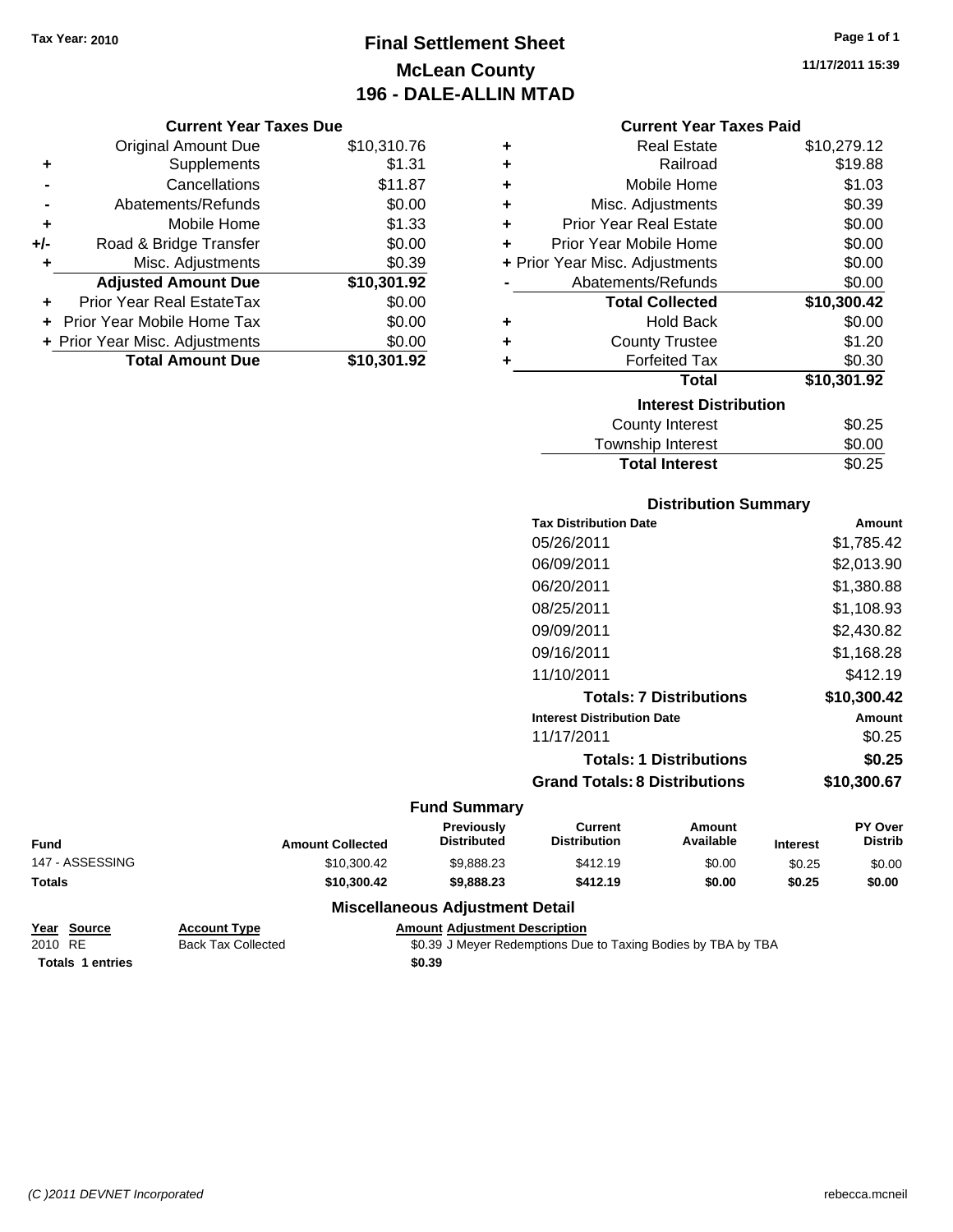## **Final Settlement Sheet Tax Year: 2010 Page 1 of 1 McLean County 197 - CITY OF EL PASO**

**11/17/2011 15:39**

|                                | <b>Current Year Taxes Due</b> |               |                                         |                                       | <b>Current Year Taxes Paid</b> |            |                    |
|--------------------------------|-------------------------------|---------------|-----------------------------------------|---------------------------------------|--------------------------------|------------|--------------------|
| <b>Original Amount Due</b>     |                               | \$9,403.45    | ٠                                       |                                       | <b>Real Estate</b>             |            | \$10,308.31        |
| Supplements<br>٠               |                               | \$0.00        |                                         |                                       | Railroad                       |            | \$0.00             |
| Cancellations                  |                               | \$0.00        | ٠                                       |                                       | Mobile Home                    |            | \$0.00             |
| Abatements/Refunds             |                               | \$0.00        | ٠                                       |                                       | Misc. Adjustments              |            | \$0.00             |
| Mobile Home<br>٠               |                               | \$0.00        | ٠                                       | <b>Prior Year Real Estate</b>         |                                |            | \$0.00             |
| Road & Bridge Transfer<br>+/-  |                               | \$904.86      | ٠                                       | Prior Year Mobile Home                |                                |            | \$0.00             |
| Misc. Adjustments<br>٠         |                               | \$0.00        |                                         | + Prior Year Misc. Adjustments        |                                |            | \$0.00             |
| <b>Adjusted Amount Due</b>     |                               | \$10,308.31   |                                         | Abatements/Refunds                    |                                |            | \$0.00             |
| Prior Year Real EstateTax      |                               | \$0.00        |                                         |                                       | <b>Total Collected</b>         |            | \$10,308.31        |
| Prior Year Mobile Home Tax     |                               | \$0.00        | ٠                                       |                                       | <b>Hold Back</b>               |            | \$0.00             |
| + Prior Year Misc. Adjustments |                               | \$0.00        | ٠                                       |                                       | <b>County Trustee</b>          |            | \$0.00             |
| <b>Total Amount Due</b>        |                               | \$10,308.31   | ٠                                       |                                       | <b>Forfeited Tax</b>           |            | \$0.00             |
|                                |                               |               |                                         |                                       | <b>Total</b>                   |            | \$10,308.31        |
|                                |                               |               |                                         |                                       | <b>Interest Distribution</b>   |            |                    |
|                                |                               |               |                                         |                                       | <b>County Interest</b>         |            | \$0.25             |
|                                |                               |               |                                         |                                       | <b>Township Interest</b>       |            | \$0.00             |
|                                |                               |               |                                         |                                       | <b>Total Interest</b>          |            | \$0.25             |
| <b>Road and Bridge Summary</b> |                               |               |                                         |                                       | <b>Distribution Summary</b>    |            |                    |
| Rd./Br. District               | Amt. Due                      | Amt. Distrib. |                                         | <b>Tax Distribution Date</b>          |                                |            | Amount             |
| <b>GRIDLEY TWP ROAD</b>        | \$905.14                      | \$904.86      |                                         | 05/26/2011                            |                                |            | \$141.96           |
| <b>Totals</b>                  | \$905.14                      | \$904.86      |                                         | 06/09/2011                            |                                | \$4,532.96 |                    |
|                                |                               |               |                                         | 06/20/2011                            |                                |            |                    |
|                                |                               |               |                                         |                                       |                                |            | \$515.59           |
|                                |                               |               |                                         | 08/25/2011                            |                                |            | \$90.26            |
|                                |                               |               |                                         | 09/09/2011                            |                                |            | \$4,218.02         |
|                                |                               |               |                                         | 09/16/2011                            |                                |            | \$739.64           |
|                                |                               |               |                                         | 11/10/2011                            |                                |            | \$69.88            |
|                                |                               |               |                                         |                                       | <b>Totals: 7 Distributions</b> |            | \$10,308.31        |
|                                |                               |               |                                         | <b>Interest Distribution Date</b>     |                                |            | Amount             |
|                                |                               |               |                                         | 11/17/2011                            |                                |            | \$0.25             |
|                                |                               |               |                                         |                                       | <b>Totals: 1 Distributions</b> |            | \$0.25             |
|                                |                               |               |                                         | <b>Grand Totals: 8 Distributions</b>  |                                |            | \$10,308.56        |
|                                |                               |               | <b>Fund Summary</b>                     |                                       |                                |            |                    |
| Fund                           | <b>Amount Collected</b>       |               | <b>Previously</b><br><b>Distributed</b> | <b>Current</b><br><b>Distribution</b> | <b>Amount</b><br>Available     | Interest   | PY Over<br>Distrib |
| 001 - GENERAL                  |                               | \$1,414.62    | \$1,409.67                              | \$4.95                                | \$0.00                         | \$0.04     | \$0.00             |
| 003 - BONDS & INTEREST         |                               | \$5,761.95    | \$5,741.78                              | \$20.17                               | \$0.00                         | \$0.15     | \$0.00             |
| 007 - ROAD AND BRIDGE          |                               | \$904.86      | \$867.89                                | \$36.97                               | \$0.00                         | \$0.00     | \$0.00             |
| 042 - PARKS                    |                               | \$1,098.39    | \$1,094.54                              | \$3.85                                | \$0.00                         | \$0.03     | \$0.00             |
| 043 - PLAYGROUND & RECREATION  |                               | \$732.63      | \$730.07                                | \$2.56                                | \$0.00                         | \$0.02     | \$0.00             |
| 047 - SOCIAL SECURITY          |                               | \$347.86      | \$346.64                                | \$1.22                                | \$0.00                         | \$0.01     | \$0.00             |
| 060 - UNEMPLOYMENT INSURANCE   |                               | \$48.00       | \$47.84                                 | \$0.16                                | \$0.00                         | \$0.00     | \$0.00             |
|                                |                               |               |                                         |                                       |                                |            |                    |
| 109 - PRIOR YEAR ADJUSTMENT    |                               | \$0.00        | \$0.00                                  | \$0.00                                | \$0.00                         | \$0.00     | \$0.00             |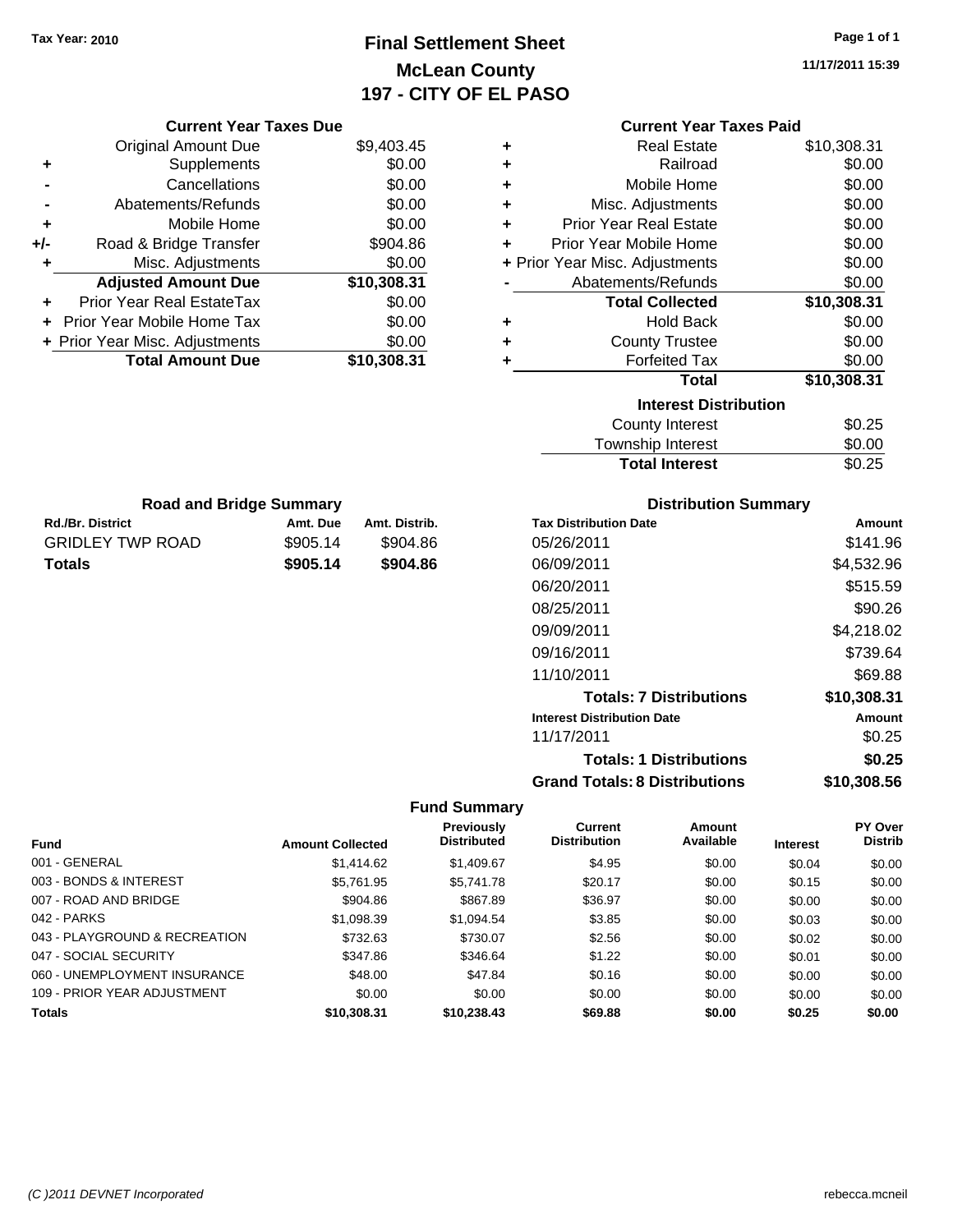## **Final Settlement Sheet Tax Year: 2010 Page 1 of 1 McLean County 198 - EL PASO LIBRARY**

**11/17/2011 15:39**

#### **Current Year Taxes Due**

|       | <b>Original Amount Due</b>       | \$2,198.99 |
|-------|----------------------------------|------------|
| ٠     | Supplements                      | \$0.00     |
|       | Cancellations                    | \$0.00     |
|       | Abatements/Refunds               | \$0.00     |
| ÷     | Mobile Home                      | \$0.00     |
| $+/-$ | Road & Bridge Transfer           | \$0.00     |
| ۰     | Misc. Adjustments                | \$0.00     |
|       | <b>Adjusted Amount Due</b>       | \$2,198.99 |
|       | <b>Prior Year Real EstateTax</b> | \$0.00     |
|       | Prior Year Mobile Home Tax       | \$0.00     |
|       | + Prior Year Misc. Adjustments   | \$0.00     |
|       | <b>Total Amount Due</b>          | \$2,198.99 |

#### **Current Year Taxes Paid**

| ٠ | <b>Real Estate</b>             | \$2,198.99 |
|---|--------------------------------|------------|
| ÷ | Railroad                       | \$0.00     |
| ٠ | Mobile Home                    | \$0.00     |
| ٠ | Misc. Adjustments              | \$0.00     |
| ÷ | <b>Prior Year Real Estate</b>  | \$0.00     |
| ÷ | Prior Year Mobile Home         | \$0.00     |
|   | + Prior Year Misc. Adjustments | \$0.00     |
|   | Abatements/Refunds             | \$0.00     |
|   |                                |            |
|   | <b>Total Collected</b>         | \$2,198.99 |
| ٠ | <b>Hold Back</b>               | \$0.00     |
| ÷ | <b>County Trustee</b>          | \$0.00     |
| ٠ | <b>Forfeited Tax</b>           | \$0.00     |
|   | Total                          | \$2,198.99 |
|   | <b>Interest Distribution</b>   |            |
|   | County Interest                | \$0.05     |

### Township Interest  $\frac{$0.00}{0.05}$ **Total Interest**

| <b>Distribution Summary</b>          |            |
|--------------------------------------|------------|
| <b>Tax Distribution Date</b>         | Amount     |
| 05/26/2011                           | \$1.49     |
| 06/09/2011                           | \$1,009.94 |
| 06/20/2011                           | \$86.30    |
| 08/25/2011                           | \$1.76     |
| 09/09/2011                           | \$945.57   |
| 09/16/2011                           | \$146.23   |
| 11/10/2011                           | \$7.70     |
| <b>Totals: 7 Distributions</b>       | \$2,198.99 |
| <b>Interest Distribution Date</b>    | Amount     |
| 11/17/2011                           | \$0.05     |
| <b>Totals: 1 Distributions</b>       | \$0.05     |
| <b>Grand Totals: 8 Distributions</b> | \$2,199.04 |

| <b>Fund</b>                             | <b>Amount Collected</b> | Previously<br><b>Distributed</b> | Current<br><b>Distribution</b> | Amount<br>Available | <b>Interest</b> | <b>PY Over</b><br><b>Distrib</b> |
|-----------------------------------------|-------------------------|----------------------------------|--------------------------------|---------------------|-----------------|----------------------------------|
| 016 - GENERAL CORPORATE                 | \$2.196.79              | \$2.189.10                       | \$7.69                         | \$0.00              | \$0.05          | \$0.00                           |
| 028 - LIBRARY BLDG<br>(PURCHASE/RENTAL) | \$2.20                  | \$2.19                           | \$0.01                         | \$0.00              | \$0.00          | \$0.00                           |
| 109 - PRIOR YEAR ADJUSTMENT             | \$0.00                  | \$0.00                           | \$0.00                         | \$0.00              | \$0.00          | \$0.00                           |
| <b>Totals</b>                           | \$2.198.99              | \$2.191.29                       | \$7.70                         | \$0.00              | \$0.05          | \$0.00                           |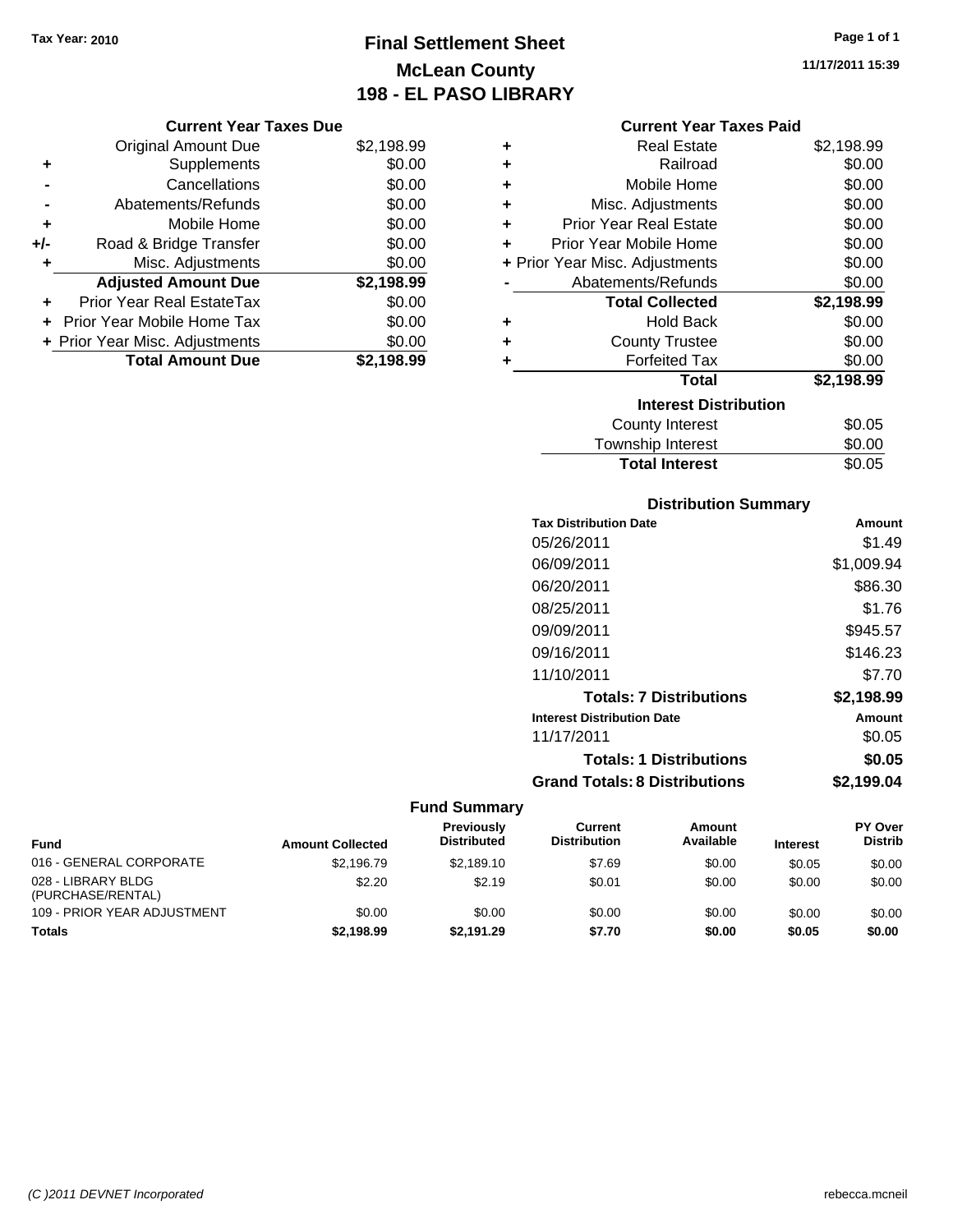## **Final Settlement Sheet Tax Year: 2010 Page 1 of 1 McLean County 200 - LEXINGTON TIF 9**

#### **Current Year Taxes Due**

|       | <b>Original Amount Due</b>     | \$346,081.02 |
|-------|--------------------------------|--------------|
| ٠     | Supplements                    | \$1,689.50   |
|       | Cancellations                  | \$896.76     |
|       | Abatements/Refunds             | \$0.00       |
| ٠     | Mobile Home                    | \$0.00       |
| $+/-$ | Road & Bridge Transfer         | \$0.00       |
|       | Misc. Adjustments              | \$0.00       |
|       | <b>Adjusted Amount Due</b>     | \$346,873.76 |
|       | Prior Year Real EstateTax      | \$0.00       |
|       | Prior Year Mobile Home Tax     | \$0.00       |
|       | + Prior Year Misc. Adjustments | \$0.00       |
|       | <b>Total Amount Due</b>        | \$346,873.76 |

#### **Current Year Taxes Paid**

| ٠ | <b>Real Estate</b>             | \$346,873.76 |
|---|--------------------------------|--------------|
| ÷ | Railroad                       | \$0.00       |
| ÷ | Mobile Home                    | \$0.00       |
| ٠ | Misc. Adjustments              | \$0.00       |
| ÷ | <b>Prior Year Real Estate</b>  | \$0.00       |
| ÷ | Prior Year Mobile Home         | \$0.00       |
|   | + Prior Year Misc. Adjustments | \$0.00       |
|   | Abatements/Refunds             | \$0.00       |
|   | <b>Total Collected</b>         | \$346,873.76 |
|   | <b>Hold Back</b>               |              |
| ٠ |                                | \$0.00       |
| ٠ | <b>County Trustee</b>          | \$0.00       |
| ٠ | <b>Forfeited Tax</b>           | \$0.00       |
|   | <b>Total</b>                   | \$346,873.76 |
|   | <b>Interest Distribution</b>   |              |
|   | <b>County Interest</b>         | \$8.52       |

| <b>Total Interest</b> | \$8.52 |
|-----------------------|--------|
| <b>OVAIRY INVIVOL</b> | ⊽⊙.ບ∠  |
| Township Interest     | \$0.00 |

#### **Distribution Summary**

| Amount       |
|--------------|
| \$67.235.43  |
| \$52.934.75  |
| \$51.481.12  |
| \$19.770.46  |
| \$98.264.86  |
| \$43.591.95  |
| \$13,595.19  |
| \$346.873.76 |
| Amount       |
| \$8.52       |
| \$8.52       |
| \$346.882.28 |
|              |

### **Fund Summary**

|               |                         | <b>Previously</b> | Current             | Amount    |                 | <b>PY Over</b> |
|---------------|-------------------------|-------------------|---------------------|-----------|-----------------|----------------|
| <b>Fund</b>   | <b>Amount Collected</b> | Distributed       | <b>Distribution</b> | Available | <b>Interest</b> | Distrib        |
| 001 - GENERAL | \$346,873.76            | \$333.278.57      | \$13,595.19         | \$0.00    | \$8.52          | \$0.00         |
| Totals        | \$346,873,76            | \$333,278.57      | \$13,595.19         | \$0.00    | \$8.52          | \$0.00         |

**11/17/2011 15:39**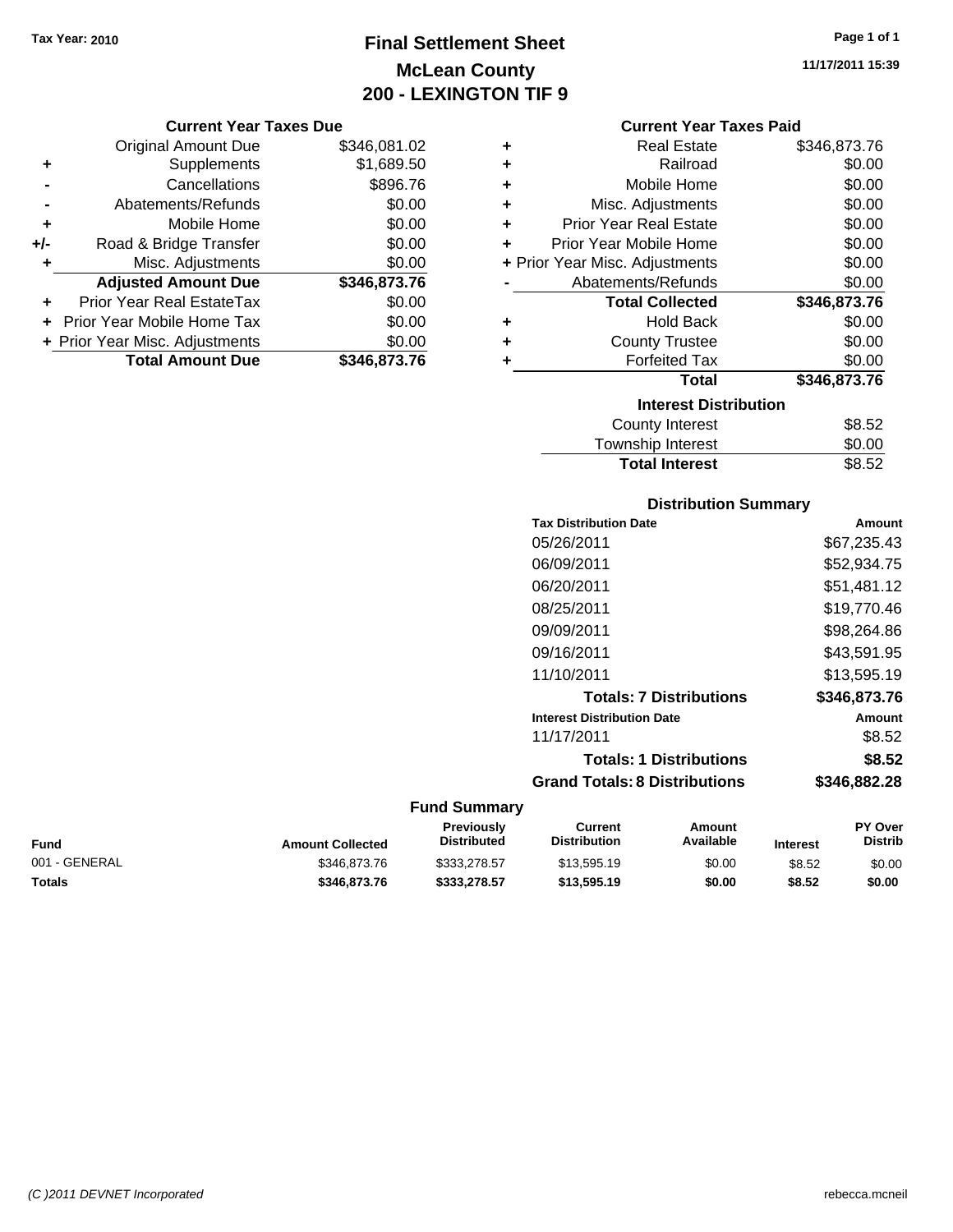## **Final Settlement Sheet Tax Year: 2010 Page 1 of 1 McLean County 201 - HEYWORTH TIF 3**

|     | <b>Current Year Taxes Due</b>  |                |  |  |
|-----|--------------------------------|----------------|--|--|
|     | <b>Original Amount Due</b>     | \$1,015,520.90 |  |  |
| ٠   | Supplements                    | \$0.00         |  |  |
|     | Cancellations                  | \$1,510.02     |  |  |
|     | Abatements/Refunds             | \$0.00         |  |  |
| ٠   | Mobile Home                    | \$0.00         |  |  |
| +/- | Road & Bridge Transfer         | \$0.00         |  |  |
|     | Misc. Adjustments              | \$0.00         |  |  |
|     | <b>Adjusted Amount Due</b>     | \$1,014,010.88 |  |  |
| ٠   | Prior Year Real EstateTax      | \$0.00         |  |  |
|     | Prior Year Mobile Home Tax     | \$0.00         |  |  |
|     | + Prior Year Misc. Adjustments | \$0.00         |  |  |
|     | <b>Total Amount Due</b>        | \$1.014.010.88 |  |  |

|   | <b>Current Year Taxes Paid</b>           |                |  |  |  |
|---|------------------------------------------|----------------|--|--|--|
| ٠ | Real Estate                              | \$1,014,010.88 |  |  |  |
| ٠ | Railroad                                 | \$0.00         |  |  |  |
| ٠ | Mobile Home                              | \$0.00         |  |  |  |
| ٠ | Misc. Adjustments                        | \$0.00         |  |  |  |
| ٠ | <b>Prior Year Real Estate</b>            | \$0.00         |  |  |  |
| ÷ | Prior Year Mobile Home                   | \$0.00         |  |  |  |
|   | \$0.00<br>+ Prior Year Misc. Adjustments |                |  |  |  |
|   | Abatements/Refunds                       | \$0.00         |  |  |  |
|   | <b>Total Collected</b>                   | \$1,014,010.88 |  |  |  |
| ٠ | Hold Back                                | \$0.00         |  |  |  |
| ٠ | <b>County Trustee</b>                    | \$0.00         |  |  |  |
| ٠ | <b>Forfeited Tax</b>                     | \$0.00         |  |  |  |
|   | Total                                    | \$1,014,010.88 |  |  |  |
|   | <b>Interest Distribution</b>             |                |  |  |  |
|   |                                          |                |  |  |  |
|   | <b>County Interest</b>                   | \$24.90        |  |  |  |
|   | <b>Township Interest</b>                 | \$0.00         |  |  |  |

#### **Distribution Summary**

| Amount         |
|----------------|
| \$217.787.16   |
| \$168,782.22   |
| \$129,509.65   |
| \$134,774.24   |
| \$230,738.11   |
| \$101,850.73   |
| \$30,568.77    |
| \$1,014,010.88 |
| Amount         |
| \$24.90        |
| \$24.90        |
| \$1,014,035.78 |
|                |

| Fund          | <b>Amount Collected</b> | <b>Previously</b><br><b>Distributed</b> | Current<br><b>Distribution</b> | Amount<br>Available | <b>Interest</b> | <b>PY Over</b><br><b>Distrib</b> |
|---------------|-------------------------|-----------------------------------------|--------------------------------|---------------------|-----------------|----------------------------------|
| 001 - GENERAL | \$1.014.010.88          | \$983,442.11                            | \$30.568.77                    | \$0.00              | \$24.90         | \$0.00                           |
| Totals        | \$1.014.010.88          | \$983,442.11                            | \$30.568.77                    | \$0.00              | \$24.90         | \$0.00                           |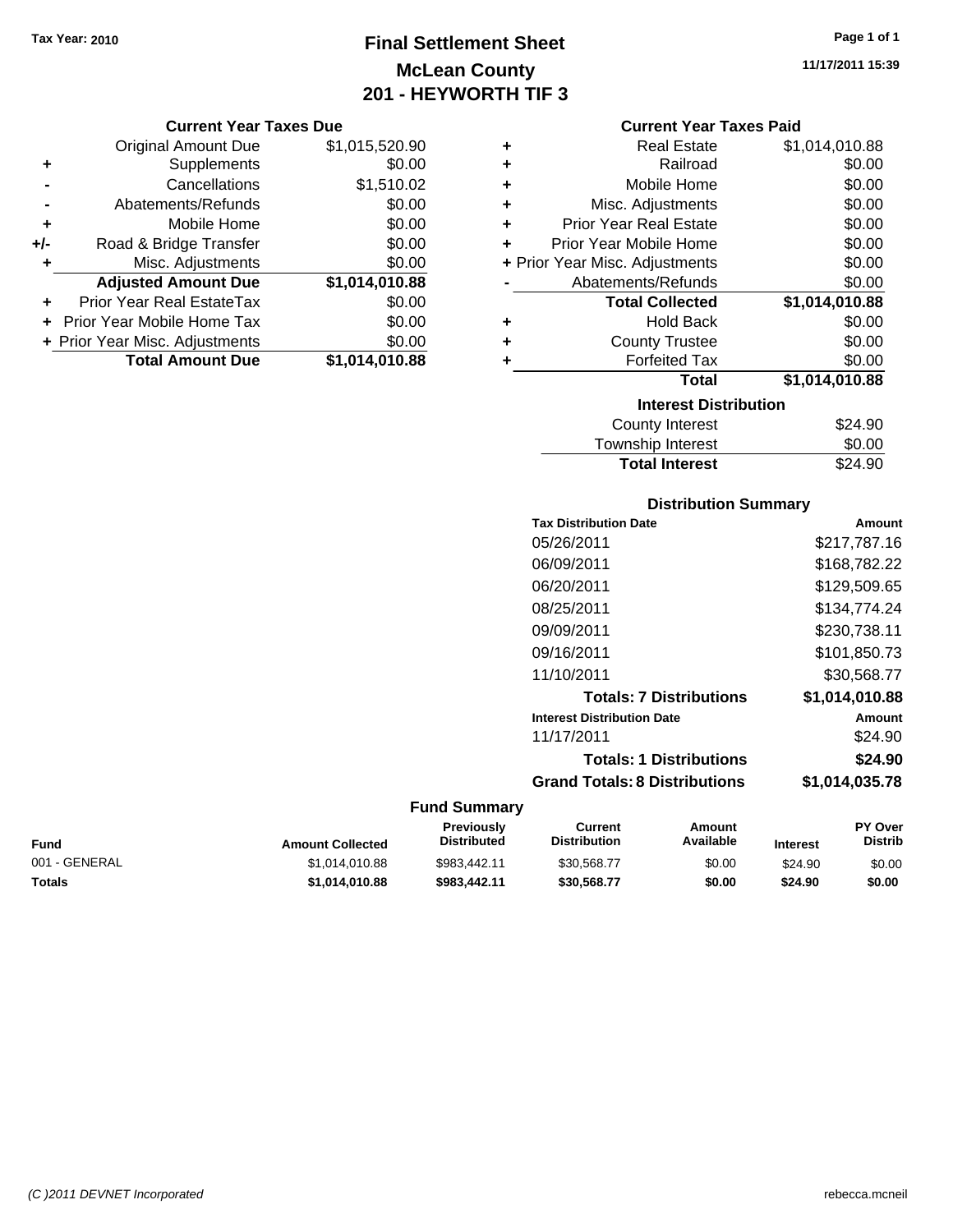## **Final Settlement Sheet Tax Year: 2010 Page 1 of 1 McLean County 202 - HEYWORTH TIF 2**

#### **11/17/2011 15:39**

| <b>Current Year Taxes Due</b> |  |  |  |
|-------------------------------|--|--|--|
|-------------------------------|--|--|--|

|     | <b>Original Amount Due</b>     | \$155,032.84 |
|-----|--------------------------------|--------------|
| ٠   | Supplements                    | \$0.00       |
|     | Cancellations                  | \$167.80     |
|     | Abatements/Refunds             | \$0.00       |
| ÷   | Mobile Home                    | \$0.00       |
| +/- | Road & Bridge Transfer         | \$0.00       |
| ٠   | Misc. Adjustments              | \$0.00       |
|     | <b>Adjusted Amount Due</b>     | \$154,865.04 |
|     | Prior Year Real EstateTax      | \$0.00       |
|     | Prior Year Mobile Home Tax     | \$0.00       |
|     | + Prior Year Misc. Adjustments | \$0.00       |
|     | <b>Total Amount Due</b>        | \$154,865.04 |

#### **Current Year Taxes Paid**

| ٠ | <b>Real Estate</b>             | \$154,865.04 |
|---|--------------------------------|--------------|
| ٠ | Railroad                       | \$0.00       |
| ٠ | Mobile Home                    | \$0.00       |
| ٠ | Misc. Adjustments              | \$0.00       |
| ٠ | <b>Prior Year Real Estate</b>  | \$0.00       |
| ٠ | Prior Year Mobile Home         | \$0.00       |
|   | + Prior Year Misc. Adjustments | \$0.00       |
|   | Abatements/Refunds             | \$0.00       |
|   | <b>Total Collected</b>         | \$154,865.04 |
| ٠ | <b>Hold Back</b>               | \$0.00       |
| ٠ | <b>County Trustee</b>          | \$0.00       |
| ٠ | <b>Forfeited Tax</b>           | \$0.00       |
|   | Total                          | \$154,865.04 |
|   | <b>Interest Distribution</b>   |              |
|   | Osuntu bataraat                | ሱ  ሰ         |

| County Interest       | \$3.80 |
|-----------------------|--------|
| Township Interest     | \$0.00 |
| <b>Total Interest</b> | \$3.80 |

#### **Distribution Summary**

| <b>Tax Distribution Date</b>         | Amount       |
|--------------------------------------|--------------|
| 05/26/2011                           | \$43,859.31  |
| 06/09/2011                           | \$16.960.43  |
| 06/20/2011                           | \$13,270.44  |
| 08/25/2011                           | \$21,806.71  |
| 09/09/2011                           | \$36,097.21  |
| 09/16/2011                           | \$13.631.83  |
| 11/10/2011                           | \$9.239.11   |
| <b>Totals: 7 Distributions</b>       | \$154,865,04 |
| <b>Interest Distribution Date</b>    | Amount       |
| 11/17/2011                           | \$3.80       |
| <b>Totals: 1 Distributions</b>       | \$3.80       |
| <b>Grand Totals: 8 Distributions</b> | \$154,868.84 |
|                                      |              |

| Fund          | <b>Amount Collected</b> | <b>Previously</b><br>Distributed | Current<br><b>Distribution</b> | Amount<br>Available | <b>Interest</b> | <b>PY Over</b><br><b>Distrib</b> |
|---------------|-------------------------|----------------------------------|--------------------------------|---------------------|-----------------|----------------------------------|
| 001 - GENERAL | \$154,865,04            | \$145,625.93                     | \$9.239.11                     | \$0.00              | \$3.80          | \$0.00                           |
| <b>Totals</b> | \$154.865.04            | \$145.625.93                     | \$9.239.11                     | \$0.00              | \$3.80          | \$0.00                           |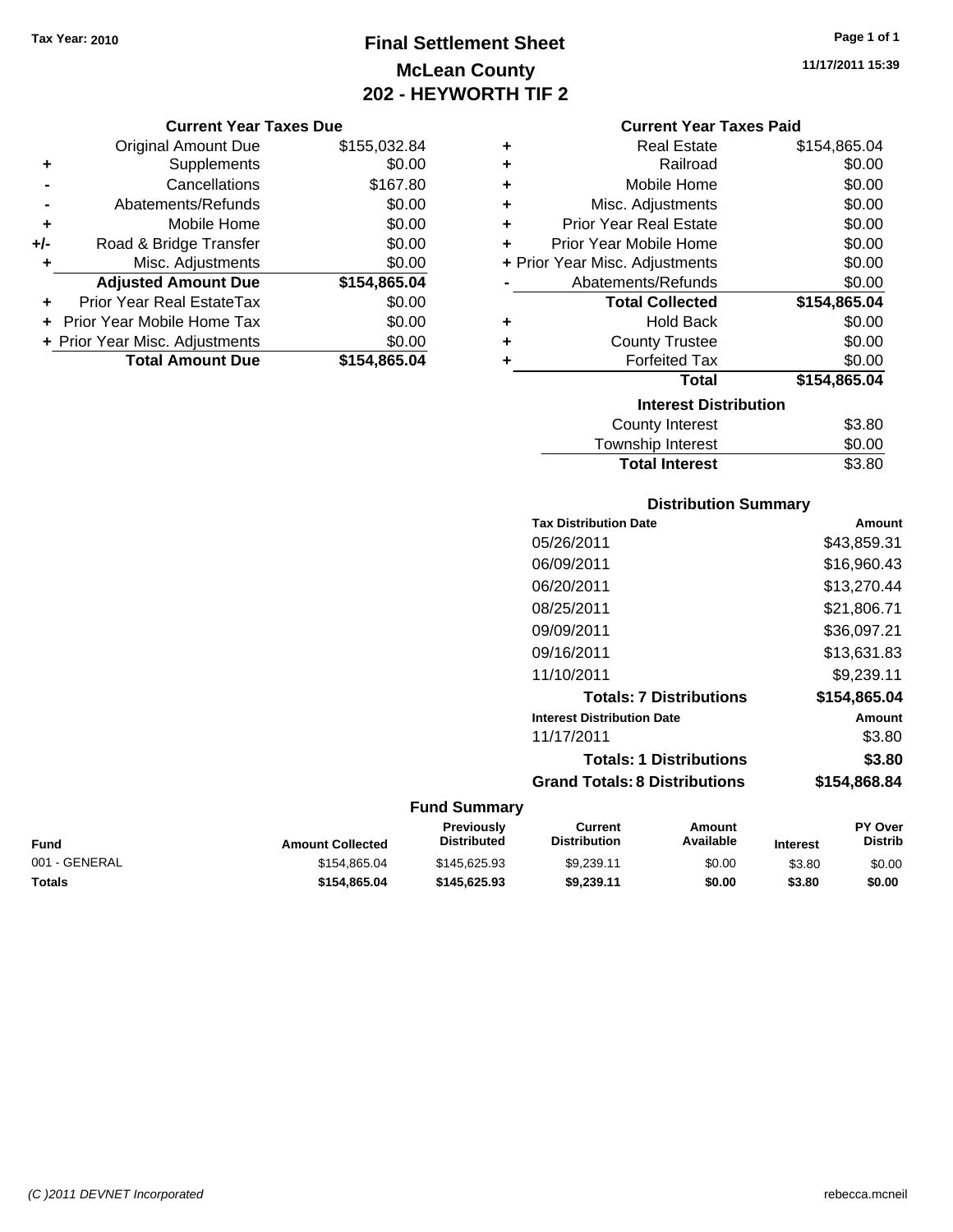**Current Year Taxes Due** Original Amount Due \$76,480.24

**Adjusted Amount Due \$76,480.24**

**Total Amount Due \$76,480.24**

**+** Supplements \$0.00 **-** Cancellations \$0.00 **-** Abatements/Refunds \$0.00 **+** Mobile Home \$0.00 **+/-** Road & Bridge Transfer \$0.00 **+** Misc. Adjustments \$0.00

**+** Prior Year Real EstateTax \$0.00 **+** Prior Year Mobile Home Tax \$0.00 **+ Prior Year Misc. Adjustments**  $$0.00$ 

## **Final Settlement Sheet Tax Year: 2010 Page 1 of 1 McLean County 203 - LEROY MANOR TIF**

|                  | Page 1 of 1 |
|------------------|-------------|
| 11/17/2011 15:39 |             |

**Current Year Taxes Paid +** Real Estate \$76,480.24 **+** Railroad \$0.00 **+** Mobile Home \$0.00 **+** Misc. Adjustments \$0.00 **+** Prior Year Real Estate \$0.00 **+** Prior Year Mobile Home \$0.00 **+** Prior Year Misc. Adjustments  $$0.00$ **-** Abatements/Refunds \$0.00 **Total Collected \$76,480.24 +** Hold Back \$0.00 **+** County Trustee **+** Forfeited Tax \$0.00 \$0.00

## **Total \$76,480.24**

| <b>Interest Distribution</b> |        |
|------------------------------|--------|
| <b>County Interest</b>       | \$1.88 |
| Township Interest            | \$0.00 |
| <b>Total Interest</b>        | \$1.88 |

#### **Distribution Summary**

| <b>Tax Distribution Date</b>         | Amount      |
|--------------------------------------|-------------|
| 05/26/2011                           | \$33,302.28 |
| 06/09/2011                           | \$4,378.99  |
| 06/20/2011                           | \$1.467.64  |
| 08/25/2011                           | \$35,155.00 |
| 09/09/2011                           | \$1.871.64  |
| 09/16/2011                           | \$289.46    |
| 11/10/2011                           | \$15.23     |
| <b>Totals: 7 Distributions</b>       | \$76,480.24 |
| <b>Interest Distribution Date</b>    | Amount      |
| 11/17/2011                           | \$1.88      |
| <b>Totals: 1 Distributions</b>       | \$1.88      |
| <b>Grand Totals: 8 Distributions</b> | \$76,482.12 |
|                                      |             |

| Fund          | <b>Amount Collected</b> | <b>Previously</b><br><b>Distributed</b> | Current<br><b>Distribution</b> | Amount<br>Available | <b>Interest</b> | PY Over<br><b>Distrib</b> |
|---------------|-------------------------|-----------------------------------------|--------------------------------|---------------------|-----------------|---------------------------|
| 001 - GENERAL | \$76,480.24             | \$76,465.01                             | \$15.23                        | \$0.00              | \$1.88          | \$0.00                    |
| <b>Totals</b> | \$76,480,24             | \$76,465.01                             | \$15.23                        | \$0.00              | \$1.88          | \$0.00                    |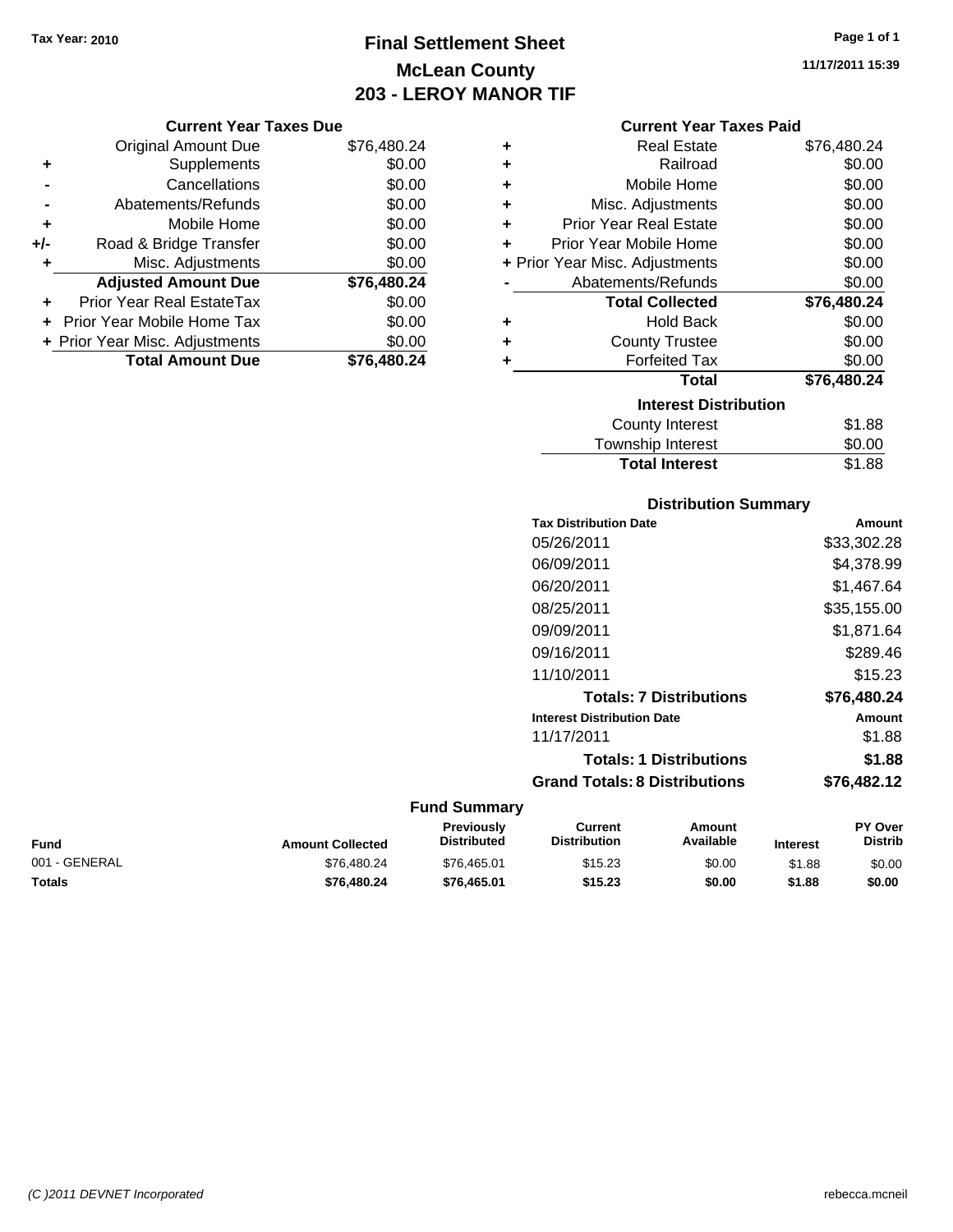### **Final Settlement Sheet Tax Year: 2010 Page 1 of 1 McLean County 204 - DOWNTOWN BLOOMINGTON TIF**

**11/17/2011 15:39**

# **Current Year Taxes Paid**

|                | <b>Current Year Taxes Due</b>  |        |
|----------------|--------------------------------|--------|
|                | Original Amount Due            | \$0.00 |
| ٠              | Supplements                    | \$0.00 |
|                | Cancellations                  | \$0.00 |
| $\blacksquare$ | Abatements/Refunds             | \$0.00 |
| ٠              | Mobile Home                    | \$0.00 |
| +/-            | Road & Bridge Transfer         | \$0.00 |
|                | Misc. Adjustments              | \$0.00 |
|                | <b>Adjusted Amount Due</b>     | \$0.00 |
| ÷              | Prior Year Real EstateTax      | \$0.00 |
|                | Prior Year Mobile Home Tax     | \$0.00 |
|                | + Prior Year Misc. Adjustments | \$0.00 |
|                | <b>Total Amount Due</b>        | SO.OO  |
|                |                                |        |

|   | OUITGIIL I GAI TAAGS FAIU      |               |
|---|--------------------------------|---------------|
| ٠ | <b>Real Estate</b>             | \$0.00        |
| ٠ | Railroad                       | \$0.00        |
| ٠ | Mobile Home                    | \$0.00        |
| ٠ | Misc. Adjustments              | \$0.00        |
| ٠ | <b>Prior Year Real Estate</b>  | \$0.00        |
|   | Prior Year Mobile Home         | \$0.00        |
|   | + Prior Year Misc. Adjustments | \$0.00        |
|   | Abatements/Refunds             | \$0.00        |
|   | <b>Total Collected</b>         | \$0.00        |
| ٠ | <b>Hold Back</b>               | \$0.00        |
| ٠ | <b>County Trustee</b>          | \$0.00        |
|   | <b>Forfeited Tax</b>           | \$0.00        |
|   | Total                          | \$0.00        |
|   | <b>Interest Distribution</b>   |               |
|   |                                | $\sim$ $\sim$ |

| <b>Total Interest</b> | \$0.00 |
|-----------------------|--------|
| Township Interest     | \$0.00 |
| County Interest       | \$0.00 |

|               |                         | <b>Fund Summary</b>                     |                                |                     |                 |                                  |
|---------------|-------------------------|-----------------------------------------|--------------------------------|---------------------|-----------------|----------------------------------|
| Fund          | <b>Amount Collected</b> | <b>Previously</b><br><b>Distributed</b> | Current<br><b>Distribution</b> | Amount<br>Available | <b>Interest</b> | <b>PY Over</b><br><b>Distrib</b> |
| 001 - GENERAL | \$0.00                  | \$0.00                                  | \$0.00                         | \$0.00              | \$0.00          | \$0.00                           |
| Totals        | \$0.00                  | \$0.00                                  | \$0.00                         | \$0.00              | \$0.00          | \$0.00                           |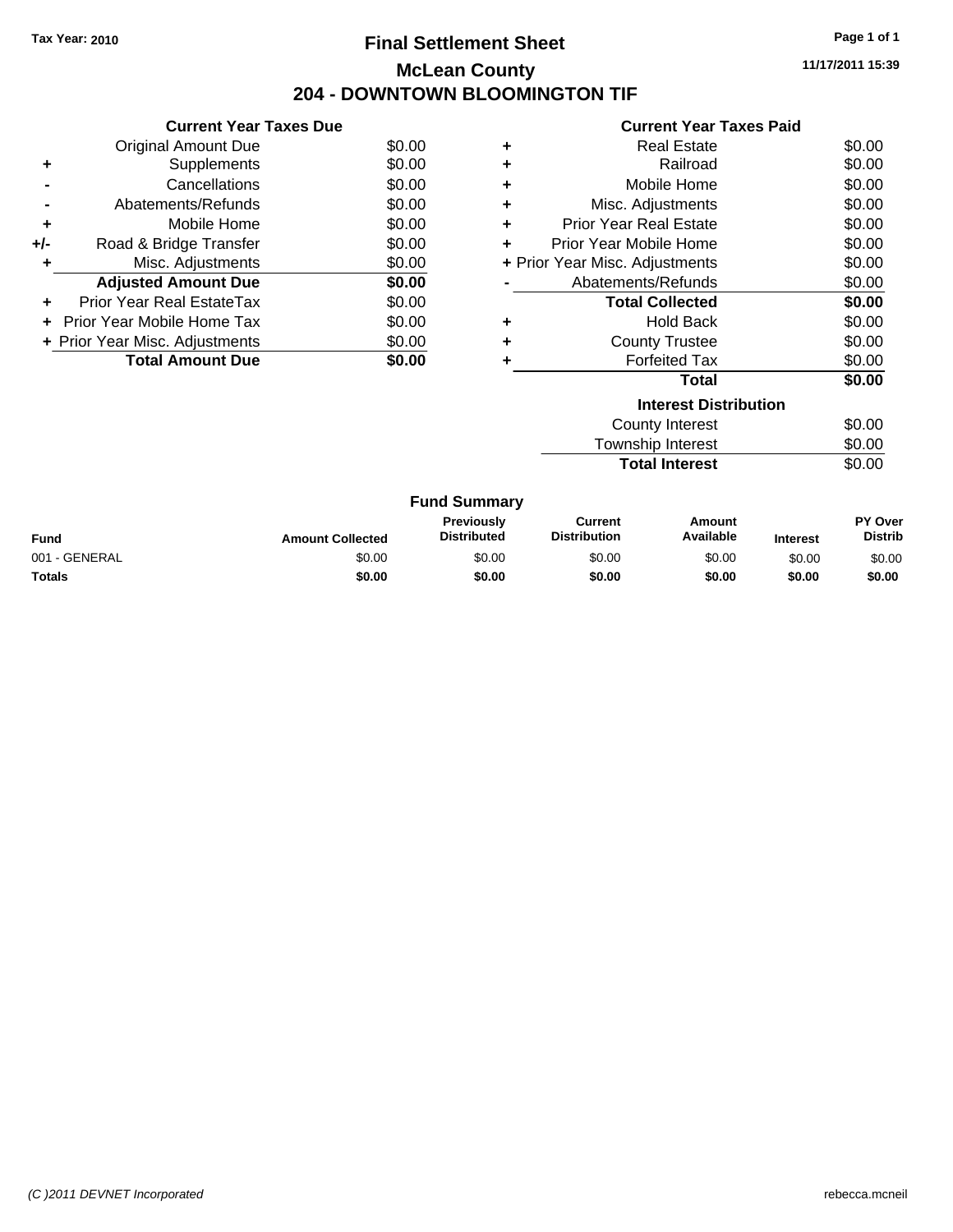### **Final Settlement Sheet Tax Year: 2010 Page 1 of 1 McLean County 206 - MARKET SQUARE TIF**

**11/17/2011 15:39**

#### **Current Year Taxes Paid**

|     | <b>Current Year Taxes Due</b>  |          |
|-----|--------------------------------|----------|
|     | <b>Original Amount Due</b>     | \$0.00   |
| ٠   | Supplements                    | \$0.00   |
|     | Cancellations                  | \$0.00   |
|     | Abatements/Refunds             | \$0.00   |
| ٠   | Mobile Home                    | \$0.00   |
| +/- | Road & Bridge Transfer         | \$0.00   |
| ٠   | Misc. Adjustments              | \$152.00 |
|     | <b>Adjusted Amount Due</b>     | \$152.00 |
|     | Prior Year Real EstateTax      | \$0.00   |
|     | Prior Year Mobile Home Tax     | \$0.00   |
|     | + Prior Year Misc. Adjustments | \$0.00   |
|     | <b>Total Amount Due</b>        | \$152.00 |

| ٠ | Real Estate                    | \$0.00   |
|---|--------------------------------|----------|
| ٠ | Railroad                       | \$0.00   |
| ٠ | Mobile Home                    | \$0.00   |
| ٠ | Misc. Adjustments              | \$152.00 |
| ٠ | <b>Prior Year Real Estate</b>  | \$0.00   |
| ÷ | Prior Year Mobile Home         | \$0.00   |
|   | + Prior Year Misc. Adjustments | \$0.00   |
|   | Abatements/Refunds             | \$0.00   |
|   | <b>Total Collected</b>         | \$152.00 |
| ٠ | Hold Back                      | \$0.00   |
| ٠ | <b>County Trustee</b>          | \$0.00   |
| ٠ | <b>Forfeited Tax</b>           | \$0.00   |
|   | <b>Total</b>                   | \$152.00 |
|   | <b>Interest Distribution</b>   |          |
|   | County Interest                | \$0.00   |
|   | <b>Township Interest</b>       | \$0.00   |
|   | <b>Total Interest</b>          | \$0.00   |

#### **Distribution Summary**

|                     | <b>Tax Distribution Date</b>         | Amount   |
|---------------------|--------------------------------------|----------|
|                     | 11/10/2011                           | \$152.00 |
|                     | <b>Totals: 1 Distributions</b>       | \$152.00 |
|                     | <b>Grand Totals: 1 Distributions</b> | \$152.00 |
| <b>Fund Summary</b> |                                      |          |

#### **Fund Interest Amount Collected Distributed PY Over Distrib Amount Available Current Distribution Previously** 001 - GENERAL \$152.00 \$0.00 \$152.00 \$0.00 \$0.00 \$0.00 **Totals \$152.00 \$0.00 \$152.00 \$0.00 \$0.00 \$0.00**

#### **Miscellaneous Adjustment Detail**

**Year Source Account Type Amount Adjustment Description**<br>
2010 RE **Back Tax Collected** \$152.00 J Meyer Redemptions Due 2010 RE Back Tax Collected \$152.00 J Meyer Redemptions Due to Taxing Bodies by TBA by TBA **Totals 1 entries** \$152.00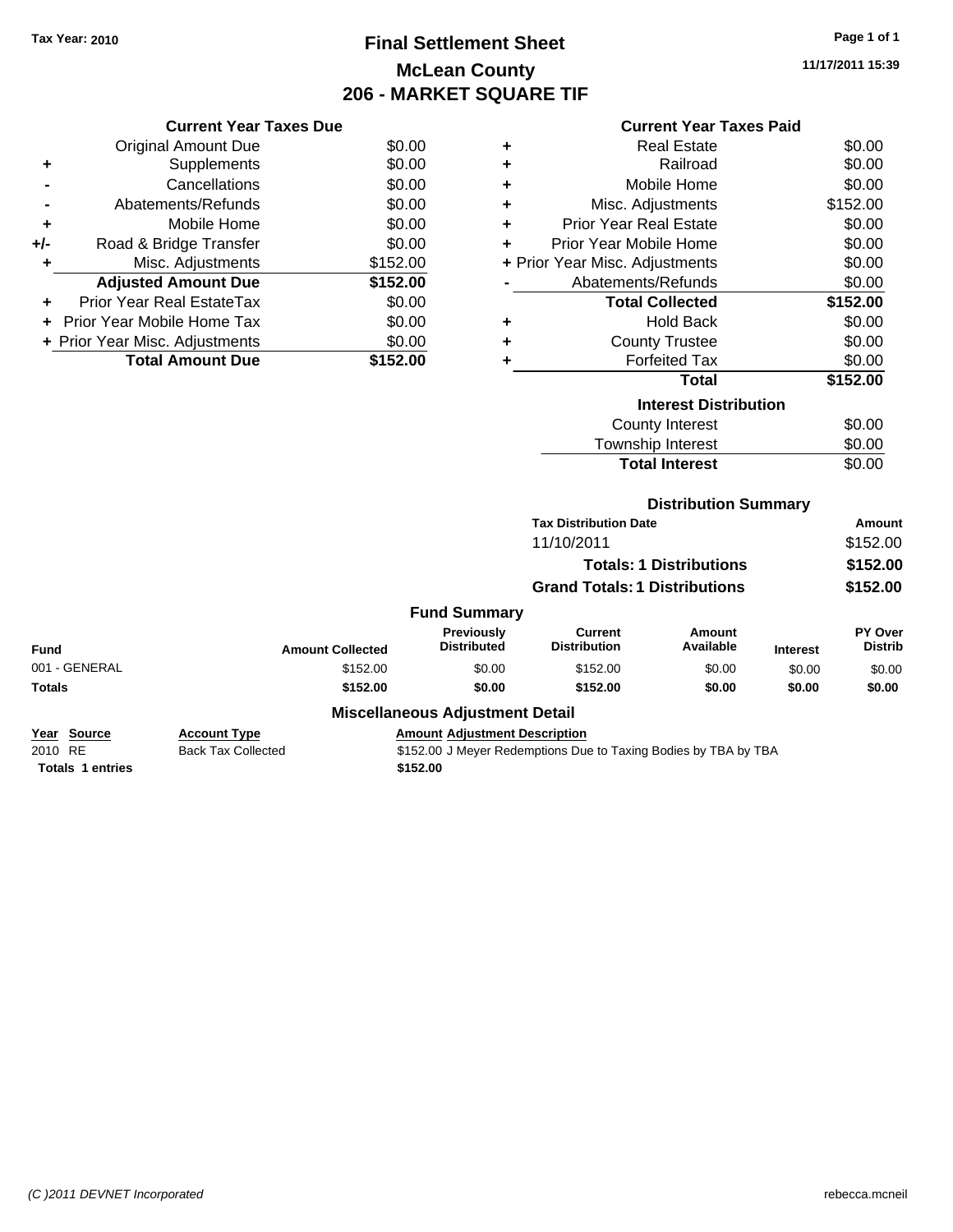## **Final Settlement Sheet Tax Year: 2010 Page 1 of 1 McLean County 207 - HEYWORTH TIF 1**

#### **Current Year Taxes Due**

|       | <b>Original Amount Due</b>     | \$769,574.86 |
|-------|--------------------------------|--------------|
| ٠     | Supplements                    | \$0.00       |
|       | Cancellations                  | \$2,221.34   |
|       | Abatements/Refunds             | \$0.00       |
| ÷     | Mobile Home                    | \$0.00       |
| $+/-$ | Road & Bridge Transfer         | \$0.00       |
| ٠     | Misc. Adjustments              | \$0.00       |
|       | <b>Adjusted Amount Due</b>     | \$767,353.52 |
|       | Prior Year Real EstateTax      | \$0.00       |
|       | Prior Year Mobile Home Tax     | \$0.00       |
|       | + Prior Year Misc. Adjustments | \$0.00       |
|       | <b>Total Amount Due</b>        | \$767,353.52 |

| <b>Real Estate</b>             | \$767,353.52 |
|--------------------------------|--------------|
| Railroad                       | \$0.00       |
| Mobile Home                    | \$0.00       |
| Misc. Adjustments              | \$0.00       |
| <b>Prior Year Real Estate</b>  | \$0.00       |
| Prior Year Mobile Home         | \$0.00       |
| + Prior Year Misc. Adjustments | \$0.00       |
| Abatements/Refunds             | \$0.00       |
| <b>Total Collected</b>         | \$767,353.52 |
| <b>Hold Back</b>               | \$0.00       |
| <b>County Trustee</b>          | \$0.00       |
| <b>Forfeited Tax</b>           | \$0.00       |
| Total                          | \$767,353.52 |
| <b>Interest Distribution</b>   |              |
| <b>County Interest</b>         | \$18.84      |
|                                |              |

| <b>Total Interest</b>     | \$18.84       |
|---------------------------|---------------|
| Township Interest         | \$0.00        |
| <b>COUTTLY IFFICITION</b> | <b>JIO.04</b> |

#### **Distribution Summary**

| <b>Tax Distribution Date</b>         | Amount       |
|--------------------------------------|--------------|
| 05/26/2011                           | \$158,969.32 |
| 06/09/2011                           | \$112,782.98 |
| 06/20/2011                           | \$108,044.12 |
| 08/25/2011                           | \$94.111.61  |
| 09/09/2011                           | \$183.885.48 |
| 09/16/2011                           | \$84.359.02  |
| 11/10/2011                           | \$25,200.99  |
| <b>Totals: 7 Distributions</b>       | \$767,353.52 |
| <b>Interest Distribution Date</b>    | Amount       |
| 11/17/2011                           | \$18.84      |
| <b>Totals: 1 Distributions</b>       | \$18.84      |
| <b>Grand Totals: 8 Distributions</b> | \$767,372.36 |

| Fund          | <b>Amount Collected</b> | <b>Previously</b><br><b>Distributed</b> | Current<br><b>Distribution</b> | Amount<br>Available | <b>Interest</b> | <b>PY Over</b><br><b>Distrib</b> |
|---------------|-------------------------|-----------------------------------------|--------------------------------|---------------------|-----------------|----------------------------------|
| 001 - GENERAL | \$767,353.52            | \$742.152.53                            | \$25,200.99                    | \$0.00              | \$18.84         | \$0.00                           |
| Totals        | \$767.353.52            | \$742.152.53                            | \$25,200.99                    | \$0.00              | \$18.84         | \$0.00                           |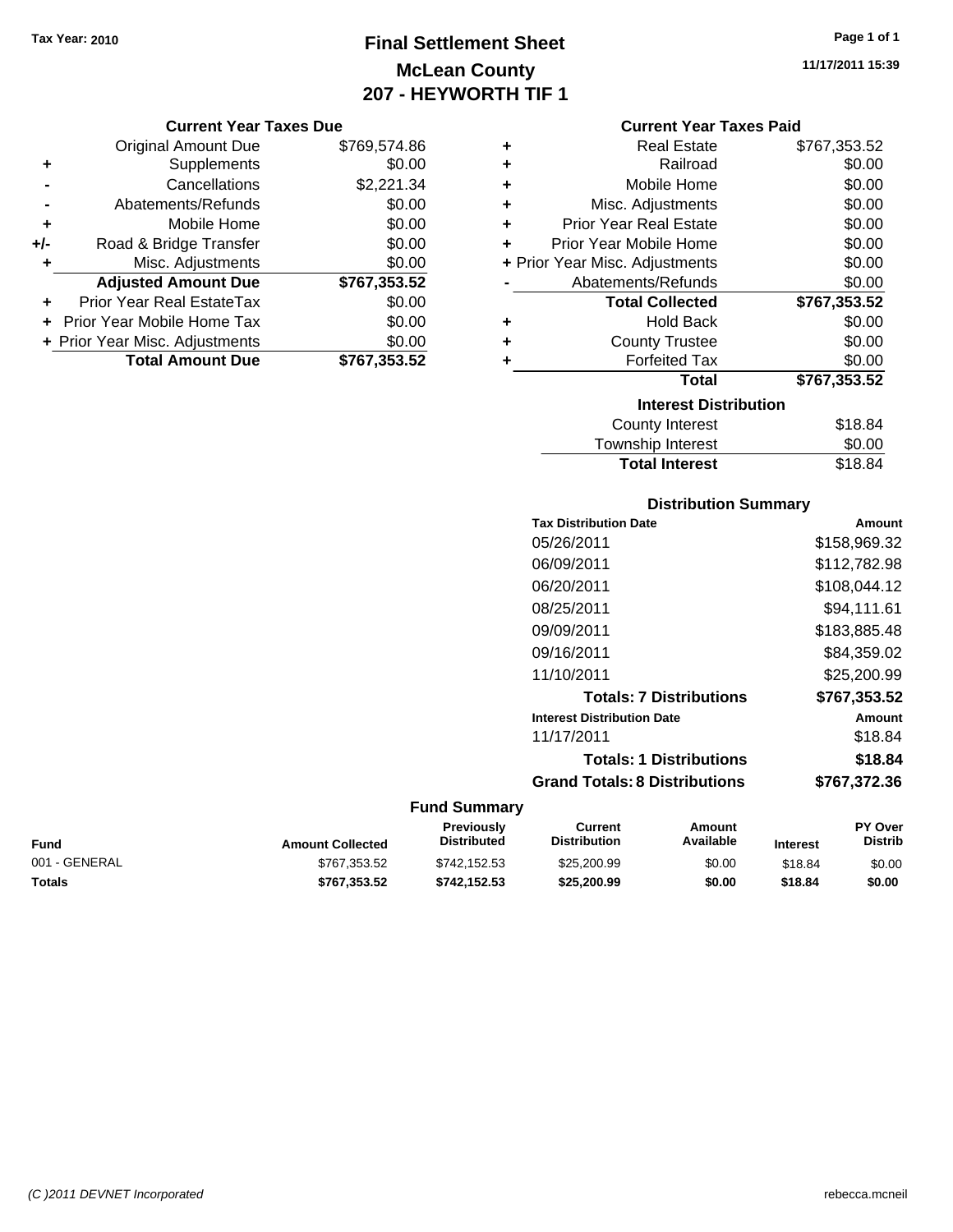### **Final Settlement Sheet Tax Year: 2010 Page 1 of 1 McLean County 208 - EMPIRE TIF 1**

**11/17/2011 15:39**

#### **Current Year Taxes Due**

|     | <b>Original Amount Due</b>     | \$967,220.34 |
|-----|--------------------------------|--------------|
| ٠   | Supplements                    | \$0.00       |
|     | Cancellations                  | \$1,354.52   |
|     | Abatements/Refunds             | \$0.00       |
| ÷   | Mobile Home                    | \$0.00       |
| +/- | Road & Bridge Transfer         | \$0.00       |
| ٠   | Misc. Adjustments              | \$1,514.02   |
|     | <b>Adjusted Amount Due</b>     | \$967,379.84 |
|     | Prior Year Real EstateTax      | \$7,754.70   |
|     | Prior Year Mobile Home Tax     | \$0.00       |
|     | + Prior Year Misc. Adjustments | \$0.00       |
|     | <b>Total Amount Due</b>        | \$975,134.54 |

| <b>Current Year Taxes Paid</b> |  |  |  |
|--------------------------------|--|--|--|
|--------------------------------|--|--|--|

|   | <b>Real Estate</b>             | \$965,532.38 |
|---|--------------------------------|--------------|
| ٠ | Railroad                       | \$0.00       |
| ÷ | Mobile Home                    | \$0.00       |
| ٠ | Misc. Adjustments              | \$1,514.02   |
| ÷ | <b>Prior Year Real Estate</b>  | \$7,754.70   |
| ٠ | Prior Year Mobile Home         | \$0.00       |
|   | + Prior Year Misc. Adjustments | \$0.00       |
|   | Abatements/Refunds             | \$0.00       |
|   | <b>Total Collected</b>         | \$974,801.10 |
| ٠ | <b>Hold Back</b>               | \$0.00       |
| ÷ | <b>County Trustee</b>          | \$333.44     |
| ٠ | <b>Forfeited Tax</b>           | \$0.00       |
|   | Total                          | \$975,134.54 |
|   | <b>Interest Distribution</b>   |              |
|   | <b>County Interest</b>         | \$23.94      |
|   | Township Interest              | \$0.00       |
|   | <b>Total Interest</b>          | \$23.94      |

# **Distribution Summary**

| Amount       |
|--------------|
| \$204,654.00 |
| \$125,986.93 |
| \$207,454.79 |
| \$62.351.44  |
| \$164,572.75 |
| \$178,780.41 |
| \$31,000.78  |
| \$974.801.10 |
| Amount       |
| \$23.94      |
| \$23.94      |
| \$974,825.04 |
|              |

### **Fund Summary**

|               |                         | <b>Previously</b>  | Current             | Amount    |                 | <b>PY Over</b> |
|---------------|-------------------------|--------------------|---------------------|-----------|-----------------|----------------|
| Fund          | <b>Amount Collected</b> | <b>Distributed</b> | <b>Distribution</b> | Available | <b>Interest</b> | <b>Distrib</b> |
| 001 - GENERAL | \$974,801.10            | \$943,800.32       | \$31,000.78         | \$0.00    | \$23.94         | \$0.00         |
| Totals        | \$974.801.10            | \$943,800.32       | \$31,000.78         | \$0.00    | \$23.94         | \$0.00         |
|               | - - -<br>---            |                    |                     |           |                 |                |

#### **Miscellaneous Adjustment Detail**

| Year Source             | <b>Account Type</b>       | <b>Amount Adiustment Description</b>                              |
|-------------------------|---------------------------|-------------------------------------------------------------------|
| 2010 RE                 | <b>Back Tax Collected</b> | \$1,514.02 J Meyer Redemptions Due to Taxing Bodies by TBA by TBA |
| <b>Totals 1 entries</b> |                           | \$1,514.02                                                        |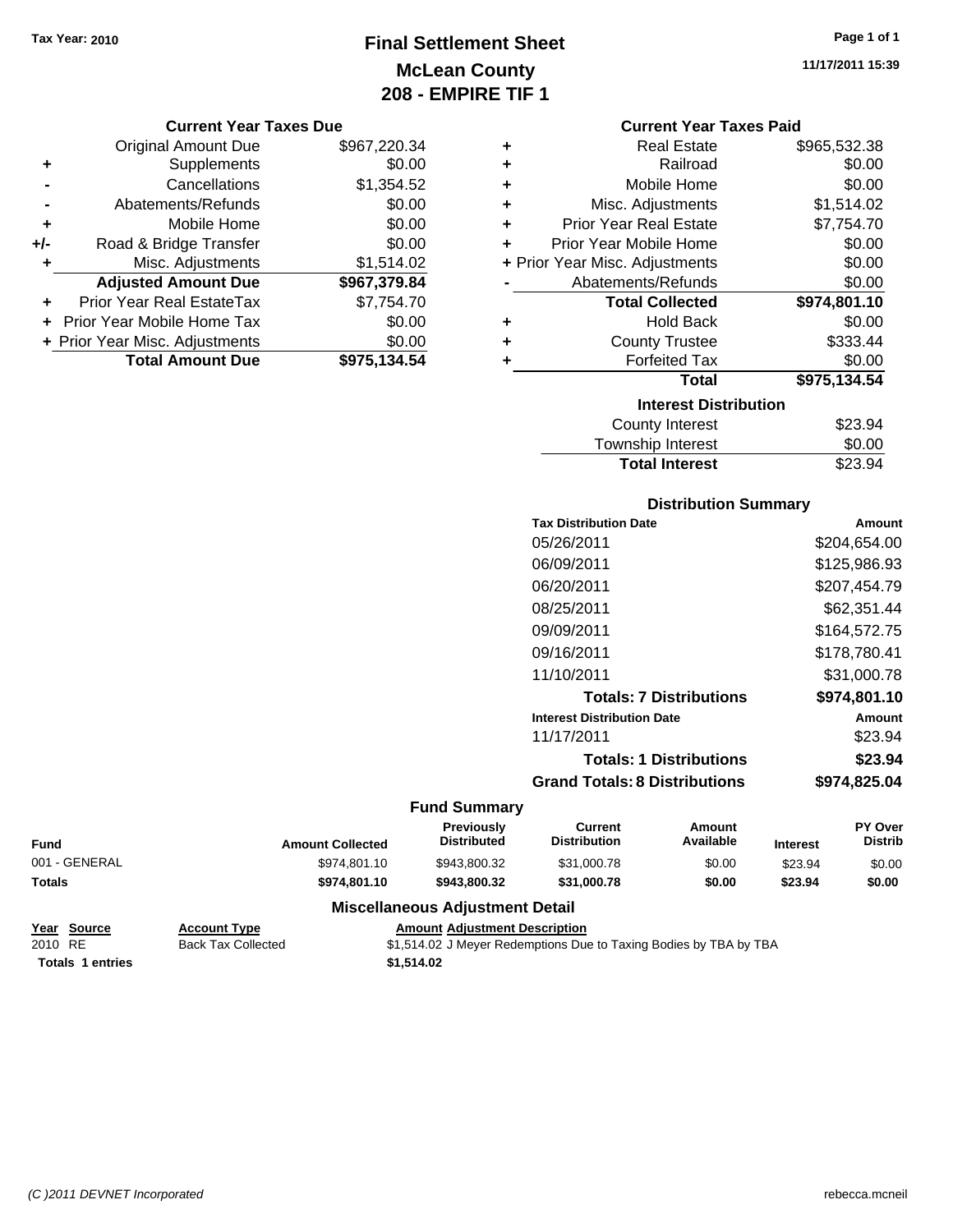### **Final Settlement Sheet Tax Year: 2010 Page 1 of 1 McLean County 210 - DOWNS TIF 1**

**11/17/2011 15:39**

#### **Current Year Taxes Due**

|       | <b>Original Amount Due</b>       | \$131,019.12 |
|-------|----------------------------------|--------------|
| ٠     | Supplements                      | \$0.00       |
|       | Cancellations                    | \$0.00       |
|       | Abatements/Refunds               | \$0.00       |
| ٠     | Mobile Home                      | \$0.00       |
| $+/-$ | Road & Bridge Transfer           | \$0.00       |
| ٠     | Misc. Adjustments                | \$0.00       |
|       | <b>Adjusted Amount Due</b>       | \$131,019.12 |
|       | <b>Prior Year Real EstateTax</b> | \$0.00       |
|       | Prior Year Mobile Home Tax       | \$0.00       |
|       | + Prior Year Misc. Adjustments   | \$0.00       |
|       | <b>Total Amount Due</b>          | \$131,019.12 |

#### **Current Year Taxes Paid**

| <b>Real Estate</b>             | \$131,019.12 |
|--------------------------------|--------------|
| Railroad                       | \$0.00       |
| Mobile Home                    | \$0.00       |
| Misc. Adjustments              | \$0.00       |
| <b>Prior Year Real Estate</b>  | \$0.00       |
| Prior Year Mobile Home         | \$0.00       |
| + Prior Year Misc. Adjustments | \$0.00       |
| Abatements/Refunds             | \$0.00       |
| <b>Total Collected</b>         | \$131,019.12 |
| <b>Hold Back</b>               | \$0.00       |
| <b>County Trustee</b>          | \$0.00       |
| <b>Forfeited Tax</b>           | \$0.00       |
| <b>Total</b>                   | \$131,019.12 |
| <b>Interest Distribution</b>   |              |
| <b>County Interest</b>         | \$3.22       |
|                                |              |

| Township Interest     | \$0.00 |
|-----------------------|--------|
| <b>Total Interest</b> | \$3.22 |

#### **Distribution Summary**

| <b>Tax Distribution Date</b>         | Amount       |
|--------------------------------------|--------------|
| 05/26/2011                           | \$19,320.44  |
| 06/09/2011                           | \$14,481.51  |
| 06/20/2011                           | \$29,750.89  |
| 08/25/2011                           | \$29.394.62  |
| 09/09/2011                           | \$20,563,52  |
| 09/16/2011                           | \$10,549.04  |
| 11/10/2011                           | \$6.959.10   |
| <b>Totals: 7 Distributions</b>       | \$131,019.12 |
| <b>Interest Distribution Date</b>    | Amount       |
| 11/17/2011                           | \$3.22       |
| <b>Totals: 1 Distributions</b>       | \$3.22       |
| <b>Grand Totals: 8 Distributions</b> | \$131.022.34 |
|                                      |              |

| Fund          | <b>Amount Collected</b> | <b>Previously</b><br><b>Distributed</b> | Current<br><b>Distribution</b> | Amount<br>Available | <b>Interest</b> | <b>PY Over</b><br><b>Distrib</b> |
|---------------|-------------------------|-----------------------------------------|--------------------------------|---------------------|-----------------|----------------------------------|
| 001 - GENERAL | \$131.019.12            | \$124.060.02                            | \$6,959.10                     | \$0.00              | \$3.22          | \$0.00                           |
| Totals        | \$131.019.12            | \$124.060.02                            | \$6.959.10                     | \$0.00              | \$3.22          | \$0.00                           |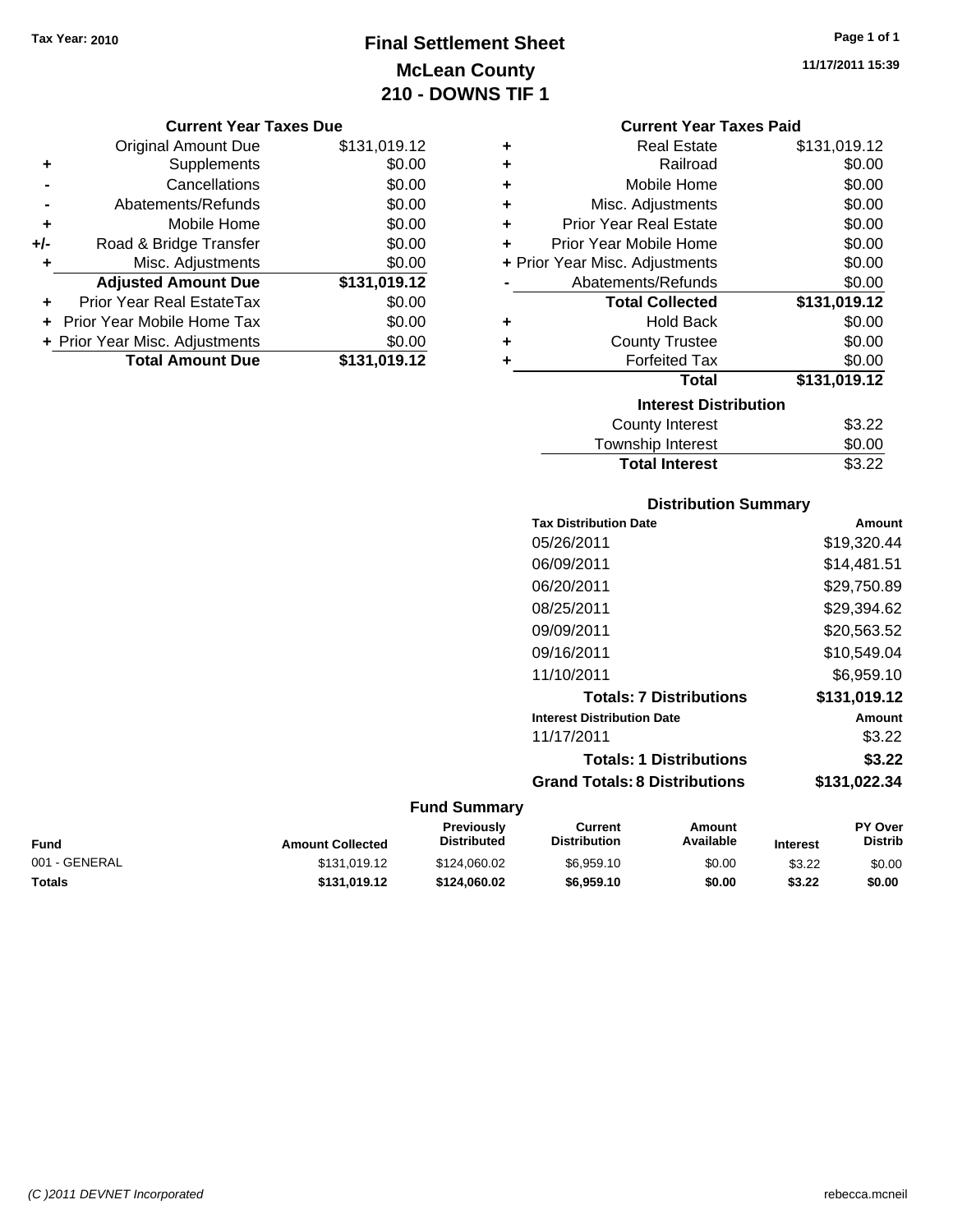### **Final Settlement Sheet Tax Year: 2010 Page 1 of 1 McLean County 211 - OLDTOWN/DOWNS TIF 2**

**11/17/2011 15:39**

#### **Current Year Taxes Paid**

| ٠ | <b>Real Estate</b>             | \$154,960.92 |
|---|--------------------------------|--------------|
| ٠ | Railroad                       | \$0.00       |
| ÷ | Mobile Home                    | \$0.00       |
| ٠ | Misc. Adjustments              | \$0.00       |
| ÷ | <b>Prior Year Real Estate</b>  | \$0.00       |
| ÷ | Prior Year Mobile Home         | \$0.00       |
|   | + Prior Year Misc. Adjustments | \$0.00       |
|   | Abatements/Refunds             | \$0.00       |
|   | <b>Total Collected</b>         | \$154,960.92 |
| ٠ | <b>Hold Back</b>               | \$0.00       |
| ٠ | <b>County Trustee</b>          | \$0.00       |
| ٠ | <b>Forfeited Tax</b>           | \$0.00       |
|   | <b>Total</b>                   | \$154,960.92 |
|   | <b>Interest Distribution</b>   |              |
|   | <b>County Interest</b>         | \$3.81       |
|   |                                |              |

| <b>Total Interest</b> | \$3.81 |
|-----------------------|--------|
| Township Interest     | \$0.00 |
| County Interest       | \$3.81 |

#### **Distribution Summary**

| <b>Tax Distribution Date</b>         | Amount       |
|--------------------------------------|--------------|
| 05/26/2011                           | \$8,618.26   |
| 06/09/2011                           | \$83,171.85  |
| 06/20/2011                           | \$9,003.72   |
| 08/25/2011                           | \$183.75     |
| 09/09/2011                           | \$45,641.21  |
| 09/16/2011                           | \$7,925.02   |
| 11/10/2011                           | \$417.11     |
| <b>Totals: 7 Distributions</b>       | \$154,960.92 |
| <b>Interest Distribution Date</b>    | Amount       |
| 11/17/2011                           | \$3.81       |
| <b>Totals: 1 Distributions</b>       | \$3.81       |
|                                      |              |
| <b>Grand Totals: 8 Distributions</b> | \$154,964.73 |

#### **Fund Summary**

| Fund          | <b>Amount Collected</b> | <b>Previously</b><br><b>Distributed</b> | Current<br><b>Distribution</b> | Amount<br>Available | <b>Interest</b> | <b>PY Over</b><br><b>Distrib</b> |
|---------------|-------------------------|-----------------------------------------|--------------------------------|---------------------|-----------------|----------------------------------|
| 001 - GENERAL | \$154,960.92            | \$154,543.81                            | \$417.11                       | \$0.00              | \$3.81          | \$0.00                           |
| Totals        | \$154.960.92            | \$154.543.81                            | \$417.11                       | \$0.00              | \$3.81          | \$0.00                           |

| . .   | Mobile Home            | \$0.00 |
|-------|------------------------|--------|
| $+/-$ | Road & Bridge Transfer | \$0.00 |

| <b>Total Amount Due</b>        | \$154,960.92 |
|--------------------------------|--------------|
| + Prior Year Misc. Adjustments | \$0.00       |
| + Prior Year Mobile Home Tax   | \$0.00       |
| Prior Year Real EstateTax      | \$0.00       |
| <b>Adjusted Amount Due</b>     | \$154,960.92 |
| Misc. Adjustments              | \$0.00       |
|                                |              |

**Current Year Taxes Due** Original Amount Due \$154,960.92

**+** Supplements \$0.00 **-** Cancellations \$0.00 **-** Abatements/Refunds \$0.00

| (C) 2011 DEVNET Incorporated | rebecca.mcneil |
|------------------------------|----------------|
|------------------------------|----------------|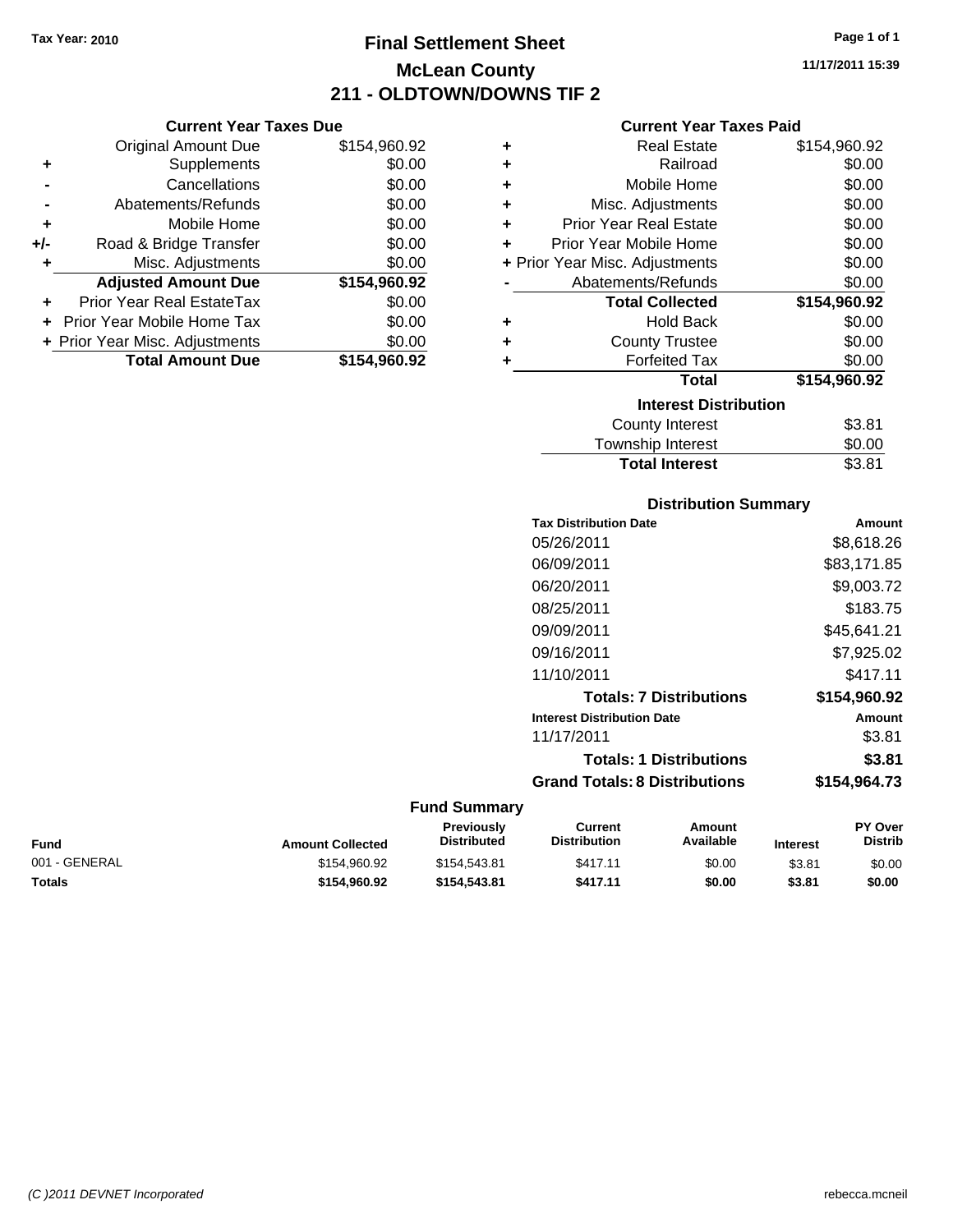### **Final Settlement Sheet Tax Year: 2010 Page 1 of 1 McLean County 212 - DOWNTOWN NORMAL TIF**

|     | <b>Current Year Taxes Due</b>     |                |
|-----|-----------------------------------|----------------|
|     | <b>Original Amount Due</b>        | \$1,052,154.78 |
| ٠   | Supplements                       | \$1,567.68     |
|     | Cancellations                     | \$671.26       |
|     | Abatements/Refunds                | \$0.00         |
| ٠   | Mobile Home                       | \$0.00         |
| +/- | Road & Bridge Transfer            | \$0.00         |
| ٠   | Misc. Adjustments                 | \$0.00         |
|     | <b>Adjusted Amount Due</b>        | \$1,053,051.20 |
|     | Prior Year Real EstateTax         | \$0.00         |
|     | <b>Prior Year Mobile Home Tax</b> | \$0.00         |
|     | + Prior Year Misc. Adjustments    | \$0.00         |
|     | <b>Total Amount Due</b>           | \$1,053,051.20 |

### **+** Real Estate \$1,052,926.34 **+** Railroad \$0.00 **+** Mobile Home \$0.00 **+** Misc. Adjustments \$0.00 **+** Prior Year Real Estate \$0.00<br> **+** Prior Year Mobile Home \$0.00

**Current Year Taxes Paid**

|           | + Prior Year Misc. Adjustments | \$0.00         |  |  |
|-----------|--------------------------------|----------------|--|--|
|           | Abatements/Refunds             | \$0.00         |  |  |
|           | <b>Total Collected</b>         | \$1,052,926.34 |  |  |
| ÷         | <b>Hold Back</b>               | \$0.00         |  |  |
| $\ddot{}$ | <b>County Trustee</b>          | \$124.86       |  |  |
| ٠         | <b>Forfeited Tax</b>           | \$0.00         |  |  |
|           | Total                          | \$1,053,051.20 |  |  |
|           | <b>Interest Distribution</b>   |                |  |  |

| iliterest Distribution |         |
|------------------------|---------|
| County Interest        | \$25.86 |
| Township Interest      | \$0.00  |
| <b>Total Interest</b>  | \$25.86 |

#### **Distribution Summary**

| <b>Tax Distribution Date</b>         | Amount         |
|--------------------------------------|----------------|
| 05/26/2011                           | \$78.642.20    |
| 06/09/2011                           | \$278.776.43   |
| 06/20/2011                           | \$168,047.87   |
| 08/25/2011                           | \$25,420.32    |
| 09/09/2011                           | \$280,122.46   |
| 09/16/2011                           | \$205,334.63   |
| 11/10/2011                           | \$16.582.43    |
| <b>Totals: 7 Distributions</b>       | \$1,052,926.34 |
| <b>Interest Distribution Date</b>    | Amount         |
| 11/17/2011                           | \$25.86        |
| <b>Totals: 1 Distributions</b>       | \$25.86        |
| <b>Grand Totals: 8 Distributions</b> | \$1,052,952.20 |

#### **Fund Summary**

| Fund          | <b>Amount Collected</b> | <b>Previously</b><br><b>Distributed</b> | Current<br><b>Distribution</b> | Amount<br>Available | <b>Interest</b> | <b>PY Over</b><br><b>Distrib</b> |
|---------------|-------------------------|-----------------------------------------|--------------------------------|---------------------|-----------------|----------------------------------|
| 001 - GENERAL | \$1.052.926.34          | \$1,036,343.91                          | \$16,582.43                    | \$0.00              | \$25.86         | \$0.00                           |
| Totals        | \$1.052.926.34          | \$1.036.343.91                          | \$16,582,43                    | \$0.00              | \$25.86         | \$0.00                           |

**11/17/2011 15:39**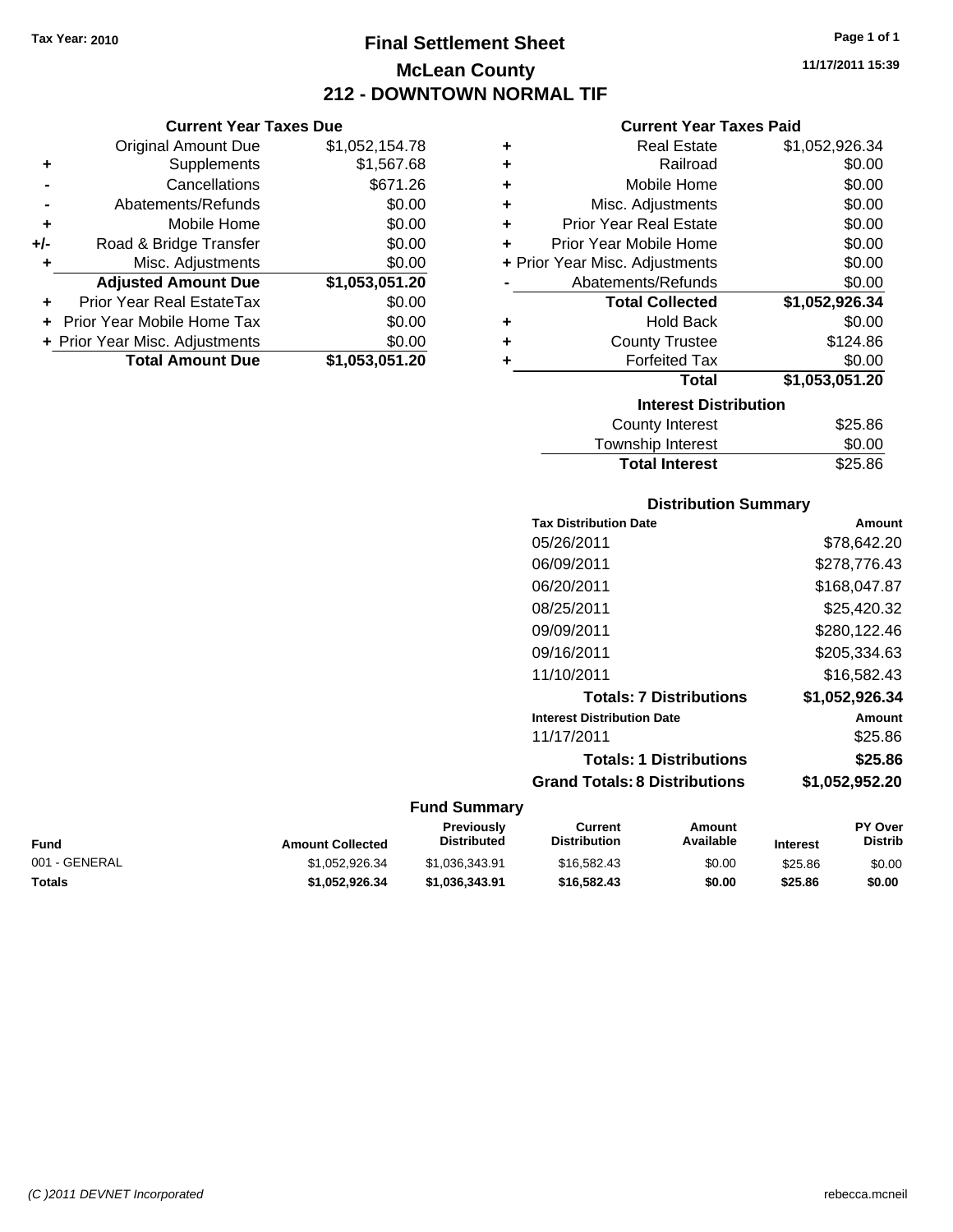### **Final Settlement Sheet Tax Year: 2010 Page 1 of 1 McLean County 213 - Chenoa TIF**

**11/17/2011 15:39**

#### **Current Year Taxes Due**

|     | <b>Original Amount Due</b>        | \$81,470.84 |
|-----|-----------------------------------|-------------|
| ٠   | Supplements                       | \$0.00      |
|     | Cancellations                     | \$7,711.00  |
|     | Abatements/Refunds                | \$0.00      |
| ÷   | Mobile Home                       | \$0.00      |
| +/- | Road & Bridge Transfer            | \$0.00      |
|     | Misc. Adjustments                 | \$125.44    |
|     | <b>Adjusted Amount Due</b>        | \$73,885.28 |
| ٠   | <b>Prior Year Real EstateTax</b>  | \$0.00      |
|     | <b>Prior Year Mobile Home Tax</b> | \$0.00      |
|     | + Prior Year Misc. Adjustments    | \$0.00      |
|     | <b>Total Amount Due</b>           | \$73,885.28 |

|   | <b>Current Year Taxes Paid</b> |             |
|---|--------------------------------|-------------|
| ٠ | <b>Real Estate</b>             | \$73,740.70 |
| ٠ | Railroad                       | \$0.00      |
| ٠ | Mobile Home                    | \$0.00      |
| ٠ | Misc. Adjustments              | \$125.44    |
| ٠ | Prior Year Real Estate         | \$0.00      |
| ٠ | Prior Year Mobile Home         | \$0.00      |
|   | + Prior Year Misc. Adjustments | \$0.00      |
|   | Abatements/Refunds             | \$0.00      |
|   | <b>Total Collected</b>         | \$73,866.14 |
| ٠ | <b>Hold Back</b>               | \$0.00      |
| ٠ | <b>County Trustee</b>          | \$19.14     |
| ٠ | <b>Forfeited Tax</b>           | \$0.00      |
|   | Total                          | \$73,885.28 |
|   | <b>Interest Distribution</b>   |             |
|   | <b>County Interest</b>         | \$1.81      |
|   | <b>Township Interest</b>       | \$0.00      |

#### **Distribution Summary**

**Total Interest** \$1.81

| <b>Tax Distribution Date</b>         | Amount      |
|--------------------------------------|-------------|
| 05/26/2011                           | \$9,542.44  |
| 06/09/2011                           | \$12,424.01 |
| 06/20/2011                           | \$17.102.48 |
| 08/25/2011                           | \$6,401.52  |
| 09/09/2011                           | \$13,157.54 |
| 09/16/2011                           | \$9,703.01  |
| 11/10/2011                           | \$5.535.14  |
| <b>Totals: 7 Distributions</b>       | \$73,866.14 |
| <b>Interest Distribution Date</b>    | Amount      |
| 11/17/2011                           | \$1.81      |
| <b>Totals: 1 Distributions</b>       | \$1.81      |
| <b>Grand Totals: 8 Distributions</b> | \$73.867.95 |
|                                      |             |

### **Fund Summary**

| Fund            | <b>Amount Collected</b> | <b>Previously</b><br><b>Distributed</b> | Current<br><b>Distribution</b> | Amount<br>Available | <b>Interest</b> | <b>PY Over</b><br><b>Distrib</b> |
|-----------------|-------------------------|-----------------------------------------|--------------------------------|---------------------|-----------------|----------------------------------|
| 001 - CORPORATE | \$73.866.14             | \$68,331,00                             | \$5,535.14                     | \$0.00              | \$1.81          | \$0.00                           |
| Totals          | \$73.866.14             | \$68,331,00                             | \$5.535.14                     | \$0.00              | \$1.81          | \$0.00                           |

#### **Miscellaneous Adjustment Detail**

|         | Year Source             | <b>Account Type</b> | <b>Amount Adiustment Description</b>                            |
|---------|-------------------------|---------------------|-----------------------------------------------------------------|
| 2010 RE |                         | Back Tax Collected  | \$125.44 J Meyer Redemptions Due to Taxing Bodies by TBA by TBA |
|         | <b>Totals 1 entries</b> |                     | \$125.44                                                        |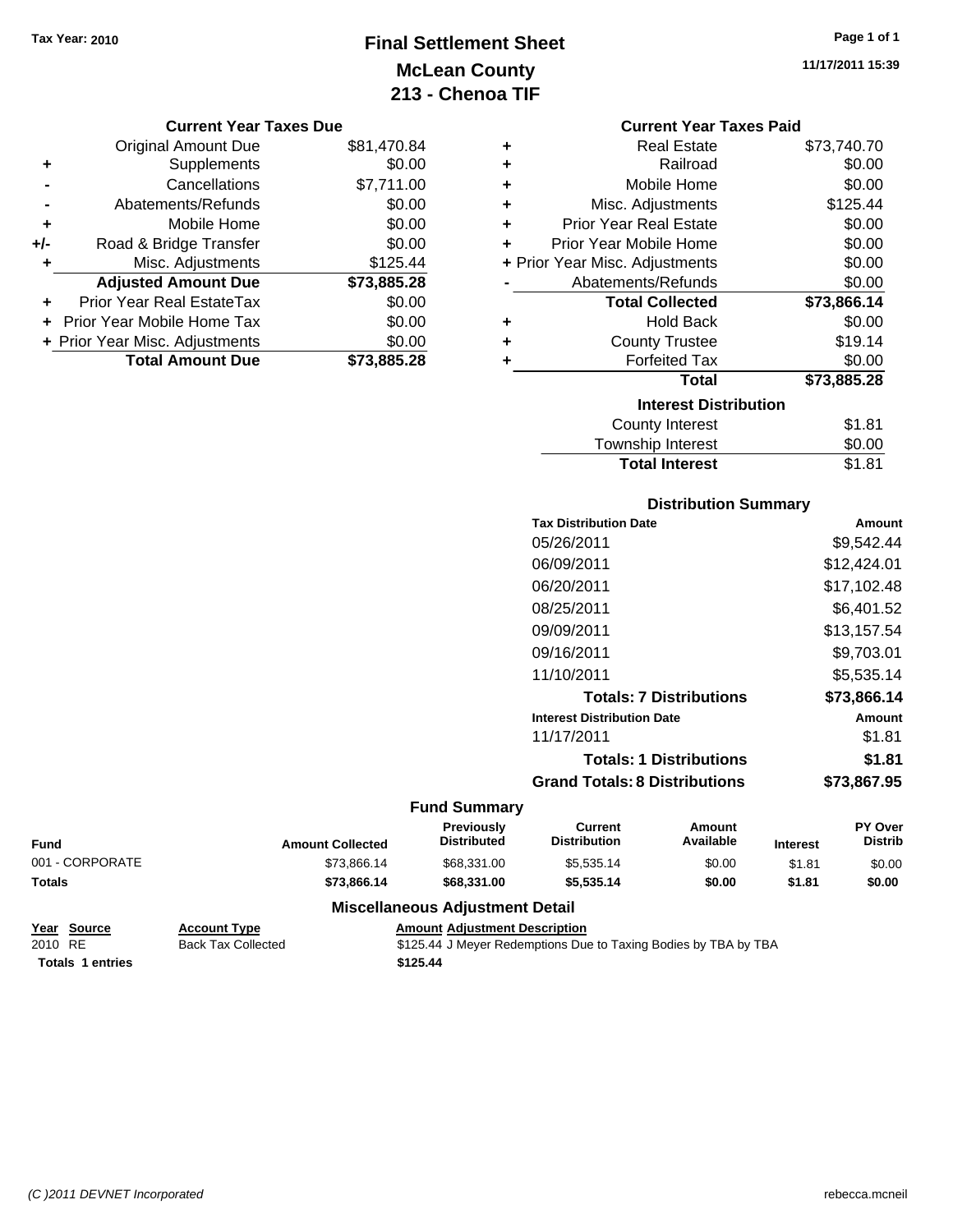### **Final Settlement Sheet Tax Year: 2010 Page 1 of 1 McLean County 214 - TON SPECIAL SERVICE AREA**

**Current Year Taxes Due**

|       | <b>Original Amount Due</b>       | \$482,585.63 |
|-------|----------------------------------|--------------|
| ٠     | Supplements                      | \$0.00       |
|       | Cancellations                    | \$0.00       |
|       | Abatements/Refunds               | \$0.00       |
| ٠     | Mobile Home                      | \$0.00       |
| $+/-$ | Road & Bridge Transfer           | \$0.00       |
| ٠     | Misc. Adjustments                | \$0.00       |
|       | <b>Adjusted Amount Due</b>       | \$482,585.63 |
|       | <b>Prior Year Real EstateTax</b> | \$0.00       |
|       | Prior Year Mobile Home Tax       | \$0.00       |
|       | + Prior Year Misc. Adjustments   | \$0.00       |
|       | <b>Total Amount Due</b>          | \$482,585.63 |
|       |                                  |              |

#### **Current Year Taxes Paid**

| ٠ | <b>Real Estate</b>             | \$482,585.63 |
|---|--------------------------------|--------------|
| ٠ | Railroad                       | \$0.00       |
| ٠ | Mobile Home                    | \$0.00       |
| ٠ | Misc. Adjustments              | \$0.00       |
| ٠ | <b>Prior Year Real Estate</b>  | \$0.00       |
| ٠ | Prior Year Mobile Home         | \$0.00       |
|   | + Prior Year Misc. Adjustments | \$0.00       |
|   | Abatements/Refunds             | \$0.00       |
|   | <b>Total Collected</b>         | \$482,585.63 |
| ٠ | <b>Hold Back</b>               | \$0.00       |
| ٠ | <b>County Trustee</b>          | \$0.00       |
| ٠ | <b>Forfeited Tax</b>           | \$0.00       |
|   | <b>Total</b>                   | \$482,585.63 |
|   | <b>Interest Distribution</b>   |              |
|   | <b>County Interest</b>         | \$11.85      |
|   | <b>Townebin Interact</b>       | ደስ ሰስ        |

| <b>Total Interest</b> | \$11.85 |
|-----------------------|---------|
| Township Interest     | \$0.00  |
| County interest       | 311.85  |

#### **Distribution Summary**

| <b>Tax Distribution Date</b>         | Amount       |
|--------------------------------------|--------------|
| 06/09/2011                           | \$221,989.39 |
| 06/20/2011                           | \$18,917.35  |
| 08/25/2011                           | \$386.07     |
| 09/09/2011                           | \$207,511.83 |
| 09/16/2011                           | \$32,091.94  |
| 11/10/2011                           | \$1,689.05   |
| <b>Totals: 6 Distributions</b>       | \$482,585.63 |
| <b>Interest Distribution Date</b>    | Amount       |
| 11/17/2011                           | \$11.85      |
| <b>Totals: 1 Distributions</b>       | \$11.85      |
| <b>Grand Totals: 7 Distributions</b> | \$482,597.48 |
|                                      |              |

| Fund                       | <b>Amount Collected</b> | Previouslv<br><b>Distributed</b> | Current<br>Distribution | Amount<br>Available | <b>Interest</b> | <b>PY Over</b><br><b>Distrib</b> |
|----------------------------|-------------------------|----------------------------------|-------------------------|---------------------|-----------------|----------------------------------|
| 001 - Special Service Area | \$482.585.63            | \$480.896.58                     | \$1.689.05              | \$0.00              | \$11.85         | \$0.00                           |
| Totals                     | \$482.585.63            | \$480,896,58                     | \$1,689.05              | \$0.00              | \$11.85         | \$0.00                           |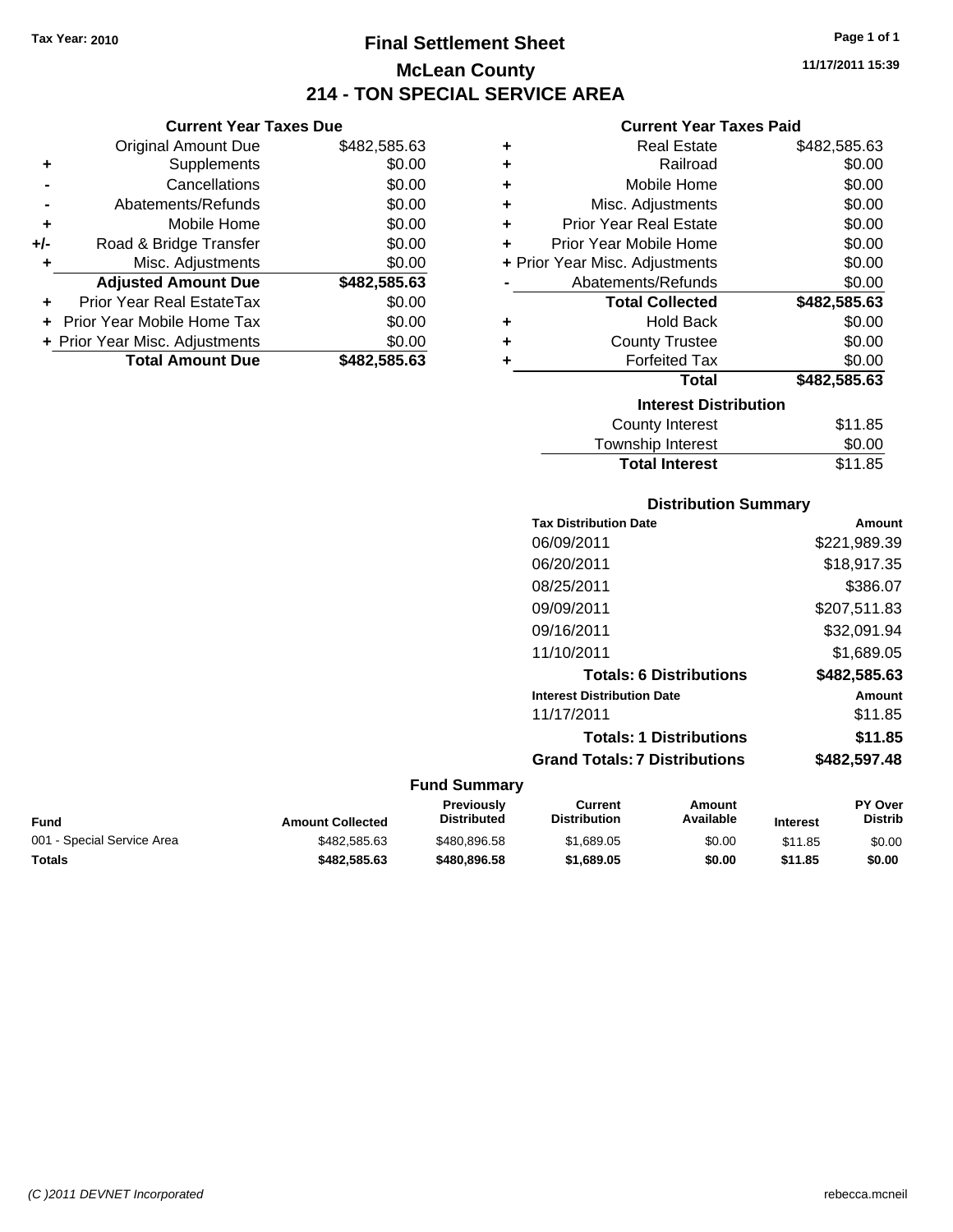### **Final Settlement Sheet Tax Year: 2010 Page 1 of 1 McLean County 215 - NORMAL MAIN/I-55 TIF**

**11/17/2011 15:39**

|     | <b>Current Year Taxes Due</b>  |        |
|-----|--------------------------------|--------|
|     | <b>Original Amount Due</b>     | \$0.00 |
| ٠   | Supplements                    | \$0.00 |
|     | Cancellations                  | \$0.00 |
|     | Abatements/Refunds             | \$0.00 |
| ٠   | Mobile Home                    | \$0.00 |
| +/- | Road & Bridge Transfer         | \$0.00 |
|     | Misc. Adjustments              | \$0.00 |
|     | <b>Adjusted Amount Due</b>     | \$0.00 |
|     | Prior Year Real EstateTax      | \$0.00 |
|     | Prior Year Mobile Home Tax     | \$0.00 |
|     | + Prior Year Misc. Adjustments | \$0.00 |
|     | <b>Total Amount Due</b>        | \$0.00 |
|     |                                |        |

|   | <b>Current Year Taxes Paid</b>   |        |  |  |  |  |  |
|---|----------------------------------|--------|--|--|--|--|--|
| ٠ | <b>Real Estate</b>               | \$0.00 |  |  |  |  |  |
| ٠ | Railroad                         | \$0.00 |  |  |  |  |  |
| ٠ | Mobile Home                      | \$0.00 |  |  |  |  |  |
| ٠ | Misc. Adjustments                | \$0.00 |  |  |  |  |  |
| ٠ | <b>Prior Year Real Estate</b>    | \$0.00 |  |  |  |  |  |
|   | Prior Year Mobile Home           | \$0.00 |  |  |  |  |  |
|   | + Prior Year Misc. Adjustments   | \$0.00 |  |  |  |  |  |
|   | Abatements/Refunds               | \$0.00 |  |  |  |  |  |
|   | <b>Total Collected</b>           | \$0.00 |  |  |  |  |  |
| ٠ | <b>Hold Back</b>                 | \$0.00 |  |  |  |  |  |
| ٠ | <b>County Trustee</b>            | \$0.00 |  |  |  |  |  |
| ٠ | <b>Forfeited Tax</b>             | \$0.00 |  |  |  |  |  |
|   | <b>Total</b>                     | \$0.00 |  |  |  |  |  |
|   | <b>Interest Distribution</b>     |        |  |  |  |  |  |
|   | <b>County Interest</b><br>\$0.00 |        |  |  |  |  |  |

Township Interest  $$0.00$ **Total Interest** \$0.00

| <b>Fund Summary</b> |                         |                                         |                                |                     |                 |                                  |
|---------------------|-------------------------|-----------------------------------------|--------------------------------|---------------------|-----------------|----------------------------------|
| <b>Fund</b>         | <b>Amount Collected</b> | <b>Previously</b><br><b>Distributed</b> | Current<br><b>Distribution</b> | Amount<br>Available | <b>Interest</b> | <b>PY Over</b><br><b>Distrib</b> |
| 001 - CORPORATE     | \$0.00                  | \$0.00                                  | \$0.00                         | \$0.00              | \$0.00          | \$0.00                           |
| <b>Totals</b>       | \$0.00                  | \$0.00                                  | \$0.00                         | \$0.00              | \$0.00          | \$0.00                           |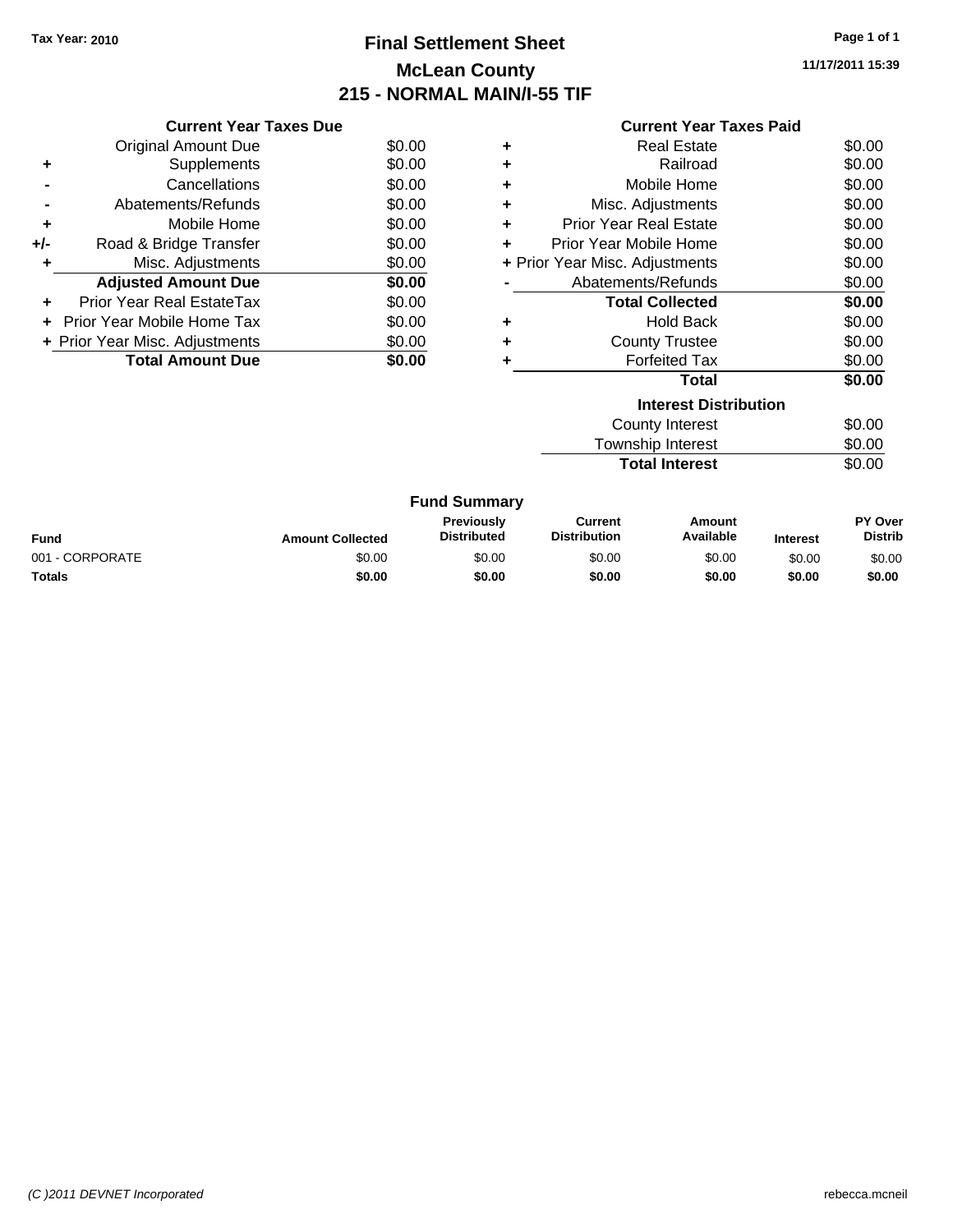## **Final Settlement Sheet Tax Year: 2010 Page 1 of 1 McLean County 216 - MAIN/OSAGE TIF**

**11/17/2011 15:39**

|       | <b>Original Amount Due</b>       | \$16,085.08 |
|-------|----------------------------------|-------------|
| ٠     | Supplements                      | \$0.00      |
|       | Cancellations                    | \$0.00      |
|       | Abatements/Refunds               | \$0.00      |
| ÷     | Mobile Home                      | \$0.00      |
| $+/-$ | Road & Bridge Transfer           | \$0.00      |
| ۰     | Misc. Adjustments                | \$0.00      |
|       | <b>Adjusted Amount Due</b>       | \$16,085.08 |
|       | <b>Prior Year Real EstateTax</b> | \$0.00      |
|       | + Prior Year Mobile Home Tax     | \$0.00      |
|       | + Prior Year Misc. Adjustments   | \$0.00      |
|       | <b>Total Amount Due</b>          | \$16,085,08 |

| <b>Current Year Taxes Paid</b> |  |  |  |
|--------------------------------|--|--|--|
|--------------------------------|--|--|--|

| ٠ | <b>Real Estate</b>             | \$16,085.08 |
|---|--------------------------------|-------------|
| ÷ | Railroad                       | \$0.00      |
| ÷ | Mobile Home                    | \$0.00      |
| ٠ | Misc. Adjustments              | \$0.00      |
| ÷ | <b>Prior Year Real Estate</b>  | \$0.00      |
| ÷ | Prior Year Mobile Home         | \$0.00      |
|   | + Prior Year Misc. Adjustments | \$0.00      |
|   | Abatements/Refunds             | \$0.00      |
|   |                                |             |
|   | <b>Total Collected</b>         | \$16,085.08 |
| ٠ | <b>Hold Back</b>               | \$0.00      |
| ÷ | <b>County Trustee</b>          | \$0.00      |
| ٠ | <b>Forfeited Tax</b>           | \$0.00      |
|   | <b>Total</b>                   | \$16,085.08 |
|   | <b>Interest Distribution</b>   |             |
|   | <b>County Interest</b>         | \$0.39      |

# **Distribution Summary**

**Total Interest** \$0.39

| <b>Tax Distribution Date</b>         | Amount      |
|--------------------------------------|-------------|
| 05/26/2011                           | \$607.40    |
| 06/09/2011                           | \$3,923.47  |
| 06/20/2011                           | \$3,634.27  |
| 08/25/2011                           | \$966.66    |
| 09/09/2011                           | \$3,351.74  |
| 09/16/2011                           | \$2,497.57  |
| 11/10/2011                           | \$1,103.97  |
| <b>Totals: 7 Distributions</b>       | \$16,085.08 |
| <b>Interest Distribution Date</b>    | Amount      |
| 11/17/2011                           | \$0.39      |
| <b>Totals: 1 Distributions</b>       | \$0.39      |
| <b>Grand Totals: 8 Distributions</b> | \$16,085.47 |
|                                      |             |

| Fund            | <b>Amount Collected</b> | <b>Previously</b><br><b>Distributed</b> | Current<br><b>Distribution</b> | Amount<br>Available | <b>Interest</b> | <b>PY Over</b><br><b>Distrib</b> |
|-----------------|-------------------------|-----------------------------------------|--------------------------------|---------------------|-----------------|----------------------------------|
| 001 - CORPORATE | \$16,085,08             | \$14.981.11                             | \$1.103.97                     | \$0.00              | \$0.39          | \$0.00                           |
| <b>Totals</b>   | \$16,085,08             | \$14,981,11                             | \$1.103.97                     | \$0.00              | \$0.39          | \$0.00                           |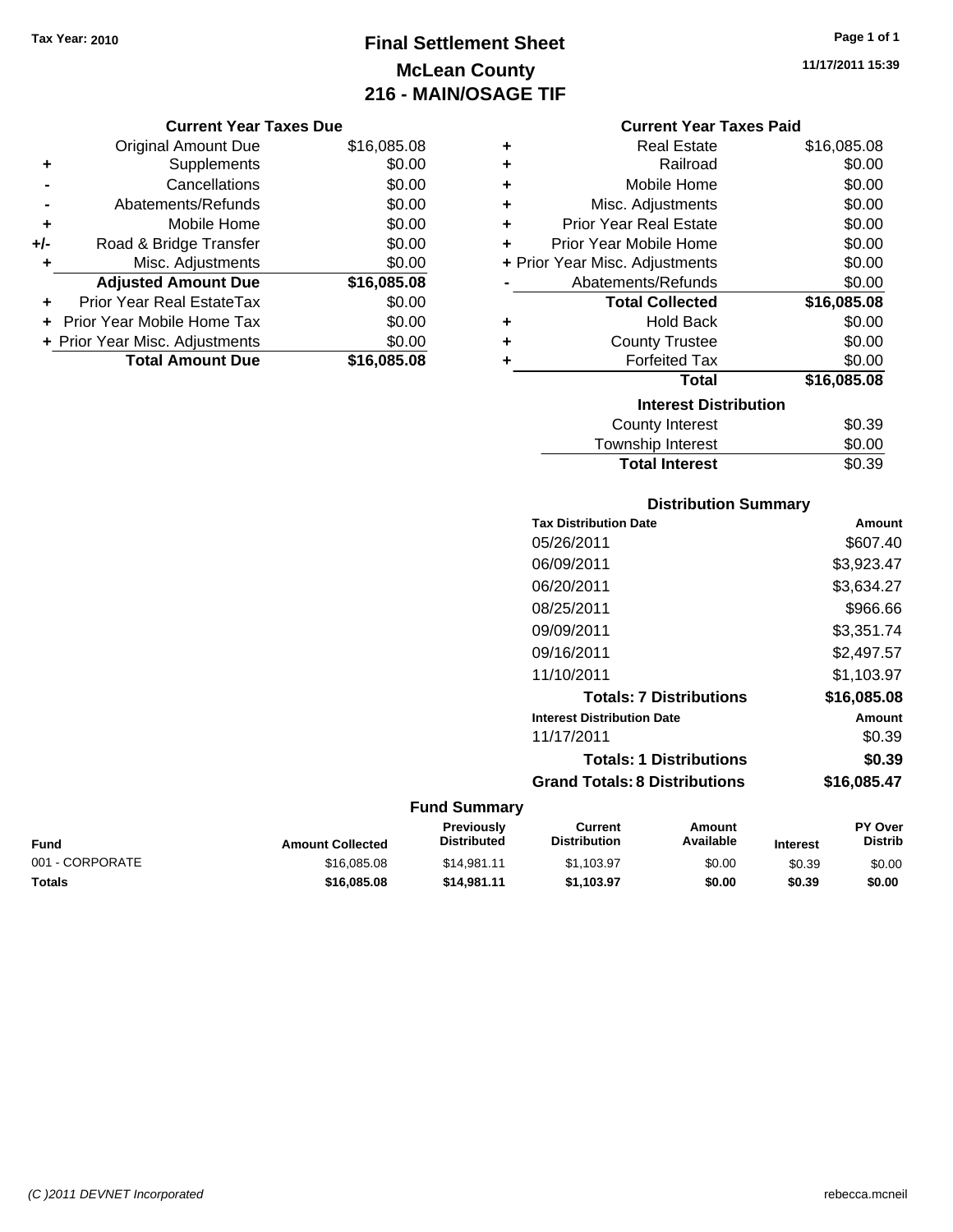### **Final Settlement Sheet Tax Year: 2010 Page 1 of 1 McLean County 217 - HUDSON TIF**

**11/17/2011 15:39**

#### **Current Year Taxes Due**

|       | <b>Original Amount Due</b>     | \$66,052.24 |
|-------|--------------------------------|-------------|
| ٠     | Supplements                    | \$0.00      |
|       | Cancellations                  | \$20.90     |
|       | Abatements/Refunds             | \$0.00      |
| ÷     | Mobile Home                    | \$0.00      |
| $+/-$ | Road & Bridge Transfer         | \$0.00      |
| ٠     | Misc. Adjustments              | \$0.00      |
|       | <b>Adjusted Amount Due</b>     | \$66,031.34 |
|       | Prior Year Real EstateTax      | \$0.00      |
|       | Prior Year Mobile Home Tax     | \$0.00      |
|       | + Prior Year Misc. Adjustments | \$0.00      |
|       | <b>Total Amount Due</b>        | \$66,031.34 |

#### **Current Year Taxes Paid**

| ٠                            | <b>Real Estate</b>             | \$66,031.34 |  |  |
|------------------------------|--------------------------------|-------------|--|--|
| ÷                            | Railroad                       | \$0.00      |  |  |
| ÷                            | Mobile Home                    | \$0.00      |  |  |
| ÷                            | Misc. Adjustments              | \$0.00      |  |  |
| ٠                            | <b>Prior Year Real Estate</b>  | \$0.00      |  |  |
| ٠                            | Prior Year Mobile Home         | \$0.00      |  |  |
|                              | + Prior Year Misc. Adjustments | \$0.00      |  |  |
|                              | Abatements/Refunds             | \$0.00      |  |  |
|                              | <b>Total Collected</b>         | \$66,031.34 |  |  |
| ٠                            | <b>Hold Back</b>               | \$0.00      |  |  |
| ÷                            | <b>County Trustee</b>          | \$0.00      |  |  |
| ٠                            | <b>Forfeited Tax</b>           | \$0.00      |  |  |
|                              | Total                          | \$66,031.34 |  |  |
| <b>Interest Distribution</b> |                                |             |  |  |
|                              | County Interest                | \$1.62      |  |  |
|                              | <b>Township Interest</b>       | \$0.00      |  |  |
|                              | <b>Total Interest</b>          | \$1.62      |  |  |

#### **Distribution Summary**

| <b>Tax Distribution Date</b>         | Amount      |
|--------------------------------------|-------------|
| 05/26/2011                           | \$20,676.44 |
| 06/09/2011                           | \$4,186.83  |
| 06/20/2011                           | \$11,763.85 |
| 08/25/2011                           | \$731.41    |
| 09/09/2011                           | \$19,700.60 |
| 09/16/2011                           | \$7.782.15  |
| 11/10/2011                           | \$1.190.06  |
| <b>Totals: 7 Distributions</b>       | \$66,031.34 |
| <b>Interest Distribution Date</b>    | Amount      |
| 11/17/2011                           | \$1.62      |
| <b>Totals: 1 Distributions</b>       | \$1.62      |
| <b>Grand Totals: 8 Distributions</b> | \$66.032.96 |
|                                      |             |

| <b>Fund</b>     | <b>Amount Collected</b> | <b>Previously</b><br><b>Distributed</b> | Current<br><b>Distribution</b> | Amount<br>Available | <b>Interest</b> | <b>PY Over</b><br><b>Distrib</b> |
|-----------------|-------------------------|-----------------------------------------|--------------------------------|---------------------|-----------------|----------------------------------|
| 001 - CORPORATE | \$66.031.34             | \$64.841.28                             | \$1.190.06                     | \$0.00              | \$1.62          | \$0.00                           |
| Totals          | \$66.031.34             | \$64,841,28                             | \$1.190.06                     | \$0.00              | \$1.62          | \$0.00                           |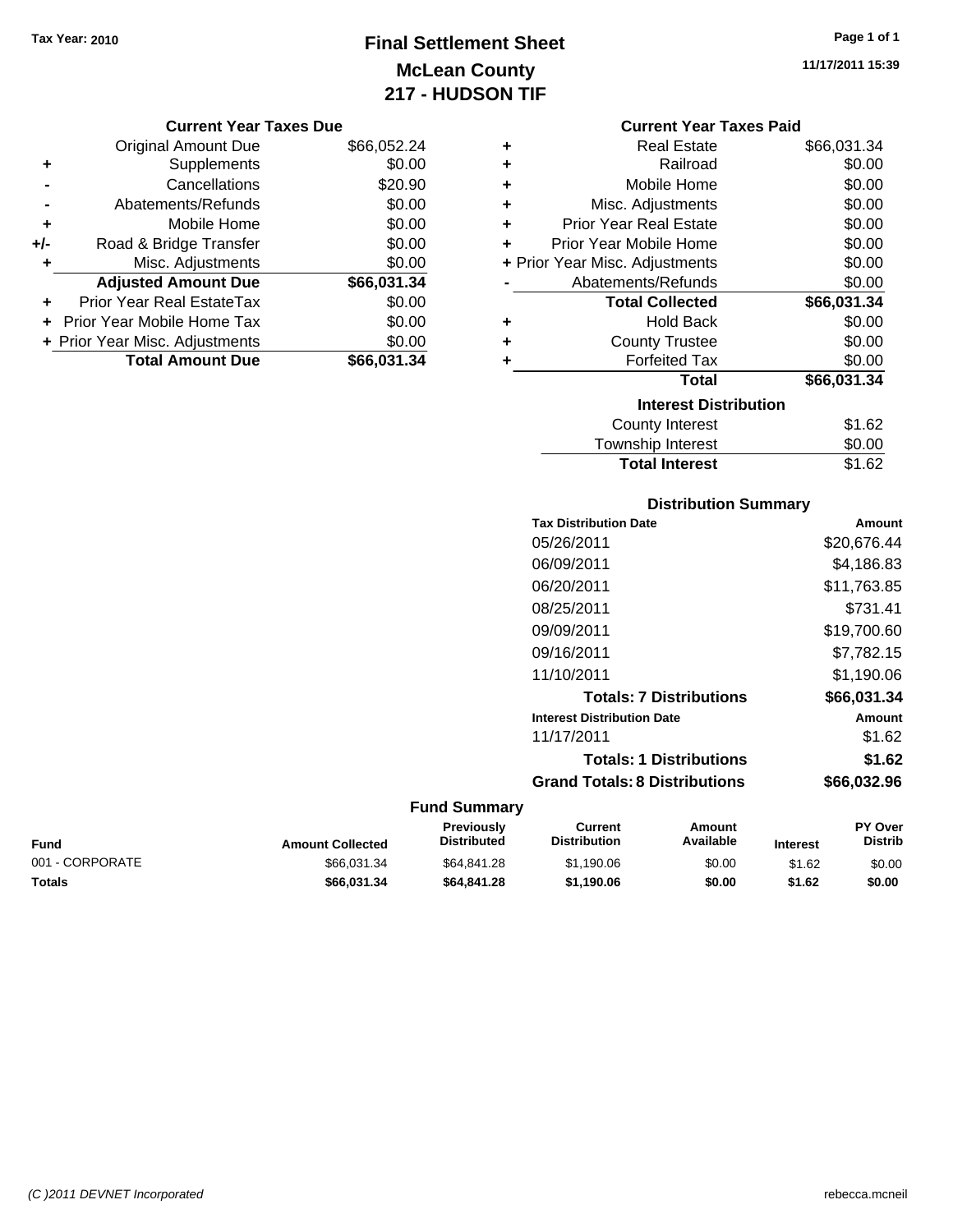**Current Year Taxes Due** Original Amount Due \$13,230.40

**Adjusted Amount Due \$13,252.94**

**Total Amount Due \$13,252.94**

**+** Supplements \$0.00 **-** Cancellations \$0.00 **-** Abatements/Refunds \$0.00 **+** Mobile Home \$0.00 **+/-** Road & Bridge Transfer \$0.00 **+** Misc. Adjustments \$22.54

**+** Prior Year Real EstateTax \$0.00 **+** Prior Year Mobile Home Tax \$0.00 **+ Prior Year Misc. Adjustments**  $$0.00$ 

### **Final Settlement Sheet Tax Year: 2010 Page 1 of 1 McLean County 218 - ONE NORMAL PLAZA TIF**

**11/17/2011 15:39**

#### **Current Year Taxes Paid**

| ٠ | <b>Real Estate</b>             | \$13,230.40 |
|---|--------------------------------|-------------|
| ٠ | Railroad                       | \$0.00      |
| ٠ | Mobile Home                    | \$0.00      |
| ٠ | Misc. Adjustments              | \$22.54     |
| ÷ | <b>Prior Year Real Estate</b>  | \$0.00      |
| ÷ | Prior Year Mobile Home         | \$0.00      |
|   | + Prior Year Misc. Adjustments | \$0.00      |
|   | Abatements/Refunds             | \$0.00      |
|   | <b>Total Collected</b>         | \$13,252.94 |
| ٠ | <b>Hold Back</b>               | \$0.00      |
| ÷ | <b>County Trustee</b>          | \$0.00      |
| ٠ | <b>Forfeited Tax</b>           | \$0.00      |
|   | Total                          | \$13,252.94 |
|   | <b>Interest Distribution</b>   |             |
|   | County Interest                | \$0.33      |
|   | Townshin Interest              | ደ0 00       |

# Township Interest  $$0.00$ Total Interest \$0.33

| <b>Distribution Summary</b> |  |
|-----------------------------|--|
|                             |  |

| <b>Tax Distribution Date</b>         | Amount      |
|--------------------------------------|-------------|
| 05/26/2011                           | \$147.52    |
| 06/09/2011                           | \$943.41    |
| 06/20/2011                           | \$4,023.31  |
| 08/25/2011                           | \$82.11     |
| 09/09/2011                           | \$905.95    |
| 09/16/2011                           | \$3,962.32  |
| 11/10/2011                           | \$3.188.32  |
| <b>Totals: 7 Distributions</b>       | \$13,252.94 |
| <b>Interest Distribution Date</b>    | Amount      |
| 11/17/2011                           | \$0.33      |
| <b>Totals: 1 Distributions</b>       | \$0.33      |
| <b>Grand Totals: 8 Distributions</b> | \$13,253.27 |
|                                      |             |

#### **Fund Summary**

| Fund            | <b>Amount Collected</b> | <b>Previously</b><br><b>Distributed</b> | Current<br><b>Distribution</b> | Amount<br>Available | <b>Interest</b> | <b>PY Over</b><br><b>Distrib</b> |
|-----------------|-------------------------|-----------------------------------------|--------------------------------|---------------------|-----------------|----------------------------------|
| 001 - CORPORATE | \$13.252.94             | \$10.064.62                             | \$3,188.32                     | \$0.00              | \$0.33          | \$0.00                           |
| <b>Totals</b>   | \$13.252.94             | \$10,064.62                             | \$3.188.32                     | \$0.00              | \$0.33          | \$0.00                           |

#### **Miscellaneous Adjustment Detail**

| Year Source             | <b>Account Type</b> | <b>Amount Adiustment Description</b>                           |
|-------------------------|---------------------|----------------------------------------------------------------|
| 2010 RE                 | Back Tax Collected  | \$22.54 J Meyer Redemptions Due to Taxing Bodies by TBA by TBA |
| <b>Totals 1 entries</b> |                     | \$22.54                                                        |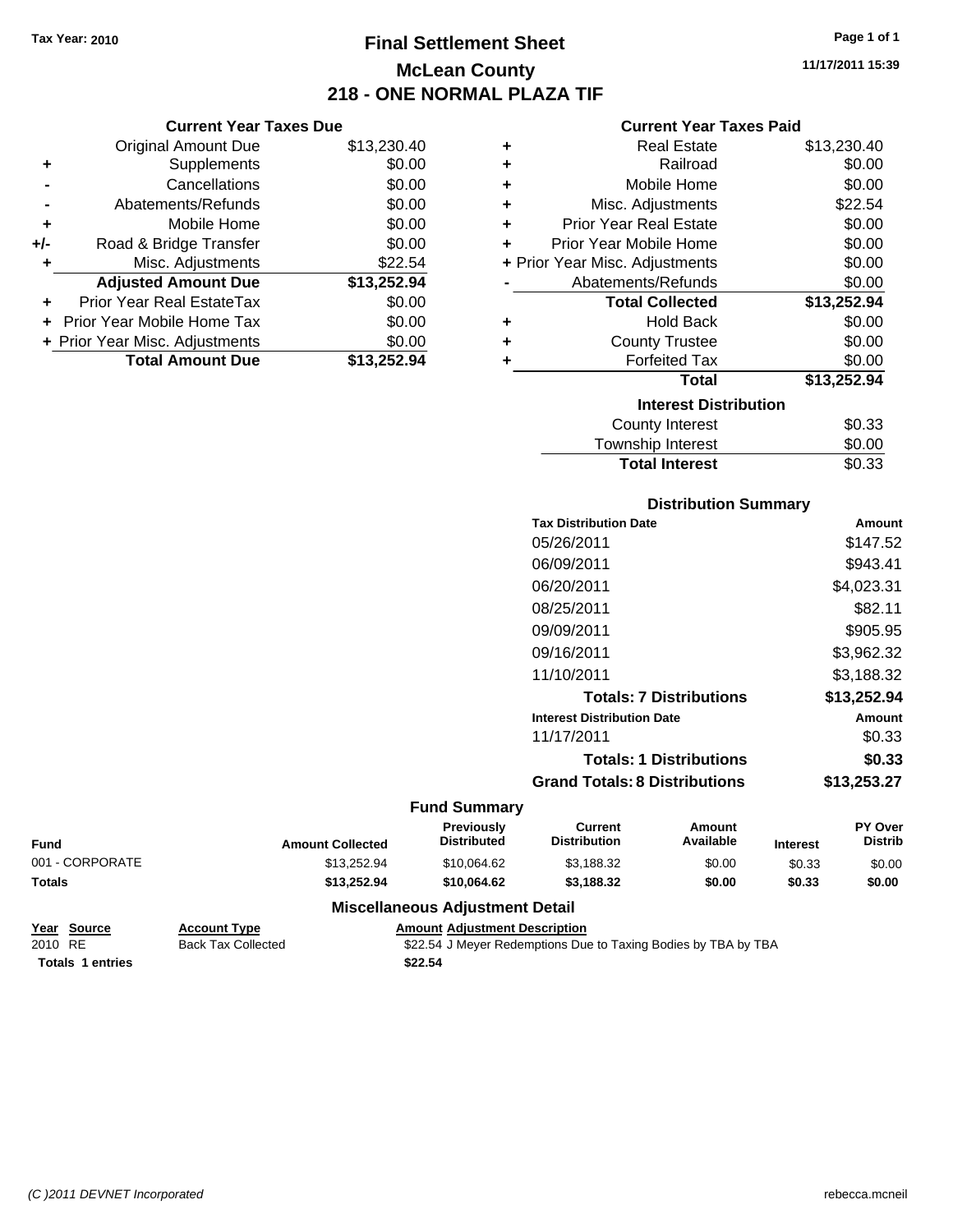### **Final Settlement Sheet Tax Year: 2010 Page 1 of 1 McLean County 219 - HEYWORTH BRIDLE BROOK TIF**

**Current Year Taxes Due**

|       | <b>Total Amount Due</b>        | \$761.06 |
|-------|--------------------------------|----------|
|       | + Prior Year Misc. Adjustments | \$0.00   |
|       | Prior Year Mobile Home Tax     | \$0.00   |
|       | Prior Year Real EstateTax      | \$0.00   |
|       | <b>Adjusted Amount Due</b>     | \$761.06 |
|       | Misc. Adjustments              | \$0.00   |
| $+/-$ | Road & Bridge Transfer         | \$0.00   |
| ÷     | Mobile Home                    | \$0.00   |
|       | Abatements/Refunds             | \$0.00   |
|       | Cancellations                  | \$0.00   |
| ٠     | Supplements                    | \$0.00   |
|       | <b>Original Amount Due</b>     | \$761.06 |
|       |                                |          |

#### **Current Year Taxes Paid**

| ٠ | Real Estate                    | \$761.06 |
|---|--------------------------------|----------|
| ٠ | Railroad                       | \$0.00   |
| ٠ | Mobile Home                    | \$0.00   |
| ٠ | Misc. Adjustments              | \$0.00   |
| ٠ | <b>Prior Year Real Estate</b>  | \$0.00   |
| ٠ | Prior Year Mobile Home         | \$0.00   |
|   | + Prior Year Misc. Adjustments | \$0.00   |
|   | Abatements/Refunds             | \$0.00   |
|   | <b>Total Collected</b>         | \$761.06 |
| ٠ | Hold Back                      | \$0.00   |
| ٠ | <b>County Trustee</b>          | \$0.00   |
| ٠ | <b>Forfeited Tax</b>           | \$0.00   |
|   | Total                          | \$761.06 |
|   | <b>Interest Distribution</b>   |          |
|   | County Interest                | \$0.02   |
|   | <b>Township Interest</b>       | \$0.00   |
|   | <b>Total Interest</b>          | \$0.02   |

### **Distribution Summary**

|   | <b>Tax Distribution Date</b>         |                                | Amount         |
|---|--------------------------------------|--------------------------------|----------------|
|   | 06/09/2011                           |                                | \$350.09       |
|   | 06/20/2011                           |                                | \$29.83        |
|   | 08/25/2011                           |                                | \$0.61         |
|   | 09/09/2011                           |                                | \$327.26       |
|   | 09/16/2011                           |                                | \$50.61        |
|   | 11/10/2011                           |                                | \$2.66         |
|   |                                      | <b>Totals: 6 Distributions</b> | \$761.06       |
|   | <b>Interest Distribution Date</b>    |                                | Amount         |
|   | 11/17/2011                           |                                | \$0.02         |
|   |                                      | <b>Totals: 1 Distributions</b> | \$0.02         |
|   | <b>Grand Totals: 7 Distributions</b> |                                | \$761.08       |
| γ |                                      |                                |                |
|   | Current                              | Amount                         | <b>PY Over</b> |

| <b>Fund Summary</b> |                         |                                         |                                |                     |                 |                    |
|---------------------|-------------------------|-----------------------------------------|--------------------------------|---------------------|-----------------|--------------------|
| Fund                | <b>Amount Collected</b> | <b>Previously</b><br><b>Distributed</b> | Current<br><b>Distribution</b> | Amount<br>Available | <b>Interest</b> | PY Over<br>Distrib |
| 001 - CORPORATE     | \$761.06                | \$758.40                                | \$2.66                         | \$0.00              | \$0.02          | \$0.00             |
| Totals              | \$761.06                | \$758.40                                | \$2.66                         | \$0.00              | \$0.02          | \$0.00             |

**Distrib**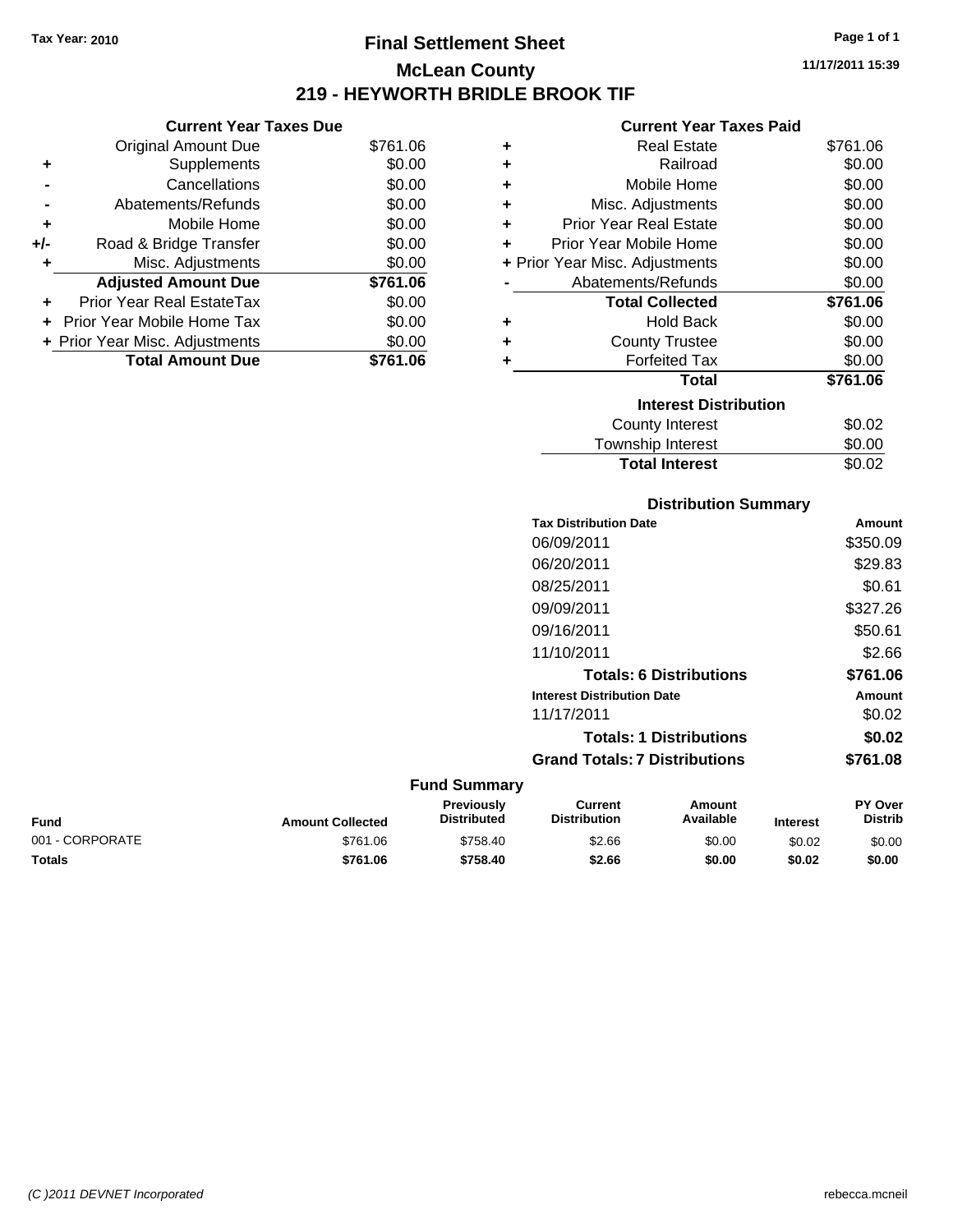### **Final Settlement Sheet Tax Year: 2010 Page 1 of 1 McLean County D01 - BELLE PRAIRIE DRAINAGE**

**11/17/2011 15:39**

|     | <b>Current Year Taxes Due</b>  |            |
|-----|--------------------------------|------------|
|     | <b>Original Amount Due</b>     | \$1,264.72 |
|     | Supplements                    | \$0.00     |
|     | Cancellations                  | \$0.00     |
|     | Abatements/Refunds             | \$0.00     |
| ÷   | Mobile Home                    | \$0.00     |
| +/- | Road & Bridge Transfer         | \$0.00     |
| ٠   | Misc. Adjustments              | \$0.00     |
|     | <b>Adjusted Amount Due</b>     | \$1,264.72 |
|     | Prior Year Real EstateTax      | \$0.00     |
|     | Prior Year Mobile Home Tax     | \$0.00     |
|     | + Prior Year Misc. Adjustments | \$0.00     |
|     | <b>Total Amount Due</b>        | \$1.264.72 |

|   | <b>Current Year Taxes Paid</b> |            |
|---|--------------------------------|------------|
| ٠ | Real Estate                    | \$1,256.72 |
| ٠ | Railroad                       | \$0.00     |
| ٠ | Mobile Home                    | \$0.00     |
| ÷ | Misc. Adjustments              | \$0.00     |
| ÷ | Prior Year Real Estate         | \$0.00     |
| ÷ | Prior Year Mobile Home         | \$0.00     |
|   | + Prior Year Misc. Adjustments | \$0.00     |
|   | Abatements/Refunds             | \$0.00     |
|   | <b>Total Collected</b>         |            |
|   |                                | \$1,256.72 |
| ٠ | <b>Hold Back</b>               | \$0.00     |
| ٠ | <b>County Trustee</b>          | \$0.00     |
| ٠ | <b>Forfeited Tax</b>           | \$8.00     |
|   | <b>Total</b>                   | \$1,264.72 |
|   | <b>Interest Distribution</b>   |            |
|   | <b>County Interest</b>         | \$0.03     |
|   | <b>Township Interest</b>       | \$0.00     |

#### **Distribution Summary**

| Amount     |
|------------|
| \$160.47   |
| \$227.41   |
| \$304.14   |
| \$110.95   |
| \$101.08   |
| \$270.44   |
| \$82.23    |
| \$1,256.72 |
| Amount     |
| \$0.03     |
| \$0.03     |
| \$1,256.75 |
|            |

| <b>Fund</b>     | <b>Amount Collected</b> | <b>Previously</b><br><b>Distributed</b> | Current<br><b>Distribution</b> | Amount<br>Available | <b>Interest</b> | <b>PY Over</b><br><b>Distrib</b> |
|-----------------|-------------------------|-----------------------------------------|--------------------------------|---------------------|-----------------|----------------------------------|
| 001 - CORPORATE | \$1.256.72              | \$1.174.49                              | \$82.23                        | \$0.00              | \$0.03          | \$0.00                           |
| Totals          | \$1.256.72              | \$1.174.49                              | \$82.23                        | \$0.00              | \$0.03          | \$0.00                           |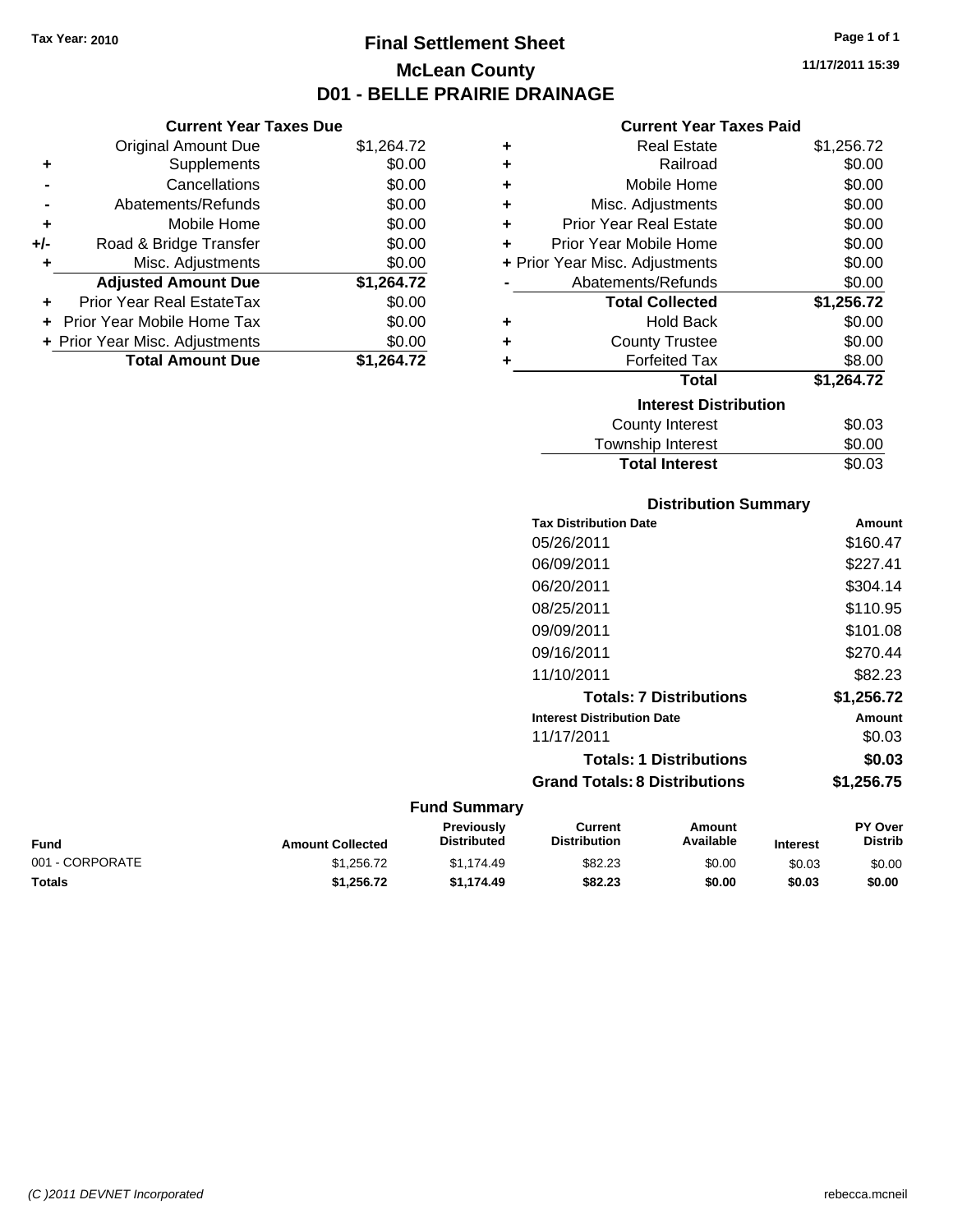### **Final Settlement Sheet Tax Year: 2010 Page 1 of 1 McLean County D02 - BROKAW-BRINING-BAILEY-LINTON**

#### **Current Year Taxes Due**

|       | <b>Original Amount Due</b>        | \$9,386.58 |
|-------|-----------------------------------|------------|
| ٠     | Supplements                       | \$0.00     |
|       | Cancellations                     | \$0.00     |
|       | Abatements/Refunds                | \$0.00     |
| ÷     | Mobile Home                       | \$0.00     |
| $+/-$ | Road & Bridge Transfer            | \$0.00     |
|       | Misc. Adjustments                 | \$0.00     |
|       | <b>Adjusted Amount Due</b>        | \$9,386.58 |
|       | Prior Year Real EstateTax         | \$0.00     |
|       | <b>Prior Year Mobile Home Tax</b> | \$0.00     |
|       | + Prior Year Misc. Adjustments    | \$0.00     |
|       | <b>Total Amount Due</b>           | \$9,386.58 |
|       |                                   |            |

#### **Current Year Taxes Paid**

| ٠ | <b>Real Estate</b>             | \$9,386.58 |
|---|--------------------------------|------------|
| ÷ | Railroad                       | \$0.00     |
| ÷ | Mobile Home                    | \$0.00     |
| ٠ | Misc. Adjustments              | \$0.00     |
| ÷ | <b>Prior Year Real Estate</b>  | \$0.00     |
| ٠ | Prior Year Mobile Home         | \$0.00     |
|   | + Prior Year Misc. Adjustments | \$0.00     |
|   | Abatements/Refunds             | \$0.00     |
|   |                                |            |
|   | <b>Total Collected</b>         | \$9,386.58 |
|   | <b>Hold Back</b>               | \$0.00     |
| ٠ | <b>County Trustee</b>          | \$0.00     |
| ٠ | <b>Forfeited Tax</b>           | \$0.00     |
|   | <b>Total</b>                   | \$9,386.58 |
|   | <b>Interest Distribution</b>   |            |
|   | County Interest                | \$0.23     |

### **Distribution Summary**

**Total Interest** \$0.23

| <b>Tax Distribution Date</b>         | Amount     |
|--------------------------------------|------------|
| 05/26/2011                           | \$2,512.76 |
| 06/09/2011                           | \$2,363.54 |
| 06/20/2011                           | \$1.761.07 |
| 08/25/2011                           | \$765.43   |
| 09/09/2011                           | \$1,442.86 |
| 09/16/2011                           | \$399.87   |
| 11/10/2011                           | \$141.05   |
| <b>Totals: 7 Distributions</b>       | \$9,386.58 |
| <b>Interest Distribution Date</b>    | Amount     |
| 11/17/2011                           | \$0.23     |
| <b>Totals: 1 Distributions</b>       | \$0.23     |
| <b>Grand Totals: 8 Distributions</b> | \$9,386.81 |

| <b>Fund</b>     | <b>Amount Collected</b> | <b>Previously</b><br><b>Distributed</b> | Current<br><b>Distribution</b> | Amount<br>Available | <b>Interest</b> | <b>PY Over</b><br><b>Distrib</b> |
|-----------------|-------------------------|-----------------------------------------|--------------------------------|---------------------|-----------------|----------------------------------|
| 001 - CORPORATE | \$9.386.58              | \$9.245.53                              | \$141.05                       | \$0.00              | \$0.23          | \$0.00                           |
| <b>Totals</b>   | \$9,386,58              | \$9.245.53                              | \$141.05                       | \$0.00              | \$0.23          | \$0.00                           |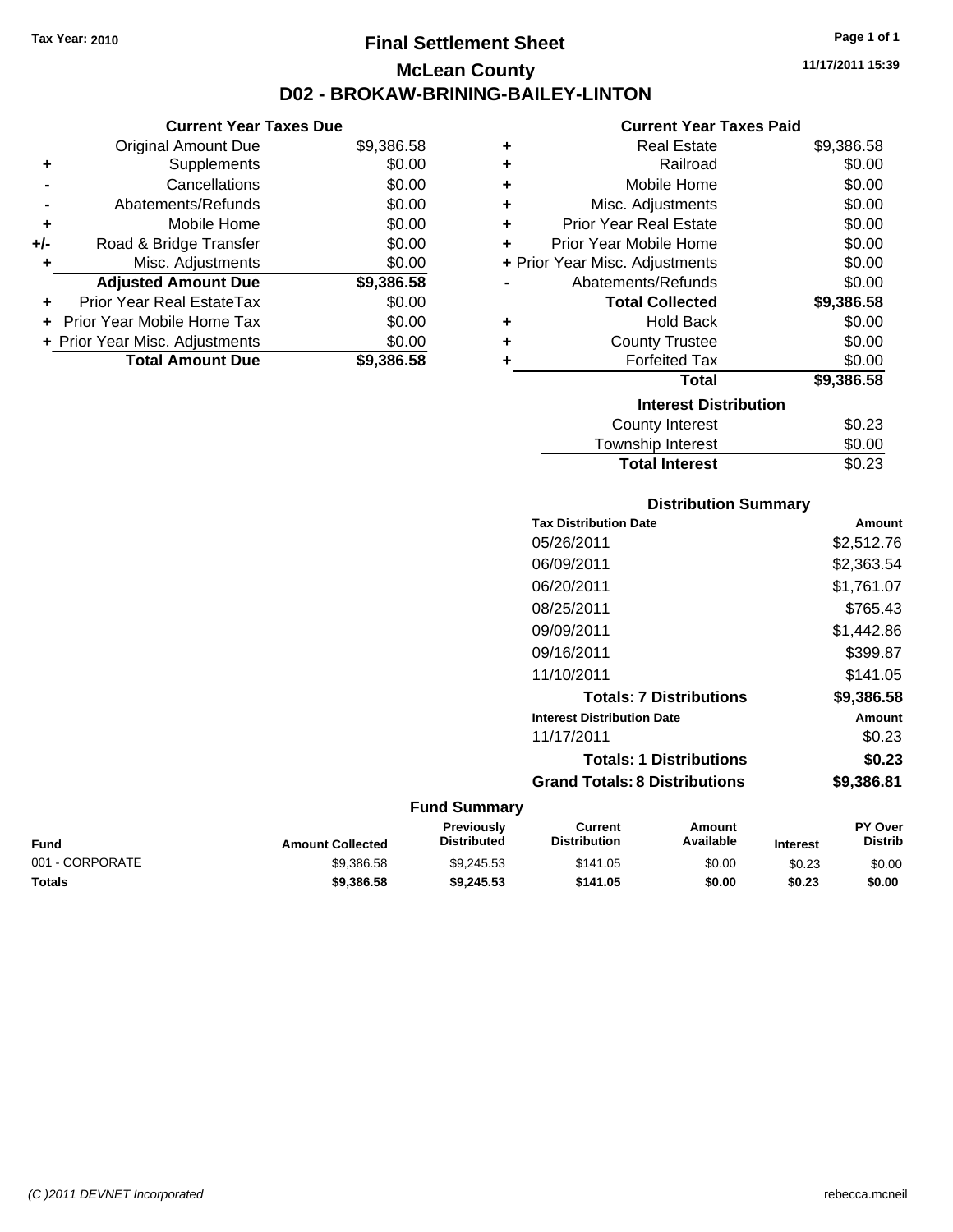**Current Year Taxes Due** Original Amount Due \$15,827.72

**Adjusted Amount Due \$15,827.72**

**Total Amount Due \$15,827.72**

**+** Supplements \$0.00 **-** Cancellations \$0.00 **-** Abatements/Refunds \$0.00 **+** Mobile Home \$0.00 **+/-** Road & Bridge Transfer \$0.00 **+** Misc. Adjustments \$0.00

**+** Prior Year Real EstateTax \$0.00 **+** Prior Year Mobile Home Tax \$0.00 **+ Prior Year Misc. Adjustments**  $$0.00$ 

### **Final Settlement Sheet Tax Year: 2010 Page 1 of 1 McLean County D04 - EASTERBROOK DRAINAGE**

**11/17/2011 15:39**

#### **Current Year Taxes Paid**

| ÷ | <b>Real Estate</b>             | \$15,827.72 |
|---|--------------------------------|-------------|
| ٠ | Railroad                       | \$0.00      |
| ٠ | Mobile Home                    | \$0.00      |
| ٠ | Misc. Adjustments              | \$0.00      |
| ٠ | <b>Prior Year Real Estate</b>  | \$0.00      |
| ÷ | Prior Year Mobile Home         | \$0.00      |
|   | + Prior Year Misc. Adjustments | \$0.00      |
|   | Abatements/Refunds             | \$0.00      |
|   | <b>Total Collected</b>         | \$15,827.72 |
| ٠ | <b>Hold Back</b>               | \$0.00      |
| ÷ | <b>County Trustee</b>          | \$0.00      |
|   | <b>Forfeited Tax</b>           | \$0.00      |
|   | <b>Total</b>                   | \$15,827.72 |
|   | <b>Interest Distribution</b>   |             |
|   | <b>County Interest</b>         | \$0.39      |
|   | Taurachin Internat             | ሮስ ሰሰ       |

| \$0.39 |
|--------|
| \$0.00 |
| \$0.39 |
|        |

| <b>Distribution Summary</b> |  |
|-----------------------------|--|
|-----------------------------|--|

| <b>Tax Distribution Date</b>         | Amount      |
|--------------------------------------|-------------|
| 05/26/2011                           | \$1,766.75  |
| 06/09/2011                           | \$6,561.12  |
| 06/20/2011                           | \$2,172.30  |
| 08/25/2011                           | \$595.59    |
| 09/09/2011                           | \$1.472.26  |
| 09/16/2011                           | \$3,096.72  |
| 11/10/2011                           | \$162.98    |
| <b>Totals: 7 Distributions</b>       | \$15,827.72 |
| <b>Interest Distribution Date</b>    | Amount      |
| 11/17/2011                           | \$0.39      |
| <b>Totals: 1 Distributions</b>       | \$0.39      |
| <b>Grand Totals: 8 Distributions</b> | \$15,828.11 |
|                                      |             |

| Fund            | <b>Amount Collected</b> | <b>Previously</b><br><b>Distributed</b> | Current<br><b>Distribution</b> | Amount<br>Available | <b>Interest</b> | <b>PY Over</b><br><b>Distrib</b> |
|-----------------|-------------------------|-----------------------------------------|--------------------------------|---------------------|-----------------|----------------------------------|
| 001 - CORPORATE | \$15,827.72             | \$15,664,74                             | \$162.98                       | \$0.00              | \$0.39          | \$0.00                           |
| Totals          | \$15,827.72             | \$15,664.74                             | \$162.98                       | \$0.00              | \$0.39          | \$0.00                           |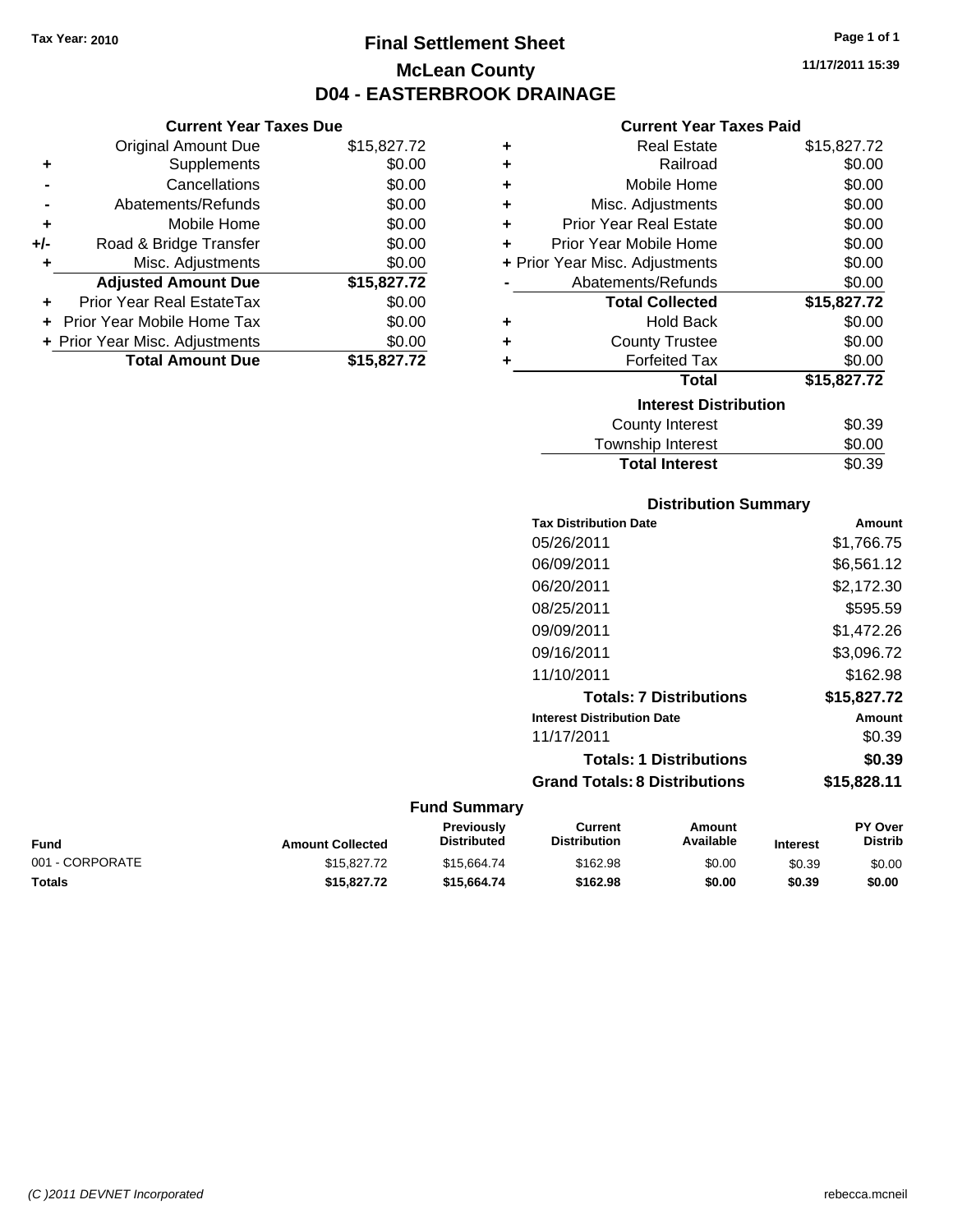### **Final Settlement Sheet Tax Year: 2010 Page 1 of 1 McLean County D05 - FARMERS COOPERATIVE DRAINAGE**

#### **Current Year Taxes Due**

| <b>Original Amount Due</b> | \$568.44                       |
|----------------------------|--------------------------------|
| Supplements                | \$0.00                         |
| Cancellations              | \$0.00                         |
| Abatements/Refunds         | \$0.00                         |
| Mobile Home                | \$0.00                         |
| Road & Bridge Transfer     | \$0.00                         |
| Misc. Adjustments          | \$0.00                         |
| <b>Adjusted Amount Due</b> | \$568.44                       |
| Prior Year Real EstateTax  | \$0.00                         |
| Prior Year Mobile Home Tax | \$0.00                         |
|                            | \$0.00                         |
| <b>Total Amount Due</b>    | \$568.44                       |
|                            | + Prior Year Misc. Adjustments |

#### **Current Year Taxes Paid**

| ٠ | <b>Real Estate</b>             | \$568.44 |
|---|--------------------------------|----------|
| ٠ | Railroad                       | \$0.00   |
| ٠ | Mobile Home                    | \$0.00   |
| ٠ | Misc. Adjustments              | \$0.00   |
| ÷ | <b>Prior Year Real Estate</b>  | \$0.00   |
| ÷ | Prior Year Mobile Home         | \$0.00   |
|   | + Prior Year Misc. Adjustments | \$0.00   |
|   | Abatements/Refunds             | \$0.00   |
|   | <b>Total Collected</b>         | \$568.44 |
| ٠ | <b>Hold Back</b>               | \$0.00   |
| ÷ | <b>County Trustee</b>          | \$0.00   |
| ٠ | <b>Forfeited Tax</b>           | \$0.00   |
|   | Total                          | \$568.44 |
|   | <b>Interest Distribution</b>   |          |
|   | <b>County Interest</b>         | \$0.01   |
|   | <b>Township Interest</b>       | \$0.00   |
|   | <b>Total Interest</b>          | \$0.01   |

#### **Distribution Summary**

| <b>Tax Distribution Date</b>         | Amount   |
|--------------------------------------|----------|
| 05/26/2011                           | \$132.32 |
| 06/09/2011                           | \$175.28 |
| 06/20/2011                           | \$58.29  |
| 08/25/2011                           | \$26.25  |
| 09/09/2011                           | \$77.70  |
| 09/16/2011                           | \$93.67  |
| 11/10/2011                           | \$4.93   |
| <b>Totals: 7 Distributions</b>       | \$568.44 |
| <b>Interest Distribution Date</b>    | Amount   |
| 11/17/2011                           | \$0.01   |
| <b>Totals: 1 Distributions</b>       | \$0.01   |
| <b>Grand Totals: 8 Distributions</b> | \$568.45 |

| <b>Fund</b>     | <b>Amount Collected</b> | <b>Previously</b><br><b>Distributed</b> | Current<br><b>Distribution</b> | Amount<br>Available | <b>Interest</b> | <b>PY Over</b><br><b>Distrib</b> |
|-----------------|-------------------------|-----------------------------------------|--------------------------------|---------------------|-----------------|----------------------------------|
| 001 - CORPORATE | \$568.44                | \$563.51                                | \$4.93                         | \$0.00              | \$0.01          | \$0.00                           |
| <b>Totals</b>   | \$568.44                | \$563.51                                | \$4.93                         | \$0.00              | \$0.01          | \$0.00                           |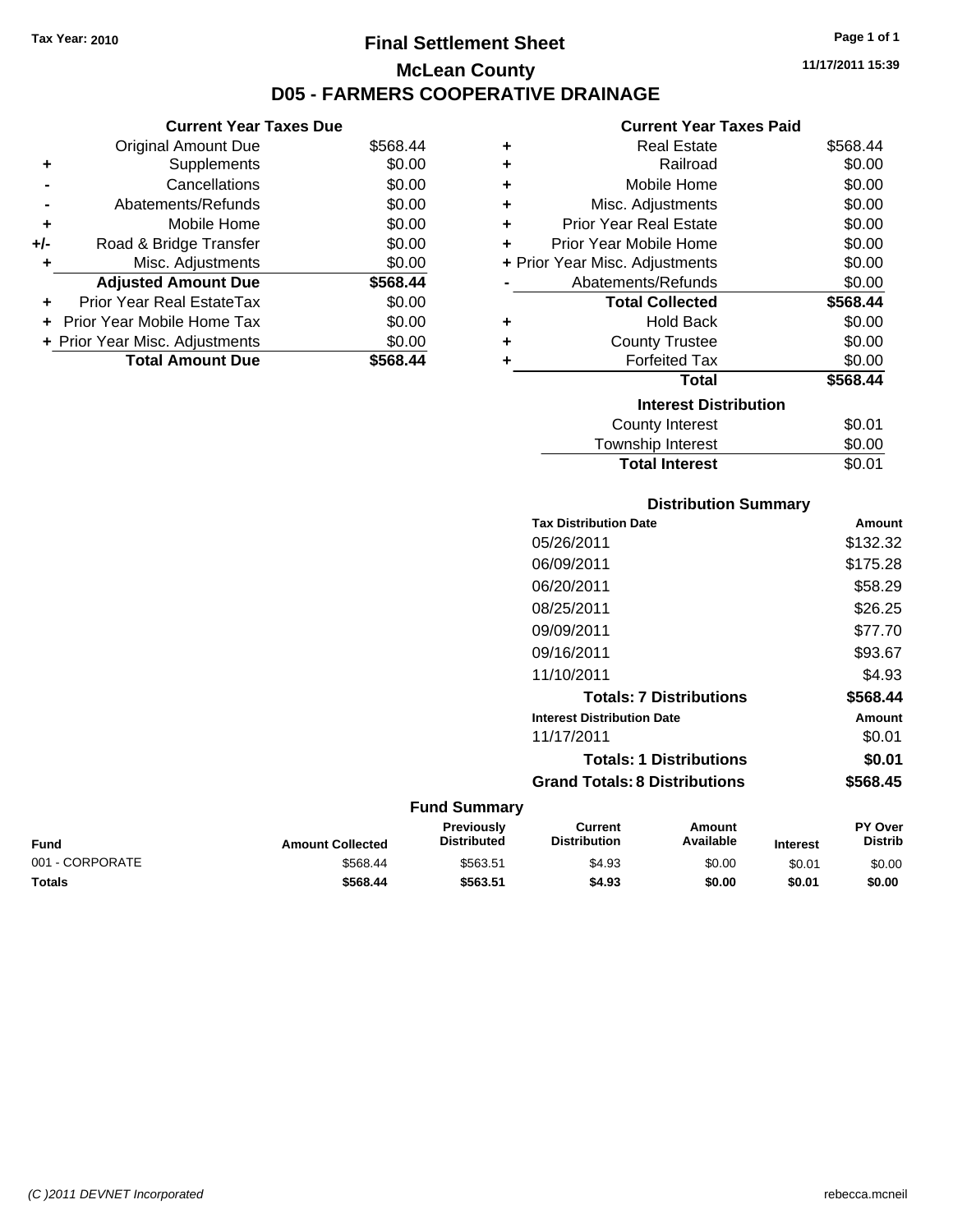### **Final Settlement Sheet Tax Year: 2010 Page 1 of 1 McLean County D06 - GRIDLEY DRAINAGE**

**11/17/2011 15:39**

|     | <b>Current Year Taxes Due</b>     |        |
|-----|-----------------------------------|--------|
|     | <b>Original Amount Due</b>        | \$0.00 |
| ٠   | Supplements                       | \$0.00 |
|     | Cancellations                     | \$0.00 |
|     | Abatements/Refunds                | \$0.00 |
| ٠   | Mobile Home                       | \$0.00 |
| +/- | Road & Bridge Transfer            | \$0.00 |
| ٠   | Misc. Adjustments                 | \$0.00 |
|     | <b>Adjusted Amount Due</b>        | \$0.00 |
| ÷   | Prior Year Real EstateTax         | \$0.00 |
|     | <b>Prior Year Mobile Home Tax</b> | \$0.00 |
|     | + Prior Year Misc. Adjustments    | \$0.00 |
|     | <b>Total Amount Due</b>           | \$0.00 |
|     |                                   |        |

|   | <b>Current Year Taxes Paid</b> |        |
|---|--------------------------------|--------|
| ٠ | Real Estate                    | \$0.00 |
| ٠ | Railroad                       | \$0.00 |
| ٠ | Mobile Home                    | \$0.00 |
| ٠ | Misc. Adjustments              | \$0.00 |
| ٠ | <b>Prior Year Real Estate</b>  | \$0.00 |
| ÷ | Prior Year Mobile Home         | \$0.00 |
|   | + Prior Year Misc. Adjustments | \$0.00 |
|   | Abatements/Refunds             | \$0.00 |
|   | <b>Total Collected</b>         | \$0.00 |
| ٠ | <b>Hold Back</b>               | \$0.00 |
| ٠ | <b>County Trustee</b>          | \$0.00 |
| ٠ | <b>Forfeited Tax</b>           | \$0.00 |
|   | Total                          | \$0.00 |
|   | <b>Interest Distribution</b>   |        |
|   | <b>County Interest</b>         | \$0.00 |
|   | <b>Township Interest</b>       | \$0.00 |

| .                     |        |
|-----------------------|--------|
| <b>Total Interest</b> | \$0.00 |

|                 |                         | <b>Fund Summary</b>                     |                                |                     |                 |                           |
|-----------------|-------------------------|-----------------------------------------|--------------------------------|---------------------|-----------------|---------------------------|
| Fund            | <b>Amount Collected</b> | <b>Previously</b><br><b>Distributed</b> | Current<br><b>Distribution</b> | Amount<br>Available | <b>Interest</b> | PY Over<br><b>Distrib</b> |
| 001 - CORPORATE | \$0.00                  | \$0.00                                  | \$0.00                         | \$0.00              | \$0.00          | \$0.00                    |
| Totals          | \$0.00                  | \$0.00                                  | \$0.00                         | \$0.00              | \$0.00          | \$0.00                    |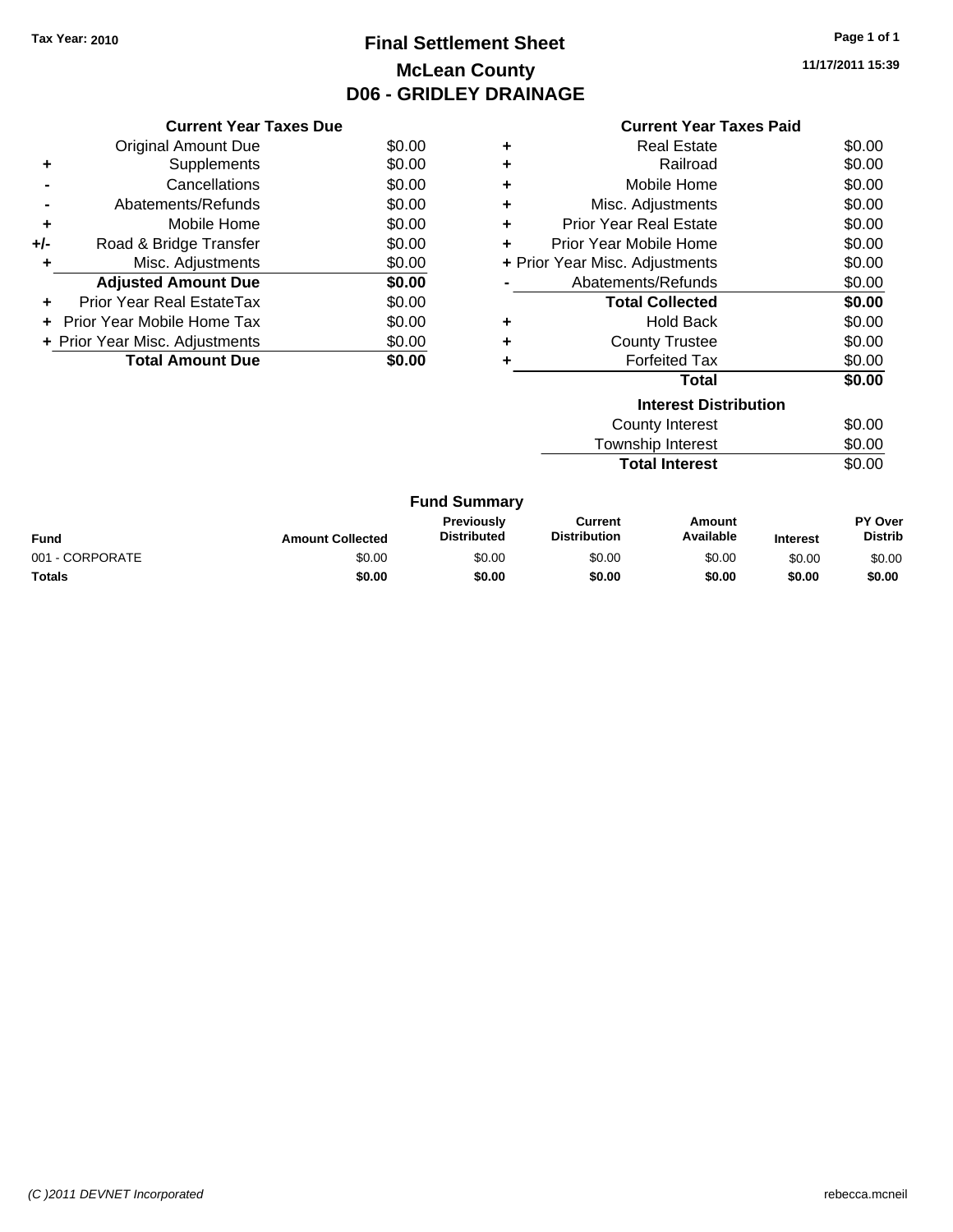**Current Year Taxes Due** Original Amount Due \$29,106.08

**Adjusted Amount Due \$29,108.58**

**Total Amount Due \$29,108.58**

**+** Supplements \$0.00 **-** Cancellations \$0.00 **-** Abatements/Refunds \$0.00 **+** Mobile Home \$0.00 **+/-** Road & Bridge Transfer \$0.00 **+** Misc. Adjustments \$2.50

**+** Prior Year Real EstateTax \$0.00 **+** Prior Year Mobile Home Tax \$0.00 **+ Prior Year Misc. Adjustments**  $$0.00$ 

### **Final Settlement Sheet Tax Year: 2010 Page 1 of 1 McLean County D07 - LOTUS SPECIAL DRAINAGE**

**11/17/2011 15:39**

#### **Current Year Taxes Paid**

| ٠ | <b>Real Estate</b>             | \$29,094.80 |
|---|--------------------------------|-------------|
| ٠ | Railroad                       | \$0.00      |
| ٠ | Mobile Home                    | \$0.00      |
| ٠ | Misc. Adjustments              | \$2.50      |
| ٠ | <b>Prior Year Real Estate</b>  | \$0.00      |
| ٠ | Prior Year Mobile Home         | \$0.00      |
|   | + Prior Year Misc. Adjustments | \$0.00      |
|   | Abatements/Refunds             | \$0.00      |
|   | <b>Total Collected</b>         | \$29,097.30 |
| ٠ | <b>Hold Back</b>               | \$0.00      |
| ٠ | <b>County Trustee</b>          | \$0.00      |
| ٠ | <b>Forfeited Tax</b>           | \$11.28     |
|   | Total                          | \$29,108.58 |
|   | <b>Interest Distribution</b>   |             |
|   | County Interest                | \$0.71      |
|   | <b>Township Interest</b>       | \$0.00      |

|                       | .      |
|-----------------------|--------|
| Township Interest     | \$0.00 |
| <b>Total Interest</b> | \$0.71 |
|                       |        |

#### **Distribution Summary**

| <b>Tax Distribution Date</b>         | Amount      |
|--------------------------------------|-------------|
| 05/26/2011                           | \$3,021.29  |
| 06/09/2011                           | \$7,743.41  |
| 06/20/2011                           | \$6,111.13  |
| 08/25/2011                           | \$3,481.30  |
| 09/09/2011                           | \$4,493.59  |
| 09/16/2011                           | \$3,320.73  |
| 11/10/2011                           | \$925.85    |
| <b>Totals: 7 Distributions</b>       | \$29,097.30 |
| <b>Interest Distribution Date</b>    | Amount      |
| 11/17/2011                           | \$0.71      |
| <b>Totals: 1 Distributions</b>       | \$0.71      |
| <b>Grand Totals: 8 Distributions</b> | \$29.098.01 |
|                                      |             |

#### **Fund Summary**

| <b>Fund</b>     | <b>Amount Collected</b> | <b>Previously</b><br><b>Distributed</b> | Current<br><b>Distribution</b> | Amount<br>Available | <b>Interest</b> | <b>PY Over</b><br><b>Distrib</b> |
|-----------------|-------------------------|-----------------------------------------|--------------------------------|---------------------|-----------------|----------------------------------|
| 001 - CORPORATE | \$29.097.30             | \$28.171.45                             | \$925.85                       | \$0.00              | \$0.71          | \$0.00                           |
| <b>Totals</b>   | \$29.097.30             | \$28.171.45                             | \$925.85                       | \$0.00              | \$0.71          | \$0.00                           |

#### **Miscellaneous Adjustment Detail**

|         | Year Source             | <b>Account Type</b>       | <b>Amount Adiustment Description</b>                 |
|---------|-------------------------|---------------------------|------------------------------------------------------|
| 2010 DR |                         | <b>Back Tax Collected</b> | \$2.50 Prior Forf Drainage Collected From '02 by TBA |
|         | <b>Totals 1 entries</b> |                           | \$2.50                                               |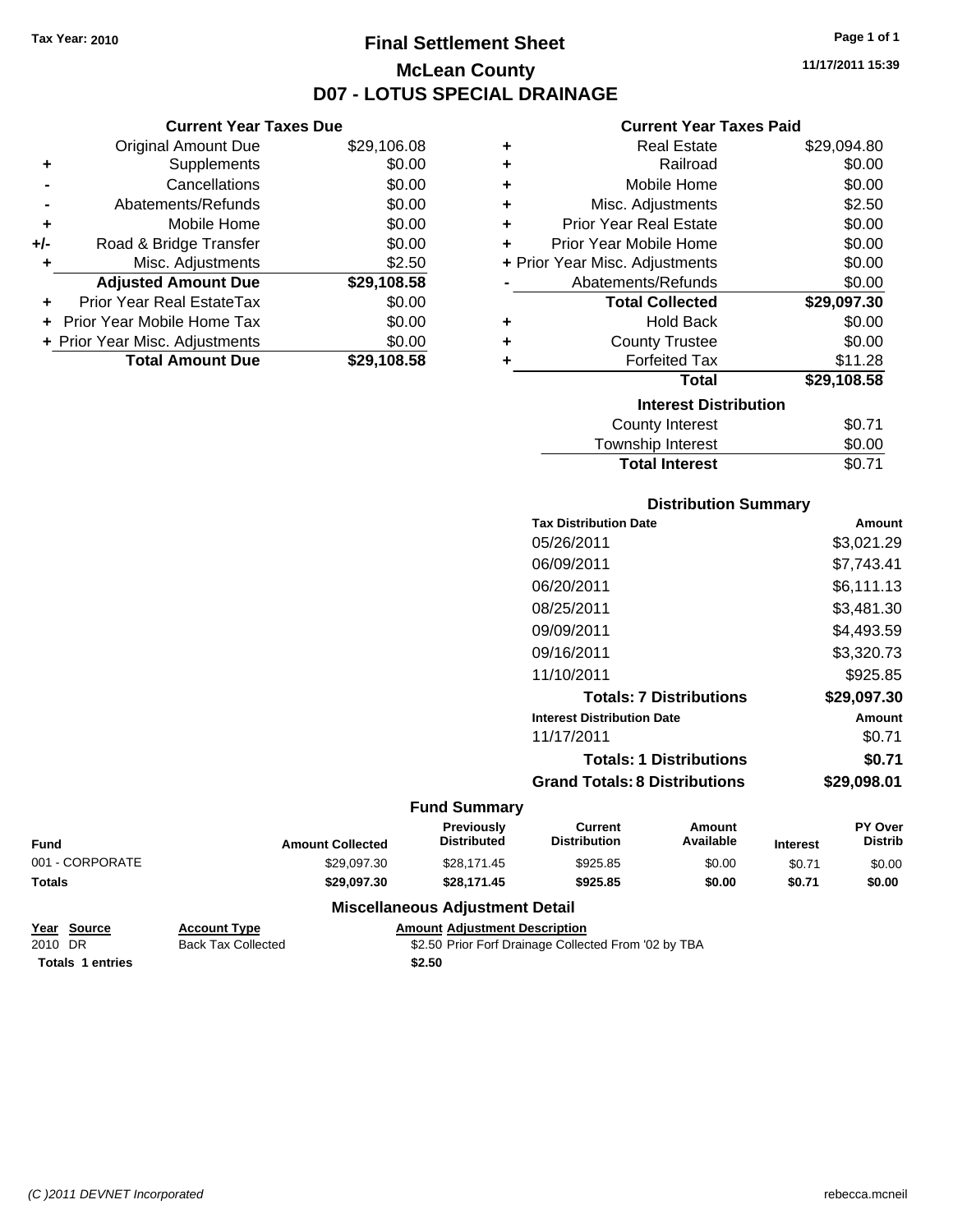**Current Year Taxes Due** Original Amount Due \$141.40

**Adjusted Amount Due \$141.40**

**Total Amount Due \$141.40**

**+** Supplements \$0.00 **-** Cancellations \$0.00 **-** Abatements/Refunds \$0.00 **+** Mobile Home \$0.00 **+/-** Road & Bridge Transfer \$0.00 **+** Misc. Adjustments \$0.00

**+** Prior Year Real EstateTax \$0.00 **+** Prior Year Mobile Home Tax \$0.00 **+ Prior Year Misc. Adjustments**  $$0.00$ 

### **Final Settlement Sheet Tax Year: 2010 Page 1 of 1 McLean County D08 - SUB 2 OF LOTUS SPECIAL**

**11/17/2011 15:39**

### **Current Year Taxes Paid**

|   | GUITEIIL TEAL TAXES FAIU       |          |
|---|--------------------------------|----------|
| ٠ | <b>Real Estate</b>             | \$141.40 |
| ٠ | Railroad                       | \$0.00   |
| ٠ | Mobile Home                    | \$0.00   |
| ÷ | Misc. Adjustments              | \$0.00   |
| ÷ | <b>Prior Year Real Estate</b>  | \$0.00   |
| ÷ | Prior Year Mobile Home         | \$0.00   |
|   | + Prior Year Misc. Adjustments | \$0.00   |
|   | Abatements/Refunds             | \$0.00   |
|   | <b>Total Collected</b>         | \$141.40 |
| ٠ | <b>Hold Back</b>               | \$0.00   |
| ٠ | <b>County Trustee</b>          | \$0.00   |
| ٠ | <b>Forfeited Tax</b>           | \$0.00   |
|   | Total                          | \$141.40 |
|   | <b>Interest Distribution</b>   |          |
|   | County Interest                | \$0.00   |
|   | <b>Township Interest</b>       | \$0.00   |
|   | <b>Total Interest</b>          | \$0.00   |

#### **Distribution Summary**

| <b>Tax Distribution Date</b>         | Amount   |
|--------------------------------------|----------|
| 05/26/2011                           | \$18.00  |
| 06/09/2011                           | \$30.08  |
| 06/20/2011                           | \$41.77  |
| 08/25/2011                           | \$20.85  |
| 09/09/2011                           | \$26.40  |
| 09/16/2011                           | \$4.09   |
| 11/10/2011                           | \$0.21   |
| <b>Totals: 7 Distributions</b>       | \$141.40 |
| <b>Grand Totals: 7 Distributions</b> | \$141.40 |

**Fund Summary Fund Interest Amount Collected Distributed PY Over Distrib Amount Available Current Distribution Previously** 001 - CORPORATE \$141.40 \$141.19 \$0.21 \$0.00 \$0.00 \$0.00 **Totals \$141.40 \$141.19 \$0.21 \$0.00 \$0.00 \$0.00**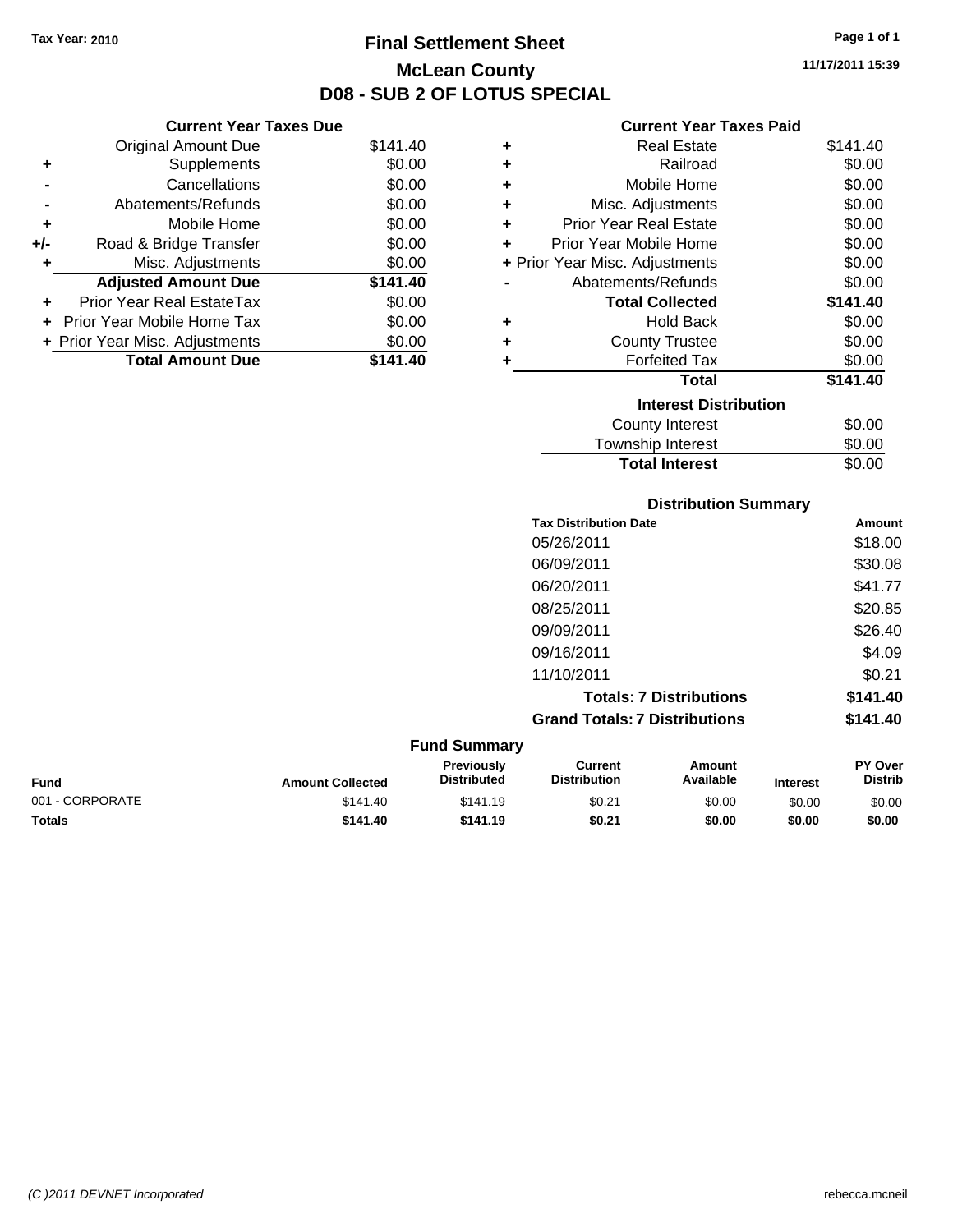## **Final Settlement Sheet Tax Year: 2010 Page 1 of 1 McLean County D09 - LOTUS MINOR SUB#1 OF SUB#2**

**11/17/2011 15:39**

## **Current Year Taxes Paid**

|     | <b>Current Year Taxes Due</b>  |         |
|-----|--------------------------------|---------|
|     | <b>Original Amount Due</b>     | \$10.00 |
| ٠   | Supplements                    | \$0.00  |
|     | Cancellations                  | \$0.00  |
|     | Abatements/Refunds             | \$0.00  |
| ٠   | Mobile Home                    | \$0.00  |
| +/- | Road & Bridge Transfer         | \$0.00  |
|     | Misc. Adjustments              | \$0.00  |
|     | <b>Adjusted Amount Due</b>     | \$10.00 |
|     | Prior Year Real EstateTax      | \$0.00  |
|     | Prior Year Mobile Home Tax     | \$0.00  |
|     | + Prior Year Misc. Adjustments | \$0.00  |
|     | <b>Total Amount Due</b>        | \$10.00 |

| ٠ | <b>Real Estate</b>             | \$10.00 |
|---|--------------------------------|---------|
| ٠ | Railroad                       | \$0.00  |
| ÷ | Mobile Home                    | \$0.00  |
| ٠ | Misc. Adjustments              | \$0.00  |
| ÷ | Prior Year Real Estate         | \$0.00  |
| ÷ | Prior Year Mobile Home         | \$0.00  |
|   | + Prior Year Misc. Adjustments | \$0.00  |
|   | Abatements/Refunds             | \$0.00  |
|   | <b>Total Collected</b>         | \$10.00 |
| ٠ | Hold Back                      | \$0.00  |
| ٠ | <b>County Trustee</b>          | \$0.00  |
| ٠ | <b>Forfeited Tax</b>           | \$0.00  |
|   | Total                          | \$10.00 |
|   | <b>Interest Distribution</b>   |         |
|   | <b>County Interest</b>         | \$0.00  |
|   | <b>Township Interest</b>       | \$0.00  |
|   | <b>Total Interest</b>          | \$0.00  |

## **Distribution Summary**

| <b>Tax Distribution Date</b>         | Amount  |
|--------------------------------------|---------|
| 05/26/2011                           | \$4.50  |
| 06/09/2011                           | \$0.46  |
| 06/20/2011                           | \$0.04  |
| 08/25/2011                           | \$5.00  |
| <b>Totals: 4 Distributions</b>       | \$10.00 |
| <b>Grand Totals: 4 Distributions</b> | \$10.00 |
|                                      |         |

| <b>Fund Summary</b> |                         |                                         |                                |                     |                 |                                  |
|---------------------|-------------------------|-----------------------------------------|--------------------------------|---------------------|-----------------|----------------------------------|
| <b>Fund</b>         | <b>Amount Collected</b> | <b>Previously</b><br><b>Distributed</b> | Current<br><b>Distribution</b> | Amount<br>Available | <b>Interest</b> | <b>PY Over</b><br><b>Distrib</b> |
| 001 - CORPORATE     | \$10.00                 | \$10.00                                 | \$0.00                         | \$0.00              | \$0.00          | \$0.00                           |
| <b>Totals</b>       | \$10.00                 | \$10.00                                 | \$0.00                         | \$0.00              | \$0.00          | \$0.00                           |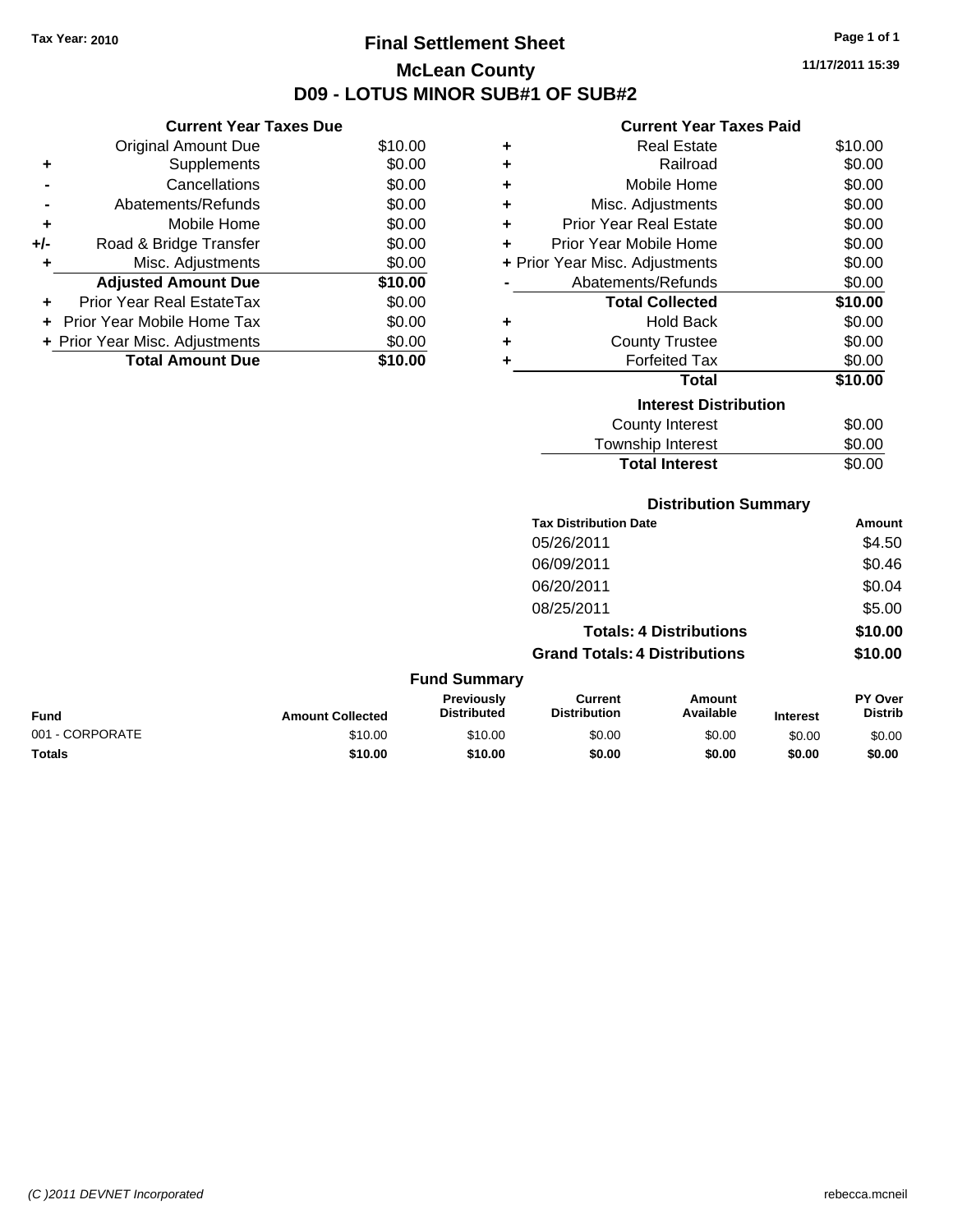## **Final Settlement Sheet Tax Year: 2010 Page 1 of 1 McLean County D10 - SUB 3 OF LOTUS SPECIAL**

**11/17/2011 15:39**

| $\sim$ $\sim$ $\sim$ |  |  |  |
|----------------------|--|--|--|

|     | <b>Current Year Taxes Due</b>  |          |
|-----|--------------------------------|----------|
|     | <b>Original Amount Due</b>     | \$834.56 |
| ٠   | Supplements                    | \$0.00   |
|     | Cancellations                  | \$0.00   |
|     | Abatements/Refunds             | \$0.00   |
| ٠   | Mobile Home                    | \$0.00   |
| +/- | Road & Bridge Transfer         | \$0.00   |
|     | Misc. Adjustments              | \$0.00   |
|     | <b>Adjusted Amount Due</b>     | \$834.56 |
|     | Prior Year Real EstateTax      | \$0.00   |
|     | Prior Year Mobile Home Tax     | \$0.00   |
|     | + Prior Year Misc. Adjustments | \$0.00   |
|     | <b>Total Amount Due</b>        | \$834.56 |

### **Current Year Taxes Paid**

| ٠ | <b>Real Estate</b>             | \$832.06 |
|---|--------------------------------|----------|
| ٠ | Railroad                       | \$0.00   |
| ٠ | Mobile Home                    | \$0.00   |
| ٠ | Misc. Adjustments              | \$0.00   |
| ٠ | Prior Year Real Estate         | \$0.00   |
| ÷ | Prior Year Mobile Home         | \$0.00   |
|   | + Prior Year Misc. Adjustments | \$0.00   |
|   | Abatements/Refunds             | \$0.00   |
|   | <b>Total Collected</b>         | \$832.06 |
| ٠ | <b>Hold Back</b>               | \$0.00   |
| ٠ | <b>County Trustee</b>          | \$0.00   |
|   | <b>Forfeited Tax</b>           | \$2.50   |
|   | Total                          | \$834.56 |
|   | <b>Interest Distribution</b>   |          |
|   | <b>County Interest</b>         | \$0.02   |
|   | <b>Township Interest</b>       | \$0.00   |
|   | <b>Total Interest</b>          | \$0.02   |

## **Distribution Summary**

| <b>Tax Distribution Date</b>         | Amount   |
|--------------------------------------|----------|
| 05/26/2011                           | \$264.40 |
| 06/09/2011                           | \$149.85 |
| 06/20/2011                           | \$148.50 |
| 08/25/2011                           | \$234.31 |
| 09/09/2011                           | \$22.58  |
| 09/16/2011                           | \$3.49   |
| 11/10/2011                           | \$8.93   |
| <b>Totals: 7 Distributions</b>       | \$832.06 |
| <b>Interest Distribution Date</b>    | Amount   |
| 11/17/2011                           | \$0.02   |
| <b>Totals: 1 Distributions</b>       | \$0.02   |
| <b>Grand Totals: 8 Distributions</b> | \$832.08 |

| Fund            | <b>Amount Collected</b> | <b>Previously</b><br><b>Distributed</b> | Current<br><b>Distribution</b> | Amount<br>Available | <b>Interest</b> | <b>PY Over</b><br><b>Distrib</b> |
|-----------------|-------------------------|-----------------------------------------|--------------------------------|---------------------|-----------------|----------------------------------|
| 001 - CORPORATE | \$832.06                | \$823.13                                | \$8.93                         | \$0.00              | \$0.02          | \$0.00                           |
| <b>Totals</b>   | \$832.06                | \$823.13                                | \$8.93                         | \$0.00              | \$0.02          | \$0.00                           |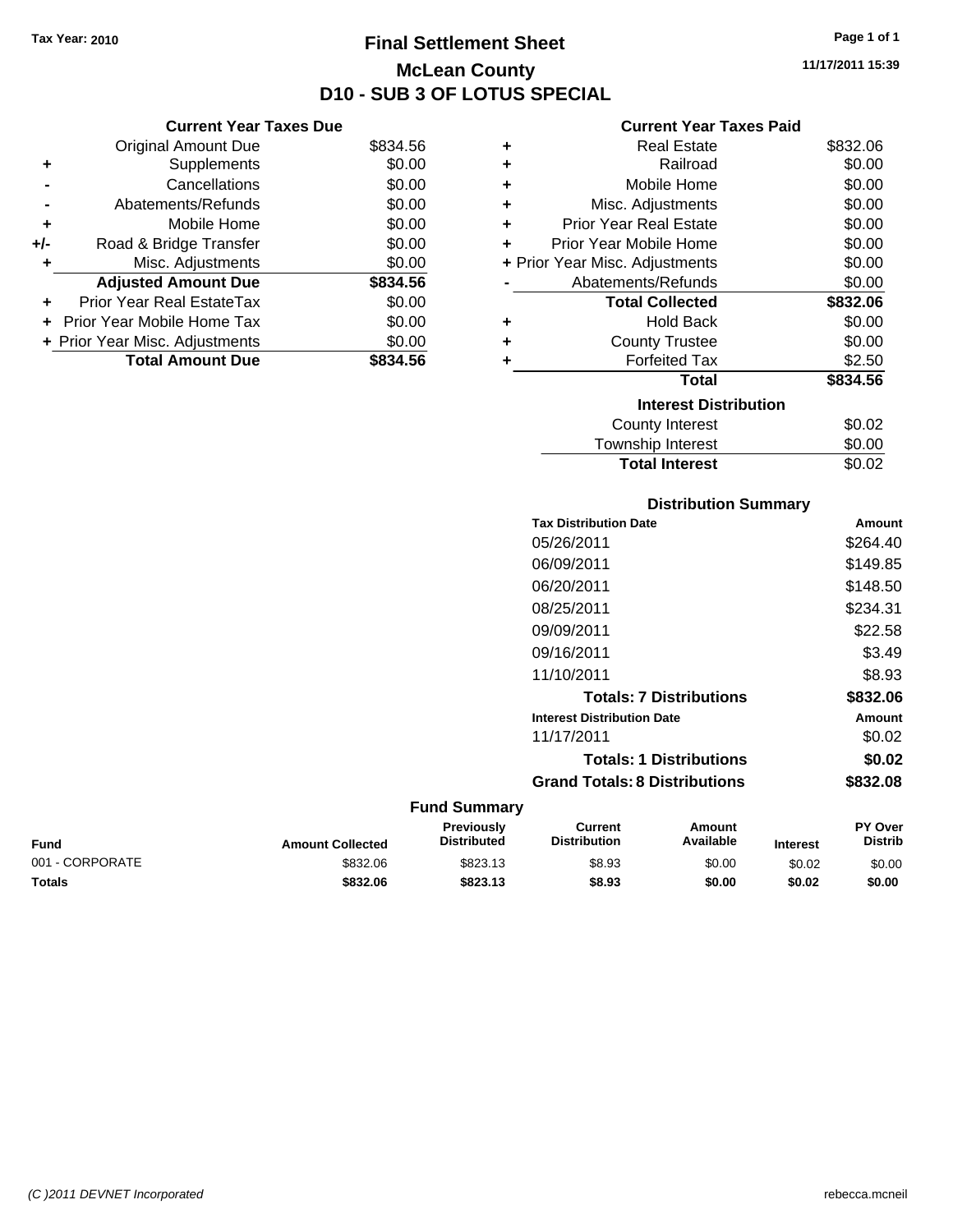## **Final Settlement Sheet Tax Year: 2010 Page 1 of 1 McLean County D11 - SUB 4 OF LOTUS SPECIAL**

**11/17/2011 15:39**

## **Current Year Taxes Due**

|     | <b>Total Amount Due</b>        | \$1,067.32 |
|-----|--------------------------------|------------|
|     | + Prior Year Misc. Adjustments | \$0.00     |
|     | Prior Year Mobile Home Tax     | \$0.00     |
| ÷   | Prior Year Real EstateTax      | \$0.00     |
|     | <b>Adjusted Amount Due</b>     | \$1,067.32 |
|     | Misc. Adjustments              | \$0.00     |
| +/- | Road & Bridge Transfer         | \$0.00     |
| ٠   | Mobile Home                    | \$0.00     |
|     | Abatements/Refunds             | \$0.00     |
|     | Cancellations                  | \$0.00     |
| ٠   | Supplements                    | \$0.00     |
|     | <b>Original Amount Due</b>     | \$1,067.32 |
|     |                                |            |

## **Current Year Taxes Paid**

|   | <b>Real Estate</b>             | \$1,067.32 |
|---|--------------------------------|------------|
| ÷ | Railroad                       | \$0.00     |
| ÷ | Mobile Home                    | \$0.00     |
| ÷ | Misc. Adjustments              | \$0.00     |
| ٠ | <b>Prior Year Real Estate</b>  | \$0.00     |
| ٠ | Prior Year Mobile Home         | \$0.00     |
|   | + Prior Year Misc. Adjustments | \$0.00     |
|   | Abatements/Refunds             | \$0.00     |
|   |                                |            |
|   | <b>Total Collected</b>         | \$1,067.32 |
| ٠ | <b>Hold Back</b>               | \$0.00     |
| ٠ | <b>County Trustee</b>          | \$0.00     |
| ٠ | <b>Forfeited Tax</b>           | \$0.00     |
|   | <b>Total</b>                   | \$1,067.32 |
|   | <b>Interest Distribution</b>   |            |
|   | <b>County Interest</b>         | \$0.03     |

#### Township Interest \$0.00<br>
Total Interest \$0.03 **Total Interest**

| <b>Distribution Summary</b>          |            |  |  |  |
|--------------------------------------|------------|--|--|--|
| <b>Tax Distribution Date</b>         | Amount     |  |  |  |
| 05/26/2011                           | \$100.00   |  |  |  |
| 06/09/2011                           | \$208.53   |  |  |  |
| 06/20/2011                           | \$237.29   |  |  |  |
| 08/25/2011                           | \$204.60   |  |  |  |
| 09/09/2011                           | \$61.19    |  |  |  |
| 09/16/2011                           | \$233.42   |  |  |  |
| 11/10/2011                           | \$22.29    |  |  |  |
| <b>Totals: 7 Distributions</b>       | \$1,067.32 |  |  |  |
| <b>Interest Distribution Date</b>    | Amount     |  |  |  |
| 11/17/2011                           | \$0.03     |  |  |  |
| <b>Totals: 1 Distributions</b>       | \$0.03     |  |  |  |
| <b>Grand Totals: 8 Distributions</b> | \$1.067.35 |  |  |  |

| Fund            | <b>Amount Collected</b> | <b>Previously</b><br><b>Distributed</b> | Current<br><b>Distribution</b> | Amount<br>Available | <b>Interest</b> | <b>PY Over</b><br><b>Distrib</b> |
|-----------------|-------------------------|-----------------------------------------|--------------------------------|---------------------|-----------------|----------------------------------|
| 001 - CORPORATE | \$1.067.32              | \$1.045.03                              | \$22.29                        | \$0.00              | \$0.03          | \$0.00                           |
| <b>Totals</b>   | \$1,067.32              | \$1,045.03                              | \$22.29                        | \$0.00              | \$0.03          | \$0.00                           |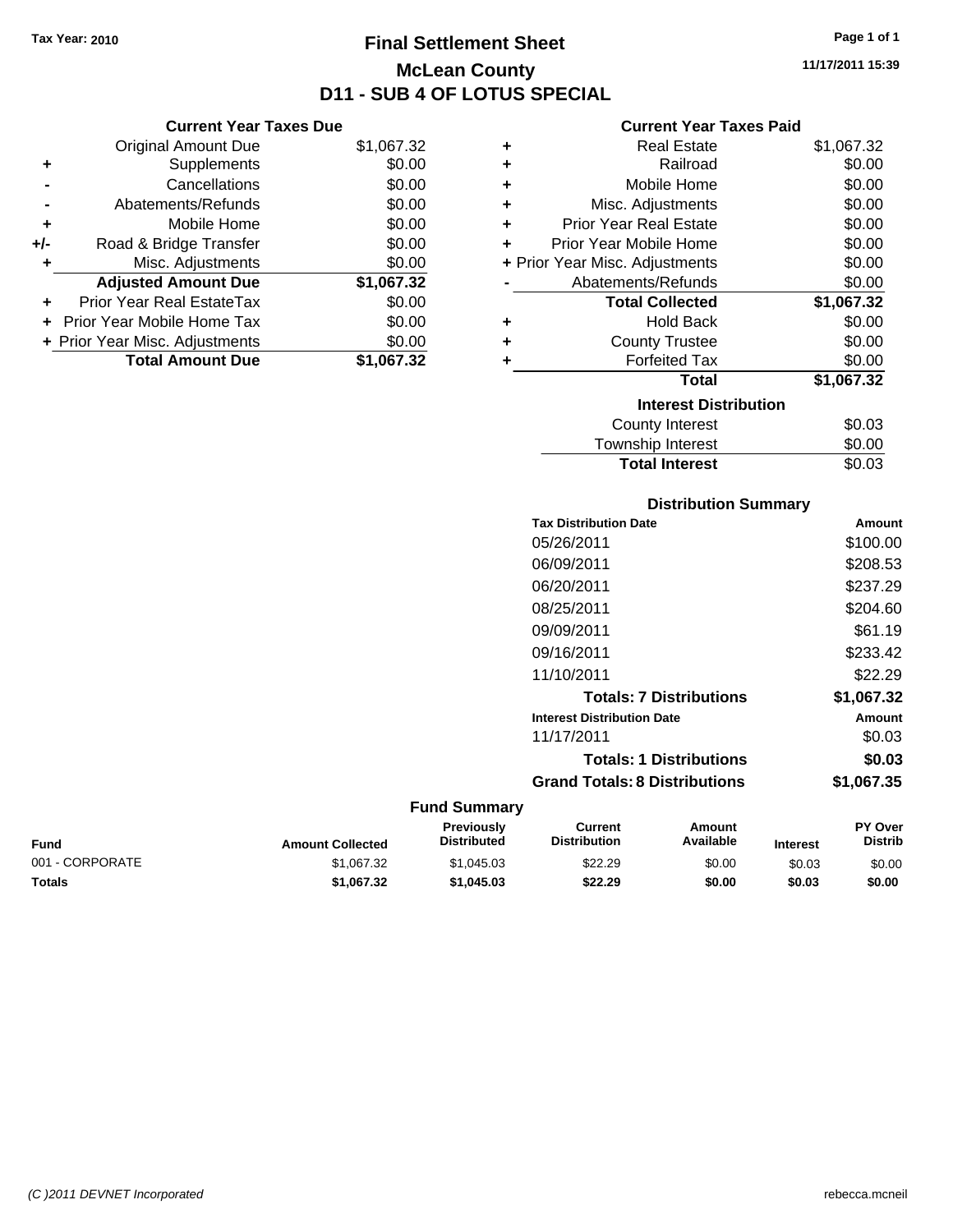## **Final Settlement Sheet Tax Year: 2010 Page 1 of 1 McLean County D12 - SUB 5 OF LOTUS SPECIAL**

**11/17/2011 15:39**

#### **Current Year Taxes Paid**

|     | <b>Current Year Taxes Due</b>     |        |
|-----|-----------------------------------|--------|
|     | <b>Original Amount Due</b>        | \$0.00 |
| ٠   | Supplements                       | \$0.00 |
|     | Cancellations                     | \$0.00 |
|     | Abatements/Refunds                | \$0.00 |
| ٠   | Mobile Home                       | \$0.00 |
| +/- | Road & Bridge Transfer            | \$0.00 |
| ٠   | Misc. Adjustments                 | \$0.00 |
|     | <b>Adjusted Amount Due</b>        | \$0.00 |
| ÷   | Prior Year Real EstateTax         | \$0.00 |
| ÷   | <b>Prior Year Mobile Home Tax</b> | \$0.00 |
|     | + Prior Year Misc. Adjustments    | \$0.00 |
|     | <b>Total Amount Due</b>           | SO 00  |

| ٠                              | Real Estate                   | \$0.00 |
|--------------------------------|-------------------------------|--------|
| ٠                              | Railroad                      | \$0.00 |
|                                | Mobile Home                   | \$0.00 |
| ٠                              | Misc. Adjustments             | \$0.00 |
| ٠                              | <b>Prior Year Real Estate</b> | \$0.00 |
| ÷                              | Prior Year Mobile Home        | \$0.00 |
| + Prior Year Misc. Adjustments | \$0.00                        |        |
|                                | Abatements/Refunds            | \$0.00 |
|                                | <b>Total Collected</b>        | \$0.00 |
|                                | <b>Hold Back</b>              | \$0.00 |
| ٠                              | <b>County Trustee</b>         | \$0.00 |
|                                | <b>Forfeited Tax</b>          | \$0.00 |
|                                | <b>Total</b>                  | \$0.00 |
|                                | <b>Interest Distribution</b>  |        |
|                                |                               | ሶስ ሰሰ  |

| <b>Total Interest</b> | \$0.00 |
|-----------------------|--------|
| Township Interest     | \$0.00 |
| County Interest       | \$0.00 |

| <b>Fund Summary</b> |                         |                                         |                                |                     |                 |                                  |
|---------------------|-------------------------|-----------------------------------------|--------------------------------|---------------------|-----------------|----------------------------------|
| Fund                | <b>Amount Collected</b> | <b>Previously</b><br><b>Distributed</b> | Current<br><b>Distribution</b> | Amount<br>Available | <b>Interest</b> | <b>PY Over</b><br><b>Distrib</b> |
| 001 - CORPORATE     | \$0.00                  | \$0.00                                  | \$0.00                         | \$0.00              | \$0.00          | \$0.00                           |
| Totals              | \$0.00                  | \$0.00                                  | \$0.00                         | \$0.00              | \$0.00          | \$0.00                           |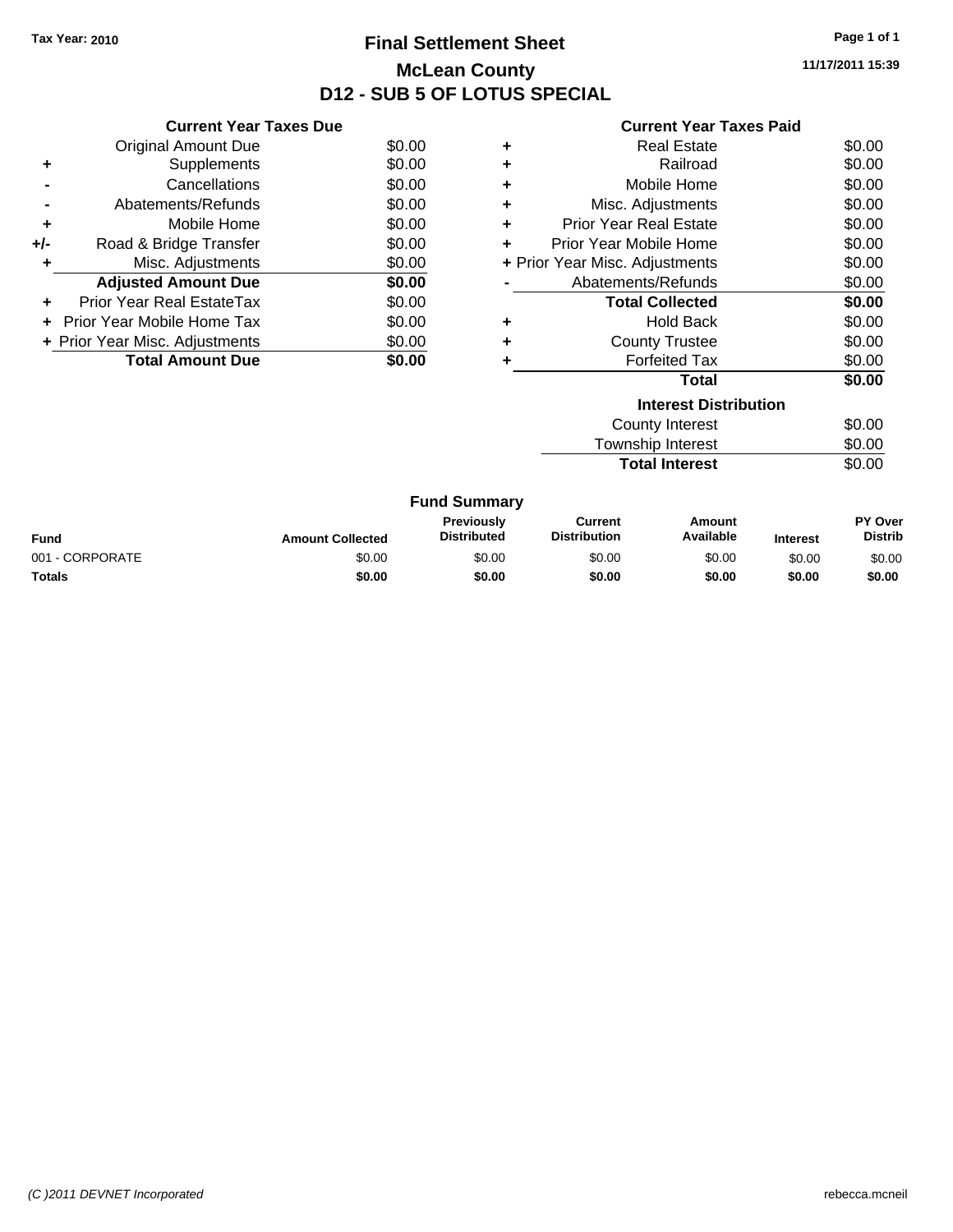**Current Year Taxes Due** Original Amount Due \$9,822.20

**Adjusted Amount Due \$9,827.20**

**Total Amount Due \$9,827.20**

**+** Supplements \$0.00 **-** Cancellations \$0.00 **-** Abatements/Refunds \$0.00 **+** Mobile Home \$0.00 **+/-** Road & Bridge Transfer \$0.00 **+** Misc. Adjustments \$5.00

**+** Prior Year Real EstateTax \$0.00 **+** Prior Year Mobile Home Tax \$0.00 **+ Prior Year Misc. Adjustments**  $$0.00$ 

## **Final Settlement Sheet Tax Year: 2010 Page 1 of 1 McLean County D13 - SUB 6 OF LOTUS SPECIAL**

**11/17/2011 15:39**

## **Current Year Taxes Paid**

| ٠                            | <b>Real Estate</b>             | \$9,817.20 |  |  |  |
|------------------------------|--------------------------------|------------|--|--|--|
| ÷                            | Railroad                       | \$0.00     |  |  |  |
| ÷                            | Mobile Home                    | \$0.00     |  |  |  |
| ÷                            | Misc. Adjustments              | \$5.00     |  |  |  |
| ÷                            | <b>Prior Year Real Estate</b>  | \$0.00     |  |  |  |
| ٠                            | Prior Year Mobile Home         | \$0.00     |  |  |  |
|                              | + Prior Year Misc. Adjustments | \$0.00     |  |  |  |
|                              | Abatements/Refunds             | \$0.00     |  |  |  |
|                              | <b>Total Collected</b>         | \$9,822.20 |  |  |  |
| ÷                            | <b>Hold Back</b>               | \$0.00     |  |  |  |
| ÷                            | <b>County Trustee</b>          | \$0.00     |  |  |  |
| ÷                            | <b>Forfeited Tax</b>           | \$5.00     |  |  |  |
|                              | <b>Total</b>                   | \$9,827.20 |  |  |  |
| <b>Interest Distribution</b> |                                |            |  |  |  |
|                              | County Interest                | \$0.24     |  |  |  |
|                              | <b>Township Interest</b>       | \$0.00     |  |  |  |

## Township Interest  $$0.00$ Total Interest \$0.24

| <b>Distribution Summary</b>       |            |
|-----------------------------------|------------|
| <b>Tax Distribution Date</b>      | Amount     |
| 05/26/2011                        | \$1,297.22 |
| 06/09/2011                        | \$2,217.74 |
| 06/20/2011                        | \$2,182.58 |
| 08/25/2011                        | \$1,132.19 |
| 09/09/2011                        | \$1,802.04 |
| 09/16/2011                        | \$881.53   |
| 11/10/2011                        | \$308.90   |
| <b>Totals: 7 Distributions</b>    | \$9,822.20 |
| <b>Interest Distribution Date</b> | Amount     |
| 11/17/2011                        | \$0.24     |
| <b>Totals: 1 Distributions</b>    | \$0.24     |
|                                   |            |

## **Grand Totals: 8 Distributions \$9,822.44**

## **Fund Summary**

| <b>Fund</b>     | <b>Amount Collected</b> | <b>Previously</b><br><b>Distributed</b> | Current<br><b>Distribution</b> | Amount<br>Available | <b>Interest</b> | <b>PY Over</b><br><b>Distrib</b> |
|-----------------|-------------------------|-----------------------------------------|--------------------------------|---------------------|-----------------|----------------------------------|
| 001 - CORPORATE | \$9.822.20              | \$9.513.30                              | \$308.90                       | \$0.00              | \$0.24          | \$0.00                           |
| Totals          | \$9.822.20              | \$9.513.30                              | \$308.90                       | \$0.00              | \$0.24          | \$0.00                           |
|                 | ___                     |                                         |                                |                     |                 |                                  |

## **Miscellaneous Adjustment Detail**

|         | Year Source             | <b>Account Type</b>       | <b>Amount Adjustment Description</b>                 |
|---------|-------------------------|---------------------------|------------------------------------------------------|
| 2010 DR |                         | <b>Back Tax Collected</b> | \$5.00 Prior Forf Drainage Collected From '02 by TBA |
|         | <b>Totals 1 entries</b> |                           | \$5.00                                               |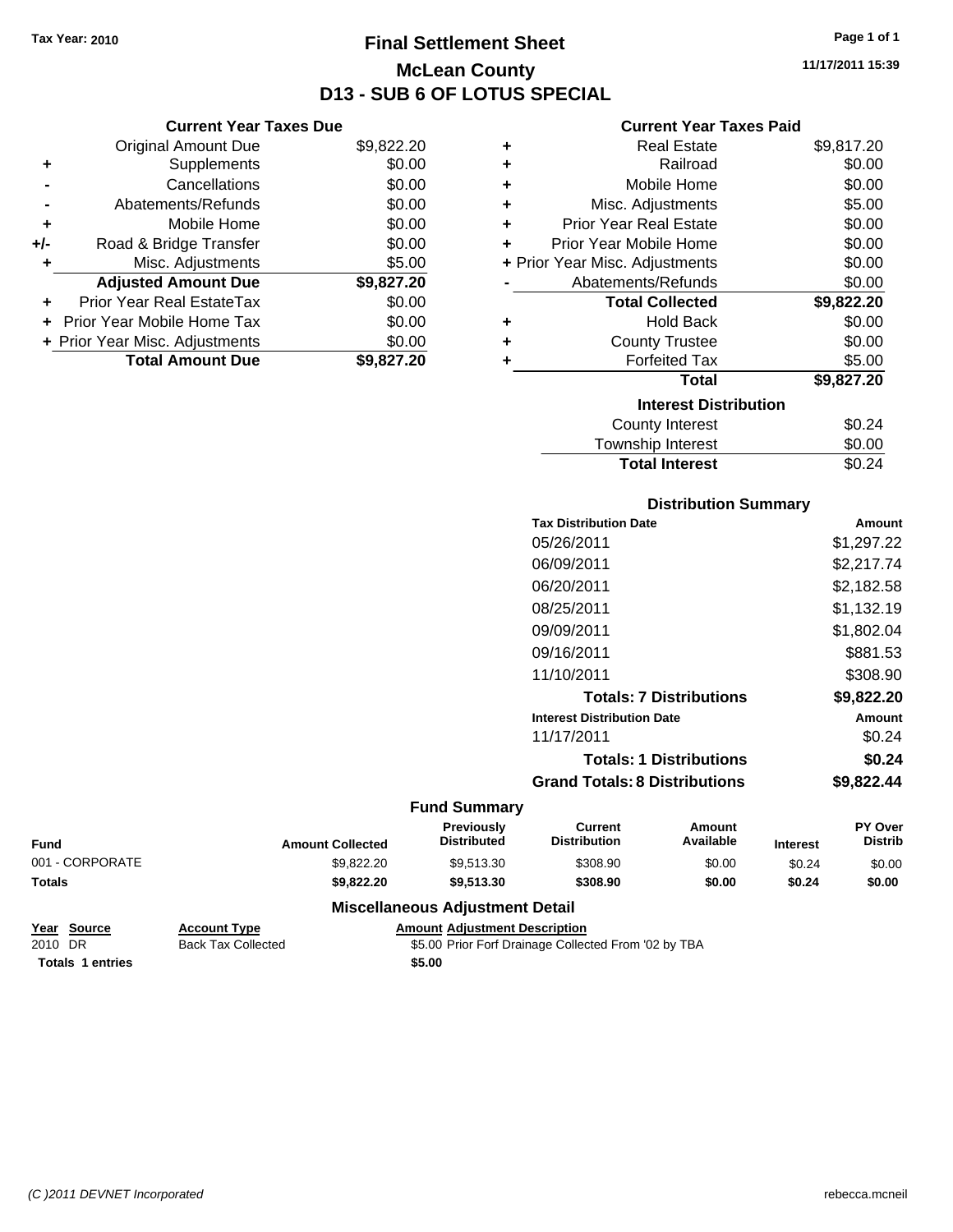## **Final Settlement Sheet Tax Year: 2010 Page 1 of 1 McLean County D14 - KUMLER DRAINAGE**

**11/17/2011 15:39**

| Current Year Taxes Due |  |  |
|------------------------|--|--|
|                        |  |  |

|     | <b>Original Amount Due</b>       | \$787.88 |
|-----|----------------------------------|----------|
| ٠   | Supplements                      | \$0.00   |
|     | Cancellations                    | \$0.00   |
|     | Abatements/Refunds               | \$0.00   |
| ÷   | Mobile Home                      | \$0.00   |
| +/- | Road & Bridge Transfer           | \$0.00   |
| ۰   | Misc. Adjustments                | \$0.00   |
|     | <b>Adjusted Amount Due</b>       | \$787.88 |
|     | <b>Prior Year Real EstateTax</b> | \$0.00   |
|     | Prior Year Mobile Home Tax       | \$0.00   |
|     | + Prior Year Misc. Adjustments   | \$0.00   |
|     | <b>Total Amount Due</b>          | \$787.88 |

## **Current Year Taxes Paid**

| ٠ | Real Estate                    | \$787.88 |
|---|--------------------------------|----------|
| ٠ | Railroad                       | \$0.00   |
| ٠ | Mobile Home                    | \$0.00   |
| ٠ | Misc. Adjustments              | \$0.00   |
| ÷ | Prior Year Real Estate         | \$0.00   |
| ٠ | Prior Year Mobile Home         | \$0.00   |
|   | + Prior Year Misc. Adjustments | \$0.00   |
|   | Abatements/Refunds             | \$0.00   |
|   | <b>Total Collected</b>         | \$787.88 |
| ٠ | <b>Hold Back</b>               | \$0.00   |
| ÷ | <b>County Trustee</b>          | \$0.00   |
| ٠ | <b>Forfeited Tax</b>           | \$0.00   |
|   | <b>Total</b>                   | \$787.88 |
|   | <b>Interest Distribution</b>   |          |
|   | County Interest                | \$0.02   |
|   | <b>Township Interest</b>       | \$0.00   |
|   | <b>Total Interest</b>          | \$0.02   |

## **Distribution Summary**

| <b>Tax Distribution Date</b>         | Amount   |
|--------------------------------------|----------|
| 05/26/2011                           | \$237.93 |
| 06/09/2011                           | \$141.83 |
| 06/20/2011                           | \$101.06 |
| 08/25/2011                           | \$98.11  |
| 09/09/2011                           | \$158.22 |
| 09/16/2011                           | \$43.70  |
| 11/10/2011                           | \$7.03   |
| <b>Totals: 7 Distributions</b>       | \$787.88 |
| <b>Interest Distribution Date</b>    | Amount   |
| 11/17/2011                           | \$0.02   |
| <b>Totals: 1 Distributions</b>       | \$0.02   |
| <b>Grand Totals: 8 Distributions</b> | \$787.90 |

| Fund            | <b>Amount Collected</b> | <b>Previously</b><br><b>Distributed</b> | Current<br><b>Distribution</b> | Amount<br>Available | <b>Interest</b> | <b>PY Over</b><br><b>Distrib</b> |
|-----------------|-------------------------|-----------------------------------------|--------------------------------|---------------------|-----------------|----------------------------------|
| 001 - CORPORATE | \$787.88                | \$780.85                                | \$7.03                         | \$0.00              | \$0.02          | \$0.00                           |
| <b>Totals</b>   | \$787.88                | \$780.85                                | \$7.03                         | \$0.00              | \$0.02          | \$0.00                           |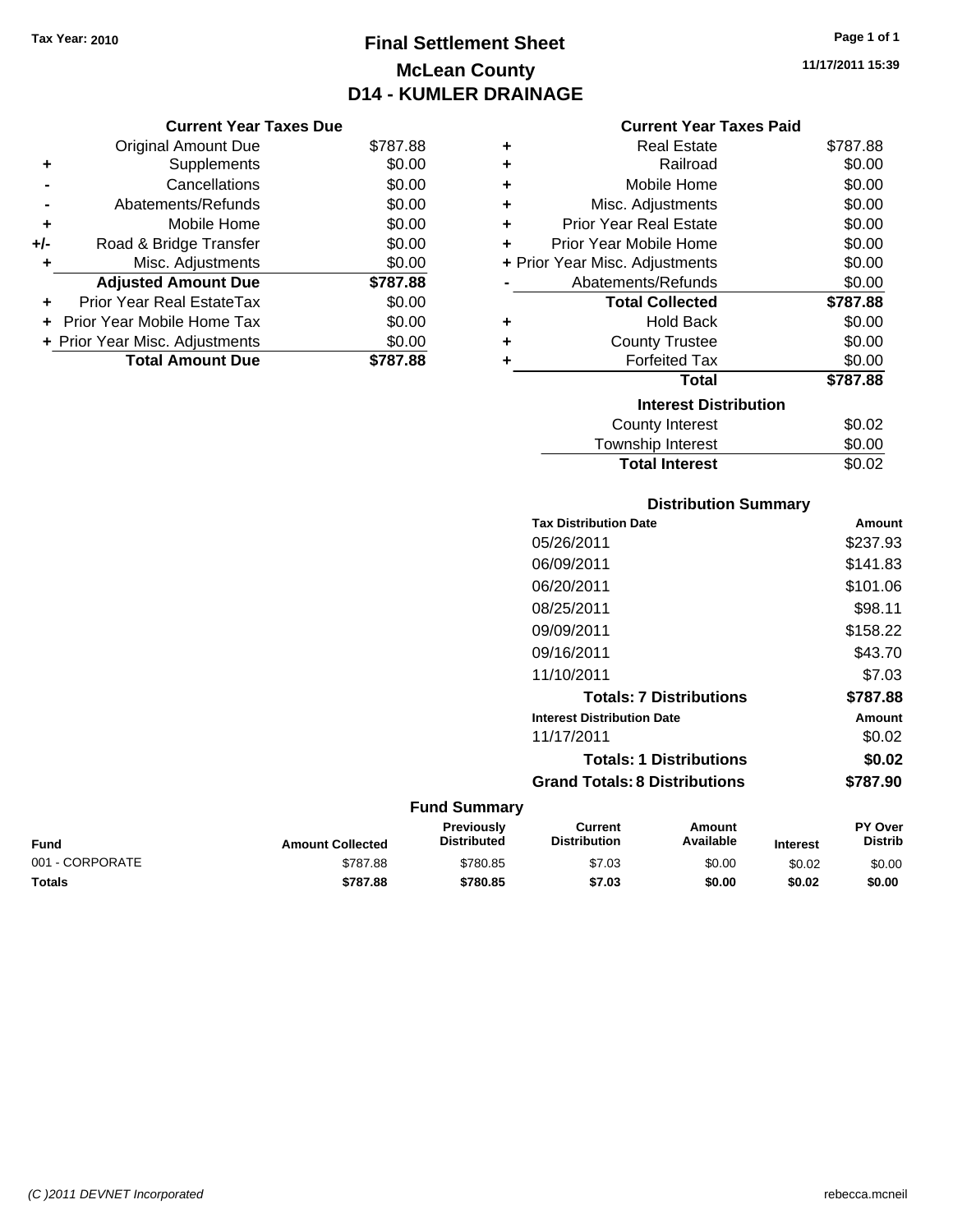**Current Year Taxes Due** Original Amount Due \$9,847.60

**Adjusted Amount Due \$9,847.60**

Total Amount Due \$9,847.60

**+** Supplements \$0.00 **-** Cancellations \$0.00 **-** Abatements/Refunds \$0.00 **+** Mobile Home \$0.00 **+/-** Road & Bridge Transfer \$0.00 **+** Misc. Adjustments \$0.00

**+** Prior Year Real EstateTax \$0.00 **+** Prior Year Mobile Home Tax \$0.00 **+ Prior Year Misc. Adjustments**  $$0.00$ 

## **Final Settlement Sheet Tax Year: 2010 Page 1 of 1 McLean County D16 - MACKINAW DRAINAGE**

**11/17/2011 15:39**

## **Current Year Taxes Paid**

| ٠ | <b>Real Estate</b>             | \$9,847.60 |
|---|--------------------------------|------------|
| ٠ | Railroad                       | \$0.00     |
| ÷ | Mobile Home                    | \$0.00     |
| ÷ | Misc. Adjustments              | \$0.00     |
| ٠ | <b>Prior Year Real Estate</b>  | \$0.00     |
| ٠ | Prior Year Mobile Home         | \$0.00     |
|   | + Prior Year Misc. Adjustments | \$0.00     |
|   | Abatements/Refunds             | \$0.00     |
|   | <b>Total Collected</b>         | \$9,847.60 |
| ÷ | <b>Hold Back</b>               | \$0.00     |
| ٠ | <b>County Trustee</b>          | \$0.00     |
| ٠ | <b>Forfeited Tax</b>           | \$0.00     |
|   | <b>Total</b>                   | \$9,847.60 |
|   | <b>Interest Distribution</b>   |            |
|   | <b>County Interest</b>         | \$0.24     |
|   | Townshin Interest              | ፍስ ሰሰ      |

| <b>Total Interest</b> | \$0.24 |
|-----------------------|--------|
| Township Interest     | \$0.00 |
| County Interest       | \$0.24 |

### **Distribution Summary**

| <b>Tax Distribution Date</b>         | Amount     |
|--------------------------------------|------------|
| 05/26/2011                           | \$1,834.25 |
| 06/09/2011                           | \$2,922.69 |
| 06/20/2011                           | \$1,460.29 |
| 08/25/2011                           | \$588.39   |
| 09/09/2011                           | \$1,509.22 |
| 09/16/2011                           | \$1,363.50 |
| 11/10/2011                           | \$169.26   |
| <b>Totals: 7 Distributions</b>       | \$9,847.60 |
| <b>Interest Distribution Date</b>    | Amount     |
| 11/17/2011                           | \$0.24     |
| <b>Totals: 1 Distributions</b>       | \$0.24     |
| <b>Grand Totals: 8 Distributions</b> | \$9.847.84 |
|                                      |            |

| Fund            | <b>Amount Collected</b> | <b>Previously</b><br><b>Distributed</b> | Current<br><b>Distribution</b> | Amount<br>Available | <b>Interest</b> | <b>PY Over</b><br><b>Distrib</b> |
|-----------------|-------------------------|-----------------------------------------|--------------------------------|---------------------|-----------------|----------------------------------|
| 001 - CORPORATE | \$9.847.60              | \$9.678.34                              | \$169.26                       | \$0.00              | \$0.24          | \$0.00                           |
| <b>Totals</b>   | \$9,847.60              | \$9,678,34                              | \$169.26                       | \$0.00              | \$0.24          | \$0.00                           |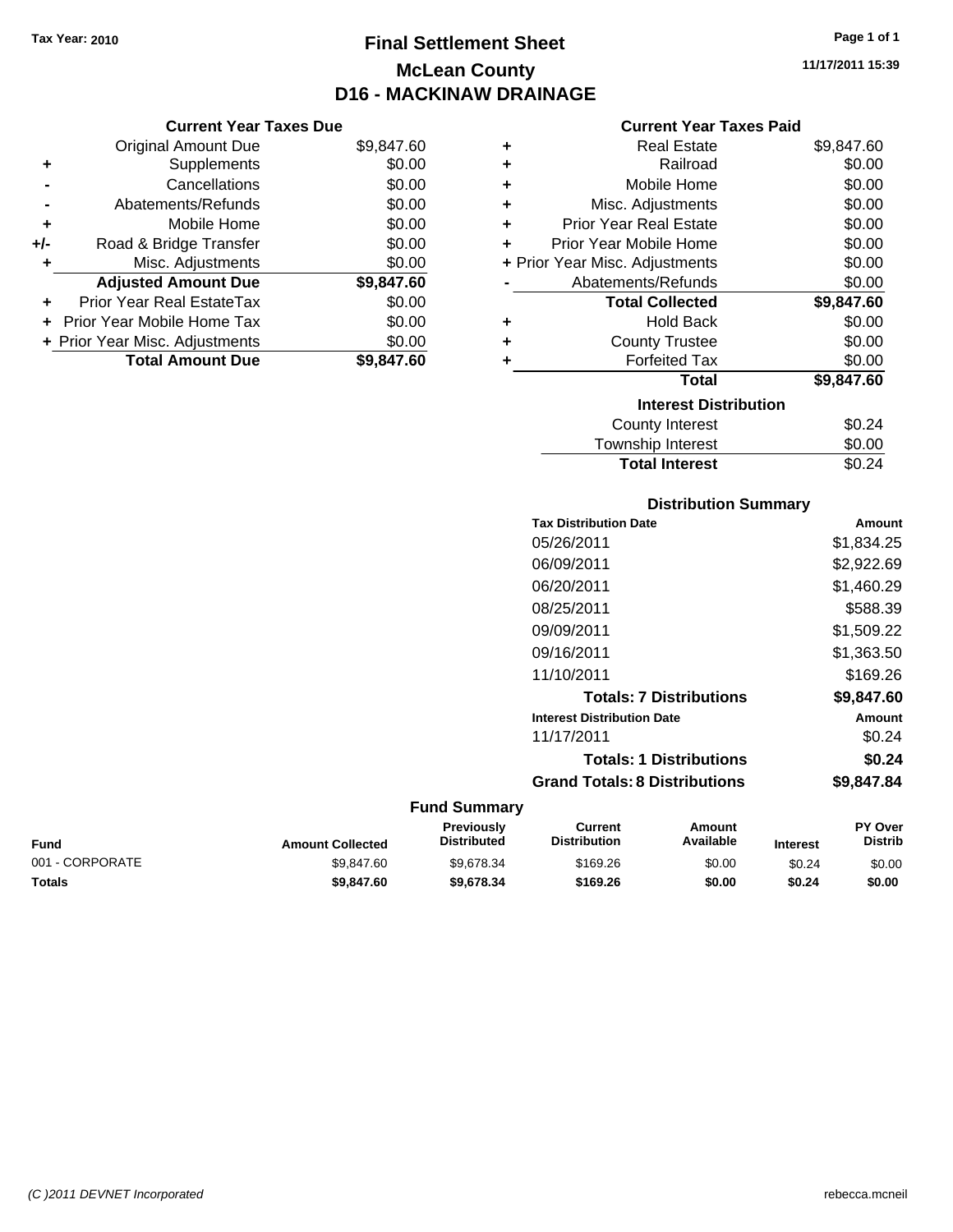## **Final Settlement Sheet Tax Year: 2010 Page 1 of 1 McLean County D17 - NORMAL-TOWANDA DRAINAGE**

**11/17/2011 15:39**

## **Current Year Taxes Paid**

|     | <b>Current Year Taxes Due</b>    |            |
|-----|----------------------------------|------------|
|     | <b>Original Amount Due</b>       | \$3,746.72 |
| ٠   | Supplements                      | \$0.00     |
|     | Cancellations                    | \$0.00     |
|     | Abatements/Refunds               | \$0.00     |
| ٠   | Mobile Home                      | \$0.00     |
| +/- | Road & Bridge Transfer           | \$0.00     |
| ٠   | Misc. Adjustments                | \$0.00     |
|     | <b>Adjusted Amount Due</b>       | \$3,746.72 |
|     | <b>Prior Year Real EstateTax</b> | \$0.00     |
|     | Prior Year Mobile Home Tax       | \$0.00     |
|     | + Prior Year Misc. Adjustments   | \$0.00     |
|     | <b>Total Amount Due</b>          | \$3.746.72 |
|     |                                  |            |

| ٠ | <b>Real Estate</b>             | \$3,746.72 |
|---|--------------------------------|------------|
| ٠ | Railroad                       | \$0.00     |
| ٠ | Mobile Home                    | \$0.00     |
| ٠ | Misc. Adjustments              | \$0.00     |
| ٠ | Prior Year Real Estate         | \$0.00     |
| ٠ | Prior Year Mobile Home         | \$0.00     |
|   | + Prior Year Misc. Adjustments | \$0.00     |
|   | Abatements/Refunds             | \$0.00     |
|   | <b>Total Collected</b>         | \$3,746.72 |
| ÷ | <b>Hold Back</b>               | \$0.00     |
| ÷ | <b>County Trustee</b>          | \$0.00     |
| ٠ | <b>Forfeited Tax</b>           | \$0.00     |
|   | <b>Total</b>                   | \$3,746.72 |
|   | <b>Interest Distribution</b>   |            |
|   | County Interest                | \$0.09     |
|   | <b>Township Interest</b>       | \$0.00     |
|   | <b>Total Interest</b>          | \$0.09     |

## **Distribution Summary**

| <b>Amount</b> |
|---------------|
| \$780.39      |
| \$1,026.39    |
| \$648.48      |
| \$859.38      |
| \$233.72      |
| \$138.15      |
| \$60.21       |
| \$3,746.72    |
| Amount        |
| \$0.09        |
| \$0.09        |
| \$3.746.81    |
|               |

| <b>Fund</b>     | <b>Amount Collected</b> | <b>Previously</b><br><b>Distributed</b> | Current<br><b>Distribution</b> | Amount<br>Available | <b>Interest</b> | <b>PY Over</b><br><b>Distrib</b> |
|-----------------|-------------------------|-----------------------------------------|--------------------------------|---------------------|-----------------|----------------------------------|
| 001 - CORPORATE | \$3.746.72              | \$3.686.51                              | \$60.21                        | \$0.00              | \$0.09          | \$0.00                           |
| Totals          | \$3.746.72              | \$3.686.51                              | \$60.21                        | \$0.00              | \$0.09          | \$0.00                           |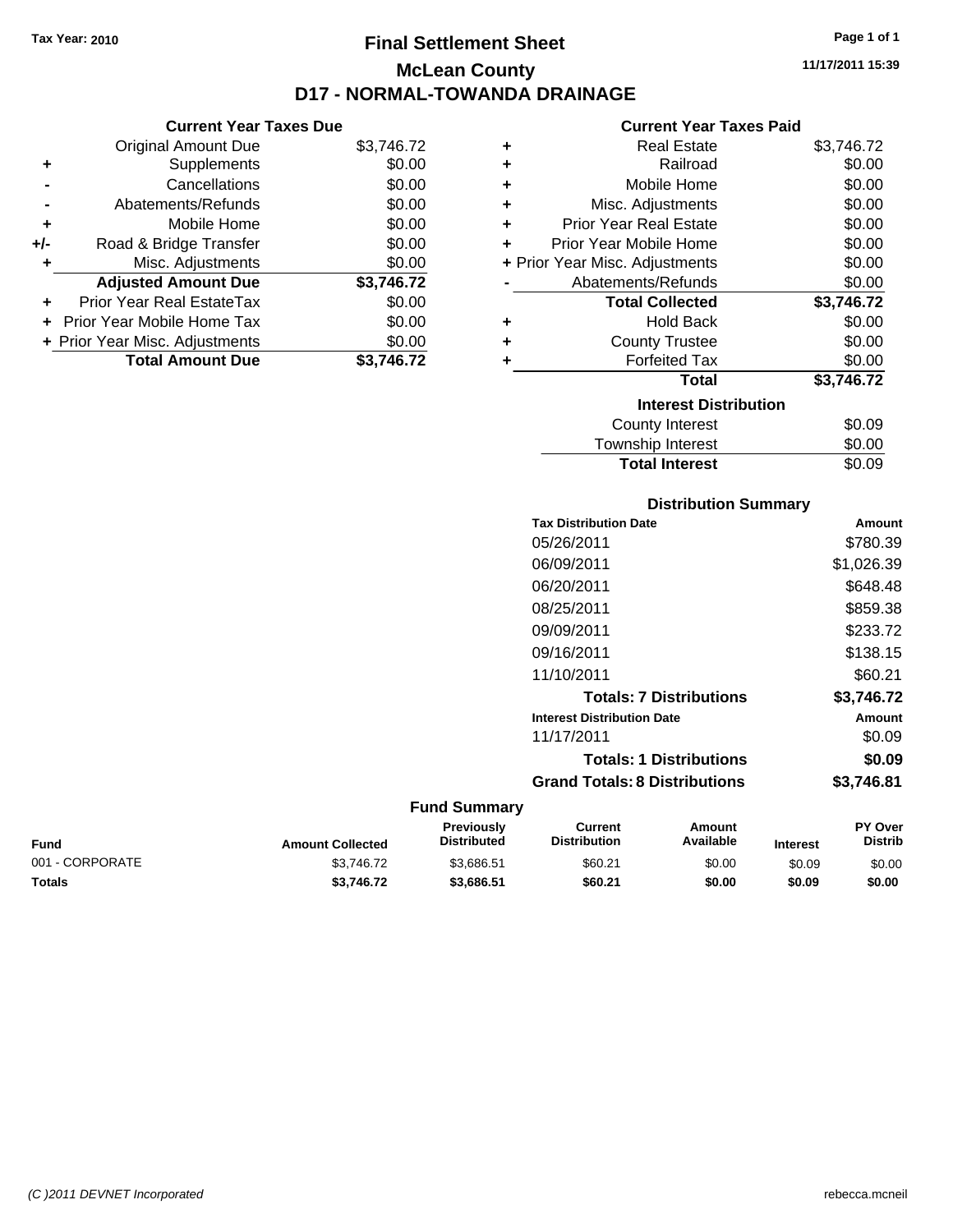## **Final Settlement Sheet Tax Year: 2010 Page 1 of 1 McLean County D18 - PATTON DRAINAGE**

#### **Current Year Taxes Due**

|       | <b>Original Amount Due</b>     | \$2,471.00 |
|-------|--------------------------------|------------|
| ٠     | Supplements                    | \$0.00     |
|       | Cancellations                  | \$0.00     |
|       | Abatements/Refunds             | \$0.00     |
| ÷     | Mobile Home                    | \$0.00     |
| $+/-$ | Road & Bridge Transfer         | \$0.00     |
|       | Misc. Adjustments              | \$0.00     |
|       | <b>Adjusted Amount Due</b>     | \$2,471.00 |
| ÷     | Prior Year Real EstateTax      | \$0.00     |
|       | Prior Year Mobile Home Tax     | \$0.00     |
|       | + Prior Year Misc. Adjustments | \$0.00     |
|       | <b>Total Amount Due</b>        | \$2,471.00 |

## **Current Year Taxes Paid**

| ٠ | <b>Real Estate</b>             | \$2,471.00 |
|---|--------------------------------|------------|
| ٠ | Railroad                       | \$0.00     |
| ٠ | Mobile Home                    | \$0.00     |
| ٠ | Misc. Adjustments              | \$0.00     |
| ÷ | <b>Prior Year Real Estate</b>  | \$0.00     |
| ٠ | Prior Year Mobile Home         | \$0.00     |
|   | + Prior Year Misc. Adjustments | \$0.00     |
|   | Abatements/Refunds             | \$0.00     |
|   | <b>Total Collected</b>         | \$2,471.00 |
|   |                                |            |
| ٠ | <b>Hold Back</b>               | \$0.00     |
| ٠ | <b>County Trustee</b>          | \$0.00     |
| ٠ | <b>Forfeited Tax</b>           | \$0.00     |
|   | Total                          | \$2,471.00 |
|   | <b>Interest Distribution</b>   |            |
|   | County Interest                | \$0.06     |

## Township Interest  $$0.00$ Total Interest \$0.06

## **Distribution Summary**

| <b>Tax Distribution Date</b>         | Amount     |
|--------------------------------------|------------|
| 05/26/2011                           | \$212.59   |
| 06/09/2011                           | \$838.80   |
| 06/20/2011                           | \$330.64   |
| 08/25/2011                           | \$227.25   |
| 09/09/2011                           | \$529.82   |
| 09/16/2011                           | \$234.56   |
| 11/10/2011                           | \$97.34    |
| <b>Totals: 7 Distributions</b>       | \$2.471.00 |
| <b>Interest Distribution Date</b>    | Amount     |
| 11/17/2011                           | \$0.06     |
| <b>Totals: 1 Distributions</b>       | \$0.06     |
| <b>Grand Totals: 8 Distributions</b> | \$2,471.06 |
|                                      |            |

| <b>Fund</b>     | <b>Amount Collected</b> | <b>Previously</b><br><b>Distributed</b> | Current<br><b>Distribution</b> | Amount<br>Available | <b>Interest</b> | <b>PY Over</b><br><b>Distrib</b> |
|-----------------|-------------------------|-----------------------------------------|--------------------------------|---------------------|-----------------|----------------------------------|
| 001 - CORPORATE | \$2,471.00              | \$2,373.66                              | \$97.34                        | \$0.00              | \$0.06          | \$0.00                           |
| Totals          | \$2,471.00              | \$2,373,66                              | \$97.34                        | \$0.00              | \$0.06          | \$0.00                           |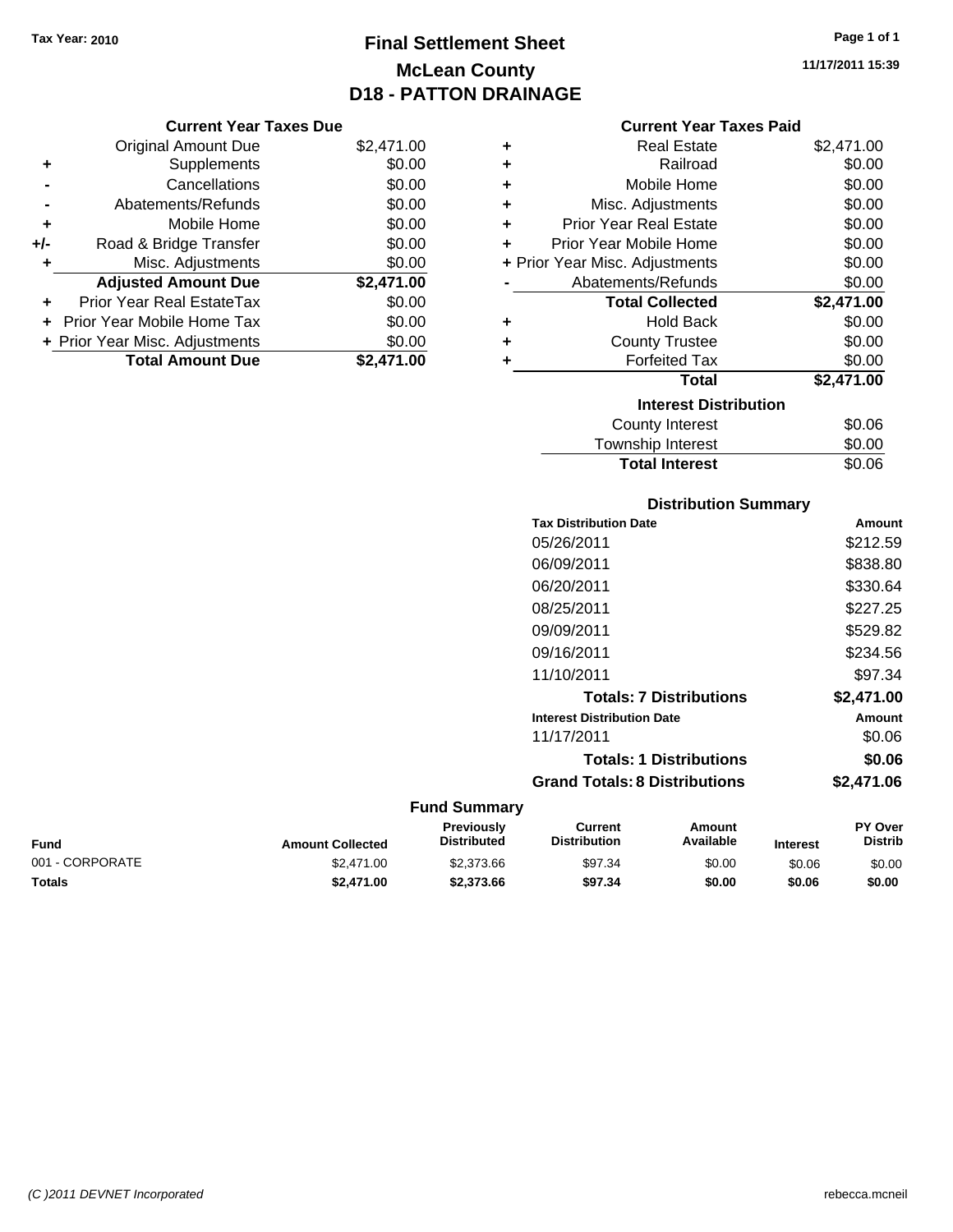## **Final Settlement Sheet Tax Year: 2010 Page 1 of 1 McLean County D19 - PRAIRIE CREEK DRAINAGE**

**Current Year Taxes Due**

|       | Abatements/Refunds             | \$0.00     |
|-------|--------------------------------|------------|
| ÷     | Mobile Home                    | \$0.00     |
| $+/-$ | Road & Bridge Transfer         | \$0.00     |
|       |                                |            |
| ٠     | Misc. Adjustments              | \$0.00     |
|       | <b>Adjusted Amount Due</b>     | \$3,830.40 |
|       | Prior Year Real EstateTax      | \$0.00     |
|       | Prior Year Mobile Home Tax     | \$0.00     |
|       | + Prior Year Misc. Adjustments | \$0.00     |

#### **Current Year Taxes Paid**

|   | <b>Real Estate</b>             | \$3,830.40 |
|---|--------------------------------|------------|
| ٠ | Railroad                       | \$0.00     |
| ÷ | Mobile Home                    | \$0.00     |
| ٠ | Misc. Adjustments              | \$0.00     |
| ÷ | <b>Prior Year Real Estate</b>  | \$0.00     |
| ÷ | Prior Year Mobile Home         | \$0.00     |
|   | + Prior Year Misc. Adjustments | \$0.00     |
|   | Abatements/Refunds             | \$0.00     |
|   |                                |            |
|   | <b>Total Collected</b>         | \$3,830.40 |
| ٠ | <b>Hold Back</b>               | \$0.00     |
| ÷ | <b>County Trustee</b>          | \$0.00     |
| ٠ | <b>Forfeited Tax</b>           | \$0.00     |
|   | <b>Total</b>                   | \$3,830.40 |
|   | <b>Interest Distribution</b>   |            |
|   | County Interest                | \$0.09     |

# **Distribution Summary Tax Distribution Date Amount** 05/26/2011 \$687.82

**Total Interest** \$0.09

| 06/09/2011                           | \$1,223.69 |
|--------------------------------------|------------|
| 06/20/2011                           | \$437.35   |
| 08/25/2011                           | \$311.83   |
| 09/09/2011                           | \$710.64   |
| 09/16/2011                           | \$433.65   |
| 11/10/2011                           | \$25.42    |
| <b>Totals: 7 Distributions</b>       | \$3,830.40 |
| <b>Interest Distribution Date</b>    | Amount     |
| 11/17/2011                           | \$0.09     |
| <b>Totals: 1 Distributions</b>       | \$0.09     |
| <b>Grand Totals: 8 Distributions</b> | \$3.830.49 |

| <b>Amount Collected</b> | <b>Previously</b><br><b>Distributed</b> | Current<br><b>Distribution</b> | Amount<br>Available | <b>Interest</b> | <b>PY Over</b><br><b>Distrib</b> |
|-------------------------|-----------------------------------------|--------------------------------|---------------------|-----------------|----------------------------------|
| \$3.830.40              | \$3,804.98                              | \$25.42                        | \$0.00              | \$0.09          | \$0.00                           |
| \$3,830.40              | \$3,804.98                              | \$25.42                        | \$0.00              | \$0.09          | \$0.00                           |
|                         |                                         |                                |                     |                 |                                  |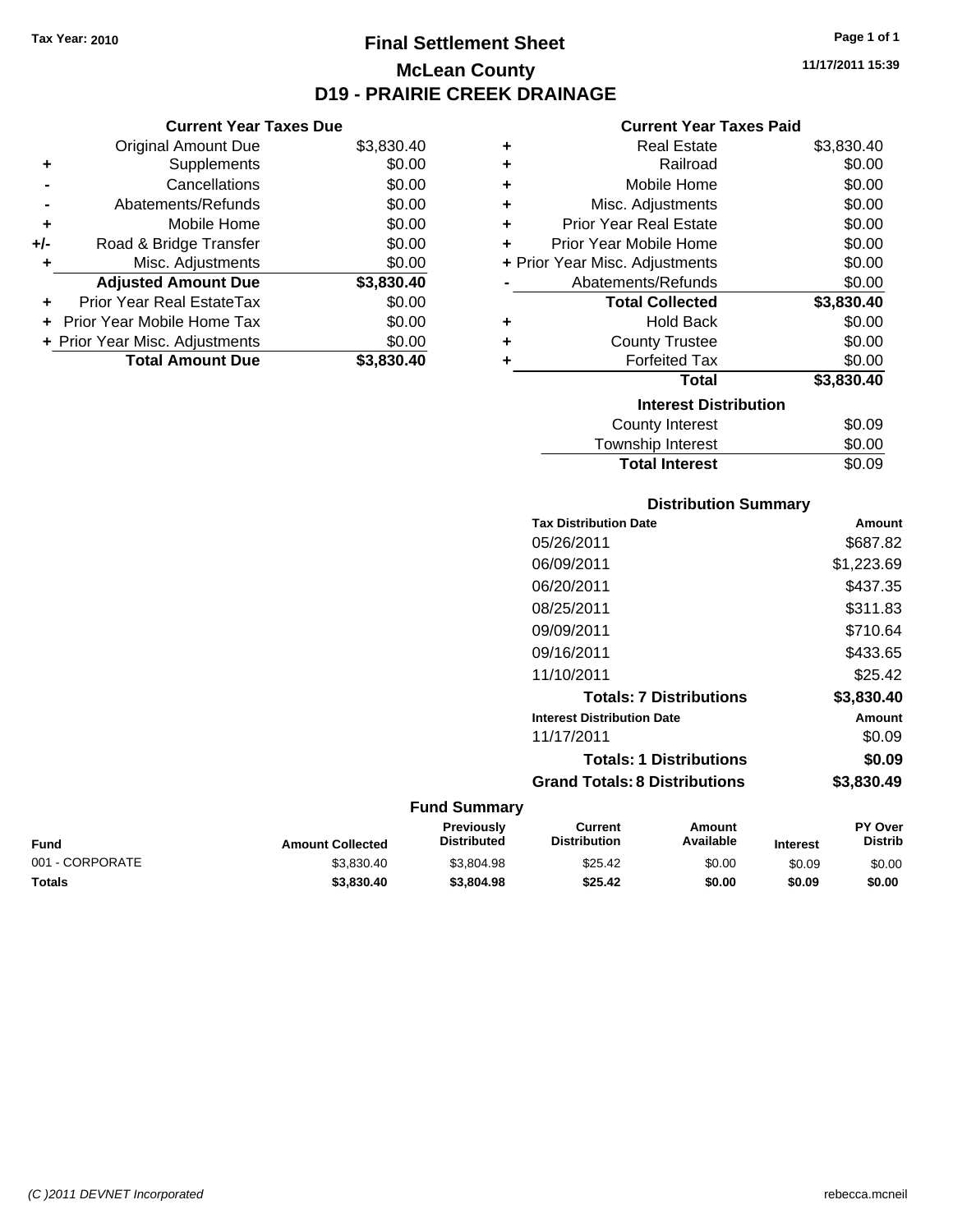## **Final Settlement Sheet Tax Year: 2010 Page 1 of 1 McLean County D20 - SANGAMON RIVER DRAINAGE**

**Current Year Taxes Due**

|     | <b>Original Amount Due</b>     | \$12,761.68 |
|-----|--------------------------------|-------------|
| ٠   | Supplements                    | \$0.00      |
|     | Cancellations                  | \$0.00      |
|     | Abatements/Refunds             | \$0.00      |
| ٠   | Mobile Home                    | \$0.00      |
| +/- | Road & Bridge Transfer         | \$0.00      |
|     | Misc. Adjustments              | \$0.00      |
|     | <b>Adjusted Amount Due</b>     | \$12,761.68 |
|     | Prior Year Real EstateTax      | \$0.00      |
|     | Prior Year Mobile Home Tax     | \$0.00      |
|     | + Prior Year Misc. Adjustments | \$0.00      |
|     | <b>Total Amount Due</b>        | \$12.761.68 |
|     |                                |             |

#### **Current Year Taxes Paid**

| ٠ | <b>Real Estate</b>             | \$12,761.68 |
|---|--------------------------------|-------------|
| ÷ | Railroad                       | \$0.00      |
| ٠ | Mobile Home                    | \$0.00      |
| ٠ | Misc. Adjustments              | \$0.00      |
| ٠ | <b>Prior Year Real Estate</b>  | \$0.00      |
| ٠ | Prior Year Mobile Home         | \$0.00      |
|   | + Prior Year Misc. Adjustments | \$0.00      |
|   | Abatements/Refunds             | \$0.00      |
|   | <b>Total Collected</b>         | \$12,761.68 |
| ٠ | <b>Hold Back</b>               | \$0.00      |
| ٠ | <b>County Trustee</b>          | \$0.00      |
| ٠ | <b>Forfeited Tax</b>           | \$0.00      |
|   | Total                          | \$12,761.68 |
|   | <b>Interest Distribution</b>   |             |
|   | County Interest                | \$0.31      |
|   | Township Interest              | \$0.00      |
|   | <b>Total Interest</b>          | \$0.31      |

| <b>Distribution Summary</b>       |             |
|-----------------------------------|-------------|
| <b>Tax Distribution Date</b>      | Amount      |
| 05/26/2011                        | \$1,491.70  |
| 06/09/2011                        | \$2,993.39  |
| 06/20/2011                        | \$2,932.92  |
| 08/25/2011                        | \$750.10    |
| 09/09/2011                        | \$2,616.11  |
| 09/16/2011                        | \$1.634.67  |
| 11/10/2011                        | \$342.79    |
| <b>Totals: 7 Distributions</b>    | \$12,761.68 |
| <b>Interest Distribution Date</b> | Amount      |
| 11/17/2011                        | \$0.31      |
| <b>Totals: 1 Distributions</b>    | \$0.31      |

**Grand Totals: 8 Distributions \$12,761.99**

**Fund Summary Fund Interest Amount Collected Distributed PY Over Distrib Amount Available Current Distribution Previously** 001 - CORPORATE 60.00 \$12,761.68 \$12,418.89 \$342.79 \$0.00 \$0.31 \$0.00 **Totals \$12,761.68 \$12,418.89 \$342.79 \$0.00 \$0.31 \$0.00**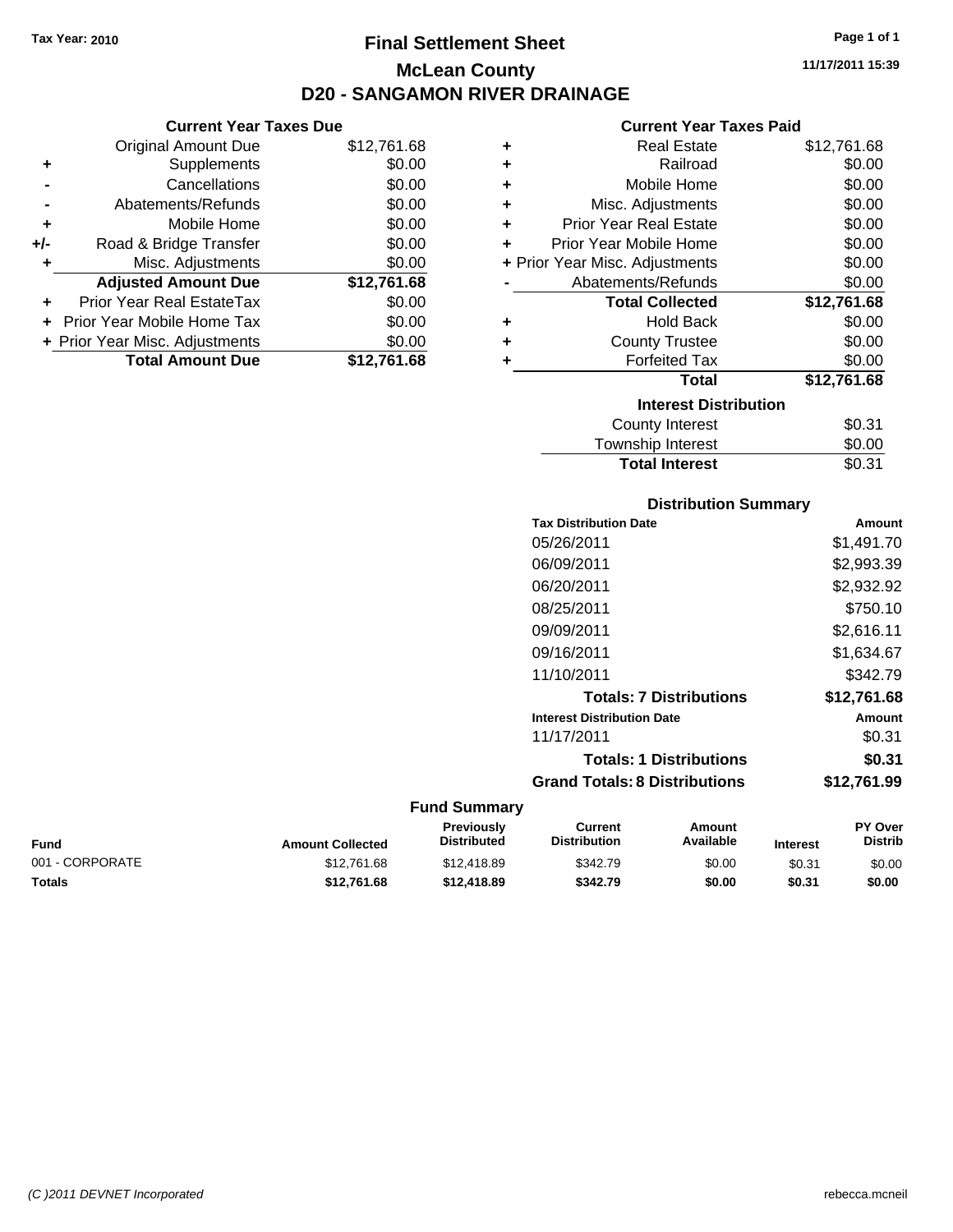**Current Year Taxes Due** Original Amount Due \$3,483.88

**Adjusted Amount Due \$3,483.88**

**Total Amount Due \$3,483.88**

**+** Supplements \$0.00 **-** Cancellations \$0.00 **-** Abatements/Refunds \$0.00 **+** Mobile Home \$0.00 **+/-** Road & Bridge Transfer \$0.00 **+** Misc. Adjustments \$0.00

**+** Prior Year Real EstateTax \$0.00 **+** Prior Year Mobile Home Tax \$0.00 **+ Prior Year Misc. Adjustments**  $$0.00$ 

## **Final Settlement Sheet Tax Year: 2010 Page 1 of 1 McLean County D22 - WHITE STAR DRAINAGE**

**11/17/2011 15:39**

## **Current Year Taxes Paid**

| ٠ | <b>Real Estate</b>             | \$3,483.88 |
|---|--------------------------------|------------|
| ÷ | Railroad                       | \$0.00     |
| ٠ | Mobile Home                    | \$0.00     |
| ÷ | Misc. Adjustments              | \$0.00     |
| ÷ | <b>Prior Year Real Estate</b>  | \$0.00     |
| ÷ | Prior Year Mobile Home         | \$0.00     |
|   | + Prior Year Misc. Adjustments | \$0.00     |
|   | Abatements/Refunds             | \$0.00     |
|   | <b>Total Collected</b>         | \$3,483.88 |
| ٠ | <b>Hold Back</b>               | \$0.00     |
| ÷ | <b>County Trustee</b>          | \$0.00     |
|   | <b>Forfeited Tax</b>           | \$0.00     |
|   | <b>Total</b>                   | \$3,483.88 |
|   | <b>Interest Distribution</b>   |            |
|   | <b>County Interest</b>         | \$0.09     |
|   | Townehin Interest              | ቁስ ሰስ      |

## Township Interest \$0.00 Total Interest \$0.09

| <b>Distribution Summary</b> |  |
|-----------------------------|--|
|-----------------------------|--|

| <b>Tax Distribution Date</b>         | Amount     |
|--------------------------------------|------------|
| 05/26/2011                           | \$138.46   |
| 06/09/2011                           | \$1,050.31 |
| 06/20/2011                           | \$869.91   |
| 08/25/2011                           | \$67.75    |
| 09/09/2011                           | \$736.70   |
| 09/16/2011                           | \$587.34   |
| 11/10/2011                           | \$33.41    |
| <b>Totals: 7 Distributions</b>       | \$3,483.88 |
| <b>Interest Distribution Date</b>    | Amount     |
| 11/17/2011                           | \$0.09     |
| <b>Totals: 1 Distributions</b>       | \$0.09     |
| <b>Grand Totals: 8 Distributions</b> | \$3,483.97 |
|                                      |            |

| Fund            | <b>Amount Collected</b> | <b>Previously</b><br><b>Distributed</b> | Current<br><b>Distribution</b> | Amount<br>Available | <b>Interest</b> | <b>PY Over</b><br><b>Distrib</b> |
|-----------------|-------------------------|-----------------------------------------|--------------------------------|---------------------|-----------------|----------------------------------|
| 001 - CORPORATE | \$3,483.88              | \$3,450.47                              | \$33.41                        | \$0.00              | \$0.09          | \$0.00                           |
| Totals          | \$3,483,88              | \$3,450,47                              | \$33.41                        | \$0.00              | \$0.09          | \$0.00                           |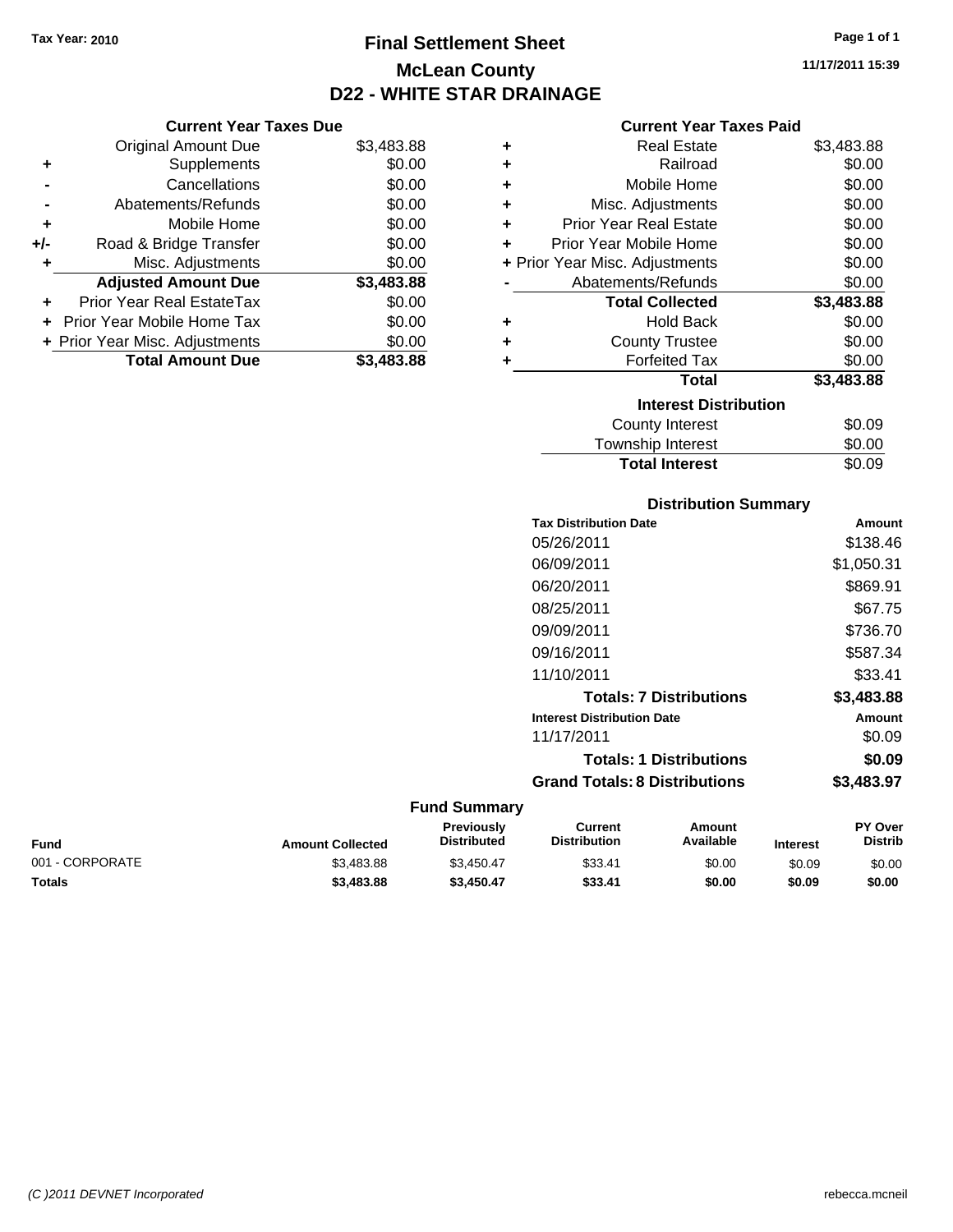## **Final Settlement Sheet Tax Year: 2010 Page 1 of 1 McLean County D23 - FARMERS CO-OP 1980 SPECIAL**

**11/17/2011 15:39**

#### **Current Year Taxes Paid**

|     | <b>Current Year Taxes Due</b>     |        |
|-----|-----------------------------------|--------|
|     | <b>Original Amount Due</b>        | \$0.00 |
| ٠   | Supplements                       | \$0.00 |
|     | Cancellations                     | \$0.00 |
|     | Abatements/Refunds                | \$0.00 |
| ٠   | Mobile Home                       | \$0.00 |
| +/- | Road & Bridge Transfer            | \$0.00 |
|     | Misc. Adjustments                 | \$0.00 |
|     | <b>Adjusted Amount Due</b>        | \$0.00 |
| ÷   | Prior Year Real EstateTax         | \$0.00 |
|     | <b>Prior Year Mobile Home Tax</b> | \$0.00 |
|     | + Prior Year Misc. Adjustments    | \$0.00 |
|     | <b>Total Amount Due</b>           | \$0.00 |

|   | <b>Interest Distribution</b>   |        |
|---|--------------------------------|--------|
|   | Total                          | \$0.00 |
|   | <b>Forfeited Tax</b>           | \$0.00 |
| ٠ | <b>County Trustee</b>          | \$0.00 |
| ٠ | <b>Hold Back</b>               | \$0.00 |
|   | <b>Total Collected</b>         | \$0.00 |
|   | Abatements/Refunds             | \$0.00 |
|   | + Prior Year Misc. Adjustments | \$0.00 |
|   | Prior Year Mobile Home         | \$0.00 |
| ٠ | <b>Prior Year Real Estate</b>  | \$0.00 |
| ٠ | Misc. Adjustments              | \$0.00 |
| ٠ | Mobile Home                    | \$0.00 |
| ٠ | Railroad                       | \$0.00 |
| ٠ | <b>Real Estate</b>             | \$0.00 |

| County Interest       | \$0.00 |
|-----------------------|--------|
| Township Interest     | \$0.00 |
| <b>Total Interest</b> | \$0.00 |

| <b>Fund Summary</b> |                         |                                         |                                |                     |                 |                                  |
|---------------------|-------------------------|-----------------------------------------|--------------------------------|---------------------|-----------------|----------------------------------|
| Fund                | <b>Amount Collected</b> | <b>Previously</b><br><b>Distributed</b> | Current<br><b>Distribution</b> | Amount<br>Available | <b>Interest</b> | <b>PY Over</b><br><b>Distrib</b> |
| 001 - CORPORATE     | \$0.00                  | \$0.00                                  | \$0.00                         | \$0.00              | \$0.00          | \$0.00                           |
| Totals              | \$0.00                  | \$0.00                                  | \$0.00                         | \$0.00              | \$0.00          | \$0.00                           |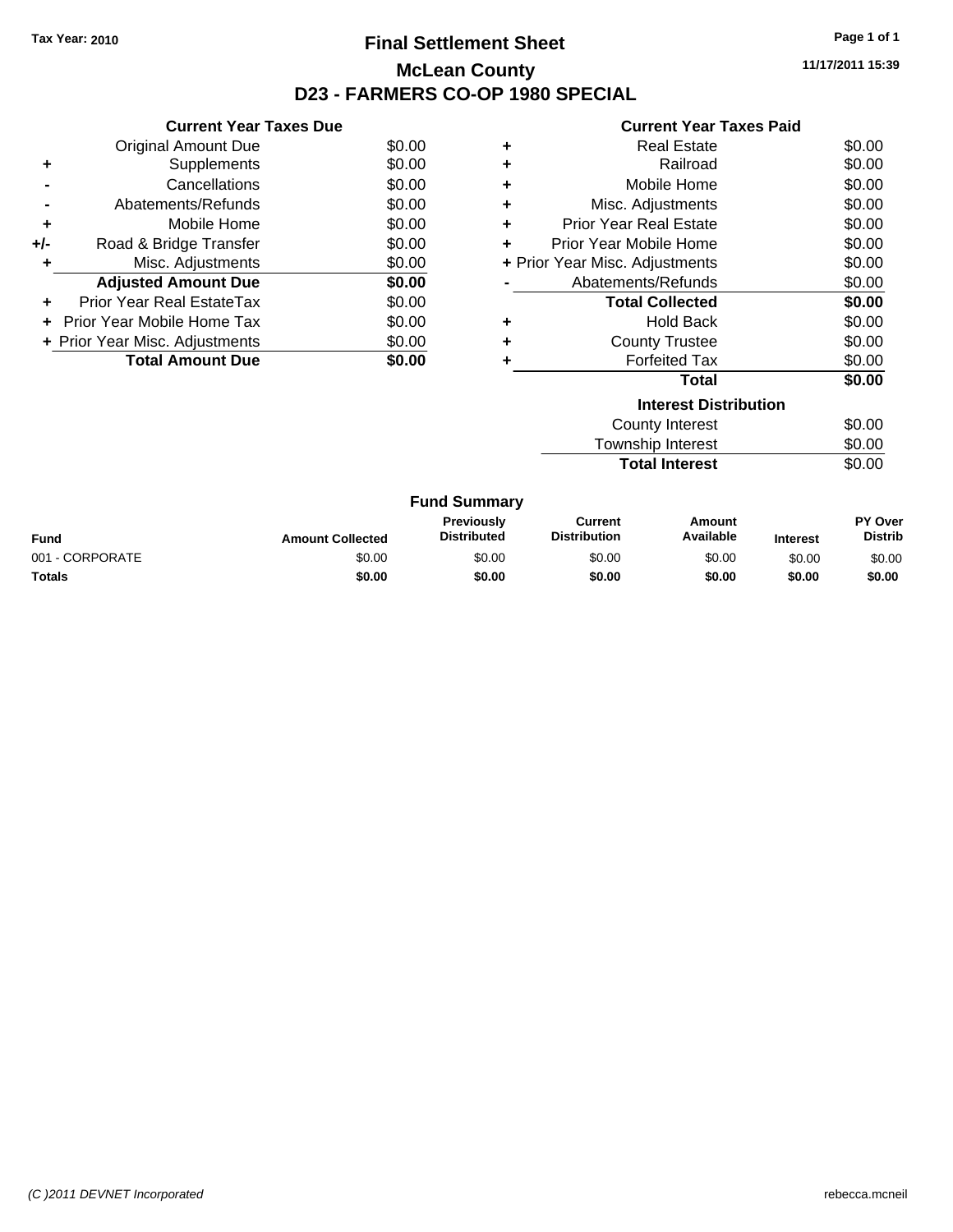## **Final Settlement Sheet Tax Year: 2010 Page 1 of 1 McLean County D26 - SUB 1 OF SUB 5 OF LOTUS SPECIAL**

**11/17/2011 15:39**

|     | <b>Current Year Taxes Due</b>     |        |
|-----|-----------------------------------|--------|
|     | <b>Original Amount Due</b>        | \$0.00 |
|     | Supplements                       | \$0.00 |
|     | Cancellations                     | \$0.00 |
|     | Abatements/Refunds                | \$0.00 |
| ٠   | Mobile Home                       | \$0.00 |
| +/- | Road & Bridge Transfer            | \$0.00 |
|     | Misc. Adjustments                 | \$0.00 |
|     | <b>Adjusted Amount Due</b>        | \$0.00 |
|     | Prior Year Real EstateTax         | \$0.00 |
|     | <b>Prior Year Mobile Home Tax</b> | \$0.00 |
|     | + Prior Year Misc. Adjustments    | \$0.00 |
|     | <b>Total Amount Due</b>           |        |

|   | <b>Current Year Taxes Paid</b> |        |
|---|--------------------------------|--------|
| ٠ | Real Estate                    | \$0.00 |
|   | Railroad                       | \$0.00 |
| ٠ | Mobile Home                    | \$0.00 |
| ٠ | Misc. Adjustments              | \$0.00 |
| ٠ | <b>Prior Year Real Estate</b>  | \$0.00 |
| ÷ | Prior Year Mobile Home         | \$0.00 |
|   | + Prior Year Misc. Adjustments | \$0.00 |
|   | Abatements/Refunds             | \$0.00 |
|   | <b>Total Collected</b>         | \$0.00 |
| ٠ | <b>Hold Back</b>               | \$0.00 |
|   | <b>County Trustee</b>          | \$0.00 |
|   | <b>Forfeited Tax</b>           | \$0.00 |
|   | Total                          | \$0.00 |
|   | <b>Interest Distribution</b>   |        |

| County Interest       | \$0.00 |
|-----------------------|--------|
| Township Interest     | \$0.00 |
| <b>Total Interest</b> | \$0.00 |

| <b>Fund Summary</b> |                         |                                         |                                |                     |                 |                                  |
|---------------------|-------------------------|-----------------------------------------|--------------------------------|---------------------|-----------------|----------------------------------|
| Fund                | <b>Amount Collected</b> | <b>Previously</b><br><b>Distributed</b> | Current<br><b>Distribution</b> | Amount<br>Available | <b>Interest</b> | <b>PY Over</b><br><b>Distrib</b> |
| 001 - CORPORATE     | \$0.00                  | \$0.00                                  | \$0.00                         | \$0.00              | \$0.00          | \$0.00                           |
| Totals              | \$0.00                  | \$0.00                                  | \$0.00                         | \$0.00              | \$0.00          | \$0.00                           |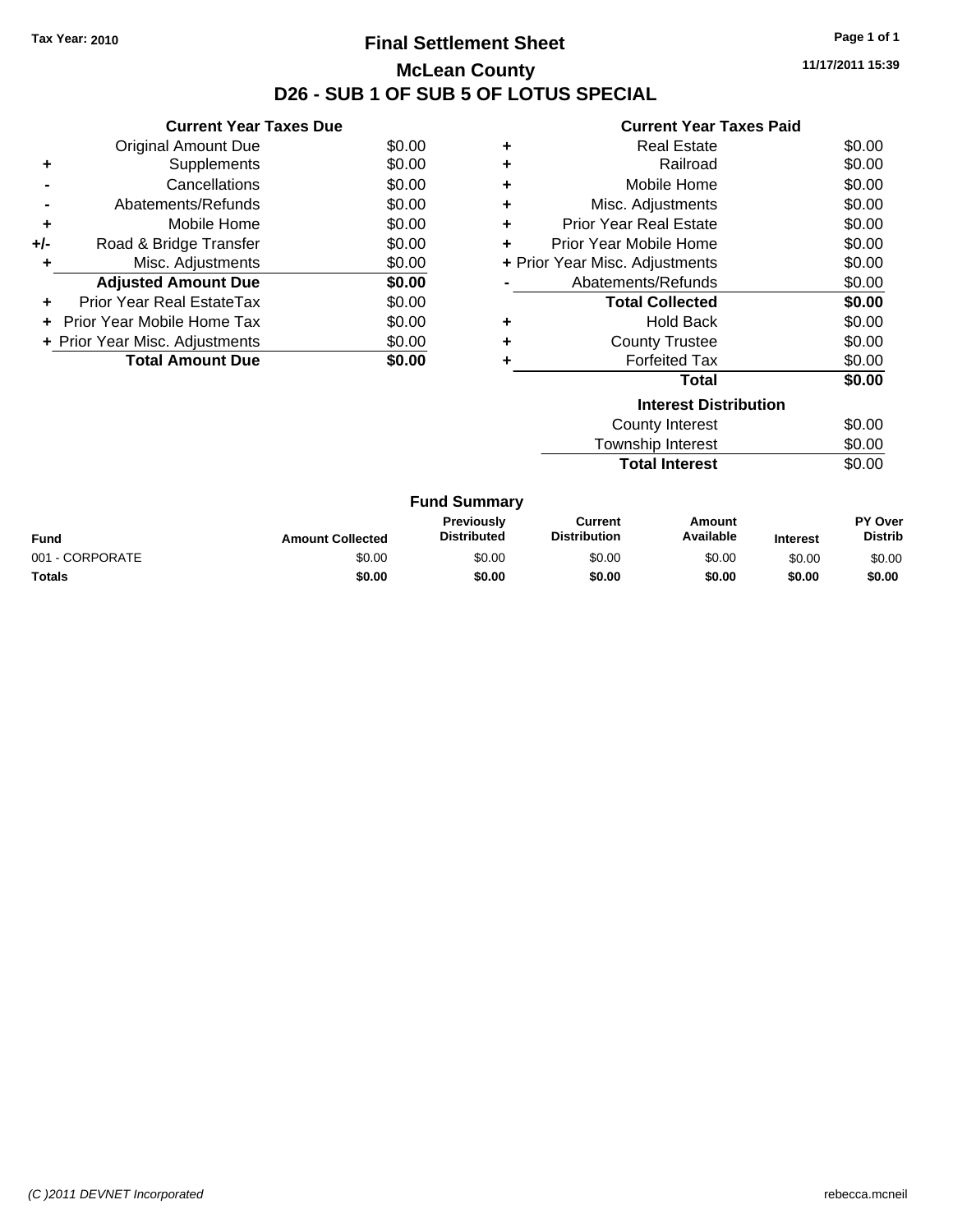## **Final Settlement Sheet Tax Year: 2010 Page 1 of 1 McLean County D27 - GRIDLEY 1984 ADDL DRAINAGE**

**11/17/2011 15:39**

## **Current Year Taxes Paid**

|     | <b>Current Year Taxes Due</b>     |        |
|-----|-----------------------------------|--------|
|     | <b>Original Amount Due</b>        | \$0.00 |
| ٠   | Supplements                       | \$0.00 |
|     | Cancellations                     | \$0.00 |
|     | Abatements/Refunds                | \$0.00 |
| ٠   | Mobile Home                       | \$0.00 |
| +/- | Road & Bridge Transfer            | \$0.00 |
| ٠   | Misc. Adjustments                 | \$0.00 |
|     | <b>Adjusted Amount Due</b>        | \$0.00 |
| ÷   | Prior Year Real EstateTax         | \$0.00 |
| ÷   | <b>Prior Year Mobile Home Tax</b> | \$0.00 |
|     | + Prior Year Misc. Adjustments    | \$0.00 |
|     | <b>Total Amount Due</b>           | \$0.00 |

|   | <b>Real Estate</b>             | \$0.00 |
|---|--------------------------------|--------|
| ٠ | Railroad                       | \$0.00 |
| ٠ | Mobile Home                    | \$0.00 |
| ٠ | Misc. Adjustments              | \$0.00 |
| ٠ | <b>Prior Year Real Estate</b>  | \$0.00 |
|   | Prior Year Mobile Home         | \$0.00 |
|   | + Prior Year Misc. Adjustments | \$0.00 |
|   | Abatements/Refunds             | \$0.00 |
|   | <b>Total Collected</b>         | \$0.00 |
|   | <b>Hold Back</b>               | \$0.00 |
| ٠ | <b>County Trustee</b>          | \$0.00 |
|   | <b>Forfeited Tax</b>           | \$0.00 |
|   | Total                          | \$0.00 |
|   | <b>Interest Distribution</b>   |        |
|   |                                |        |

| County Interest       | \$0.00 |
|-----------------------|--------|
| Township Interest     | \$0.00 |
| <b>Total Interest</b> | \$0.00 |

| <b>Fund Summary</b> |                         |                                         |                                |                     |                 |                                  |
|---------------------|-------------------------|-----------------------------------------|--------------------------------|---------------------|-----------------|----------------------------------|
| Fund                | <b>Amount Collected</b> | <b>Previously</b><br><b>Distributed</b> | Current<br><b>Distribution</b> | Amount<br>Available | <b>Interest</b> | <b>PY Over</b><br><b>Distrib</b> |
| 001 - CORPORATE     | \$0.00                  | \$0.00                                  | \$0.00                         | \$0.00              | \$0.00          | \$0.00                           |
| Totals              | \$0.00                  | \$0.00                                  | \$0.00                         | \$0.00              | \$0.00          | \$0.00                           |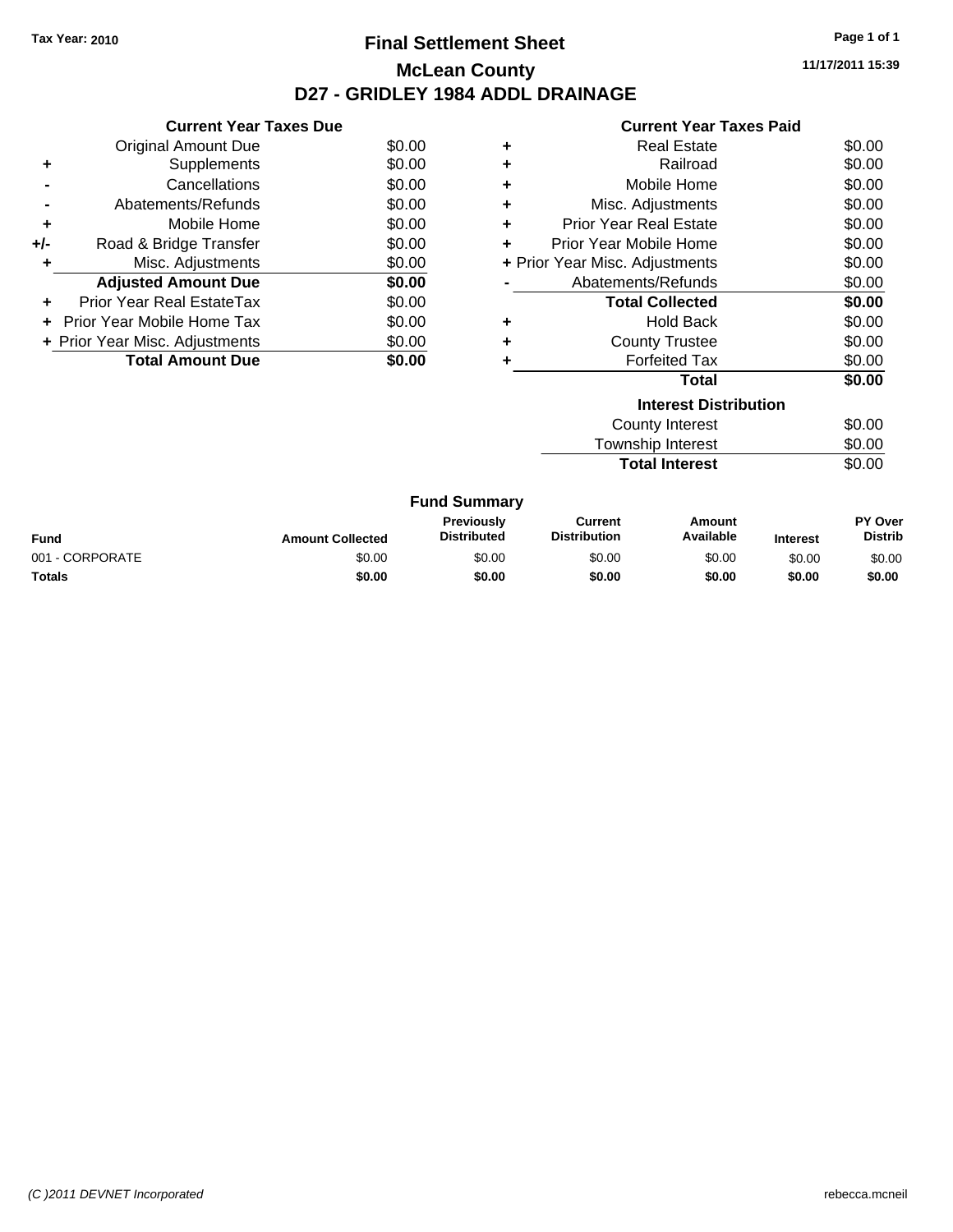## **Final Settlement Sheet Tax Year: 2010 Page 1 of 1 McLean County D29 - SANGAMON RIVER SUB 2 DRN**

## **Current Year Taxes Due**

|       | <b>Original Amount Due</b>     | \$3,386.34 |
|-------|--------------------------------|------------|
| ٠     | Supplements                    | \$0.00     |
|       | Cancellations                  | \$0.00     |
|       | Abatements/Refunds             | \$0.00     |
| ٠     | Mobile Home                    | \$0.00     |
| $+/-$ | Road & Bridge Transfer         | \$0.00     |
|       | Misc. Adjustments              | \$0.00     |
|       | <b>Adjusted Amount Due</b>     | \$3,386.34 |
|       | Prior Year Real EstateTax      | \$0.00     |
|       | Prior Year Mobile Home Tax     | \$0.00     |
|       | + Prior Year Misc. Adjustments | \$0.00     |
|       | <b>Total Amount Due</b>        | \$3.386.34 |

### **Current Year Taxes Paid**

| ٠ | <b>Real Estate</b>             | \$3,386.34 |
|---|--------------------------------|------------|
| ÷ | Railroad                       | \$0.00     |
| ÷ | Mobile Home                    | \$0.00     |
| ٠ | Misc. Adjustments              | \$0.00     |
| ÷ | <b>Prior Year Real Estate</b>  | \$0.00     |
| ٠ | Prior Year Mobile Home         | \$0.00     |
|   | + Prior Year Misc. Adjustments | \$0.00     |
|   | Abatements/Refunds             | \$0.00     |
|   | <b>Total Collected</b>         | \$3,386.34 |
| ٠ | <b>Hold Back</b>               | \$0.00     |
| ٠ | <b>County Trustee</b>          | \$0.00     |
|   | <b>Forfeited Tax</b>           | \$0.00     |
|   | Total                          | \$3,386.34 |
|   | <b>Interest Distribution</b>   |            |
|   | <b>County Interest</b>         | \$0.08     |
|   | Townehin Interact              | ቁስ ሰስ      |

| .<br>Township Interest | \$0.00 |
|------------------------|--------|
| <b>Total Interest</b>  | \$0.08 |

## **Distribution Summary**

| <b>Tax Distribution Date</b>         | Amount     |
|--------------------------------------|------------|
| 05/26/2011                           | \$583.97   |
| 06/09/2011                           | \$609.67   |
| 06/20/2011                           | \$812.75   |
| 08/25/2011                           | \$264.50   |
| 09/09/2011                           | \$664.98   |
| 09/16/2011                           | \$425.19   |
| 11/10/2011                           | \$25.28    |
| <b>Totals: 7 Distributions</b>       | \$3,386.34 |
| <b>Interest Distribution Date</b>    | Amount     |
| 11/17/2011                           | \$0.08     |
| <b>Totals: 1 Distributions</b>       | \$0.08     |
| <b>Grand Totals: 8 Distributions</b> | \$3,386.42 |
|                                      |            |

| Fund            | <b>Amount Collected</b> | <b>Previously</b><br><b>Distributed</b> | Current<br><b>Distribution</b> | Amount<br>Available | <b>Interest</b> | <b>PY Over</b><br><b>Distrib</b> |
|-----------------|-------------------------|-----------------------------------------|--------------------------------|---------------------|-----------------|----------------------------------|
| 001 - CORPORATE | \$3.386.34              | \$3.361.06                              | \$25.28                        | \$0.00              | \$0.08          | \$0.00                           |
| <b>Totals</b>   | \$3,386,34              | \$3.361.06                              | \$25.28                        | \$0.00              | \$0.08          | \$0.00                           |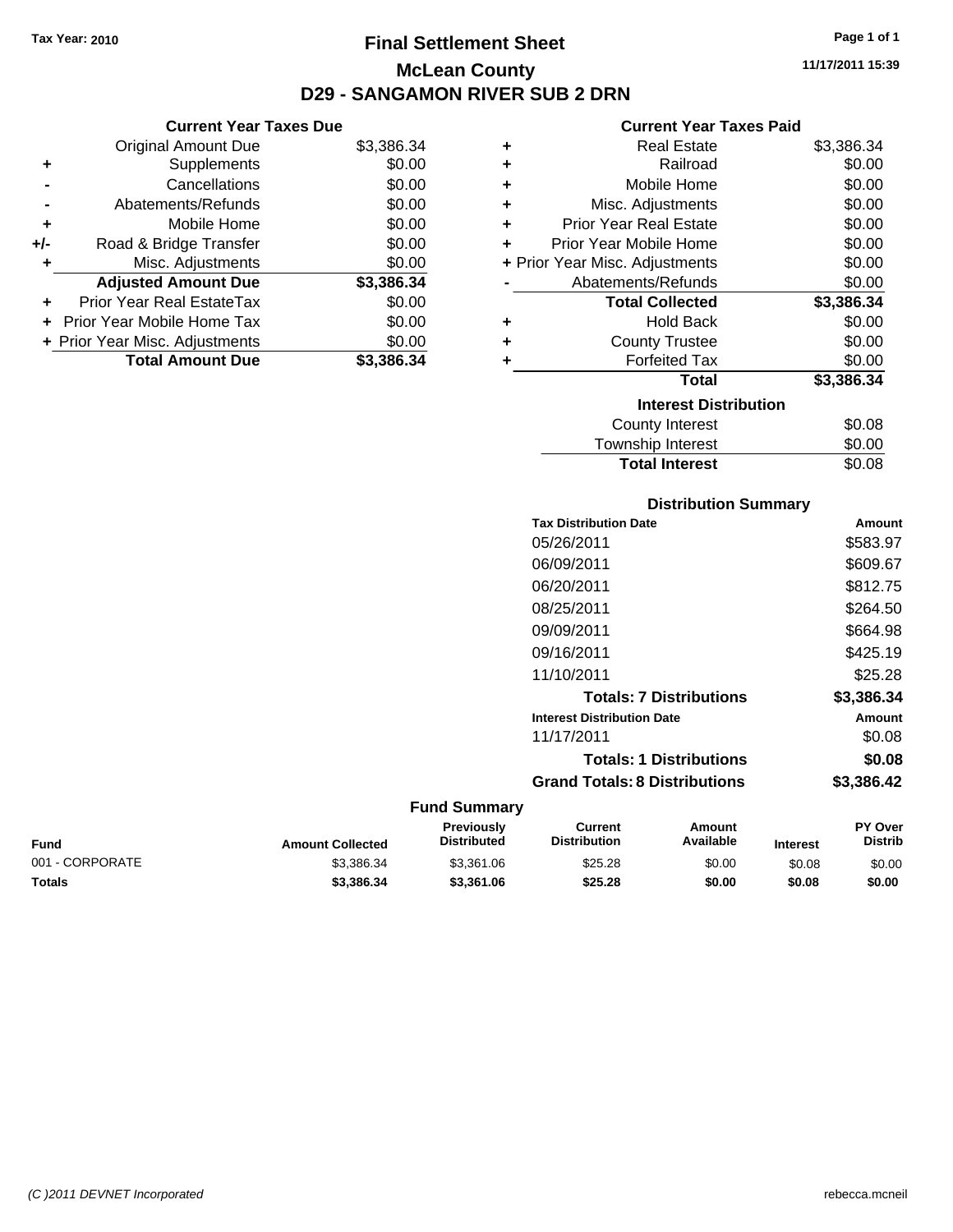## **Final Settlement Sheet Tax Year: 2010 Page 1 of 1 McLean County D30 - PANTHER CREEK DRAINAGE (PC)**

**11/17/2011 15:39**

| <b>Current Year Taxes Paid</b> |  |
|--------------------------------|--|

|     | <b>Current Year Taxes Due</b>     |        |
|-----|-----------------------------------|--------|
|     | Original Amount Due               | \$0.00 |
| ٠   | Supplements                       | \$0.00 |
|     | Cancellations                     | \$0.00 |
|     | Abatements/Refunds                | \$0.00 |
| ٠   | Mobile Home                       | \$0.00 |
| +/- | Road & Bridge Transfer            | \$0.00 |
| ٠   | Misc. Adjustments                 | \$0.00 |
|     | <b>Adjusted Amount Due</b>        | \$0.00 |
|     | Prior Year Real EstateTax         | \$0.00 |
|     | <b>Prior Year Mobile Home Tax</b> | \$0.00 |
|     | + Prior Year Misc. Adjustments    | \$0.00 |
|     | <b>Total Amount Due</b>           | \$0.00 |
|     |                                   |        |

|   | <b>Interest Distribution</b>   |        |
|---|--------------------------------|--------|
|   | Total                          | \$0.00 |
|   | <b>Forfeited Tax</b>           | \$0.00 |
|   | <b>County Trustee</b>          | \$0.00 |
|   | <b>Hold Back</b>               | \$0.00 |
|   | <b>Total Collected</b>         | \$0.00 |
|   | Abatements/Refunds             | \$0.00 |
|   | + Prior Year Misc. Adjustments | \$0.00 |
|   | Prior Year Mobile Home         | \$0.00 |
| ٠ | <b>Prior Year Real Estate</b>  | \$0.00 |
|   | Misc. Adjustments              | \$0.00 |
| ٠ | Mobile Home                    | \$0.00 |
| ٠ | Railroad                       | \$0.00 |
|   | Real Estate                    | \$0.00 |
|   |                                |        |

| County Interest       | \$0.00 |
|-----------------------|--------|
| Township Interest     | \$0.00 |
| <b>Total Interest</b> | \$0.00 |

| <b>Fund Summary</b> |                         |                                  |                         |                     |                 |                           |
|---------------------|-------------------------|----------------------------------|-------------------------|---------------------|-----------------|---------------------------|
| Fund                | <b>Amount Collected</b> | Previously<br><b>Distributed</b> | Current<br>Distribution | Amount<br>Available | <b>Interest</b> | PY Over<br><b>Distrib</b> |
| 001 - CORPORATE     | \$0.00                  | \$0.00                           | \$0.00                  | \$0.00              | \$0.00          | \$0.00                    |
| Totals              | \$0.00                  | \$0.00                           | \$0.00                  | \$0.00              | \$0.00          | \$0.00                    |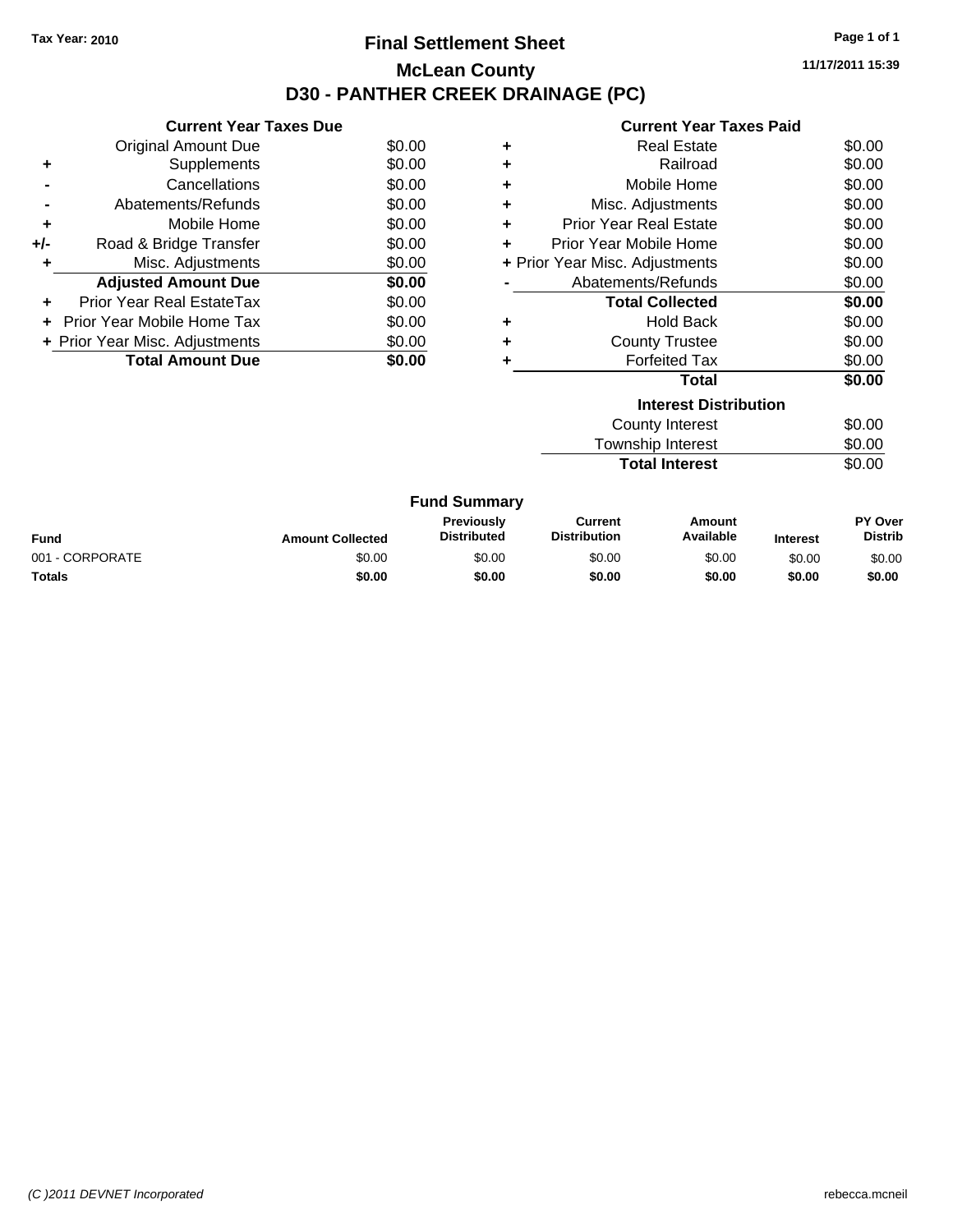## **Final Settlement Sheet Tax Year: 2010 Page 1 of 1 McLean County D31 - PRAIRIE CREEK 1988 & 1989 ADDL**

**11/17/2011 15:39**

|       | <b>Current Year Taxes Due</b>     |        |
|-------|-----------------------------------|--------|
|       | <b>Original Amount Due</b>        | \$0.00 |
|       | Supplements                       | \$0.00 |
|       | Cancellations                     | \$0.00 |
|       | Abatements/Refunds                | \$0.00 |
| ٠     | Mobile Home                       | \$0.00 |
| $+/-$ | Road & Bridge Transfer            | \$0.00 |
|       | Misc. Adjustments                 | \$0.00 |
|       | <b>Adjusted Amount Due</b>        | \$0.00 |
|       | Prior Year Real EstateTax         | \$0.00 |
|       | <b>Prior Year Mobile Home Tax</b> | \$0.00 |
|       | + Prior Year Misc. Adjustments    | \$0.00 |
|       | <b>Total Amount Due</b>           | \$0.00 |
|       |                                   |        |

|                                          | <b>Current Year Taxes Paid</b> |        |  |  |  |  |
|------------------------------------------|--------------------------------|--------|--|--|--|--|
| ٠                                        | <b>Real Estate</b>             | \$0.00 |  |  |  |  |
| ٠                                        | Railroad                       | \$0.00 |  |  |  |  |
| ٠                                        | Mobile Home                    | \$0.00 |  |  |  |  |
| ٠                                        | Misc. Adjustments              | \$0.00 |  |  |  |  |
| ٠                                        | <b>Prior Year Real Estate</b>  | \$0.00 |  |  |  |  |
| ÷                                        | Prior Year Mobile Home         | \$0.00 |  |  |  |  |
| \$0.00<br>+ Prior Year Misc. Adjustments |                                |        |  |  |  |  |
|                                          | Abatements/Refunds             | \$0.00 |  |  |  |  |
|                                          | <b>Total Collected</b>         | \$0.00 |  |  |  |  |
| ٠                                        | <b>Hold Back</b>               | \$0.00 |  |  |  |  |
|                                          | <b>County Trustee</b>          | \$0.00 |  |  |  |  |
| ٠                                        | <b>Forfeited Tax</b>           | \$0.00 |  |  |  |  |
|                                          | Total                          | \$0.00 |  |  |  |  |
|                                          | <b>Interest Distribution</b>   |        |  |  |  |  |

| County Interest       | \$0.00 |
|-----------------------|--------|
| Township Interest     | \$0.00 |
| <b>Total Interest</b> | \$0.00 |

| <b>Fund Summary</b> |                         |                                         |                                |                     |                 |                                  |
|---------------------|-------------------------|-----------------------------------------|--------------------------------|---------------------|-----------------|----------------------------------|
| Fund                | <b>Amount Collected</b> | <b>Previously</b><br><b>Distributed</b> | Current<br><b>Distribution</b> | Amount<br>Available | <b>Interest</b> | <b>PY Over</b><br><b>Distrib</b> |
| 001 - CORPORATE     | \$0.00                  | \$0.00                                  | \$0.00                         | \$0.00              | \$0.00          | \$0.00                           |
| Totals              | \$0.00                  | \$0.00                                  | \$0.00                         | \$0.00              | \$0.00          | \$0.00                           |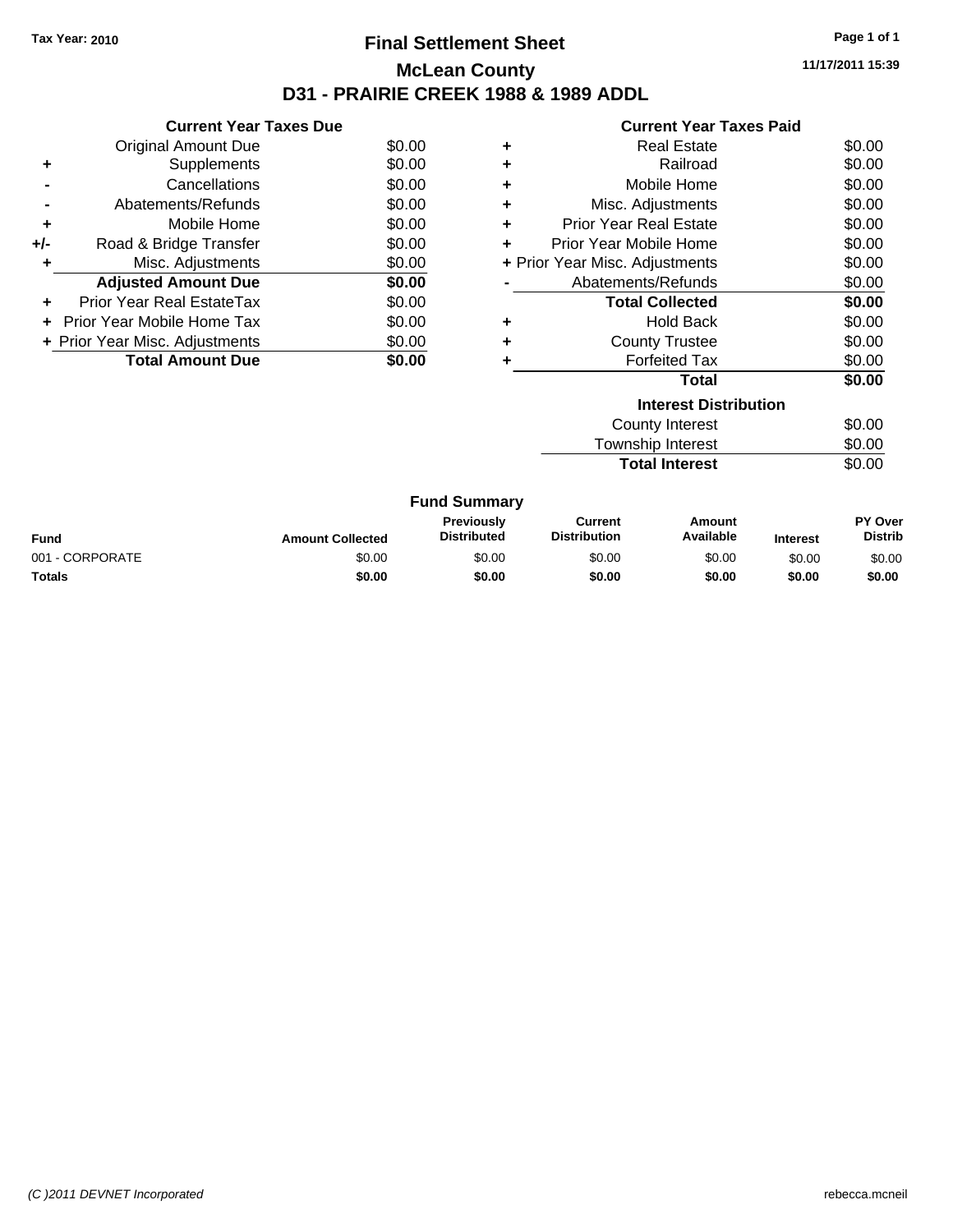**Current Year Taxes Due** Original Amount Due \$1,415.64

**Adjusted Amount Due \$1,415.64**

**Total Amount Due \$1,415.64**

**+** Supplements \$0.00 **-** Cancellations \$0.00 **-** Abatements/Refunds \$0.00 **+** Mobile Home \$0.00 **+/-** Road & Bridge Transfer \$0.00 **+** Misc. Adjustments \$0.00

**+** Prior Year Real EstateTax \$0.00 **+** Prior Year Mobile Home Tax \$0.00 **+ Prior Year Misc. Adjustments**  $$0.00$ 

## **Final Settlement Sheet Tax Year: 2010 Page 1 of 1 McLean County D33 - TRENKLE SLOUGH-BLUE RIDGE DRN**

**11/17/2011 15:39**

#### **Current Year Taxes Paid**

| ٠ | <b>Real Estate</b>             | \$1,415.64 |
|---|--------------------------------|------------|
| ٠ | Railroad                       | \$0.00     |
| ٠ | Mobile Home                    | \$0.00     |
| ٠ | Misc. Adjustments              | \$0.00     |
| ٠ | <b>Prior Year Real Estate</b>  | \$0.00     |
| ÷ | Prior Year Mobile Home         | \$0.00     |
|   | + Prior Year Misc. Adjustments | \$0.00     |
|   | Abatements/Refunds             | \$0.00     |
|   | <b>Total Collected</b>         | \$1,415.64 |
| ٠ | <b>Hold Back</b>               | \$0.00     |
| ٠ | <b>County Trustee</b>          | \$0.00     |
| ٠ | <b>Forfeited Tax</b>           | \$0.00     |
|   | <b>Total</b>                   | \$1,415.64 |
|   | <b>Interest Distribution</b>   |            |
|   | <b>County Interest</b>         | \$0.03     |
|   |                                |            |

| <b>Total Interest</b> | \$0.03 |
|-----------------------|--------|
| Township Interest     | \$0.00 |
| OUGHTY THIUTUOL       | vv.vv  |

### **Distribution Summary**

| <b>Tax Distribution Date</b>         | Amount     |
|--------------------------------------|------------|
| 05/26/2011                           | \$524.54   |
| 06/09/2011                           | \$181.47   |
| 06/20/2011                           | \$310.88   |
| 08/25/2011                           | \$177.02   |
| 09/09/2011                           | \$95.64    |
| 09/16/2011                           | \$97.96    |
| 11/10/2011                           | \$28.13    |
| <b>Totals: 7 Distributions</b>       | \$1,415.64 |
| <b>Interest Distribution Date</b>    | Amount     |
| 11/17/2011                           | \$0.03     |
| <b>Totals: 1 Distributions</b>       | \$0.03     |
| <b>Grand Totals: 8 Distributions</b> | \$1,415.67 |
|                                      |            |

| <b>Fund</b>     | <b>Amount Collected</b> | <b>Previously</b><br><b>Distributed</b> | Current<br><b>Distribution</b> | Amount<br>Available | <b>Interest</b> | <b>PY Over</b><br><b>Distrib</b> |
|-----------------|-------------------------|-----------------------------------------|--------------------------------|---------------------|-----------------|----------------------------------|
| 001 - CORPORATE | \$1,415.64              | \$1.387.51                              | \$28.13                        | \$0.00              | \$0.03          | \$0.00                           |
| <b>Totals</b>   | \$1,415.64              | \$1.387.51                              | \$28.13                        | \$0.00              | \$0.03          | \$0.00                           |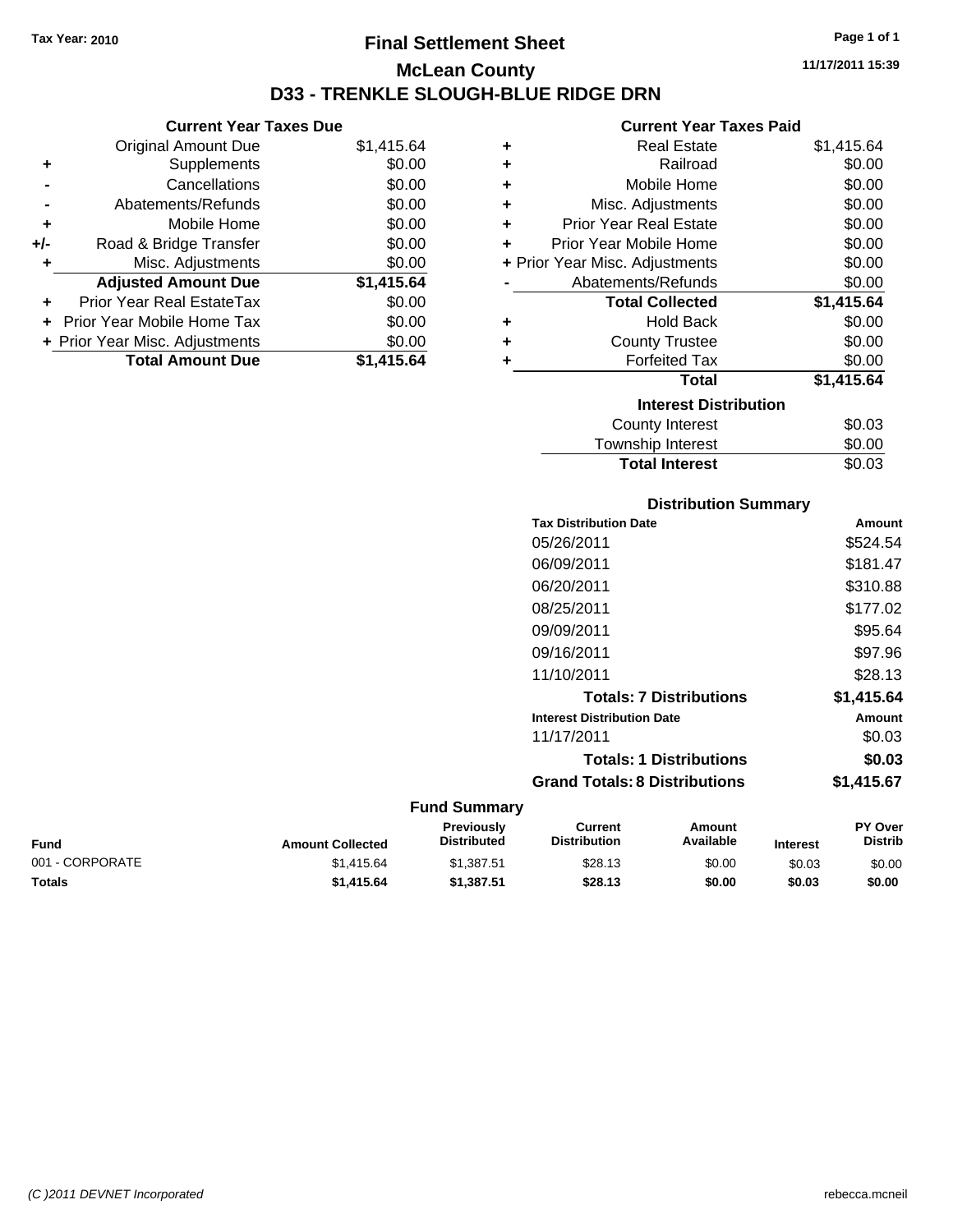**Current Year Taxes Due**

## **Final Settlement Sheet Tax Year: 2010 Page 1 of 1 McLean County D34 - TURKEY CREEK DRAINAGE**

**11/17/2011 15:39**

## **Current Year Taxes Paid**

|     | YUN YIN TVUL TUAVY PUV         |          |   | OUITUIR TUUT TUAGO FURU        |          |
|-----|--------------------------------|----------|---|--------------------------------|----------|
|     | <b>Original Amount Due</b>     | \$998.80 | ٠ | <b>Real Estate</b>             | \$998.80 |
| ٠   | Supplements                    | \$0.00   | ٠ | Railroad                       | \$0.00   |
|     | Cancellations                  | \$0.00   | ٠ | Mobile Home                    | \$0.00   |
|     | Abatements/Refunds             | \$0.00   | ٠ | Misc. Adjustments              | \$0.00   |
| ٠   | Mobile Home                    | \$0.00   | ٠ | <b>Prior Year Real Estate</b>  | \$0.00   |
| +/- | Road & Bridge Transfer         | \$0.00   | ٠ | Prior Year Mobile Home         | \$0.00   |
| ٠   | Misc. Adjustments              | \$0.00   |   | + Prior Year Misc. Adjustments | \$0.00   |
|     | <b>Adjusted Amount Due</b>     | \$998.80 |   | Abatements/Refunds             | \$0.00   |
| ÷.  | Prior Year Real EstateTax      | \$0.00   |   | <b>Total Collected</b>         | \$998.80 |
|     | + Prior Year Mobile Home Tax   | \$0.00   | ٠ | <b>Hold Back</b>               | \$0.00   |
|     | + Prior Year Misc. Adjustments | \$0.00   | ٠ | <b>County Trustee</b>          | \$0.00   |
|     | <b>Total Amount Due</b>        | \$998.80 |   | <b>Forfeited Tax</b>           | \$0.00   |
|     |                                |          |   | <b>Total</b>                   | \$998.80 |
|     |                                |          |   | <b>Interest Distribution</b>   |          |
|     |                                |          |   | County Interest                | \$0.02   |
|     |                                |          |   | Township Interact              | ድስ ሰሰ    |

| <b>Total Interest</b> | \$0.02 |
|-----------------------|--------|
| Township Interest     | \$0.00 |
| OUGHTY THIUTUOL       | ៴៴.៴៹  |

### **Distribution Summary**

| <b>Tax Distribution Date</b>         | Amount   |
|--------------------------------------|----------|
| 05/26/2011                           | \$309.74 |
| 06/09/2011                           | \$272.54 |
| 06/20/2011                           | \$59.92  |
| 08/25/2011                           | \$128.70 |
| 09/09/2011                           | \$138.71 |
| 09/16/2011                           | \$81.72  |
| 11/10/2011                           | \$7.47   |
| <b>Totals: 7 Distributions</b>       | \$998.80 |
| <b>Interest Distribution Date</b>    | Amount   |
| 11/17/2011                           | \$0.02   |
| <b>Totals: 1 Distributions</b>       | \$0.02   |
| <b>Grand Totals: 8 Distributions</b> | \$998.82 |
|                                      |          |

| Fund            | <b>Amount Collected</b> | <b>Previously</b><br>Distributed | Current<br><b>Distribution</b> | Amount<br>Available | <b>Interest</b> | <b>PY Over</b><br><b>Distrib</b> |
|-----------------|-------------------------|----------------------------------|--------------------------------|---------------------|-----------------|----------------------------------|
| 001 - CORPORATE | \$998.80                | \$991.33                         | \$7.47                         | \$0.00              | \$0.02          | \$0.00                           |
| Totals          | \$998.80                | \$991.33                         | \$7.47                         | \$0.00              | \$0.02          | \$0.00                           |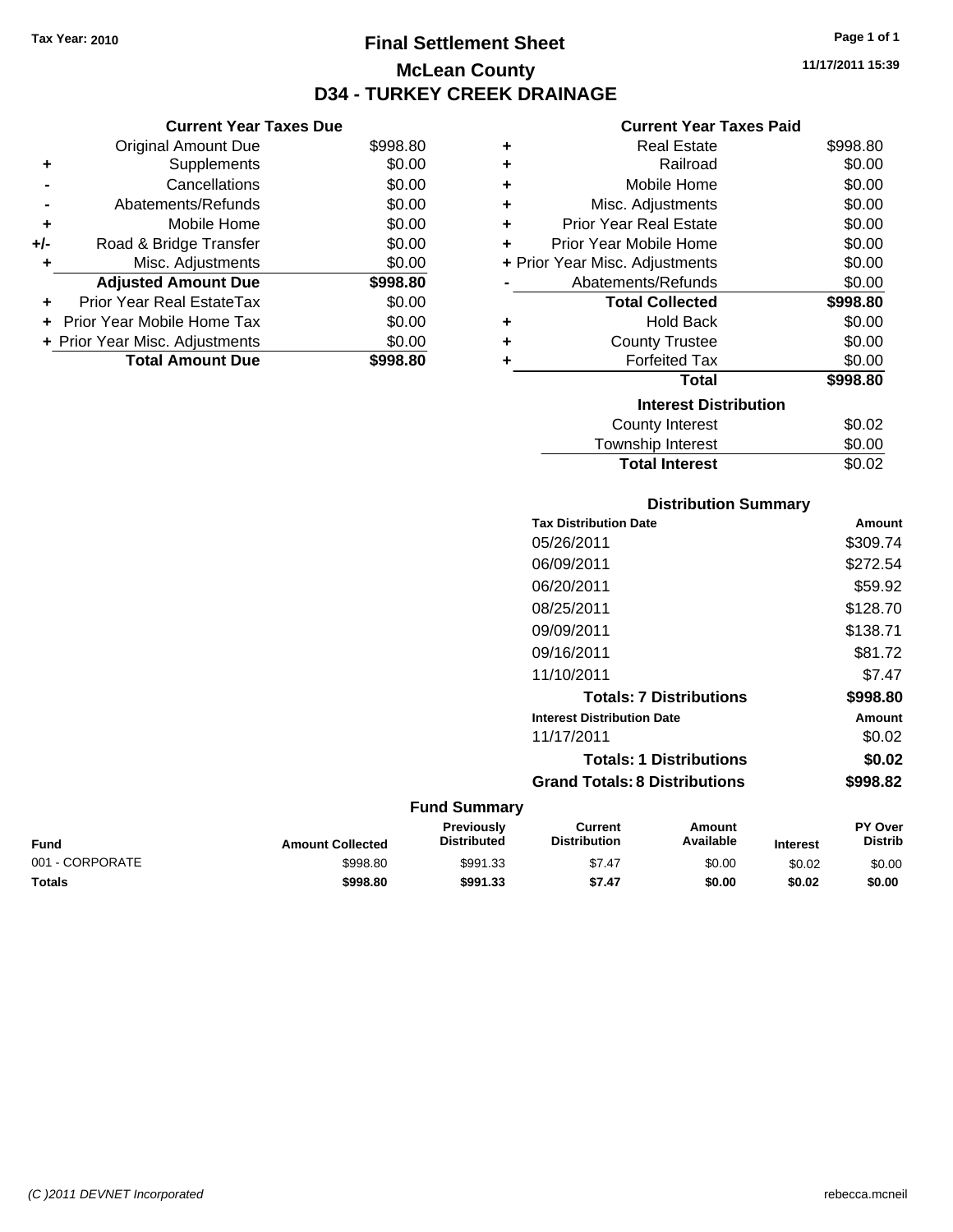## **Final Settlement Sheet Tax Year: 2010 Page 1 of 1 McLean County D35 - TRENKLE SLOUGH-BLUE RIDGE SUB4**

**11/17/2011 15:39**

|     | <b>Current Year Taxes Due</b>  |            |
|-----|--------------------------------|------------|
|     | <b>Original Amount Due</b>     | \$3,435.38 |
|     | Supplements                    | \$0.00     |
|     | Cancellations                  | \$0.00     |
|     | Abatements/Refunds             | \$0.00     |
| ٠   | Mobile Home                    | \$0.00     |
| +/- | Road & Bridge Transfer         | \$0.00     |
|     | Misc. Adjustments              | \$0.00     |
|     | <b>Adjusted Amount Due</b>     | \$3,435.38 |
|     | Prior Year Real EstateTax      | \$0.00     |
|     | Prior Year Mobile Home Tax     | \$0.00     |
|     | + Prior Year Misc. Adjustments | \$0.00     |
|     | <b>Total Amount Due</b>        | \$3.435.38 |

|   | <b>Current Year Taxes Paid</b> |            |
|---|--------------------------------|------------|
| ٠ | <b>Real Estate</b>             | \$3,435.38 |
| ٠ | Railroad                       | \$0.00     |
| ٠ | Mobile Home                    | \$0.00     |
| ٠ | Misc. Adjustments              | \$0.00     |
| ÷ | <b>Prior Year Real Estate</b>  | \$0.00     |
| ÷ | Prior Year Mobile Home         | \$0.00     |
|   | + Prior Year Misc. Adjustments | \$0.00     |
|   | Abatements/Refunds             | \$0.00     |
|   | <b>Total Collected</b>         | \$3,435.38 |
| ٠ | Hold Back                      | \$0.00     |
| ٠ | <b>County Trustee</b>          | \$0.00     |
|   |                                |            |
| ٠ | <b>Forfeited Tax</b>           | \$0.00     |
|   | Total                          | \$3,435.38 |
|   | <b>Interest Distribution</b>   |            |
|   | <b>County Interest</b>         | \$0.08     |
|   | <b>Township Interest</b>       | \$0.00     |

## **Distribution Summary**

| <b>Tax Distribution Date</b>         | Amount     |
|--------------------------------------|------------|
| 05/26/2011                           | \$1,258.34 |
| 06/09/2011                           | \$413.74   |
| 06/20/2011                           | \$773.79   |
| 08/25/2011                           | \$413.22   |
| 09/09/2011                           | \$257.89   |
| 09/16/2011                           | \$247.93   |
| 11/10/2011                           | \$70.47    |
| <b>Totals: 7 Distributions</b>       | \$3,435.38 |
| <b>Interest Distribution Date</b>    | Amount     |
| 11/17/2011                           | \$0.08     |
| <b>Totals: 1 Distributions</b>       | \$0.08     |
| <b>Grand Totals: 8 Distributions</b> | \$3,435.46 |

| <b>Fund</b>     | <b>Amount Collected</b> | <b>Previously</b><br><b>Distributed</b> | Current<br><b>Distribution</b> | Amount<br>Available | <b>Interest</b> | <b>PY Over</b><br><b>Distrib</b> |
|-----------------|-------------------------|-----------------------------------------|--------------------------------|---------------------|-----------------|----------------------------------|
| 001 - CORPORATE | \$3.435.38              | \$3.364.91                              | \$70.47                        | \$0.00              | \$0.08          | \$0.00                           |
| <b>Totals</b>   | \$3,435.38              | \$3.364.91                              | \$70.47                        | \$0.00              | \$0.08          | \$0.00                           |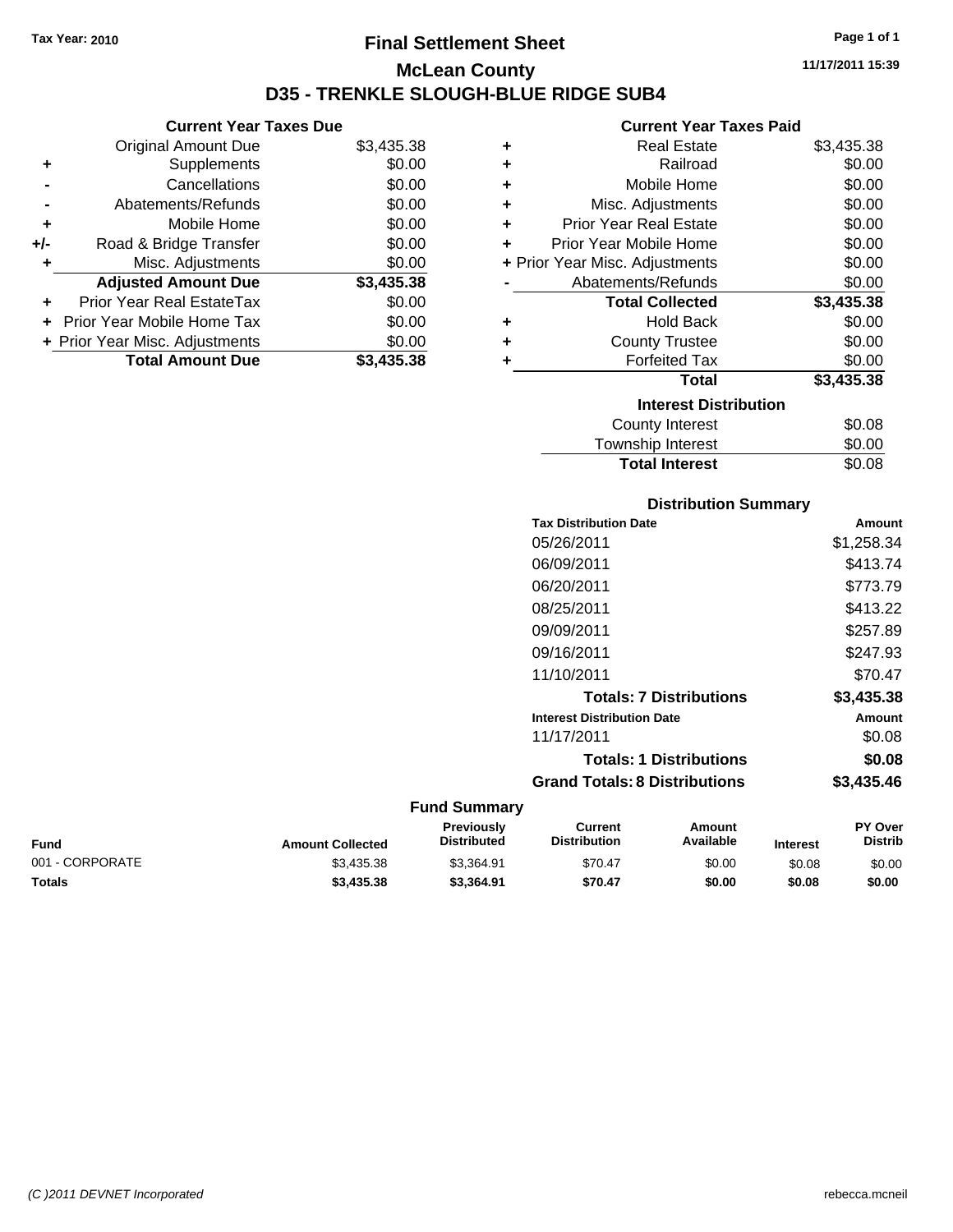**Current Year Taxes Due** Original Amount Due \$2,211.52

**Adjusted Amount Due \$2,211.52**

Total Amount Due \$2,211.52

**+** Supplements \$0.00 **-** Cancellations \$0.00 **-** Abatements/Refunds \$0.00 **+** Mobile Home \$0.00 **+/-** Road & Bridge Transfer \$0.00 **+** Misc. Adjustments \$0.00

**+** Prior Year Real EstateTax \$0.00 **+** Prior Year Mobile Home Tax \$0.00 **+ Prior Year Misc. Adjustments**  $$0.00$ 

## **Final Settlement Sheet Tax Year: 2010 Page 1 of 1 McLean County D36 - RUTLEDGE/EMPIRE SPECIAL DRN**

**11/17/2011 15:39**

### **Current Year Taxes Paid**

|   | un viit 1 vai 1 unvolt ulu     |            |
|---|--------------------------------|------------|
| ٠ | <b>Real Estate</b>             | \$2,211.52 |
| ٠ | Railroad                       | \$0.00     |
| ٠ | Mobile Home                    | \$0.00     |
| ÷ | Misc. Adjustments              | \$0.00     |
| ÷ | <b>Prior Year Real Estate</b>  | \$0.00     |
| ÷ | Prior Year Mobile Home         | \$0.00     |
|   | + Prior Year Misc. Adjustments | \$0.00     |
|   | Abatements/Refunds             | \$0.00     |
|   | <b>Total Collected</b>         | \$2,211.52 |
| ٠ | <b>Hold Back</b>               | \$0.00     |
| ٠ | <b>County Trustee</b>          | \$0.00     |
| ٠ | <b>Forfeited Tax</b>           | \$0.00     |
|   | <b>Total</b>                   | \$2,211.52 |
|   | <b>Interest Distribution</b>   |            |
|   | <b>County Interest</b>         | \$0.05     |
|   |                                | ີ ລ        |

| <b>Total Interest</b> | \$0.05 |
|-----------------------|--------|
| Township Interest     | \$0.00 |
| County Interest       | \$0.05 |

### **Distribution Summary**

| Amount     |
|------------|
| \$120.16   |
| \$752.65   |
| \$238.09   |
| \$329.83   |
| \$662.88   |
| \$102.51   |
| \$5.40     |
| \$2,211.52 |
| Amount     |
| \$0.05     |
| \$0.05     |
| \$2.211.57 |
|            |

| <b>Fund</b>     | <b>Amount Collected</b> | <b>Previously</b><br><b>Distributed</b> | Current<br><b>Distribution</b> | Amount<br>Available | <b>Interest</b> | <b>PY Over</b><br><b>Distrib</b> |
|-----------------|-------------------------|-----------------------------------------|--------------------------------|---------------------|-----------------|----------------------------------|
| 001 - CORPORATE | \$2.211.52              | \$2,206.12                              | \$5.40                         | \$0.00              | \$0.05          | \$0.00                           |
| <b>Totals</b>   | \$2.211.52              | \$2,206.12                              | \$5.40                         | \$0.00              | \$0.05          | \$0.00                           |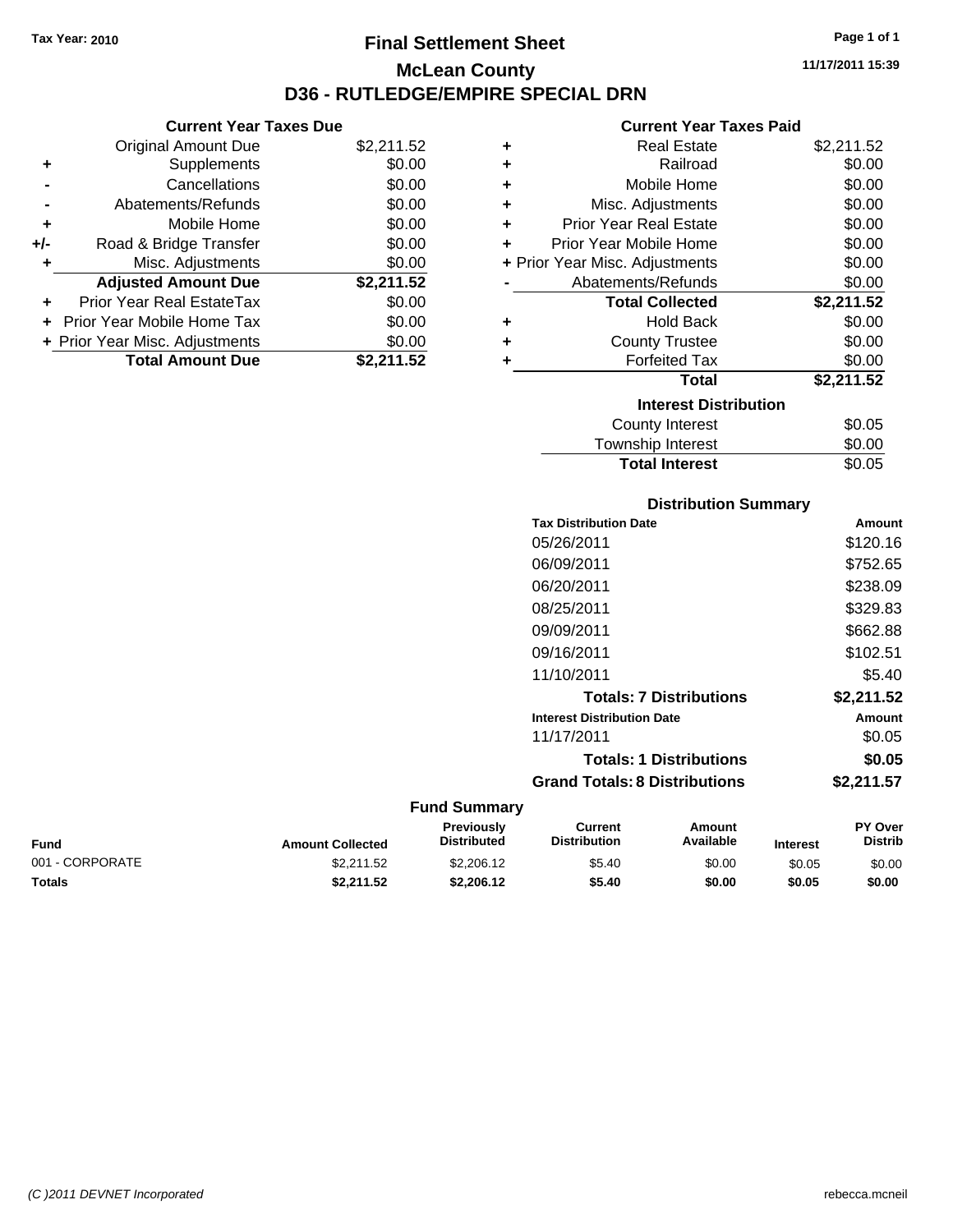## **Final Settlement Sheet Tax Year: 2010 Page 1 of 1 McLean County D37 - ADRIAN DRAINAGE**

#### **Current Year Taxes Due**

|       | <b>Original Amount Due</b>     | \$4,830.52 |
|-------|--------------------------------|------------|
| ٠     | Supplements                    | \$0.00     |
|       | Cancellations                  | \$0.00     |
|       | Abatements/Refunds             | \$0.00     |
| ÷     | Mobile Home                    | \$0.00     |
| $+/-$ | Road & Bridge Transfer         | \$0.00     |
|       | Misc. Adjustments              | \$0.00     |
|       | <b>Adjusted Amount Due</b>     | \$4,830.52 |
|       | Prior Year Real EstateTax      | \$0.00     |
|       | Prior Year Mobile Home Tax     | \$0.00     |
|       | + Prior Year Misc. Adjustments | \$0.00     |
|       | <b>Total Amount Due</b>        | \$4,830.52 |

### **Current Year Taxes Paid**

| ٠ | Real Estate                    | \$4,830.52 |
|---|--------------------------------|------------|
| ٠ | Railroad                       | \$0.00     |
| ٠ | Mobile Home                    | \$0.00     |
| ٠ | Misc. Adjustments              | \$0.00     |
| ٠ | <b>Prior Year Real Estate</b>  | \$0.00     |
| ٠ | Prior Year Mobile Home         | \$0.00     |
|   | + Prior Year Misc. Adjustments | \$0.00     |
|   | Abatements/Refunds             | \$0.00     |
|   | <b>Total Collected</b>         | \$4,830.52 |
| ٠ | <b>Hold Back</b>               | \$0.00     |
| ٠ | <b>County Trustee</b>          | \$0.00     |
| ٠ | <b>Forfeited Tax</b>           | \$0.00     |
|   | Total                          | \$4,830.52 |
|   | <b>Interest Distribution</b>   |            |
|   | County Interest                | \$0.12     |
|   | <b>Township Interest</b>       | \$0.00     |
|   | <b>Total Interest</b>          | \$0.12     |

## **Distribution Summary**

| <b>Tax Distribution Date</b>         | Amount     |
|--------------------------------------|------------|
| 05/26/2011                           | \$1,166.79 |
| 06/09/2011                           | \$1,244.10 |
| 06/20/2011                           | \$1.014.12 |
| 08/25/2011                           | \$649.35   |
| 09/09/2011                           | \$650.30   |
| 09/16/2011                           | \$100.57   |
| 11/10/2011                           | \$5.29     |
| <b>Totals: 7 Distributions</b>       | \$4,830.52 |
| <b>Interest Distribution Date</b>    | Amount     |
| 11/17/2011                           | \$0.12     |
| <b>Totals: 1 Distributions</b>       | \$0.12     |
| <b>Grand Totals: 8 Distributions</b> | \$4,830.64 |
|                                      |            |

| Fund            | <b>Amount Collected</b> | <b>Previously</b><br><b>Distributed</b> | Current<br><b>Distribution</b> | Amount<br>Available | <b>Interest</b> | <b>PY Over</b><br><b>Distrib</b> |
|-----------------|-------------------------|-----------------------------------------|--------------------------------|---------------------|-----------------|----------------------------------|
| 001 - CORPORATE | \$4.830.52              | \$4.825.23                              | \$5.29                         | \$0.00              | \$0.12          | \$0.00                           |
| Totals          | \$4,830.52              | \$4,825,23                              | \$5.29                         | \$0.00              | \$0.12          | \$0.00                           |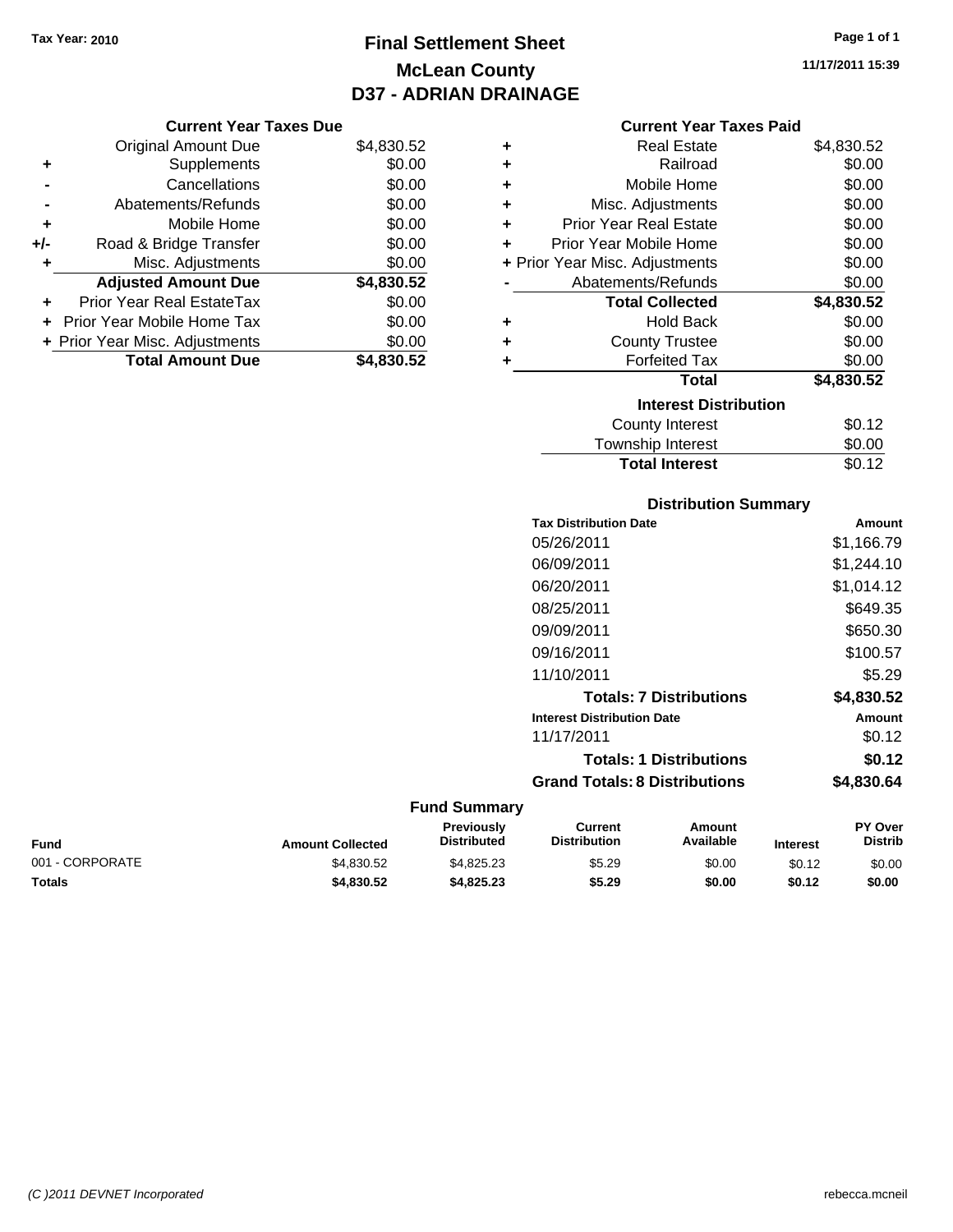## **Final Settlement Sheet Tax Year: 2010 Page 1 of 1 McLean County D38 - TRENKLE SLOUGH-BLUE RIDGE SUB 5**

**11/17/2011 15:39**

|     | <b>Current Year Taxes Due</b>     |        |
|-----|-----------------------------------|--------|
|     | Original Amount Due               | \$0.00 |
|     | Supplements                       | \$0.00 |
|     | Cancellations                     | \$0.00 |
|     | Abatements/Refunds                | \$0.00 |
| ٠   | Mobile Home                       | \$0.00 |
| +/- | Road & Bridge Transfer            | \$0.00 |
|     | Misc. Adjustments                 | \$0.00 |
|     | <b>Adjusted Amount Due</b>        | \$0.00 |
|     | Prior Year Real EstateTax         | \$0.00 |
|     | <b>Prior Year Mobile Home Tax</b> | \$0.00 |
|     | + Prior Year Misc. Adjustments    | \$0.00 |
|     | <b>Total Amount Due</b>           | \$0.00 |
|     |                                   |        |

## **Current Year Taxes Paid**

| <b>Interest Distribution</b>             |                                  |        |  |  |  |  |
|------------------------------------------|----------------------------------|--------|--|--|--|--|
|                                          | Total                            | \$0.00 |  |  |  |  |
|                                          | <b>Forfeited Tax</b>             | \$0.00 |  |  |  |  |
| ٠                                        | <b>County Trustee</b>            | \$0.00 |  |  |  |  |
| ٠                                        | <b>Hold Back</b>                 | \$0.00 |  |  |  |  |
|                                          | <b>Total Collected</b>           | \$0.00 |  |  |  |  |
|                                          | Abatements/Refunds               | \$0.00 |  |  |  |  |
| \$0.00<br>+ Prior Year Misc. Adjustments |                                  |        |  |  |  |  |
| ٠                                        | \$0.00<br>Prior Year Mobile Home |        |  |  |  |  |
| ٠                                        | <b>Prior Year Real Estate</b>    | \$0.00 |  |  |  |  |
| ٠                                        | Misc. Adjustments                | \$0.00 |  |  |  |  |
| ٠                                        | Mobile Home                      | \$0.00 |  |  |  |  |
| ٠                                        | Railroad                         | \$0.00 |  |  |  |  |
| ٠                                        | Real Estate                      | \$0.00 |  |  |  |  |

| \$0.00 |
|--------|
| \$0.00 |
| \$0.00 |
|        |

#### **Fund Summary Fund Interest Amount Collected Distributed PY Over Distrib Amount Available Current Distribution Previously** 001 - CORPORATE 60.00 \$0.00 \$0.00 \$0.00 \$0.00 \$0.00 \$0.00 \$0.00 \$0.00 \$0.00 \$0.00 \$0.00 \$0.00 \$0.00 \$0.00 \$0.00 **Totals \$0.00 \$0.00 \$0.00 \$0.00 \$0.00 \$0.00**